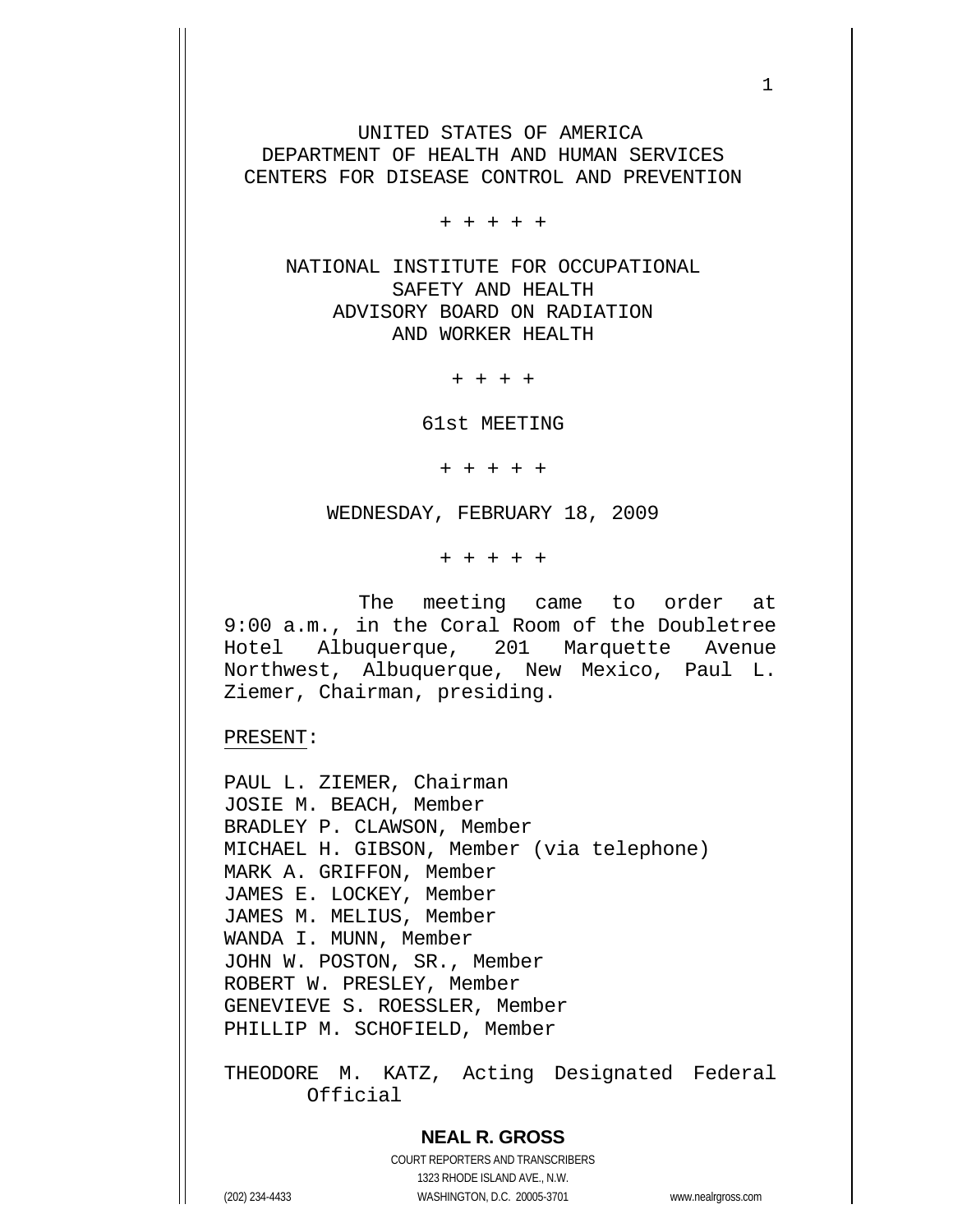REGISTERED AND/OR PUBLIC COMMENT PARTICIPANTS

ADAMS, NANCY, NIOSH CONTRACTER AL-NABULSI, ISAF, DOE ARMIJO, ROBERTO BARRIE, TERRIE, ANWAC BEAVERS, DANNY, U.A. LOCAL 412 BRADFORD, SHANNON, NIOSH BREYER, LAURIE, NIOSH BROEHM, JASON, CDC CANO, REGINA, DOE DEGORMO, DENISE, SIUE EVASKOVICH, ANDREW, LOCAL PETITIONER FITZGERALD, JOE, SALIANT GLOVER, SAM, NIOSH GURULE, CANDIDO, LANL HAND, DONNA, NWF HANSON, JOHN, SIUE HAYES, SAMMIE, LANL HINNEFELD, STU, NIOSH HOMOKI-TIDUS, LIZ, HHS HOWELL, EMILY, HHS JACQUEZ-ORTIZ, MICHELE, SEN. UDALL KIMPAN, KATE, ORAU KNOX, WAYNE KRAMER, SANDY, WESTINGHOUSE PETITIONER KOTSCH, JEFF, DOL LEWIS, GREGORY, DOE LEWIS, MARK, ATL INTL LEYBA, JERRY LOCKEY, JAMES, UCMC LOVELACE, JAN, ANWAC LUCERO, THERESA, LANL MAKHIJANI, ARJUN, SC&A MAURO, JOHN, SC&A MCFEE, MATTHEW, ORAU MEW, JIM, ABRWH OSTROW, STEVE, SC&A ORTIZ, LLOYD, LANL RUTHERFORD, LAVON, NIOSH SALAZAR, LARRY, LANL SCHUSTER, WALTER, LANL

## **NEAL R. GROSS**

COURT REPORTERS AND TRANSCRIBERS 1323 RHODE ISLAND AVE., N.W. (202) 234-4433 WASHINGTON, D.C. 20005-3701 www.nealrgross.com

1a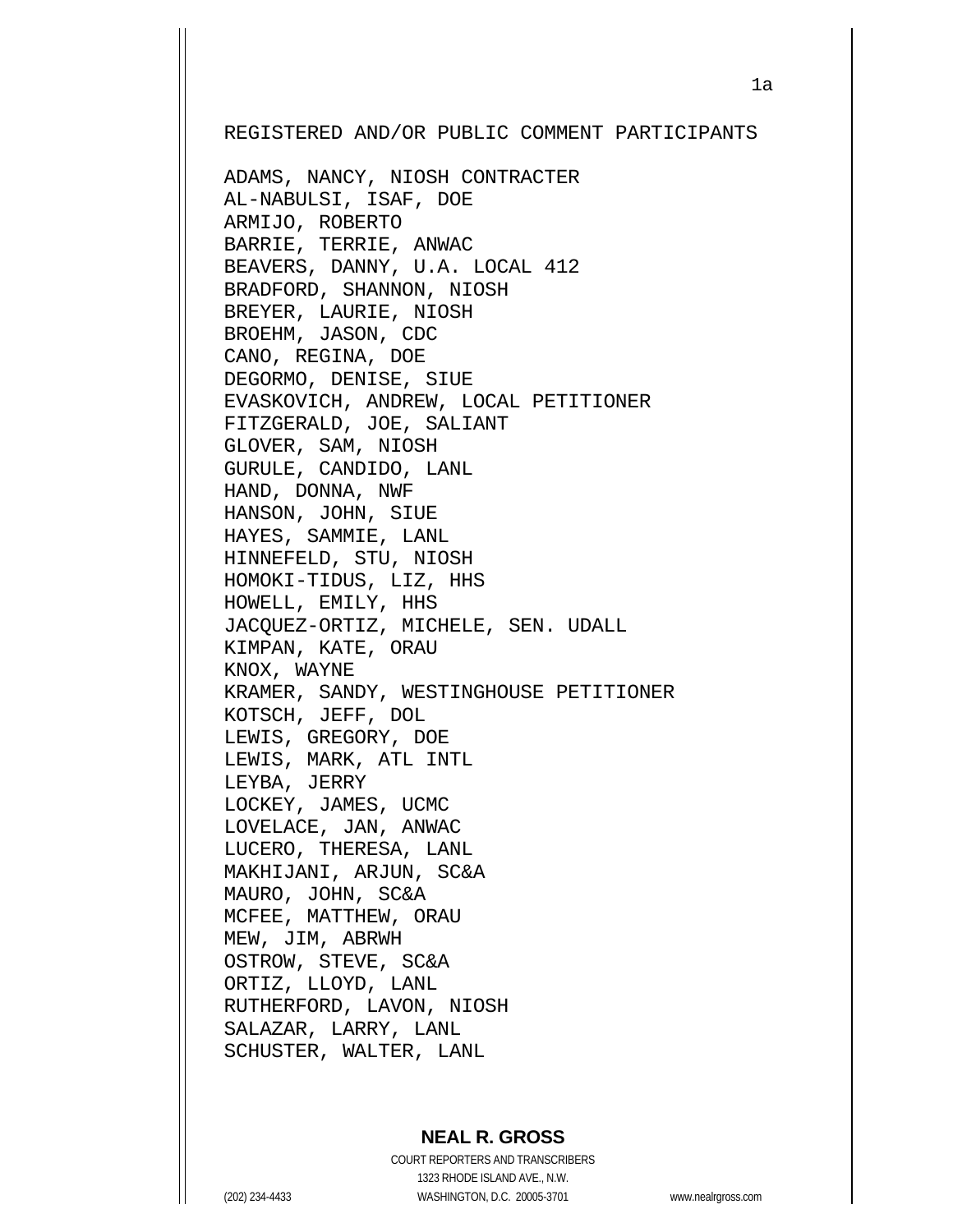THOMPSON, JENNIFER, PETITIONER REP TINABREW, CLIFF WADE, LEW, NIOSH ZACCHERO, MARY JO, ORAU

## **NEAL R. GROSS**

COURT REPORTERS AND TRANSCRIBERS 1323 RHODE ISLAND AVE., N.W. (202) 234-4433 WASHINGTON, D.C. 20005-3701 www.nealrgross.com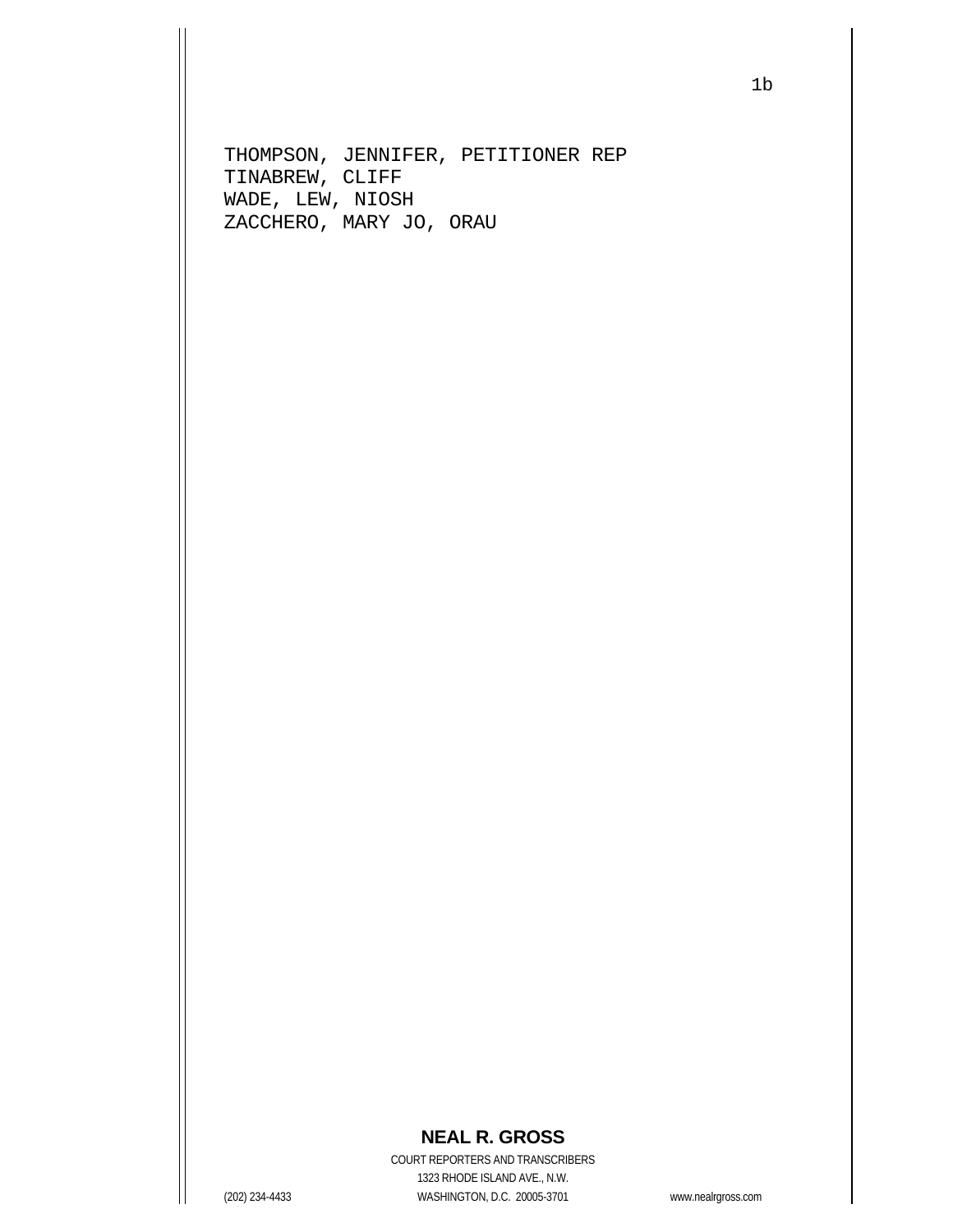## $A-G-E-N-D-A$

| PAGE                                                                                                                                                                                                                          |
|-------------------------------------------------------------------------------------------------------------------------------------------------------------------------------------------------------------------------------|
|                                                                                                                                                                                                                               |
| Westinghouse Atomic Power Development                                                                                                                                                                                         |
| SEC Petition (83.13)8                                                                                                                                                                                                         |
| SC&A New Technical Support Contract 44                                                                                                                                                                                        |
| Tyson Valley Powder Farm                                                                                                                                                                                                      |
| SEC Petition (83.13) 59                                                                                                                                                                                                       |
| Science Update96                                                                                                                                                                                                              |
| General Steel Industries                                                                                                                                                                                                      |
| SEC Petition (83.13)129                                                                                                                                                                                                       |
| Hood Building SEC Petition (83.14) 212                                                                                                                                                                                        |
| Blockson Chemical SEC Petition (83.13)260                                                                                                                                                                                     |
| Public Comment                                                                                                                                                                                                                |
| Ms. Jan Lovelace 325<br>Ms. Jenifer Thompson 340<br>Ms. Terrie Barrie 345<br>Mr. Jason Broehm346<br>Ms. Donna Hand 356<br>Mr. Danny Beavers 361<br>Sammie Hayes 364<br>Ms.<br>Jerry Leyba 369<br>Mr.<br>Wayne Knox 373<br>Mr. |
| Adjourn                                                                                                                                                                                                                       |

COURT REPORTERS AND TRANSCRIBERS 1323 RHODE ISLAND AVE., N.W. (202) 234-4433 WASHINGTON, D.C. 20005-3701 www.nealrgross.com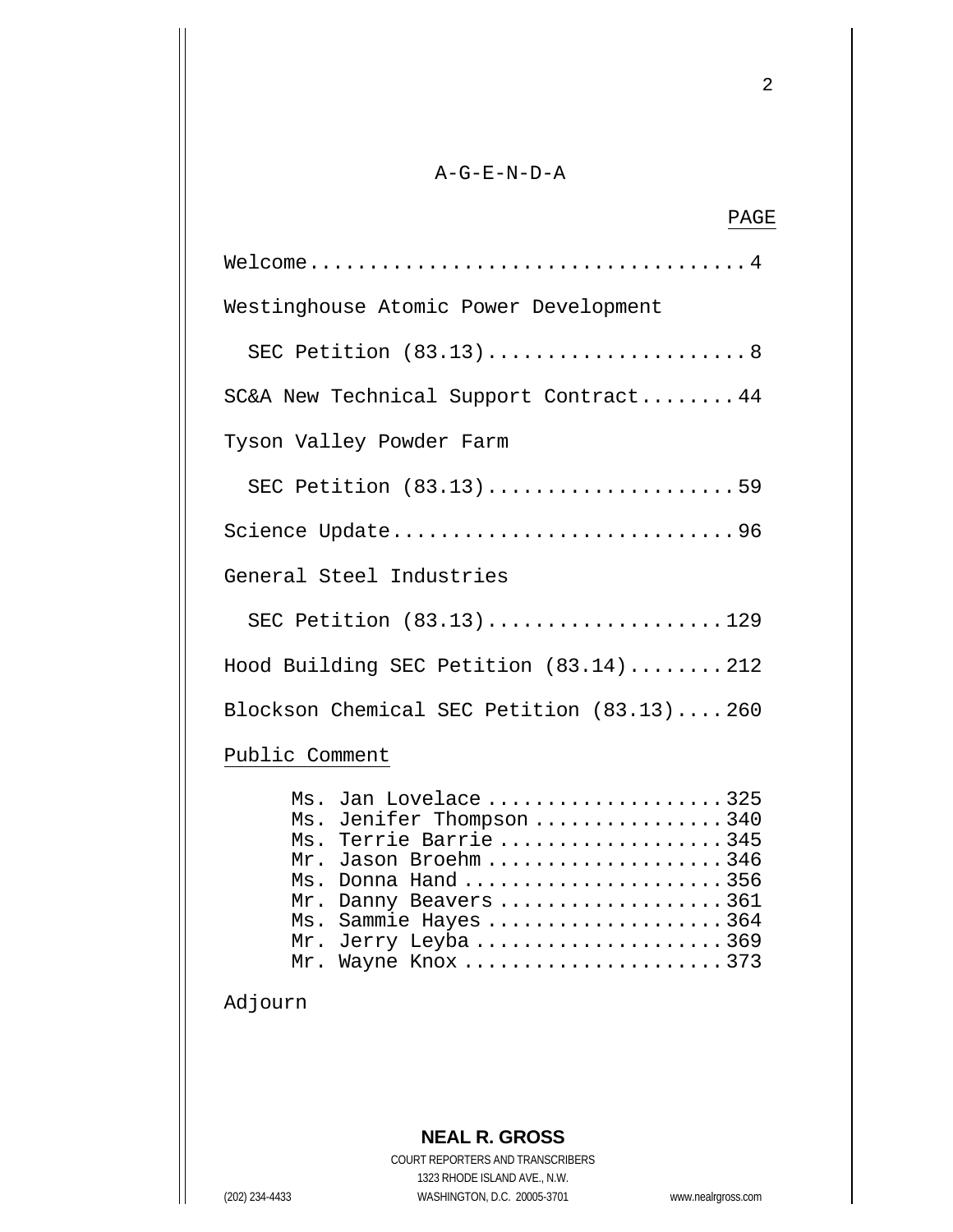**NEAL R. GROSS** 3 1 || P R O C E E D I N G S 2 3 4 5 6 7 8 9 10 11 12 13 14 15 16 17 18 19 20 21 22 9:08 A.M. CHAIRMAN ZIEMER: Good morning everyone. We're ready to begin our deliberations this morning so I'll ask everyone to be seated and we will get underway. First of all, I have a couple of regular housekeeping reminders. The first is a reminder to register your attendance with us today in the registration booklet out in the corridor. Also, if you are a member of the public who wishes to address the assembly later today at the public comment period, please sign up in the sign up sheets that are also at the table just outside of the room. And finally I'll remind you that there are copies of the agenda and of the related documents that pertain to this meeting on the table in the back of this room. And please help yourself to those as appropriate.

> COURT REPORTERS AND TRANSCRIBERS 1323 RHODE ISLAND AVE., N.W.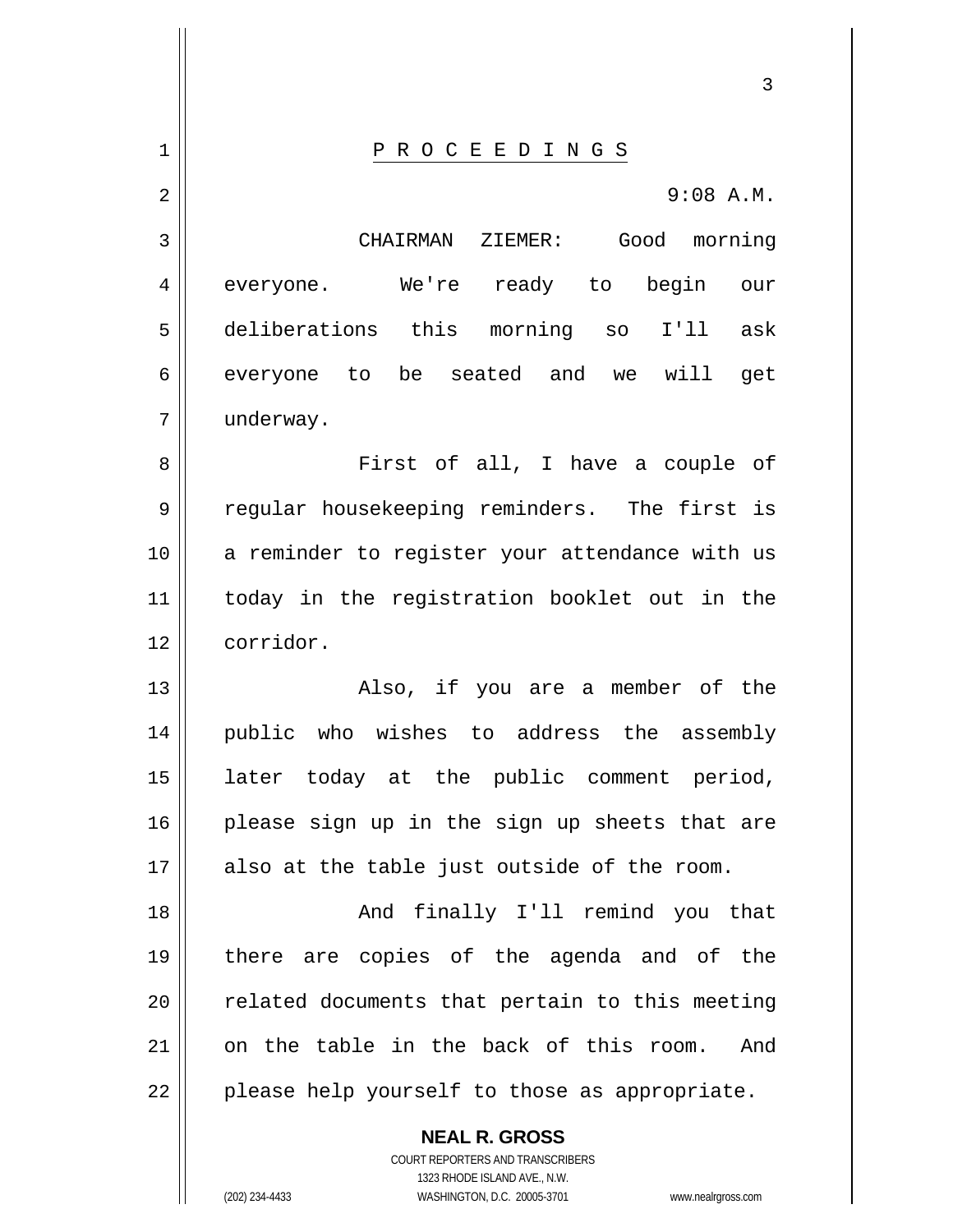| 1  | Let me ask our Designated Federal                                   |
|----|---------------------------------------------------------------------|
| 2  | Official, Mr. Katz, if he has any additional                        |
| 3  | comments for us this morning.                                       |
| 4  | MR. KATZ: Yes, thank you, Dr.                                       |
| 5  | Ziemer. Welcome everybody to the second day                         |
| 6  | of the Board meeting.                                               |
| 7  | I just want to -- this is really                                    |
| 8  | addressed to the people on the phone in                             |
| 9  | particular. Yesterday we had a lot of audio                         |
| 10 | problems. Even in the room it wasn't                                |
| 11 | particularly pleasant at times with feedback                        |
| 12 | and so on.                                                          |
| 13 | But the people on the phone had, I                                  |
| 14 | think, a quite terrible experience with the                         |
| 15 | sounds of wind blowing through and so on and                        |
| 16 | shuffling papers and so on. And the set up --                       |
| 17 | I think they've worked to improve the audio                         |
|    |                                                                     |
| 18 | set up today. I think it should work out.                           |
| 19 | But please, folks on the phone, if                                  |
| 20 | you find that it's not working for you still,                       |
| 21 | let us know and we'll try to make other                             |
| 22 | arrangements. But I apologize for the bad                           |
|    | <b>NEAL R. GROSS</b>                                                |
|    | COURT REPORTERS AND TRANSCRIBERS                                    |
|    | 1323 RHODE ISLAND AVE., N.W.                                        |
|    | (202) 234-4433<br>WASHINGTON, D.C. 20005-3701<br>www.nealrgross.com |

4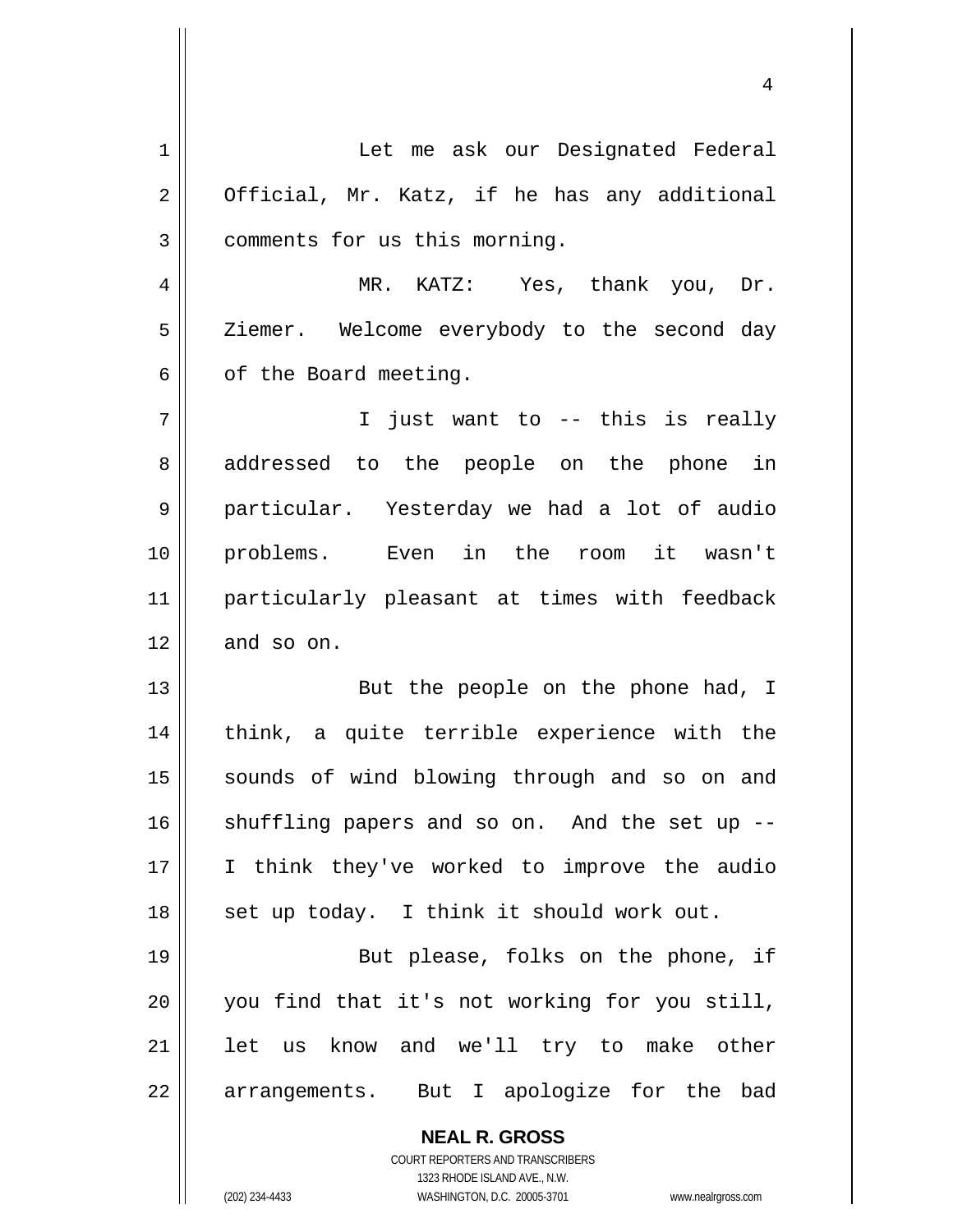1 experience that you had yesterday.

<u>53 and 2001 and 2001 and 2001 and 2001 and 2001 and 2001 and 2001 and 2001 and 2001 and 2001 and 2001 and 200</u>

| $\overline{2}$ | CHAIRMAN ZIEMER: And perhaps I                |
|----------------|-----------------------------------------------|
| 3              | might add to that a reminder to mute your     |
| 4              | phone when you're not speaking because we did |
| 5              | have some sidebar conversations which you may |
| 6              | not have realized were broadcast to the group |
| 7              | here.                                         |
| 8              | And not only to protect your own              |
| 9              | privacy but to keep the lines clear so others |
| 10             | can hear, please mute your phone when you're  |
| 11             | not speaking which, during the<br>regular     |
| 12             | session, should be most of the time.          |
| 13             | MEMBER MELIUS: Paul?                          |
| 14             | CHAIRMAN ZIEMER: Yes, comment,                |
| 15             | yes, Dr. Melius?                              |
| 16             | MEMBER MELIUS: Could I make one               |
| 17             | comment? We finished up late last night and   |
| 18             | we're all pretty tired including everybody    |
| 19             | left in the room was pretty tired.<br>But I   |
| 20             | would just like to thank the petitioners for  |
| 21             | their presentation yesterday as well as the   |
| 22             | people who spoke on behalf of the petitions   |

**NEAL R. GROSS** COURT REPORTERS AND TRANSCRIBERS

1323 RHODE ISLAND AVE., N.W.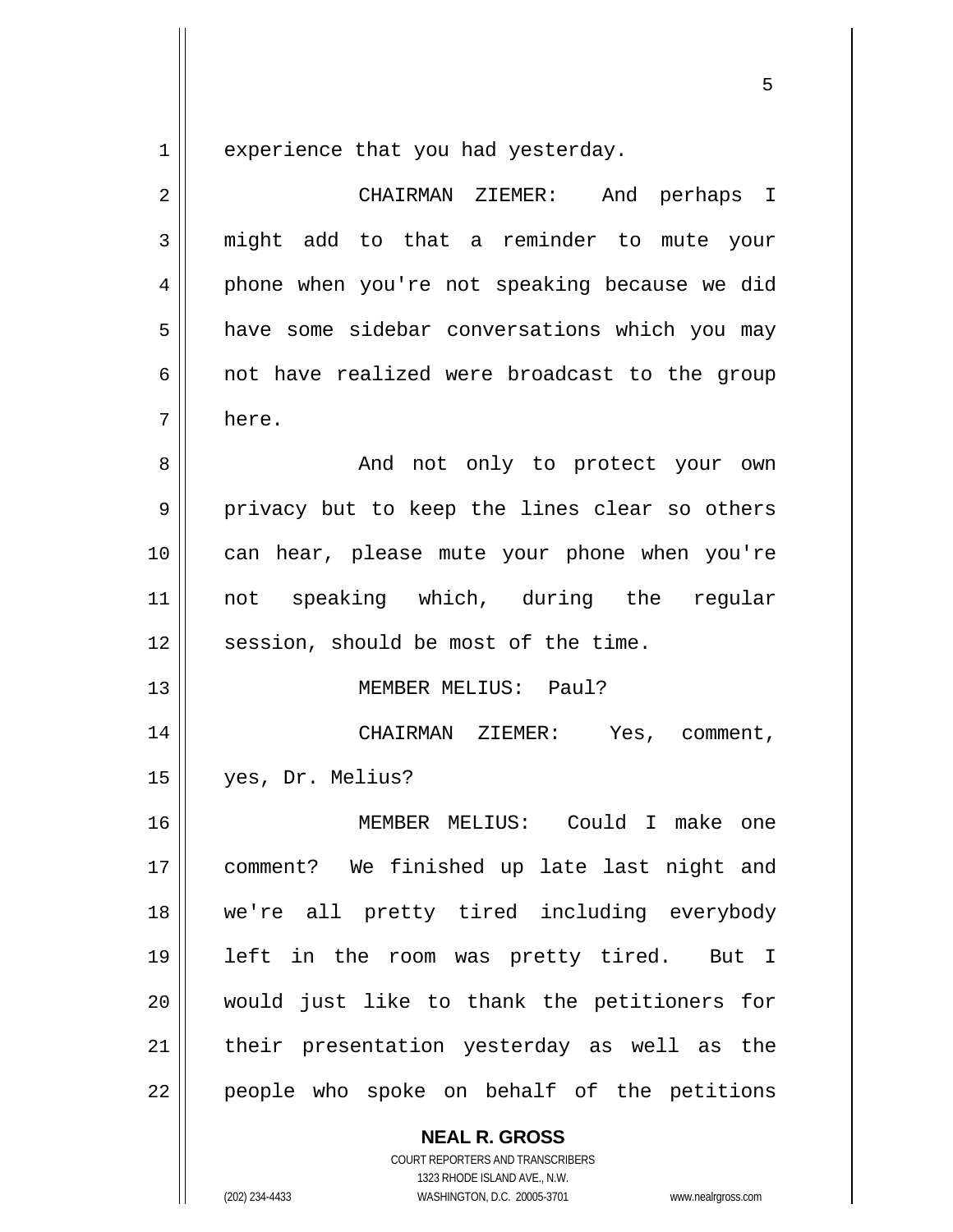1 last night.

| $\overline{2}$ | thought it was<br>$\mathbf I$<br>some<br>very            |
|----------------|----------------------------------------------------------|
| $\mathfrak{Z}$ | compelling information -- actually very                  |
| 4              | disturbing to hear what had happened to some             |
| 5              | of the claimants. But I thought much of the              |
| 6              | information was very useful to use. And I                |
| 7              | think will be useful to the Board in going               |
| 8              | forward with the evaluation of this petition.            |
| 9              | I really, at least speaking<br>So                        |
| 10             | personally and I think on behalf of other                |
| 11             | members of the Board also, I'd really like to            |
| 12             | thank you for the effort that you put into               |
| 13             | bringing the group together and getting this             |
| 14             | information to us.                                       |
| 15             | CHAIRMAN ZIEMER: Certainly your                          |
| 16             | comments are completely in order and I think             |
| 17             | reflect the thanks of the full Board for those           |
| 18             | who participated, not only for their                     |
| 19             | participation but for the clear and compelling           |
| 20             | statements that many of them did make.<br>So,            |
| 21             | indeed, we do thank you very much.                       |
| 22             | And, again, we will have another                         |
|                | <b>NEAL R. GROSS</b><br>COURT REPORTERS AND TRANSCRIBERS |

 $\sim$  6.6  $\sim$  6.6  $\sim$  6.6  $\sim$  6.6  $\sim$  6.6  $\sim$  6.6  $\sim$  6.6  $\sim$  6.6  $\sim$  6.6  $\sim$  6.6  $\sim$  6.6  $\sim$  6.6  $\sim$  6.6  $\sim$  6.6  $\sim$  6.6  $\sim$  6.6  $\sim$  6.6  $\sim$  6.6  $\sim$  6.6  $\sim$  6.6  $\sim$  6.6  $\sim$  6.6  $\sim$  6.6  $\sim$  6.6  $\sim$ 

1323 RHODE ISLAND AVE., N.W.

 $\prod$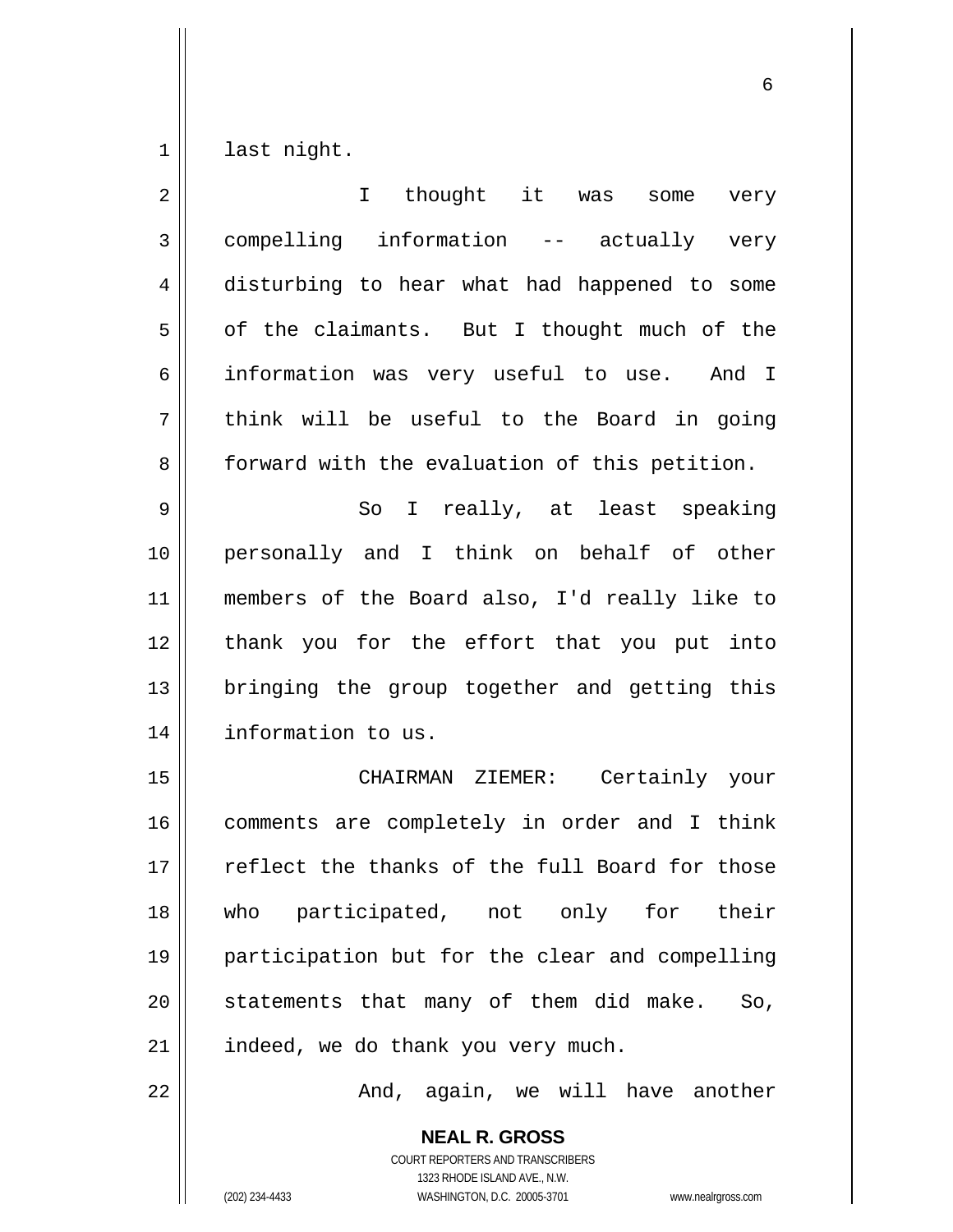**NEAL R. GROSS** 1 2 3 4 5 6 7 8 9 10 11 12 13 14 15 16 17 18 19 20 21 22 public comment period later today as well. We have several other petitions before us this week to consider. And the first of those is the Westinghouse Atomic Power Development petition. That will be - the evaluation report will be presented by LaVon Rutherford of NIOSH. Then we will have an opportunity to hear from the petitioners. And then we will proceed from there. So, LaVon, welcome. MR. RUTHERFORD: Thank you, Dr. Ziemer. Again, I'm LaVon Rutherford. I am the Special Exposure Cohort Health Physics team leader for NIOSH. And I'm going to talk about Westinghouse Atomic Power Development and the SEC Petition. This petition was received on August 13th, 2007. We had petitioner-proposed class of testers, laboratory researchers at the L Building, including the K Building from 1942 through 1944.

ли в село в село во село во село во село во село во село во село во село во село во село во село во село во се<br>Постојата на селото на селото на селото на селото на селото на селото на селото на селото на селото на селото

COURT REPORTERS AND TRANSCRIBERS 1323 RHODE ISLAND AVE., N.W.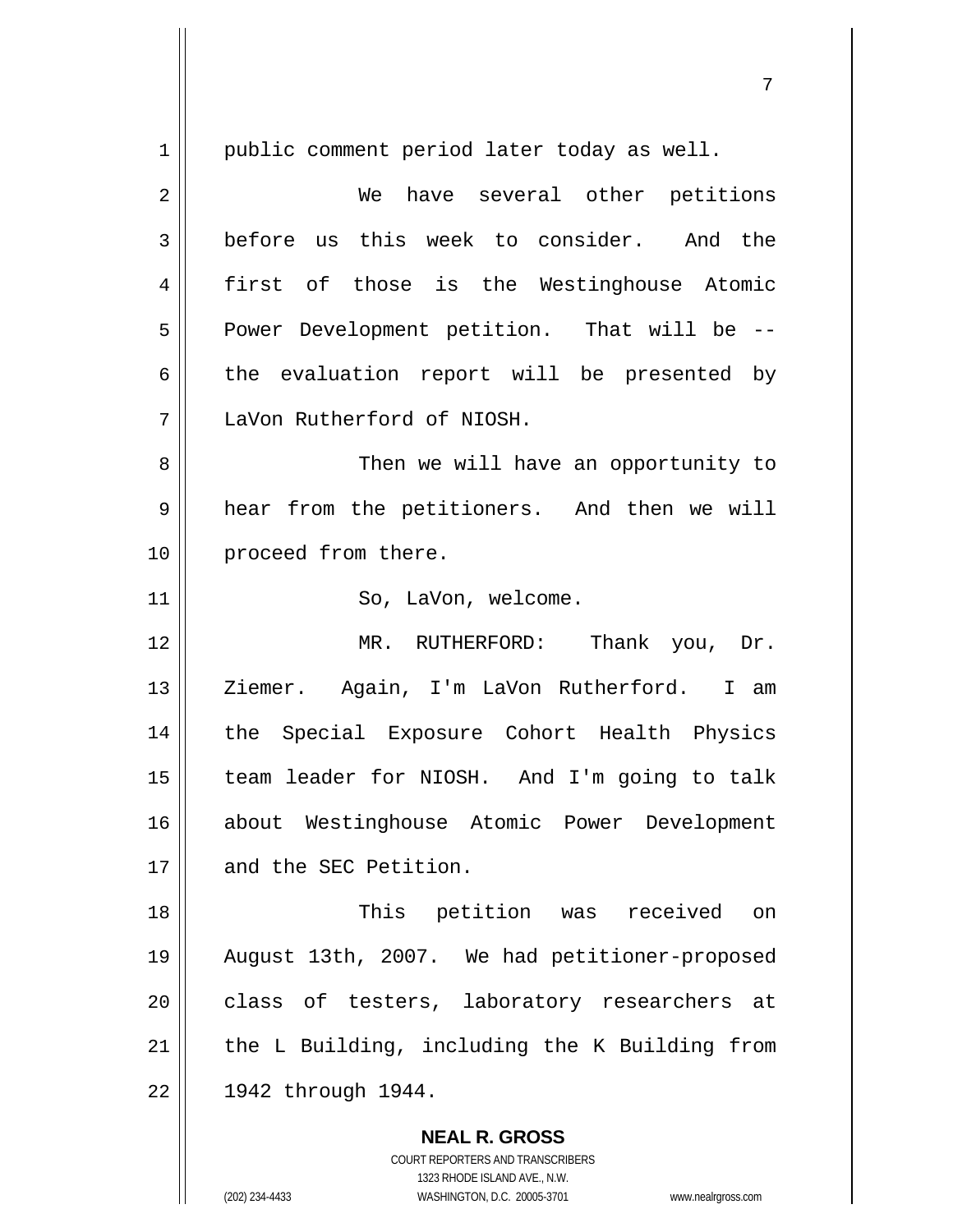1 2 3 The petition qualified for evaluation on October 16th. And the basis was no monitoring data.

en andere de la provincia de la provincia de la provincia de la provincia de la provincia de la provincia del<br>Referències

4 7 During our initial evaluation of this petition, we recognized that there was information that supported that the covered activities that were previous described by the Department of Energy for this site were actually not -- did not occur at this facility.

11 12 13 14 15 16 17 They had, on the Department of Energy's site; it indicates that Westinghouse Atomic Power Development produced the uranium for Enrico Fermi's stacked fuel experiment. Based on our review, the uranium was actually produced at the Bloomfield site, not at the East Pittsburgh site.

18 19 20 21 In February 2008, we contacted the Department of Energy with this concern and provided them reference material to support our conclusion.

22

5

6

8

9

10

In June of 2008, the Department of

**NEAL R. GROSS** COURT REPORTERS AND TRANSCRIBERS 1323 RHODE ISLAND AVE., N.W. (202) 234-4433 WASHINGTON, D.C. 20005-3701 www.nealrgross.com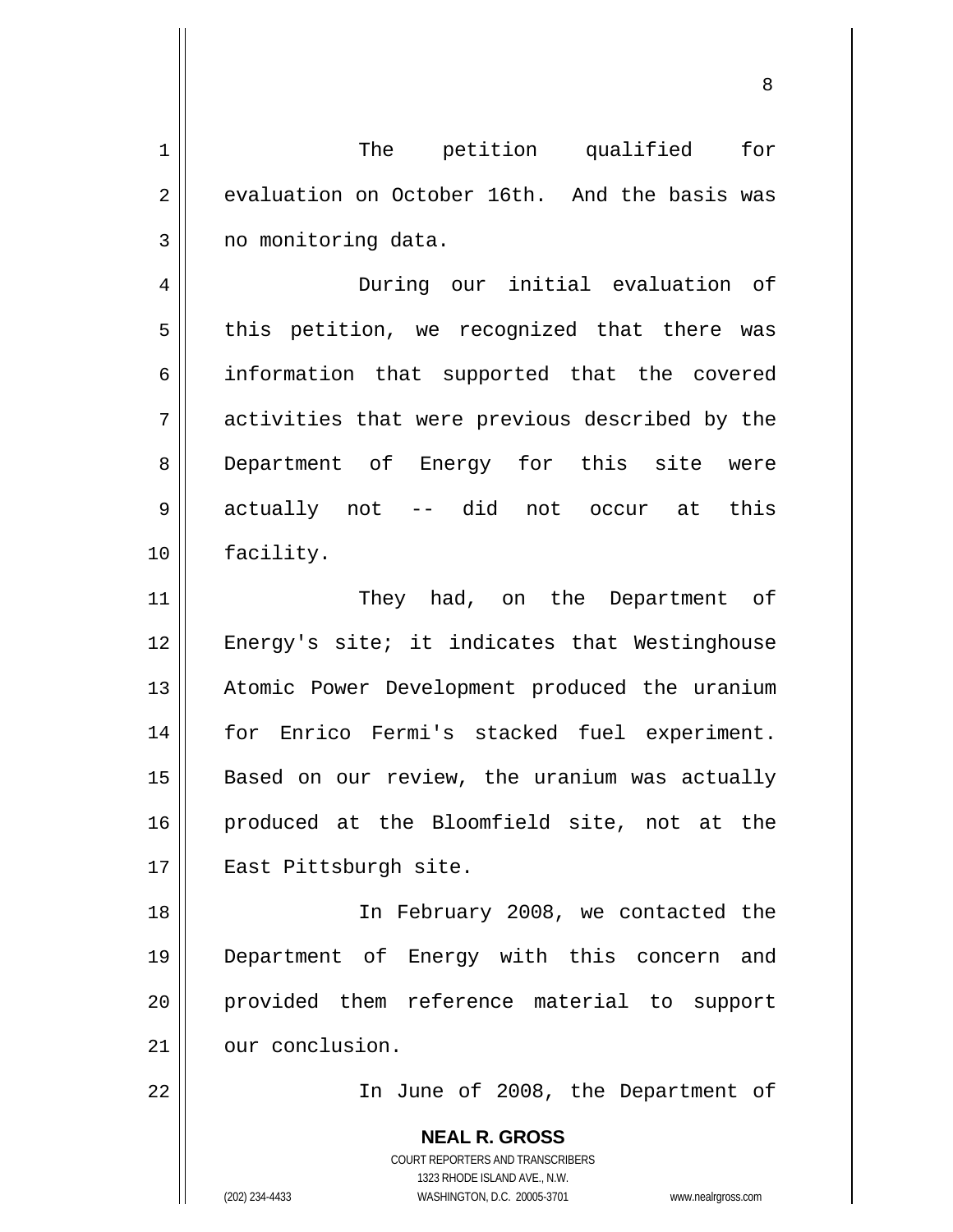Energy sent a letter to NIOSH and the Department of Labor concurring with our assessment that yes, we agree with NIOSH that it appears that the work, the actual uranium production for the Enrico -- the stacked fuel experiment was actually produced at Bloomfield and not at the East Pittsburgh site.

9

8 9 10 11 12 13 14 15 In September of 2008, the Department of Labor issued a letter to Department of Energy and NIOSH concluding that without a public revocation of the documentation on the considered site's database as being erroneous, it would not be appropriate to remove the years from 1942 through 1944.

16 17 18 19 20 21 And during this time period, we continued to research and look for activities that may have occurred during that time period. We had recognized that there was a lot of information about Westinghouse and their work for MED during that time period.

And although we had concluded that

**NEAL R. GROSS** COURT REPORTERS AND TRANSCRIBERS 1323 RHODE ISLAND AVE., N.W. (202) 234-4433 WASHINGTON, D.C. 20005-3701 www.nealrgross.com

22

1

2

3

4

5

6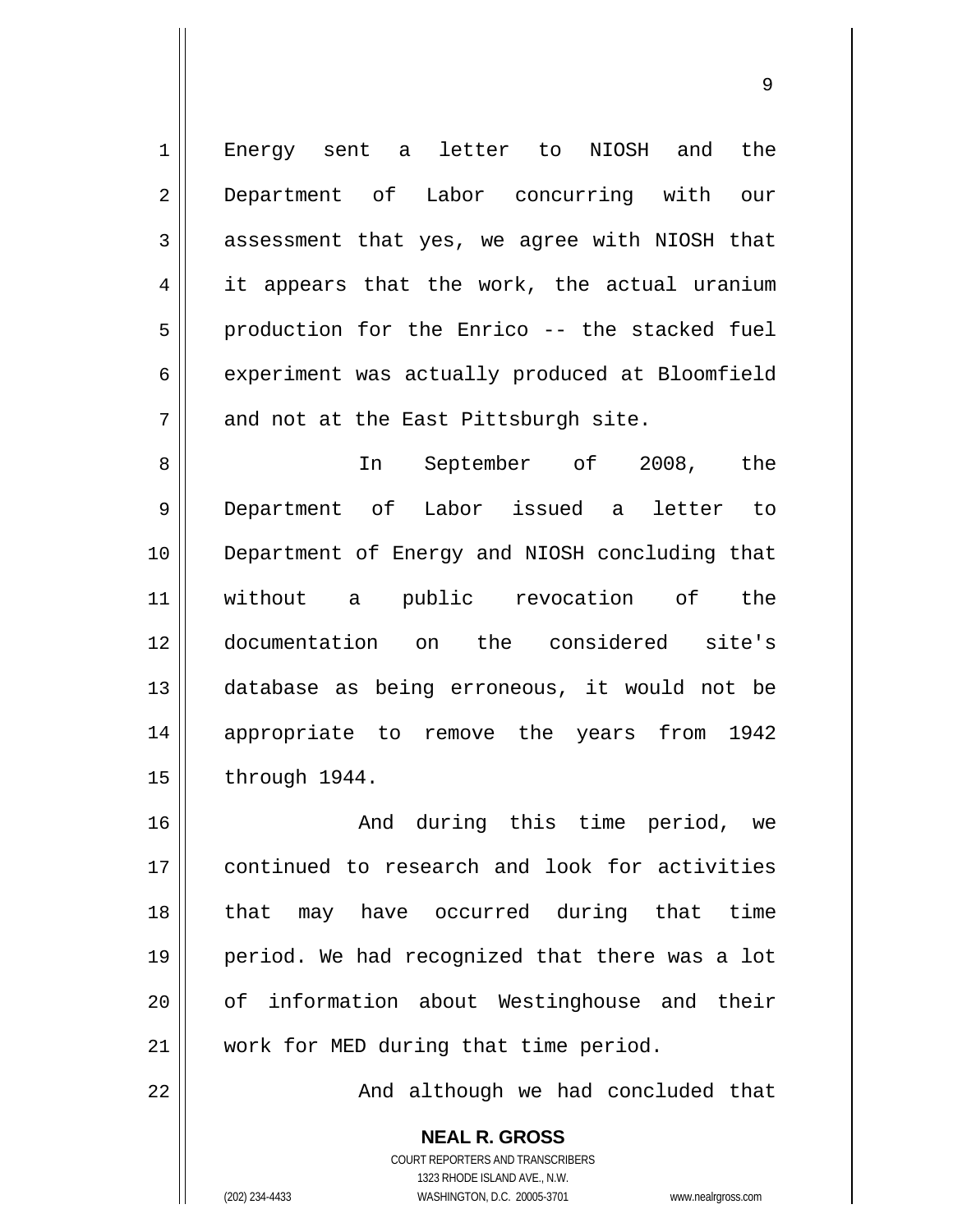**NEAL R. GROSS** COURT REPORTERS AND TRANSCRIBERS 1 2 3 4 5 6 7 8 9 10 11 12 13 14 15 16 17 18 19 20 21 22 the activities of uranium production were not conducted at the East Pittsburgh site, we felt like there were probably other activities. In October of 2008, we sent correspondence to the Department of Energy and Department of Labor concerning evidence of uranium enrichment work that was potentially occurring at the East Pittsburgh site during the indicated covered time period. If we all remember, 1942 through 1944 was the time period we were working to produce the atomic bomb and we were analyzing four different uranium enrichment options. NIOSH decided to proceed with the evaluation based on these uranium enriching activities during the time period. We felt we had enough documentation that supported that it was clear that those activities had occurred at the East Pittsburgh site. We issued our approved evaluation report on January 22nd, 2009. A little background, Westinghouse

1323 RHODE ISLAND AVE., N.W.

(202) 234-4433 WASHINGTON, D.C. 20005-3701 www.nealrgross.com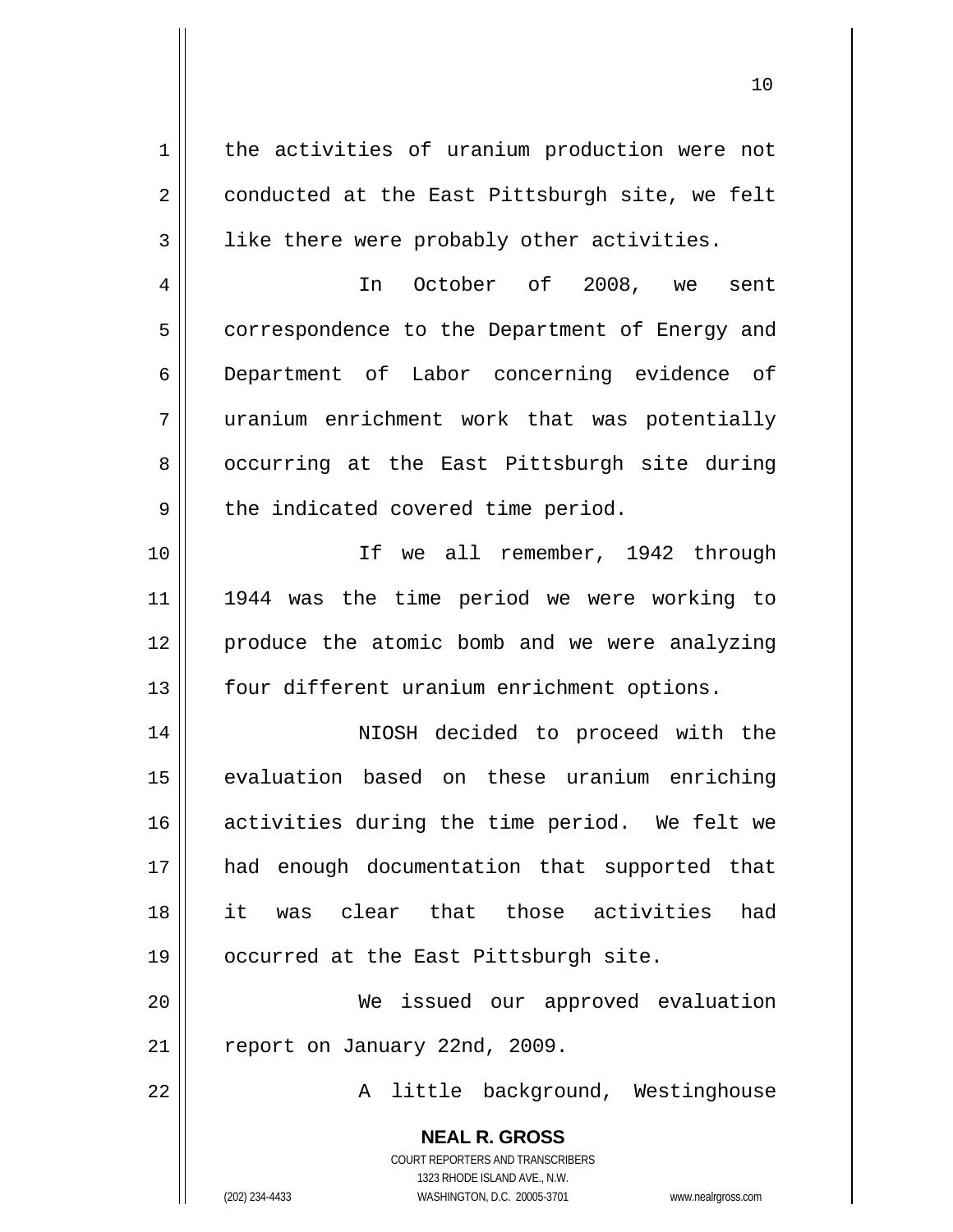| 1  | Atomic Power Development is located in East                         |
|----|---------------------------------------------------------------------|
| 2  | Pittsburgh. It is located within the original                       |
| 3  | Westinghouse Electric Company/Electric and                          |
| 4  | Manufacturing Company facility.                                     |
| 5  | The<br>Westinghouse<br>research                                     |
| 6  | located in East Pittsburgh.<br>laboratory is                        |
| 7  | Forest Hills is also considered to be part of                       |
| 8  | the site.                                                           |
| 9  | So there are two separate areas.                                    |
| 10 | There is the East Pittsburgh and then a short                       |
| 11 | distance away, there is the Forest Hills site.                      |
| 12 | They are all considered part of Westinghouse                        |
| 13 | Atomic Power Development under the facility                         |
| 14 | designation.                                                        |
| 15 | Documentation<br>that<br>supports                                   |
| 16 | Westinghouse Atomic Power Development<br>was                        |
| 17 | involved in pilot scales/laboratory scale                           |
| 18 | studies of uranium enrichment work using a                          |
| 19 | method with an ionic centrifuge, which is a                         |
| 20 | modified magnetron.                                                 |
| 21 | The sources that we went to to look                                 |
| 22 | for information about the activities were the                       |
|    | <b>NEAL R. GROSS</b>                                                |
|    | COURT REPORTERS AND TRANSCRIBERS                                    |
|    | 1323 RHODE ISLAND AVE., N.W.                                        |
|    | (202) 234-4433<br>WASHINGTON, D.C. 20005-3701<br>www.nealrgross.com |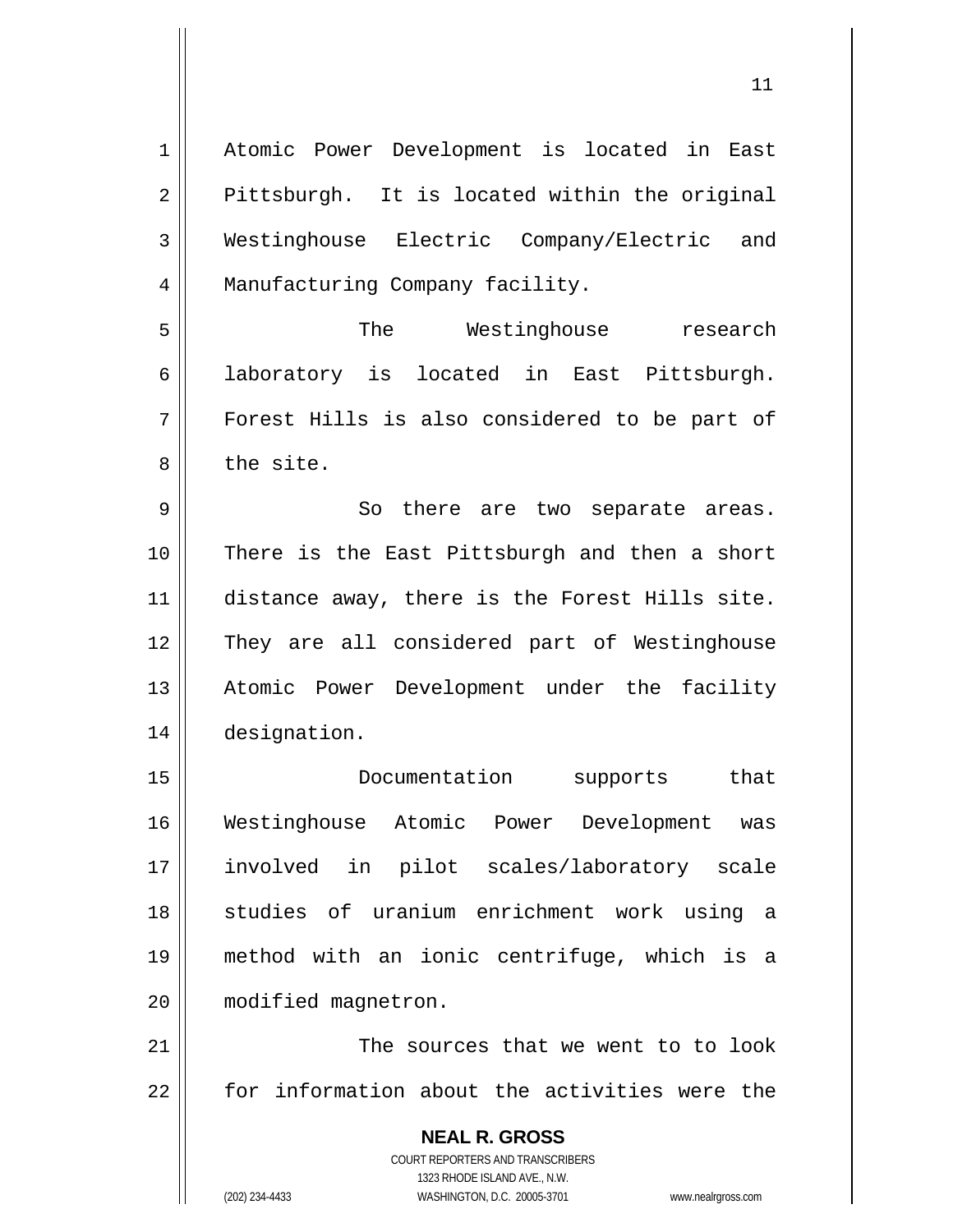**NEAL R. GROSS** COURT REPORTERS AND TRANSCRIBERS 1323 RHODE ISLAND AVE., N.W. 1 2 3 4 5 6 7 8 9 10 11 12 13 14 15 16 17 18 19 20 21 22 site profiles, existing site profiles, and technical information bulletins. We had an interview with a former Westinghouse Atomic Power Development employee. We looked at existing claim files, documentation provided by the petitioner and I would like to say the petitioner, Dr. Sandy Kramer, is in the audience, up front. And the documentation provided by the petitioner really was what led us to the uranium enrichment activities in the beginning. There was a lot of good information provided there. We looked at our site research database. We also did data captures. Our data capture efforts, we did a number of data captures. We had the Westinghouse collection at Senator John Heinz History Center. We picked up, if I remember correctly, 30 or so documents about the facility there. The Department of Environmental Protection in Pennsylvania, DOE Germantown,

12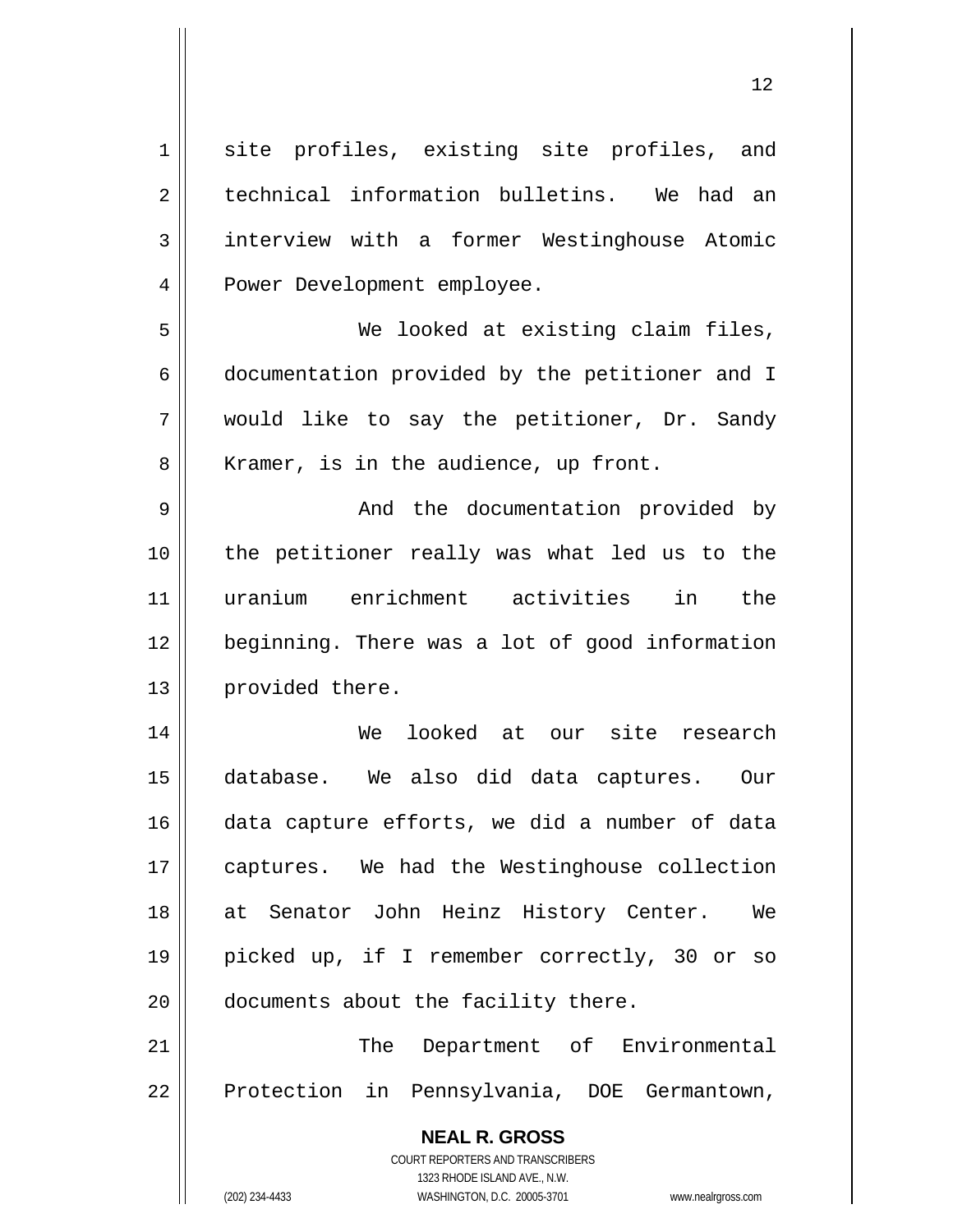**NEAL R. GROSS** COURT REPORTERS AND TRANSCRIBERS 1323 RHODE ISLAND AVE., N.W. (202) 234-4433 WASHINGTON, D.C. 20005-3701 www.nealrgross.com 1 2 3 4 5 6 7 8 9 10 11 12 13 14 15 16 17 18 19 20 21 22 DOE Legacy Management, NNSA, the NRC, a lot of these are standard searches because what we've learned over time during these petition evaluations, there are some of these sources that have information not only about their existing facility but also about other facilities, AWEs, and such. And so we do a lot of searches through their electronic databases, Washington State University, Washington University libraries, our DOE Opennet, internet searches, CDER, and various DOE locations. Our previous dose reconstructions, we have 17 claims right now for Westinghouse Atomic Power Development. Now we have 14 that meet the class definition of 1942 through 1944. The other three claims are outside of the current covered period. And I'll answer the question now before it comes up, we are exploring why we have those claims. We completed one dose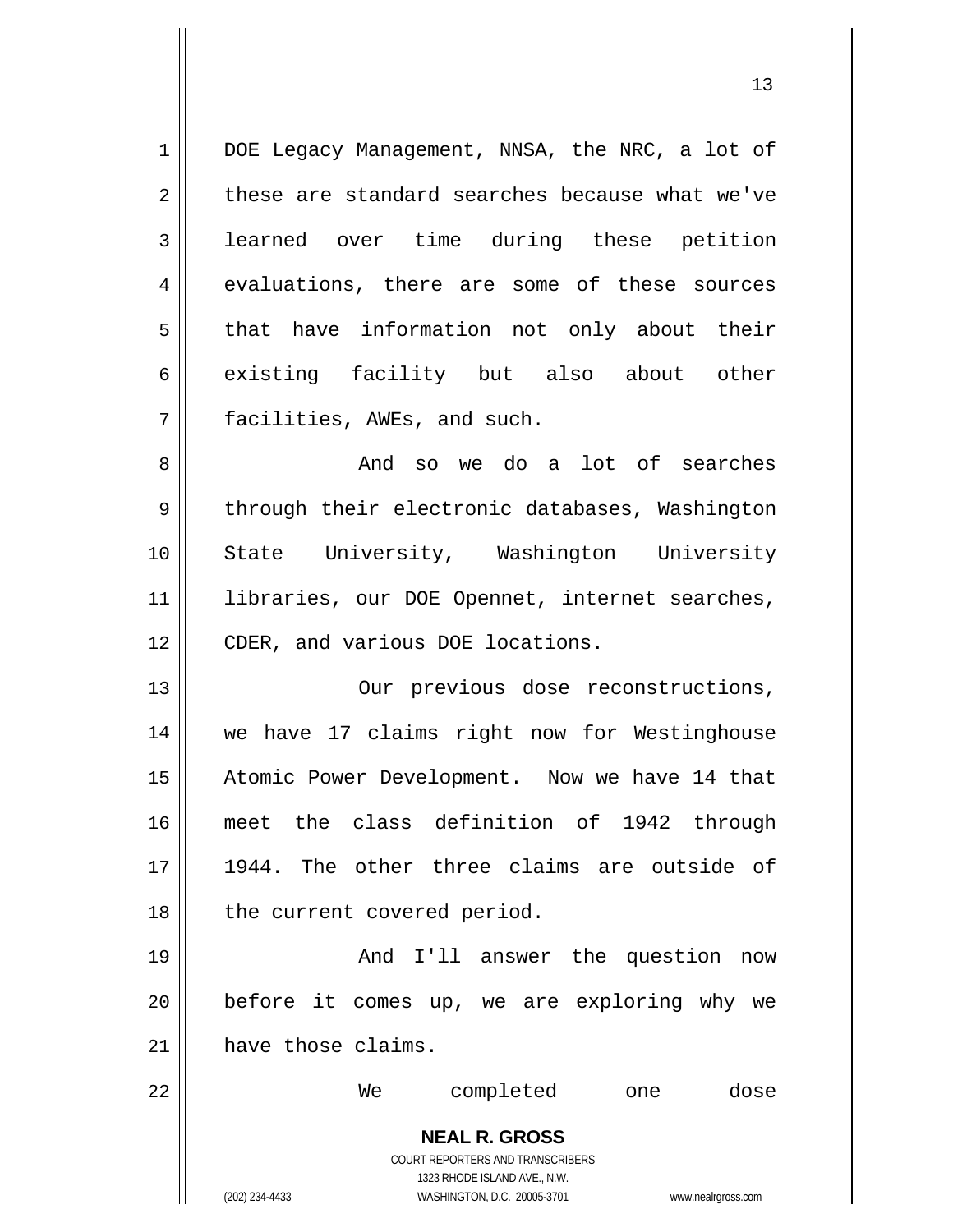reconstruction for an individual within this class. However, that dose reconstruction was based on internal and external dosimetry from a period outside of our evaluated covered period.

6 7 8 9 10 11 Talking about Westinghouse's side operations, Westinghouse was deeply involved in 1942 through `44 period with a number of other companies and universities in researching various uranium enrichment processes.

12 13 14 15 They provided the centrifuges for the pilot studies and work on the mechanical centrifuge. They did a lot of the electrical work for the electromagnetic calutron at Y-12.

16 17 18 19 Gaseous diffusion, they supported Kellex/Pierpont and the initial pilot studies of the gaseous diffusion process and then the ionic centrifuge.

20 21 22 The ionic centrifuge, don't ask me to go into details on this because that's one of the reasons why I'm going to recommend a

> **NEAL R. GROSS** COURT REPORTERS AND TRANSCRIBERS 1323 RHODE ISLAND AVE., N.W. (202) 234-4433 WASHINGTON, D.C. 20005-3701 www.nealrgross.com

1

2

3

4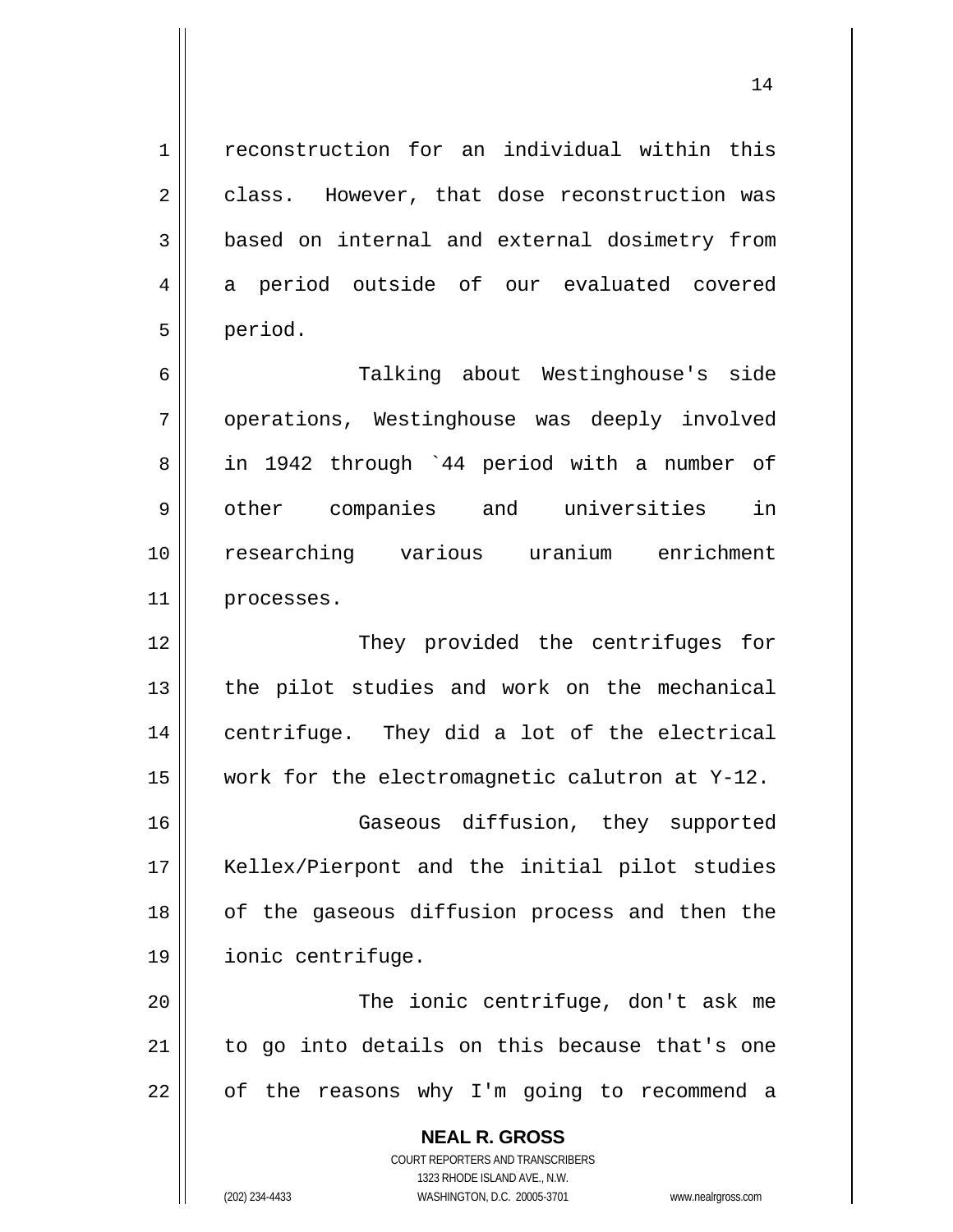1 2 class because I don't have a lot of good process description on this.

15

3 4 5 6 7 8 9 But it's generally what I understand by this is that it is a modification of a magnetron and uses a very similar process to the calutron operations at Y-12 in that the magnetic flux and deflection of the U235 mass versus a 238 allows you to separate them out.

10 11 12 13 14 There's no indication that the work with radioactive material occurred at Westinghouse Atomic Power Development for any of the enrichment methods with the exception of the ionic centrifuge.

15 16 17 18 19 20 21 As I had mentioned, we have found documentation that supports there are a number of things that Westinghouse was producing at that time in support of the enrichment but we only have clear documentation that the ionic centrifuge work was done at the East Pittsburgh site.

22

Based on documentation available to

**NEAL R. GROSS** COURT REPORTERS AND TRANSCRIBERS 1323 RHODE ISLAND AVE., N.W. (202) 234-4433 WASHINGTON, D.C. 20005-3701 www.nealrgross.com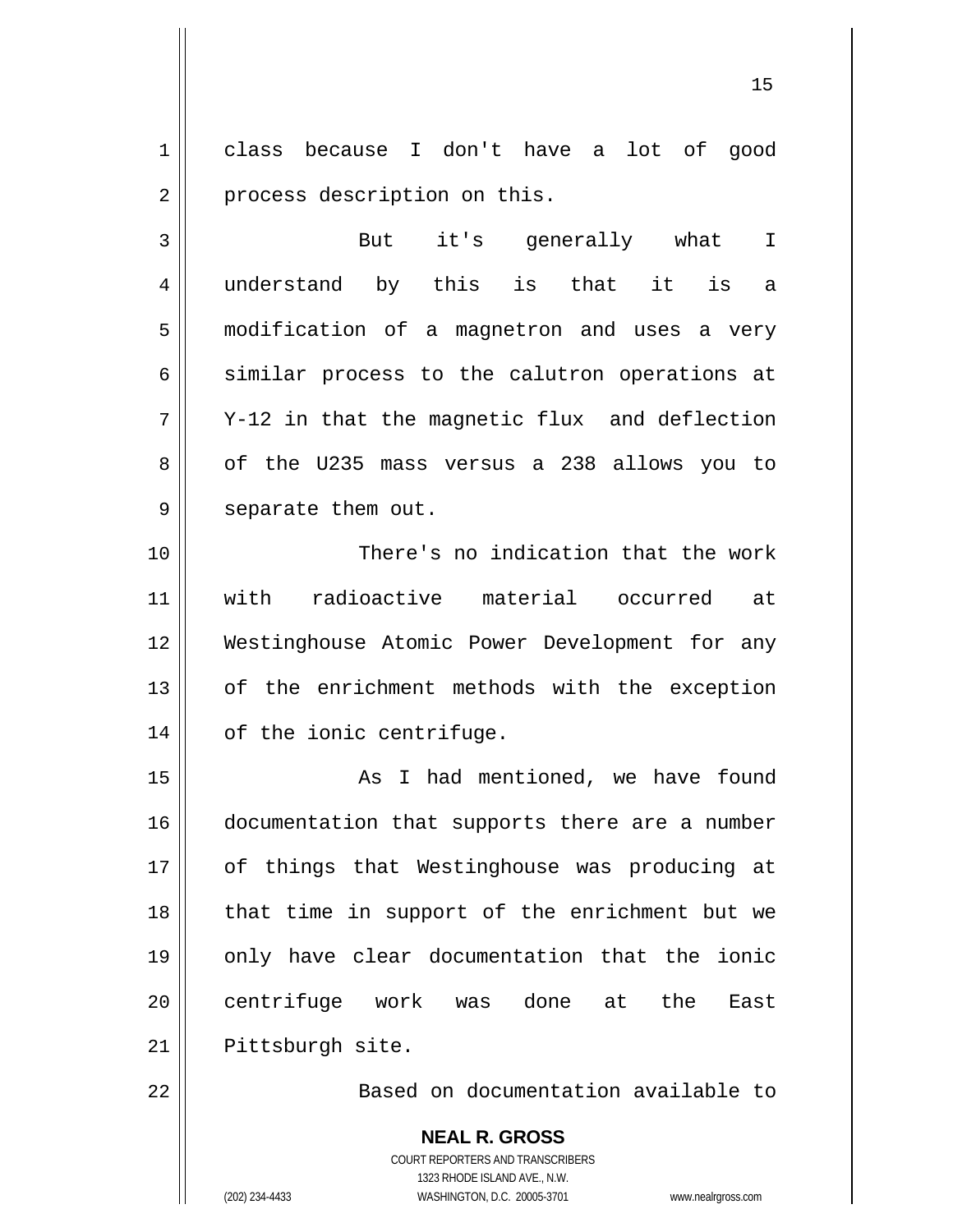**NEAL R. GROSS** COURT REPORTERS AND TRANSCRIBERS 1 2 3 4 5 6 7 8 9 10 11 12 13 14 15 16 17 18 19 20 21 22 NIOSH, again I mentioned that they were involved in the ionic centrifuge uranium enrichment method. And as I had mentioned, it is very similar to the calutron operation. We have no detailed process information about this. We have -- we don't even have a good process description of how this actually worked. We have no information -- if you look back on the facility database website, it talks about K and L and actually the petitioner had identified K and L buildings as potential location for the work that occurred. From what we've been able to uncover, K and L building were contaminated with uranium and thorium. However, they were contaminated with uranium and thorium because of the early filament work that was done at Westinghouse in the 1920s at the East Pittsburgh site, earlier period. In 1918 and 1919, they were looking at uranium as a filament. They also looked at

16

1323 RHODE ISLAND AVE., N.W.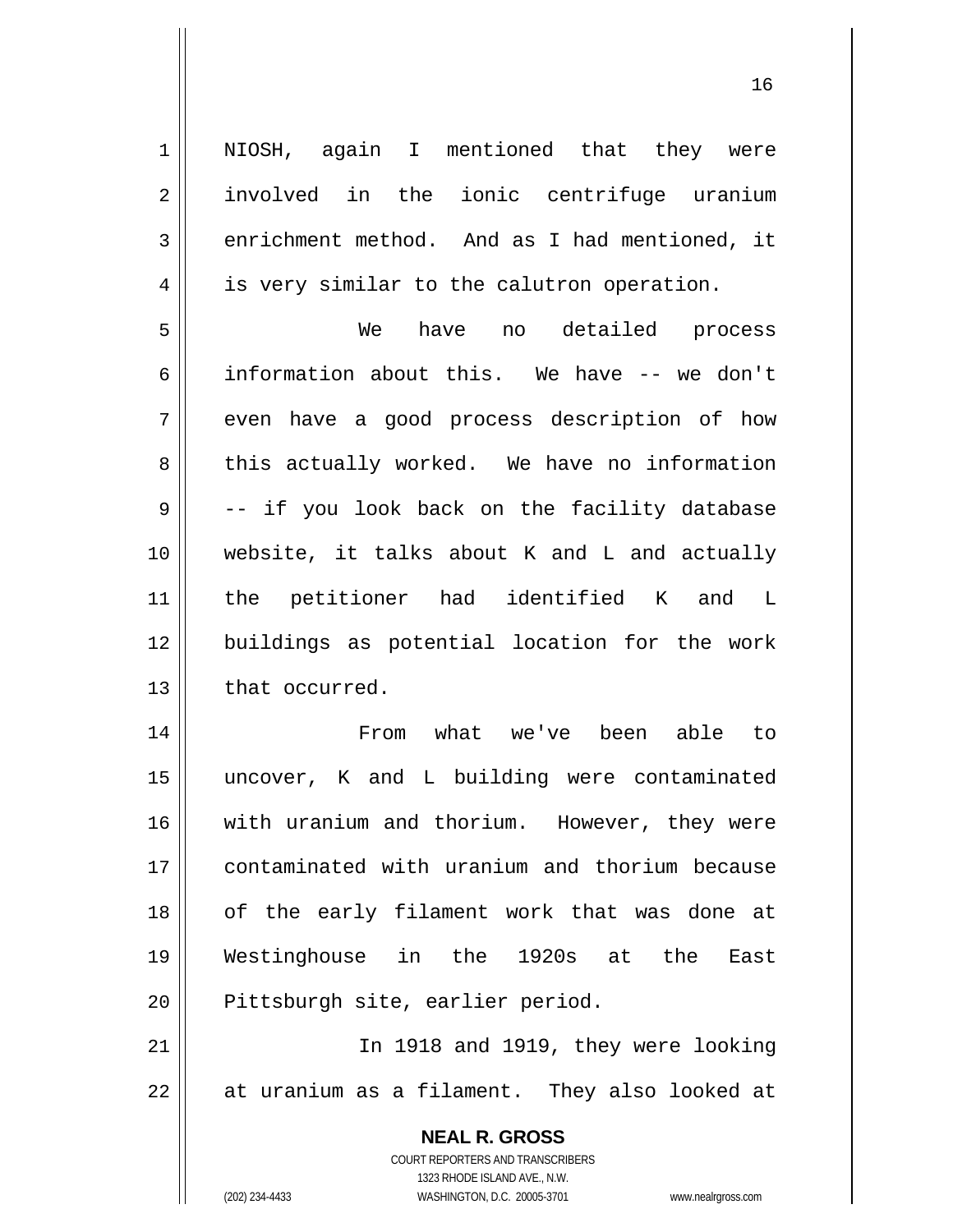**NEAL R. GROSS** COURT REPORTERS AND TRANSCRIBERS 1323 RHODE ISLAND AVE., N.W. 1 2 3 4 5 6 7 8 9 10 11 12 13 14 15 16 17 18 19 20 21 22 -- they were using thorium as well. And so there was a lot of work that was done at the East Pittsburgh site during that period. In 1920s, early `20s, that work actually shifted to the Bloomfield site where the actual lamp division was moved from Westinghouse East Pittsburgh to the Bloomfield site at that time. So that what we believe is the contamination that existed in K and L could have easily come from the early filament work that was occurring in the 1920s. So we cannot specifically -- and we have no clear documentation that outlines the exact location this work occurred. As I had mentioned earlier, the Forest Hills site has a number of laboratories. It could have occurred there. But there are also places within the existing site at East Pittsburgh that the work could have occurred. Also, source material, we have no information. We have one document that

17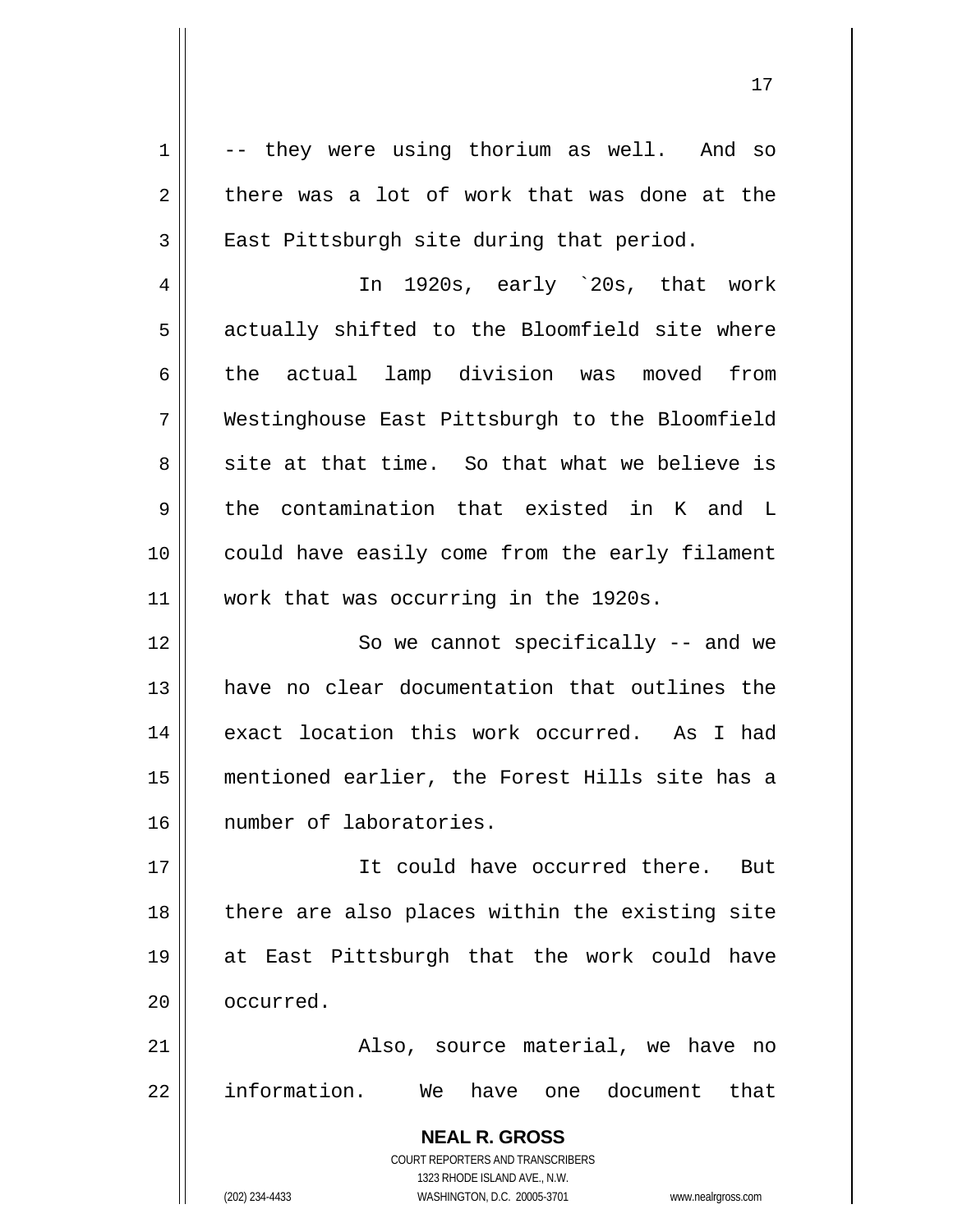1 2 indicates that the work may have been laboratory-scale quantities.

18

3 4 5 6 7 8 9 However we also have an interview that talks about a number of different runs trying to increase the enrichment process or trying to increase the enrichment process using the gas material. And so I can't be for sure if it was -- what is pilot-scale quantities.

10 11 12 13 14 Our internal sources of exposure, the work associated with the electromagnetic enrichment separation used a uranium tetrachloride. It was converted -- heated and converted into a gas from.

15 16 17 18 19 20 21 We had potential inhalation from that conversion as well as the work involved in the separation. External sources, we have photon and beta exposures from the electronic magnetic separations and we have potential neutron exposures from alpha-N reactions with the chlorine.

22

We also could have, again, not

**NEAL R. GROSS** COURT REPORTERS AND TRANSCRIBERS 1323 RHODE ISLAND AVE., N.W. (202) 234-4433 WASHINGTON, D.C. 20005-3701 www.nealrgross.com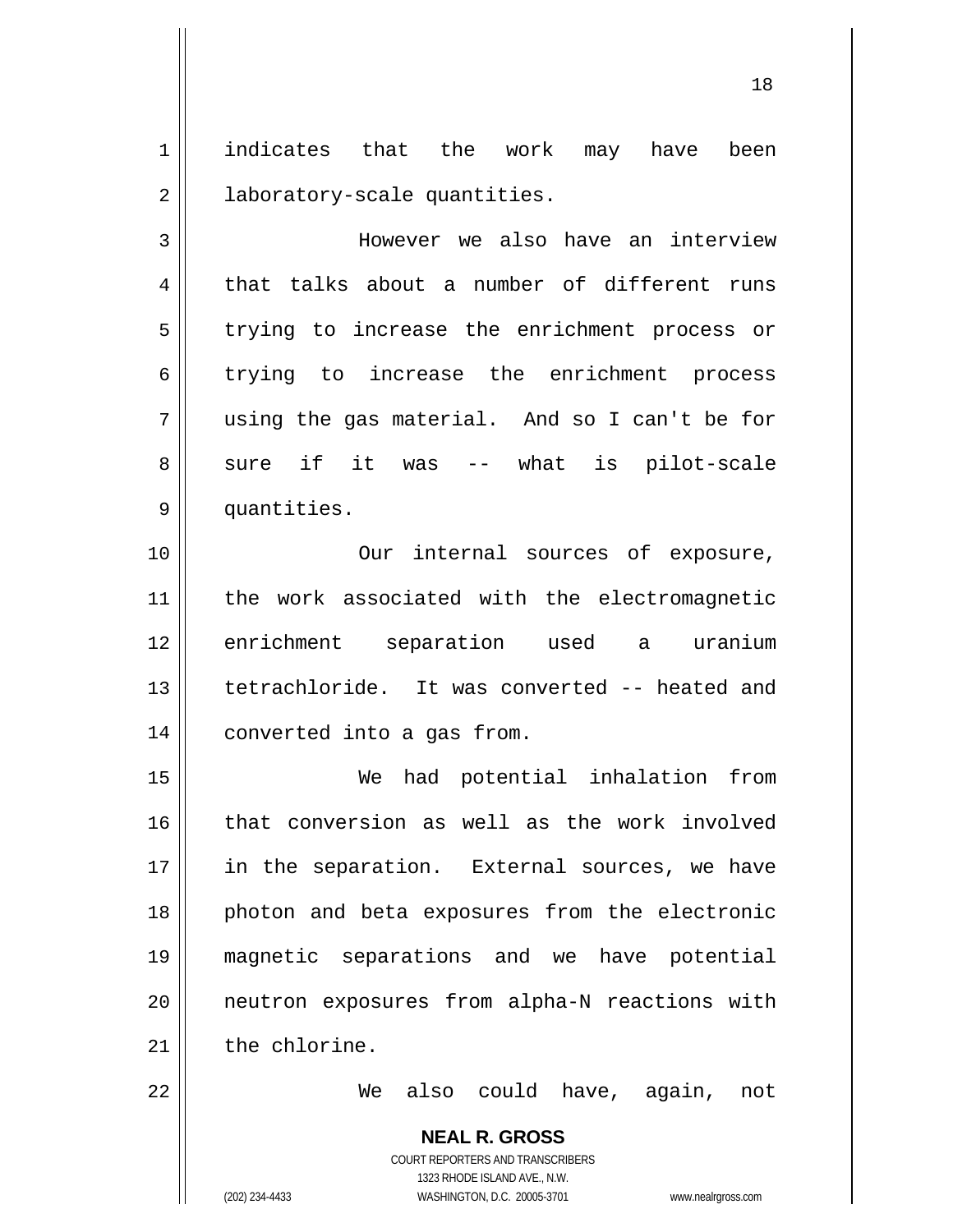**NEAL R. GROSS** 1 2 3 4 5 6 7 8 9 10 11 12 13 14 15 16 17 18 19 20 21 22 knowing the details but knowing the Y-12 operation, there were X-rays produced in the calutron operations. Those may have been an exposure concern here, too. It is not clear. Internal monitoring data, we have no bioassay data for the class period and we have no general area breathing zone air sampling for the class period. External monitoring data, we have no film badge or pocket dosimeter data and no area radiation surveys. Again, this is a unique operation. We looked at the calutron operations. Can we use some of the activities associated with the calutron? But knowing the specific details of the process was one concern. And also recognizing from the 1942 through 1947 period at Y-12, we have an SEC because of the calutron internal exposure. So it made it very difficult using that as a surrogate. Our evaluation process is a two-

19

COURT REPORTERS AND TRANSCRIBERS 1323 RHODE ISLAND AVE., N.W.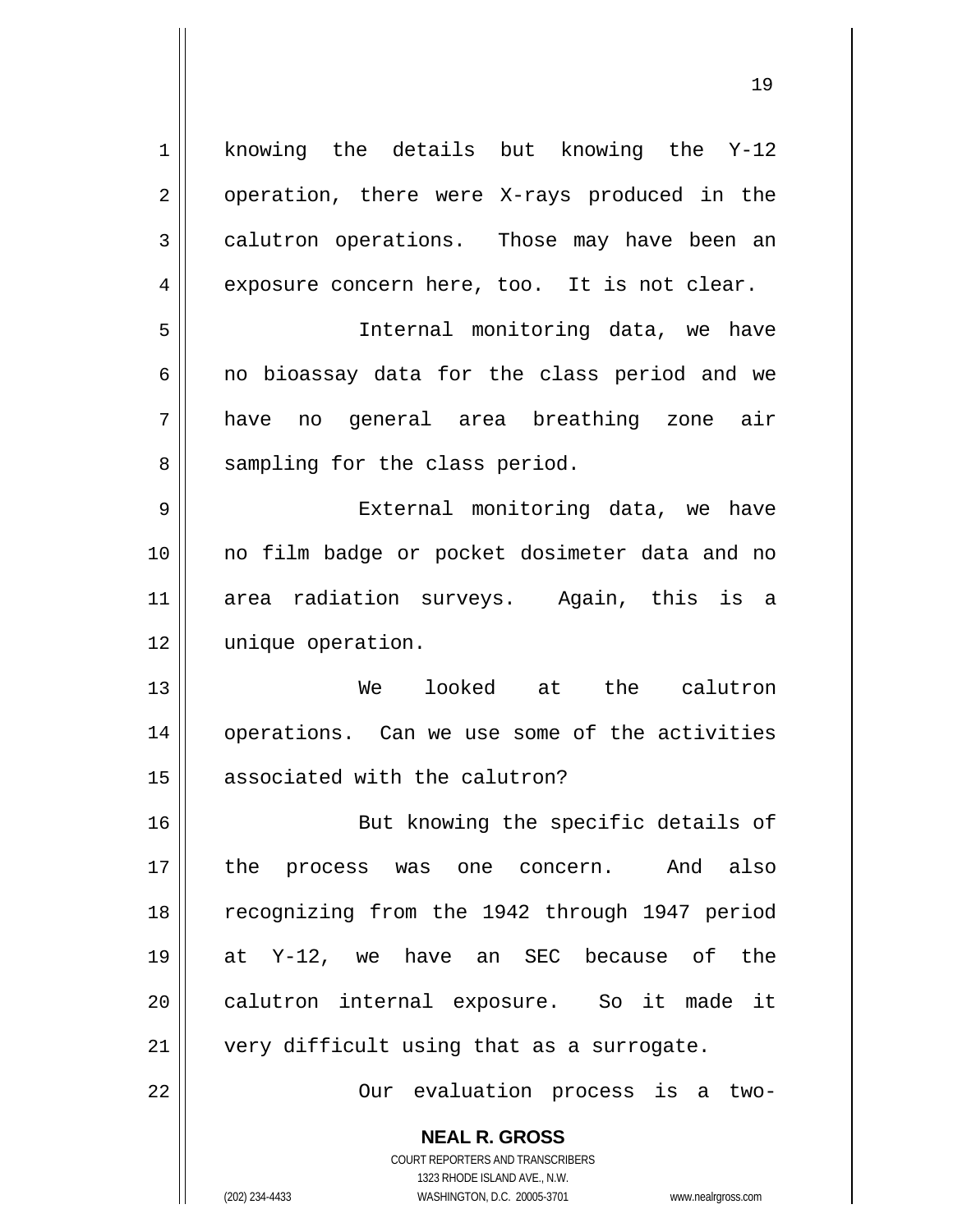1 2 3 4 5 6 prong test, which was employed many times. Is it feasible to estimate the level of radiation dose with sufficient accuracy? If that answer is no and then is there a reasonable likelihood that such radiation doses may have endangered the health of members of the class.

20

7 8 9 10 11 We've found that the available monitoring records process description and source-term data are not adequate to complete dose reconstruction with sufficient accuracy for the evaluated class.

12 13 14 15 We use existing procedures to reconstruct external exposures from medical Xrays for non-presumptive cancers or cancers or claims that do not meet the SEC criteria.

16 17 18 19 20 21 22 Our table, again, internal exposures cannot be reconstructed, external can't, medical X-rays, we will reconstruct for those cancer claims that come back to us. And our feasibility determination is the August 13th, 1942, which is the date associated with the establishment of the MED, Manhattan

> **NEAL R. GROSS** COURT REPORTERS AND TRANSCRIBERS 1323 RHODE ISLAND AVE., N.W. (202) 234-4433 WASHINGTON, D.C. 20005-3701 www.nealrgross.com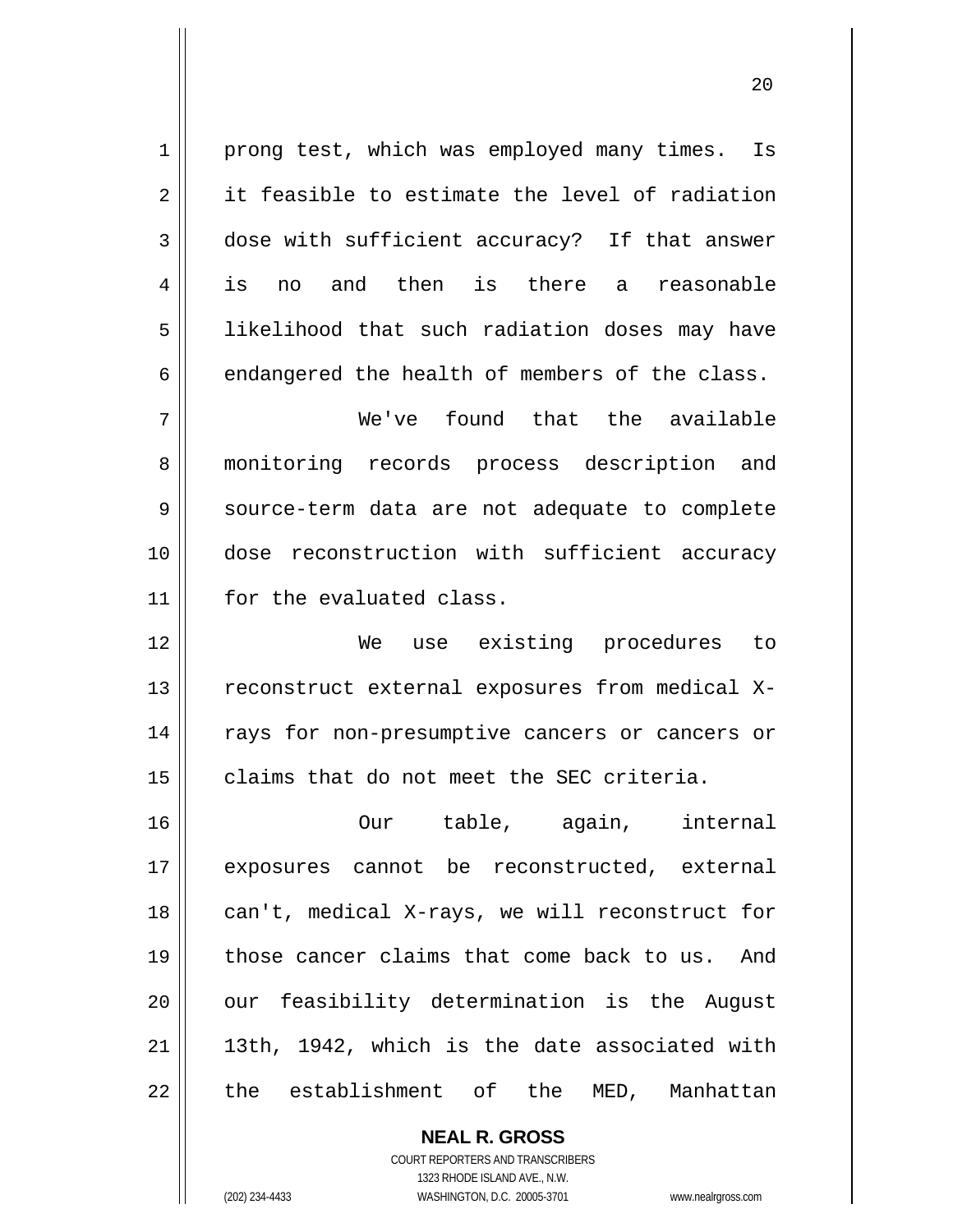Engineering District, and December 31st, 1944, which is the end of the covered period.

3 4 5 6 7 8 9 10 Again, the health endangerment, evidence reviewed in this evaluation indicates some workers in the class may have received chronic exposures through intakes of radionuclides and direct exposure to radioactive materials. And consequently we find that health may have been endangered for those workers.

11 12 13 14 15 16 Our proposed class, we looked at - because we knew this was pilot work and -- or at least we thought it was pilot work from the information that we had, we looked at ways to try to limit this class and try to get it to specific locations.

17 18 19 20 In the documentation that we had, we could not come up with a good argument and a good reason to isolate it to specific locations within the facility.

21 22 We also had talked about do we want to look at specific job titles but after three

> **NEAL R. GROSS** COURT REPORTERS AND TRANSCRIBERS 1323 RHODE ISLAND AVE., N.W. (202) 234-4433 WASHINGTON, D.C. 20005-3701 www.nealrgross.com

1

2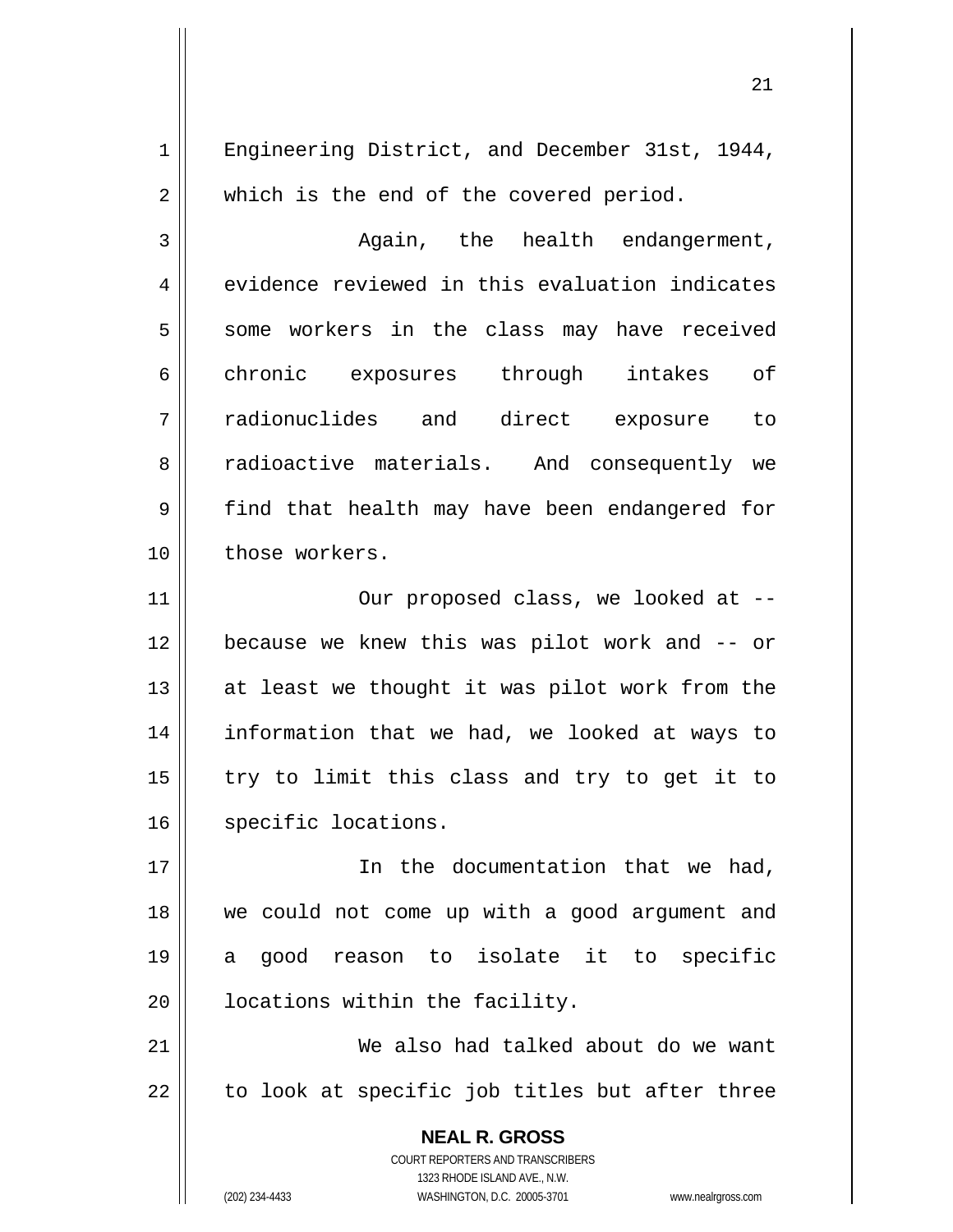**NEAL R. GROSS** COURT REPORTERS AND TRANSCRIBERS 1323 RHODE ISLAND AVE., N.W. (202) 234-4433 WASHINGTON, D.C. 20005-3701 www.nealrgross.com 1 2 3 4 5 6 7 8 9 10 11 12 13 14 15 16 17 18 19 20 21 22 or four years of SECs, we recognize that specific job titles are very tough. Not only are they tough because somebody has got to make that determination but job titles change over time. And it is not clear that we could even come up with job titles. We talked to the Department of Labor about a proposed class definition of using researchers and scientists involved in ionic centrifuge operations and they could not administer that class. Therefore, we came up with all AWE employees who worked at Westinghouse Atomic Power Development, August 13th, 1942 through December 31st, 1944. And, again, our recommendation. The feasibility, we cannot reconstruct for that period. And health was endangered. Questions? CHAIRMAN ZIEMER: Thank you very much, LaVon. Dr. Lockey?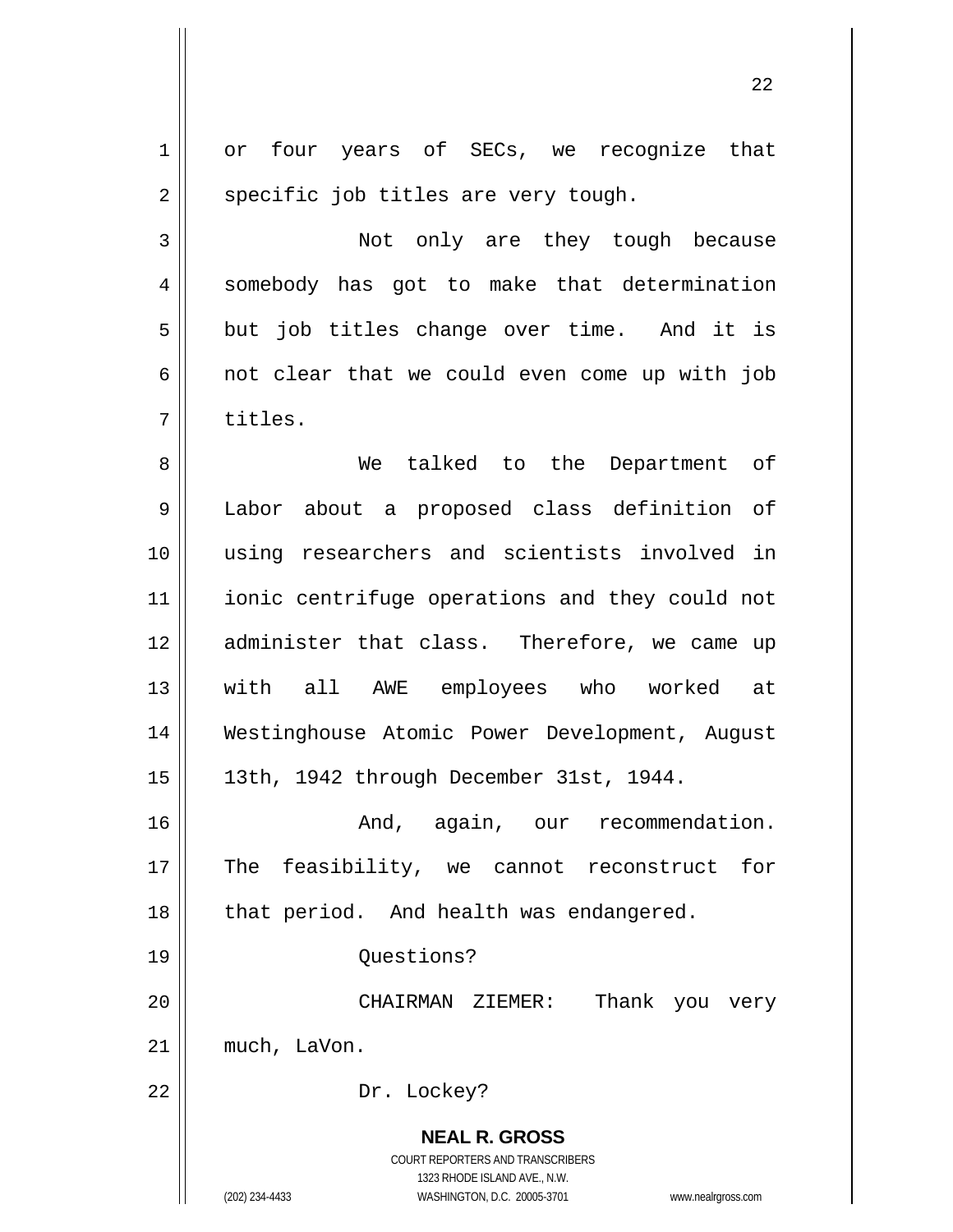**NEAL R. GROSS** COURT REPORTERS AND TRANSCRIBERS 1 2 3 4 5 6 7 8 9 10 11 12 13 14 15 16 17 18 19 20 21 22 MEMBER LOCKEY: One question. Why couldn't they identify a class? CHAIRMAN ZIEMER: Use the microphone please. MR. RUTHERFORD: The question comes down to how you are going to be able to determine -- it's not clear, especially if you look at testers. That was one of the titles that was used in individuals that were involved in the operation. And the records that they had, it was not clear that they could identify testers, researchers. And then the other question also came up upon -- okay, who cleaned up the material at the end of the day? Was it the maintenance workers? Was it the scientists? Was it this -- and you start realizing okay, how can I separate those individuals out? CHAIRMAN ZIEMER: Dr. Roessler? MEMBER ROESSLER: Of the people you have identified so far, so they all fulfill the 250-day requirement?

23

1323 RHODE ISLAND AVE., N.W.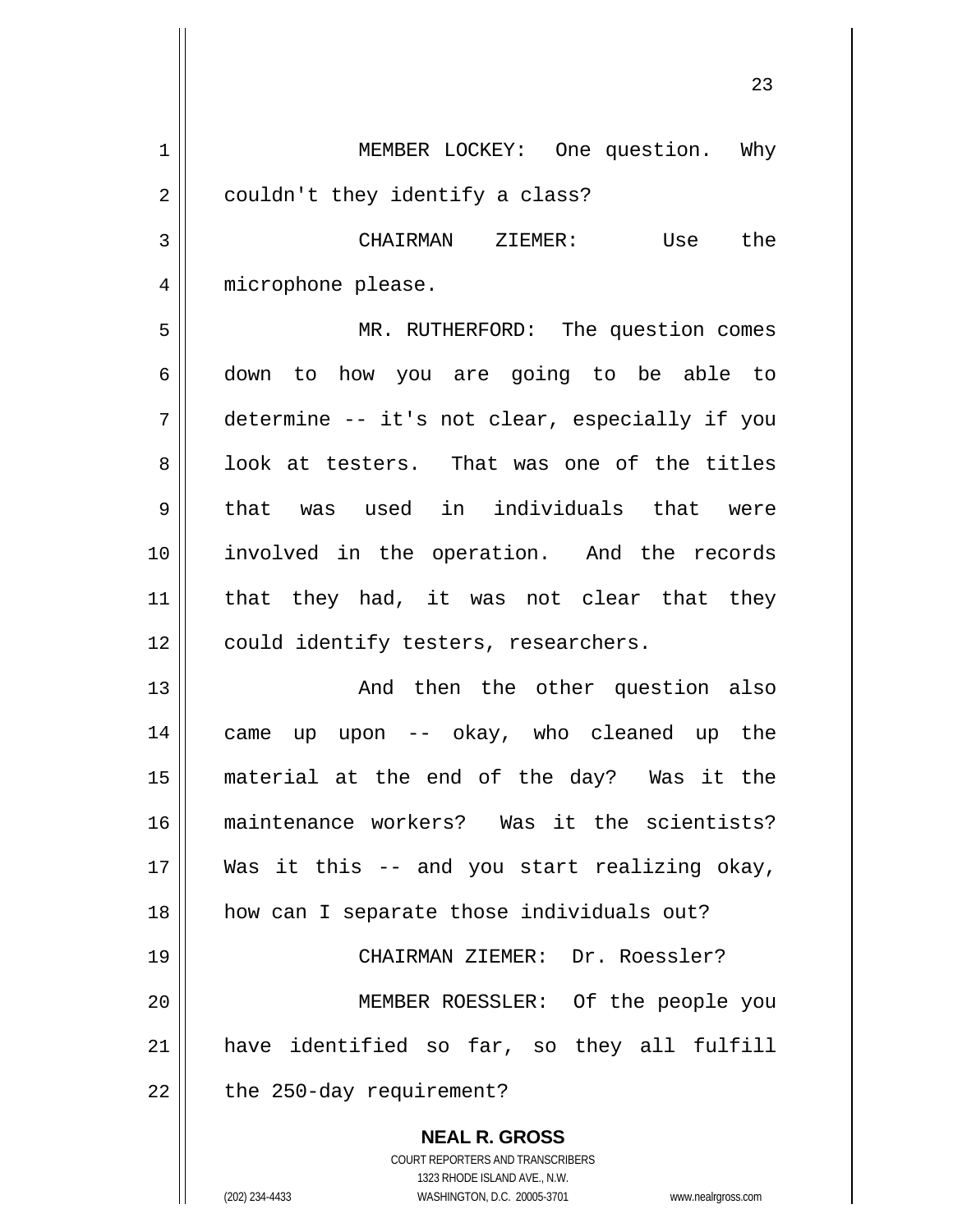| 1  | MR. RUTHERFORD: You know, I                                         |
|----|---------------------------------------------------------------------|
| 2  | apologize. I did not look at that. I can                            |
| 3  | find that answer out quickly. And get back to                       |
| 4  | you. I know that most of them -- I believe                          |
| 5  | most of them do. And most of them continued                         |
| 6  | employment well beyond the '44 period.                              |
| 7  | CHAIRMAN ZIEMER: Well, and also,                                    |
| 8  | you didn't mention this, but were there any                         |
| 9  | indications of quote, incidents, that were                          |
| 10 | identified in that period?                                          |
| 11 | MR. RUTHERFORD: No.                                                 |
| 12 | CHAIRMAN ZIEMER: Okay. Thank you.                                   |
| 13 | MR. RUTHERFORD: There was an                                        |
| 14 | incident with the -- there was an atom smasher                      |
| 15 | at Westinghouse in the early years but that                         |
| 16 | was before the covered period.                                      |
| 17 | CHAIRMAN ZIEMER: And also, on the                                   |
| 18 | medical X-ray are you just assuming annual X-                       |
| 19 | rays or did Westinghouse have a practice that                       |
| 20 | you could identify?                                                 |
| 21 | RUTHERFORD:<br>No, we<br>had<br>MR.<br>no                           |
| 22 | documentations so we're just assuming<br>an                         |
|    | <b>NEAL R. GROSS</b>                                                |
|    | <b>COURT REPORTERS AND TRANSCRIBERS</b>                             |
|    | 1323 RHODE ISLAND AVE., N.W.                                        |
|    | (202) 234-4433<br>WASHINGTON, D.C. 20005-3701<br>www.nealrgross.com |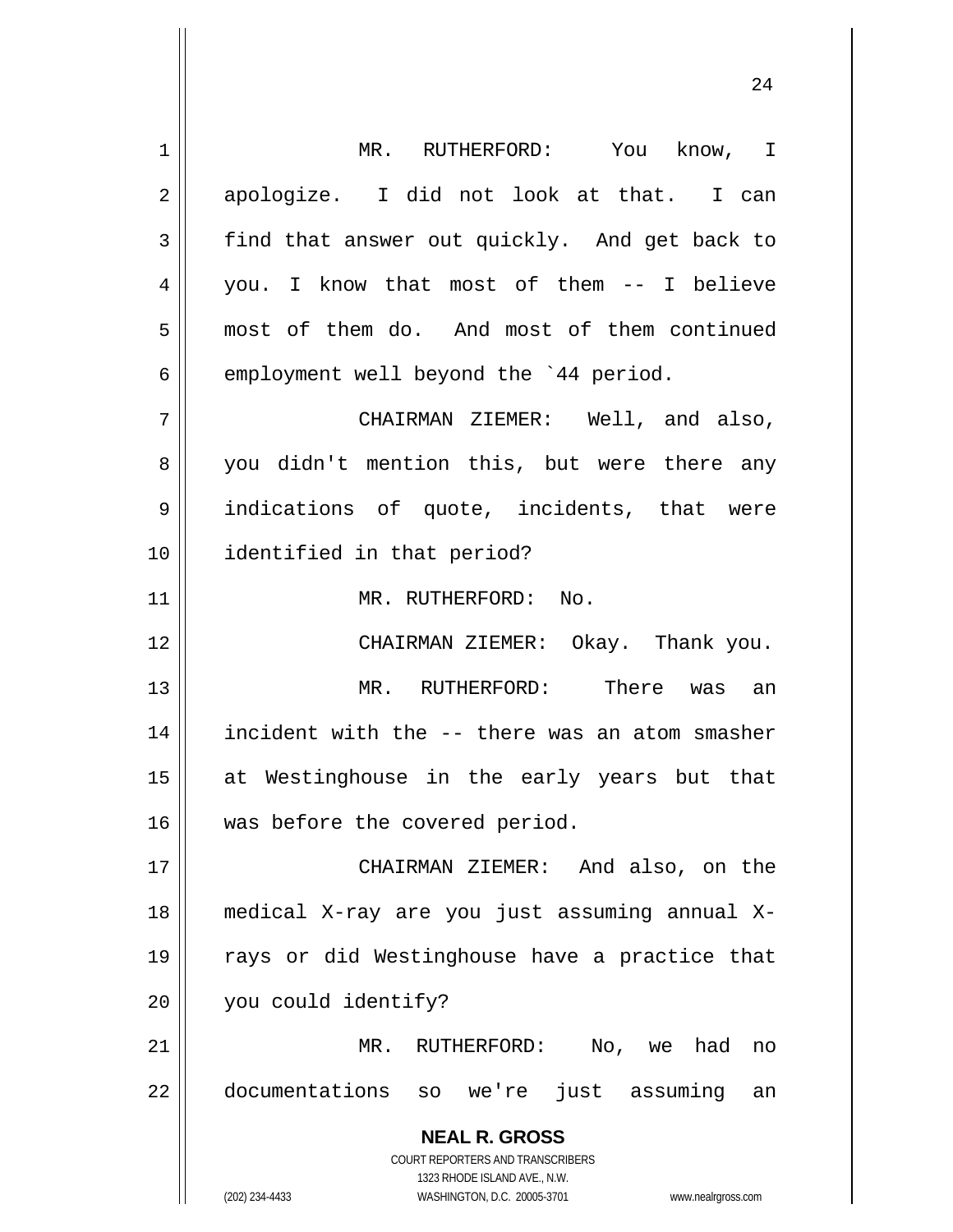**NEAL R. GROSS** COURT REPORTERS AND TRANSCRIBERS 1323 RHODE ISLAND AVE., N.W. (202) 234-4433 WASHINGTON, D.C. 20005-3701 www.nealrgross.com 1 2 3 4 5 6 7 8 9 10 11 12 13 14 15 16 17 18 19 20 21 22 annual X-ray. CHAIRMAN ZIEMER: So that you are assuming that did have that, right? MR. RUTHERFORD: Yes. CHAIRMAN ZIEMER: Actually it was fairly common during those days. Okay. Thank you. Mr. Presley? MEMBER PRESLEY: You said you had three individuals outside of the petition. How far outside the petition dates? MR. RUTHERFORD: 1950s, 1960s -- I think if I remember correctly, because I just looked at these this morning, all three of them were in the `60s period. And some actually had went early into -- as well into the late `50s. MEMBER PRESLEY: Were they there when this work was being done? MR. RUTHERFORD: No, they were not. And, you know, recognize Westinghouse was doing a lot of -- in the `50s, `60s, a lot of

<u>25</u>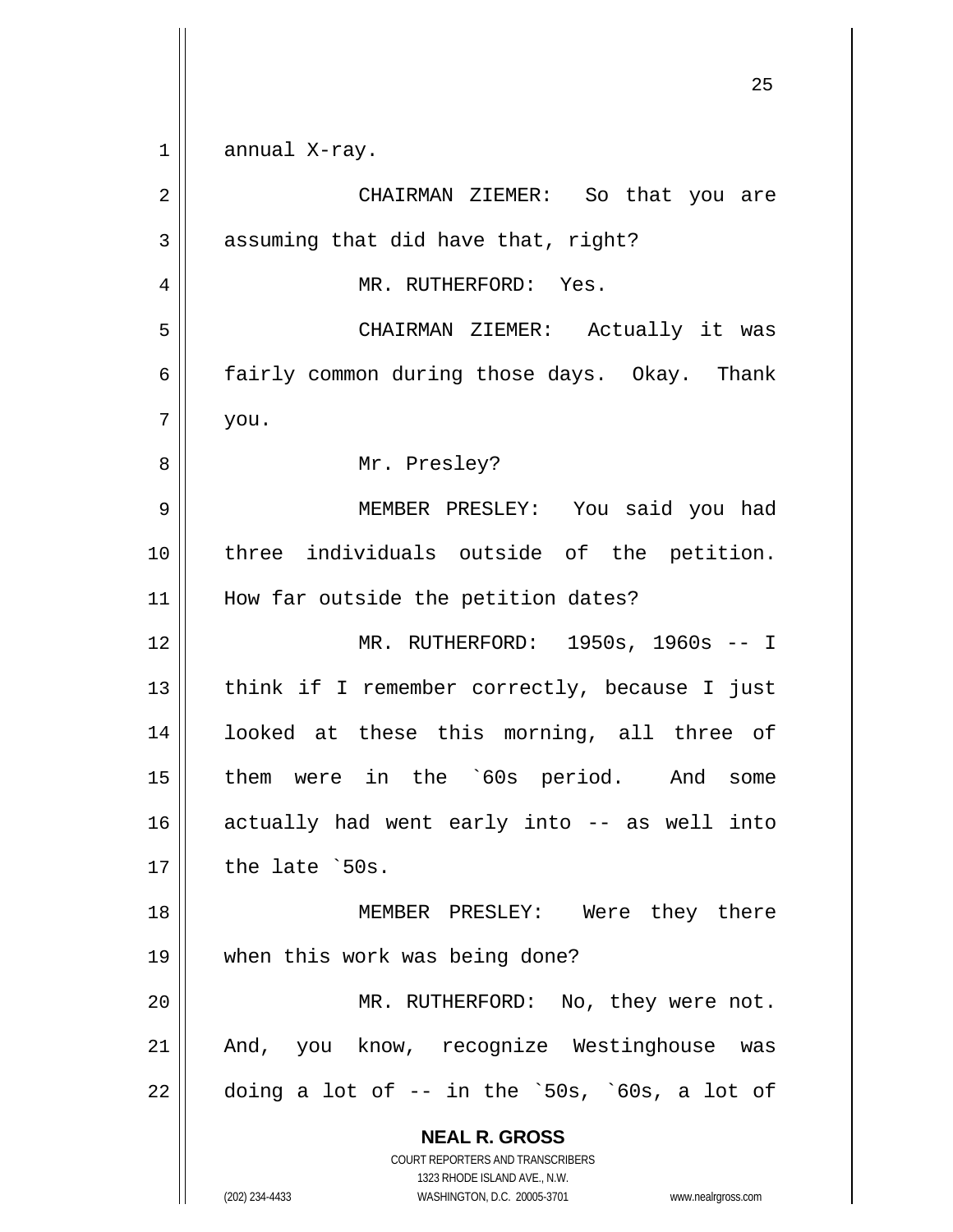| $\mathbf 1$    | commercial work, fuel work at the time.        |
|----------------|------------------------------------------------|
| 2              | MEMBER PRESLEY: Thank you.                     |
| 3              | CHAIRMAN ZIEMER: Bradley Clawson?              |
| $\overline{4}$ | MEMBER CLAWSON: Do we know when                |
| 5              | they tore this down?                           |
| 6              | MR. RUTHERFORD: We have a document             |
| 7              | that supports that at the end of the 1944      |
| 8              | period, that they ceased all activities with   |
| 9              | this. And we don't have documentation that     |
| 10             | says that all the material was removed at that |
| 11             | time, you know.                                |
| 12             | But based on the documentation that            |
|                |                                                |
| 13             | -- it's called the Smyth Report, some of the   |
| 14             | HPs will probably remember that report, it is  |
| 15             | a pretty detailed summary of the activities    |
| 16             | that occurred during the production of the     |
| 17             | first atomic bomb.                             |
| 18             | And in the Smyth Report, it talks              |
| 19             | about the activity shifting to the East        |
| 20             | Pittsburgh site because that actually -- the   |
| 21             | ionic centrifuge was actually started at the   |
| 22             | University of California at the same time that |
|                | <b>NEAL R. GROSS</b>                           |
|                | COURT REPORTERS AND TRANSCRIBERS               |

<u>26</u>

1323 RHODE ISLAND AVE., N.W.

 $\mathsf{I}$  $\prod_{i=1}^{n}$ 

 $\mathsf{I}$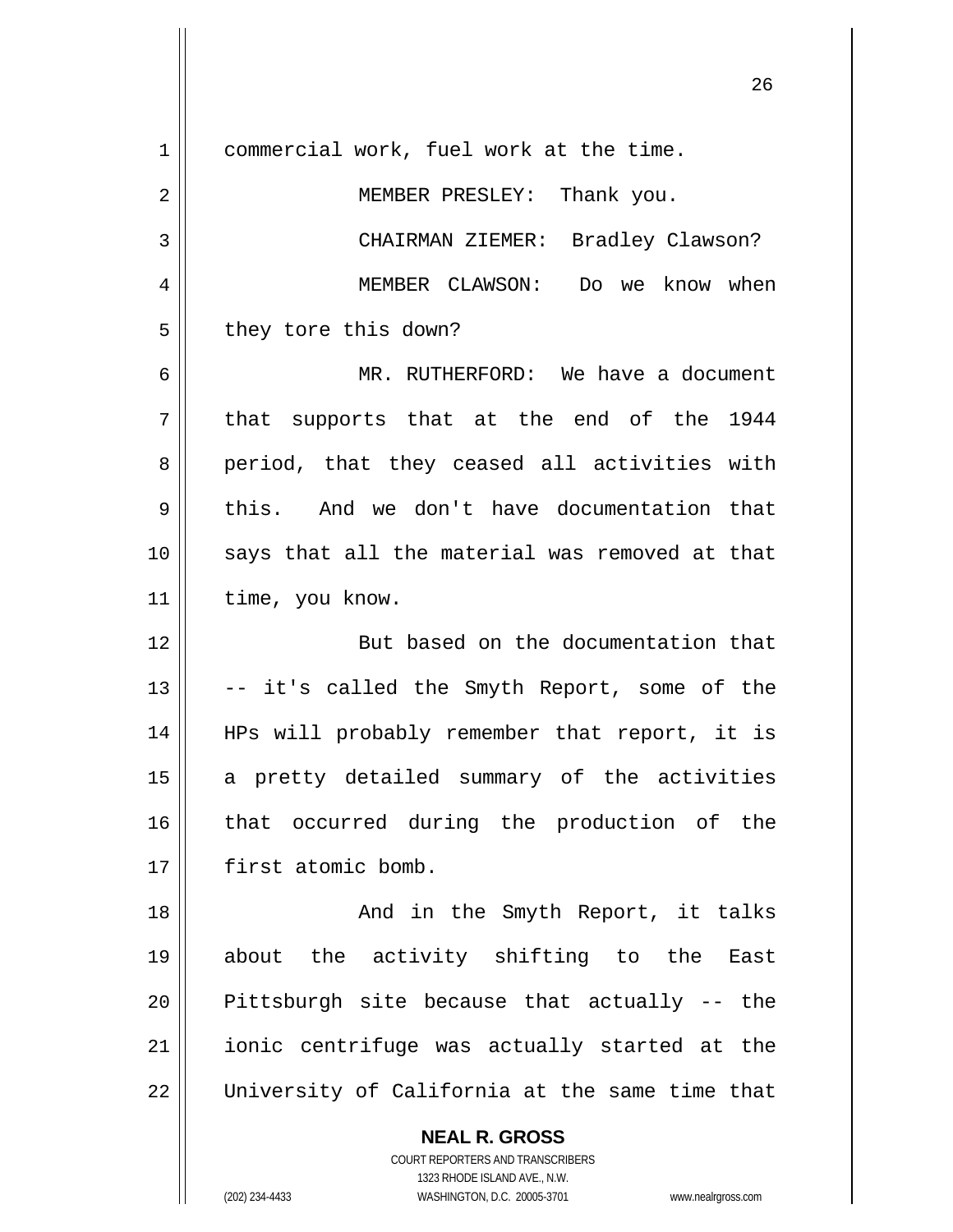1

the work was done with the calutron.

| $\overline{2}$ | And they stopped the work at the                                                                    |
|----------------|-----------------------------------------------------------------------------------------------------|
| 3              | University of California and shifted<br>$-\,-$                                                      |
| 4              | [Identifying information Redacted]<br>for                                                           |
| 5              | Westinghouse actually took that activity back                                                       |
| 6              | to the East Pittsburgh site to continue pilot-                                                      |
| 7              | scale studies and that is discussed in the                                                          |
| 8              | Smyth Report.                                                                                       |
| 9              | And it says in the Smyth Report                                                                     |
| 10             | that at the end of 1944, that that activity --                                                      |
| 11             | that all operations with the ionic centrifuge                                                       |
| 12             | ceased. But I don't know about disposition of                                                       |
| 13             | materials.                                                                                          |
| 14             | MEMBER CLAWSON: Yes, I was                                                                          |
| 15             | wondering about when the centrifuge was torn                                                        |
| 16             | out or anything else like that, if we knew.                                                         |
| 17             | MR.<br>RUTHERFORD: I can't tell you.                                                                |
| 18             | CHAIRMAN ZIEMER: Or was there a                                                                     |
| 19             | decommissioning at all or a clean up of this                                                        |
| 20             | site to your knowledge?                                                                             |
| 21             | MR. RUTHERFORD: Yes, there is a                                                                     |
| 22             | decommissioning work that was done on this                                                          |
|                | <b>NEAL R. GROSS</b><br>COURT REPORTERS AND TRANSCRIBERS                                            |
|                | 1323 RHODE ISLAND AVE., N.W.<br>(202) 234-4433<br>WASHINGTON, D.C. 20005-3701<br>www.nealrgross.com |

<u>27 and 27</u>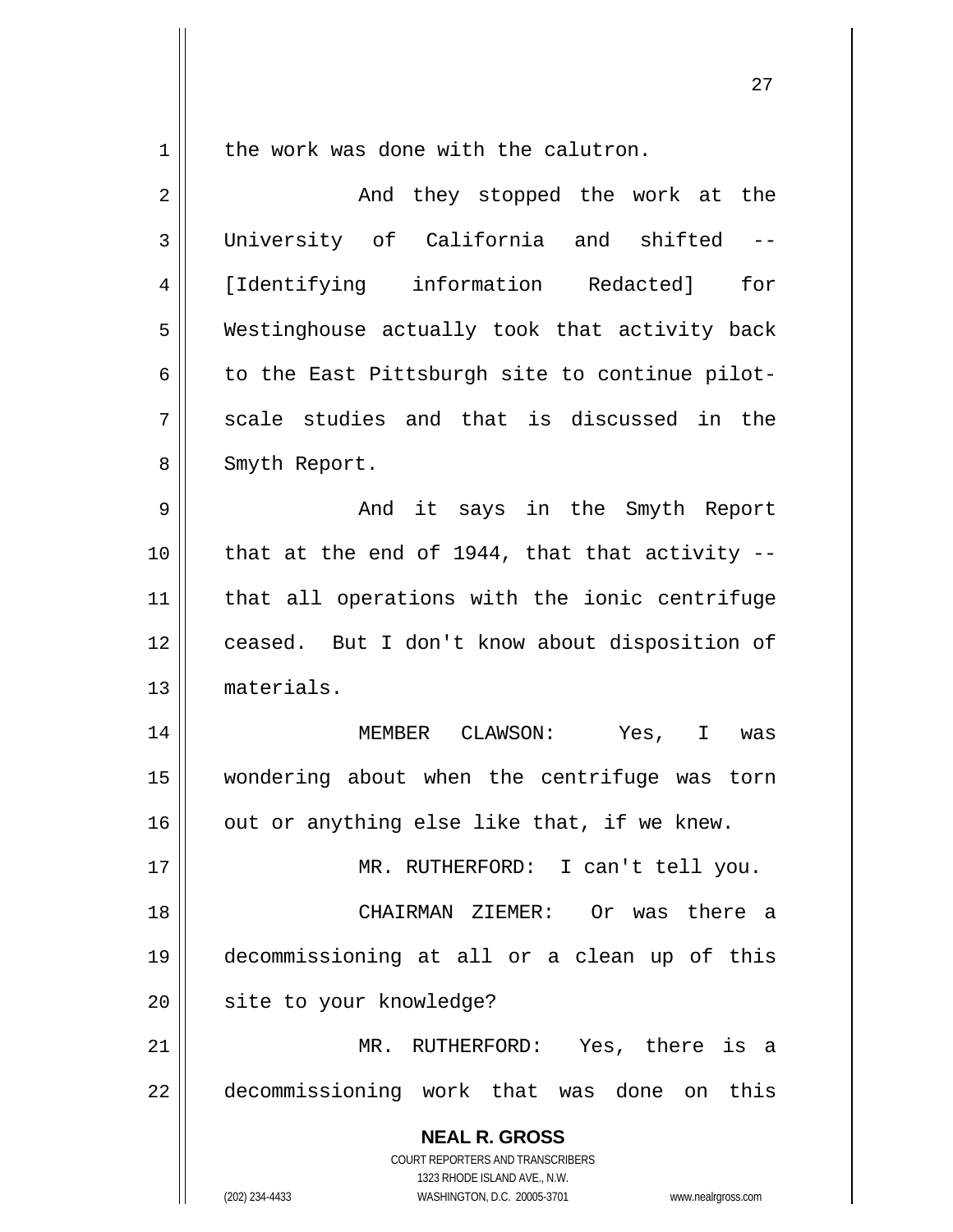| $\mathbf 1$ | site. And I can't remember the period but I'm                                                       |
|-------------|-----------------------------------------------------------------------------------------------------|
| 2           | believing that the site itself, if I remember                                                       |
| 3           | -- I don't even want to say because if I say                                                        |
| 4           | it, I'll be wrong.                                                                                  |
| 5           | CHAIRMAN ZIEMER: Was that a FUSRAP                                                                  |
| 6           | site?                                                                                               |
| 7           | MR. RUTHERFORD: Yes, it was                                                                         |
| 8           | actually for a short period. And then they                                                          |
| 9           | took it off the FUSRAP.                                                                             |
| 10          | CHAIRMAN ZIEMER: Okay.                                                                              |
| 11          | MEMBER BEACH: Paul, I was just                                                                      |
| 12          | looking at the ER report.                                                                           |
| 13          | CHAIRMAN ZIEMER: Oh, Josie, I                                                                       |
| 14          | missed your sign there. Go ahead.                                                                   |
| 15          | MEMBER BEACH: No problem. Page                                                                      |
| 16          | 17, 1946, it said Westinghouse and other                                                            |
| 17          | companies coordinated with MED for the                                                              |
| 18          | disposal of the centrifuge equipment.                                                               |
| 19          | MR. RUTHERFORD: Now the centrifuge                                                                  |
| 20          | -- recognize that that centrifuge equipment                                                         |
| 21          | was actually the centrifuge -- the mechanical                                                       |
| 22          | centrifuge that was being tested for -- at the                                                      |
|             | <b>NEAL R. GROSS</b>                                                                                |
|             | <b>COURT REPORTERS AND TRANSCRIBERS</b>                                                             |
|             | 1323 RHODE ISLAND AVE., N.W.<br>(202) 234-4433<br>WASHINGTON, D.C. 20005-3701<br>www.nealrgross.com |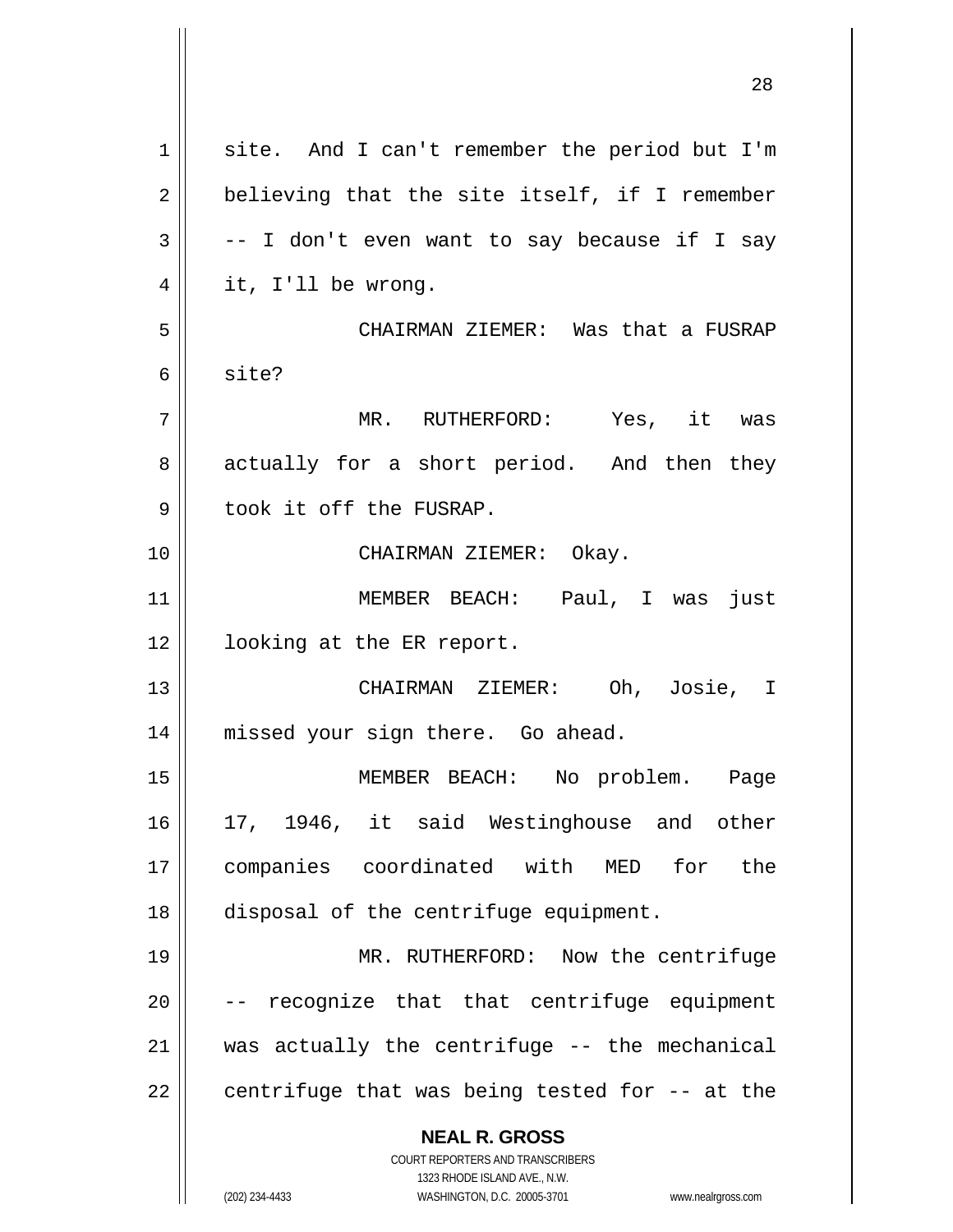1 2 Standard Oil facility. That was not the centrifuge that --

3 4 MEMBER BEACH: So it was a different one. Thank you.

5 6 7 8 9 10 11 CHAIRMAN ZIEMER: Okay. Yes, Mark? MEMBER GRIFFON: LaVon, I do appreciate that you are pretty good at anticipating our questions and the one that I had underlined before you started was the laboratory scale because I know I'll remind the rest of us that --

MR. RUTHERFORD: Right.

13 14 MEMBER GRIFFON: -- in the past, we've excluded some buildings in Y-12 --

MR. RUTHERFORD: Yes.

16 17 18 MEMBER GRIFFON: -- because it was lab-scale operations. So I'm appreciative to hear the distinction --

MR. RUTHERFORD: Right.

20 21 22 MEMBER GRIFFON: -- that it could have been a bigger pilot or you just don't know --

> **NEAL R. GROSS** COURT REPORTERS AND TRANSCRIBERS

> > 1323 RHODE ISLAND AVE., N.W.

12

15

19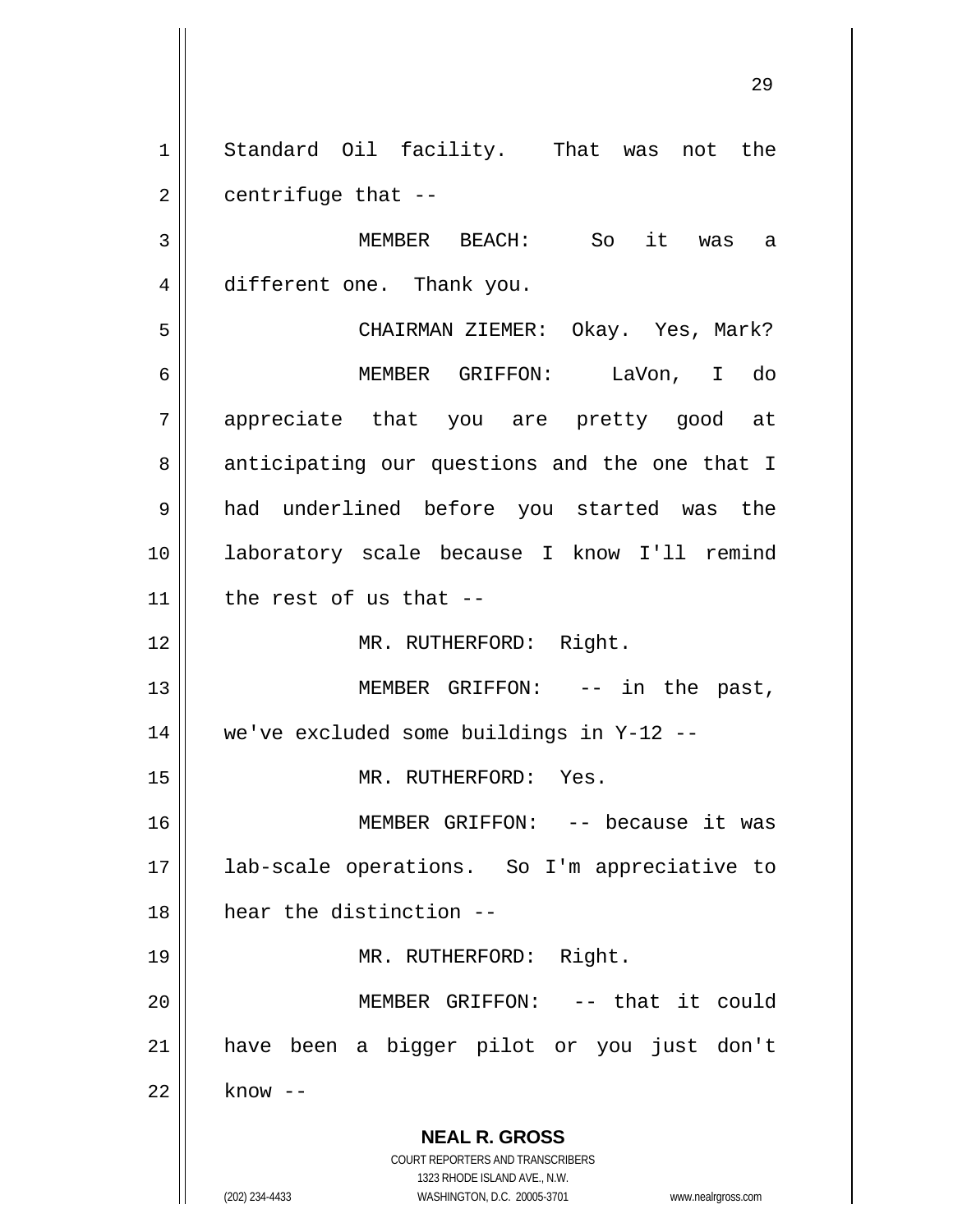**NEAL R. GROSS** COURT REPORTERS AND TRANSCRIBERS 1323 RHODE ISLAND AVE., N.W. 30 1 2 3 4 5 6 7 8 9 10 11 12 13 14 15 16 17 18 19 20 21 22 MR. RUTHERFORD: We don't know. We don't know. MEMBER GRIFFON: -- because otherwise I would be wondering why in this case -- MR. RUTHERFORD: Yes. And that was -- like you mentioned, there was a lot of detailed discussion on that Y-12. And because of the fact that we had good descriptions of those laboratory-scale quantities, we were able to exclude those. And the Board concurred with this. But we just do not know the exact quantities. MEMBER GRIFFON: I think that is an important point in this one so I appreciate you pointing that out. CHAIRMAN ZIEMER: Jim Neton? DR. NETON: Just to clarify, I think the laboratory-scale operations that were exempted at Y-12 were truly like analytical laboratories, not production laboratories. So that is really the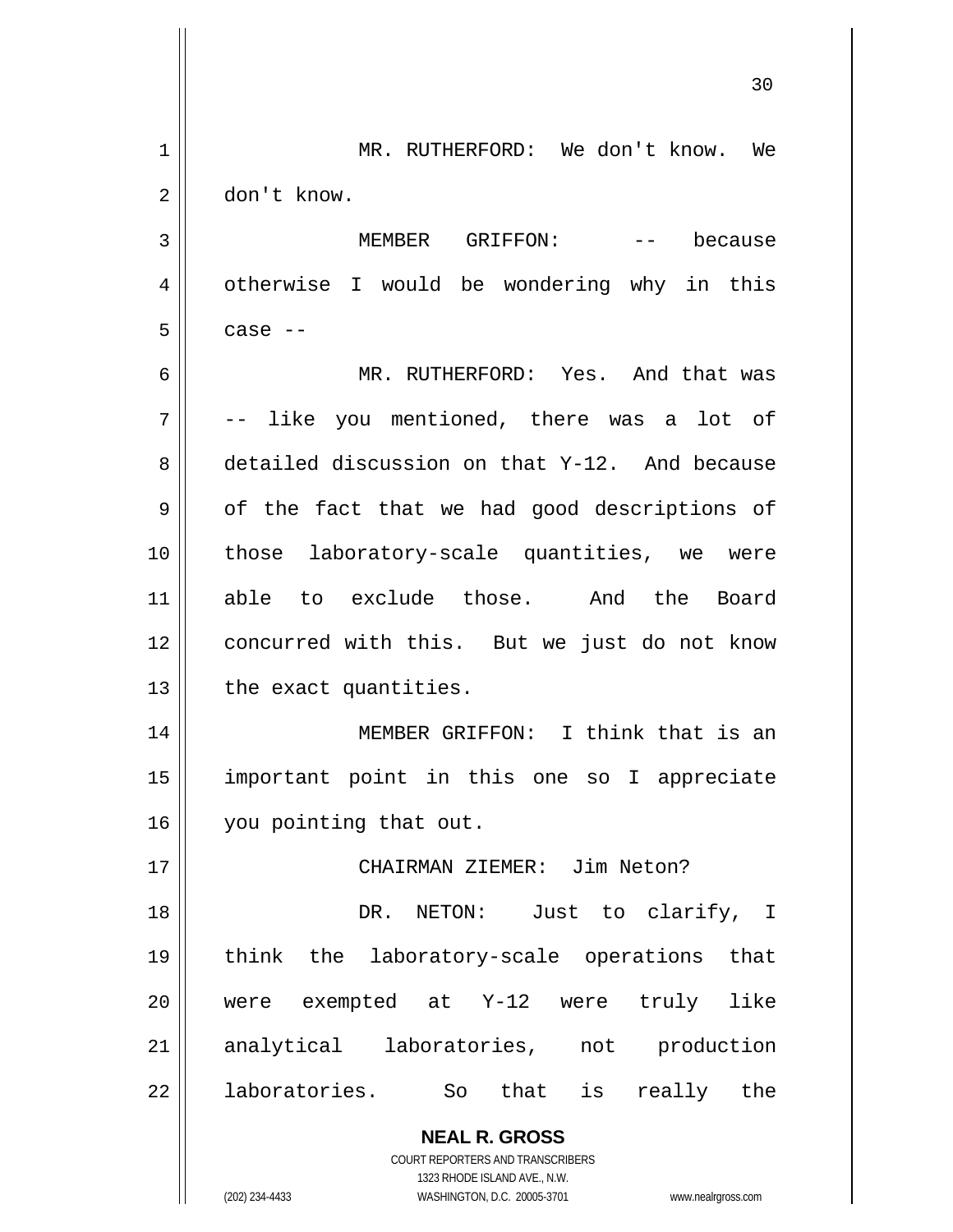$1$ distinction in my mind.

| 2  | CHAIRMAN ZIEMER: Thank you, Jim.               |
|----|------------------------------------------------|
| 3  | Okay, again, LaVon, thank you very             |
| 4  | much.                                          |
| 5  | And I think we're ready to hear                |
| 6  | from the petitioner. And Sandy Kramer is       |
| 7  | here. Sandy, welcome. And we're pleased to     |
| 8  | hear from you. You can use either mic that     |
| 9  | you are comfortable with. Use the podium.      |
| 10 | DR. KRAMER: I'm not going to have              |
| 11 | too much to say because most of anything I     |
| 12 | could say was said much better by Mr.          |
| 13 | Rutherford, much better than I could say.      |
| 14 | I was introduced by Mr. Rutherford             |
| 15 | as Dr. Kramer. I do have a Ph.D., however it   |
| 16 | is in political science so my knowledge and    |
| 17 | understanding of anything that has to do with  |
| 18 | chemistry and physics is limited to the one    |
| 19 | course I took in physics at Princeton.<br>And  |
| 20 | may I say that was the hardest course, as far  |
| 21 | was concerned, that I have<br>I.<br>ever<br>as |
| 22 | experienced.                                   |

**NEAL R. GROSS** COURT REPORTERS AND TRANSCRIBERS

1323 RHODE ISLAND AVE., N.W.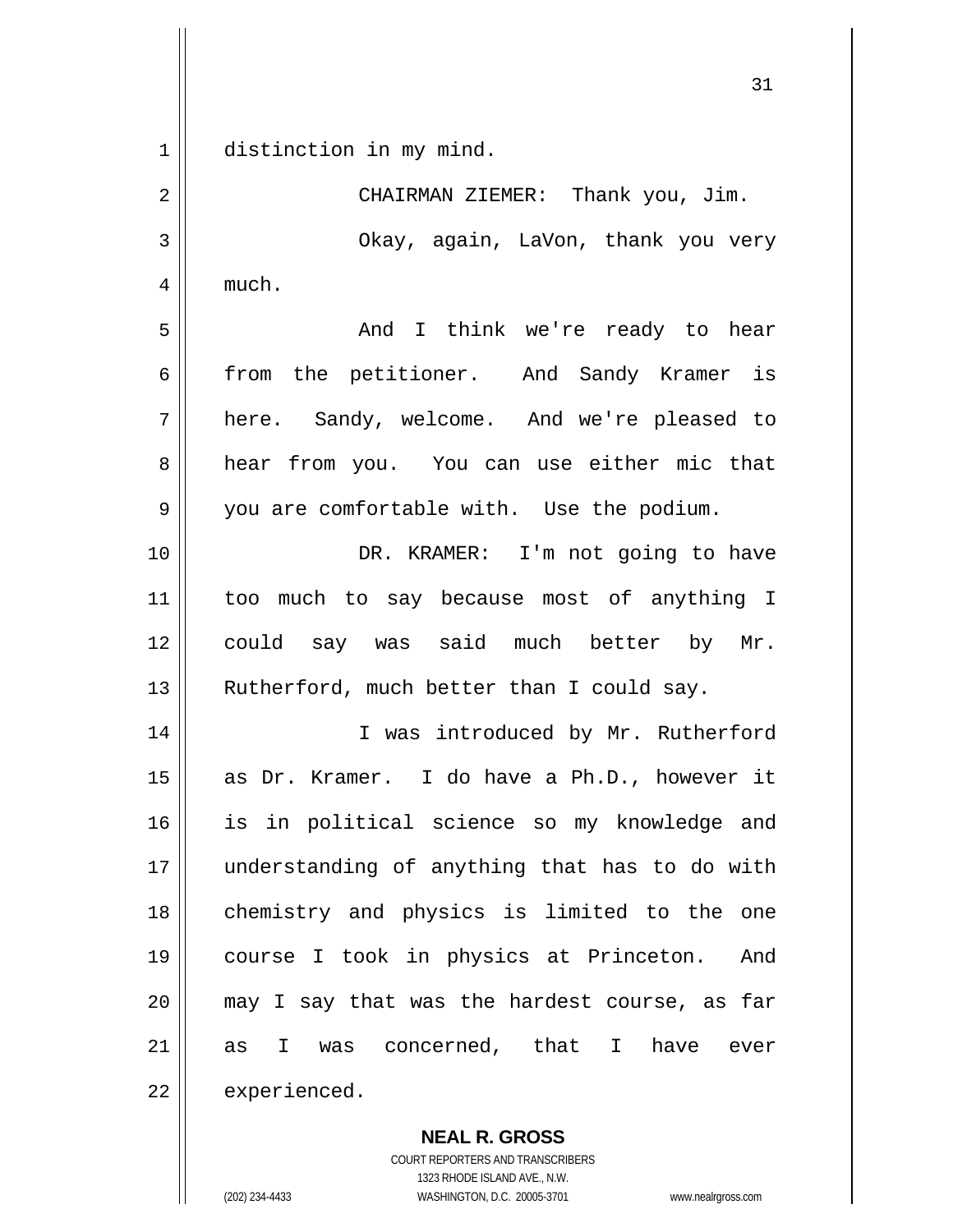1 2 3 4 5 6 7 8 9 10 11 12 13 14 15 16 17 18 19 20 21 22 So I'm not going to ask for any questions because I don't think I'll be able to answer them if they are scientific in nature. However, if anyone that has a question that is not scientific in nature, I would be happy to address it. The reason I'm here today is primarily to thank the Board, ladies and gentlemen of the Board, and the other individuals who are involved in the proceedings to this point, thank them for the work that they did in putting together a presentation. I also want to thank Denise Brock, who could not be here today due to [Identifying information Redacted], and I especially want to thank [Identifying information Redacted], who is co-petitioner, who is unable to be here today because she is holding a bedside vigil for [Identifying information Redacted] who is [Identifying information Redacted] of [Identifying

> **NEAL R. GROSS** COURT REPORTERS AND TRANSCRIBERS 1323 RHODE ISLAND AVE., N.W. (202) 234-4433 WASHINGTON, D.C. 20005-3701 www.nealrgross.com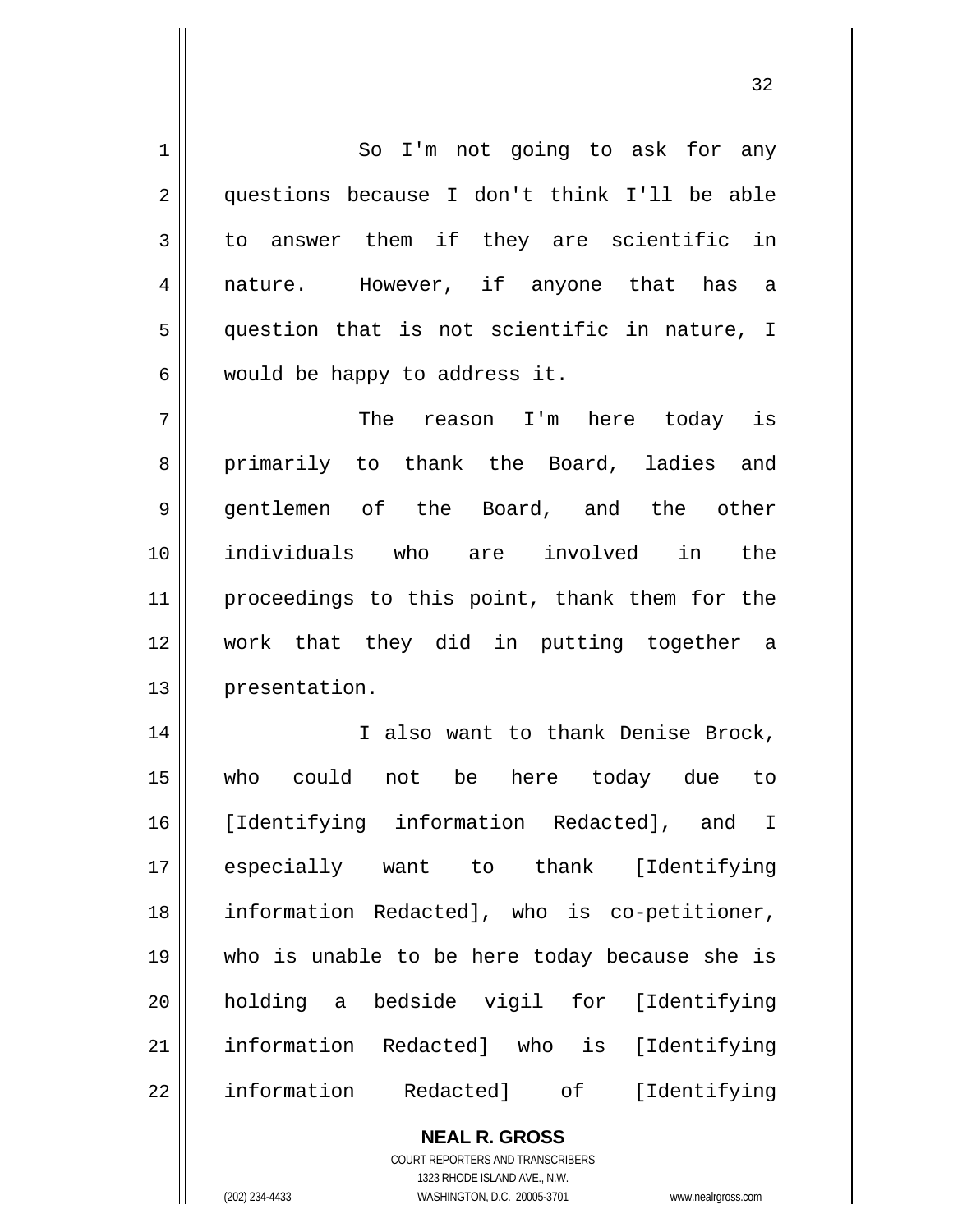1 2 information Redacted]. And otherwise she would be here.

3 4 As far as the other petitioners, I have never spoken to them or met them.

 I must say that I think Mr. Rutherford covered a lot of ground. I encountered similar ground but I did not have the wherewithal to obtain the reports that he did obtain.

10 11 12 13 So, therefore, I would suggest that should you have any questions on any of the material that was covered, that they be addressed back to Mr. Rutherford.

14 15 16 17 18 19 But at this point in time, other than once again saying thank you, I will ask if there are any questions of a general nature or of a specific nature, specific to my particular petition that you might wish to ask.

20 21 22 CHAIRMAN ZIEMER: Okay, apparently not. We do thank you for being here and for participating in this.

> **NEAL R. GROSS** COURT REPORTERS AND TRANSCRIBERS 1323 RHODE ISLAND AVE., N.W. (202) 234-4433 WASHINGTON, D.C. 20005-3701 www.nealrgross.com

5

6

7

8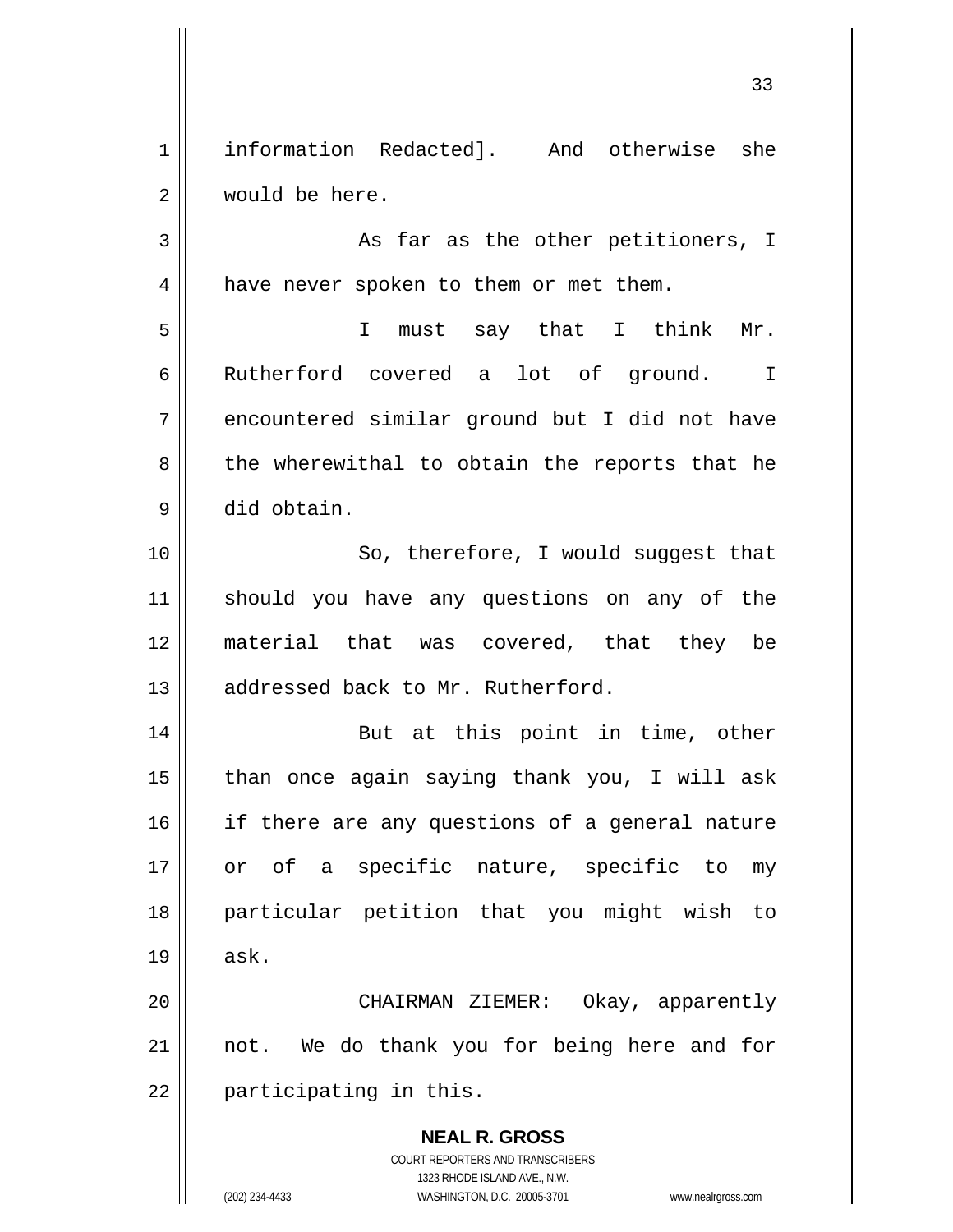| 1  | Board members, do you have any                                      |
|----|---------------------------------------------------------------------|
| 2  | further discussion on this? This appears to                         |
| 3  | fairly straightforward petition and<br>be a                         |
| 4  | recommendation.                                                     |
| 5  | Ms. Munn?                                                           |
| 6  | MEMBER MUNN: I have no comments.                                    |
| 7  | I'm prepared to make a motion if the Board is                       |
| 8  | ready for it.                                                       |
| 9  | CHAIRMAN ZIEMER:<br>$\mathbf{I}$<br>maybe have a                    |
| 10 | comment here. Dr. Melius?                                           |
| 11 | MEMBER MELIUS:<br>I'm prepared to                                   |
| 12 | offer a friendly amendment to the motion.                           |
| 13 | (Laughter.)                                                         |
| 14 | MEMBER MUNN: Why don't you<br>go                                    |
| 15 | first?                                                              |
| 16 | MEMBER MELIUS: Okay, well --                                        |
| 17 | Do go ahead, Dr.<br>MEMBER MUNN:                                    |
| 18 | Melius.                                                             |
| 19 | MEMBER MELIUS: Oh, no, no, no.                                      |
| 20 | Please provide<br>MEMBER MUNN:<br>the                               |
| 21 | amendment.                                                          |
| 22 | I think his<br>CHAIRMAN ZIEMER:                                     |
|    | <b>NEAL R. GROSS</b>                                                |
|    | COURT REPORTERS AND TRANSCRIBERS<br>1323 RHODE ISLAND AVE., N.W.    |
|    | (202) 234-4433<br>WASHINGTON, D.C. 20005-3701<br>www.nealrgross.com |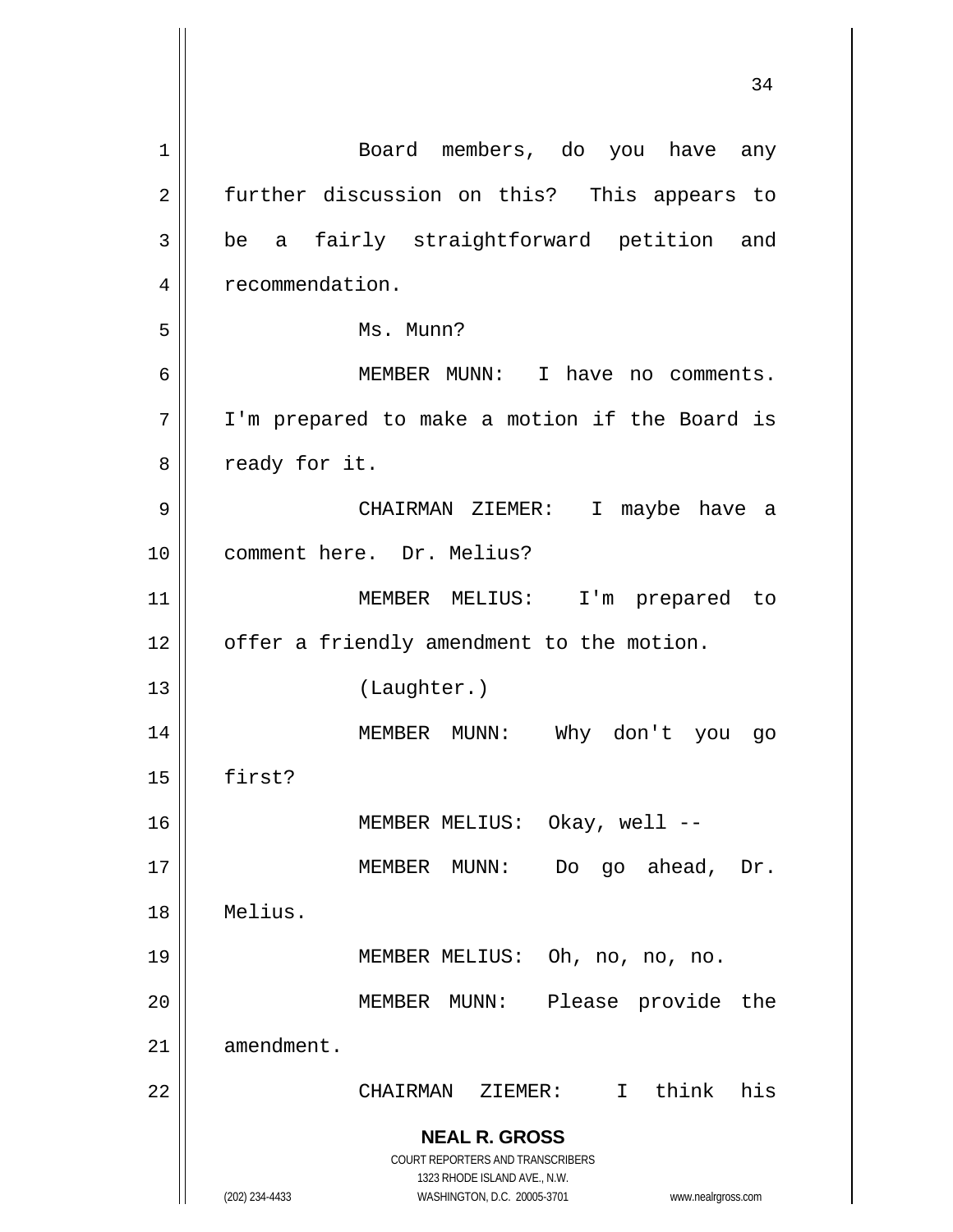**NEAL R. GROSS** COURT REPORTERS AND TRANSCRIBERS 1323 RHODE ISLAND AVE., N.W. (202) 234-4433 WASHINGTON, D.C. 20005-3701 www.nealrgross.com 1 2 3 4 5 6 7 8 9 10 11 12 13 14 15 16 17 18 19 20 21 22 tongue is still in his cheek. Why don't you go ahead with your motion? MEMBER MUNN: I move that the Board accept the recommendation of NIOSH that this SEC be accepted as written and that the petition be granted and rescind our recommendation to that effect to the Secretary. CHAIRMAN ZIEMER: Okay. The motion basically is to recommend to the Secretary that this petition be granted and that an SEC class be added. Dr. Melius? I need a second. Okay. There is a second. Do you have a comment or -- MEMBER MELIUS: I have actually a rather lengthy friendly amendment. CHAIRMAN ZIEMER: Okay. MEMBER MELIUS: It might speed up the process. CHAIRMAN ZIEMER: Is this the

<u>35 and 2012</u>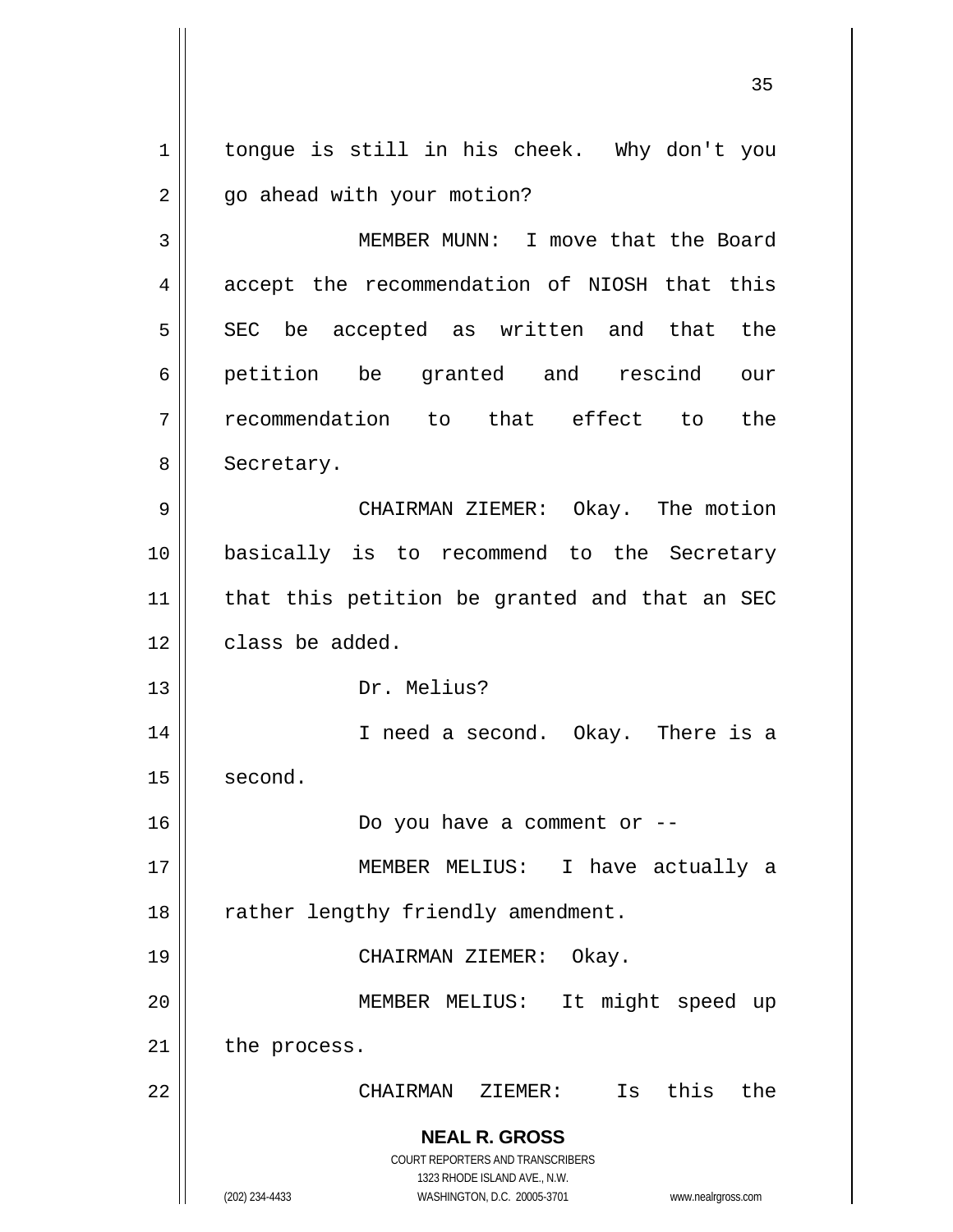1 official wording?

2 3 MEMBER MELIUS: This is the official wording.

4 5 6 7 8 9 CHAIRMAN ZIEMER: Okay. Just for clarification for those particularly who may be new here, we actually have some official wording that goes to the Secretary of Health and Human Services. I guess in this case it will still be an Acting Secretary.

10 11 12 13 14 15 But in any event, the motion, as presented by Ms. Munn, was a general motion. What will actually go to the Secretary -- and Dr. Melius has graciously served as our wordsmither on these because I think he has the boilerplate in his laptop, so is this --

16 17 MEMBER MELIUS: This is actually the updated boilerplate --

18 19 20 CHAIRMAN ZIEMER: The updated, okay. MEMBER MELIUS: -- with the recent

21 changes that have --

CHAIRMAN ZIEMER: Good. Very good.

**NEAL R. GROSS** COURT REPORTERS AND TRANSCRIBERS

1323 RHODE ISLAND AVE., N.W.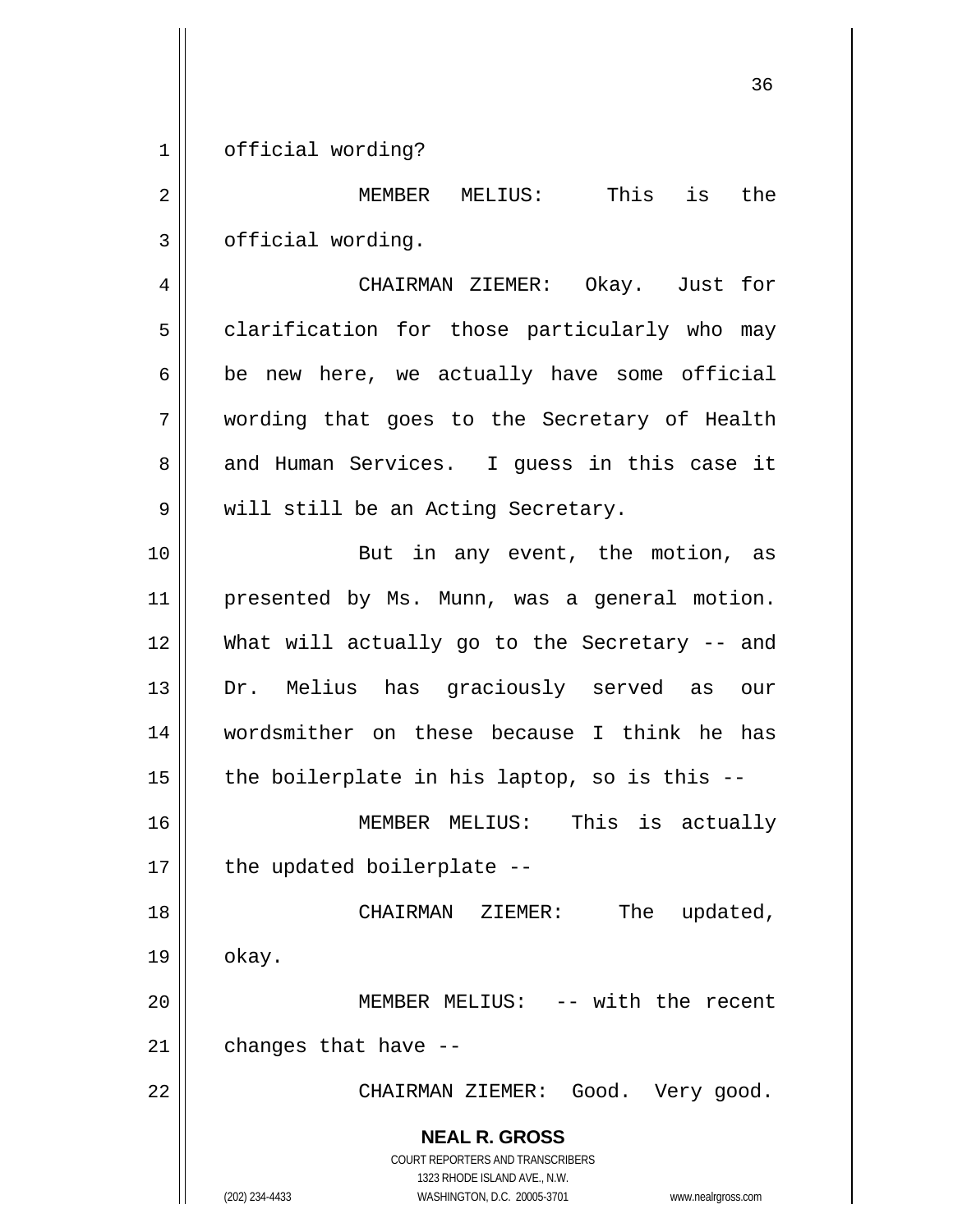MEMBER MELIUS: -- boilerplate changes.

 CHAIRMAN ZIEMER: So here -- and then we will not have to deal with this later in the week. Okay. So here is the official wording.

7 8 9 10 11 12 13 14 15 16 17 MEMBER MELIUS: The Board recommends that the following letter be transmitted to the Secretary of DHHS within 21 days. Should the Chair become aware of any issue that in his judgment would preclude the transmittal of this letter within that time period, the Board requests that he promptly informs the Board of the delay and the reasons for this delay, and that he immediately works with NIOSH to schedule an emergency meeting of the Board to discuss this issue.

18 19 20 21 22 The Advisory Board on Radiation and Worker Health, the Board, has evaluated the SEC Petition 0096 concerning workers at the Westinghouse Atomic Power Development Plant, WAPDP in East Pittsburgh, Pennsylvania under

> **NEAL R. GROSS** COURT REPORTERS AND TRANSCRIBERS 1323 RHODE ISLAND AVE., N.W. (202) 234-4433 WASHINGTON, D.C. 20005-3701 www.nealrgross.com

1

2

3

4

5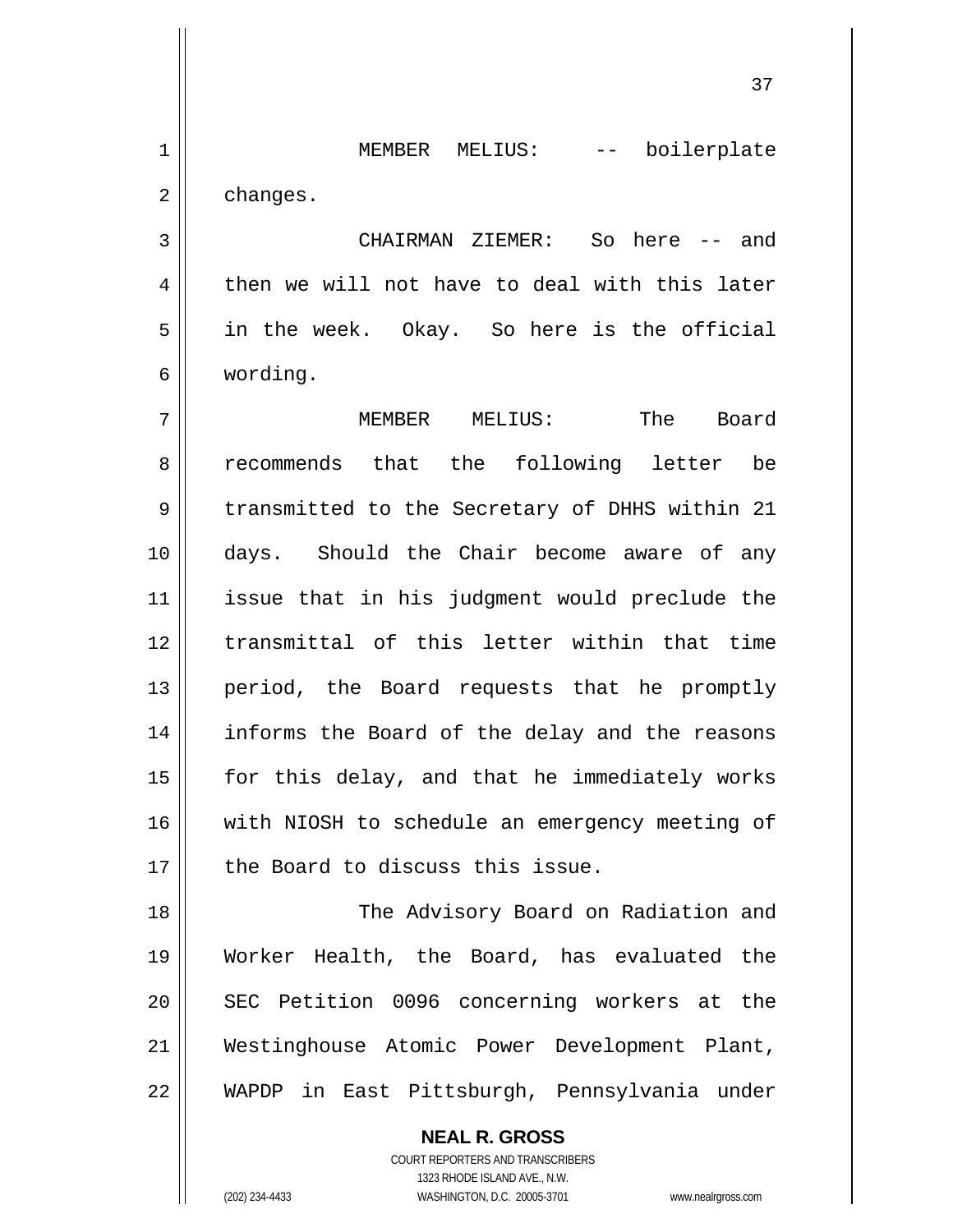| $1\,$          | the statutory requirements established by                           |
|----------------|---------------------------------------------------------------------|
| $\overline{2}$ | EEOICPA and incorporated into 42 CFR Section                        |
| $\mathfrak{Z}$ | 83.13. The Board respectfully recommends                            |
| 4              | Special Exposure Cohort status be accorded to                       |
| 5              | all AWE employees who worked at the WAPDP in                        |
| $\epsilon$     | East Pittsburgh, Pennsylvania from August                           |
| 7              | 13th, 1942 through December 31st, 1944, for a                       |
| 8              | number of work days aggregating at least 250                        |
| 9              | works days occurring either solely under this                       |
| 10             | employment or in combination with work days                         |
| 11             | within the parameters established for one or                        |
| 12             | more other classes of employees in the SEC.                         |
| 13             | The Board notes that although NIOSH                                 |
| 14             | found that they were unable to completely                           |
| 15             | reconstruct radiation doses<br>for these                            |
| 16             | employees, they believe that they are able to                       |
| 17             | reconstruct the occupational medical dose.                          |
| 18             | This recommendation is based on the                                 |
| 19             | following factors,                                                  |
| 20             | The WAPDP was involved in the<br>1.                                 |
| 21             | earliest research and development work for the                      |
| 22             | manufacture of atomic weapons.                                      |
|                | <b>NEAL R. GROSS</b>                                                |
|                | <b>COURT REPORTERS AND TRANSCRIBERS</b>                             |
|                | 1323 RHODE ISLAND AVE., N.W.                                        |
|                | (202) 234-4433<br>WASHINGTON, D.C. 20005-3701<br>www.nealrgross.com |

<u>38</u>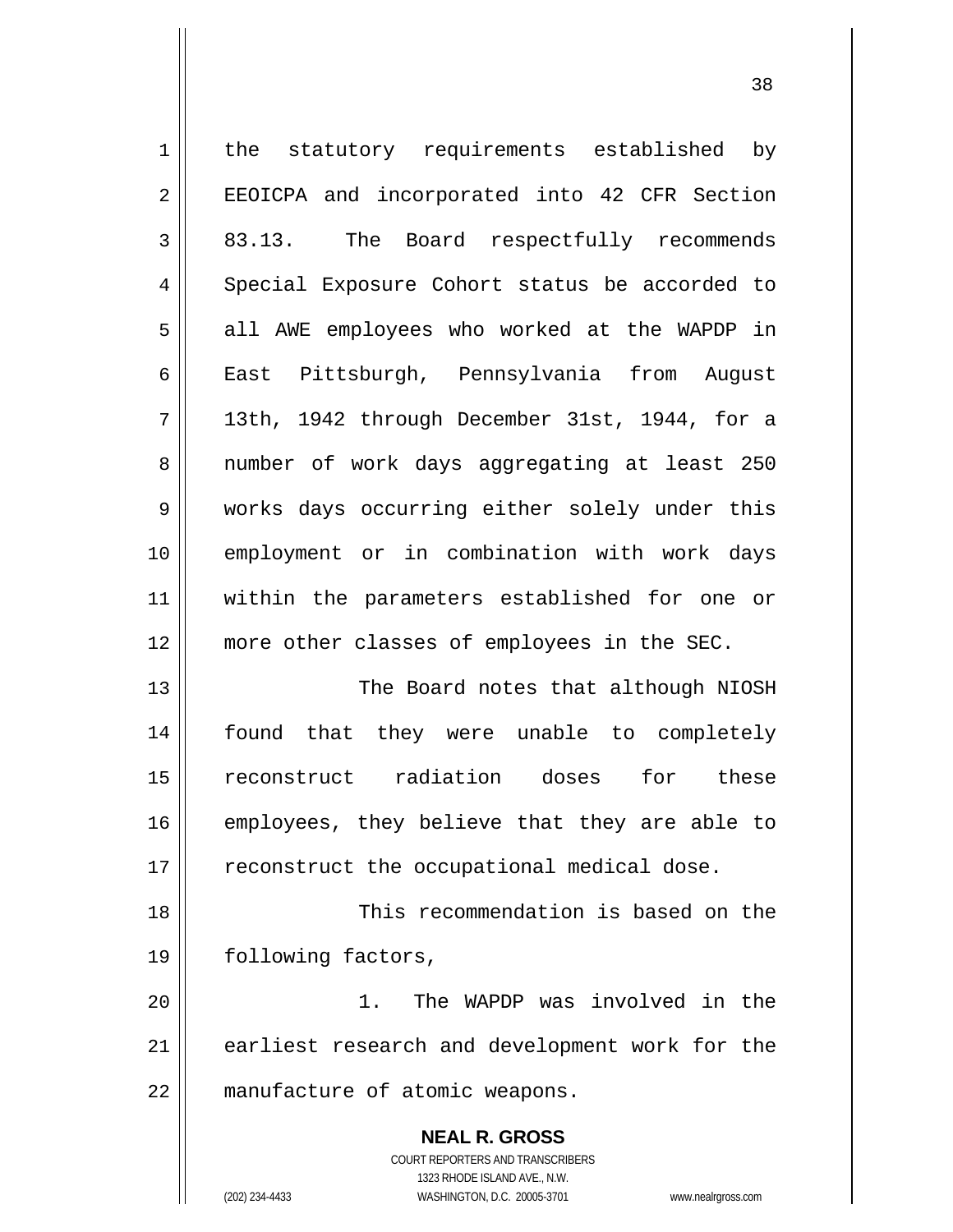| $\mathbf 1$    | $2$ .<br>NIOSH was unable to locate                                                                 |
|----------------|-----------------------------------------------------------------------------------------------------|
| $\overline{2}$ | sufficient monitoring data or information on                                                        |
| 3              | radiological operations at this site in order                                                       |
| 4              | to be able to complete accurate individual                                                          |
| 5              | reconstruction for the potential<br>dose                                                            |
| 6              | internal/external radiation exposures to which                                                      |
| 7              | these workers may have been subjected.<br>The                                                       |
| 8              | Board concurs with this conclusion.                                                                 |
| 9              | NIOSH determined that health<br>may                                                                 |
| 10             | have been endangered for the workers exposed                                                        |
| 11             | to radiations at this facility during the time                                                      |
| 12             | period in question. The Board concurs with                                                          |
| 13             | this determination.                                                                                 |
| 14             | Based on these considerations and                                                                   |
| 15             | discussions held at our February 18th Advisory                                                      |
| 16             | Board meeting in Albuquerque, New Mexico, the                                                       |
| 17             | Board recommends that this Special Exposure                                                         |
| 18             | Cohort petition be granted.                                                                         |
| 19             | Enclosed is the documentation from                                                                  |
| 20             | the Board where this Special Exposure Cohort                                                        |
| 21             | class was discussed. The documentation                                                              |
| 22             | includes transcripts of the deliberations,                                                          |
|                | <b>NEAL R. GROSS</b>                                                                                |
|                | <b>COURT REPORTERS AND TRANSCRIBERS</b>                                                             |
|                | 1323 RHODE ISLAND AVE., N.W.<br>(202) 234-4433<br>WASHINGTON, D.C. 20005-3701<br>www.nealrgross.com |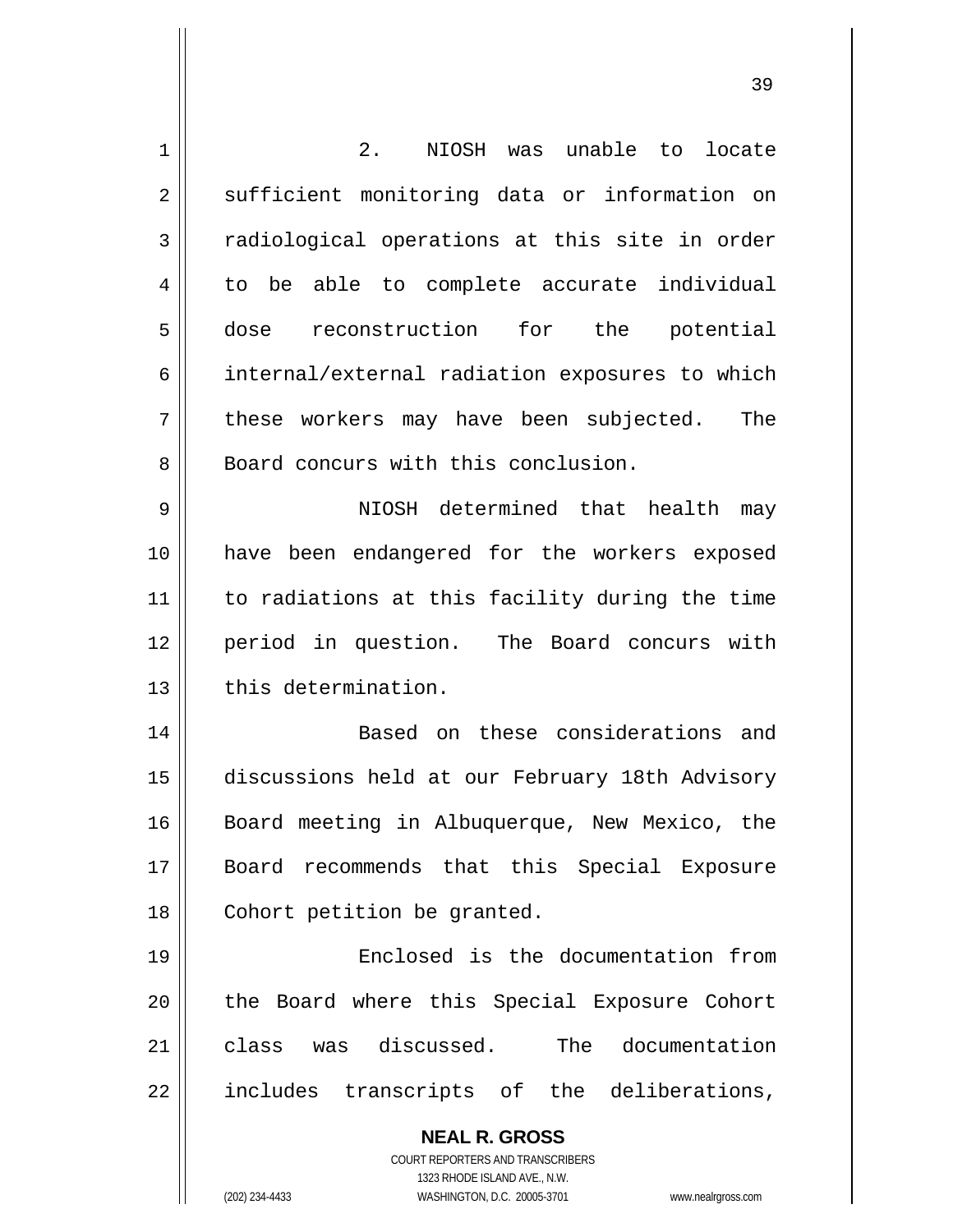**NEAL R. GROSS** COURT REPORTERS AND TRANSCRIBERS 1323 RHODE ISLAND AVE., N.W. (202) 234-4433 WASHINGTON, D.C. 20005-3701 www.nealrgross.com 1 2 3 4 5 6 7 8 9 10 11 12 13 14 15 16 17 18 19 20 21 22 copies of the petition, the NIOSH review thereof, and related documents distributed by NIOSH. If any of these items are unavailable at this time, they will follow shortly. CHAIRMAN ZIEMER: Okay. Thank you. That is the formal wording that is used. I do have one question, Dr. Melius, in mentioning on the bullet points the lack of internal and external monitoring data and so on. Did you mention process information? MEMBER MELIUS: I actually mentioned radiological operations. CHAIRMAN ZIEMER: Okay. That's fine. MEMBER MELIUS: The source and process. CHAIRMAN ZIEMER: Okay. That's fine. MEMBER MELIUS: Yes. CHAIRMAN ZIEMER: I wanted to make sure that we covered the waterfront. MEMBER MELIUS: Right, yes.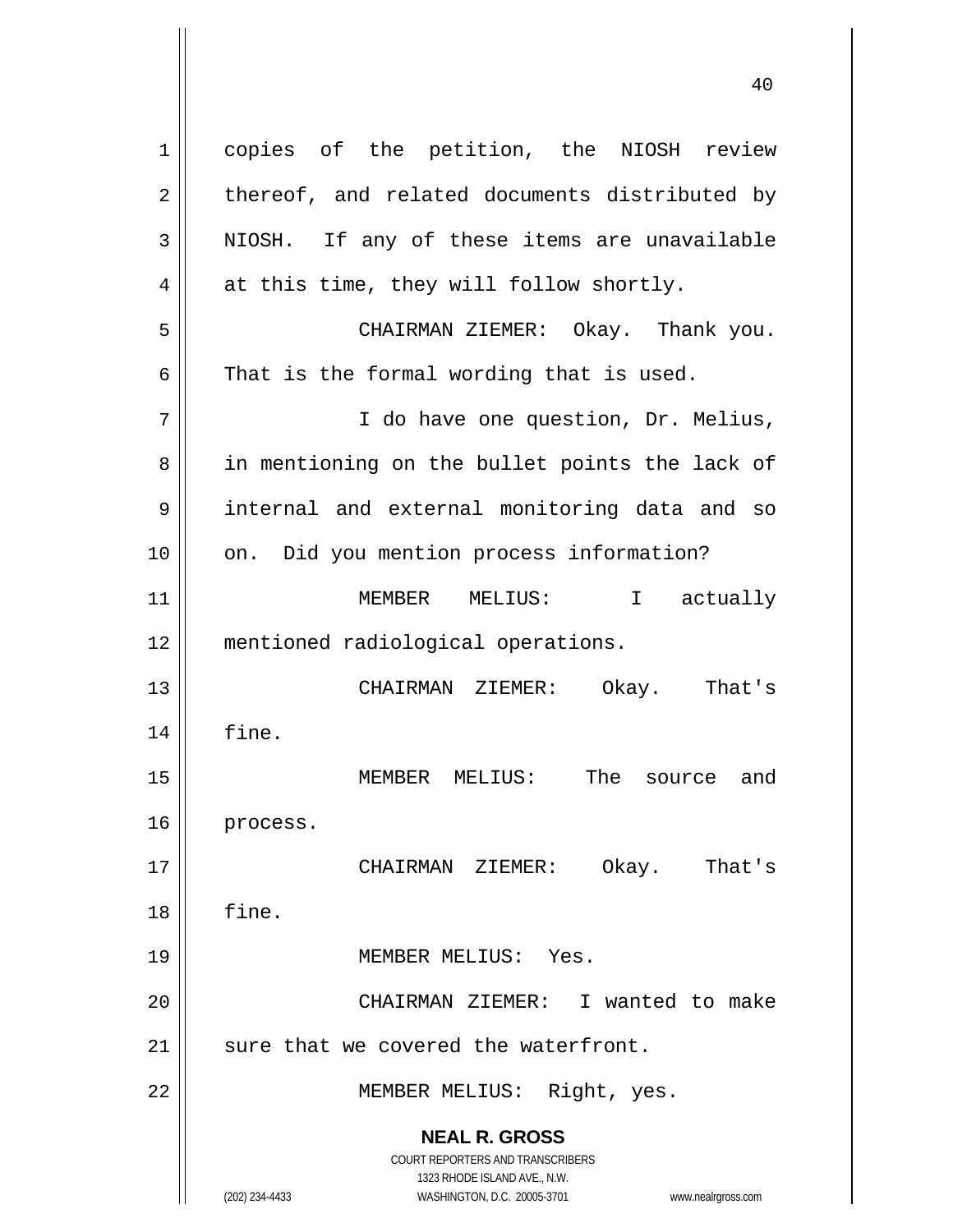| $\mathbf 1$    | CHAIRMAN ZIEMER: Okay. That is                                                                      |
|----------------|-----------------------------------------------------------------------------------------------------|
| $\overline{2}$ | the motion. We need to do a roll call vote.                                                         |
| 3              | Did we determine that Mr. Gibson was on the                                                         |
| 4              | line? Yes, Mike, are you on the line?                                                               |
| 5              | MEMBER GIBSON: I'm here, Paul.                                                                      |
| 6              | CHAIRMAN ZIEMER: Yes, Mike is                                                                       |
| 7              | here. Thank you. So we'll be sure to include                                                        |
| 8              | him.                                                                                                |
| 9              | MR. KATZ: All right, okay, so                                                                       |
| 10             | calling the roll now, Ms. Beach?                                                                    |
| 11             | MEMBER BEACH: Yes.                                                                                  |
| 12             | MR. KATZ: Mr. Clawson?                                                                              |
| 13             | MEMBER CLAWSON: Yes.                                                                                |
| 14             | MR. KATZ: Mr. Gibson?                                                                               |
| 15             | MEMBER GIBSON: Yes.                                                                                 |
| 16             | MR. KATZ: Mr. Griffon?                                                                              |
| 17             | MEMBER GRIFFON: Yes.                                                                                |
| 18             | MR. KATZ: Dr. Lockey?                                                                               |
| 19             | MEMBER LOCKEY: Yes.                                                                                 |
| 20             | MR. KATZ: Dr. Melius?                                                                               |
| 21             | MEMBER MELIUS: Yes.                                                                                 |
| 22             | MR. KATZ: Ms. Munn?                                                                                 |
|                | <b>NEAL R. GROSS</b>                                                                                |
|                | COURT REPORTERS AND TRANSCRIBERS                                                                    |
|                | 1323 RHODE ISLAND AVE., N.W.<br>WASHINGTON, D.C. 20005-3701<br>(202) 234-4433<br>www.nealrgross.com |

 $\mathsf{I}$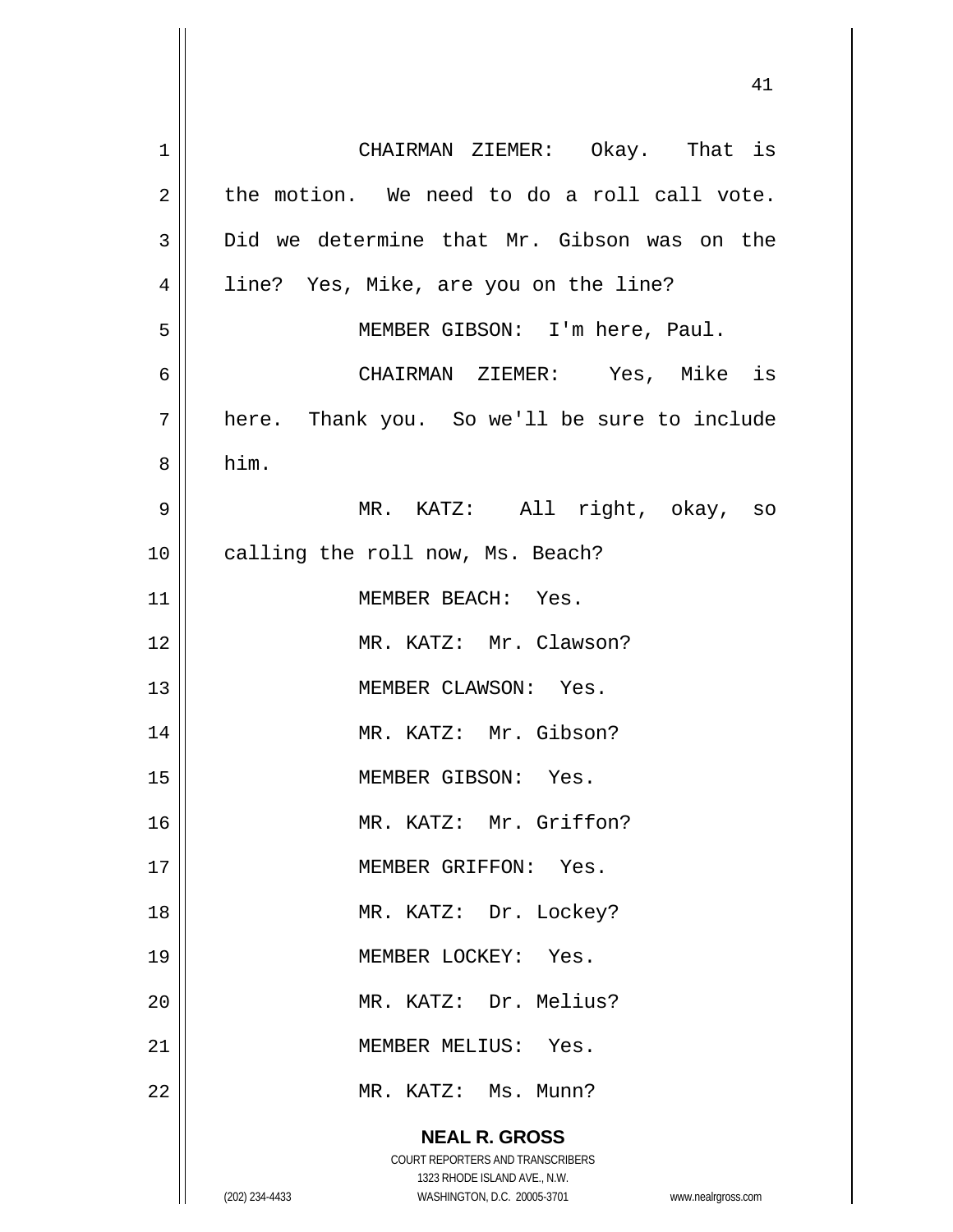|                | 42                                                                                                  |
|----------------|-----------------------------------------------------------------------------------------------------|
| $\mathbf 1$    | MEMBER MUNN: Aye.                                                                                   |
| $\overline{2}$ | MR. KATZ: Dr. Poston?                                                                               |
| 3              | MEMBER POSTON: Yes.                                                                                 |
| 4              | MR. KATZ: Mr. Presley?                                                                              |
| 5              | MEMBER PRESLEY: Yes.                                                                                |
| 6              | MR. KATZ: Dr. Roessler?                                                                             |
| 7              | MEMBER ROESSLER: Yes.                                                                               |
| 8              | MR. KATZ: Mr. Schofield?                                                                            |
| 9              | MEMBER SCHOFIELD: Yes.                                                                              |
| 10             | MR. KATZ: Dr. Ziemer?                                                                               |
| 11             | CHAIRMAN ZIEMER: Yes. The motion                                                                    |
| 12             | carries. There are no nays and no                                                                   |
| 13             | abstentions. I didn't mention how the motion                                                        |
| 14             | carried other than there were no nays.                                                              |
| 15             | Okay. Thank you very much. And we                                                                   |
| 16             | will proceed to prepare and send those                                                              |
| 17             | materials to -- actually they go through the                                                        |
| 18             | Director of NIOSH or of OSHA actually -- no                                                         |
| 19             | NIOSH -- I'll get it right. It is Christine                                                         |
| 20             | Branche. And that will get transmitted to the                                                       |
| 21             | Secretary.                                                                                          |
| 22             | Now I think that the -- we're a                                                                     |
|                | <b>NEAL R. GROSS</b>                                                                                |
|                | COURT REPORTERS AND TRANSCRIBERS                                                                    |
|                | 1323 RHODE ISLAND AVE., N.W.<br>(202) 234-4433<br>WASHINGTON, D.C. 20005-3701<br>www.nealrgross.com |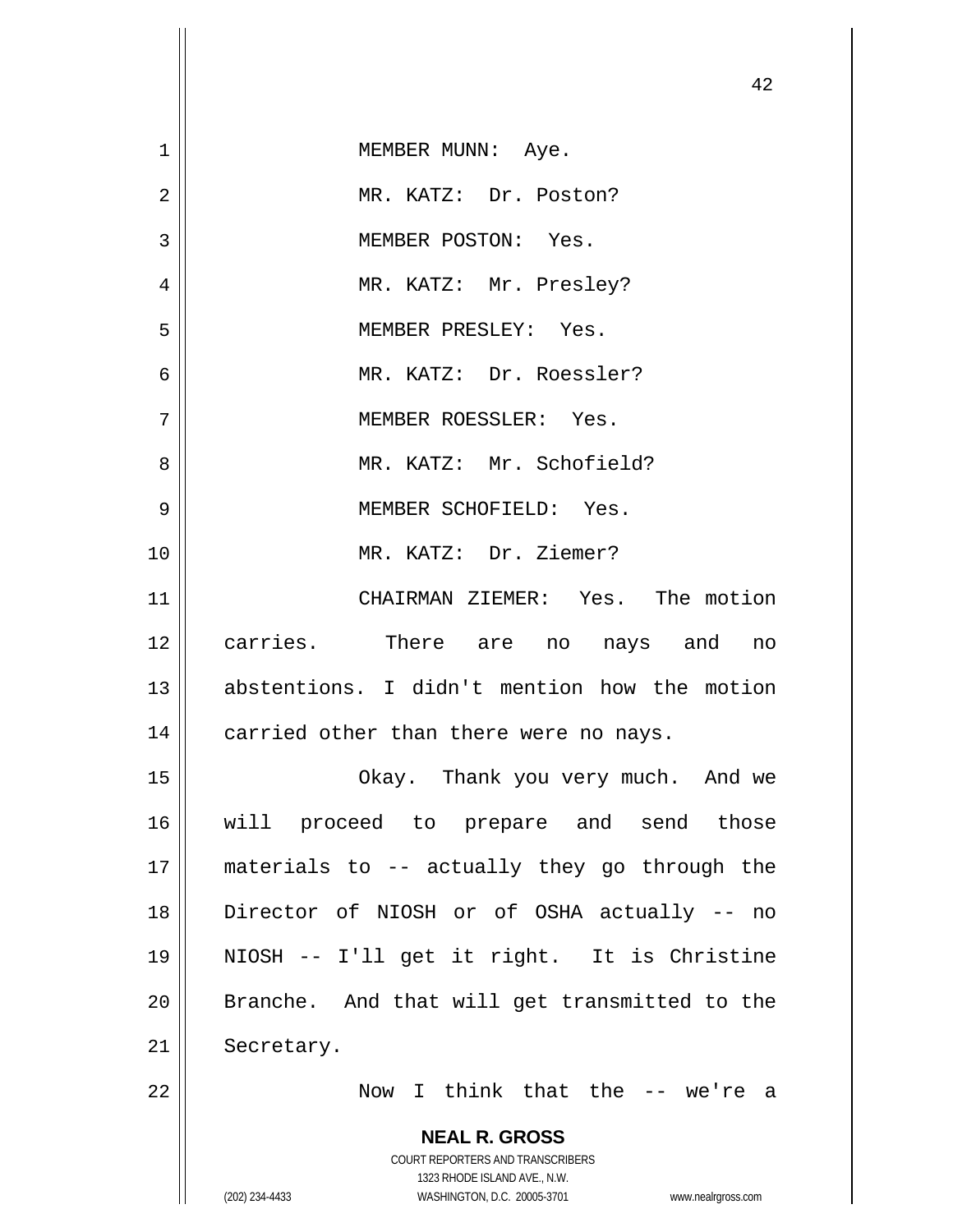**NEAL R. GROSS** 1 2 3 4 5 6 7 8 9 10 11 12 13 14 15 16 17 18 19 20 21 22 little ahead of schedule and we don't want to begin the Tyson Valley thing until 10:30 I don't believe. We will have a petitioner on line for Tyson Valley, is that correct -- at 10:30? MR. KATZ: It's a possibility. CHAIRMAN ZIEMER: Yes. So we need to keep that as a time certain. So I'm wondering if -- if Mr. Cohen is agreeable, if we could go ahead with the SC&A Technical Support Contract portion of our agenda. Sandy, is this okay to move you up in the schedule? DR. COHEN: Well, I haven't written it yet. CHAIRMAN ZIEMER: Well, that's even better probably. We don't want you to be prepared too far in advance here. But we welcome Sandy Cohen. And as many of you know, that it's -- SC&A is Sandy Cohen and Associates that has the contract for the support of this Board. So welcome, sir.

> COURT REPORTERS AND TRANSCRIBERS 1323 RHODE ISLAND AVE., N.W.

(202) 234-4433 WASHINGTON, D.C. 20005-3701 www.nealrgross.com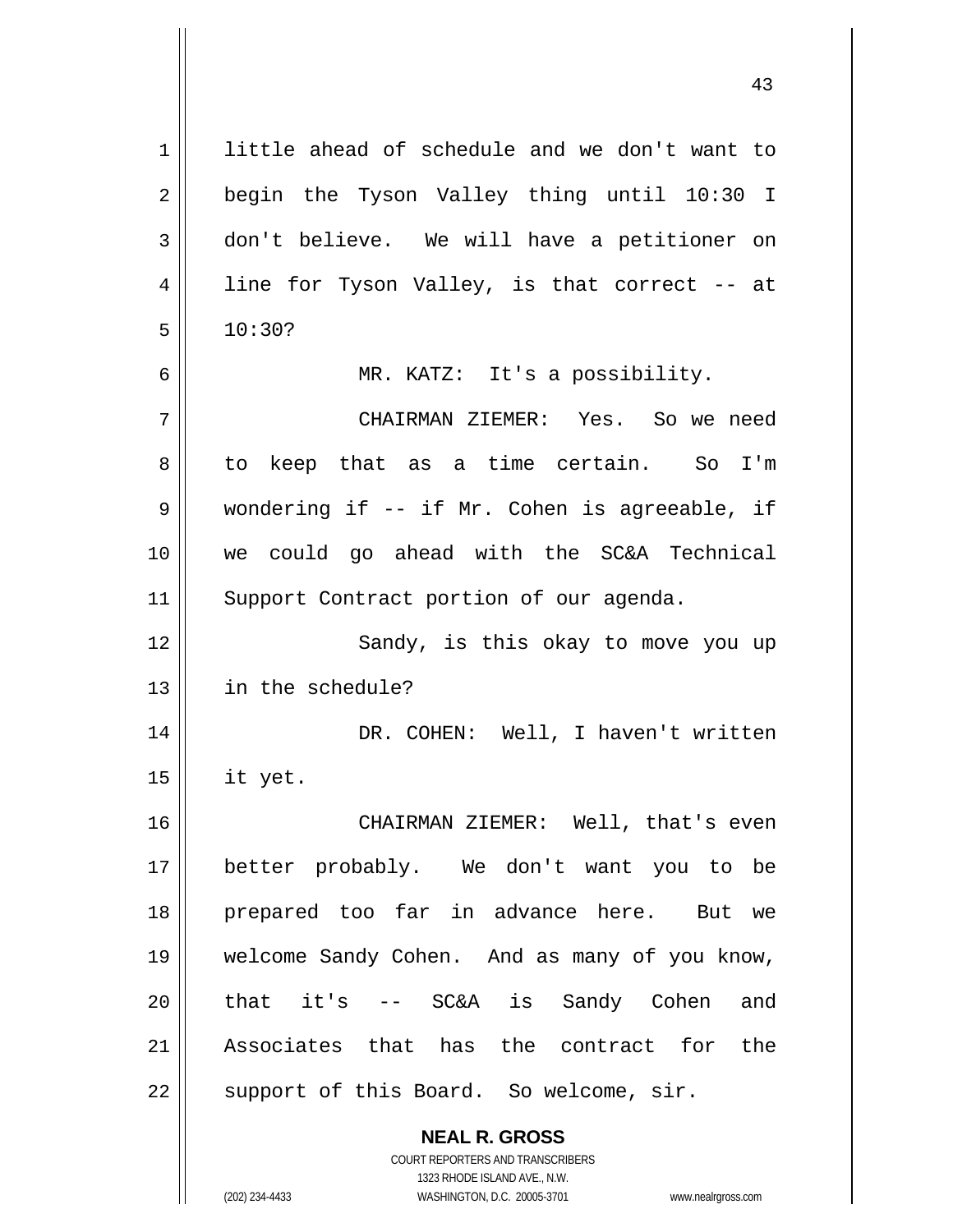| DR. COHEN: Thank you very much.                                                                     |
|-----------------------------------------------------------------------------------------------------|
|                                                                                                     |
| I'd like to express my appreciation                                                                 |
| to the Board for you confidence in SC&A to                                                          |
| continue our work in support of the Board.                                                          |
| You don't often get a chance to do that kind                                                        |
| of thing. So I wanted to do that.                                                                   |
| You know it is always gratifying                                                                    |
| from both professional and financial                                                                |
| perspectives to be awarded a competitive                                                            |
| contract.                                                                                           |
| However there is a special                                                                          |
| satisfaction in being awarded a competitive                                                         |
| contract as an incumbent, particularly after a                                                      |
| five-year incumbency. To me this implies that                                                       |
| we must have done a pretty good job over an                                                         |
| extended period of time.                                                                            |
| Our work for the Board has been                                                                     |
| particularly challenging. Our deliverables                                                          |
| must not only meet or exceed the expectations                                                       |
| of the Board but they are also carefully                                                            |
| reviewed by many other interested parties.                                                          |
| routinely<br>We<br>interact<br>and                                                                  |
| <b>NEAL R. GROSS</b>                                                                                |
| COURT REPORTERS AND TRANSCRIBERS                                                                    |
| 1323 RHODE ISLAND AVE., N.W.<br>(202) 234-4433<br>WASHINGTON, D.C. 20005-3701<br>www.nealrgross.com |
|                                                                                                     |

44

 $\mathsf{I}$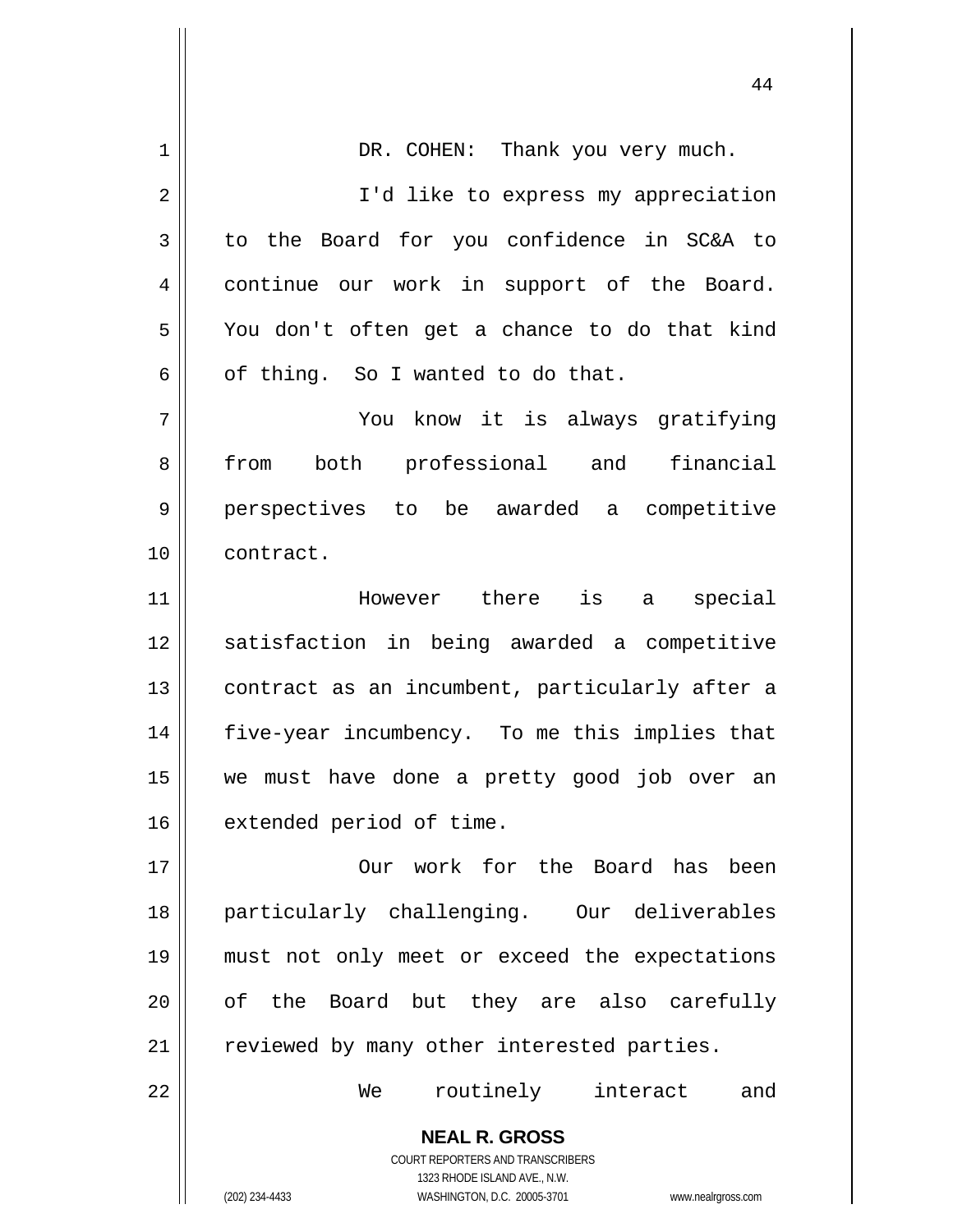coordinate with NIOSH and the Department of Energy and must communicate effectively with claimants, petitioners, and other interested parties. In fact, over the past couple of years, even Presidential candidates have expressed an interest in our work.

7 8 9 10 11 12 13 14 15 I've been in government consulting for about 37 years and thought that I had seen everything. But I have to tell you there have been aspects of the work on this contract over the past five years that were entirely new to me. And at the risk of appearing less than fully knowledgeable about the particulars of the project, I thought that I might share a few of these with you today.

16 17 18 19 20 21 22 We can label this discussion a view from the front office although I don't actually inhabit our front office. My observations fall into the following four categories: learning curve, objectivity, special interests, politics, and Sunshine, and disposition of findings.

> **NEAL R. GROSS** COURT REPORTERS AND TRANSCRIBERS 1323 RHODE ISLAND AVE., N.W. (202) 234-4433 WASHINGTON, D.C. 20005-3701 www.nealrgross.com

1

2

3

4

5

6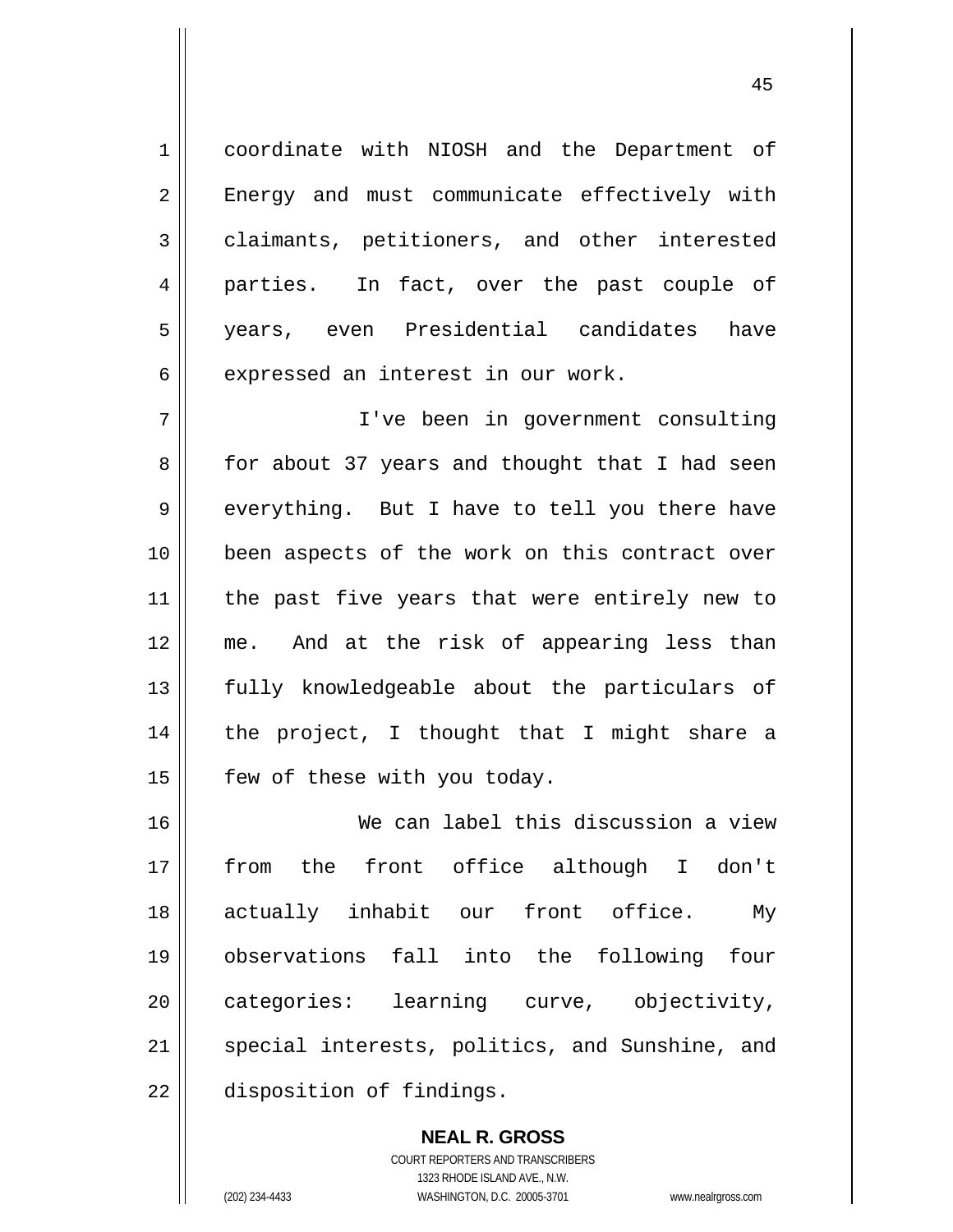| $\mathbf 1$    | Not long after we initiated the                                                                     |
|----------------|-----------------------------------------------------------------------------------------------------|
| $\overline{2}$ | work on this contract, we realized that we had                                                      |
| 3              | a big problem. Although we had naively agreed                                                       |
| 4              | to the government schedule and level of effort                                                      |
| 5              | estimates, both the time and the effort                                                             |
| 6              | actually required to perform some elements of                                                       |
| 7              | the work turned out to be significantly                                                             |
| 8              | greater than the government's estimates.                                                            |
| 9              | The discrepancy was most serious in                                                                 |
| 10             | our reviews of the adequacy and completeness                                                        |
| 11             | of the site profiles. This work was performed                                                       |
| 12             | in accordance with detailed procedures, which                                                       |
| 13             | we developed initially and which were                                                               |
| 14             | evaluated and approved by the Board. However,                                                       |
| 15             | it took a lot more time and effort to conduct                                                       |
| 16             | the reviews in accordance with these                                                                |
| 17             | procedures than either we or the Board had                                                          |
| 18             | anticipated.                                                                                        |
| 19             | Contributory to the<br>schedule                                                                     |
| 20             | slippage were delays in obtaining some of the                                                       |
| 21             | references in the site profiles. You may also                                                       |
| 22             | recollect that one of our first reviews<br>was                                                      |
|                | <b>NEAL R. GROSS</b>                                                                                |
|                | <b>COURT REPORTERS AND TRANSCRIBERS</b>                                                             |
|                | 1323 RHODE ISLAND AVE., N.W.<br>(202) 234-4433<br>WASHINGTON, D.C. 20005-3701<br>www.nealrgross.com |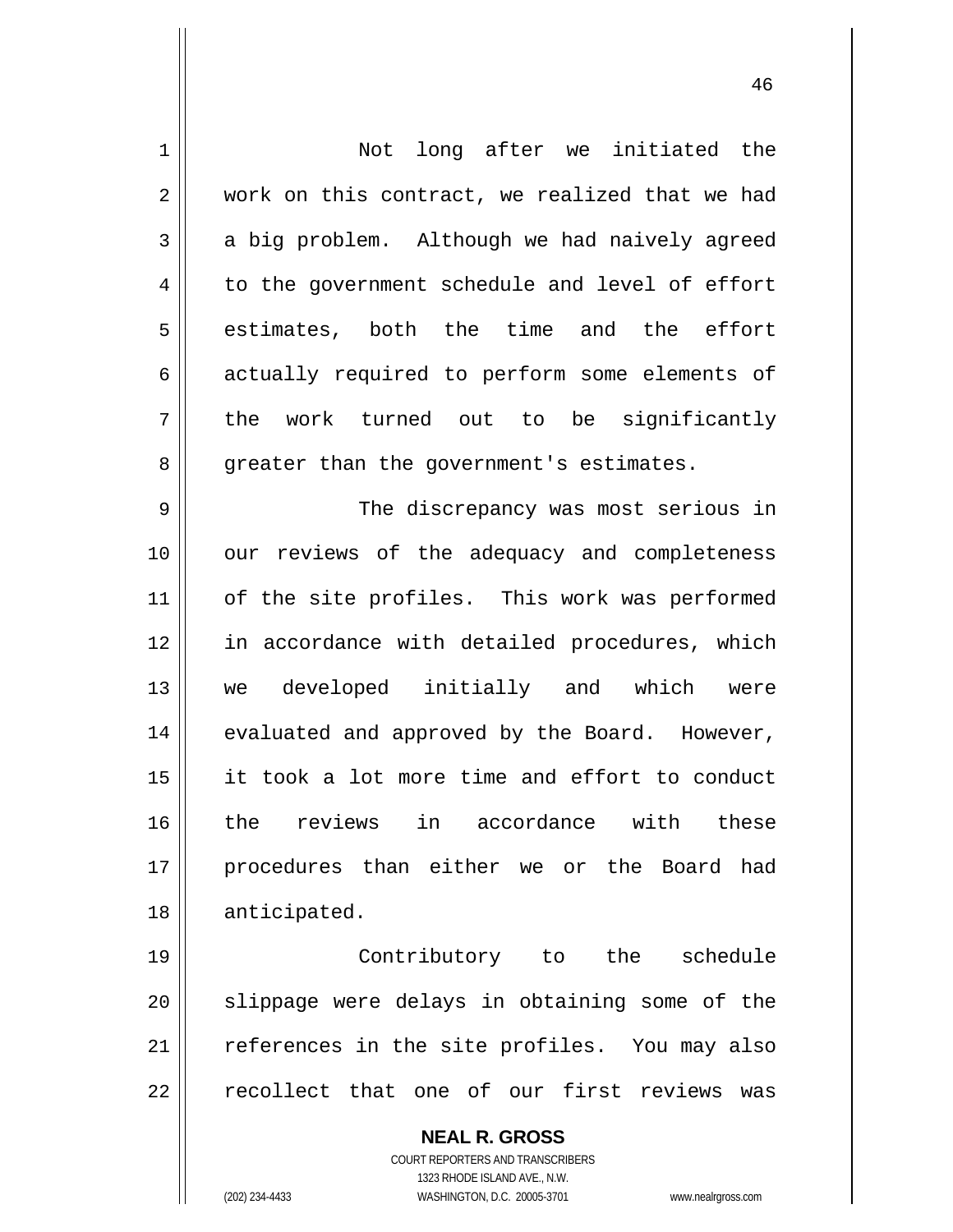1 2 the site profile for Bethlehem Steel, which was particularly challenging.

3 4 5 6 Interestingly, I recall that our ultimate review deliverable had more pages in the report than that of which we were reviewing, which was not helpful for our case.

7 8 9 10 11 12 13 14 15 Ordinarily, this kind of problem is worked out between the contracting officer and the contractor. This one, however, blew up and resulted in teleconferences attended by members of the Board and representatives from NIOSH in addition to the contractor and the CO. It became quite contentious and for a while there, I was concerned about the future of the contract.

16 17 18 19 20 21 22 Ultimately this all worked itself out. The Board realized that this was a first-of-a-kind effort and that the original level of effort estimates were informed guesses at best. And our subsequent -- and after we had experienced our own learning curve, our subsequent costs for site profile

> **NEAL R. GROSS** COURT REPORTERS AND TRANSCRIBERS 1323 RHODE ISLAND AVE., N.W. (202) 234-4433 WASHINGTON, D.C. 20005-3701 www.nealrgross.com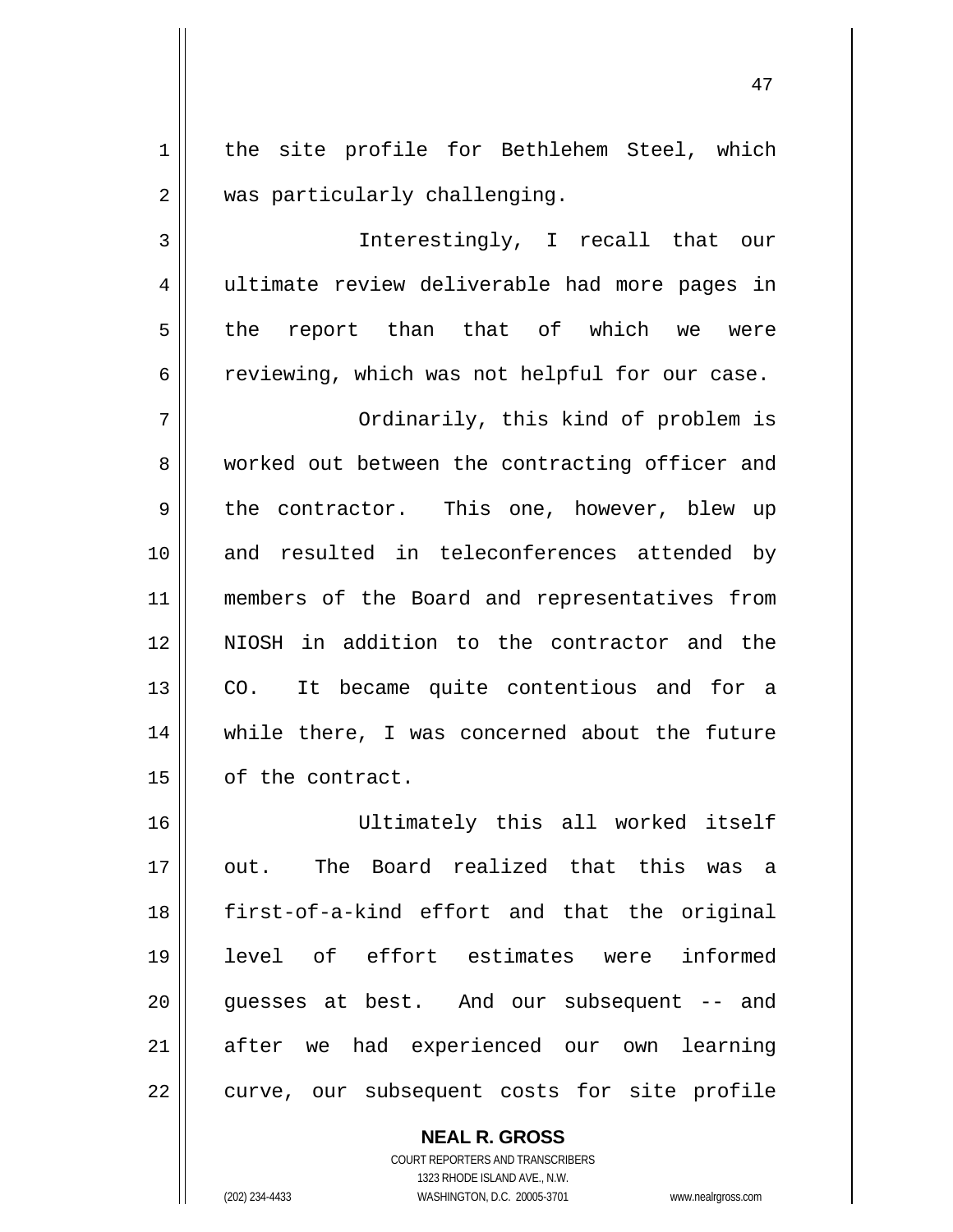1 2 reviews came down, although not as far down as the original government estimate.

3 4 5 6 7 I like to think that the government believes that although SC&A's work under the direction of the Board has added some burden to NIOSH's workload, the overall program has benefitted from this burden.

8 9 10 11 12 13 As the work proceeded, we realized that one of our most significant challenges was to deliver balanced and objective technical evaluations unencumbered by the exuberance or preconceived notions by any of the individual contributors.

14 15 16 17 18 19 20 21 22 Although we had recognized the need for unquestionable technical expertise and a diversity of skills well before we wrote our proposal, we had not given as much thought to the mechanisms required to deal with differing perspectives or dare I characterize them as biases present in all of us. I believe that good technical people do their very best to overcome any biases they might have in the

> **NEAL R. GROSS** COURT REPORTERS AND TRANSCRIBERS 1323 RHODE ISLAND AVE., N.W. (202) 234-4433 WASHINGTON, D.C. 20005-3701 www.nealrgross.com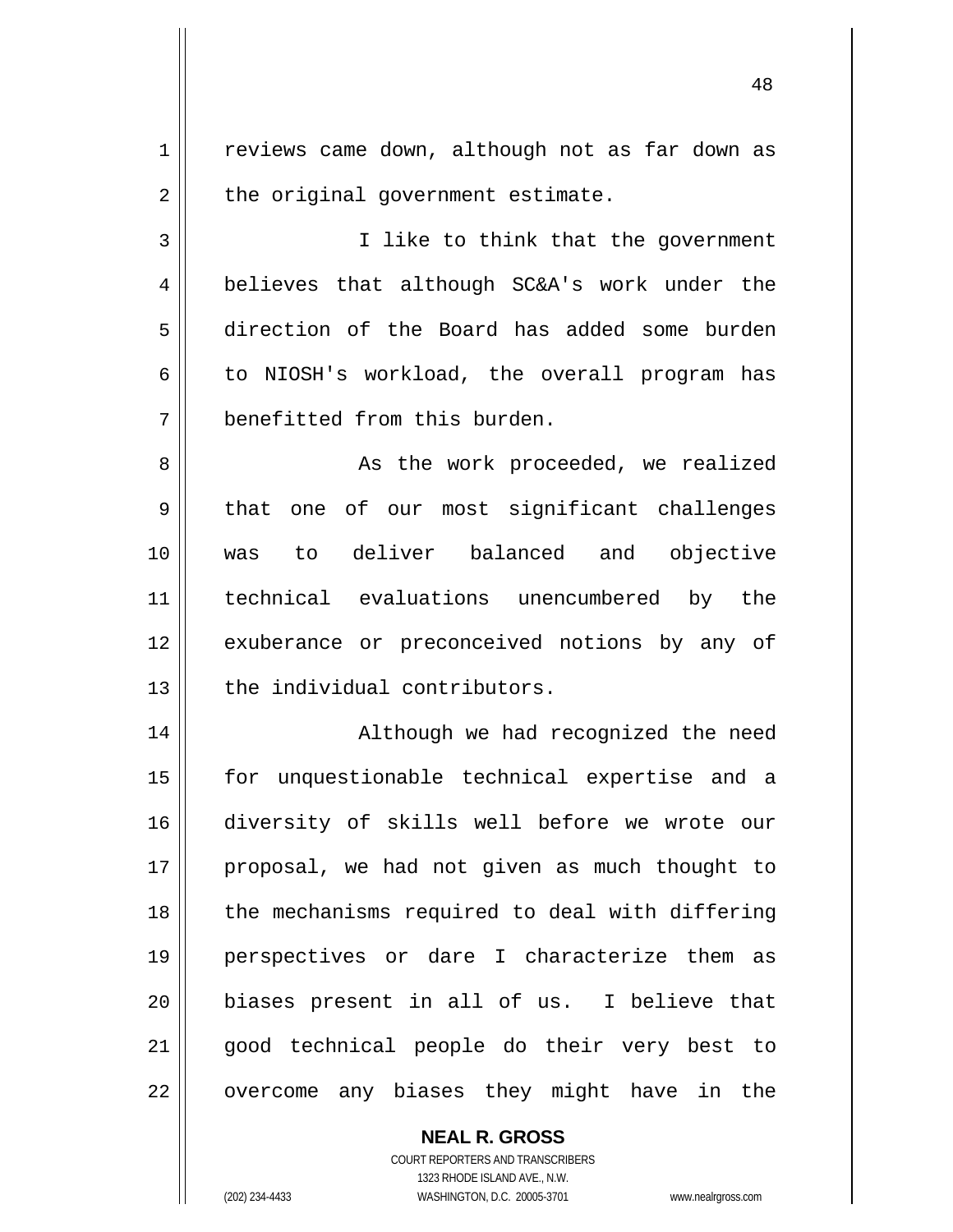1 2 course of performing high-quality scientific work.

3 4 5 6 7 8 9 10 11 Nevertheless, it is good management practice to maintain vigilance on behalf of objectivity and to emphasize the need for objectivity to the individual contributors. One technique that we have implemented is a rigorous internal review of all reports for balance and objectivity as well as technical validity before they are delivered to the client.

12 13 14 15 16 17 I've been observing the extraordinary efforts that the project team has put forth to produce our work products and insist that we continue these internal reviews so that our products are technically defensible.

18 19 20 21 22 This brings me to another unusual aspect of this contract. The Board is charged with advising HHS on the scientific validity and quality of dose reconstructions and SEC petition reviews performed by NIOSH. Although

> **NEAL R. GROSS** COURT REPORTERS AND TRANSCRIBERS 1323 RHODE ISLAND AVE., N.W. (202) 234-4433 WASHINGTON, D.C. 20005-3701 www.nealrgross.com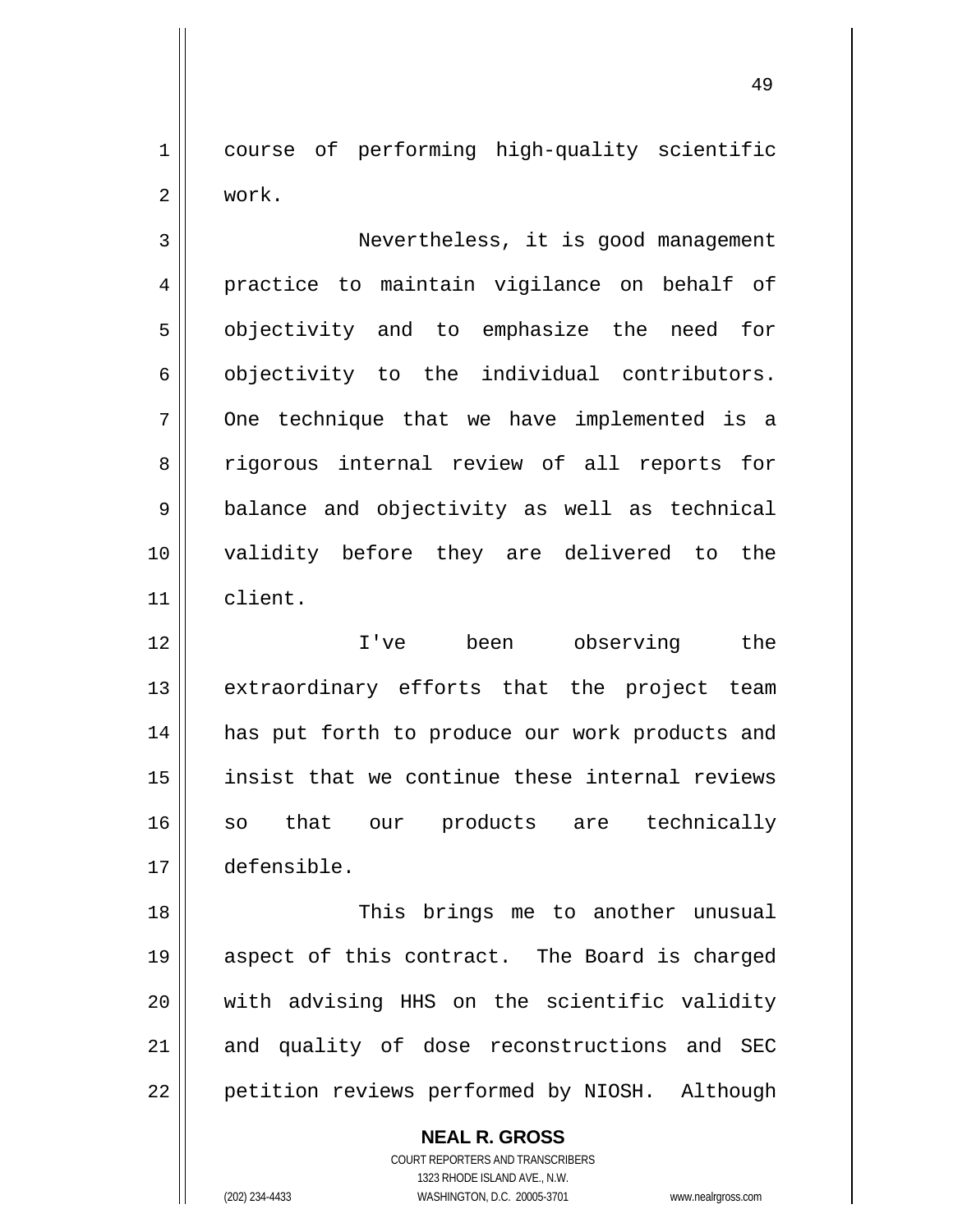1 2 3 4 5 6 7 8 9 10 11 12 13 14 15 16 17 18 19 20 21 22 our job is to support the Board in these endeavors, because the Board has no contracting authority, our contract is necessarily with NIOSH. The potential for conflict of interest was identified early on and was even dealt with in GAO evaluations. It has been my impression that the Board and NIOSH have bent over backwards to address any perception of conflict of interest. NIOSH has assigned designated federal officials who are unaffiliated with the NIOSH Office of Compensation Analysis and Support as the contracting officers' technical representatives. And the OCAS cooperates fully in our pursuit of information and does not exert any influence over our investigations or findings. Another new twist, at least to me, is related to the political high profile of this contract. At least policies concerning EEOICPA -- I hate that acronym -- are

> COURT REPORTERS AND TRANSCRIBERS 1323 RHODE ISLAND AVE., N.W. (202) 234-4433 WASHINGTON, D.C. 20005-3701 www.nealrgross.com

**NEAL R. GROSS**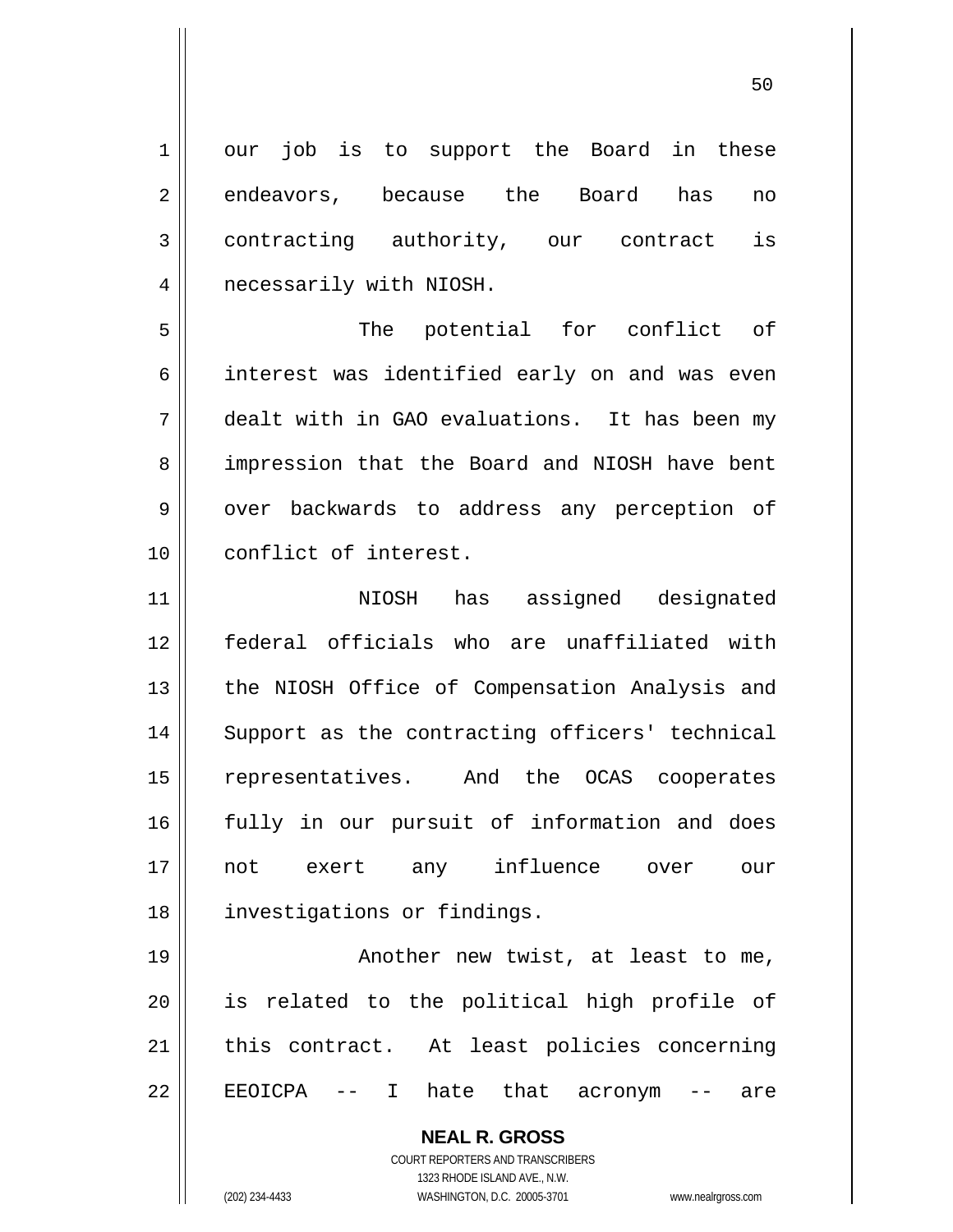**NEAL R. GROSS** 1 2 3 4 5 6 7 8 9 10 11 12 13 14 15 16 17 18 19 20 21 22 bipartisan, all of the politicians, regardless of political party or ideology, are anxious to ensure that their constituents get deserved remuneration under EEOICPA. I recollect the first time that John Mauro informed me that we were requested to meet with Senate staffers about a particular facility concerning the claims of constituents. He asked for my advice on what to do. I said absolutely not. My response to John is based on a general rule that most contractors abide by. That is to pass on the request for information from the press or from Congress to our clients. While members of our project team were encouraged by the government to attend these meetings and my advice which, by the way I still hold to, was ignored. We have since met with several Congressional staffers, even those of a couple of Presidential aspirants, including one incumbent. We have also met with the staffs

51

COURT REPORTERS AND TRANSCRIBERS 1323 RHODE ISLAND AVE., N.W. (202) 234-4433 WASHINGTON, D.C. 20005-3701 www.nealrgross.com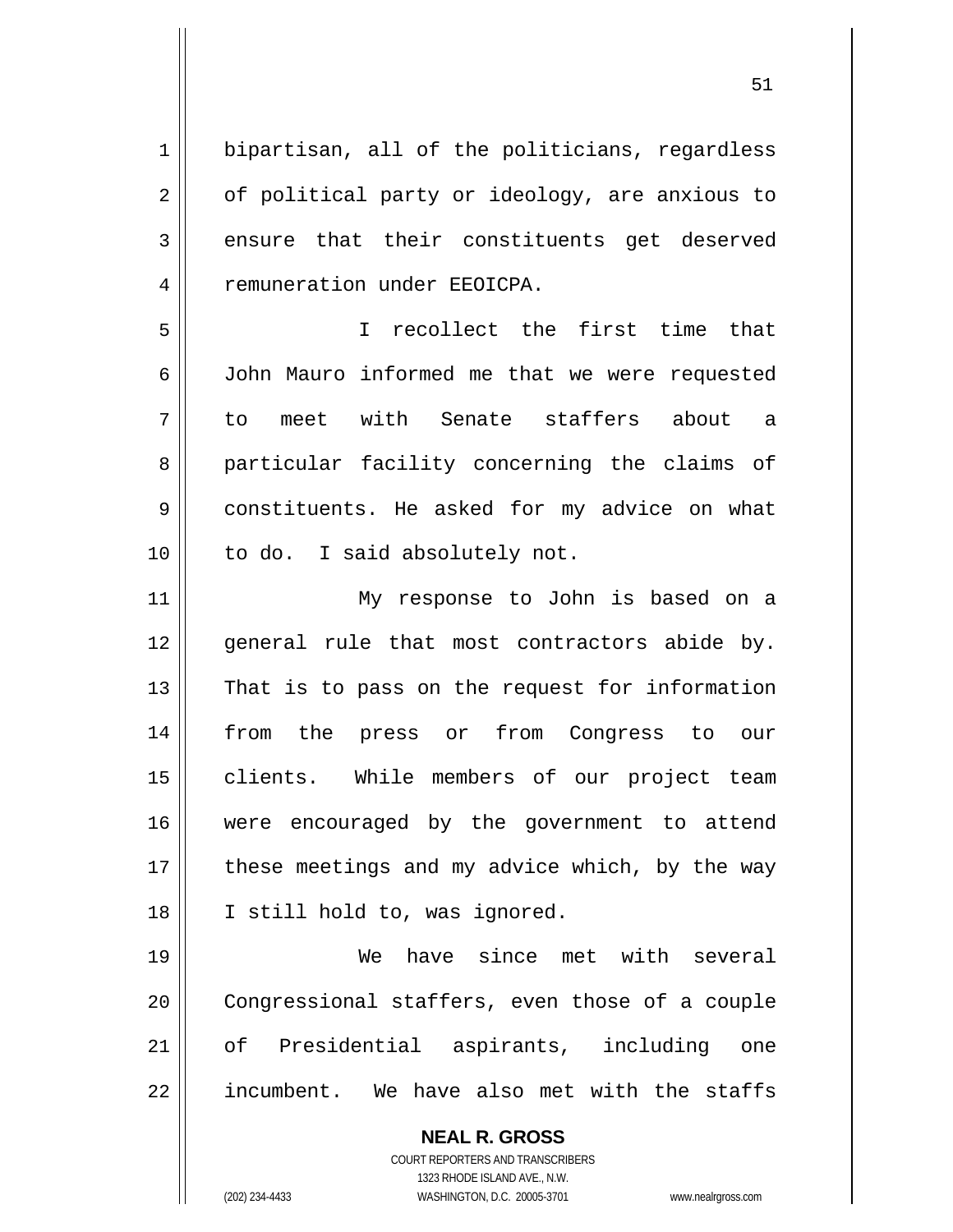1 2 3 4 5 6 7 8 9 10 11 12 13 14 15 16 17 18 19 20 21 22 of the House Committee on the Judiciary, who were responding to a relevant GAO report. The project team must achieve a balance between the control of sensitive information, that is information covered by the Privacy Act and also classified material, and the need to perform all work in the sunshine. There is also attention between the need for the Board's work to be performed independently of NIOSH and DOE while at the same time coordinating those activities with NIOSH and DOE for the sake of efficiency. My understanding is that considerable effort has been put forth by all parties and procedures have been developed to define how NIOSH and its contractors and the Board and its contractor will coordinate site visits, data capture, and worker interviews at DOE sites while maintaining the independence of the Board's investigations. These procedures also address the

52

**NEAL R. GROSS** COURT REPORTERS AND TRANSCRIBERS 1323 RHODE ISLAND AVE., N.W. (202) 234-4433 WASHINGTON, D.C. 20005-3701 www.nealrgross.com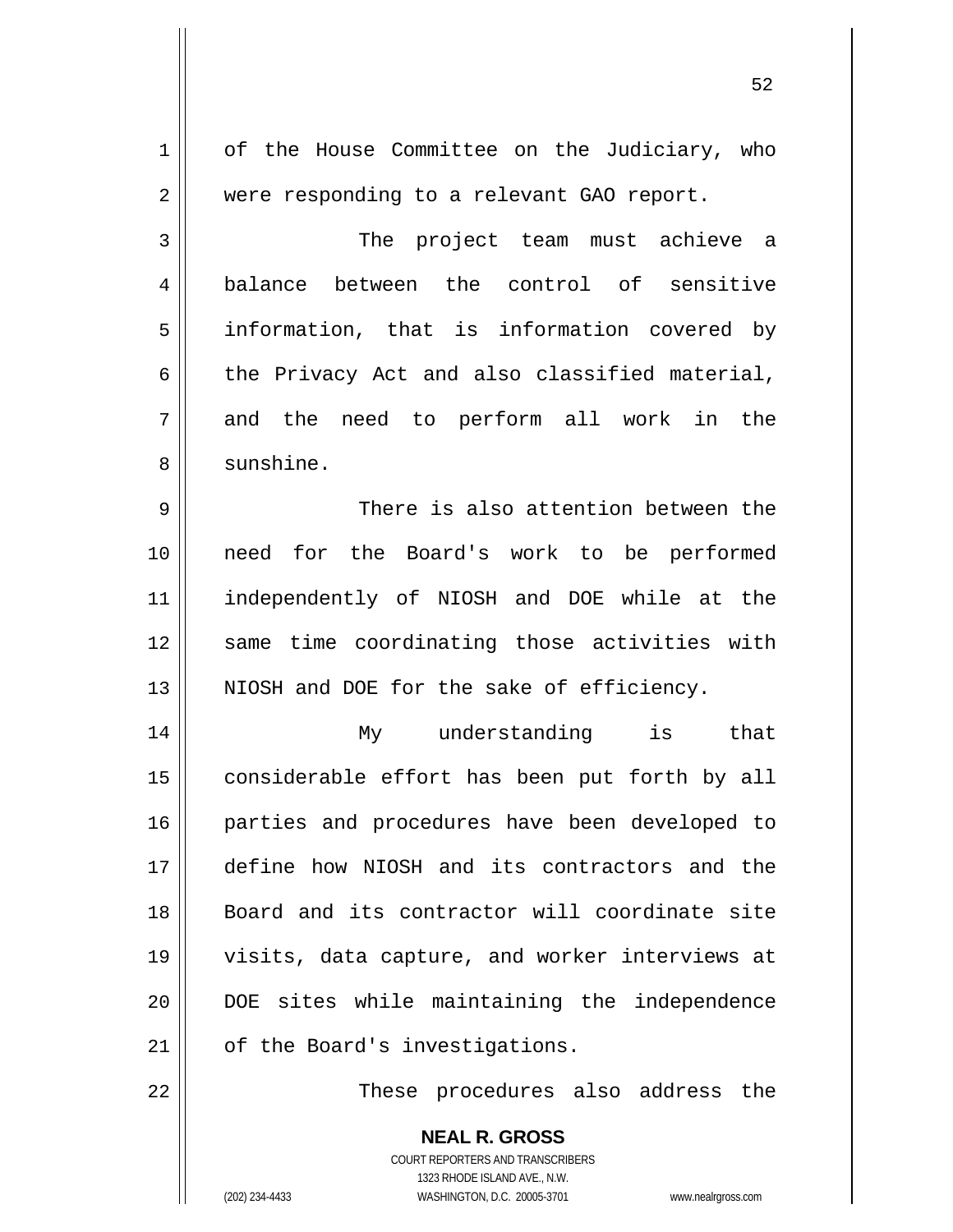complexity of having SC&A draft work products reviewed by DOE for sensitive information and also by NIOSH for Privacy Act information without infringing on the Board's independent oversight mission. I expect that there will be continuing challenges in achieving these competing requirements.

8 9 10 11 12 13 14 15 16 When this technical support contract was originally envisioned, my recollection is that there was no explicit consideration given to the way in which our findings would be resolved. The original statement of work described the various reviews required and specified the contractor's deliverables associated with these reviews.

17 18 19 20 21 22 And, by the way, it has been my observation that for many of our contracts in the past, the report goes on the shelf and that's the end of it. However, in this case, it didn't take long for the Board to realize that there had to be a mechanism established

> **NEAL R. GROSS** COURT REPORTERS AND TRANSCRIBERS 1323 RHODE ISLAND AVE., N.W. (202) 234-4433 WASHINGTON, D.C. 20005-3701 www.nealrgross.com

1

2

3

4

5

6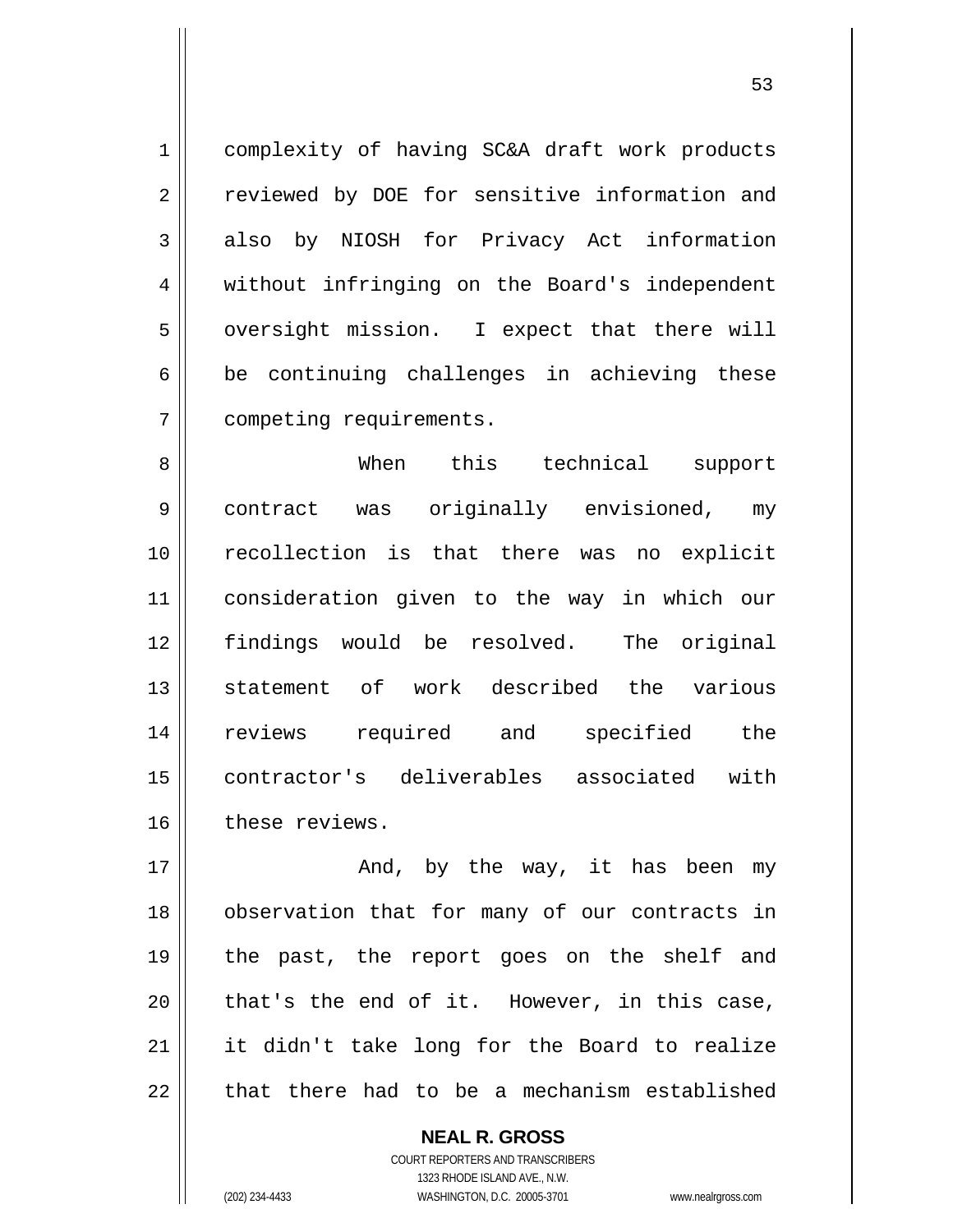1 2 for the resolution of the contractor's findings and recommendations.

3 4 5 6 7 8 9 10 11 12 I have observed that the issues resolution process and the tools used to track and document that process has also placed a burden on project resources. I understand that methods used to resolve and document the resolution of issues is a work in progress. I look forward to hearing more about the effectiveness of these methods in helping the program achieve and document issues resolution.

13 14 15 16 17 18 19 20 I'd like to conclude by once again expressing my appreciation to the Board for selecting SC&A as your contractor. I assure you that SC&A's management will thoroughly support the project team in meeting the numerous technical and administrative challenges that we're certain to encounter in the future.

Thank you.

CHAIRMAN ZIEMER: Thank you very

**NEAL R. GROSS** COURT REPORTERS AND TRANSCRIBERS 1323 RHODE ISLAND AVE., N.W.

21

22

(202) 234-4433 WASHINGTON, D.C. 20005-3701 www.nealrgross.com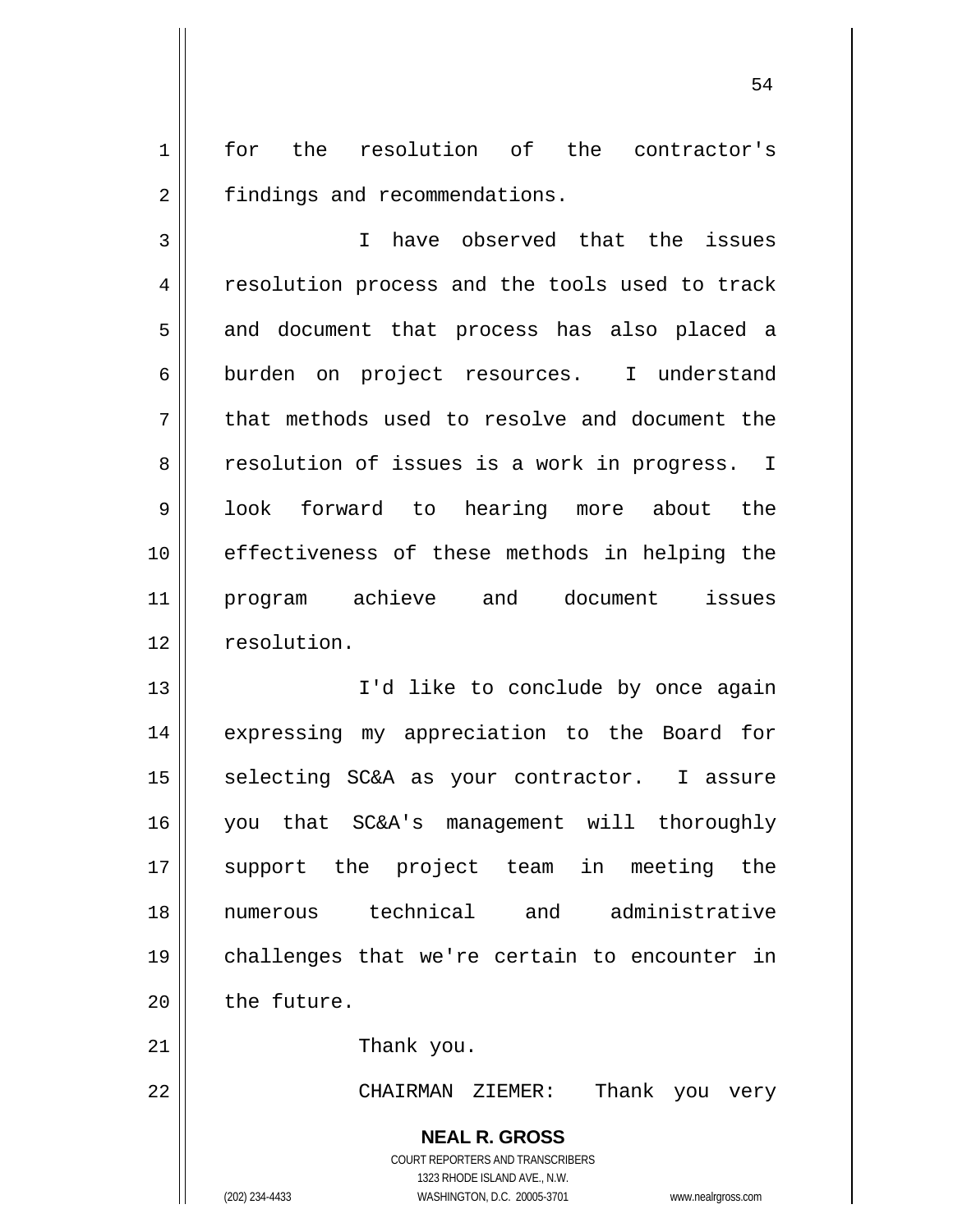**NEAL R. GROSS** COURT REPORTERS AND TRANSCRIBERS 1323 RHODE ISLAND AVE., N.W. (202) 234-4433 WASHINGTON, D.C. 20005-3701 www.nealrgross.com 1 2 3 4 5 6 7 8 9 10 11 12 13 14 15 16 17 18 19 20 21 22 much, Sandy. We appreciate those comments. I know that your comments are not designed to provoke any discussion but nonetheless since we have you here, it would seem appropriate - and I'm kind of in the habit of asking the Board and I think if you are agreeable, to give the Board members opportunities if they do wish to ask you anything about the operation as you see it or anything related. DR. COHEN: I'd be glad to attempt to answer some questions. CHAIRMAN ZIEMER: And I'm not going to ask you a question but I do want to express the thanks for the Board to you for the teams that you've put together and the ability of those folks to develop -- to help us both develop procedures and approaches to some of the thorny problems that you identified as you addressed us. Ms. Munn, you have your banner up there. You have a comment? MEMBER MUNN: Yes, I do. So does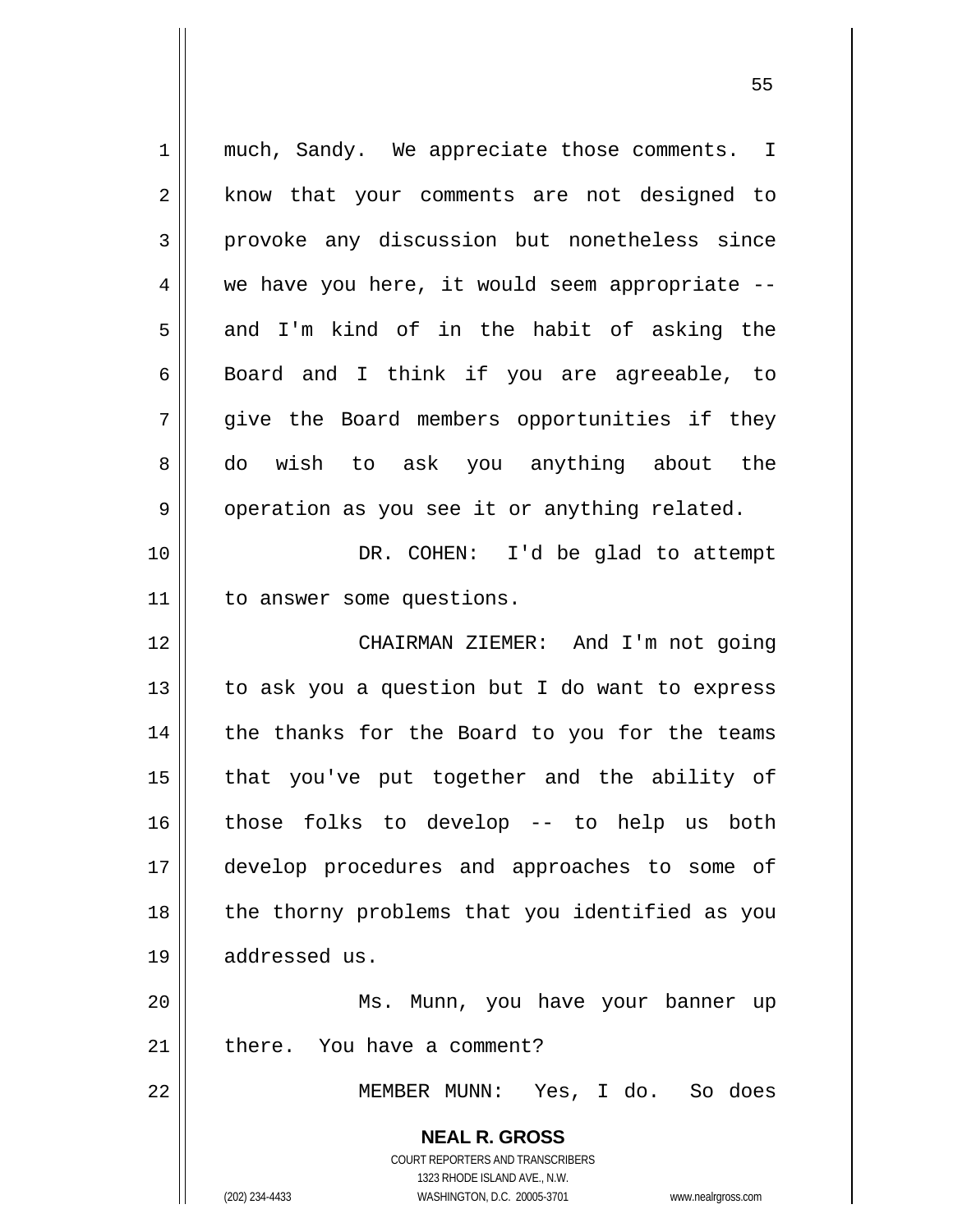1 2 3 4 5 6 7 8 9 10 11 12 13 14 15 16 17 18 19 20 21 22 Mr. Melius. I notice that the good doctor is not in his chair. So I don't know whether he wanted to address Dr. Cohen or not. In any case, welcome, Dr. Cohen. It is a pleasure to see the face behind the name. And a further pleasure to see that you have identified in your brief remarks a couple of the items that appeared to be thorny issues for us as well. I can't help but comment that personally I believe your position with respect to both those items is a parallel position of mine. And it is much appreciated. Your organization is not in an easy spot. And as you pointed out, the confluence of conflicting goals is difficult for everyone concerned. But you have provided us with an excellent team that has worked diligently with us in an attempt to smooth out these larger problems that this confusing situation has presented. So you certainly have the thanks

 $56$ 

**NEAL R. GROSS** COURT REPORTERS AND TRANSCRIBERS 1323 RHODE ISLAND AVE., N.W. (202) 234-4433 WASHINGTON, D.C. 20005-3701 www.nealrgross.com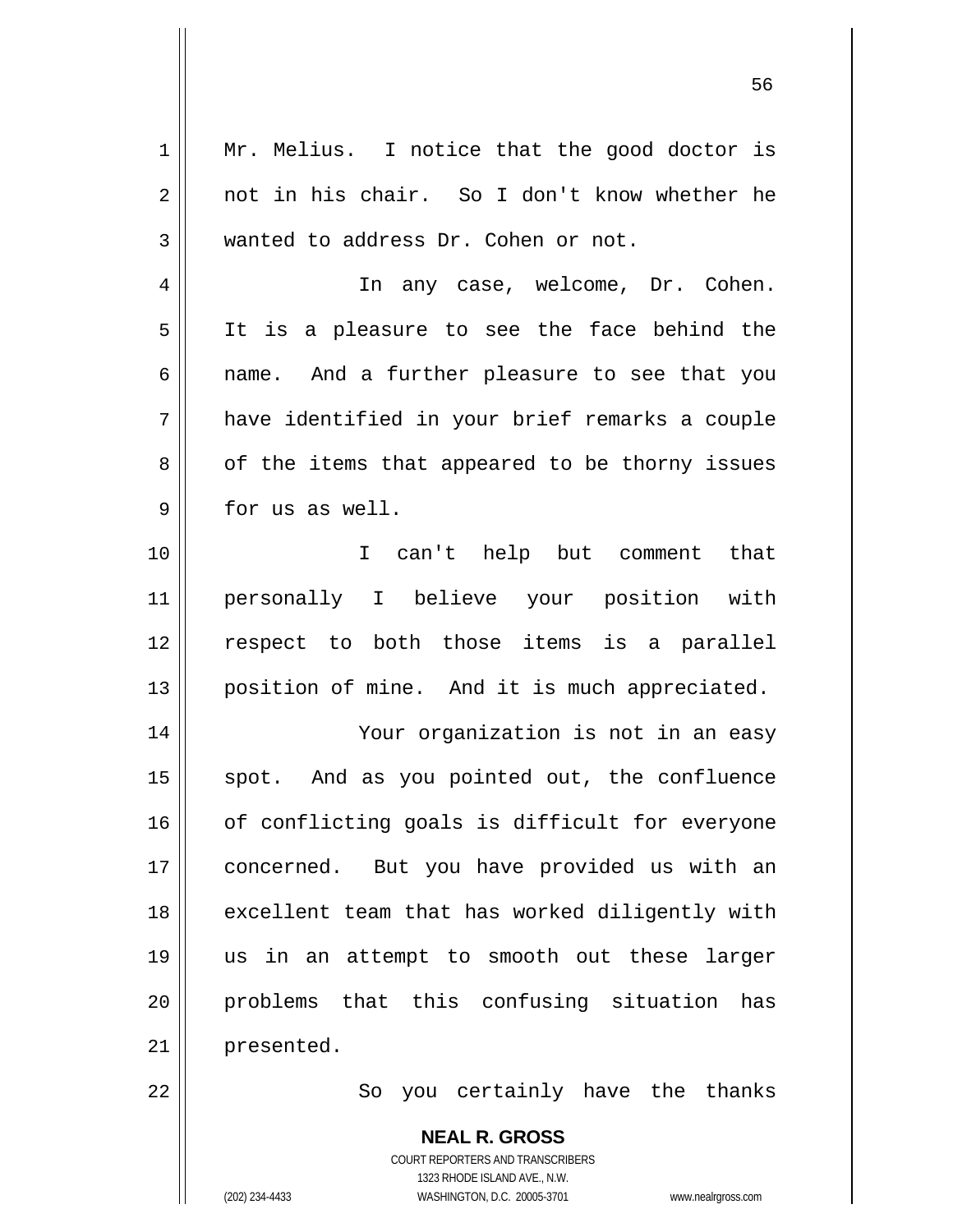**NEAL R. GROSS** COURT REPORTERS AND TRANSCRIBERS 1323 RHODE ISLAND AVE., N.W. (202) 234-4433 WASHINGTON, D.C. 20005-3701 www.nealrgross.com 1 2 3 4 5 6 7 8 9 10 11 12 13 14 15 16 17 18 19 20 21 22 from this Board member. And thank you very much for being here. DR. COHEN: Thank you. Are there any other questions? CHAIRMAN ZIEMER: Any other comments? Jim had his flag up. But he had to leave. Or did he? MEMBER BEACH: I think it was up from the last -- CHAIRMAN ZIEMER: Oh, from before. Okay. Okay, very good. Again, thank you, Sandy, for being here with us this week. I'm going to go ahead and let us begin our break. It is a few minutes early for that but since we always seem to have a way of extending breaks beyond their scheduled time, so I'll give you a little extra time this time. But we do need to come back together promptly at 10:30 since that is basically a time certain with the petitions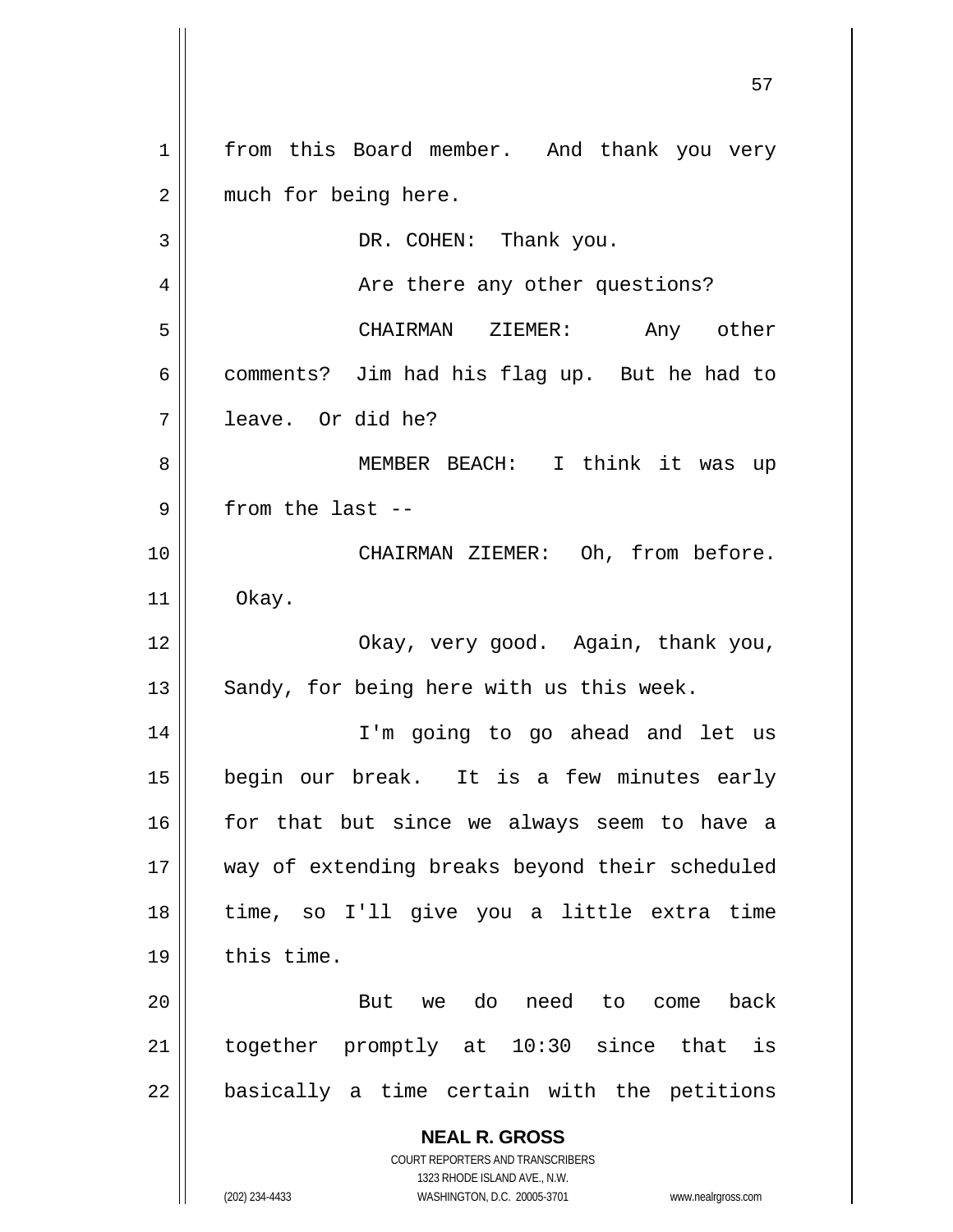| $\mathbf 1$ | for the Tyson Valley Powder Farm discussion.                        |
|-------------|---------------------------------------------------------------------|
| 2           | So we will recess until then.                                       |
| 3           | (Whereupon, the above-entitled matter went off                      |
| 4           | the record at 10:01 a.m., and                                       |
| 5           | resumed at $10:34$ a.m.)                                            |
| 6           | CHAIRMAN ZIEMER: We're now ready                                    |
| 7           | to resume our deliberations.                                        |
| 8           | The next item on our agenda is the                                  |
| 9           | petition on what is called the Tyson Valley                         |
| 10          | Powder Farm. This is an SEC 83.13 petition                          |
| 11          | that LaVon Rutherford will present on behalf                        |
| 12          | of NIOSH. And then we may hear from the                             |
| 13          | petitioner by phone as well.                                        |
| 14          | MR. RUTHERFORD: Okay. Thank you,                                    |
| 15          | Dr. Ziemer.                                                         |
| 16          | Again, I'm LaVon Rutherford. I'm                                    |
| 17          | going to talk about Tyson Valley Powder Farm                        |
| 18          | Special Exposure Cohort Petition.                                   |
| 19          | This petition was received on June                                  |
|             |                                                                     |
| 20          | 13th, 2008. We had a proposed class of all                          |
| 21          | employees who worked in any are at Tyson                            |
| 22          | Valley Powder during the applicable covered                         |
|             | <b>NEAL R. GROSS</b>                                                |
|             | <b>COURT REPORTERS AND TRANSCRIBERS</b>                             |
|             | 1323 RHODE ISLAND AVE., N.W.                                        |
|             | (202) 234-4433<br>WASHINGTON, D.C. 20005-3701<br>www.nealrgross.com |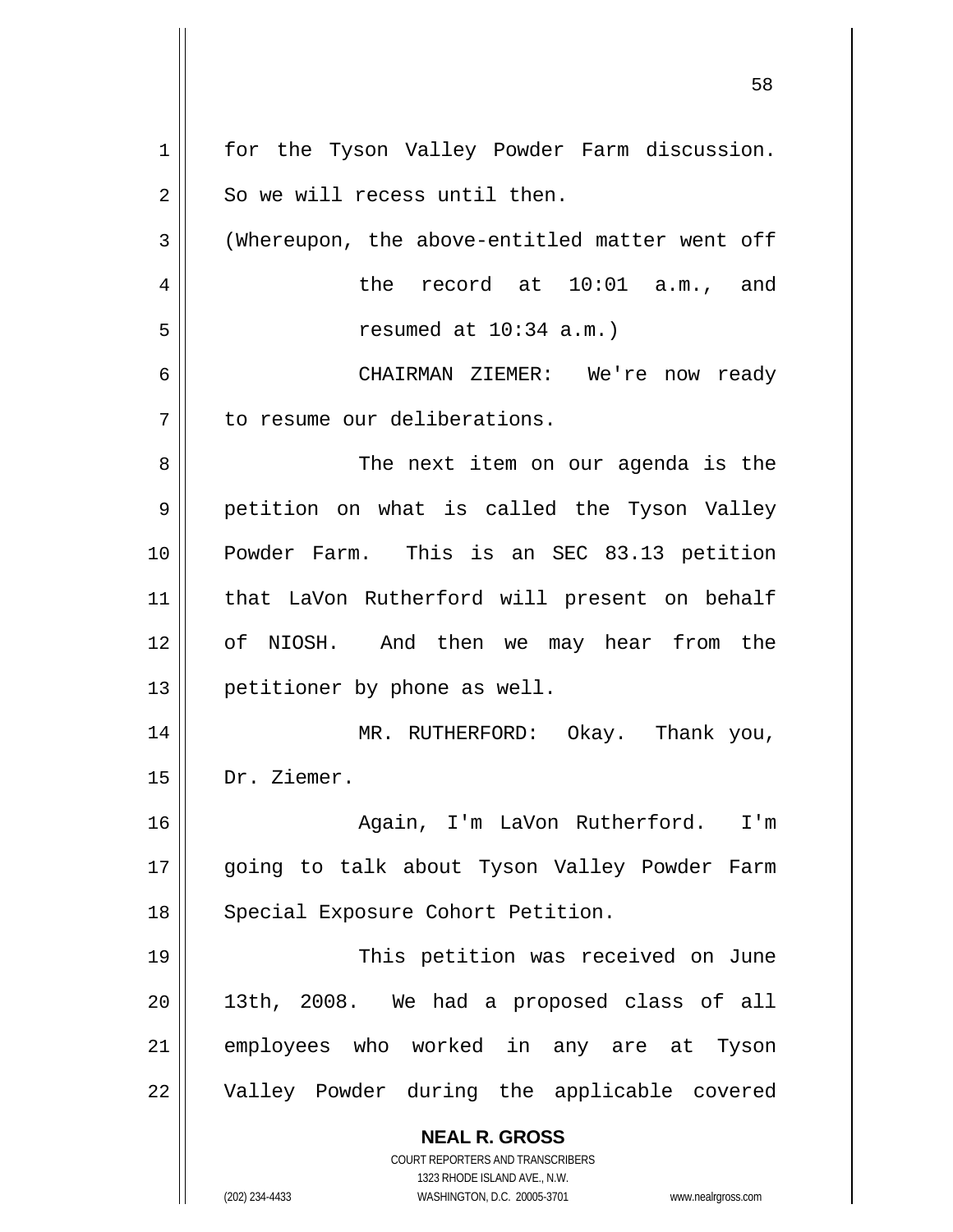period from January 1, 1942 through December 31st, 1949. That is the entire covered period designed under the DOE facility database website.

5 6 7 8 9 10 11 The petition qualified for evaluation on August 4th, 2008. The petitioners had provided an affidavit that there was, to the best of their knowledge, no monitoring data. And based on our review, we concurred with that, that there was no personal or area monitoring data.

12 13 14 15 16 17 A little background about the site, Tyson Valley Powder Farm is located in St. Louis, Missouri. In 1941, the U.S. Army purchased some land, undeveloped land. They had purchased that land approximately 25 miles southwest of St. Louis.

18 19 20 21 22 It was established as the Tyson Valley Army Powder Storage Farm, also known as Tyson Valley Powder Farm. The original primary function of this site was to receive, store, issue, and test explosives.

> **NEAL R. GROSS** COURT REPORTERS AND TRANSCRIBERS 1323 RHODE ISLAND AVE., N.W. (202) 234-4433 WASHINGTON, D.C. 20005-3701 www.nealrgross.com

1

2

3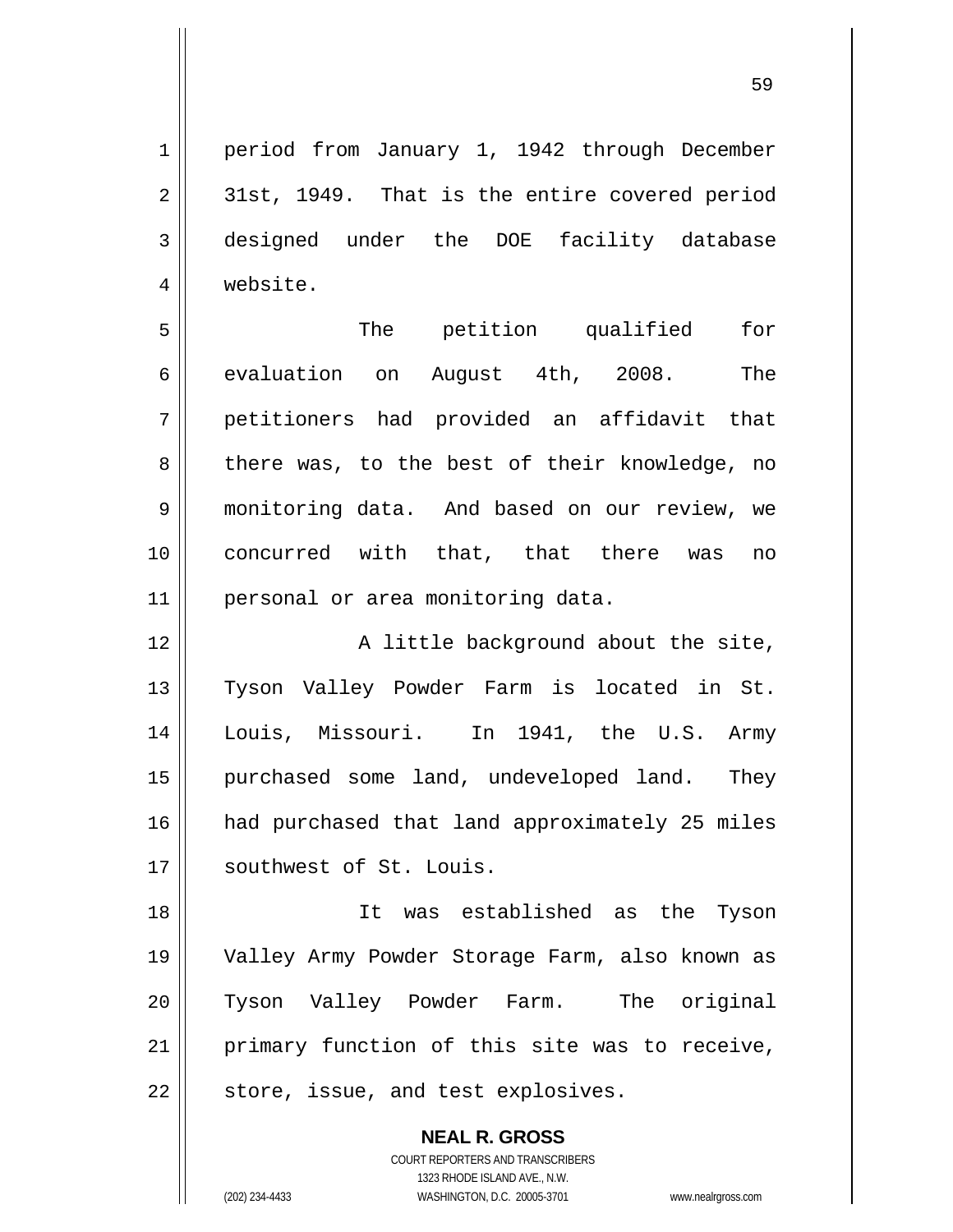| $\mathbf 1$    | On May 10th, 1946, the U.S. Army               |
|----------------|------------------------------------------------|
| $\overline{2}$ | declared the Tyson Valley Powder Farm site as  |
| $\mathbf{3}$   | surplus. During that time, the Atomic Energy   |
| 4              | Commission was looking for an area to store    |
| 5              | some byproduct material and scrap material.    |
| 6              | And so the Atomic Energy Commission began      |
| 7              | using the buildings at Tyson Valley Powder     |
| 8              | Farm immediately after closure.                |
| 9              | Our earliest reference to the AEC's            |
| 10             | desire to use that facility is February 13th,  |
| 11             | 1946. At some time between February 13th,      |
| 12             | 1946 and June 28th, 1946, the AEC began to     |
| 13             | store radioactive material on the site. So     |
| 14             | what we have used is we have used the February |
| 15             | 13th, 1946 as basically our start date for the |
| 16             | purpose of this, as I just mentioned.          |
| 17             |                                                |
|                | Our sources that we used to get                |
| 18             | information, again, we always look through     |
| 19             | site profiles, technical information,          |
| 20             | bulletins, and procedures for information. We  |
| 21             | also performed interviews, looked at<br>the    |

 $\sim$  60

COURT REPORTERS AND TRANSCRIBERS 1323 RHODE ISLAND AVE., N.W. (202) 234-4433 WASHINGTON, D.C. 20005-3701 www.nealrgross.com

**NEAL R. GROSS**

 $\mathsf{II}$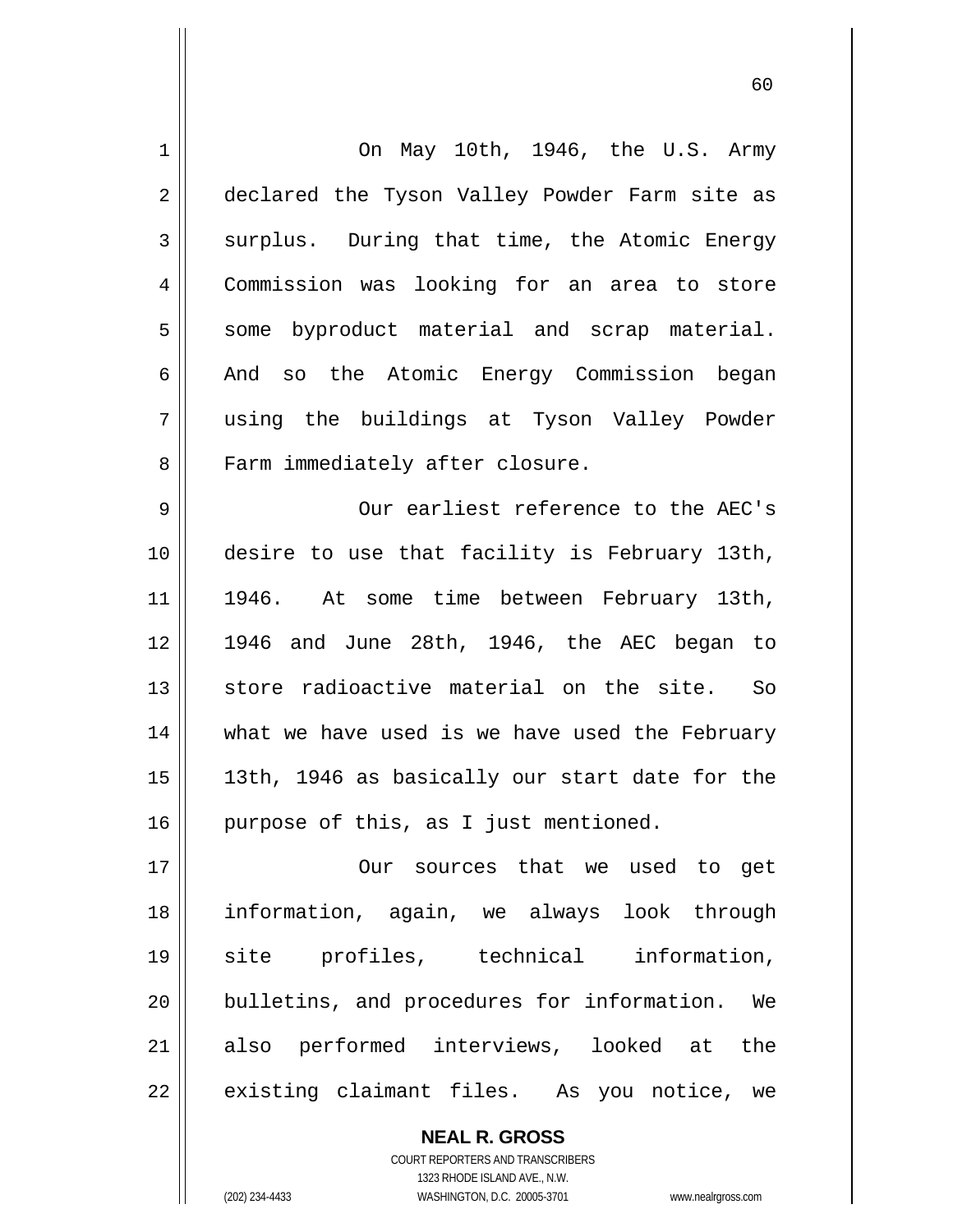1 have one claimant.

| $\overline{2}$ | We looked at documentation provided                                                                                                                                    |
|----------------|------------------------------------------------------------------------------------------------------------------------------------------------------------------------|
| 3              | by the petitioner. We also did our site --                                                                                                                             |
| 4              | looked through our site research database.                                                                                                                             |
| 5              | And we performed data capture efforts.                                                                                                                                 |
| 6              | Our data capture efforts included a                                                                                                                                    |
| 7              | historian for St. Louis Area Weapons Work.                                                                                                                             |
| 8              | She's not truly a historian. She is actually                                                                                                                           |
| 9              | a professor of political science. That is Dr.                                                                                                                          |
| 10             | Denise DeGarmo, who is the audience.                                                                                                                                   |
| 11             | The Missouri Department of Natural                                                                                                                                     |
| 12             | Resources, St. Louis Office, and U.S. Army                                                                                                                             |
| 13             | Corps of Engineers, St. Louis County Library,                                                                                                                          |
| 14             | DOE Germantown, Legacy Management, NSA, NRC, a                                                                                                                         |
| 15             | lot of these you'll notice are very -- are                                                                                                                             |
| 16             | that you would see on the previous<br>ones                                                                                                                             |
| 17             | petition because, again, these are sources                                                                                                                             |
| 18             | that over time we realize provide information                                                                                                                          |
| 19             | on more than one site. And so we go back to                                                                                                                            |
| 20             | those sources.                                                                                                                                                         |
| 21             | Washington State<br>University,                                                                                                                                        |
| 22             | Washington University libraries, National                                                                                                                              |
|                | <b>NEAL R. GROSS</b><br><b>COURT REPORTERS AND TRANSCRIBERS</b><br>1323 RHODE ISLAND AVE., N.W.<br>(202) 234-4433<br>WASHINGTON, D.C. 20005-3701<br>www.nealrgross.com |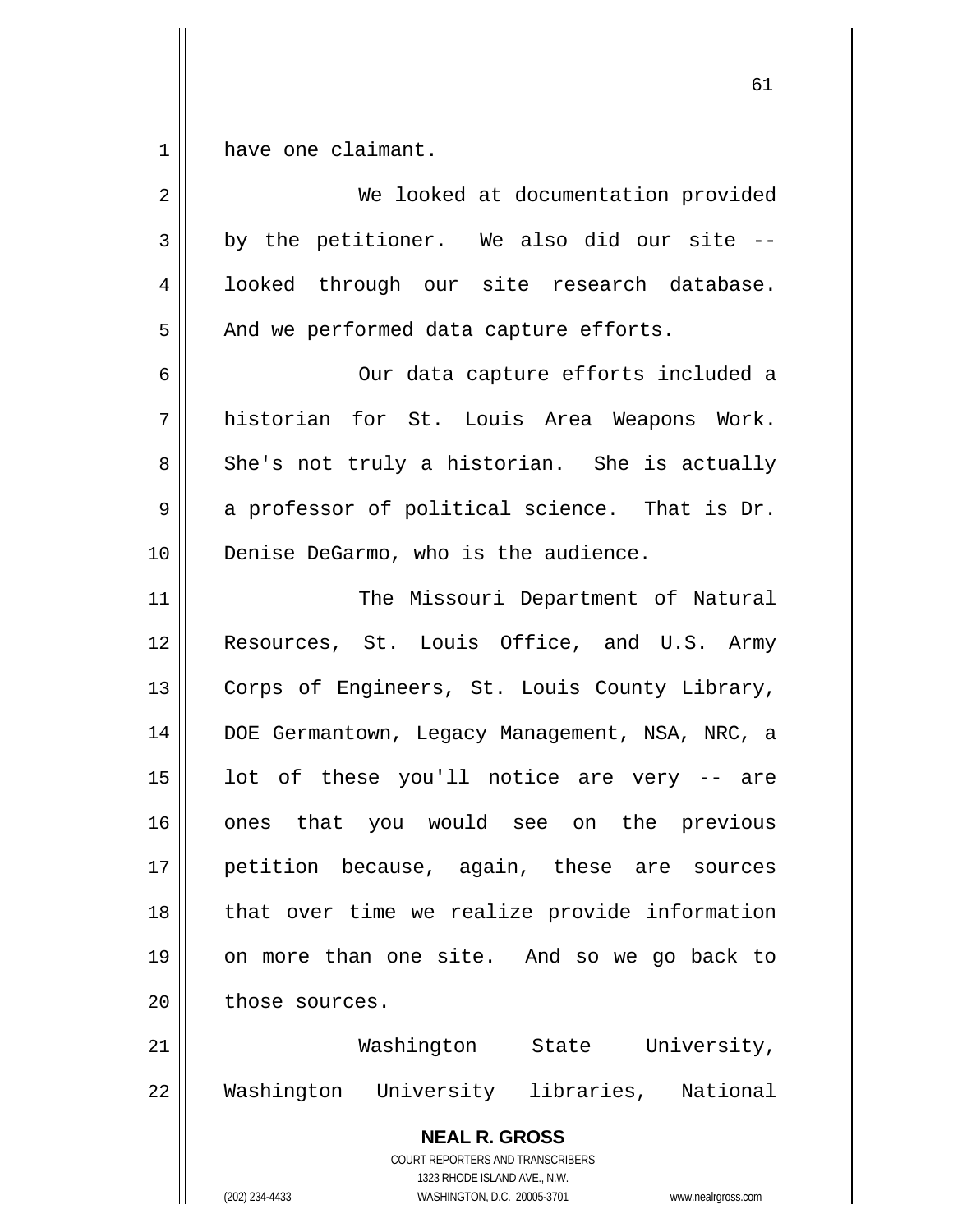1 2 3 4 5 6 7 8 9 10 11 12 13 14 15 16 17 18 19 20 21 Archives, DOE OpenNet, internet searches, CDER database, and various DOE locations. A previous dose reconstruction, we have one claim for this site. And that claimant is actually -- the survivor is actually the petitioner. And that claim meets the class definition. And one-dose reconstruction was completed. We have no internal or external monitoring data from that plant. A little background on Tyson Valley Powder Farm, documents indicate that the AEC may have used as many as five igloos to store uranium and uranium byproducts. These igloos, we know for sure at least two of them and these igloos contained storage area of a maximum of 100,000 pounds. There is no information as to how the material was placed, stored, or removed from the site. And the AEC continued to use this site until its permit was revoked on July

 $\sim$  62

1, 1948. We do have some documentation that

**NEAL R. GROSS** COURT REPORTERS AND TRANSCRIBERS

1323 RHODE ISLAND AVE., N.W.

(202) 234-4433 WASHINGTON, D.C. 20005-3701 www.nealrgross.com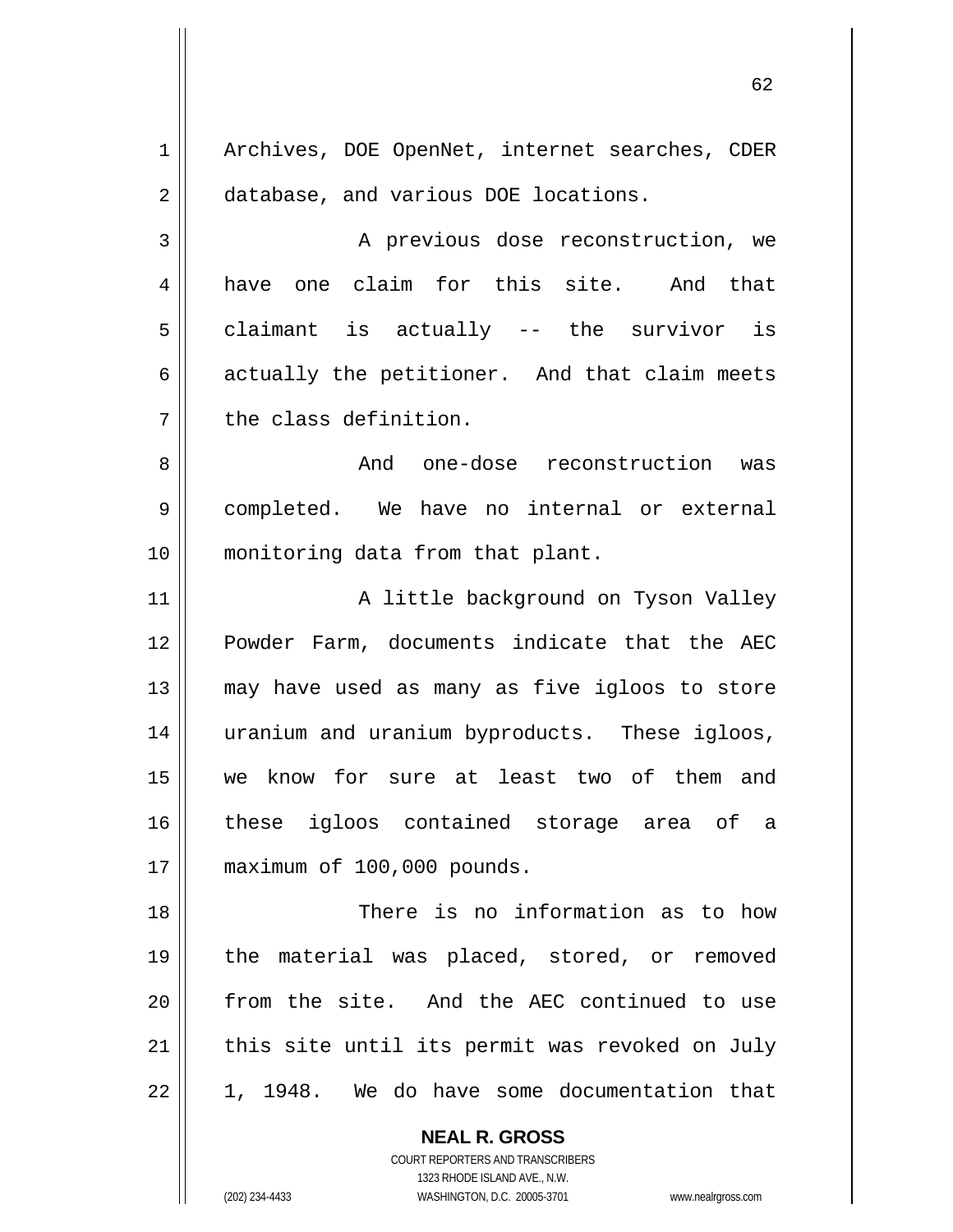indicates that the material was actually moved in that June time frame from the site.

3 4 5 6 7 8 9 10 NIOSH did not find any evidence of other areas at Tyson Valley Powder Farm being used for radioactive material storage or operations. The radioactive material stored on this site, uranium scrap materials, they were scrap materials contaminated with uranium. We had the bottom third of the slag biscuit.

11 12 13 14 15 16 17 18 And you'll notice that some of these have quantities because we did, through our review of documentation, we were able to uncover some source quantities for some of the material. You'll also notice that some of them will say unknown. Slag biscuit and also the C-slag, which was the top two-thirds of the slag.

19 20 21 22 Pitchblende residues, these residues were generated prior to 1948 with an unknown amount. And the raffinates or byproducts of the uranium ore processing, if

> **NEAL R. GROSS** COURT REPORTERS AND TRANSCRIBERS 1323 RHODE ISLAND AVE., N.W.

(202) 234-4433 WASHINGTON, D.C. 20005-3701 www.nealrgross.com

1

2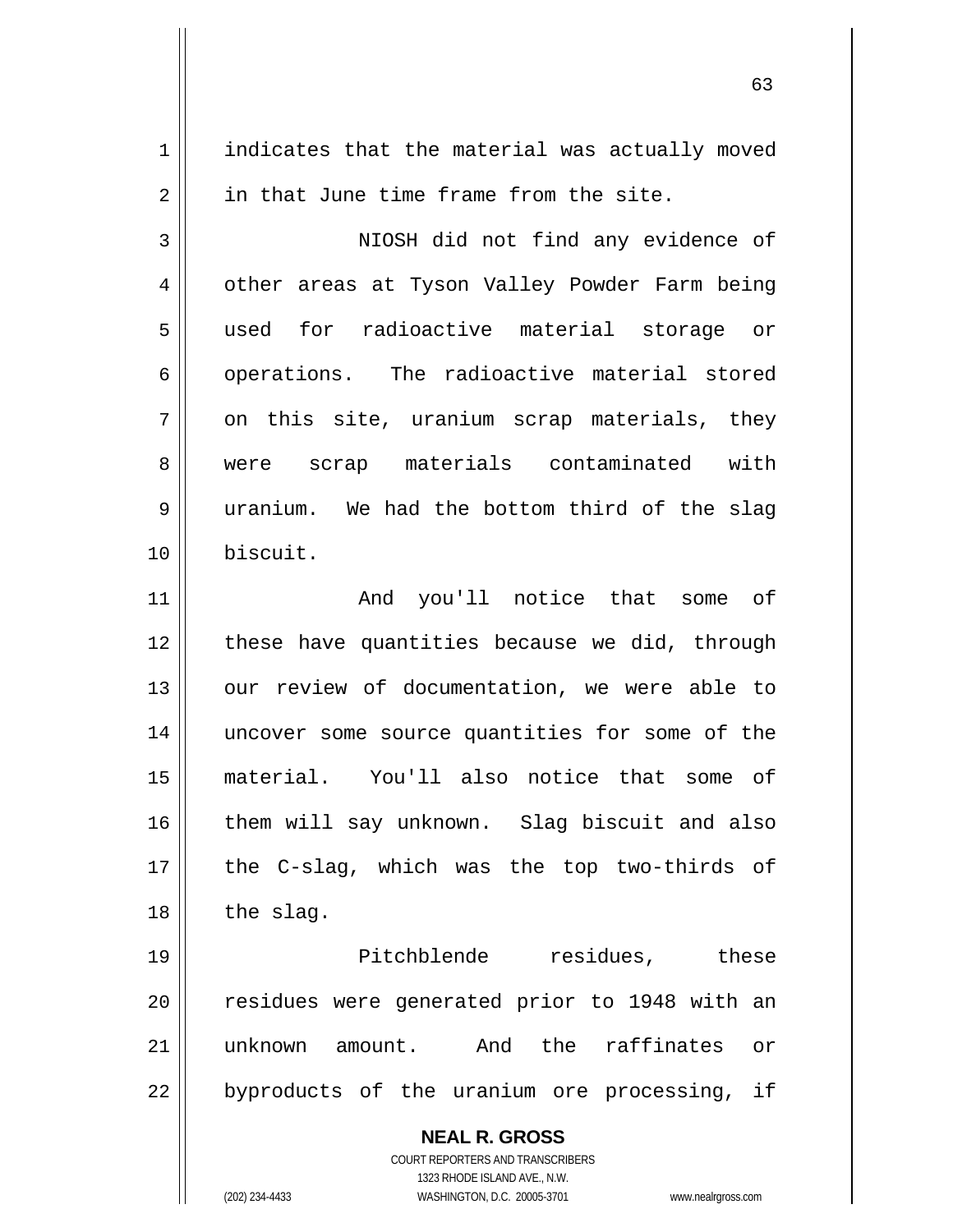**NEAL R. GROSS** COURT REPORTERS AND TRANSCRIBERS 1323 RHODE ISLAND AVE., N.W. 1 2 3 4 5 6 7 8 9 10 11 12 13 14 15 16 17 18 19 20 21 22 you'll remember during Mallinckrodt period, the 1946-48 period was a prime time when the high-grade pitchblende ore was being processed at Mallinckrodt. We do not have clear documentation that says the high-grade ore was stored at this site but we do know -- or the pitchblende or byproducts were stored at this site but we do know that pitchblende or byproducts were stored there during this period. And that is the period when highgrade pitchblende ore was being processed. So because of that, we had to assume that the high-grade pitchblende ore byproducts were there. Potential internal radiation exposures during the class period -- and I want to go back to the one claimant we have, who just happens to be the caretaker of this site during that period -- I forgot to mention that. Tyson Valley Powder Farm workers

64

(202) 234-4433 WASHINGTON, D.C. 20005-3701 www.nealrgross.com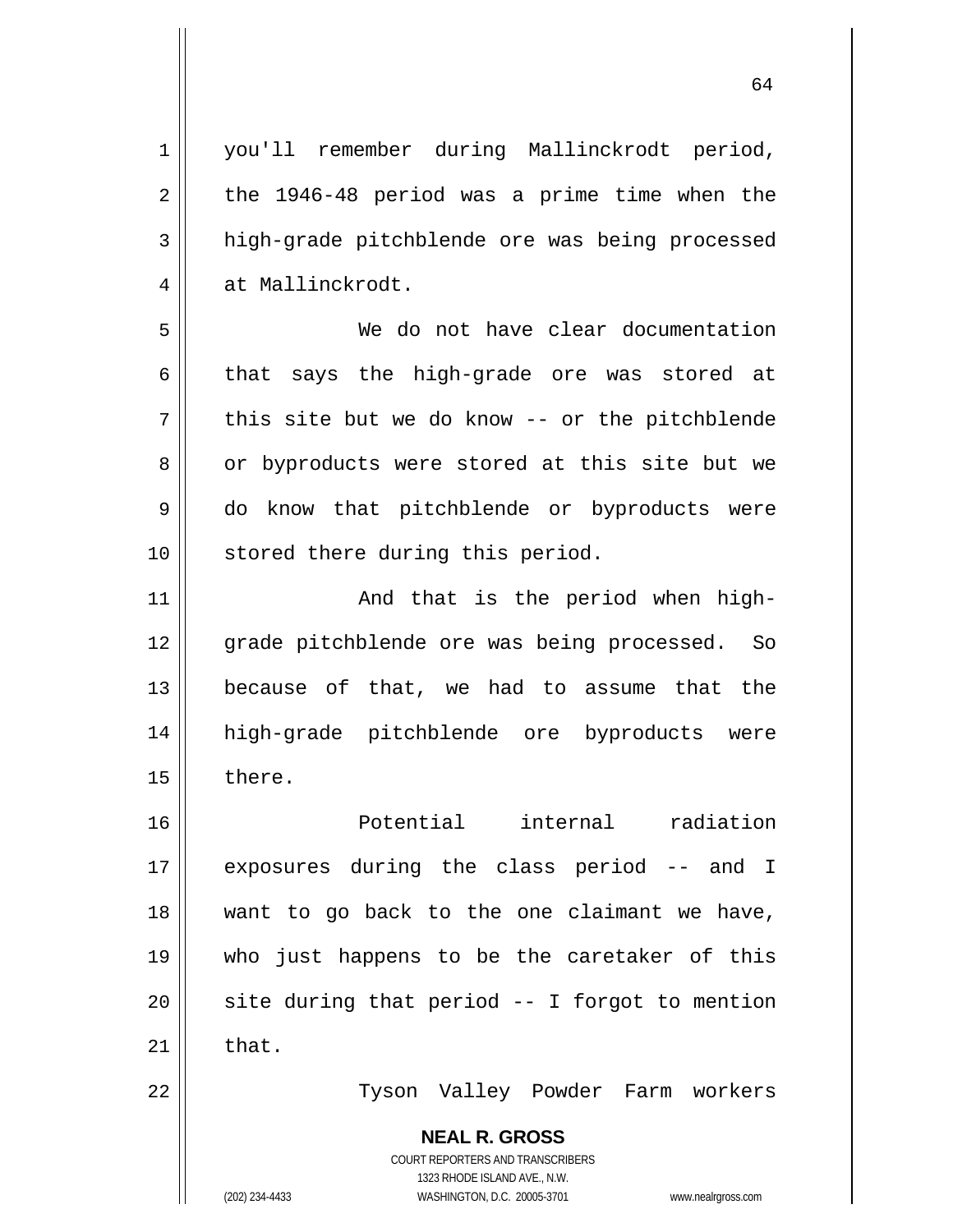had the potential for internal radiation exposure from uranium residues through inhalation and ingestion of airborne uranium dust and exposures from radon and radon progeny while working at this site.

 $\sim$  65

6 7 8 9 10 11 12 Uranium metal scrap would present a low risk from an internal exposure because most of that was in metal from. However the pitchblende ore residues would present the greatest potential for internal exposure from the potentially high levels of radon generated.

13 14 15 16 17 18 19 External exposures could have resulted from drums and barrels containing uranium scrap and residues. The exposure rates would have varied depending on the source term. Photon exposures may have resulted from radionuclides in the uranium decay chain and beta exposures as well.

20 21 22 And based on the information that we have, we do not believe neutron exposures would have been in any significant from at

> **NEAL R. GROSS** COURT REPORTERS AND TRANSCRIBERS 1323 RHODE ISLAND AVE., N.W. (202) 234-4433 WASHINGTON, D.C. 20005-3701 www.nealrgross.com

1

2

3

4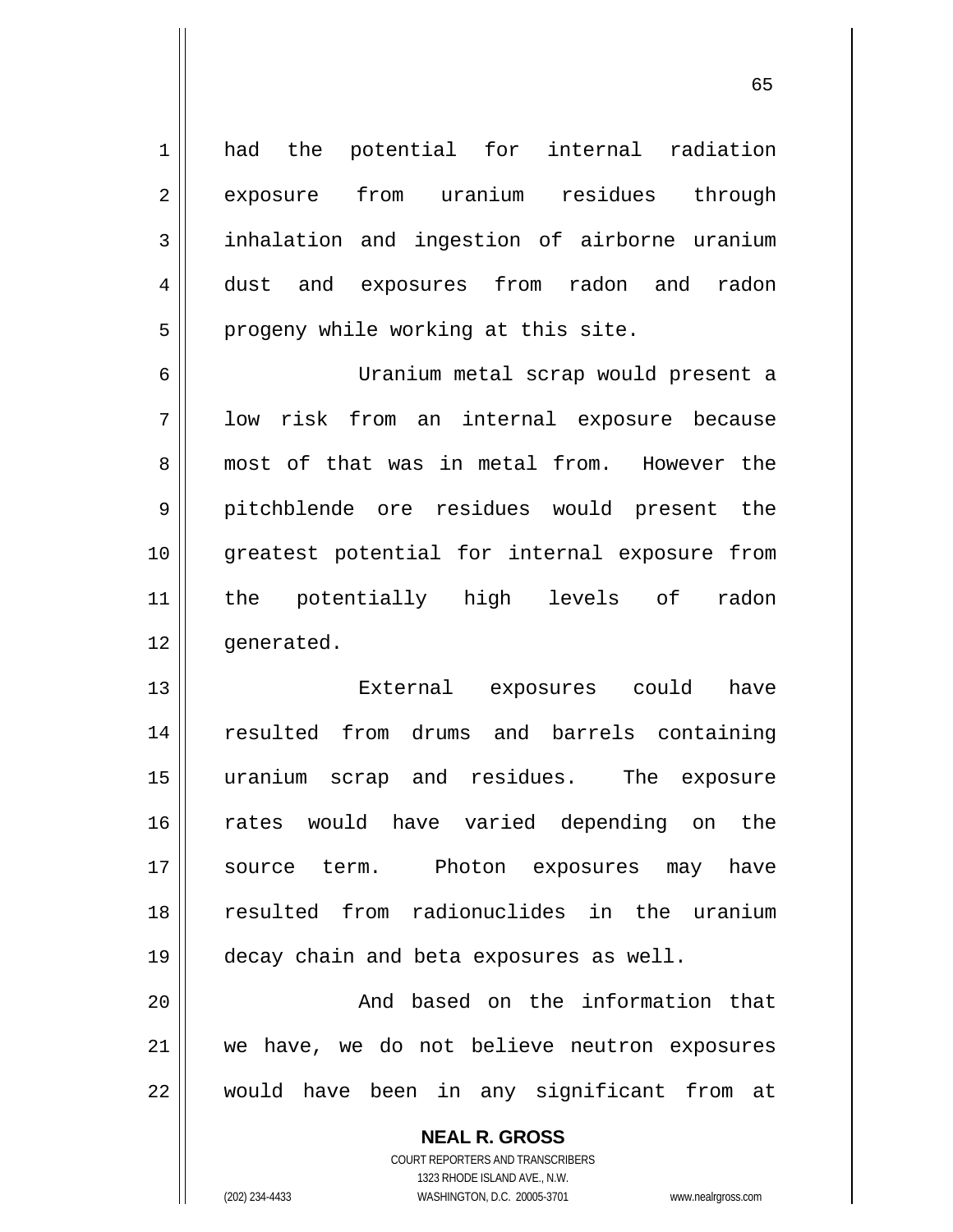1 Tyson Valley.

| 2  | Personal area monitoring data,                 |
|----|------------------------------------------------|
| 3  | internal monitoring data, we have no bioassay  |
| 4  | data for the class. We have no general area    |
| 5  | or breathing zone air sampling for the class   |
| 6  | period.                                        |
| 7  | External monitoring data, no<br>film           |
| 8  | badge or pocket dosimeter data. And no area    |
| 9  | radiation surveys.                             |
| 10 | Again, as earlier, it is a two-                |
| 11 | prong test. Is it feasible to reconstruct the  |
| 12 | radiation doses for individual members with    |
| 13 | sufficient accuracy? If no, is there a         |
| 14 | reasonable likelihood that their health was    |
| 15 | endangered?                                    |
| 16 | Our determination, we found that               |
| 17 | the available monitoring records, process      |
| 18 | descriptions, and source-term data are<br>not  |
| 19 | adequate to complete dose reconstruction with  |
| 20 | sufficient accuracy for the evaluated class.   |
| 21 | We will use existing procedures to reconstruct |
| 22 | external exposures from medical X-rays.        |

**NEAL R. GROSS** COURT REPORTERS AND TRANSCRIBERS

1323 RHODE ISLAND AVE., N.W.

(202) 234-4433 WASHINGTON, D.C. 20005-3701 www.nealrgross.com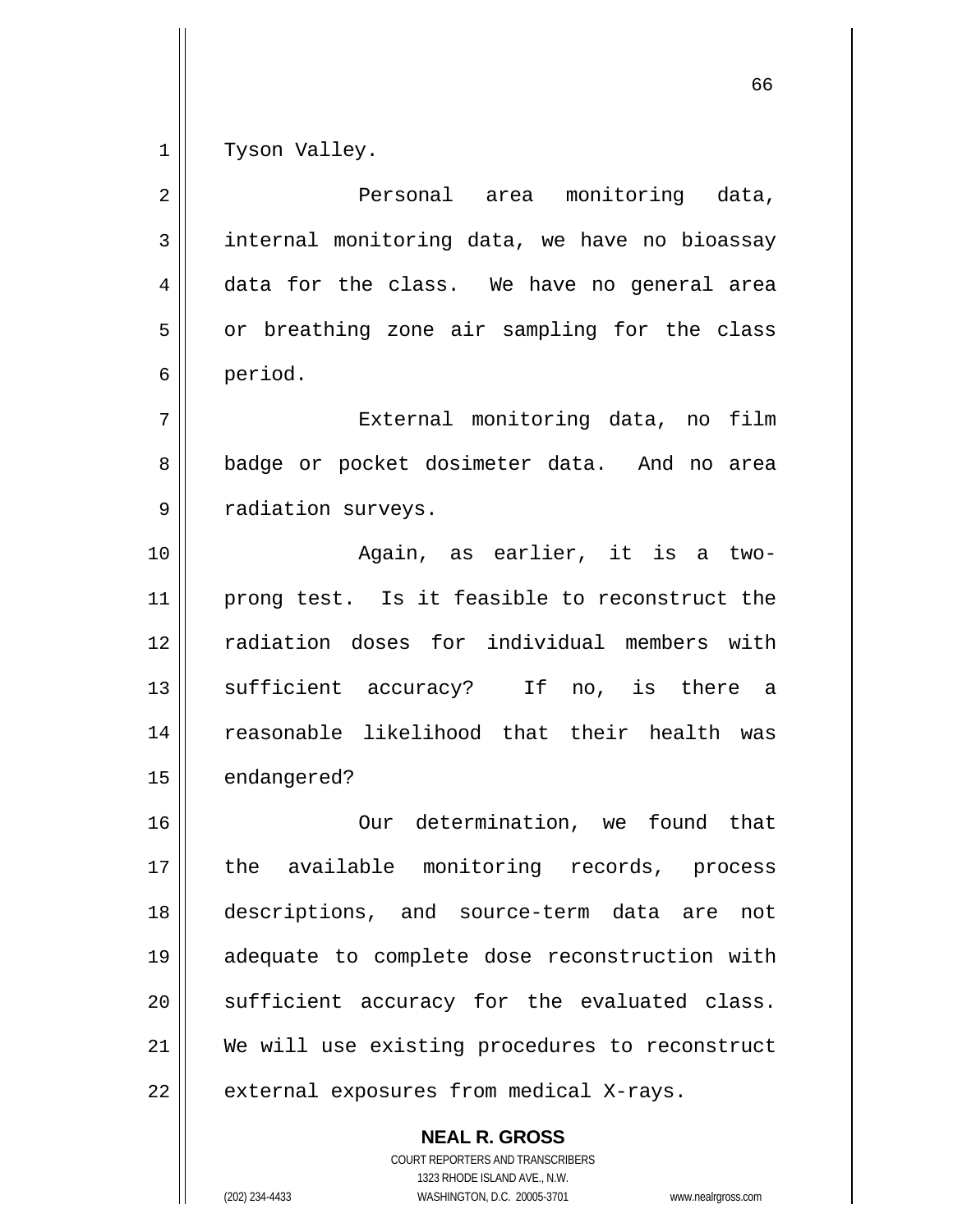| $\mathbf 1$ | And our table, again, February                 |
|-------------|------------------------------------------------|
| 2           | 13th, 1946 -- again, that February 13th date   |
| 3           | is the date where we know the AEC had          |
| 4           | contacted to use the Tyson Valley Powder Farm  |
| 5           | so it would be the earliest possible date that |
| 6           | material could have been on site through June  |
| 7           | 30th, 1948, which is when we know the material |
| 8           | was removed from the site and no longer at     |
| 9           | Tyson Valley Powder Farm.                      |
| 10          | You'll notice in comparison to the             |
| 11          | covered period, the covered period on DOE      |
| 12          | facility database is 1942 through -- up to     |
| 13          | 1949. Our review of records and information    |
| 14          | indicates that there was no material -- AEC    |
| 15          | material on site prior to that February 13th   |
| 16          | period.                                        |
| 17          | Health endangerment, the evidence              |
| 18          | reviewed in this evaluation indicates some     |
| 19          | workers may have accumulated chronic radiation |
| 20          | exposures through intakes of radionuclides and |
| 21          | direct exposure to radioactive material.       |
| 22          | Consequently, we have determined that their    |

67

**NEAL R. GROSS** COURT REPORTERS AND TRANSCRIBERS 1323 RHODE ISLAND AVE., N.W.

 $\mathsf{II}$ 

 $\mathsf{I}$ 

(202) 234-4433 WASHINGTON, D.C. 20005-3701 www.nealrgross.com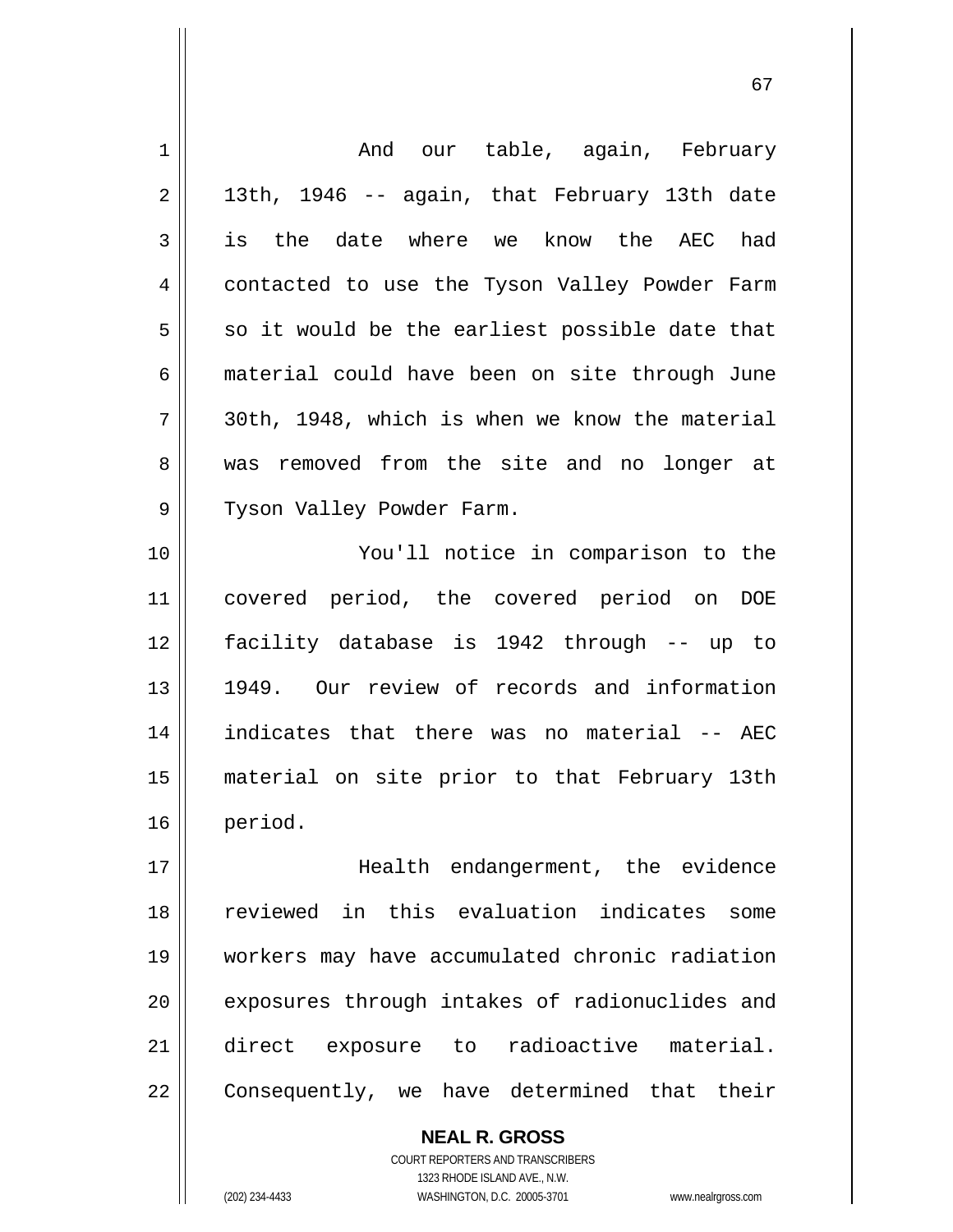$\begin{array}{c|c|c|c} 1 & 1 \\ \hline \end{array}$ health may have been endangered.

| $\overline{2}$ | Our proposed class is all AWE                                                                                                                                          |
|----------------|------------------------------------------------------------------------------------------------------------------------------------------------------------------------|
| 3              | employees who worked at Tyson Valley Powder                                                                                                                            |
| 4              | Farm in St. Louis, Missouri from February                                                                                                                              |
| 5              | 13th, 1946 through June 30th, 1948 for the                                                                                                                             |
| 6              | number of work days aggregating at least 250                                                                                                                           |
| 7              | work days.                                                                                                                                                             |
| 8              | Again, our recommendation,                                                                                                                                             |
| 9              | feasibility is no, health endangerment is yes.                                                                                                                         |
| 10             | Questions?                                                                                                                                                             |
| 11             | CHAIRMAN ZIEMER: Again, we thank                                                                                                                                       |
| 12             | you, LaVon, for that presentation.                                                                                                                                     |
| 13             | Josie, you have the first question.                                                                                                                                    |
| 14             | MEMBER BEACH: Hi, LaVon. I                                                                                                                                             |
| 15             | realize with just one employee, do you know                                                                                                                            |
| 16             | how many employees worked during that time                                                                                                                             |
| 17             | period?                                                                                                                                                                |
| 18             | MR. RUTHERFORD: You know there                                                                                                                                         |
| 19             | were a number of buildings on the site but I                                                                                                                           |
| 20             | do not know how many people actually worked                                                                                                                            |
| 21             | during that period.                                                                                                                                                    |
| 22             | MEMBER BEACH: And also did you                                                                                                                                         |
|                | <b>NEAL R. GROSS</b><br><b>COURT REPORTERS AND TRANSCRIBERS</b><br>1323 RHODE ISLAND AVE., N.W.<br>WASHINGTON, D.C. 20005-3701<br>(202) 234-4433<br>www.nealrgross.com |

 $\sim$  68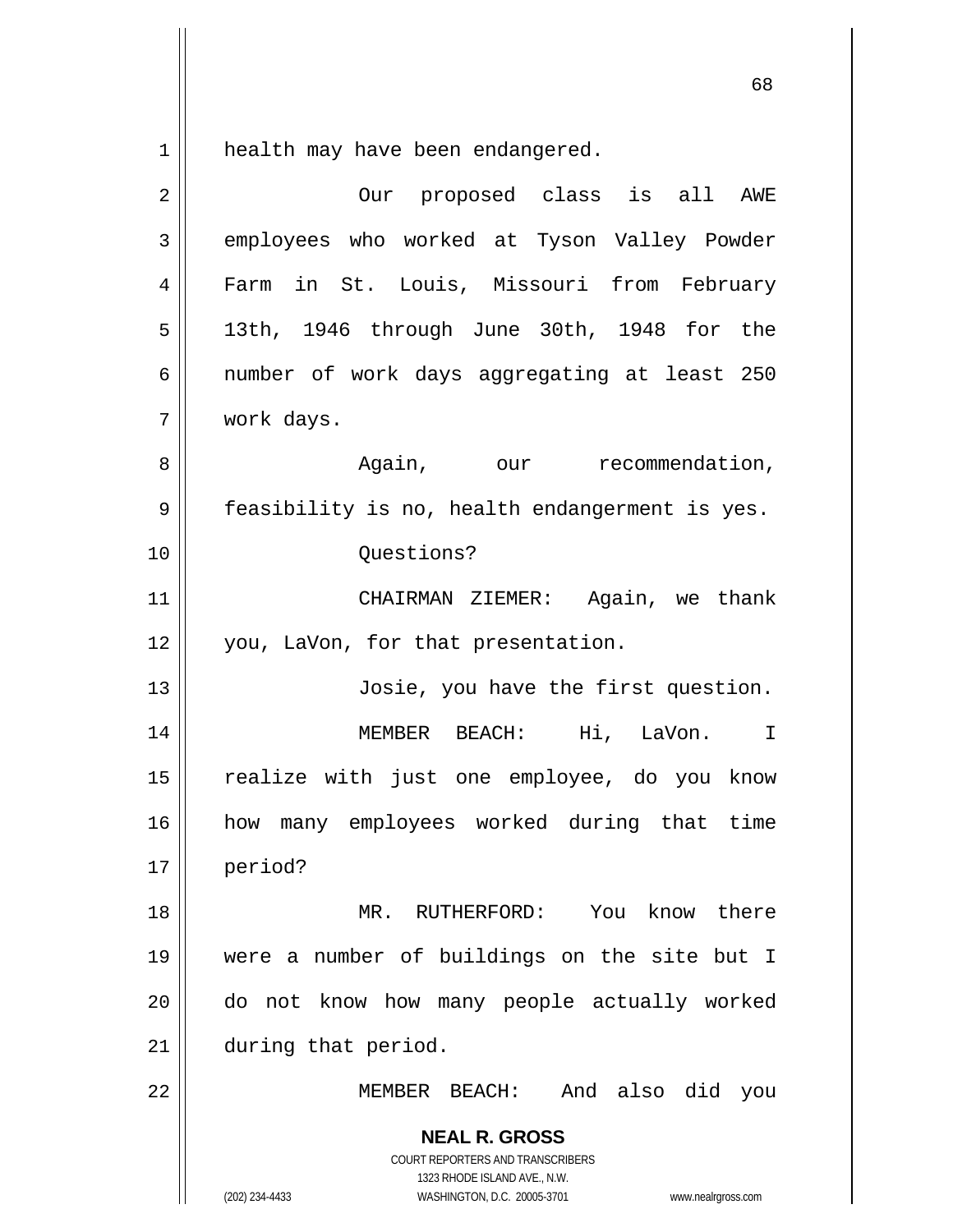$\begin{array}{c|c|c|c} 1 & 1 \end{array}$ hold any worker outreach meetings?

| $\overline{2}$ | MR. RUTHERFORD: We didn't hold any                                                                                                                              |
|----------------|-----------------------------------------------------------------------------------------------------------------------------------------------------------------|
| 3              | worker outreach specifically for that area.                                                                                                                     |
| 4              | We did try to find people to interview. And                                                                                                                     |
| 5              | we actually went to the St. Louis Bureau --                                                                                                                     |
| 6              | and I'm trying to remember the exact names and                                                                                                                  |
| 7              | talked to a few people that were familiar with                                                                                                                  |
| 8              | the assessments that went on during that                                                                                                                        |
| 9              | period.                                                                                                                                                         |
| 10             | And asked them for additional                                                                                                                                   |
| 11             | potential contacts that they may have that we                                                                                                                   |
| 12             | could talk to and we did not get any hits on                                                                                                                    |
| 13             | that.                                                                                                                                                           |
| 14             | MEMBER BEACH: Okay. Thanks.                                                                                                                                     |
| 15             | CHAIRMAN ZIEMER: John Poston?                                                                                                                                   |
| 16             | MEMBER POSTON: Wanda.                                                                                                                                           |
| 17             | CHAIRMAN ZIEMER: Oh, Wanda is                                                                                                                                   |
| 18             | next? Okay.                                                                                                                                                     |
| 19             | MEMBER MUNN: LaVon, do you have                                                                                                                                 |
| 20             | any concept of how the igloos were constructed                                                                                                                  |
| 21             | and how they were sealed? Ordinarily, storage                                                                                                                   |
| 22             | igloos of that type are not areas where                                                                                                                         |
|                | <b>NEAL R. GROSS</b><br>COURT REPORTERS AND TRANSCRIBERS<br>1323 RHODE ISLAND AVE., N.W.<br>(202) 234-4433<br>WASHINGTON, D.C. 20005-3701<br>www.nealrgross.com |

 $\sim$  69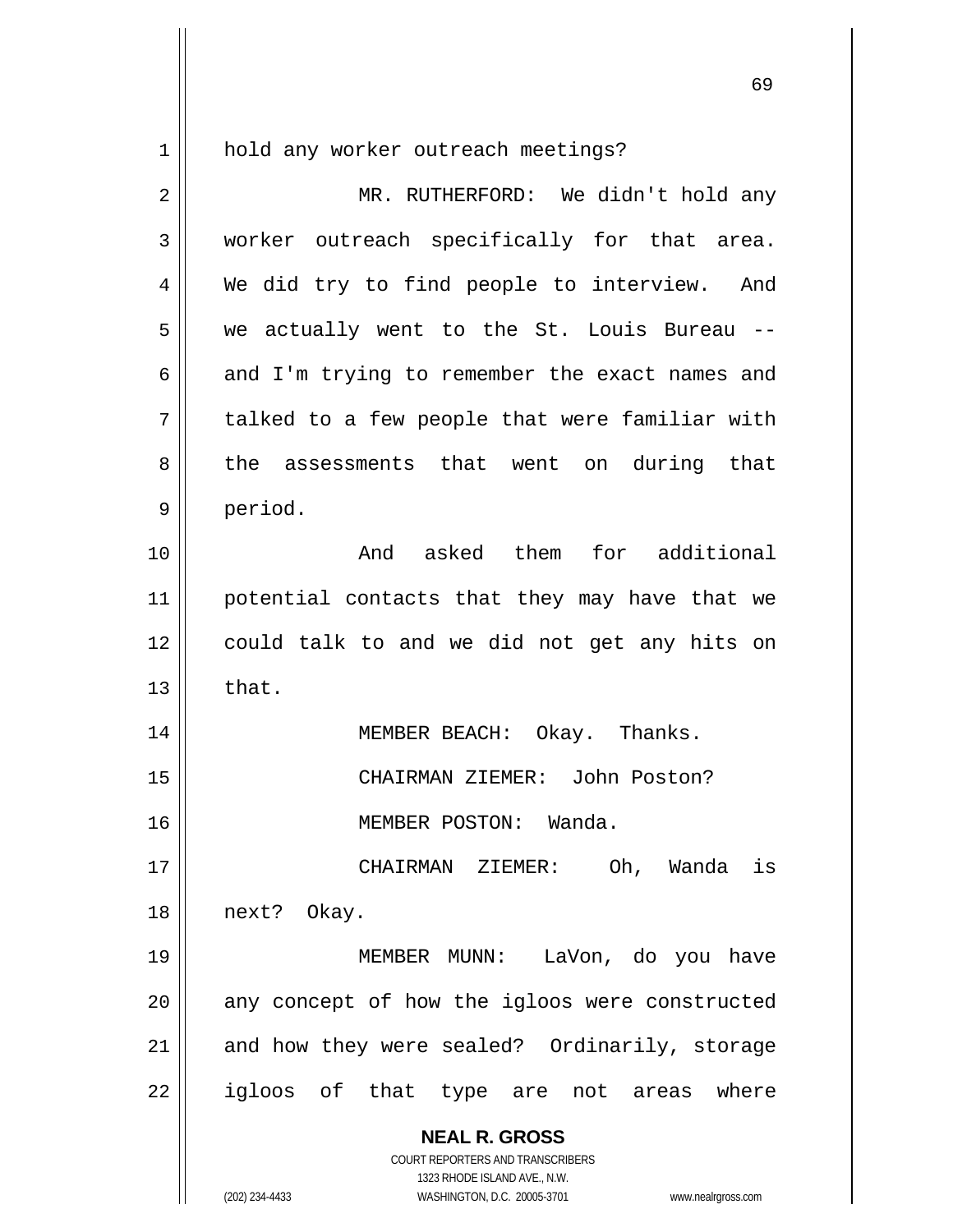1 2 3 4 5 6 7 8 9 10 11 12 13 14 15 16 17 18 19 20 21 22 personnel are likely to be entering unless they are bringing things in and bringing things out, which is a relatively short period of time. Do you have any of that information? MR. RUTHERFORD: No, we do not have any information on whether they were open or if they were sealed or, you know, recognizing the fact that the radon generation from the pitchblende ores, if they were sealed, would have built up in the igloos as well. And if there were any inspections at all that would have occurred, it would have been an exposure potential to the caretaker. Now the possibility would be can you limit that class based on that to just people that could have entered those igloos. If we were to have enough knowledge that said that they were closed and sealed, which we don't, but we actually went to  $--$  our proposed class at the Department of Labor was individuals that entered those five igloos. And the Department of Labor came

последници производите по последници по последници по последници по последници по последници по последници по<br>В 1930 године по последници по последници по последници по последници по последници по последници по последниц<br>

**NEAL R. GROSS** COURT REPORTERS AND TRANSCRIBERS 1323 RHODE ISLAND AVE., N.W. (202) 234-4433 WASHINGTON, D.C. 20005-3701 www.nealrgross.com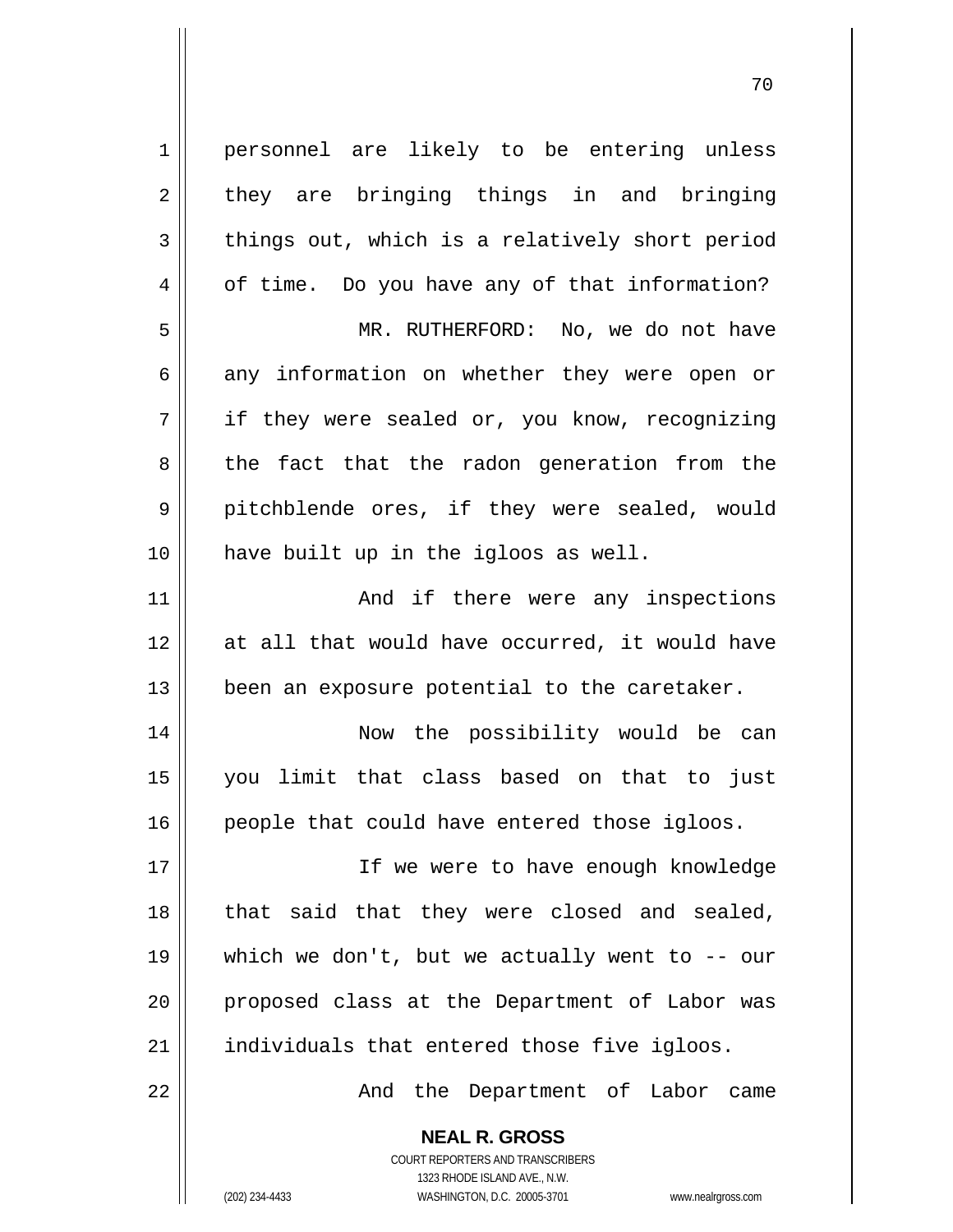**NEAL R. GROSS** COURT REPORTERS AND TRANSCRIBERS 1 2 3 4 5 6 7 8 9 10 11 12 13 14 15 16 17 18 19 20 21 22 back to us and said there is no way was can administer that class as defined. And, therefore, they recommended that we change the class to what we have defined it as, as all AWE employees. MEMBER MUNN: Thank you. CHAIRMAN ZIEMER: Dr. Poston? MEMBER POSTON: I think Ms. Munn asked my question because being familiar with these igloos, they are normally sealed after they are filled and there's no entering except to go get the material when you take it out. So this is, in my estimation, sort of a presumptive exposure. If this were a criminal investigation, you would have no proof that a crime has been committed. So it is sort of a strange situation we haven't always faced before. CHAIRMAN ZIEMER: Thank you. Other comments or questions? LaVon will catch Mark but very quickly is there any evidence that there was

71

1323 RHODE ISLAND AVE., N.W.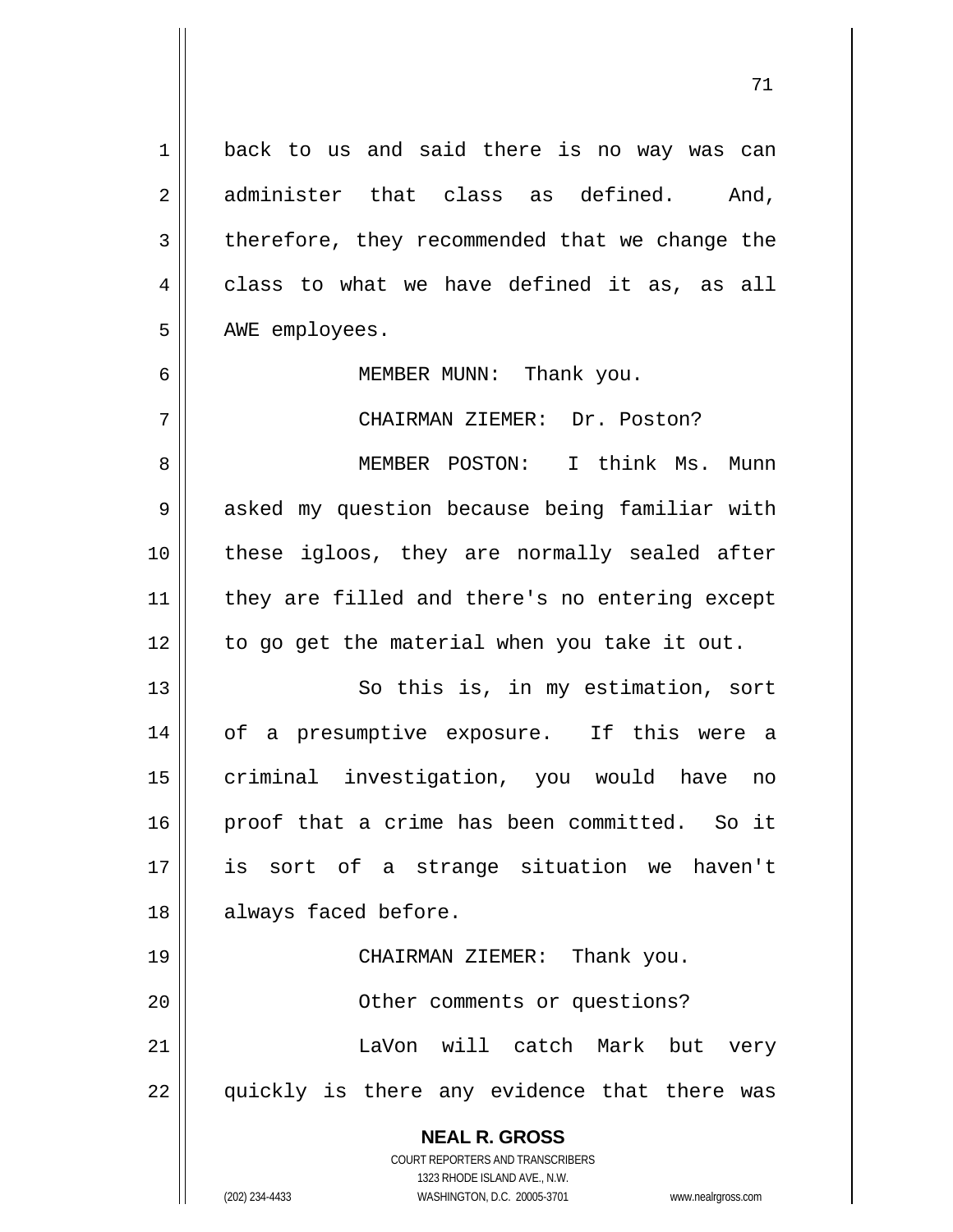**NEAL R. GROSS** COURT REPORTERS AND TRANSCRIBERS 1323 RHODE ISLAND AVE., N.W. (202) 234-4433 WASHINGTON, D.C. 20005-3701 www.nealrgross.com 1 2 3 4 5 6 7 8 9 10 11 12 13 14 15 16 17 18 19 20 21 22 contamination left behind or any remedial action that occurred later? MR. RUTHERFORD: I don't recall. I don't remember reading anything on that at all. CHAIRMAN ZIEMER: Thank you. Mark? MEMBER GRIFFON: I think first off, I will follow up on Paul's -- I mean there is some indication that there was some FUSRAP investigation on this site, right? And I don't know if you found any reports on that and whether they, in any way, quantified the - - MR. RUTHERFORD: No, I know that the land was actually cleaned -- I mean that the land was deemed cleaned and turned over to the City of St. Louis. MEMBER GRIFFON: But you had no reports on that? You couldn't find any on that? MR. RUTHERFORD: No.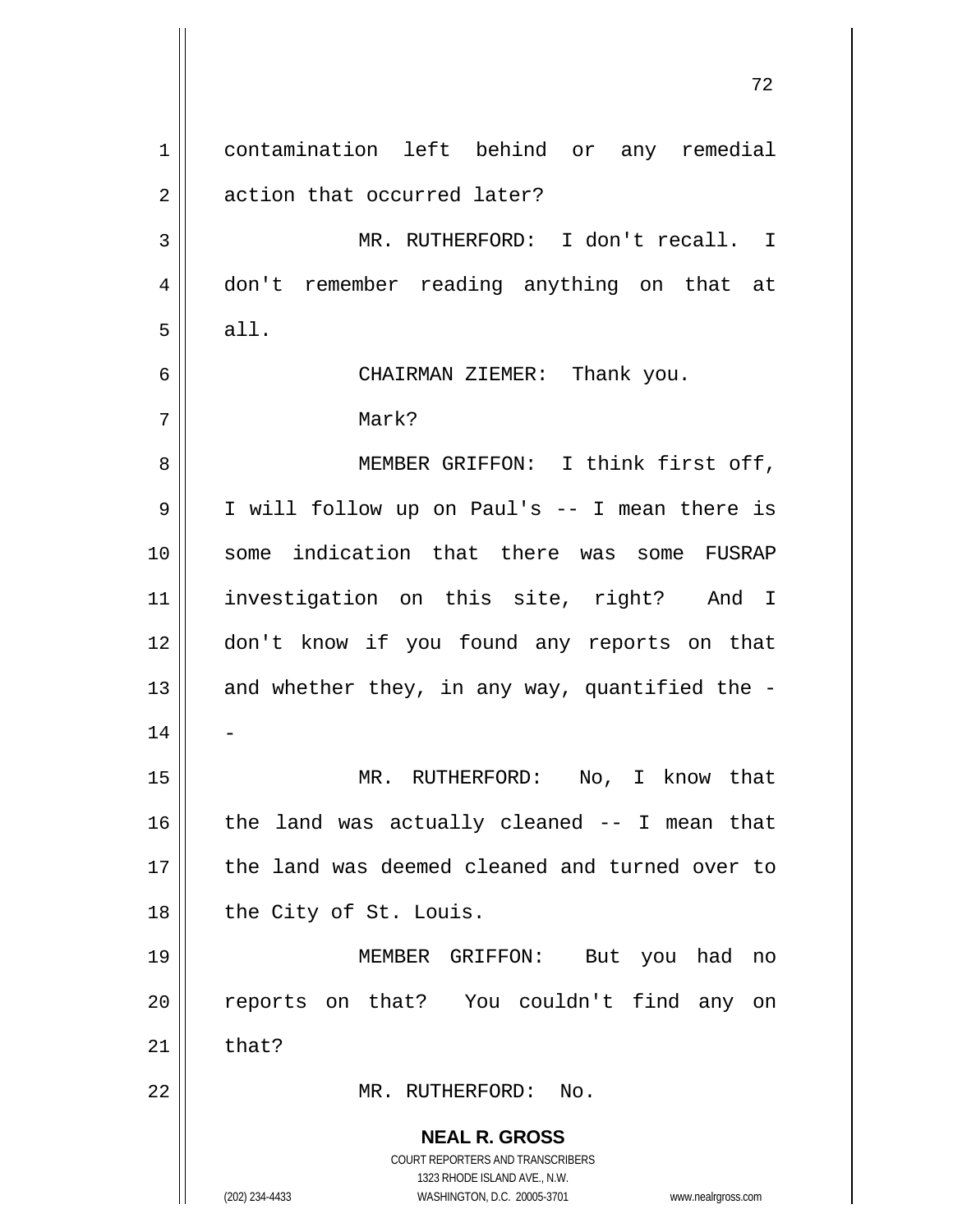| $\mathbf 1$    | MEMBER GRIFFON: I guess the other                                                                                                                               |  |
|----------------|-----------------------------------------------------------------------------------------------------------------------------------------------------------------|--|
| 2              | questions are along the same lines that have                                                                                                                    |  |
| 3              | already been asked but, you know, if I heard                                                                                                                    |  |
| $\overline{4}$ | you right, I heard you say you can actually                                                                                                                     |  |
| 5              | limit -- you know, you've got potentially five                                                                                                                  |  |
| 6              | igloos, 100,000 pounds per igloo. And if I                                                                                                                      |  |
| 7              | assume worst case, it is all pitchblende. Why                                                                                                                   |  |
| 8              | can't I bound doses on -- I'm just trying to                                                                                                                    |  |
| 9              | rationalize this compared to other sites that                                                                                                                   |  |
| 10             | we work on.                                                                                                                                                     |  |
| 11             | MR. RUTHERFORD: Okay. Well, I                                                                                                                                   |  |
| 12             | mean from a sufficiently accurate -- if you                                                                                                                     |  |
| 13             | are looking at 100,000 pounds of high-grade                                                                                                                     |  |
| 14             | pitchblende ore, what are your radon                                                                                                                            |  |
| 15             | concentrations going to be to the lung? I                                                                                                                       |  |
| 16             | don't think that's $-$ I mean I think that Dr.                                                                                                                  |  |
| 17             | Neton would agree with me that I think that                                                                                                                     |  |
| 18             | would step outside the bounds of sufficiently                                                                                                                   |  |
| 19             | accurate.                                                                                                                                                       |  |
| 20             | MEMBER GRIFFON: So<br>that's<br>not                                                                                                                             |  |
| 21             | plausible probably?                                                                                                                                             |  |
| 22             | MR. RUTHERFORD: Correct.                                                                                                                                        |  |
|                | <b>NEAL R. GROSS</b><br>COURT REPORTERS AND TRANSCRIBERS<br>1323 RHODE ISLAND AVE., N.W.<br>(202) 234-4433<br>WASHINGTON, D.C. 20005-3701<br>www.nealrgross.com |  |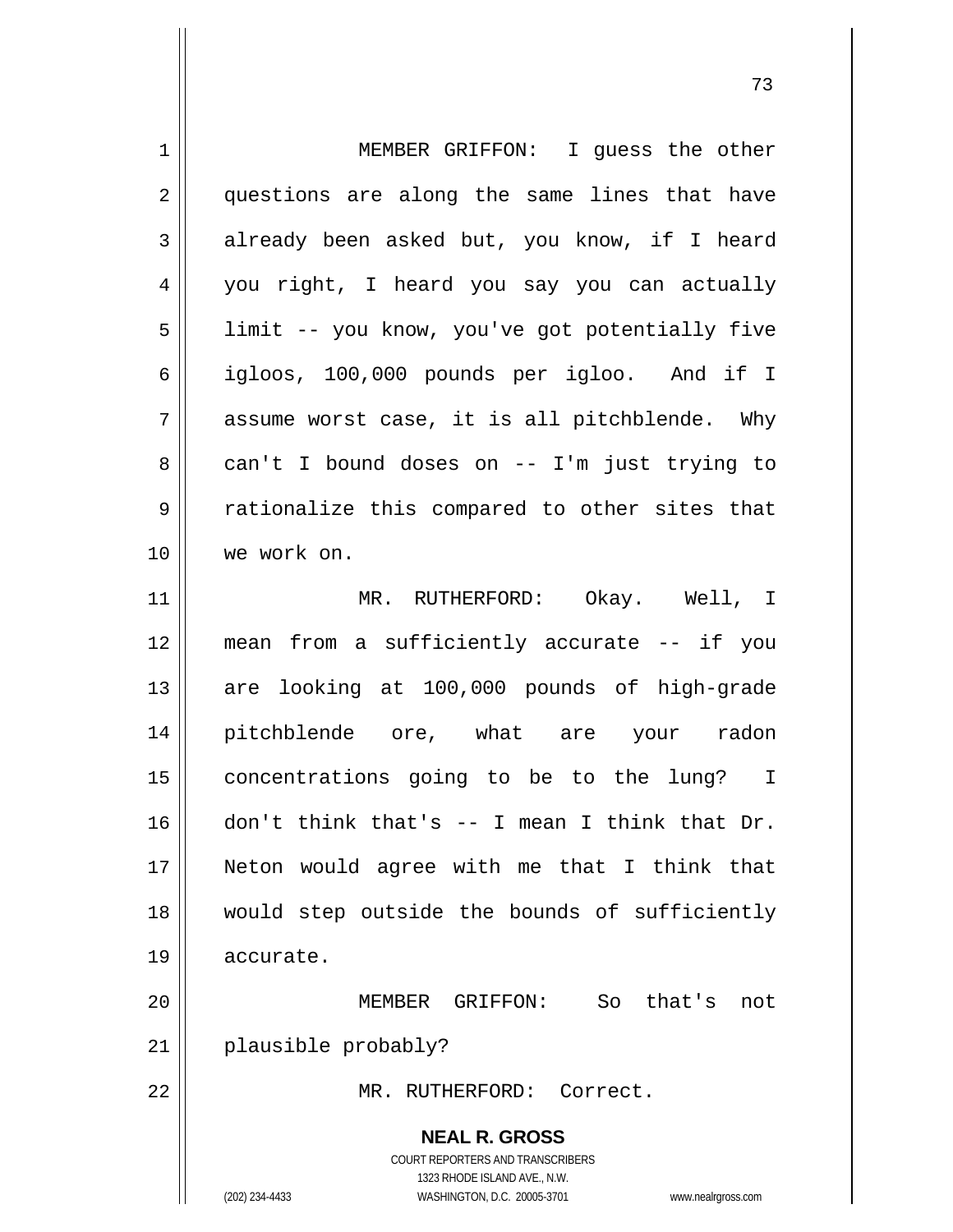**NEAL R. GROSS** COURT REPORTERS AND TRANSCRIBERS 1323 RHODE ISLAND AVE., N.W. (202) 234-4433 WASHINGTON, D.C. 20005-3701 www.nealrgross.com 1 2 3 4 5 6 7 8 9 10 11 12 13 14 15 16 17 18 19 20 21 22 MEMBER GRIFFON: Okay. I'm just trying to get a sense of this compared to other evaluations that we look at. CHAIRMAN ZIEMER: Well, if you knew the masses and assumed that was all -- MR. RUTHERFORD: Sure. And the other issue is -- CHAIRMAN ZIEMER: -- you could calculate the radon output but you don't know much about the igloos in terms of the buildup and diffusion out and so on. DR. NETON: Yes, the air exchange rates as well. CHAIRMAN ZIEMER: Right. DR. NETON: But, LaVon, refresh my memory, we don't -- do we know much at all about the process involved in the loading of these igloos? MR. RUTHERFORD: And that was the other point -- DR. NETON: How this material was really transferred, that's one of the big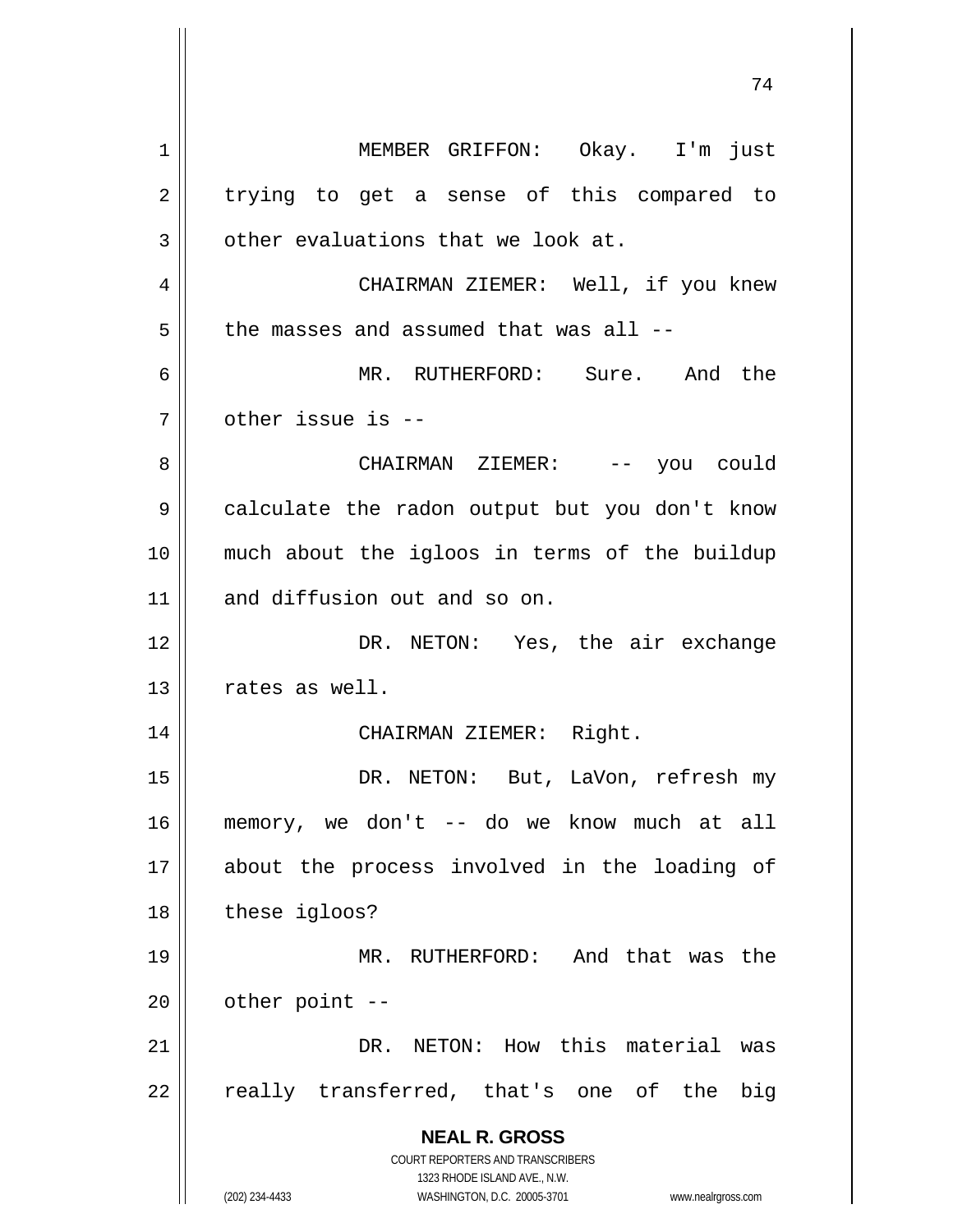1 issues.

| $\overline{2}$ | MR. RUTHERFORD: We don't know how                                                                                                                               |
|----------------|-----------------------------------------------------------------------------------------------------------------------------------------------------------------|
| 3              | it was transferred, the storage inspections                                                                                                                     |
| 4              | that were done, and how the material was                                                                                                                        |
| 5              | removed at all. And that was mentioned                                                                                                                          |
| 6              | earlier. And we also don't know the                                                                                                                             |
| 7              | concentrations that was, you know, the                                                                                                                          |
| 8              | processed ores.                                                                                                                                                 |
| 9              | MEMBER GRIFFON: Okay. I'll give                                                                                                                                 |
| 10             | you -- I'm just wrestling with this, you know,                                                                                                                  |
| 11             | this notion of, you know, clearly some                                                                                                                          |
| 12             | pitchblende ore went there. It may not have                                                                                                                     |
| 13             | been the highest concentration.                                                                                                                                 |
| 14             | MR. RUTHERFORD: Yes, we don't                                                                                                                                   |
| 15             | know.                                                                                                                                                           |
| 16             | MEMBER GRIFFON: But your                                                                                                                                        |
| 17             | determination was that assuming it was all the                                                                                                                  |
| 18             | highest grade pitchblende was -- didn't fit                                                                                                                     |
| 19             | the method -- didn't fit the sufficiently                                                                                                                       |
| 20             | accurate test.                                                                                                                                                  |
| 21             | MR. RUTHERFORD: I wouldn't say --                                                                                                                               |
| 22             | I would say that that, along with the fact                                                                                                                      |
|                | <b>NEAL R. GROSS</b><br>COURT REPORTERS AND TRANSCRIBERS<br>1323 RHODE ISLAND AVE., N.W.<br>(202) 234-4433<br>WASHINGTON, D.C. 20005-3701<br>www.nealrgross.com |

ли в село в село в село во село во село во село во село во село во село во село во село во село во село во сел<br>Во село во село во село во село во село во село во село во село во село во село во село во село во село во сел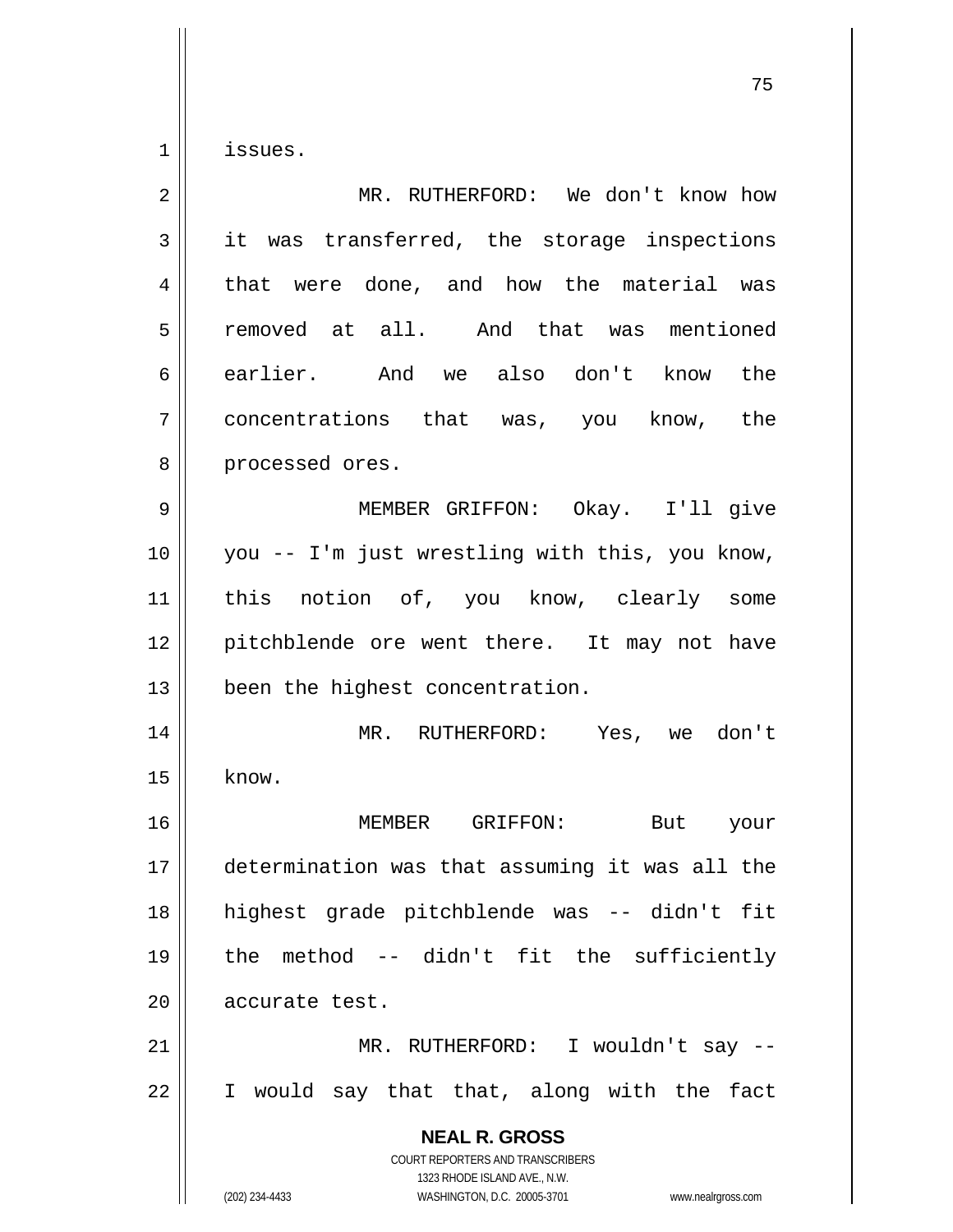1 2 that we know nothing about how the material was placed --

MEMBER GRIFFON: Okay.

4 5 6 7 8 9 10 11 MR. RUTHERFORD: -- and how the material was stored, inspections that were performed, how the material was removed from the site. And recognize during that two-year period, it wasn't just we put it in one day and we removed it at the end of the period. It was placed over time, built up into those igloos.

12 13 14 15 16 MEMBER GRIFFON: Okay. And just the last thing -- John has a question -- just is the last one. I'm trying to understand the `46 determination that the site was -- from `42 through `49 or whatever --

MR. RUTHERFORD: Right.

18 19 20 MEMBER GRIFFON: -- but you didn't find any indication until `46 that anything was stored there, is that --

21 22 MR. RUTHERFORD: Right. Based on what we have, the Army was still using the

> **NEAL R. GROSS** COURT REPORTERS AND TRANSCRIBERS

> > 1323 RHODE ISLAND AVE., N.W.

(202) 234-4433 WASHINGTON, D.C. 20005-3701 www.nealrgross.com

3

17

и процесс в политическиот производство в село в 176 година в 176 године. В 176 године в 176 године в 176 годин<br>В 176 године в 176 године в 176 године в 176 године в 176 године в 176 године в 176 године в 176 године в 176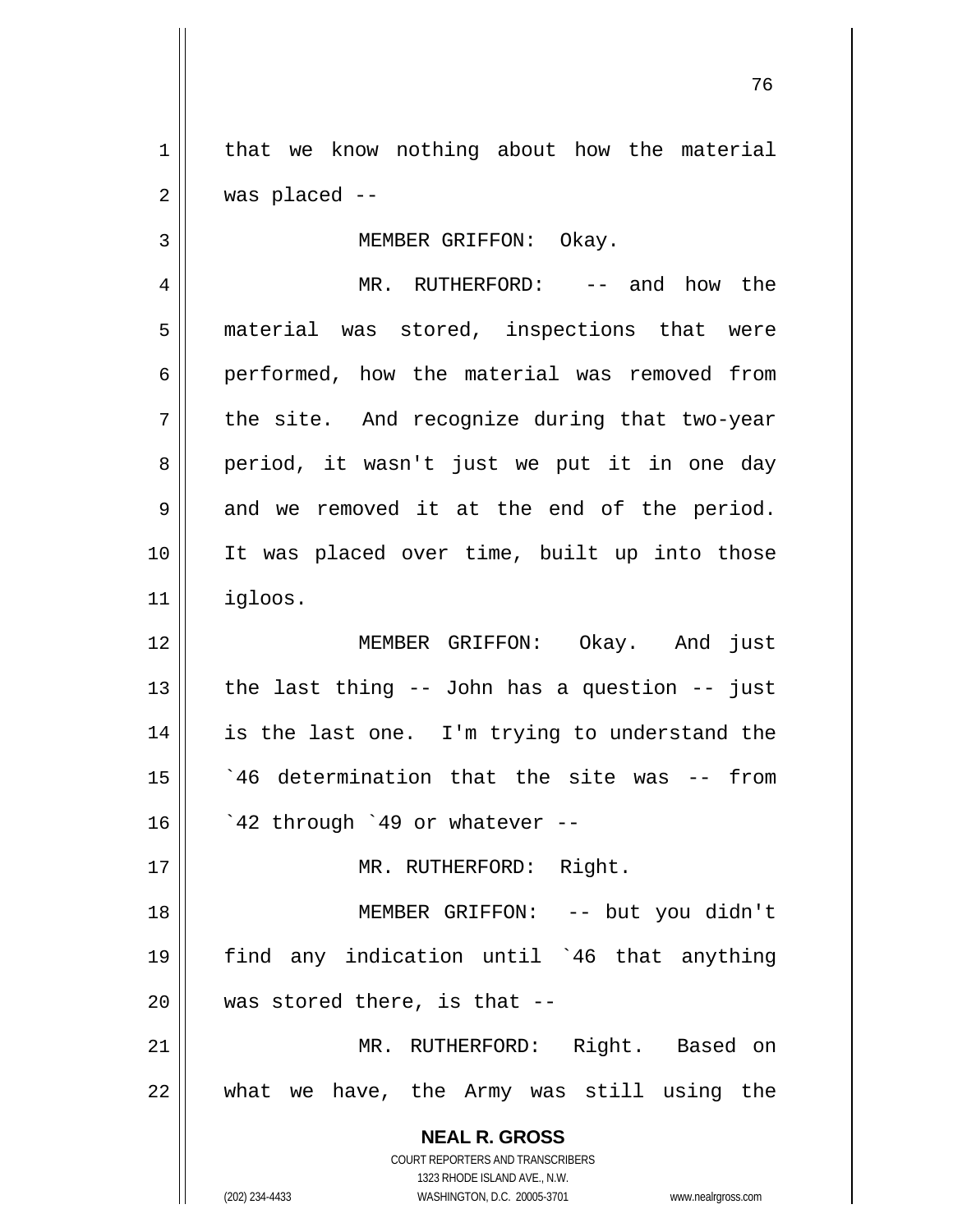1 2 3 4 5 6 7 8 facility. It was the Army's facility up until 1946 when they declared the site was surplus. And at that time -- at that time the AEC inquired about using the facility for storage of radioactive materials. And the February 13th date that we had identified is actually the date where we have that official request by the ACE to use

77

9 10 11 12 13 the site. We used that date even though we know material didn't go in that day but the next day that we have that we know material was there, it was already there. And that was in June of that year.

14 15 MEMBER GRIFFON: But how did DOL define the time frame for the site?

16 17 18 MR. RUTHERFORD: I do not know. We have all of the documents the Department of Labor has. And --

19 20 21 MEMBER GRIFFON: But I mean if it was Army before that, it shouldn't have been defined as an operating period, correct?

MR. RUTHERFORD: I agree.

**NEAL R. GROSS**

22

COURT REPORTERS AND TRANSCRIBERS 1323 RHODE ISLAND AVE., N.W. (202) 234-4433 WASHINGTON, D.C. 20005-3701 www.nealrgross.com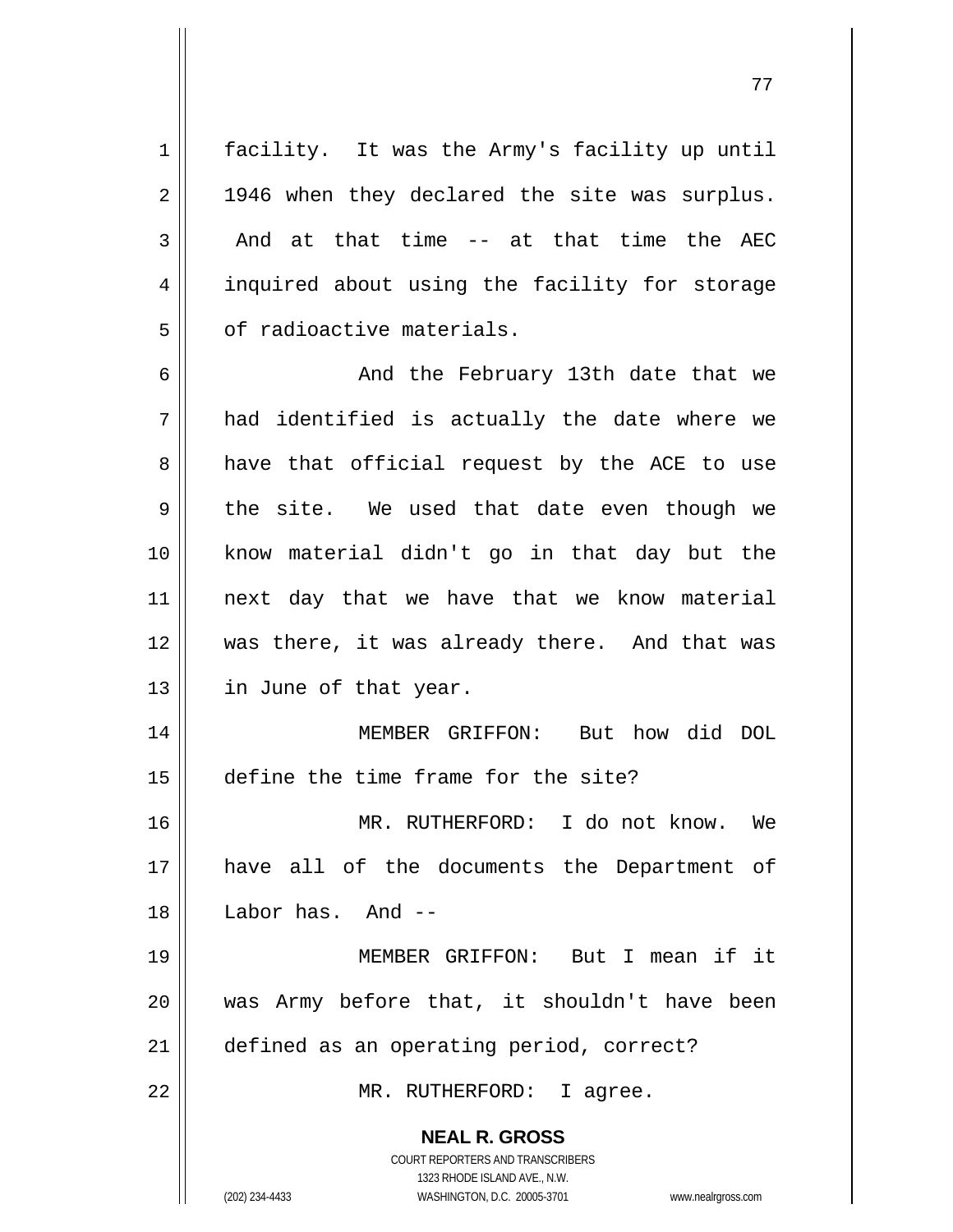**NEAL R. GROSS** COURT REPORTERS AND TRANSCRIBERS 1323 RHODE ISLAND AVE., N.W. (202) 234-4433 WASHINGTON, D.C. 20005-3701 www.nealrgross.com 1 2 3 4 5 6 7 8 9 10 11 12 13 14 15 16 17 18 19 20 21 22 MEMBER GRIFFON: I mean I think we have to sort that out. That's pretty important here. MR. RUTHERFORD: Yes, we will go back to the Department of Labor with a letter and with all our reference material to show that where we believe that the `42 through the `46 period should not be a covered period. MEMBER GRIFFON: Okay. CHAIRMAN ZIEMER: Dr. Melius? MEMBER MELIUS: Just a quick follow up on that part of it, just make sure that there is a note to come back to the Board with that  $--$  MR. RUTHERFORD: Yes. MEMBER MELIUS: -- information because I think it helps us understand -- MR. RUTHERFORD: Yes. MEMBER MELIUS: -- this designation -- site designation issue and time period because we keep running into this a lot with these sites.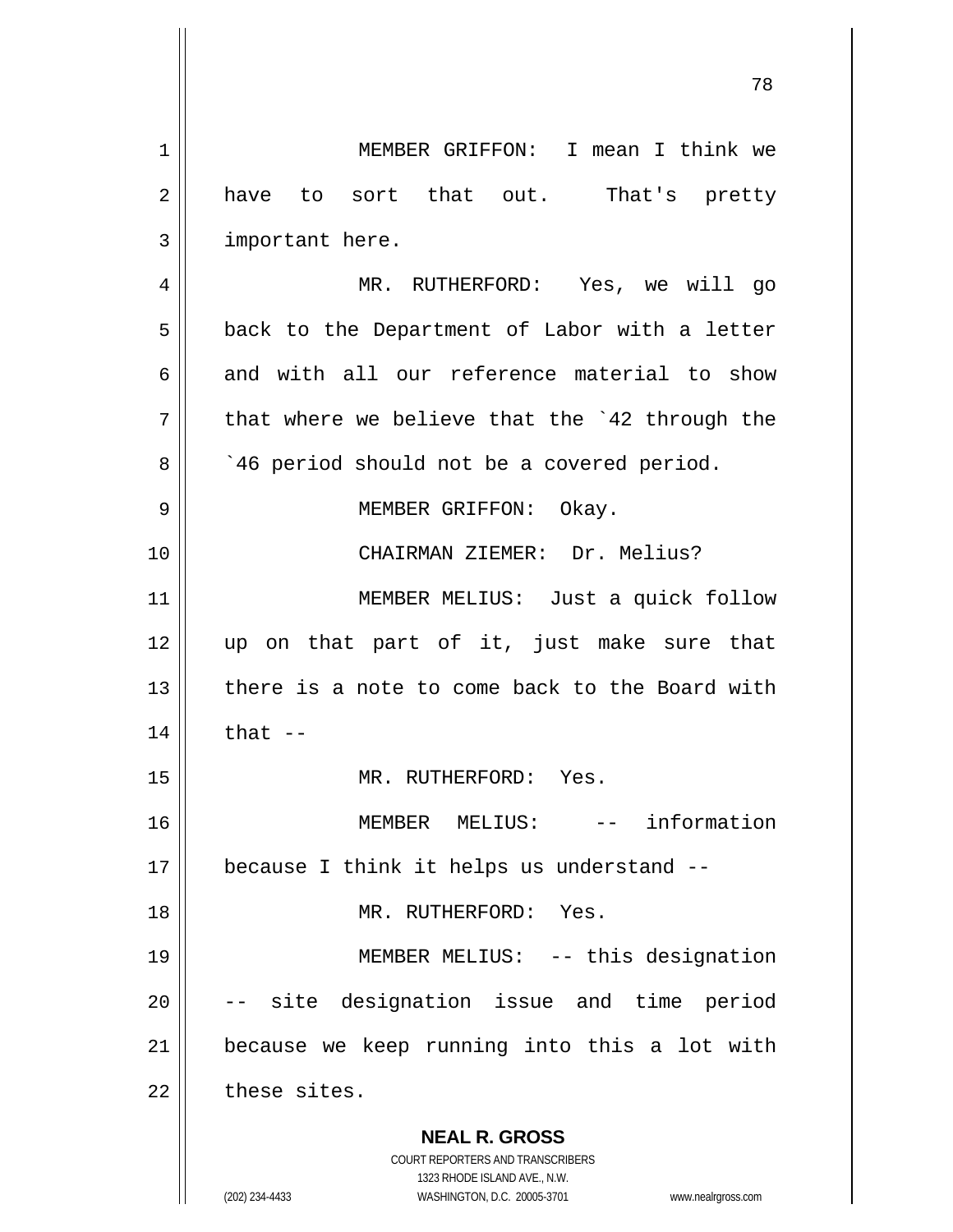|    | 79                                                                                                  |  |
|----|-----------------------------------------------------------------------------------------------------|--|
| 1  | MR. RUTHERFORD: Right.                                                                              |  |
|    |                                                                                                     |  |
| 2  | CHAIRMAN ZIEMER: LaVon, who is the                                                                  |  |
| 3  | official employer at this site? Was Tyson                                                           |  |
| 4  | Valley Powder a company? Or just the name of                                                        |  |
| 5  | the location? These weren't Mallinckrodt                                                            |  |
| 6  | people were they?                                                                                   |  |
| 7  | MR. RUTHERFORD: You know, I do not                                                                  |  |
| 8  | recall.                                                                                             |  |
| 9  | CHAIRMAN ZIEMER: Well, the reason                                                                   |  |
| 10 | I ask that when we say they are employees, who                                                      |  |
| 11 | are they employees of?                                                                              |  |
| 12 | MR. RUTHERFORD: Well, Tyson Valley                                                                  |  |
| 13 | Powder Farm. And the Department of Labor                                                            |  |
| 14 | determines whether a claim is accepted under                                                        |  |
| 15 | this program.                                                                                       |  |
| 16 | CHAIRMAN ZIEMER: Yes, I understand                                                                  |  |
| 17 | that.                                                                                               |  |
| 18 | MR. RUTHERFORD:<br>So they are the                                                                  |  |
| 19 | ones that have defined the facility.                                                                |  |
| 20 | They'll make the<br>CHAIRMAN ZIEMER:                                                                |  |
| 21 | determination.                                                                                      |  |
| 22 | Right.<br>MR. RUTHERFORD:                                                                           |  |
|    | <b>NEAL R. GROSS</b>                                                                                |  |
|    | <b>COURT REPORTERS AND TRANSCRIBERS</b>                                                             |  |
|    | 1323 RHODE ISLAND AVE., N.W.<br>(202) 234-4433<br>WASHINGTON, D.C. 20005-3701<br>www.nealrgross.com |  |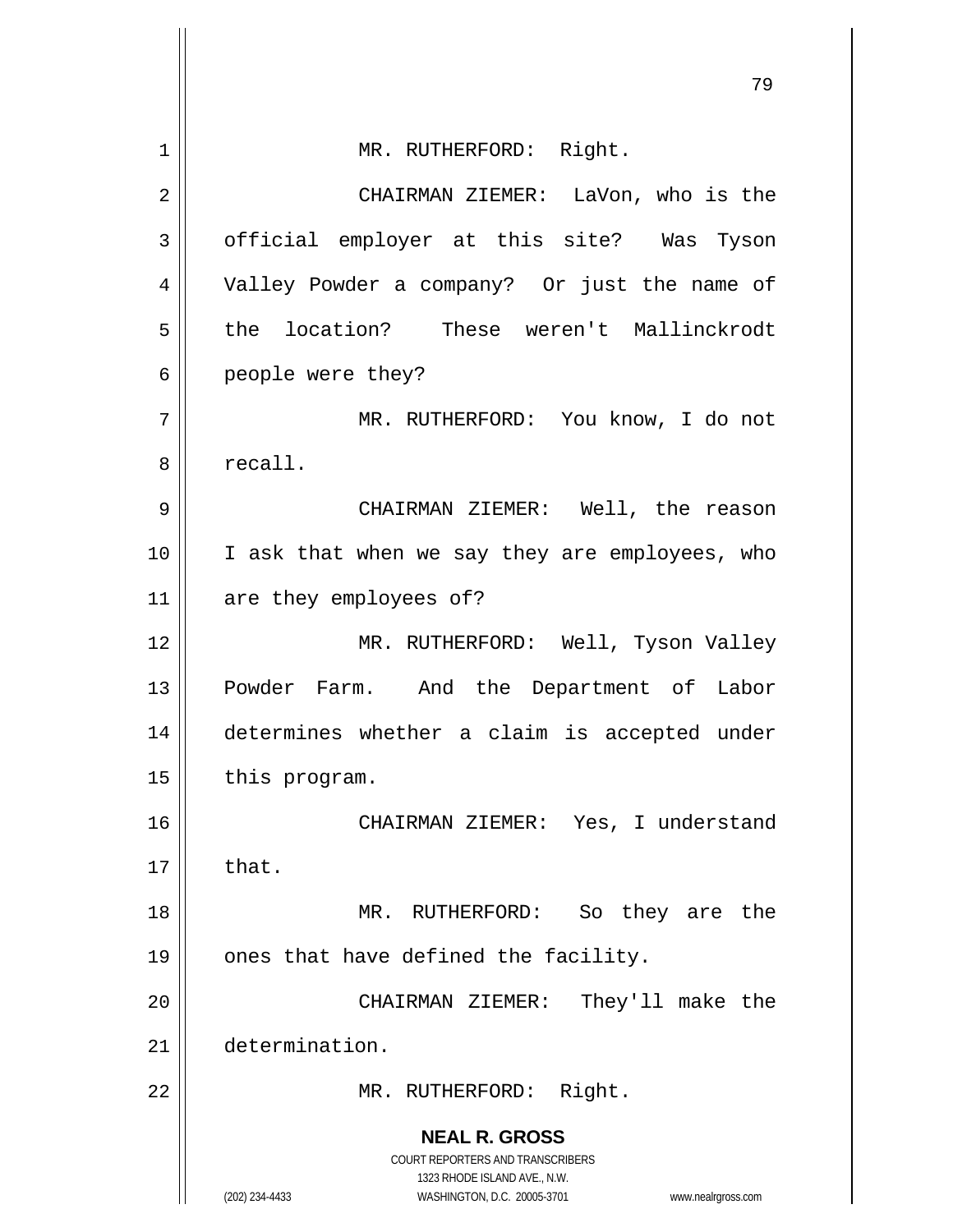**NEAL R. GROSS** COURT REPORTERS AND TRANSCRIBERS 1 2 3 4 5 6 7 8 9 10 11 12 13 14 15 16 17 18 19 20 21 22 CHAIRMAN ZIEMER: It's more of a curiosity thing. I'm just wondering, you know, it is fairly clear cut if you are a Mallinckrodt worker that you worked for Mallinckrodt. It's not clear who they are working for here. And I don't know if Labor is even prepared to answer that now. But Jeff, you don't happen to know, do you, who the employer is for Tyson Valley Powder? MR. KOTSCH: No, not really. Actually LaVon sent us, I think, four cases. We had our Denver Office look at them. And I just don't remember who the, you know, who the employer was listed on there. CHAIRMAN ZIEMER: Maybe the petitioner will be able to, you know, inform us on that in a moment. Any other questions? John Poston? MEMBER POSTON: Just a few facts. I applaud Mark for trying to provide an upper bound by assuming it was all pitchblende but

en and the state of the state of the state of the state of the state of the state of the state of the state of

1323 RHODE ISLAND AVE., N.W.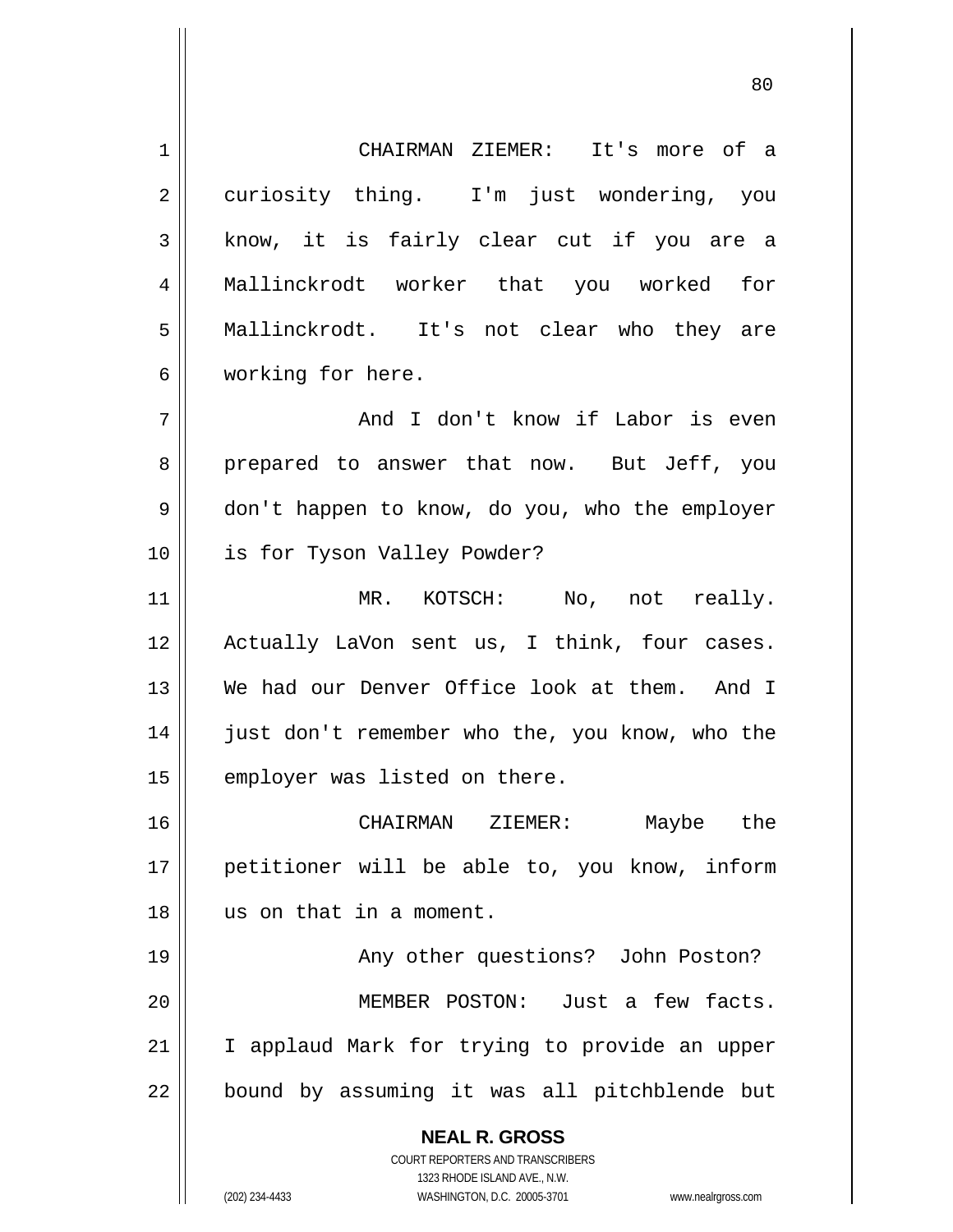**NEAL R. GROSS** COURT REPORTERS AND TRANSCRIBERS 1323 RHODE ISLAND AVE., N.W. 1 2 3 4 5 6 7 8 9 10 11 12 13 14 15 16 17 18 19 20 21 22 as LaVon stated, there was scrap materials, which were simply contaminated with uranium, and then there were the slag biscuits, which have a lower concentration of uranium. And the pitchblende, according to LaVon's slides is only .29 percent U308, which is sort of a medium to low concentration ore. MEMBER GRIFFON: Well, I think you are supporting my argument, John, that, you know, probably all 500,000 pounds wouldn't be pitchblende. And they've got other data that they can subtract off of that 500,000 to get that number down. And maybe, you know, it's not so unreasonable. That was sort of my point that maybe they can reconstruct. I'm just trying to understand this juxtaposed to other sites that we've looked at where we've said that we can't do it. The only final item I ask LaVon is on the one slide you said that you have one claim and you had one dose reconstruction that

81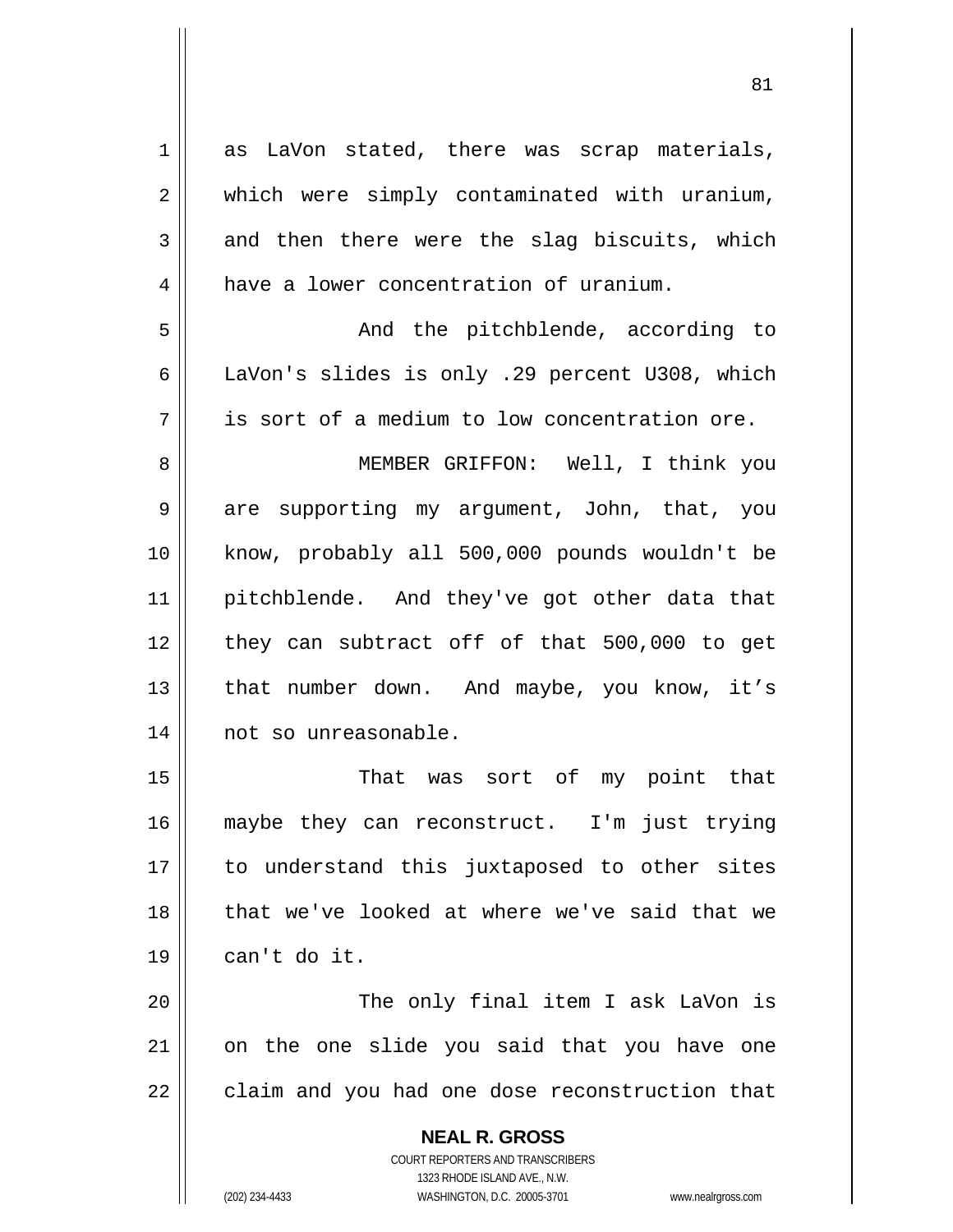**NEAL R. GROSS** COURT REPORTERS AND TRANSCRIBERS 1323 RHODE ISLAND AVE., N.W. (202) 234-4433 WASHINGTON, D.C. 20005-3701 www.nealrgross.com 1 2 3 4 5 6 7 8 9 10 11 12 13 14 15 16 17 18 19 20 21 22 you completed. How did you complete that dose reconstruction, if I might ask? MR. RUTHERFORD: I figured that question was going to come up. MEMBER GRIFFON: Yes, it's on a slide. I'm sure people were thinking about it. MR. RUTHERFORD: The one claim that we have, who is the petitioner's actual survivor -- is an A4 prostate cancer. Now you'll wonder why we qualified a -- or why we used a petitioner with a prostate cancer. And if I say anything I'm not allowed to say -- CHAIRMAN ZIEMER: It might be too late. MR. RUTHERFORD: -- I'm sure our attorneys will -- are looking at me -- I will make sure that -- CHAIRMAN ZIEMER: It might be too late. MR. RUTHERFORD: -- there were other issues with the claim that allowed it to

<u>82</u>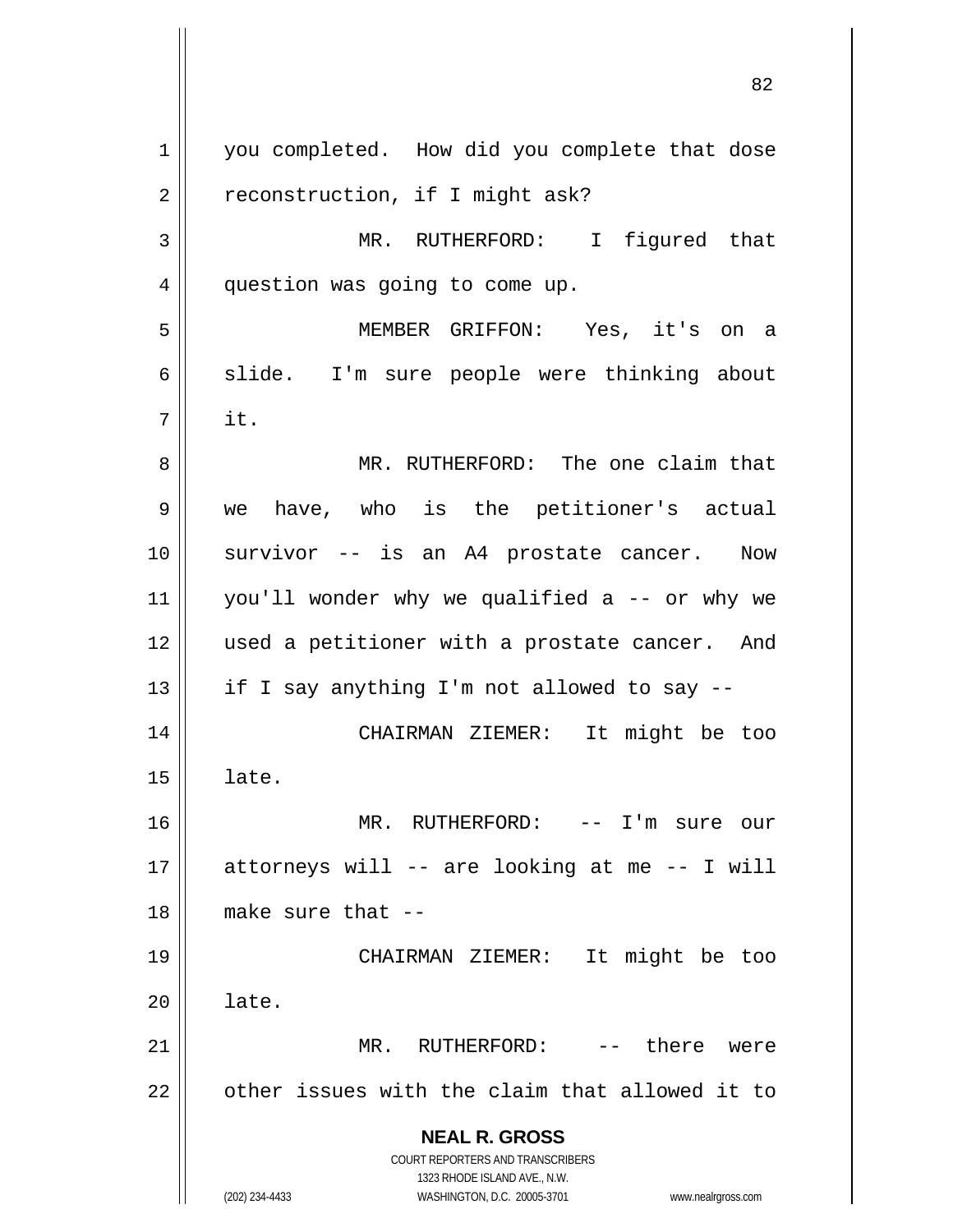| $\mathbf 1$    | qualify. However, the cancer that was                |
|----------------|------------------------------------------------------|
| $\overline{2}$ | evaluated and the dose reconstruction was            |
| 3              | completed was for a prostate.                        |
| 4              | And as you know from an internal                     |
| 5              | exposure perspective, you can throw an               |
| 6              | enormous amount at that. And so that is what         |
| 7              | it was set at.                                       |
| 8              | CHAIRMAN ZIEMER: I want to ask now                   |
| 9              | if the petitioner is on the line. I'm not            |
| 10             | sure -- I won't identify her unless she is on        |
| 11             | the line. Okay, hold on just a moment until          |
| 12             | we get the mic $-$ - okay, now if you would $-$ - we |
| 13             | would be pleased to hear from you if you so          |
| 14             | desire. And you can identify yourself.               |
| 15             | Thank you. If<br>MS. BARNETT:                        |
| 16             | you're not hearing me, please let me know.           |
| 17             | CHAIRMAN ZIEMER: Yes, we hear you.                   |
| 18             | MS. BARNETT: My name is Eileen                       |
| 19             | Janette Barnett. And I'm representative<br>for       |
| 20             | [Identifying information Redacted], who is the       |
| 21             | claimant for his deceased [Identifying               |
| 22             | information Redacted].                               |

**NEAL R. GROSS** COURT REPORTERS AND TRANSCRIBERS 1323 RHODE ISLAND AVE., N.W. (202) 234-4433 WASHINGTON, D.C. 20005-3701 www.nealrgross.com

 $\mathsf{II}$ 

<u>83</u>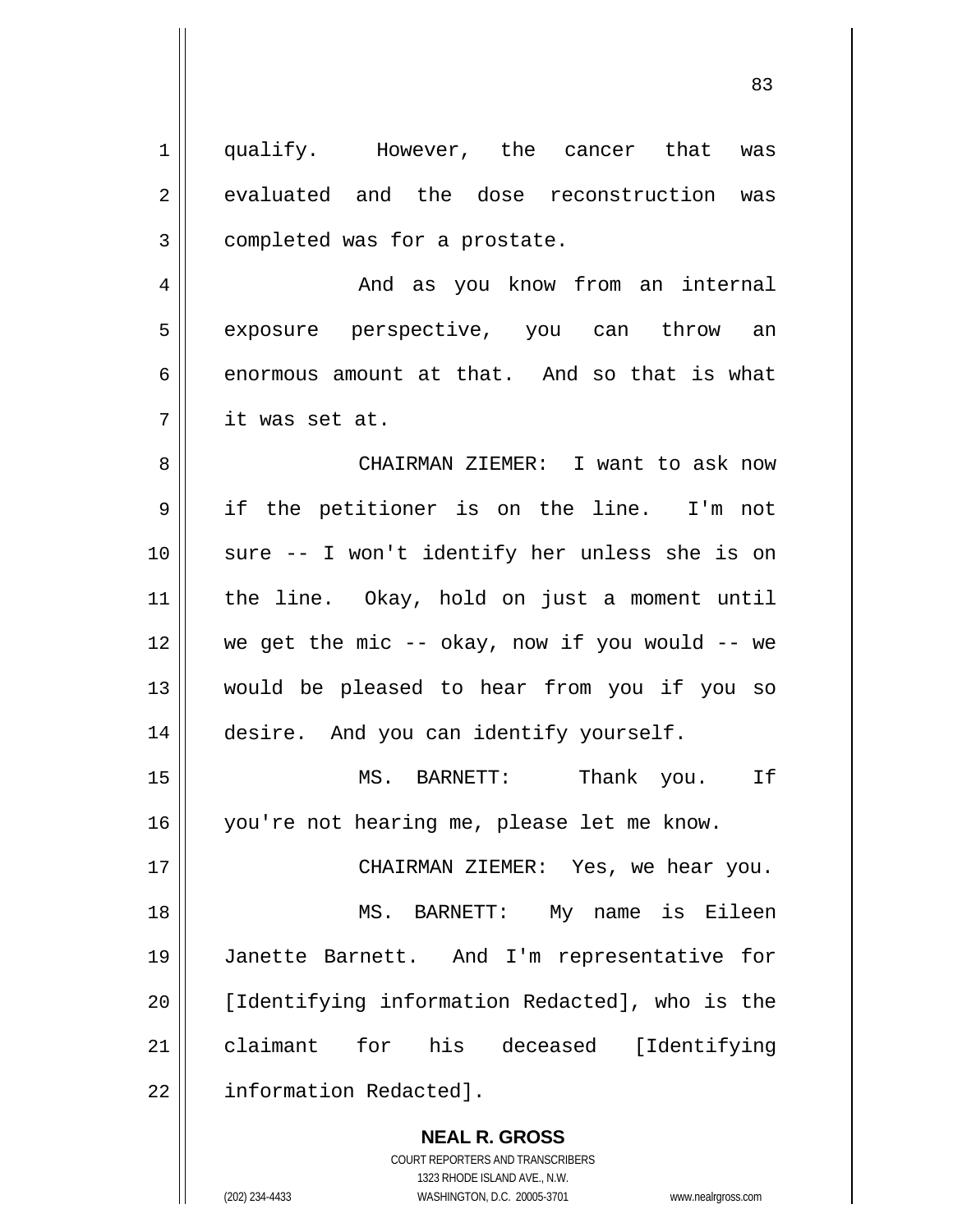**NEAL R. GROSS** COURT REPORTERS AND TRANSCRIBERS 1323 RHODE ISLAND AVE., N.W. (202) 234-4433 WASHINGTON, D.C. 20005-3701 www.nealrgross.com 1 2 3 4 5 6 7 8 9 10 11 12 13 14 15 16 17 18 19 20 21 22 And I want to thank you for giving me this time for some comments. Well, this claim has been in the works for more than five years. And I know it has a way to go or not. So I'd just like to comment on here and now. In its long process, I somehow had the idea that if it were to ever get to NIOSH, it would be like reaching Nirvana. That here would be experts in investigation and resources of information or at least as many as were available to NIOSH. So whatever the ultimate decision on this case, I think I had the right idea. So I want to thank all of you for all of your labors. And my [Identifying information Redacted] and I would also like to express our appreciation for the communication we've had in letters and telephone calls, e-mails, and even personal contact. I wish we could remember everybody's names there but especially we want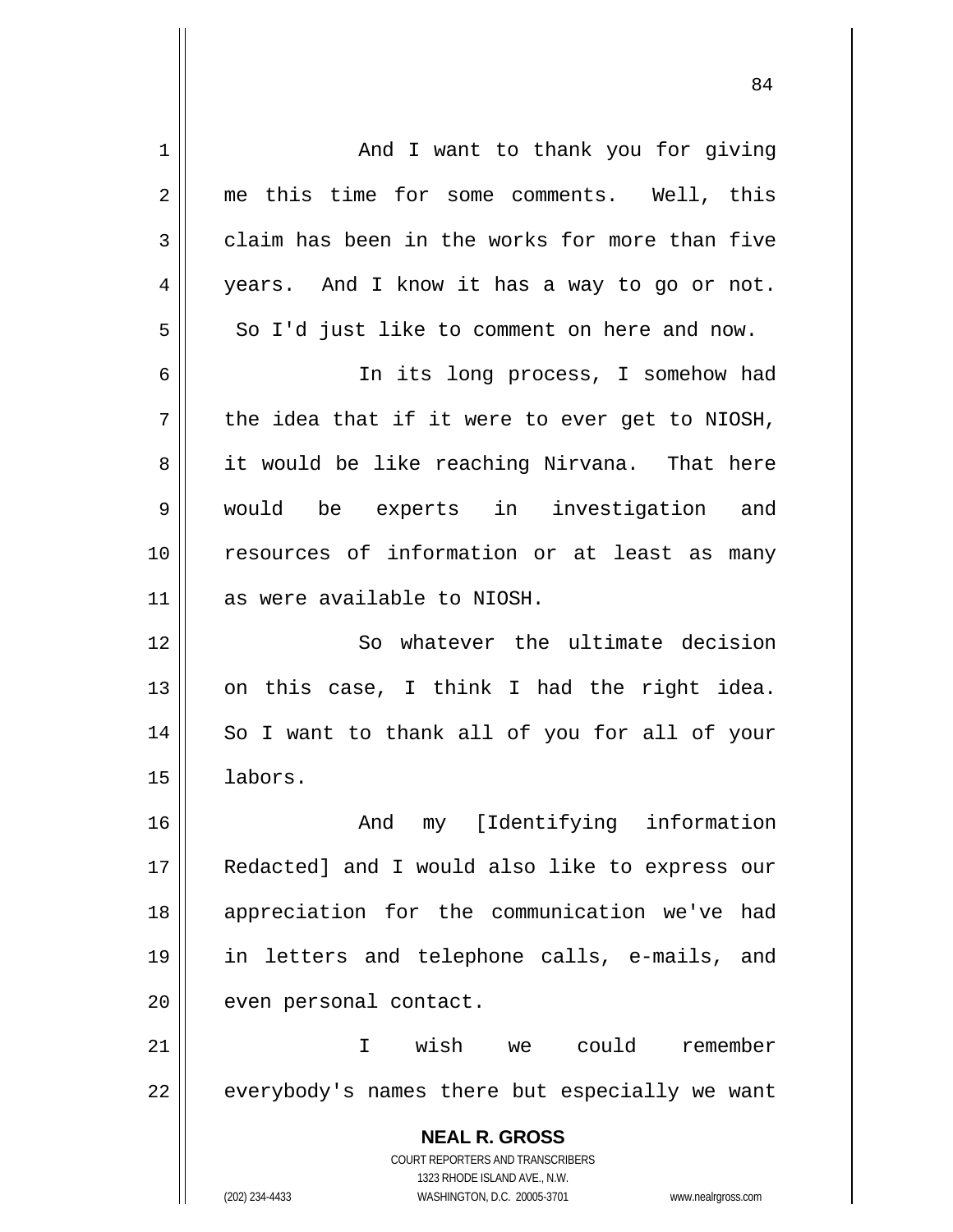**NEAL R. GROSS** COURT REPORTERS AND TRANSCRIBERS 1 2 3 4 5 6 7 8 9 10 11 12 13 14 15 16 17 18 19 20 21 22 to thank NIOSH Ombudsman Denise Brock who - well, she has a gift for explaining complicated things, making this complicated process a little more clear. And also for clearing a path for us. Thank you, Denise. Last and very important, we just want to remember Clete Barnett, [Identifying information Redacted]. He worked at Tyson Valley Powder Farm in 1946 and `47. He was a remarkable man with many unfulfilled dreams for his beloved Kentucky farm. He loved his farm, his family, and his country. Well, he'll never be forgotten. Again, thank you for this time. CHAIRMAN ZIEMER: Okay. Thank you very much, Eileen, for your comments. MS. BARNETT: Sure. CHAIRMAN ZIEMER: Board members, any other questions or discussion? It would be in order to have a motion regarding this particular petition. Well, the Chair does not want this matter to

<u>85 and 2001 and 2001 and 2001 and 2001 and 2001 and 2001 and 2001 and 2001 and 2001 and 2001 and 2001 and 200</u>

1323 RHODE ISLAND AVE., N.W.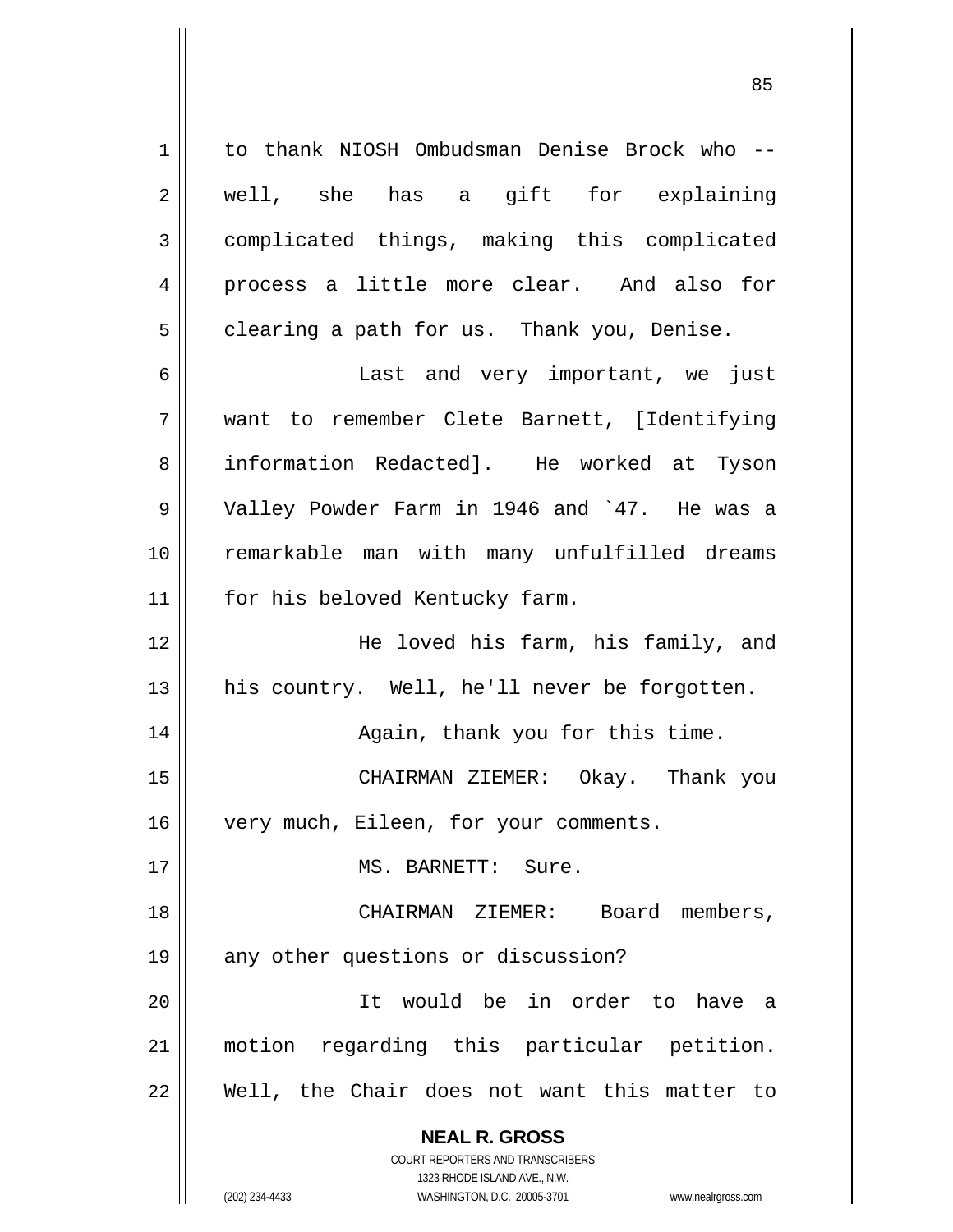| 1  | drop for lack of a motion. So is there anyone                                                       |  |
|----|-----------------------------------------------------------------------------------------------------|--|
| 2  | who wishes to make a motion regarding this                                                          |  |
| 3  | recommendation?                                                                                     |  |
| 4  | Ms. Munn, with some fear lest it be                                                                 |  |
| 5  | modified, let's proceed. And we can proceed                                                         |  |
| 6  | as we did before. We understand that we need                                                        |  |
| 7  | a motion on the floor. We'll get the wording                                                        |  |
| 8  | if it is so ordered.                                                                                |  |
| 9  | MEMBER MUNN: It is what? My                                                                         |  |
| 10 | motion that we accept the recommendation of                                                         |  |
| 11 | the NIOSH investigators and that the Secretary                                                      |  |
| 12 | be advised accordingly.                                                                             |  |
| 13 | CHAIRMAN ZIEMER: Thank you.                                                                         |  |
| 14 | Is there a second to the motion?                                                                    |  |
| 15 | MEMBER LOCKEY: I second.                                                                            |  |
| 16 | CHAIRMAN ZIEMER:<br>Dr. Lockey                                                                      |  |
| 17 | seconds the motion.                                                                                 |  |
| 18 | Dr. Melius, do you have<br>some                                                                     |  |
| 19 | wording all ready for this particular one?                                                          |  |
| 20 | MEMBER MELIUS: I have a friendly                                                                    |  |
| 21 | amendment, yes.                                                                                     |  |
| 22 | CHAIRMAN ZIEMER: Okay.                                                                              |  |
|    | <b>NEAL R. GROSS</b>                                                                                |  |
|    | <b>COURT REPORTERS AND TRANSCRIBERS</b>                                                             |  |
|    | 1323 RHODE ISLAND AVE., N.W.<br>(202) 234-4433<br>WASHINGTON, D.C. 20005-3701<br>www.nealrgross.com |  |

 $\begin{array}{c} \hline \end{array}$ 

 $\mathsf{II}$ 

<u>86 and 2001 and 2002 and 2003 and 2003 and 2003 and 2003 and 2003 and 2003 and 2003 and 2003 and 2003 and 200</u>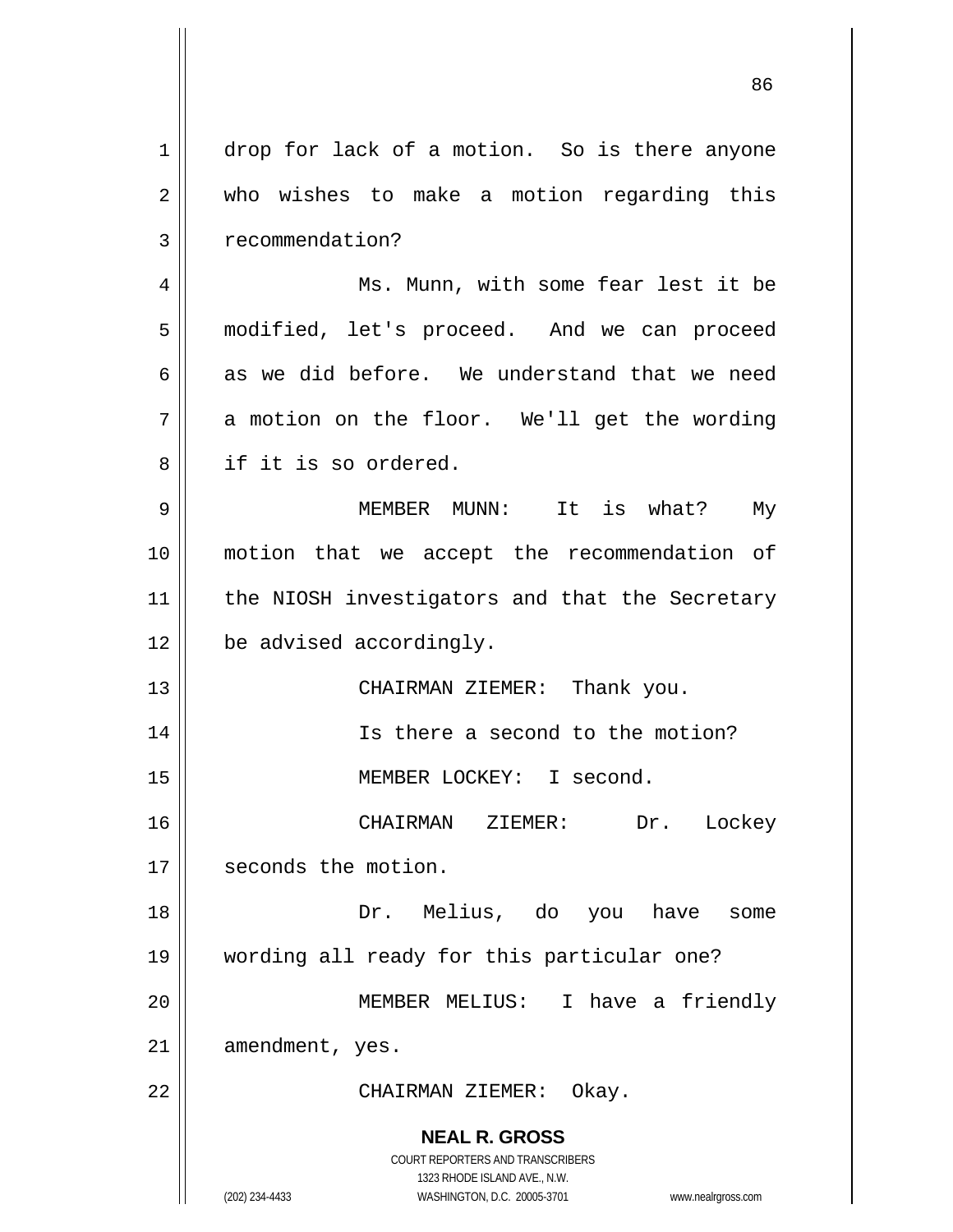MEMBER MELIUS: A lengthy friendly amendment.

 CHAIRMAN ZIEMER: Lengthy friendly amendment, okay, here we are.

5 6 7 8 9 10 11 12 13 14 15 16 MEMBER MELIUS: Okay. The Board recommends that the following letter be transmitted to the Secretary of Health and Human Services within 21 days. Should the Chair become aware of any issue that in his judgment would preclude the transmittal of this letter within that time period, the Board requests that he promptly informs the Board of the delay and the reasons for this delay, and that he immediately works with NIOSH to schedule an emergency meeting of the Board to discuss this issue.

17 18 19 20 21 22 The Advisory Board on Radiation and Worker Health, the Board, has evaluated SEC Petition 00115 concerning workers at the Tyson Valley Powder Farm in St. Louis, Missouri, under the statutory requirements established by EEOICPA and incorporated into 42 CFR 83.13

> COURT REPORTERS AND TRANSCRIBERS 1323 RHODE ISLAND AVE., N.W. (202) 234-4433 WASHINGTON, D.C. 20005-3701 www.nealrgross.com

**NEAL R. GROSS**

1

2

3

4

<u>87 and 2014 and 2014 and 2014 and 2014 and 2014 and 2014 and 2014 and 2014 and 2014 and 2014 and 2014 and 201</u>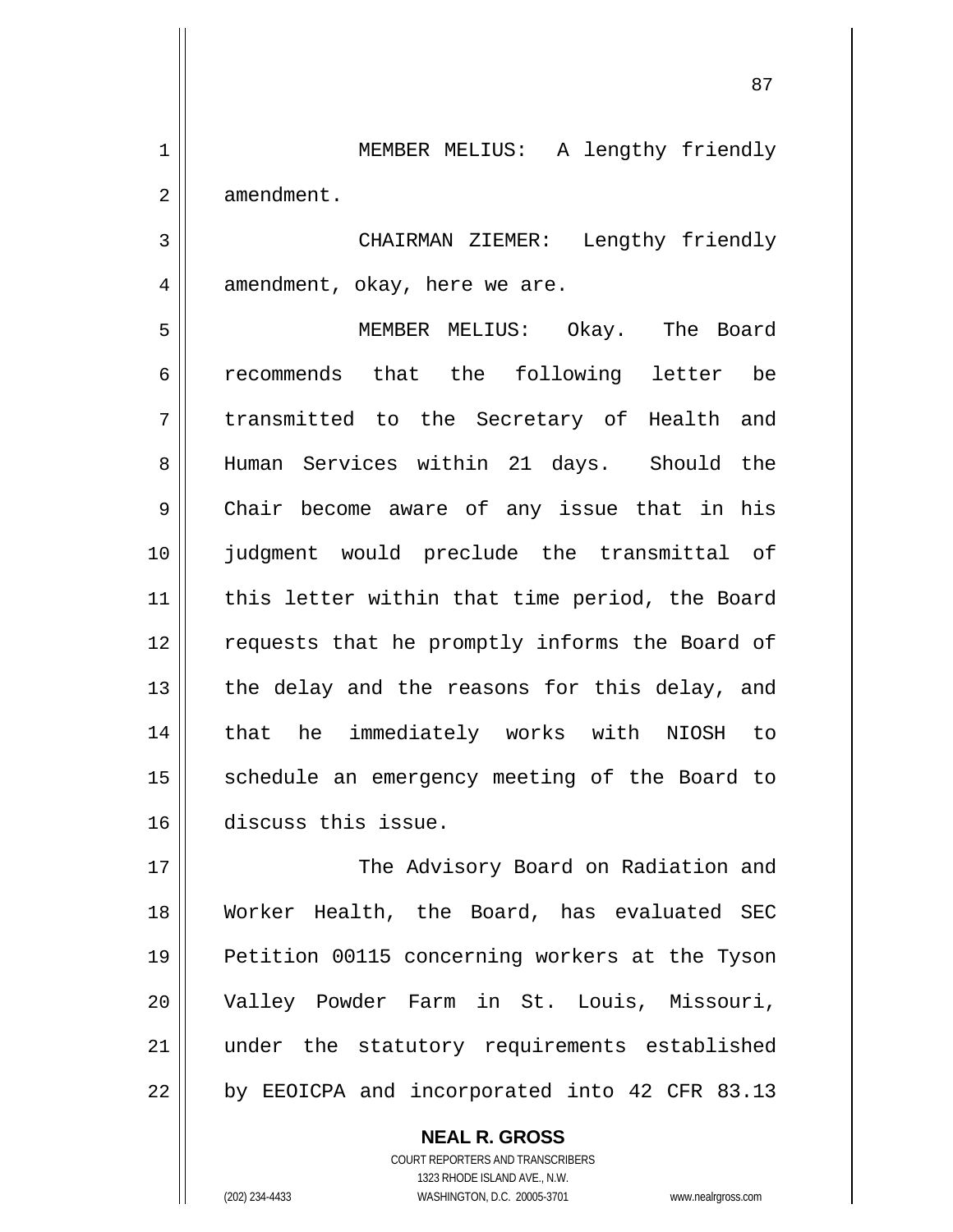| $\mathbf 1$ | and 42 CFR 83.14. The Board respectfully                            |
|-------------|---------------------------------------------------------------------|
| 2           | recommends Special Exposure Cohort status be                        |
| 3           | accorded to all atomic weapons employer, AWE                        |
| 4           | employees, who worked at the Tyson Valley                           |
| 5           | Powder Farm in St. Louis, Missouri, from                            |
| 6           | February 13th, 1946 through June 30th, 1948,                        |
| 7           | for a number of work days aggregating at least                      |
| 8           | 250 works days occurring either solely under                        |
| 9           | this employment or in combination with work                         |
| 10          | days within the parameters established for one                      |
| 11          | or more other classes of employees in the SEC.                      |
| 12          | The Board notes that although NIOSH                                 |
| 13          | found that they were unable to completely                           |
| 14          | reconstruct radiation doses<br>for these                            |
| 15          | employees, they believe that they are able to                       |
| 16          | reconstruct the occupational medical dose.                          |
| 17          | This recommendation is based on the                                 |
| 18          | following factors:                                                  |
| 19          | Tyson Valley Powder Farm was<br>1.                                  |
| 20          | involved in the storage of materials from the                       |
| 21          | early manufacture of atomic weapons.                                |
| 22          | 2.<br>NIOSH was unable to locate                                    |
|             | <b>NEAL R. GROSS</b>                                                |
|             | <b>COURT REPORTERS AND TRANSCRIBERS</b>                             |
|             | 1323 RHODE ISLAND AVE., N.W.                                        |
|             | (202) 234-4433<br>WASHINGTON, D.C. 20005-3701<br>www.nealrgross.com |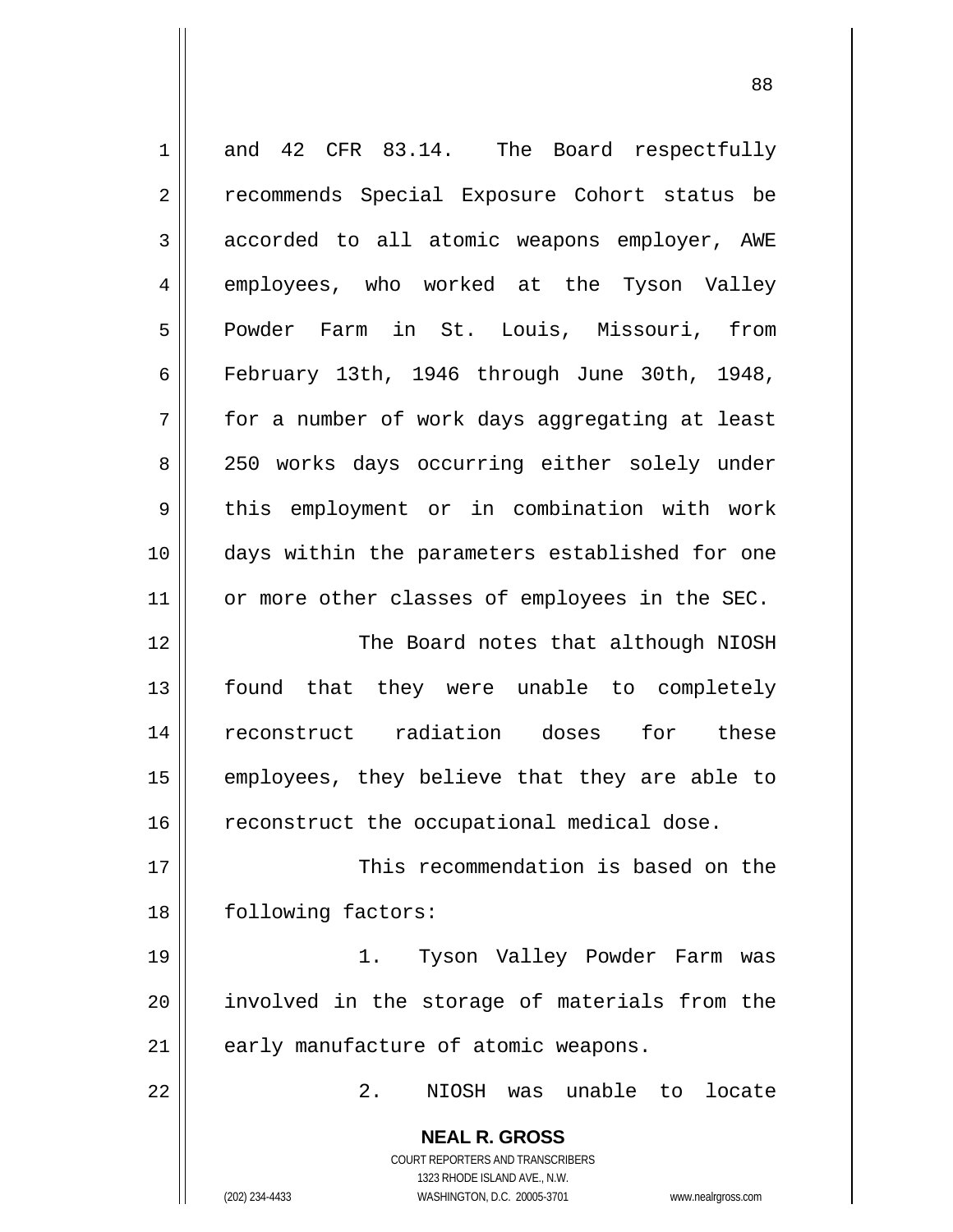| 1  | sufficient monitoring data, information on               |
|----|----------------------------------------------------------|
| 2  | operations at this site, and source-term                 |
| 3  | information at this site in order to be able             |
| 4  | to complete accurate individual<br>dose                  |
| 5  | reconstruction for the potential                         |
| 6  | internal/external radiation exposures to which           |
| 7  | these workers may have been subjected. The               |
| 8  | Board concurs with this conclusion.                      |
| 9  | 3. NIOSH determined that health                          |
| 10 | may have been endangered for the workers                 |
| 11 | exposed to radiation at this facility during             |
| 12 | the time period in question. The Board also              |
| 13 | concurs with this determination.                         |
| 14 | Based on these considerations and                        |
| 15 | discussions held at our February 18th Advisory           |
| 16 | Board meeting in Albuquerque, New Mexico, the            |
| 17 | Board recommends that this Special Exposure              |
| 18 | Cohort petition be granted.                              |
| 19 | Enclosed is the documentation from                       |
| 20 | the Board meeting where the Special Exposure             |
| 21 | Cohort class was discussed. The documentation            |
| 22 | includes transcripts of the deliberations,               |
|    | <b>NEAL R. GROSS</b><br>COURT REPORTERS AND TRANSCRIBERS |

1323 RHODE ISLAND AVE., N.W.

 $\prod$ 

(202) 234-4433 WASHINGTON, D.C. 20005-3701 www.nealrgross.com

<u>89 and 2001 and 2002 and 2003 and 2003 and 2004 and 2004 and 2004 and 2004 and 2004 and 2004 and 2004 and 200</u>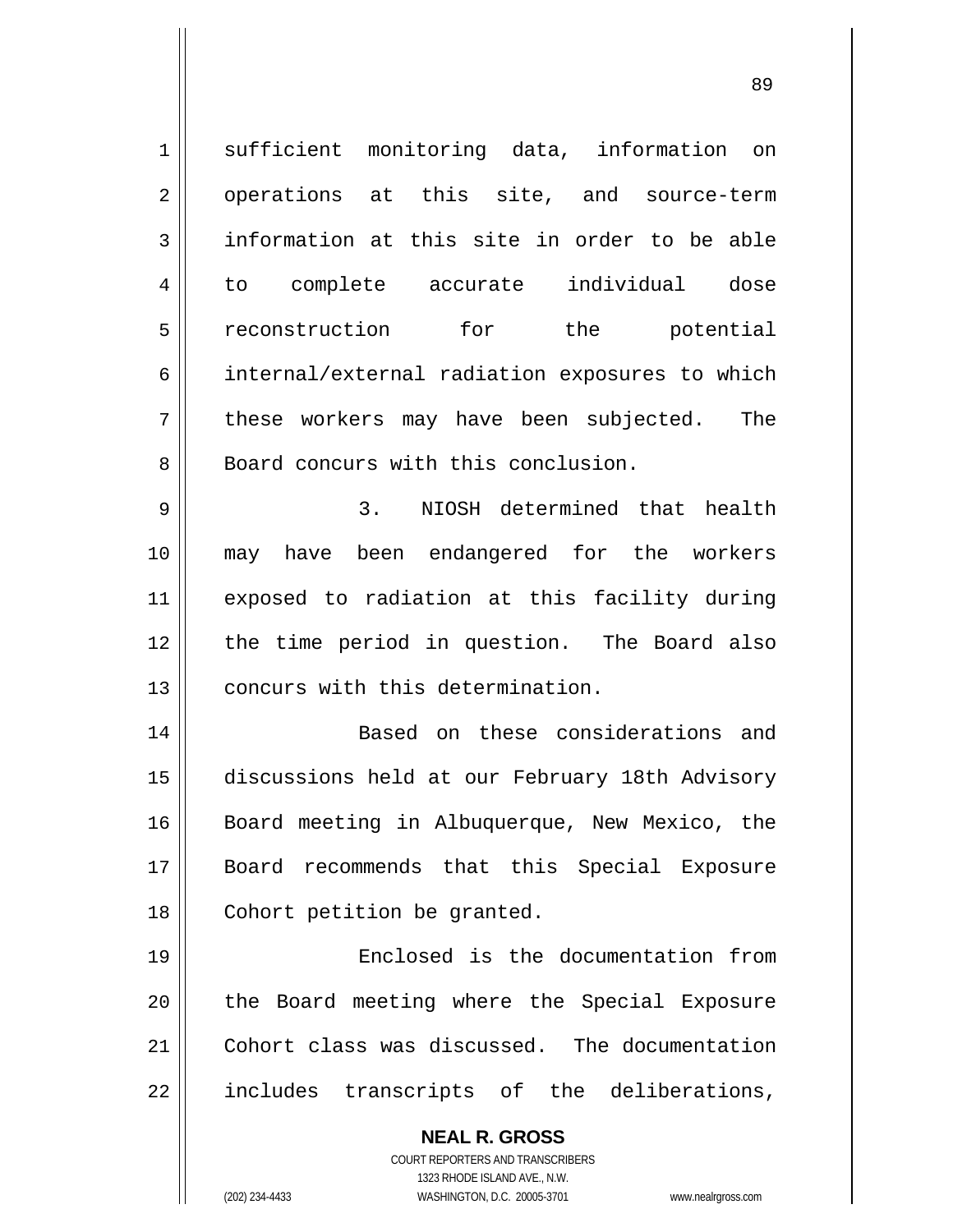| $\mathbf 1$    | copies of the petition, the NIOSH review                            |  |
|----------------|---------------------------------------------------------------------|--|
| $\overline{2}$ | thereof, and related documents distributed by                       |  |
| $\mathfrak{Z}$ | NIOSH. If any of these items are unavailable                        |  |
| 4              | at this time, they will follow shortly.                             |  |
| 5              | CHAIRMAN ZIEMER: Thank you very                                     |  |
| 6              | much, Dr. Melius.                                                   |  |
| 7              | I need to insert here -- and                                        |  |
| 8              | perhaps some clarification, LaVon, I'm looking                      |  |
| 9              | back in the evaluation report itself versus                         |  |
| 10             | the slide and I'm noticing that the evaluation                      |  |
| 11             | report shows that you can reconstruct external                      |  |
| 12             | dose.                                                               |  |
| 13             | And $I$ -- Jim, what wording did we                                 |  |
| 14             | have on that in the friendly amendment?                             |  |
| 15             | MEMBER MELIUS: They couldn't                                        |  |
| 16             | construct external. They could reconstruct                          |  |
| 17             | occupational doses. I was going by the                              |  |
| 18             | slides.                                                             |  |
| 19             | CHAIRMAN ZIEMER: I'm seeing -- and                                  |  |
| 20             | LaVon, in the evaluation report, page 24, I'm                       |  |
| 21             | noting that NIOSH says it can reconstruct                           |  |
| 22             | external dose, including medical X-ray, but                         |  |
|                | <b>NEAL R. GROSS</b>                                                |  |
|                | <b>COURT REPORTERS AND TRANSCRIBERS</b>                             |  |
|                | 1323 RHODE ISLAND AVE., N.W.                                        |  |
|                | (202) 234-4433<br>WASHINGTON, D.C. 20005-3701<br>www.nealrgross.com |  |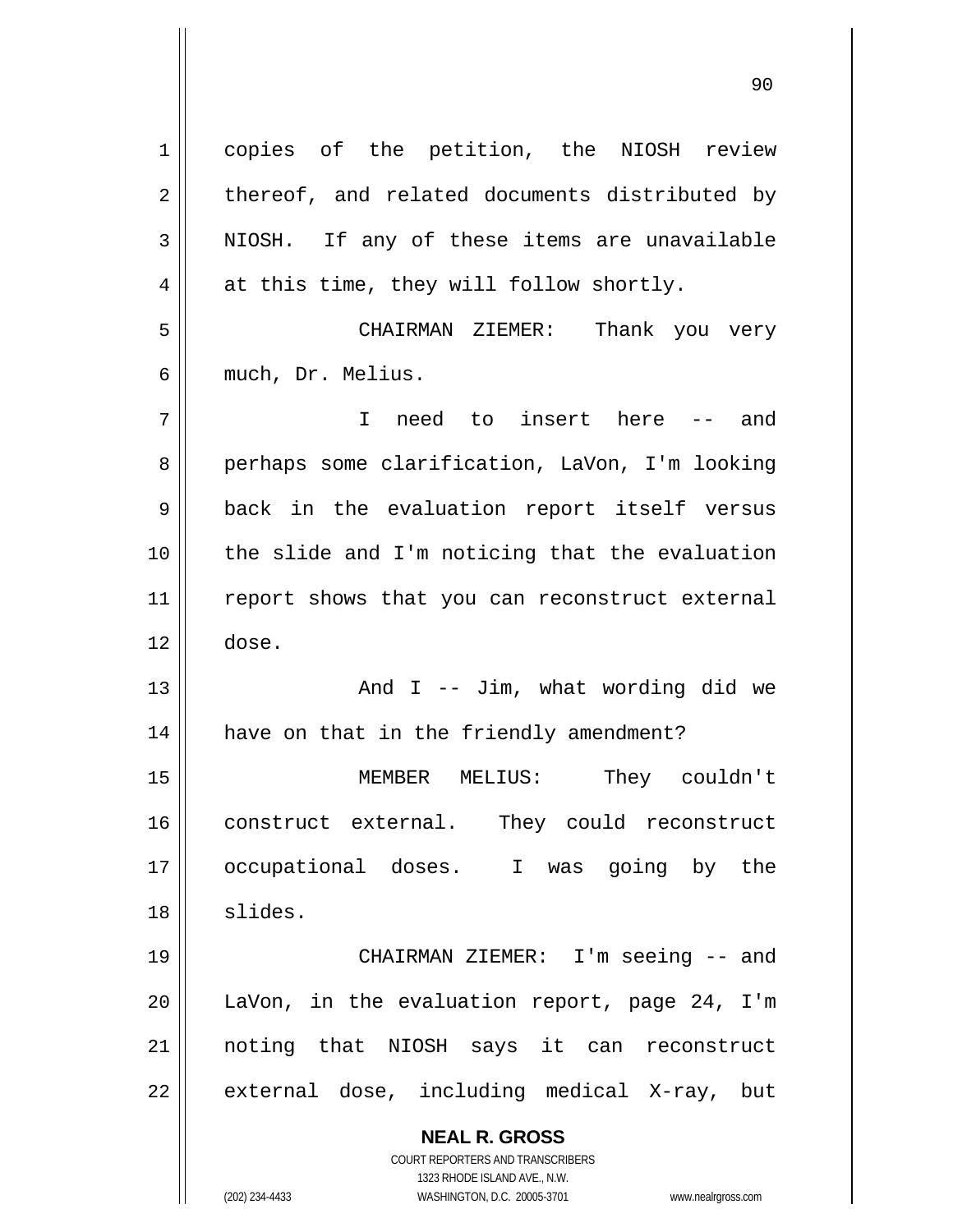1 2 also gamma and beta. And it only shows internal not feasible.

<u>91</u>

3 4 5 6 7 8 9 10 MR. RUTHERFORD: Unfortunately, I believe we have an error in our table under here because what we -- if you actually review earlier in the report, we actually say that we could reconstruct some of the external dose. But without the quantities, the significant source-term quantities, we could not completely define the external dose.

11 12 13 14 15 16 17 18 19 And that's what it should have said. And so the external table should have been no. And I'm really kind of surprised. I'm wondering if somehow or another we have an error. I'll have to issue a revision of the report to show that the external doses are no with the exception of occupational medical Xray.

 CHAIRMAN ZIEMER: Okay. So that what you have in the slide is --

MR. RUTHERFORD: Is correct. It is

22 correct.

20

21

**NEAL R. GROSS** COURT REPORTERS AND TRANSCRIBERS

1323 RHODE ISLAND AVE., N.W.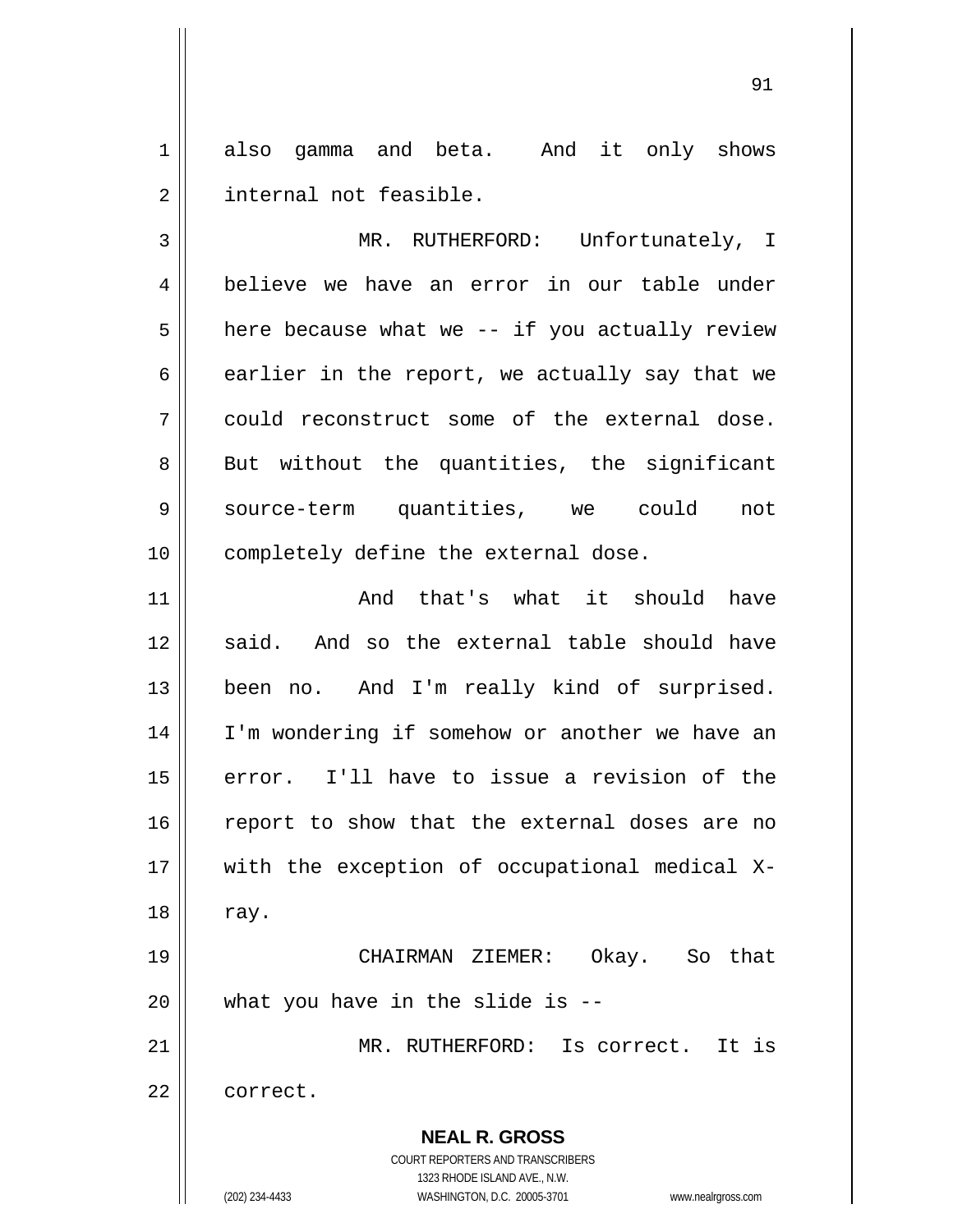**NEAL R. GROSS** COURT REPORTERS AND TRANSCRIBERS 1323 RHODE ISLAND AVE., N.W. 1 2 3 4 5 6 7 8 9 10 11 12 13 14 15 16 17 18 19 20 21 22 CHAIRMAN ZIEMER: -- what was intended and what is in the letter then is correct. MR. RUTHERFORD: Right. It is correct. CHAIRMAN ZIEMER: And I thought from the narrative in the report, it appeared that you could not reconstruct external dose. MR. RUTHERFORD: Right. I apologize, I somehow missed that. CHAIRMAN ZIEMER: Sorry, I missed that earlier until I was just reviewing it again. So we will assume that the evaluation report will be corrected or modified so that it is in agreement with what we were told here in the oral presentation as well as what the narration in the report itself states. And that's Table 7-1 in the report. Board Members, you've heard the motion and the official wording. Are you ready to vote then? It appears that we are. And we'll take a roll call vote.

<u>92 and 2014 and 2014 and 2014 and 2014 and 2014 and 2014 and 2014 and 2014 and 2014 and 2014 and 2014 and 201</u>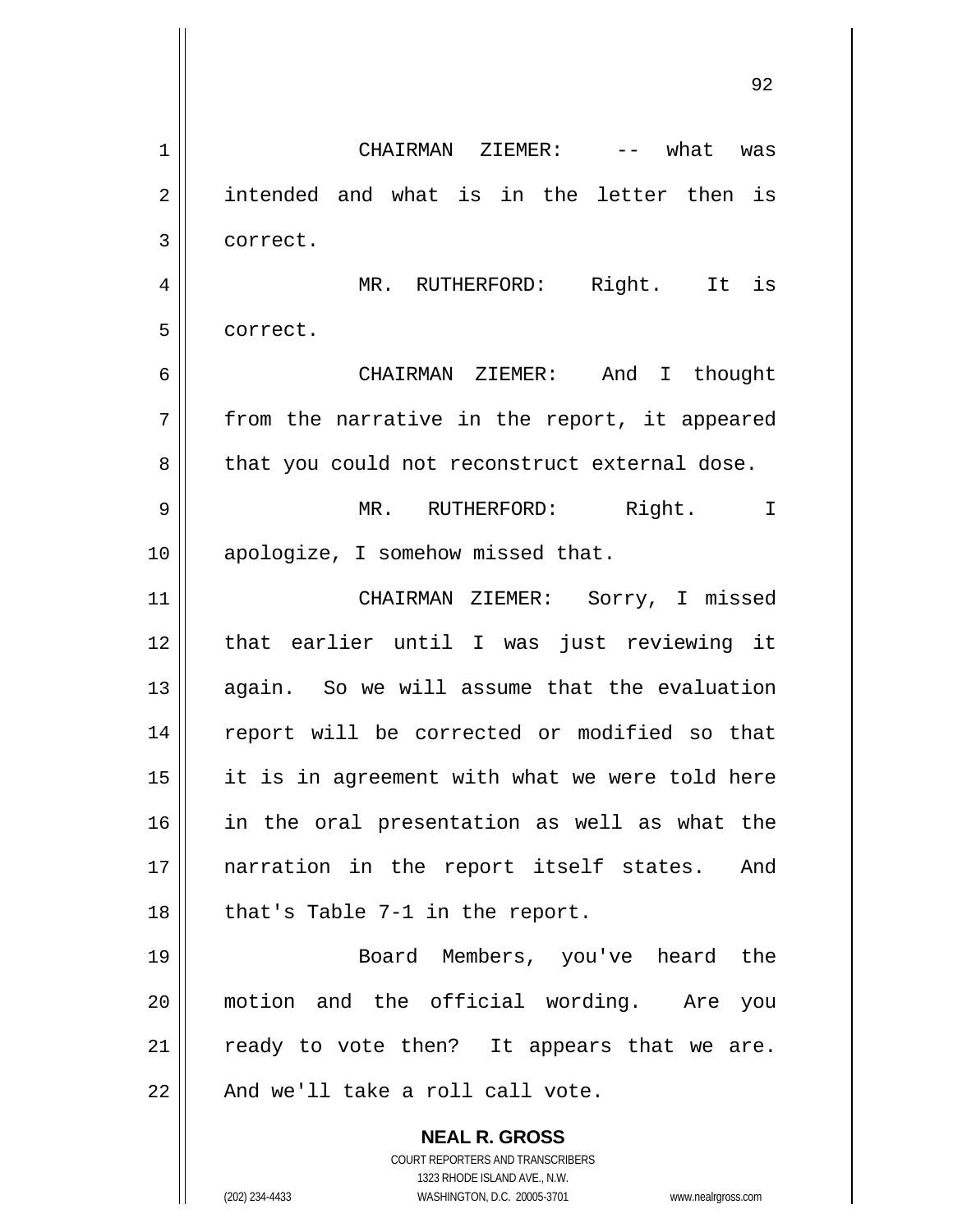|                |                |                                                             | 93                 |
|----------------|----------------|-------------------------------------------------------------|--------------------|
| $\mathbf 1$    |                | MR. KATZ: Ms. Beach?                                        |                    |
| $\overline{2}$ |                | MEMBER BEACH: Yes.                                          |                    |
| 3              |                | MR. KATZ: Mr. Clawson?                                      |                    |
| 4              |                | MEMBER CLAWSON: Yes.                                        |                    |
| 5              |                | MR. KATZ: Mr. Gibson?                                       |                    |
| 6              |                | MEMBER GIBSON: Yes.                                         |                    |
| 7              |                | MR. KATZ: I'm sorry, that was yes.                          |                    |
| 8              |                | Mr. Griffon?                                                |                    |
| 9              |                | MEMBER GRIFFON: Abstain.                                    |                    |
| 10             |                | MR. KATZ: Dr. Lockey?                                       |                    |
| 11             |                | MEMBER LOCKEY: Yes.                                         |                    |
| 12             |                | MR. KATZ: Dr. Melius?                                       |                    |
| 13             |                | MEMBER MELIUS: Yes.                                         |                    |
| 14             |                | MR. KATZ: Ms. Munn?                                         |                    |
| 15             |                | MEMBER MUNN:<br>Aye.                                        |                    |
| 16             |                | MR. KATZ: Dr. Poston?                                       |                    |
| 17             |                | MEMBER POSTON: Yes.                                         |                    |
| 18             |                | MR. KATZ: Mr. Presley?                                      |                    |
| 19             |                | MEMBER PRESLEY: Yes.                                        |                    |
| 20             |                | MR. KATZ: Dr. Roessler?                                     |                    |
| 21             |                | MEMBER ROESSLER: Yes.                                       |                    |
| 22             |                | MR. KATZ: Mr. Schofield?                                    |                    |
|                |                | <b>NEAL R. GROSS</b>                                        |                    |
|                |                | COURT REPORTERS AND TRANSCRIBERS                            |                    |
|                | (202) 234-4433 | 1323 RHODE ISLAND AVE., N.W.<br>WASHINGTON, D.C. 20005-3701 | www.nealrgross.com |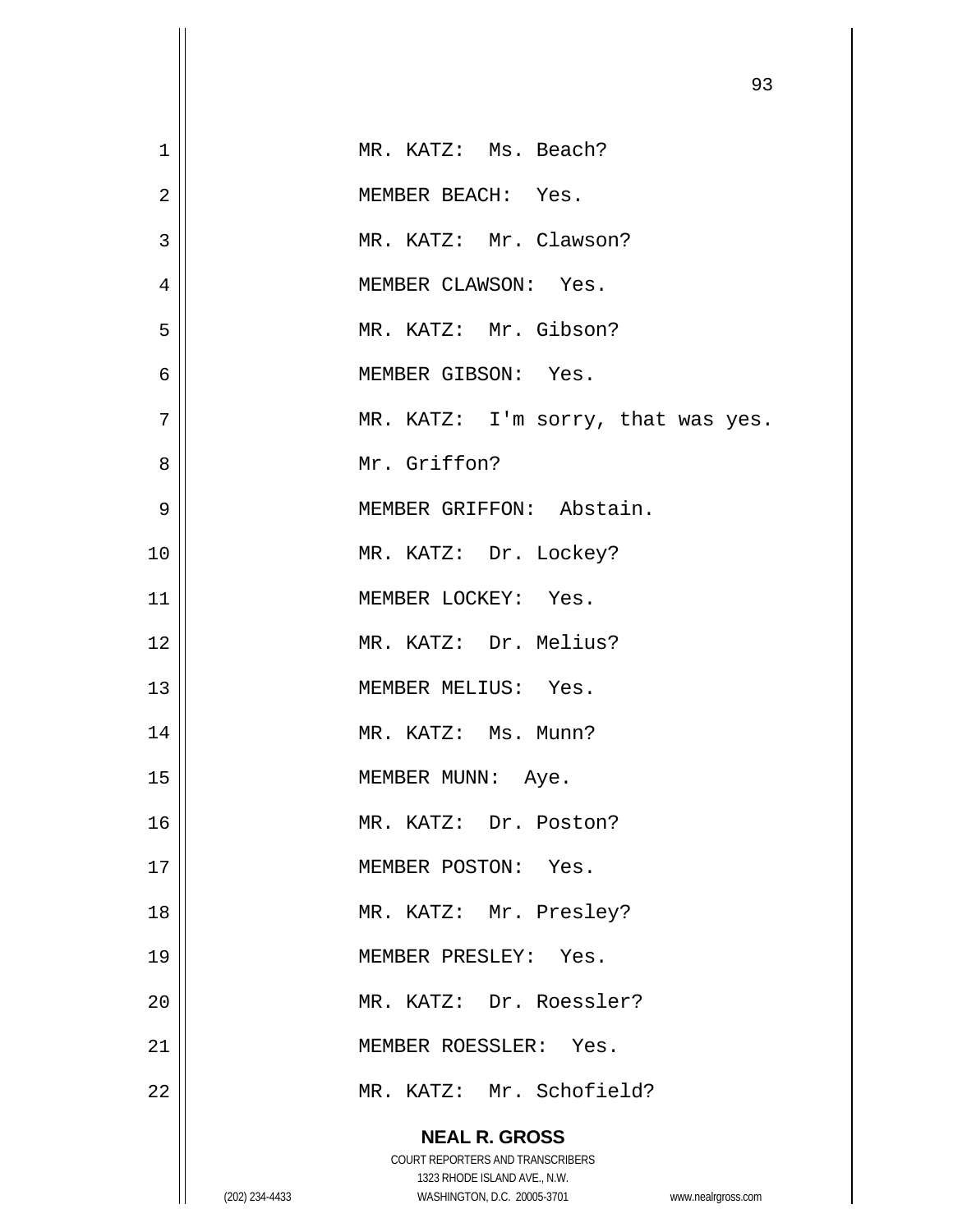|    | 94                                                               |  |
|----|------------------------------------------------------------------|--|
| 1  | MEMBER SCHOFIELD: Yes.                                           |  |
| 2  | MR. KATZ: And Dr. Ziemer?                                        |  |
| 3  | CHAIRMAN ZIEMER: Yes.                                            |  |
| 4  | The voting is 11 in favor and one                                |  |
| 5  | abstention. Thank you very much. The motion                      |  |
| 6  | carries and we will proceed to transmit the                      |  |
| 7  | appropriate materials.                                           |  |
| 8  | I'm going to skip ahead now on the                               |  |
| 9  | agenda since we have a little time.                              |  |
| 10 | Let me thank Ms. Barnett for being                               |  |
| 11 | with us today if she's still on the phone.                       |  |
| 12 | Thank you again for your comments.                               |  |
| 13 | We're going to move ahead then on                                |  |
| 14 | the agenda. We have already heard from Mr.                       |  |
| 15 | Cohen. And we want to keep the afternoon                         |  |
| 16 | schedule basically fixed so that we will do                      |  |
| 17 | the General Steel Industries SEC Petition at                     |  |
| 18 | 1:15. We'll do the Hood Building petition at                     |  |
| 19 | 3:00. And Blockson Chemical at 4:00.                             |  |
| 20 | In the meantime, we have some items                              |  |
| 21 | that we can move up in the schedule. And from                    |  |
| 22 | tomorrow morning's agenda, one of those items                    |  |
|    | <b>NEAL R. GROSS</b>                                             |  |
|    | COURT REPORTERS AND TRANSCRIBERS<br>1323 RHODE ISLAND AVE., N.W. |  |
|    | (202) 234-4433<br>WASHINGTON, D.C. 20005-3701 www.nealrgross.com |  |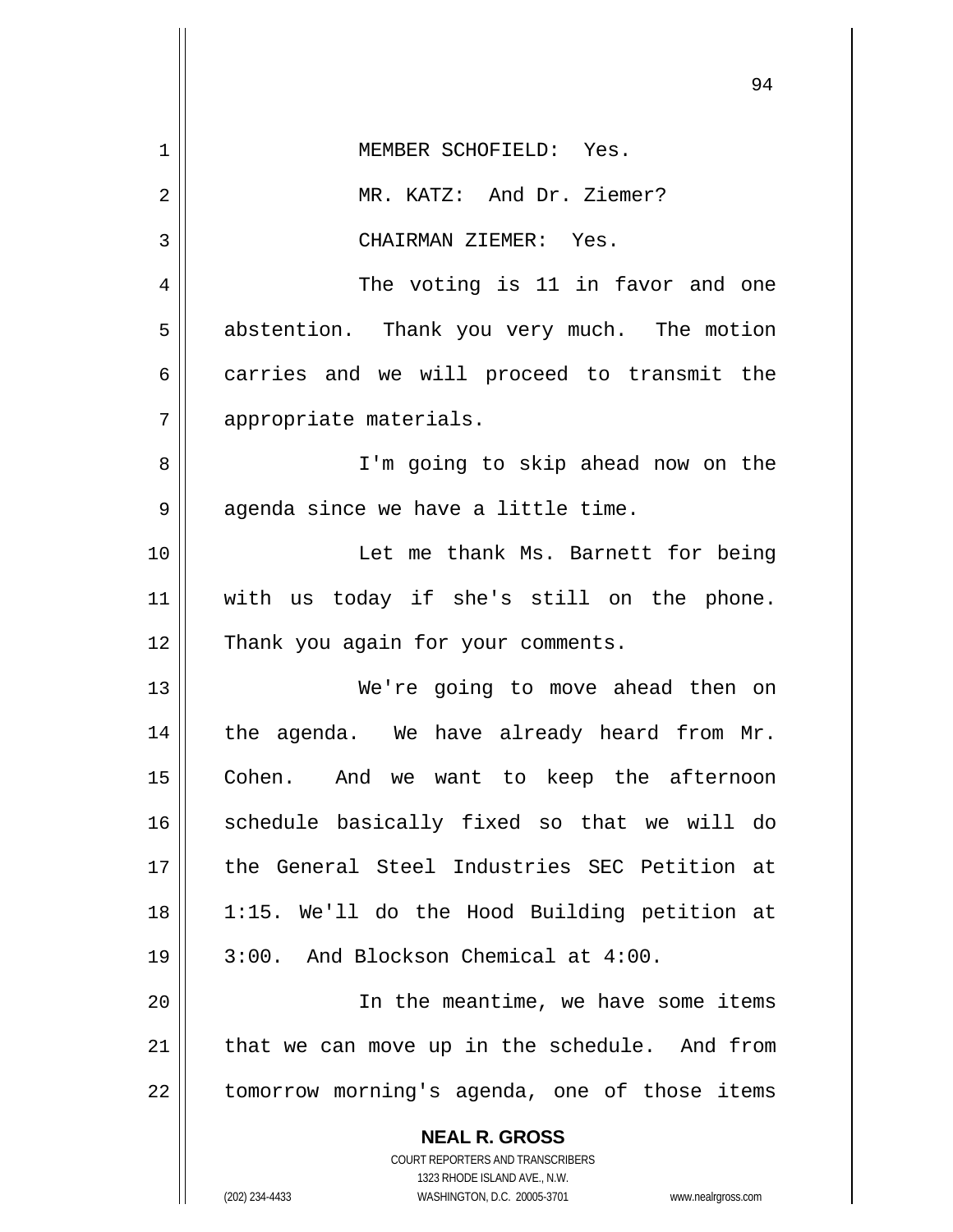| $\mathbf 1$ | is the Science Update. And I understand Dr.    |
|-------------|------------------------------------------------|
| 2           | Neton is prepared to present that to us now.   |
| 3           | So, Jim, if you would, we'll                   |
| 4           | proceed on the Science Update.                 |
| 5           | DR. NETON: Thank you, Dr. Ziemer.              |
| 6           | I'm here to present an update on a             |
| 7           | few issues that have come to fruition since    |
| 8           | the last time the Board met just a few short   |
| 9           | months ago. So there's -- it's hard to come    |
| 10          | up with earth-shaking scientific progress when |
| 11          | the Board seems to meet so frequently these    |
| 12          | days but I do have a few things I'd like to    |
| 13          | report on today.                               |
| 14          | The first one as I mentioned, I                |
| 15          | think, in my last presentation that we were    |
| 16          | undertaking a verification and validation of   |
| 17          | the NIOSH-IREP Program itself, specifically    |
| 18          | that refers to the current version that is     |
| 19          | used by the Department of Labor and NIOSH and  |
| 20          | also the version that is posted on<br>our      |
| 21          | website. That is version 5.5.3.                |
| 22          | the bullet indicates on<br>this<br>As          |

COURT REPORTERS AND TRANSCRIBERS 1323 RHODE ISLAND AVE., N.W. (202) 234-4433 WASHINGTON, D.C. 20005-3701 www.nealrgross.com

**NEAL R. GROSS**

<u>95 and 2001 and 2001 and 2001 and 2001 and 2001 and 2001 and 2001 and 2001 and 2001 and 2001 and 2001 and 200</u>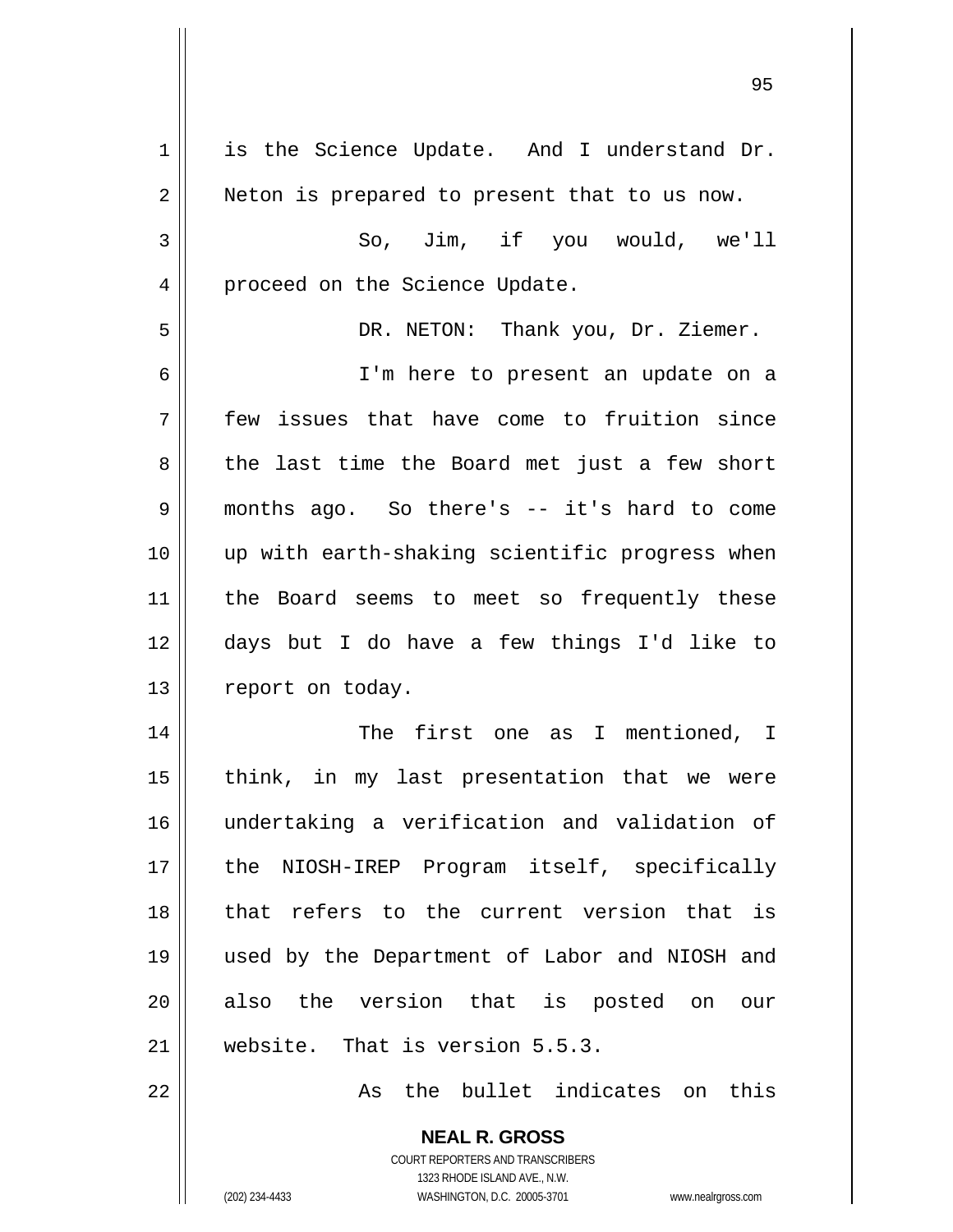1 2 3 4 5 6 7 8 9 10 11 12 13 14 15 16 17 18 19 20 21 22 slide, this effort was undertaken to insure that the program operated with the parameters, equations, and assumptions that were described in the formal documentation of the program. And by formal documentation, I'm referring to two or three documents actually. The first one is the -- what I call the Green Book, the National Academy of Science's Review of the NIOSH or the NCI Version of IREP that was undertaken several years ago followed by the documentation that is online for the version of NIOSH-IREP that is on our website. And then finally, the third piece of documentation is the recent publication of the NIOSH-IREP article in a special edition of the Health Physics Journal that appeared, I think it was the July issue of Health Physics last year. It is a very extensive, nice write up of IREP. If no one has read that yet, I would encourage you. It is very good bedtime reading.

<u>96 - Paul Barbara, poeta e a filozofoar a 196</u>

**NEAL R. GROSS** COURT REPORTERS AND TRANSCRIBERS 1323 RHODE ISLAND AVE., N.W. (202) 234-4433 WASHINGTON, D.C. 20005-3701 www.nealrgross.com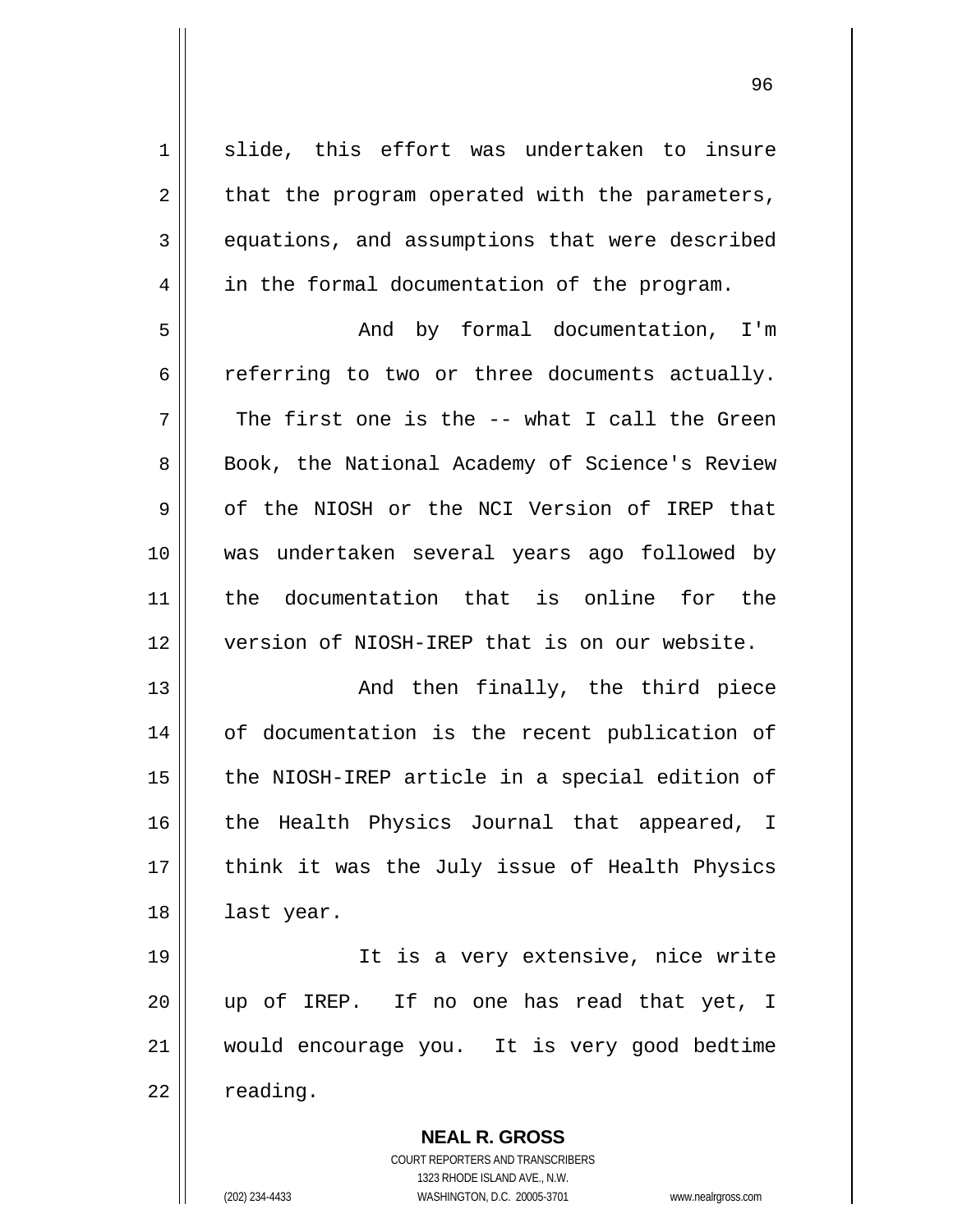| $\mathbf 1$    | Okay. The approach that was                              |
|----------------|----------------------------------------------------------|
| $\overline{2}$ | undertaken here had sort of a three-prong                |
| 3              | attack. One was to compare the equations and             |
| 4              | the risk models that were used in the code to            |
| 5              | those described in the formal documentation.             |
| 6              | That is, you know, were the models actually              |
| 7              | transcribed into the program itself.                     |
| 8              | And then also to compare any                             |
| 9              | numerical data that were in there -- did we              |
| 10             | transport the numerical data properly in there           |
| 11             | some of these assumed<br>fractional                      |
| 12             | distributions and such.                                  |
| 13             | And then to make sort of a micro                         |
| 14             | version of NIOSH-IREP using Excel and Crystal            |
| 15             | Ball. The program is so large it couldn't                |
| 16             | possibly run on an Excel/Crystal Ball                    |
| 17             | combination. Well, it would be very difficult            |
| 18             | to make it run that way. It runs on<br>an                |
| 19             | Analytica engine platform now.                           |
| 20             | we created this scaled-down<br>But                       |
| 21             | version of the risk models. And independently            |
| 22             | generated the equations and the numerical data           |
|                | <b>NEAL R. GROSS</b><br>COURT REPORTERS AND TRANSCRIBERS |

1323 RHODE ISLAND AVE., N.W.

 $\overline{\phantom{a}}$  $\prod_{i=1}^{n}$ 

(202) 234-4433 WASHINGTON, D.C. 20005-3701 www.nealrgross.com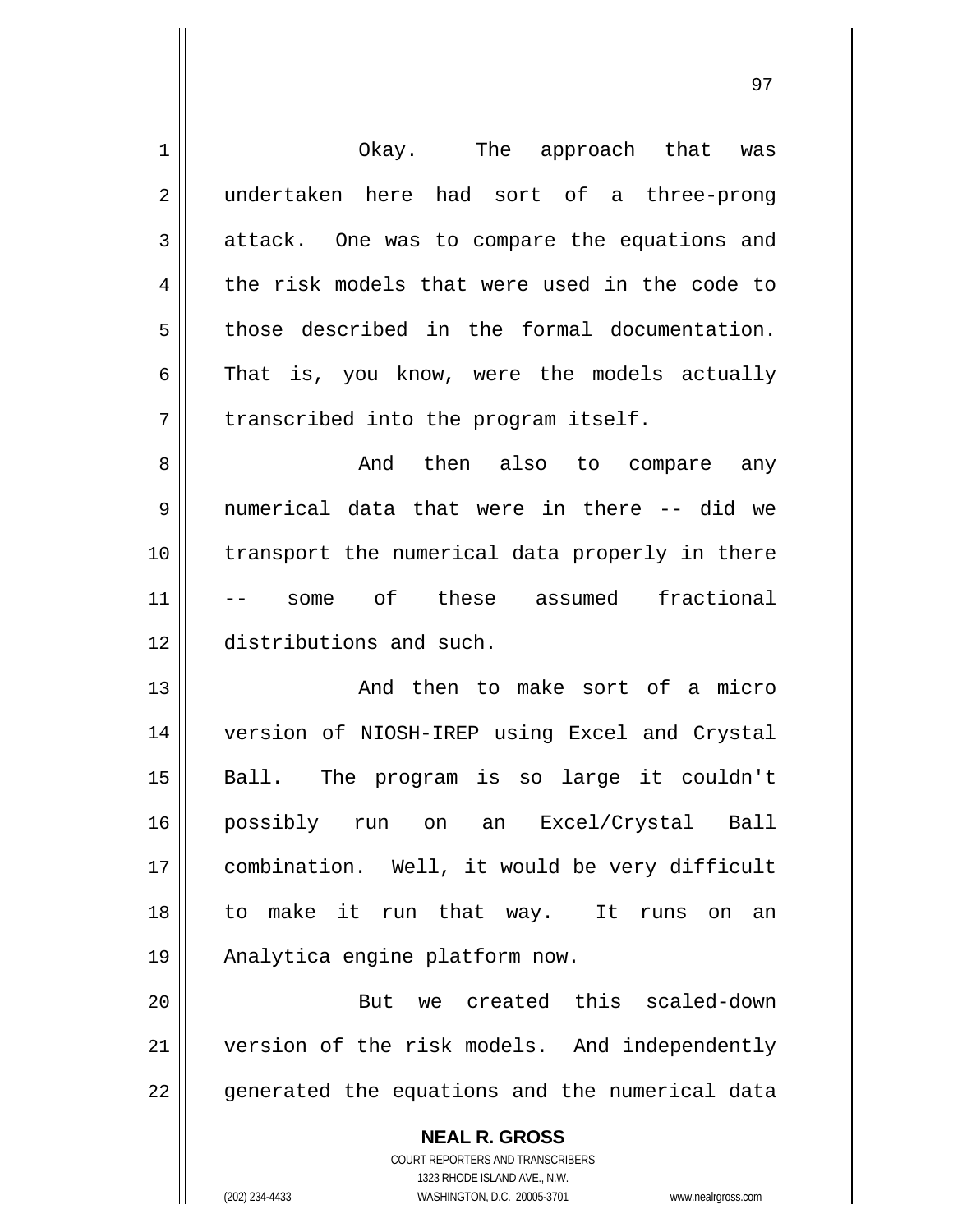1 used in the program itself.

| 2           | Now if you remember, IREP is<br>a             |
|-------------|-----------------------------------------------|
| 3           | probabilistic model so we took a two-tact     |
| 4           | approach.<br>One was to actually do           |
| 5           | deterministic calculations, you know put in   |
| 6           | values and make sure the equations actually   |
| 7           | came out exactly correctly.                   |
| 8           | And the other aspect was to do the            |
| $\mathsf 9$ | probabilistic runs and make sure that the     |
| 10          | outputs were within certain proscribed ranges |
| 11          | of acceptance.                                |
| 12          | should have mentioned up front<br>I.          |
| 13          | that this was undertaken by our contractor,   |
| 14          | Senes Oak Ridge, that maintains the<br>IREP   |
| 15          | program for NIOSH.                            |
| 16          | The verification and validation               |
| 17          | exercise basically demonstrated to us, at     |
| 18          | least, our mind, at least, that the code      |
| 19          | actually worked as intended. But with a code  |
| 20          | this size, I guess I shouldn't have been      |
| 21          | surprised that there were<br>some             |
| 22          | inconsistencies, which we'll call findings    |
|             | <b>NEAL R. GROSS</b>                          |

COURT REPORTERS AND TRANSCRIBERS 1323 RHODE ISLAND AVE., N.W.

(202) 234-4433 WASHINGTON, D.C. 20005-3701 www.nealrgross.com

<u>98 and 200 and 200 and 200 and 200 and 200 and 200 and 200 and 200 and 200 and 200 and 200 and 200 and 200 an</u>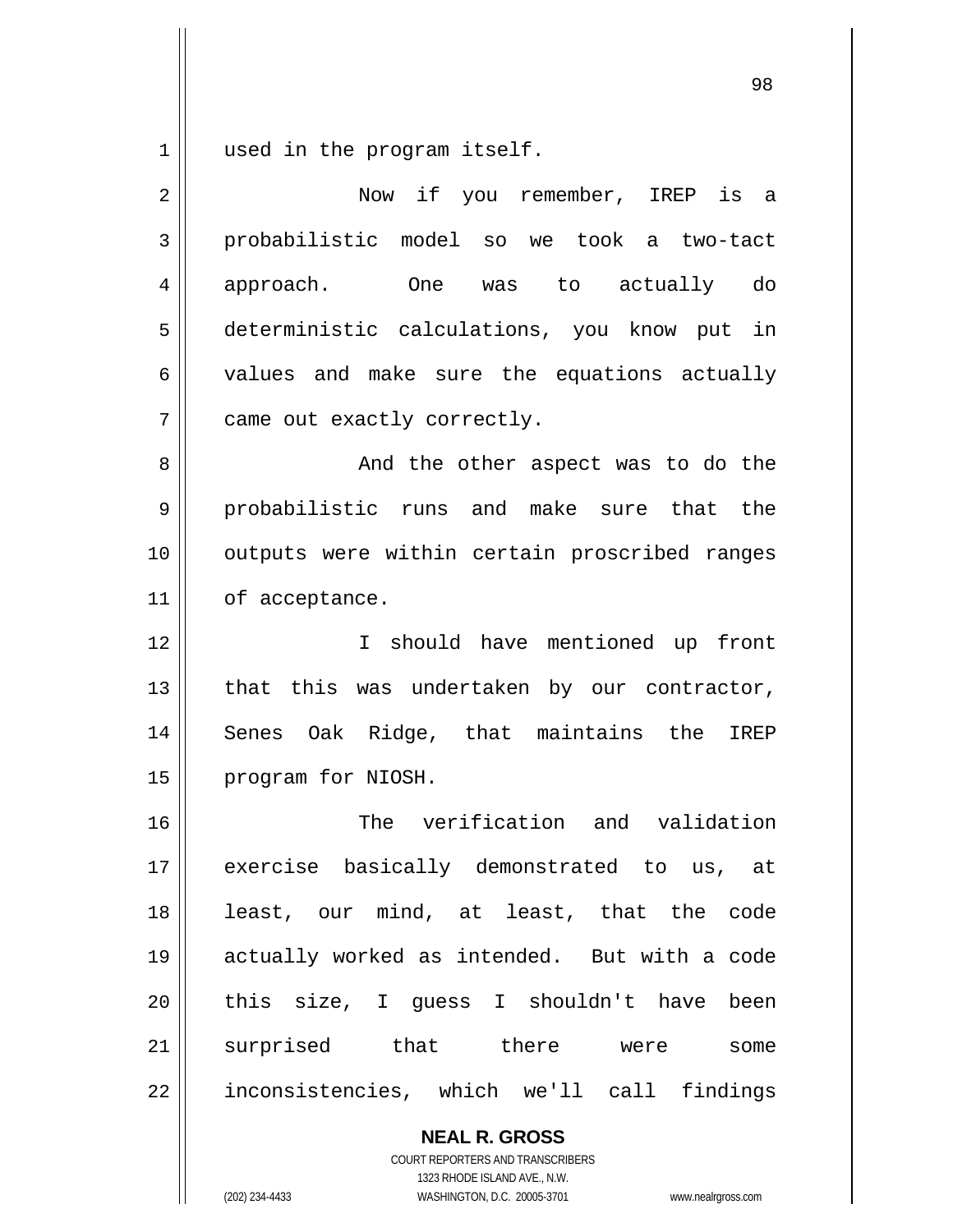1 2 3 4 here that were identified in the V&V of the program. Fortunately, they appear -- they don't appear -- they did effect only isolated

5 6 7 portions of the code. There were no systemic, huge issues identified. And the magnitude of those expected changes --

8 9 MR. KATZ: Jim, can you hold one moment?

DR. NETON: Yes.

11 12 13 MR. KATZ: I'm sorry. Folks on the phone, are you having a hard time hearing? Go ahead and try again and let's just see.

14 15 16 17 DR. NETON: Okay. The magnitude of the changes in the probabilistic causation calculations are expected to be small. And I'd just like to go over those three --

18 19 20 21 MR. KATZ: Sorry, sorry to interrupt. This is not the Blockson petition but are you having a difficult time hearing still on the phone?

CHAIRMAN ZIEMER: Four o'clock.

**NEAL R. GROSS**

10

22

COURT REPORTERS AND TRANSCRIBERS 1323 RHODE ISLAND AVE., N.W. (202) 234-4433 WASHINGTON, D.C. 20005-3701 www.nealrgross.com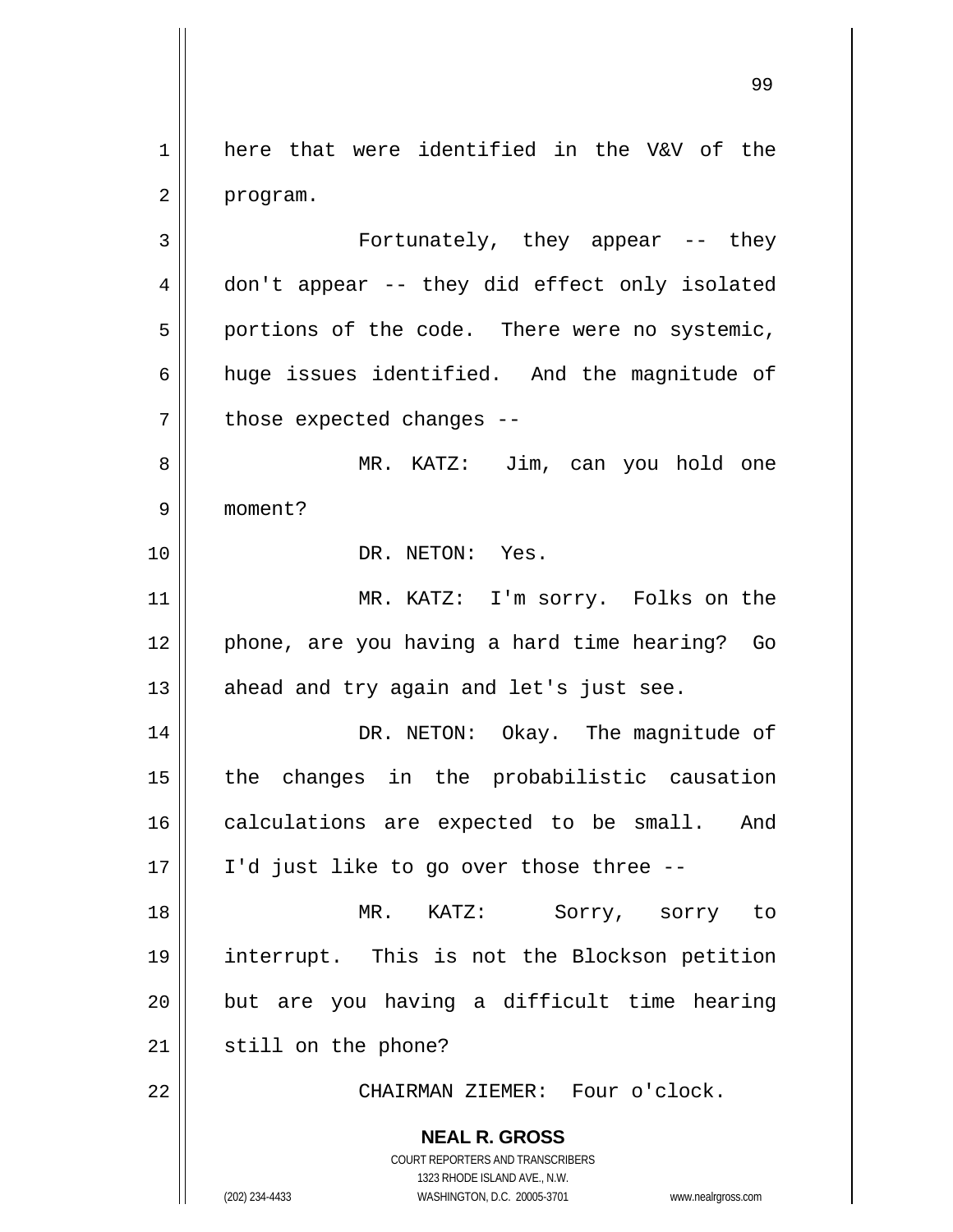**NEAL R. GROSS** COURT REPORTERS AND TRANSCRIBERS 1323 RHODE ISLAND AVE., N.W. 100 1 2 3 4 5 6 7 8 9 10 11 12 13 14 15 16 17 18 19 20 21 22 MR. KATZ: At four o'clock. But anyway, I just want to ascertain all your quality. CHAIRMAN ZIEMER: You can ask Mike. MR. KATZ: I don't know how we could -- Mike, are you having a difficult time hearing as well? Okay, Jim, can you maybe just speak more into the mic or something? DR. NETON: Sure. The first finding that Senes discovered was that there was an error in the estimate of the risk in the calculation for the acute lymphocytic leukemia model. And it was due to something very simple, which was the spelling of lymphocytic. The code said if this equal lymphocytic, go here. And since it was spelled wrong, it never went there. But it was in the quadratic term of the calculation. If you remember, all models within IREP assume a linear no-threshold dose response relationship with the exception of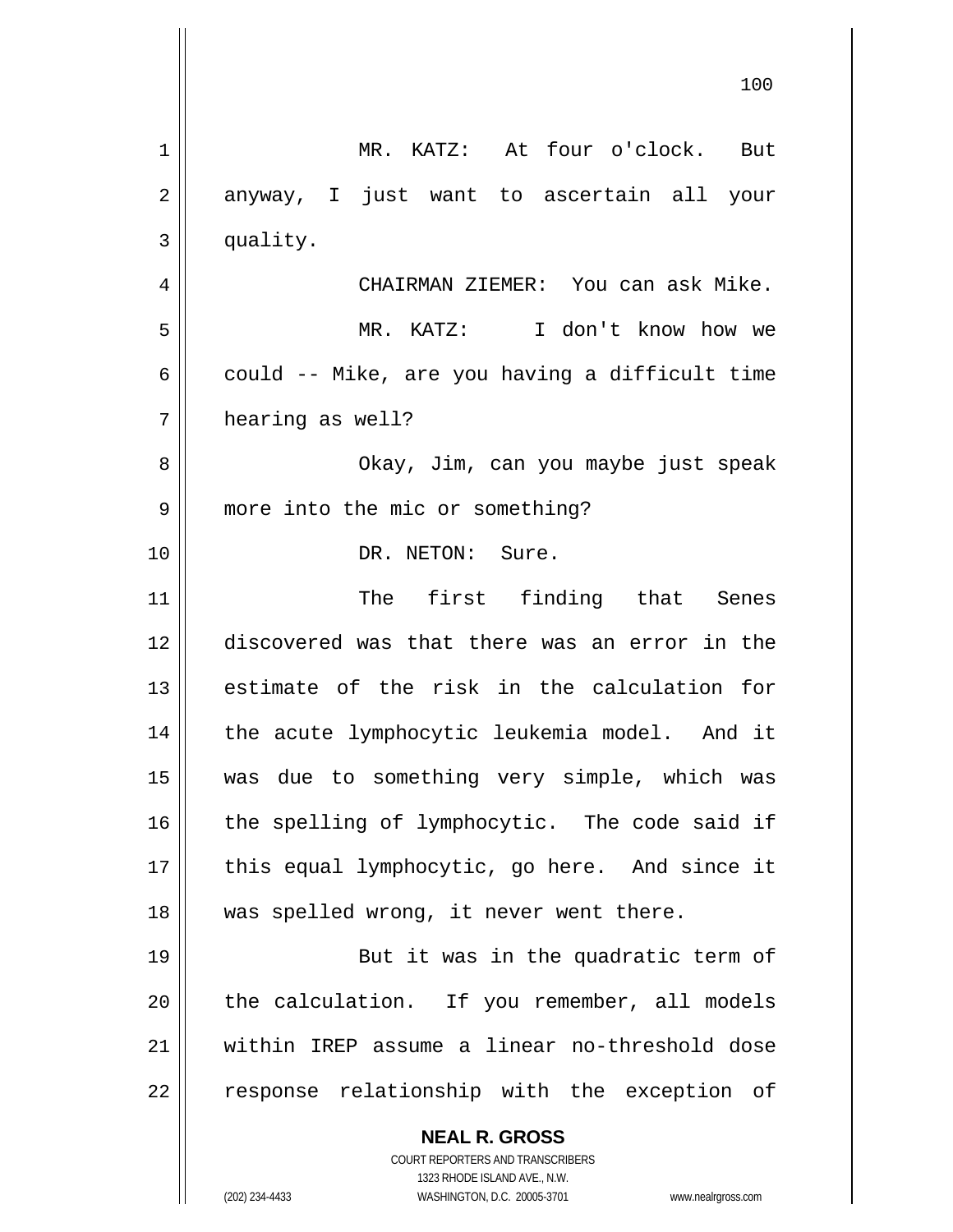**NEAL R. GROSS** 1 2 3 4 5 6 7 8 9 10 11 12 13 14 15 16 17 18 19 20 21 22 leukemia models. The leukemia models, for acute exposures to low linear energy transfer radiation, that is photons and beta particles, has a quadratic term built into it. So without the quadratic term in there, it would really only effect acute exposures to low linear energy transfer radiations that were a fairly high magnitude because at the linear portion -- or the low dose portion, the linear term predominates. And only until you get into the higher portions does the quadratic term kick in to any appreciable extent. So based on this, the revised version could result in higher values for probability of causation for some cases of acute lymphocytic leukemia. The second finding was an error that was discovered in the uncertainty equation for the age dependency modifier for Group 2 cancers. So remember, this is not the age dependency calculation. It is the

> COURT REPORTERS AND TRANSCRIBERS 1323 RHODE ISLAND AVE., N.W.

(202) 234-4433 WASHINGTON, D.C. 20005-3701 www.nealrgross.com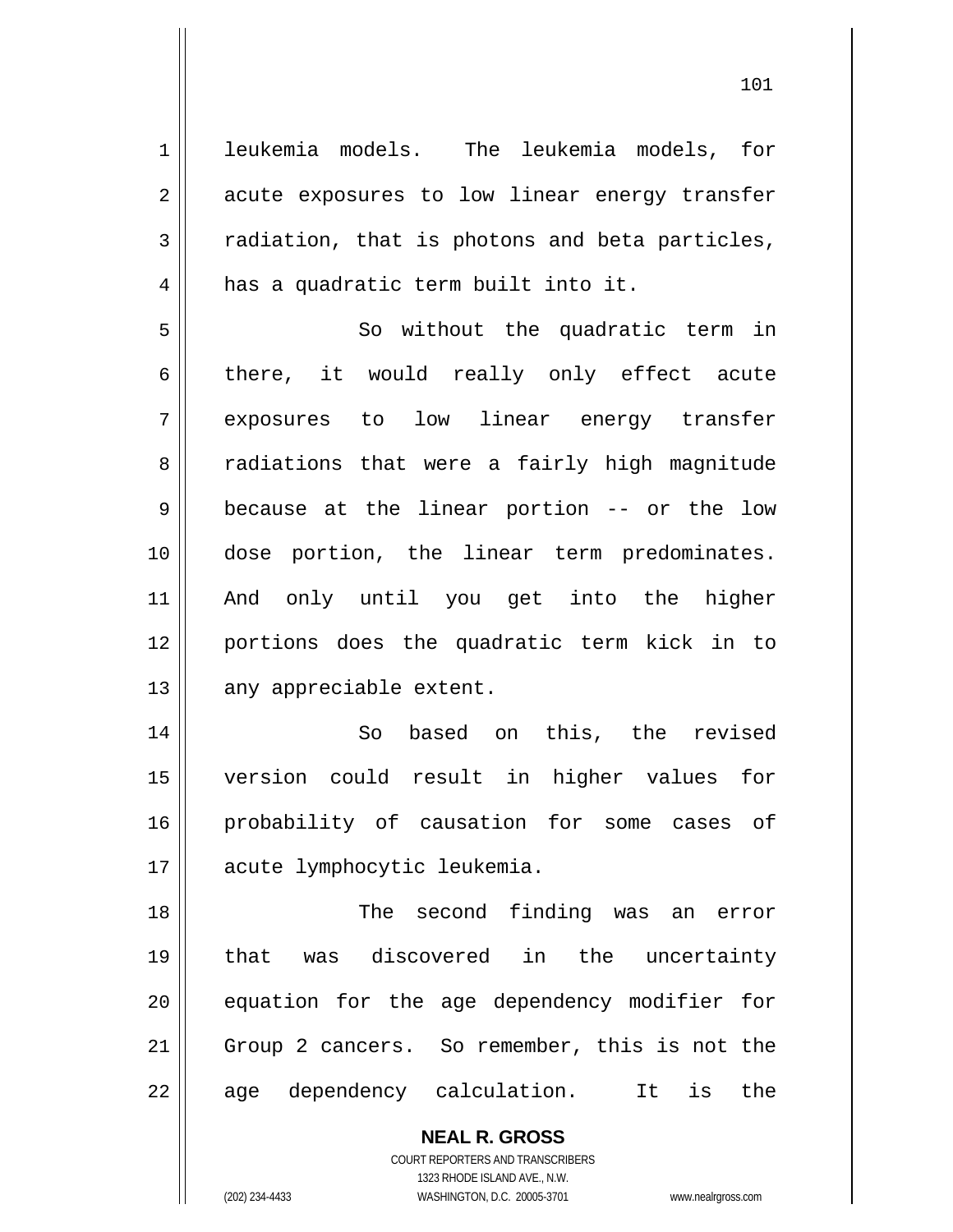**NEAL R. GROSS** COURT REPORTERS AND TRANSCRIBERS 1323 RHODE ISLAND AVE., N.W. 1 2 3 4 5 6 7 8 9 10 11 12 13 14 15 16 17 18 19 20 21 22 uncertainty in the age dependency calculation. And I just have a little footnote here that reminds folks of what Group 2 cancers are. They are listed here and those are the cancers for which there were fewer numbers of cases in the Hiroshima Nagasaki survivor dataset, the Radiation Effects Research Foundation dataset. And because of that, the models are a little simpler than the more complex models like Group 1 that could do things like sex - corrections for sex and stuff like that in the risk calculations. So it would be these cancers that would be effected. It would not affect any cases that were diagnosed after 50 years of age. I should note that the beginning of a very long equation for the GSD -- the geometric standard deviation -- is listed here. And the error was that little two was left out. And if you notice the term that the

(202) 234-4433 WASHINGTON, D.C. 20005-3701 www.nealrgross.com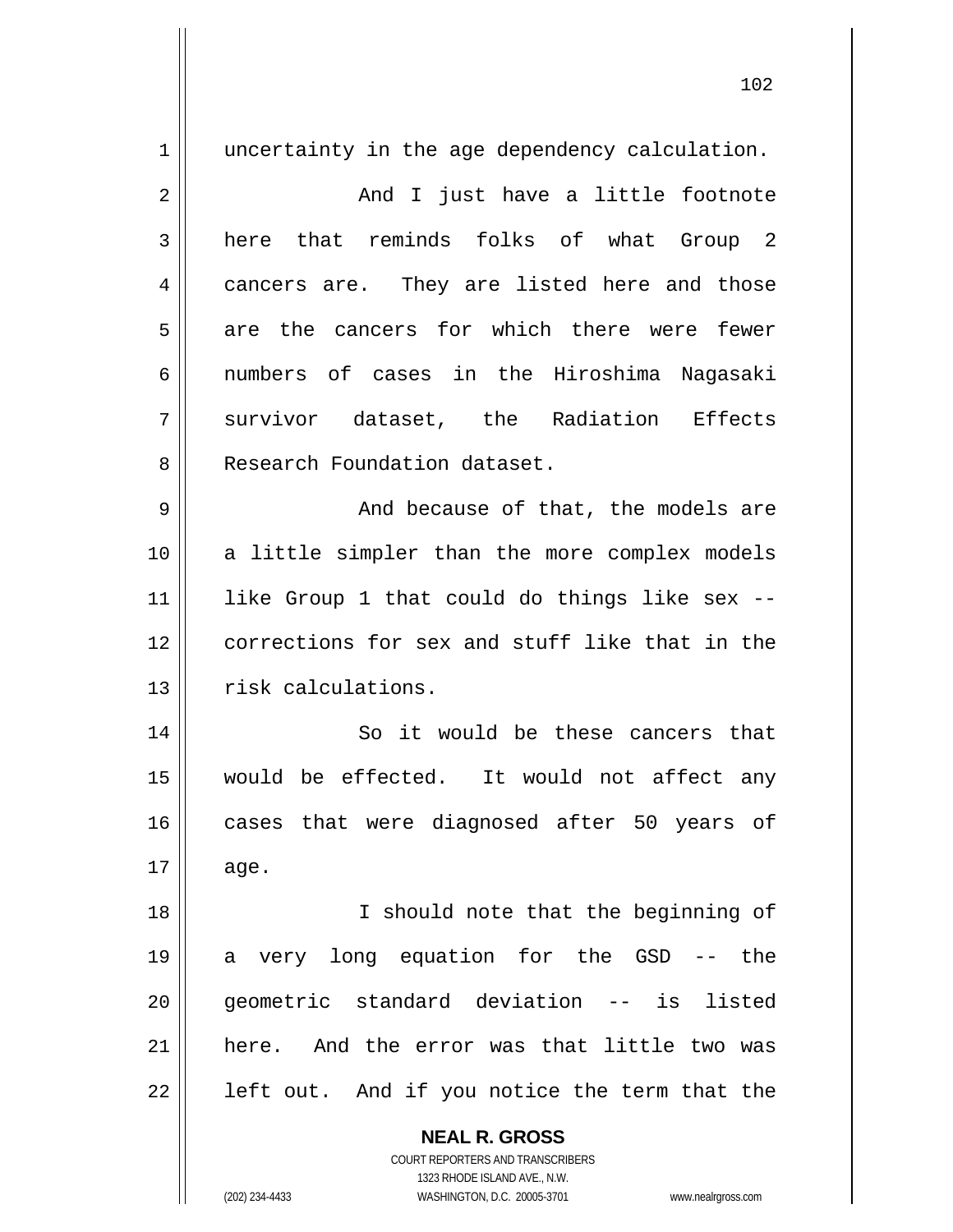1 2 3 4 5 6 7 8 9 10 11 12 two is in is subtracted from the first term, it would actually result in a smaller geometric standard deviation if the two were included. Because of that, the corrected version would result in lower probability of causations for cancers. So in this case, the PC, if, you know, any effect was observed, it would be to decrease the probability of causation. But even with that, we would expect this to be small because remember, this is the uncertainty term in another term that

14 15 16 17 18 19 And the final finding that was noted in the Senes' review was an error in the uncertainty of the modifier for age dependency in the National Institutes of Health lung model. If you recall, we actually run two lung risk calculations within NIOSH-IREP.

20 21 22 One is the original one that was published with the code. The second one is what we call the NIH lung model because that

> **NEAL R. GROSS** COURT REPORTERS AND TRANSCRIBERS 1323 RHODE ISLAND AVE., N.W. (202) 234-4433 WASHINGTON, D.C. 20005-3701 www.nealrgross.com

was effected.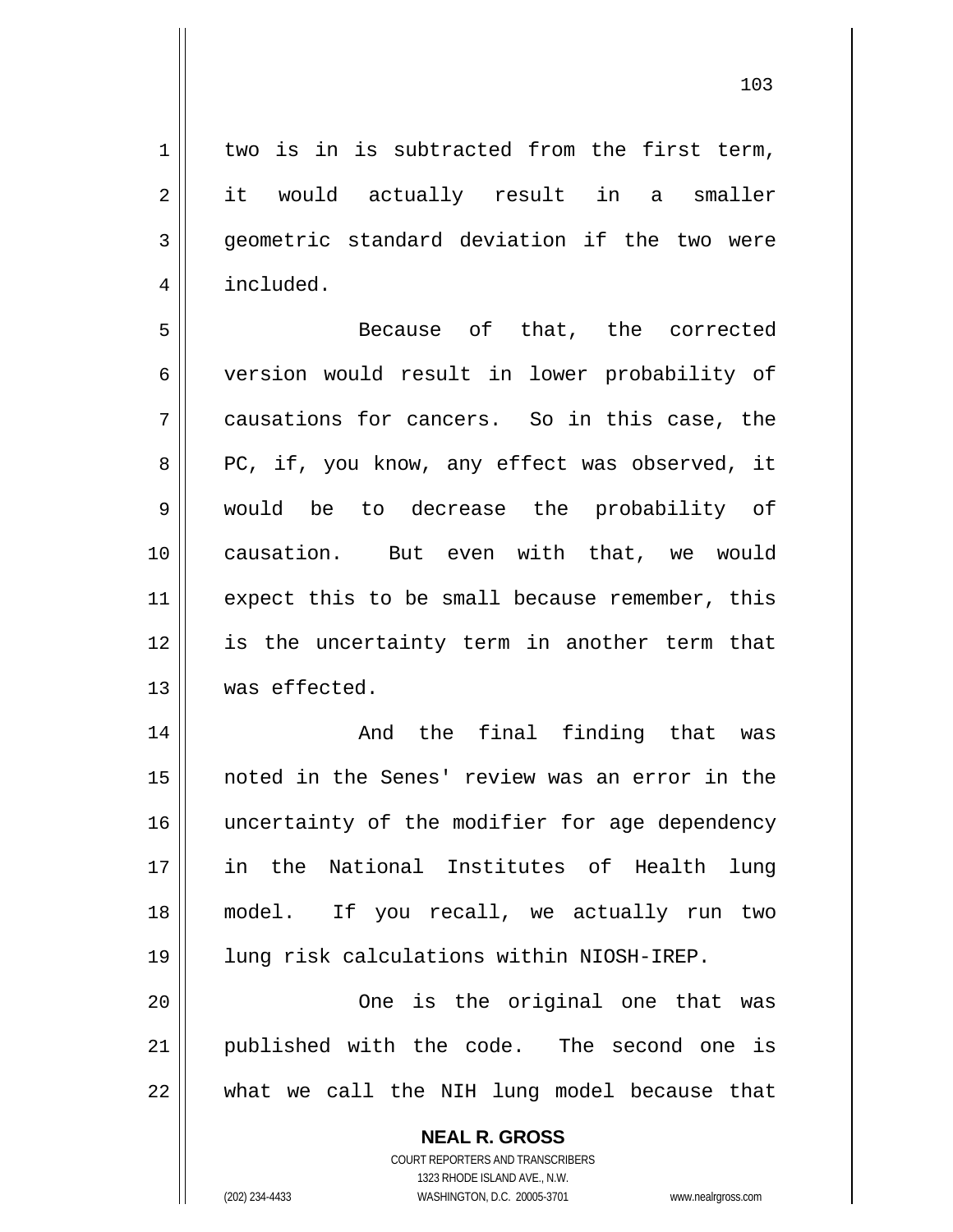is what the NIH is using. And that particular code was modified to include some additional analysis done by Preston et al from the RERF that incorporates some additional data on the effect of cigarette smoking I believe.

6 7 8 9 10 11 12 13 When we modified NIOSH-IREP, we now run both of those models and pick the one that has the higher probability of causation. The error that was in this calculation was a reversal in the sign -- a plus or minus sign associated with the terms, again, in the geometric standard deviation calculation for the age dependency modifier.

14 15 16 17 18 It is a little less certain in this case how the effect is going to go. The revised version could be either slightly lower or higher depending on a combination of ages at exposures and ages at diagnosis.

19 20 21 22 But nonetheless, our initial review of this indicates that the effect on any case would probably be within plus or minus .5 percent on the PC calculation itself. So a

> **NEAL R. GROSS** COURT REPORTERS AND TRANSCRIBERS 1323 RHODE ISLAND AVE., N.W. (202) 234-4433 WASHINGTON, D.C. 20005-3701 www.nealrgross.com

1

2

3

4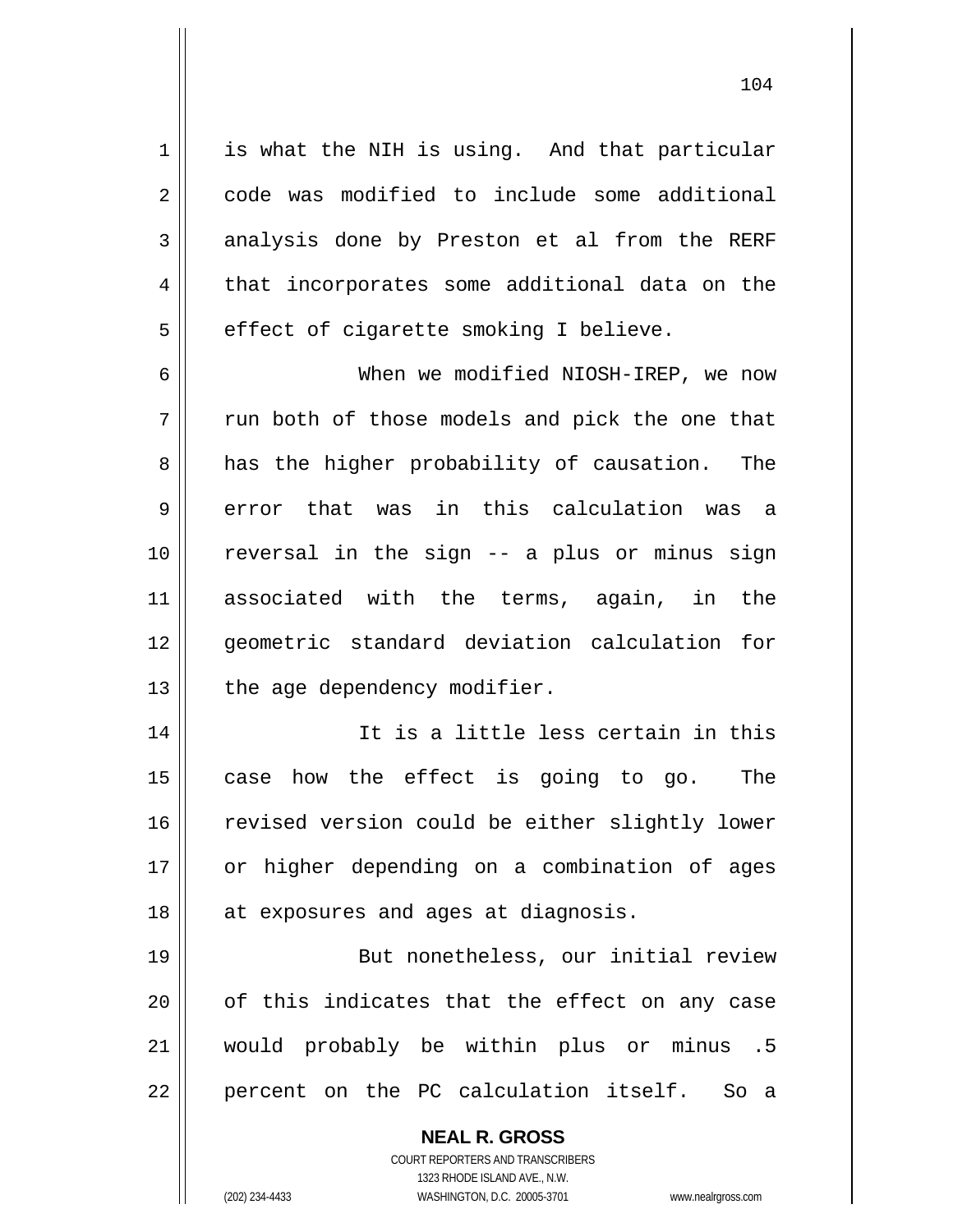1 2 fairly small but not inconsequential difference.

3 4 5 6 7 8 9 So given that we have done this and identified these particular issues, you know, what are we going to do about it? And obviously we are going to update the current version of IREP 5.5.3 to a new version that we're going to call 5.6 that corrects these algorithms.

10 11 12 13 14 15 We already have what we call an enterprise edition in place running in the background that we're evaluating right now. And, of course, we will do a verification validation of all those corrections to make sure they function properly.

16 17 18 19 20 21 22 But as importantly, I think, we will identify the specific claims effected and we're working through those issues now and issue a program evaluation report and rework any claims that were effected by these errors. It was a fairly interesting exercise. I'm really glad we did it. I

> **NEAL R. GROSS** COURT REPORTERS AND TRANSCRIBERS

> > 1323 RHODE ISLAND AVE., N.W.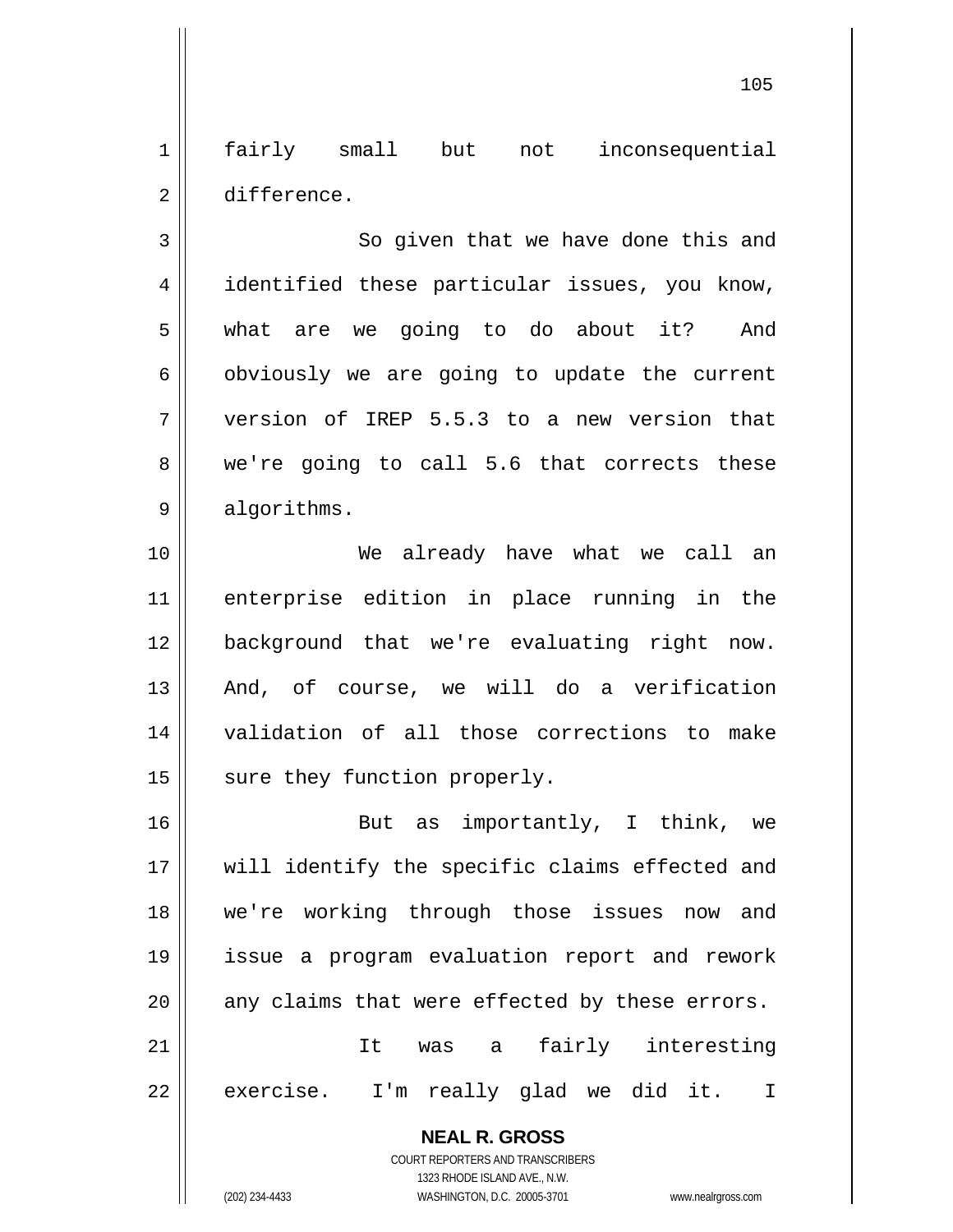1 2 3 4 5 6 7 8 9 10 11 12 13 14 15 16 17 18 19 20 21 22 should have mentioned up front that this was undertaken by primarily -- there were some stakeholders' concerns about this, about the adequacy of the verification/validation. And I was quick to point out early on that it's not that it wasn't verified but not in this rigorous of a manner. I mean they were all independently verified, the calculations. But it wasn't done by a third party un-associated with the calculations -- more like you'd see with a very rigorous V&V that we've done with sort of a nuclear power planttype application. Senes Oak Ridge has completed all of this. We're in the process of correcting this as I indicated. And right now we have a very short draft report out but we're expecting - actually just before I left, I received a draft report that is 400-plus pages that goes through all of the mechanics and nuts and

> **NEAL R. GROSS** COURT REPORTERS AND TRANSCRIBERS 1323 RHODE ISLAND AVE., N.W.

(202) 234-4433 WASHINGTON, D.C. 20005-3701 www.nealrgross.com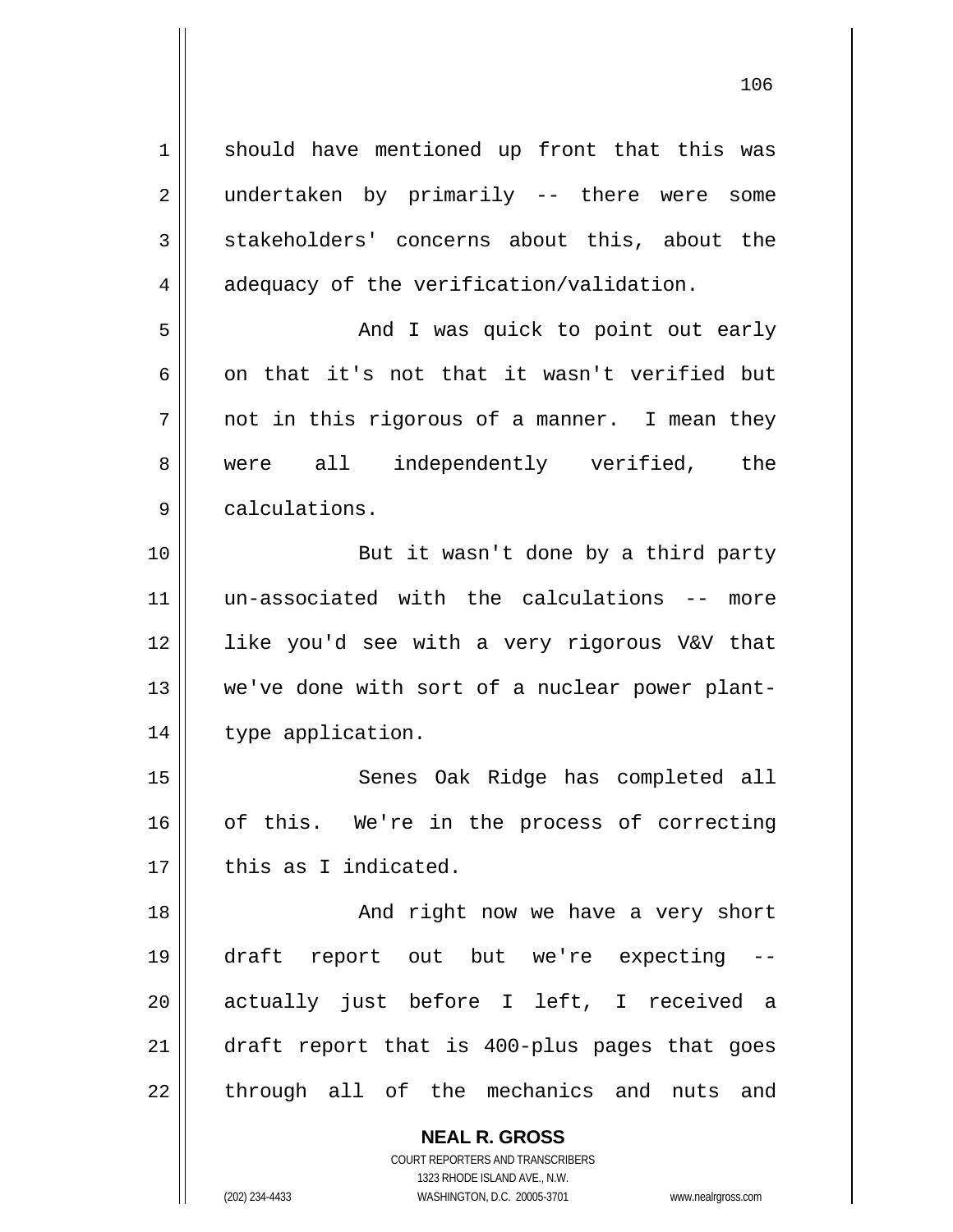**NEAL R. GROSS** COURT REPORTERS AND TRANSCRIBERS 1323 RHODE ISLAND AVE., N.W. 1 2 3 4 5 6 7 8 9 10 11 12 13 14 15 16 17 18 19 20 21 22 bolts of what was done here. And as soon as I can review that and we approve it for release, we'll put that on our website and make it available to the public. Mark? MEMBER GRIFFON: We usually have questions at the end but -- DR. NETON: Yes, that's fine. MEMBER GRIFFON: -- this one seems pertinent now. You said an independent review? I mean -- DR. NETON: Well, it was someone not associated -- MEMBER GRIFFON: -- Senes developed the IREP that is online, right? The NIOSH-IREP? DR. NETON: Yes. MEMBER GRIFFON: I mean there was NIH-IREP but this is Senes doing the V&V on Senes' product. DR. NETON: Yes, I'm sorry.

107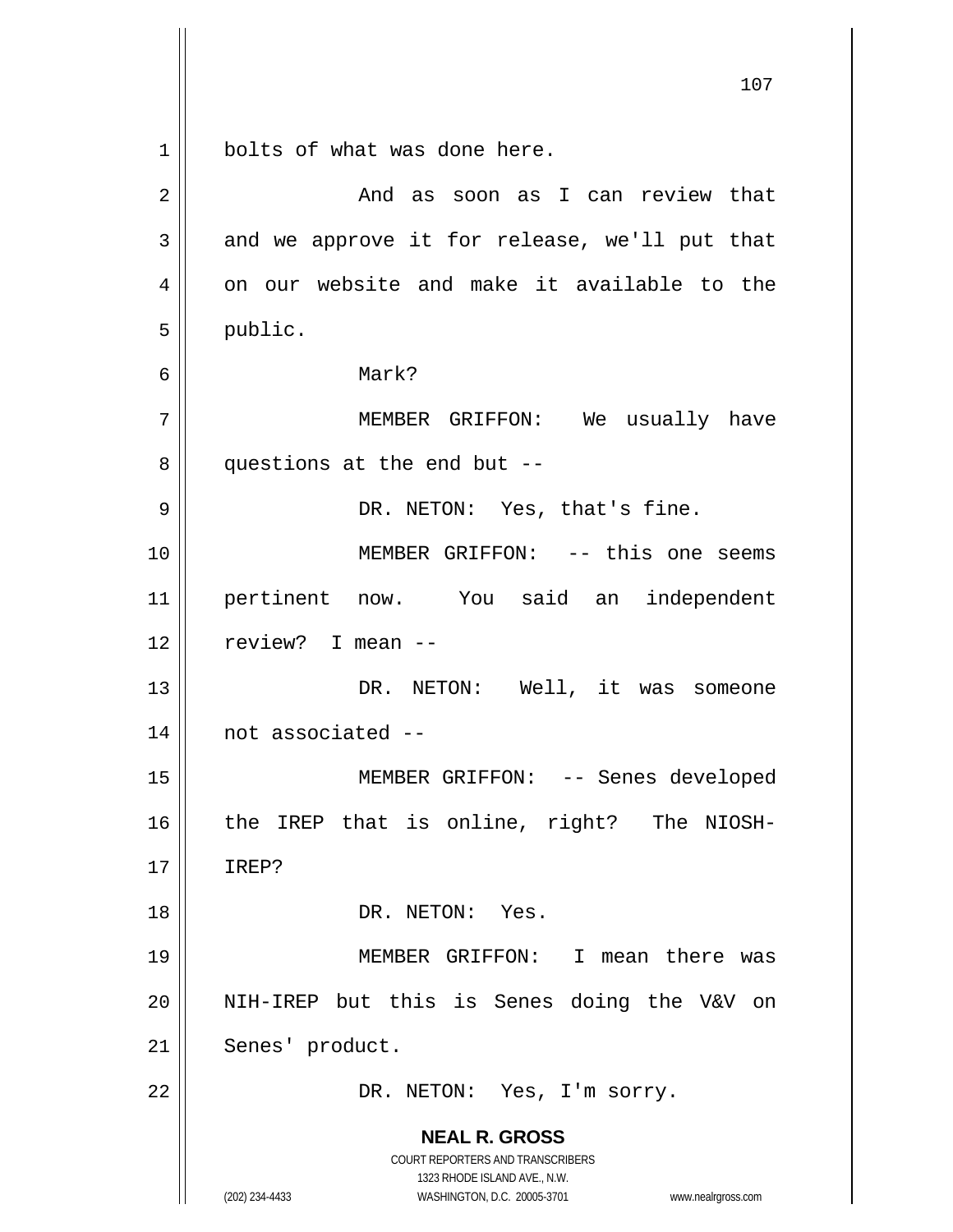|    | 108                                                                                                 |
|----|-----------------------------------------------------------------------------------------------------|
| 1  | MEMBER GRIFFON: Okay.                                                                               |
| 2  | DR. NETON: What I really should                                                                     |
| 3  | have said was that it was someone<br>not                                                            |
| 4  | associated with developing the code in the                                                          |
| 5  | first place. The coders weren't doing the                                                           |
| 6  | V&V.                                                                                                |
| 7  | MEMBER GRIFFON: So it was another                                                                   |
| 8  | party at --                                                                                         |
| 9  | DR. NETON: Another party --                                                                         |
| 10 | MEMBER GRIFFON: -- Senes?                                                                           |
| 11 | DR. NETON: -- within Senes --                                                                       |
| 12 | MEMBER GRIFFON: Okay.                                                                               |
| 13 | DR. NETON: -- that was doing the                                                                    |
| 14 | independent calculations, which is somewhat                                                         |
| 15 | traditional on how those things go.                                                                 |
| 16 | Okay. Any other questions on IREP                                                                   |
| 17 | before I move into another issue?                                                                   |
| 18 | CHAIRMAN ZIEMER: Dr. Roessler?                                                                      |
| 19 | That spelling<br>MEMBER ROESSLER:                                                                   |
| 20 | error is sort of interesting. And I'm -- I've                                                       |
| 21 | never done a code evaluation but I assume they                                                      |
| 22 | didn't find it by going through and looking                                                         |
|    | <b>NEAL R. GROSS</b>                                                                                |
|    | COURT REPORTERS AND TRANSCRIBERS                                                                    |
|    | 1323 RHODE ISLAND AVE., N.W.<br>(202) 234-4433<br>WASHINGTON, D.C. 20005-3701<br>www.nealrgross.com |

 $\mathsf{l}$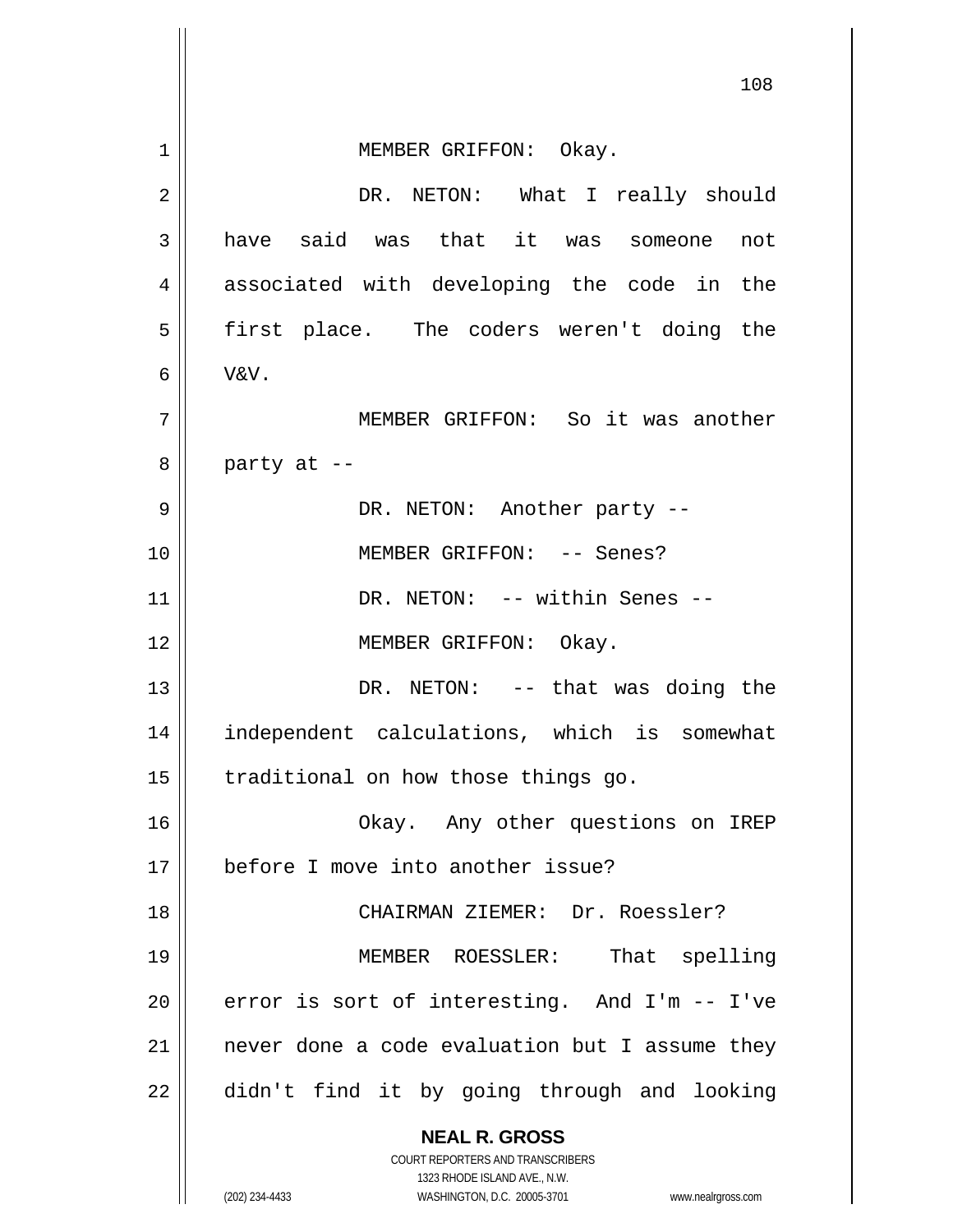1 2 3 4 5 6 7 8 9 10 11 12 13 14 15 16 17 18 19 20 21 22 for spelling errors but they did it in a mathematical way and then they figured out that's what happened. DR. NETON: I don't know but I would suspect that's probably what it was. That the two -- you know, they reprogrammed it and the numbers were coming out different. So they had to go back and figure out, you know, what caused that difference. And that's when they identified the spelling error. MEMBER ROESSLER: And once having done that, then I think they might have been alerted to looking for other things -- you know, other spelling errors or something. DR. NETON: Right. But remember, you know, this whole undertaking was someone independently coded those equations in Crystal Ball and Excel and came up with answers. And then ran both programs and compared the numerical outputs. MEMBER ROESSLER: Yes. DR. NETON: And if the numerical

> **NEAL R. GROSS** COURT REPORTERS AND TRANSCRIBERS 1323 RHODE ISLAND AVE., N.W.

(202) 234-4433 WASHINGTON, D.C. 20005-3701 www.nealrgross.com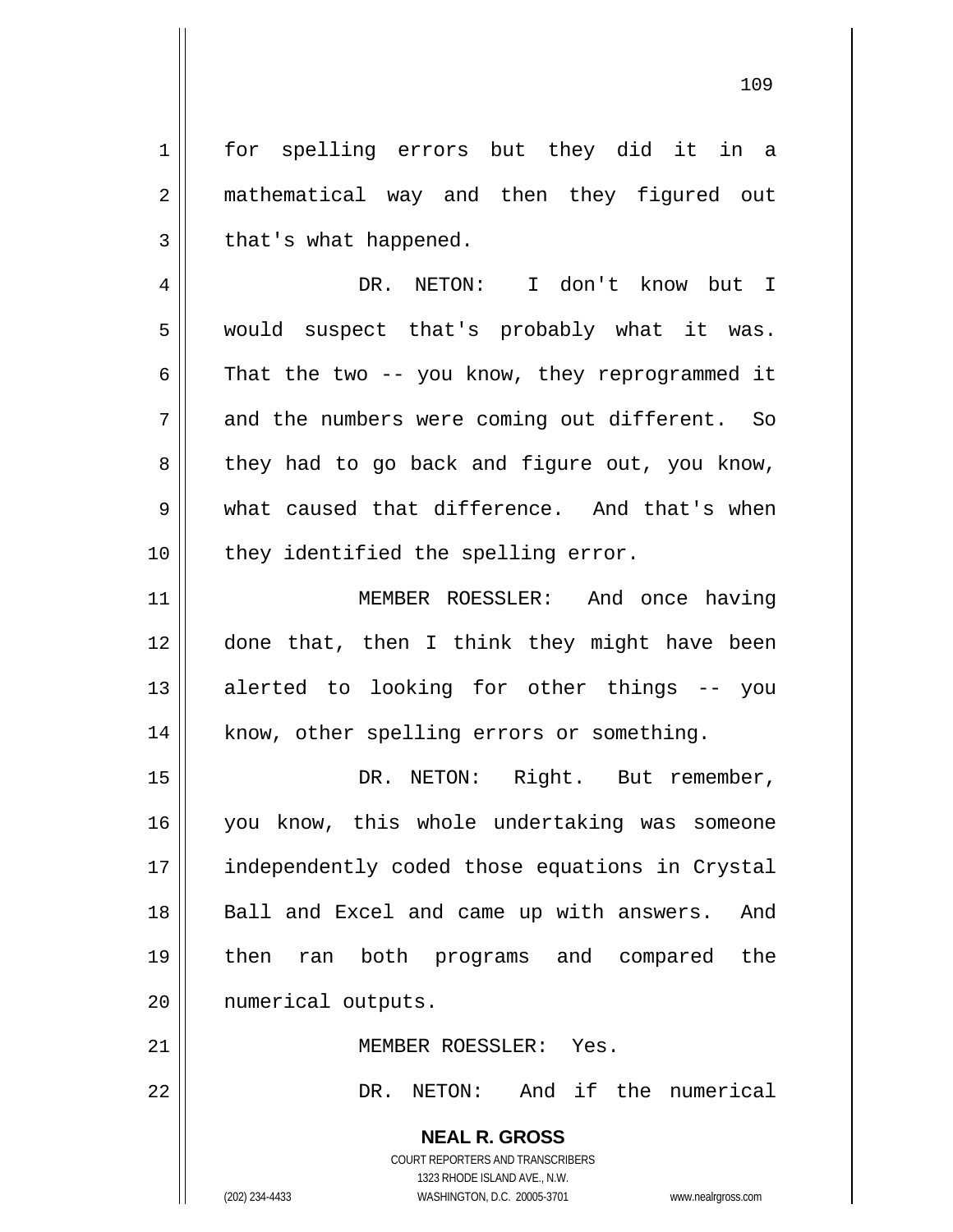| 1  | outputs varied, then that would lead to a sort                                                      |
|----|-----------------------------------------------------------------------------------------------------|
| 2  | of a hunt as to what was causing the issue.                                                         |
| 3  | MEMBER MELIUS: Probably Microsoft                                                                   |
| 4  | spell check was -- you know we're using Google                                                      |
| 5  | searches now.                                                                                       |
| 6  | CHAIRMAN ZIEMER: Well, I might add                                                                  |
| 7  | to that, it pegs my mind here or spurs my                                                           |
| 8  | recollection is that I can misspell something                                                       |
| 9  | when I go into Google or any of the search                                                          |
| 10 | engines and they figure out what I'm really                                                         |
| 11 | after. I don't know if they're just using                                                           |
| 12 | spell check but they seem to be pretty smart.                                                       |
| 13 | And the minor misspelling of a word                                                                 |
| 14 | like lymphocytic, I would hope in the future                                                        |
| 15 | that the program would be able to figure out                                                        |
| 16 | that that is what was meant --                                                                      |
| 17 | DR. NETON: Yes.                                                                                     |
| 18 | CHAIRMAN ZIEMER: -- because I                                                                       |
| 19 | could see -- well, enough said.                                                                     |
| 20 | DR. NETON: I'm not sure you want                                                                    |
| 21 | programs doing that because sometimes when I                                                        |
| 22 | mistype something in Google --                                                                      |
|    | <b>NEAL R. GROSS</b><br>COURT REPORTERS AND TRANSCRIBERS                                            |
|    | 1323 RHODE ISLAND AVE., N.W.<br>(202) 234-4433<br>WASHINGTON, D.C. 20005-3701<br>www.nealrgross.com |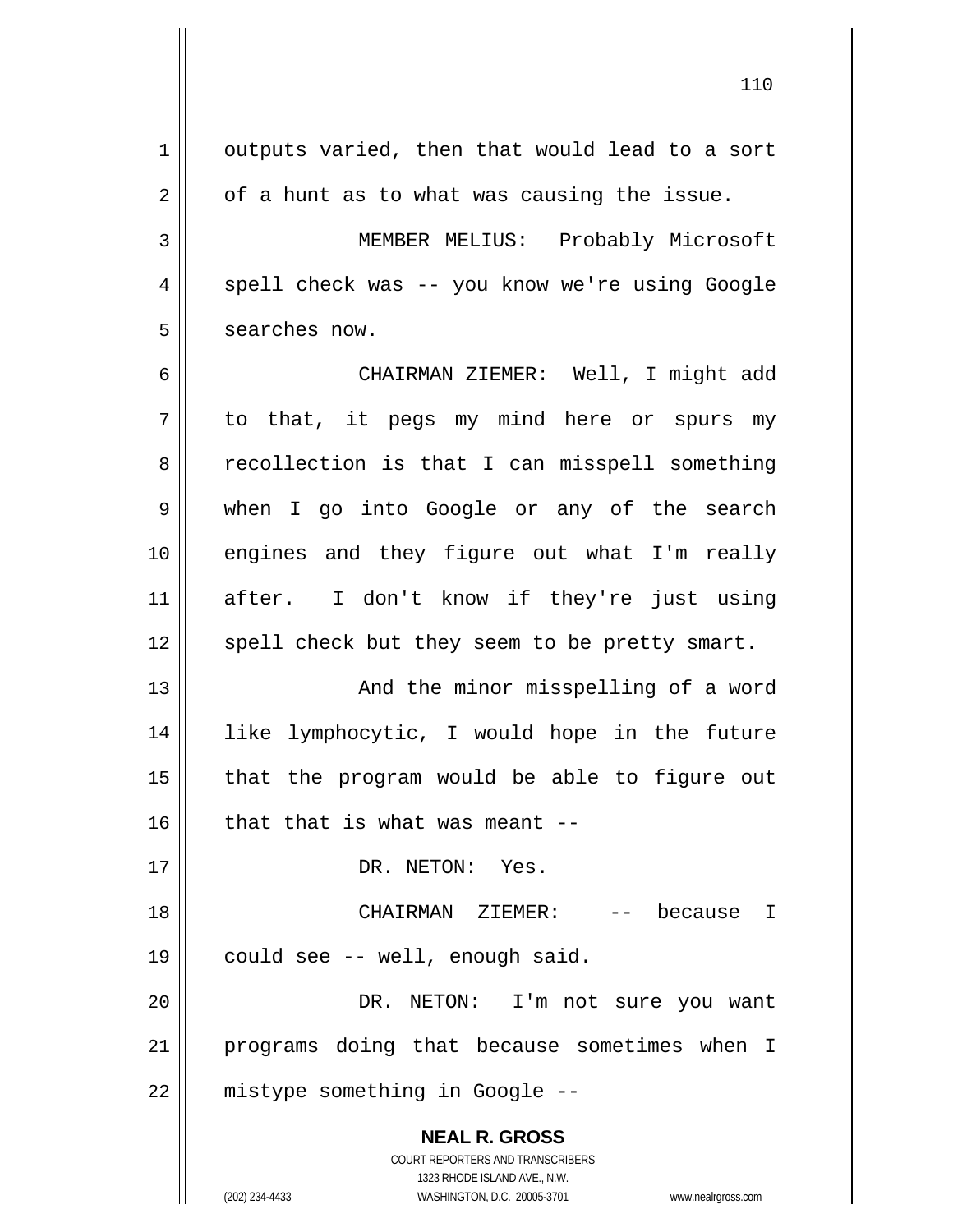|              | 111                                                                                              |
|--------------|--------------------------------------------------------------------------------------------------|
| $\mathbf{1}$ | CHAIRMAN ZIEMER: I understand.                                                                   |
| 2            | DR. NETON: -- it gives me some                                                                   |
| 3            | options that aren't really what I was looking                                                    |
| 4            | for.                                                                                             |
| 5            | CHAIRMAN ZIEMER: That aren't what                                                                |
| 6            | you want, right.                                                                                 |
| 7            | MEMBER ROESSLER: I think we should                                                               |
| 8            | make it clear though that it wasn't a search                                                     |
| 9            | for a spelling error. That it was a                                                              |
| 10           | mathematical determination. And that would                                                       |
| 11           | show up other errors, too.                                                                       |
| 12           | DR. NETON: Yes.                                                                                  |
| 13           | Right. Very<br>CHAIRMAN ZIEMER:                                                                  |
| 14           | good.                                                                                            |
| 15           | DR. NETON: And, of course, no                                                                    |
| 16           | errors are acceptable in this program. But I                                                     |
| 17           | was actually quite gratified that, you know,                                                     |
| 18           | the ones that were found resulted in fairly                                                      |
| 19           | small differences. So that speaks, I think,                                                      |
| 20           | to the level of rigor that went into it in the                                                   |
| 21           | first place I believe.                                                                           |
| 22           | CHAIRMAN ZIEMER: Okay, go ahead,                                                                 |
|              | <b>NEAL R. GROSS</b><br>COURT REPORTERS AND TRANSCRIBERS                                         |
|              | 1323 RHODE ISLAND AVE., N.W.<br>(202) 234-4433<br>WASHINGTON, D.C. 20005-3701 www.nealrgross.com |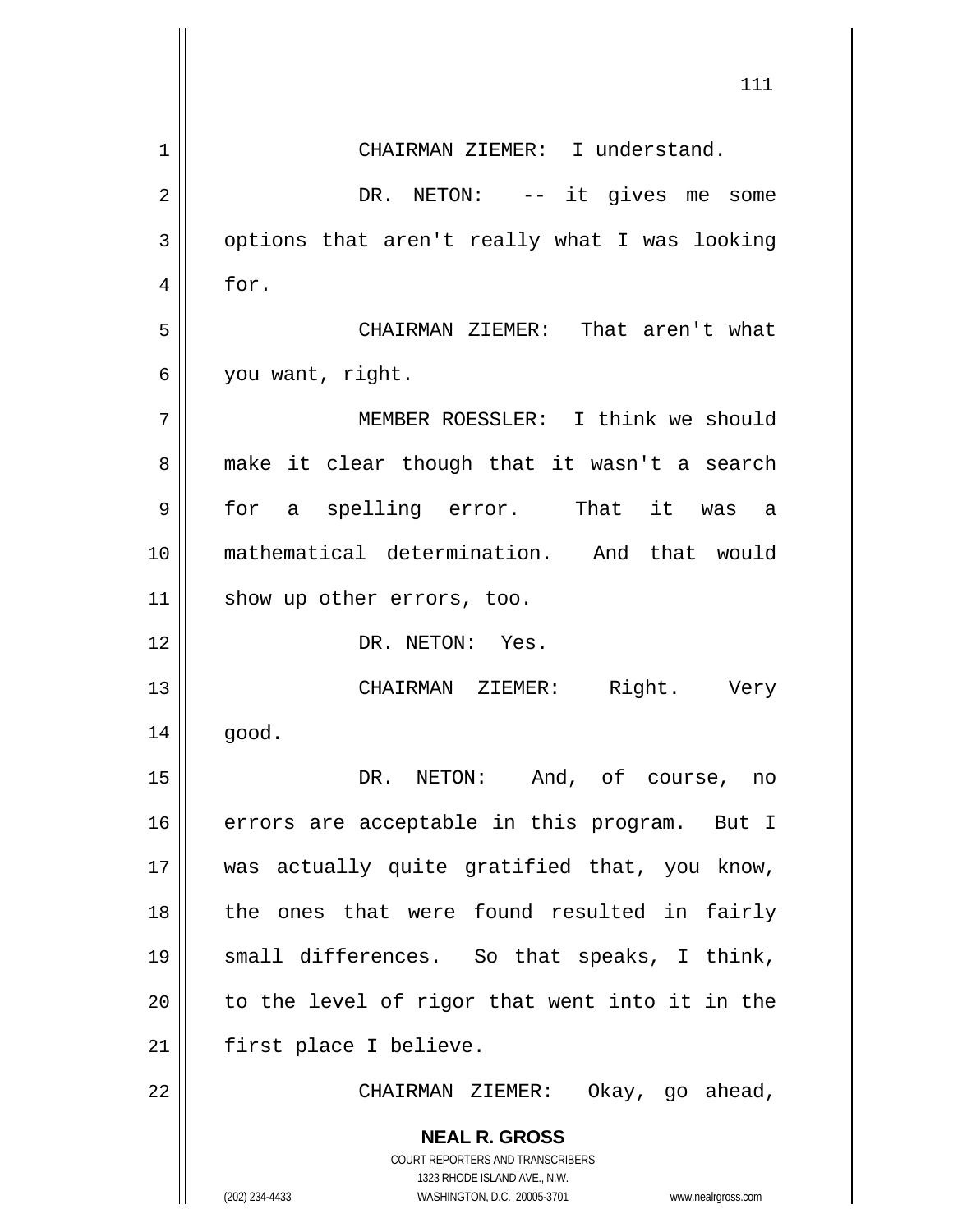1 Jim, you want to proceed?

| $\overline{2}$ | DR. NETON: Okay. The next issue,               |
|----------------|------------------------------------------------|
| 3              | which has been on the agenda for quite some    |
| 4              | time now -- it's picking up some steam now --  |
| 5              | is the chronic lymphocytic leukemia issue, you |
| 6              | know, should it be a covered cancer.           |
| 7              | We're continuing to pursue the                 |
| 8              | possible addition of CLL. And, you know, as I  |
| 9              | indicated on this slide, we've engaged in a    |
| 10             | couple of rounds of subject expert reviews to  |
| 11             | make a determination in that regard.           |
| 12             | You might recall, we commissioned a            |
| 13             | review panel very early on, a couple of years  |
| 14             | ago, to actually ask a number of experts       |
| 15             | should chronic lymphocytic leukemia be         |
| 16             | considered radiogenic in the first place.      |
| 17             | If the answer we got back from the             |
| 18             | review panel was a resounding no, then we      |
| 19             | thought our job would be done. The experts     |
| 20             | say no. And as long as we have some good       |
| 21             | scientific justification, our job would be     |
|                |                                                |

112

1323 RHODE ISLAND AVE., N.W. (202) 234-4433 WASHINGTON, D.C. 20005-3701 www.nealrgross.com

COURT REPORTERS AND TRANSCRIBERS

**NEAL R. GROSS**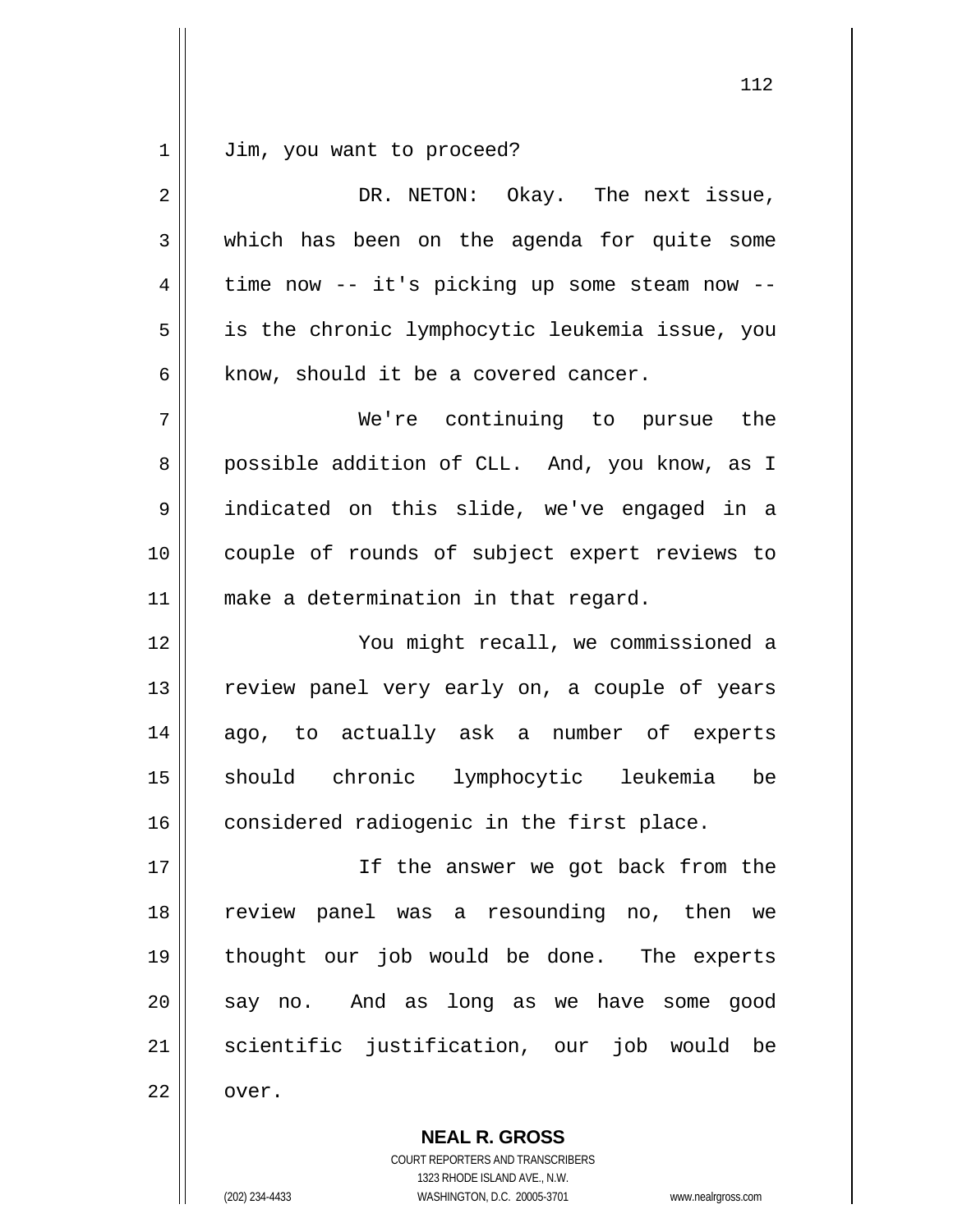1 2 3 4 5 6 7 8 9 10 11 12 13 14 15 16 17 18 19 20 21 22 But that's not the way it came out. The review panel of five experts, the majority of the reviewers supported the inclusion of CLL. And I think I reported on that a while ago, that they found no substantive reason why CLL couldn't be caused by radiation exposure, even though the epic studies that have been conducted cannot really make a determination that CLL, there isn't some kind of dose response relationship. It doesn't mean that it couldn't be radiogenic. So the majority of the reviewers chimed in that CLL certainly could be radiogenic, and that review was completed way back in 2005. This has been a much more complicated issue, though, than I would have envisioned when we first started it. But when we also needed a way to do dose reconstructions for chronic lymphocytic leukemia, and I reported last time that, with our contractor, Senes Oak Ridge, we developed

> **NEAL R. GROSS** COURT REPORTERS AND TRANSCRIBERS 1323 RHODE ISLAND AVE., N.W. (202) 234-4433 WASHINGTON, D.C. 20005-3701 www.nealrgross.com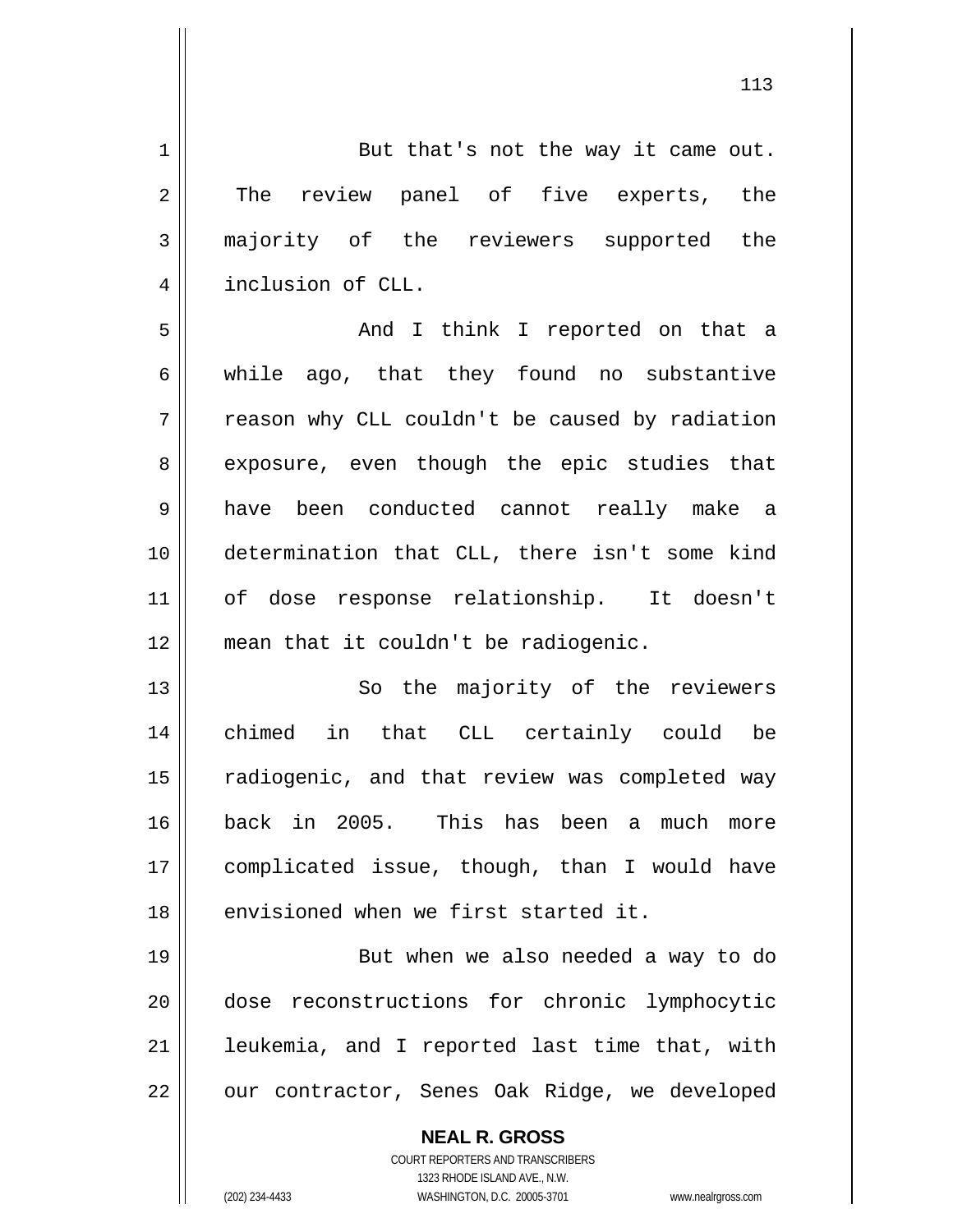1 2 a probabilistic dose reconstruction method. I reported in some detail on that.

3 4 5 6 7 8 9 But we wanted to, you know, we wanted to poll the experts, does what we're proposing make sense? So we did a second round of review, and requested input on some five specific issues related to the etiology, the development of chronic lymphocytic leukemias.

10 11 12 13 14 15 16 And as I mentioned, these were based on a Senes-generated white paper that came out August 12th, 2008. It's a fairly thick document. They reviewed -- extensive review of the literature on this. But we wanted to get some expert hematologists' opinions.

17 18 19 20 21 Review comments were solicited, as indicated here, in October 2008, and we finally received all -- the last set of comments from the last reviewer January 2009, last month.

I just listed here the five

**NEAL R. GROSS** COURT REPORTERS AND TRANSCRIBERS 1323 RHODE ISLAND AVE., N.W. (202) 234-4433 WASHINGTON, D.C. 20005-3701 www.nealrgross.com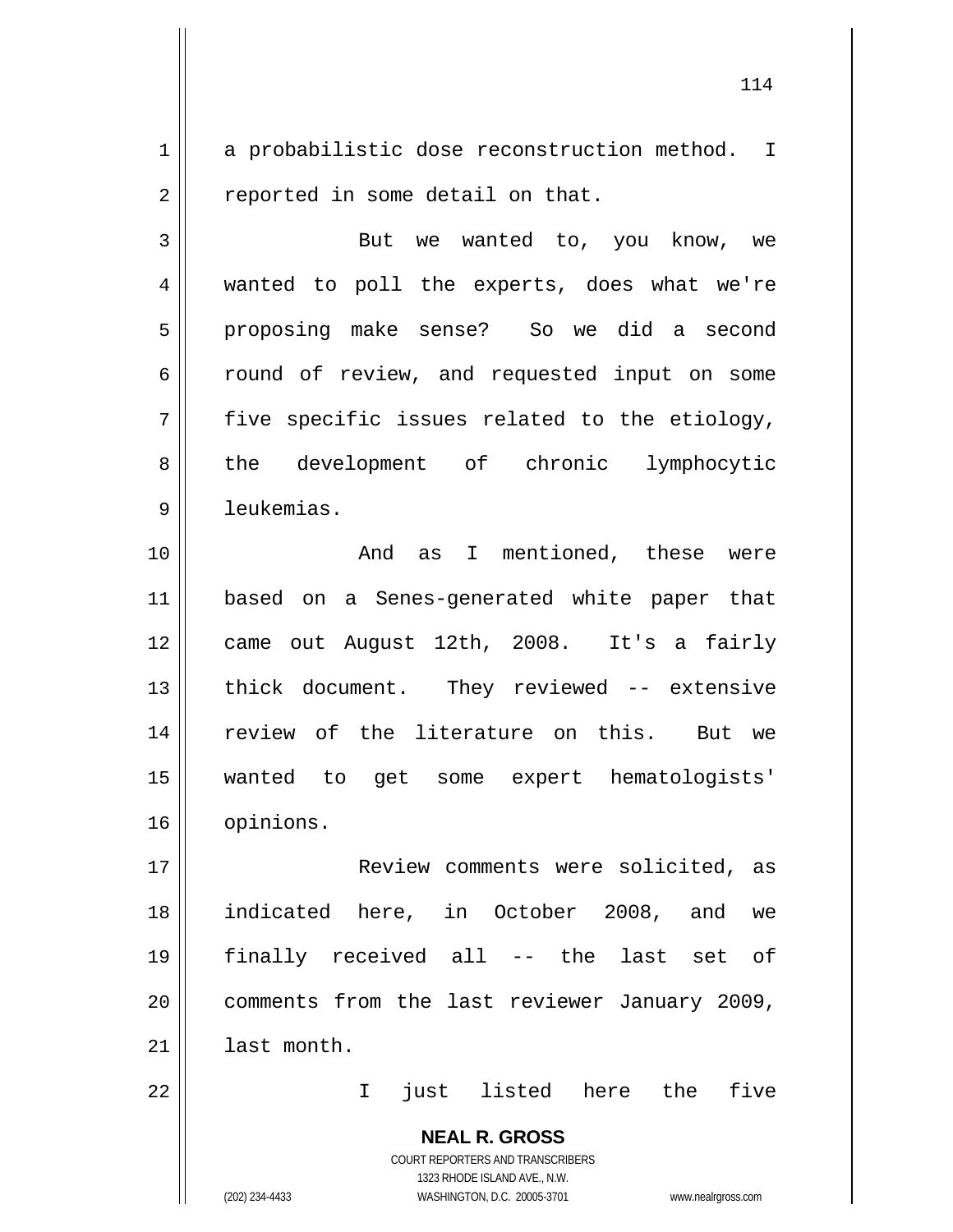questions that we asked the panel to consider. I don't expect to make anybody hematologists here, but they essentially refer to the nature of what mature lymphocyte precursors are involved here.

7 The development of lymphocytes themselves is a fairly arcane science that not many people really are aware of, and to what extent these precursors circulate.

10 11 12 13 14 15 Once, you know, you identify the precursor for a chronic lymphocytic leukemia cancer, do they circulate? Are they localized in different organs? Are they systemic? What is a residence time if they do become systemic?

16 17 18 And then there are some posttransformation transfers. Once you get a clone, can it migrate throughout the body?

19 20 21 22 So would it be reasonable to assume or not that the point of diagnosis where the CLL was originally located was its point of origin? Those kind of questions. We're

**NEAL R. GROSS**

COURT REPORTERS AND TRANSCRIBERS 1323 RHODE ISLAND AVE., N.W. (202) 234-4433 WASHINGTON, D.C. 20005-3701 www.nealrgross.com

1

2

3

4

5

6

8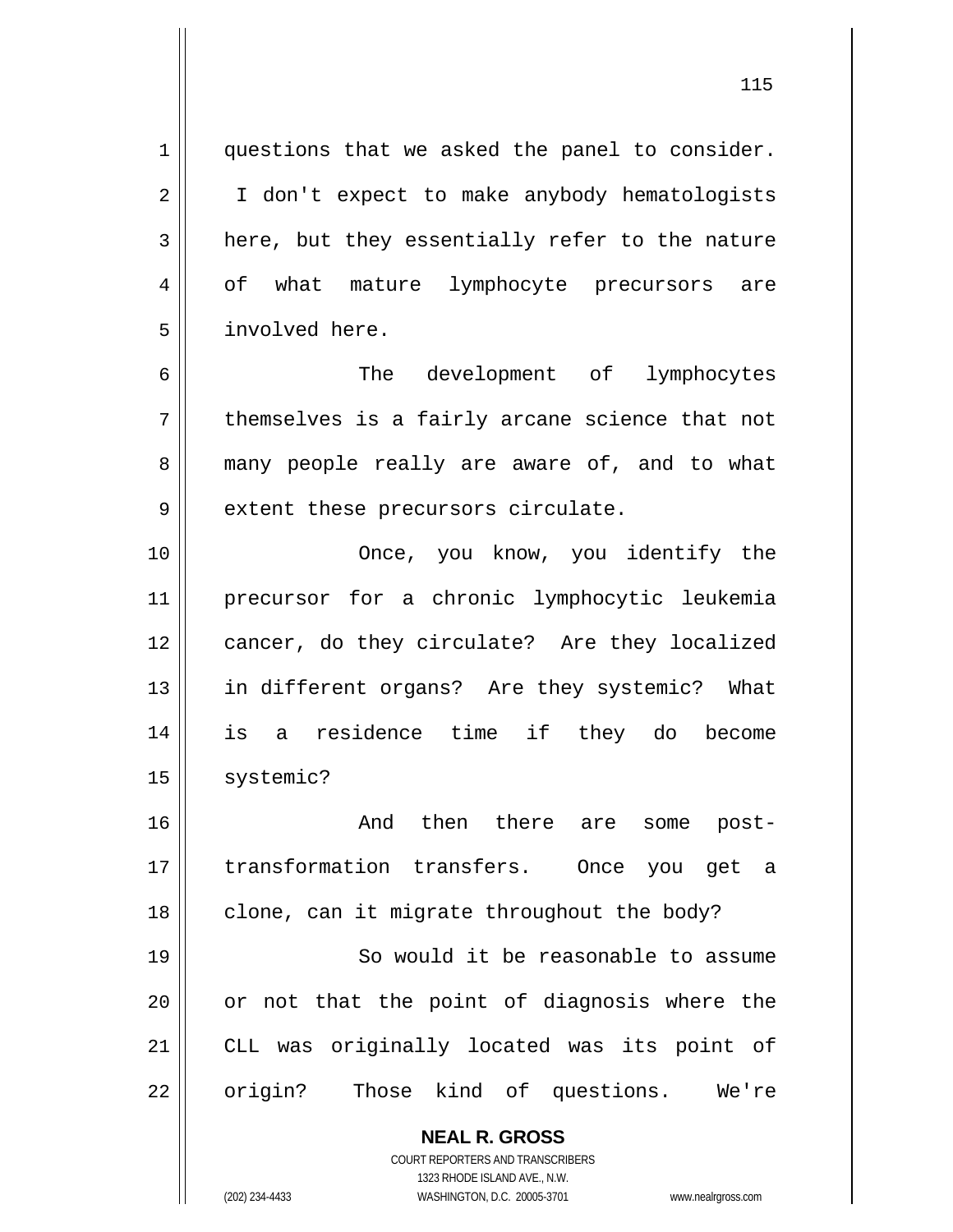1 2 really trying to get our hands around what is going on here.

3 4 5 6 7 So we've got those review comments in. In general, they're supportive of the approach that we've developed. I see nothing in these comments so far that would invalidate what we've been proposing.

8 9 10 11 12 13 14 But we are going to prepare a point-by-point evaluation of these last rounds of comments. They're fairly technical. And then we will finalize a risk model and dose reconstruction approach, and prepare a transmittal package for the HHS Secretary's Office to take up this issue.

15 16 17 And that's the last slide I have. So I'd be happy to answer any questions if anybody has any.

18 19 20 21 CHAIRMAN ZIEMER: Jim, can you remind us -- or is it premature to ask this - what would be the, quote, organ of interest for which the dose is calculated?

DR. NETON: It would be a -- this

**NEAL R. GROSS** COURT REPORTERS AND TRANSCRIBERS

1323 RHODE ISLAND AVE., N.W.

22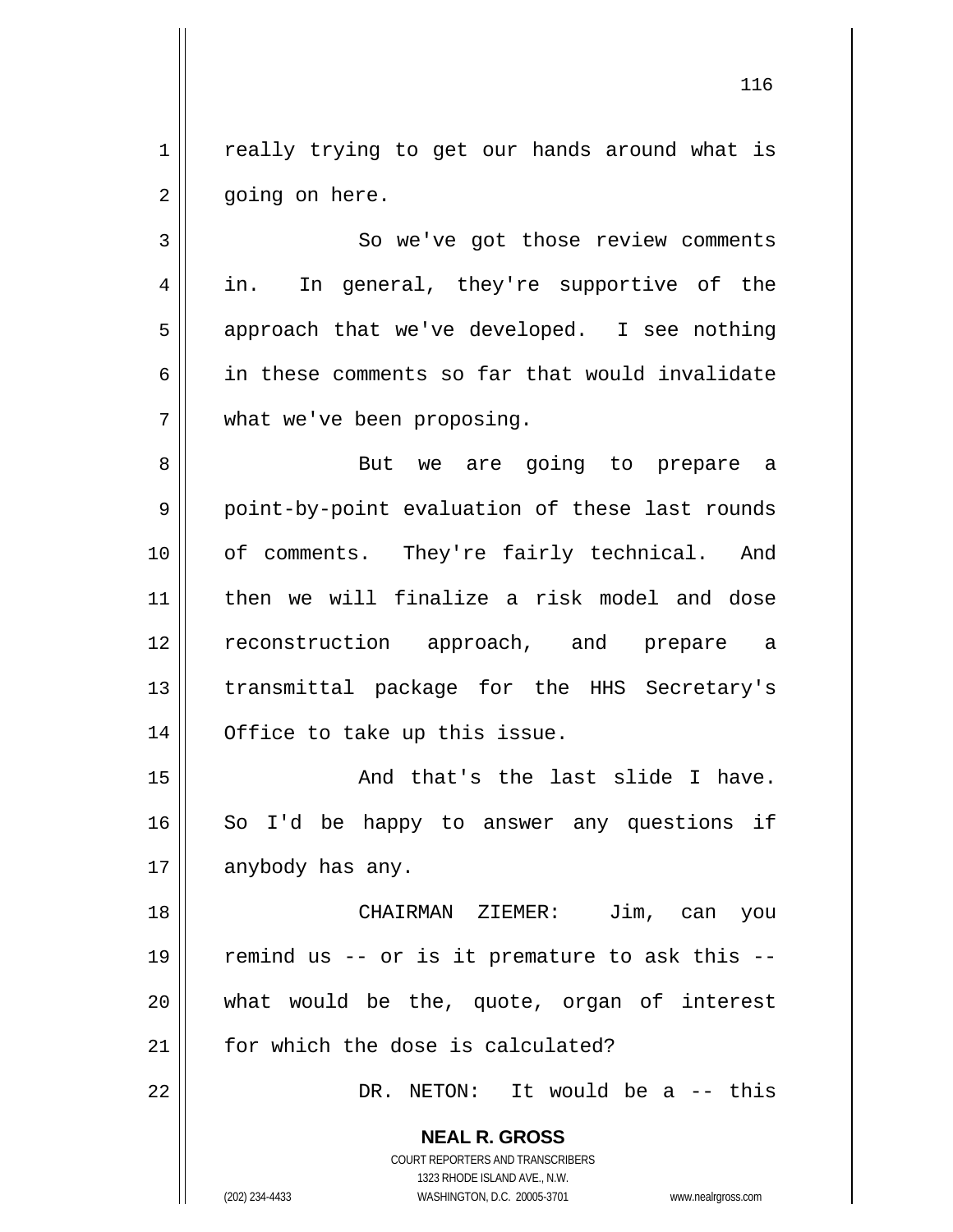**NEAL R. GROSS** COURT REPORTERS AND TRANSCRIBERS 1323 RHODE ISLAND AVE., N.W. 1 2 3 4 5 6 7 8 9 10 11 12 13 14 15 16 17 18 19 20 21 22 is difficult to describe, but it's a probabilistic dose reconstruction model. In other words, we would calculate doses to the various organs that the tumor could have originated, in which the tumor could have originated, and assign certain probability distributions for the doses to those different locations. Because there is no one site that one can identify, it could either be the bone marrow, or it could be generally distributed throughout any of the lymphatic tissues. And once you do that, it's a very unwieldy, complex problem, and I think it lends itself to probabilistic modeling because the science is really not that well understood. But I think we've got enough input from the subject experts in order to put some reasonable bounds around, you know, where these tumors could have originated. CHAIRMAN ZIEMER: And then once you did that, then is it appropriate to assume

(202) 234-4433 WASHINGTON, D.C. 20005-3701 www.nealrgross.com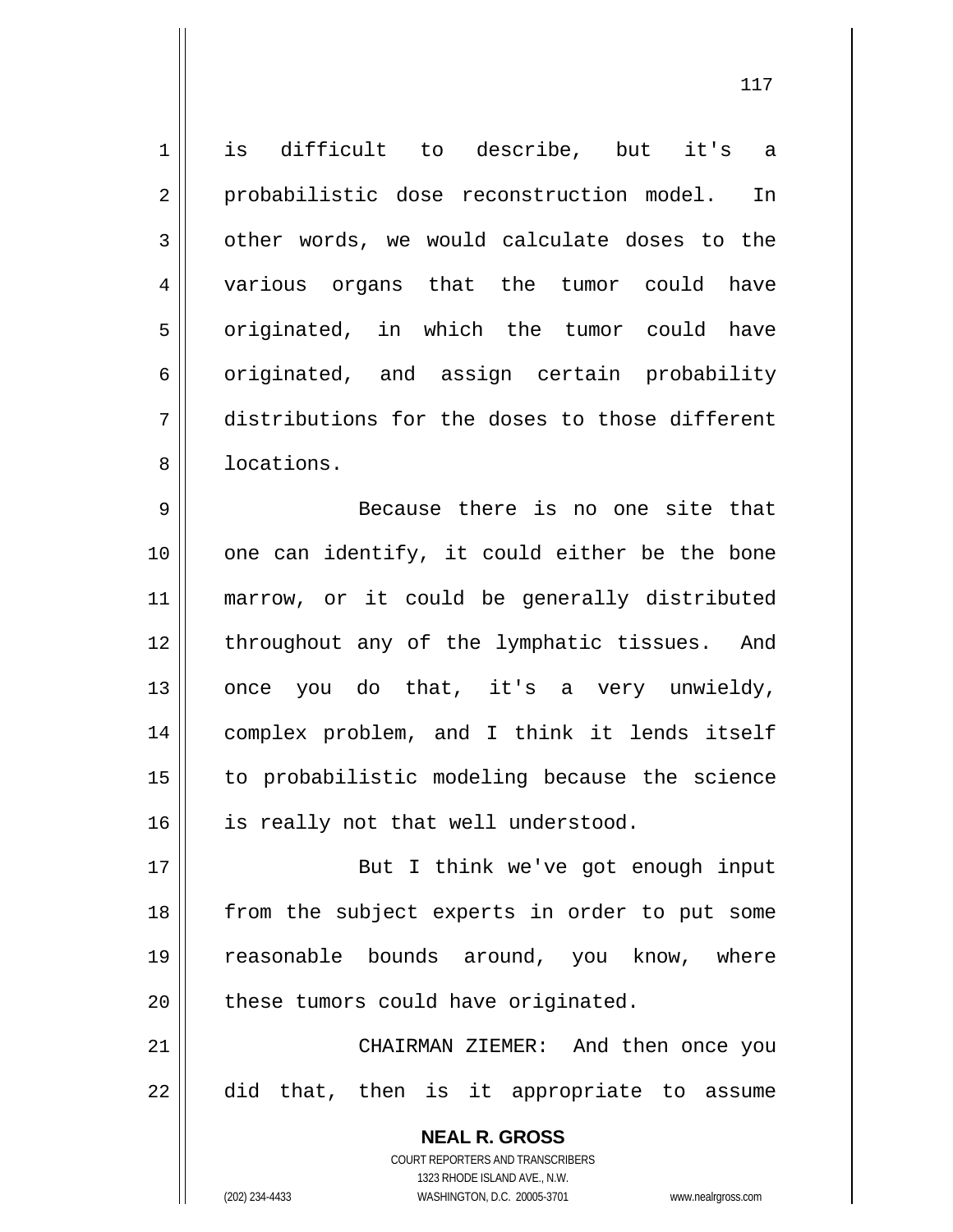| 1  | that you would select the one for which the                                                         |
|----|-----------------------------------------------------------------------------------------------------|
| 2  | probability of causation was the greatest?                                                          |
| 3  | DR. NETON: No.                                                                                      |
| 4  | CHAIRMAN ZIEMER: Or<br>are these                                                                    |
| 5  | somehow combined?                                                                                   |
| 6  | DR. NETON: They would be combined.                                                                  |
| 7  | CHAIRMAN ZIEMER: Okay.                                                                              |
| 8  | DR. NETON: It would be -- that's                                                                    |
| 9  | one of the issues, and I addressed this the                                                         |
| 10 | last time. One of the locations that it could                                                       |
| 11 | a CLL tumor could originate is the                                                                  |
| 12 | tracheobronchial lymph nodes.                                                                       |
| 13 | And we all know from the lymphoma                                                                   |
| 14 | program evaluation report that we've done that                                                      |
| 15 | you can get extremely high doses to the                                                             |
| 16 | tracheobronchial lymph nodes from inhalation,                                                       |
| 17 | because that's the ultimate deposition site                                                         |
| 18 | for insoluble material to a large degree.                                                           |
| 19 | Once you do that, you end up                                                                        |
| 20 | assigning such<br>high doses to<br>the                                                              |
| 21 | tracheobronchial lymph nodes that virtually                                                         |
| 22 | every chronic lymphocytic leukemia<br>case                                                          |
|    | <b>NEAL R. GROSS</b>                                                                                |
|    | COURT REPORTERS AND TRANSCRIBERS                                                                    |
|    | 1323 RHODE ISLAND AVE., N.W.<br>(202) 234-4433<br>WASHINGTON, D.C. 20005-3701<br>www.nealrgross.com |

118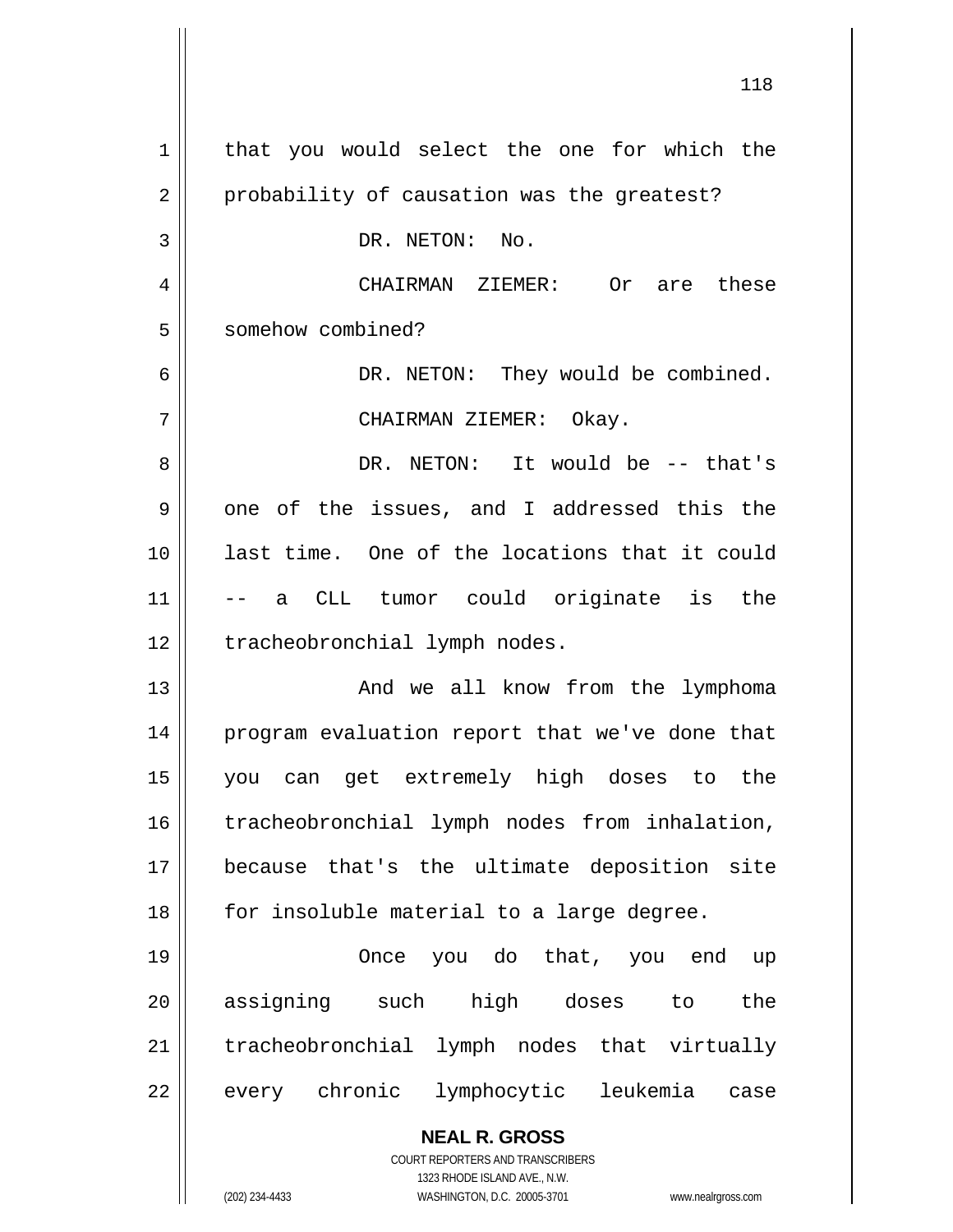1 2 3 becomes compensable with the current models, which is inconsistent with the science -- with the epidemiologic science.

4 5 6 7 8 9 10 In other words, you would see a huge rash of CLL tumors in weapons complex workforce if that were true. So that's why we've opted to do some apportioning of the dose to the various sites, and do it on a probabilistic basis, and move forward that way.

11 12 13 14 15 16 This is a -- you know, I feel badly that this issue is taking so long to resolve, but it's probably the most complex issue that we've undertaken in this program to do a dose reconstruction and develop an associated risk model.

18 19 20 21 22 MEMBER ROESSLER: I think you've answered my question. And I think it's -- I don't understand how you're going to do it. But it seems like you gave a lot of biology that sort of convinces you that this is the

CHAIRMAN ZIEMER: Dr. Roessler?

**NEAL R. GROSS** COURT REPORTERS AND TRANSCRIBERS 1323 RHODE ISLAND AVE., N.W. (202) 234-4433 WASHINGTON, D.C. 20005-3701 www.nealrgross.com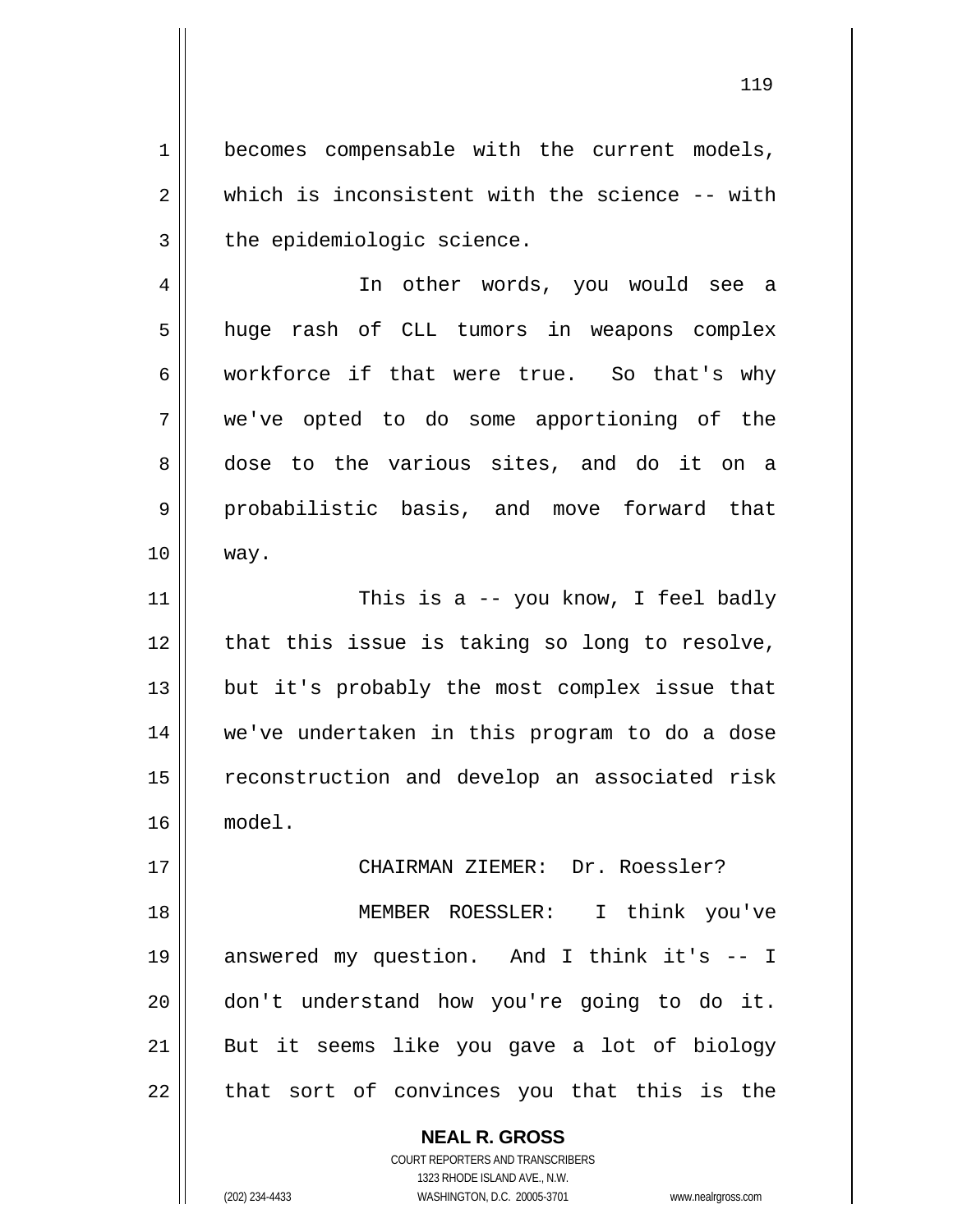1 2 3 reasonable thing to do, but then you don't really have any epidemiology to come up with these models.

4 5 6 7 8 9 DR. NETON: Right. Well, the risk model itself is going to -- well, would be a lymphoma model, because CLL behaves more like -- the risk model is more closely associated with a lymphoma than a leukemia, because leukemia, if you remember, is very radiogenic.

10 11 12 13 14 15 I mean, a one or two rem variation can be a compensable dose for leukemia. So it would be a lymphoma model, but with the addition of a very long latency tail, because CLL has a long latency period. It's known to have a very long latency time.

16 17 So it would be an adaptation of the lymphoma model that we would use.

18 19 20 21 22 CHAIRMAN ZIEMER: Dr. Melius? MEMBER MELIUS: First a follow up with Jim, I mean I think your approach sounds, you know, basically sound and so forth. I think this is sort of akin to some of the work

> **NEAL R. GROSS** COURT REPORTERS AND TRANSCRIBERS

> > 1323 RHODE ISLAND AVE., N.W.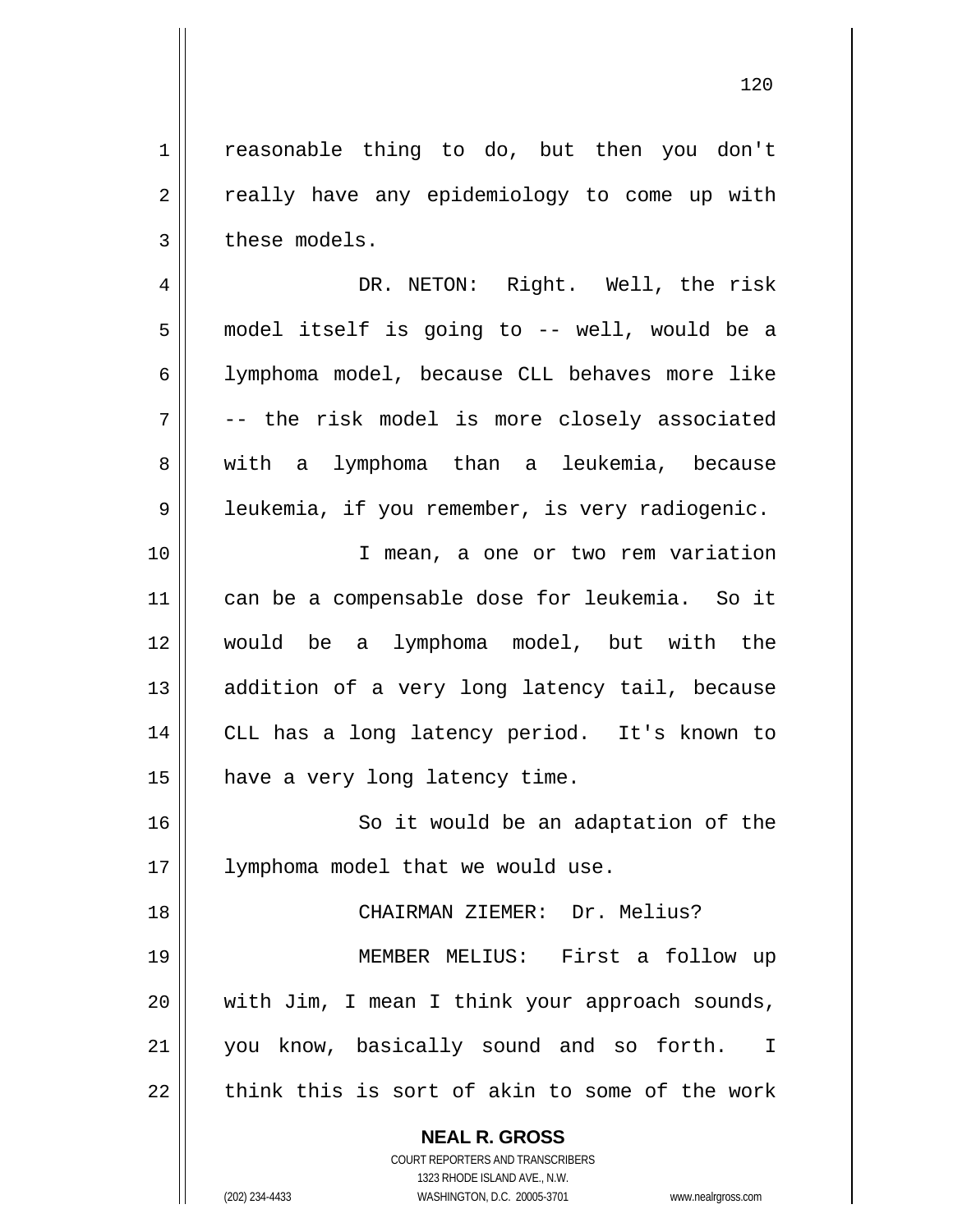that's been attempted, and actually I think you use in IREP with some of the other lowincidence cancers, and based on BEIR studies, and so forth.

1

2

3

4

12

20

121

5 6 7 8 9 10 11 And BEIR and some of the other current research has been trying to -- how do you model those cancers when they're not strongly radiogenic, and are low incidence. And this one, I think, what you're trying to do is to fit both the epidemiology -- what you have --

DR. NETON: Right.

13 14 15 16 17 18 19 MEMBER MELIUS: -- and you know what it -- you have sort of an upper limit, you know, it's not -- you're not finding an excess. But so then how do you come up with a realistic model that is then based on some biology to do? And I think it is very complicated.

DR. NETON: It is.

21 22 MEMBER MELIUS: And this may have been addressed last time, but at what point

> **NEAL R. GROSS** COURT REPORTERS AND TRANSCRIBERS 1323 RHODE ISLAND AVE., N.W. (202) 234-4433 WASHINGTON, D.C. 20005-3701 www.nealrgross.com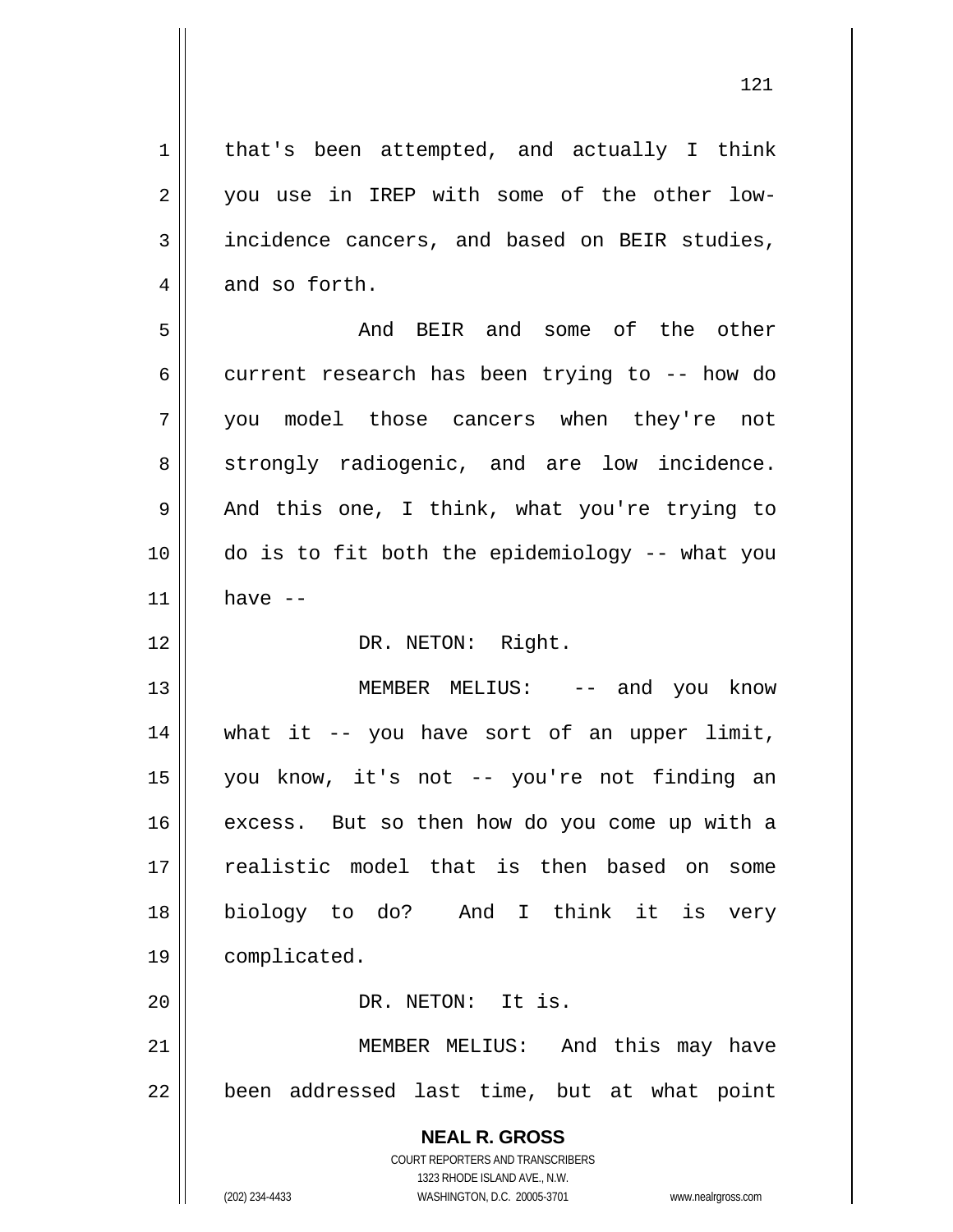$1$ 

does the Board get involved in this?

| $\overline{2}$ | DR. NETON: I meant to review that                        |
|----------------|----------------------------------------------------------|
| 3              | process in my mind, because it's been quite a            |
| 4              | while since we've been engaged in rulemaking.            |
| 5              | And maybe Ted Katz, who has been involved in             |
| 6              | the regulations, could speak to that issue.              |
| 7              | MR. KATZ: Sure. And I can be                             |
| 8              | corrected if I get something wrong with the              |
| 9              | lawyers. But this would be rulemaking; this              |
| 10             | would have to be rulemaking, because we'd have           |
| 11             | to change the probability of causation rule.             |
| 12             | So as we did with the other rules,                       |
| 13             | once there's a notice of proposed rulemaking,            |
| 14             | then there would be the comment period, and              |
| 15             | during that comment period, the way we handled           |
| 16             | it in the past is then the Board reviewed it,            |
| 17             | had<br>meetings, discussed it, made their                |
| 18             | recommendations.                                         |
| 19             | Those were taken into account                            |
| 20             | before the public comment period was closed,             |
| 21             | and then final rulemaking was done. And then             |
| 22             | there a presentation subsequently, too.                  |
|                | <b>NEAL R. GROSS</b><br>COURT REPORTERS AND TRANSCRIBERS |

 $\mathop{\text{||}}$ 

1323 RHODE ISLAND AVE., N.W. (202) 234-4433 WASHINGTON, D.C. 20005-3701 www.nealrgross.com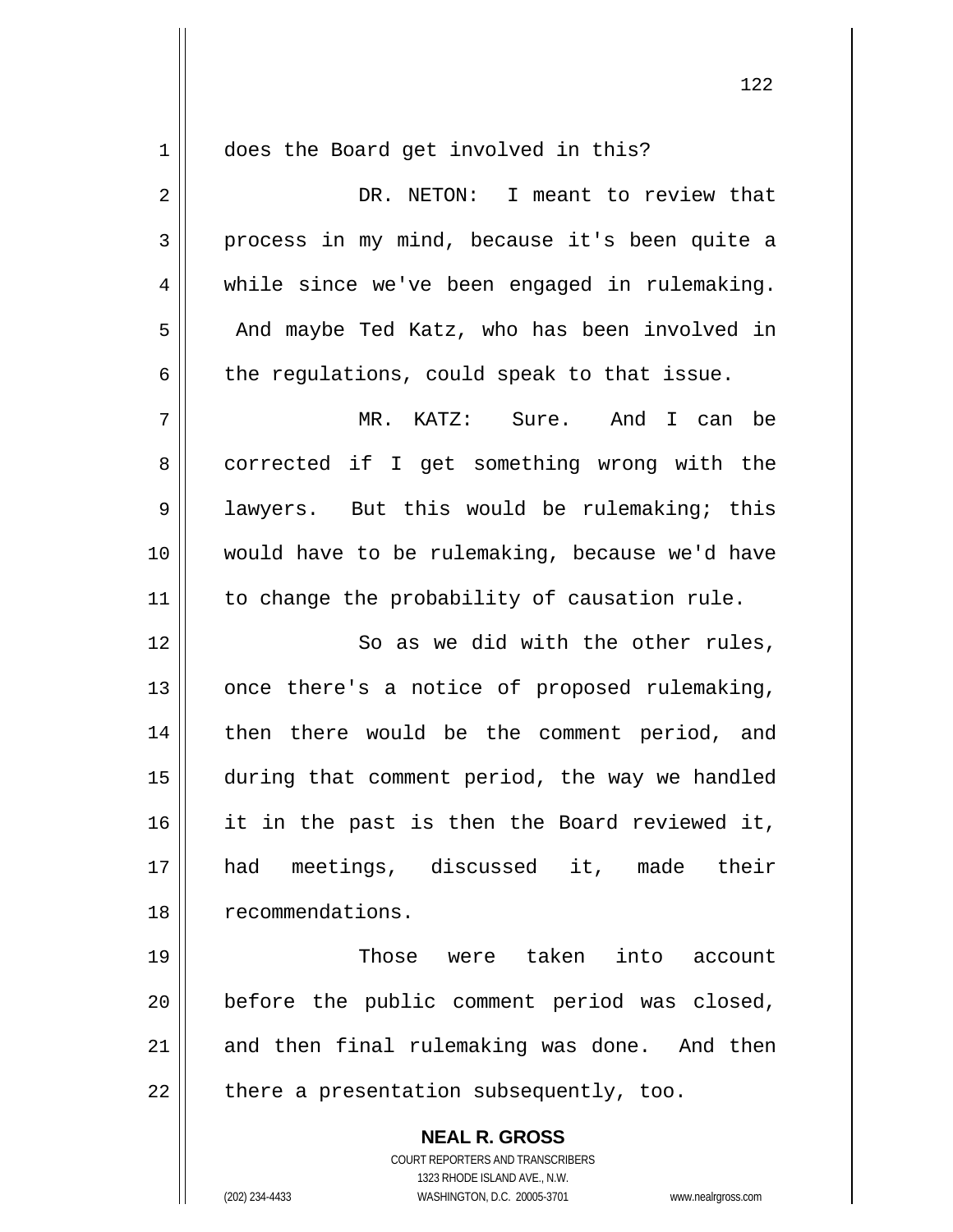1 2 3 4 5 6 7 8 9 10 11 12 13 14 15 16 17 18 19 20 21 22 MEMBER MELIUS: Can I suggest that you explore, because I think it would be better in terms of process and so forth, is involvement of the Board at an earlier stage? I think prior to rulemaking, you have technical reports. And I think, you know, much like we're reviewing sort of the science implications, I think it would be helpful, and I think you can do that in a way that doesn't violate the rulemaking. MR. KATZ: I mean I can -- MEMBER MELIUS: I'm not asking for an answer, but I'm just asking to explore that issue. MR. KATZ: Okay. I mean I think I can speak to that a little bit right now, though, because I have experience with other rulemaking that NIOSH does outside of this program, too, and on technical matters, before we go into rulemaking, if you want to evaluate technical matters, certainly you can. That's

> COURT REPORTERS AND TRANSCRIBERS 1323 RHODE ISLAND AVE., N.W. (202) 234-4433 WASHINGTON, D.C. 20005-3701 www.nealrgross.com

**NEAL R. GROSS**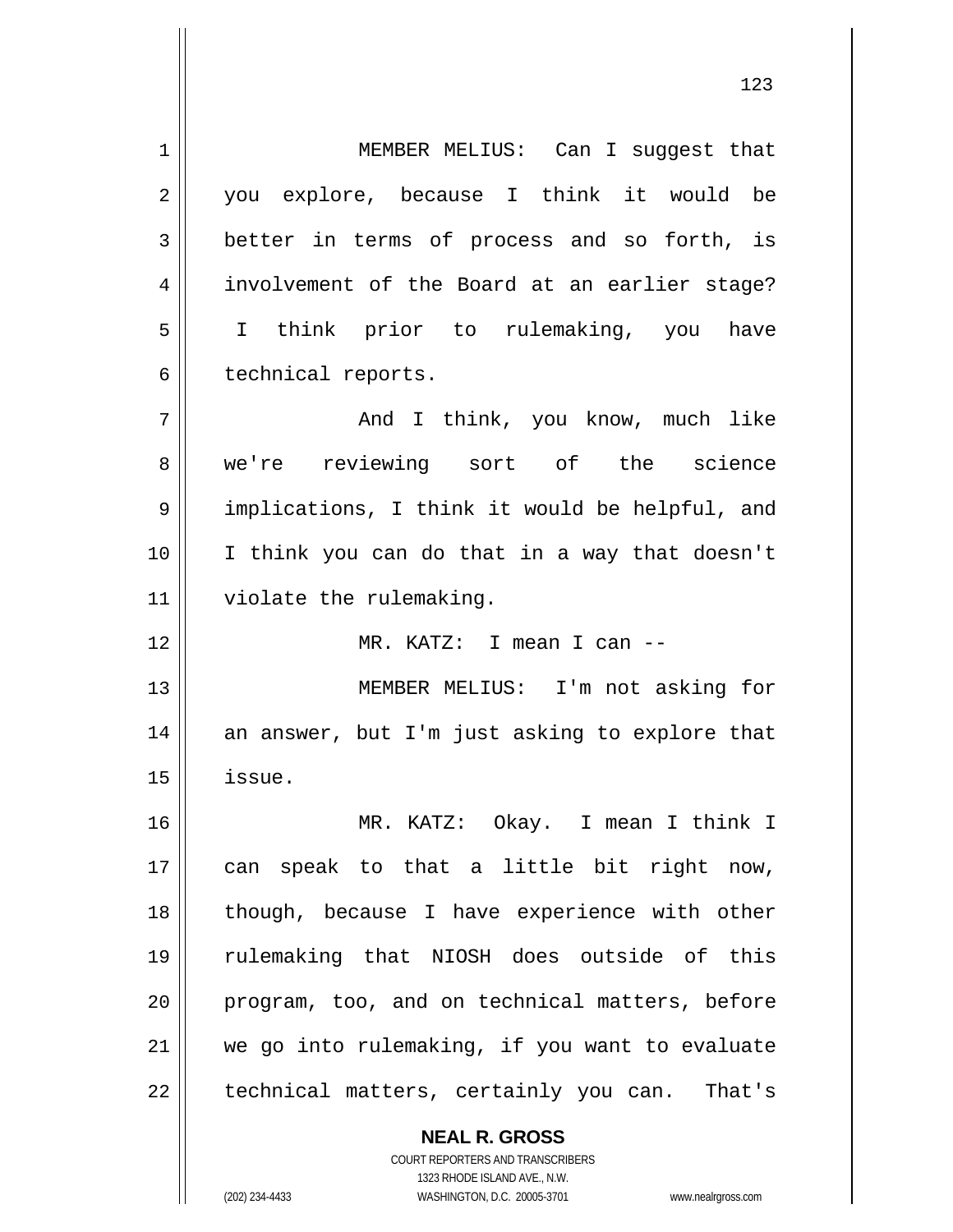1 not proscribed. So yes.

| $\overline{2}$ | DR. NETON: I think the various                            |
|----------------|-----------------------------------------------------------|
| 3              | pieces and parts that we've developed                     |
| 4              | certainly can be shared with the Board, and               |
| 5              | I'd be happy to do that as long as it's                   |
| 6              | legally appropriate.                                      |
| 7              | MEMBER MELIUS: Yes, no, I just                            |
| 8              | think -- I mean, this is controversial,                   |
| 9              | because of the -- what's traditionally been               |
| 10             | found. And I think it's worth sort of                     |
| 11             | exploring the -- talking about the science                |
| 12             | independent of the regulation and so forth.               |
| 13             | CHAIRMAN ZIEMER: Dr. Lockey?                              |
| 14             | MEMBER LOCKEY: I just have one                            |
| 15             | question. When the first Board -- the first               |
| 16             | panel looked at this, was their conclusion                |
| 17             | that it's biologically plausible, or $-$ -?               |
| 18             | NETON: Yes.<br>DR.<br>It wasn't                           |
| 19             | unanimous. The majority -- I think I said the             |
| 20             | majority. I believe that three out of the                 |
| 21             | five definitely indicated it was biologically             |
| 22             | plausible.<br>There<br>it's<br>was<br>reason<br>not<br>no |

**NEAL R. GROSS** COURT REPORTERS AND TRANSCRIBERS 1323 RHODE ISLAND AVE., N.W.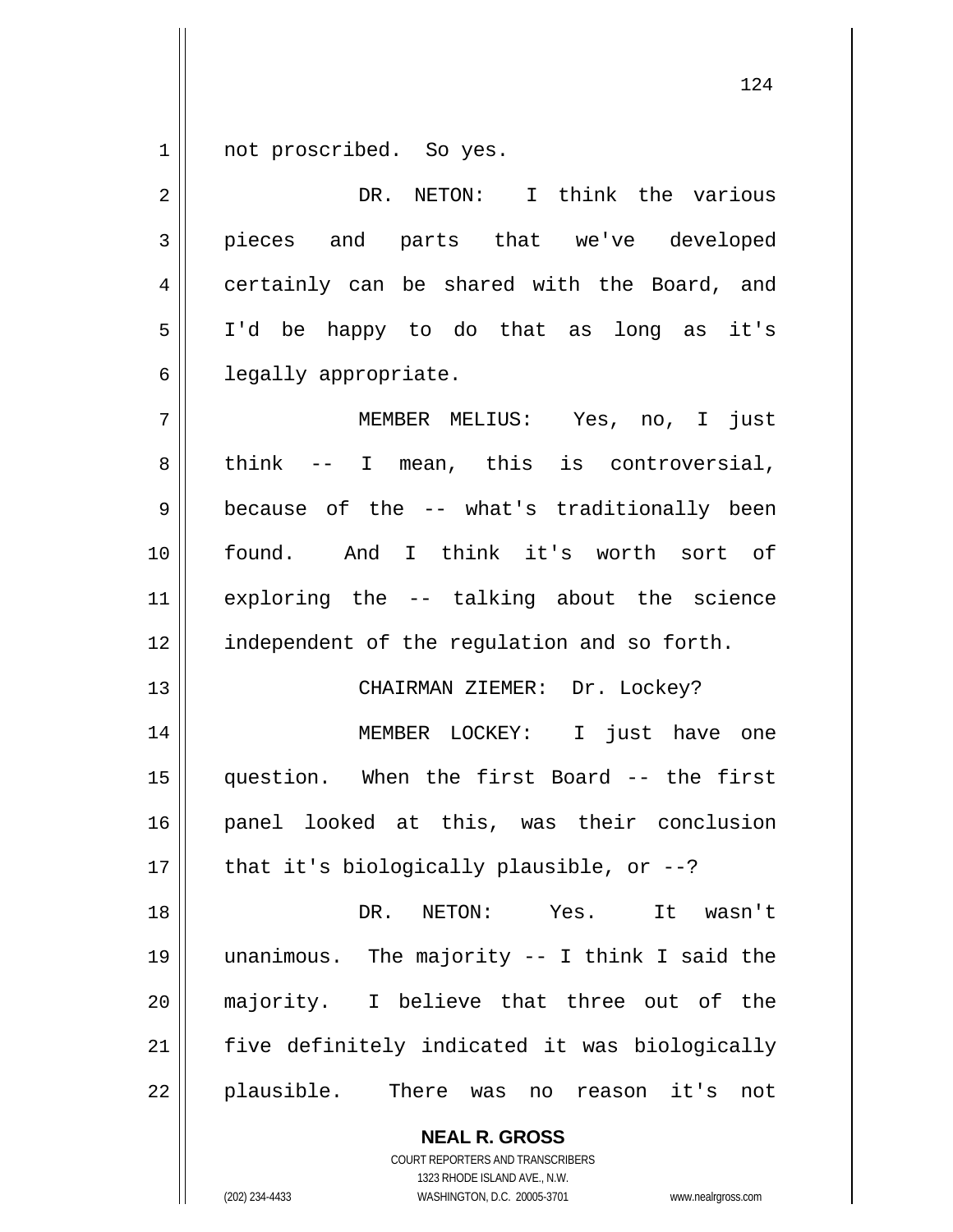1 2 plausible. I guess that's a little different take.

3 4 5 And then the other two were sort of ambivalent a little bit. It could be, it could not be.

6 7 8 9 10 But three were very strong that there's no reason that it couldn't be radiogenic. There's no unique mechanism to the development of CLL that lends itself to only being caused by chemicals, for example.

12 13 14 15 MEMBER MELIUS: And I think that - the argument is more of that sort of negative argument. You can't say it's not. There's not some risk.

MEMBER LOCKEY: Okay. Thank you.

16 17 18 19 20 21 MEMBER LOCKEY: No, no, I understand that. I was trying to figure -- I don't remember what the first Board said, so I was trying -- so here's the question, is it biologically plausible? I think the answer is, yes. I would say yes to that, also.

Has it been proven? No. But is it

**NEAL R. GROSS** COURT REPORTERS AND TRANSCRIBERS

1323 RHODE ISLAND AVE., N.W.

(202) 234-4433 WASHINGTON, D.C. 20005-3701 www.nealrgross.com

11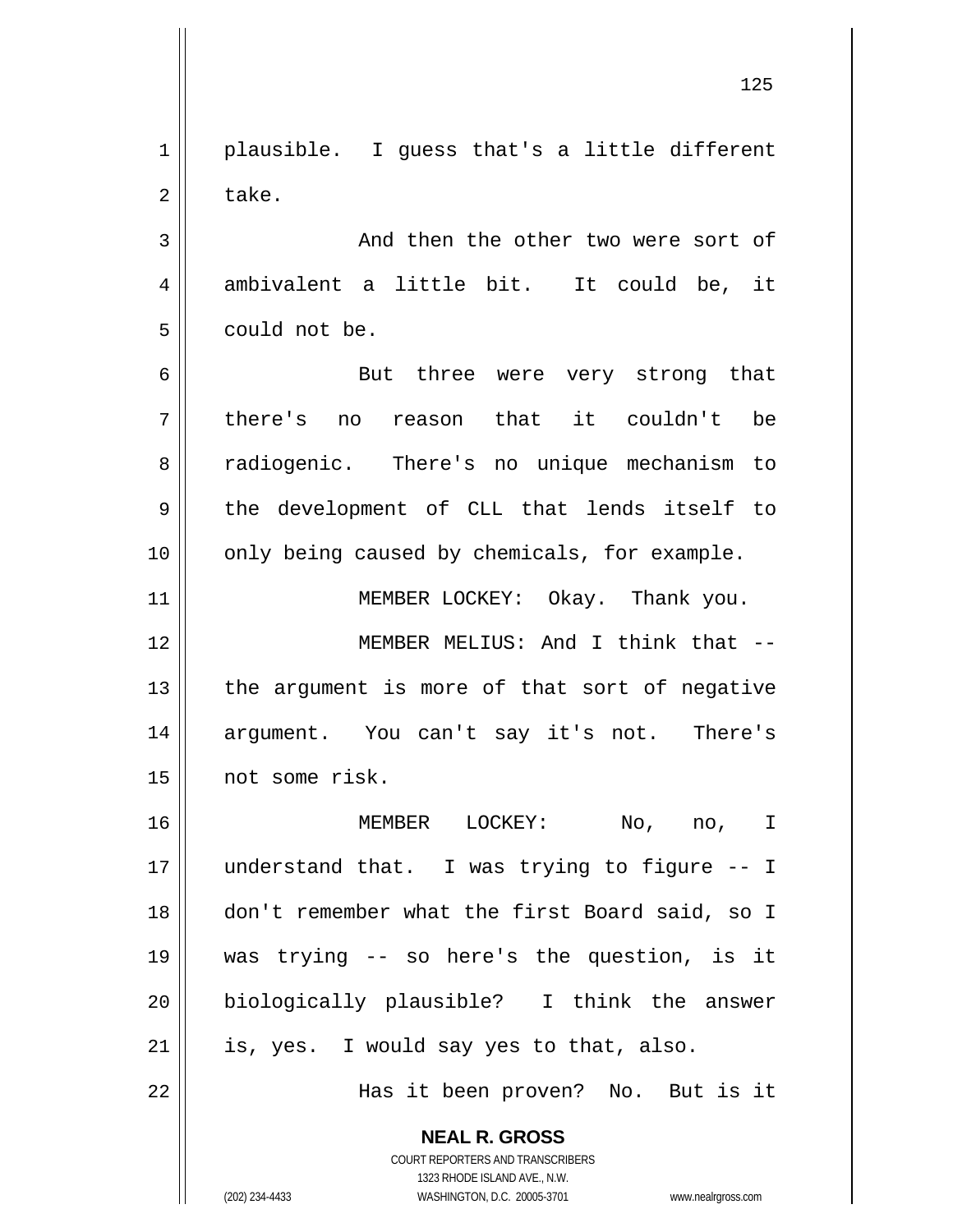**NEAL R. GROSS** COURT REPORTERS AND TRANSCRIBERS 1323 RHODE ISLAND AVE., N.W. 126 1 2 3 4 5 6 7 8 9 10 11 12 13 14 15 16 17 18 19 20 21 22 biologically plausible? Yes. MEMBER MELIUS: How do you prove there's no risk? MEMBER LOCKEY: You can't, because it's a rare tumor, and it doesn't occur that often, and it's a difficult issue. MEMBER MELIUS: Yes. CHAIRMAN ZIEMER: Okay. Other comments or questions? Thank you, Jim. We'll look forward to further updates on both of these issues then. Thank you. In view of the time, we're approaching the lunch hour. In any event, we're a few minutes ahead, but we'll go ahead and recess. We will return, and let's plan to be here promptly at 1:15 so that we can get underway with the General Steel Industry's SEC Petition. And also we will have some folks by phone involved with that one, as well. So we need to stick close to that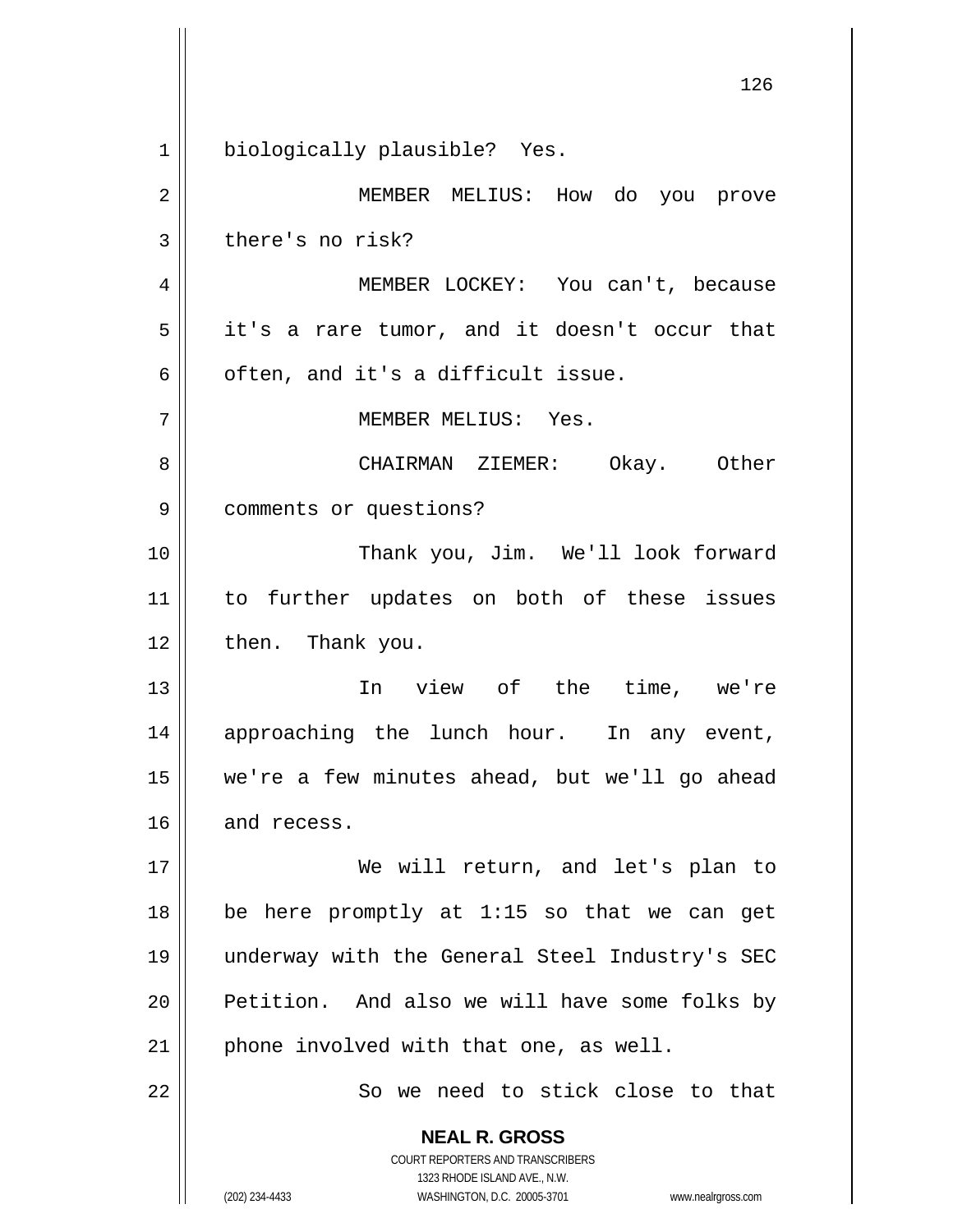127 1 2 3 4 5 6 schedule. So we will recess until 1:15. (Whereupon, the above-entitled matter went off the record at 11:35 a.m., and resumed at 1:22 p.m.)

COURT REPORTERS AND TRANSCRIBERS 1323 RHODE ISLAND AVE., N.W. (202) 234-4433 WASHINGTON, D.C. 20005-3701 www.nealrgross.com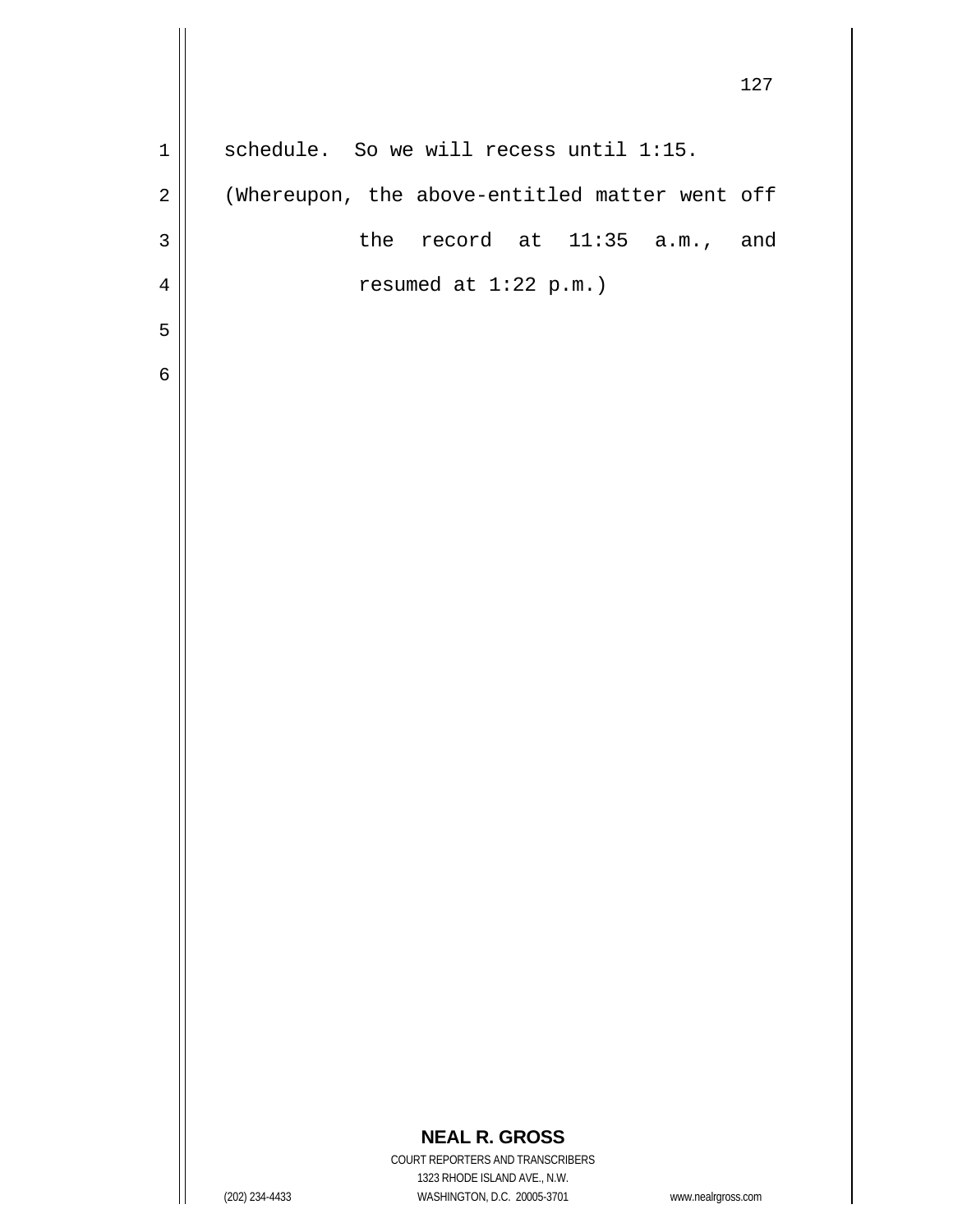**NEAL R. GROSS** COURT REPORTERS AND TRANSCRIBERS 1323 RHODE ISLAND AVE., N.W. (202) 234-4433 WASHINGTON, D.C. 20005-3701 www.nealrgross.com 128 1 2 3 4 5 6 7 8 9 10 11 12 13 14 15 16 17 18 19 20 21 22 A-F-T-E-R-N-O-O-N S-E-S-S-I-O-N 1:22 p.m. CHAIRMAN ZIEMER: We are ready now for the afternoon session. The first item on our agenda this afternoon is a petition, an 83.13 petition for General Steel Industries. We're going to hear first from Dave Allen at NIOSH, who will present the NIOSH evaluation report. And then we will hear from a couple of the petitioners by phone following that. So let's proceed with -- hang on just a moment. We need to double check on the phone here and make sure the petitioners are here. MR. KATZ: Dan, are you with us? DR. McKEEL: Yes, I'm here. MR. KATZ: That's great. And Patricia? MS. COGGINS: Yes, I'm here. MR. KATZ: Great, thank you.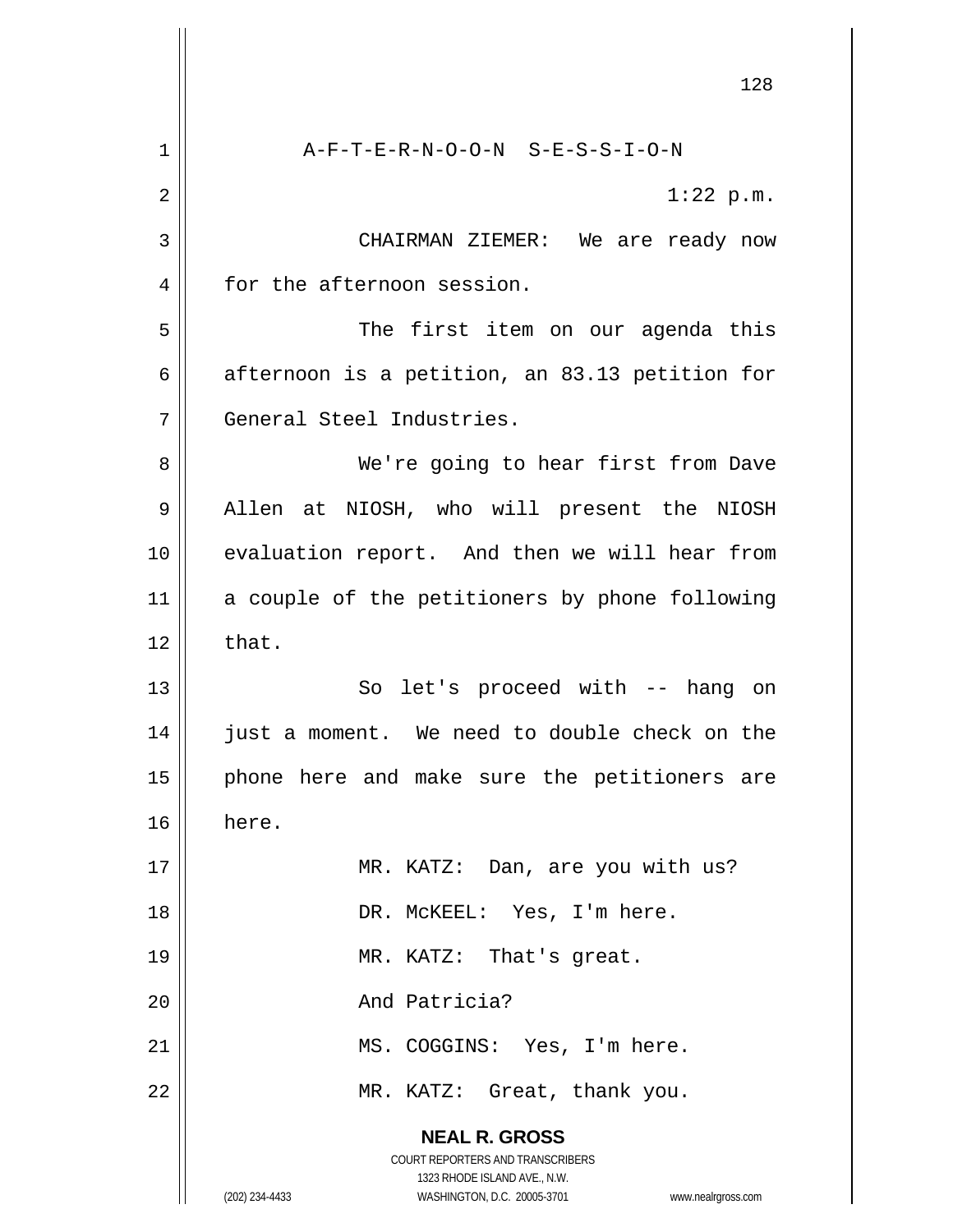| 129                                                                                                                                     |
|-----------------------------------------------------------------------------------------------------------------------------------------|
| CHAIRMAN ZIEMER: Thank you.                                                                                                             |
| Then let's proceed, and hopefully                                                                                                       |
| the connection will be a little better than                                                                                             |
| this morning.                                                                                                                           |
| And Dave, if you would stay close                                                                                                       |
| the mic so that the petitioners,<br>to                                                                                                  |
| particularly, can be sure to hear you.                                                                                                  |
| MR. ALLEN: I'll try to stay close                                                                                                       |
| to the mic, but keep reminding me. I have a                                                                                             |
| knack of pulling away from it. So if you have                                                                                           |
| to remind me several times, I'd appreciate it.                                                                                          |
| I'm here to present the General                                                                                                         |
| Steel Industries' SEC Petition, which you'll                                                                                            |
| hear me refer to as GSI routinely throughout                                                                                            |
| the presentation.                                                                                                                       |
| The background for General Steel                                                                                                        |
| Industries is that it is classified as an                                                                                               |
| atomic weapons employer from 1953 to 1966,                                                                                              |
| with the residual contamination period                                                                                                  |
| extending from the end of the cover period                                                                                              |
| through 1992.                                                                                                                           |
| The reason they are a covered site                                                                                                      |
| <b>NEAL R. GROSS</b>                                                                                                                    |
| COURT REPORTERS AND TRANSCRIBERS<br>1323 RHODE ISLAND AVE., N.W.<br>(202) 234-4433<br>WASHINGTON, D.C. 20005-3701<br>www.nealrgross.com |
|                                                                                                                                         |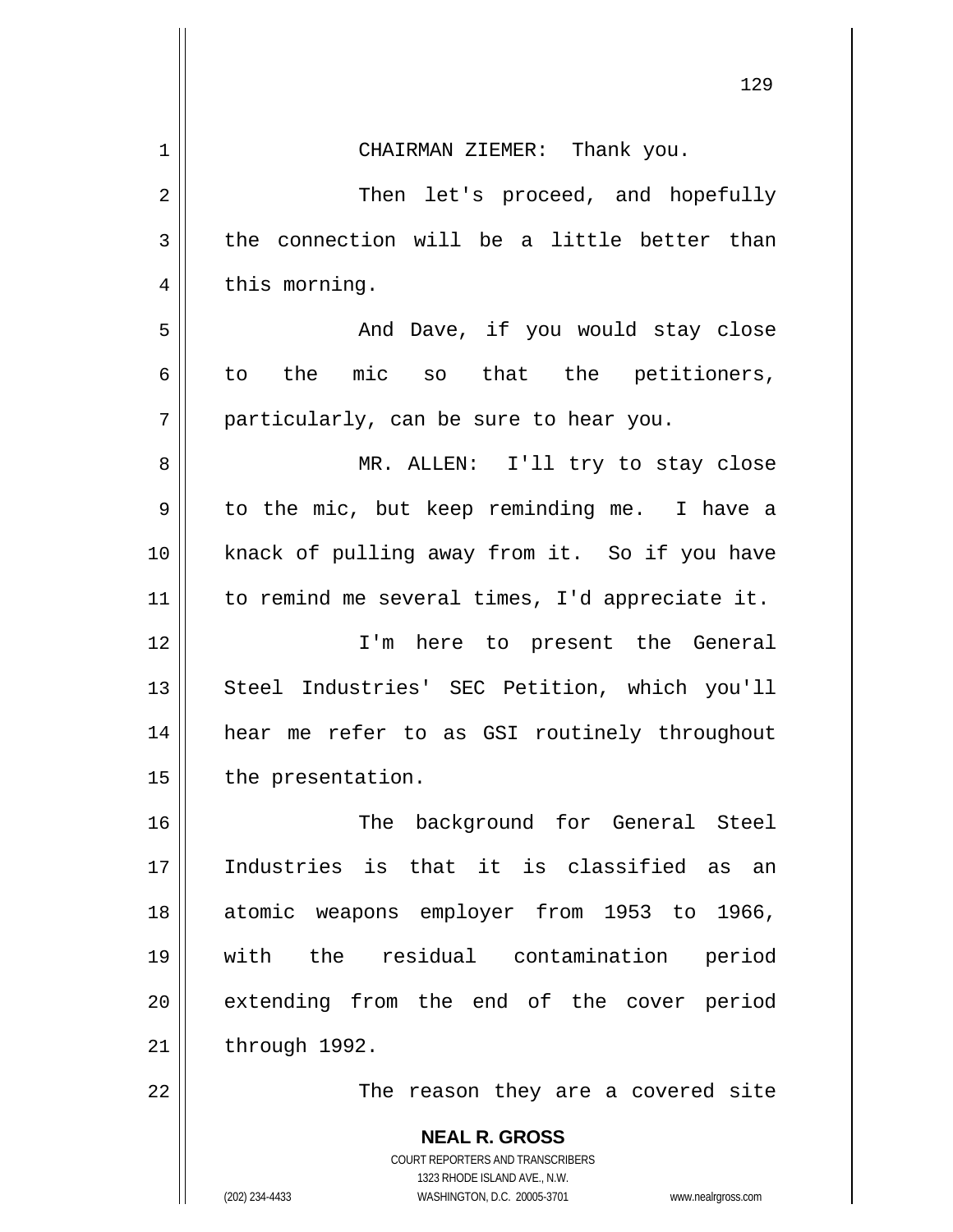1 2 3 4 5 6 7 8 9 10 11 12 13 14 15 16 17 18 19 20 21 22 is they performed radiography on uranium metal that came from the Mallinckrodt site. To do this, they used betatron machines, which I'll discuss a little more later. Their job was to perform these Xrays and hand over the film to Mallinckrodt. They did not evaluate the film for defects, et cetera. They did develop the film, look at it, make sure they had a good X-ray shot. But they did not do the evaluation or any voids or whatever that Mallinckrodt was looking for. Also I wanted to point out there were two betatron buildings on site. One that was referred to as the old betatron machine was built in 1952, and it was reported to have a maximum energy of 24 MeV photons, which is pretty high photon energy. Another one that is referred to as the new betatron machine was actually built about the same time in Eddystone, Pennsylvania. In 1963, the sister site -- the work at that sister site was consolidated in

> **NEAL R. GROSS** COURT REPORTERS AND TRANSCRIBERS 1323 RHODE ISLAND AVE., N.W.

(202) 234-4433 WASHINGTON, D.C. 20005-3701 www.nealrgross.com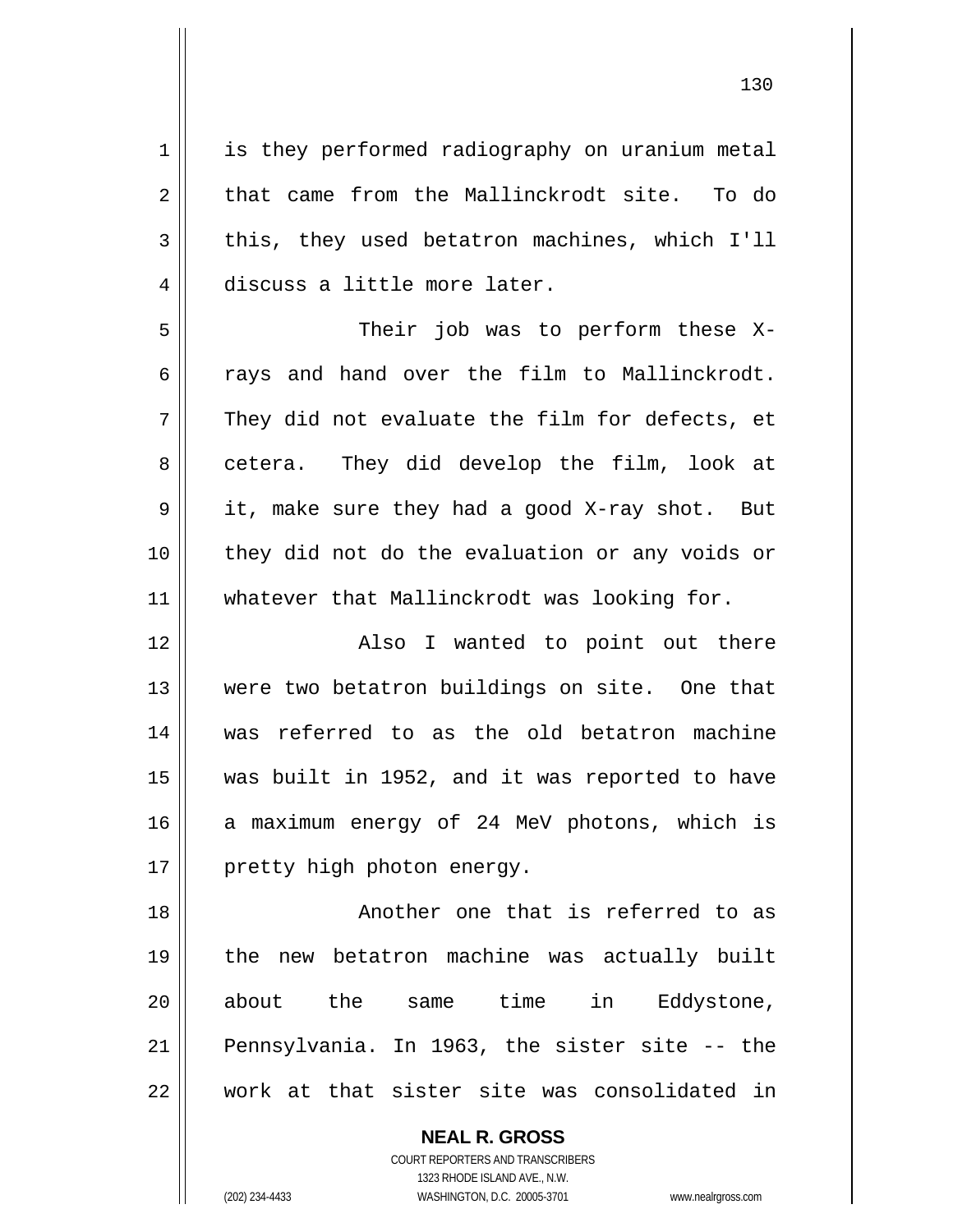1 4 Granite City, Illinois at this site, and so a new betatron building was built, and that betatron was moved to Granite City, Illinois to the GSI site. It is reported to have a maximum energy of 25 MeV.

6 7 8 9 10 11 12 On the screen, you see a couple drawings. These are schematics of the layout of the betatron buildings themselves. And I put these up here mostly to point out that these were not small X-ray units. These are actual buildings that were built for this purpose.

13 14 15 16 17 18 19 20 In the center, you will see what the operators refer to as the shooting area. That's where the radiography actually took place, where a large casting or something can be moved into, and the head of the betatron machine could be manipulated by a crane in that area to set up the X-ray shot that they wanted to take.

21 22 The thick-looking walls you see around that shooting area are, indeed, thick

> **NEAL R. GROSS** COURT REPORTERS AND TRANSCRIBERS 1323 RHODE ISLAND AVE., N.W. (202) 234-4433 WASHINGTON, D.C. 20005-3701 www.nealrgross.com

2

3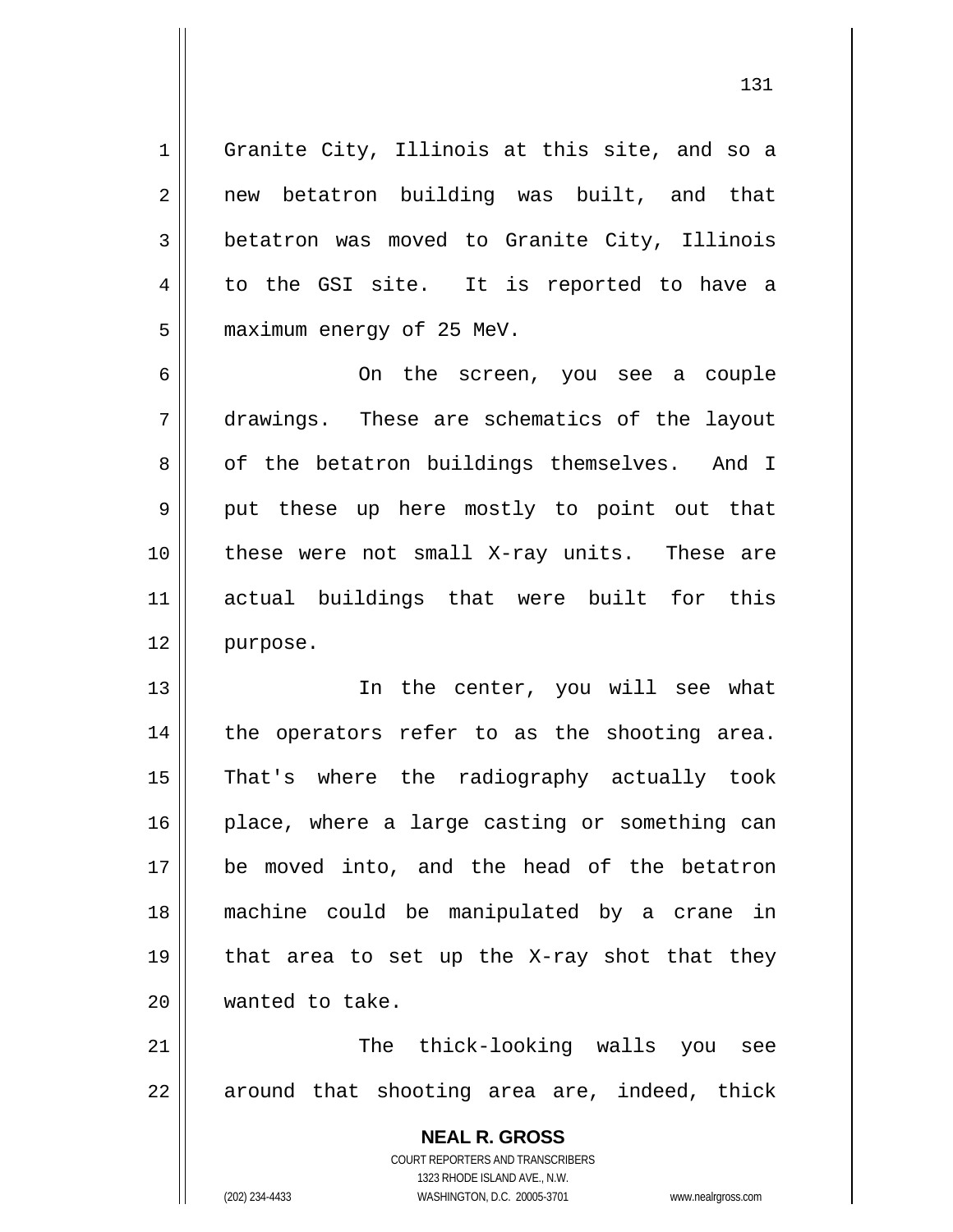walls. They were intended to be shield walls. They're reported to be ten feet thick. They were composed of a sandwich of one foot of concrete on the inside and the outside, with the eight-foot void in between filled with sand. The areas outside of that, you'll see some office-looking areas. Those are the control room and some offices. The

10 11 electronics for the machine were actually above the control room on the second floor.

12 13 14 15 16 There were other sources of radiation at the site, primarily associated with the radiography of one type or another. They had some isotopic sources. They did have a 250 kVp portable X-ray unit.

17 18 19 20 21 What I wanted to point out mostly was that the 25 MeV is a high enough photon energy to actually cause activation in various materials, including steel. We don't usually think of it that way.

22

1

2

3

4

5

6

7

8

9

We usually think of neutron

**NEAL R. GROSS** COURT REPORTERS AND TRANSCRIBERS 1323 RHODE ISLAND AVE., N.W. (202) 234-4433 WASHINGTON, D.C. 20005-3701 www.nealrgross.com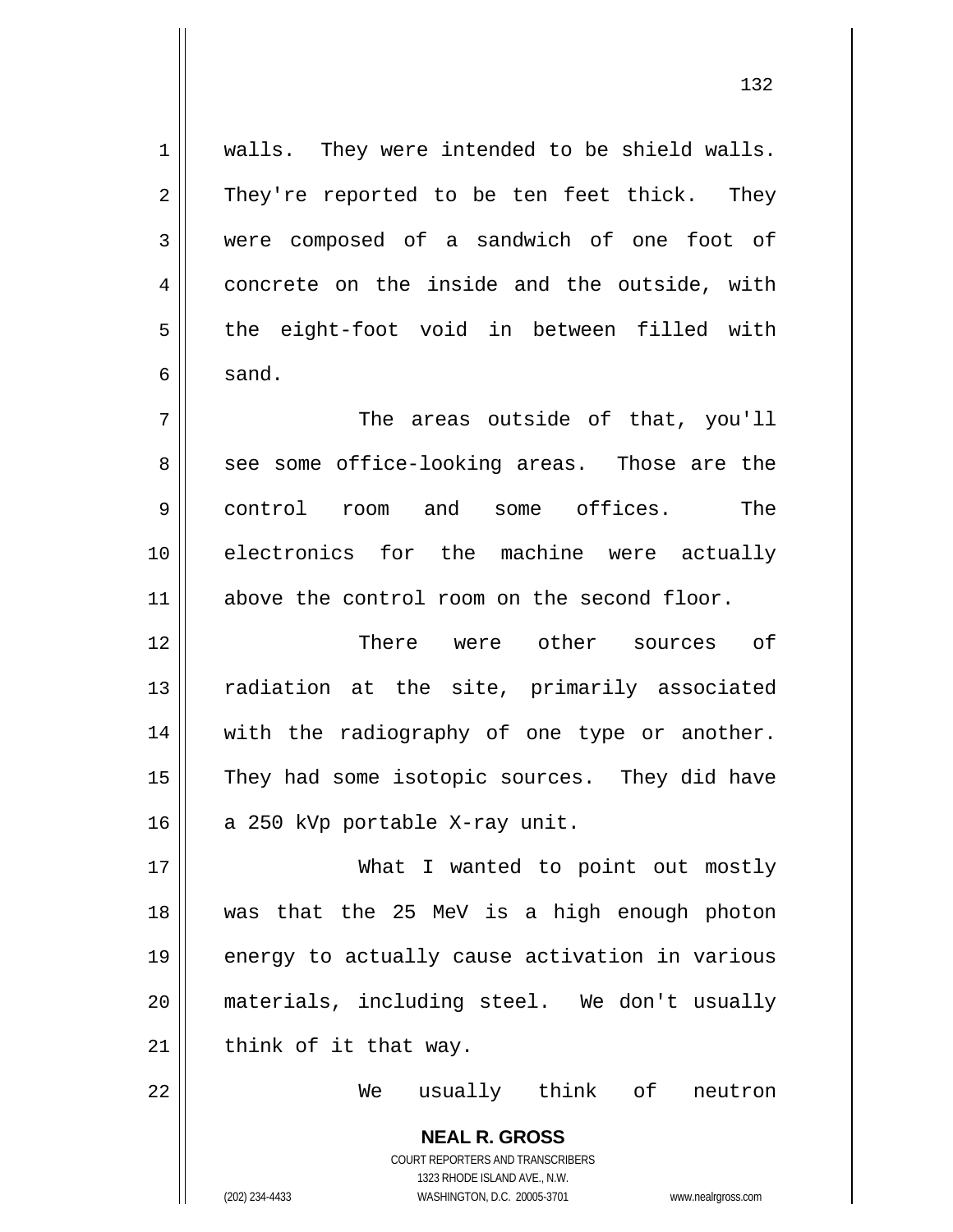activation in materials. But if a photon gets to be a high enough energy, above the 10 to 13 MeV threshold value, you can actually get activation with these. And these did have a high enough photon energy to produce some activation in steel, uranium, et cetera.

7 8 9 10 11 12 There was also internal exposure from the uranium they handled. Some people thought that wouldn't be there simply because it was your large pieces of uranium metal. People aren't known to inhale 100-pound pieces of uranium metal.

13 14 15 16 17 18 But uranium is fairly active chemically. It will oxidize fairly easily. And you will get oxidation products, and any time you're handling that, then some oxidation will rub off, become lose contamination. And that can become airborne or be ingested.

19 20 21 22 A summary of the petition, it was submitted February 25th, 2008. It qualified for evaluation May 15th of 2008, and it was submitted to the Board on October 3rd, 2008.

> **NEAL R. GROSS** COURT REPORTERS AND TRANSCRIBERS 1323 RHODE ISLAND AVE., N.W. (202) 234-4433 WASHINGTON, D.C. 20005-3701 www.nealrgross.com

1

2

3

4

5

6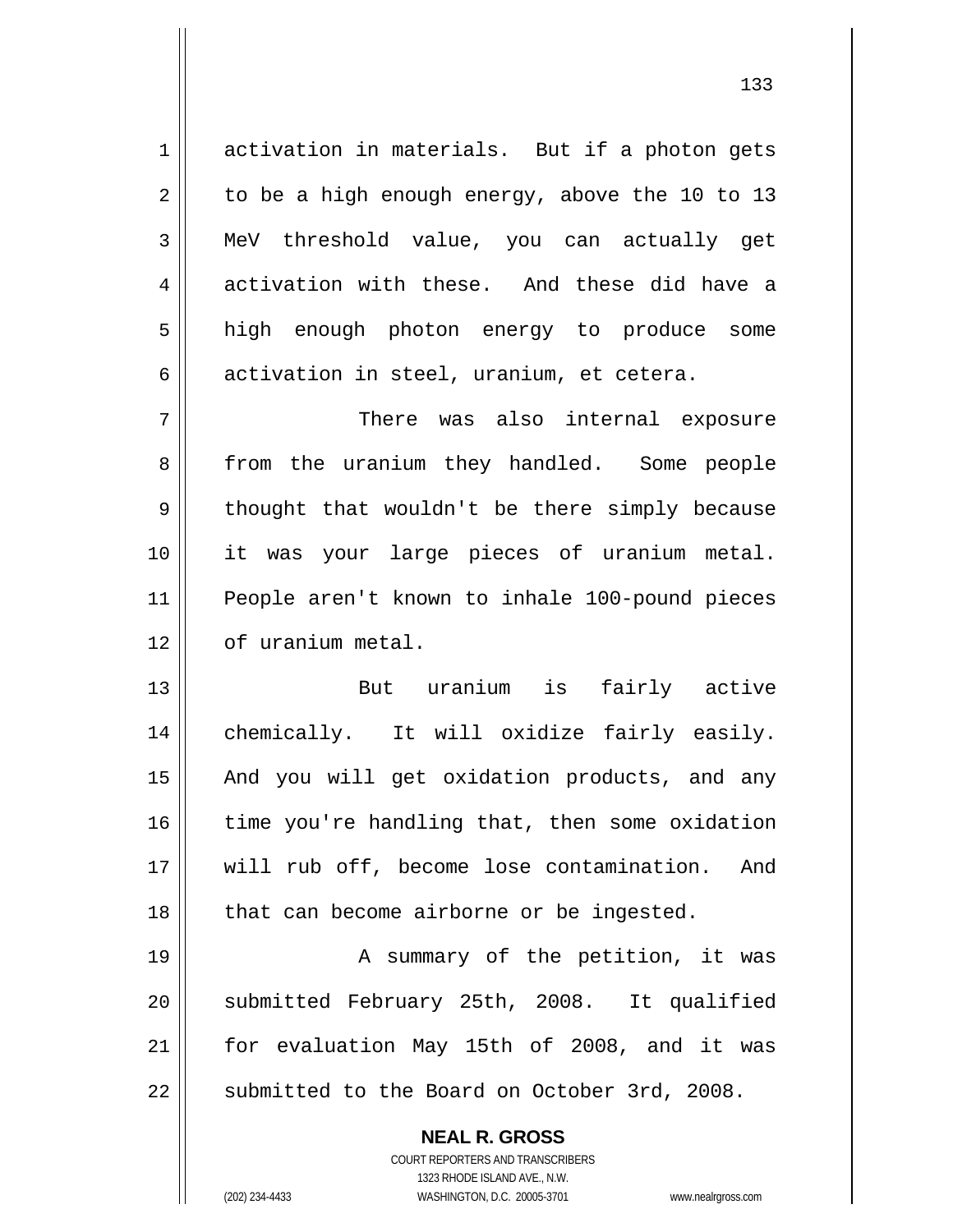| $\mathbf 1$    | The class proposed by the                      |
|----------------|------------------------------------------------|
| $\overline{2}$ | petitioner, essentially -- it's a little long, |
| 3              | but essentially it's all operators for the     |
| 4              | entire covered period and the residual period. |
| 5              | What I wanted to point out just                |
| 6              | because there may be something about this      |
| 7              | later is that she actually included the        |
| 8              | location as 1417 State Street, Granite City,   |
| 9              | Illinois. And I don't know exactly the motive  |
| 10             | for doing that, but I suspect there was a lot  |
| 11             | of misconception about this site originally.   |
| 12             | When EEOICPA was first started, it             |
| 13             | was called the Granite City Steel Site. As it  |
| 14             | turns out, there is a Granite City Steel Site  |
| 15             | very close by. Eventually they bought out      |
| 16             | this site. And that created a great deal of    |
| 17             | confusion early on in the program to the point |
| 18             | to where this site was officially renamed the  |
| 19             | General Steel Industries Site. And I suspect   |
| 20             | that's the reason for putting down the address |
| 21             | is to make sure we're all talking about the    |
| 22             | same facility. If not, it was a good move      |

**NEAL R. GROSS** COURT REPORTERS AND TRANSCRIBERS

1323 RHODE ISLAND AVE., N.W.

(202) 234-4433 WASHINGTON, D.C. 20005-3701 www.nealrgross.com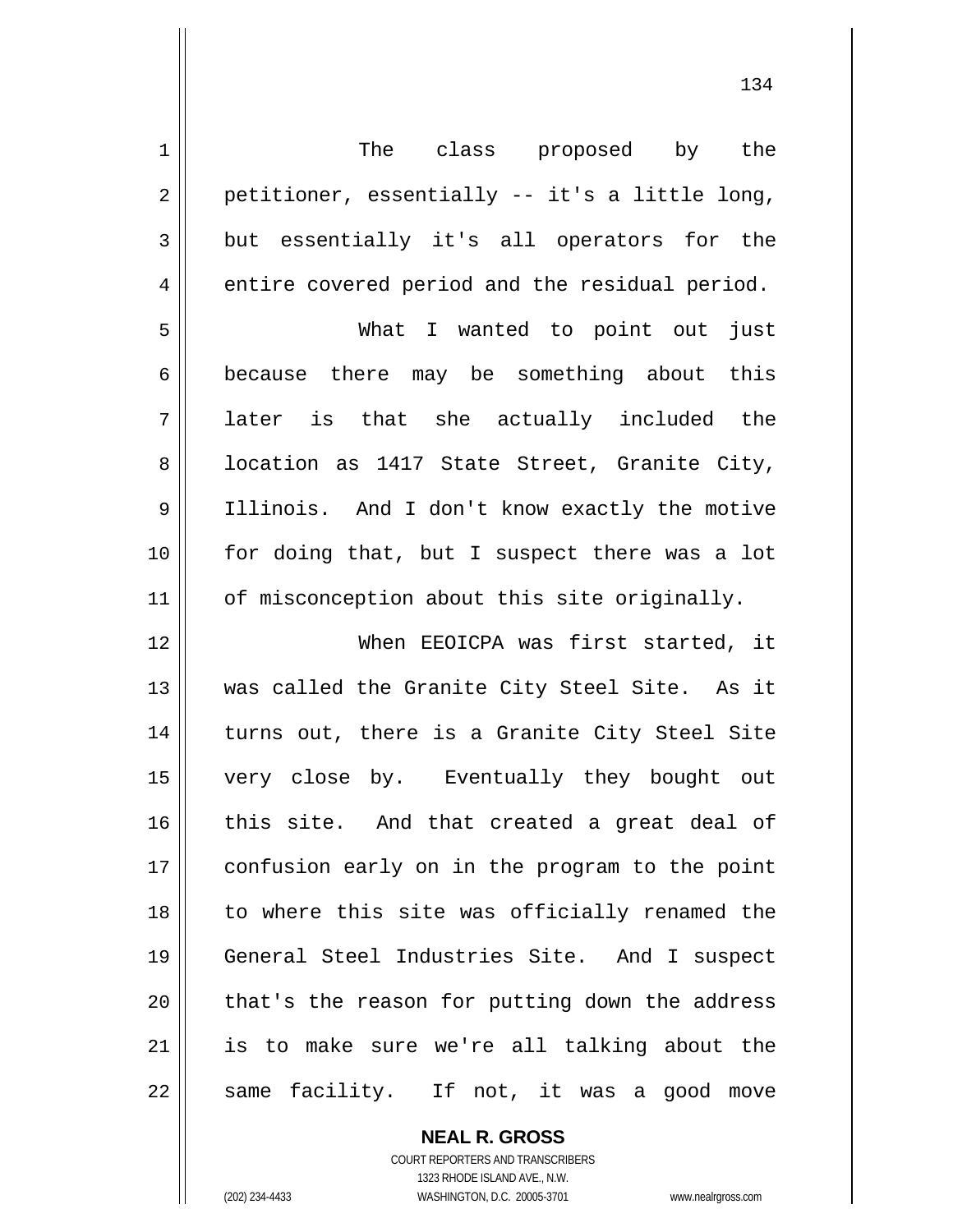1 even if wasn't.

| 2  | The period we evaluated is the                                                                                                                                         |
|----|------------------------------------------------------------------------------------------------------------------------------------------------------------------------|
| 3  | same. There is one exception there. If you                                                                                                                             |
| 4  | look at the bottom, you'll see that we said                                                                                                                            |
| 5  | the covered period is through June 30th of `66                                                                                                                         |
| 6  | instead of December 31st of `66.                                                                                                                                       |
| 7  | The difference there is that the                                                                                                                                       |
| 8  | DOE website tends to just put down the year in                                                                                                                         |
| 9  | most situations. We looked into the reason                                                                                                                             |
| 10 | for the end date on the covered period, and it                                                                                                                         |
| 11 | was purchase orders that actually ended at the                                                                                                                         |
| 12 | end of the fiscal year in `66, which, at that                                                                                                                          |
| 13 | time, was June 30th of 1966.                                                                                                                                           |
| 14 | But the entire period is covered.                                                                                                                                      |
| 15 | That last six months we call residual versus                                                                                                                           |
| 16 | covered -- versus operational period. That's                                                                                                                           |
| 17 | the only difference in these two descriptions                                                                                                                          |
| 18 | here.                                                                                                                                                                  |
| 19 | Sources of available information                                                                                                                                       |
| 20 | include Appendix BB. That is the GSI appendix                                                                                                                          |
| 21 | put together to describe our<br>we<br>exposure                                                                                                                         |
| 22 | model. And that is appendix to Battelle-6000.                                                                                                                          |
|    | <b>NEAL R. GROSS</b><br><b>COURT REPORTERS AND TRANSCRIBERS</b><br>1323 RHODE ISLAND AVE., N.W.<br>WASHINGTON, D.C. 20005-3701<br>(202) 234-4433<br>www.nealrgross.com |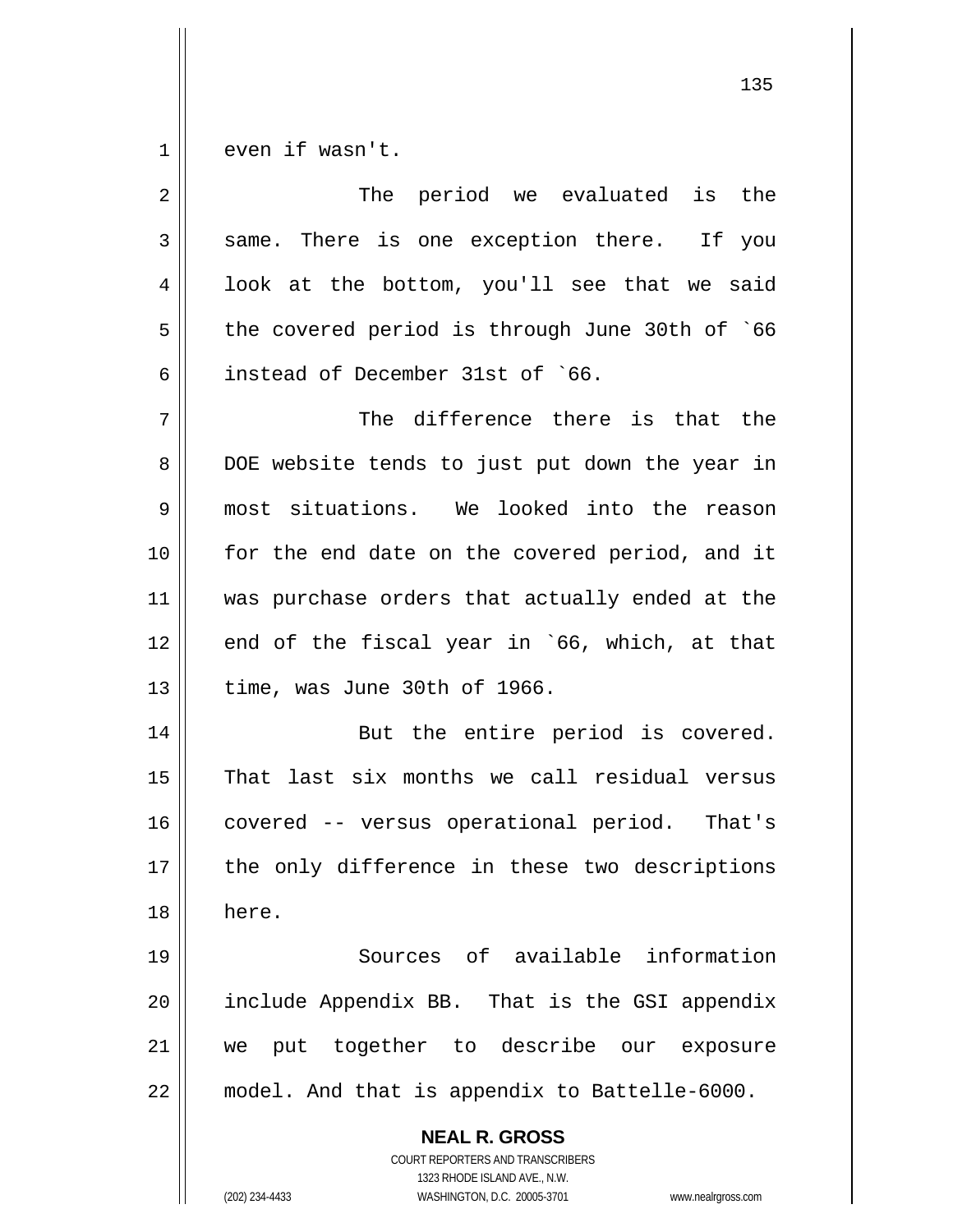| $1\,$          | We also, as usual, have ORAU                   |
|----------------|------------------------------------------------|
| $\overline{2}$ | Technical Information Bulletins, as well as    |
| 3              | procedures. We have information on the Site    |
| $\overline{4}$ | Research Database, which includes FUSRAP, as   |
| 5              | well as some worker information and some of    |
| 6              | the information DOE used to make this a site.  |
| 7              | We have interviews with the current            |
| 8              | and former GSI employees. And I'd like to      |
| 9              | point out on that one, that was actually -- a  |
| 10             | great deal of information came from a couple   |
| 11             | of worker advocates that put together meeting  |
| 12             | of the workers and actually had those meetings |
| 13             | transcribed.                                   |
| 14             | We weren't at the first two                    |
| 15             | meetings, but we were allowed to attend to     |
| 16             | second two meetings. So we were there, plus    |
| 17             | we have the transcripts.                       |
| 18             | After the appendix was written,                |
| 19             | there was another meeting of some of the       |
| 20             | workers that were most familiar with this.     |
| 21             | And we have the meeting minutes from that.     |
| 22             | And we did attend that one, also.              |
|                | <b>NEAL R. GROSS</b>                           |

COURT REPORTERS AND TRANSCRIBERS 1323 RHODE ISLAND AVE., N.W.

 $\mathbf{\mathsf{I}}$ 

(202) 234-4433 WASHINGTON, D.C. 20005-3701 www.nealrgross.com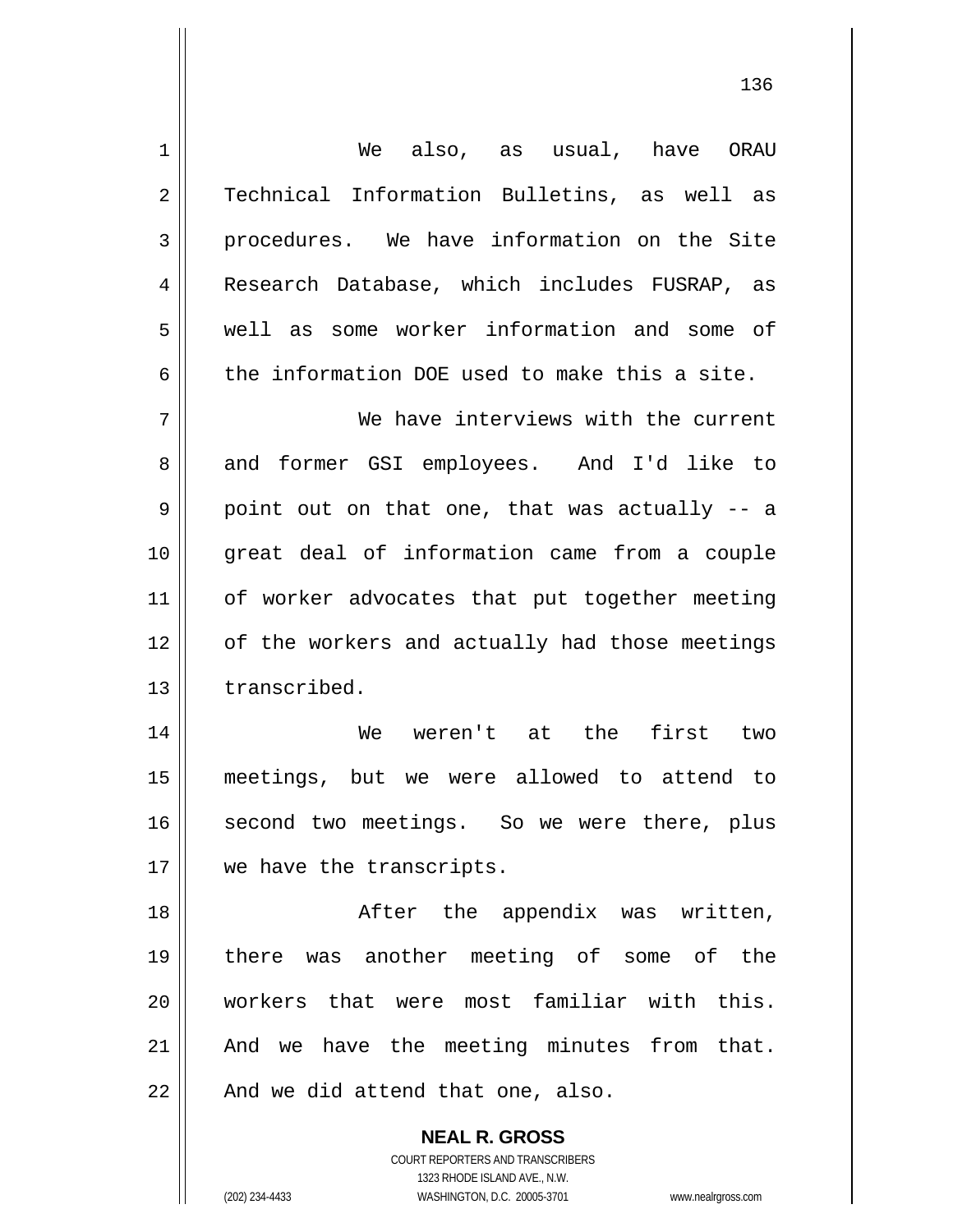1 2 3 4 5 6 7 8 9 10 11 12 13 14 15 16 17 18 19 We have case files from the NIOSH, claims tracking that is, primarily dealing with the individuals more than the site, but there is some site information there. And eventually we were able to find film badge data from 1964 to 1973. This came from Landauer. It says employees here. I wanted to point out that doesn't mean every employee at GSI. Essentially it's the badged employees at GSI, which appears to be the radiographers and those closely associated with the radiography. The basis for the petition was that people were not monitored. And other than the film badge data that I had just pointed out, that seems to be the case. The petition included affidavits from a number of workers that said they were not monitored and were never offered a dosimeter.

20 21 22 Testimony from workers backed that up, including that some were actually badged, but it's not a large part of the population.

> **NEAL R. GROSS** COURT REPORTERS AND TRANSCRIBERS 1323 RHODE ISLAND AVE., N.W. (202) 234-4433 WASHINGTON, D.C. 20005-3701 www.nealrgross.com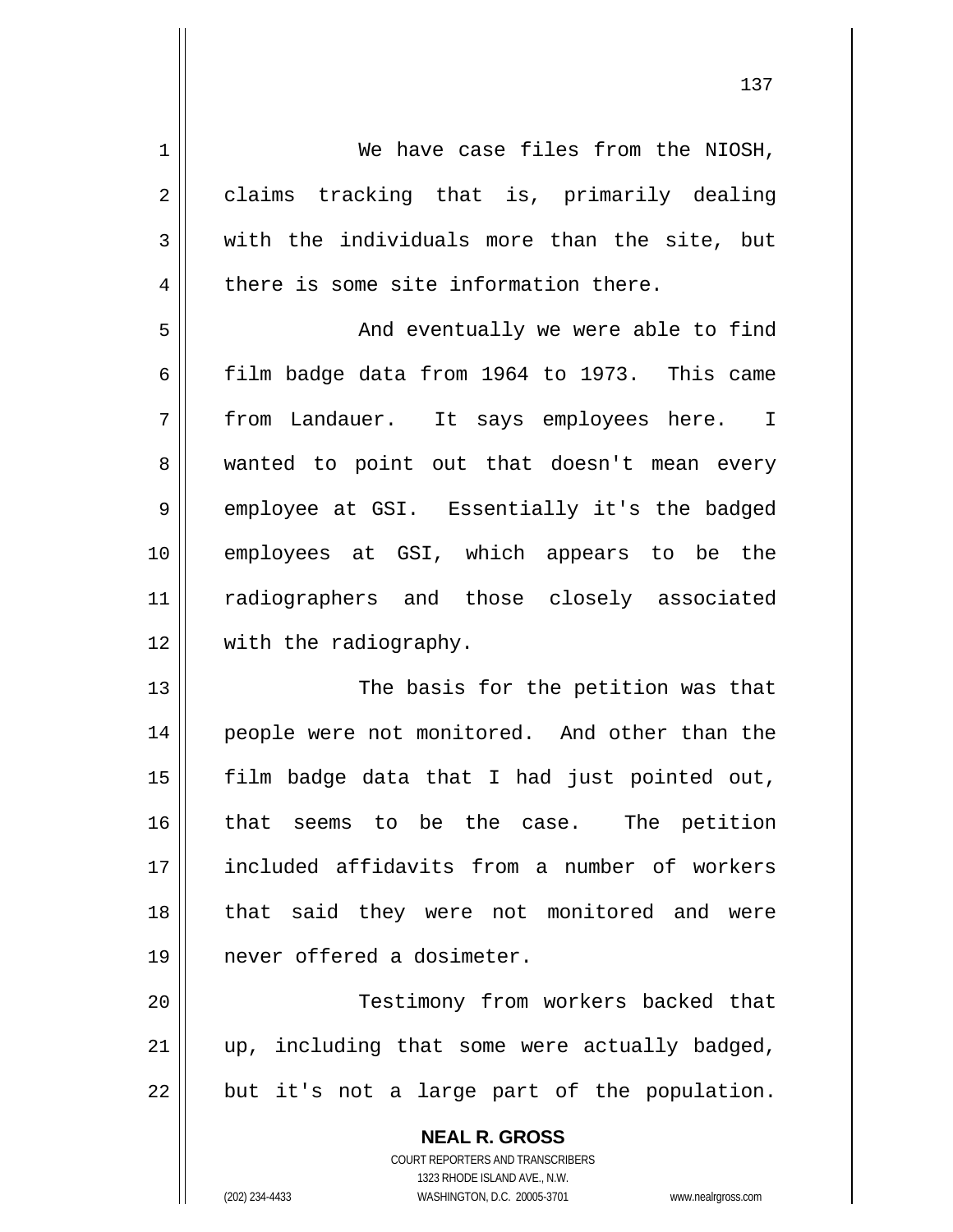1 2 3 4 5 It was those -- essentially radiographers, radiographers' assistants, I think the film processors, and some of the supervision in the betatron buildings. But it did not include everybody in

the betatron buildings. There were plenty of other people that worked to move large steel castings or repair the castings that were not badged.

10 11 12 13 14 We found nothing as far as internal monitoring. That's kind of consistent with what they did. I don't think a lot of people thought there would be any internal dose at the facility, at least at that time.

15 16 17 And I already mentioned the last one, that many people were associated with these castings.

18 19 20 21 22 As far as the time line, the appendix was approved June 25th of 2007. And as I already mentioned, February 25th of 2008 is when we received the SEC Petition. And March 17th, 2008, SC&A submitted a review of

> **NEAL R. GROSS** COURT REPORTERS AND TRANSCRIBERS

6

7

8

9

1323 RHODE ISLAND AVE., N.W. (202) 234-4433 WASHINGTON, D.C. 20005-3701 www.nealrgross.com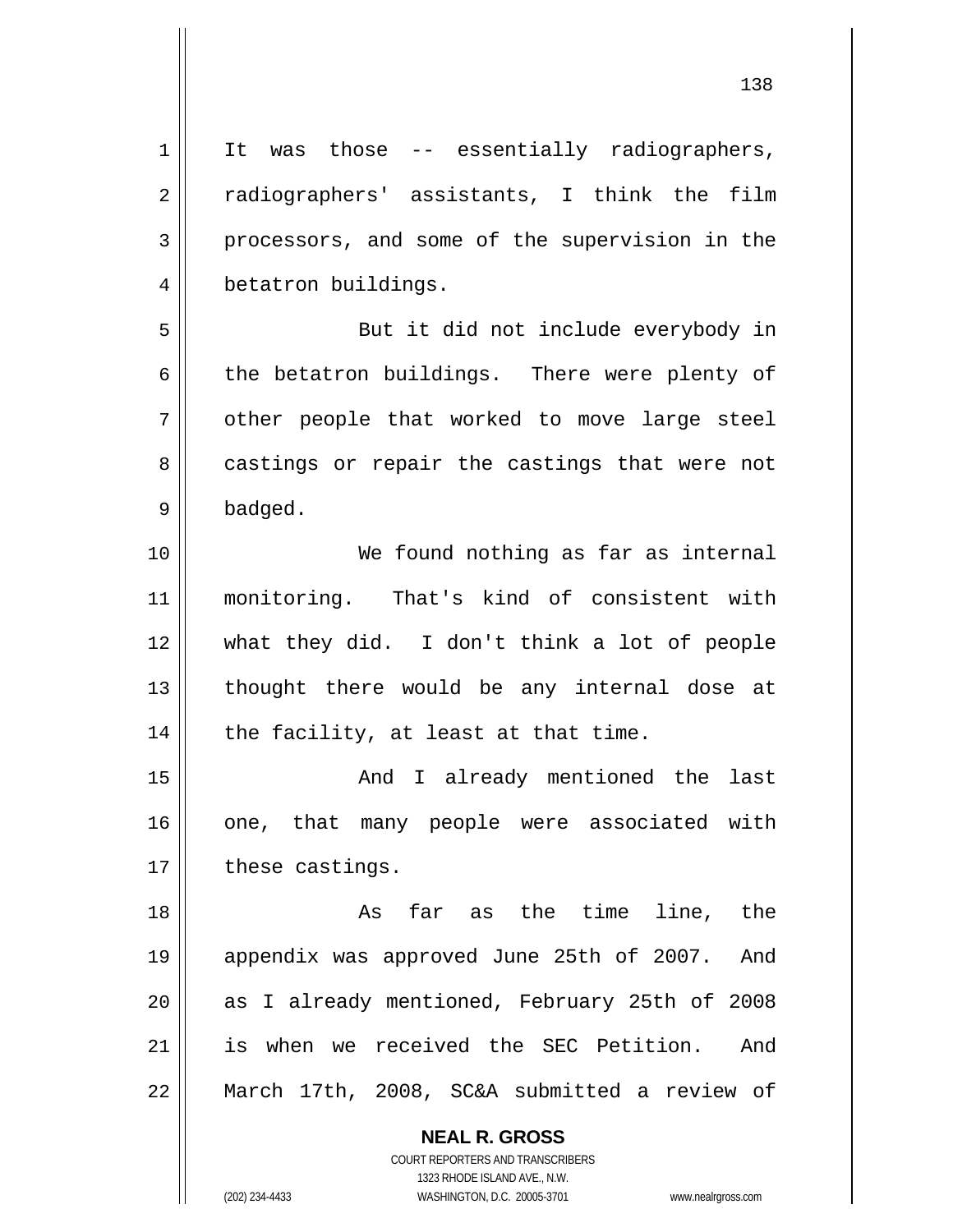| $\mathbf 1$    | Appendix BB; they submitted that to the Board. |
|----------------|------------------------------------------------|
| $\overline{2}$ | Right about that same time frame,              |
| 3              | in March 2008 is when we received the Landauer |
| 4              | film badge data. And I just wanted to point    |
| 5              | out that was not available to us during the    |
| 6              | appendix, and it was not available to SC&A     |
| 7              | during their review of the appendix.           |
| 8              | June 26th, 2008, the Board                     |
| 9              | established a working group for the purpose of |
| 10             | reviewing the Battelle-TBDs as well as         |
| 11             | Appendix BB. And as I already pointed out,     |
| 12             | October 3rd is when we submitted the           |
| 13             | evaluation report to the Board.                |
| 14             | Before I'm asked, I did want to                |
| 15             | point out on there that the appendix review    |
| 16             | was actually taken up by the Procedures        |
| 17             | Working Group of the Board that tasked SC&A    |
| 18             | with reviewing it. That's why you see the      |
| 19             | SC&A review was actually completed before      |
| 20             | there was a working group. The working group   |
| 21             | actually was established, and that work was    |
| 22             | handed over from the Procedures Working Group. |

**NEAL R. GROSS**

 $\mathsf{II}$ 

COURT REPORTERS AND TRANSCRIBERS 1323 RHODE ISLAND AVE., N.W. (202) 234-4433 WASHINGTON, D.C. 20005-3701 www.nealrgross.com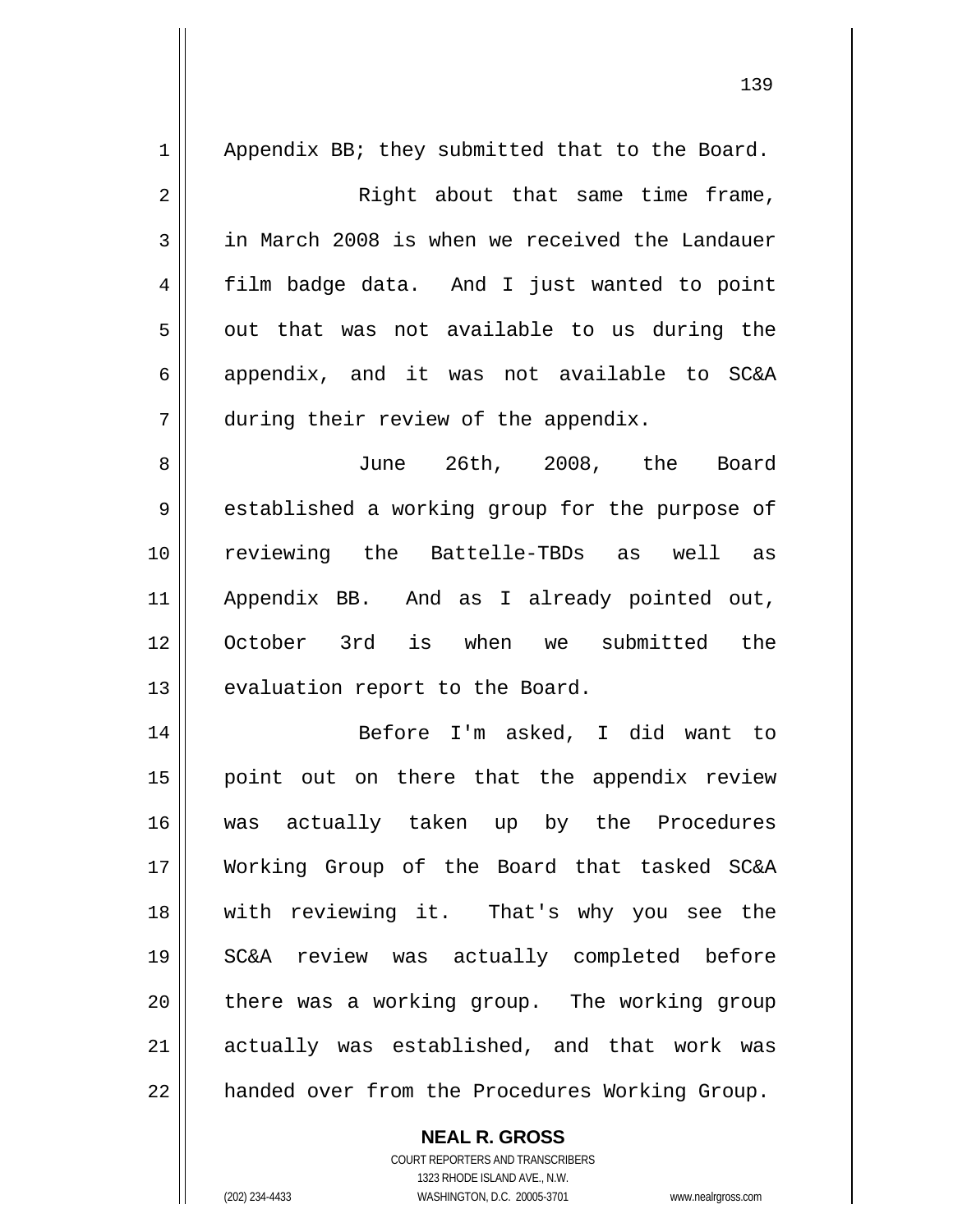| $\mathbf 1$    | The appendix is essentially a --                                                       |
|----------------|----------------------------------------------------------------------------------------|
| 2              | it's a very proscriptive exposure matrix on                                            |
| 3              | how we would do dose estimates for individuals                                         |
| $\overline{4}$ | that worked at GSI. Some of the exposures                                              |
| 5              | that were evaluated include external dose in                                           |
| 6              | the betatron operations through the shield and                                         |
| 7              | by shine.                                                                              |
| 8              | Those of you that are not familiar                                                     |
| 9              | with shine, all I'm saying there is it is                                              |
| 10             | possible for radiation, including photons, to                                          |
| 11             | essentially bounce. The shield walls I showed                                          |
| 12             | you earlier only went up one story. They did                                           |
| 13             | not go the whole way up the sides of the                                               |
| 14             | building.                                                                              |
| 15             | They also -- there was no shielded                                                     |
| 16             | roof. It was just a typical industrial roof,                                           |
| 17             | and it was possible for radiation to scatter                                           |
| 18             | off the castings, essentially over the shield,                                         |
| 19             | bounce off the air, and come back down to the                                          |
| 20             | ground level.                                                                          |
| 21             | So while the ten-foot thick shield                                                     |
| 22             | walls are very thick, and it is possible that                                          |
|                | <b>NEAL R. GROSS</b><br>COURT REPORTERS AND TRANSCRIBERS<br>1323 RHODE ISLAND AVE N.W. |

1323 RHODE ISLAND AVE., N.W.

 $\prod_{i=1}^{n}$ 

(202) 234-4433 WASHINGTON, D.C. 20005-3701 www.nealrgross.com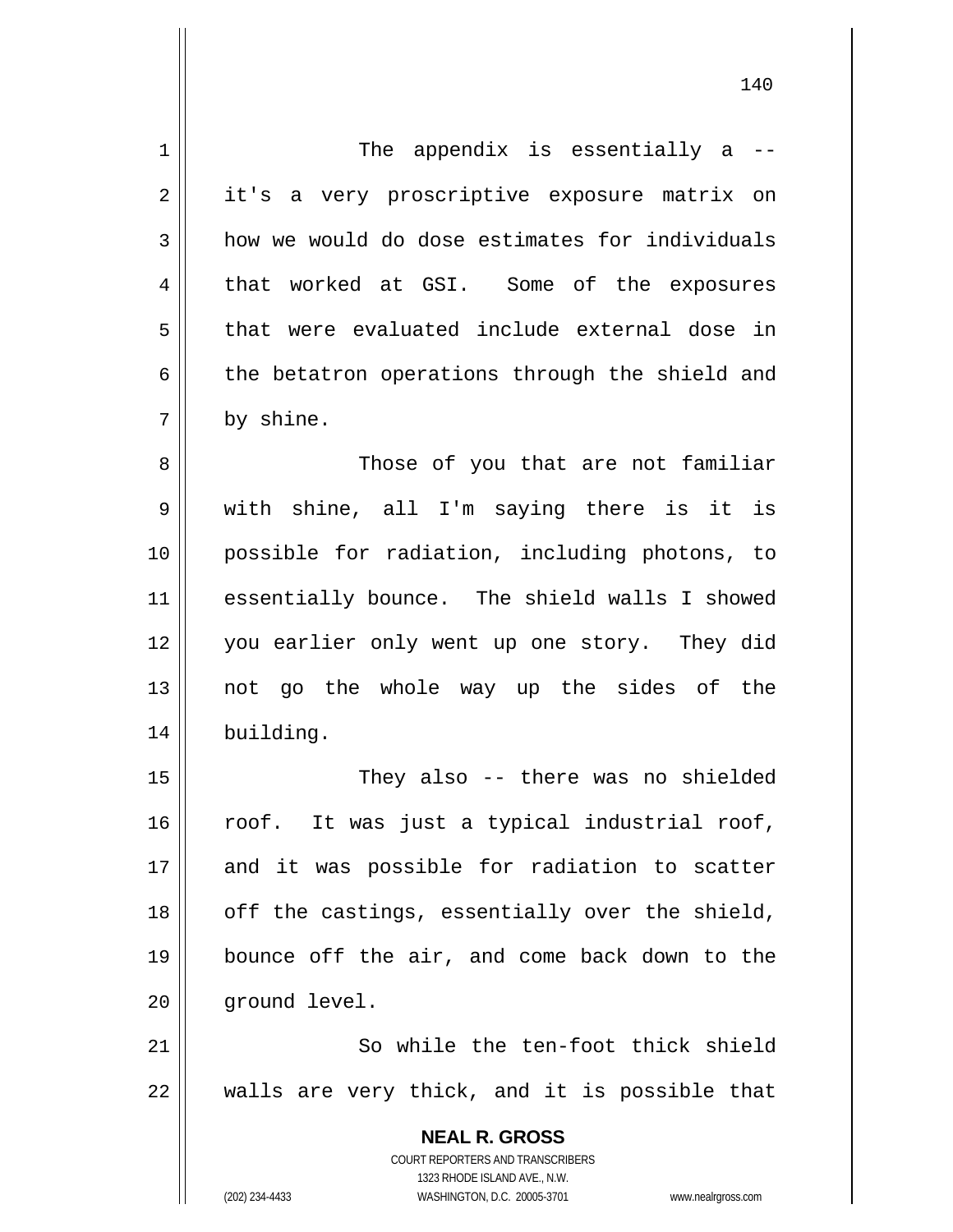**NEAL R. GROSS** COURT REPORTERS AND TRANSCRIBERS 1 2 3 4 5 6 7 8 9 10 11 12 13 14 15 16 17 18 19 20 21 22 the shine would be a more significant dose than what's transmitted through the shield. We also evaluated the activation of the steel castings -- MR. KATZ: Dick, could you maybe just speak up or something, I think they're having a hard time hearing you on the phone. MR. ALLEN: Okay, I can try to get a little closer here. MR. KATZ: That's much better. MR. ALLEN: Okay. The external dose from the activated castings was also evaluated. As I said, these can get activated. Therefore, they're radioactive, and they're emitting some radiation after the X-ray shot. The same is true with the uranium metal. At that point there is activation. I would also include that it is above the threshold to cause fission, so there's actually fission products associated with this uranium. Internal dose from the uranium

141

1323 RHODE ISLAND AVE., N.W.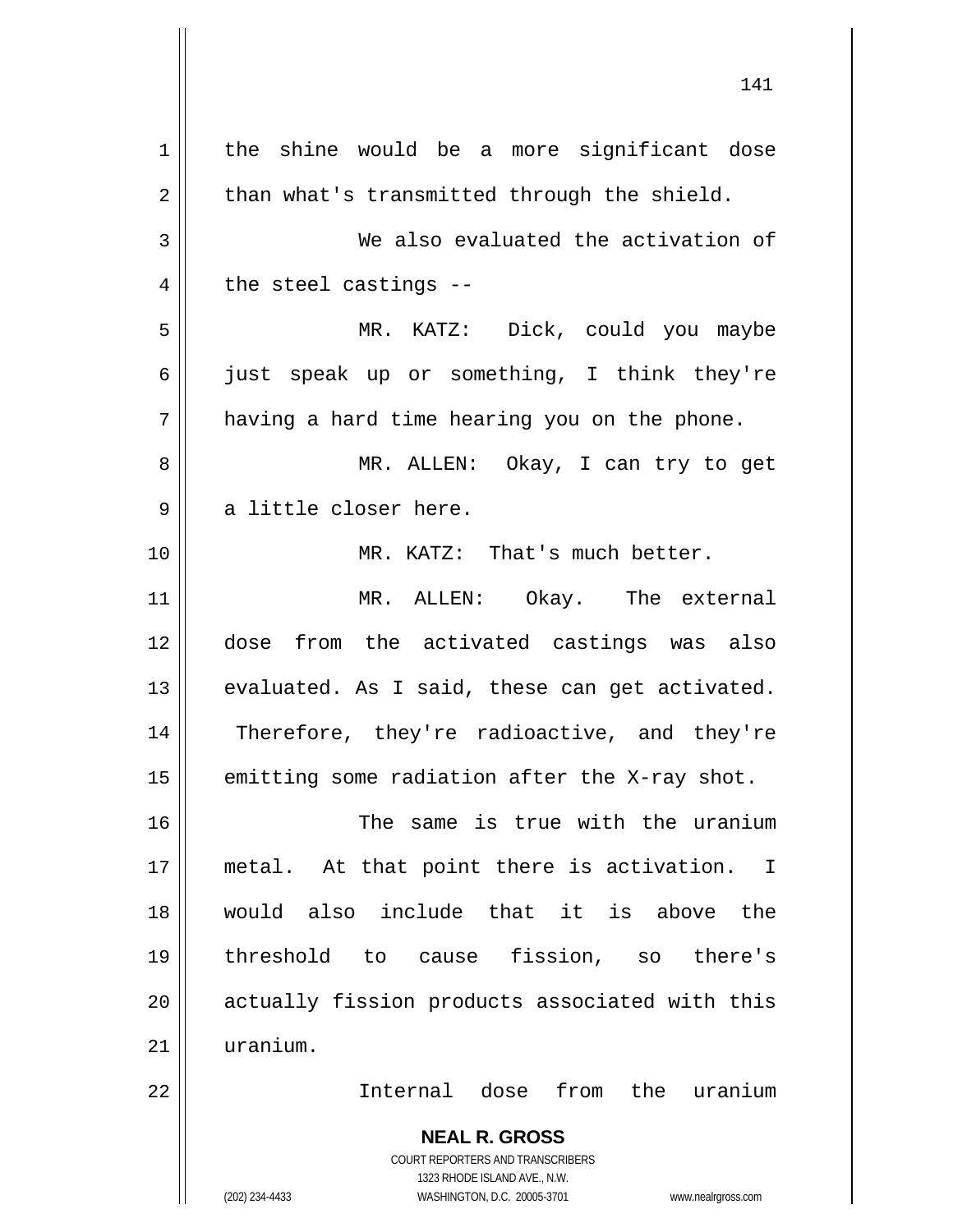1 2 3 4 5 6 7 8 corrosion products, I already mentioned that. Also, since the uranium could be activated or have fission products in it, we had to account for the internal dose from those. Any time you're inhaling the uranium, if it were activated or if it had activation or fission products in it, you would also be inhaling those. And we had to account for that.

9 10 11 12 13 14 And the last thing I have on my list there was the internal dose from the activated castings. And by those I'm talking about the steel castings, which was the normal operation at the site, the bulk of the operation.

15 16 17 18 19 20 21 22 Their purpose in X-raying these was to find internal flaws, such as a void. If they found that, they would often try to repair a casting rather than recast a huge casting. That would involve grinding out that void and filling it with welding material. And grinding out something that was freshly Xrayed, that could be activated, obviously is a

**NEAL R. GROSS**

COURT REPORTERS AND TRANSCRIBERS 1323 RHODE ISLAND AVE., N.W. (202) 234-4433 WASHINGTON, D.C. 20005-3701 www.nealrgross.com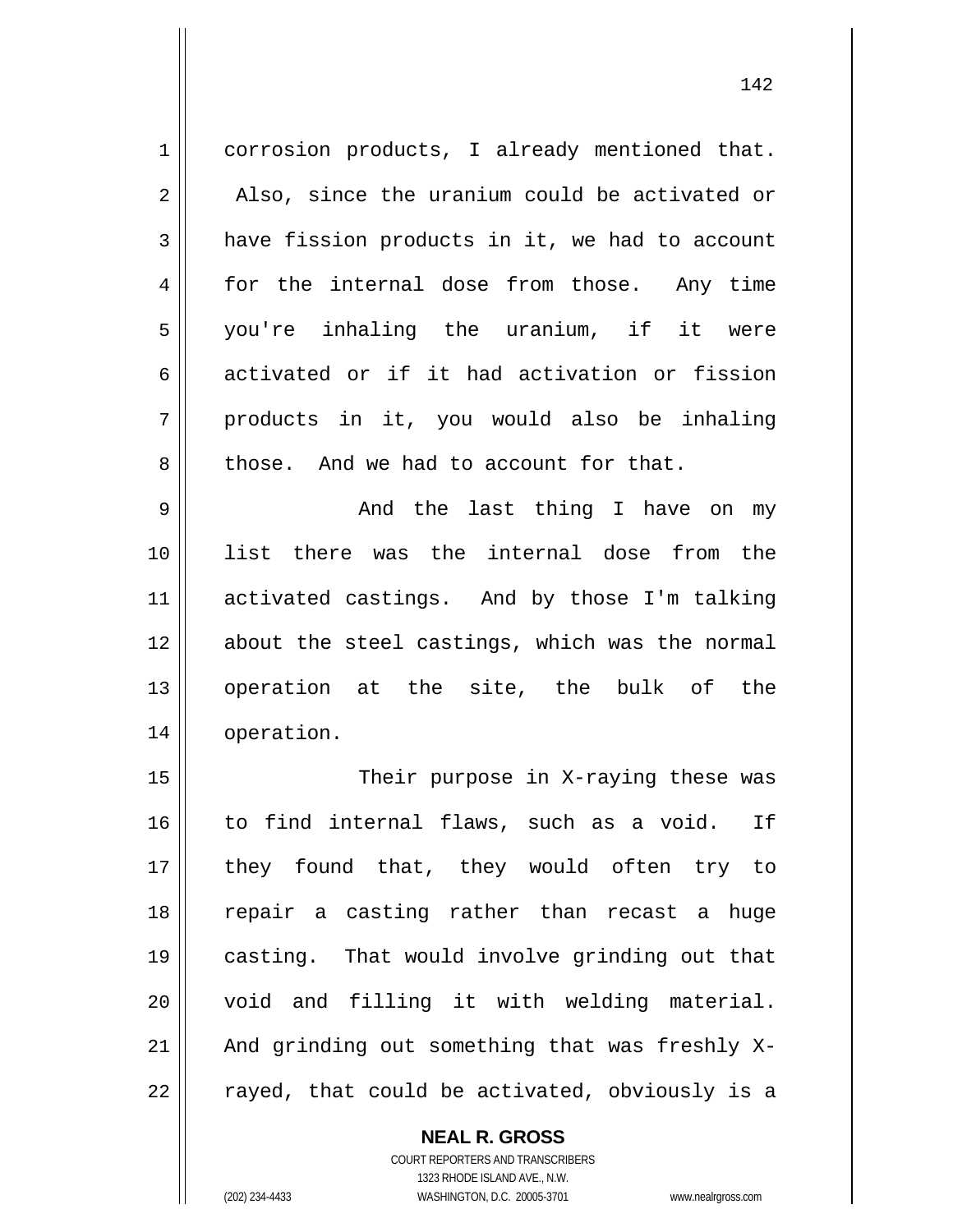1 source of internal exposure.

| $\overline{2}$ | When we modeled the external dose,                                                                                                                              |
|----------------|-----------------------------------------------------------------------------------------------------------------------------------------------------------------|
| 3              | we used Attila and MCNP software. Both are                                                                                                                      |
| 4              | software packages that have some advantages.                                                                                                                    |
| 5              | One has an advantage over the other, but we                                                                                                                     |
| 6              | used a combination of both to try to                                                                                                                            |
| 7              | accomplish this task.                                                                                                                                           |
| 8              | The betatron buildings were                                                                                                                                     |
| 9              | modeled, and the dose rate outside the shield                                                                                                                   |
| 10             | determined during the operation of the                                                                                                                          |
| 11             | betatron, so as I mentioned earlier, it's                                                                                                                       |
| 12             | possible the shine is higher than the dose                                                                                                                      |
| 13             | that's actually transmitted directly through                                                                                                                    |
| 14             | the shield wall.                                                                                                                                                |
| 15             | I say possible because we never                                                                                                                                 |
| 16             | really modeled those separately. We just                                                                                                                        |
| 17             | modeled it all in one large chunk. That gave                                                                                                                    |
| 18             | us the dose rates outside the shield during                                                                                                                     |
| 19             | betatron operations.                                                                                                                                            |
| 20             | But again, after the operations,                                                                                                                                |
| 21             | the castings could be radioactive, the uranium                                                                                                                  |
| 22             | obviously is radioactive before and after, and                                                                                                                  |
|                | <b>NEAL R. GROSS</b><br>COURT REPORTERS AND TRANSCRIBERS<br>1323 RHODE ISLAND AVE., N.W.<br>(202) 234-4433<br>WASHINGTON, D.C. 20005-3701<br>www.nealrgross.com |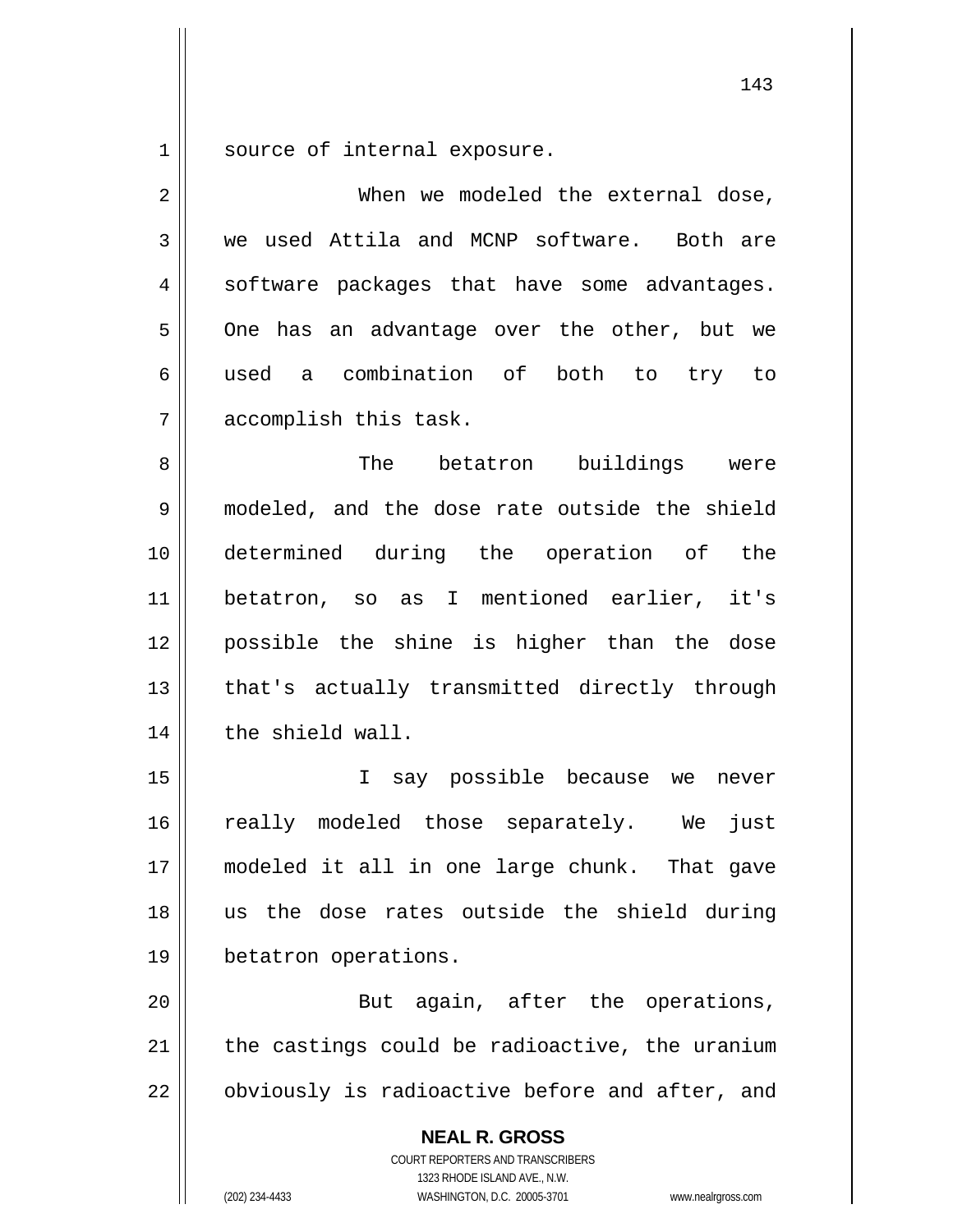1 2 3 4 5 6 7 8 9 10 11 12 13 14 15 16 17 18 19 20 21 22 so we also tried to account for that externally by essentially -- we tried to do this in a bounding way by essentially hitting a large piece of steel or uranium. By large piece, I mean something thick enough to where the beam could not be transmitted through to find a usable -- to obtain a usable X-ray, and wide enough to encompass the entire beam. The beam of the betatrons are known to be fairly narrow compared to typical X-ray machines, and so we used a very wide, very thick piece to absorb all of the energy from the betatron machine to try to bound how much activation could be in that piece. For the internal dose, as I mentioned earlier, we really had no information. What we attempted to do in the appendix was to find a bounding estimate. I did mention earlier that GSI was not responsible for evaluating the uranium, the internal structure of it. They were

> **NEAL R. GROSS** COURT REPORTERS AND TRANSCRIBERS

> > 1323 RHODE ISLAND AVE., N.W.

(202) 234-4433 WASHINGTON, D.C. 20005-3701 www.nealrgross.com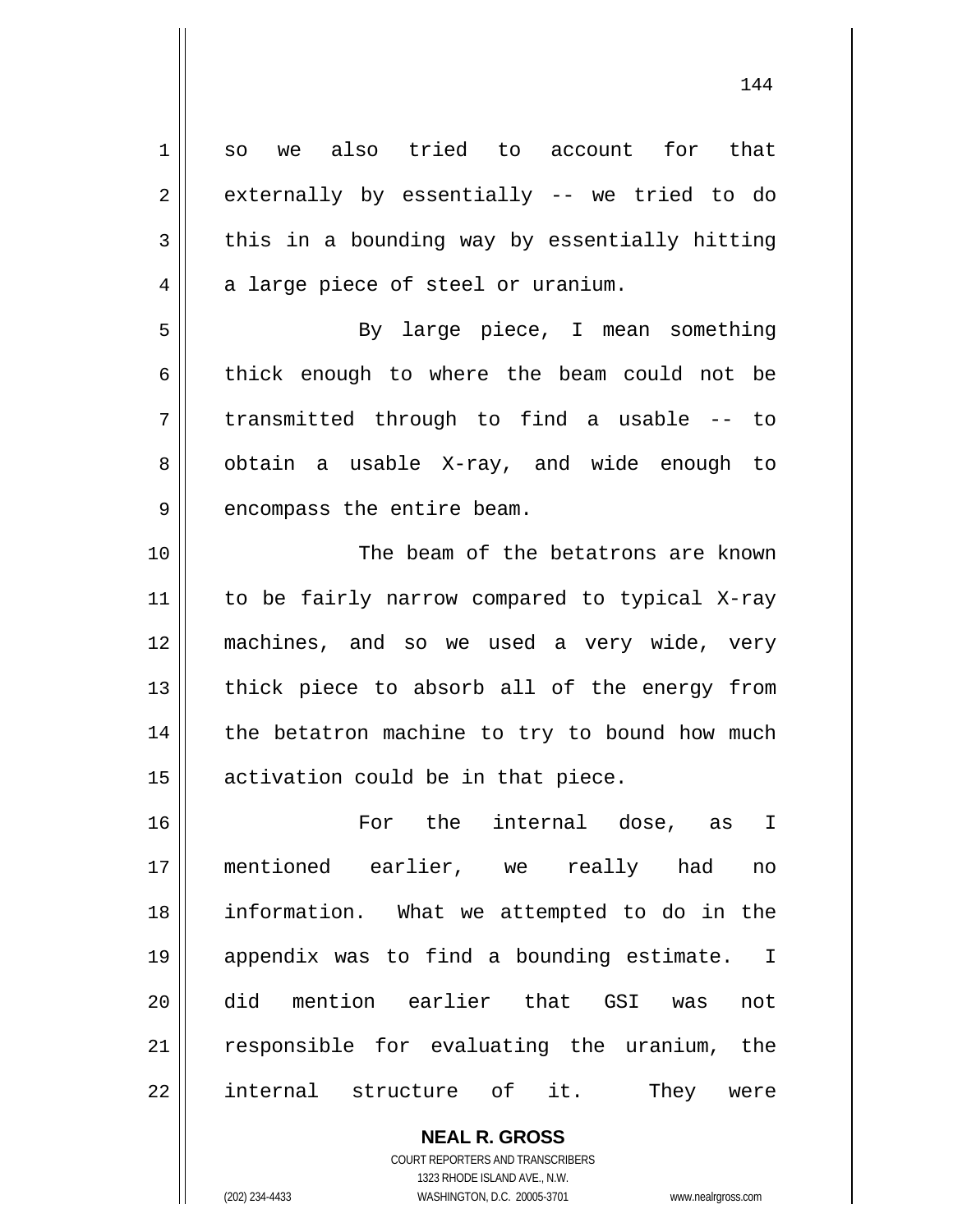|             | <b>NEAL R. GROSS</b>                           |
|-------------|------------------------------------------------|
| 22          | So based on that, it doesn't look              |
| 21          | their QA program.                              |
| 20          | X-raying a sampling of an ingot for part of    |
| 19          | good explanation for that would be they were   |
| 18          | uranium ingot and X-ray that. So the only      |
| 17          | Mallinckrodt had to take a slice of the        |
| 16          | the betatron to get through. They had to --    |
| 15          | essentially even the uranium was too dense for |
| 14          | And from what the operators said,              |
| 13          | They were called betatron slices.              |
| 12          | sample of uranium that they were X-raying.     |
| 11          | a bit of indication that it was actually a     |
| 10          | anything like that. In fact, there was quite   |
| 9           | they would have ground out any defects or      |
| 8           | But there was no indication that               |
| 7           | shot and transport it to and from.             |
| 6           | ever did other than handling it to set up the  |
| 5           | the uranium. There's no indication that they   |
| 4           | worker testimony that they ever manipulated    |
| 3           | Because of this, there was<br>no               |
| 2           | and then handing that over to Mallinckrodt.    |
|             | responsible for producing a good X-ray film    |
| $\mathbf 1$ |                                                |

COURT REPORTERS AND TRANSCRIBERS 1323 RHODE ISLAND AVE., N.W.

 $\prod$ 

(202) 234-4433 WASHINGTON, D.C. 20005-3701 www.nealrgross.com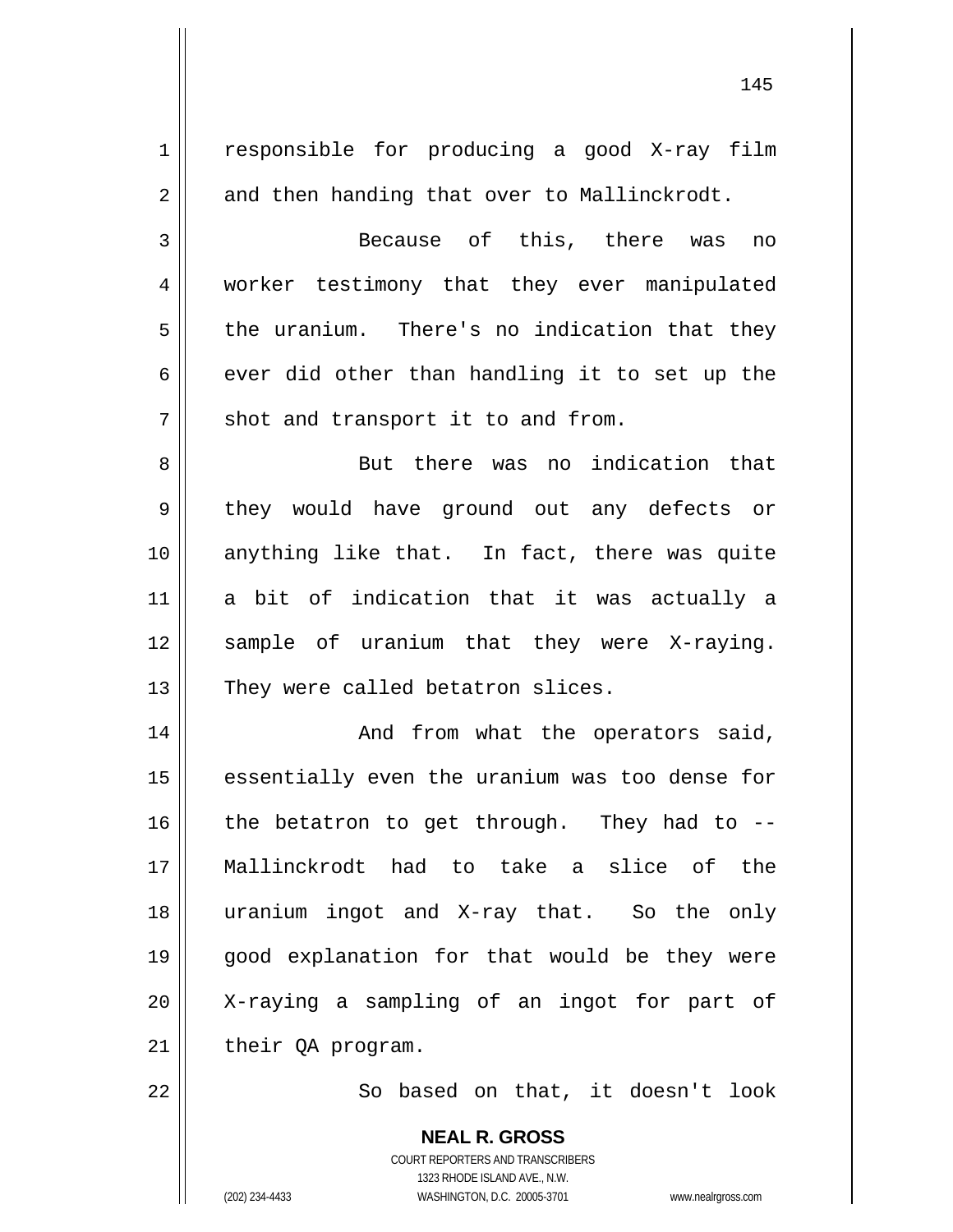1 2 3 4 5 6 7 8 9 10 11 12 13 14 15 16 17 18 19 20 21 like GSI ever did any repair of the uranium metal. I'm not sure how they would. But they wouldn't have done any kind of abrasive work. It was handling the material, handling the uranium to get it in there to X-ray it, setting up the X-ray shot, handling it to get it back out of there. In order to bound that, we used uranium slug models from Battelle-6000. When they were producing uranium slugs, they were handling uranium metal very similar to what GSI did. But the uranium slug also included some abrasive work, where they would cut rods to smaller pieces, and they would also machine the ends of these rods, so we included -- this airborne model here would include some cutting of uranium metal, some machining of uranium metal, and that should produce a higher airborne evolution than simply handling the uranium metal.

146

22

But there was plenty of handling in

**NEAL R. GROSS** COURT REPORTERS AND TRANSCRIBERS 1323 RHODE ISLAND AVE., N.W. (202) 234-4433 WASHINGTON, D.C. 20005-3701 www.nealrgross.com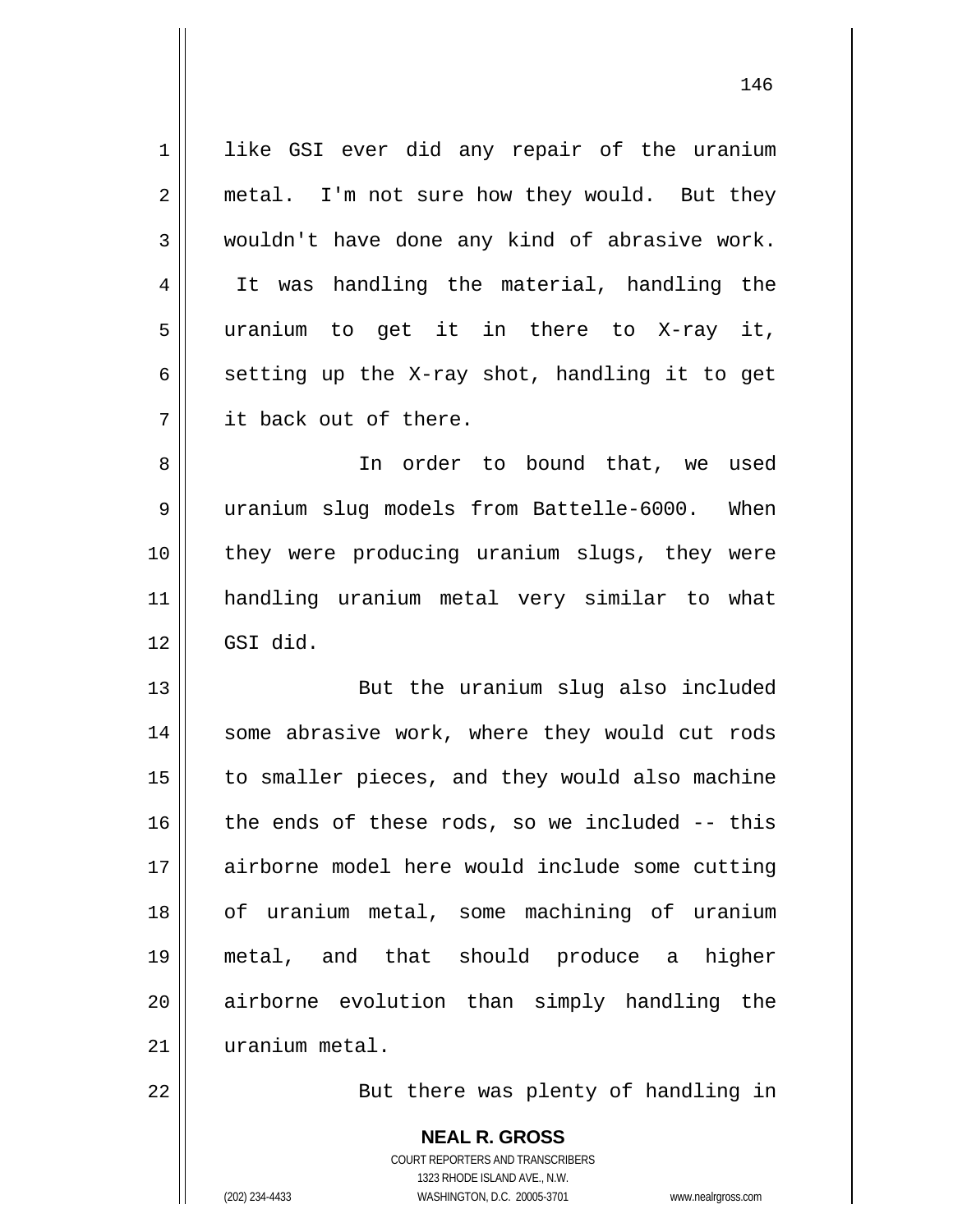1 2 slug production, also. That's why we think that that is a bounding case.

3 4 5 6 7 8 9 Dose from the uranium fission activation products, we did an estimate based on the MCNP runs on how much of the material would be uranium versus fission products or activation products, and we simply increased the dose estimate in the appendix to try to account for that, again in a bounding fashion.

 Internal dose from activated steel castings, we considered that and evaluated it, and we included that in the TBD, or the appendix, I'm sorry.

14 15 16 17 18 19 20 21 I mentioned earlier we did eventually get the film badge data that was available from Landauer. The data we have indicates pretty much what we were told. The radiographers in the later years were badged, not in the earlier years. It was not all GSI employees. It was only those very closely associated with the radiography.

22

10

11

12

13

It appears to be on a weekly -- or

COURT REPORTERS AND TRANSCRIBERS 1323 RHODE ISLAND AVE., N.W. (202) 234-4433 WASHINGTON, D.C. 20005-3701 www.nealrgross.com

**NEAL R. GROSS**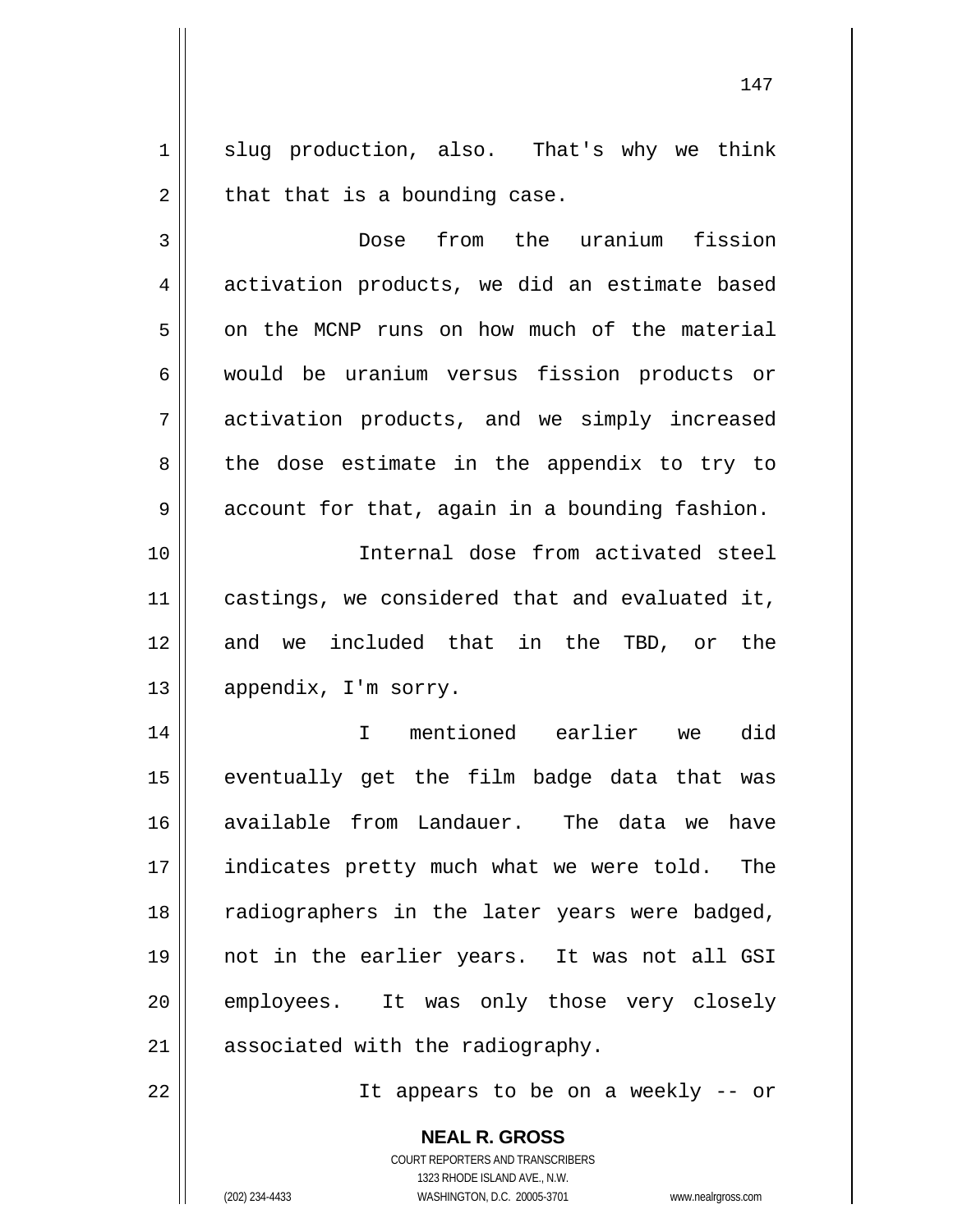1 4 it was on a weekly film badge exchange frequency. They reported a reporting level of ten millirem, everything ten millirem or more was reported as the number, everything less than that was simply reported as a capital M, meaning monitored.

7 8 9 10 11 And the vast majority -- that's how the vast majority of the readings came out. It turns out about 99.7 percent of the badges were reported as less than ten millirem on the weekly reads.

12 13 14 15 16 17 18 I have a couple example dose reconstructions for you. These were put together using the appendix. The first employee is a GSI employee from 1951 to 1982. His job description was a welder, and the CATI indicated he did work in the betatron sometimes.

19 20 21 22 Not all the weld repairs were done in the betatron building. Sometimes a lot of repairs were done outside of the building. The casting would be moved out, a number of

> **NEAL R. GROSS** COURT REPORTERS AND TRANSCRIBERS 1323 RHODE ISLAND AVE., N.W. (202) 234-4433 WASHINGTON, D.C. 20005-3701 www.nealrgross.com

2

3

5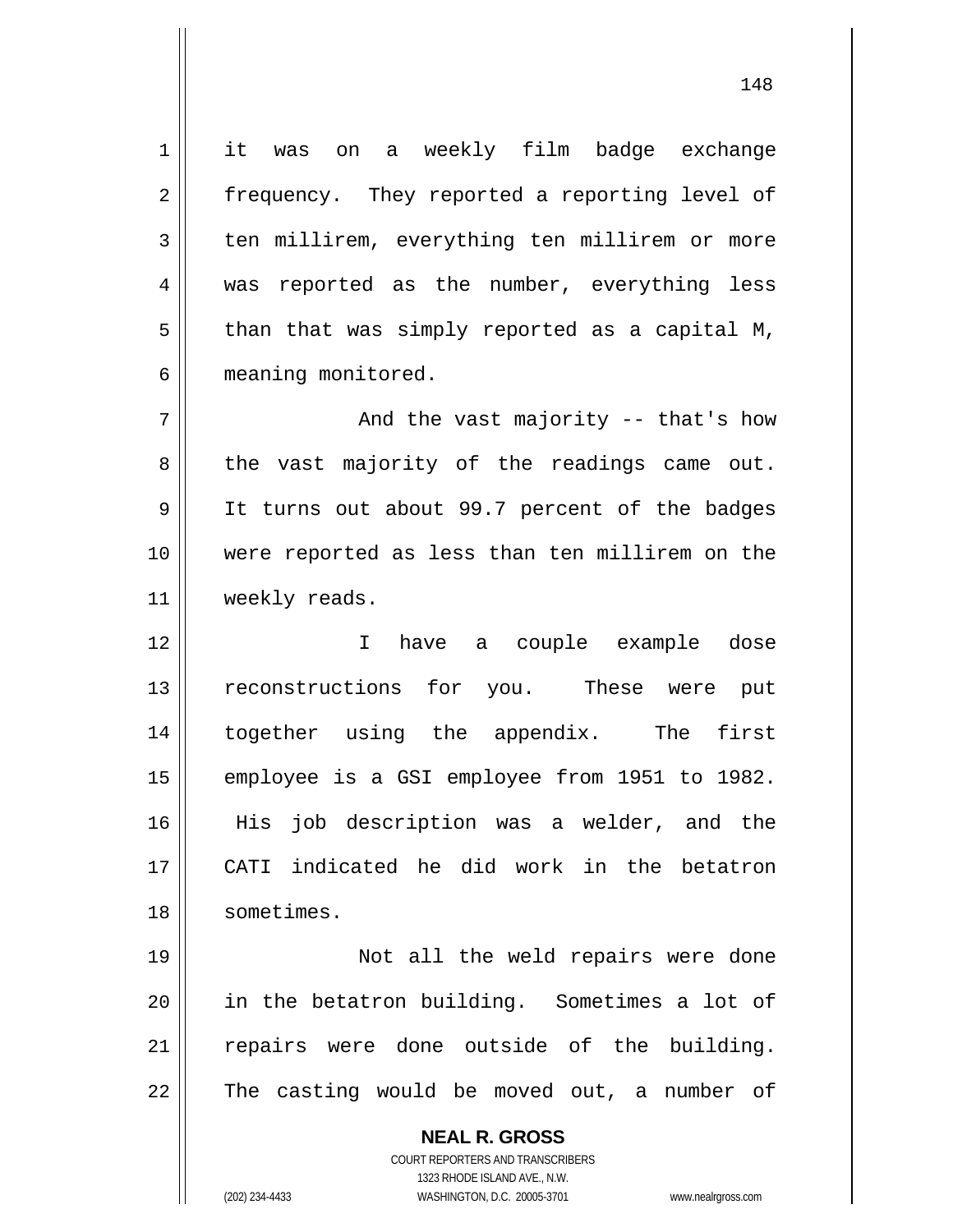repairs done while they were X-raying something else. But this individual indicated he was associated with the betatron machine at least that time, so we gave him the radiographer dose.

6 7 8 9 10 11 12 13 14 15 The appendix does not -- the appendix has two different exposure models in it for external dose. One is radiographers, and one is everybody else, essentially. And for radiographers, it's not limited to those that have a job title of radiography. It's anybody that would be associated with the steel castings within a couple hours after they were X-rayed. That's to account for the weld repairs done on these steel castings.

16 17 18 19 20 21 22 This particular individual, male, born in 1923, and diagnosed in 1988 with lung cancer. From the Appendix BB, that produces a dose of approximately 63 rem external dose, almost 29 rem internal dose, and an X-ray dose of a little over one rem, for a total that's 29.981 rem. That combined with his

> **NEAL R. GROSS** COURT REPORTERS AND TRANSCRIBERS 1323 RHODE ISLAND AVE., N.W. (202) 234-4433 WASHINGTON, D.C. 20005-3701 www.nealrgross.com

1

2

3

4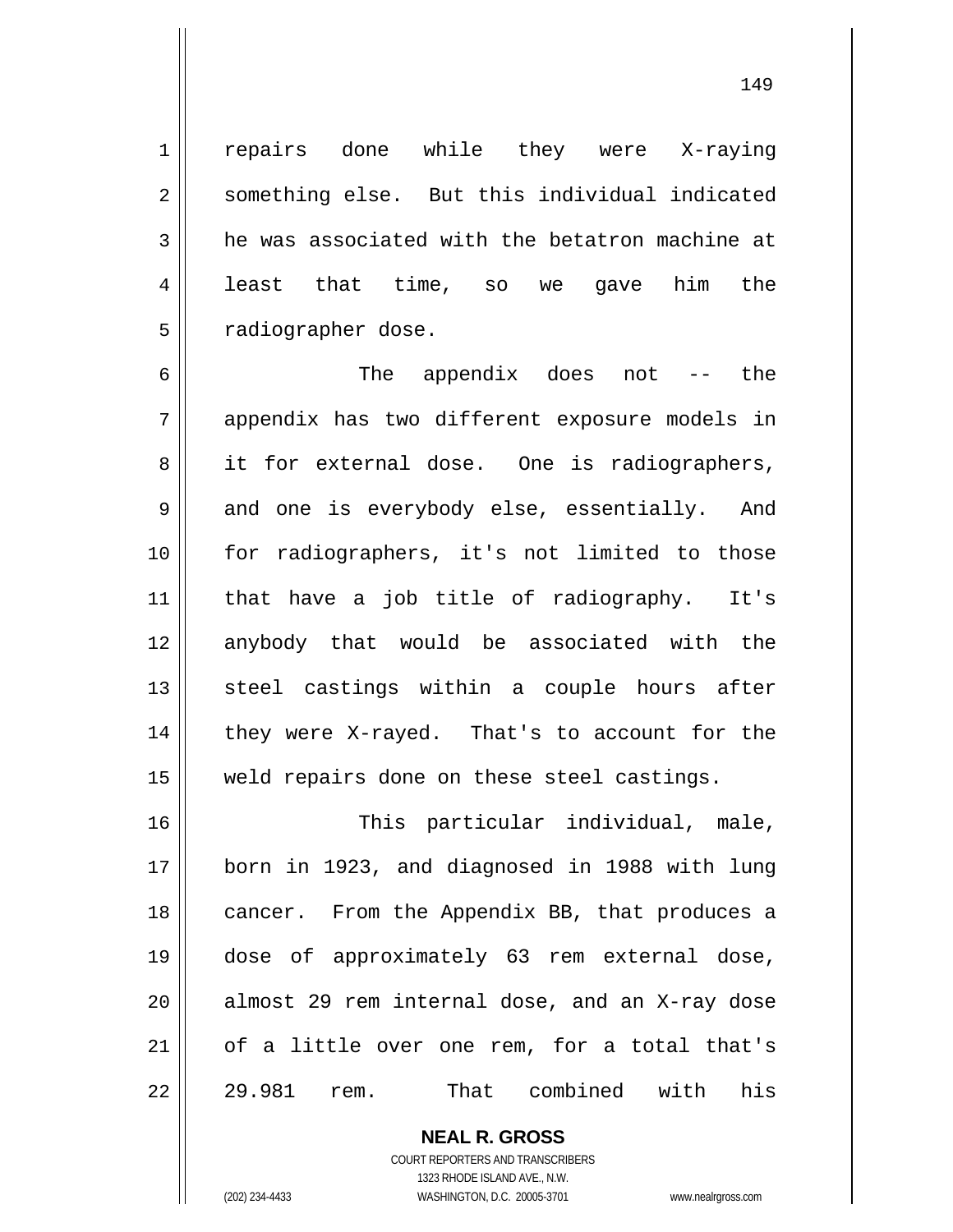1 2 demographic information produced a probability of causation of 58.91 percent.

3 4 5 6 7 8 9 10 The next example I got is an employee that was working at GSI from 1963 to 1973. This particular person was a laborer, but in reality for radiographers, that's actually a very good time frame. That seems to be the time frame when they were doing a great deal of radiography. The betatron machines were working 24/7 around the clock.

11 12 13 14 15 This individual was a laborer, but again, he said he was associated with the betatron machines, or some of the castings that were X-rayed. He was male, born 1914, diagnosed in 1988 with prostate cancer.

16 17 18 19 20 21 22 The model dose from Appendix BB for this situation gives him 10.395 rem of external dose. The internal dose listed on the slide is zero, and that is largely because the uranium is the primary internal dose, and while it concentrates in the lungs, it will not concentrate in a prostate.

> **NEAL R. GROSS** COURT REPORTERS AND TRANSCRIBERS 1323 RHODE ISLAND AVE., N.W. (202) 234-4433 WASHINGTON, D.C. 20005-3701 www.nealrgross.com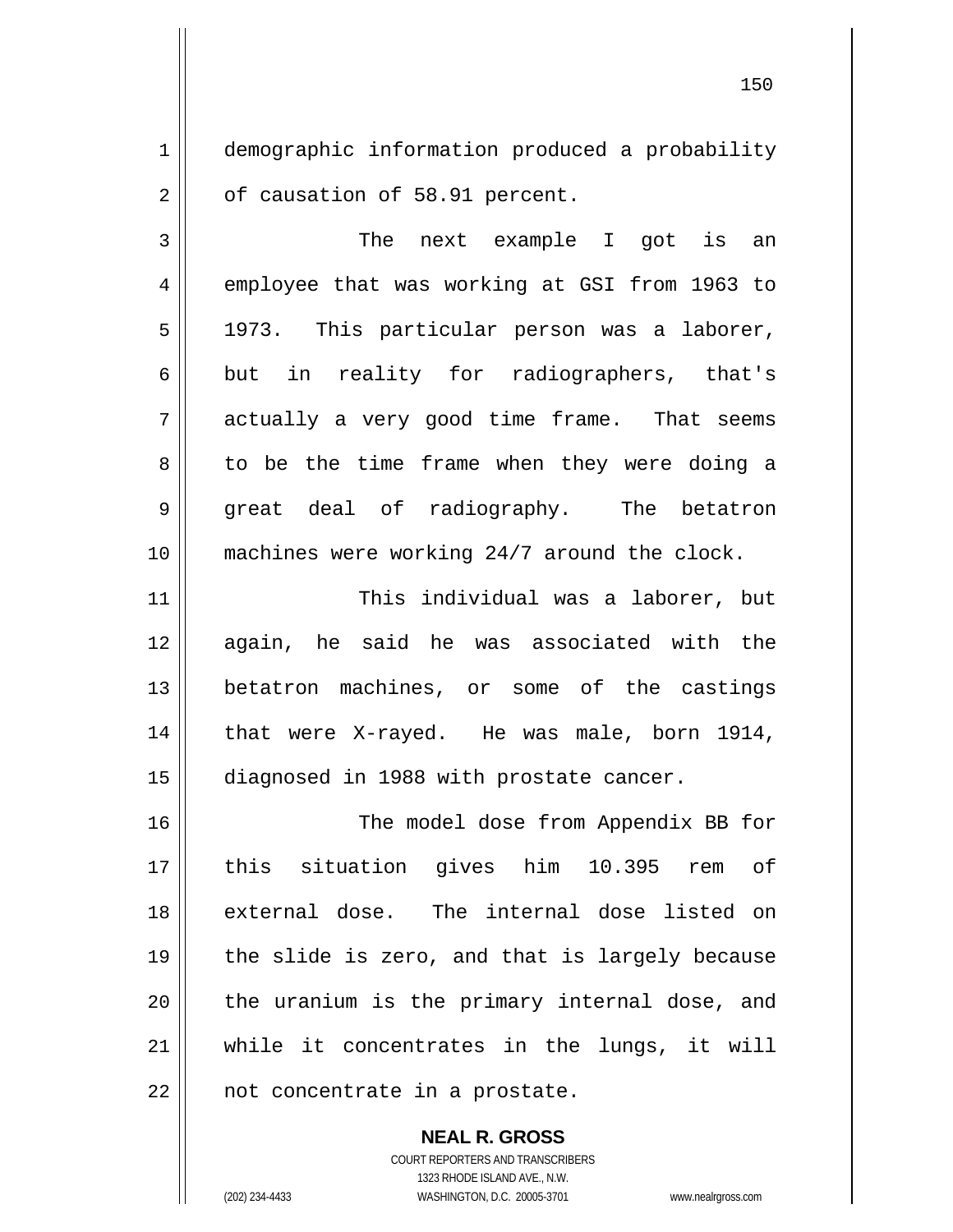| 1              | There is actually some dose                                         |
|----------------|---------------------------------------------------------------------|
| $\overline{2}$ | accounted for in there. It just ended up                            |
| 3              | being less than one millirem. We also gave                          |
| 4              | him the medical X-ray dose of 100 millirem.                         |
| 5              | So the total was 10.495 rem. That combined                          |
| 6              | with his demographic information produced a                         |
| 7              | probability of causation of 11.8 percent.                           |
| 8              | And you've seen slides like this a                                  |
| 9              | number of times. Essentially the evaluation                         |
| 10             | report was -- it used the guidelines in 42                          |
| 11             | CFR. It was issued on October 3rd, 2008.                            |
| 12             | Again, you've seen this slide, a                                    |
| 13             | two-prong test for SEC petitions. The                               |
| 14             | evaluation determined that we could -- I'm                          |
| 15             | sorry -- two-prong test is whether or not it                        |
| 16             | to estimate<br>feasible<br>the<br>dose,<br>is<br>and                |
| 17             | secondly, whether or not there is a reasonable                      |
| 18             | likelihood that such radiation dose would have                      |
| 19             | endangered the health of the members of the                         |
| 20             | class.                                                              |
| 21             | feasibility from<br>NIOSH's<br>the                                  |
| 22             | evaluation<br>found<br>that<br>report<br>could<br>we                |
|                | <b>NEAL R. GROSS</b>                                                |
|                | <b>COURT REPORTERS AND TRANSCRIBERS</b>                             |
|                | 1323 RHODE ISLAND AVE., N.W.                                        |
|                | (202) 234-4433<br>WASHINGTON, D.C. 20005-3701<br>www.nealrgross.com |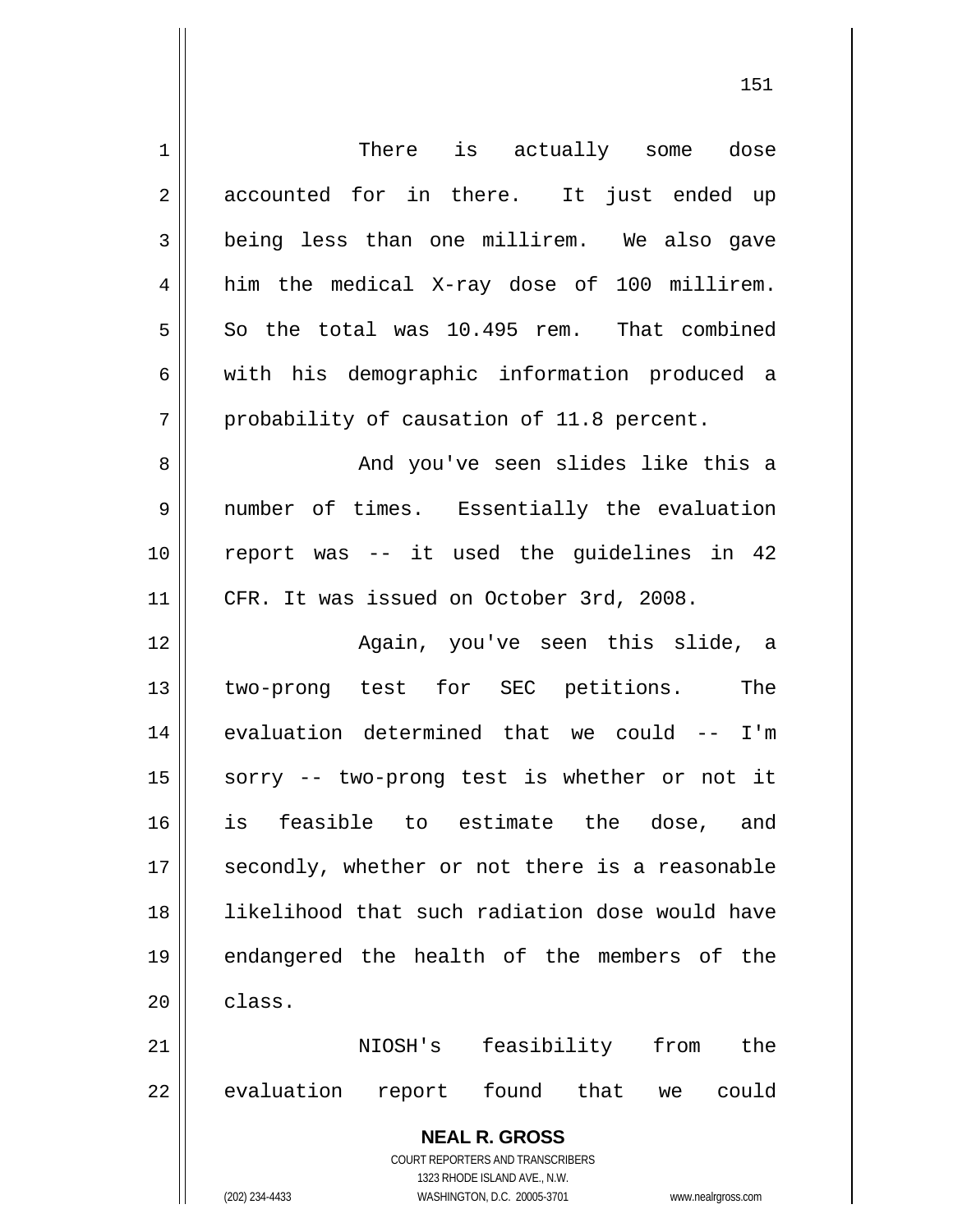**NEAL R. GROSS** COURT REPORTERS AND TRANSCRIBERS 1323 RHODE ISLAND AVE., N.W. (202) 234-4433 WASHINGTON, D.C. 20005-3701 www.nealrgross.com 1 2 3 4 5 6 7 8 9 10 11 12 13 14 15 16 17 18 19 20 21 22 reconstruct the dose to the members of the class, and therefore, a determination of health endangerment was not required. And last slide is the summary, essentially reiterating that the evaluation report decided we could reconstruct all the routes of exposure at GSI. CHAIRMAN ZIEMER: Okay. Thank you, David. We'll take a few minutes for some questions. I did want to mention for the record, just so that the transcript agrees with the slides on the dose reconstruction number one, the total rem to the hypothetical person was 92.981, not 29. MR. ALLEN: I'm sorry. CHAIRMAN ZIEMER: Just so the written record or the transcript agrees with what we saw. Okay. Wanda Munn, question or comment? MEMBER MUNN: Dave, I guess I don't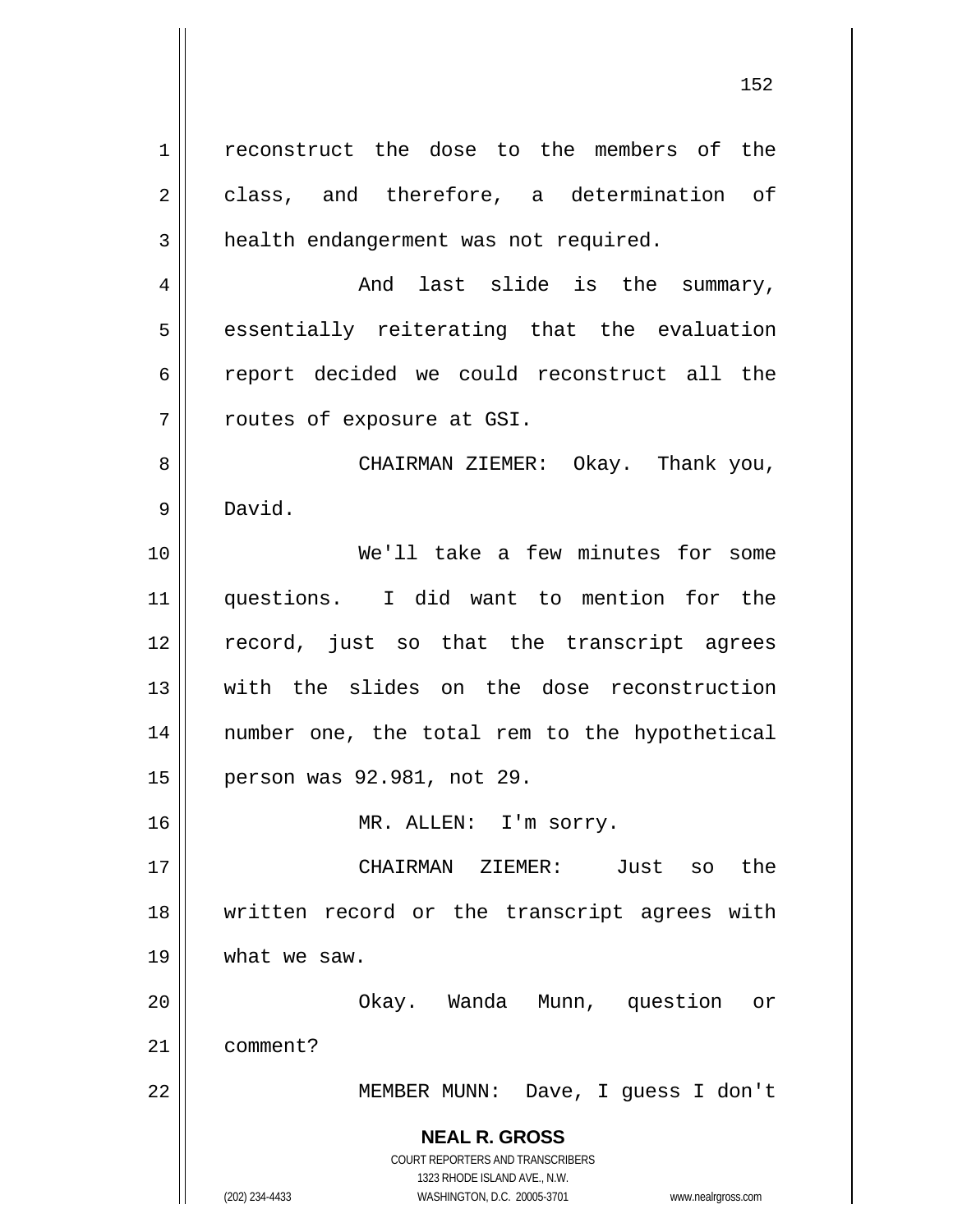**NEAL R. GROSS** 1 2 3 4 5 6 7 8 9 10 11 12 13 14 15 16 17 18 19 20 21 22 -- I'm missing something in your presentation of internal exposure. On the one hand, I heard that the X-rays were not read there. They were read at Mallinckrodt. And knowing how production activities occur, then it would seem logical that any void or inclusion that was identified by the X-ray would not immediately be repaired at this site. So I'm trying to reconcile in my mind why the internal exposure would be based on the premise that someone would be grinding or working hands-on with this material during the very immediate period following its activation. Am I missing -- and I know I'm missing something, but I'm not sure what I'm missing. MR. ALLEN: Well, you're probably missing it because I didn't explain it well. What I was saying in there, I think it's two different subjects is what we're talking about. There's internal exposure from

> COURT REPORTERS AND TRANSCRIBERS 1323 RHODE ISLAND AVE., N.W.

(202) 234-4433 WASHINGTON, D.C. 20005-3701 www.nealrgross.com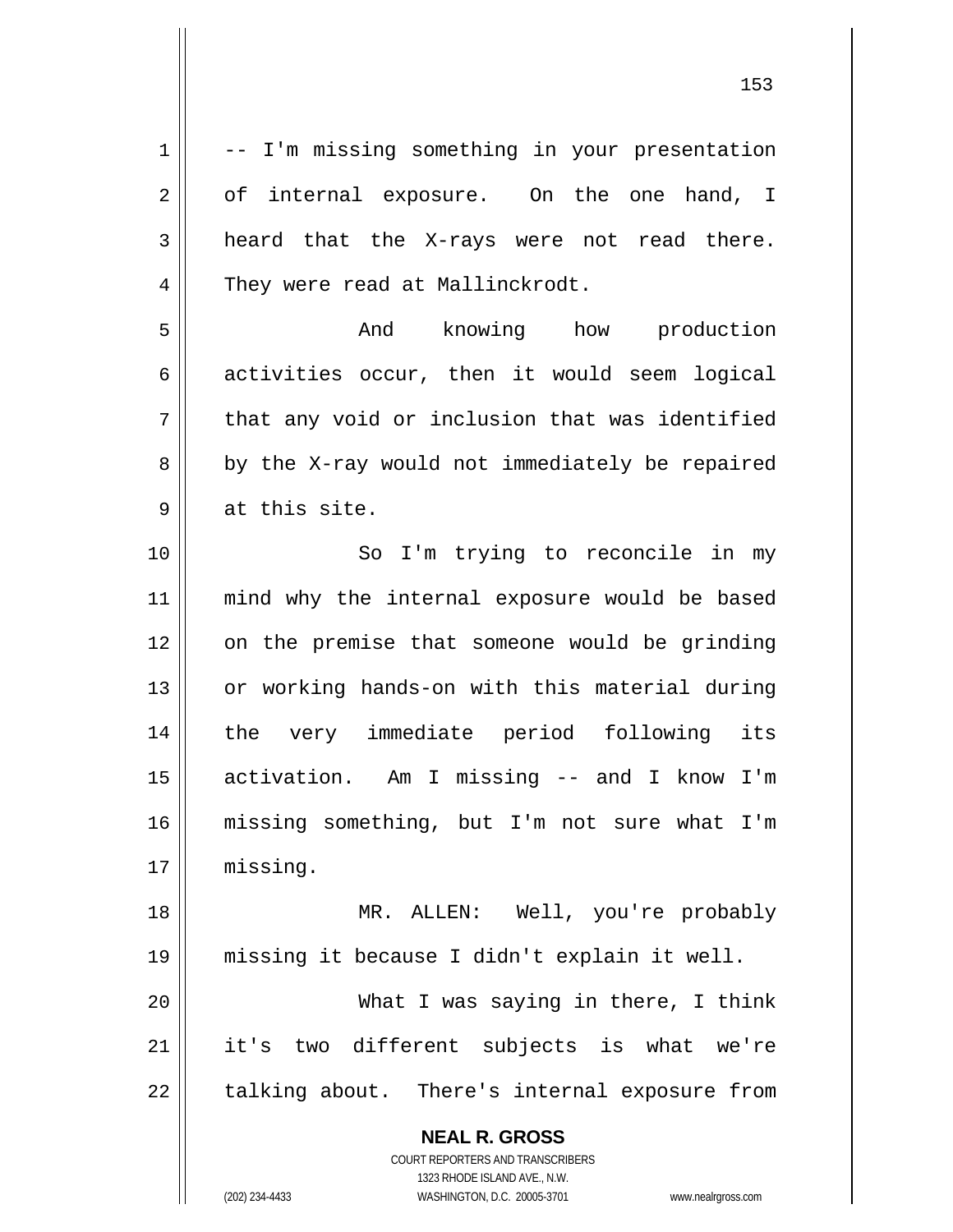uranium, but there's also internal exposure from grinding on the steel -- the activated steel castings that would get activated from the betatron X-rays.

5 6 7 8 9 10 11 12 13 From everything we're told, it is typical for them to try to repair those quickly. It depends a great deal on the situation whether they're doing a whole lot more shots on a very big casting, or whether they're doing one shot to see if the repair was good, find out it wasn't, and they run in there and try to do another quick repair on it.

14 15 16 17 18 19 20 It doesn't sound like it was unusual on the steel castings for them to perform a repair soon after the X-ray. As far as the uranium, I was simply trying to point out that there was no information that they would repair anything with the uranium castings.

21 22 And so the slug production that we used should be a bounding situation, because

> **NEAL R. GROSS** COURT REPORTERS AND TRANSCRIBERS 1323 RHODE ISLAND AVE., N.W. (202) 234-4433 WASHINGTON, D.C. 20005-3701 www.nealrgross.com

1

2

3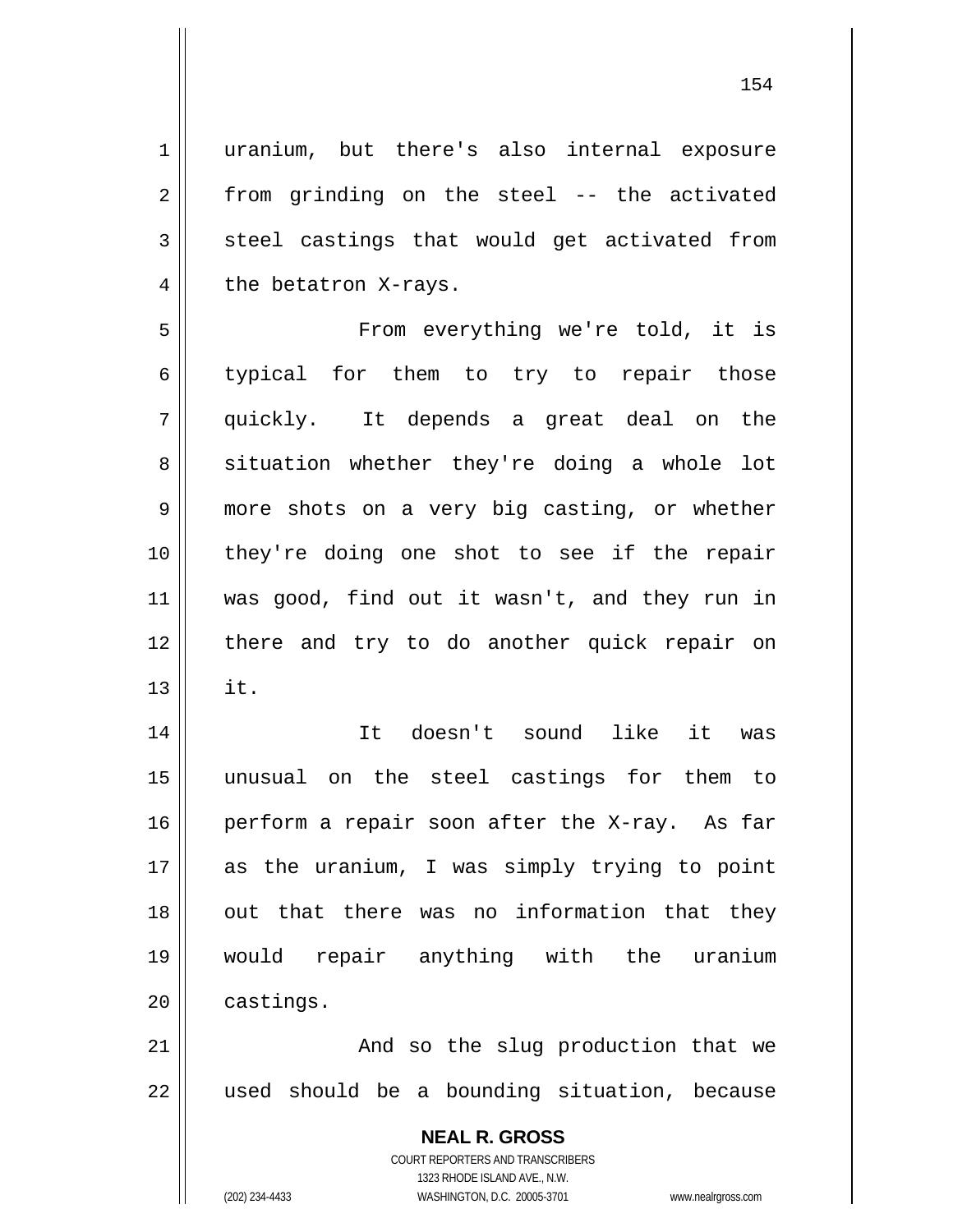1 2 3 there was some grinding in that. We were simply very limited on the internal exposure for uranium at GSI.

4 5 6 7 8 9 10 MEMBER MUNN: Well, I would think that would be a very generous bound, but it's surprising to me that, as a matter of course, the repairs would be attempted without having the benefit of the actual X-ray reading from Mallinckrodt. But if that's what happened, that's what happened.

11 12 MR. ALLEN: No, I mean, I'm not sure I understand your question.

13 14 15 16 MEMBER MUNN: Well, the whole purpose in taking the X-ray was to identify whether there were voids or inclusions in the metal. What's the quality of this casting?

MR. ALLEN: Right.

18 19 20 21 MEMBER MUNN: And if you take the X-ray, and then send it to essentially the other company to evaluate the work that's been done, then --

MR. ALLEN: Okay. I think I

**NEAL R. GROSS** COURT REPORTERS AND TRANSCRIBERS 1323 RHODE ISLAND AVE., N.W.

17

22

(202) 234-4433 WASHINGTON, D.C. 20005-3701 www.nealrgross.com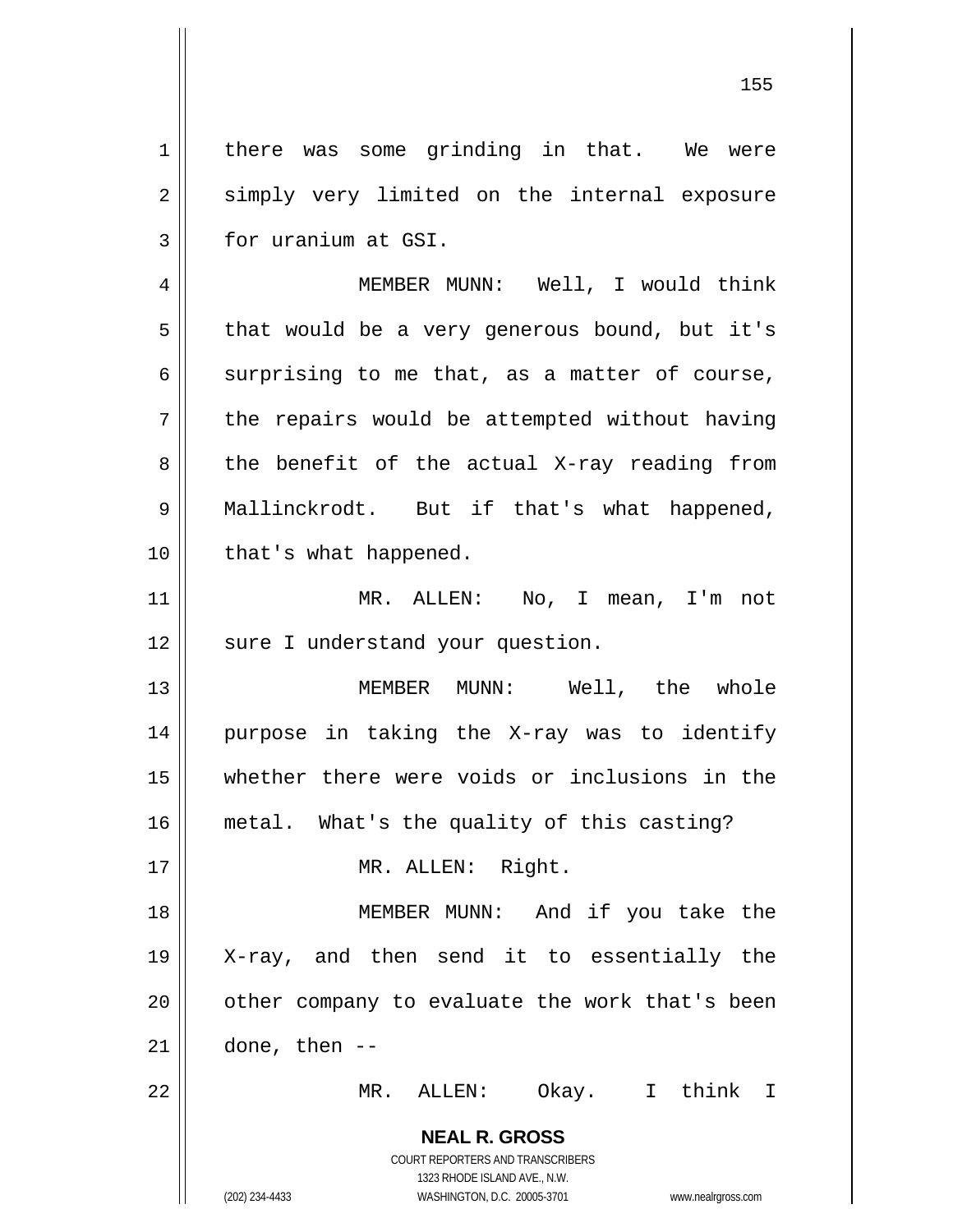1 2 3 4 5 6 7 8 9 10 11 12 13 14 15 16 17 18 19 20 21 22 understand. There's a little bit of confusion. I mean, GSI's primary work did not include this uranium. They made tank turrets, they made steel turbines. MEMBER MUNN: I understand. I understand. MR. ALLEN: And when I'm talking about an immediate repair, I'm talking about the steel castings that they produce. As far as the uranium, there was no indication that any repair was ever done. But it was certainly -- all I was trying to say is it was certainly not done at GSI if there was. MEMBER MUNN: I guess my question really revolves around the timing. It was difficult for me to imagine why, if the X-ray was going to have to be read before any activity occurred, whether that would not decrease the amount of radiation significantly because of the time lapse from activation to the time they handled it. But what I think I'm hearing from

> **NEAL R. GROSS** COURT REPORTERS AND TRANSCRIBERS 1323 RHODE ISLAND AVE., N.W. (202) 234-4433 WASHINGTON, D.C. 20005-3701 www.nealrgross.com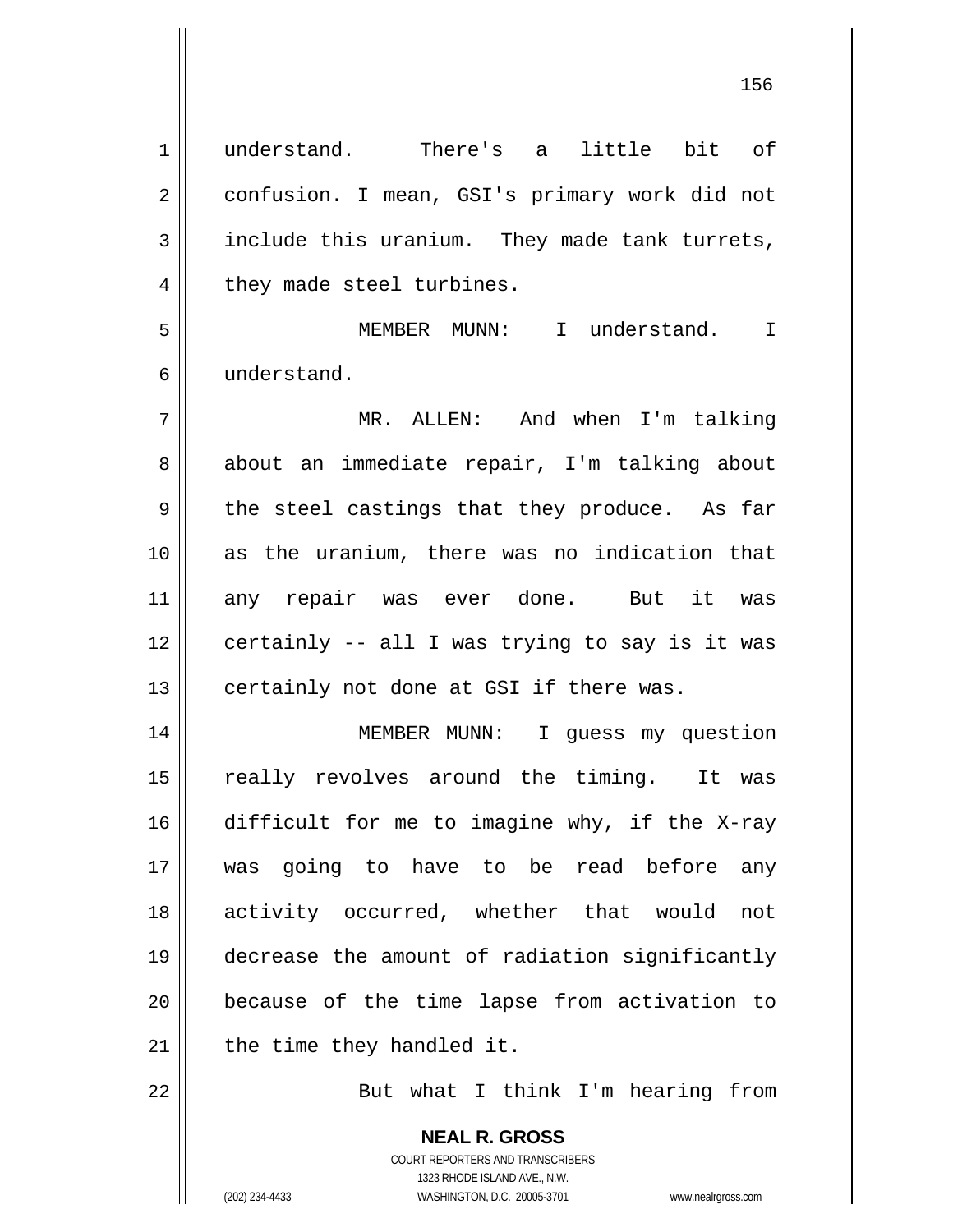**NEAL R. GROSS** COURT REPORTERS AND TRANSCRIBERS 1323 RHODE ISLAND AVE., N.W. (202) 234-4433 WASHINGTON, D.C. 20005-3701 www.nealrgross.com 1 2 3 4 5 6 7 8 9 10 11 12 13 14 15 16 17 18 19 20 21 22 you is they went ahead and -- even though they were not actually reading the X-rays, they really and truly were responding to what they saw on the X-ray, and went ahead and attempted the repair before they actually sent it all off to Mallinckrodt. MR. ALLEN: No, no. I mean Mallinckrodt -- when I was talking about they got a good X-ray, and they sent those to Mallinckrodt, that was only for the uranium. I mean, GSI evaluated the X-rays for the steel. MEMBER MUNN: And not for the steel at all? MR. ALLEN: No. Mallinckrodt had nothing to do with the steel castings. MEMBER MUNN: All right. Fine. That explains it. Thank you. MR. ALLEN: Okay. CHAIRMAN ZIEMER: Okay. John Poston? MEMBER POSTON: I have several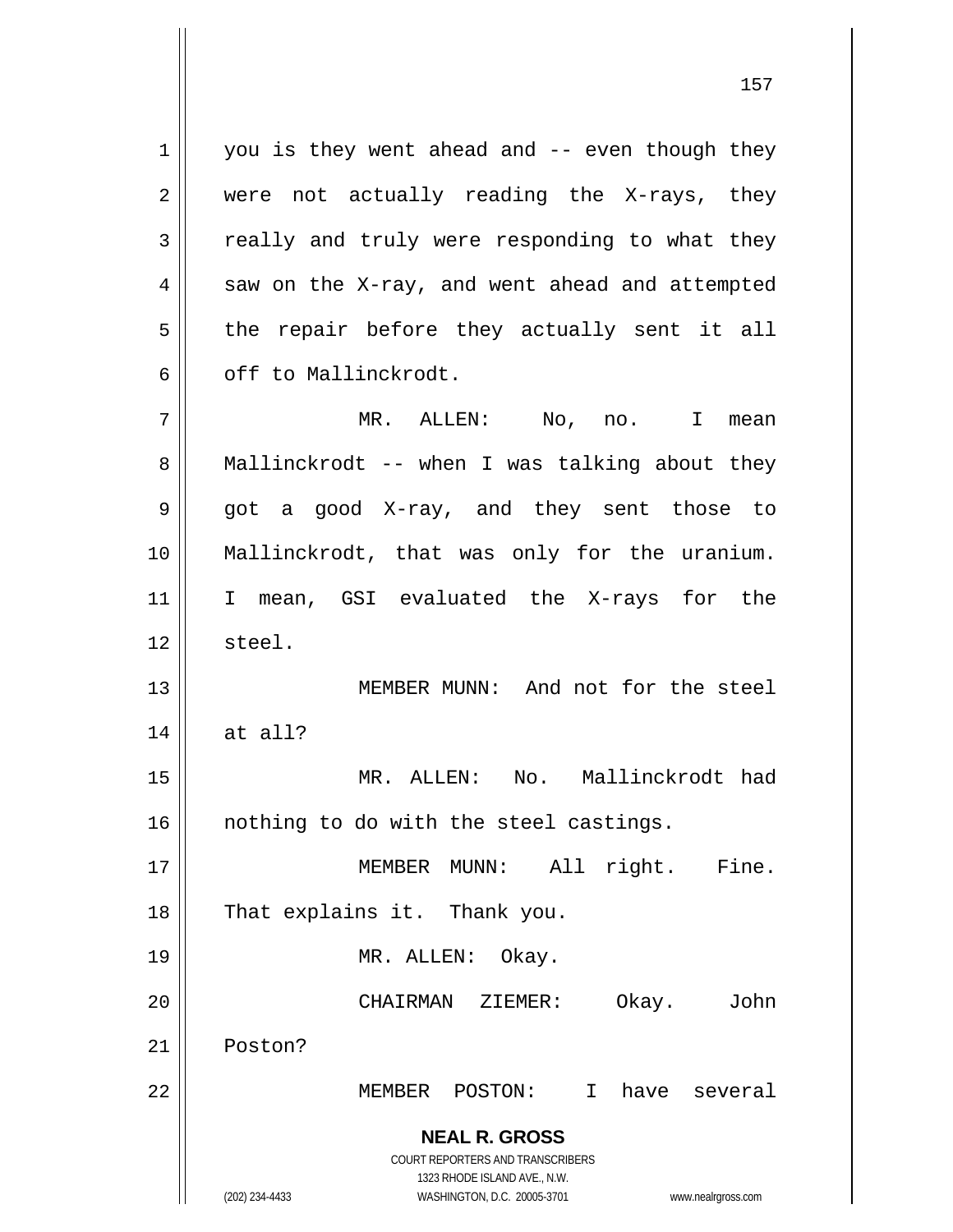**NEAL R. GROSS** COURT REPORTERS AND TRANSCRIBERS 1323 RHODE ISLAND AVE., N.W. (202) 234-4433 WASHINGTON, D.C. 20005-3701 www.nealrgross.com 158 1 2 3 4 5 6 7 8 9 10 11 12 13 14 15 16 17 18 19 20 21 22 questions just to try to clarify or understand what you've done. You mentioned in slide 13 uranium fission -- CHAIRMAN ZIEMER: Stay close to the mic there, John. MEMBER POSTON: All right. You mentioned in slide 13 uranium fission, and I was a little bit unsure what you were talking about. Are you talking about spontaneous fission? MR. ALLEN: No, we're talking about. It is possible for a high-energy photon to cause a fission in uranium. MEMBER POSTON: Of course. But it's in the middle bar range. It's extremely small, the probability is. MR. ALLEN: It did not -- MEMBER POSTON: Is vanishingly small above about eight MeV. MR. ALLEN: Yes, and it did not -- MEMBER POSTON: I've looked at that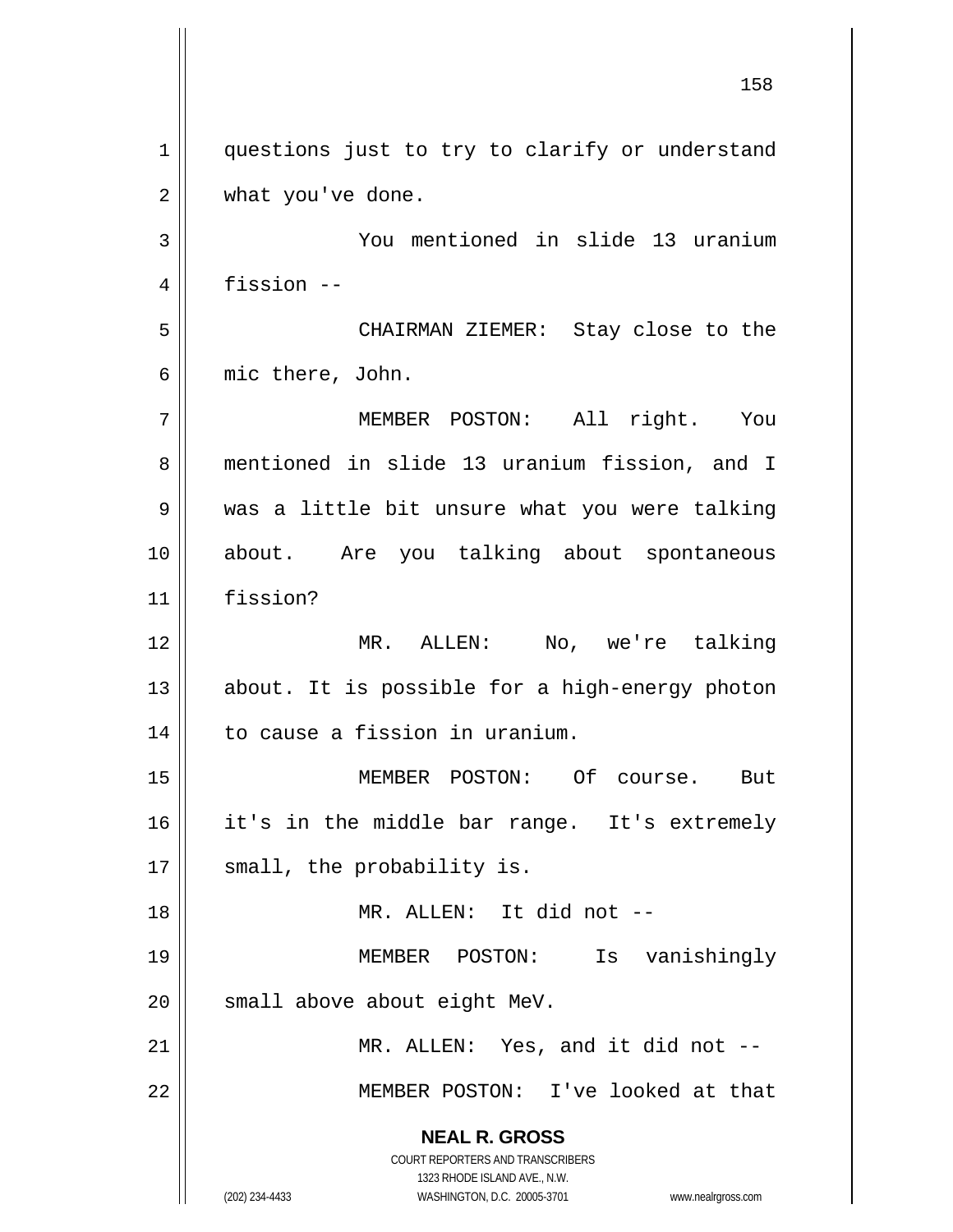**NEAL R. GROSS** COURT REPORTERS AND TRANSCRIBERS 1323 RHODE ISLAND AVE., N.W. (202) 234-4433 WASHINGTON, D.C. 20005-3701 www.nealrgross.com 159 1 2 3 4 5 6 7 8 9 10 11 12 13 14 15 16 17 18 19 20 21 22 in great detail. It goes almost to zero. MR. ALLEN: Yes, and these were 25 MeV. MEMBER POSTON: Yes. MR. ALLEN: And I mean, we had to account for it. It did not make a large difference in it, but we did account for it. MEMBER POSTON: Okay. Second question, on activation products, you're talking about photon activation of steel and other things? MR. ALLEN: Yes. MEMBER POSTON: Okay. On slide 15, you indicated this worker was a welder that might have entered the area. Was he badged? MR. ALLEN: I don't know of any laborers or welders that were badged. It was pretty much people assigned to what I would call the NDA department. I'm not sure if that's what they called that department or not. MEMBER POSTON: Okay. So in your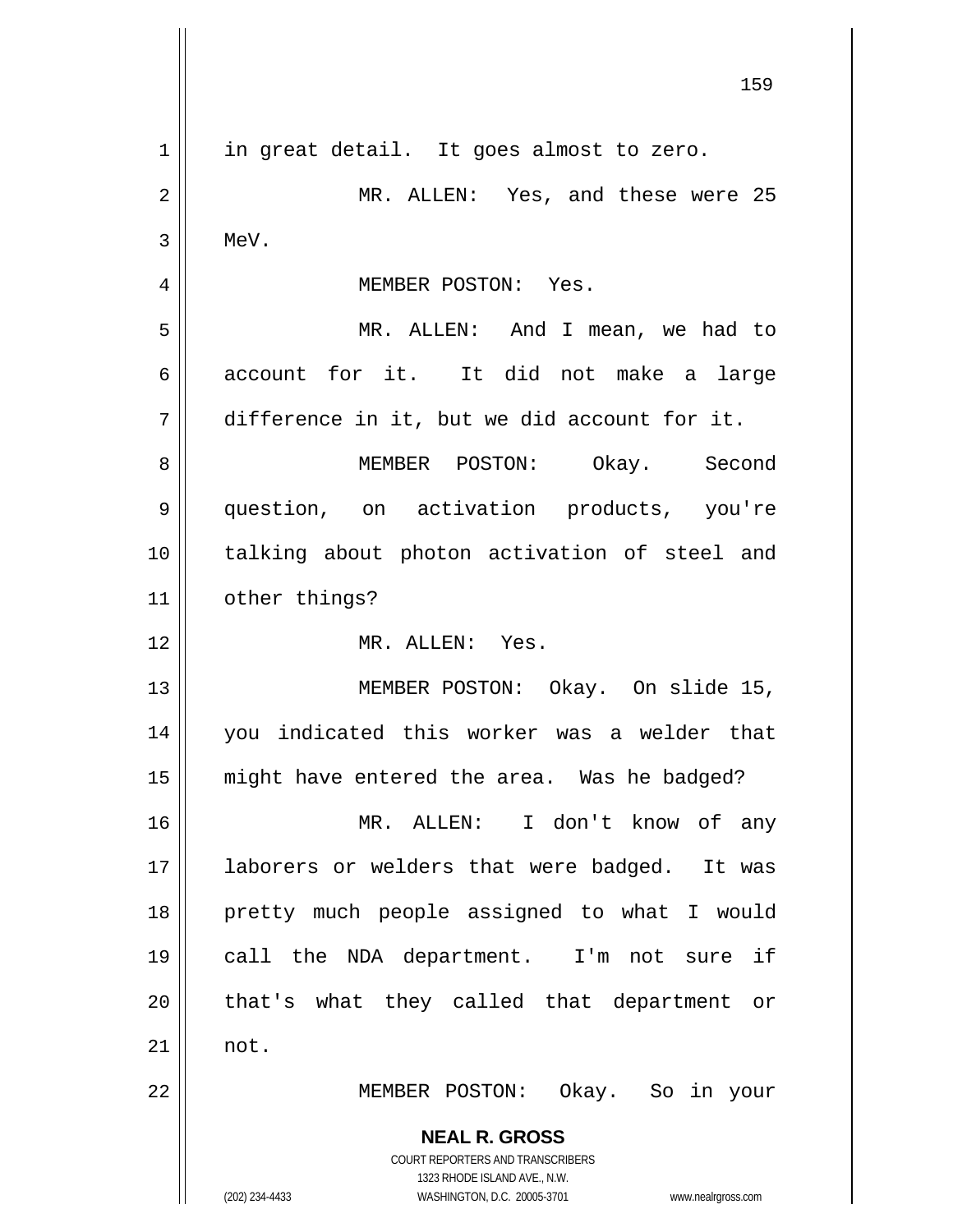**NEAL R. GROSS** COURT REPORTERS AND TRANSCRIBERS 1323 RHODE ISLAND AVE., N.W. 1 2 3 4 5 6 7 8 9 10 11 12 13 14 15 16 17 18 19 20 21 22 evaluation of the dose on the next slide, the external dose, what did you do? Assume that he got ten millirems a month? MR. ALLEN: We gave him the radiography external dose. MEMBER POSTON: Well if you have 90-something percent -- 97 percent were less than ten millirem -- MR. ALLEN: Yes, but again, that's the film badge data, and that came about after the  $--$  MEMBER POSTON: Well, that's what I'm asking. What assumptions did you make to cover the period where they weren't badged? And obviously, this worker wasn't badged during the period that you had badges. So what -- I'm trying to understand what you did. MR. ALLEN: Well, the details are -- MEMBER POSTON: I mean, you've got 63 rem here. That's a huge dose for a worker who's not routinely in a radiation area, and

160

(202) 234-4433 WASHINGTON, D.C. 20005-3701 www.nealrgross.com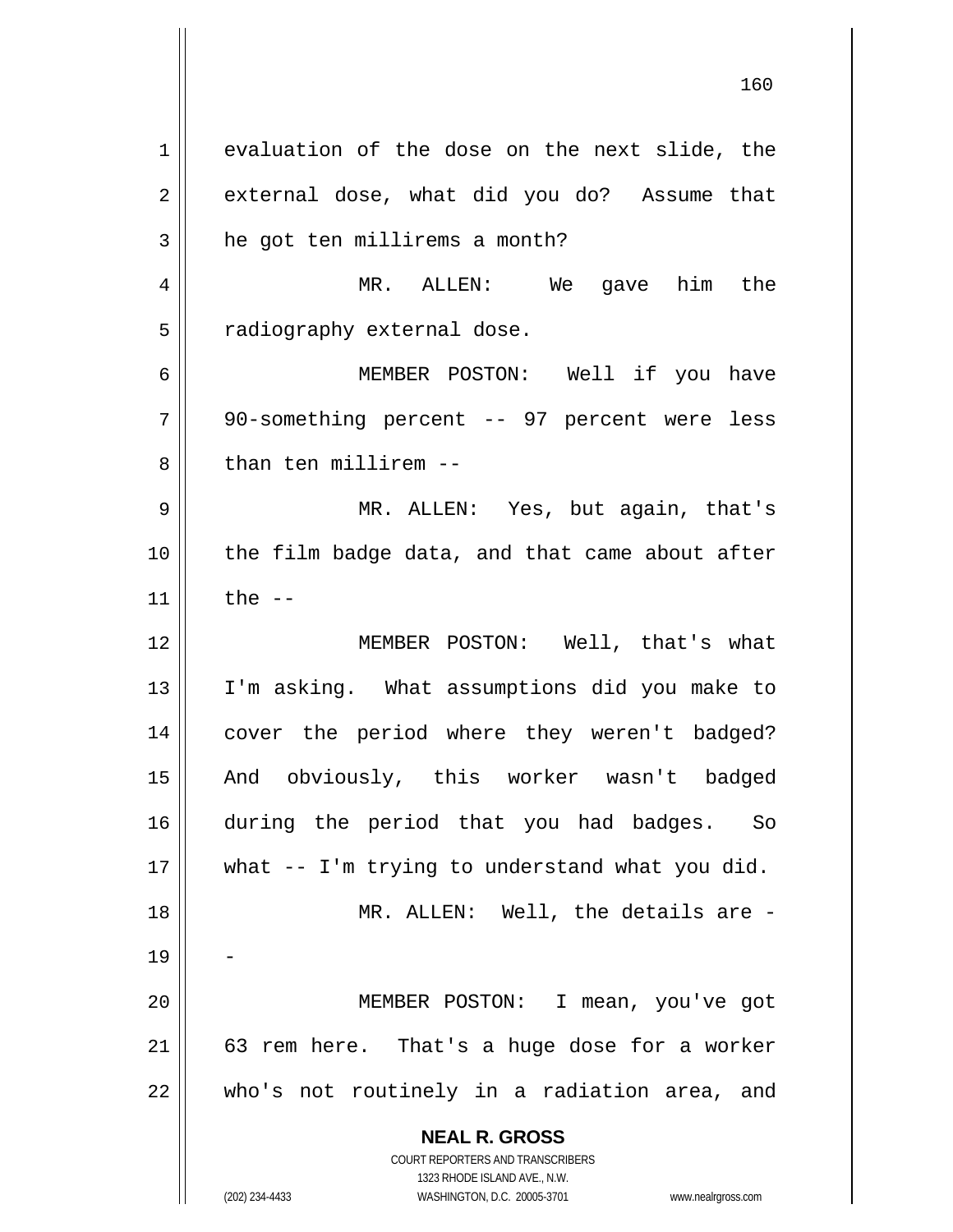1 I'd like to know how you did that.

2 3 4 5 6 7 8 9 10 11 12 13 14 15 16 17 18 19 MR. ALLEN: Well, the assumption on the radiographers in the appendix was that they're right outside the shielded area during the radiography, and they're in on the casting almost immediately afterwards. And from our indications, there were certainly laborers, possibly folks moving the castings, and possibly repairs done in that time frame. Essentially running in there right afterwards. That was how we modeled it. It was an exposure scenario based on how long the shot took, how much dosage rate they'd be getting outside, versus how much dose they would be getting from the casting. And it does decay away fairly quickly. But that made the exposure scenario important in these situations, how close they

21 22 rate, et cetera. Without getting into the details of the appendix, it's hard to go much

> **NEAL R. GROSS** COURT REPORTERS AND TRANSCRIBERS 1323 RHODE ISLAND AVE., N.W. (202) 234-4433 WASHINGTON, D.C. 20005-3701 www.nealrgross.com

would be, for how long, what kind of dose

20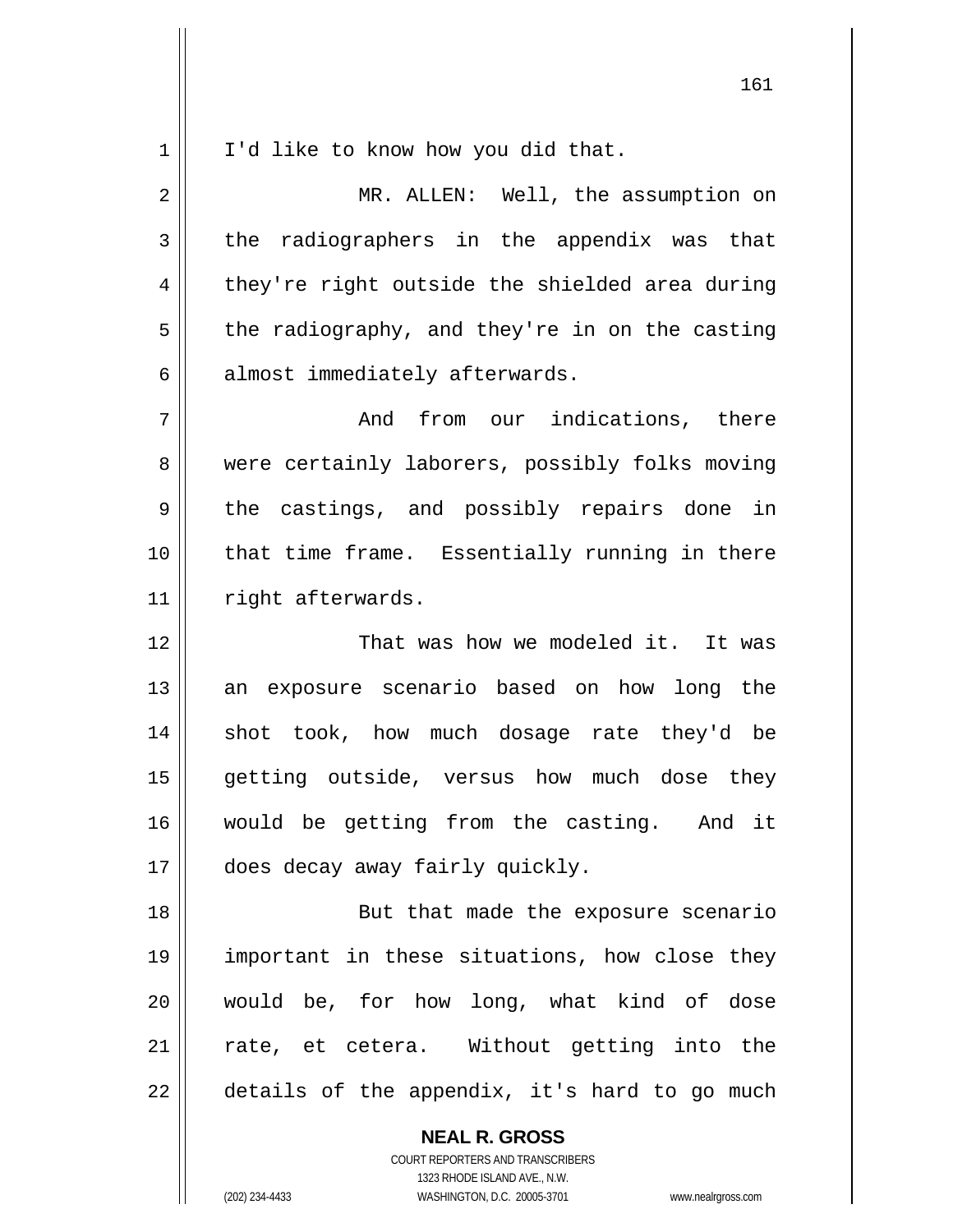1 more than that.

| $\overline{2}$ | MEMBER POSTON: Well, I don't                                                                    |
|----------------|-------------------------------------------------------------------------------------------------|
| 3              | remember the number, but you said that there                                                    |
| 4              | was 90-something percent of 97 percent of the                                                   |
| 5              | badges were marked with an M, which means that                                                  |
| 6              | they were minimal dose, below minimal                                                           |
| 7              | detectable. Is that correct?                                                                    |
| 8              | MR. ALLEN: Yes, that's correct.                                                                 |
| 9              | MEMBER POSTON: Okay. So if I take                                                               |
| 10             | -- if I assume that each worker wore the badge                                                  |
| 11             | and they got minimal dose of ten millirem,                                                      |
| 12             | that's 520 millirem a year. Well, but there's                                                   |
| 13             | 52 weeks in a year, 520 millirem per year, and                                                  |
| 14             | I'm having a heck of a time getting to 63 rem.                                                  |
| 15             | That's my problem.                                                                              |
| 16             | MR. ALLEN: Well, the appendix was                                                               |
| 17             | put together as a model that was intended to                                                    |
| 18             | be conservative.                                                                                |
| 19             | MEMBER POSTON: Well, it sure is.                                                                |
| 20             | And apparently it was.<br>MR. ALLEN:                                                            |
| 21             | But there are some other issues that have                                                       |
| 22             | been raised as far as the badges, whether they                                                  |
|                | <b>NEAL R. GROSS</b><br><b>COURT REPORTERS AND TRANSCRIBERS</b><br>1323 RHODE ISLAND AVE., N.W. |
|                | (202) 234-4433<br>WASHINGTON, D.C. 20005-3701<br>www.nealrgross.com                             |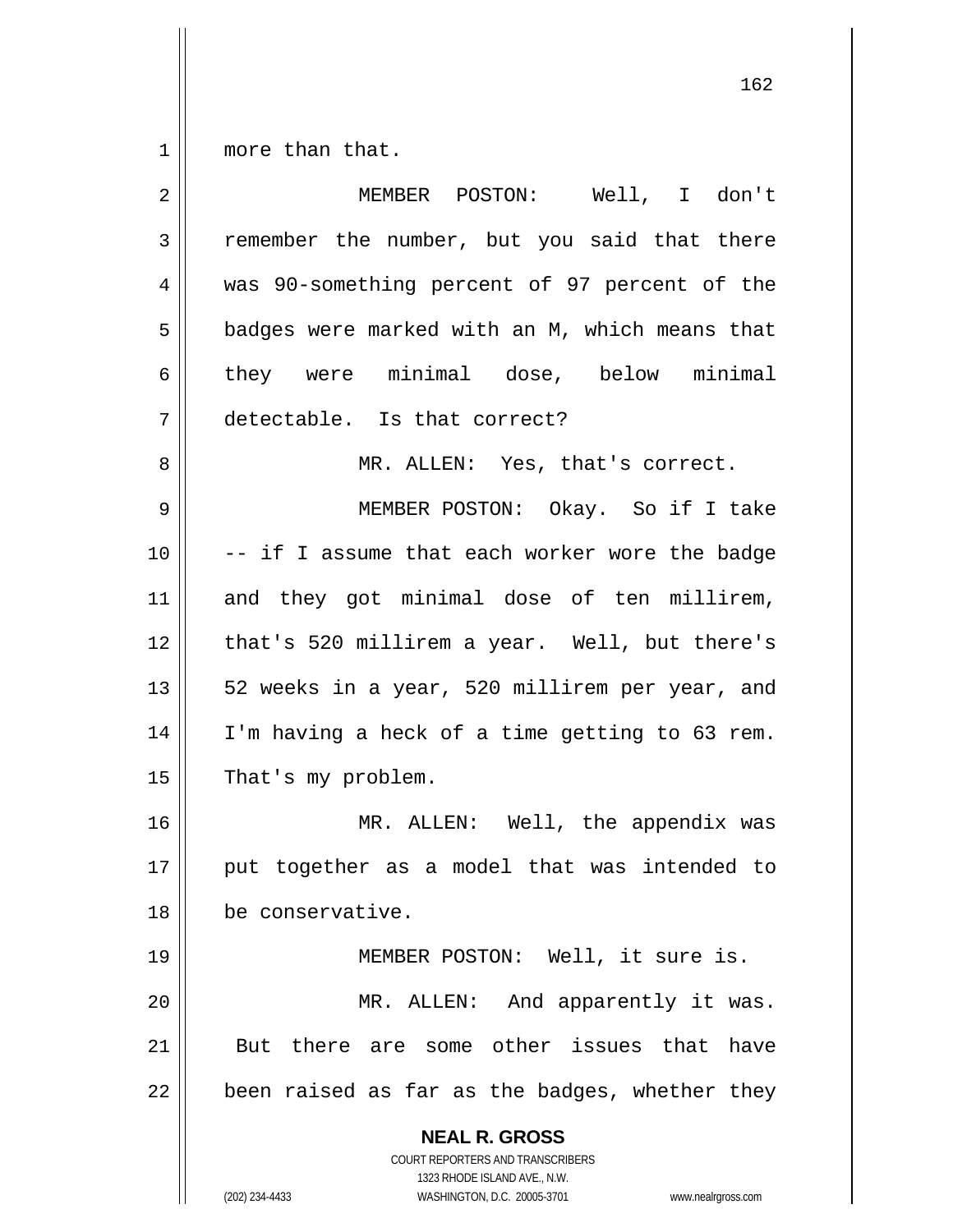|             | 163                                                                                      |
|-------------|------------------------------------------------------------------------------------------|
| $\mathbf 1$ | were worn all the time, et cetera.                                                       |
| 2           | MEMBER POSTON: Because you don't                                                         |
| 3           | have any indication this guy worked there for                                            |
| 4           | 120 years.                                                                               |
| 5           | MR. ALLEN: No.                                                                           |
| 6           | MEMBER POSTON: So I just -- it                                                           |
| 7           | doesn't come together. It doesn't make any                                               |
| 8           | sense to me.                                                                             |
| 9           | CHAIRMAN ZIEMER: Yes, and                                                                |
| 10          | incidentally, on the Landauer films, the M                                               |
| 11          | actually stands for minimal, not for                                                     |
| 12          | monitored. It represents lower limit, or they                                            |
| 13          | were below the limit of detection.                                                       |
| 14          | Brad Clawson?                                                                            |
| 15          | MEMBER CLAWSON: I just wanted to                                                         |
| 16          | know, who processed the film badges for GSI?                                             |
| 17          | Was it done on site, or was this<br>a                                                    |
| 18          | subcontractor?                                                                           |
| 19          | CHAIRMAN ZIEMER: Landauer.                                                               |
| 20          | MR. ALLEN: Landauer.                                                                     |
| 21          | MEMBER CLAWSON: Landauer did?                                                            |
| 22          | Okay. One of the questions I had was, in                                                 |
|             | <b>NEAL R. GROSS</b><br>COURT REPORTERS AND TRANSCRIBERS<br>1323 RHODE ISLAND AVE., N.W. |
|             | (202) 234-4433<br>WASHINGTON, D.C. 20005-3701<br>www.nealrgross.com                      |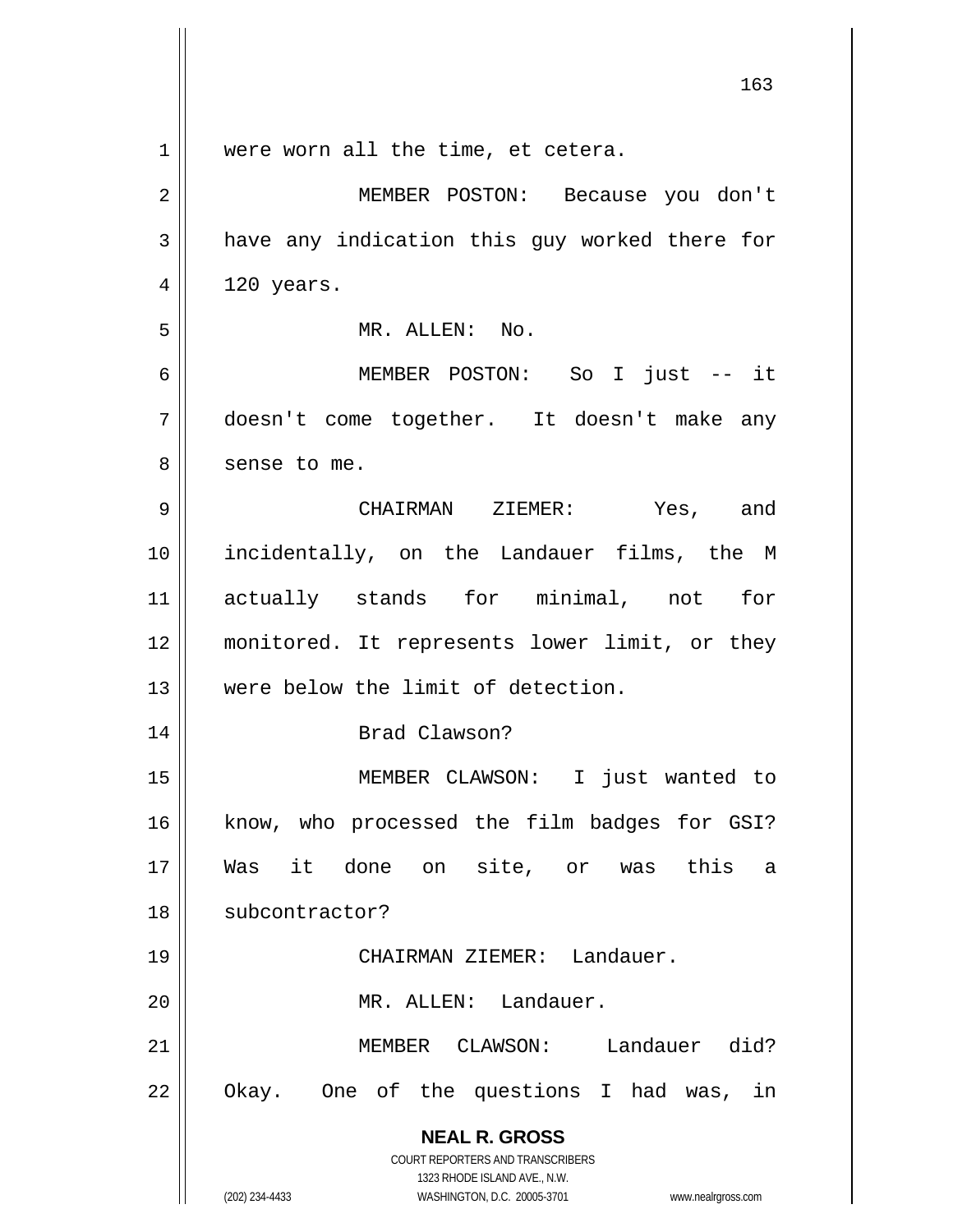1 2 3 4 5 6 7 talking with some of the petitioners and stuff like that, they were talking about, in the earlier years, that some of the film cradles, or whatever that they were using, had nickel, and aluminum, and some other -- and that they actually activated those, too. Did we look  $into --?$ 

8 9 10 11 12 13 MR. ALLEN: Well, anything exposed to the beam could be activated, but the film is generally on the opposite side of the steel that's being X-rayed. Essentially the dose to the film casing should be similar to what would be necessary to expose that film.

MEMBER CLAWSON: Okay.

15 16 17 MR. ALLEN: It's going to be considerably less than what the direct beam of that betatron is.

18 19 20 21 22 MEMBER CLAWSON: Well, I think in talking with petitioners, something about that the film cradles that they were holding the film in actually become activated and they didn't know about it for quite a while, and

> **NEAL R. GROSS** COURT REPORTERS AND TRANSCRIBERS

14

1323 RHODE ISLAND AVE., N.W. (202) 234-4433 WASHINGTON, D.C. 20005-3701 www.nealrgross.com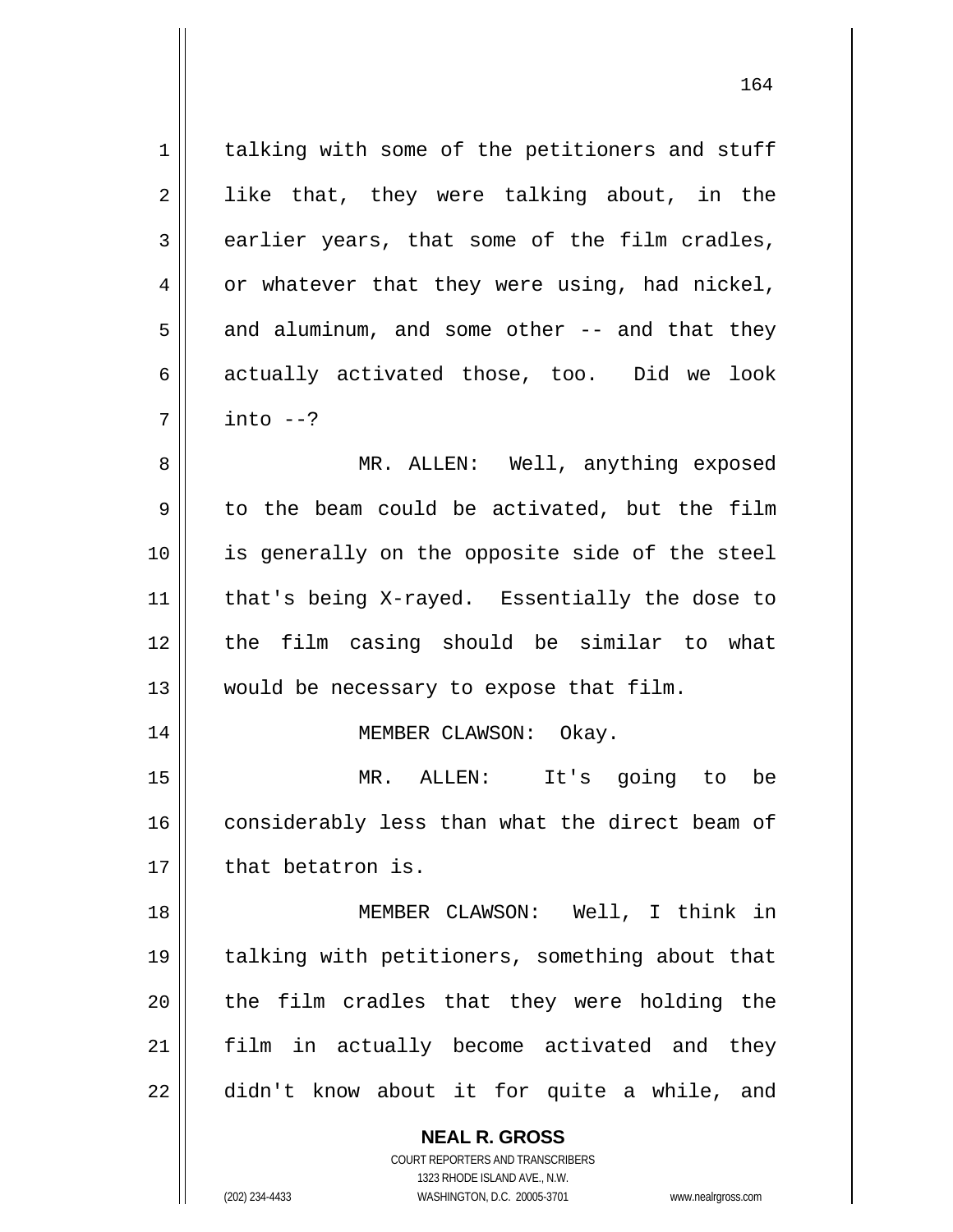**NEAL R. GROSS** COURT REPORTERS AND TRANSCRIBERS 1 2 3 4 5 6 7 8 9 10 11 12 13 14 15 16 17 18 19 20 21 22 then they changed to another type of film cradle that was going on there. On the contamination issues and so forth like that, there was actually a spread outside of the facility -- they actually found it up and down the tracks, if I'm not mistaken. But from my understanding of what you were saying, it was only in the calutron,  $or$   $--$  MR. ALLEN: Betatron? MEMBER CLAWSON: Right. MR. ALLEN: You're talking about the uranium contamination? MEMBER CLAWSON: Yes. MR. ALLEN: I don't know of any - you're talking about that FUSRAP survey, I assume. They found during the FUSRAP survey some fixed uranium contamination on the floor of the old betatron as well as in a vacuum cleaner that was a permanent structure inside that betatron building. There are also railroad tracks

> 1323 RHODE ISLAND AVE., N.W. (202) 234-4433 WASHINGTON, D.C. 20005-3701 www.nealrgross.com

<u>165</u>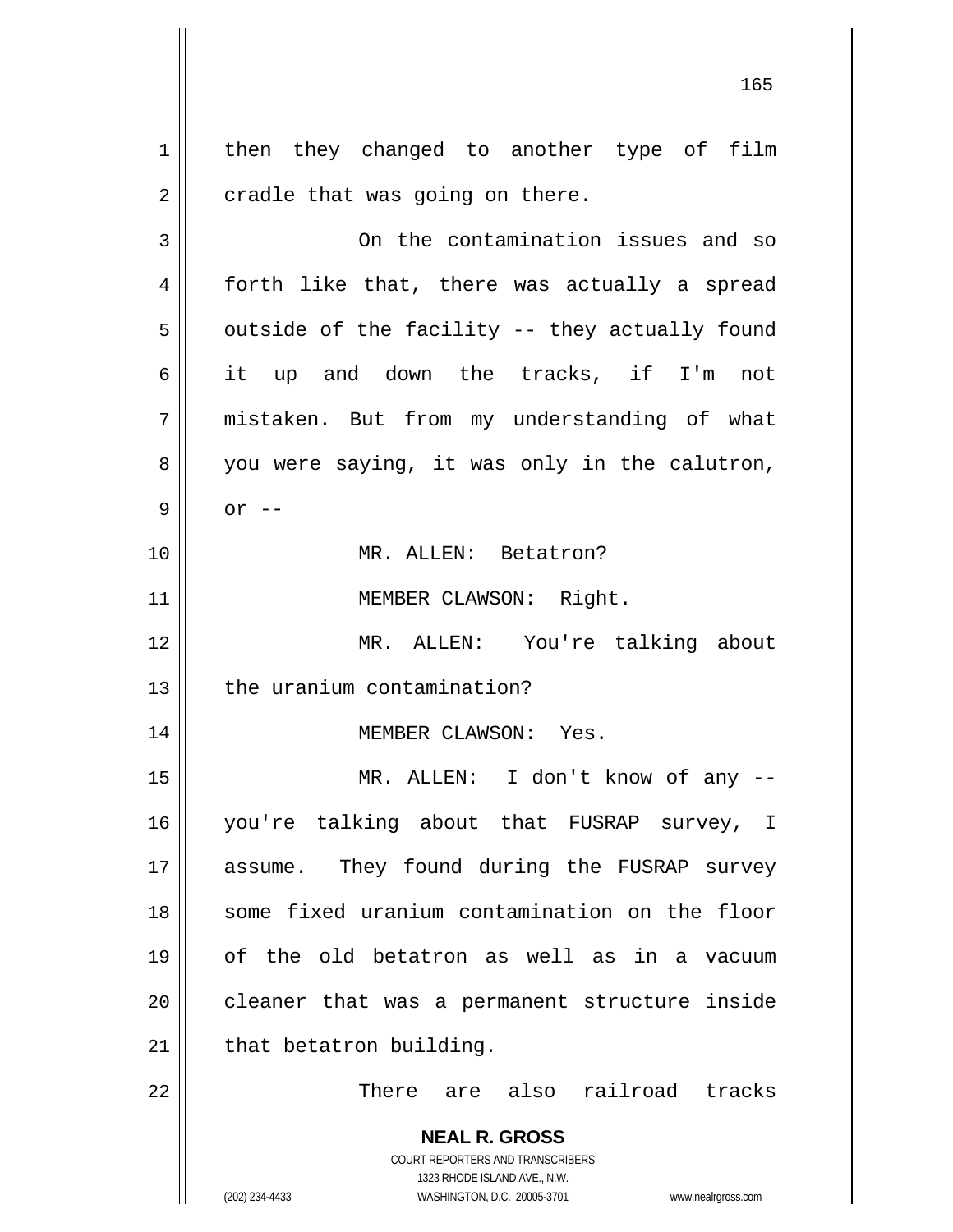1 2 3 4 5 6 7 8 9 10 11 12 13 14 15 16 17 18 19 20 inside. They found it on those. I don't remember a story about outside of -- railroad tracks outside the building, but -- MEMBER CLAWSON: My understanding was it was outside of the building. The tracks that went through, they'd actually bring the large castings in there. They'd Xray them in there, they'd grind them, and they'd repair them. And then taking it out, there really wasn't that much of a cleaning process. And I was just wondering if we were looking at what spread outside of this facility, or -- MR. ALLEN: Well, the way the appendix was written was to model it as if everybody was inside that betatron with the uranium contamination in there which, from what you're saying, there would still be the source of the uranium contamination. So

21 22 essentially we put everybody at the source for the whole time.

> **NEAL R. GROSS** COURT REPORTERS AND TRANSCRIBERS 1323 RHODE ISLAND AVE., N.W. (202) 234-4433 WASHINGTON, D.C. 20005-3701 www.nealrgross.com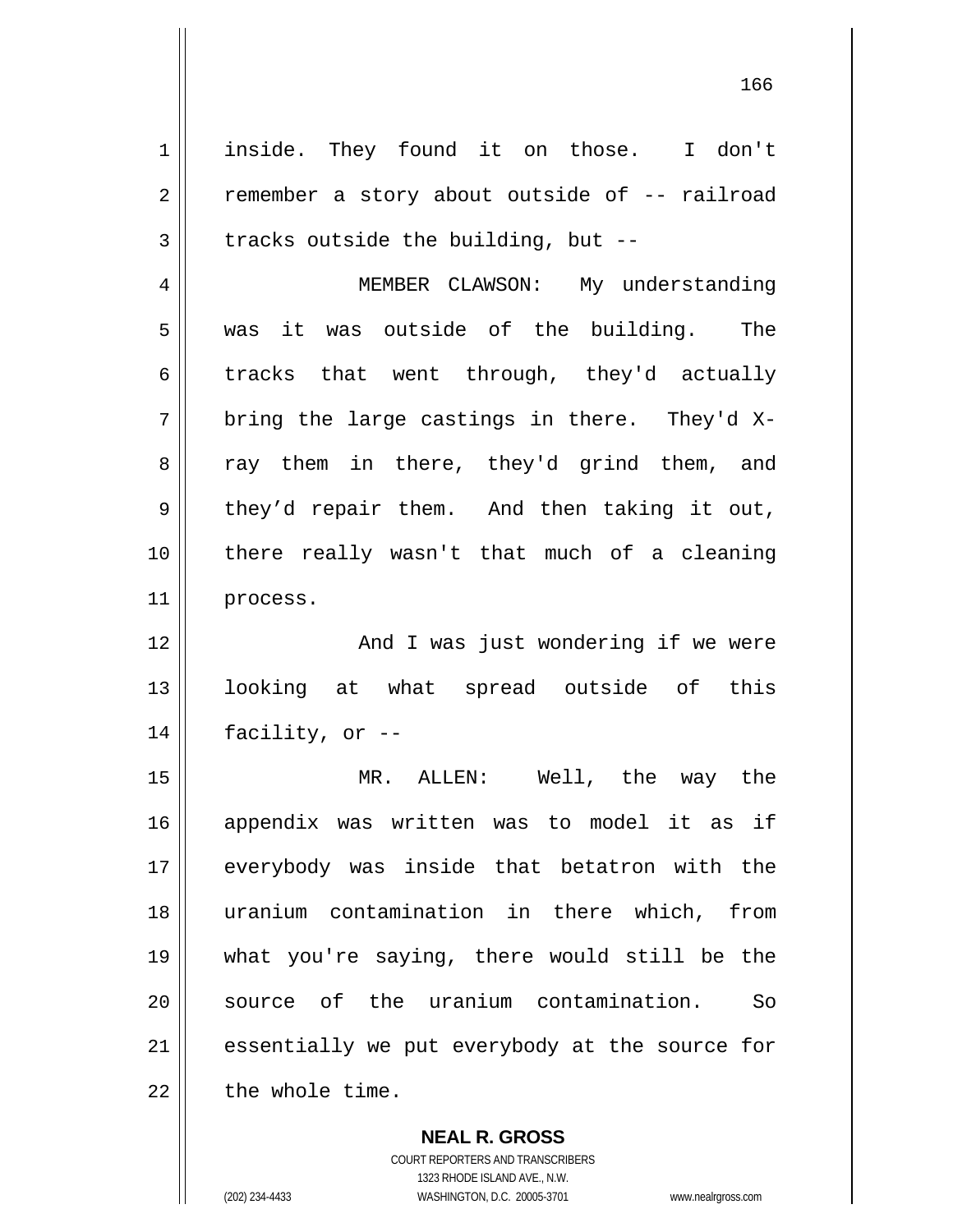|    | 167                                                                                      |
|----|------------------------------------------------------------------------------------------|
| 1  | MEMBER CLAWSON: Okay.                                                                    |
| 2  | CHAIRMAN ZIEMER: Okay. Other                                                             |
| 3  | questions before we hear from the petitioners?                                           |
| 4  | Okay. Then we will proceed with                                                          |
| 5  | Dr. McKeel. Sorry -- Dan?                                                                |
| 6  | DR. MCKEEL: Yes, yes, sir. Can                                                           |
| 7  | you hear me all right?                                                                   |
| 8  | CHAIRMAN ZIEMER: We can hear you                                                         |
| 9  | very well. Please.                                                                       |
| 10 | DR. MCKEEL: All right. Good                                                              |
| 11 | afternoon to the Board. We've all done a lot                                             |
| 12 | of work thus far, and we're pleased to be                                                |
| 13 | speaking about the SEC 105 petition.                                                     |
| 14 | My credentials include an M.D.                                                           |
| 15 | degree. I've held 36 NIH-funded research                                                 |
| 16 | grants, was on the Medical School faculty at                                             |
| 17 | Washington University for 31 years, tenured 23                                           |
| 18 | years, had almost 200 peer-reviewed research                                             |
| 19 | articles and abstracts, and one book that I                                              |
| 20 | was the lead author.                                                                     |
| 21 | was a member of the initial<br>I.                                                        |
| 22 | Mallinckrodt SEC team. I've been<br>a co-                                                |
|    | <b>NEAL R. GROSS</b><br>COURT REPORTERS AND TRANSCRIBERS<br>1323 RHODE ISLAND AVE., N.W. |
|    | (202) 234-4433<br>WASHINGTON, D.C. 20005-3701<br>www.nealrgross.com                      |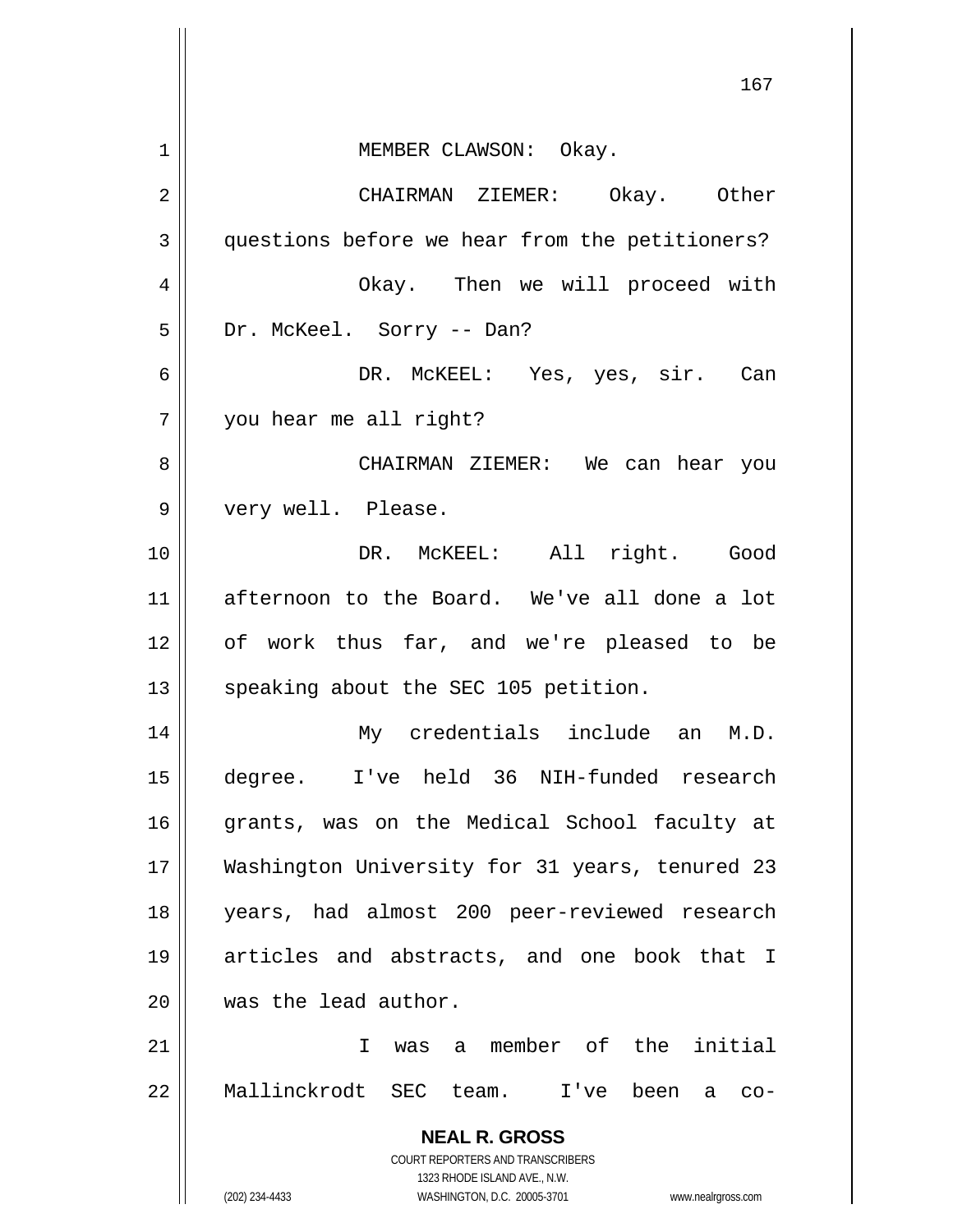petitioner on three SECs, 79 at DOW, 88 at Texas City, and this one, and I've made numerous comments on the EEOICPA CFR rules and Board matters.

5 6 7 8 9 10 11 12 13 The general comment that I would like to make is that it was, at the outset of this SEC, it was distressing that it took too long before NIOSH put the petitioner, Ms. Coggins, in contact with myself and [Identifying information Redacted], given the fact that we have been interacting with this site for about three years before the SEC was finally filed.

14 15 16 Thereafter, Ms. Coggins had me authorized as a co-petitioner through other contacts than NIOSH.

17 18 19 20 21 22 I want to say at the outset that the petitioners, and particularly advocate [Identifying information Redacted], have supplied the Board, its contractors, and NIOSH with truly massive amounts of GSI dose related and worker outreach information that NIOSH had

> **NEAL R. GROSS** COURT REPORTERS AND TRANSCRIBERS 1323 RHODE ISLAND AVE., N.W. (202) 234-4433 WASHINGTON, D.C. 20005-3701 www.nealrgross.com

1

2

3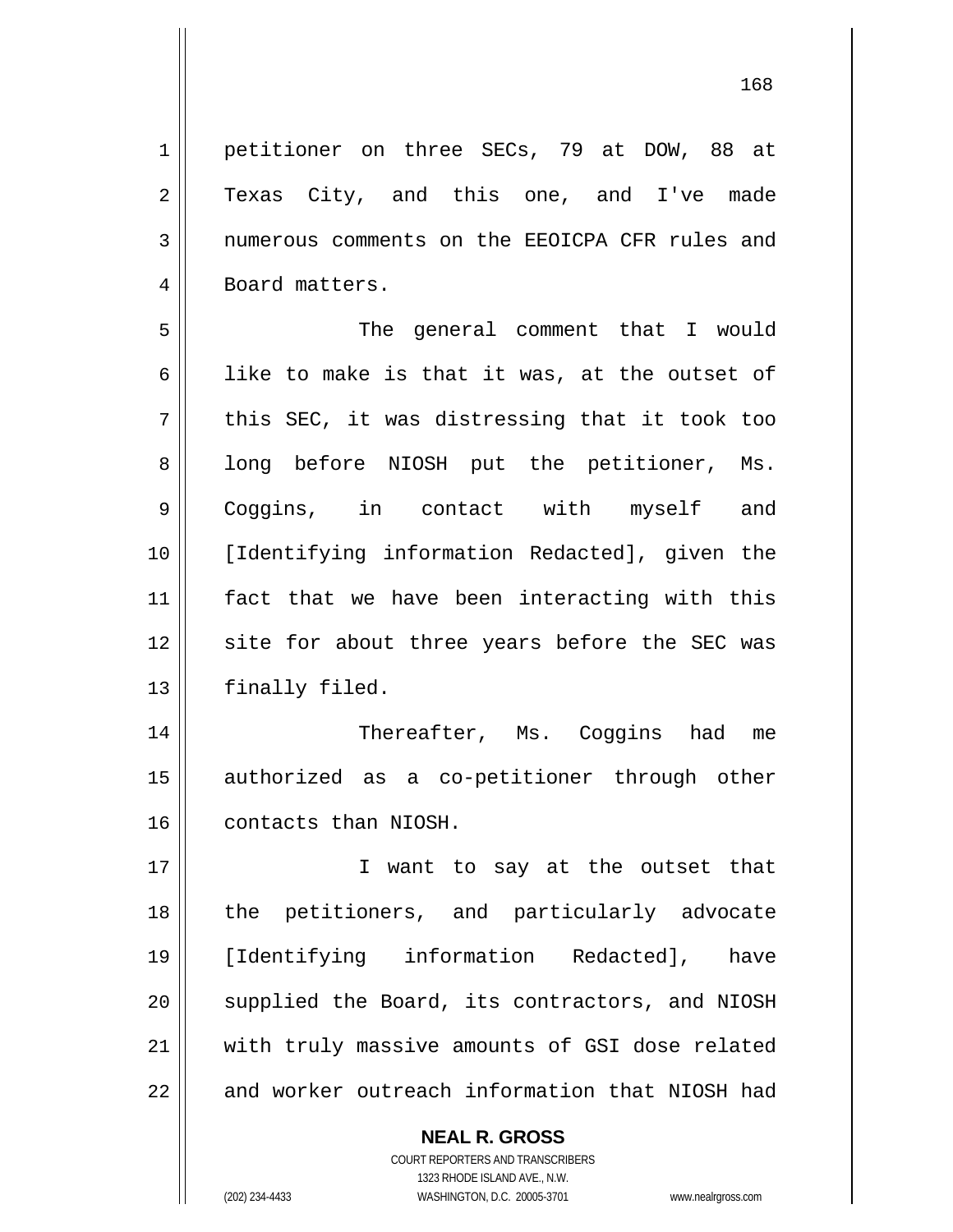1 2 not and possibly was unable to obtain on its own.

3 4 5 6 7 8 All of this information has been well documented, has been discussed somewhat in other venues, and it's just too numerous to review here. So I'm going to concentrate on matters that just affect this SEC, and NIOSH's recommendation to deny the SEC.

9 10 11 12 13 14 15 16 17 I have a number of bases on which we challenge the NIOSH recommendation to deny this SEC. First and overall is that, from the very beginning in 2005, [Identifying information Redacted] and I have presented data that we hoped supported the idea that monitoring data was insufficient, and should have been the basis alone for awarding an SEC -- SEC 83.14 to GSI.

18 19 20 21 22 Now we are at least four years down the road from that point. NIOSH and SC&A models have been produced that conflict with one another, and I'll go into that in just a minute. And then we have Landauer film badge

> **NEAL R. GROSS** COURT REPORTERS AND TRANSCRIBERS 1323 RHODE ISLAND AVE., N.W. (202) 234-4433 WASHINGTON, D.C. 20005-3701 www.nealrgross.com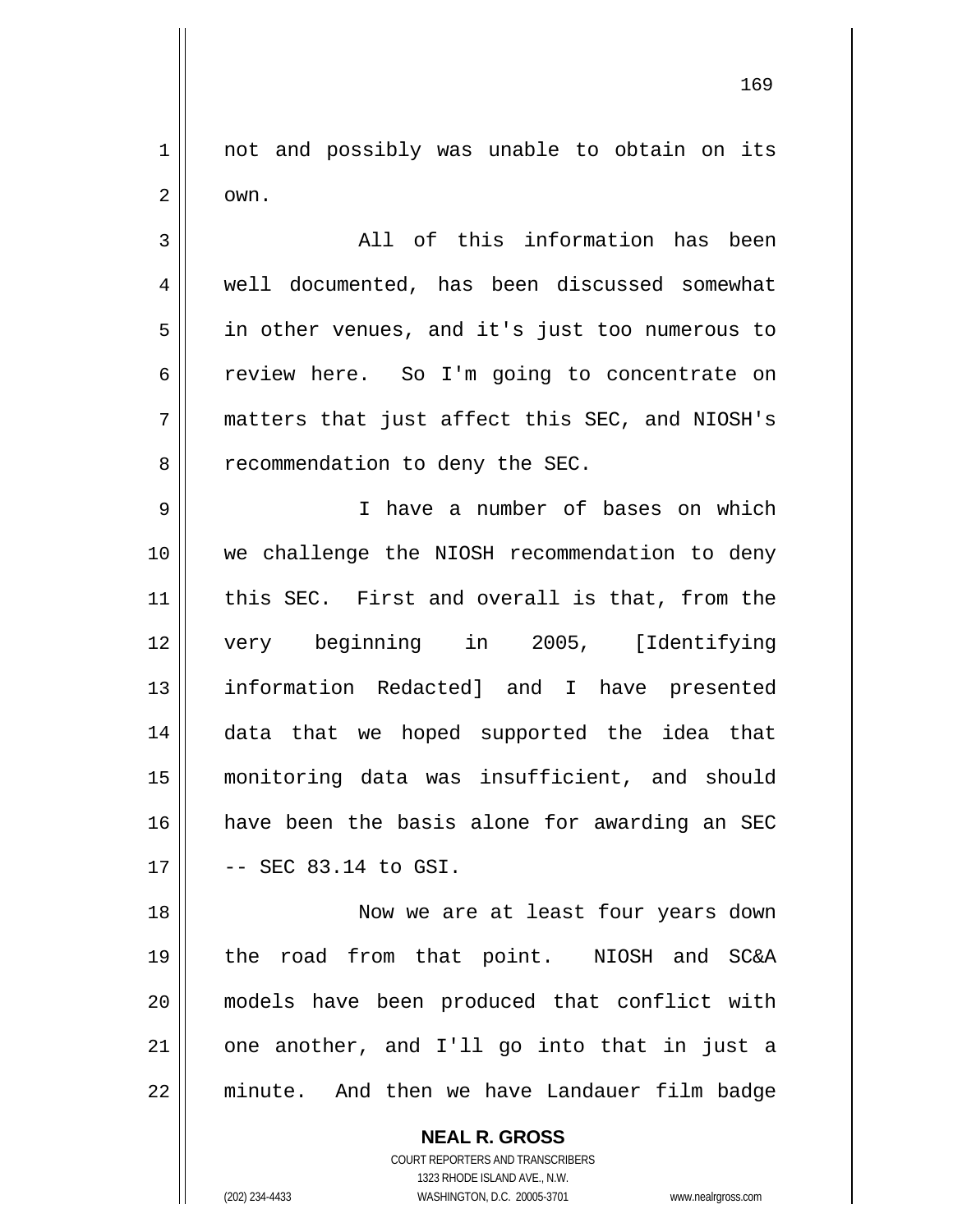**NEAL R. GROSS** COURT REPORTERS AND TRANSCRIBERS 1323 RHODE ISLAND AVE., N.W. 1 2 3 4 5 6 7 8 9 10 11 12 13 14 15 16 17 18 19 20 21 22 data that conflicts with both of those models. The bottom line is that NIOSH and SC&A are still far apart on defining an accurate dose for GSI betatron workers, let alone the other workers who are treated differently for DR purposes. This is despite the presence of TBD-6000, its Appendix BB, the SEC 105 evaluation report by NIOSH, and a white paper from NIOSH from November 2008 when the TBD-6000 work group last deliberated. It is our feeling that this evaluation report should be considered in concert with all of these tightly-related technical documents. I wanted to review for the Board where we are today as far as arriving at an overall bounding dose for the GSI workers. And I'm referring now to two tables that were in the white paper generated by NIOSH in early November of 2008. And I'm referring to the last two tables in that document, the first of which is

(202) 234-4433 WASHINGTON, D.C. 20005-3701 www.nealrgross.com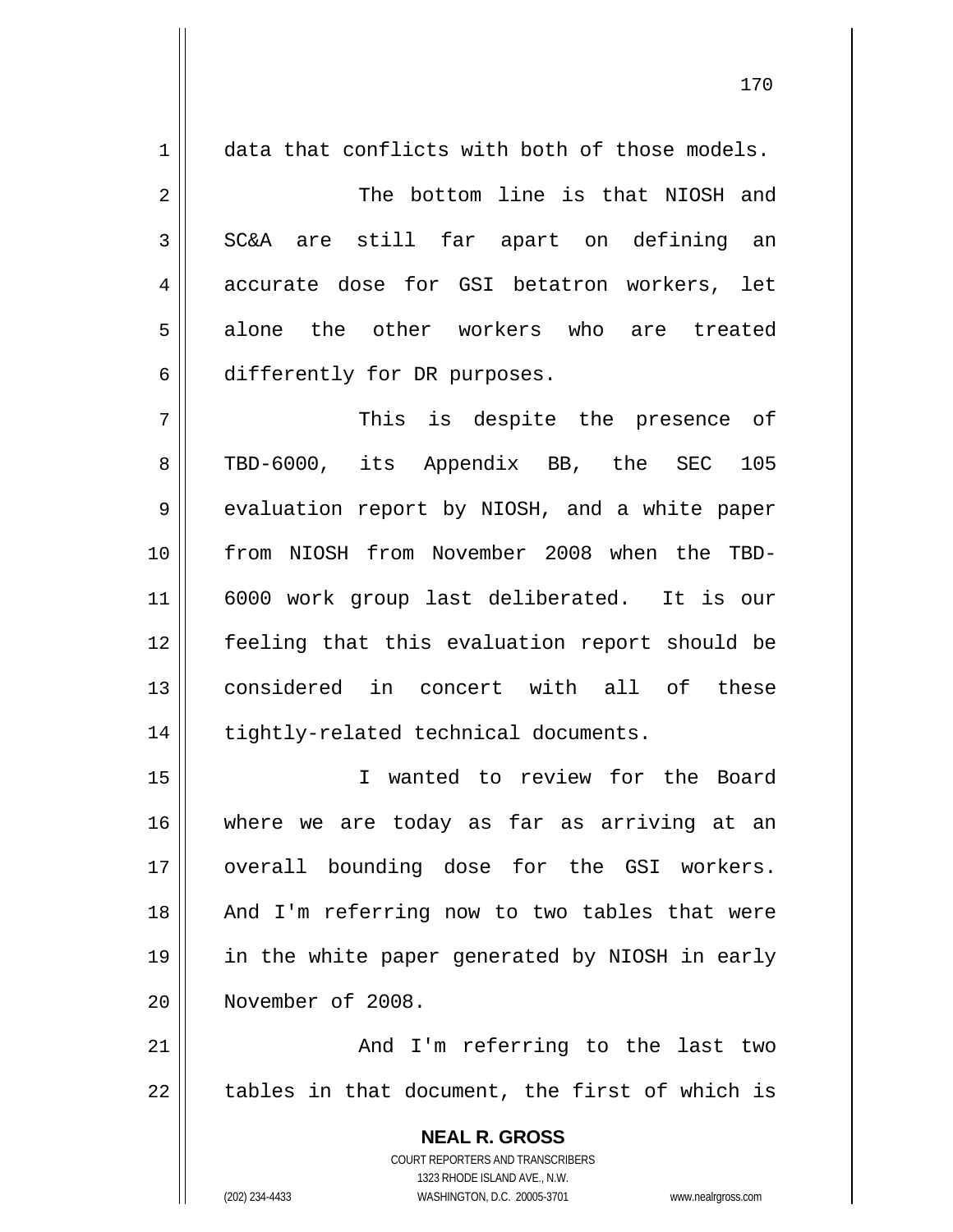**NEAL R. GROSS** 1 2 3 4 5 6 7 8 9 10 11 12 13 14 15 16 17 18 19 20 21 22 called Estimated Annual External Exposures of Betatron Operators. And since we can't look at this together, I'm going to walk you through that table. The column headings are Year, External Exposure in Roentgens Per Year for SC&A and NIOSH, Neutron Dose for SC&A Only, and a footnote A, note that neutron doses were not assessed by NIOSH. And you might have discerned that from Mr. Allen's presentation. And then there were skin doses for SC&A and NIOSH, comparing hands and forearms and other skin, and the vertical columns were broken down by year, 1952 to seven, 1958, 1959 through `60, and then individually `61, `62, `63, `64, `65, and `66, the last year of the AEC contract period. And I think overall you can say that there were huge differences between the SC&A and the NIOSH external exposure estimates that we feel cast serious doubt on their ability to accurately perform dose

> COURT REPORTERS AND TRANSCRIBERS 1323 RHODE ISLAND AVE., N.W.

(202) 234-4433 WASHINGTON, D.C. 20005-3701 www.nealrgross.com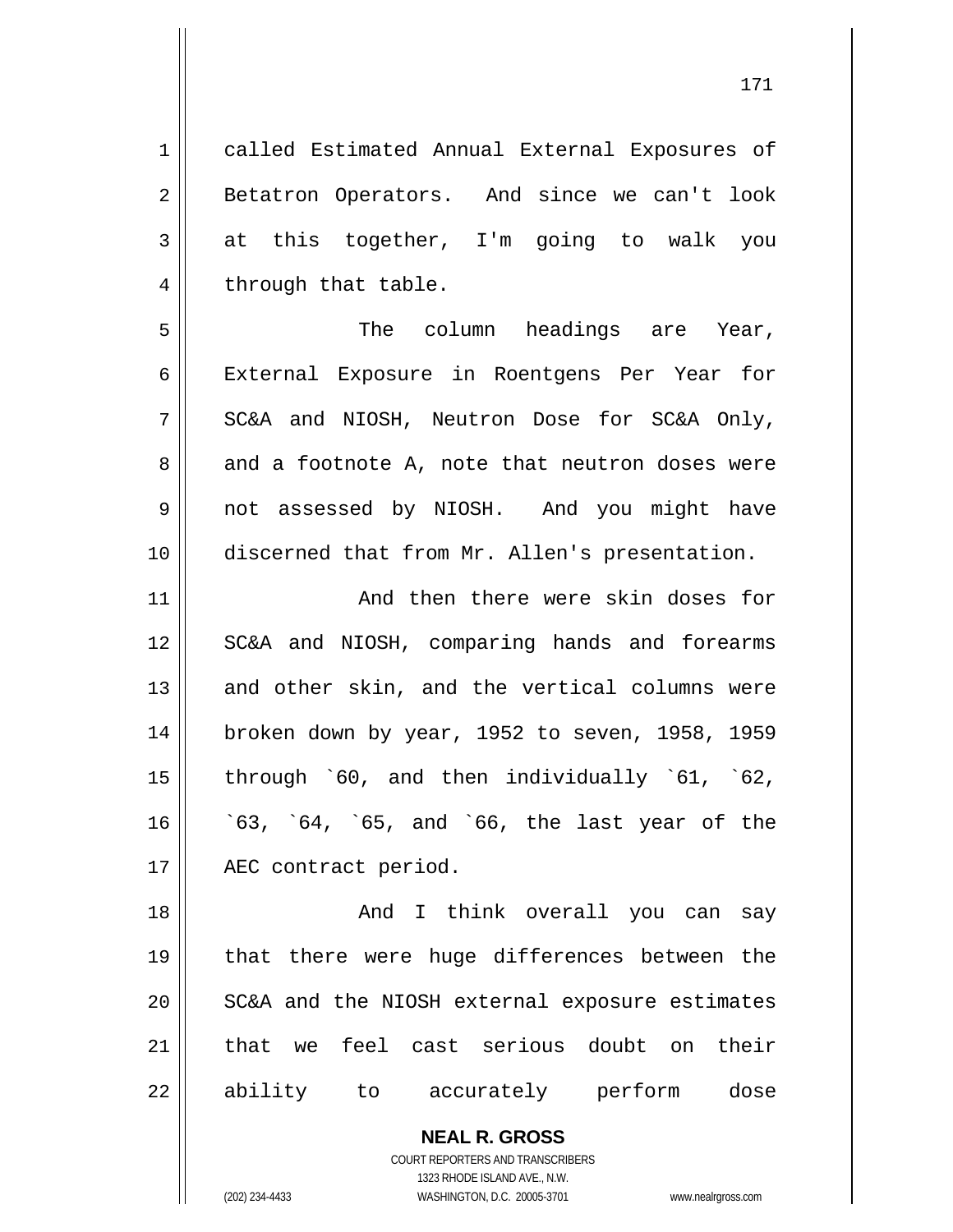1 reconstruction.

| $\overline{2}$ | And moreover, the final table,                                                                                                                                         |
|----------------|------------------------------------------------------------------------------------------------------------------------------------------------------------------------|
| 3              | which was the film badge data, shows an even                                                                                                                           |
| $\overline{4}$ | higher discrepancy. So for example, the                                                                                                                                |
| 5              | external roentgen per year doses were two to                                                                                                                           |
| 6              | six times higher for SC&A modeling than for                                                                                                                            |
| 7              | NIOSH's. NIOSH doses varied more over time                                                                                                                             |
| 8              | than SC&A doses, only SC&A calculated neutron                                                                                                                          |
| 9              | doses, as I mentioned, and the SC&A skin doses                                                                                                                         |
| 10             | were 1.4 to 10 times higher than NIOSH's,                                                                                                                              |
| 11             | depending on the year that was mentioned.                                                                                                                              |
| 12             | So for instance, the peak external                                                                                                                                     |
| 13             | exposure calculated by SC&A was 13.6 rems per                                                                                                                          |
| 14             | year in 1965. By NIOSH, it was 2.1, et                                                                                                                                 |
| 15             | cetera.                                                                                                                                                                |
| 16             | The film badge exposures in the                                                                                                                                        |
| 17             | next table were only .7436 and stayed steady,                                                                                                                          |
| 18             | interestingly, by SC&A's calculations from                                                                                                                             |
| 19             | 1952 to 1965, and then dropped by about 50                                                                                                                             |
| 20             | percent in 1966.                                                                                                                                                       |
| 21             | I should mention that, coincident                                                                                                                                      |
| 22             | with this data, there are some conflicting                                                                                                                             |
|                | <b>NEAL R. GROSS</b><br><b>COURT REPORTERS AND TRANSCRIBERS</b><br>1323 RHODE ISLAND AVE., N.W.<br>(202) 234-4433<br>WASHINGTON, D.C. 20005-3701<br>www.nealrgross.com |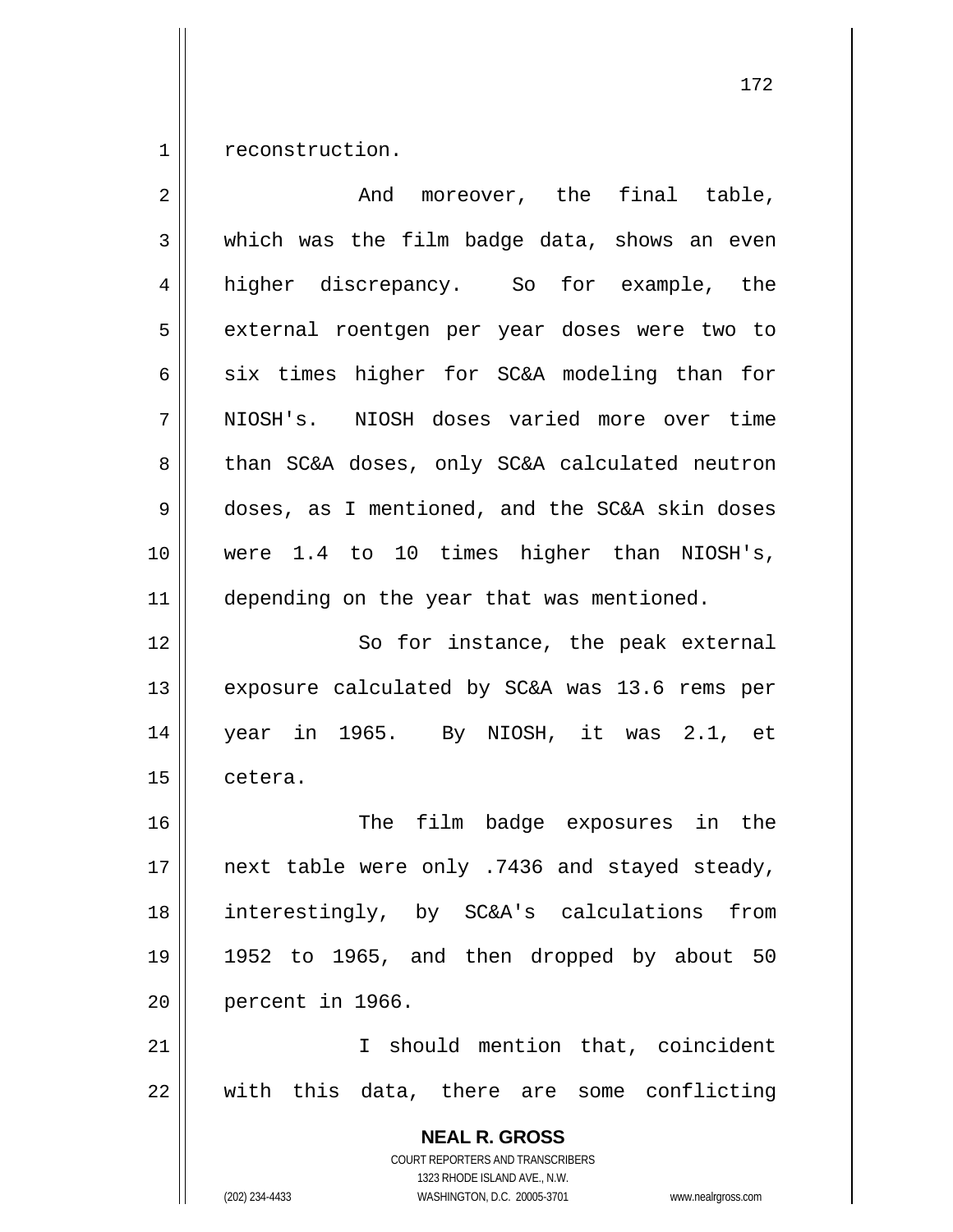statements in Appendix BB and in the white paper, and actually, in this evaluation report whereby NIOSH is attempting to justify its extrapolation of film badge data in 1964, five, and six, the only that it has back to cover the period of 1953 to 1963.

7 8 9 10 11 12 13 And in one place it's stated that that 1964 data should be bounding, because that's the peak year, whereas the purchase order data in Appendix BB, as interpreted by Mr. Elliott, states that, in 1962, for example, there were 378 uranium hours spent, and only 28 in 1964 for the, quote, peak year.

14 15 16 17 So anyway, that data needs to all be reconciled. And the key point that I want to state just up front is that there really is a very large discrepancy.

18 19 20 21 22 The second point I want to bring to the Board's attention is some work from the SEC Issues Work Group from 2006 related to an SEC that was awarded to the IAAP, Iowa Army Ammunition Plant, radiographers on July the

> **NEAL R. GROSS** COURT REPORTERS AND TRANSCRIBERS 1323 RHODE ISLAND AVE., N.W. (202) 234-4433 WASHINGTON, D.C. 20005-3701 www.nealrgross.com

1

2

3

4

5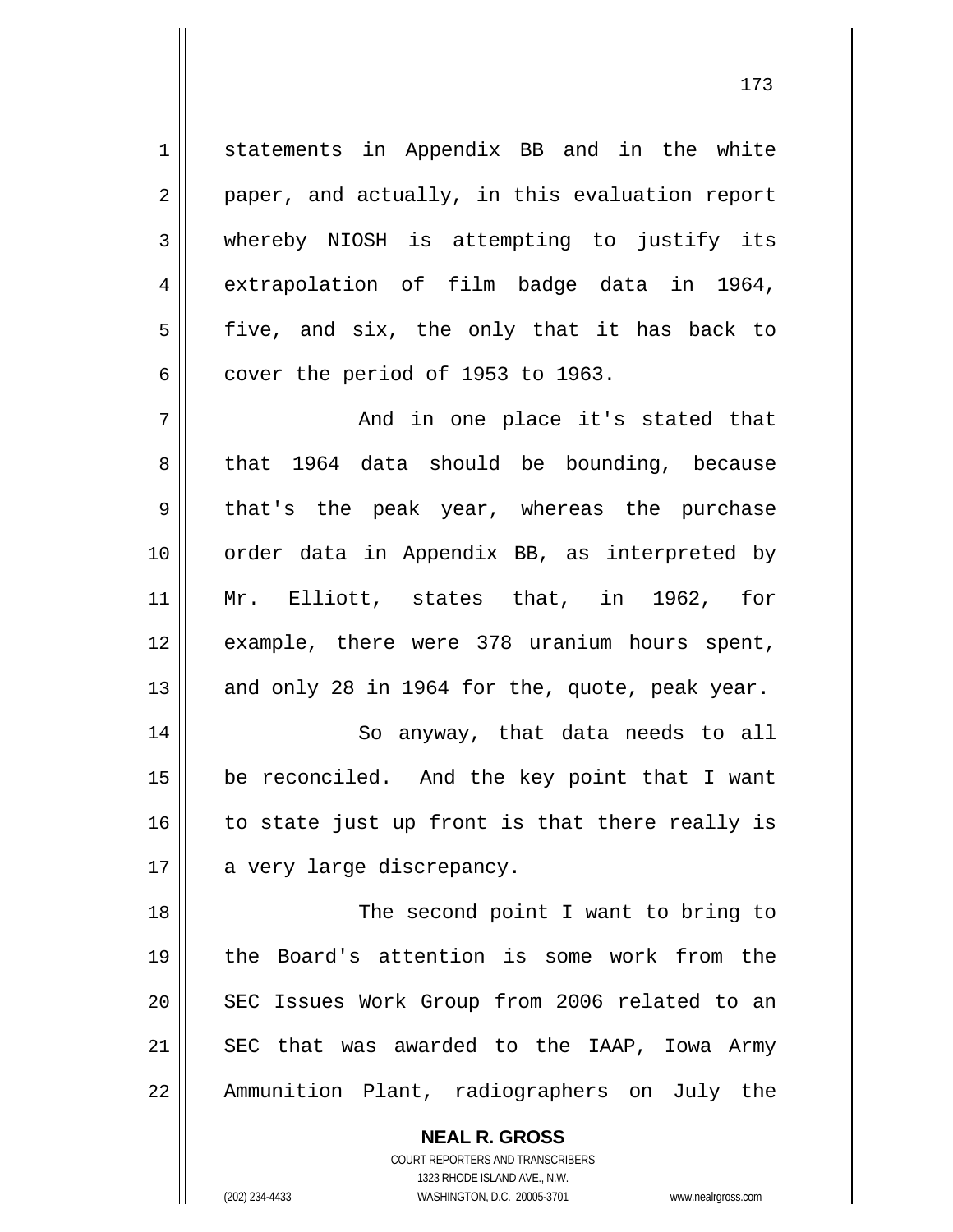1 5th, 2005.

| $\overline{2}$ | The work group, the SEC Issues Work                                                      |
|----------------|------------------------------------------------------------------------------------------|
| 3              | Group met on January the 6th, 2006, and they                                             |
| 4              | developed four criteria for assessing SECs.                                              |
| 5              | And they named their final conclusions, Key                                              |
| 6              | Considerations for Board Review, and they                                                |
| 7              | noted timeliness, fairness, understandable,                                              |
| 8              | and the fourth one was consistency.                                                      |
| 9              | And I want to read that, quote,                                                          |
| 10             | consistency in evaluating SEC Petitions, NIOSH                                           |
| 11             | and the Board must try to be consistent in                                               |
| 12             | applying relevant criteria to each petition.                                             |
| 13             | Both NIOSH and the Board must be mindful of                                              |
| 14             | precedents established in earlier reviews.                                               |
| 15             | And I want to read you, therefore,                                                       |
| 16             | the precedent that was established by IAAP,                                              |
| 17             | and this is directly relevant. Here is the                                               |
| 18             | transcript from that IAAP radiographer                                                   |
| 19             | discussion by the Board from July 5th, 2005,                                             |
| 20             | starting on page 178.                                                                    |
| 21             | Dr. Ziemer notes -- and they're                                                          |
| 22             | talking now, the Board is talking about                                                  |
|                | <b>NEAL R. GROSS</b><br>COURT REPORTERS AND TRANSCRIBERS<br>1323 RHODE ISLAND AVE., N.W. |
|                | WASHINGTON, D.C. 20005-3701<br>(202) 234-4433<br>www.nealrgross.com                      |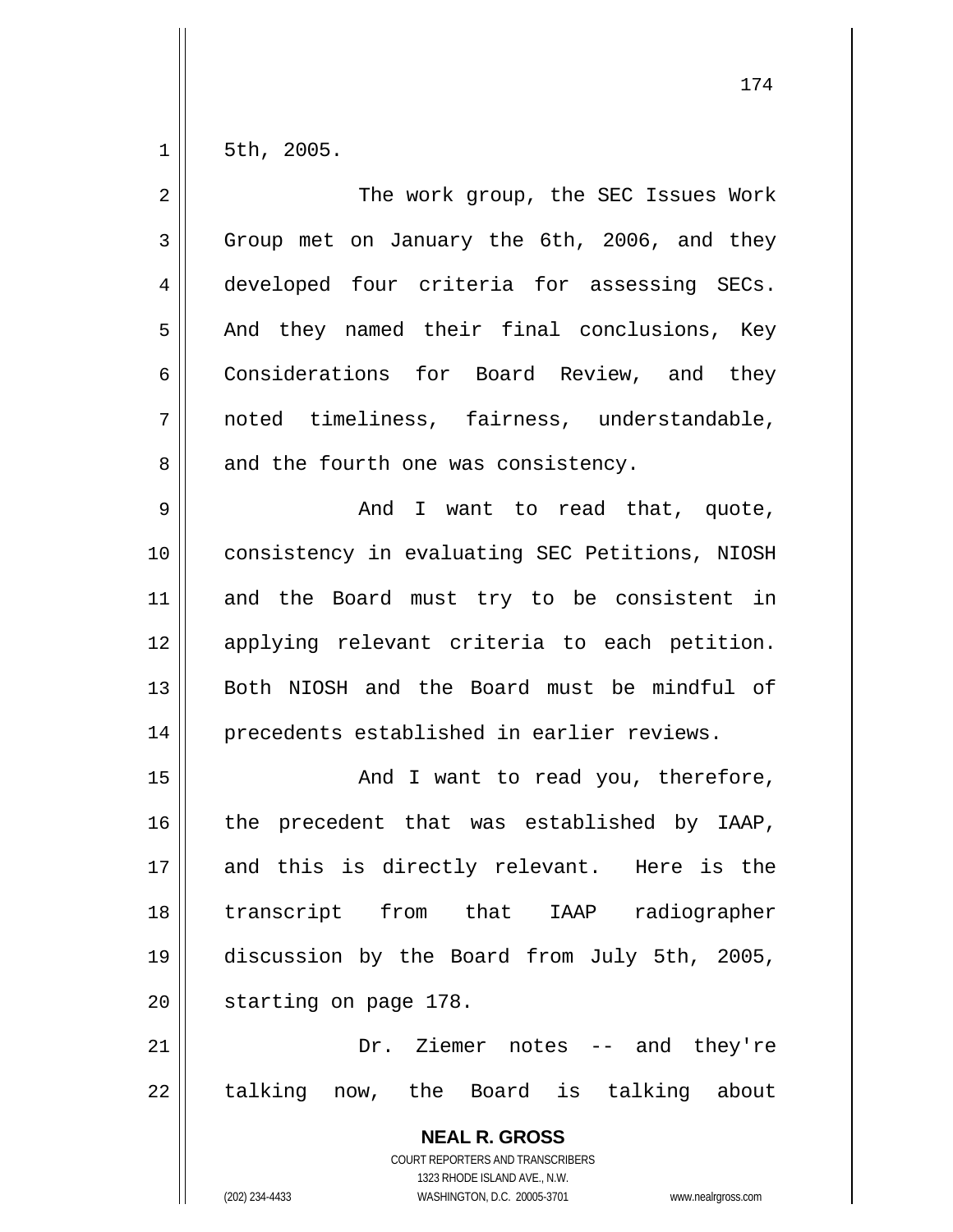**NEAL R. GROSS** COURT REPORTERS AND TRANSCRIBERS 1 2 3 4 5 6 7 8 9 10 11 12 13 14 15 16 17 18 19 20 21 22 radiation sources, and what they were at IAAP that the radiographers used. And this discussion is between the Board and Dr. Neton at NIOSH. Page 178, Dr. Ziemer says, I have a question. Maybe Larry or Jim can answer it. Do we know whether these radiographers were using X-ray equipment, or whether they used nuclides, you know, industrial? Were they sources or X-rays? An unidentified person by the court reporter says, sources, I'm sure. Dr. Neton says, I believe they were both. So there were some nuclides with nuclide-based radiography equipment. I believe that one of them may have been a cobalt-60 source, if I'm not mistaken. Dr. Ziemer says, so we have limited information on what was used for -- I mean, I would sort of make some -- raise some questions similar to what Mark did. Dr. Neton says, yes.

1323 RHODE ISLAND AVE., N.W.

(202) 234-4433 WASHINGTON, D.C. 20005-3701 www.nealrgross.com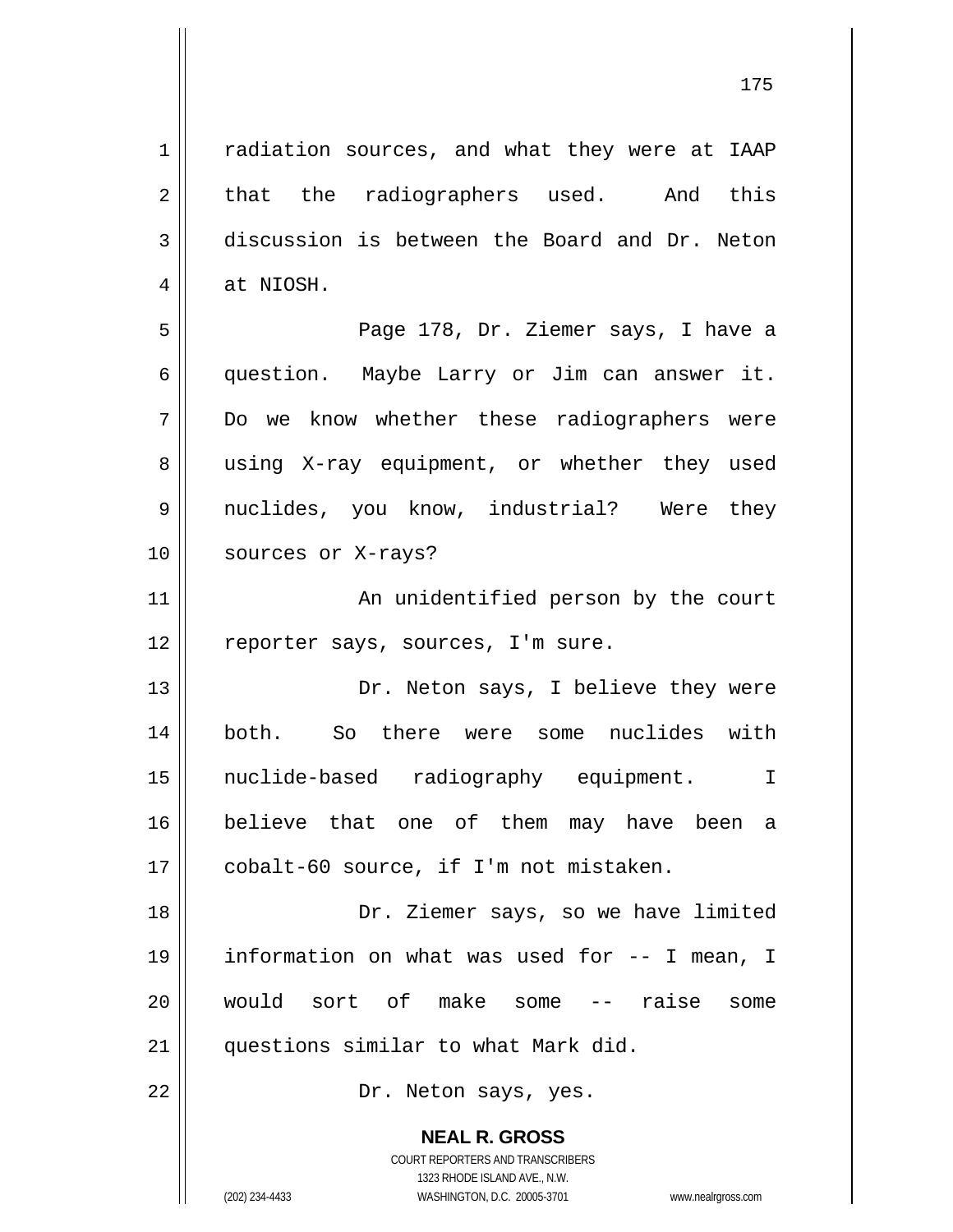**NEAL R. GROSS** COURT REPORTERS AND TRANSCRIBERS 1323 RHODE ISLAND AVE., N.W. (202) 234-4433 WASHINGTON, D.C. 20005-3701 www.nealrgross.com 1 2 3 4 5 6 7 8 9 10 11 12 13 14 15 16 17 18 19 20 21 22 Dr. Ziemer says, it seems to me radiographers would be much easier to scope or to envelope than others. Mr. Elliott says, I think it again shows how many were done in a given time frame. We couldn't put a number on that, couldn't quantify that, that amount of the source. Dr. Ziemer says, yes, well, you know -- And Mr. Elliott says, or which source was used, whether it was X-ray or cobalt-60. Dr. Ziemer says, well, you know, if you tried to do this in a medical facility, and I'm looking -- Dr. Anderson says, yes, right. Dr. Ziemer says, you can figure it pretty close, what physical -- how many exposures you can physically make in a day. I mean, there are some limits to it even for fast workers. I was actually a little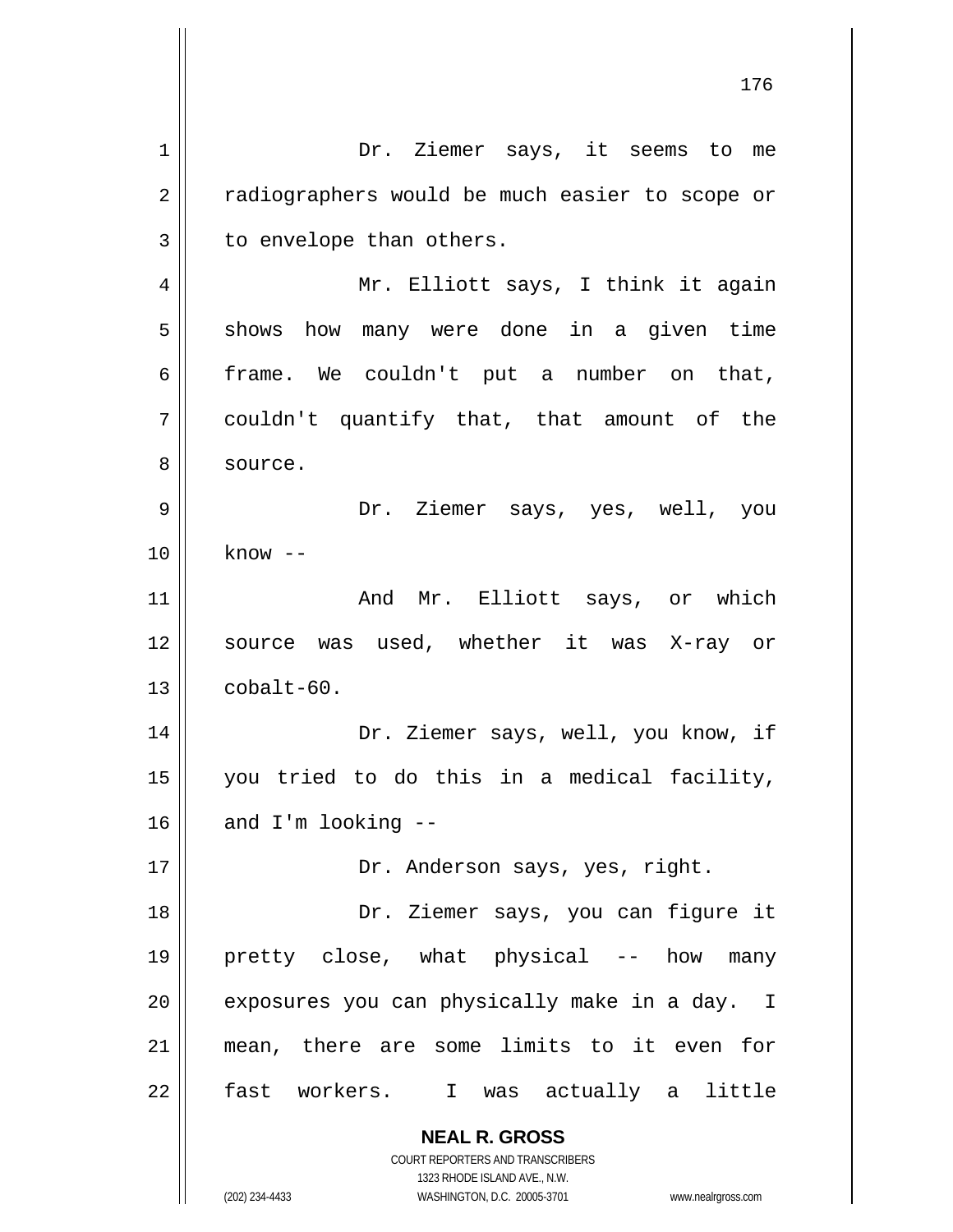1 2 3 4 5 6 7 8 9 10 11 12 13 14 15 16 17 18 19 20 21 22 surprised that we couldn't scope this one out, but you're right. We don't know exactly. Adjust -- Mr. Elliott says, again, a hard body to please. And Dr. Ziemer says, obviously there's a variety of issues. The shielding is an issue. The distance is, apparently. No dosimetry. Well, the IAAP radiographers were pretty much in the same situation as were the GSI radiographers when all this began in 2005 and `06. And I think there are some conclusions that form a precedent and that need to be considered when you're considering an SEC for the betatron operators at GSI. For IAAP, NIOSH concluded it could not use IAAP radiographer 1955 film badge data, which it had, to extrapolate back to the April 1948 -- back to the April 1948 to March 1949 SEC class period. There was, quote, apparently no dosimetry for the SEC period,

177

**NEAL R. GROSS** COURT REPORTERS AND TRANSCRIBERS 1323 RHODE ISLAND AVE., N.W. (202) 234-4433 WASHINGTON, D.C. 20005-3701 www.nealrgross.com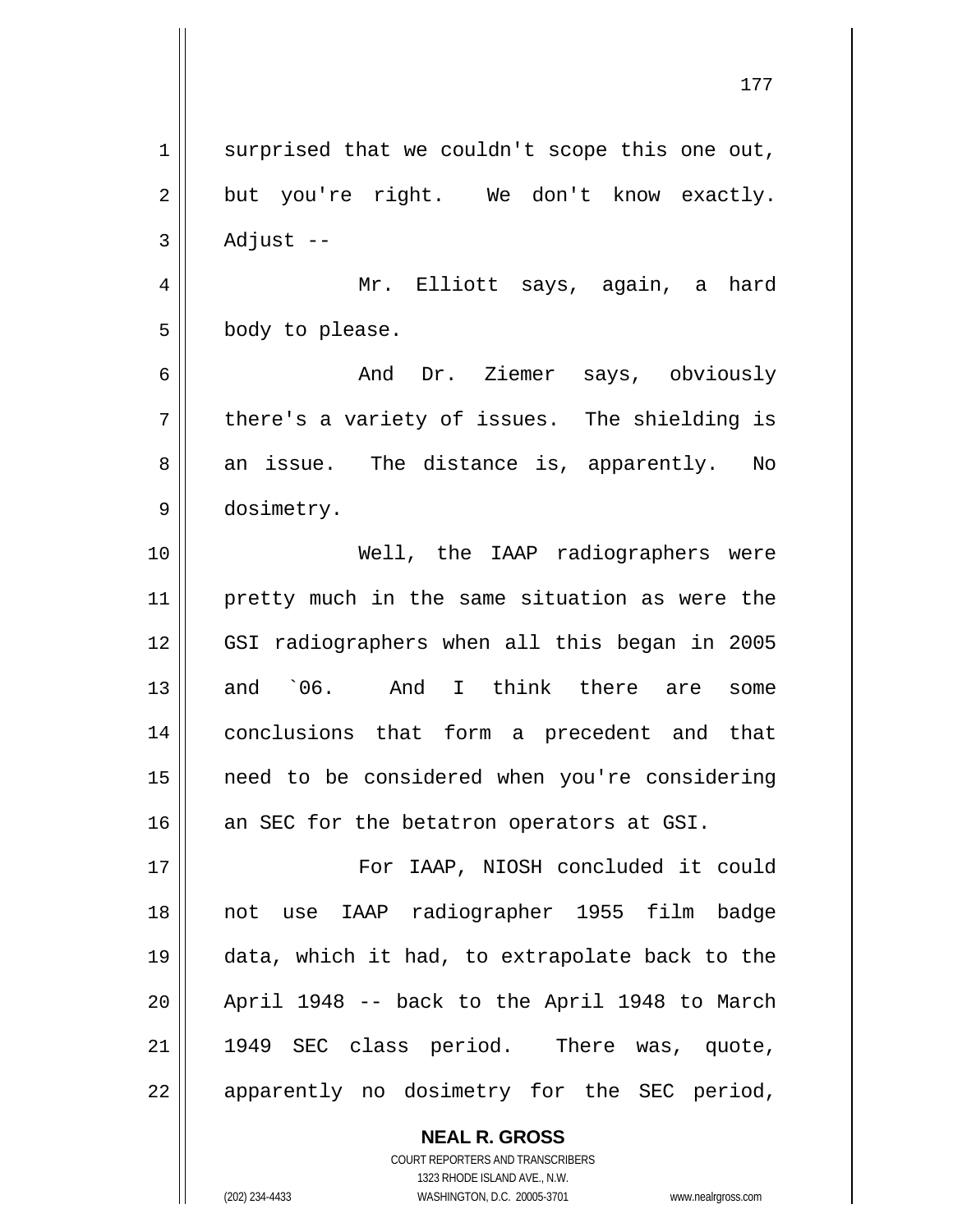1 2 3 4 5 just as NIOSH stated was the case for GSI during all 2005 and `06 when we first began interacting about GSI. The same situation exists for GSI. There is badge data only for 1964-`66, but

6 7 8 9 10 none for 1953-`63 of the covered period. In one case, NIOSH said it could not extrapolate backwards. This time, NIOSH says it can extrapolate backwards to the earlier time period for GSI.

11 12 13 14 At IAAP, of great interest, an SEC was actually awarded when no nuclear weapons material was onsite at IAAP, and this is an integral part of the transcript.

15 16 17 18 At IAAP, there were four workers who were deemed eligible for the SEC for radiographers, even though only one had a radiographer job description.

19 20 Number four, the IAAP radiographer SEC covered a shorter period than 250 days.

21 22 And finally, the Board recommended the IAAP radiographers' SEC on 7/5/05 without

> **NEAL R. GROSS** COURT REPORTERS AND TRANSCRIBERS 1323 RHODE ISLAND AVE., N.W.

(202) 234-4433 WASHINGTON, D.C. 20005-3701 www.nealrgross.com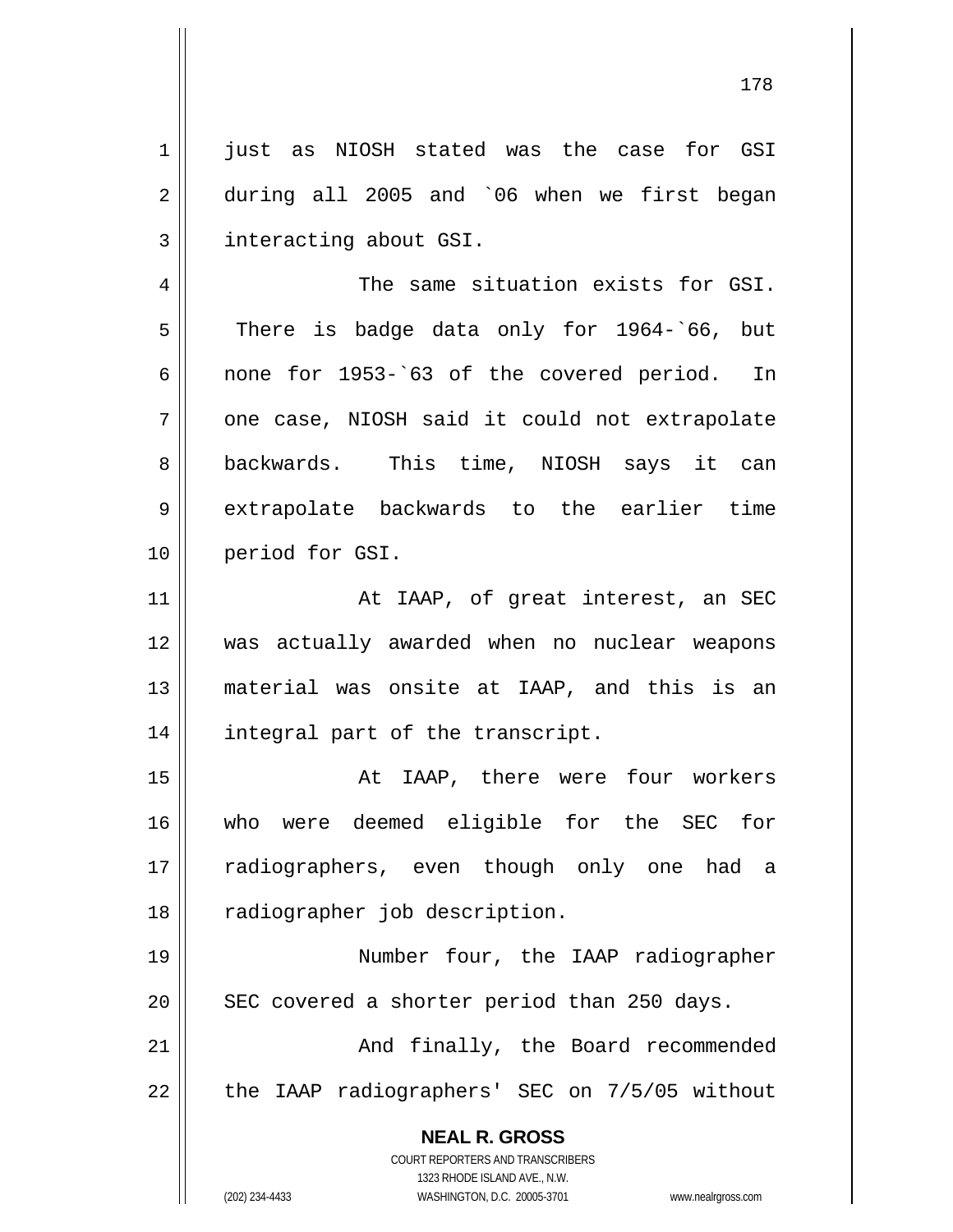1 2 3 4 5 6 7 8 9 10 11 12 13 14 15 16 17 18 19 20 21 22 being sure of the exact nature of all the onsite radiography sources. This is certainly the case now at GSI where the isotopes have not yet been well characterized. This was despite the fact that the sources at IAAP had been described in an earlier worker meeting held a few months before on March the 21st `05. And the minutes of that worker meeting, page 414, state as follows, and I quote, site description. [Identifying information Redacted] next asked the groups to address the site description section of the document. The following issues were discussed. There was a flash X-ray. Six million mega electron volt, MeV machines were missing from the document entirely, one worker noted. Explosions in progress were X-rayed weekly, sometimes multiple shots, which would have been a significant dose.

179

Then they have a couple of comments

**NEAL R. GROSS** COURT REPORTERS AND TRANSCRIBERS 1323 RHODE ISLAND AVE., N.W. (202) 234-4433 WASHINGTON, D.C. 20005-3701 www.nealrgross.com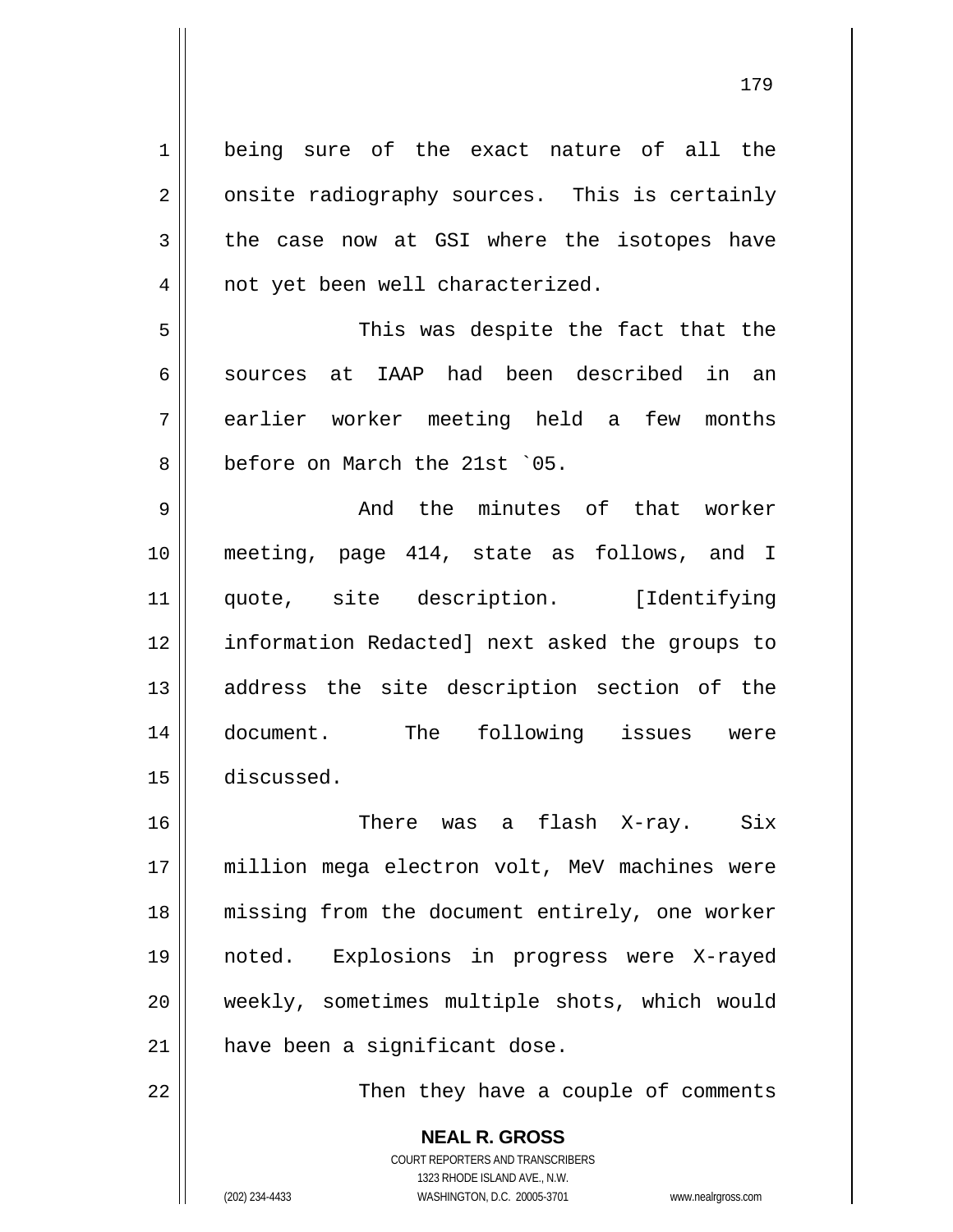1 3 4 7 about the number of workers in the building. And the final comment is this. One and two million electron volt X-ray units were used for high explosives, HE. A six MeV X-ray was used at the firing site on at least a weekly basis to monitor the hydro shots. And that's the end of that.

2

5

6

180

8 9 10 11 12 13 14 The petitioners also challenged the idea in OCAS IG-003 that all sources must be considered only in the covered production period, but not in the residual period as a misreading of the EEOICPA as amended statutes. This guidance needs to be revised, or at least much better justified.

15 16 17 18 19 The key points for General Steel and other sites is that, during the operational period, there's no disagreement that all sources must be considered in the dose calculations.

20 21 22 Point number four of their challenge is that, on October the 9th, 2008, there was a worker outreach meeting sponsored

> **NEAL R. GROSS** COURT REPORTERS AND TRANSCRIBERS 1323 RHODE ISLAND AVE., N.W. (202) 234-4433 WASHINGTON, D.C. 20005-3701 www.nealrgross.com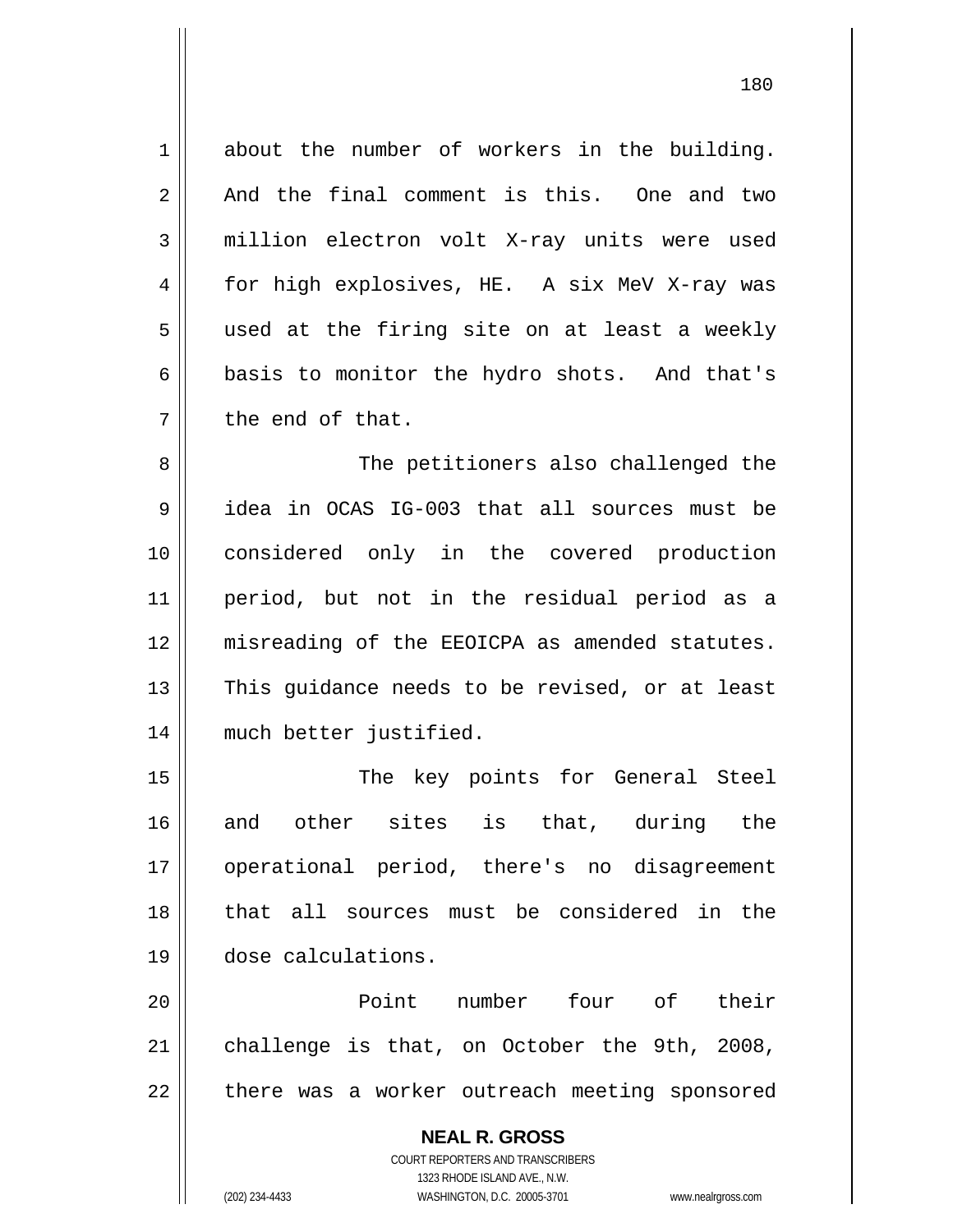by SC&A, and at that meeting, a consensus was reached that the average GSI work week was 65 hours, versus only 46 hours noted in Appendix BB.

5 6 7 8 9 10 11 12 This fact, that we consider established, has not yet been incorporated into Appendix BB or into GSI dose reconstructions, even though more than 80 percent of all DRs given to NIOSH had been completed. That factor alone could effect the total dose for all those workers who have been denied.

13 14 15 16 17 18 19 20 21 Point number five, McKeel on 11/10/08 requested to the TBD-6000 Work Group that NIOSH furnish him with NIOSH film badge dataset characterizations in return for their request for him to share his data from GSI from Landauer, which he had obtained in January of 2007, 14 months before NIOSH obtained their dataset, according to Mr. Allen, in March of 2008.

I said that I would be unable to

**NEAL R. GROSS** COURT REPORTERS AND TRANSCRIBERS 1323 RHODE ISLAND AVE., N.W. (202) 234-4433 WASHINGTON, D.C. 20005-3701 www.nealrgross.com

22

1

2

3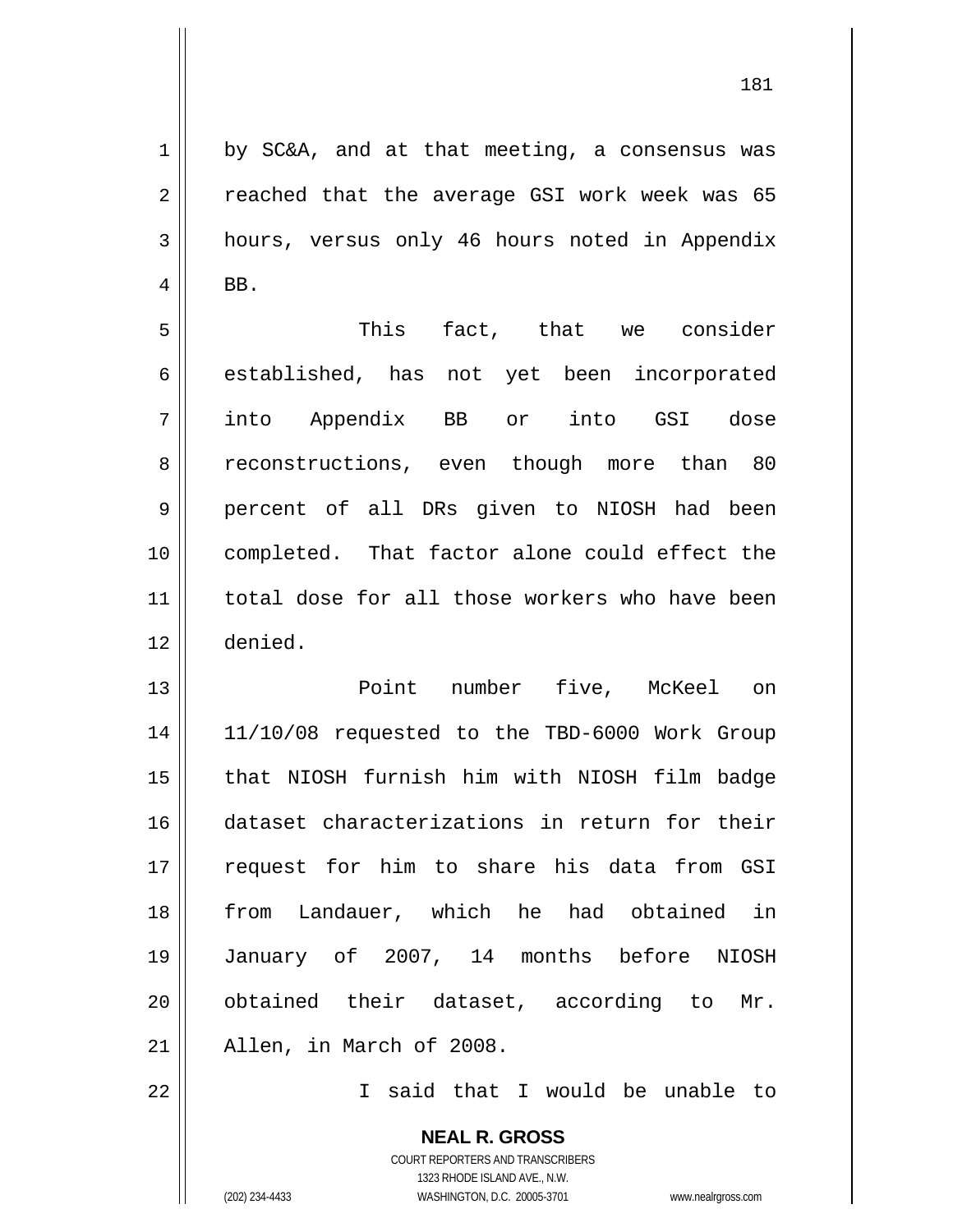1 2 3 4 5 6 7 8 9 10 11 12 13 14 15 16 turn over my data unilaterally unless there was some reciprocity, and some conditions were met whereby we could exchange this privacy protected information, and also that I was able to learn something about the NIOSH Landauer dataset, in particular interested in the percent of that data that was readable. SC&A admitted that their 1964 data, a lot of it was illegible. I wanted to verify with the Department -- I can't do this -- I wanted NIOSH to verify with Department of Labor that all the badge data that they had was actually for GSI employees. And then I was particularly interested in disclosing the data capture process and dates whereby they obtained the

17

18

19

20

21

22

discrepancy there.

COURT REPORTERS AND TRANSCRIBERS 1323 RHODE ISLAND AVE., N.W. (202) 234-4433 WASHINGTON, D.C. 20005-3701 www.nealrgross.com

**NEAL R. GROSS**

Landauer data, because my data from Landauer

has fewer workers represented than NIOSH

claims it has, which variably, according to

SC&A and NIOSH, is 89 to 108 names, and in my

dataset, there are only 52 names, so there's a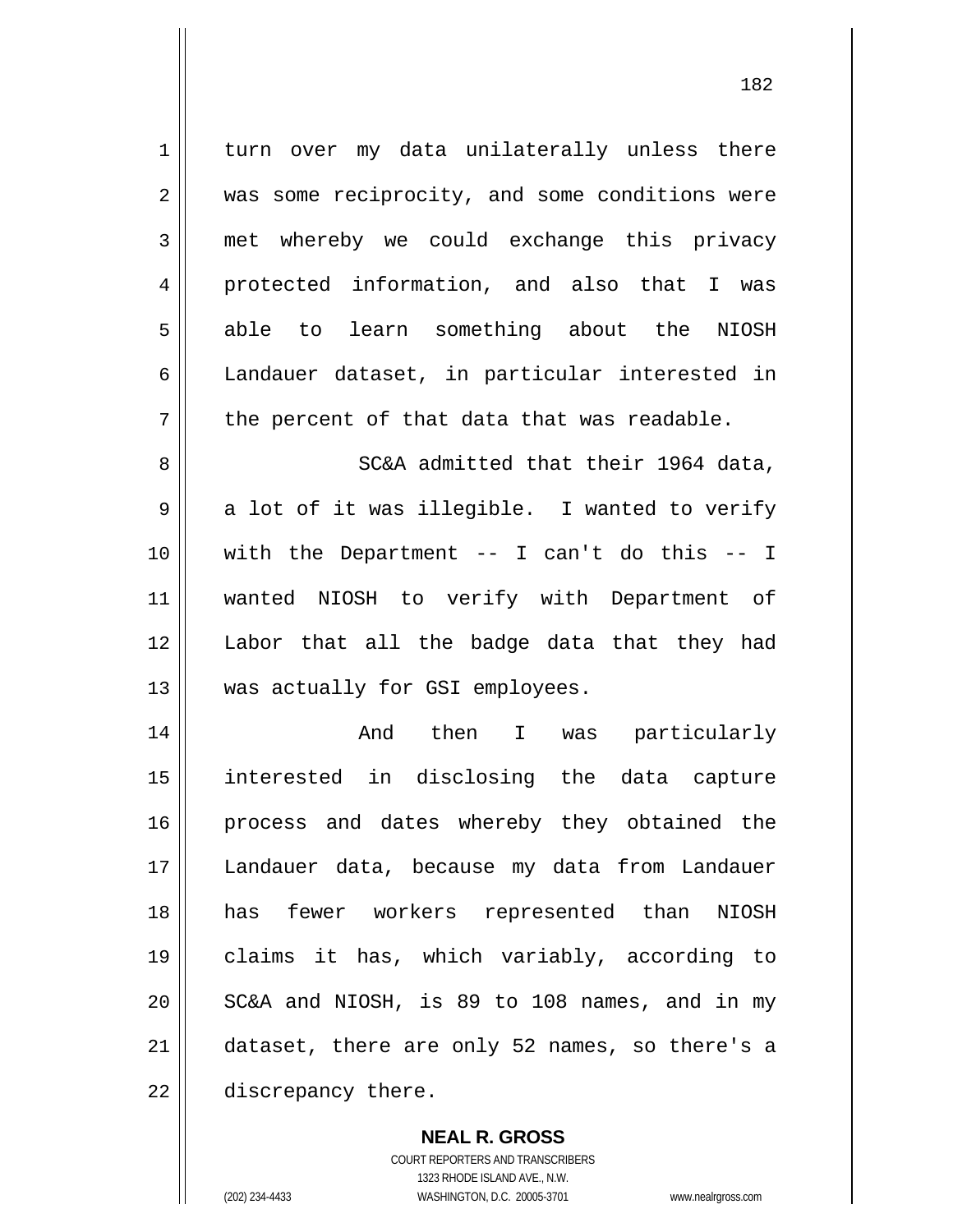**NEAL R. GROSS** COURT REPORTERS AND TRANSCRIBERS 1323 RHODE ISLAND AVE., N.W. 1 2 3 4 5 6 7 8 9 10 11 12 13 14 15 16 17 18 19 20 21 22 I also want to mention, again, point number six, that there is a lot of missing monitoring data. There is the scant Landauer external film badge data for photons only for `64 to `66. There is no bioassay data. And I've already mentioned that the peak year for the AEC uranium work was not covered by the badge data available. Now one thing that has not been widely discussed -- CHAIRMAN ZIEMER: Dan, we're going to interrupt a minute. We've got some noise - - somebody's on the line that's competing with your -- DR. McKEEL: There's a sawing noise on the phone. MR. KATZ: Yes, it sounds like someone's sharpening a pencil or something. CHAIRMAN ZIEMER: So others on the line, if you're -- other than Dan, if you would please mute your phones. Thank you. If you do not have a mute button, use star six.

(202) 234-4433 WASHINGTON, D.C. 20005-3701 www.nealrgross.com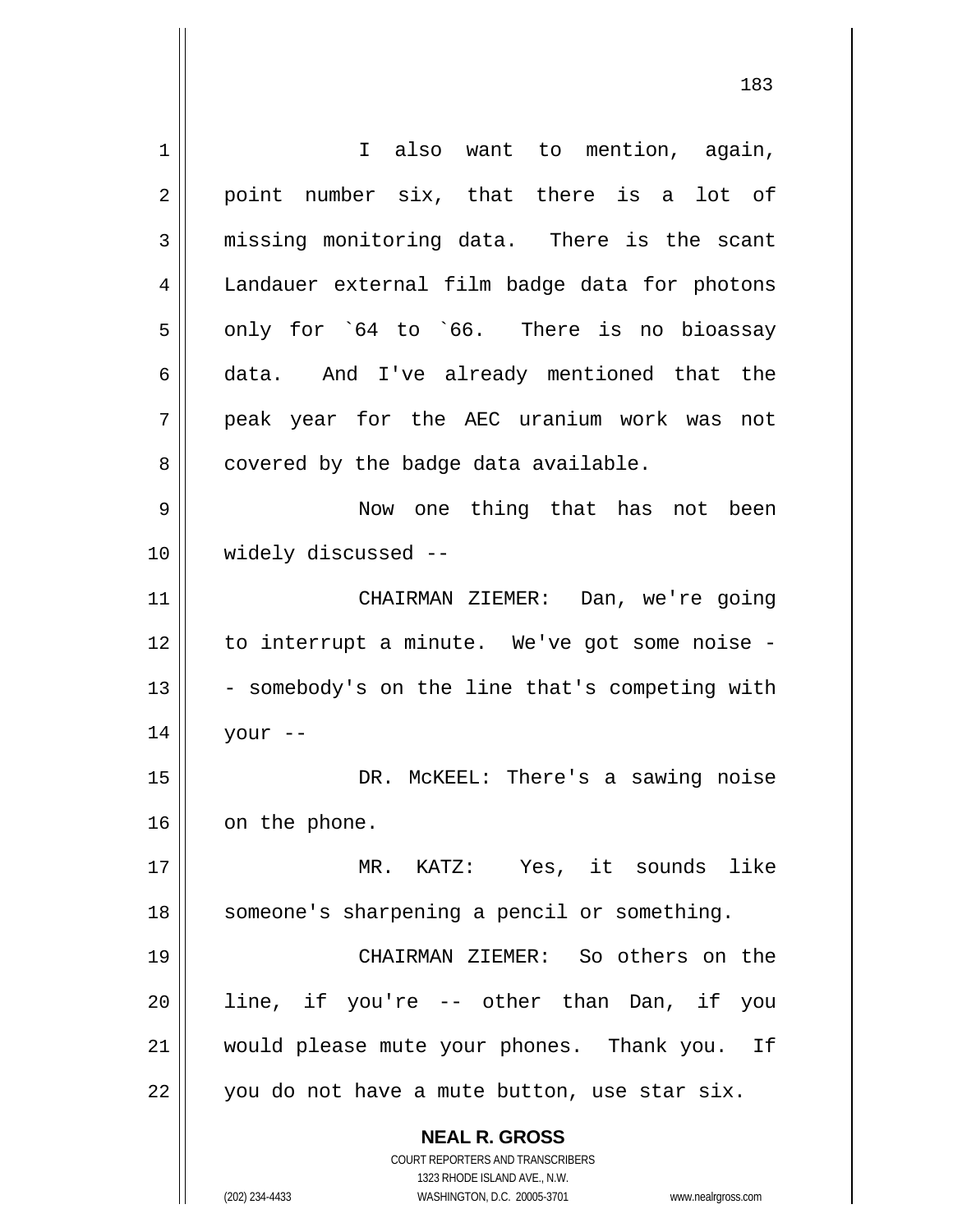|             | 184                                                      |
|-------------|----------------------------------------------------------|
| $\mathbf 1$ | Okay, Dan. Proceed.                                      |
| 2           | DR. MCKEEL: Thank you very much.                         |
| 3           | I wanted to $-$                                          |
| 4           | CHAIRMAN ZIEMER: Well, the                               |
| 5           | scratching person is still scratching or                 |
| 6           | whatever that is. Again, please mute your                |
| 7           | phones if you're not speaking.                           |
| 8           | Go ahead, Dan. Sorry about that.                         |
| 9           | DR. MCKEEL: That's okay.                                 |
| 10          | I wanted to mention that two                             |
| 11          | workers who were both isotope workers who                |
| 12          | underwent the AEC training for isotope workers           |
| 13          | at GSI actually furnished us, and we furnished           |
| 14          | NIOSH, with three film dosimetry reports that            |
| 15          | were headed AEC Annual Reports.                          |
| 16          | And at least one of those was from                       |
| 17          | 1962, which is earlier than the 1964 date on             |
| 18          | which the Landauer film badge data existed.              |
| 19          | Now both of those men are alive.                         |
| 20          | We know them. They had kept these reports in             |
| 21          | their personal possession until they shared              |
| 22          | them with us.                                            |
|             | <b>NEAL R. GROSS</b><br>COURT REPORTERS AND TRANSCRIBERS |

1323 RHODE ISLAND AVE., N.W.

 $\prod$ 

 $\overline{\phantom{a}}$  $\mathbb{I}$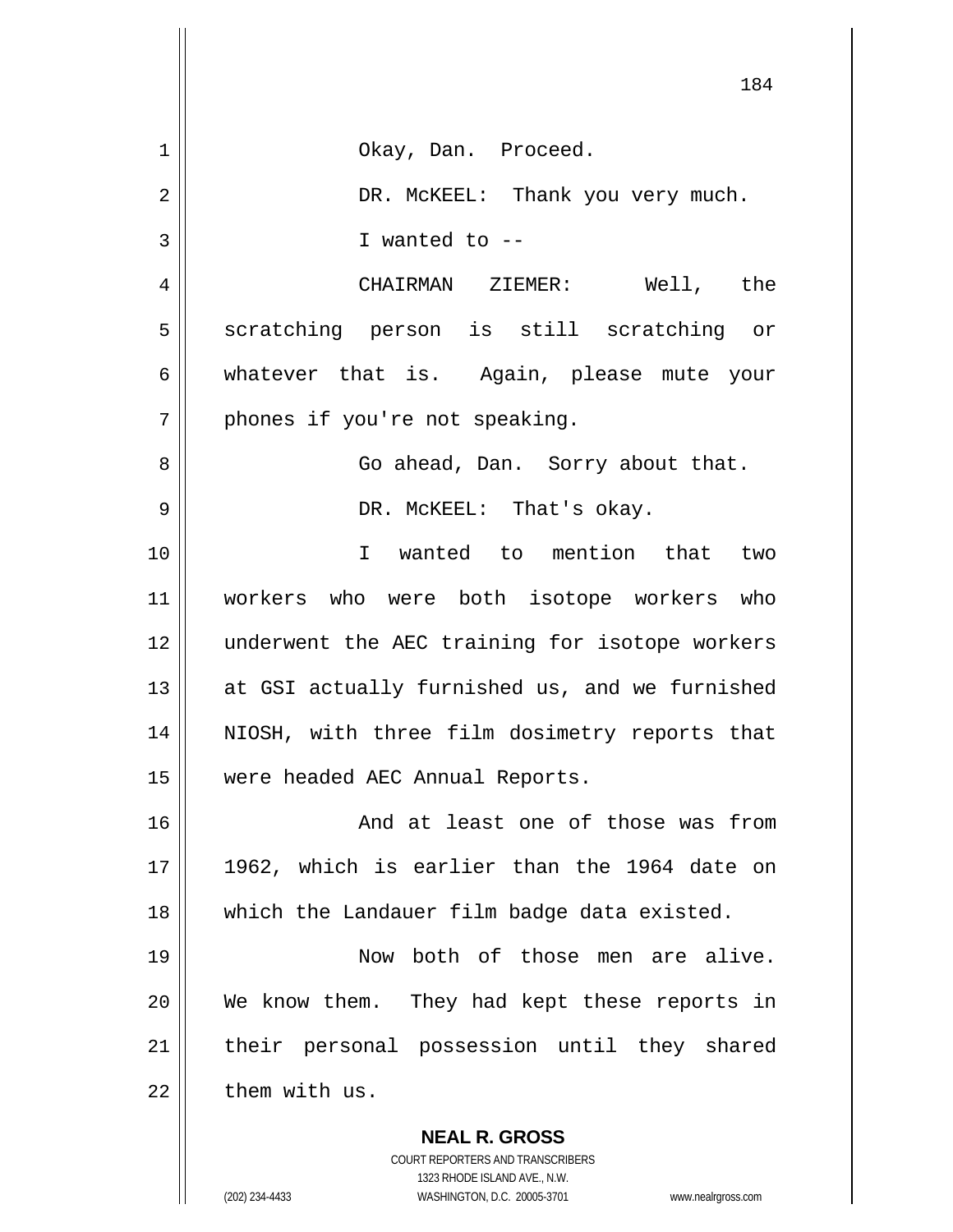| $\mathbf 1$    | And what I think is extremely                  |
|----------------|------------------------------------------------|
| 2              | important about that is they were not marked   |
| 3              | as being from Landauer, but from another       |
| $\overline{4}$ | corporation that subsequently was purchased by |
| 5              | Mallinckrodt. And we have those reports, and   |
| 6              | they show external photon doses for the full   |
| 7              | year.                                          |
| 8              | So<br>there must have been<br>some             |
| 9              | monitoring that was going on at GSI before     |
| 10             | 1964, and neither ourselves, nor NIOSH, nor    |
| 11             | anyone has gotten those data. So there is      |
| 12             | definitely existing but missing data somewhere |
| 13             | and I just think that needs to be considered.  |
| 14             | The next section I have is that we             |
| 15             | would<br>like to point out<br>number of<br>a   |
| 16             | uncertainties that we believe are in the       |
| 17             | doses. One is that, of the two betatron        |
| 18             | buildings, the new building built in 1963 was  |
| 19             | located a few feet away from, and adjoined,    |
| 20             | and was connected to building number ten,      |
| 21             | where a lot of work went on.                   |
| 22             | And there have been calculations               |
|                | <b>NEAL R. GROSS</b>                           |

185

COURT REPORTERS AND TRANSCRIBERS 1323 RHODE ISLAND AVE., N.W.

 $\mathsf{II}$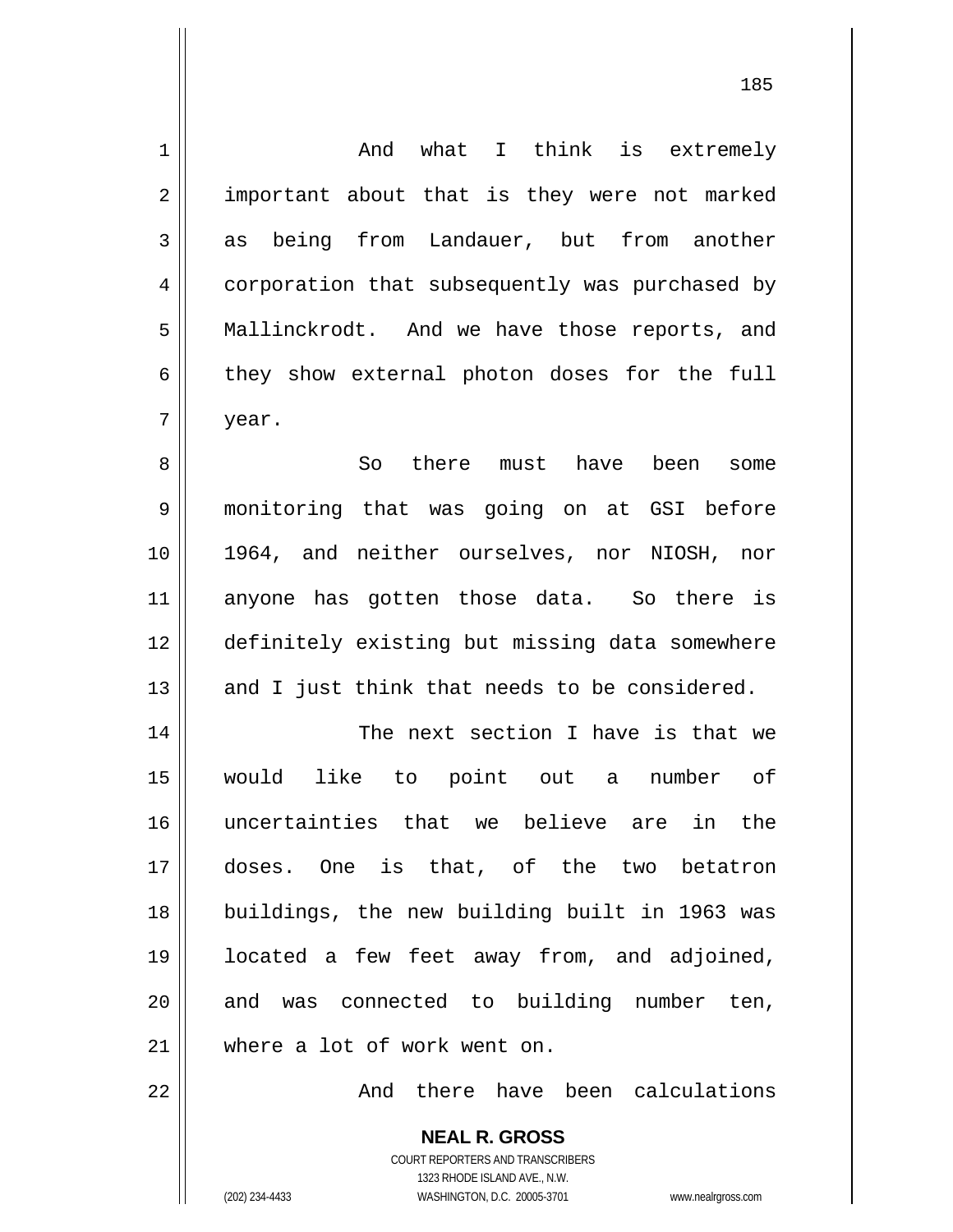**NEAL R. GROSS** COURT REPORTERS AND TRANSCRIBERS 1323 RHODE ISLAND AVE., N.W. 1 2 3 4 5 6 7 8 9 10 11 12 13 14 15 16 17 18 19 20 21 22 from SC&A, in particular, that the betatron radiation, the shine, clearly went through the wall. There was a thin ribbon door protecting the railroad tracks and leading into building ten. And that shine could go through those doors and expose the men in building ten. And we feel that those workers' doses have not been well calculated. We also know that there was a small concrete wall roofless building in building six, sort of an inner structure that held the small cobalt-60 source, and was serviced by an overhead crane operator. And that small source was in pretty much constant use for X-raying railroad truck assemblies, and the badges -- there were many badges -- there was an estimate of maybe 300 workers in that building who were very, you know, right around that concrete block building, who wore no badges. So there were a group of exposed but unmonitored doses, and nobody has made an

186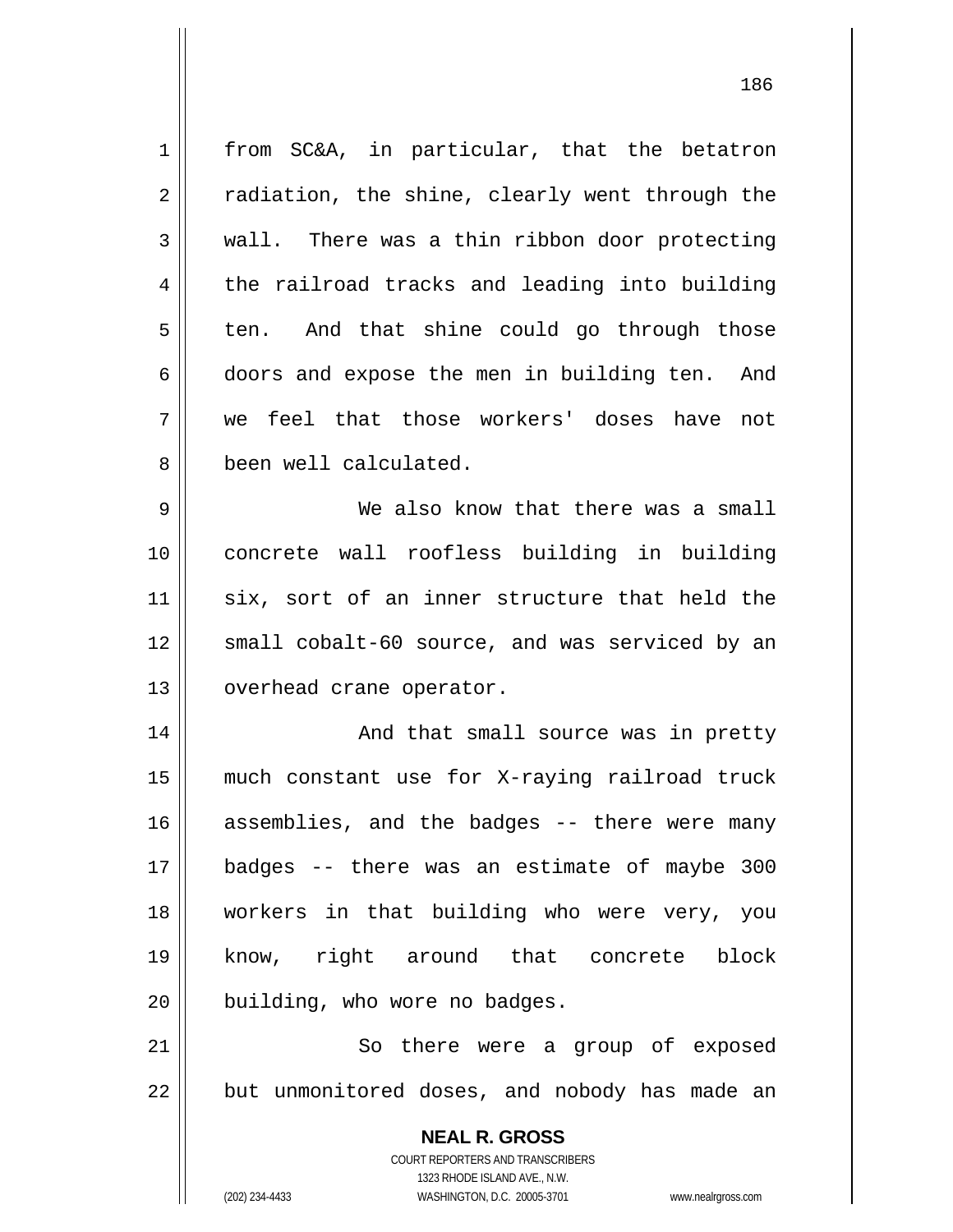| $\mathbf 1$ | attempt to calculate those doses at all.       |
|-------------|------------------------------------------------|
| 2           | As a matter of fact, if you listen             |
| 3           | to Mr. Allen, and have read all of these       |
| 4           | documents, there are no dose calculations      |
| 5           | given for the two cobalt-60 sources, the       |
| 6           | iridium-192 source, or for the portable 250    |
| 7           | kVp source.                                    |
| 8           | Another uncertainty that I would               |
| 9           | like to correct is that all -- and this is in  |
| 10          | reference to Ms. Munn's question -- the X-rays |
| 11          | were taken -- the film was exposed at GSI, and |
| 12          | adjacent -- and really as part of the betatron |
| 13          | building, and we've visited there and been     |
| 14          | there, was a film development room, an         |
| 15          | exposure room.                                 |
| 16          | So the films were taken out of the             |
| 17          | machine and read instantly, and there was a    |
| 18          | class of workers at GSI called film readers.   |
| 19          | And it was their job to look at the film right |
| 20          | away, even before it was dry, read it, see     |
| 21          | where the big defects were, and, you know,     |
| 22          | sign a checklist that was sent<br>back to      |

**NEAL R. GROSS** COURT REPORTERS AND TRANSCRIBERS 1323 RHODE ISLAND AVE., N.W. (202) 234-4433 WASHINGTON, D.C. 20005-3701 www.nealrgross.com

 $\mathsf{II}$ 

 $\mathsf{I}$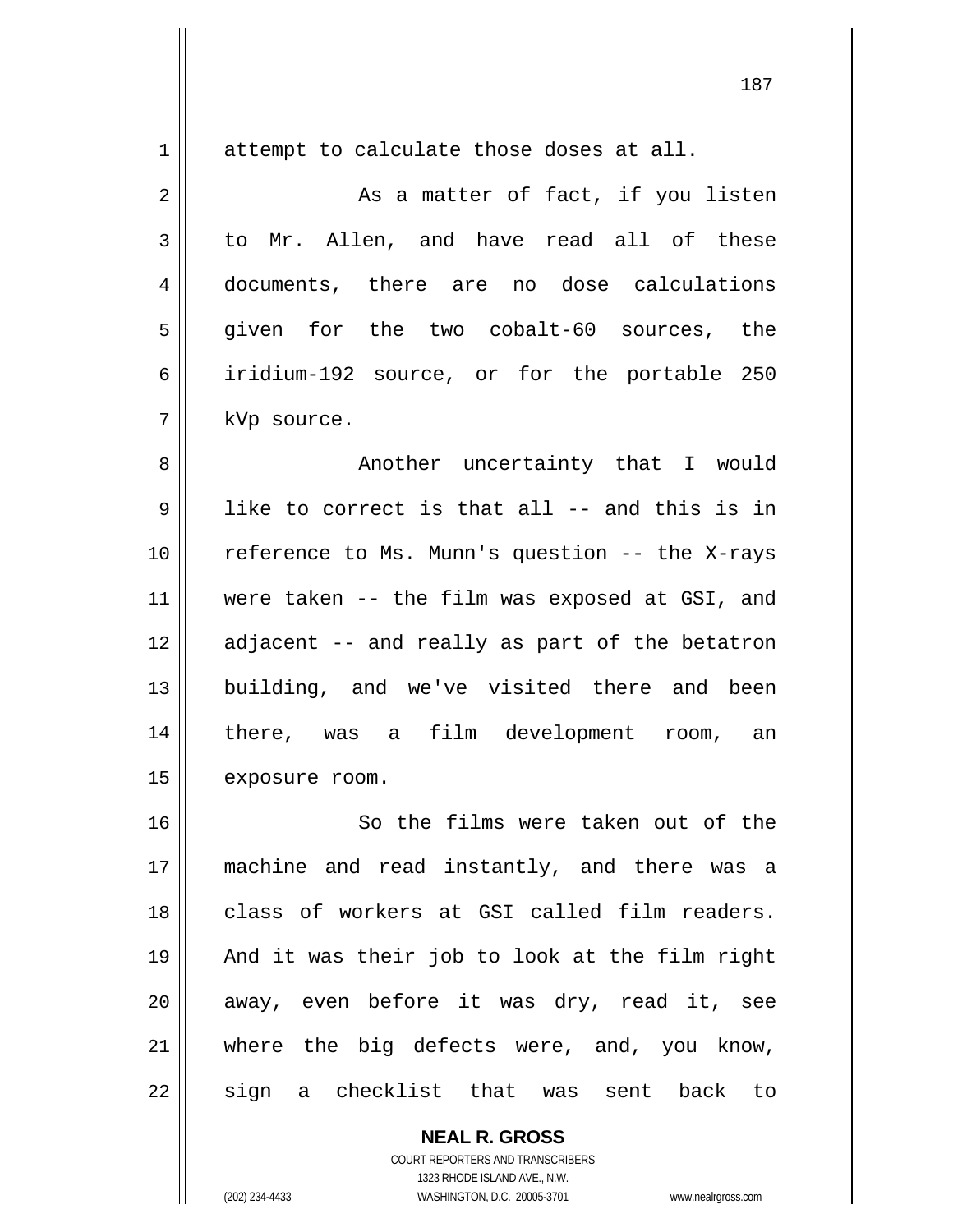1 2 3 4 5 6 7 8 9 10 11 12 13 14 15 16 17 18 19 20 21 22 Mallinckrodt along with the X-rays themselves. And the final reading was done at Mallinckrodt, but the initial reading was done on the spot at GSI so that the casting could then be sent out to the floor to be immediately repaired, fixed, and often sent back to the betatron to be re-X-rayed to look for defects. So that's a partial answer to that. The other point that is not very well worked out in the NIOSH document is that there were approximately, over time, perhaps a hundred betatron operators, but there were 3,000 workers maximum at the GSI plant, so that the betatron workers were a small part of the workforce, and there were multiple sources there, and many workers were exposed. Some were betatron operators who would leave the betatron building. We know that they routinely left their badges when they exited the betatron building. They would go and do work in

> **NEAL R. GROSS** COURT REPORTERS AND TRANSCRIBERS 1323 RHODE ISLAND AVE., N.W. (202) 234-4433 WASHINGTON, D.C. 20005-3701 www.nealrgross.com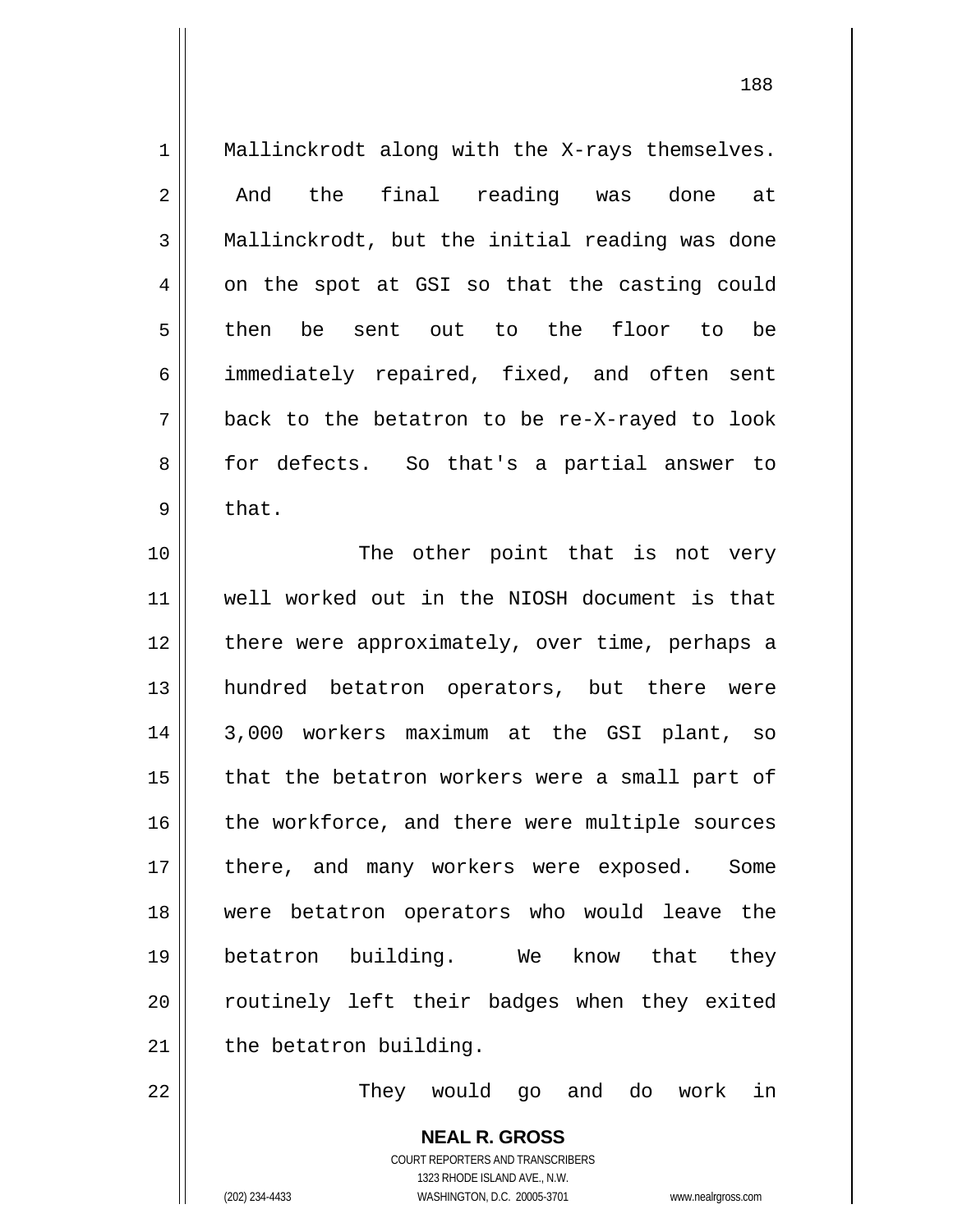building ten or building six. They could be re-exposed to shine there, or from the small cobalt source in building six. Then they would return back to the betatron building. So there's that numerical thing.

189

6 7 8 9 10 11 12 13 14 Another fact that is true that makes the dose very uncertain is that nobody has obtained the AEC licenses for the sealed isotopic sources or, you know, for the cobalt-60 or the iridium-192 sources. And those licenses would obviously help to fully characterize the other sources, including their strength and so forth, the amount of curies.

15 16 17 18 19 20 Another point that relates to Dr. Poston's comment is, although the NIOSH document recognized the fact that steel metal castings and uranium can be activated by a 24 five MeV betatron, they say that the main activation product is iron.

21 22 And there are many studies in the literature, including one by Dr. Ziemer and

> **NEAL R. GROSS** COURT REPORTERS AND TRANSCRIBERS 1323 RHODE ISLAND AVE., N.W. (202) 234-4433 WASHINGTON, D.C. 20005-3701 www.nealrgross.com

1

2

3

4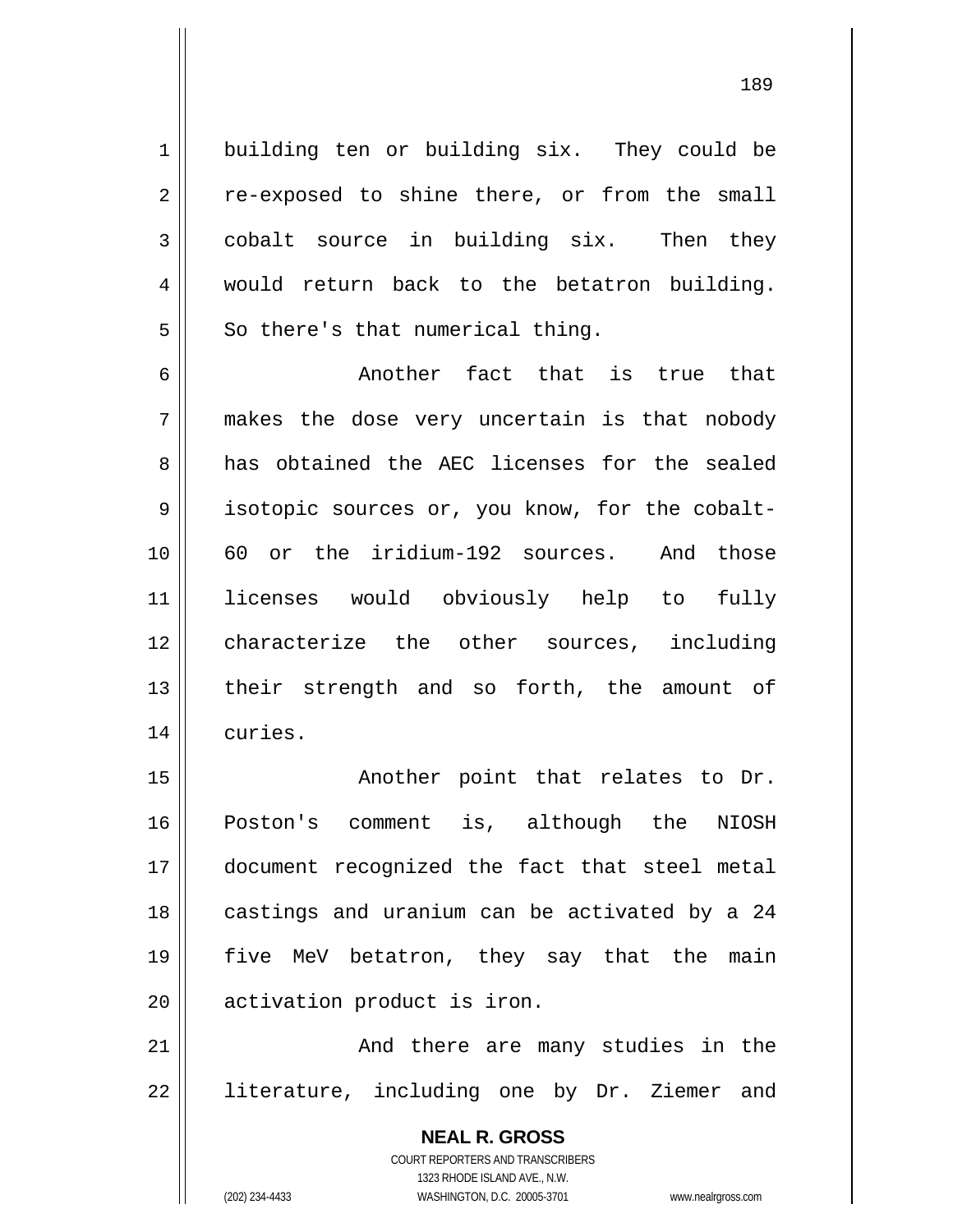Guo, on medical X-rays, linear accelerators, that show activation of instruments in a radiography suite for medicine.

1

2

3

4 5 6 7 8 9 10 11 12 [Identifying information Redacted], who was a researcher at the Milwaukee School of Engineering, testified before the Board and shared his data with them, where he was one of the first people to show that, not only were industrial castings activated by the betatrons, very similar to the one at GSI, but there were many more activation products than iron alone.

13 14 15 16 17 18 19 20 21 22 And he mentioned in his published work carbon-11, aluminum-28 and 29, chromium-49, chromium-51, manganese-56, iron-52, nickel-57, and nickel was definitely a component of the film cassettes, cobalt-61, copper-61, copper-62, copper-64, zinc-63, zinc-65, silver-106, and silver-108, all of which he had measured produced by betatron irradiated industrial parts. And we've given those references previously to the Board, to

> **NEAL R. GROSS** COURT REPORTERS AND TRANSCRIBERS 1323 RHODE ISLAND AVE., N.W. (202) 234-4433 WASHINGTON, D.C. 20005-3701 www.nealrgross.com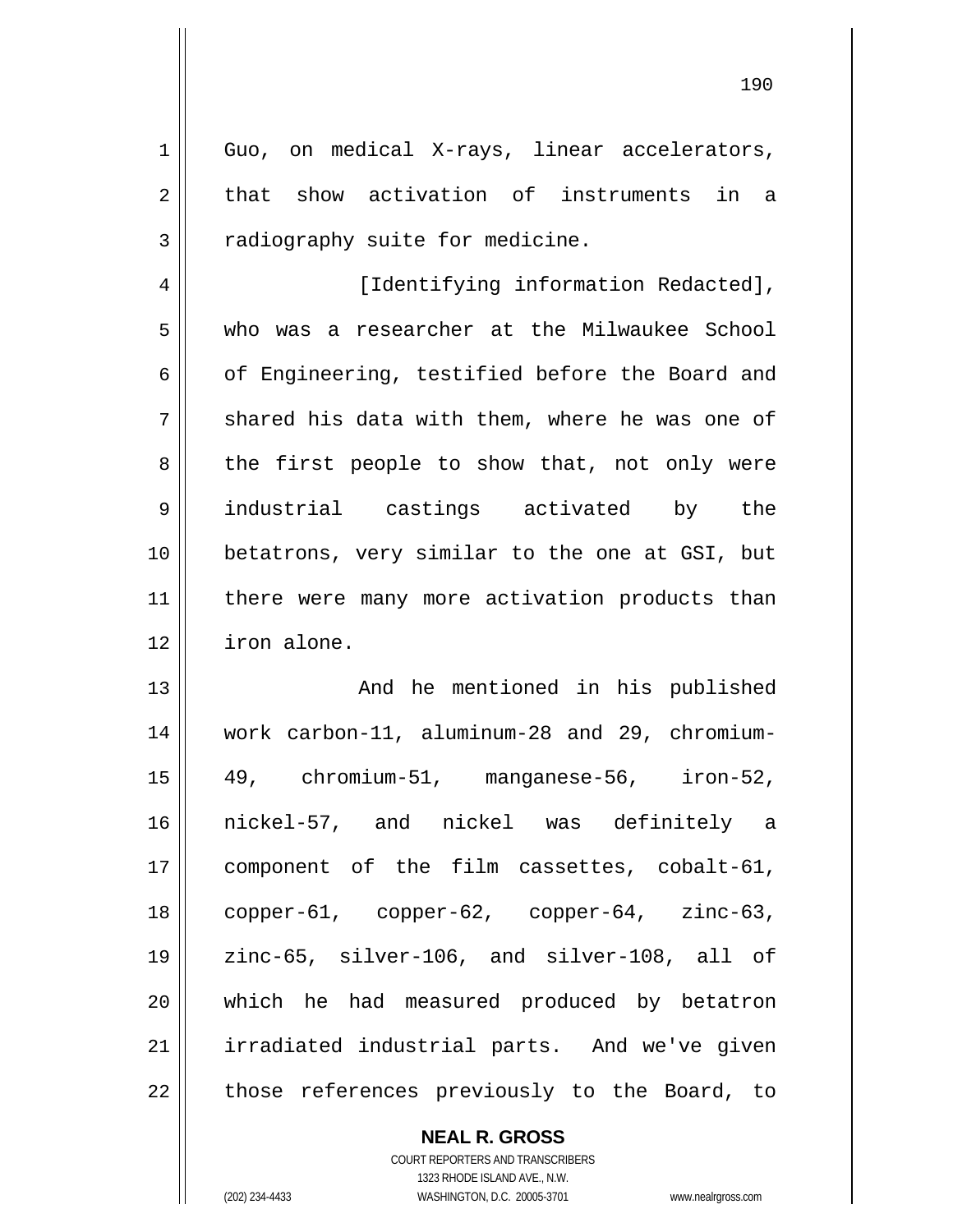1 NIOSH, and to SC&A.

| $\overline{2}$ | The NIOSH evaluation report also                                                                                                                                |
|----------------|-----------------------------------------------------------------------------------------------------------------------------------------------------------------|
| $\mathfrak{Z}$ | makes the important assumption that recycled                                                                                                                    |
| 4              | uranium was used at GSI in 1953 to `66,                                                                                                                         |
| 5              | resulting in the following activation and                                                                                                                       |
| 6              | fission transuranic being present onsite. And                                                                                                                   |
| 7              | that reference would be TBD-6000, Section                                                                                                                       |
| 8              | 5.2.1.2.                                                                                                                                                        |
| 9              | And I quote, therefore, for the                                                                                                                                 |
| 10             | timeline evaluated in this report, and in the                                                                                                                   |
| 11             | absence of definitive information about the                                                                                                                     |
| 12             | origin of the processed uranium, it is assumed                                                                                                                  |
| 13             | that the uranium contained the following                                                                                                                        |
| 14             | contaminants: plutonium-239, neptunium-237,                                                                                                                     |
| 15             | technetium-99, thorium-232, and thorium-228,                                                                                                                    |
| 16             | end quote.                                                                                                                                                      |
| 17             | So we asked, were the effects of                                                                                                                                |
| 18             | the betatron 24, 25 MeV X-irradiation on these                                                                                                                  |
| 19             | by SC&A or NIOSH. We<br>think<br>orders<br>they                                                                                                                 |
| 20             | probably were not.                                                                                                                                              |
| 21             | we would<br>And<br>that<br>the<br>note                                                                                                                          |
| 22             | literature includes studies on such issues,                                                                                                                     |
|                | <b>NEAL R. GROSS</b><br>COURT REPORTERS AND TRANSCRIBERS<br>1323 RHODE ISLAND AVE., N.W.<br>(202) 234-4433<br>WASHINGTON, D.C. 20005-3701<br>www.nealrgross.com |
|                |                                                                                                                                                                 |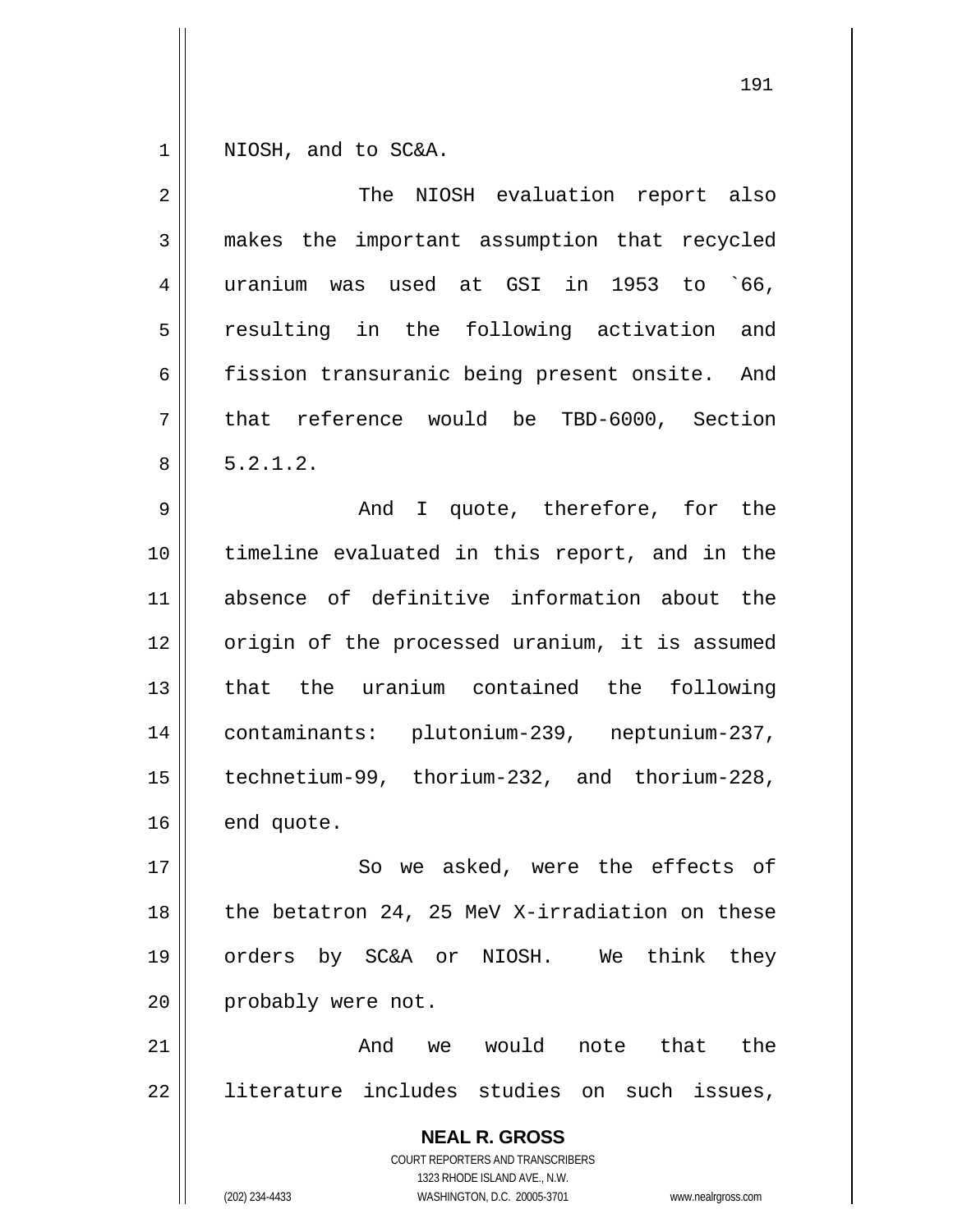1 2 3 4 5 6 7 8 9 10 11 12 13 14 15 16 17 18 19 20 21 22 and we mention one in particular, The Physical Review, Volume 77, Issue 3, pages 329-336, of exactly that betatron irradiation and its effects on those transuranics. Point D, another point is there were no real neutron doses measured. Proton/neutron ratios were not calculated, although in one technical document, it was noted that such a study was underway, but it's never been reported as far as I'm aware at GSI. And we also have information from [Identifying information Redacted], who was [Identifying information Redacted]'s boss and the Dean of the Milwaukee School of Engineering. He has testified to us and given us information about the large numbers of low energy neutrons that are measured when linear and circular accelerators activate concrete in buildings, such as the old and new betatron buildings at GSI. So that's another unaccounted for source of exposure to these

> **NEAL R. GROSS** COURT REPORTERS AND TRANSCRIBERS

1323 RHODE ISLAND AVE., N.W. (202) 234-4433 WASHINGTON, D.C. 20005-3701 www.nealrgross.com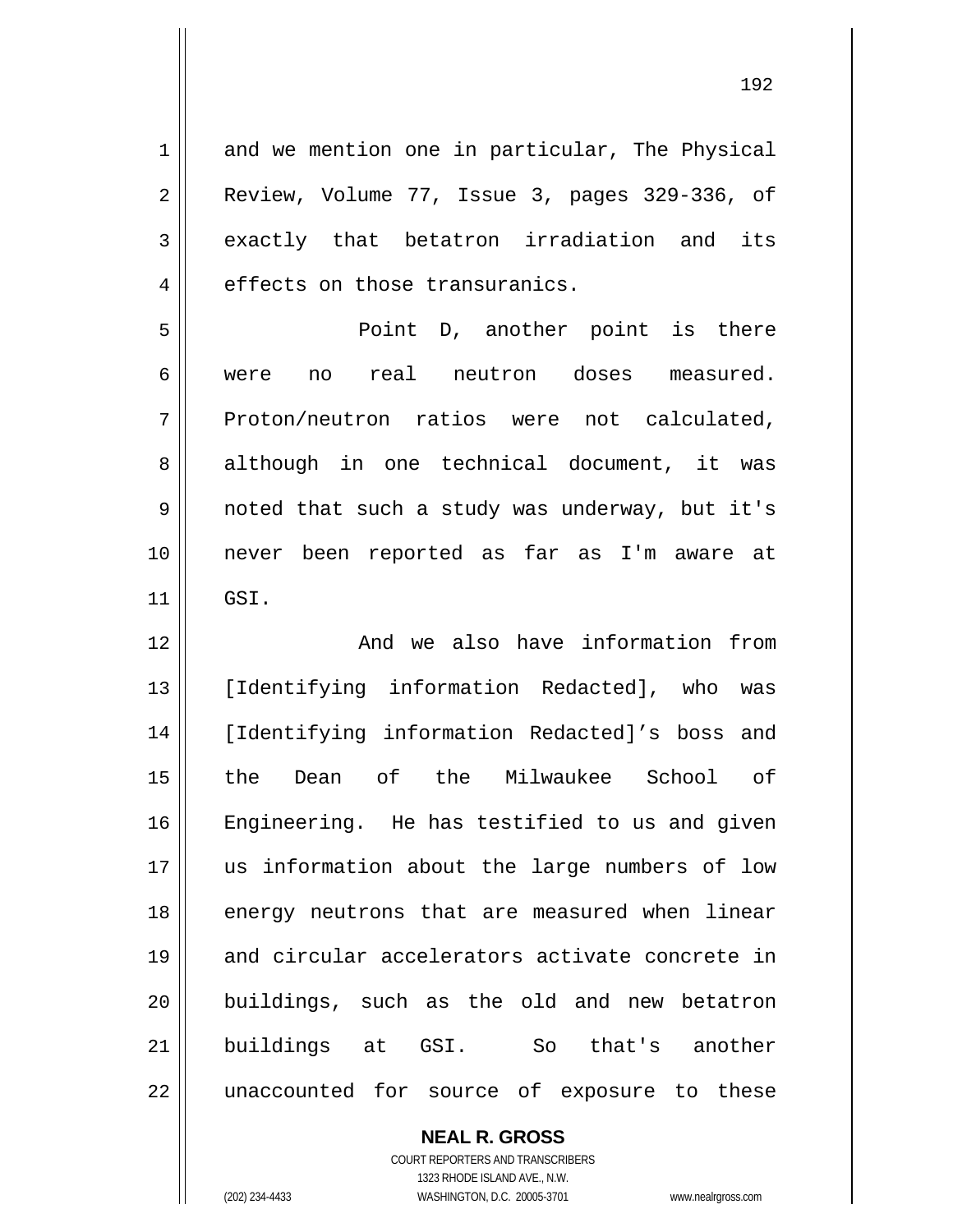1 workers.

| $\overline{2}$ | As I've mentioned, five of the six             |
|----------------|------------------------------------------------|
| 3              | source terms at GSI were ignored in Appendix   |
| 4              | BB, and even in the evaluation report, and Mr. |
| 5              | Allen even just referred to them as<br>some    |
| 6              | isotopes.                                      |
| 7              | But specifically, there were two               |
| 8              | betatrons, there were two cobalt-60 sources,   |
| 9              | there was one iridium-192 gamma source, and    |
| 10             | there was a 250 kVp portable X-ray source.     |
| 11             | Another error, we believe, in the              |
| 12             | dose calculations at GSI is that the Appendix  |
| 13             | BB, and the white paper, and SC&A's review of  |
| 14             | the evaluation report all go into calculations |
| 15             | about the distance from the betatron cone to   |
| 16             | the external target, whether it was six or     |
| 17             | nine feet, and so forth.                       |
| 18             | But the fact of the matter is, and             |
| 19             | we've provided many photographs of this, lots  |
| 20             | of testimony from the workers, they were       |
| 21             | often, during the setup period and the take    |
| 22             | down period, when they were adjusting these    |
|                | <b>NEAL R. GROSS</b>                           |

COURT REPORTERS AND TRANSCRIBERS 1323 RHODE ISLAND AVE., N.W. (202) 234-4433 WASHINGTON, D.C. 20005-3701 www.nealrgross.com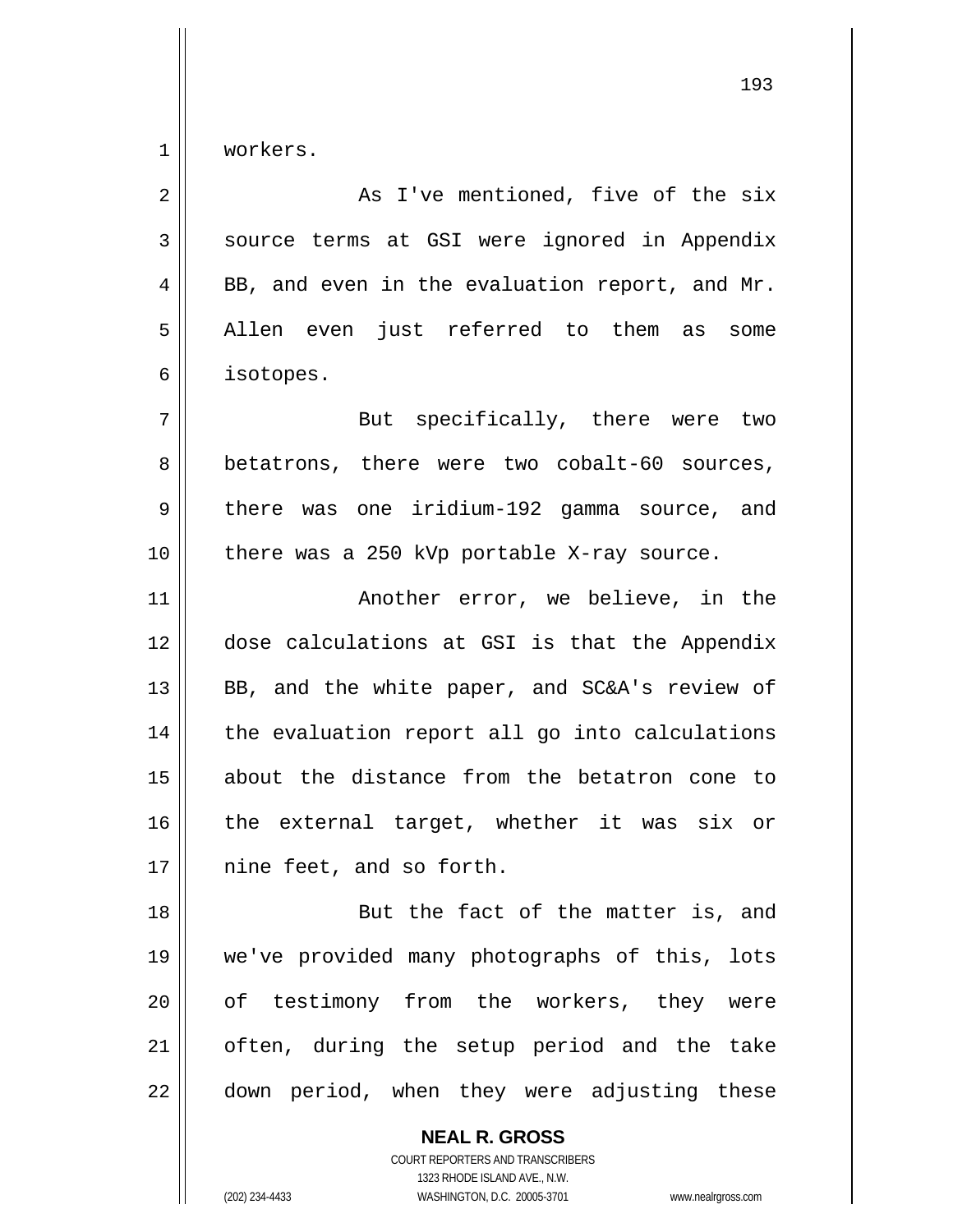1 2 3 activated film cassettes, they were lying on the castings, their bodies were in physical contact with the casting.

4 5 6 7 8 9 So all of those distance measurements are really a futile exercise, because they moved between the betatron nose cone, when it was off, the casting, and as I said, were in intimate contact with the casting.

10 11 12 13 14 15 16 17 18 19 20 21 There is some confusion that remains about the basically prohibited practice of betatron head flipping is not the same as the common practice, although somewhat dangerous, of the betatron operators imaging large castings that were on railroad cars on the railroad tracks within the building, and that they were not the same two procedures. But anyway, these doses must be accounted for, and they really have not been, we believe. Mr. Allen mentioned that there was some indication that betatron slices of

22 uranium were used, but the official documents,

> COURT REPORTERS AND TRANSCRIBERS 1323 RHODE ISLAND AVE., N.W. (202) 234-4433 WASHINGTON, D.C. 20005-3701 www.nealrgross.com

**NEAL R. GROSS**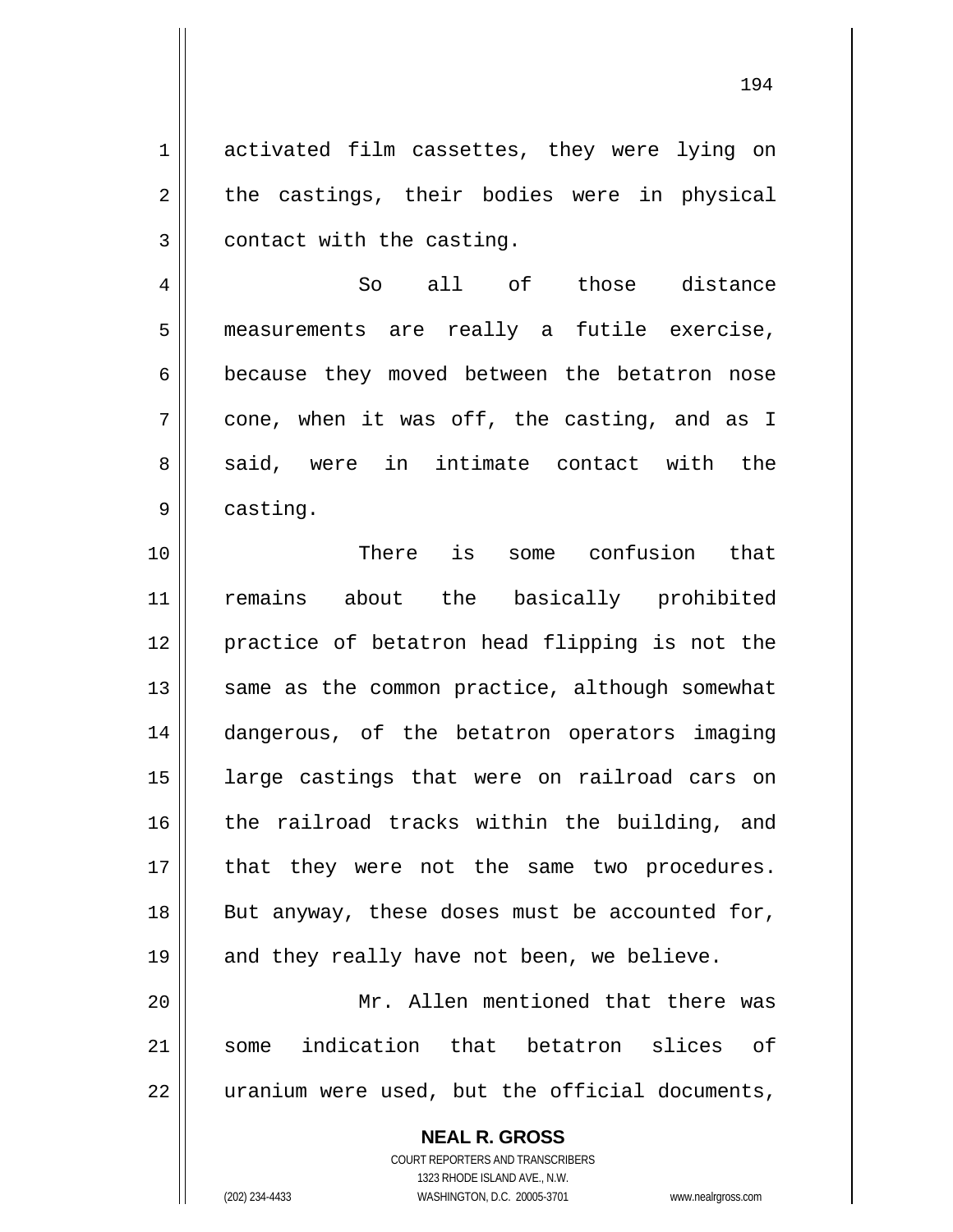the purchase orders, mention, in addition to the slices, that Mallinckrodt sent over ingots and dingots, which we all know are so large that it would be hard for any beam to pass through them. But anyway, that's what the purchase orders say the purchase orders were for.

8 9 10 11 12 13 14 15 16 17 18 Let's see, we also have one affidavit that was shared with SC&A, and we assume, therefore, with NIOSH, of a worker, a betatron worker, who was accidently exposed in the betatron building to the large cobalt-60 source. And although this may be not to the level of exposure that would result from a criticality incident, which NIOSH seems to insist on, the gentleman was sent to the hospital, and according to him, an AEC report was generated from that incident.

19 20 21 22 We also have the use in the dose calculations that NIOSH came up with, the use of surrogate data from other places that really belies the fact that Mr. Elliott

> **NEAL R. GROSS** COURT REPORTERS AND TRANSCRIBERS 1323 RHODE ISLAND AVE., N.W. (202) 234-4433 WASHINGTON, D.C. 20005-3701 www.nealrgross.com

1

2

3

4

5

6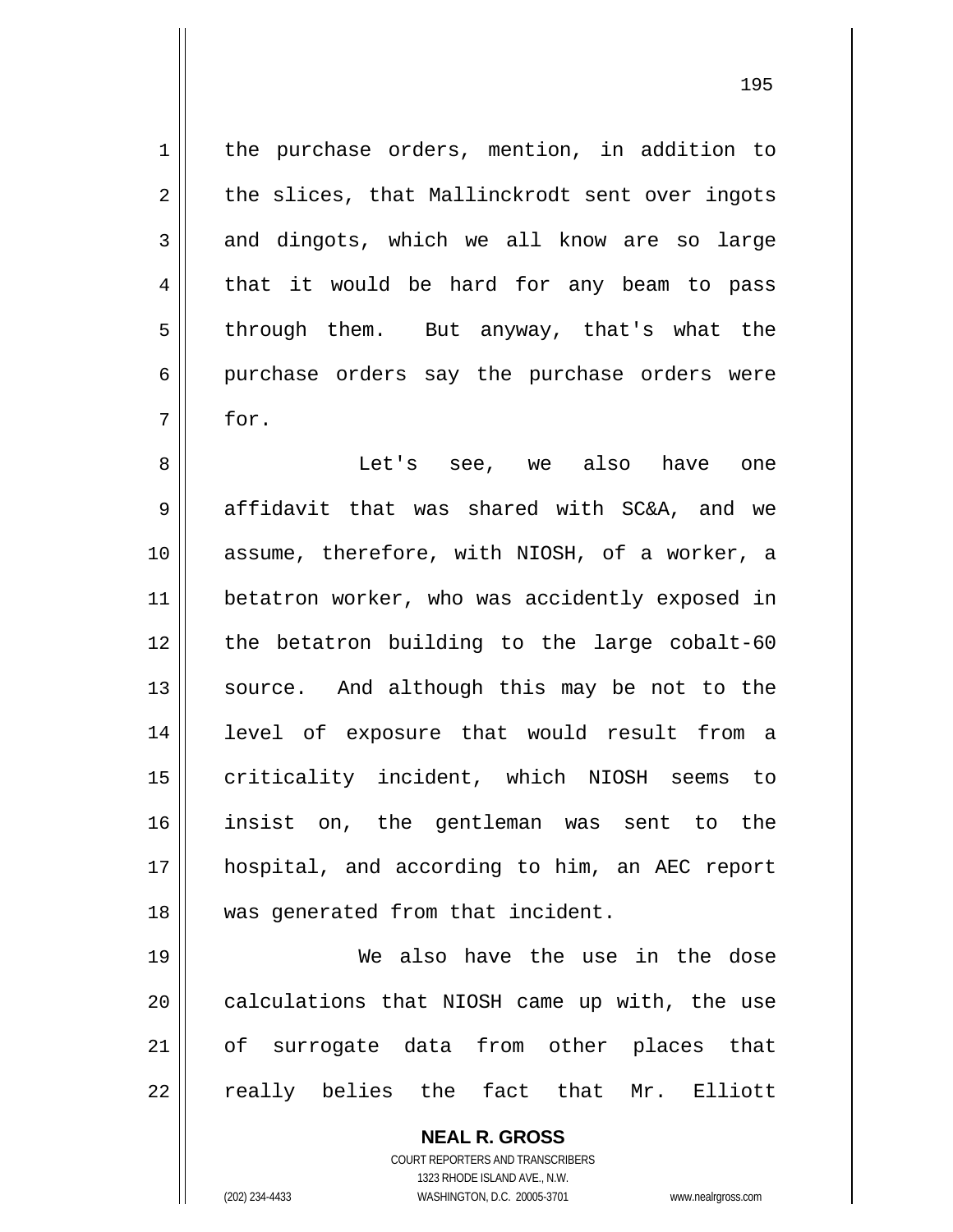admitted several times in 2005-6 that GSI, because of the use of the betatrons and the work they did there with the large castings as well as the uranium, was a unique site.

1

2

3

4

196

5 6 7 8 9 10 11 12 13 14 Finally, there is confusion currently in the dose reconstructions already done as to exactly how the NIOSH is applying the classes of workers that Mr. Allen outlined. That is, there are some workers classified as being betatron operators, and as Mr. Allen said, it clearly is stated that those people should include anyone who is exposed to the activated castings within two hours of coming out of the betatron.

15 16 17 18 19 But we know -- and then the other group would be the non-betatron operators who aren't exposed to the betatron or the castings within that two-hour time frame. And actually, that's pretty clear.

20 21 22 But we also note from individual workers who have had claims assessed that there is a confusion, and that some of them

> **NEAL R. GROSS** COURT REPORTERS AND TRANSCRIBERS 1323 RHODE ISLAND AVE., N.W. (202) 234-4433 WASHINGTON, D.C. 20005-3701 www.nealrgross.com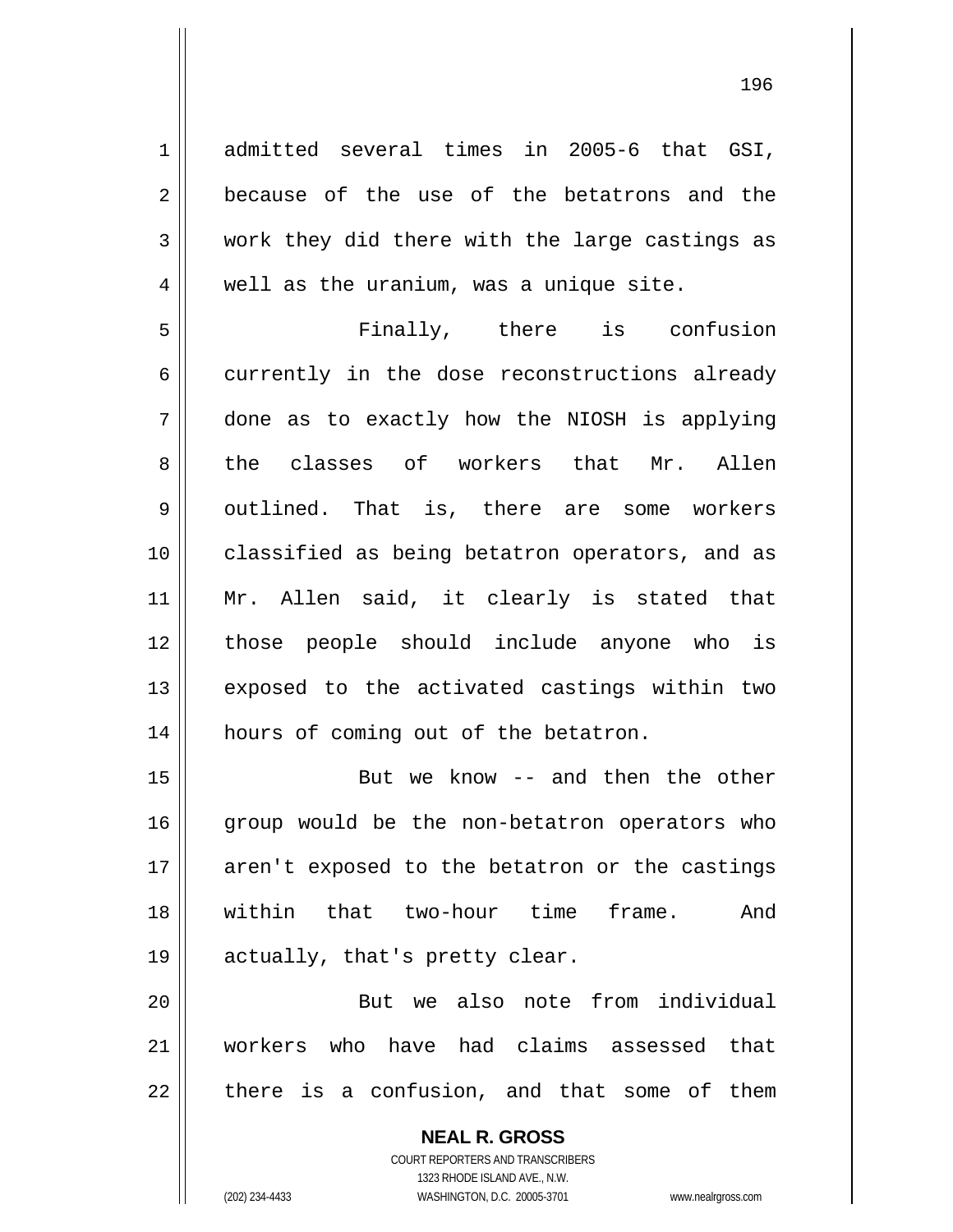are being classed as non-betatron operators when, in fact, they worked as film readers in the betatron buildings. So we don't believe those criteria are being used in the way that Appendix BB indicates they should be.

6 7 8 9 10 11 12 13 14 The other thing I want to mention is that it's pretty clear that a whole bunch of purchase orders from Mallinckrodt and AEC are missing. And that would be particularly for the years 1953 up through 1957, when the old betatron was operating, and when even Mallinckrodt, the original Mallinckrodt Destrehan Matrix, indicates that betatron slices were made and sent over to GSI in 1953.

15 16 17 So those purchase orders are missing, and that introduces another uncertainty into the equation.

18 19 20 21 22 We also note that GSI produced other things for Mallinckrodt than just Xraying uranium. And we have one purchase order, for instance, from Weldon Spring in 1962 that specifies piston rods per MCW Sketch

**NEAL R. GROSS**

1

2

3

4

5

COURT REPORTERS AND TRANSCRIBERS 1323 RHODE ISLAND AVE., N.W. (202) 234-4433 WASHINGTON, D.C. 20005-3701 www.nealrgross.com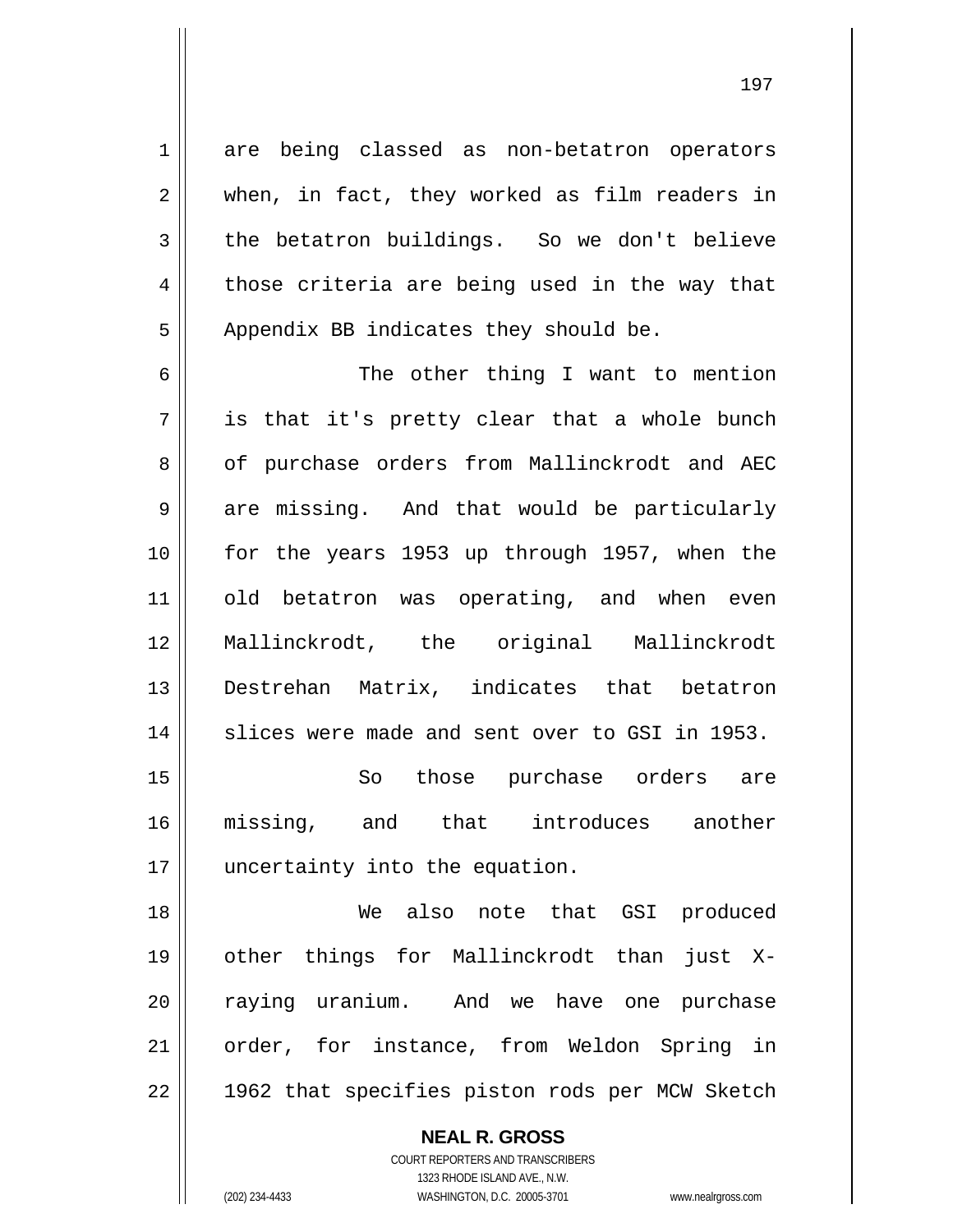1

| And it mentions the weight and 50-                                                                                                                                     |
|------------------------------------------------------------------------------------------------------------------------------------------------------------------------|
| pound material was austenitic manganese steel,                                                                                                                         |
| et cetera, and patterned per MCW sketch. So                                                                                                                            |
| GSI was doing other work for Mallinckrodt                                                                                                                              |
| Downtown and probably for Weldon Spring as                                                                                                                             |
| well.                                                                                                                                                                  |
| And then we need to mention that                                                                                                                                       |
| nobody has recovered the large amounts of                                                                                                                              |
| missing betatron shot records, which is the                                                                                                                            |
| log sheet of exposures, exposure times tied to                                                                                                                         |
| particular castings. None of the X-ray film                                                                                                                            |
| reports that were sent back to Mallinckrodt or                                                                                                                         |
| the checklists showing that the X-rays were                                                                                                                            |
| actually taken have been recovered.                                                                                                                                    |
| None of the uranium shipping                                                                                                                                           |
| manifests that would absolutely prove how much                                                                                                                         |
| shipped back and<br>forth to<br>uranium<br>was                                                                                                                         |
| Mallinckrodt, none of those have<br>also<br>ever                                                                                                                       |
| been captured.                                                                                                                                                         |
| that's the dose<br>So<br>uncertainty                                                                                                                                   |
| measures that we want to mention. And we are                                                                                                                           |
| <b>NEAL R. GROSS</b><br><b>COURT REPORTERS AND TRANSCRIBERS</b><br>1323 RHODE ISLAND AVE., N.W.<br>(202) 234-4433<br>WASHINGTON, D.C. 20005-3701<br>www.nealrgross.com |
|                                                                                                                                                                        |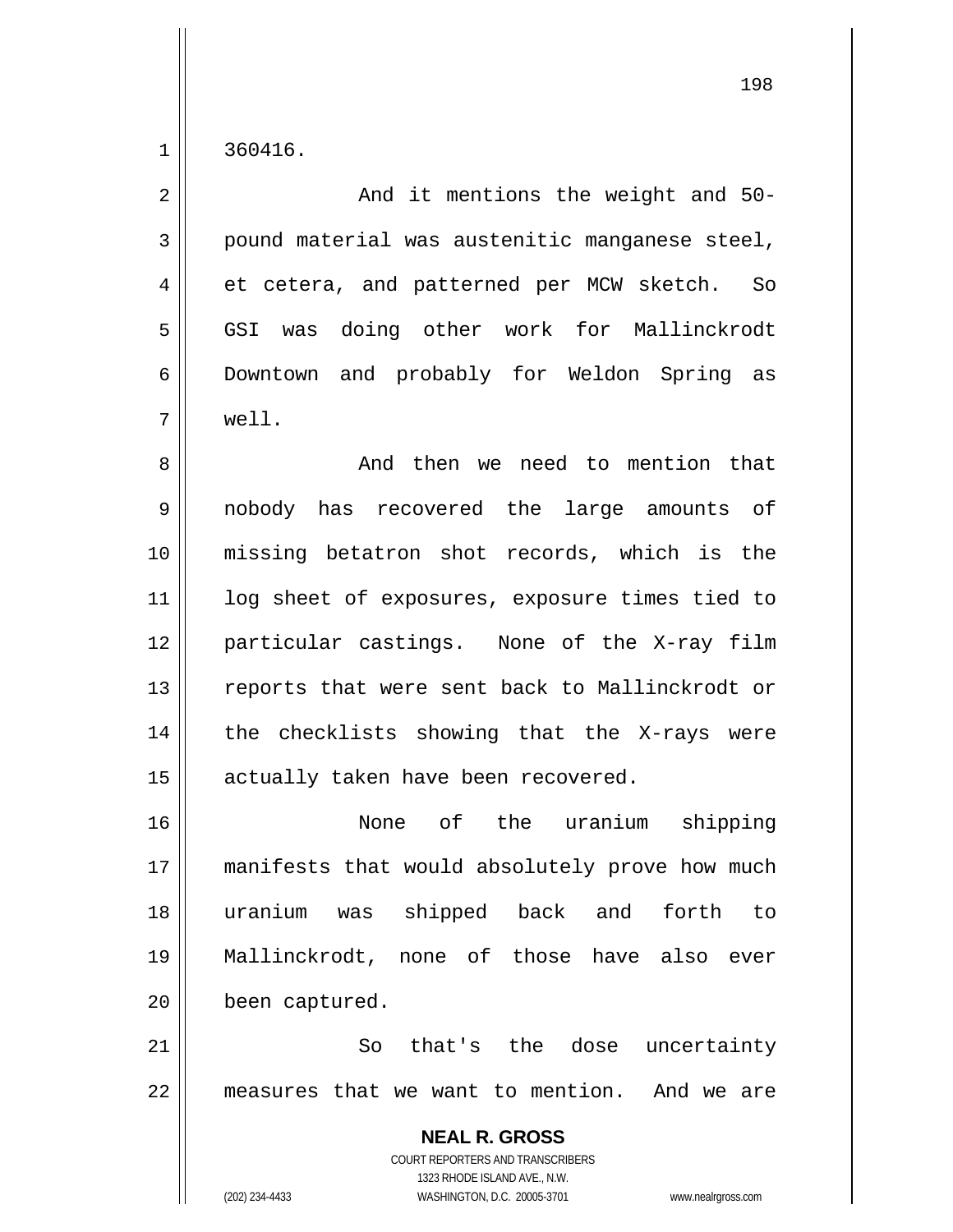1

getting there to the end fortunately.

| 2  | There are a number of still                    |
|----|------------------------------------------------|
| 3  | unresolved findings between SC&A, NIOSH, and   |
| 4  | the Board on GSI technical reports. Appendix   |
| 5  | BB has 13 SC&A findings, the white paper about |
| 6  | seven. And hopefully if the SEC evaluation     |
| 7  | report is reviewed by SC&A, there will be some |
| 8  | additional findings to be resolved.            |
| 9  | There is an additional matter to be            |
| 10 | resolved, which is [Identifying information    |
| 11 | Redacted]'s statement, that film badges were   |
| 12 | linear to one MeV photon but were not linear   |
| 13 | for betatron 24/25 MeV photons.                |
| 14 | And as I will say in a minute, Mr.             |
| 15 | Neton admits that that needs to<br>be          |
| 16 | investigated. Dr. Neton, in fact, has pledged  |
| 17 | to do so.                                      |
| 18 | Finally, I'd like to mention that              |
| 19 | the TBD-6000 Appendix BB Work Group met on     |
| 20 | November the 10th and certainly discussed many |
| 21 | of these documents, not the SEC evaluation     |
| 22 | report. But obviously there's much more work   |

**NEAL R. GROSS** COURT REPORTERS AND TRANSCRIBERS

1323 RHODE ISLAND AVE., N.W.

(202) 234-4433 WASHINGTON, D.C. 20005-3701 www.nealrgross.com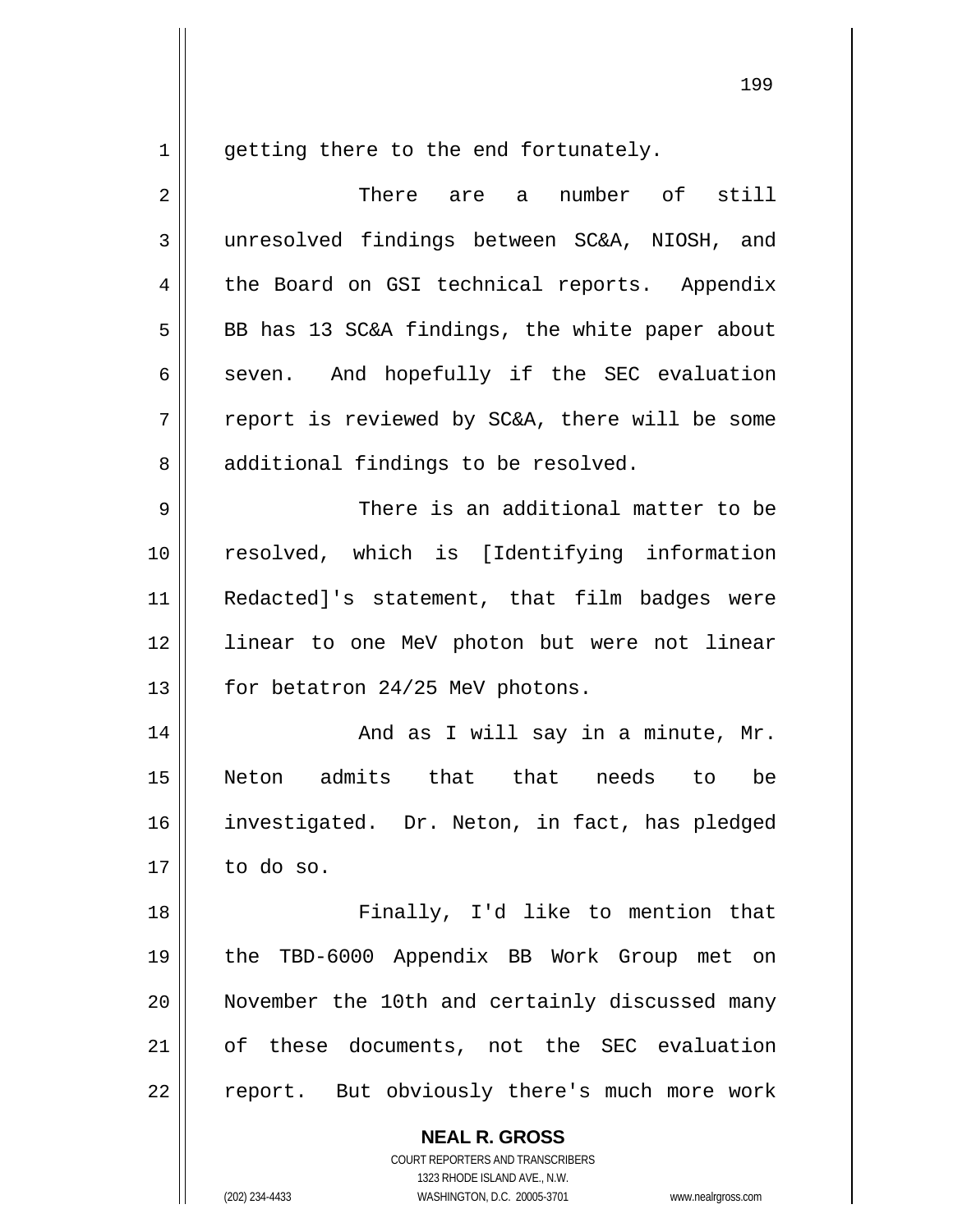1 2 that needs to be done on resolving the outstanding issues.

3 4 5 6 7 8 On November the 10th, Dr. Neton gave a very useful summary of things that needed to be done to resolve this SEC from NIOSH's point of view. And from the transcript of that work group, I'll mention the following:

9 10 11 12 He said we need to develop dose calculations for the two cobalt-60 and the iridium-1992 gamma sources, the 250 kVp X-ray machine, and that appears on pages 322, 329.

13 14 15 16 17 18 19 20 21 He said maybe we need to go back and readdress some of those unmonitored exposures. We haven't done that yet, at least to anybody's satisfaction I can tell so far. So key in on the cobalt-60 and the 250 millicurie, at least somehow address the 250 kVp and the iridium-192, either using what [Identifying information Redacted] has provided and other information.

22

And then he went on to say that we

200

COURT REPORTERS AND TRANSCRIBERS 1323 RHODE ISLAND AVE., N.W. (202) 234-4433 WASHINGTON, D.C. 20005-3701 www.nealrgross.com

**NEAL R. GROSS**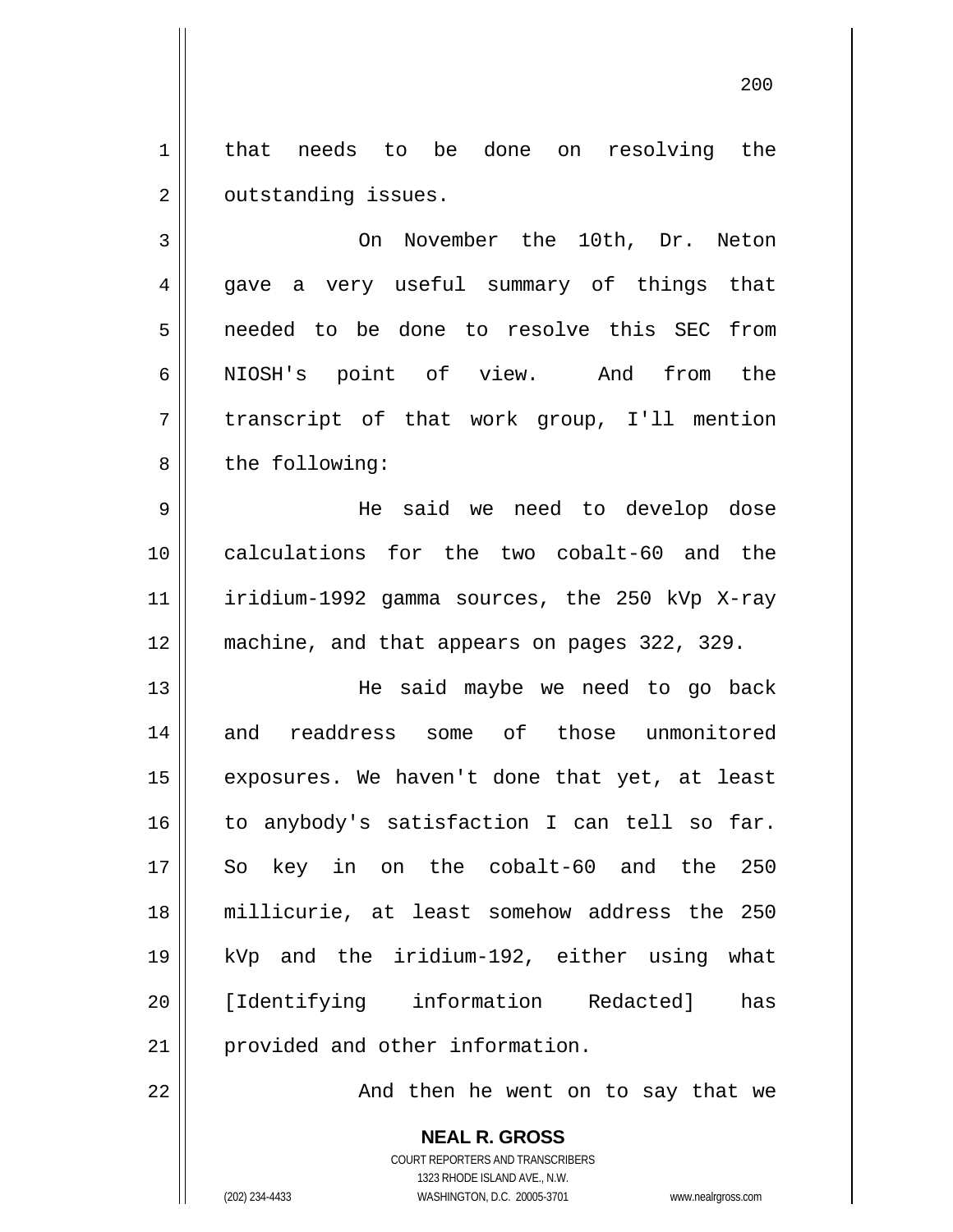1 2 3 4 5 need to review the high doses that are in the McKeel/Landauer datasets that apparently NIOSH and SC&A have not identified. One would be a reading from 1969 of an isotope operator at GSI who got 38 rems in one year.

201

6 7 8 9 10 We need to, according to Dr. Neton and I agree, we need to determine the implications of workers not always wearing film badges outside of the betatron facilities.

11 12 13 14 And finally Dr. Neton says, and I agree, that we need to resolve issues regarding film sufficiency to accurately capture betatron photon doses.

15 16 So, therefore, the petitioners request the Board take several actions.

17 18 19 20 21 22 One, we ask that the Board task SC&A to review the NIOSH SC&A evaluation report. In the response to the November white paper on page eight, SC&A states, some of these issues are discussed in the SEC Petition Evaluation Report for GSI, and they cite

> COURT REPORTERS AND TRANSCRIBERS 1323 RHODE ISLAND AVE., N.W. (202) 234-4433 WASHINGTON, D.C. 20005-3701 www.nealrgross.com

**NEAL R. GROSS**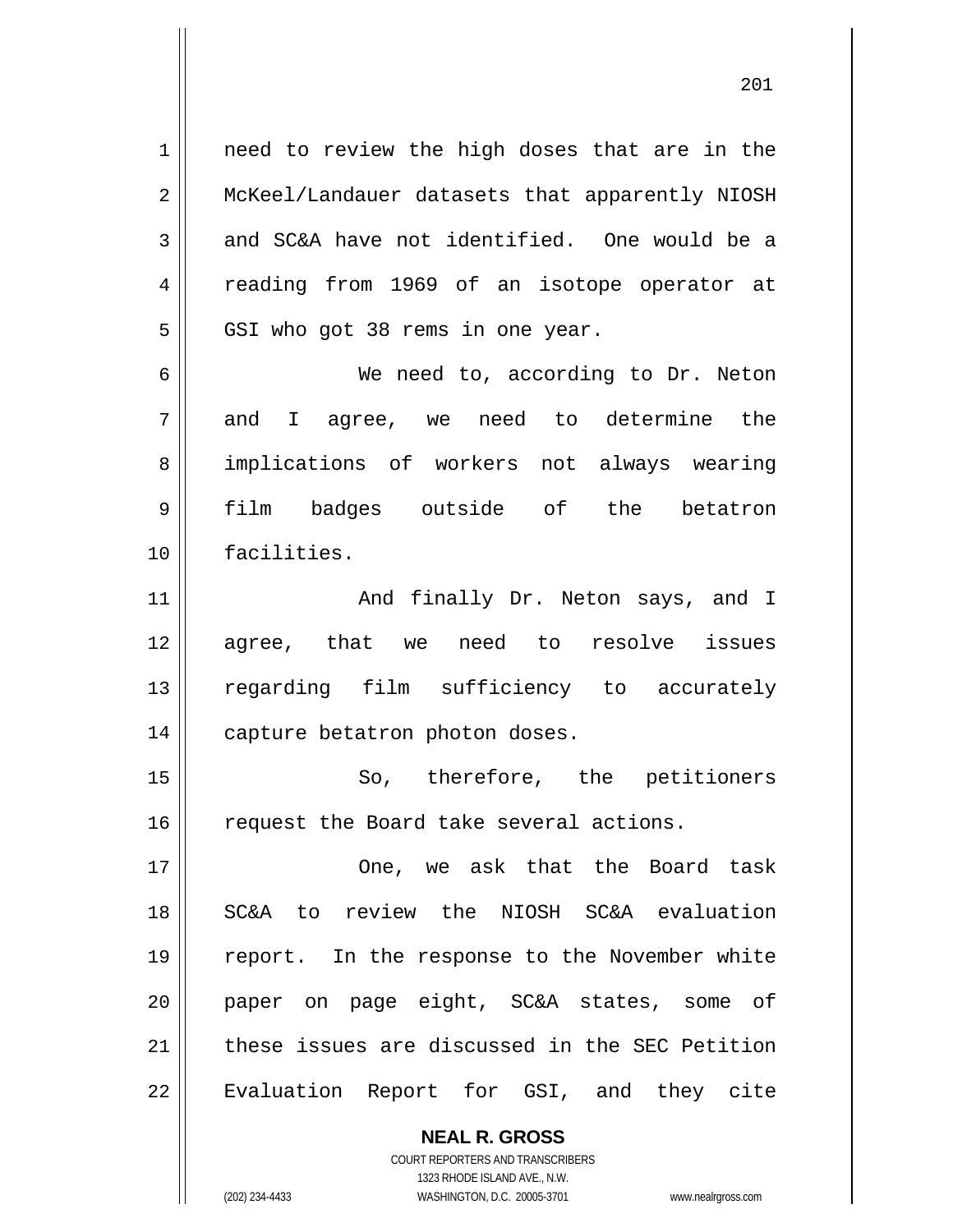1 2 Buker, et al, 2008, we read but did not formally review this report.

3 4 5 6 7 8 9 10 11 12 13 Second, we ask that the work group on TBD-6000 complete the NIOSH SC&A dispute resolution process to include Dr. Neton's answers to carry over from that November the 10th work group meeting, to bound the doses for the two cobalt-60 and the iridium-192 and 250 kVp sources, to establish the film sensitivity as being accurate to betatron high MeV radiation, and to resolve discrepancies between my and the Landauer GSI film badge datasets.

14 15 16 17 18 Hopefully, the work group will eventually make a recommendation to the full Board. The petitioners strongly believe the correct recommendation will be to overturn NIOSH recommendation to deny SEC 105.

19 20 21 22 We base our belief on the timeliness considerations, on the missing 1953 to `63 purchase orders and film badge data, no bioassay or real neutron data, consistency

> **NEAL R. GROSS** COURT REPORTERS AND TRANSCRIBERS 1323 RHODE ISLAND AVE., N.W. (202) 234-4433 WASHINGTON, D.C. 20005-3701 www.nealrgross.com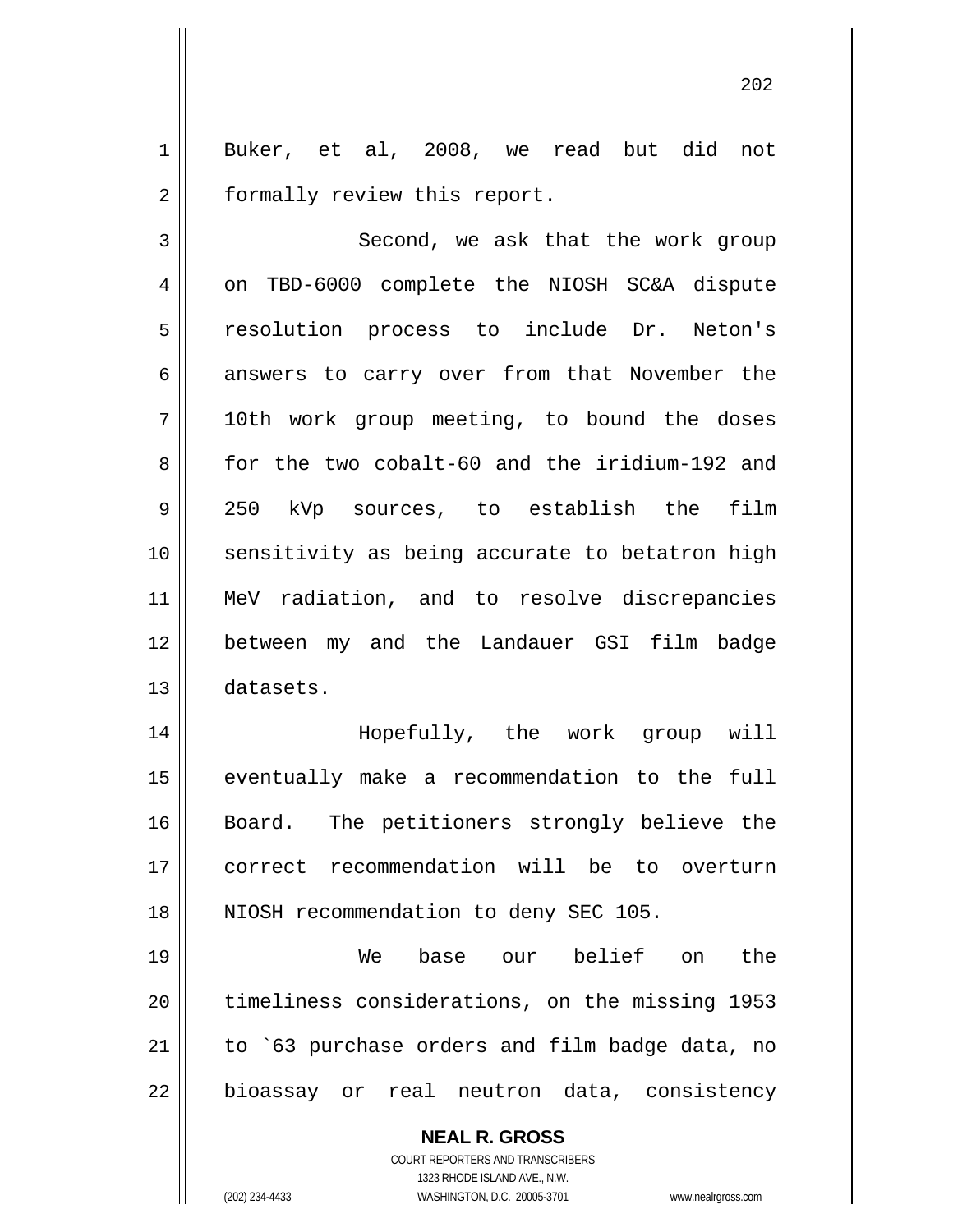1 2 3 4 5 6 7 mandate from the January 2006 SEC Issues Work Group regarding the IAAP radiographers when an SEC was awarded when no nuclear weapons were on site from 1948 in April to March of `49, and the widely discrepant Landauer, NIOSH, and SC&A film badge and computer modeling dose estimates at GSI.

8 9 10 11 12 And we also point to the large amount of probably difficult to resolve or maybe irresolvable technical issues that came into focus at the November 2008 TBD-6000 Work Group meeting.

13 14 15 I thank the Board for listening and I certainly appreciate their time and efforts on this matter.

16 17 CHAIRMAN ZIEMER: Thank you very much, Dr. McKeel.

18 19 20 I want to see if Patricia Coggins is still on the line. Patricia, are you there?

21 22 Patricia, if you have muted your phone to need to un-mute it. We're not

> **NEAL R. GROSS** COURT REPORTERS AND TRANSCRIBERS

> > 1323 RHODE ISLAND AVE., N.W.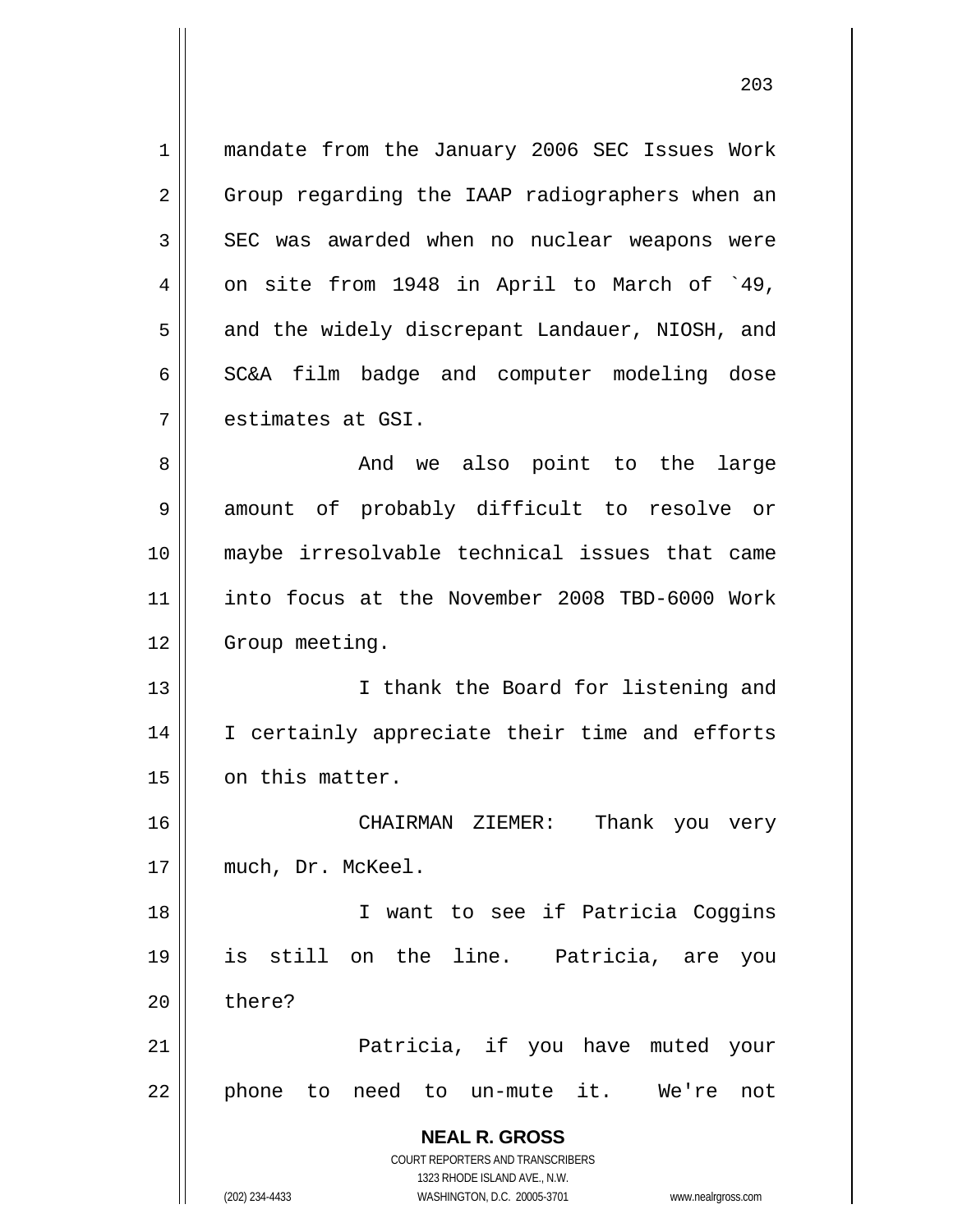**NEAL R. GROSS** 204 1 2 3 4 5 6 7 8 9 10 11 12 13 14 15 16 17 18 19 20 21 22 hearing you if you are responding. DR. McKEEL: Patricia, are you there? MS. COGGINS: Hello? CHAIRMAN ZIEMER: Okay, Patricia, is that you? MS. COGGINS: Yes. CHAIRMAN ZIEMER: Okay. Do you have some additional comments for us this afternoon? MS. COGGINS: I think Dan covered it quite well. Just one thing that I wanted to add, I was reading through some literature that I found online and I came across this draft and it is really ironic that Dr. McKeel was talking about uncertainties. This is the possible implications of draft for the ICRP recommendations, 2005. And it is the Nuclear Energy Agency. But basically it deals with uncertainties and they do have to  $-$  it's on page 13 of the draft  $$ but that they have to be taken into

> COURT REPORTERS AND TRANSCRIBERS 1323 RHODE ISLAND AVE., N.W.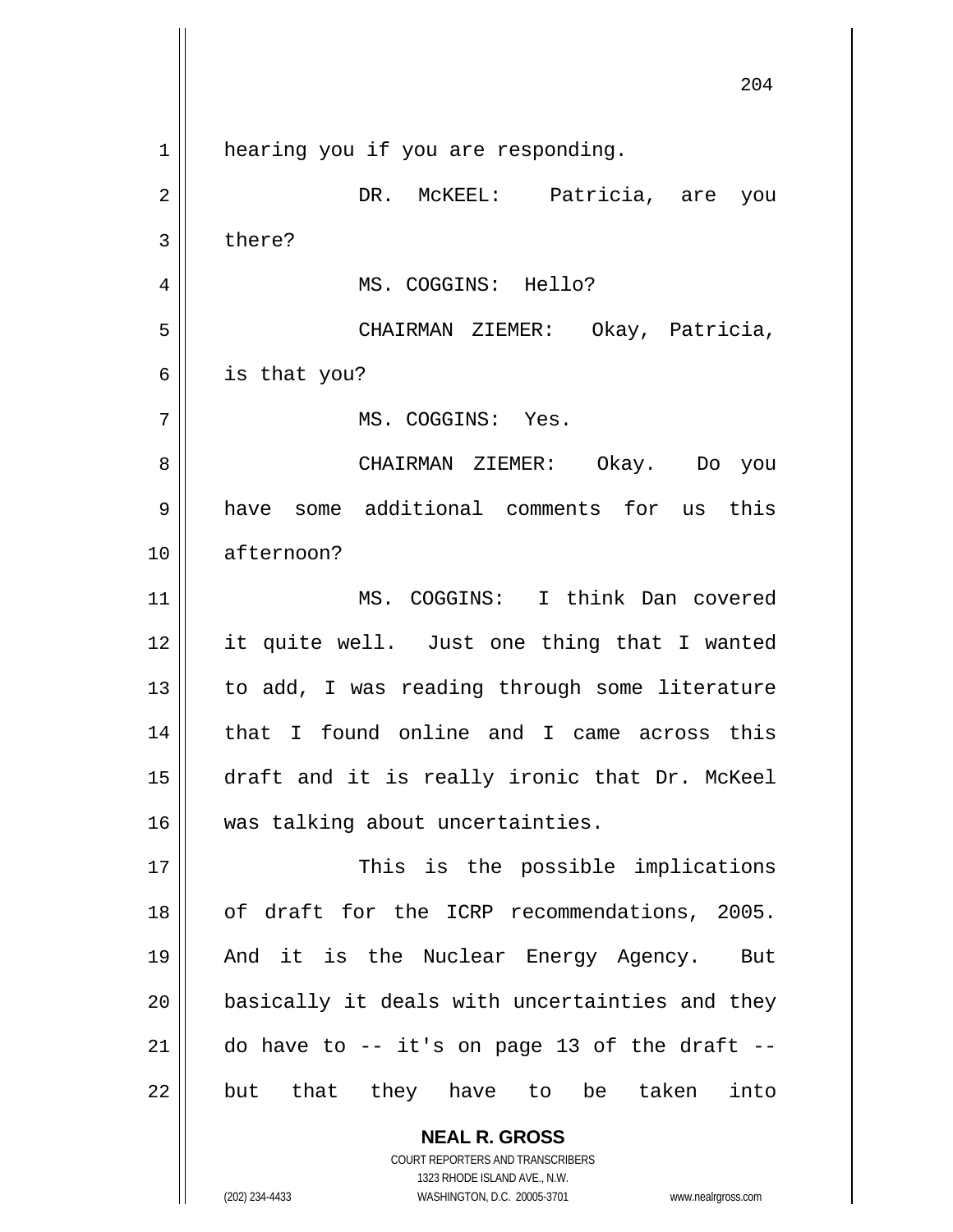consideration for the dose models or the management, the assessment, require use of assumptions, this sort of thing.

4 5 6 7 8 9 10 11 And another question I suppose I have is, is it possible that I could be in the same room and receive the same dose as you but it effect me differently? Is that an uncertainty? You know I wonder about things like this? Is my immune system maybe different than yours? Am I more susceptible due to my DNA?

12 13 14 15 That's why I have problems with the dose reconstruction. It's almost like it is all just black and white. And that we aren't all different.

16 17 18 19 20 21 22 Another part of that draft under the exclusions page is -- it was at B at the bottom. And it says in terms of exclusion of natural sources based on specific activity, it was agreed that it is hard to control the health impact of radionuclides by only considering the specific activity. In

> **NEAL R. GROSS** COURT REPORTERS AND TRANSCRIBERS 1323 RHODE ISLAND AVE., N.W.

1

2

3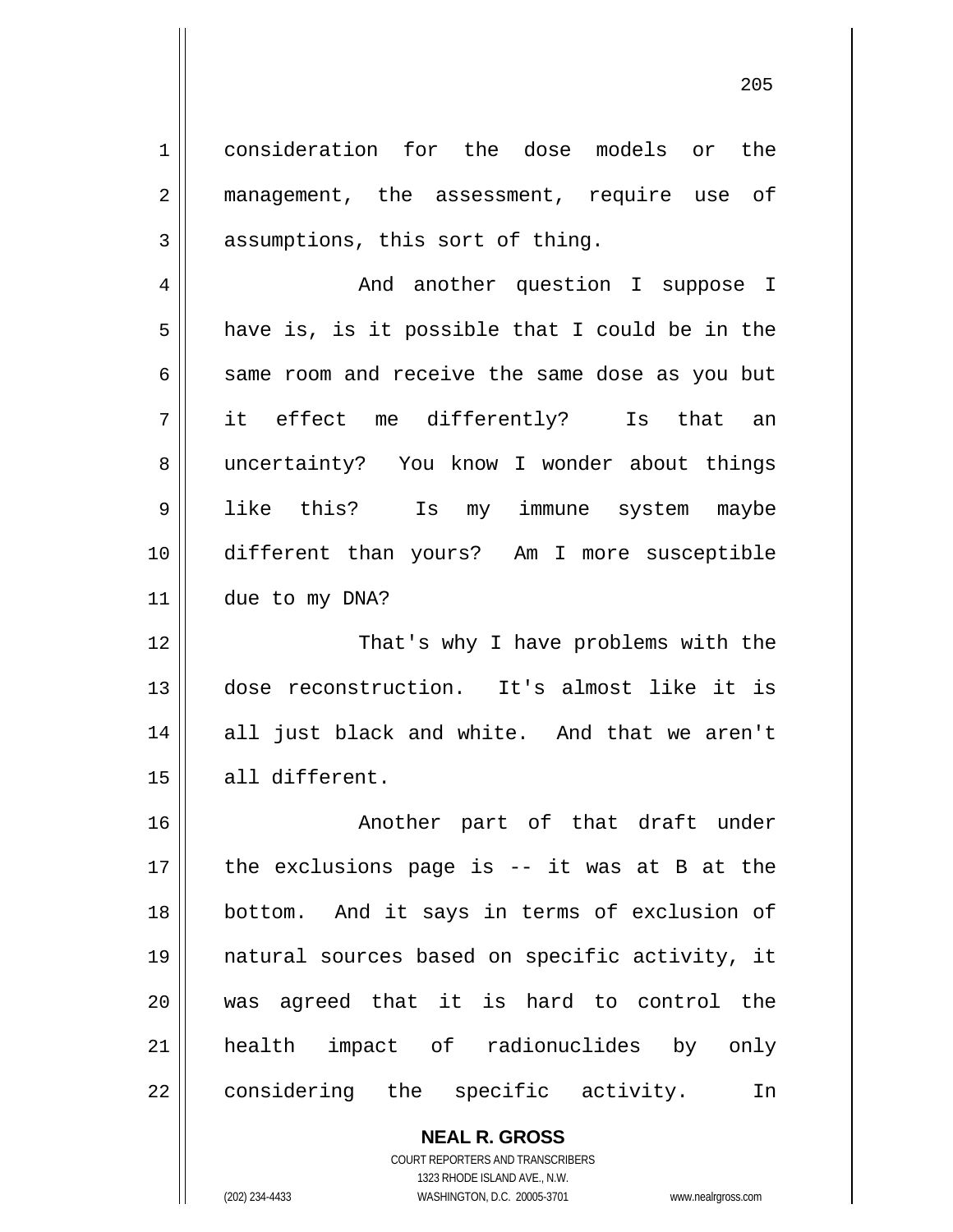**NEAL R. GROSS** COURT REPORTERS AND TRANSCRIBERS 1323 RHODE ISLAND AVE., N.W. (202) 234-4433 WASHINGTON, D.C. 20005-3701 www.nealrgross.com 1 2 3 4 5 6 7 8 9 10 11 12 13 14 15 16 17 18 19 20 21 22 different situations, the same specific activity could lead to very different doses. So these kinds of things when I read it, I just -- you know without proper - without enough data, without correct monitoring, I don't know how they come to this conclusion, you know? So that's just basically all I had to say. CHAIRMAN ZIEMER: Oh, okay. Thank you. MS. COGGINS: Yes. CHAIRMAN ZIEMER: We appreciate your comments as well. Board members, one thing is evident on this particular case, and as you know, we do have a work group that has been dealing with TBD-6000, 6001, which includes -- and Appendix BB, which covers General Steel Industries. And SC&A has been working with us on this. However, we do not have a tasking

проставление производство в село в 1990 године в 206 године в 206 године в 206 године в 206 године в 206 годин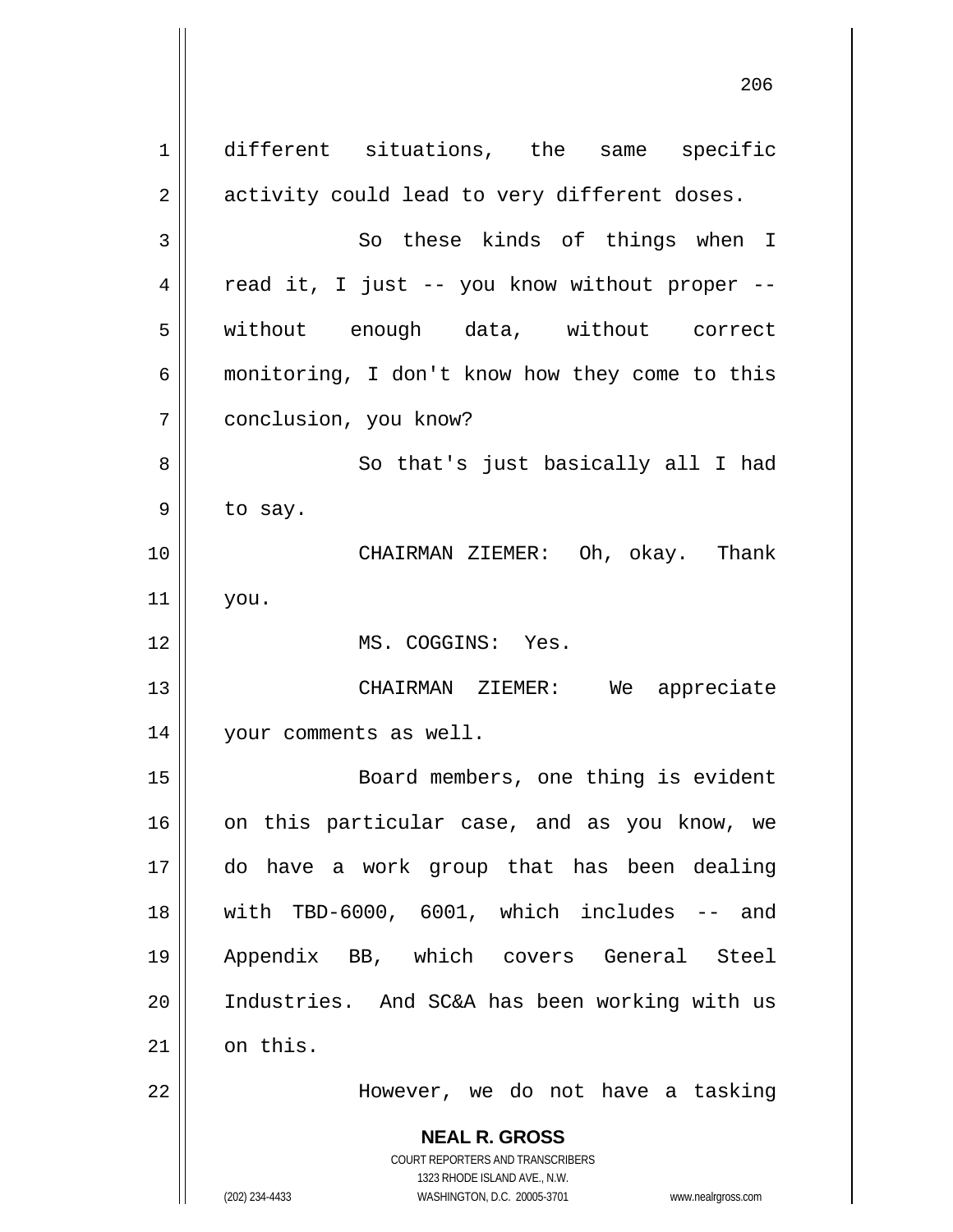**NEAL R. GROSS** COURT REPORTERS AND TRANSCRIBERS 1323 RHODE ISLAND AVE., N.W. (202) 234-4433 WASHINGTON, D.C. 20005-3701 www.nealrgross.com 1 2 3 4 5 6 7 8 9 10 11 12 13 14 15 16 17 18 19 20 21 22 for SC&A specifically on reviewing the evaluation report. It would be in order for us to formally task SC&A to do that. And, in fact, is the next logical step in terms of where that work group has to go in order to address many of these issues that have arisen both in terms of the questions the Board has asked of NIOSH and the issues raised by the petitioners. So I would like to entertain a motion to task SC&A to begin the review of the evaluation report. If the Board is in agreement with that, I would entertain such a motion. MEMBER CLAWSON: How about if I second it? You've already -- CHAIRMAN ZIEMER: The Chair doesn't make motions. MEMBER CLAWSON: Okay, I'd like to make a motion that we task SC&A to look into this. CHAIRMAN ZIEMER: Okay. The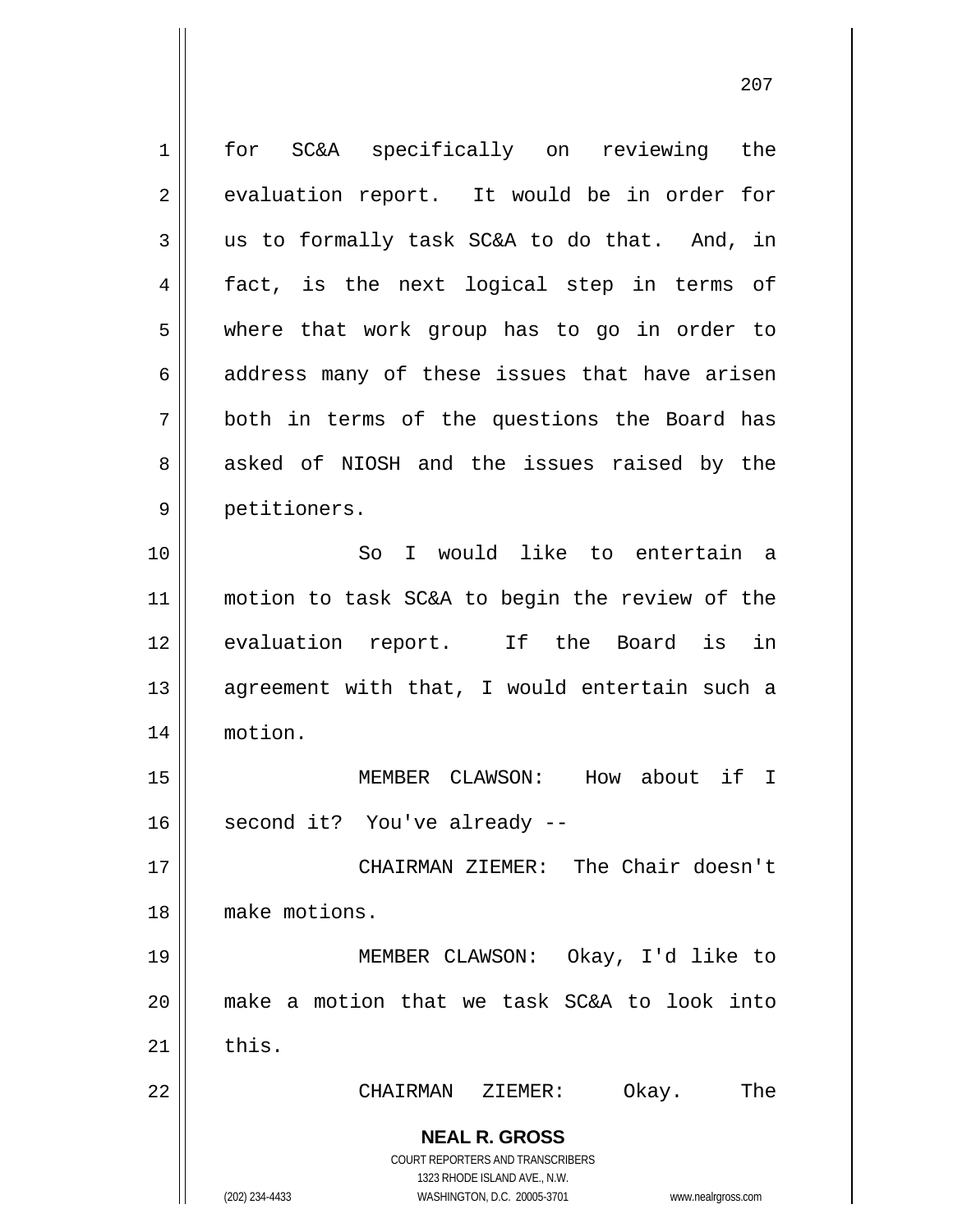1 2 3 4 5 6 7 8 9 10 11 12 13 14 15 16 tasking is to ask SC&A to review the -- or to evaluate the review -- let's get the right words here -- review the review. And they will work with -- they would then work with the work group and the normal process would ensue to resolve this. There are issues on TBD-6000 yet and that matrix has been developed. And there are some open issues on that as well as on the Appendix BB. So this would be an extension really of that work. MEMBER BEACH: I'll second that. CHAIRMAN ZIEMER: And the motion has been seconded. Any discussion on the motion? All in favor just raise your hands

17 quickly.

18

19

20

21

22

 Okay, and Mike, if you're on the phone -- MEMBER GIBSON: Yes.

CHAIRMAN ZIEMER: -- and Mike votes

yes.

**NEAL R. GROSS** COURT REPORTERS AND TRANSCRIBERS 1323 RHODE ISLAND AVE., N.W.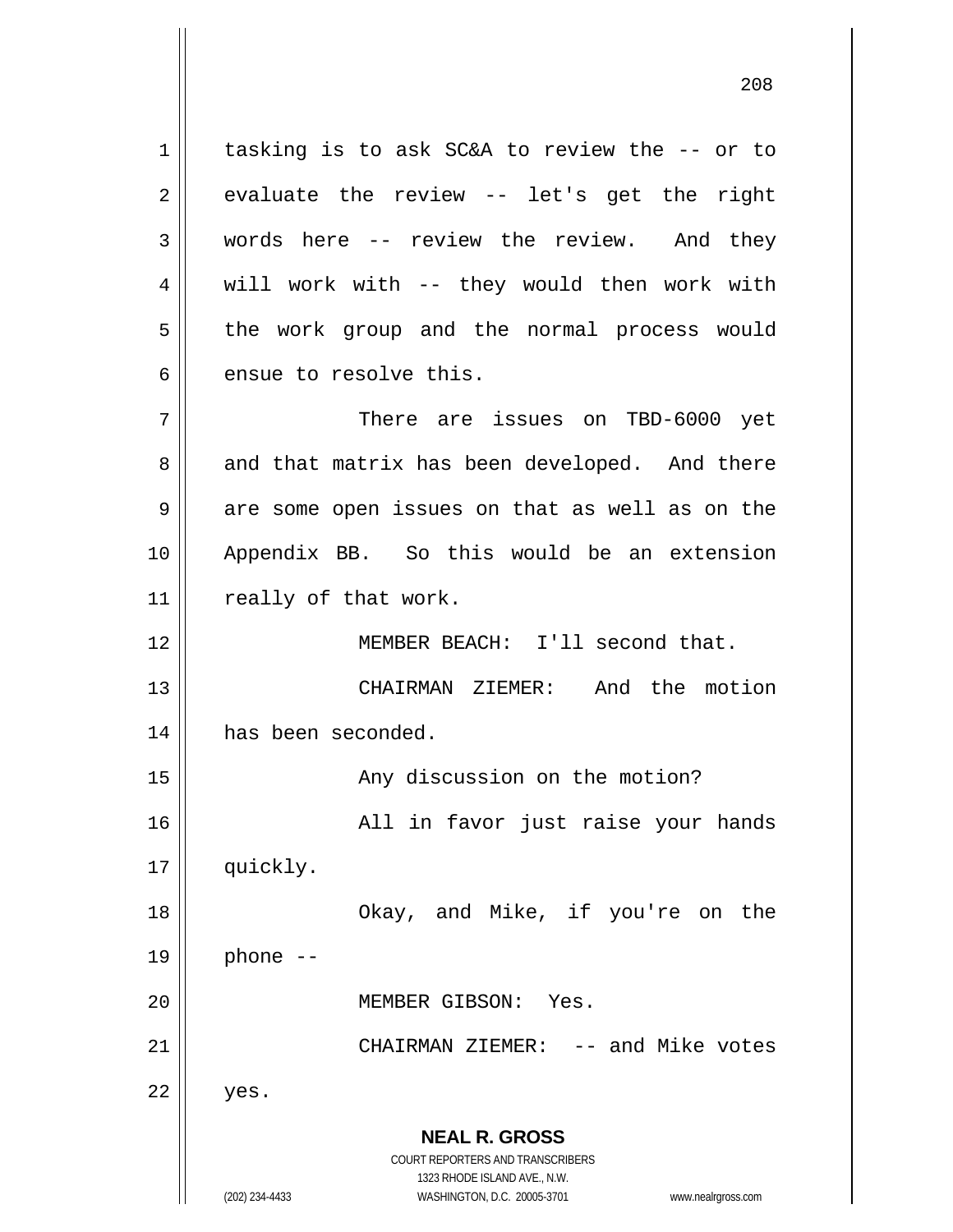**NEAL R. GROSS** COURT REPORTERS AND TRANSCRIBERS 1323 RHODE ISLAND AVE., N.W. (202) 234-4433 WASHINGTON, D.C. 20005-3701 www.nealrgross.com 1 2 3 4 5 6 7 8 9 10 11 12 13 14 15 16 17 18 19 20 21 22 The motion carries. And we officially are tasking then SC&A to formally begin that particular part of the process. Also, the -- well, I guess I'll report this later but we do have a proposed date for the next meeting of that group. And I'll talk about that when we report on the work groups later. Any other discussion on this particular item right at the moment before our break? Or questions for either the petitioners or for NIOSH? MS. DONEGAN: Yes, I have a question. CHAIRMAN ZIEMER: Yes, is this Patricia? MS. DONEGAN: No, this is Anita Donegan. CHAIRMAN ZIEMER: Okay, Anita, I'll allow the question although normally this is not the public comment period. But I will allow the question.

<u>209 - Andre Stein Barbara, amerikan pendadaran pendada personal dan personal dan personal dan personal dan pe</u>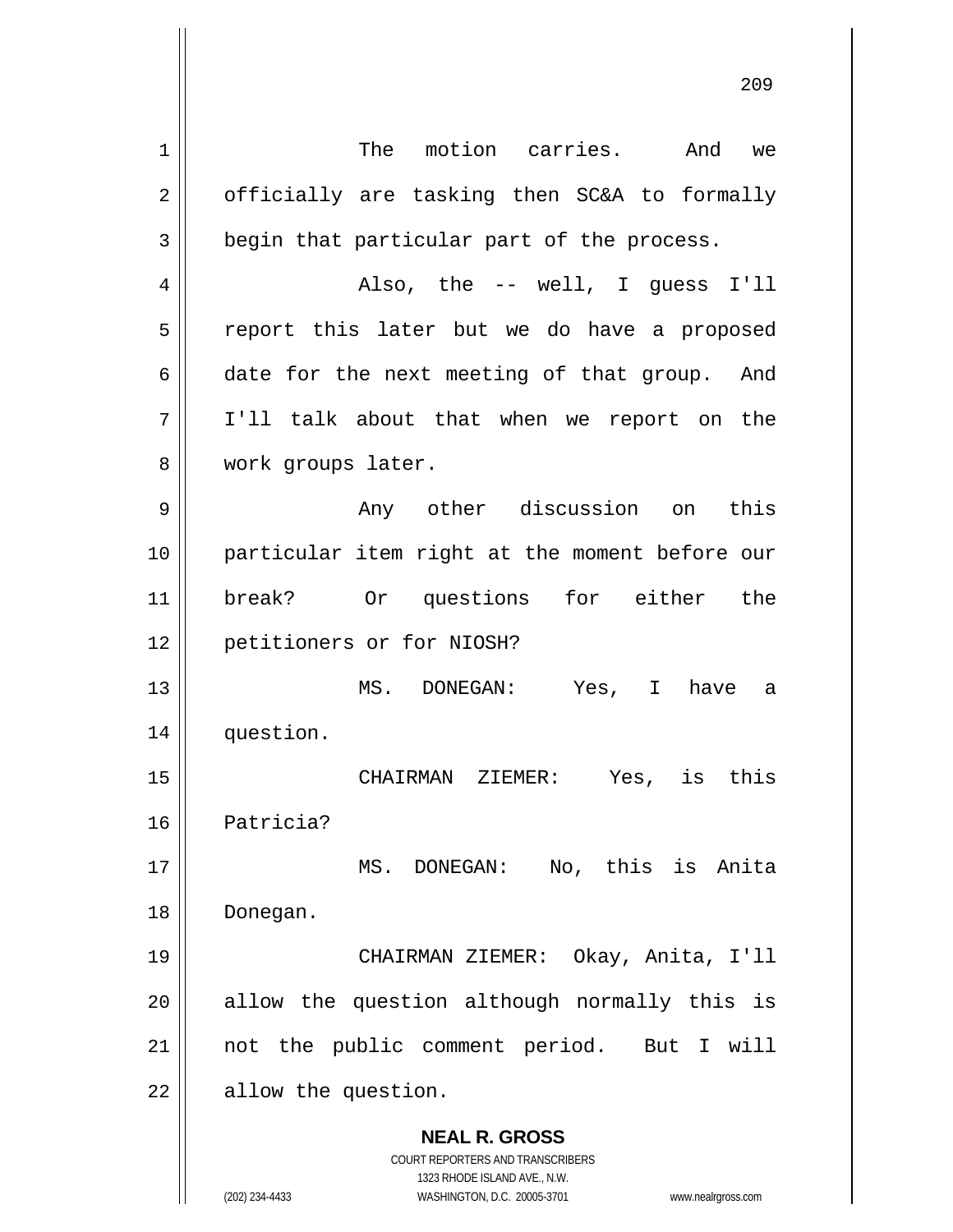| 1  | MS. DONEGAN: Okay. I had -- I was                                   |
|----|---------------------------------------------------------------------|
| 2  | not initially able to secure my father's                            |
| 3  | medical records before NIOSH did their dose                         |
| 4  | reconstruction. And the Department of Labor                         |
| 5  | reviewed them.                                                      |
| 6  | And I don't think that they were                                    |
| 7  | sufficient. I don't think that their staff or                       |
| 8  | whoever reviewed it, you know, reviewed it                          |
| 9  | correctly.                                                          |
| 10 | CHAIRMAN ZIEMER: Okay. What I'm                                     |
| 11 | going to suggest, if you would --                                   |
| 12 | MS. DONEGAN: He worked there for                                    |
| 13 | 22 years. He's been dead 35 years.                                  |
| 14 | CHAIRMAN ZIEMER: Yes. Since this                                    |
| 15 | Board cannot deal with individual cases, I'm                        |
| 16 | going to ask that once we take our break here                       |
| 17 | and go offline, that you leave a contact                            |
| 18 | number with our designated federal official so                      |
|    |                                                                     |
| 19 | he can get you in touch with the proper person                      |
| 20 | to deal with your particular issue if that is                       |
| 21 | all right.                                                          |
| 22 | stay on the line for just<br>So<br>- a                              |
|    | <b>NEAL R. GROSS</b>                                                |
|    | <b>COURT REPORTERS AND TRANSCRIBERS</b>                             |
|    | 1323 RHODE ISLAND AVE., N.W.                                        |
|    | (202) 234-4433<br>WASHINGTON, D.C. 20005-3701<br>www.nealrgross.com |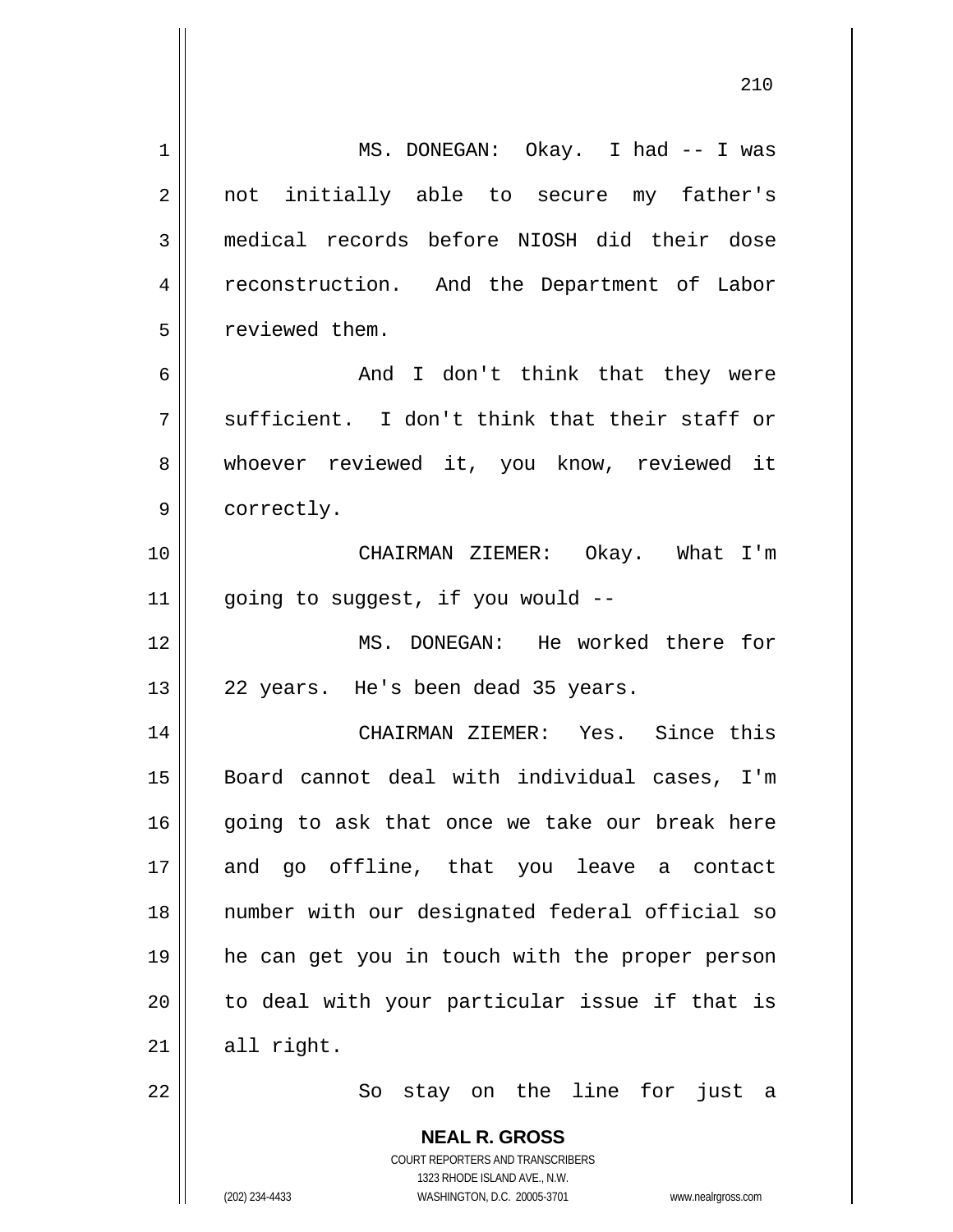1 moment.

| $\overline{2}$ | MS. DONEGAN: All right.                                                                                                                                         |
|----------------|-----------------------------------------------------------------------------------------------------------------------------------------------------------------|
| 3              | CHAIRMAN ZIEMER: And we're going                                                                                                                                |
| 4              | to recess here. We will recess then for 15                                                                                                                      |
| 5              | minutes. And then we need to come back                                                                                                                          |
| 6              | shortly after three. We're scheduled to                                                                                                                         |
| 7              | address the next petition on the<br>Hood                                                                                                                        |
| 8              | Building.                                                                                                                                                       |
| $\mathsf 9$    | (Whereupon, the above-entitled matter went off                                                                                                                  |
| 10             | the record at $2:56$ p.m., and resumed at $3:14$                                                                                                                |
| 11             | $p.m.$ )                                                                                                                                                        |
| 12             | CHAIRMAN ZIEMER: We are ready to                                                                                                                                |
| 13             | resume. We are going to consider now an SEC                                                                                                                     |
| 14             | Petition, an 83.14 Petition, which is                                                                                                                           |
| 15             | designated as the Hood Building. And we'll                                                                                                                      |
| 16             | learn a little bit more about where the Hood                                                                                                                    |
| 17             | Building is.                                                                                                                                                    |
| 18             | And the presenter on that is Dr.                                                                                                                                |
| 19             | Glover. Sam, welcome back to the podium. And                                                                                                                    |
| 20             | he will present the evaluation report<br>from                                                                                                                   |
| 21             | NIOSH.                                                                                                                                                          |
| 22             | DR. GLOVER: Thank you, Dr. Ziemer.                                                                                                                              |
|                | <b>NEAL R. GROSS</b><br>COURT REPORTERS AND TRANSCRIBERS<br>1323 RHODE ISLAND AVE., N.W.<br>(202) 234-4433<br>WASHINGTON, D.C. 20005-3701<br>www.nealrgross.com |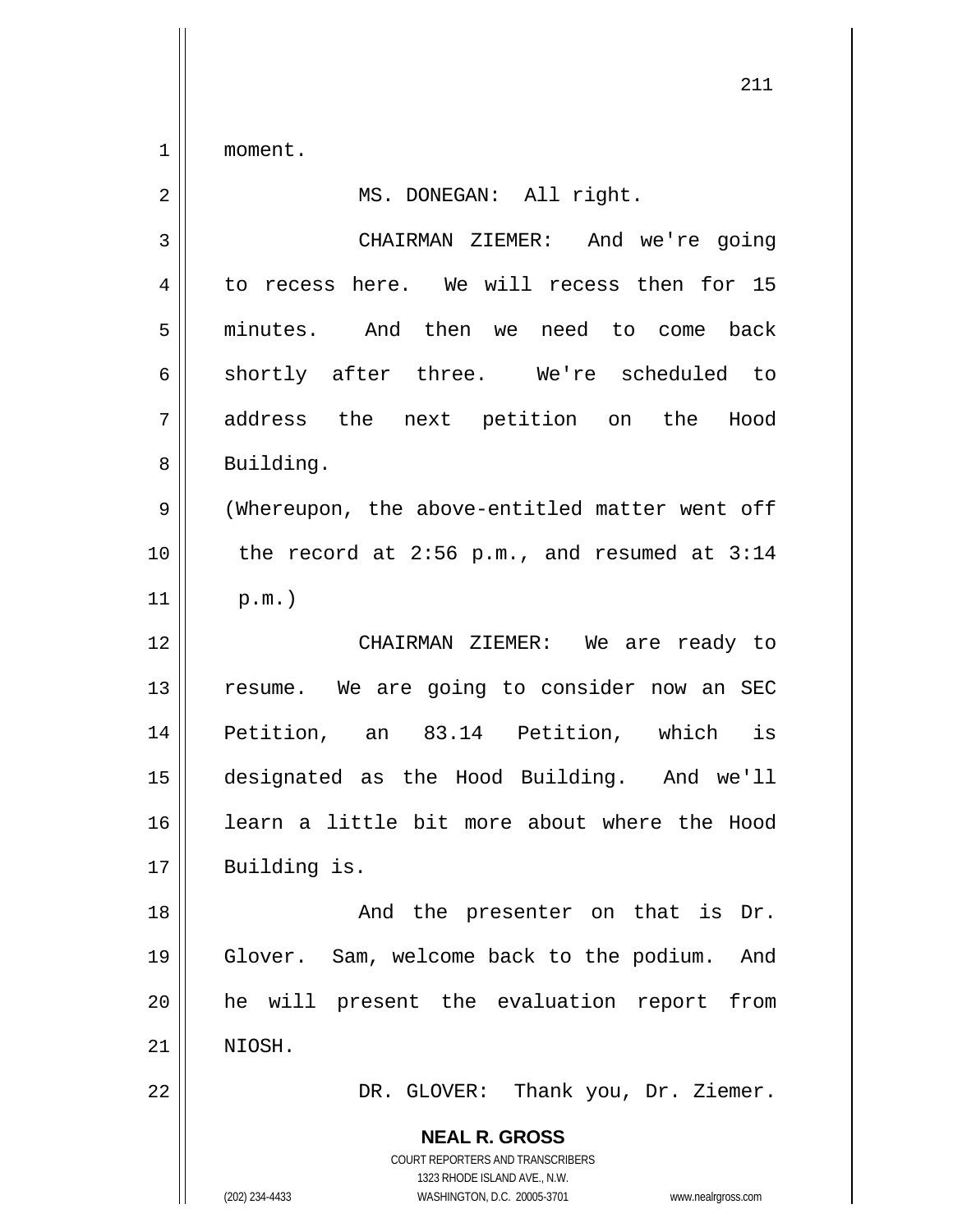|                | 212                                            |
|----------------|------------------------------------------------|
| 1              | Am I close enough to this mic?                 |
| $\overline{2}$ | CHAIRMAN ZIEMER: Yes, get as close             |
| 3              | as you can.                                    |
| 4              | DR. GLOVER: Get as close as I can.             |
| 5              | It makes it hard because we're trying to look  |
| 6              | at the report. So we'll do the best we can.    |
| 7              | This is actually something we                  |
| 8              | started over a year ago. And it was started    |
| 9              | out as an MIT 83.14. And as we presented       |
| 10             | that, it was actually pulled back because of   |
| 11             | the site definition. And we're going to        |
| 12             | explain the nuances of that.                   |
| 13             |                                                |
|                | There may be some descriptions and             |
| 14             | some comments by the Senators from the state.  |
| 15             | So I hope to provide some response and         |
| 16             | understanding of why we had to do what we did. |
| 17             | So this is an 83.14 petition.<br>It            |
| 18             | submitted by an EEOICPA claimant whose<br>was  |
| 19             | dose reconstruction could not be completed by  |
| 20             | due to sufficient dosimetry-related<br>NIOSH   |
| 21             | information. The claimant was employed by MIT  |
| 22             | during the DOE period as a machinist.          |
|                | <b>NEAL R. GROSS</b>                           |

COURT REPORTERS AND TRANSCRIBERS 1323 RHODE ISLAND AVE., N.W.

 $\mathsf{II}$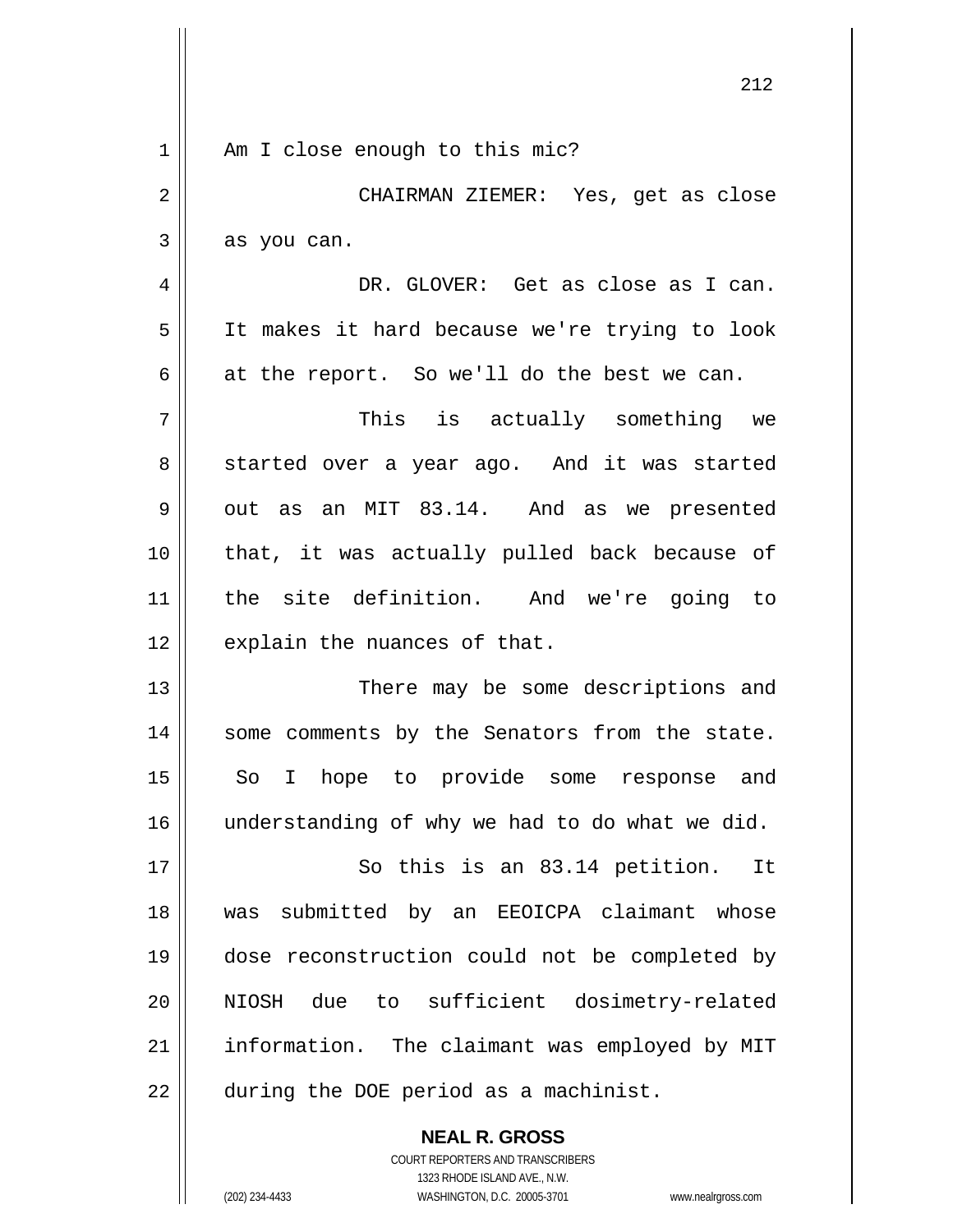**NEAL R. GROSS** COURT REPORTERS AND TRANSCRIBERS 1 2 3 4 5 6 7 8 9 10 11 12 13 14 15 16 17 18 19 20 21 22 I want to provide a little bit of background about MIT because the Hood Building starts in 1946 but it hit the ground running because its activities were transferred from the Massachusetts Institute of Technology. So MIT begins as an AWE with the formation of the Manhattan Engineering District in 1942. They had a diverse mission, including uranium extraction, which began in `42 and expanded in July of `44. The work included melting casting uranium metals, extracting uranium from lowgrade ores, and they worked with a wide range of enriched uranium for the production of uranium and uranium alloys. One of the things that they were particularly involved with was beryllium crucible development. And that's where Los Alamos got their crucibles to actually cast the first plutonium materials. That beryllium activity is what drove for the consolidation of all those

1323 RHODE ISLAND AVE., N.W.

(202) 234-4433 WASHINGTON, D.C. 20005-3701 www.nealrgross.com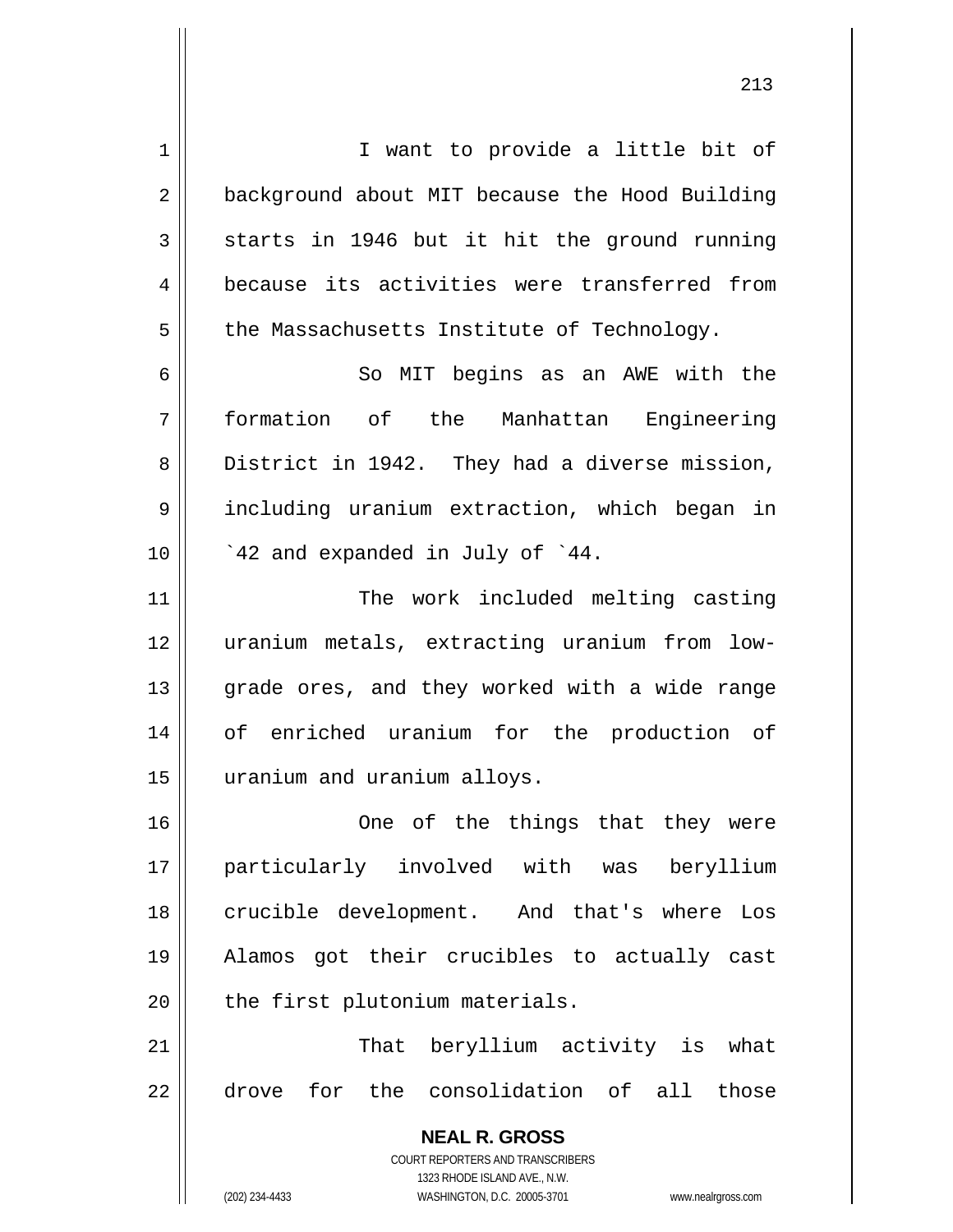**NEAL R. GROSS** COURT REPORTERS AND TRANSCRIBERS 1323 RHODE ISLAND AVE., N.W. 1 2 3 4 5 6 7 8 9 10 11 12 13 14 15 16 17 18 19 20 21 22 activities at MIT to be put offsite in a single facility known as the Hood Building. So they actually were getting beryllium, the first occupational beryllium diseases. So this facility was a four-story facility known as the Hood Building. The AEC purchased a former ice cream plant and warehouse from the Hood Milk Company located at 155 Massachusetts Avenue. Now as we talk about this site description, memos indicated by NIOSH indicate that the earliest the move could have occurred was May 9th, 1946. And so that's why we start this class definition as of May 9th, 1946. And the move was documented to be completed as of August 14th, 1946. All MIT work for the AEC was consolidated into the Hood Building in 1946. So although the Hood Building is included in the DOE facility listing for MIT, the Department of Labor considers this a separate designated facility from 1946 to

(202) 234-4433 WASHINGTON, D.C. 20005-3701 www.nealrgross.com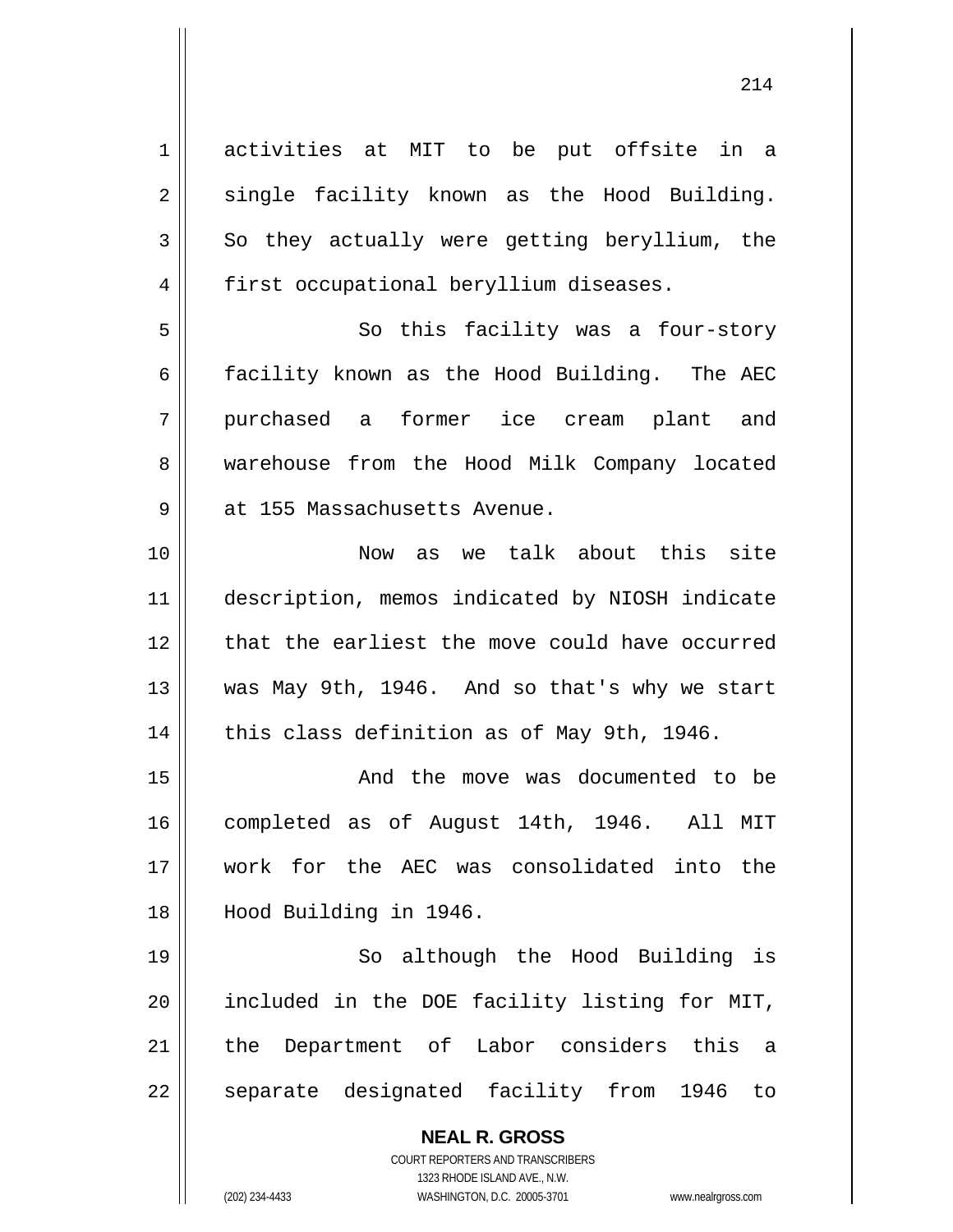| $\mathbf 1$ | 1963. And I provided a copy of the description           |
|-------------|----------------------------------------------------------|
| 2           | by DOL what the designated facility is.                  |
| 3           | MIT operated that facility from '46                      |
| 4           | to `54 at which time it ceased to operate it             |
| 5           | and a new company known as Nuclear Metals,               |
| 6           | Incorporation assumed responsibility for the             |
| 7           | Hood facility. They left the building in 1958            |
| 8           | at which point the Hood Building then was                |
| 9           | demolished in 1963.                                      |
| 10          | So as I mentioned, the actual                            |
| 11          | facility description, a facility is actually a           |
| 12          | physical entity so in this case, the Hood                |
| 13          | Building is not part of MIT.                             |
| 14          | The original SEC we were going to                        |
| 15          | forward was based<br>on MIT.<br>And<br>put<br>SO,        |
| 16          | therefore, it mixed two separate facilities.             |
| 17          | We had to pull that back.                                |
| 18          | followed up with multiple<br>We                          |
| 19          | organizations to get better documentation to             |
| 20          | understand this transformation and<br>how                |
| 21          | different things occurred for the record, the            |
| 22          | information.                                             |
|             | <b>NEAL R. GROSS</b><br>COURT REPORTERS AND TRANSCRIBERS |

<u>215</u>

1323 RHODE ISLAND AVE., N.W.

 $\prod$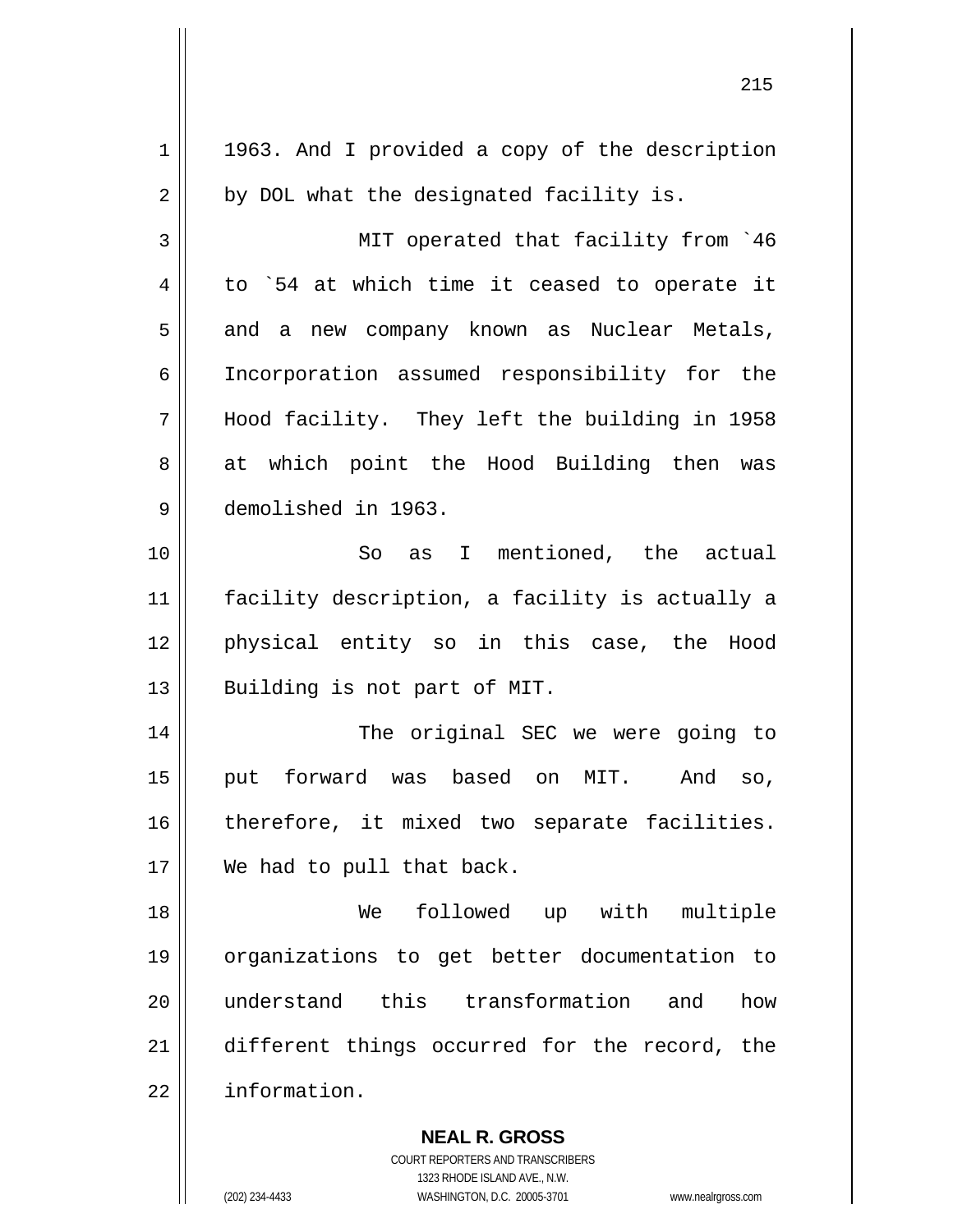1 2 3 4 5 6 7 8 9 10 11 12 13 14 15 16 17 18 19 20 21 22 We conducted interviews with 16 former workers of the Hood facility with employment starting all the way back to 1947. And they were -- their patience -- they were just outstanding in giving us information and being willing to show us and take time, really just amazing for them to show up. We conducted certainly a lot of additional data captures, making sure we understood as best as we possibly could all of the activities that occurred in the Hood facility. This has really provided only -- I don't certainly expect you to read this. It's in the packet. It also describes the website where you can read the facility as it exists now. There are still some things that need to be resolved and we'll talk about those. So as we talk about the Hood facility, diverse activities occurred. They dealt with metallurgical work involving uranium, uranium alloys, as well as thorium. They extruded uranium, highly enriched uranium

> COURT REPORTERS AND TRANSCRIBERS 1323 RHODE ISLAND AVE., N.W. (202) 234-4433 WASHINGTON, D.C. 20005-3701 www.nealrgross.com

**NEAL R. GROSS**

<u>216</u>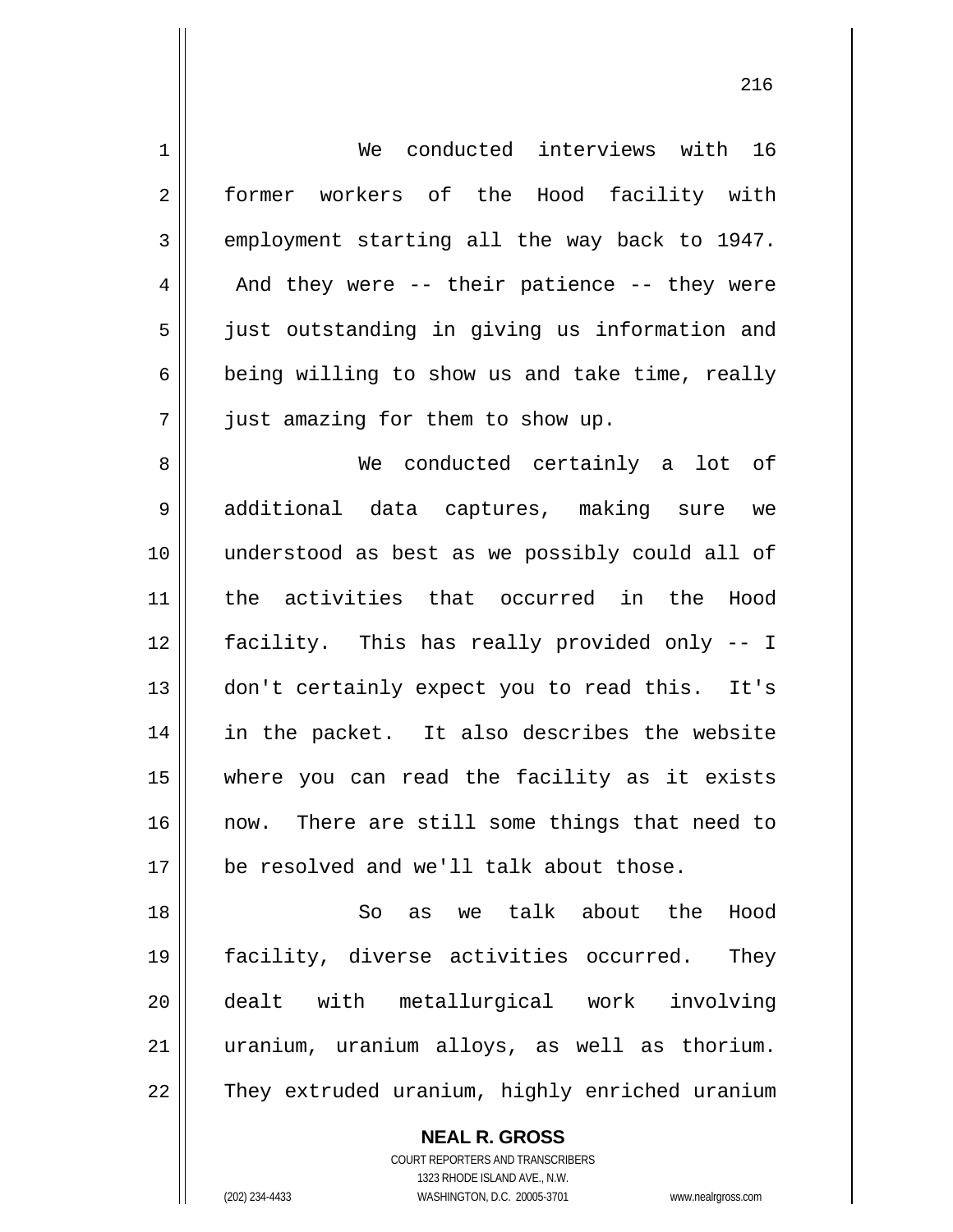1 2 as well. They worked with thorium powder and alloy preparations.

3 4 5 6 7 8 9 10 11 12 They did enriched uranium work, again including highly enriched uranium. They conducted research on a wide range of tracers and radioactive materials, looking at activation of fission products and organic properties, a variety of standard researchtype activities -- that main radiological - that big metallurgical research in thorium and highly enriched uranium, however, is the main concern.

13 14 15 16 17 18 As we talk about this -- that class definition, if you go to the cases we have now, there are currently no cases listed as the Hood Building. It is something that has to be developed -- the Department of Labor has to put people in a particular facility.

19 20 21 22 Right now they are either listed as MIT from `46 to `54 or Nuclear Metals, Inc., from `54 to `58, at which time they occupied the Hood facility. So these are things the

> **NEAL R. GROSS** COURT REPORTERS AND TRANSCRIBERS 1323 RHODE ISLAND AVE., N.W.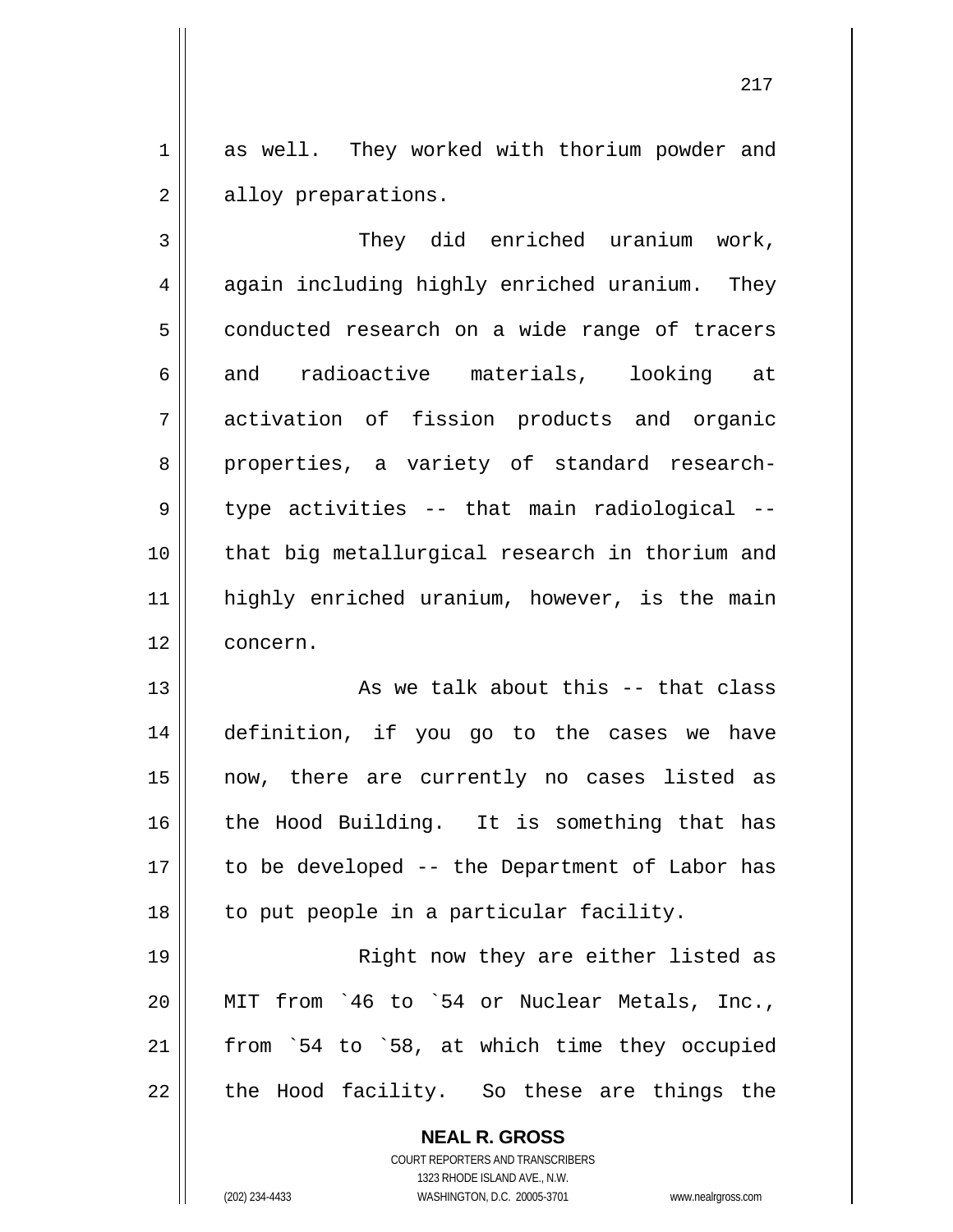1 2 Department of Labor will have to work out as we go forward with this class.

3 4 5 6 7 8 9 10 11 12 So they need to review the MIT and the NMI cases to determine their eligibility in the Hood Building. Currently MIT also does not have a residual contamination period so that's something -- that is an action that is going to be in our shop for dealing with the MIT period. So those activities that occurred in a separate facility, not part of this Hood Building description, but as part of the MIT description.

13 14 15 There is also a separate facility known as the 224 Albany Street. And it was basically an outgrowth.

16 17 18 19 20 21 When the business was going so well, about a quarter mile down the road, they rented a facility. That also needs to be vetted by the Department of Labor whether that's part of the Hood Building or whether it is a separate entity.

22

But the activities were similar,

**NEAL R. GROSS** COURT REPORTERS AND TRANSCRIBERS 1323 RHODE ISLAND AVE., N.W. (202) 234-4433 WASHINGTON, D.C. 20005-3701 www.nealrgross.com

<u>218</u>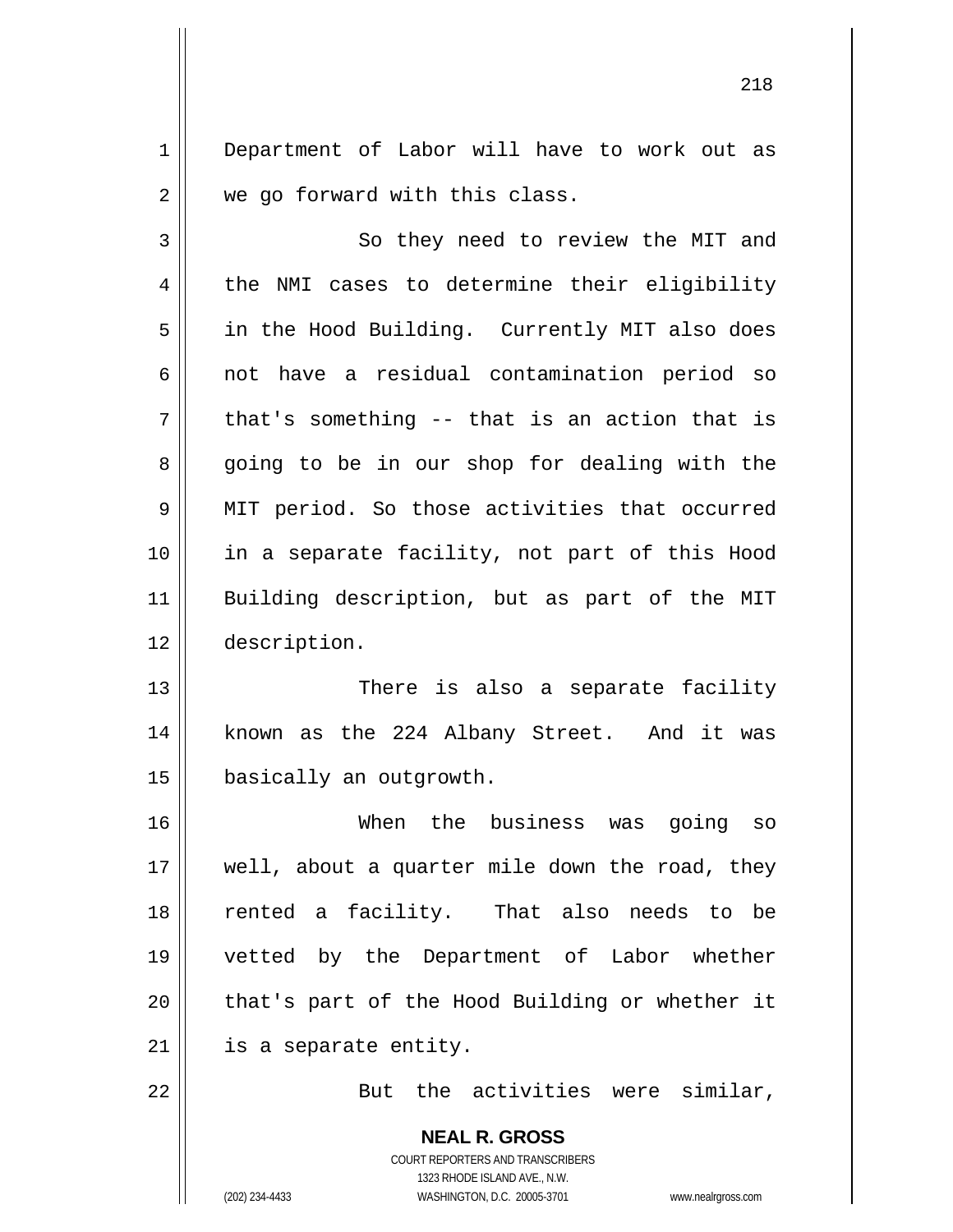1 2 3 were part of the Hood Building. The operations would be like Los Alamos renting a facility offsite.

4 5 6 7 8 9 10 So information related to the radiation exposures during the DOE period - so we have operations involving uranium ore, metals, enriched uranium, and thorium. We feel there is insufficient information to determine the source term or complete range of chemical forms of these materials.

11 12 13 14 15 16 17 External sources of radiation include beta and photon sources primarily from uranium and thorium progeny and from X-ray radiographing testing. Many operations and sources of internal and external dose existed throughout the Hood facility -- Hood Building I should say.

18 19 20 21 22 So available information for dose reconstruction, we have limited documentation on job titles or assignments. We do have some documented radionuclides, including uranium, natural and highly enriched, thorium in a

> **NEAL R. GROSS** COURT REPORTERS AND TRANSCRIBERS 1323 RHODE ISLAND AVE., N.W. (202) 234-4433 WASHINGTON, D.C. 20005-3701 www.nealrgross.com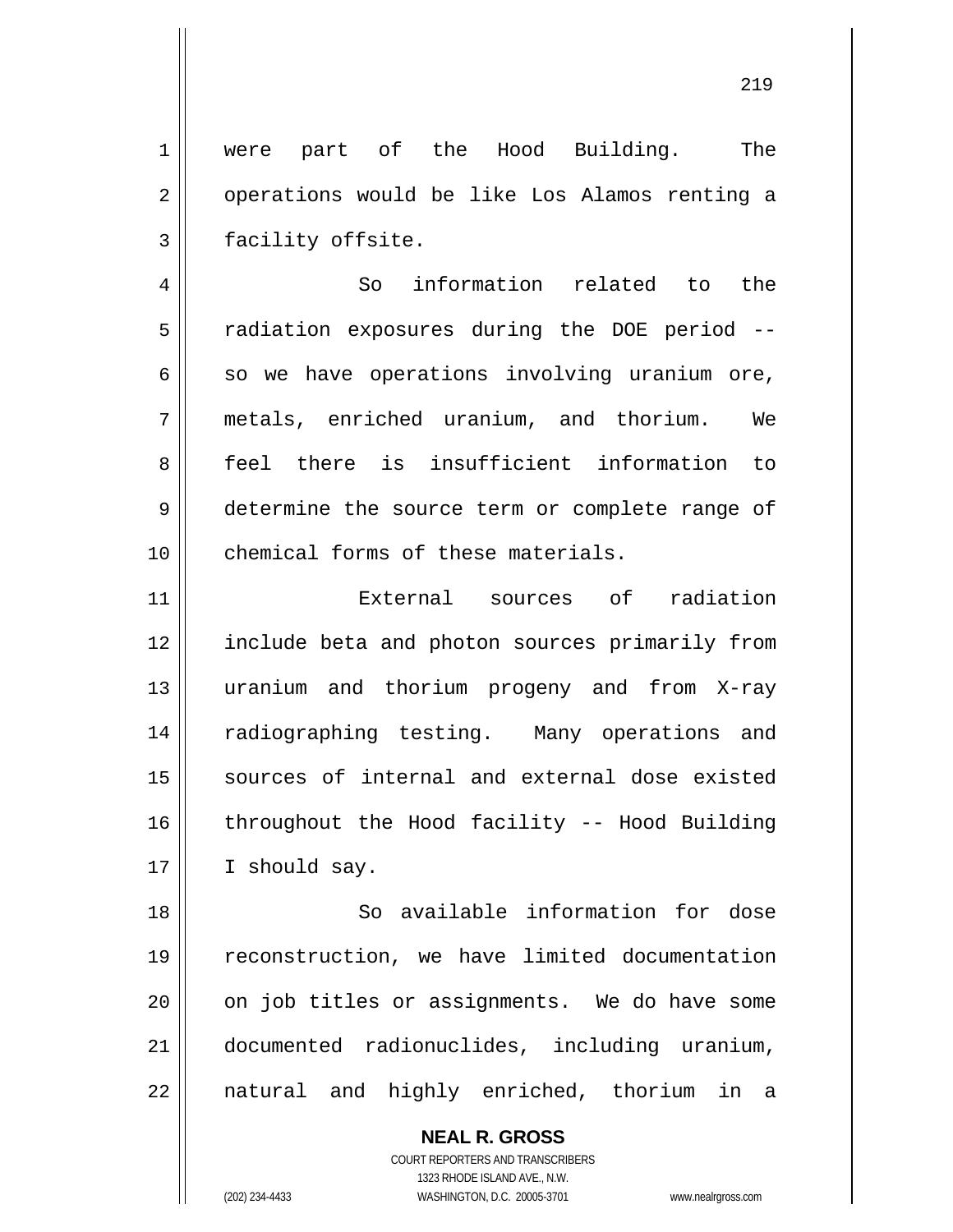1 2 3 variety of chemical forms and for many different activities, as well as other fission products.

4 5 6 7 8 9 10 11 12 So internal monitoring data, some claims had uranium urinalysis for natural uranium but these were very limited and only for a few years. We found a few results of uranium by activity in 1957 and 1958. And these ranged up to 200 dpm. This would have been associated with highly enriched uranium results. So they clearly were having some fairly high exposures.

13 14 No thorium or fission product bioassay monitoring is available.

15 16 17 18 19 20 21 22 External monitoring data, based on interviews, essentially everyone at the facility was issued a badge. However, we've only received results -- some results from 1947 and 1951 through `58. These are very limited. We certainly do not have all of the data. So feasibility of internal dose

**NEAL R. GROSS**

COURT REPORTERS AND TRANSCRIBERS 1323 RHODE ISLAND AVE., N.W.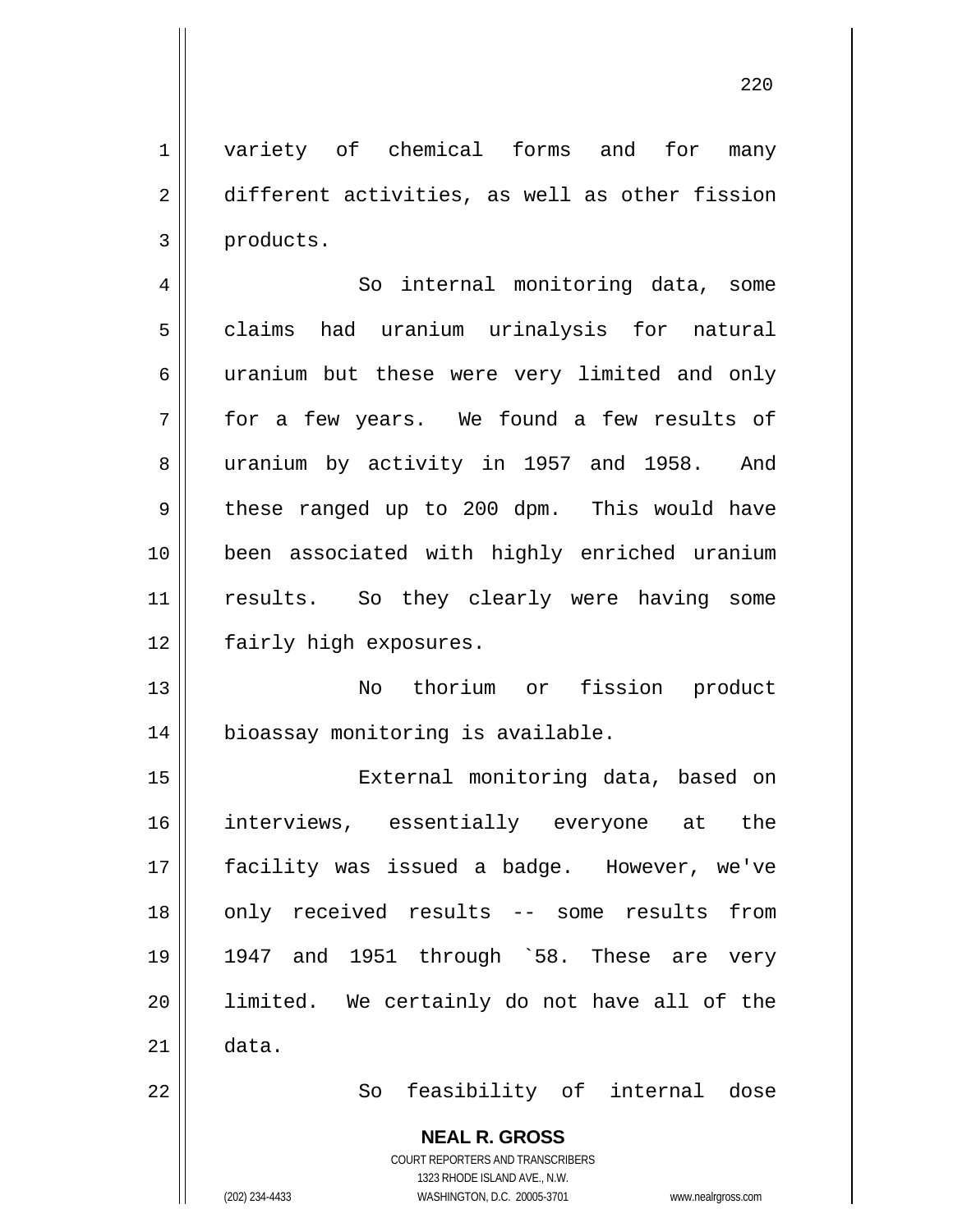1 2 3 4 5 6 7 8 reconstruction. NIOSH has obtained uranium bioassay and breathing zone samples for a handful of workers in the Hood Building during a few years. Doses from highly enriched uranium and thorium operations cannot be reconstructed with sufficient accuracy. Based on that, health endangerment determination is required.

9 10 11 12 13 14 15 So summarizing, we feel that using existing methods, that natural could be evaluated for internal dosimetry but not enriched uranium or thorium. For external, we don't have all the data but we would certainly use whatever data is available. In medical Xrays, we would use our standard approaches.

16 17 18 19 20 21 So for heath endangerment, the evidence reviewed in this evaluation indicates that some workers in the class may have accumulated chronic radiation exposures through intakes of radionuclides and direct exposure to radioactive materials.

Consequently, NIOSH is specifying

**NEAL R. GROSS** COURT REPORTERS AND TRANSCRIBERS 1323 RHODE ISLAND AVE., N.W. (202) 234-4433 WASHINGTON, D.C. 20005-3701 www.nealrgross.com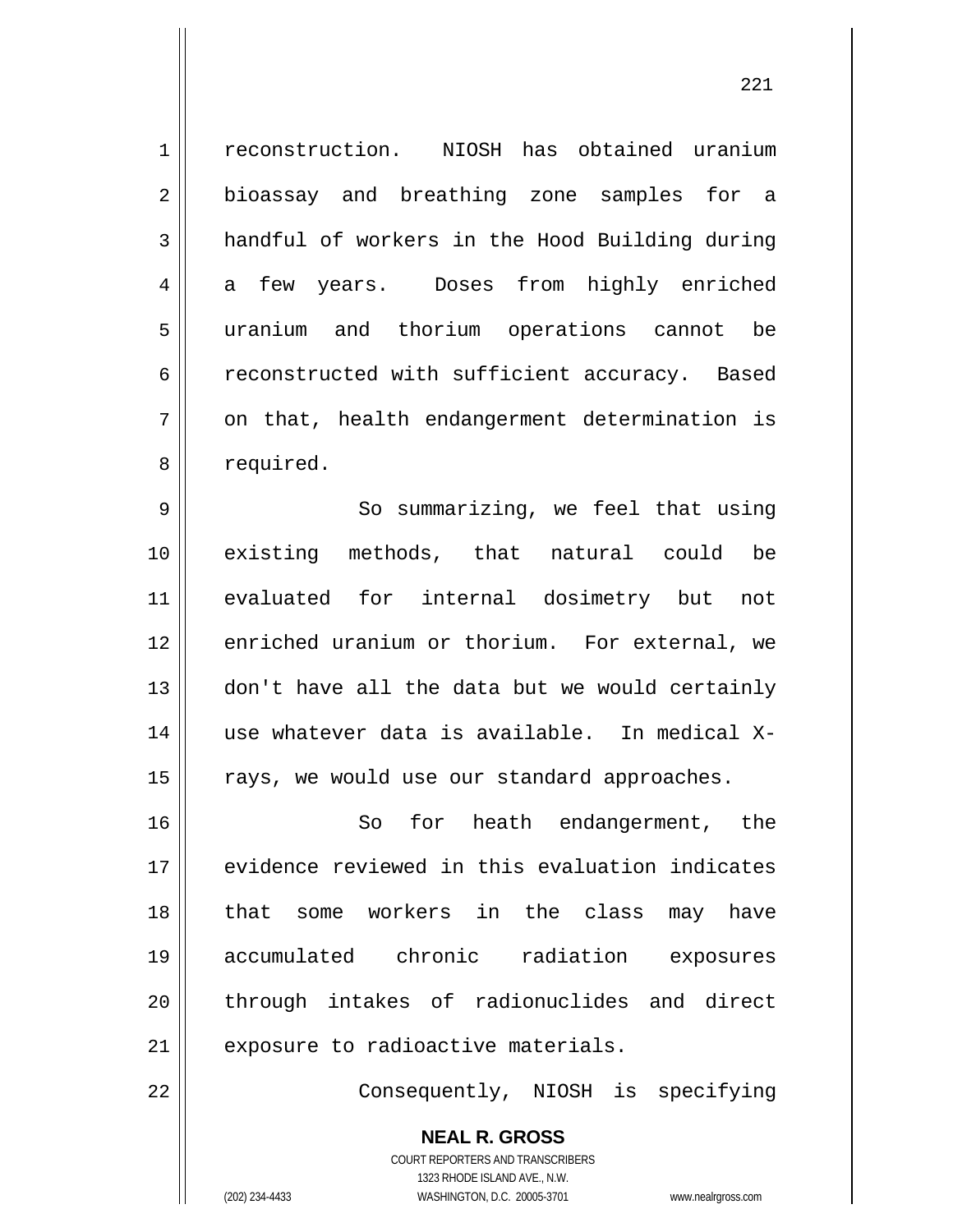1 2 3 4 5 6 7 8 that health may have been endangered for those workers covered by this evaluation who were employed for a number of work days aggregating at least 250 work days within the parameters established for this class or in combination with work days within the parameters established for one or more other classes of employees in the SEC.

9 10 11 12 13 14 So dose reconstruction for the Hood Building, given the lack of complete personal external monitoring records, workplace monitoring records, and incomplete source-term information, it is not feasible to completely reconstruct all external or internal doses.

15 16 17 18 19 20 21 For non-presumptive cancer claims, NIOSH will use individual external and internal monitoring data that are available to complete dose reconstructions. NIOSH will also reconstruct internal dose for natural uranium metal handling operations using existing methods such as TBD-6000.

NIOSH will reconstruct medical

**NEAL R. GROSS** COURT REPORTERS AND TRANSCRIBERS 1323 RHODE ISLAND AVE., N.W. (202) 234-4433 WASHINGTON, D.C. 20005-3701 www.nealrgross.com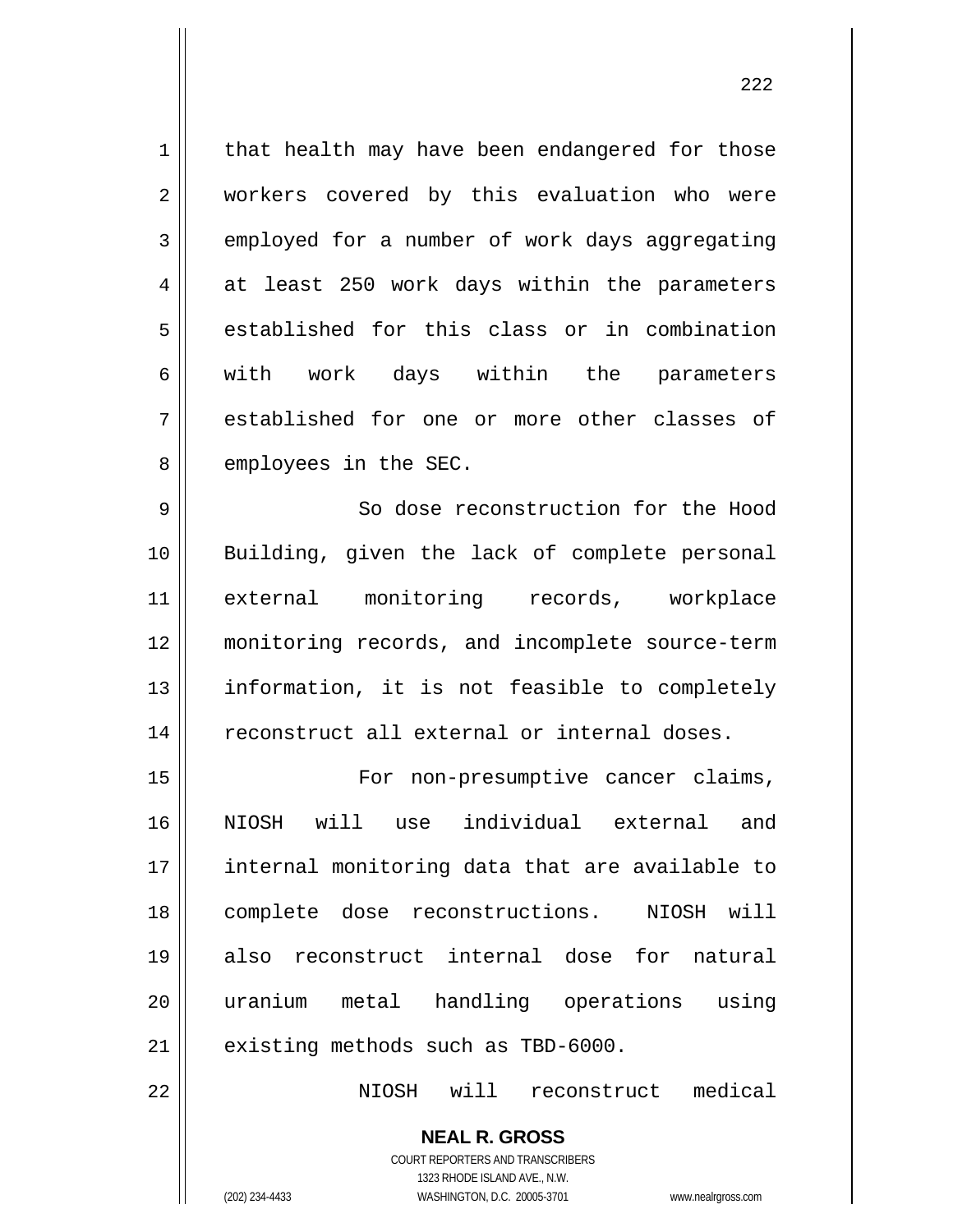**NEAL R. GROSS** COURT REPORTERS AND TRANSCRIBERS 1323 RHODE ISLAND AVE., N.W. (202) 234-4433 WASHINGTON, D.C. 20005-3701 www.nealrgross.com 1 2 3 4 5 6 7 8 9 10 11 12 13 14 15 16 17 18 19 20 21 22 doses using the complex-wide TBD for Occupationally Related Diagnostic X-rays, which you guys are very familiar with. So our recommendation for the period May 9th, 1946 through December 31st, 1963, NIOSH finds that radiation dose cannot be reconstructed with sufficient accuracy, feasibility, no, and we believe there is a health endangerment. Our proposed class includes all employees of the DOE, its predecessor agencies, and their contractors and subcontractors who worked in the Hood Building in Cambridge, Massachusetts, from May 9th, 1946 through December 31st, 1963 -- I think we read this. I won't read that all the way through. I'll take any questions. CHAIRMAN ZIEMER: Thank you very much, Sam. This is another one where there appears to be a gap between the designated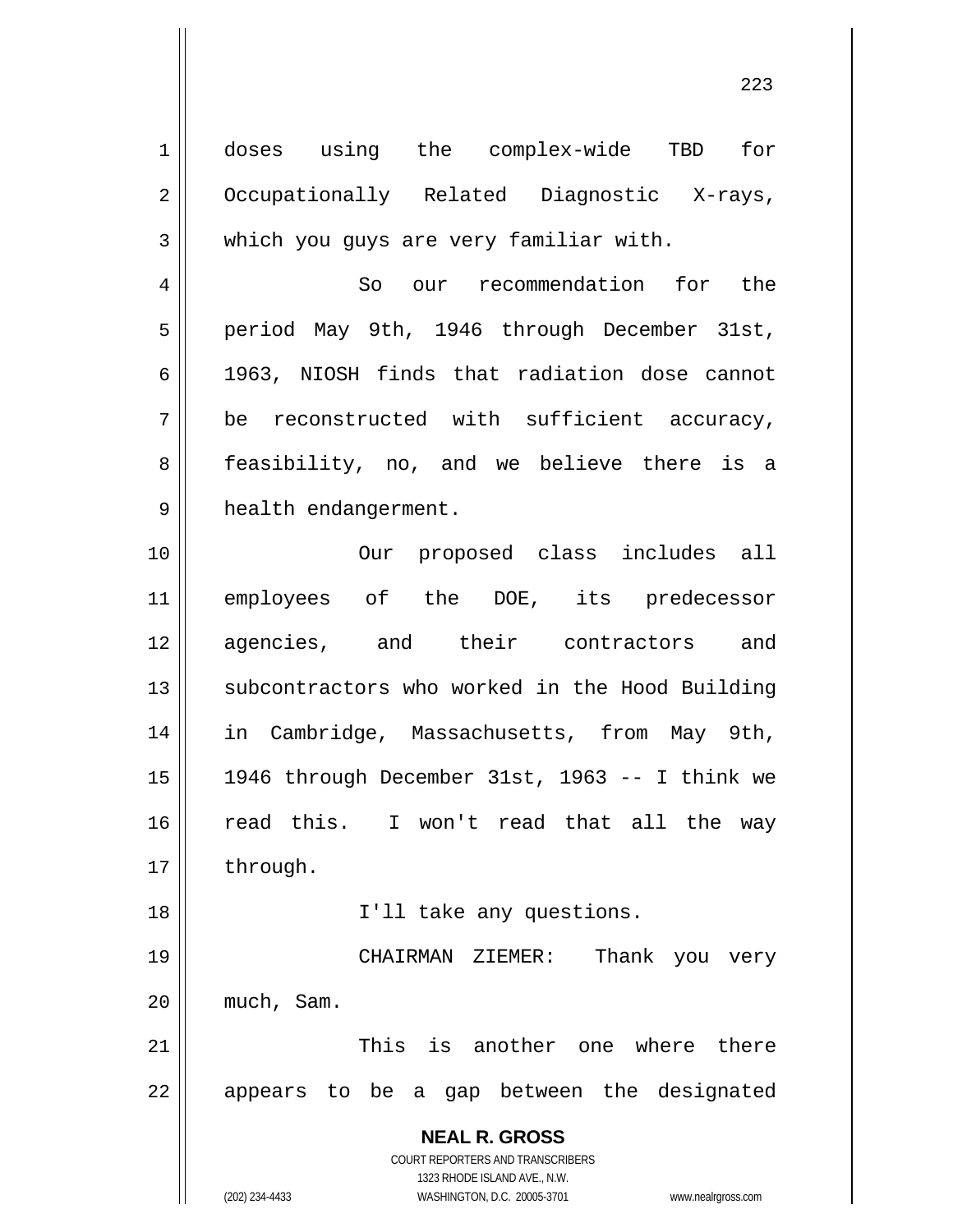**NEAL R. GROSS** COURT REPORTERS AND TRANSCRIBERS 1323 RHODE ISLAND AVE., N.W. (202) 234-4433 WASHINGTON, D.C. 20005-3701 www.nealrgross.com 1 2 3 4 5 6 7 8 9 10 11 12 13 14 15 16 17 18 19 20 21 22 years -- I guess it's DOL-designated years or DOE, whichever. And the years covered by the petition, that is the petition goes to `63 but the facility -- let's see, looking at your description, I think it went to `68, was it? DR. GLOVER: It was destroyed in `63. It was demolished. CHAIRMAN ZIEMER: Oh, it was demolished in `63. DR. GLOVER: Yes, sir. CHAIRMAN ZIEMER: I guess I read this wrong. DR. GLOVER: So for the entire period of -- the Department of Labor has established the Hood facility -- CHAIRMAN ZIEMER: Okay. So they do coincide. I guess I read that wrong. Okay, thank you. Wanda Munn? MEMBER MUNN: Do we have any idea who was responsible for all those badges? Was it a part of the MIT operation? I think it is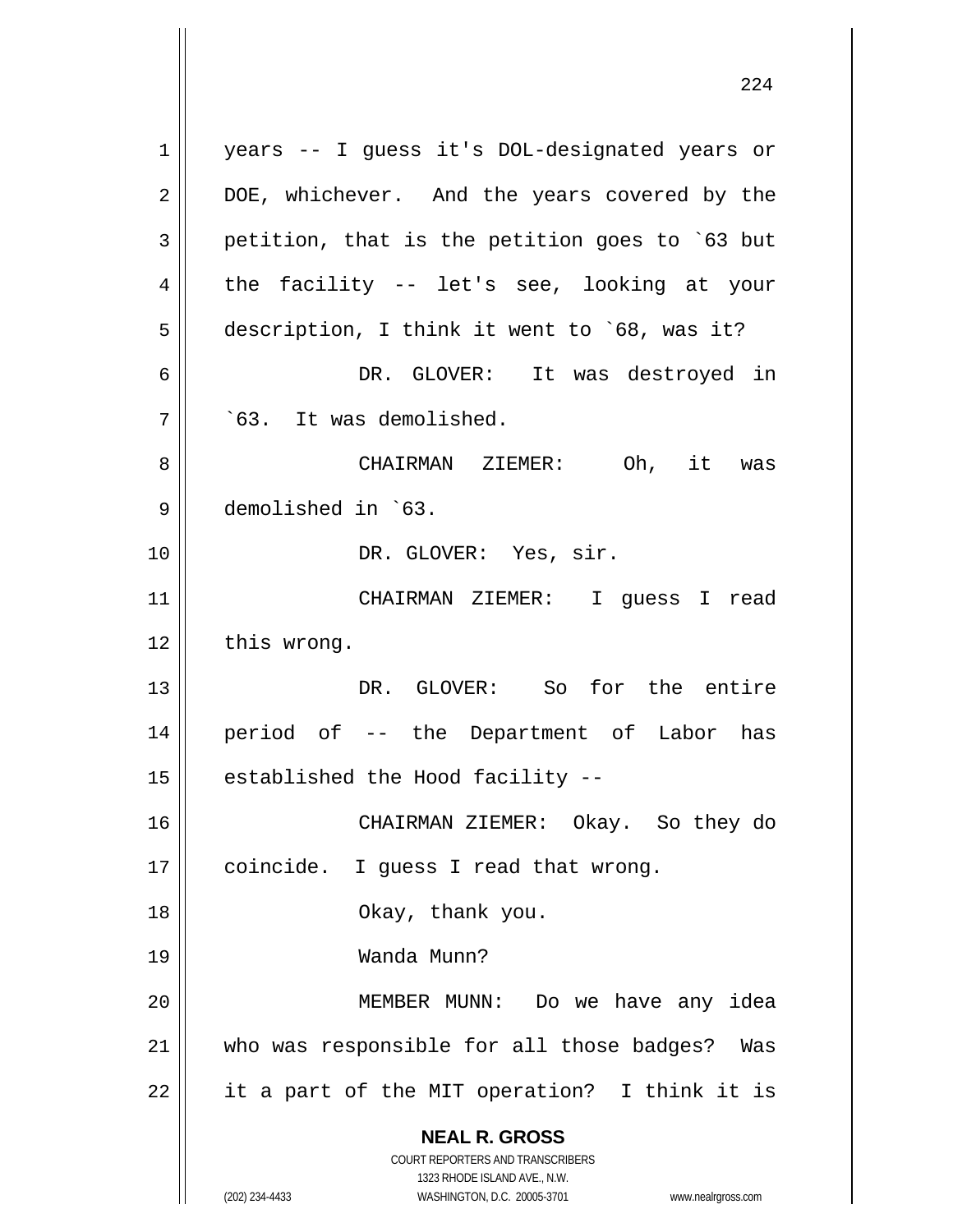| $\mathbf 1$    | a shame they all just disappeared into the                                                          |
|----------------|-----------------------------------------------------------------------------------------------------|
| $\overline{2}$ | dust somewhere. But I'm wondering who was                                                           |
| $\mathfrak{Z}$ | responsible for them originally. Do we even                                                         |
| $\overline{4}$ | know?                                                                                               |
| 5              | DR. GLOVER: Through the worker                                                                      |
| 6              | interviews, I believe we do know. I believe                                                         |
| 7              | that was Landauer. MIT, they are looking at                                                         |
| 8              | some of their records to try to reconstruct                                                         |
| 9              | that.                                                                                               |
| 10             | During our worker interviews, they                                                                  |
| 11             | actually, unbelievably remembered the task                                                          |
| 12             | number that was associated with this -- the                                                         |
| 13             | guys from 1947 remembered this. And so using                                                        |
| 14             | that information, that's how MIT ties their                                                         |
| 15             | dosimetry records with what task you were                                                           |
| 16             | working on. And so they are looking at those                                                        |
| 17             | to make sure that we use as much available                                                          |
| 18             | information as we can.                                                                              |
| 19             | MEMBER MUNN: It's a shame they're                                                                   |
| 20             | not there. Thank you.                                                                               |
| 21             | CHAIRMAN ZIEMER:<br>Sam, I now see                                                                  |
| 22             | where -- what gap I was looking at. You have                                                        |
|                | <b>NEAL R. GROSS</b>                                                                                |
|                | <b>COURT REPORTERS AND TRANSCRIBERS</b>                                                             |
|                | 1323 RHODE ISLAND AVE., N.W.<br>(202) 234-4433<br>WASHINGTON, D.C. 20005-3701<br>www.nealrgross.com |

<u>225</u>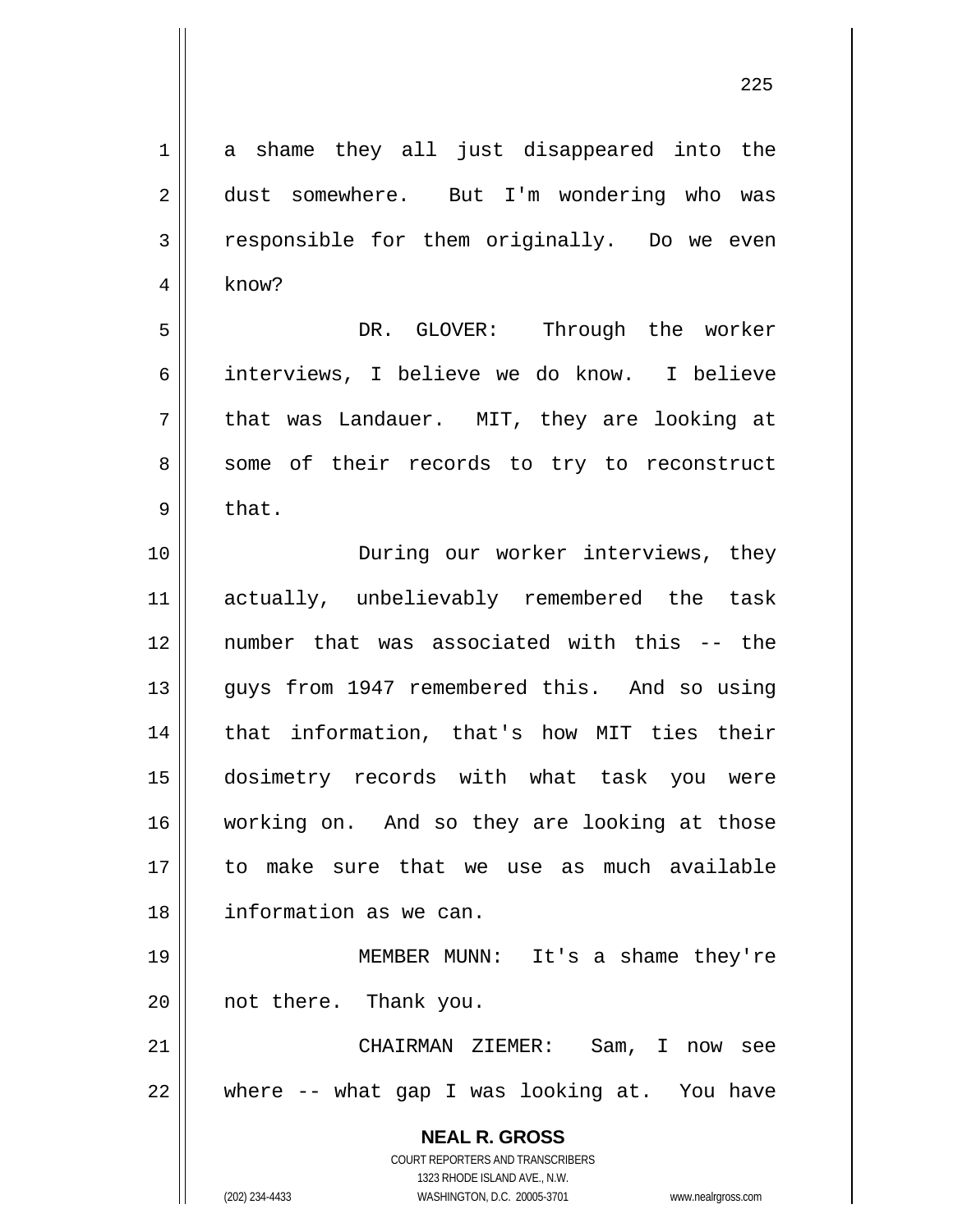**NEAL R. GROSS** COURT REPORTERS AND TRANSCRIBERS 1323 RHODE ISLAND AVE., N.W. (202) 234-4433 WASHINGTON, D.C. 20005-3701 www.nealrgross.com 1 2 3 4 5 6 7 8 9 10 11 12 13 14 15 16 17 18 19 20 21 22 the MIT designation for the period `46 to `54. You have the NMI designation from `54 to `58. Okay. Now I'm really asking about what is the status after `58 up to `63. Did somebody else operate that or own that building? DR. GLOVER: To the best of our knowledge, it was unoccupied. CHAIRMAN ZIEMER: Unoccupied. DR. GLOVER: But that is to the best -- we certainly have not been able to verify that. That was from a news clipping. CHAIRMAN ZIEMER: Okay. Okay, Jim, you have a comment? MEMBER MELIUS: The other gap would be the years prior to 1946? DR. GLOVER: The Hood Building was not being used. But there was activity at MIT and I believe that is what was covered in the original evaluation report. MEMBER MUNN: I don't think I've heard a complete explanation for what's going

<u>226 میں اس کا اعتبار میں اس کا اعتبار میں اس کا اعتبار میں اس کا اعتبار میں اس کا اعتبار میں اس کا اعتبار میں</u>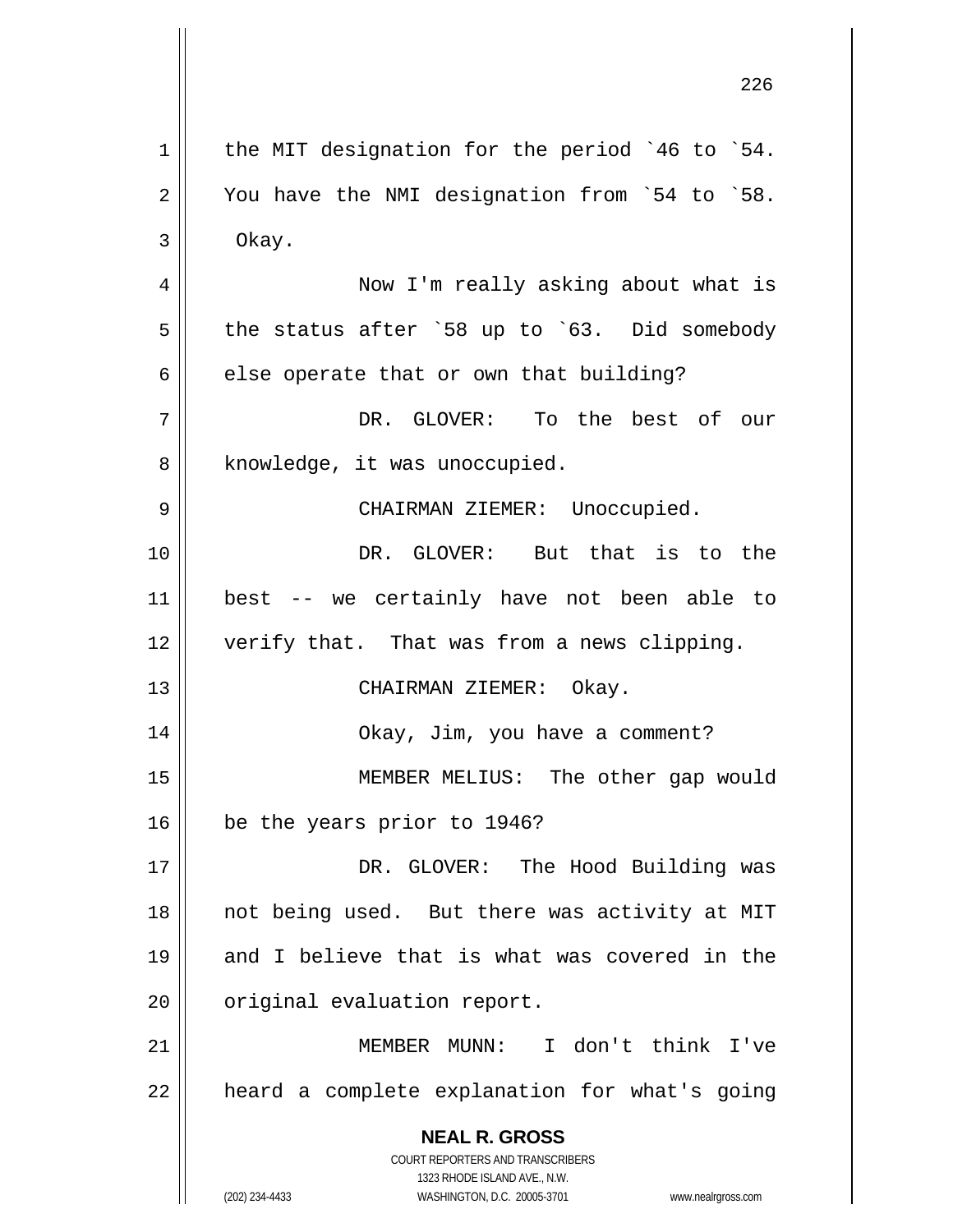1 2 3 4 5 6 on there -- sort of what's happened to the MIT years. DR. GLOVER: It would, of course, have to be a separate SEC evaluation. We would have to have a separate class definition because it is a separate facility. So by law,

8 9 10 11 However we have no claims at MIT. And so it would create a situation where I create an SEC -- or not -- that we recommend an SEC for a facility with no claims.

I can't -- because they're separate.

12 13 MR. RUTHERFORD: One minor clarification.

14 15 16 CHAIRMAN ZIEMER: Hold off a second, they're having trouble hearing on the phone.

17 18 19 MR. KATZ: Could you please just try to speak a little closer to the mic if possible?

20 21 22 MR. RUTHERFORD: One minor clarification is it is not that we don't have any claims. We don't have any claims with a

> **NEAL R. GROSS** COURT REPORTERS AND TRANSCRIBERS

> > 1323 RHODE ISLAND AVE., N.W.

7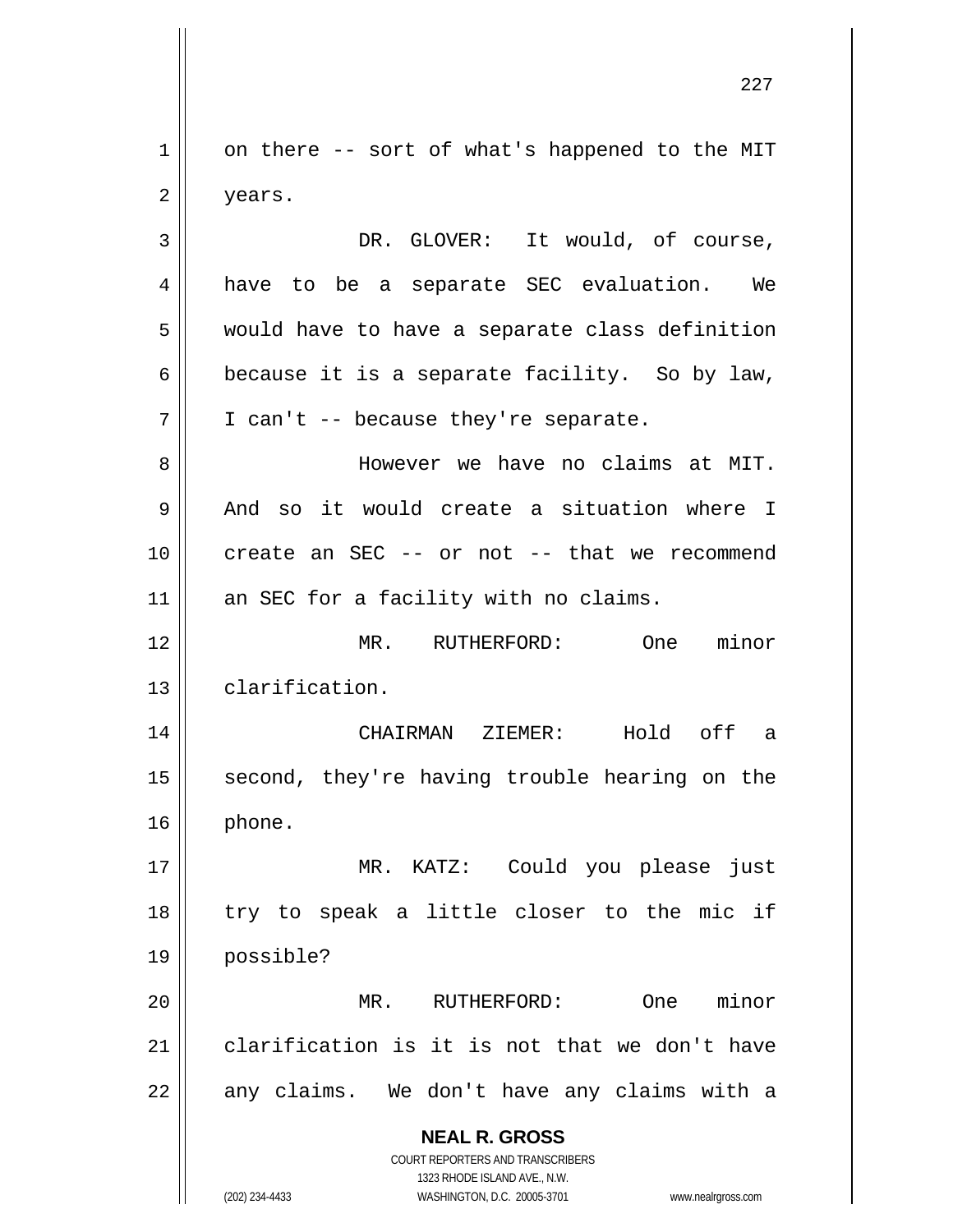**NEAL R. GROSS** COURT REPORTERS AND TRANSCRIBERS 1323 RHODE ISLAND AVE., N.W. 1 2 3 4 5 6 7 8 9 10 11 12 13 14 15 16 17 18 19 20 21 22 presumptive cancer at this time. However, we are reviewing additional things with those claims as well to see if things like -- that happened -- that occurred with Tyson Valley may occur at this facility as well. But we are looking at that. And - but as Sam mentioned, we have no claims of presumptive cancers. CHAIRMAN ZIEMER: Ask if everyone on the phone is having trouble. MR. KATZ: Is everyone on the phone having difficulty hearing? This is not Blockson. It's the Hood Building. CHAIRMAN ZIEMER: MIT. MR. KATZ: MIT. CHAIRMAN ZIEMER: Yes, Blockson is at four o'clock local time here, which would be six o'clock East Coast time and five Central. Okay, go ahead. MEMBER MELIUS: Just a related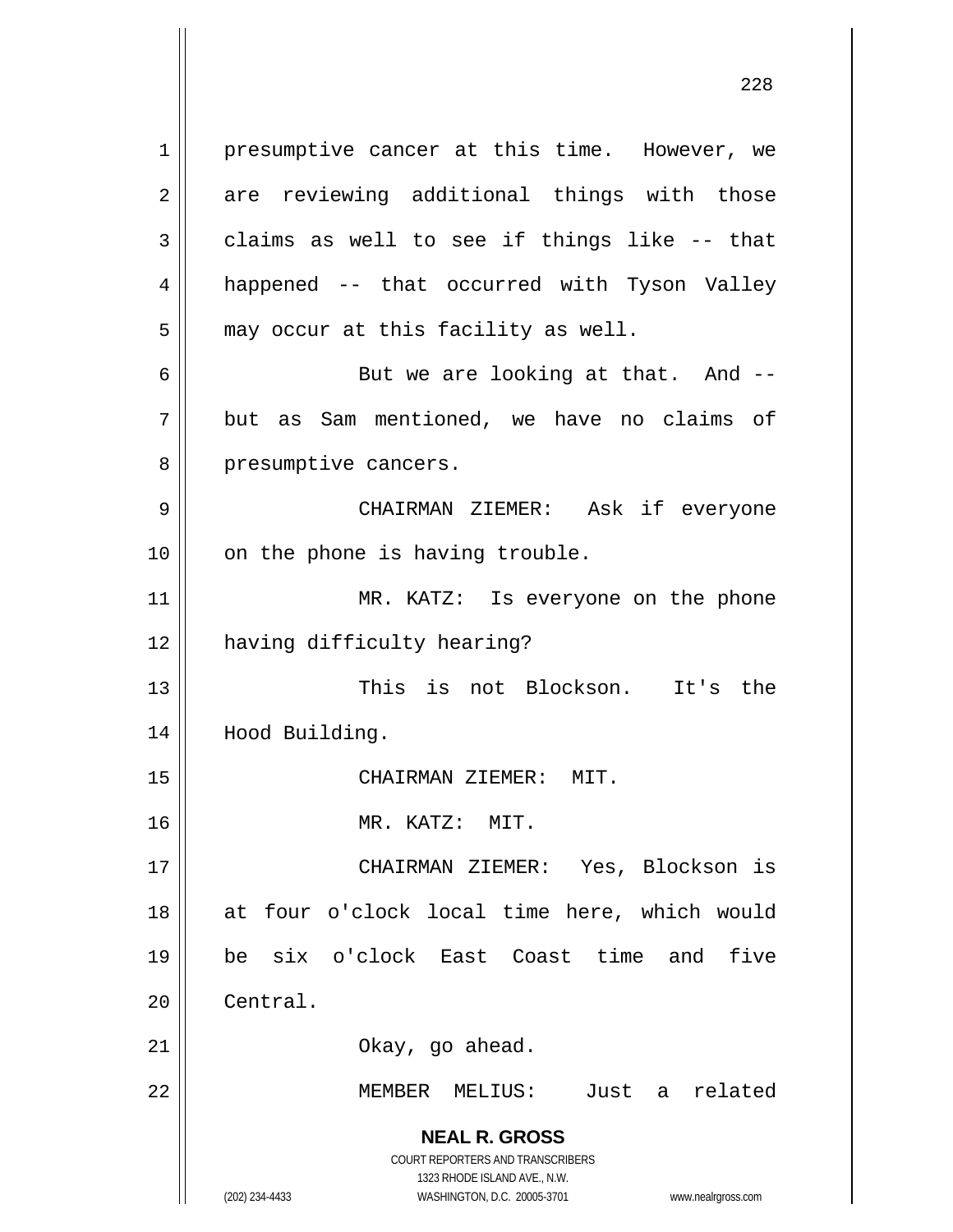| $\mathbf 1$    | question. The other facility that was used,   |
|----------------|-----------------------------------------------|
| $\overline{2}$ | what is the status of that in terms of its    |
| $\mathfrak{Z}$ | designation?                                  |
| 4              | DR. GLOVER: We're going to provide            |
| 5              | all the information that we have to the       |
| 6              | Department of Labor who can choose to include |
| 7              | that under the Hood facility description. But |
| 8              | it will be based on their determination.      |
| 9              | Right now though it is a separate             |
| 10             | entity. It is separate from the actual        |
| 11             | facility. So at this time, it's not part of   |
| 12             | this designation.                             |
| 13             | MEMBER MELIUS: Can I just ask                 |
| 14             | procedurally what -- how this works in terms  |
| 15             | of the SEC recommendation that we make?       |
| 16             | CHAIRMAN ZIEMER: Well, are you                |
| 17             | asking -- on this petition if we, for example |
| 18             |                                               |
| 19             | MEMBER MELIUS: Are you -- the way             |
| 20             | I just heard it described, it sounded as if   |
| 21             | this petition would then somehow encompass    |
| 22             | that other area. Or would we need a new       |
|                | <b>NEAL R. GROSS</b>                          |

COURT REPORTERS AND TRANSCRIBERS 1323 RHODE ISLAND AVE., N.W.

 $\mathbf{\mathcal{L}}$ 

(202) 234-4433 WASHINGTON, D.C. 20005-3701 www.nealrgross.com

<u>229</u>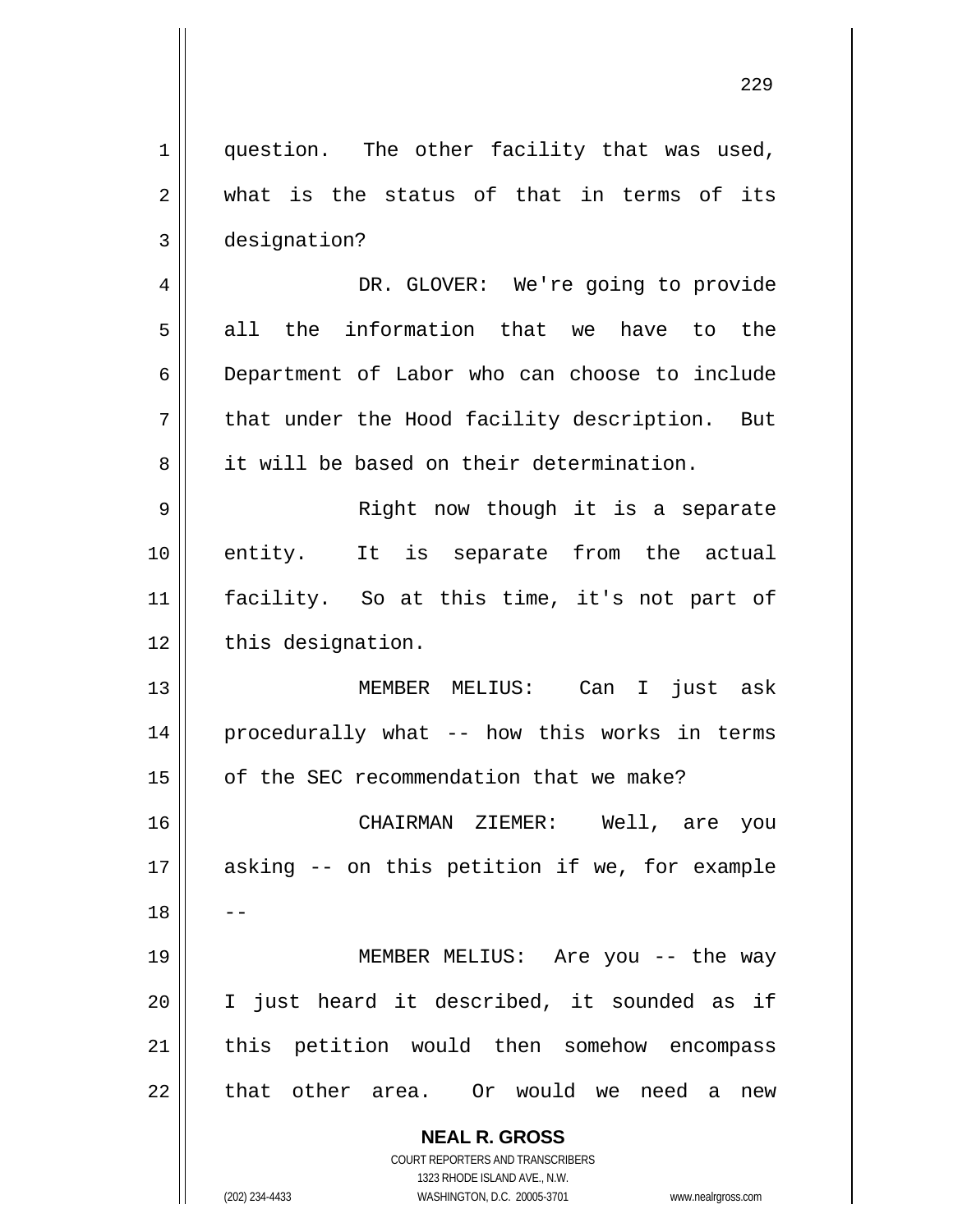1 petition?

**NEAL R. GROSS** COURT REPORTERS AND TRANSCRIBERS 1323 RHODE ISLAND AVE., N.W. (202) 234-4433 WASHINGTON, D.C. 20005-3701 www.nealrgross.com 2 3 4 5 6 7 8 9 10 11 12 13 14 15 16 17 18 19 20 21 22 CHAIRMAN ZIEMER: It would not encompass the other campus area, right Sam? MEMBER MELIUS: No, I'm talking about the neighboring building, not the MIT. DR. GLOVER: Right. CHAIRMAN ZIEMER: Oh, the neighboring, oh. DR. NETON: I think I can answer that question. The Hood Building, as it currently stands is a single stand-alone facility but there is this other facility - the Albany Street facility or whatever it is called -- currently that has no status at all as an AWE. If the Department of Labor added as part of the Hood Building as a covered facility, it would just be subsumed into that facility definition. MEMBER MELIUS: Yes, but -- DR. NETON: It would not require another SEC Petition. It would be -- that's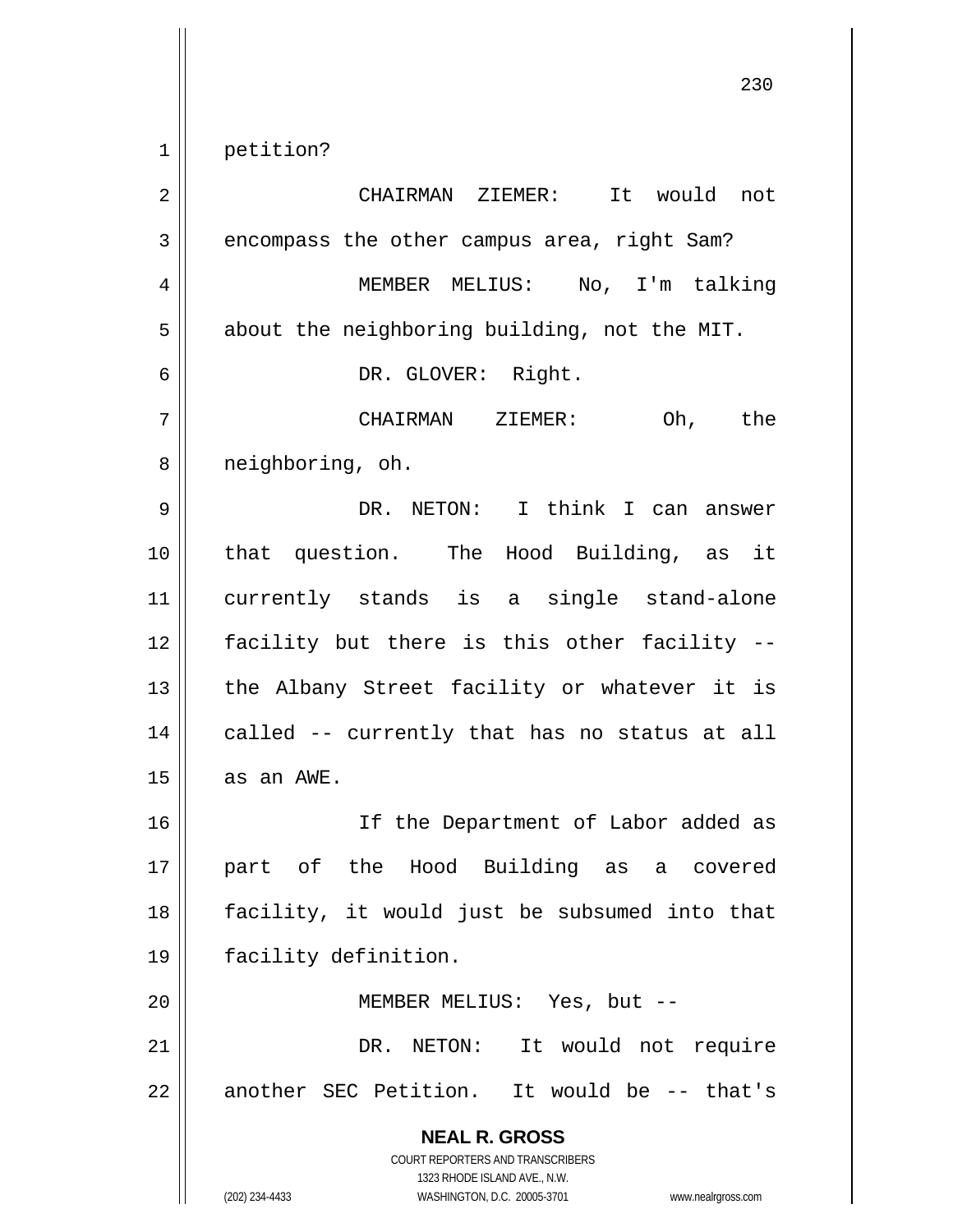1 the facility.

| $\overline{2}$ | MEMBER MELIUS: Yes, but our                                                                                                                                     |
|----------------|-----------------------------------------------------------------------------------------------------------------------------------------------------------------|
| 3              | definition is the Hood Building.                                                                                                                                |
| 4              | DR. NETON: Right. The Hood -- it                                                                                                                                |
| 5              | would probably stay the Hood Building and                                                                                                                       |
| 6              | other -- much like what happened at Chapman                                                                                                                     |
| 7              | Valve. Chapman Value now includes that other                                                                                                                    |
| 8              | -- remember that other -- the Dean Street                                                                                                                       |
| 9              | facility was added. And they didn't change                                                                                                                      |
| 10             | the Chapman Valve designation. They just                                                                                                                        |
| 11             | added Dean Street to the Chapman Valve                                                                                                                          |
| 12             | coverage.                                                                                                                                                       |
| 13             | MEMBER MELIUS: Yes, but what                                                                                                                                    |
| 14             | happens to what we're approving as an SEC?                                                                                                                      |
| 15             | The class definition that we're basically                                                                                                                       |
| 16             | approving, would that automatically encompass                                                                                                                   |
| 17             | something that's -- this refers to the Hood                                                                                                                     |
| 18             | Building. It wouldn't refer to the                                                                                                                              |
| 19             | necessarily to the neighboring building.<br>$\mathbf I$                                                                                                         |
| 20             | mean this is sort of an odd --                                                                                                                                  |
| 21             | DR. NETON: Well --                                                                                                                                              |
| 22             | MEMBER MELIUS: -- I understand why                                                                                                                              |
|                | <b>NEAL R. GROSS</b><br>COURT REPORTERS AND TRANSCRIBERS<br>1323 RHODE ISLAND AVE., N.W.<br>WASHINGTON, D.C. 20005-3701<br>(202) 234-4433<br>www.nealrgross.com |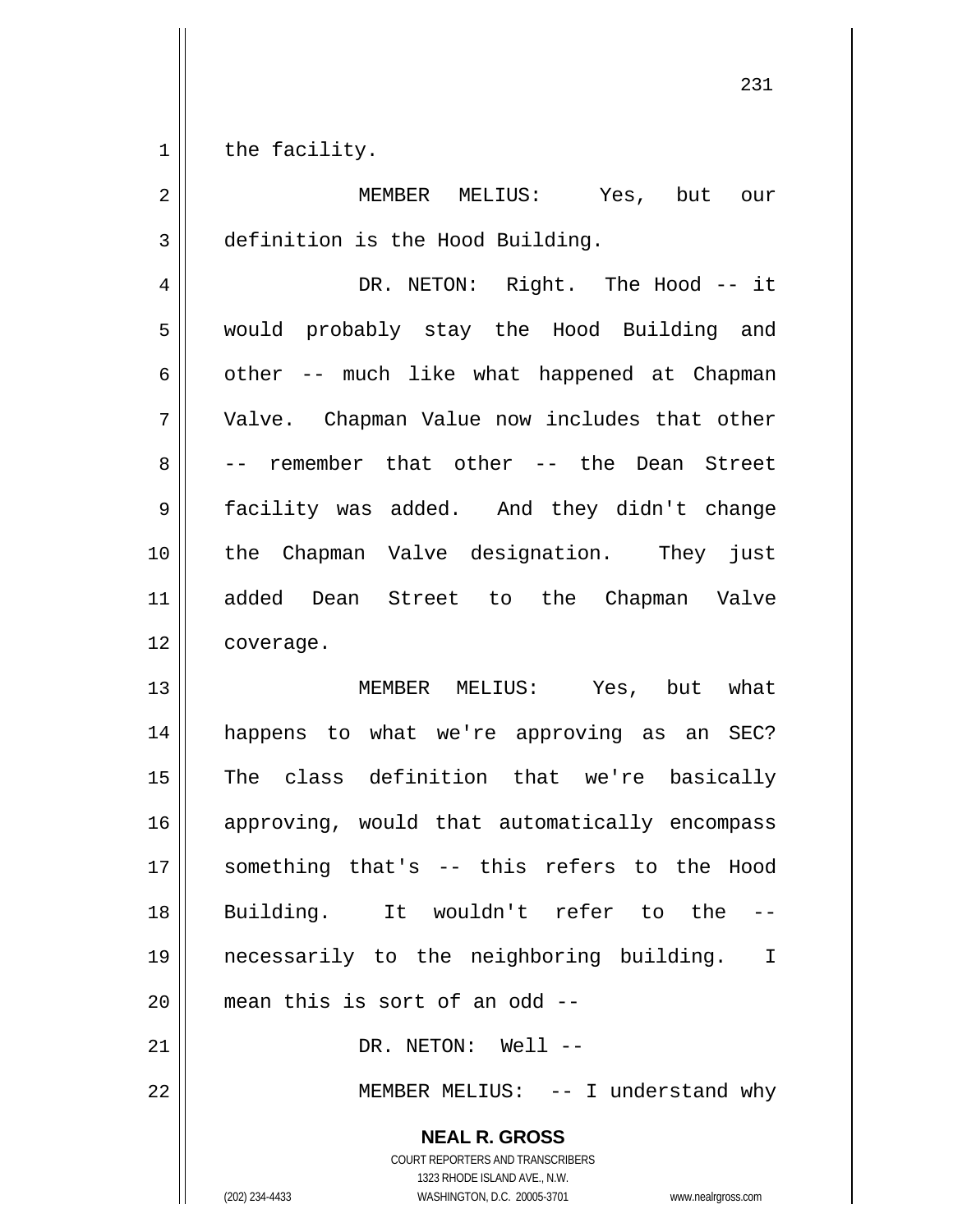|                | 232                                                                 |
|----------------|---------------------------------------------------------------------|
| 1              | you did it but --                                                   |
| $\overline{2}$ | DR. NETON: -- well, what's odder                                    |
| 3              | is currently there are no covered cases                             |
| 4              | covered claims under this definition.                               |
| 5              | MEMBER MELIUS: Well, that was one                                   |
| 6              | of my other questions.                                              |
| 7              | DR. NETON: That's a different                                       |
| 8              | issue. But, you know, you raise a good                              |
| 9              | question. I'm not certain because we went                           |
| 10             | through the Dean Street facility at Chapman                         |
| 11             | and we went to great pains to determine was                         |
| 12             | there really covered exposure at that                               |
| 13             | additional portion. But --                                          |
| 14             | MEMBER MELIUS: I'm just worried                                     |
| 15             | about our recommendation then getting --                            |
| 16             | DR. NETON: Well, I suspect if the                                   |
| 17             | recommendation covered the Hood Building and                        |
| 18             | the address was provided, then it would be                          |
| 19             | okay. I don't know. I guess I really can't                          |
| 20             | answer what happens if the Albany facility was                      |
| 21             | added then.                                                         |
| 22             | Well, let me<br>CHAIRMAN ZIEMER:                                    |
|                | <b>NEAL R. GROSS</b><br>COURT REPORTERS AND TRANSCRIBERS            |
|                | 1323 RHODE ISLAND AVE., N.W.                                        |
|                | (202) 234-4433<br>WASHINGTON, D.C. 20005-3701<br>www.nealrgross.com |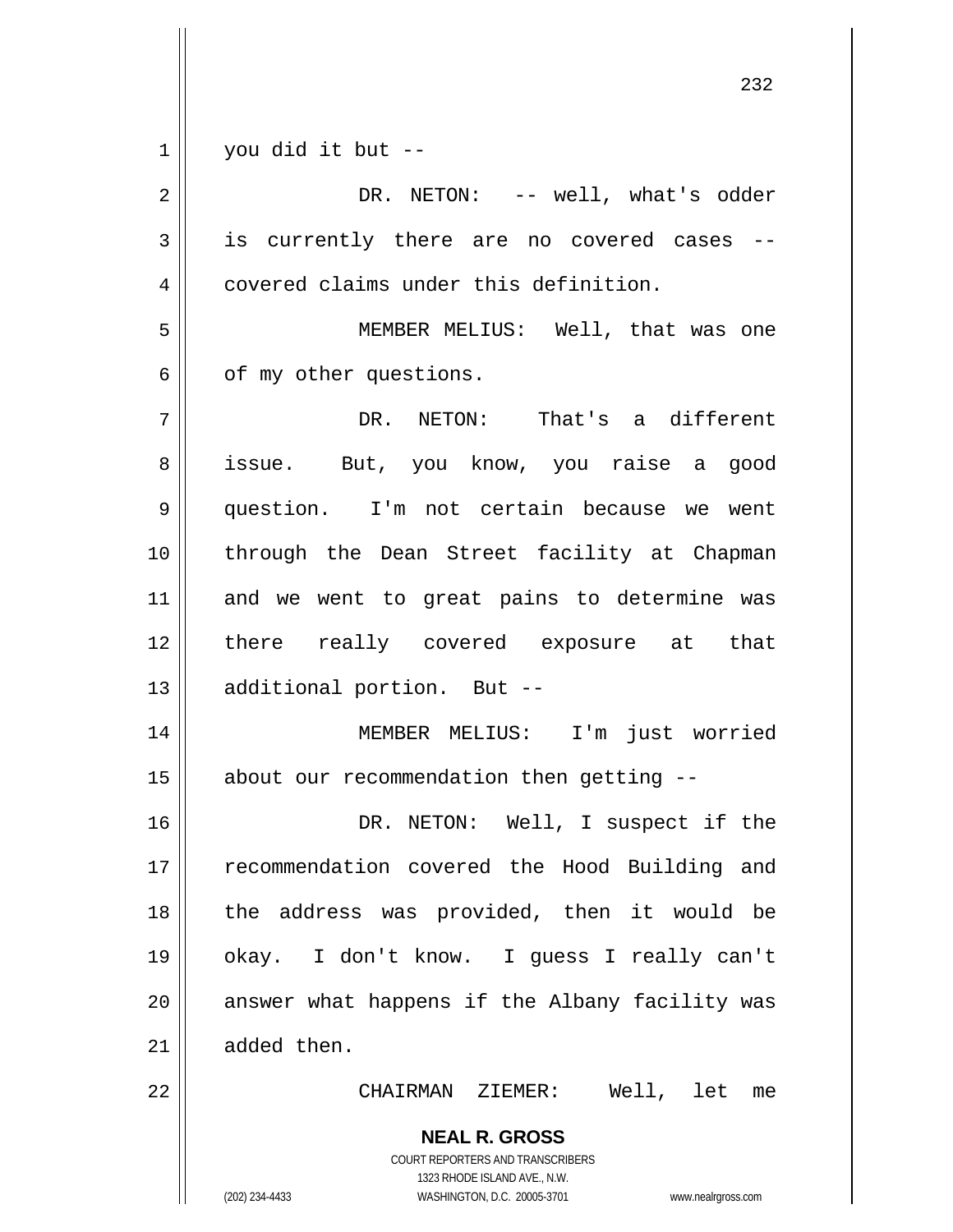**NEAL R. GROSS** COURT REPORTERS AND TRANSCRIBERS 1 2 3 4 5 6 7 8 9 10 11 12 13 14 15 16 17 18 19 20 21 22 raise a related question. In principle, we don't know what went on at the other building. We don't know, for example, if you could, in fact, construct doses there. Perhaps you would find out you had good information. I'm just hypothesizing. But we don't know the status of the workers in the other building so to automatically add it just because it is an expansion of this program seems to me to have some pitfalls. DR. NETON: I agree, yes. MEMBER MELIUS: I mean not only what you say but we really, as a Board, we have not considered that building. It would be one thing if we had the information and DOL was just - CHAIRMAN ZIEMER: Right. MEMBER MELIUS: -- had to make a decision -- CHAIRMAN ZIEMER: Well, that's basically the point I was making.

> 1323 RHODE ISLAND AVE., N.W. (202) 234-4433 WASHINGTON, D.C. 20005-3701 www.nealrgross.com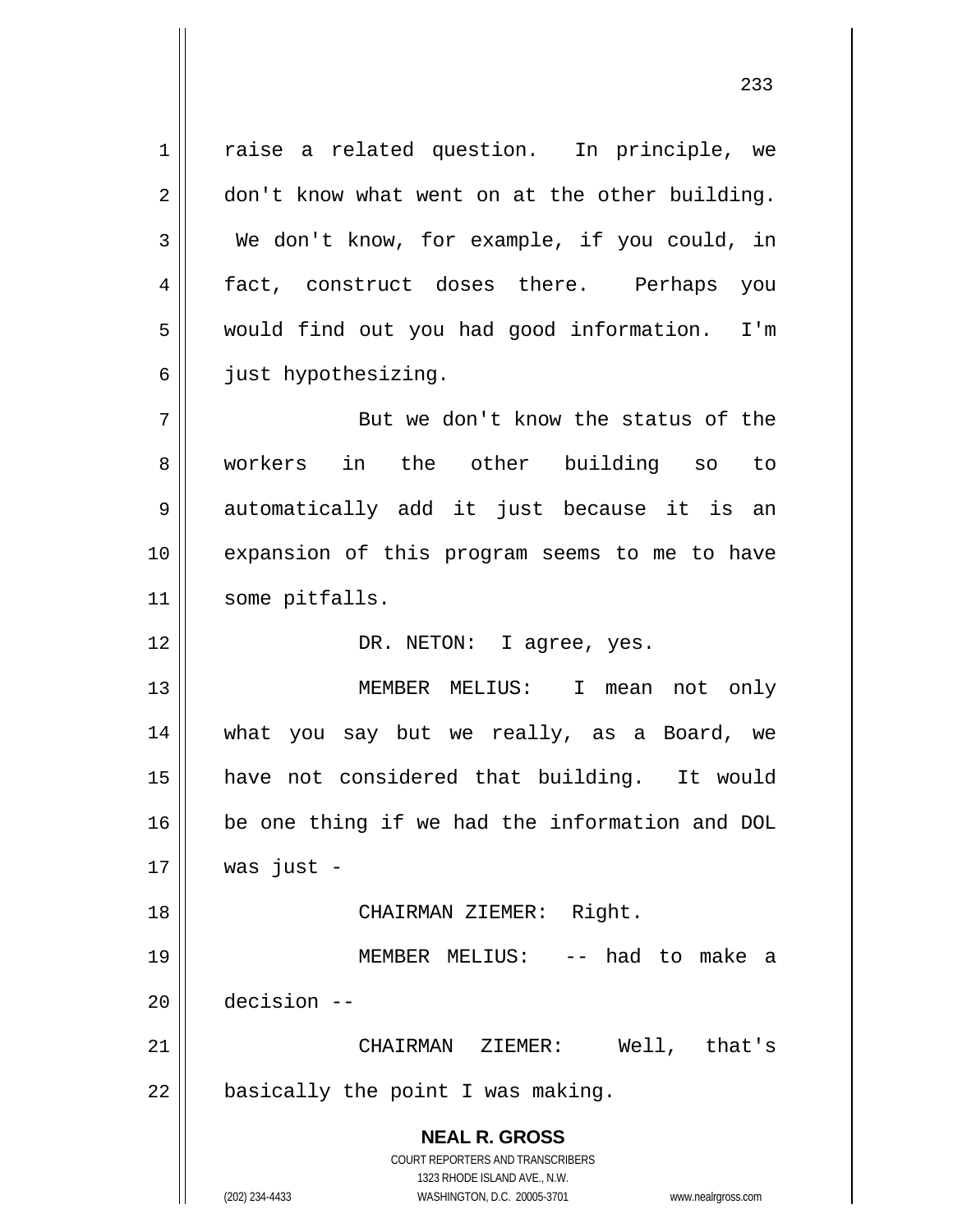**NEAL R. GROSS** 234 1 2 3 4 5 6 7 8 9 10 11 12 13 14 15 16 17 18 19 20 21 22 MEMBER MELIUS: Yes, yes, right, right. DR. GLOVER: You raise a good point. MEMBER MELIUS: And then the other question I have, while you're -- don't go away, Jim. DR. NETON: Don't go away? (Laughter.) MEMBER MELIUS: He is anyway. DR. GLOVER: I would briefly speak to that if you'd like. The 224, we did discuss some of it in the report. We did research that. They did use radioactive materials. And people were transient back and forth. It was the overflow facility. They were doing similar works, including extruding uranium at that facility. They were storing uranium rods and all the material. And I understand it is a complexity. And I didn't know how else to address it.

> COURT REPORTERS AND TRANSCRIBERS 1323 RHODE ISLAND AVE., N.W.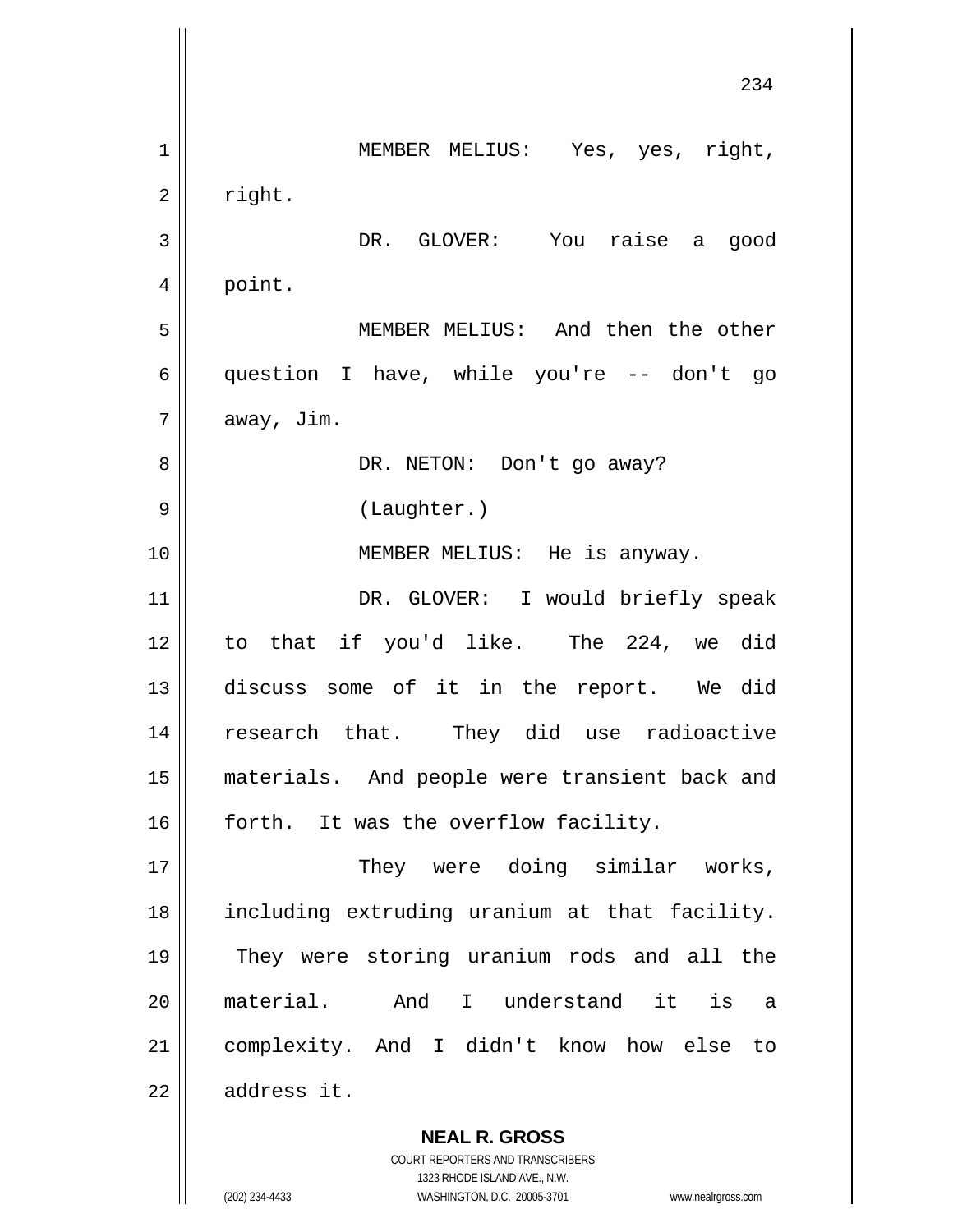**NEAL R. GROSS** COURT REPORTERS AND TRANSCRIBERS 1323 RHODE ISLAND AVE., N.W. (202) 234-4433 WASHINGTON, D.C. 20005-3701 www.nealrgross.com 1 2 3 4 5 6 7 8 9 10 11 12 13 14 15 16 17 18 19 20 21 22 MEMBER MELIUS: Well, I think you just helped a lot. Because I think we just need to make sure we have on the record some consideration of that and some information on that particular building. CHAIRMAN ZIEMER: Right. So everything you said about the, quote, Hood Building, actually applied to both is what you're telling us. DR. GLOVER: Yes, sir. CHAIRMAN ZIEMER: That's an important point. MEMBER MELIUS: Yes. Can I ask a follow-up question? It was why are we considering this when we don't have a case? I mean -- DR. GLOVER: Those individuals did work -- I mean I can't say they -- the DOL puts people in places. MEMBER MELIUS: Okay, okay. DR. GLOVER: But they were clearly Hood facility workers.

<u>235</u>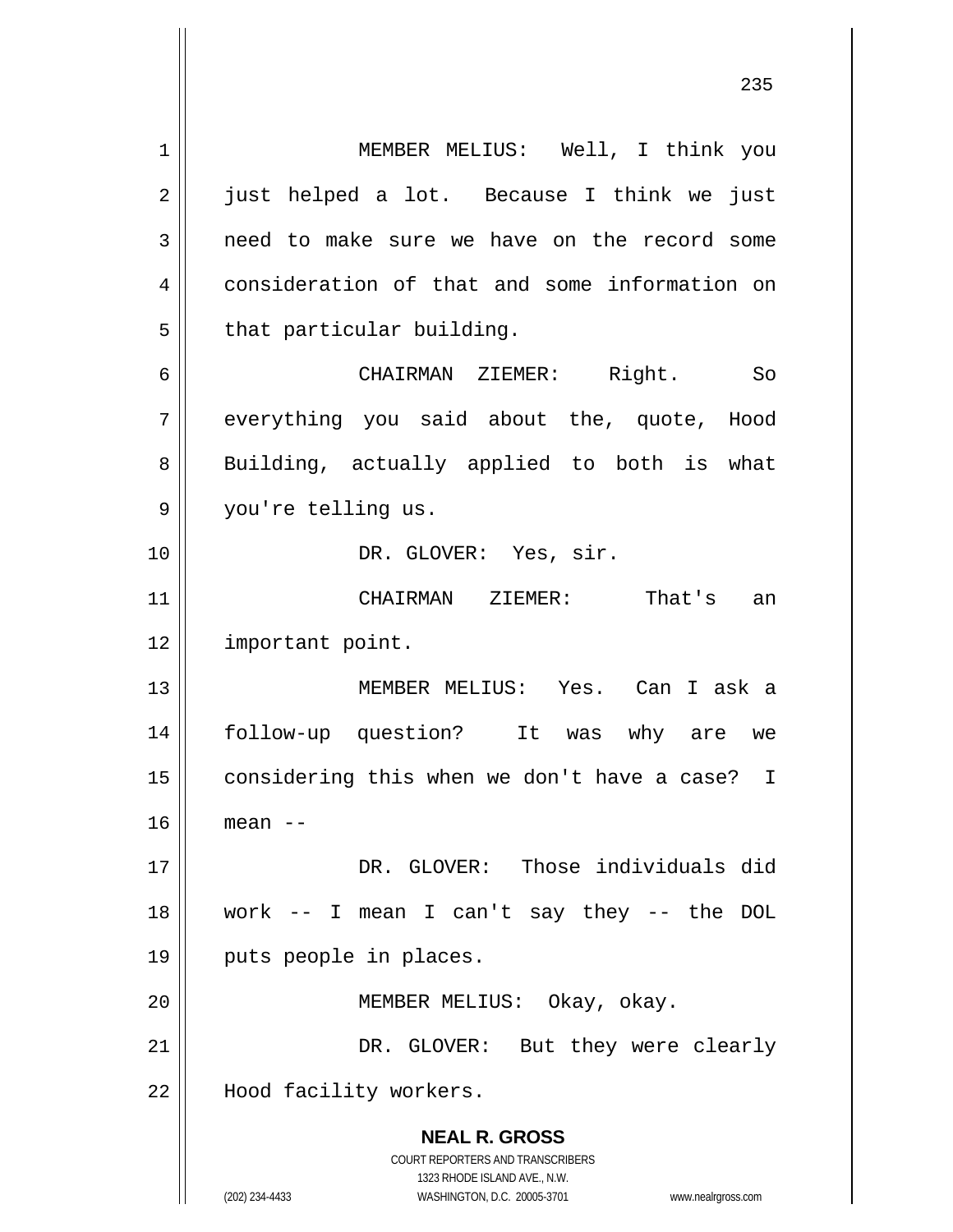| $\mathbf 1$  | DR. NETON: Yes. This is just                                                                        |
|--------------|-----------------------------------------------------------------------------------------------------|
| $\mathbf{2}$ | clearly an artifact of the way this situation                                                       |
| 3            | evolved.                                                                                            |
| 4            | MEMBER MELIUS: Okay. Okay. But                                                                      |
| 5            | you just sounded more doubtful than skeptical.                                                      |
| 6            | It was like well, we don't have any.                                                                |
| 7            | CHAIRMAN ZIEMER: Wanda Munn?                                                                        |
| 8            | MEMBER MUNN: And isn't the concern                                                                  |
| 9            | with the other building -- isn't the concern                                                        |
| 10           | with the other building the Department of                                                           |
| 11           | Labor's concern not ours?                                                                           |
| 12           | CHAIRMAN ZIEMER: Well, it is. The                                                                   |
| 13           | point I was trying to make is if that building                                                      |
| 14           | were tacked on after the fact and we had not                                                        |
| 15           | evaluated -- and Sam has assured me now that                                                        |
| 16           | we have -- but had we not evaluated what went                                                       |
| 17           | on there, it would be a little awkward to say                                                       |
| 18           | that we had properly addressed<br>our                                                               |
| 19           | responsibility to assure that whatever work                                                         |
| 20           | went on there was eligible for the SEC.<br>That                                                     |
| 21           | was the only point I was making.                                                                    |
| 22           | MEMBER MUNN: Well, it just seems                                                                    |
|              | <b>NEAL R. GROSS</b>                                                                                |
|              | <b>COURT REPORTERS AND TRANSCRIBERS</b>                                                             |
|              | 1323 RHODE ISLAND AVE., N.W.<br>(202) 234-4433<br>WASHINGTON, D.C. 20005-3701<br>www.nealrgross.com |

<u>236</u>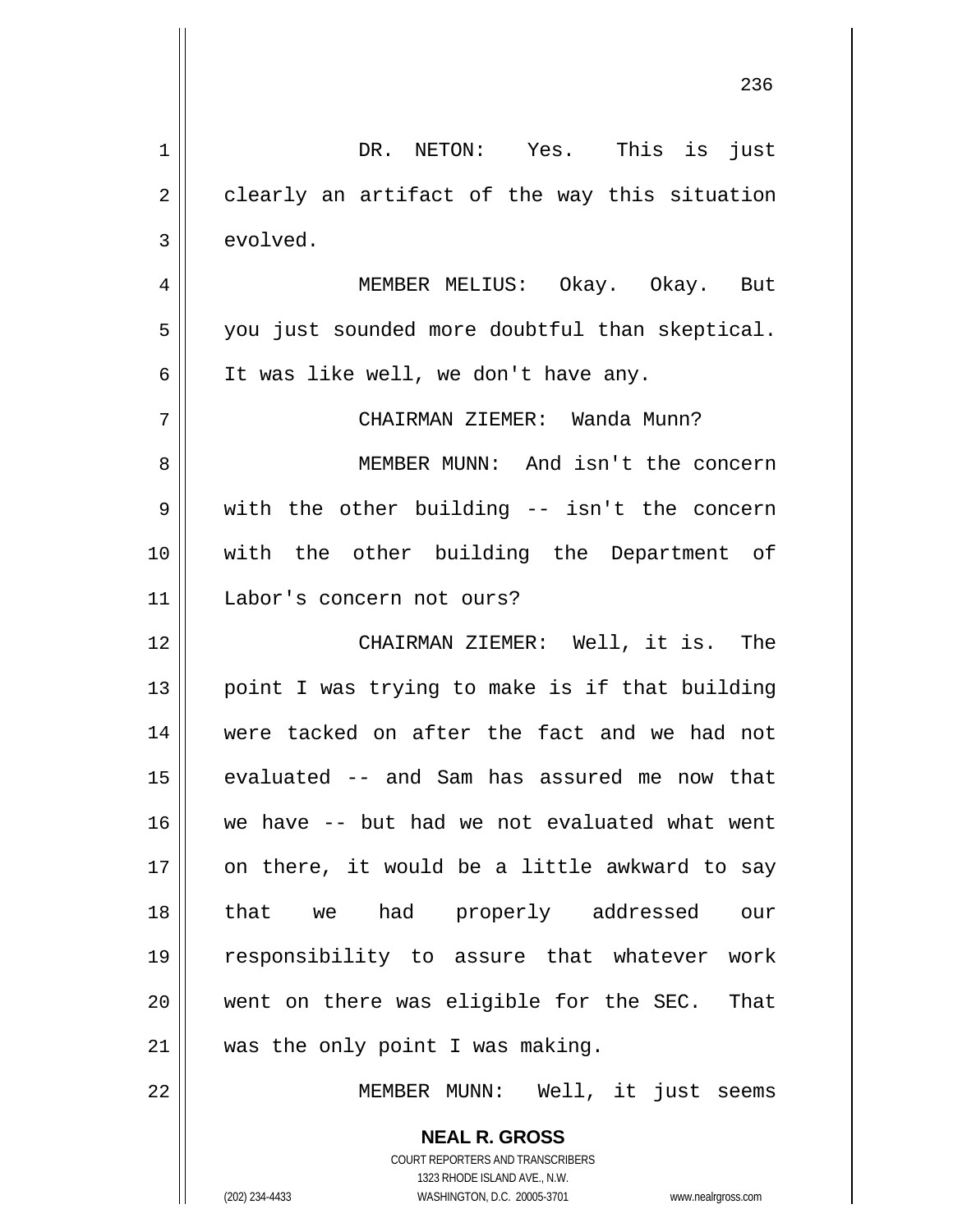**NEAL R. GROSS** COURT REPORTERS AND TRANSCRIBERS 1323 RHODE ISLAND AVE., N.W. (202) 234-4433 WASHINGTON, D.C. 20005-3701 www.nealrgross.com 1 2 3 4 5 6 7 8 9 10 11 12 13 14 15 16 17 18 19 20 21 22 to me that the whole issue is the Department of Labor's issue and not really one for us. CHAIRMAN ZIEMER: Well, I think at this point, it is, yes. Other comments or questions? Thank you, Sam. I don't think we have a petitioner for this but we do have a comment, I believe, from Sharon Block of -- oh, Jason, you're going to read a letter first. And then we'll hear from Sharon. Thank you. MR. BROEHM: Yes, Sharon asked me to read this letter from Senators Edward Kennedy and John Kerry from Massachusetts. It's actually written to Dr. Christine Branche as Acting Director of NIOSH but we'd like to read it into the record here to get the issues on the record: Dear Dr. Branche: We're writing to bring your attention to a Special Exposure Cohort Petition filed on behalf of former employees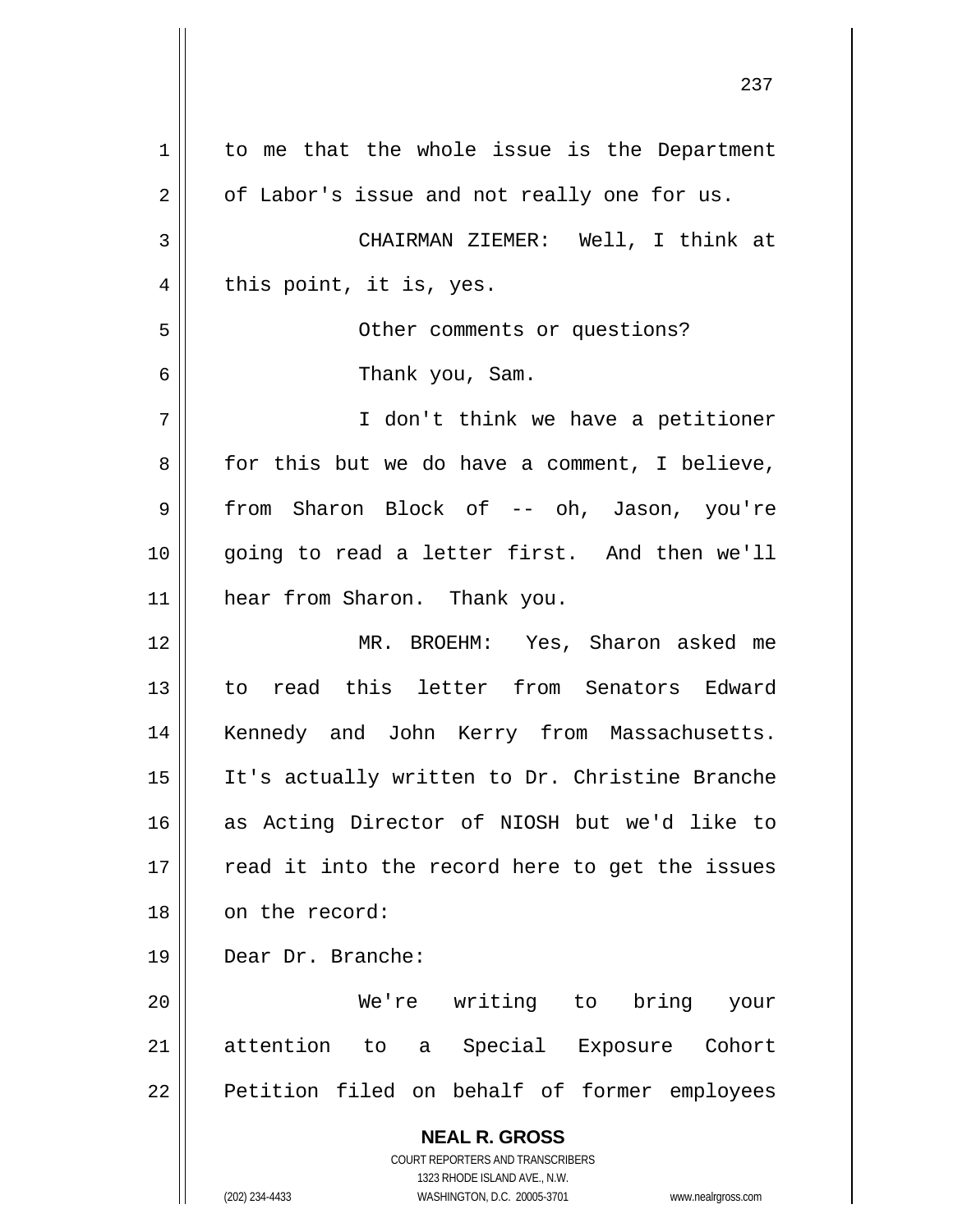**NEAL R. GROSS** 1 2 3 4 5 6 7 8 9 10 11 12 13 14 15 16 17 18 19 20 21 22 of the Massachusetts Institute of Technology of Cambridge, Massachusetts, pursuant to the Energy Employees Occupational Illness Compensation Program Act. MIT was involved in radiological operations from the 1940's through the 1960's in a number of different capacities. During this time, its employees were exposed to radiation materials in their work. On February 4, NIOSH issued an SEC Petition Evaluation Report on the MIT SEC Petition. The report recommends approving the addition to the Special Exposure Cohort of all the MIT employees who worked at the Hood Building, 155 Massachusetts Avenue, from May 9, 1946 through December 31, 1963. The report will be presented to the Advisory Board on Radiation Worker Health at the Board's February 18, 2009 meeting. We support the recommendation by NIOSH to add the workers to the cohort, but we are concerned that the scope of NIOSH's

> COURT REPORTERS AND TRANSCRIBERS 1323 RHODE ISLAND AVE., N.W.

(202) 234-4433 WASHINGTON, D.C. 20005-3701 www.nealrgross.com

<u>238</u>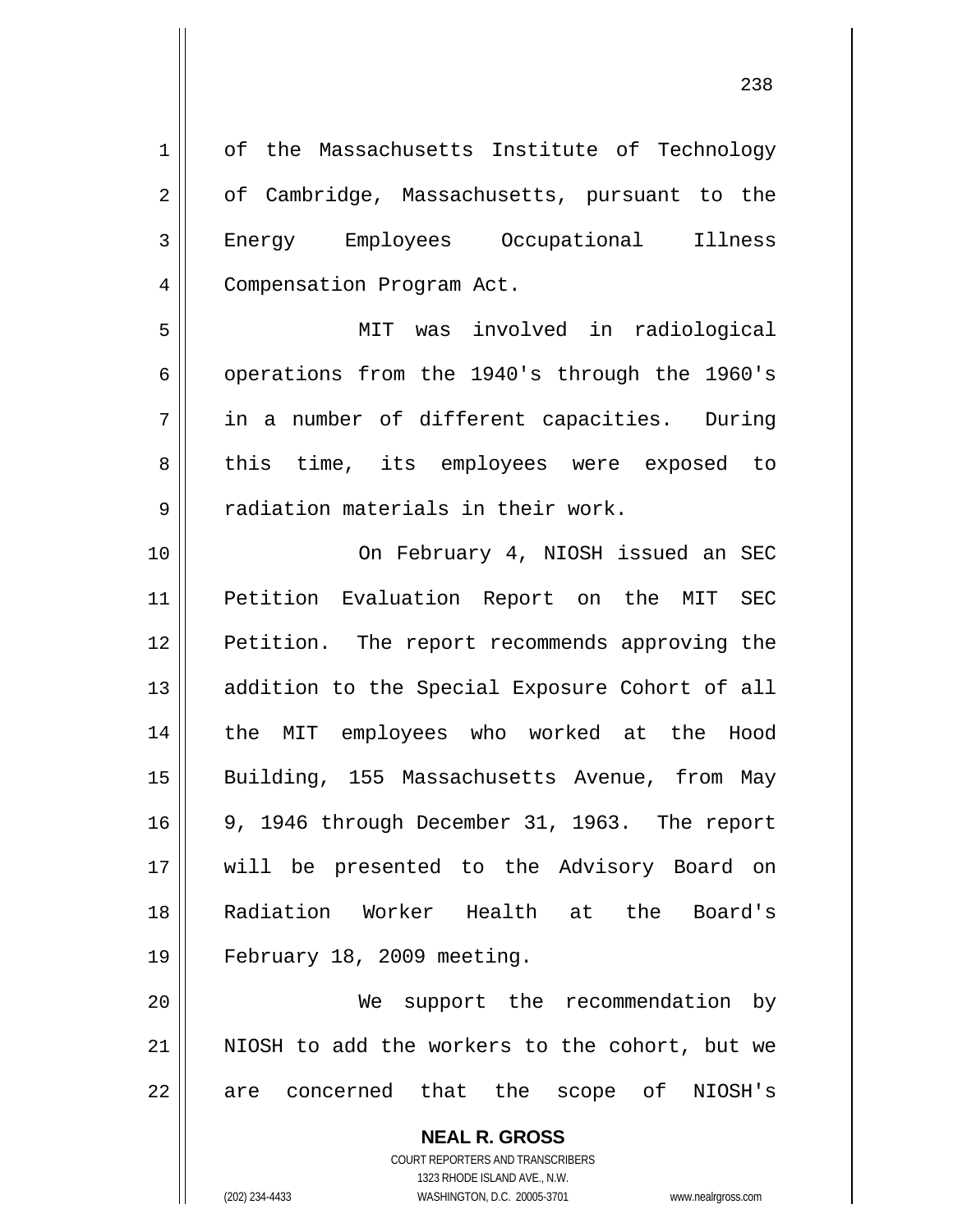1 2 3 4 5 6 7 8 9 10 11 12 13 14 15 16 17 18 19 20 recommendation is too narrow and leaves out workers who deserve to be included. Our concern relates to both the time period and locations covered. Specifically, NIOSH's recommendation does not include MIT employees who performed uranium extraction studies from 1942 to 1946 or who conducted research and testing on processes for melting and casting uranium metal from 1944 to 1946. In addition, NIOSH's recommendation does not include workers at the facility located at 224 Albany Street, adjacent to the Hood Building. The NIOSH report confirms that there were radiological activities during the 1942 to 1946 time period and at the 224 Albany Street facility, but it gives no explanation why workers employed during this time or at this location were excluded from the recommendation. When Congress enacted EEOICPA, it

21 22 was our intent to compensate sick workers for their extraordinary sacrifice to the nation's

> **NEAL R. GROSS** COURT REPORTERS AND TRANSCRIBERS 1323 RHODE ISLAND AVE., N.W. (202) 234-4433 WASHINGTON, D.C. 20005-3701 www.nealrgross.com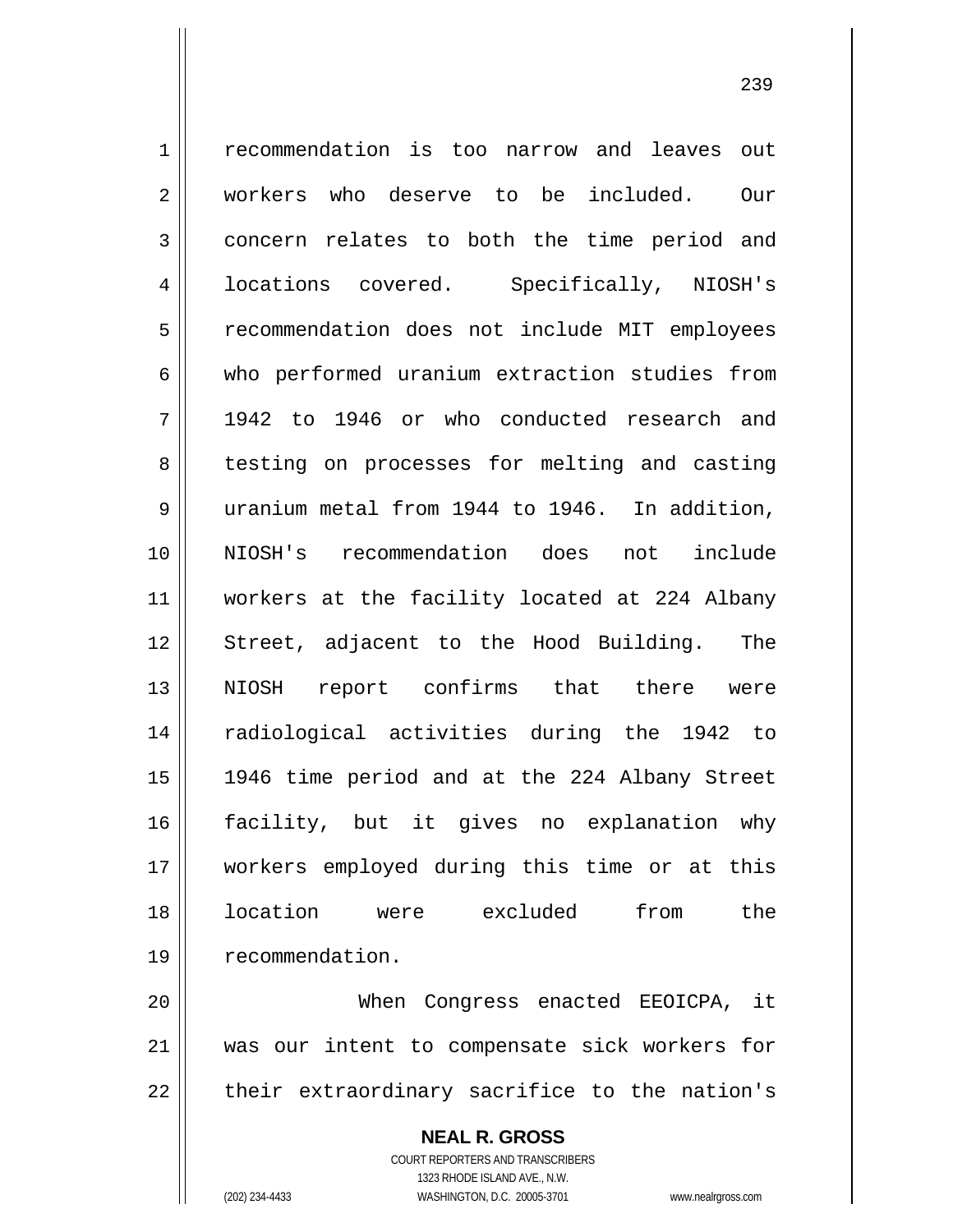**NEAL R. GROSS** COURT REPORTERS AND TRANSCRIBERS 1323 RHODE ISLAND AVE., N.W. 1 2 3 4 5 6 7 8 9 10 11 12 13 14 15 16 17 18 19 20 21 22 nuclear weapons program. The Act's goals can be met only if SEC Petitions are processed fairly and expeditiously. Narrowly construing the class of workers covered by the Cohort does not accomplish this goal. Consequently, we would appreciate an explanation of the decision by NIOSH to exclude employees who worked during the 1942-1946 time period or at the 224 Albany Street location from its definition of the scope of the MIT Special Exposure Cohort Petition. Thank you for your consideration of this issue. If you have any questions or additional information to provide, please contact Sharon Block in Senator Kennedy's office at 202-224-5441. With respect and appreciation, Sincerely, Edward M. Kennedy and John Kerry CHAIRMAN ZIEMER: Thank you, Jason. And am I correct in assuming that Dr. Branche or her staff will be replying to that letter

(202) 234-4433 WASHINGTON, D.C. 20005-3701 www.nealrgross.com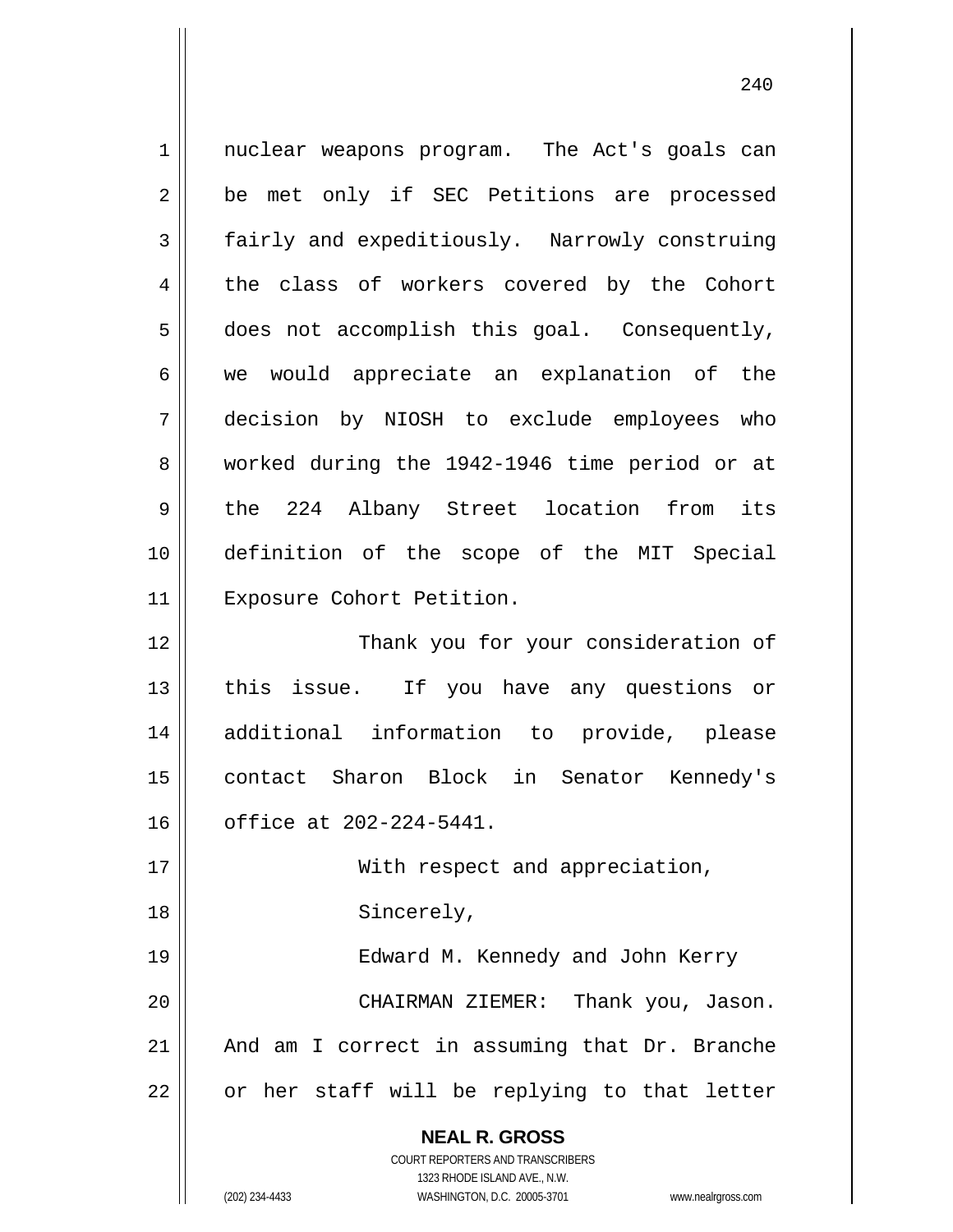**NEAL R. GROSS** COURT REPORTERS AND TRANSCRIBERS 1323 RHODE ISLAND AVE., N.W. 241 1 2 3 4 5 6 7 8 9 10 11 12 13 14 15 16 17 18 19 20 21 22 since it's not really directed to the Board per se? Is that correct? Thank you. Then we'll hear from Sharon Block, who is on Senator Kennedy's staff. Sharon, are you one the line? MS. BLOCK: I am, yes. CHAIRMAN ZIEMER: Thank you. Please proceed. MS. BLOCK: Thank you. And, you know, I think the letter, you know, basically expresses Senator Kennedy's and Senator Kerry's concerns. And, you know, I want to thank the Board for looking into these issues. And, you know, Senator Kennedy's concern always is that the process is made as easy and expeditious as possible for his constituents and for all the former energy workers. And so we just appreciate the Board's consideration of this petition in a way that won't require other workers to have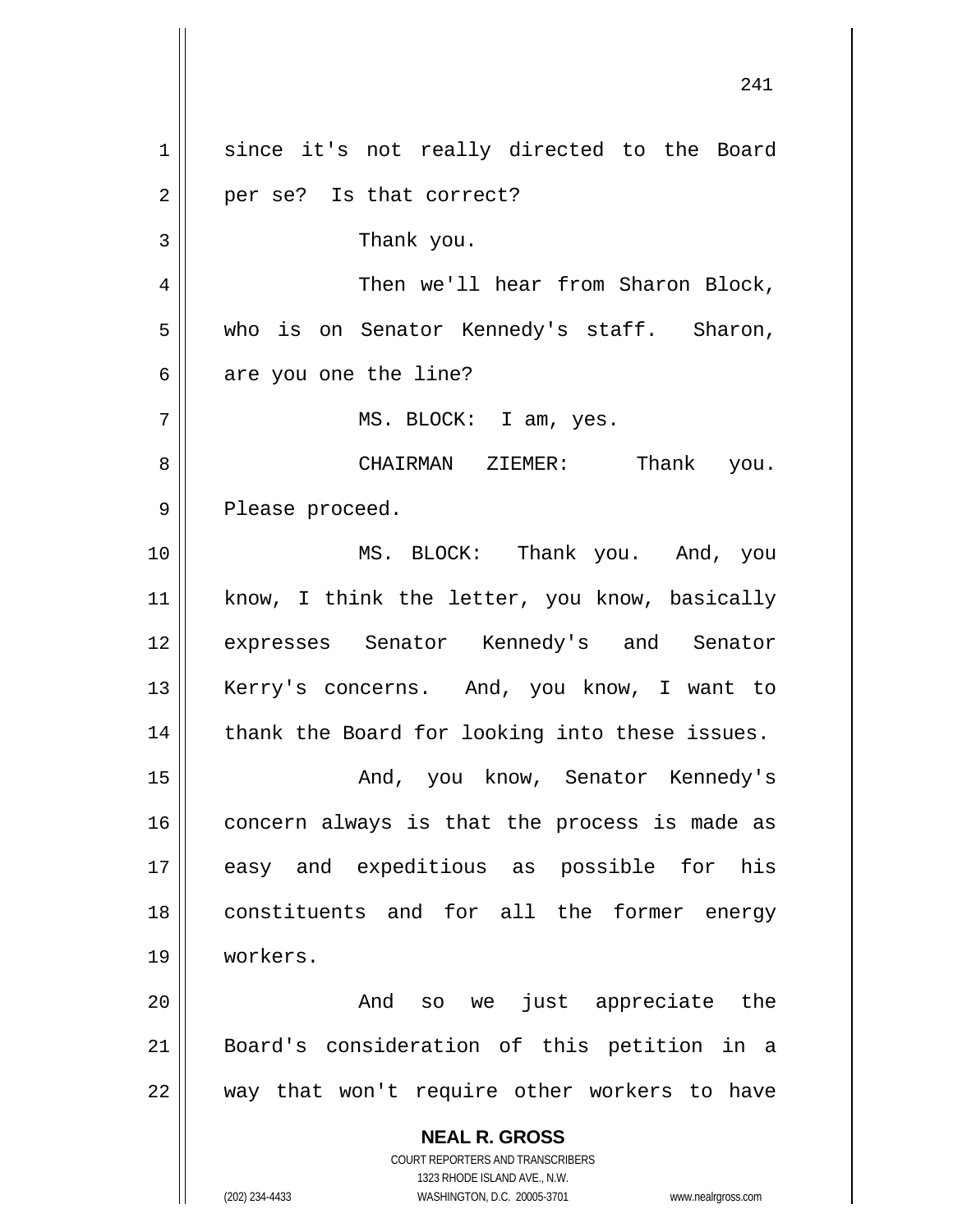**NEAL R. GROSS** COURT REPORTERS AND TRANSCRIBERS 1323 RHODE ISLAND AVE., N.W. (202) 234-4433 WASHINGTON, D.C. 20005-3701 www.nealrgross.com 1 2 3 4 5 6 7 8 9 10 11 12 13 14 15 16 17 18 19 20 21 22 to come back and file separate petitions or start this process over again. And just to be sure that this one is proceeding in a way that covers, you know, as many workers as are eligible and deserve to be covered. So anyway, we appreciate your time and attention to this. And look forward to getting Dr. Branche's answer to the letter. CHAIRMAN ZIEMER: Okay. Thank you very much for that input as well. The Chair is trying to determine what we can use. We want to keep the Blockson discussion at a time certain at four o'clock. We do have -- MEMBER MELIUS: We need to finish this up. CHAIRMAN ZIEMER: Oh, we need to finish this, yes. I'm -- we're so streamlined that I thought we had already done what we're thinking about doing. MEMBER MELIUS: I had that quick nap.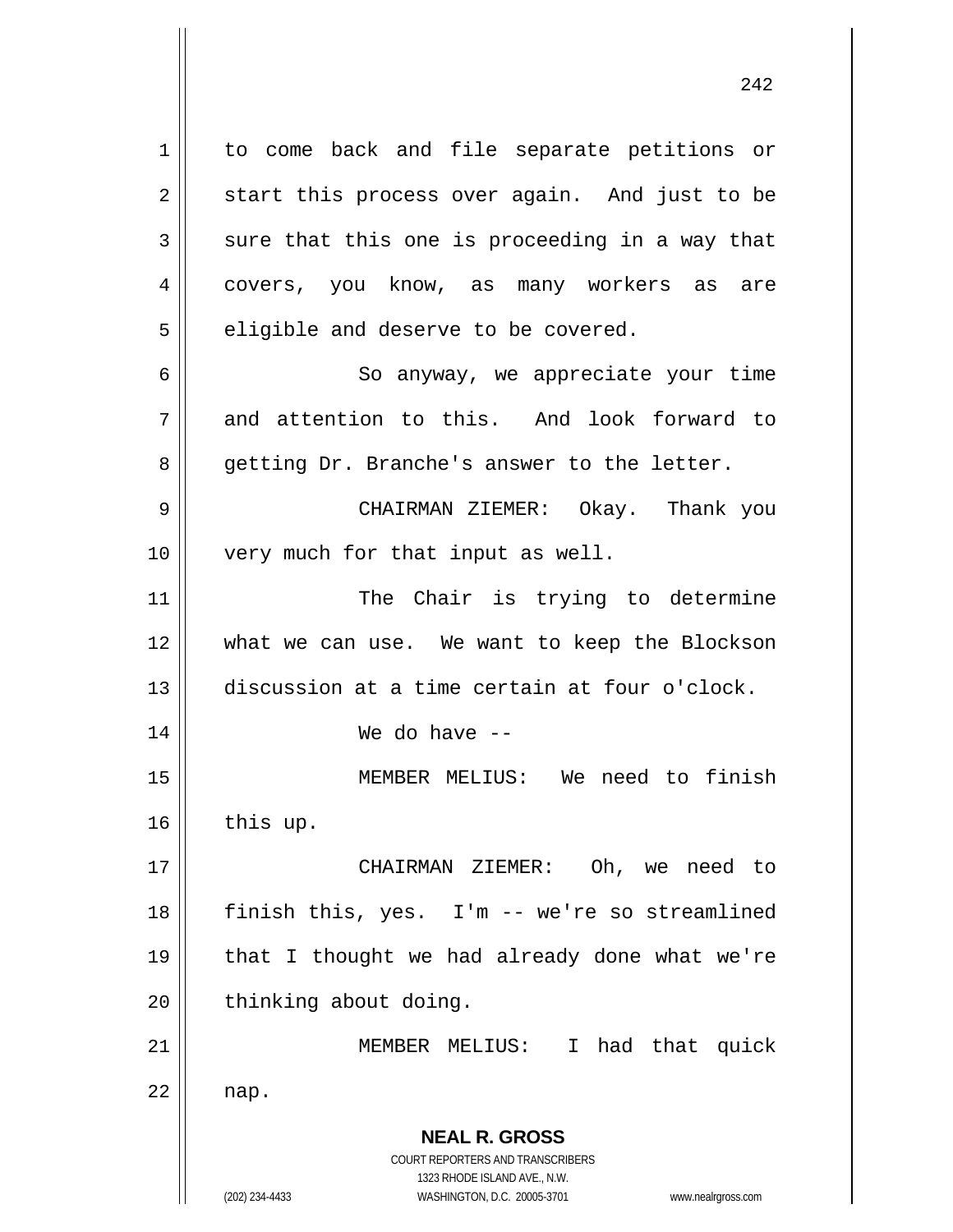|             | 243                                                                                                                                                             |
|-------------|-----------------------------------------------------------------------------------------------------------------------------------------------------------------|
| $\mathbf 1$ | CHAIRMAN ZIEMER: Right, okay.                                                                                                                                   |
| 2           | Well, the Chair will allow us to                                                                                                                                |
| 3           | finish, I think, in all good conscience, it                                                                                                                     |
| 4           | would be good.                                                                                                                                                  |
| 5           | MEMBER MELIUS: That will keep us                                                                                                                                |
| 6           | alert if we could just move things around                                                                                                                       |
| 7           | enough.                                                                                                                                                         |
| 8           | CHAIRMAN ZIEMER: Okay. Well, this                                                                                                                               |
| 9           | time of day, you know, it's six o'clock in                                                                                                                      |
| 10          | Lafayette so that's my excuse and I'm sticking                                                                                                                  |
| 11          | to it.                                                                                                                                                          |
| 12          | (Laughter.)                                                                                                                                                     |
| 13          | Okay. Here we go. Further                                                                                                                                       |
| 14          | discussion on the Hood Building SEC -- Brad                                                                                                                     |
| 15          | Clawson?                                                                                                                                                        |
| 16          | just<br>MEMBER<br>CLAWSON:<br>$I'$ m                                                                                                                            |
| 17          | questioning what was going on from '42 to '46?                                                                                                                  |
| 18          | What -- was that building in the process<br>Оr                                                                                                                  |
| 19          | what?                                                                                                                                                           |
| 20          | CHAIRMAN ZIEMER:<br>Sam,<br>can<br>you                                                                                                                          |
| 21          | answer that question?                                                                                                                                           |
| 22          | DR. GLOVER: Yes, the Hood facility                                                                                                                              |
|             | <b>NEAL R. GROSS</b><br>COURT REPORTERS AND TRANSCRIBERS<br>1323 RHODE ISLAND AVE., N.W.<br>(202) 234-4433<br>WASHINGTON, D.C. 20005-3701<br>www.nealrgross.com |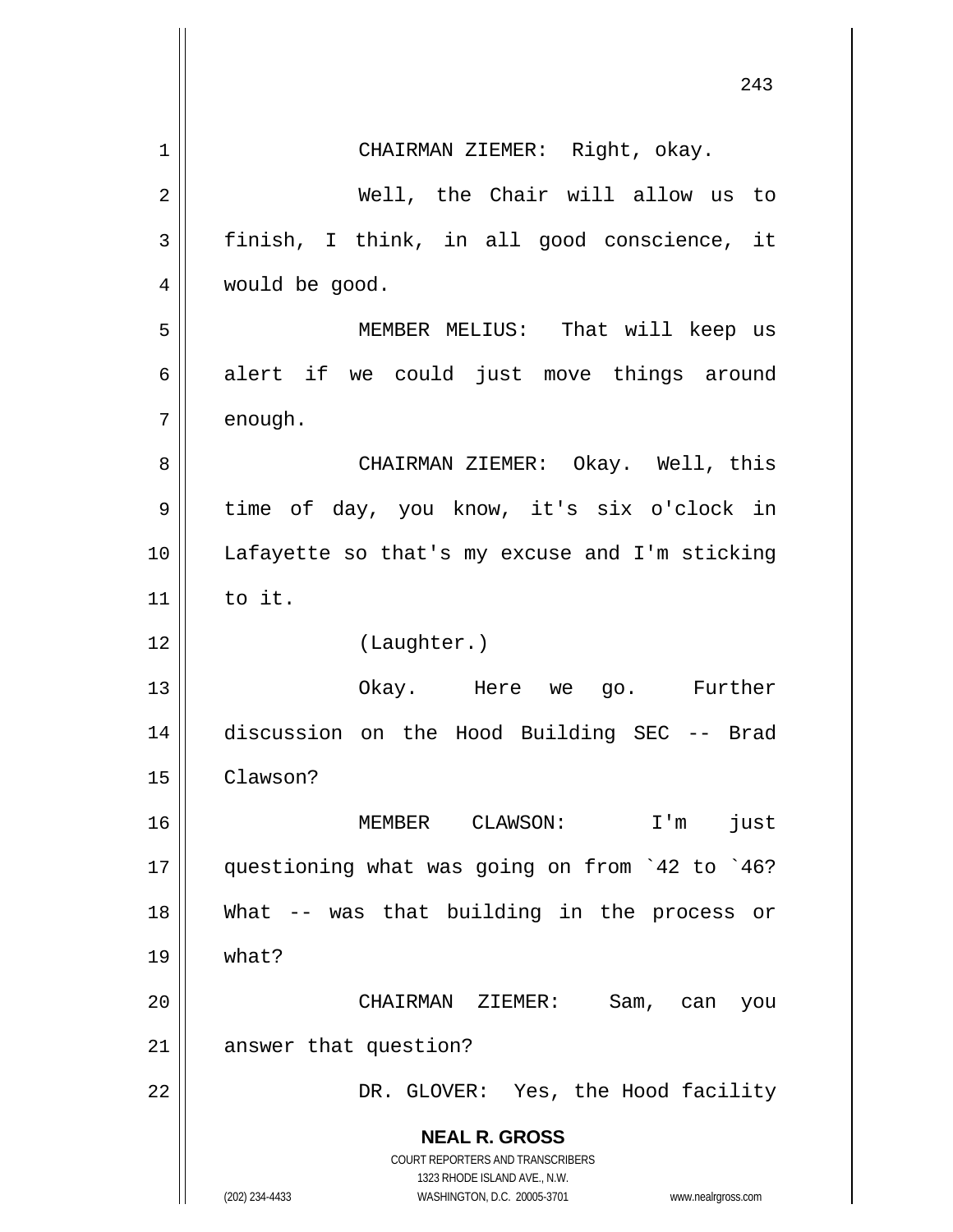| 1  | did not become part of the process until 1946.                      |
|----|---------------------------------------------------------------------|
| 2  | CHAIRMAN ZIEMER: Sam, hold on just                                  |
| 3  | a minute. We got some talking on the line.                          |
| 4  | If you're on the phone line, would you please                       |
| 5  | mute your phones? Thank you.                                        |
| 6  | Sam?                                                                |
| 7  | DR. GLOVER: So the Hood facility                                    |
| 8  | was basically a milk company, which the AEC                         |
| 9  | purchased. So it had not activities nuclear                         |
| 10 | related to this AEC stuff until 1946. All the                       |
| 11 | work, it was done at the MIT campus. And then                       |
| 12 | it was shifted to the Hood Building as of May                       |
| 13 | 9th, 1946.                                                          |
| 14 | MEMBER CLAWSON: Okay. So we're                                      |
| 15 | separating out just the Hood Building. I                            |
| 16 | guess I wanted to make sure - how are we not                        |
| 17 | missing the work that was done at MIT? I                            |
| 18 | guess the campus -- I realize there's no                            |
| 19 | petitions or whatever but so that we don't                          |
| 20 | have to revisit this.                                               |
| 21 | DR. GLOVER: Unfortunately because                                   |
| 22 | one is an atomic weapons employer, the other                        |
|    | <b>NEAL R. GROSS</b>                                                |
|    | COURT REPORTERS AND TRANSCRIBERS                                    |
|    | 1323 RHODE ISLAND AVE., N.W.                                        |
|    | (202) 234-4433<br>WASHINGTON, D.C. 20005-3701<br>www.nealrgross.com |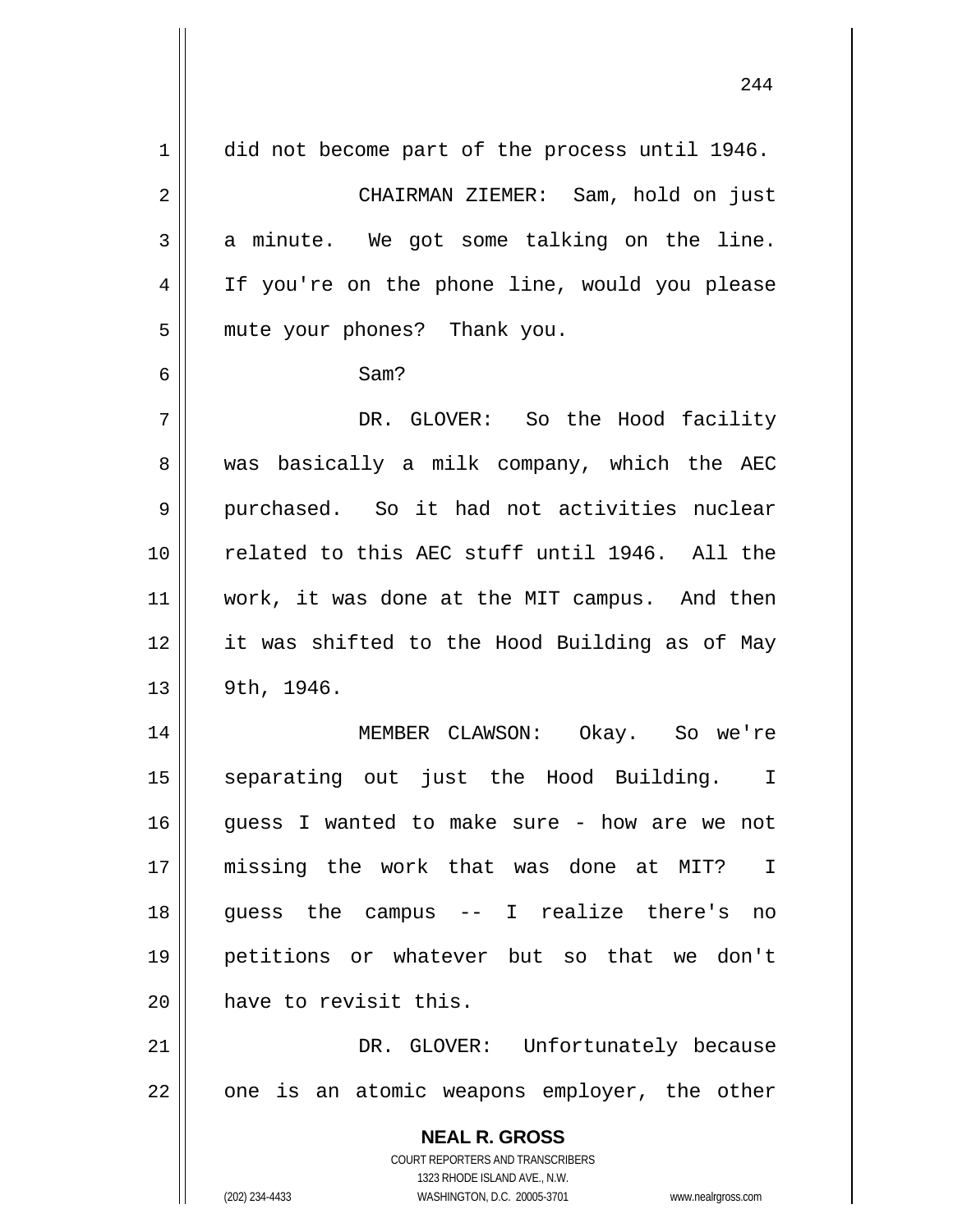| $\mathbf 1$    | is a -- it is a separate -- truly a separate                                                        |
|----------------|-----------------------------------------------------------------------------------------------------|
| $\overline{2}$ | facility and designation. I don't think they                                                        |
| 3              | can be encompassed with one another.                                                                |
| 4              | MEMBER CLAWSON: Okay.                                                                               |
| 5              | CHAIRMAN ZIEMER: So the work they                                                                   |
| 6              | did there at MIT specifically would have to be                                                      |
| 7              | handled in a separate petition, for example.                                                        |
| 8              | MEMBER BEACH: Okay. The only                                                                        |
| 9              | other question I have on the dates as well is                                                       |
| 10             | with the Albany Street building. The                                                                |
| 11             | petitioner or this letter states it was from                                                        |
| 12             | 1942 to 1946. And if we write our                                                                   |
| 13             | recommendation for later years, how would                                                           |
| 14             | those earlier years be covered?                                                                     |
| 15             | DR. GLOVER: That was -- that's the                                                                  |
|                |                                                                                                     |
| 16             | MIT campus itself, not the 224 Albany Street.                                                       |
| 17             | MEMBER BEACH: Okay, I was thinking                                                                  |
| 18             |                                                                                                     |
| 19             | DR. GLOVER: 224 Albany Street                                                                       |
| 20             | would have occurred during the Hood Building                                                        |
| 21             | time frame.                                                                                         |
| 22             | MEMBER BEACH: Okay, okay. Thank                                                                     |
|                | <b>NEAL R. GROSS</b>                                                                                |
|                | COURT REPORTERS AND TRANSCRIBERS                                                                    |
|                | 1323 RHODE ISLAND AVE., N.W.<br>(202) 234-4433<br>WASHINGTON, D.C. 20005-3701<br>www.nealrgross.com |

<u>245</u>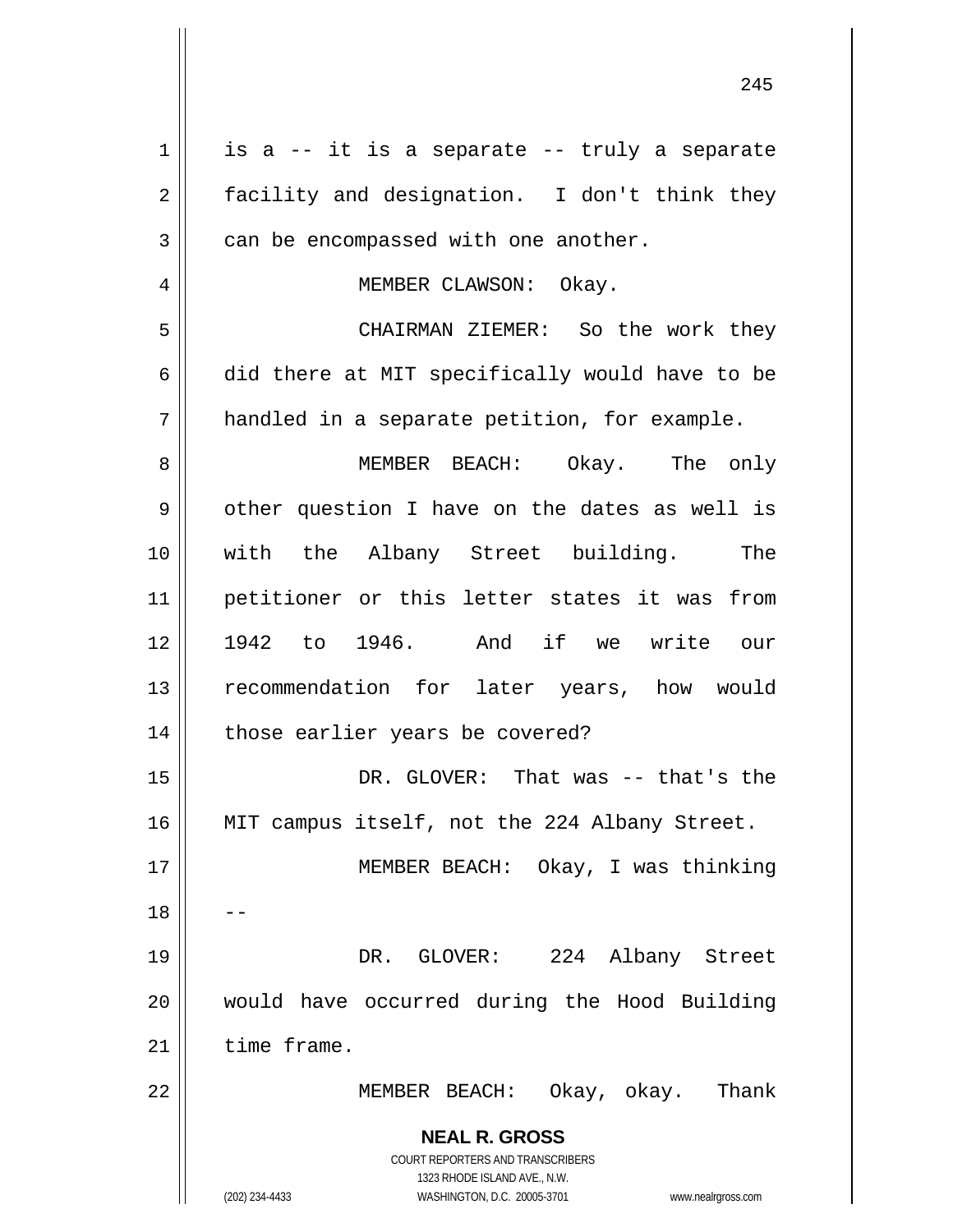**NEAL R. GROSS** COURT REPORTERS AND TRANSCRIBERS 1323 RHODE ISLAND AVE., N.W. (202) 234-4433 WASHINGTON, D.C. 20005-3701 www.nealrgross.com <u>246</u> 1 2 3 4 5 6 7 8 9 10 11 12 13 14 15 16 17 18 19 20 21 22 you. So it's fine. CHAIRMAN ZIEMER: Jim, you have an additional question? MEMBER MELIUS: No. Brad -- CHAIRMAN ZIEMER: Okay, we're good. MEMBER MELIUS: -- stole my question. CHAIRMAN ZIEMER: Okay. Other comments? PARTICIPANT: I have a question. MR. KATZ: On the phone, this is Board deliberation. CHAIRMAN ZIEMER: Okay. If there are no more questions on this one, it would be in order to have an appropriate motion. MEMBER PRESLEY: So moved if Jim's got one ready to go. CHAIRMAN ZIEMER: Okay, Mr. Presley is moving. And is there a second? MEMBER SCHOFIELD: Second. CHAIRMAN ZIEMER: Okay. Phil has seconded the motion to recommend approval of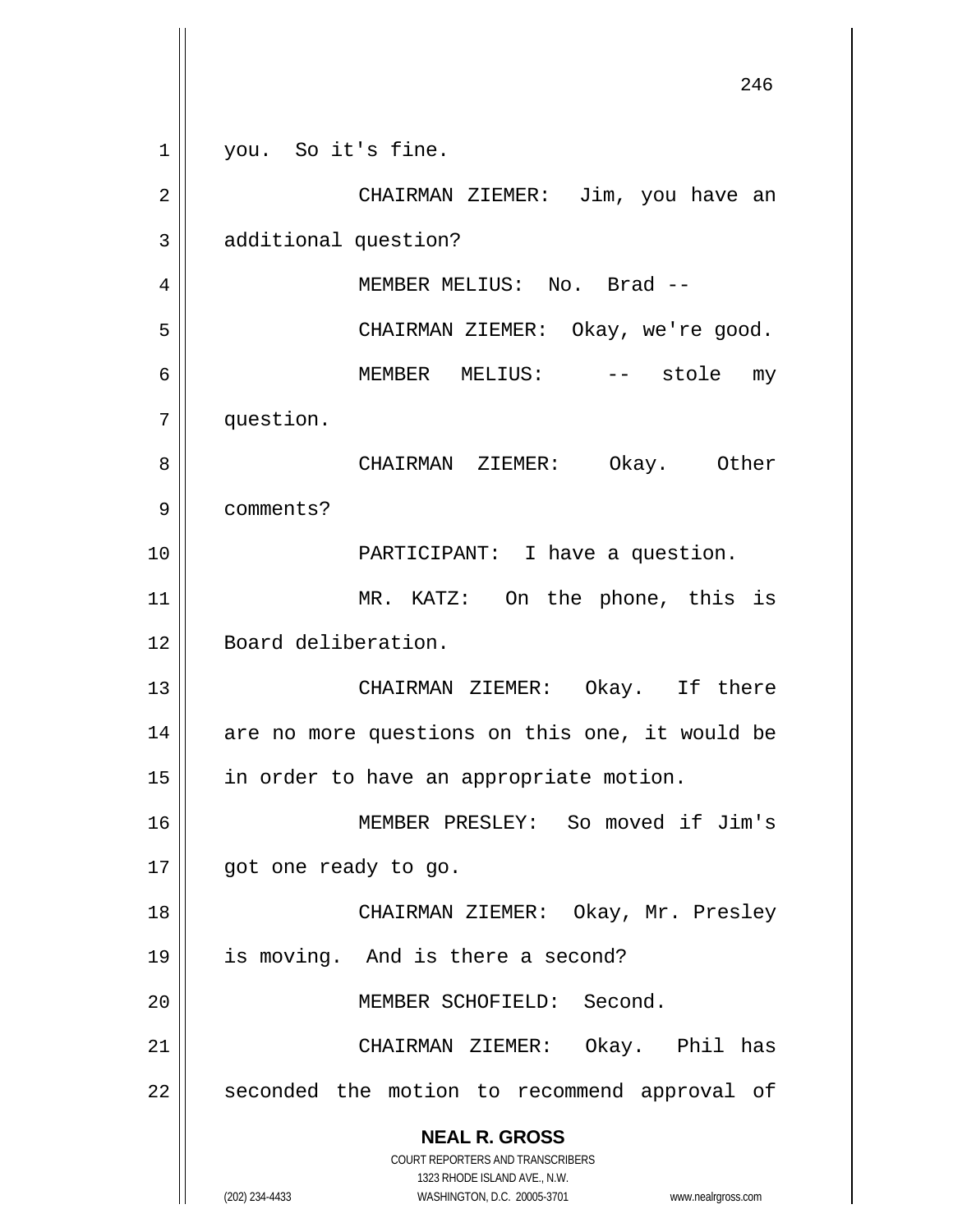1 2 3 4 5 6 7 8 9 10 11 12 13 14 15 16 17 18 19 20 21 22 this -- or recommends that we approve -- I don't want to use the word approve -- the motion is to recommend to the Secretary that there be this class added to the SEC. It has been seconded. And, Mr., Dr. Melius -- Mr. Professor Dr. Melius, do you have an appropriately worded statement that we will use? MEMBER MELIUS: And I would hope that Mr. Presley would consider it to be a friendly statement. MEMBER PRESLEY: Always. MEMBER MELIUS: The Board recommends the following letter be transmitted to the Secretary of Health and Human Services within 21 days. Should the Chair become aware of any issue that in his judgment would preclude the transmittal of this letter within that time period, the Board requests that he promptly informs the Board of the delay and the reasons for this delay, and that he

247

**NEAL R. GROSS** COURT REPORTERS AND TRANSCRIBERS 1323 RHODE ISLAND AVE., N.W.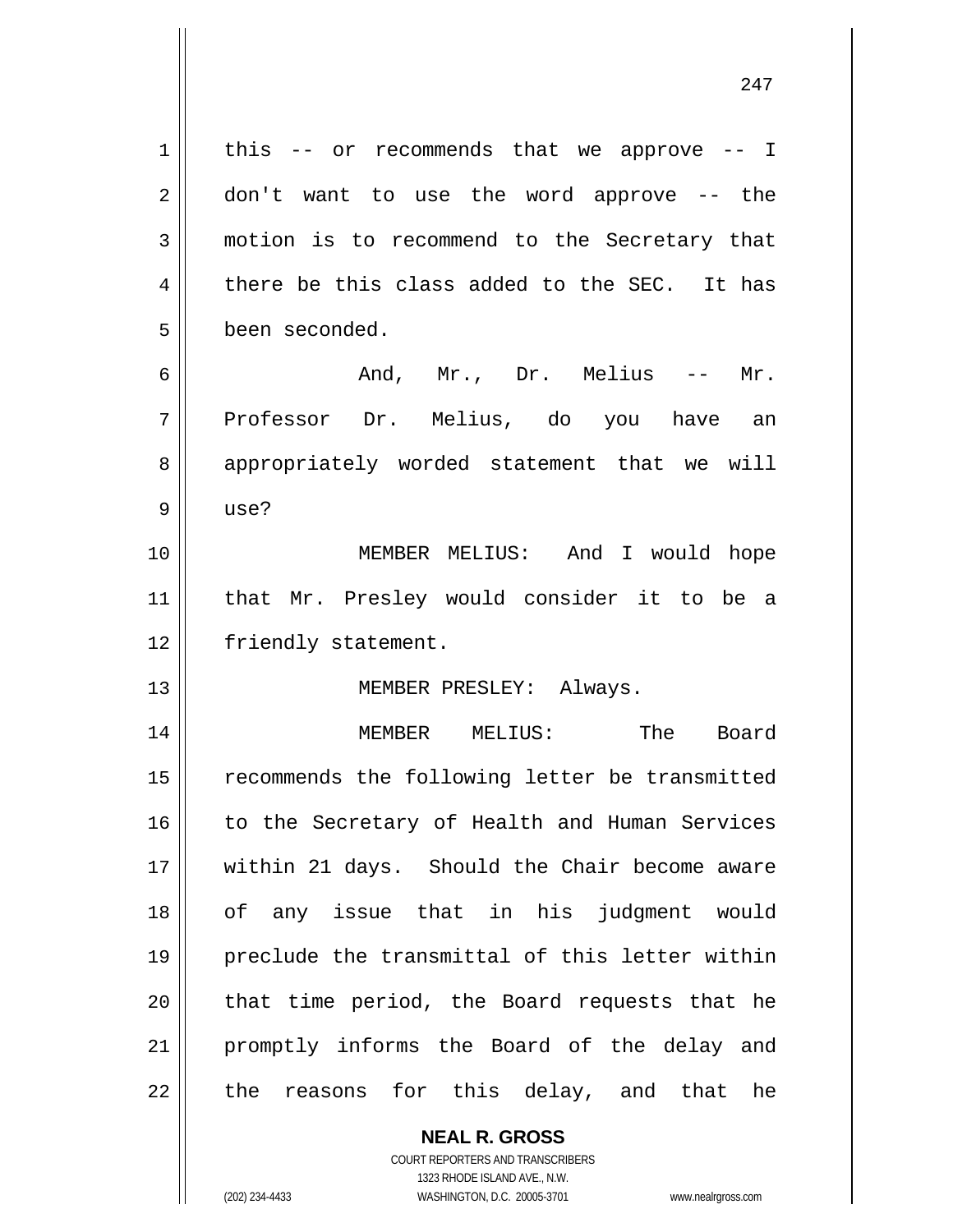immediately works with NIOSH to schedule an emergency meeting of the Board to discuss this issue.

4 5 6 7 8 9 10 11 12 13 14 15 16 17 18 19 20 21 22 The Advisory Board on Radiation and Worker Health, the Board, has evaluated SEC Petition 00101 concerning workers at the Hood Building in Cambridge, Massachusetts under the statutory requirements established by EEOICPA and incorporated into 42 CFR Section 83.13 and 42 CFR Section 83.14. The Board respectfully recommends Special Exposure Cohort status be accorded to all employees of the Department of Energy, its predecessor agencies, and their contractors and subcontractors who worked at the Hood Building, Cambridge, Massachusetts from May 9th, 1946 through December 31st, 1963, for a number of work days aggregating at least 250 works days occurring either solely under this employment or in combination with work days within the parameters established for one or more other classes of employees in the SEC.

> **NEAL R. GROSS** COURT REPORTERS AND TRANSCRIBERS

> > 1323 RHODE ISLAND AVE., N.W.

1

2

3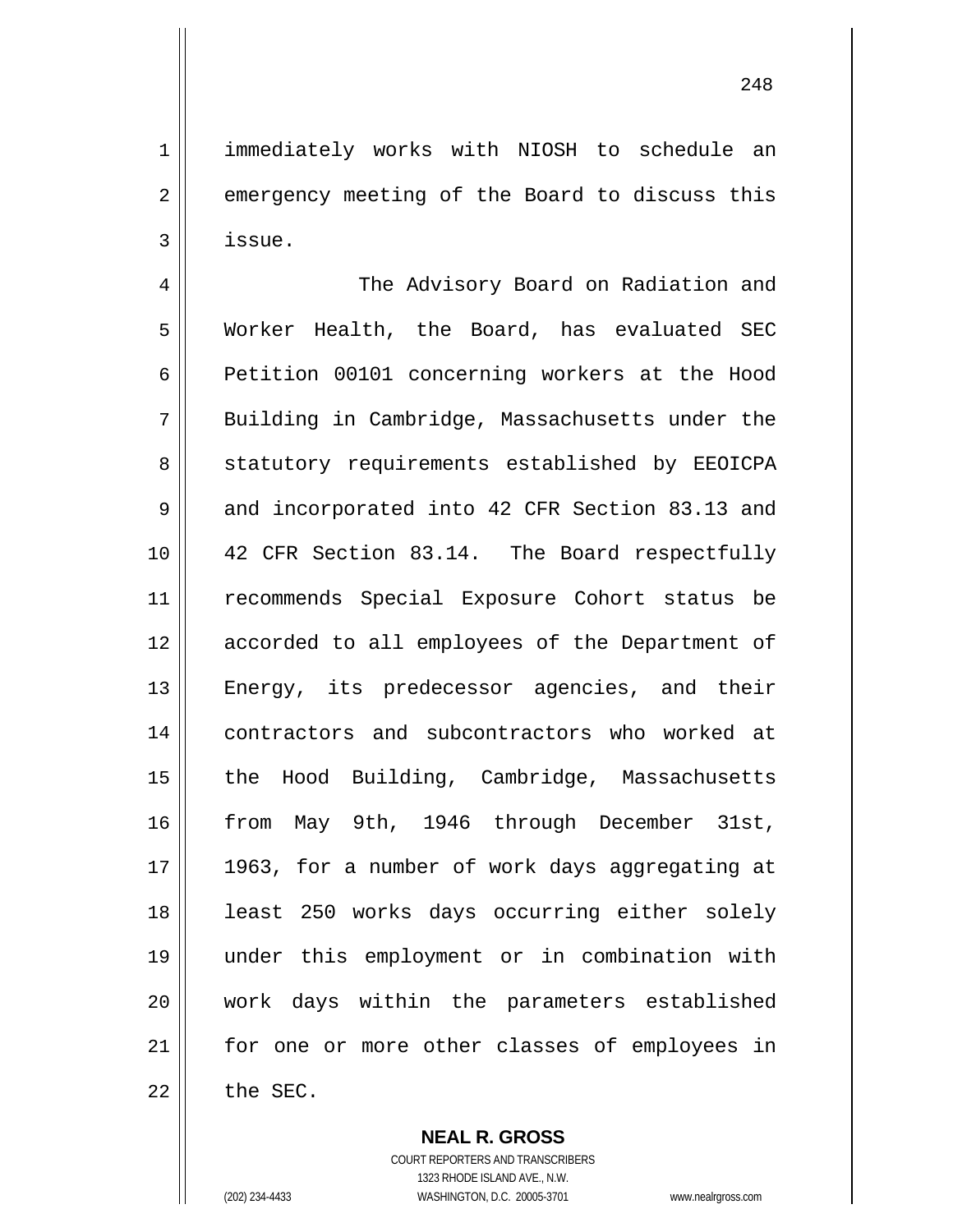**NEAL R. GROSS** COURT REPORTERS AND TRANSCRIBERS 1 2 3 4 5 6 7 8 9 10 11 12 13 14 15 16 17 18 19 20 21 22 The Board notes that although NIOSH found that they were unable to completely reconstruct radiation doses for these employees, they believe that they are able to reconstruct portions of the external and internal doses for some workers. This recommendation is based on the following factors: 1. The Hood Building was involved in a variety of operations related to atomic weapons development and production. 2. NIOSH was unable to locate sufficient monitoring data or source-term information at this site in order to be able to complete accurate individual dose reconstructions for the potential internal and external radiation exposures to which these workers may have been subjected. The Board concurs with this conclusion. 3. NIOSH determined that health may have been endangered for the workers exposed to radiation at this facility during

249

1323 RHODE ISLAND AVE., N.W.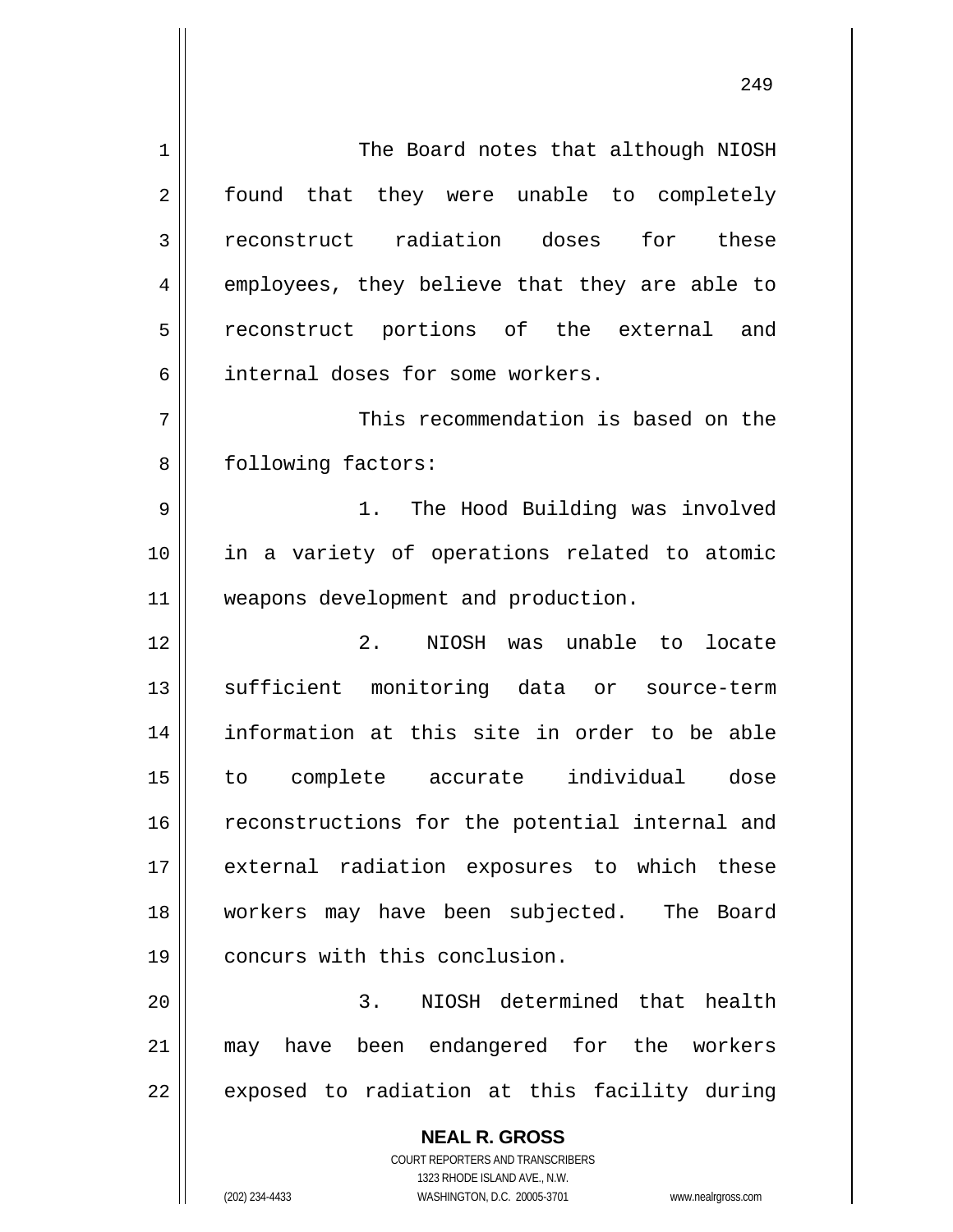1 2 the time period in question. The Board also concurs with this determination.

<u>250</u>

3 4 5 6 7 Based on these considerations and the discussions held at our February 18th Advisory Board meeting in Albuquerque, New Mexico, the Board recommends that this Special Exposure Cohort petition be granted.

8 9 10 11 12 13 14 15 Enclosed is the documentation from the Board meeting where this Special Exposure Cohort class was discussed. The documentation includes transcripts of the deliberations, copies of the petition, the NIOSH review thereof, and related documents distributed by NIOSH. If any of these items are unavailable at this time, they will follow shortly.

16 17 18 CHAIRMAN ZIEMER: Okay. You've heard the motion as seconded. Are you ready to vote? Any further discussion?

## Bradley?

19

20 21 22 MEMBER CLAWSON: I just want to make sure, especially with this letter here, that I guess we help Dr. Branche out or NIOSH

**NEAL R. GROSS**

COURT REPORTERS AND TRANSCRIBERS 1323 RHODE ISLAND AVE., N.W. (202) 234-4433 WASHINGTON, D.C. 20005-3701 www.nealrgross.com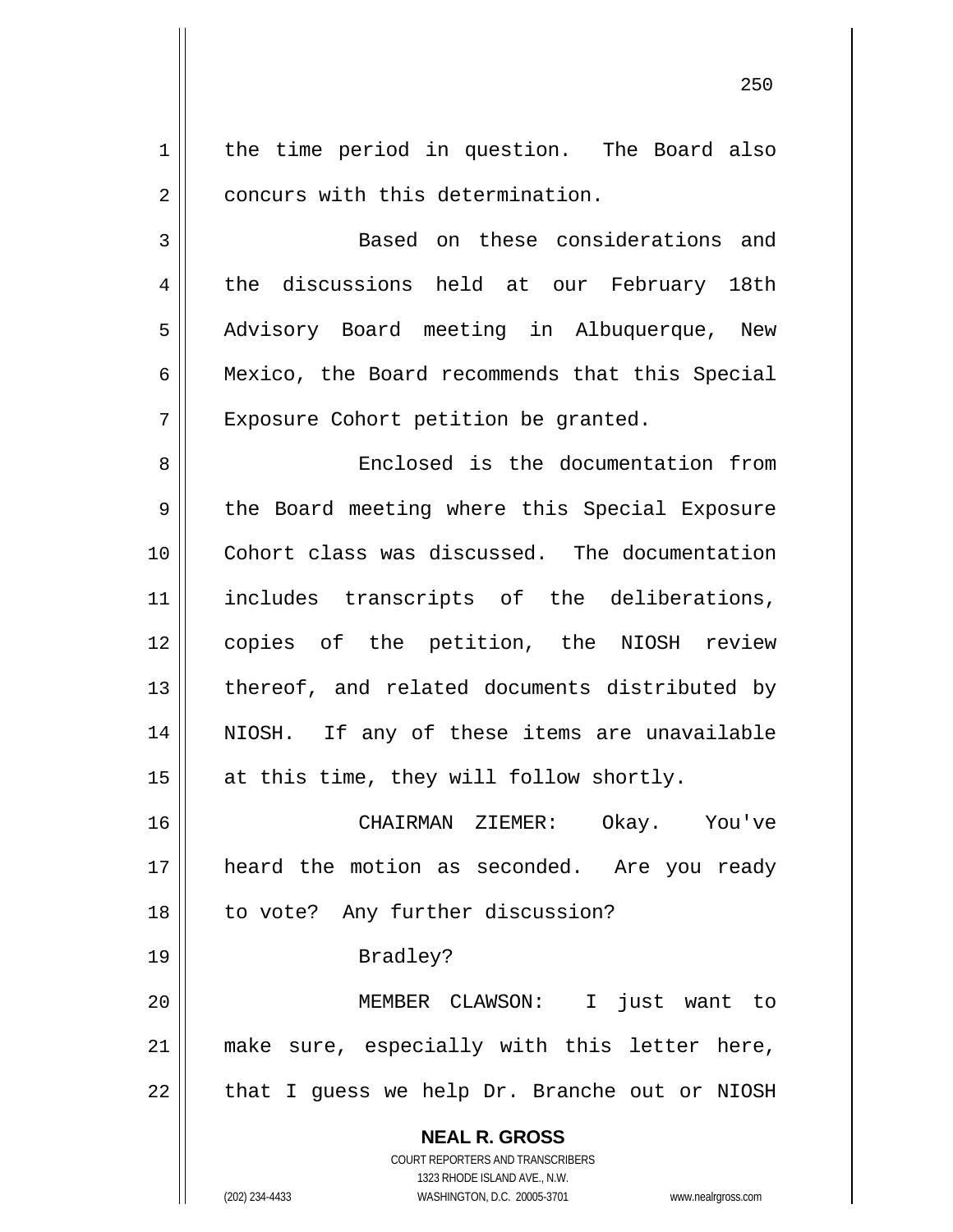**NEAL R. GROSS** COURT REPORTERS AND TRANSCRIBERS 1323 RHODE ISLAND AVE., N.W. 1 2 3 4 5 6 7 8 9 10 11 12 13 14 15 16 17 18 19 20 21 22 does, that the people understand why we have to divide this like this, especially them calling out the years because it was kind of confusing to me and until Sam explained it to us, it was totally separate -- the years, the MIT era of it, that this be taken care of. I just want to make sure that they understand the legalities of why we did what we did. I just -- CHAIRMAN ZIEMER: Certainly that will be in the transcripts. I would be reluctant to discuss that in the letter because that would probably confuse -- MEMBER CLAWSON: Right. I just want to make sure -- CHAIRMAN ZIEMER: Right. MEMBER CLAWSON: -- that as they respond to this letter -- CHAIRMAN ZIEMER: Right. Right. And Christine, I think, will make that clear in her letter. And those who are advising her will make sure that that is the case.

251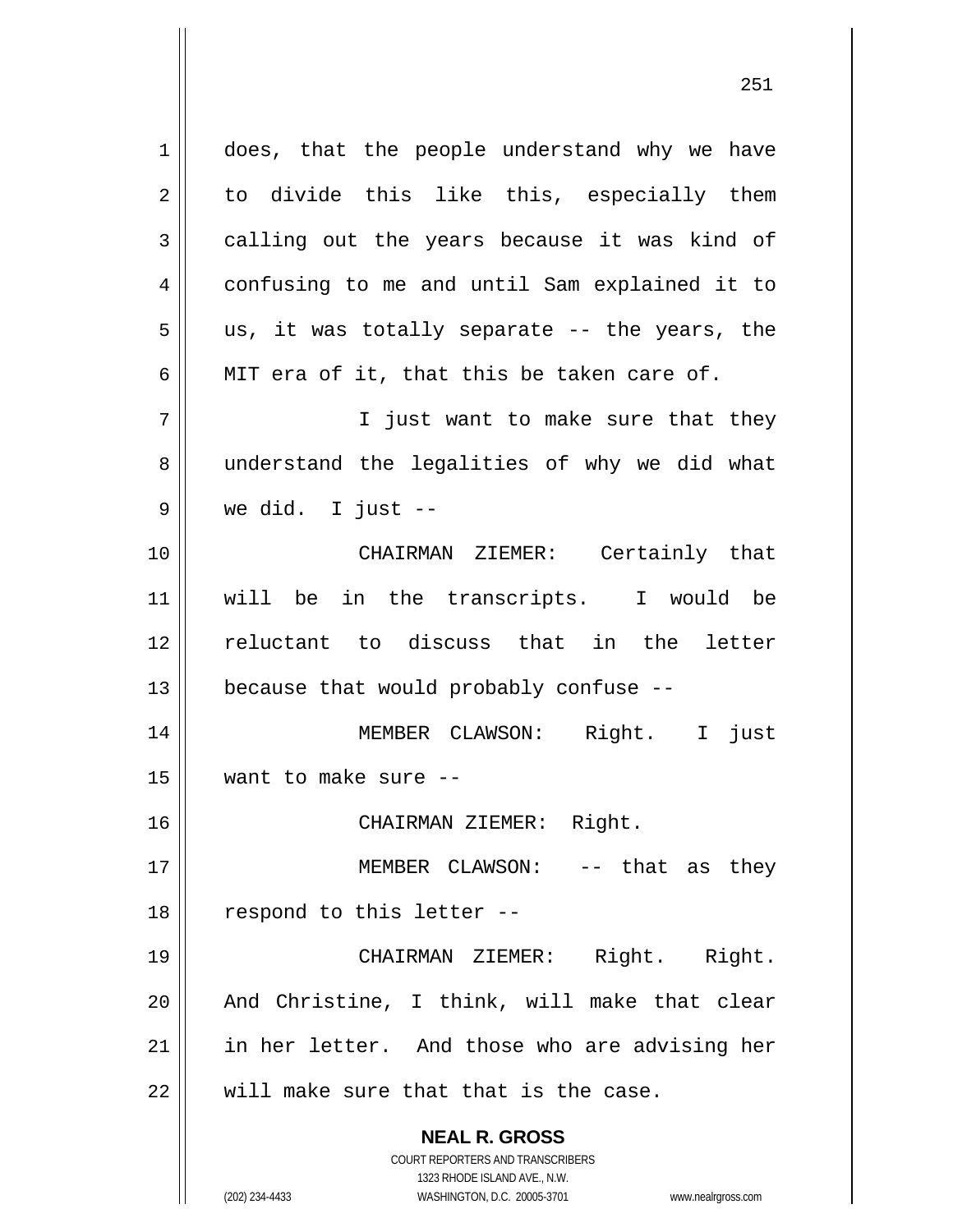**NEAL R. GROSS** COURT REPORTERS AND TRANSCRIBERS 1323 RHODE ISLAND AVE., N.W. (202) 234-4433 WASHINGTON, D.C. 20005-3701 www.nealrgross.com 252 1 2 3 4 5 6 7 8 9 10 11 12 13 14 15 16 17 18 19 20 21 22 MEMBER MELIUS: Can I just -- CHAIRMAN ZIEMER: Yes. MEMBER MELIUS: I would also, after we've dealt with this particular motion, I would like to offer possibly a motion but certainly some discussion of a way of dealing with the Albany Street facility so that we can, you know, be efficient in terms of how we deal with that depending on what Department of Labor does and so forth. CHAIRMAN ZIEMER: Right. MEMBER MELIUS: But let's -- I think we need to do that after we've dealt with this. CHAIRMAN ZIEMER: And before we vote -- and I want to follow that up with one comment. If we're able to, we still would like to get hard copies of the motions for the Board members for tomorrow. MEMBER MELIUS: Yes. CHAIRMAN ZIEMER: And particularly for the staff people, I want to make sure Jeff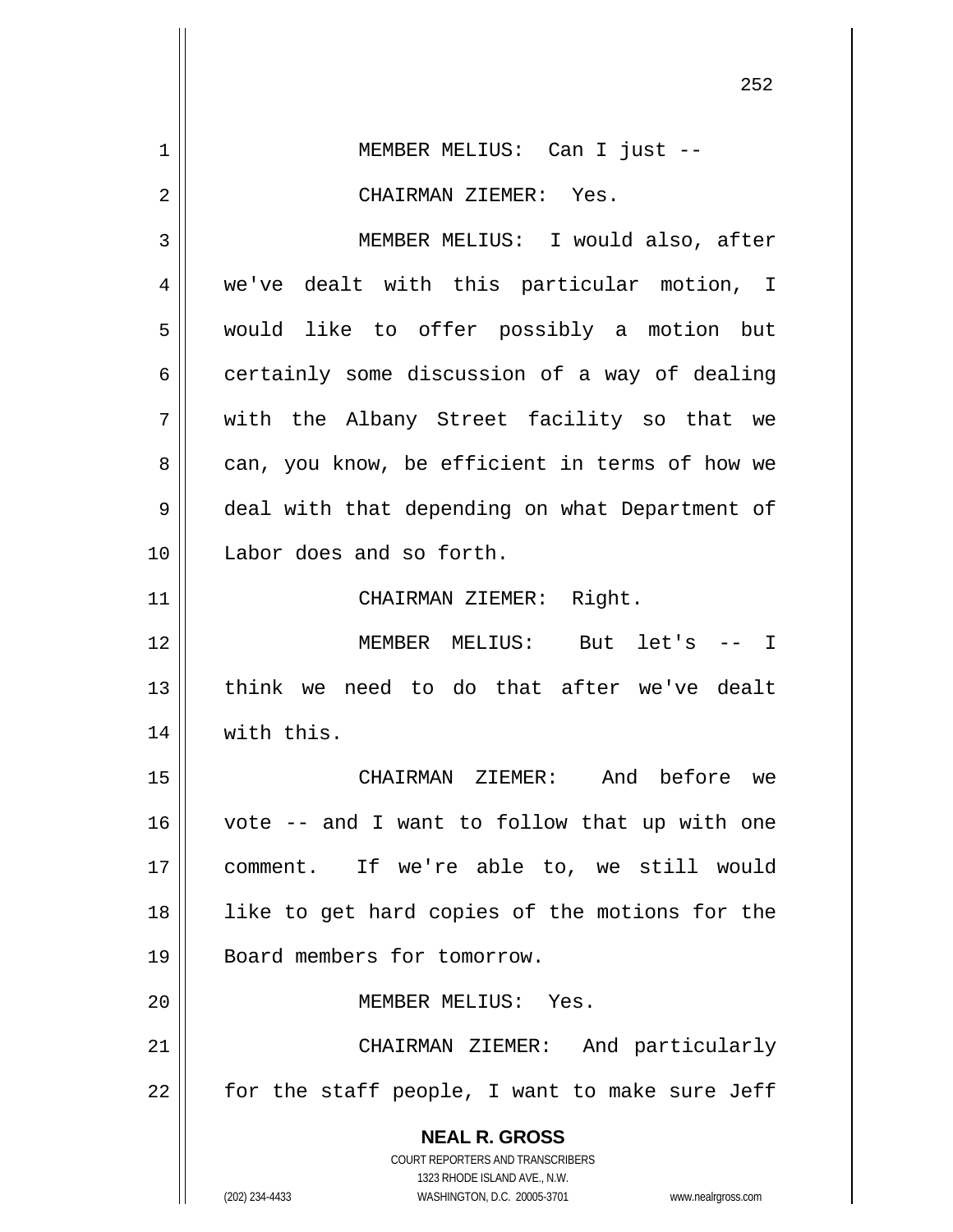$\begin{array}{c|c|c|c|c} 1 & 1 \\ \hline \end{array}$ sees those.

| $\overline{2}$ | MEMBER MELIUS: Yes.                           |
|----------------|-----------------------------------------------|
| 3              | CHAIRMAN ZIEMER: And if we need               |
| 4              | some alternate wording that would allow the   |
| 5              | other building once the determination is made |
| 6              | to be tacked on readily, if we need to say    |
| 7              | anything, we need to catch that early.        |
| 8              | MEMBER MELIUS: Yes.                           |
| 9              | CHAIRMAN ZIEMER: I mean the intent            |
| 10             | is there.                                     |
| 11             | MEMBER MELIUS: Yes, two things.               |
| 12             | One is as soon as we finish this, I will give |
| 13             | Nancy the letters so we can get them printed  |
| 14             | off and so forth for that. We're just waiting |
| 15             | until we got the third letter done.           |
| 16             | Secondly, actually what I was going           |
| 17             | to propose was that we, you know, designate   |
| 18             | you, Dr. Ziemer, to, you know, depending on   |
| 19             | the timing of when this happens and what the  |
| 20             | ruling is, see I don't think we can add the   |
| 21             | Albany Street facility until DOL has made a   |
| 22             | determination.                                |

**NEAL R. GROSS** COURT REPORTERS AND TRANSCRIBERS

1323 RHODE ISLAND AVE., N.W.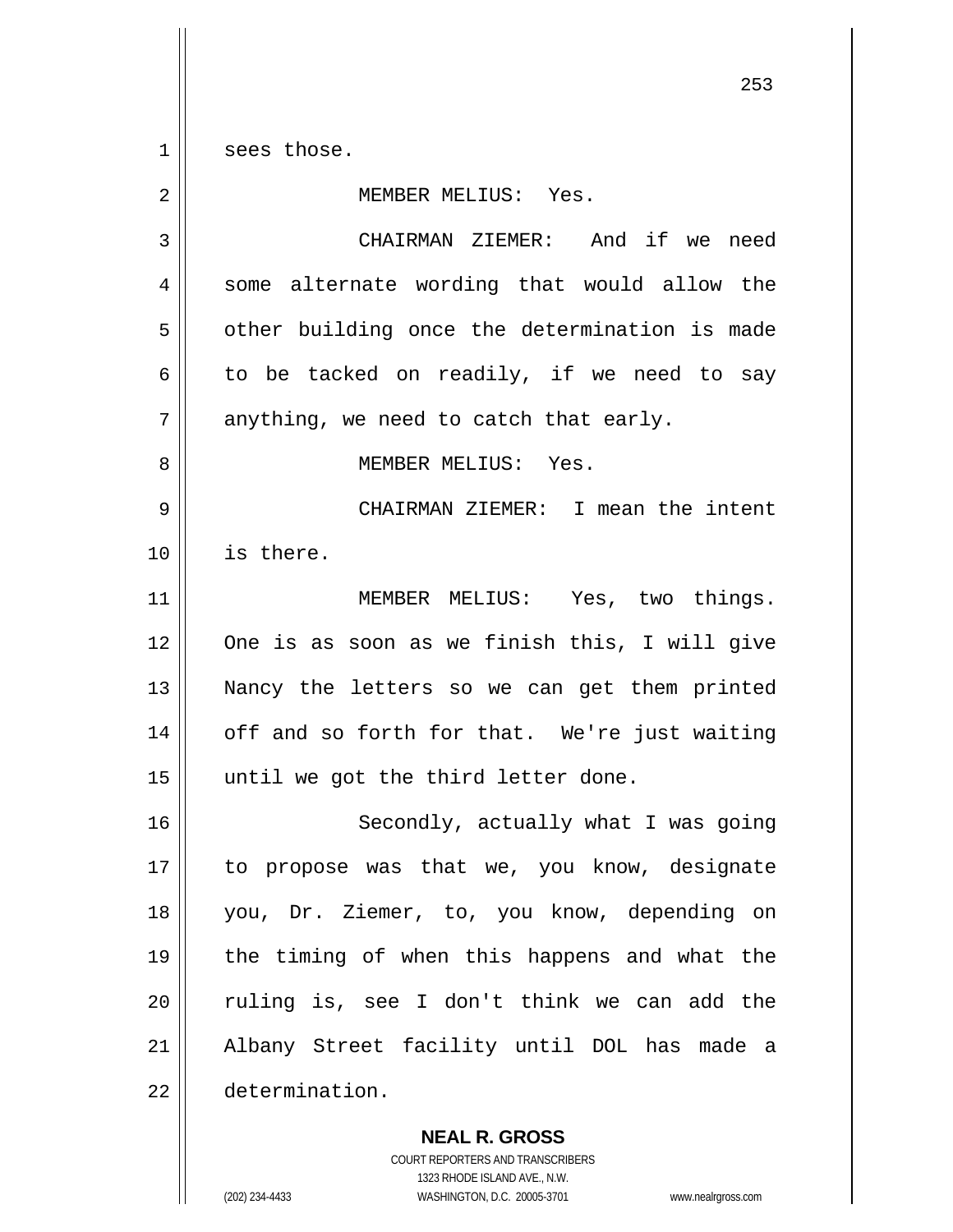|                | 254                                                                                                 |
|----------------|-----------------------------------------------------------------------------------------------------|
| $\mathbf 1$    | CHAIRMAN ZIEMER: Right.                                                                             |
| $\overline{2}$ | MEMBER MELIUS: So we can't include                                                                  |
| 3              | it in the letter. But if something needs to                                                         |
| 4              | be modified to do that and it can be done                                                           |
| 5              | easily, you know, then I think we can                                                               |
| 6              | designate --                                                                                        |
| 7              | CHAIRMAN ZIEMER: Well, that's why                                                                   |
| 8              | I want to -- I would like to make sure that                                                         |
| 9              | if Labor thinks, for example, it would be                                                           |
| 10             | helpful to say something like the Hood                                                              |
| 11             | Building and its associated facilities or                                                           |
| 12             | something like that --                                                                              |
| 13             | MEMBER MELIUS: Right.                                                                               |
| 14             | CHAIRMAN ZIEMER: -- we could do                                                                     |
| 15             | that easily. We obviously don't want to name                                                        |
| 16             | a building that is not yet part of the                                                              |
| 17             | consideration. So in any event --                                                                   |
| 18             | MEMBER MELIUS: Can I just say that                                                                  |
| 19             | what I was going to do was offer a motion --                                                        |
| 20             | CHAIRMAN ZIEMER: Okay.                                                                              |
| 21             | MEMBER MELIUS: -- to the effect                                                                     |
| 22             | that that is the understanding of the Board.                                                        |
|                | <b>NEAL R. GROSS</b><br>COURT REPORTERS AND TRANSCRIBERS                                            |
|                | 1323 RHODE ISLAND AVE., N.W.<br>(202) 234-4433<br>WASHINGTON, D.C. 20005-3701<br>www.nealrgross.com |

 $\mathsf{l}$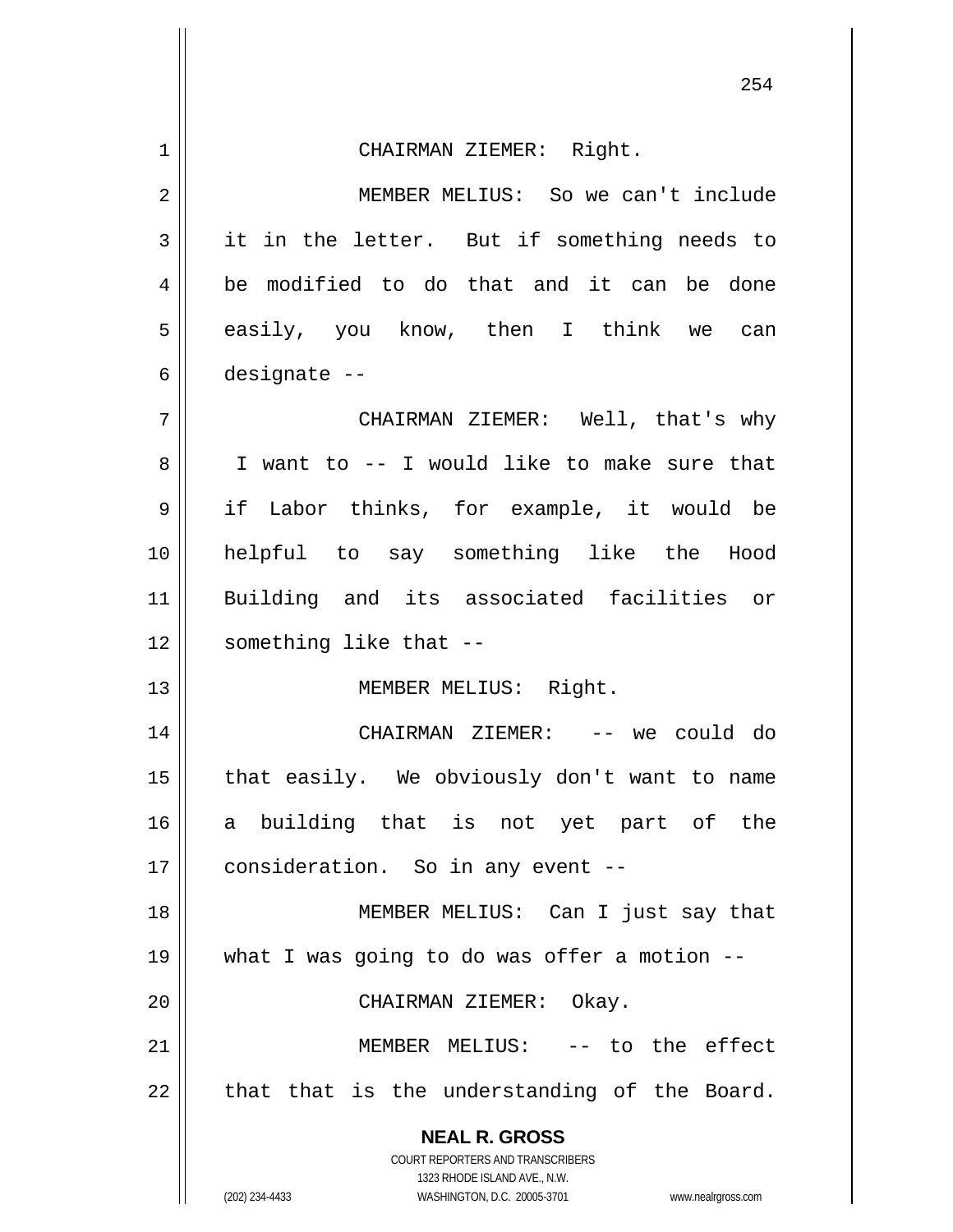| $\mathbf 1$    | That should these facilities be included in                                                                                                                     |
|----------------|-----------------------------------------------------------------------------------------------------------------------------------------------------------------|
| 2              | the definition, that then, you know, we would                                                                                                                   |
| $\mathfrak{Z}$ | consider them as part of this SEC.                                                                                                                              |
| $\overline{4}$ | CHAIRMAN ZIEMER: I think we will                                                                                                                                |
| 5              | formalize that so it is in the record. So                                                                                                                       |
| 6              | we'll do that as soon as we vote. Let's have                                                                                                                    |
| 7              | a roll call vote on this one.                                                                                                                                   |
| 8              | MR. KATZ: Ms. Beach?                                                                                                                                            |
| $\mathsf 9$    | MEMBER BEACH: Yes.                                                                                                                                              |
| 10             | MR. KATZ: Mr. Clawson?                                                                                                                                          |
| 11             | MEMBER CLAWSON: Yes.                                                                                                                                            |
| 12             | MR. KATZ: Mr. Gibson?                                                                                                                                           |
| 13             | (No verbal response.)                                                                                                                                           |
| 14             | MR. KATZ: That's a yes.                                                                                                                                         |
| 15             | Mr. Griffon?                                                                                                                                                    |
| 16             | MEMBER GRIFFON:<br>Yes.                                                                                                                                         |
| 17             | MR. KATZ: Dr. Lockey?                                                                                                                                           |
| 18             | MEMBER LOCKEY: Yes.                                                                                                                                             |
| 19             | MR. KATZ: Dr. Melius?                                                                                                                                           |
| 20             | MEMBER MELIUS: Yes.                                                                                                                                             |
| 21             | MR. KATZ: Ms. Munn?                                                                                                                                             |
| 22             | MEMBER MUNN: Yes.                                                                                                                                               |
|                | <b>NEAL R. GROSS</b><br>COURT REPORTERS AND TRANSCRIBERS<br>1323 RHODE ISLAND AVE., N.W.<br>(202) 234-4433<br>WASHINGTON, D.C. 20005-3701<br>www.nealrgross.com |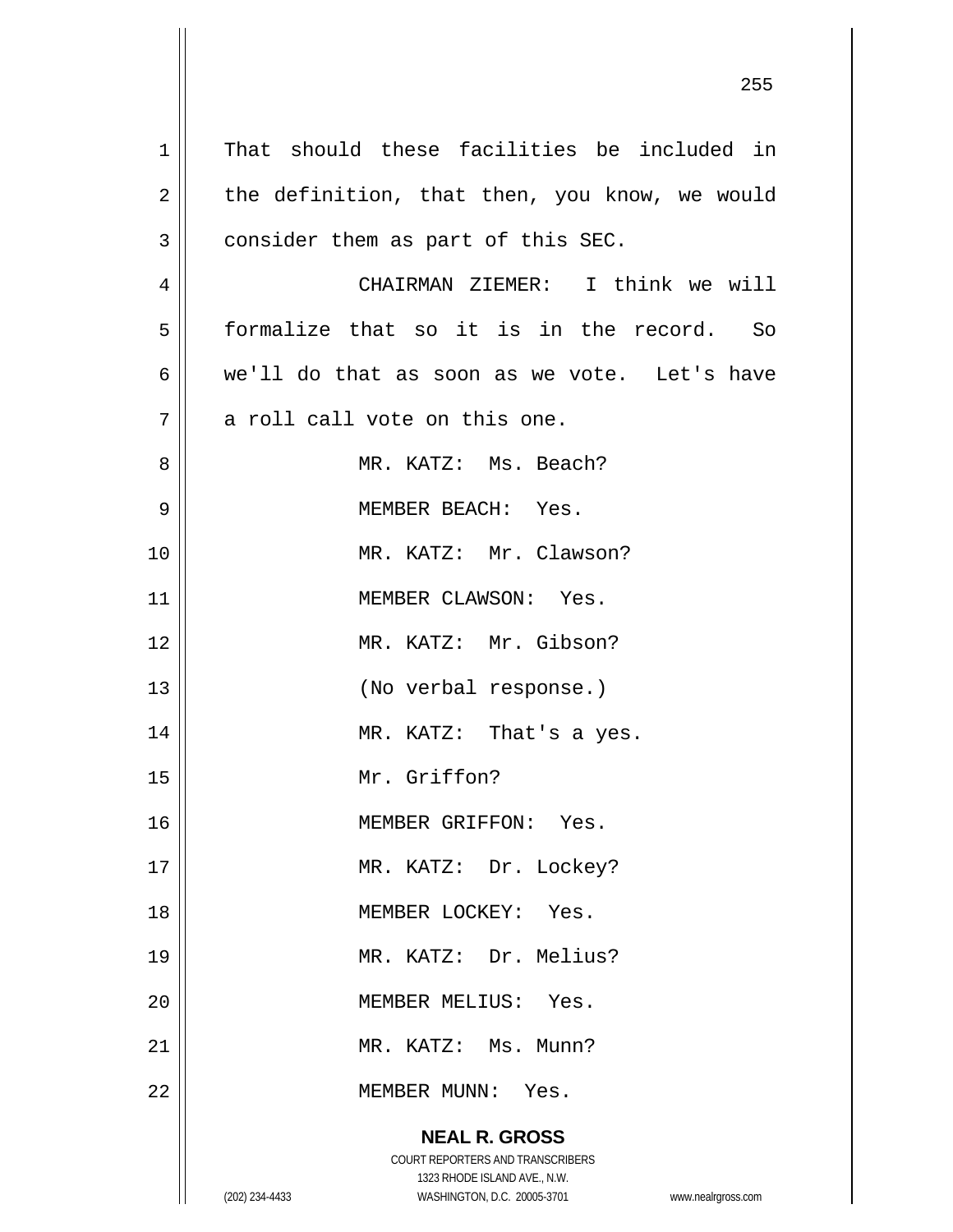|    | 256                                            |
|----|------------------------------------------------|
| 1  | MR. KATZ: Dr. Poston?                          |
| 2  | MEMBER POSTON: Yes.                            |
| 3  | MR. KATZ: Mr. Presley?                         |
| 4  | MEMBER PRESLEY: Yes.                           |
| 5  | MR. KATZ: Dr. Roessler?                        |
| 6  | MEMBER ROESSLER: Yes.                          |
| 7  | MR. KATZ: Mr. Schofield?                       |
| 8  | MEMBER SCHOFIELD: Yes.                         |
| 9  | MR. KATZ: Dr. Ziemer?                          |
| 10 | CHAIRMAN ZIEMER: Yes.                          |
| 11 | The motion carries, 12 for, none               |
| 12 | against, and no abstentions.                   |
| 13 | Now the Chair recognizes Dr.                   |
| 14 | Melius.                                        |
| 15 | MEMBER MELIUS: I would like to                 |
| 16 | offer a motion that the Board go on record     |
| 17 | that in our review of this, that should the    |
| 18 | Albany Street -- 224 Albany Street facility be |
| 19 | included in the site designation<br>for        |
| 20 | definition for the Hood Building site, that it |
| 21 | would be, you know, the determination of this  |
| 22 | Board that the Special Exposure Cohort         |
|    | <b>NEAL R. GROSS</b>                           |

COURT REPORTERS AND TRANSCRIBERS 1323 RHODE ISLAND AVE., N.W.

 $\prod$ 

 $\mathsf{I}$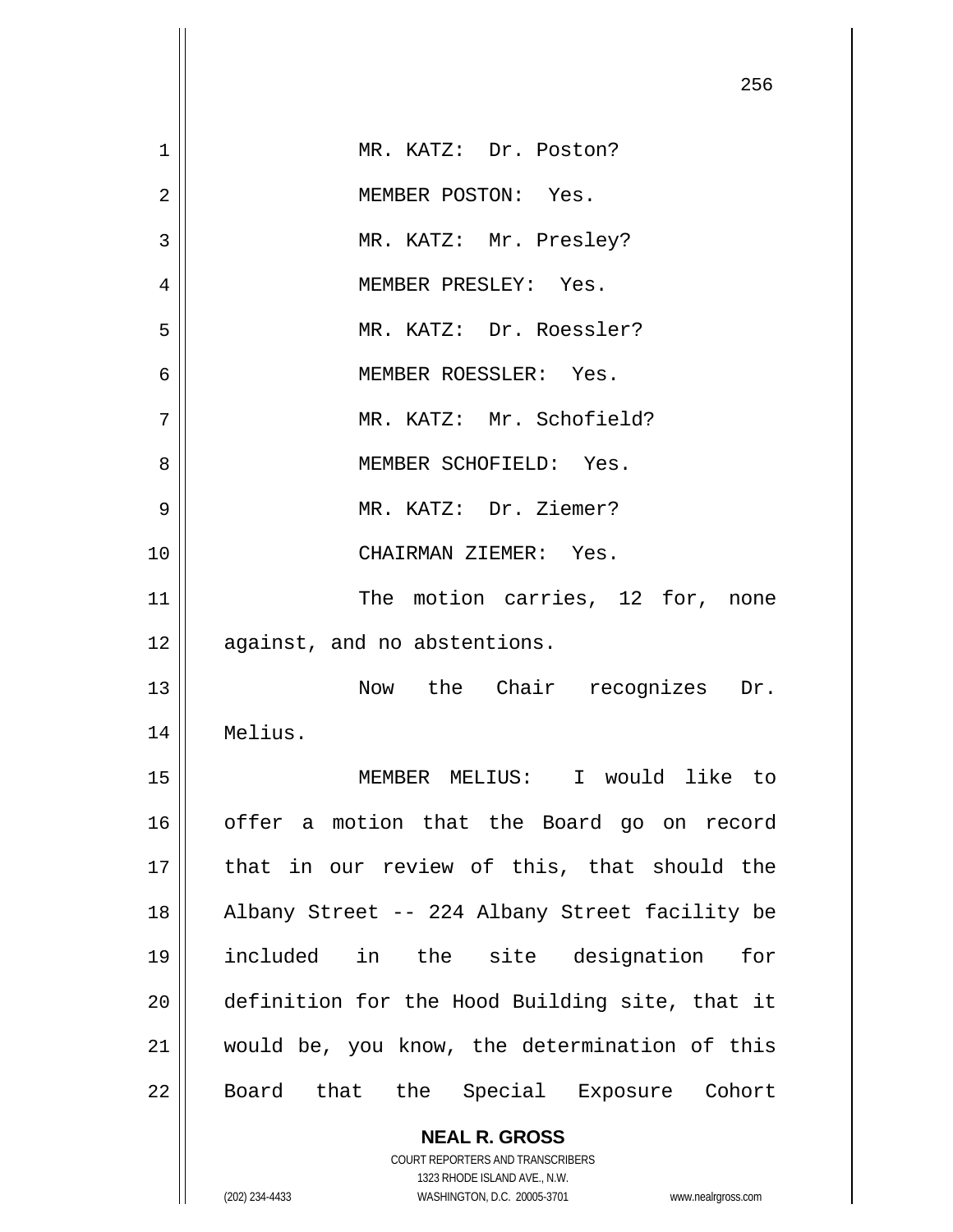**NEAL R. GROSS** COURT REPORTERS AND TRANSCRIBERS 1323 RHODE ISLAND AVE., N.W. (202) 234-4433 WASHINGTON, D.C. 20005-3701 www.nealrgross.com <u>257 до најзина од селото на селото на 257 до најзина од селото на селото на селото на 257 до на</u> 1 2 3 4 5 6 7 8 9 10 11 12 13 14 15 16 17 18 19 20 21 22 provision should also apply to work in that facility. CHAIRMAN ZIEMER: Okay. Is there a second? MEMBER CLAWSON: I second it. CHAIRMAN ZIEMER: Okay. Any discussion? And this would appear in the transcript as a supporting document so that if there was a need to change that designation - remember the final designation really gets made by the Secretary. MEMBER MELIUS: Right. CHAIRMAN ZIEMER: It's not by us and it's not by NIOSH. We are both advising the Secretary. We don't make the determination. The Secretary will. And perhaps by the time that gets through the chain of things, that final decision will have been made on the auxiliary building. So are you ready to vote? I don't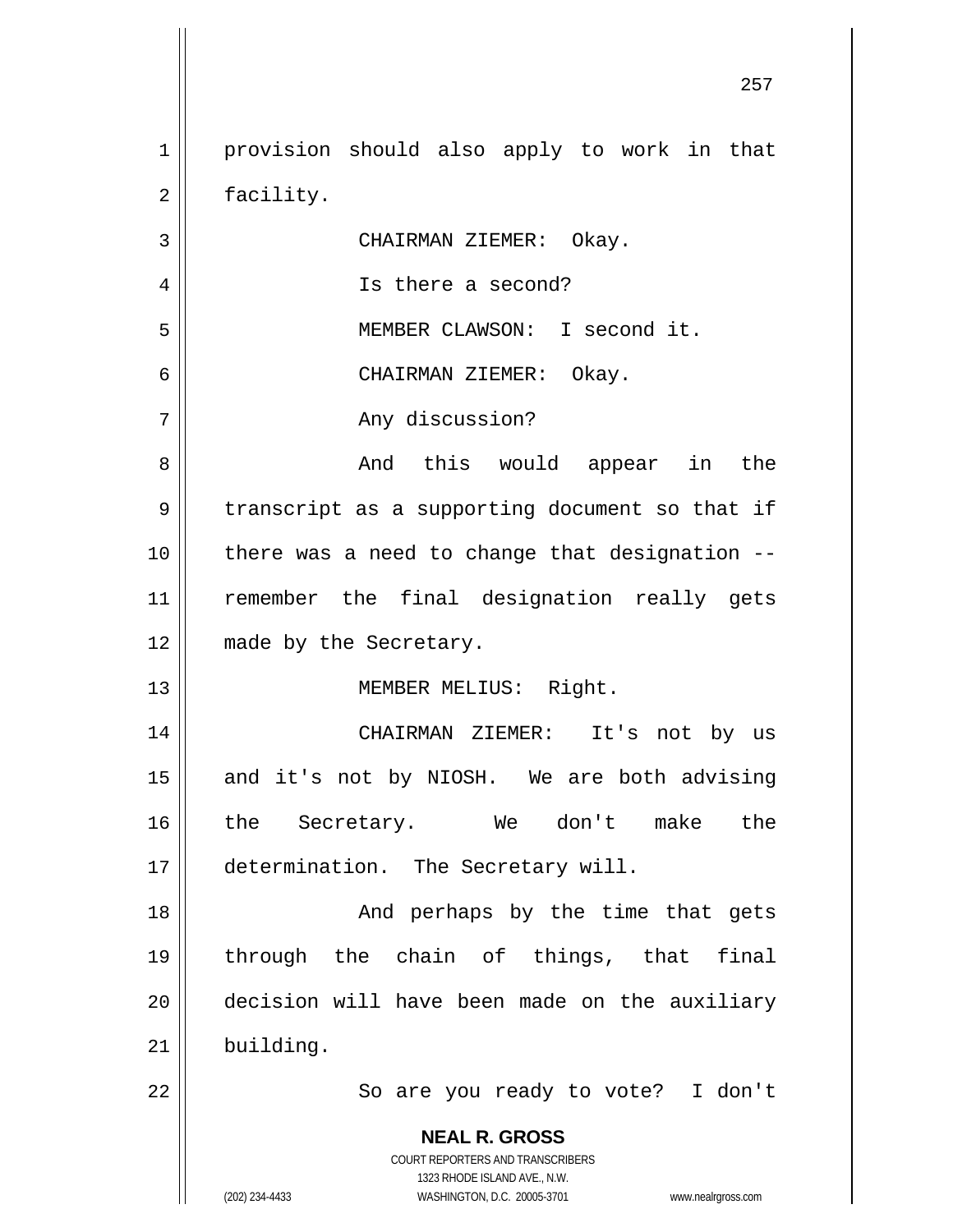| $\mathbf 1$    | think -- well, just for the record, let's do a                      |
|----------------|---------------------------------------------------------------------|
| $\overline{2}$ | roll call again on this since it could effect                       |
| $\mathfrak{Z}$ | what's in the SEC.                                                  |
| $\overline{4}$ | MR. KATZ: Sure.                                                     |
| 5              | Ms. Beach?                                                          |
| 6              | MEMBER BEACH: Yes.                                                  |
| 7              | MR. KATZ: Mr. Clawson?                                              |
| 8              | MEMBER CLAWSON: Yes.                                                |
| $\mathsf 9$    | MR. KATZ: Mr. Gibson?                                               |
| 10             | MEMBER GIBSON: Yes.                                                 |
| 11             | MR. KATZ: Mr. Griffon?                                              |
| 12             | MEMBER GRIFFON: Yes.                                                |
| 13             | MR. KATZ: Dr. Lockey?                                               |
| 14             | MEMBER LOCKEY: Yes.                                                 |
| 15             | MR. KATZ: Dr. Melius?                                               |
| 16             | MEMBER MELIUS: Yes.                                                 |
| 17             | MR. KATZ: Ms. Munn?                                                 |
| 18             | MEMBER MUNN: Aye.                                                   |
| 19             | MR. KATZ: Dr. Poston?                                               |
| 20             | MEMBER POSTON: Yes.                                                 |
| 21             | MR. KATZ: Mr. Presley?                                              |
| 22             | MEMBER PRESLEY: Yes.                                                |
|                | <b>NEAL R. GROSS</b>                                                |
|                | COURT REPORTERS AND TRANSCRIBERS                                    |
|                | 1323 RHODE ISLAND AVE., N.W.                                        |
|                | (202) 234-4433<br>WASHINGTON, D.C. 20005-3701<br>www.nealrgross.com |

 $\mathbf{I}$ 

<u>258 and 258 and 258 and 258 and 258 and 258 and 258 and 258 and 258 and 258 and 258 and 258 and 258 and 258 and 258 and 258 and 258 and 258 and 258 and 258 and 258 and 258 and 258 and 258 and 258 and 258 and 258 and 258 a</u>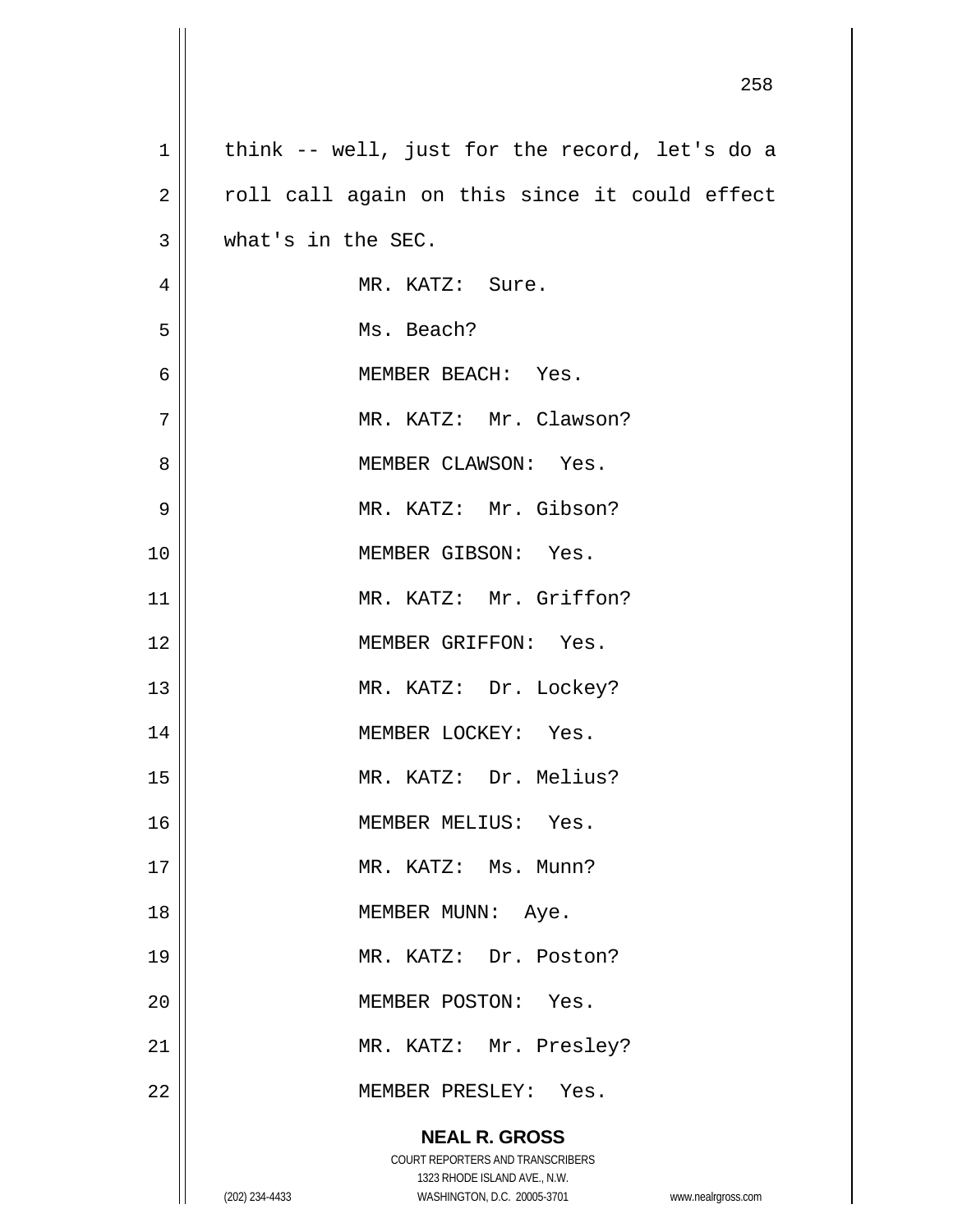|    | 259                                                                                                 |
|----|-----------------------------------------------------------------------------------------------------|
| 1  | MR. KATZ: Dr. Roessler?                                                                             |
| 2  | MEMBER ROESSLER: Yes.                                                                               |
| 3  | MR. KATZ: Mr. Schofield?                                                                            |
| 4  | MEMBER SCHOFIELD: Yes.                                                                              |
| 5  | MR. KATZ: Dr. Ziemer?                                                                               |
| 6  | CHAIRMAN ZIEMER: Yes.                                                                               |
| 7  | The motion carries. Thank you very                                                                  |
| 8  | much.                                                                                               |
| 9  | We are pretty much on schedule here                                                                 |
| 10 | now. And we are ready to move to a report on                                                        |
| 11 | Blockson Chemical SEC. At the moment, the                                                           |
| 12 | status of this is that there actually is a                                                          |
| 13 | motion that has been tabled over the last                                                           |
| 14 | couple of meetings.                                                                                 |
| 15 | But the work group has gone back                                                                    |
| 16 | and done some additional things. So we'll                                                           |
| 17 | hear from Wanda Munn, the Chair of the work                                                         |
| 18 | group. And also, I believe we have some of                                                          |
| 19 | the petitioners who may wish to comment by                                                          |
| 20 | phone on this as well.                                                                              |
| 21 | Ms. Munn, I believe, has a more                                                                     |
| 22 | formal presentation here. So she'll approach                                                        |
|    | <b>NEAL R. GROSS</b>                                                                                |
|    | COURT REPORTERS AND TRANSCRIBERS                                                                    |
|    | 1323 RHODE ISLAND AVE., N.W.<br>(202) 234-4433<br>WASHINGTON, D.C. 20005-3701<br>www.nealrgross.com |

 $\mathsf{I}$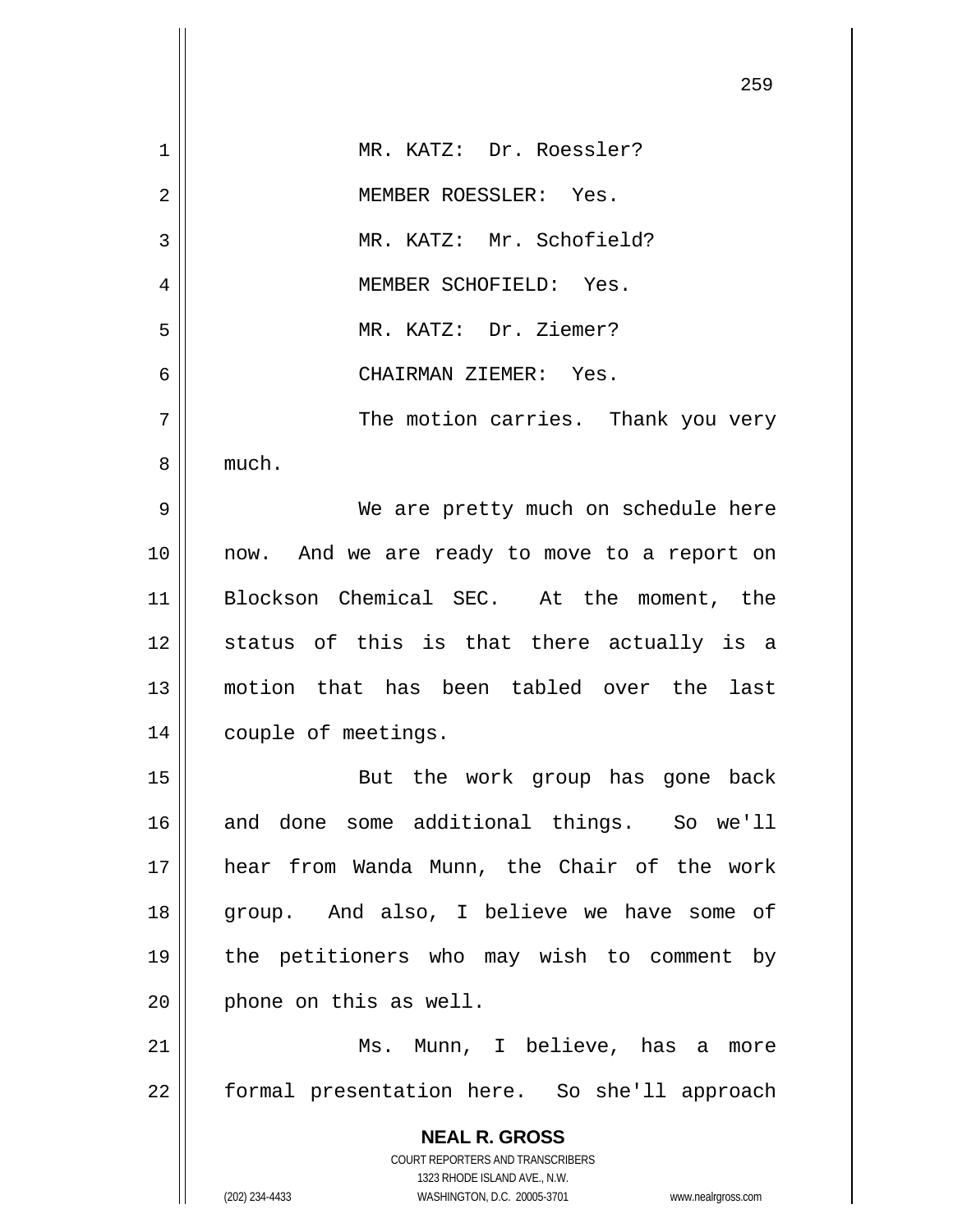**NEAL R. GROSS** COURT REPORTERS AND TRANSCRIBERS 1323 RHODE ISLAND AVE., N.W. 1 2 3 4 5 6 7 8 9 10 11 12 13 14 15 16 17 18 19 20 21 22 the podium and we have some visuals to assist. MEMBER MUNN: The first dozen of these slides will be absolutely nothing new. Everyone on this Board has had them forwarded to you. You've seen the first 12 of them at a prior meeting. We're going through them primarily to make sure that the record, again, reports the early activities of this group and what the group is consisting of. The first thing I have to do is decide how to get down to the next slide. CHAIRMAN ZIEMER: They're having trouble hearing you on the phone, Wanda. So if you can get any closer -- MEMBER MUNN: I don't think I can get much closer to it. Oh, all right. I'm trying up and down instead of sideways. Thank you. CHAIRMAN ZIEMER: Stand by. We're trying to get the slides going here as well. MEMBER MUNN: The work group members, as you know, consist of myself as

(202) 234-4433 WASHINGTON, D.C. 20005-3701 www.nealrgross.com

<u>260</u>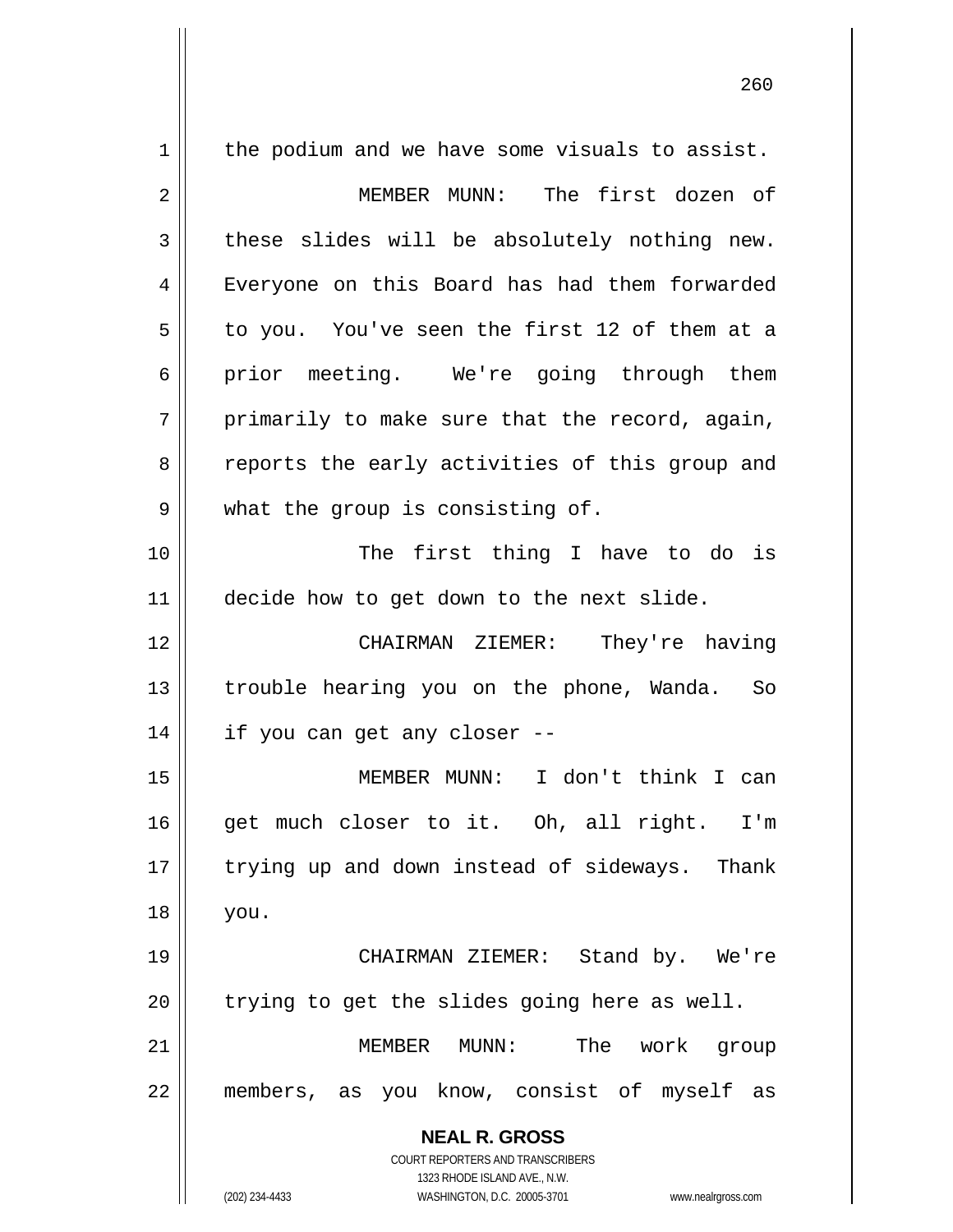261

1 2 3 Chair, Mike Gibson, Dr. James Melius, Dr. Genevieve Roessler, Bradley Clawson is our alternate.

4 5 6 7 8 9 10 You know that we had two SEC Petitions that were qualified in 2006. The technical basis document underwent a total revision before we ever undertook our work. We had a couple of near-site meetings with workers and rather extensive conversations with others.

11 12 13 14 15 16 17 18 We had the technical contractor, SC&A, review both the site profile and the SEC Petition as well as the evaluation report. They issued seven findings. Those seven findings you have seen before. I don't think I'm going to go through them. That doesn't serve us. You know what they are. We have discussed each of them at great length.

19 20 21 22 From now to the present, we have had the work group operating. We've had technical teams operating. We've interacted with the workers. We have issued white papers

> **NEAL R. GROSS** COURT REPORTERS AND TRANSCRIBERS

> > 1323 RHODE ISLAND AVE., N.W.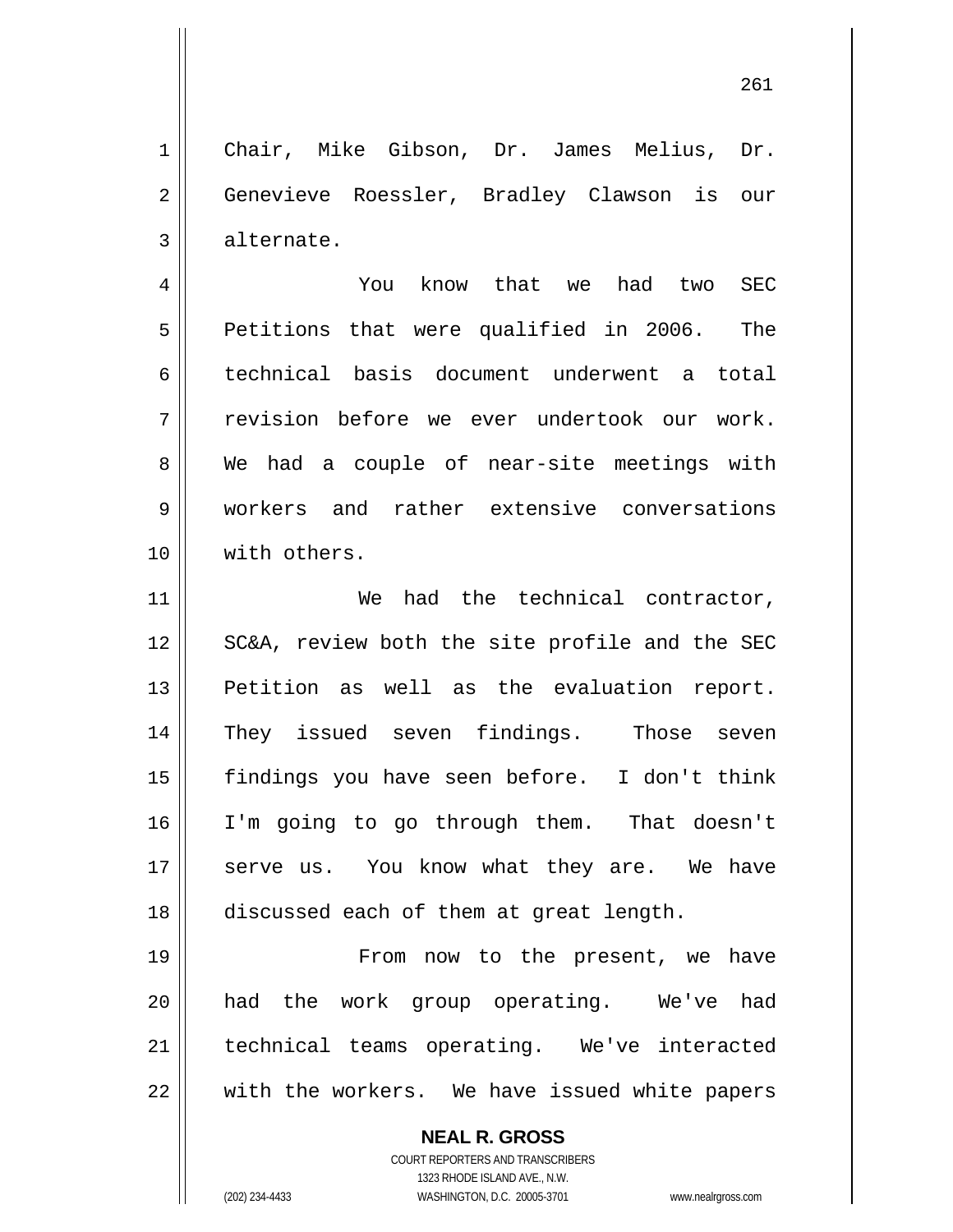and internal papers for permanent records. Every finding has been resolved to the satisfaction of both NIOSH and SC&A. And we've had additional detailed questions addressed from each meeting to each meeting.

проставление в село в село в 1962 године в 262 године в 262 године в 262 године в 262 године в 262 године в 26<br>Представляет село в 262 године в 262 године в 262 године в 262 године в 262 године в 262 године в 262 године в

 We've brought this to the Board before and we will -- I'm going to make every effort to try to fully embrace the scope of what we've done.

10 11 12 13 14 15 As a responsive action to the requests from some of the early morning meetings of the Board, the work group revisited indicated concerns. We had three questions asked of the members at one of our earlier meetings.

16 17 18 19 20 21 22 We asked them about the SC&A review, the NIOSH SEC report, and the site profile. The questions specifically were of the seven identified findings of significance from SC&A, they reported all issues resolved. Do you accept this report? The answer was yes.

> **NEAL R. GROSS** COURT REPORTERS AND TRANSCRIBERS 1323 RHODE ISLAND AVE., N.W. (202) 234-4433 WASHINGTON, D.C. 20005-3701 www.nealrgross.com

1

2

3

4

5

6

7

8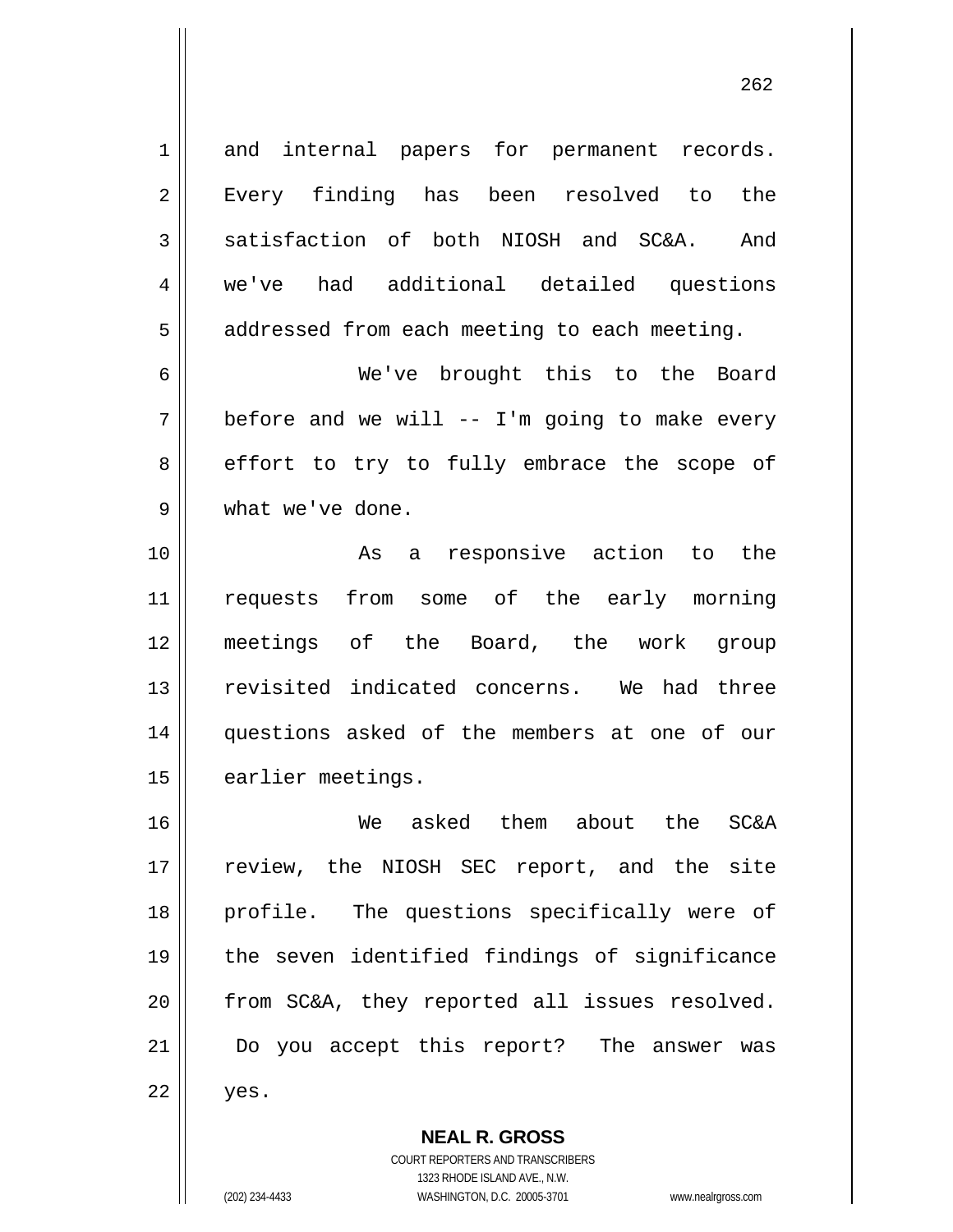1 2 3 4 5 6 7 8 9 10 11 12 13 14 15 16 17 18 19 20 21 22 Question number two was NIOSH has sought information in depth for all activities on this site. And as reported, they have adequate data to reconstruct or bound radiation doses. Do you accept this report? Two members voted yes, two said no. With respect to the site profile, which has been completely rewritten, reviewed, and revised at length, do you accept the current site profile? Two members voted yes, two voted no. At our meeting in June of 2008, the work group Chair made the recommendation that we accept the NIOSH position. The statement that I made at that time was accurate data exists to reasonably bound with sufficient accuracy any radiation exposure which could have resulted from employment at Blockson Chemical Company during its contract period as an atomic weapons employer. That statement is supported by our contractor. At that time because several of the

> **NEAL R. GROSS** COURT REPORTERS AND TRANSCRIBERS 1323 RHODE ISLAND AVE., N.W. (202) 234-4433 WASHINGTON, D.C. 20005-3701 www.nealrgross.com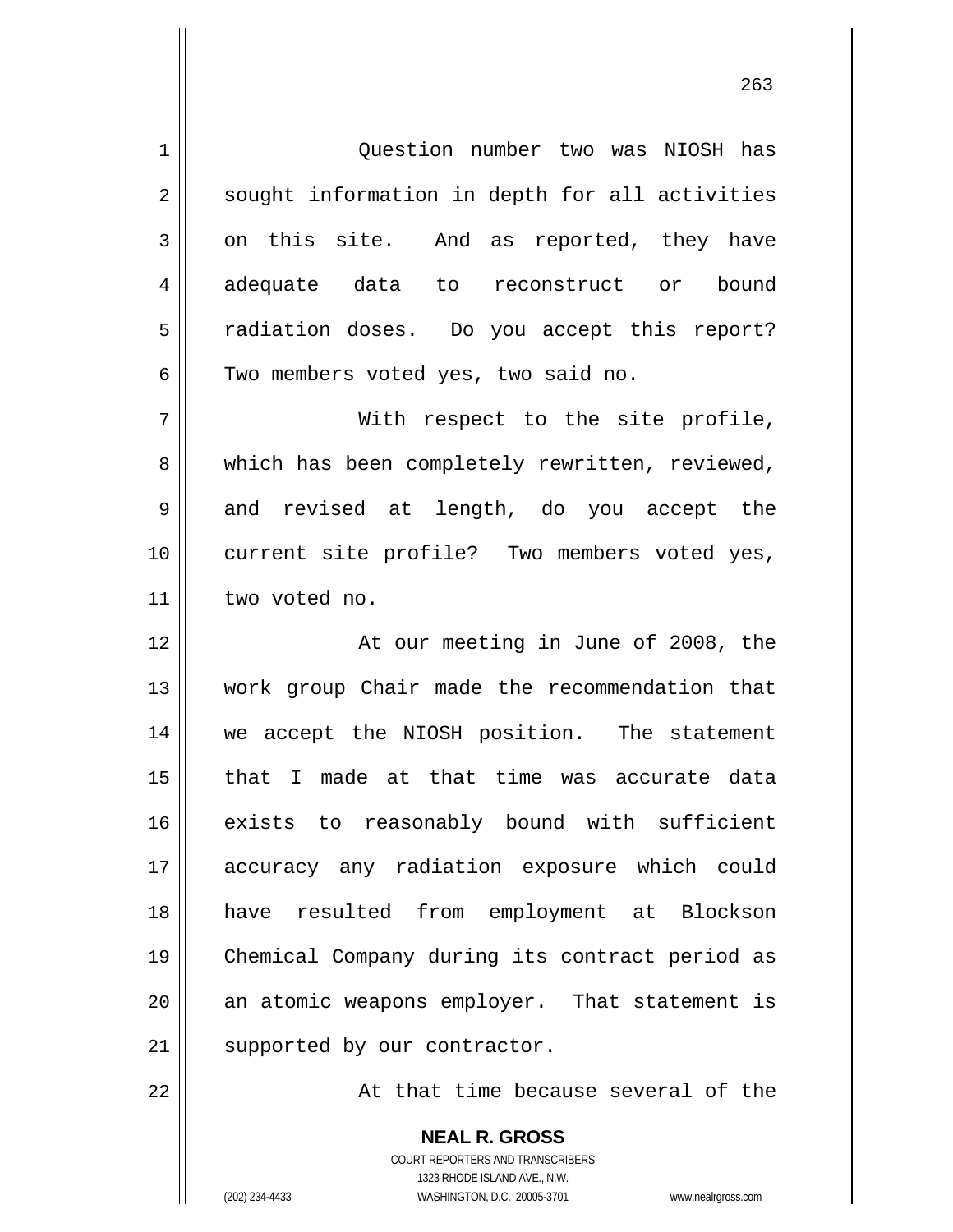reports that the work group had been involved with had only recently come forward, there was some concern of Board members that they had not had full opportunity to review those materials.

6 7 8 9 10 11 At that meeting in St. Louis, we were requested to table my motion with the expectation that it would allow additional information to be disseminated to whoever wished to have it. Specifically the request was more information about radon.

12 13 14 Pertinent supporting documents were to be distributed and reviewed. And we left the issue as tabled. We did that.

15 16 17 18 19 20 We provided in August a radon white paper, which was produced by SC&A and was distributed to the full Board. I provided previously issued contractor reports, which indicated the closed seven initial findings and other salient internal working documents. And at that time, several

21 22 transcripts of our meetings, which had been

**NEAL R. GROSS**

COURT REPORTERS AND TRANSCRIBERS 1323 RHODE ISLAND AVE., N.W. (202) 234-4433 WASHINGTON, D.C. 20005-3701 www.nealrgross.com

1

2

3

4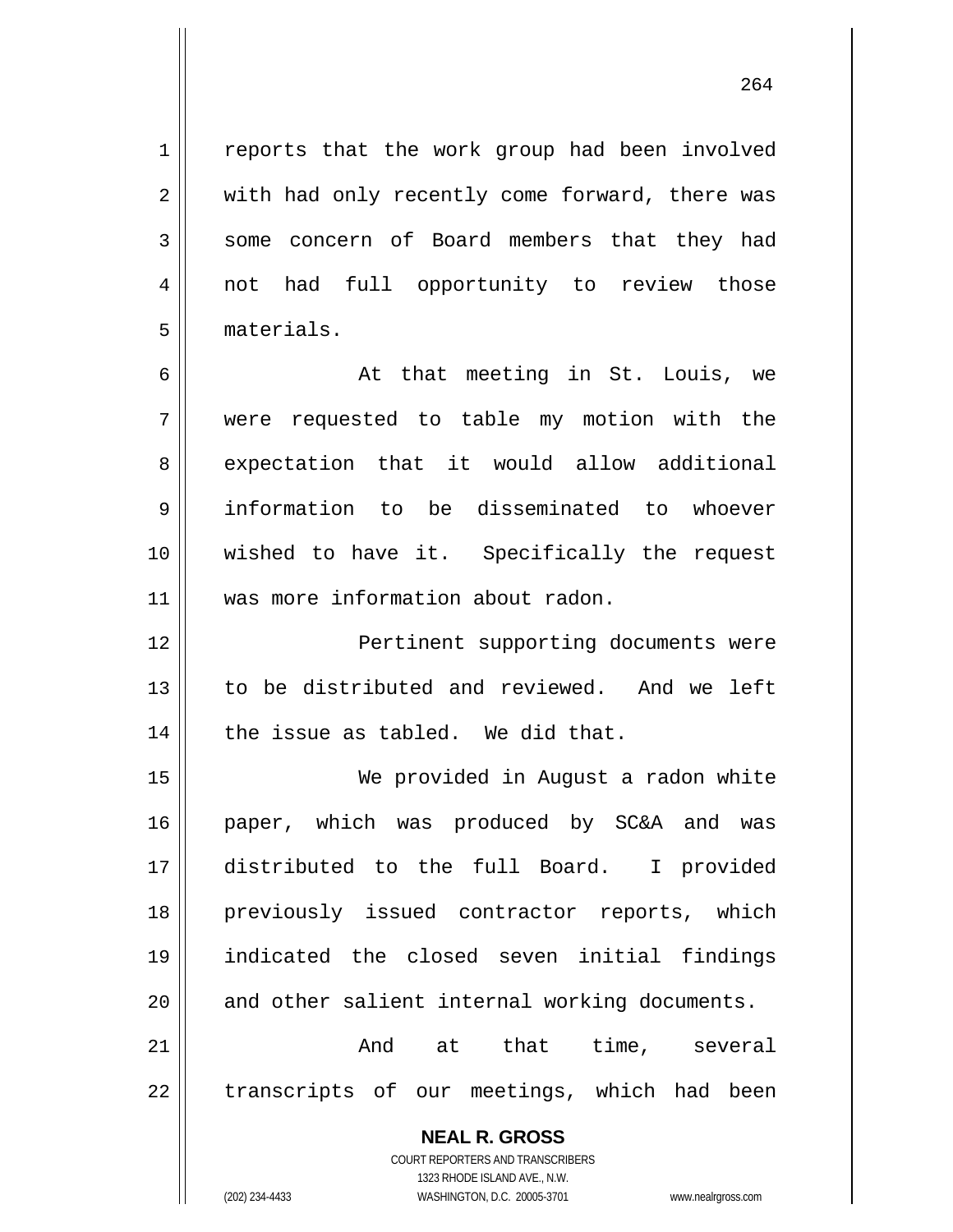1 2 3 4 5 6 7 8 9 10 11 12 13 14 15 16 17 18 19 20 21 22 backed up, were released so that simultaneously you received access to the minutes of not only the meetings of the Board that were pertinent to our discussion but also to all of the work group meeting minutes. In September at that meeting, the Board opted to leave Blockson tabled. The report that I made to you at that time had to do with the activities that had occurred and exchanges between the work group members, NIOSH, and SC&A. The Board felt that additional attention needed to be paid to the radon issue. They were not content with the material that we brought. We had a teleconference on December 12th to attempt to move that issue forward. We had more technical exchanges, rather extensive discussion on the validity of the model. NIOSH and SC&A concurred on the process. Two members of our work group disagreed.

<u>265</u>

**NEAL R. GROSS** COURT REPORTERS AND TRANSCRIBERS

1323 RHODE ISLAND AVE., N.W.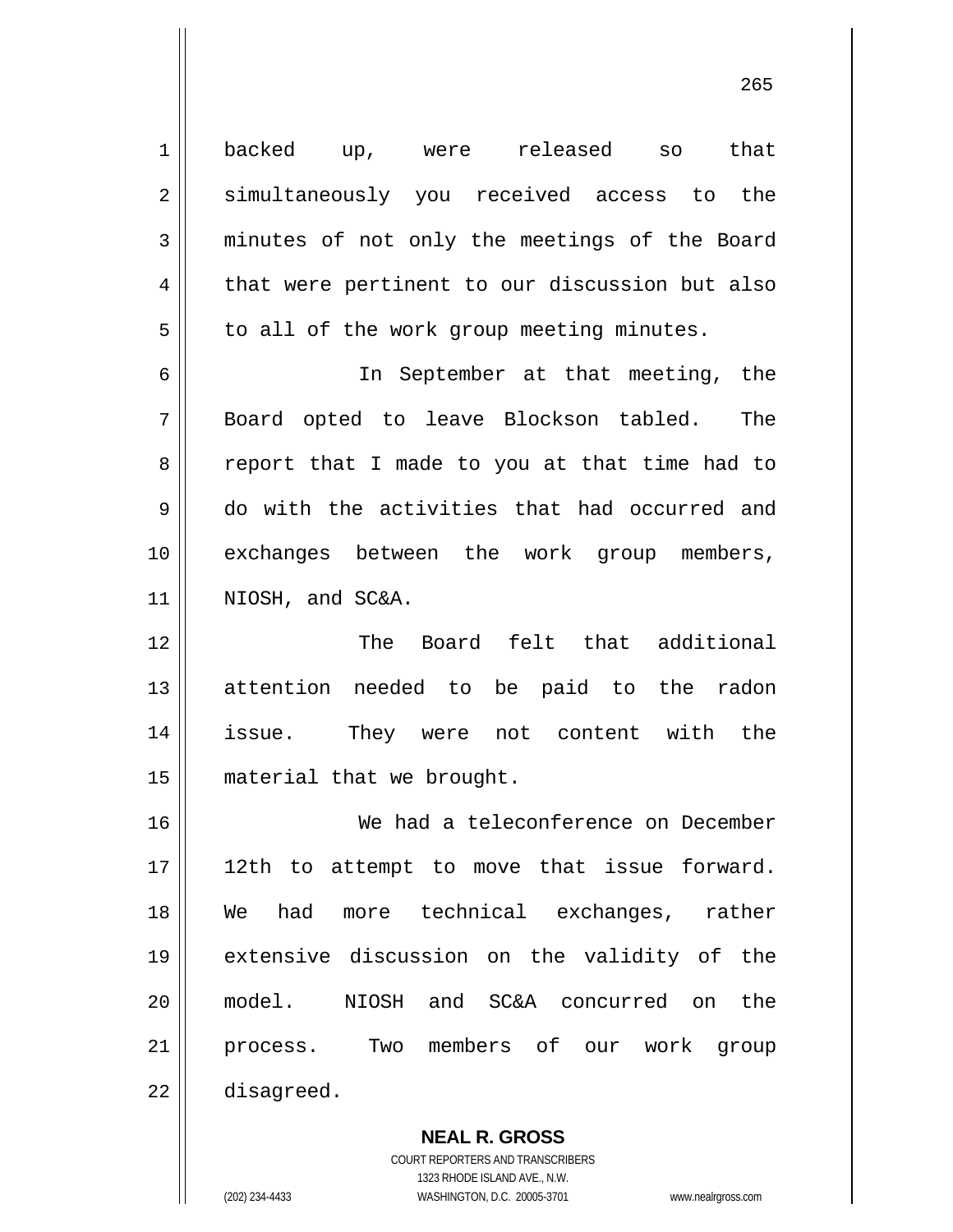| 1  | We had an additional teleconference            |
|----|------------------------------------------------|
| 2  | January 23rd, 2009. We reviewed the<br>on      |
| 3  | history. We reaffirmed the radon resolution.   |
| 4  | One work group member questioned the model.    |
| 5  | And we requested that a written basis be       |
| 6  | provided to us for our relaying that           |
| 7  | information to you. The member indicated that  |
| 8  | he would prefer to bring his own               |
| 9  | recommendations.                               |
| 10 | NIOSH and SC&A have agreed that                |
| 11 | some site profile issues remain. But that all  |
| 12 | of the SEC issues have been resolved.          |
| 13 | The current status is that we have             |
| 14 | sent you an additional report with the         |
| 15 | compilation of the history of what this work   |
| 16 | group has done. We sent it to each of you      |
| 17 | with specific references so that you would     |
| 18 | have easy access to the URLs that would direct |
| 19 | you to the documents with the most effect on   |
| 20 | what we were doing. One work group member      |
| 21 | rejects the model and will comment to you      |
| 22 | later today.                                   |

**NEAL R. GROSS** COURT REPORTERS AND TRANSCRIBERS 1323 RHODE ISLAND AVE., N.W. (202) 234-4433 WASHINGTON, D.C. 20005-3701 www.nealrgross.com

проставление производит в село в 1966 године в 1966 године в 1966 године в 1966 године в 1966 године в 1966 го<br>В 1966 године в 1966 године в 1966 године в 1966 године в 1966 године в 1966 године в 1966 године в 1966 годин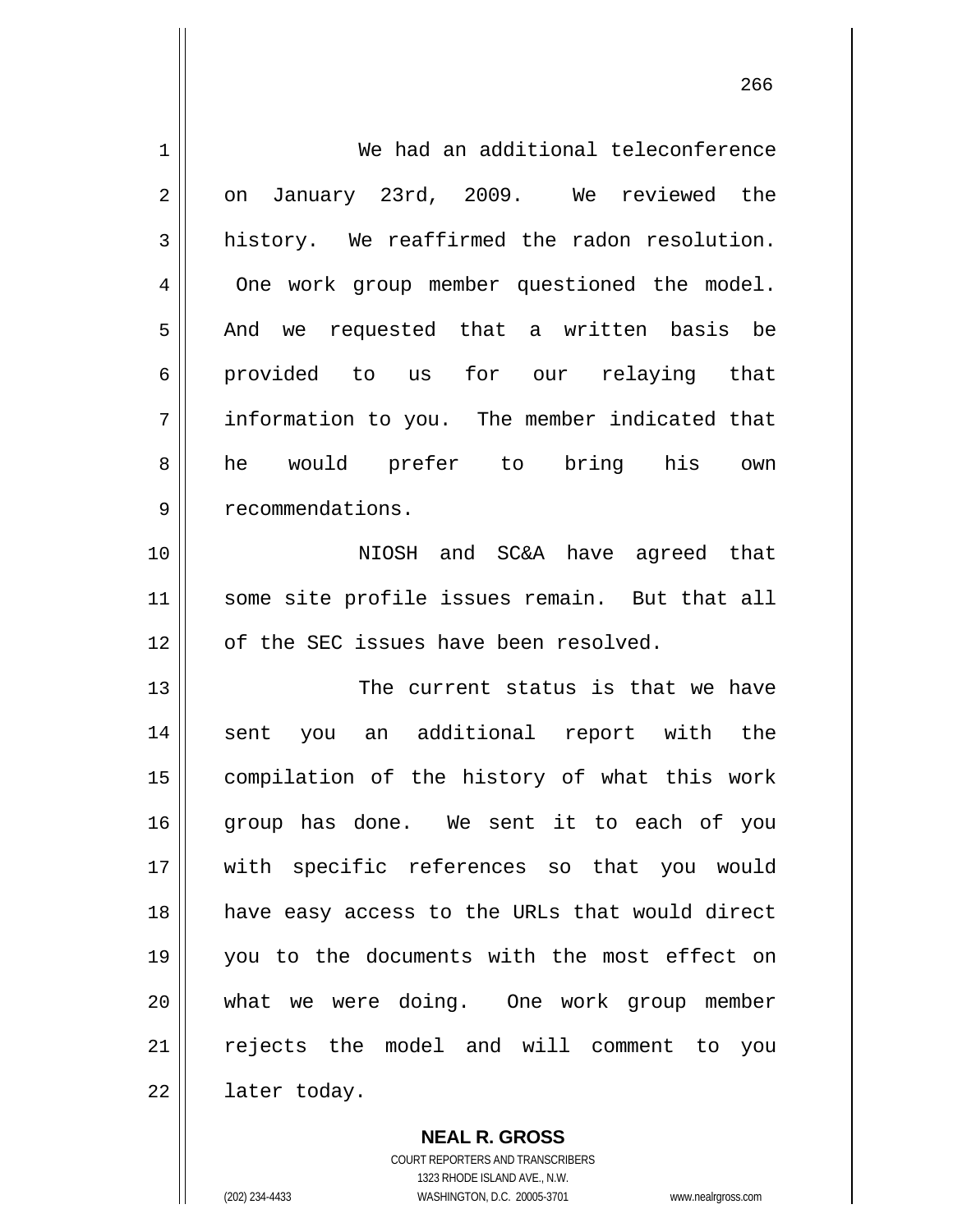**NEAL R. GROSS** COURT REPORTERS AND TRANSCRIBERS 1323 RHODE ISLAND AVE., N.W. 1 2 3 4 5 6 7 8 9 10 11 12 13 14 15 16 17 18 19 20 21 22 CHAIRMAN ZIEMER: Stand by just a minute. Wanda, we're having some phone line trouble. MR. KATZ: People on the line, there is a discussion going on. Are you having a hard time hearing the discussion? CHAIRMAN ZIEMER: It's pretty loud here in the room so I'm not sure what the problem is. Is it a phone line problem? Here in the room it is very loud. MEMBER MUNN: Is the reporter saying he also does or does not hear the phone line? COURT REPORTER: I hear you fine. I just am not hearing the people on the telephone. MEMBER MUNN: He's not hearing the phone lines. So the problem is with the phone line. CHAIRMAN ZIEMER: The phone line is not picking this up. I don't know if it is faulty equipment or what the problem is here.

проставление в последником производство в село в 1967 године в 1967 године в село в 1967 године в 1967 године<br>В 1967 године в 1968 године в 1968 године в 1968 године в 1968 године в 1968 године в 1968 године в 1968 годин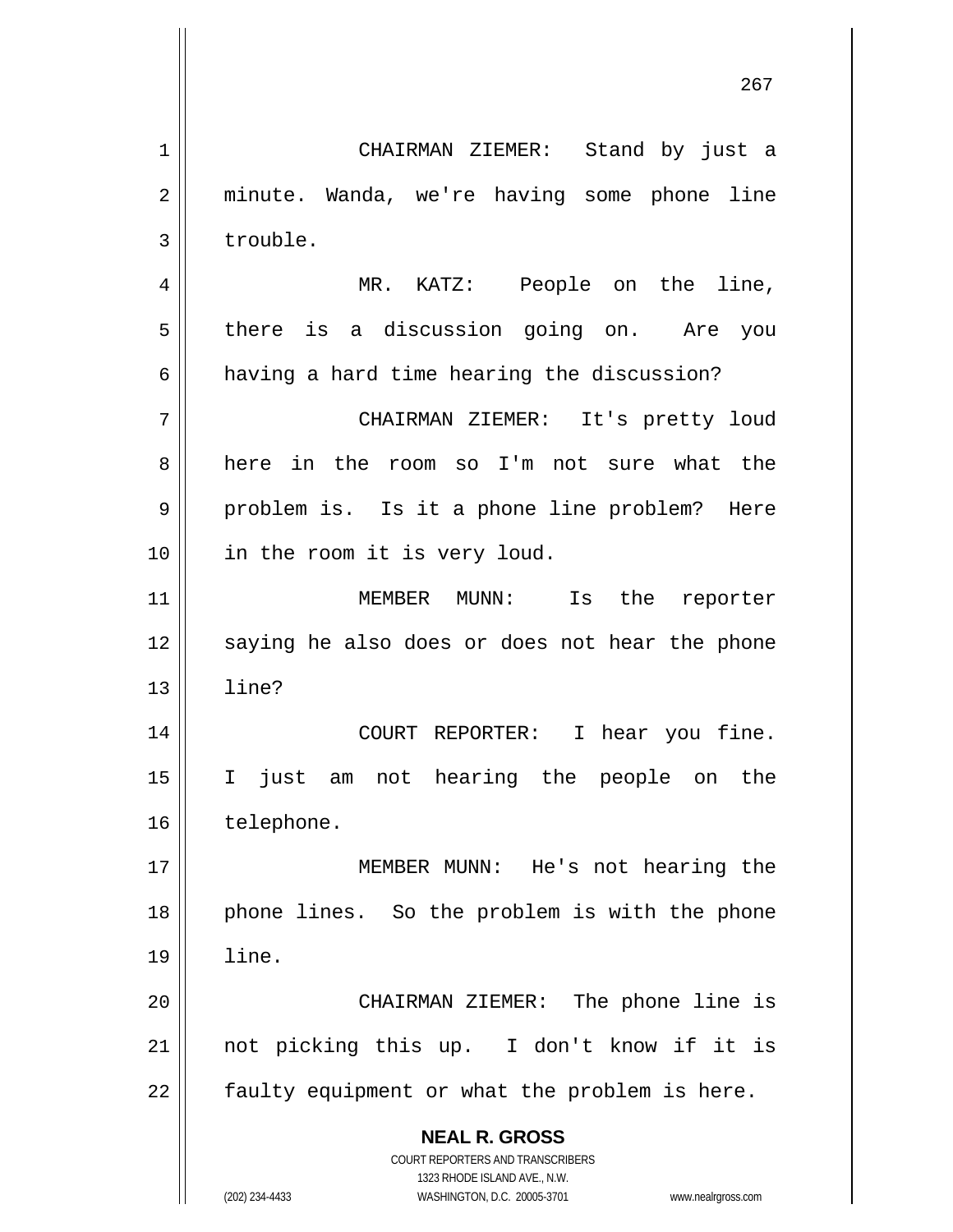**NEAL R. GROSS** COURT REPORTERS AND TRANSCRIBERS 1323 RHODE ISLAND AVE., N.W. (202) 234-4433 WASHINGTON, D.C. 20005-3701 www.nealrgross.com <u>268</u> 1 2 3 4 5 6 7 8 9 10 11 12 13 14 15 16 17 18 19 20 21 22 MEMBER MUNN: Well, it doesn't seem to be working either direction. MR. KATZ: Are you hearing Ms. Munn right now? CHAIRMAN ZIEMER: We're trying to get it as loud as we can here without -- MEMBER MUNN: Well, the Court Reporter can't hear them well. COURT REPORTER: I'm hearing you fine. MEMBER MUNN: But he's hearing me fine. COURT REPORTER: Yes. MEMBER MUNN: So it's not this microphone. The problem is with the phone line clearly. CHAIRMAN ZIEMER: Well, I think it is either the phone lines or the equipment. MR. KATZ: I can't say but I think if everybody on the phone would mute -- if everybody -- they have a mic here. If everyone on the phone would just mute their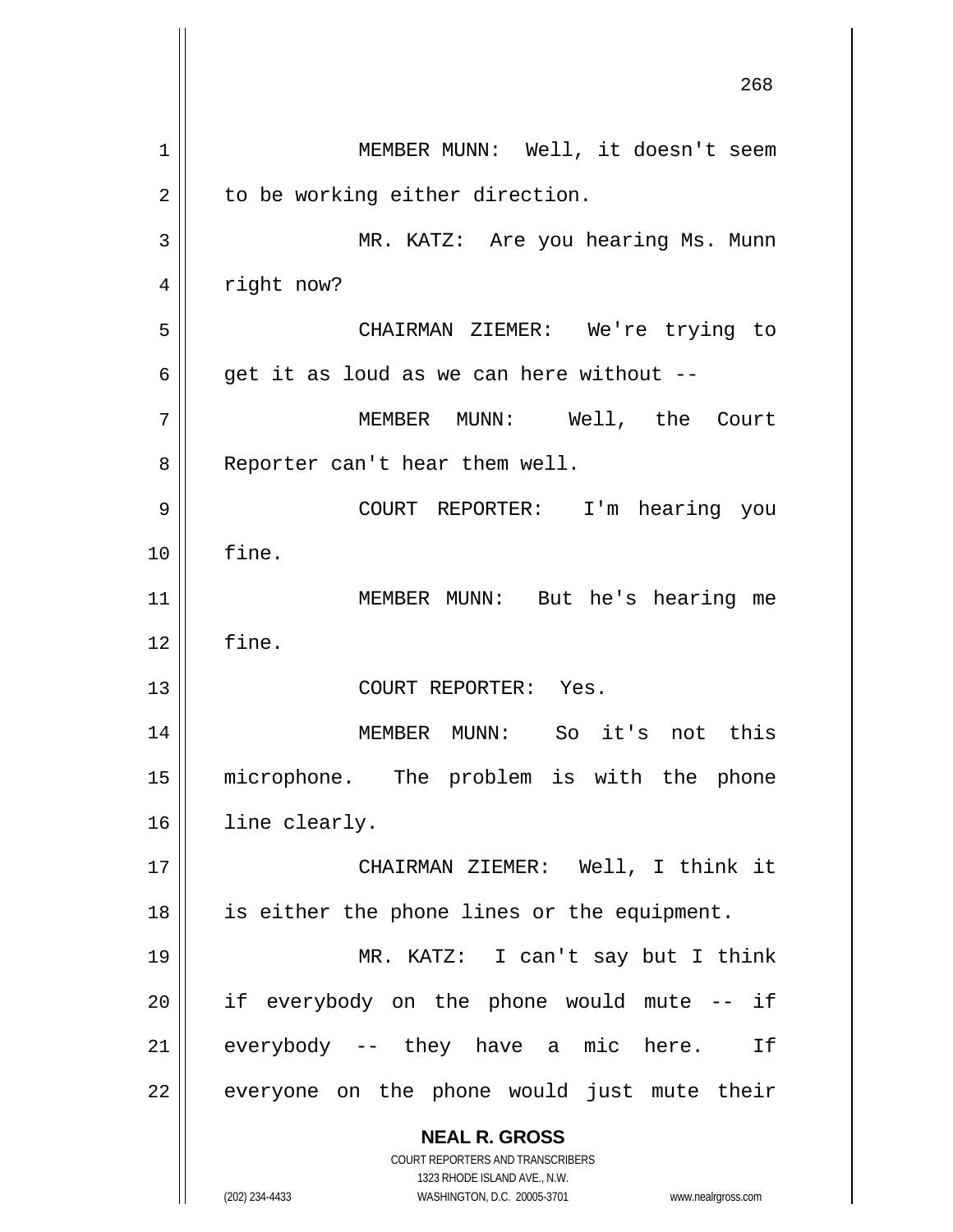**NEAL R. GROSS** COURT REPORTERS AND TRANSCRIBERS 1323 RHODE ISLAND AVE., N.W. 1 2 3 4 5 6 7 8 9 10 11 12 13 14 15 16 17 18 19 20 21 22 phones, Wanda will speak as loudly as she can. But if it is a problem with the phone line, I'll check with the people that deal with the phone line. But there's nothing else we can do, I think, at this point. PARTICIPANT: Mr. Katz, we can hear you perfectly clear. Can Wanda use your chair? MR. KATZ: That's fine, yes, if that will work. MEMBER MUNN: I'll need to move my computer equipment if I do that. That doesn't seem reasonable. CHAIRMAN ZIEMER: Will this mic work? Take this mic over -- it's a hand held. I don't know if it is the mic or the location in the room or what. MEMBER MUNN: Do you hear me any better now on the line? Did we get any response from the people on the line when I speak into this microphone? CHAIRMAN ZIEMER: Is that any

<u>269</u>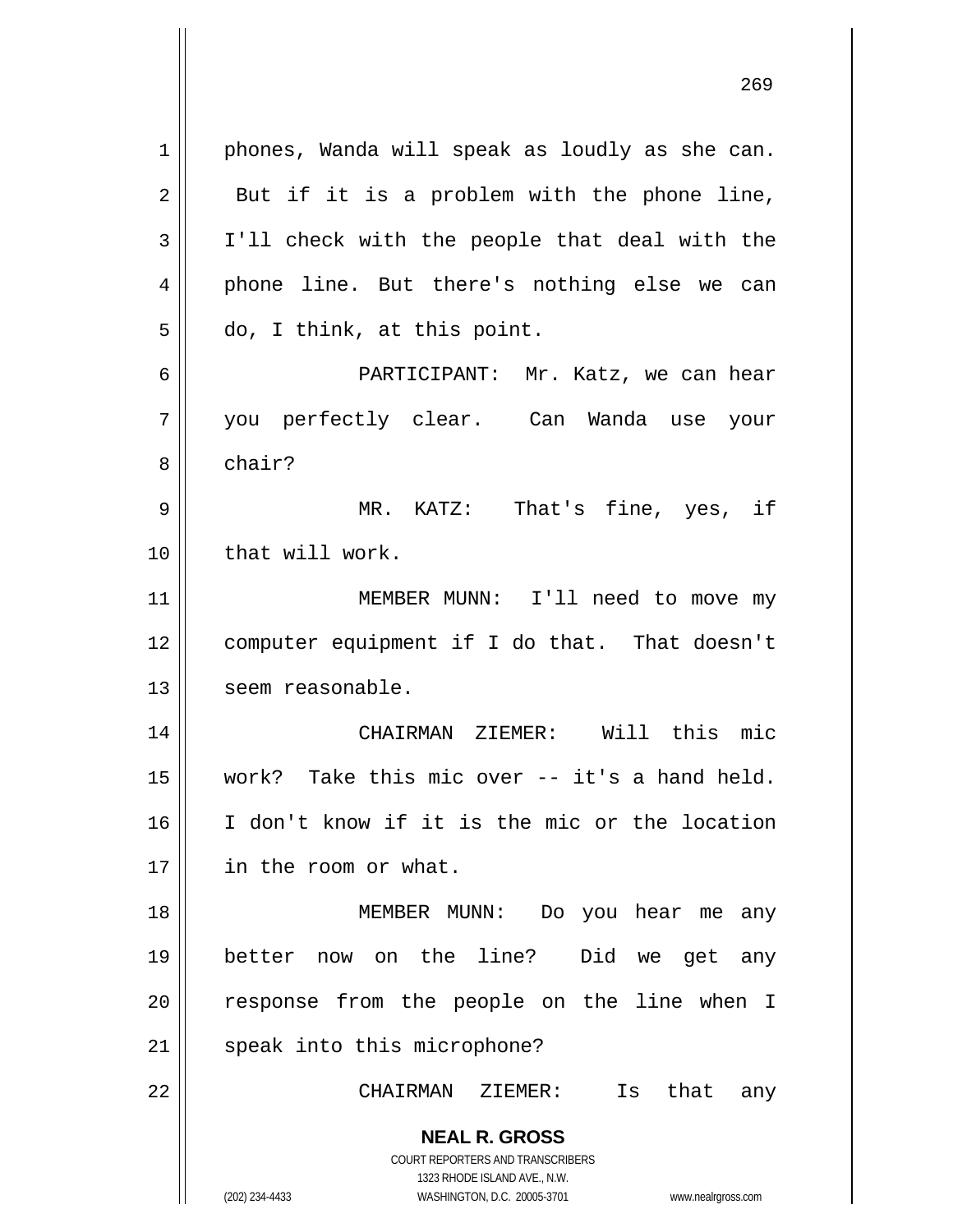270 1 2 3 4 5 6 7 8 9 10 11 12 13 14 15 16 17 18 19 20 21 22 better? MR. KATZ: Is that any better? MEMBER GIBSON: It seems -- MEMBER MUNN: How about A-B-C-D-E- $F-G-H-I-J$  -- MR. KATZ: Is that clear? MEMBER GIBSON: That's better. Okay, carry on. MEMBER MUNN: Better? The current status, as I was saying, is that the Board has our entire referenced history and has, I hope, had adequate opportunity now to revisit whatever you wish to revisit. One of our work group members rejects the model and wants to make comments and other recommendations today. One of our Board members who is not a member of the work group still questions stratification of radon. We've fortunately had a late report from Dr. Anigstein sent to all the members of the Board addressing that question with respect to the stratification of

> COURT REPORTERS AND TRANSCRIBERS 1323 RHODE ISLAND AVE., N.W. (202) 234-4433 WASHINGTON, D.C. 20005-3701 www.nealrgross.com

**NEAL R. GROSS**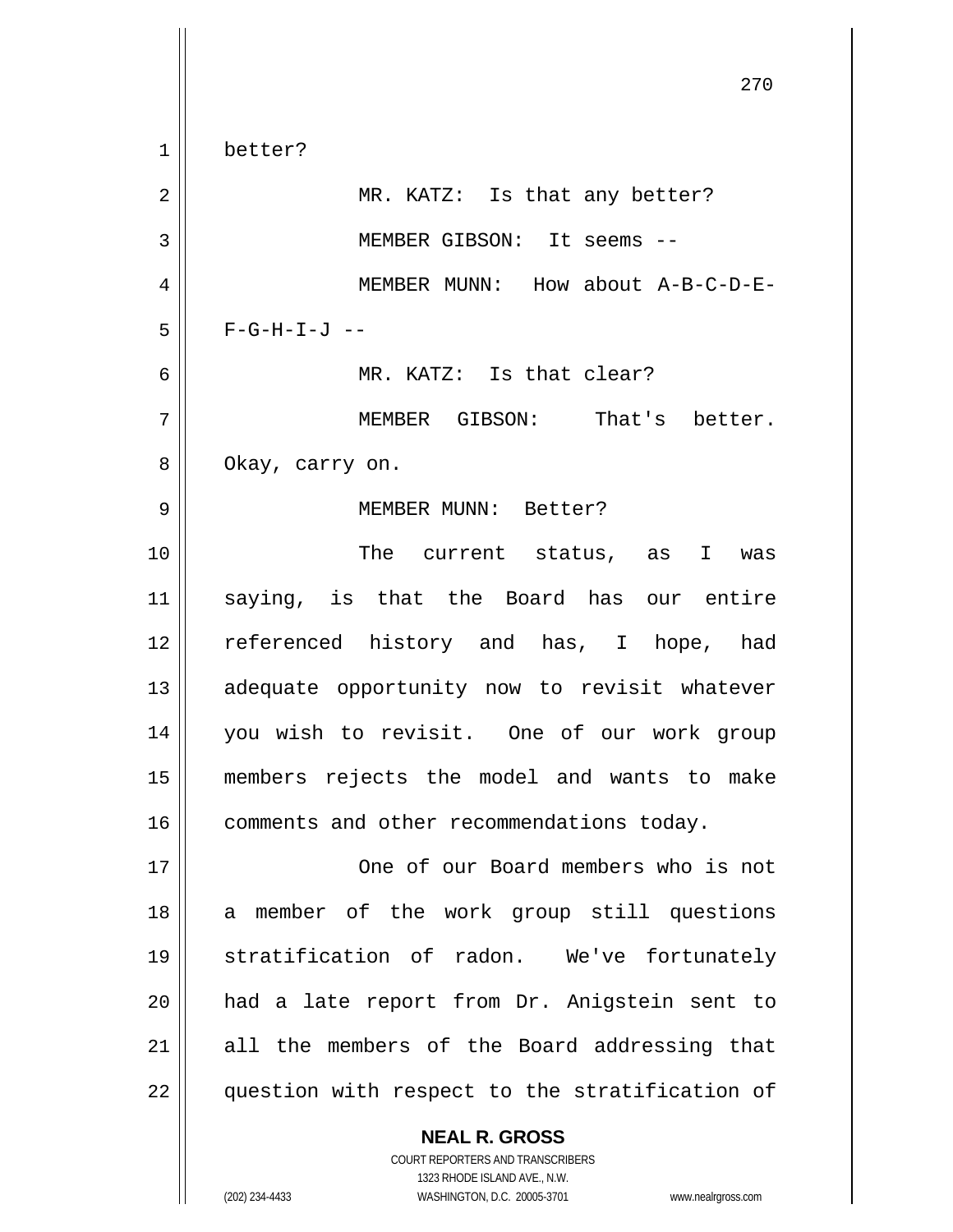radon and airflow within the building, the single building which, as you will recall, is the focus of our attention here.

4 5 6 7 8 9 10 11 We had, during that teleconference on January 23rd, we reviewed the history, and we reaffirmed the radon resolution. We still have the question respective to the model. And it is going to give us -- it was asked a written basis for that position. NIOSH and SC&A agree. Some site profile issues remain but the SEC issues are closed.

12 13 14 15 16 17 And the recommendation of the work group Chair that I had made earlier, you have already seen. That is still currently on our scope as being tabled. It's time for it to come off if we're going to make any definition with respect to a decision today.

18 19 20 There is no further action that can be seen that this work group can take. We have nothing further to bring to the Board.

21 22 CHAIRMAN ZIEMER: Okay. Thank you very much.

> COURT REPORTERS AND TRANSCRIBERS 1323 RHODE ISLAND AVE., N.W. (202) 234-4433 WASHINGTON, D.C. 20005-3701 www.nealrgross.com

**NEAL R. GROSS**

1

2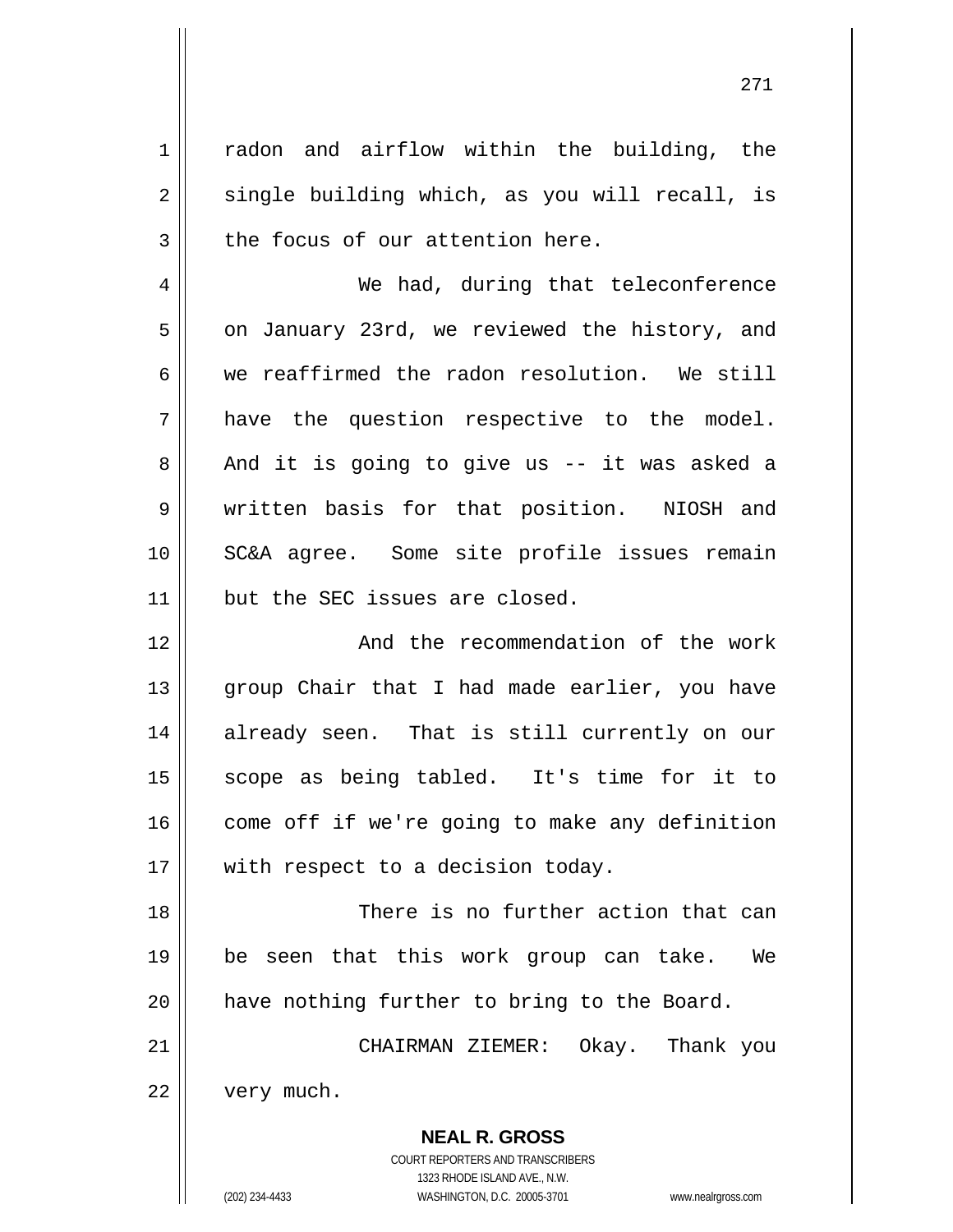**NEAL R. GROSS** COURT REPORTERS AND TRANSCRIBERS 1323 RHODE ISLAND AVE., N.W. 1 2 3 4 5 6 7 8 9 10 11 12 13 14 15 16 17 18 19 20 21 22 Let me ask Board members, do you have any questions for Wanda or comments at this point? There is a tabled motion, which I will ask or call for a motion to bring it off the table unless there's other discussion because we cannot debate a motion to un-table. Yes, Mark? MEMBER GRIFFON: I just want to clarify on the presentation, Wanda; I think you said there was a report on the stratification. I think that was based on my comments on concentration gradients. MEMBER MUNN: Yes. MEMBER GRIFFON: But I don't think there was a report. I know there was an email reply to my question. But I don't think there has been any formal report from SC&A. CHAIRMAN ZIEMER: I think your mic is kicking in and out. Is it? Is his mic kicking in and out? MEMBER MUNN: No, it was not a formal report.

272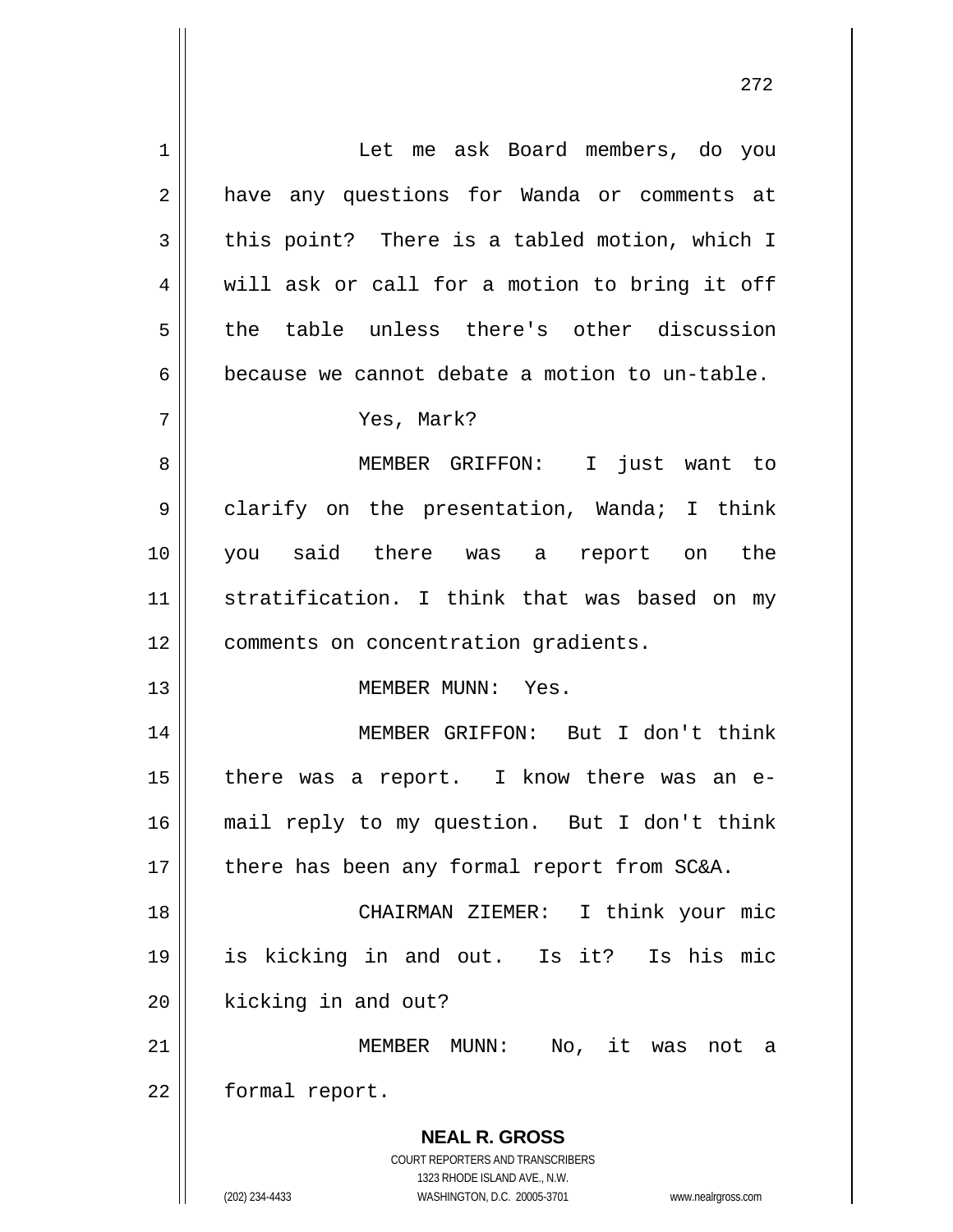**NEAL R. GROSS** COURT REPORTERS AND TRANSCRIBERS 1323 RHODE ISLAND AVE., N.W. (202) 234-4433 WASHINGTON, D.C. 20005-3701 www.nealrgross.com 273 1 2 3 4 5 6 7 8 9 10 11 12 13 14 15 16 17 18 19 20 21 22 MEMBER GRIFFON: Okay, yes. MEMBER MUNN: Dr. Anigstein gave to us the information that he had placed, I believe, in earlier reports -- internal reports that the work group and SC&A had been involved with. I don't believe that there was anything new. I think it was a recompilation if I am correct. Am I correct Dr. Anigstein or John -- one of you? DR. ANIGSTEIN: There were two -- CHAIRMAN ZIEMER: Use the mic. DR. ANIGSTEIN: There were two later reports -- CHAIRMAN ZIEMER: Get real close and talk real loud. DR. ANIGSTEIN: Excuse me? CHAIRMAN ZIEMER: Get close and talk loud. DR. ANIGSTEIN: Okay. There were two later reports. There was the original report that was submitted in June -- no, excuse me, in July -- towards the end of July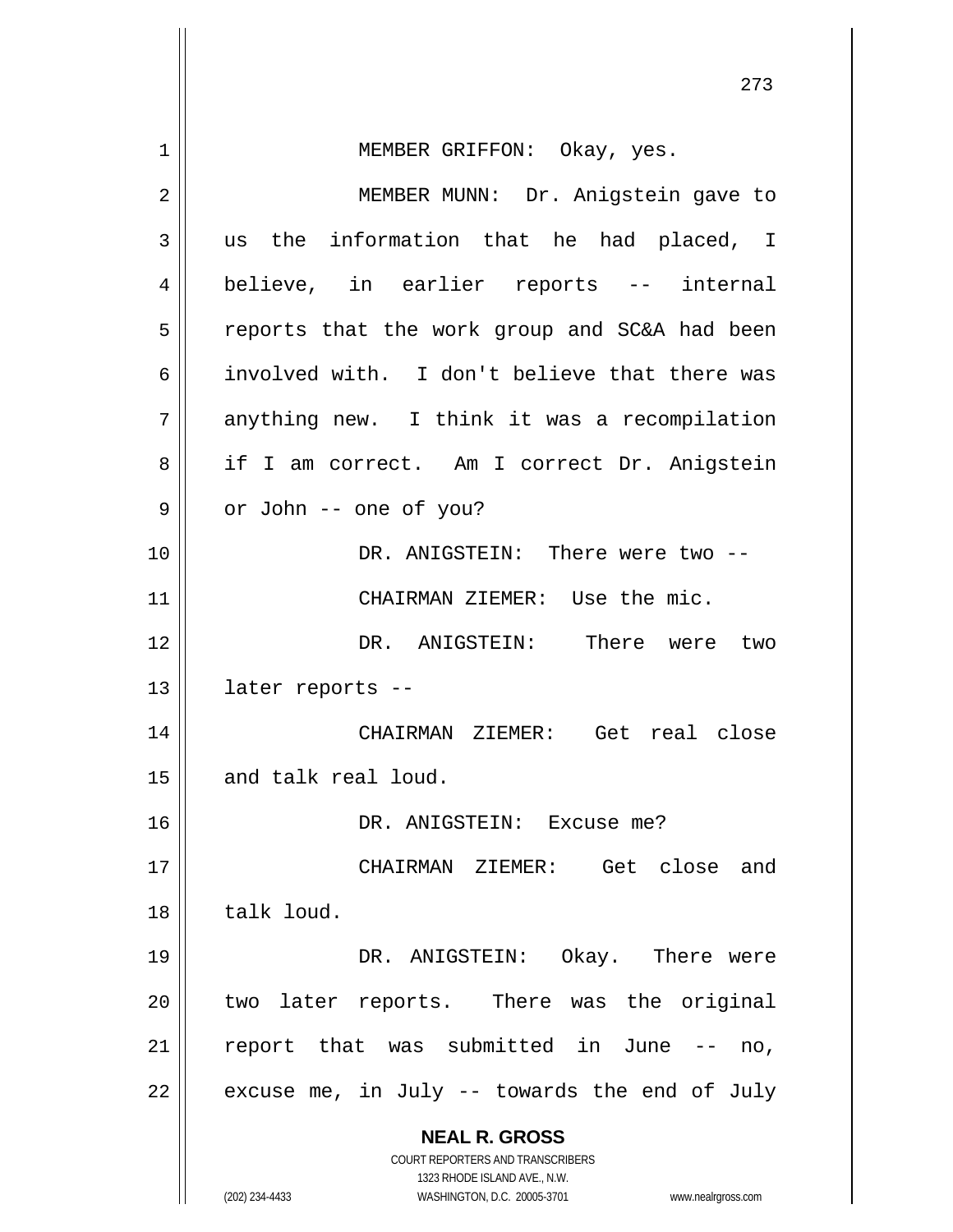1 2 3 4 5 6 7 8 9 10 11 12 13 14 15 16 17 18 19 20 21 22 and then there was a PA cleared version of the same report produced in August. MEMBER MUNN: Yes. DR. ANIGSTEIN: That was in response to the direction that we got at the June St. Louis meeting to produce -- actually it was requested by Mr. Gibson, I believe - sorry -- it was Mr. Griffon. Was to have a more detailed model. There was a very preliminary model presented at that meeting. And then Mr. Griffon asked for more clarification and more explanation of the model, equations. And that led to the production -- that led us to produce this much longer report which included a Monte Carlo analysis, which would take in all the variability. The idea was the first -- the one that was presented at the June meeting had a bunch of what-ifs. If the radon release was this and it was A, and if the air exchange rate was B, then the radon concentration would

274

COURT REPORTERS AND TRANSCRIBERS 1323 RHODE ISLAND AVE., N.W. (202) 234-4433 WASHINGTON, D.C. 20005-3701 www.nealrgross.com

**NEAL R. GROSS**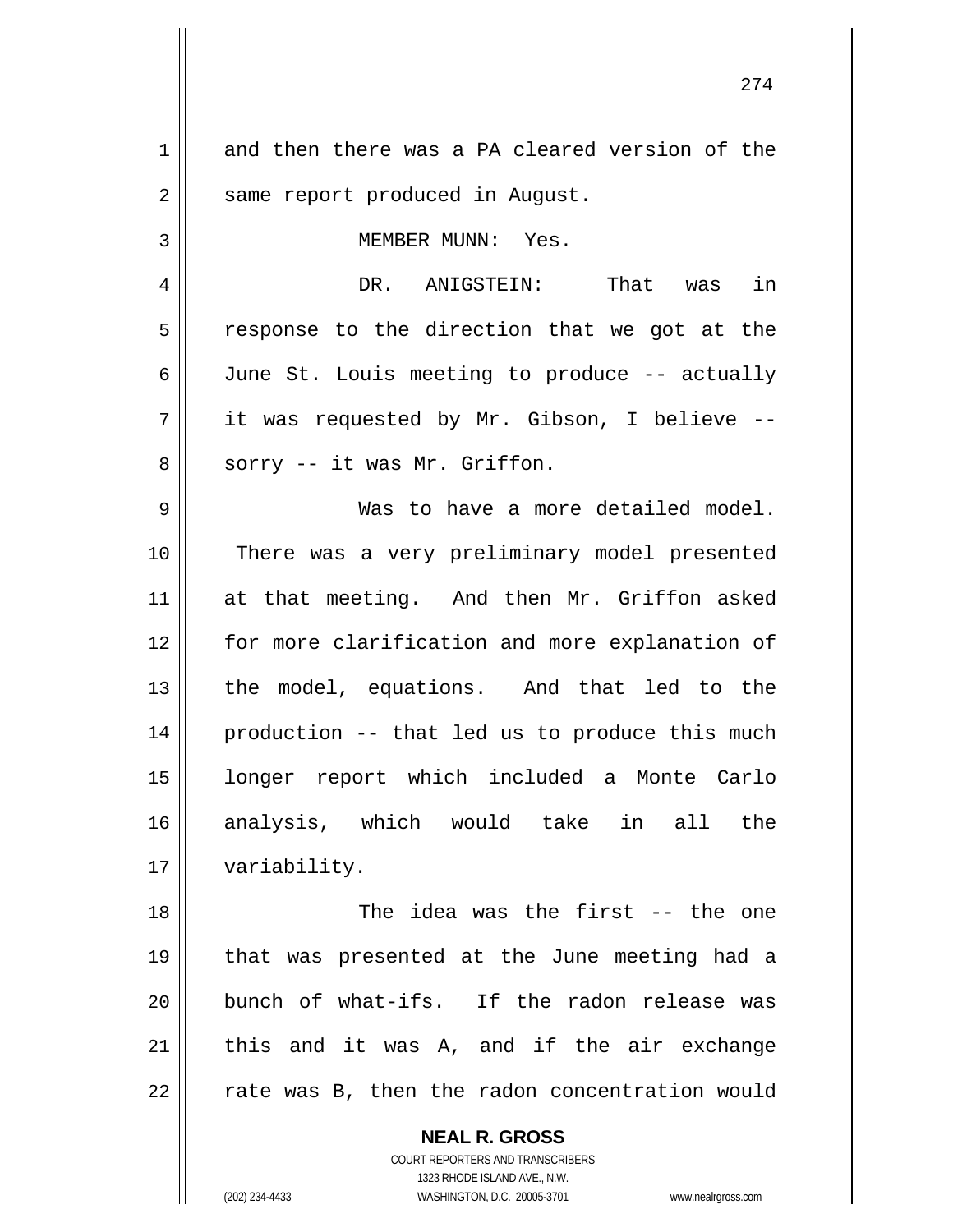| 1  | be C. And then if you had different values,    |
|----|------------------------------------------------|
| 2  | there would be different radon concentrations. |
| 3  | And Mr. Gibson questioned that. He             |
| 4  | said well, we need more than one -- you know   |
| 5  | we can't have a bunch of numbers. We need one  |
| 6  | number. So that inspired us to say well, if    |
| 7  | you do it as Monte Carlo calculation, you can  |
| 8  | pick off say the 95th percentile or the median |
| 9  | and you will have, you know, concrete values   |
| 10 | we can do.                                     |
| 11 | So we just did a much more detailed            |
| 12 | model, documented it, presented equations.     |
| 13 | Since then -- afterwards there were some       |
| 14 | comments back from NIOSH and we went back and  |
| 15 | looked at it a little further.                 |
| 16 | And there was also a request by Dr.            |
| 17 | Roessler at the meeting where this original    |
| 18 | report was presented, I believe it was October |
| 19 | 15th in Cincinnati that we narrow the gap --   |
| 20 | we narrow the range of the two very variable   |
| 21 | parameters. We narrowed the ventilation rate   |
| 22 | in Building 40 and we narrowed the range of    |
|    |                                                |

<u>275</u>

COURT REPORTERS AND TRANSCRIBERS 1323 RHODE ISLAND AVE., N.W. (202) 234-4433 WASHINGTON, D.C. 20005-3701 www.nealrgross.com

**NEAL R. GROSS**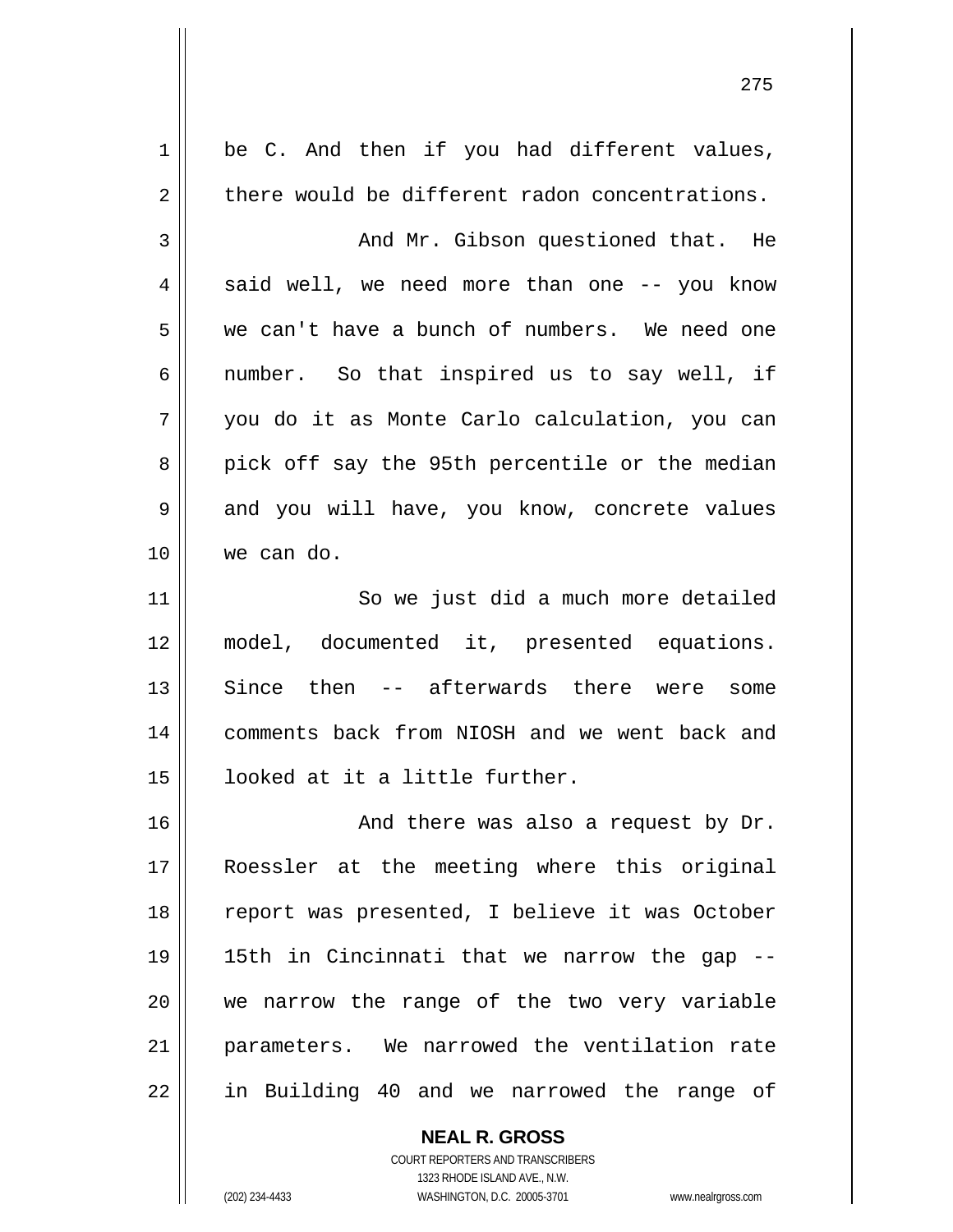1

the radon releases from the sulphuric acid.

2 3 4 5 6 7 8 9 10 So we did some further investigation and decided that the radon releases can't be any higher than 70 percent that was measured in showers. And we thought that the agitated tank is not going to be any higher than that. And then also we managed to pro rate the ventilation rate based on the building size and we came with a narrow range of that.

11 12 13 14 15 16 17 So that report was sent out later. And I have the report here -- in December - it was produced in December. And the -- yes, I have it right here, December, it is dated here December 2nd. And that was basically a rework of the Appendix B of the previous report. And simply produced a narrower range.

18 19 20 21 22 And because this was a narrow range, the 95th percentile was reduced from something like, if I recollect, 60-odd picocuries per liter and it came down to 36 picocuries per liter. And other parts of the

> **NEAL R. GROSS** COURT REPORTERS AND TRANSCRIBERS 1323 RHODE ISLAND AVE., N.W.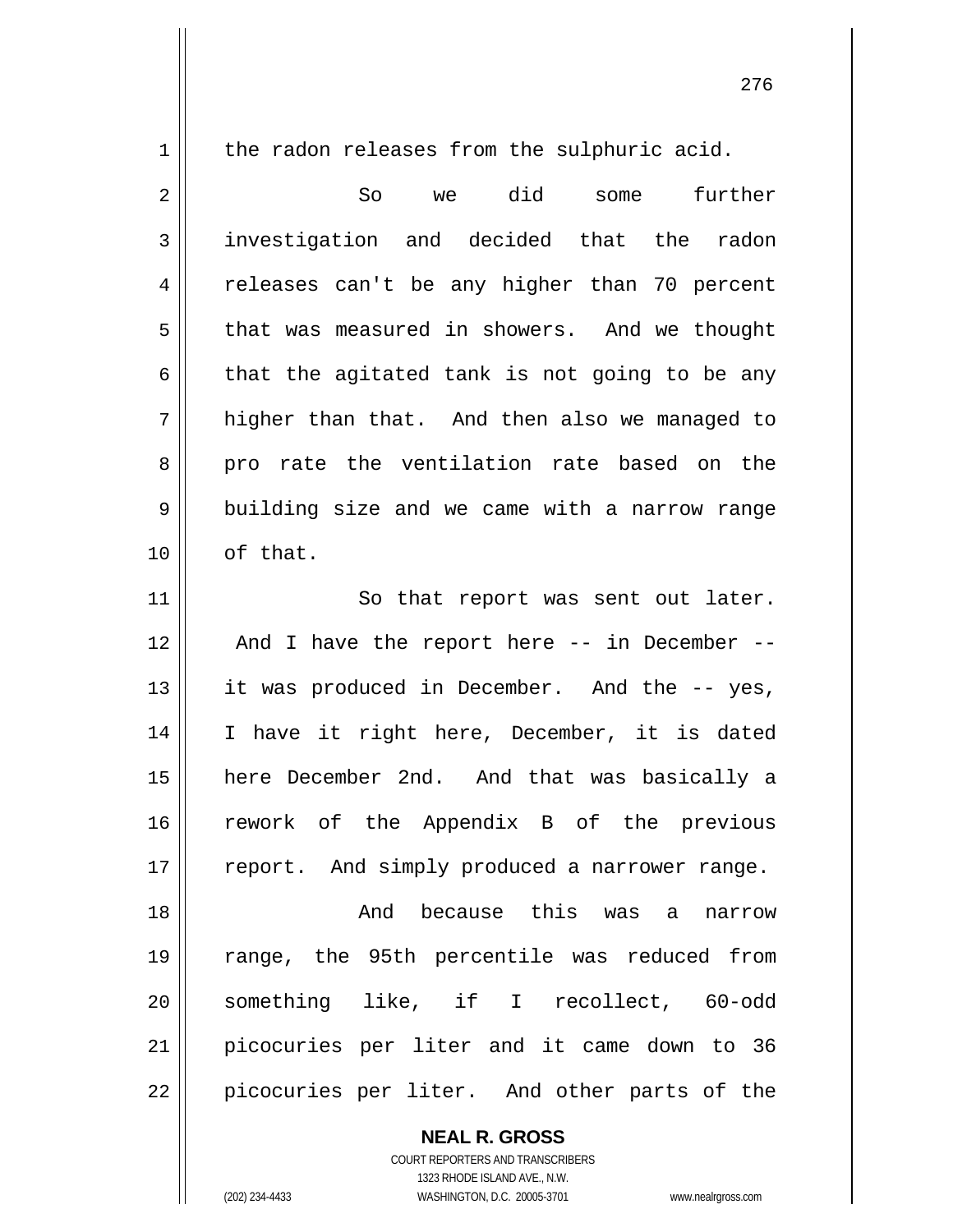| $\mathbf 1$    | distribution also came down somewhat lower.              |
|----------------|----------------------------------------------------------|
| $\overline{a}$ | And then there was a three-page                          |
| 3              | report that was produced as a result of some             |
| 4              | exchanges with NIOSH about ventilation rates.            |
| 5              | NIOSH had produced a memo from Dr.                       |
| 6              | Naomi Harleyha questioning whether the                   |
| 7              | ventilation rates could, in fact, be as low as           |
| 8              | we had assumed when our assumptions were based           |
| 9              | measurements done by Pacific Northwest<br>on             |
| 10             | Laboratory on some buildings I think in                  |
| 11             | Washington State.                                        |
| 12             | And, again, we narrowed that down -                      |
| 13             | - I'm sorry, I'm losing track. I had already             |
| 14             | gone over that.                                          |
| 15             | produced a three-page report<br>We                       |
| 16             | -- defending our ventilation<br>answering why            |
| 17             | rates. And that was -- I transmitted those to            |
| 18             | you, Wanda, just a couple of days ago. You               |
| 19             | had them earlier but I just thought as a                 |
| 20             | reminder.                                                |
| 21             | But I did not address the                                |
| 22             | stratification of radon. We really had no                |
|                | <b>NEAL R. GROSS</b><br>COURT REPORTERS AND TRANSCRIBERS |

277

 $\begin{array}{c} \hline \end{array}$ 

1323 RHODE ISLAND AVE., N.W.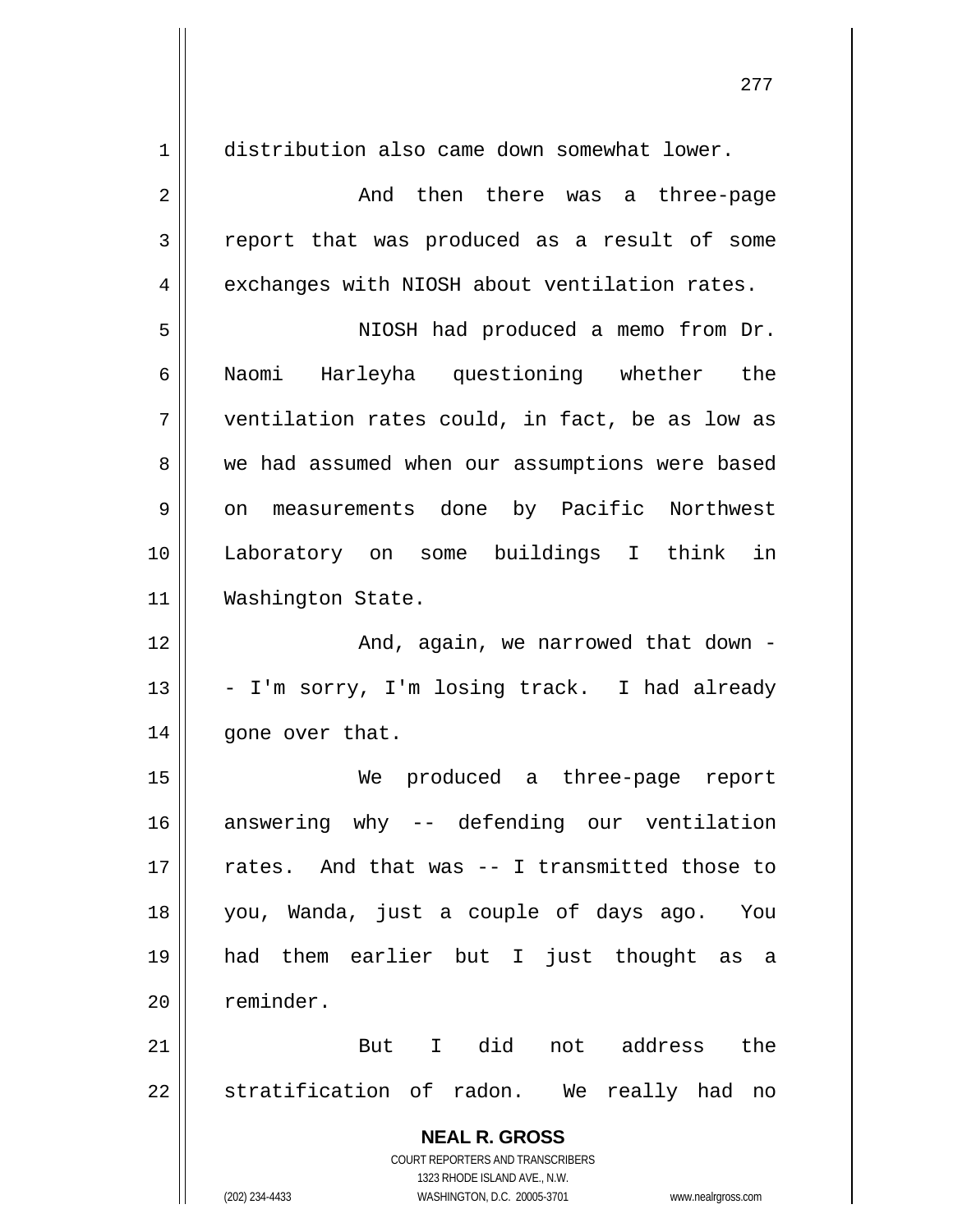1 basis for that.

| $\overline{2}$ | I'll just, as long as I'm at the                                                                                                                                |
|----------------|-----------------------------------------------------------------------------------------------------------------------------------------------------------------|
| 3              | microphone, to save time, I'll just restate                                                                                                                     |
| 4              | Dr. Mauro's comment was that even though there                                                                                                                  |
| 5              | may have been different concentrations of                                                                                                                       |
| 6              | radon in different parts of the building,                                                                                                                       |
| 7              | workers typically did not stay in any one                                                                                                                       |
| 8              | location.                                                                                                                                                       |
| 9              | The workers testified they had                                                                                                                                  |
| 10             | different duties and they moved around so even                                                                                                                  |
| 11             | if there was a radon hot spot, no one worker                                                                                                                    |
| 12             | would have been there for every one of his,                                                                                                                     |
| 13             | you know, eight hours, 250 days a year in that                                                                                                                  |
| 14             | one spot.                                                                                                                                                       |
| 15             | MEMBER GRIFFON: I mean that gets                                                                                                                                |
| 16             | at my precise question. I didn't ask whether                                                                                                                    |
| 17             | that scenario you just described, I would                                                                                                                       |
| 18             | agree with that. But I asked if there was a                                                                                                                     |
| 19             | chance that the gradients achieved -- you know                                                                                                                  |
| 20             | this model assumes instantaneous mixing.                                                                                                                        |
| 21             | DR. ANIGSTEIN: That is correct.                                                                                                                                 |
| 22             | So if the<br>GRIFFON:<br>MEMBER                                                                                                                                 |
|                | <b>NEAL R. GROSS</b><br>COURT REPORTERS AND TRANSCRIBERS<br>1323 RHODE ISLAND AVE., N.W.<br>(202) 234-4433<br>WASHINGTON, D.C. 20005-3701<br>www.nealrgross.com |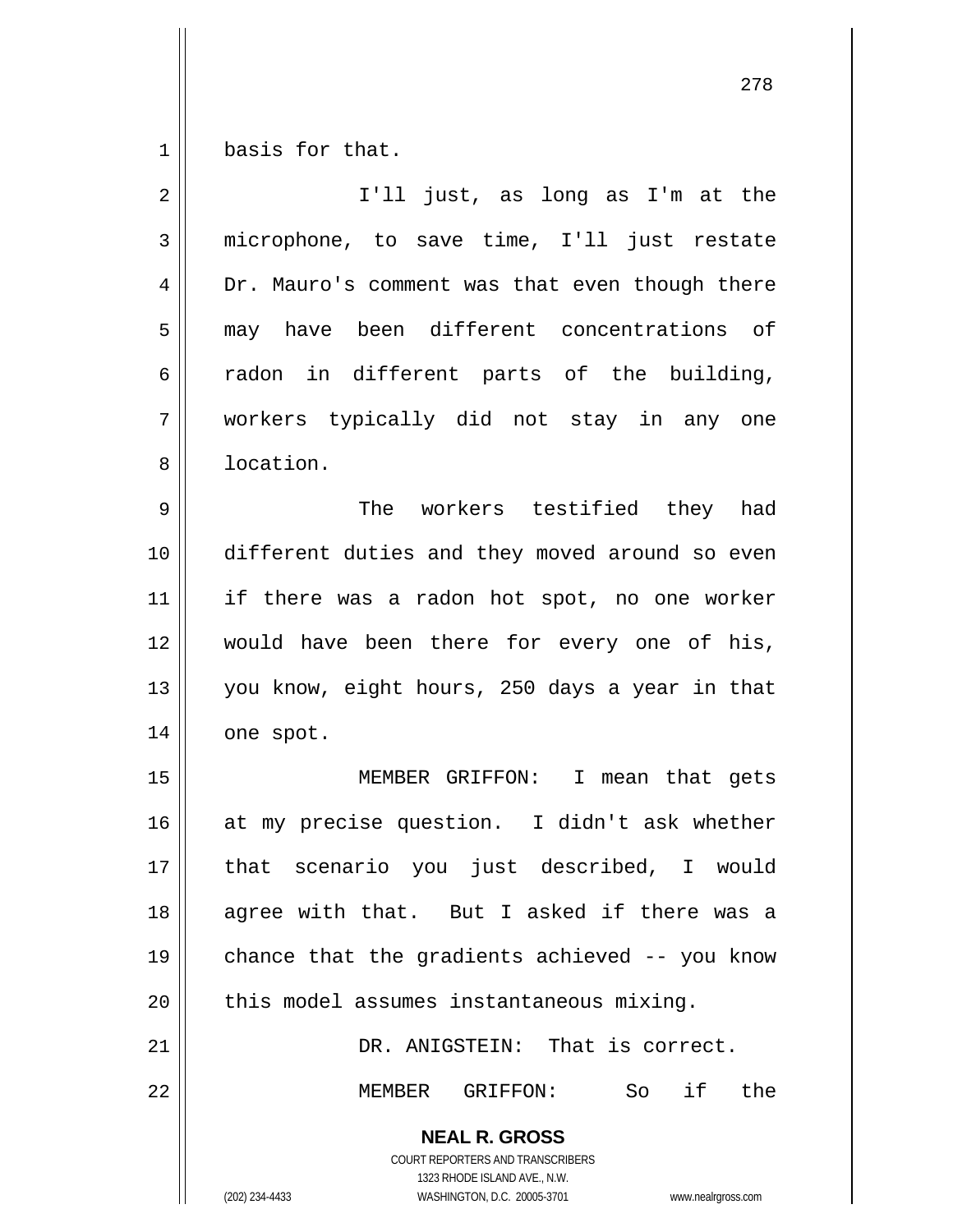gradients are established in this building, and I'm not sure number one how wide are the gradients that are there, that exist, you know, in terms of picocuries per liter, what is the range of values we might see in different operations?

7 8 9 10 11 12 13 14 And number two, if you assumed an occupancy say -- and I think John's words in the e-mail were randomly moved around the building, I don't think people would have worked randomly around the building. I think they probably would have been in different process areas for -- they worked throughout the buildings. I wouldn't dispute that.

15 16 17 18 19 20 But could they have been at one of the higher operation areas where, you know, with a higher gradient for enough hours -- say two hours out of their work day that it would, in fact, not be bounded by the current model on the table.

21 22 And then the second part of my comment here is that we don't have a current

> **NEAL R. GROSS** COURT REPORTERS AND TRANSCRIBERS 1323 RHODE ISLAND AVE., N.W. (202) 234-4433 WASHINGTON, D.C. 20005-3701 www.nealrgross.com

1

2

3

4

5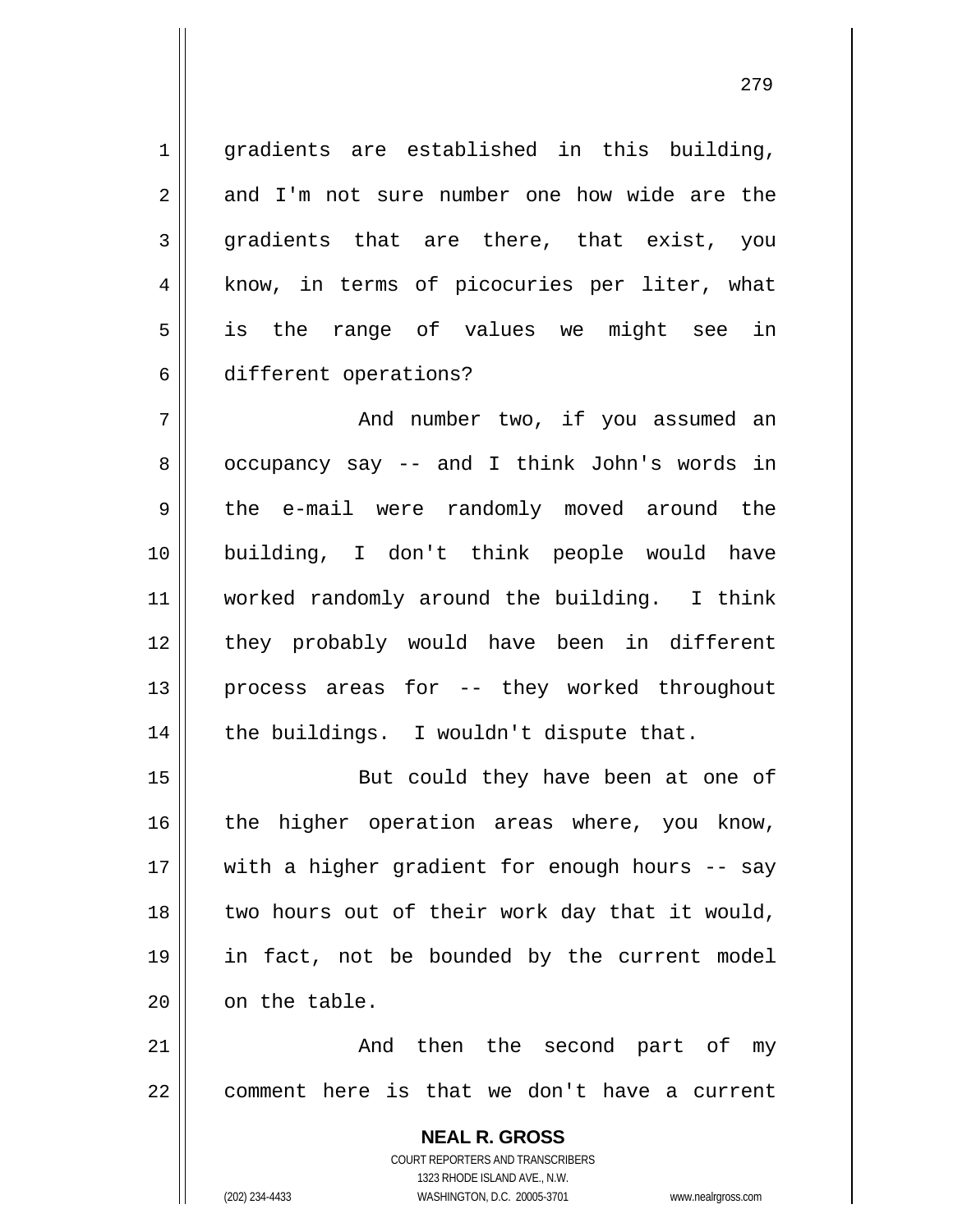**NEAL R. GROSS** COURT REPORTERS AND TRANSCRIBERS 1 2 3 4 5 6 7 8 9 10 11 12 13 14 15 16 17 18 19 20 21 22 model on the table. That's the other problem. You know because this is SC&A's report. And I think that NIOSH is agreeing with the general model but not necessarily the parameters used in the model. I may be wrong on that one. DR. ANIGSTEIN: No -- MEMBER GRIFFON: But anyway my first point is that I'm not saying eight hours per day, 250 days a year. I'm saying could there be a scenario. Because we have to look at can we bound doses for all workers, you know, all cancers, that sort of thing. So that's the question. DR. ANIGSTEIN: Again, in my opinion, there could be gradients. Actually the fact that it would always be the same concentration everywhere in the building actually it is unrealistic. So this is a simplified model. However, the response to that objection is we recommend that you use the 95th percentile. And that already accounts

1323 RHODE ISLAND AVE., N.W.

(202) 234-4433 WASHINGTON, D.C. 20005-3701 www.nealrgross.com

<u>280</u>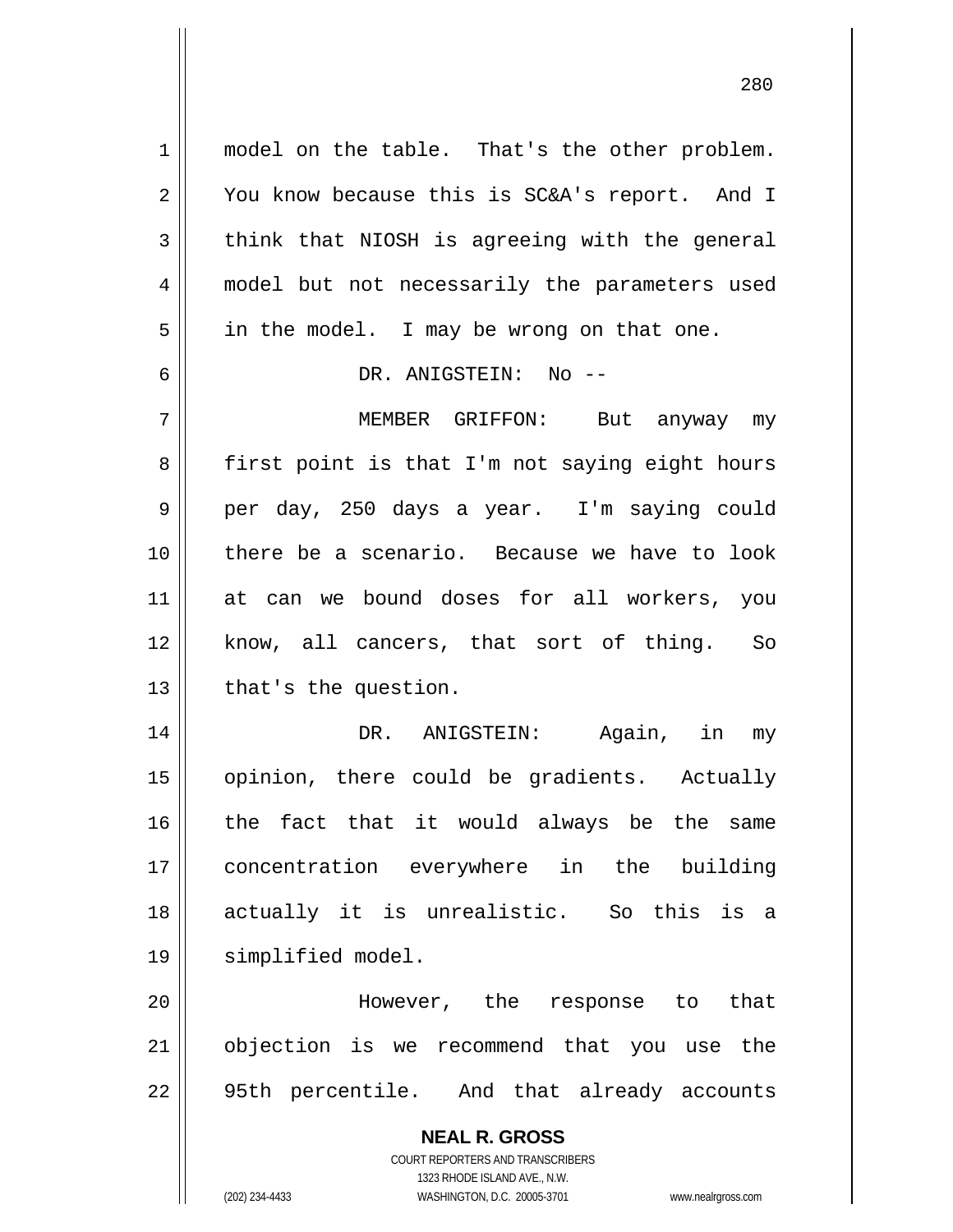for these variations. In other words, if we knew that this model exactly modeled within the best likelihood of what the concentrations experienced by the workers were, then it would be logical to use the 50th percentile. This is the most probable resolution.

7 8 9 10 11 12 13 But by using the 95th percentile, which is considerably higher, the 50th percentile is about six picocuries per liter. The 95th percentile is 36 picocuries per liter. So you are allowing for these excursions from the, you know, from the mean, from the median.

14 15 16 17 18 19 20 21 And also just -- I can just take advantage of this opportunity to throw in an additional comment as to the wide range - there were some wide ranges of input parameters. But the actual distribution has a GSD of approximately three, which does not seem to be an unreasonably wide range. This wasn't done with very precise

22 definition. I just looked at the median --

> **NEAL R. GROSS** COURT REPORTERS AND TRANSCRIBERS 1323 RHODE ISLAND AVE., N.W. (202) 234-4433 WASHINGTON, D.C. 20005-3701 www.nealrgross.com

1

2

3

4

5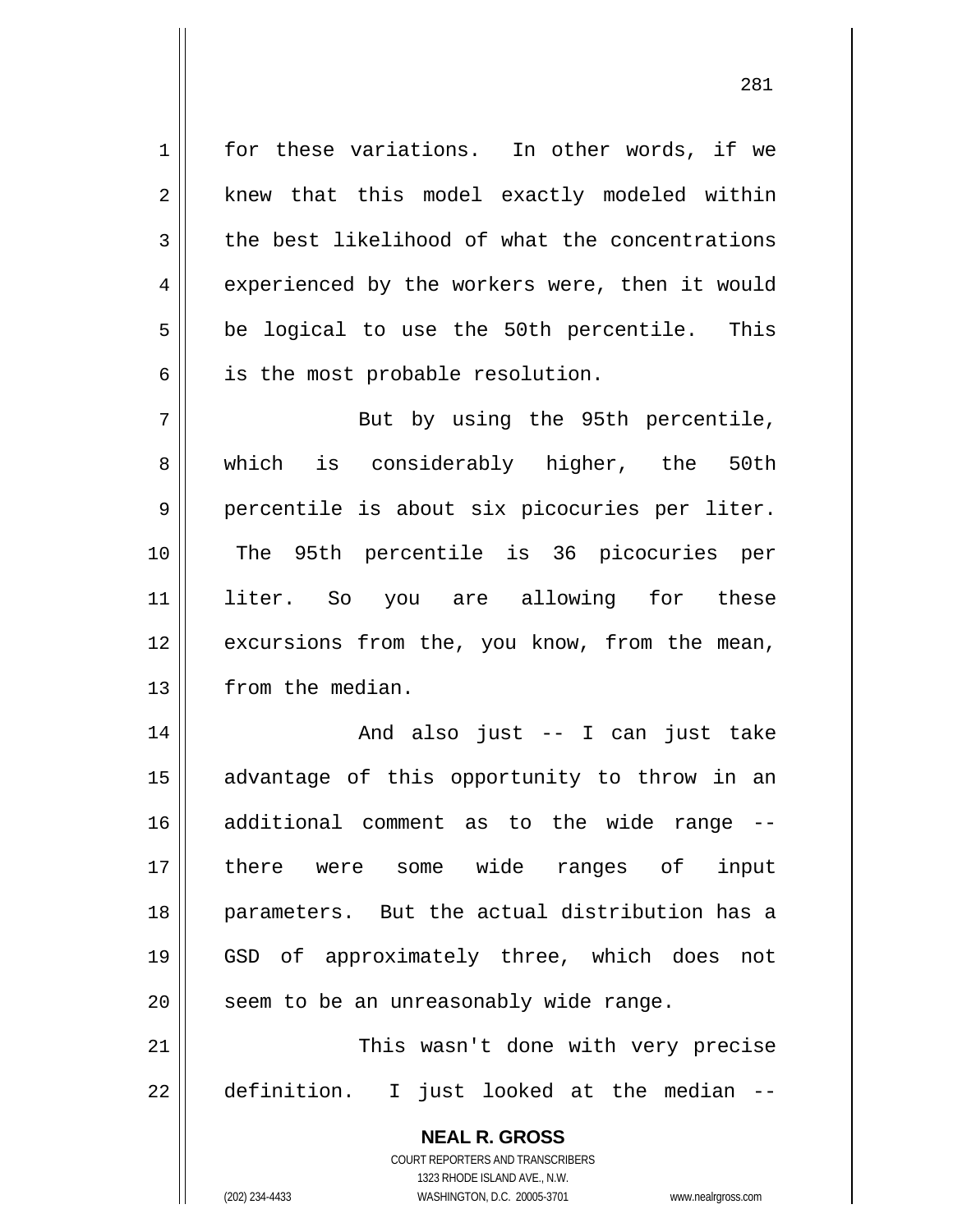| 1  | because it's not actually normal but I looked |
|----|-----------------------------------------------|
| 2  | at the median and the 95th percentile, took   |
| 3  | the ratio, and said were it to be a log       |
| 4  | normal, it would be a GSD of three.           |
| 5  | And if we did it more precisely,              |
| 6  | you might get a slightly different number.    |
| 7  | But I don't think it would be very different. |
| 8  | MEMBER MUNN: And Dr. Neton has a              |
| 9  | comment with regard to this same issue, I     |
| 10 | believe.                                      |
| 11 | CHAIRMAN ZIEMER: Right. Let's                 |
| 12 | hear from Neton and then back to Mark.        |
| 13 | DR. NETON: Well, I'd just like to             |
| 14 | respond to a couple things that Mark brought  |
| 15 | up. First at the working group, in several    |
| 16 | instances the last two times we've had        |
| 17 | meetings, NIOSH has put a model on the table. |
| 18 | We're embraced the model that would           |
| 19 | have a geometric mean of three picocuries per |
| 20 | liter with a 95th percentile of 17 picocuries |
| 21 | per liter, which is slightly different than   |
| 22 | the upper bound on the SC&A model. And those  |
|    | <b>NEAL R. GROSS</b>                          |

282

 $\mathop{\text{||}}$ 

1323 RHODE ISLAND AVE., N.W. (202) 234-4433 WASHINGTON, D.C. 20005-3701 www.nealrgross.com

COURT REPORTERS AND TRANSCRIBERS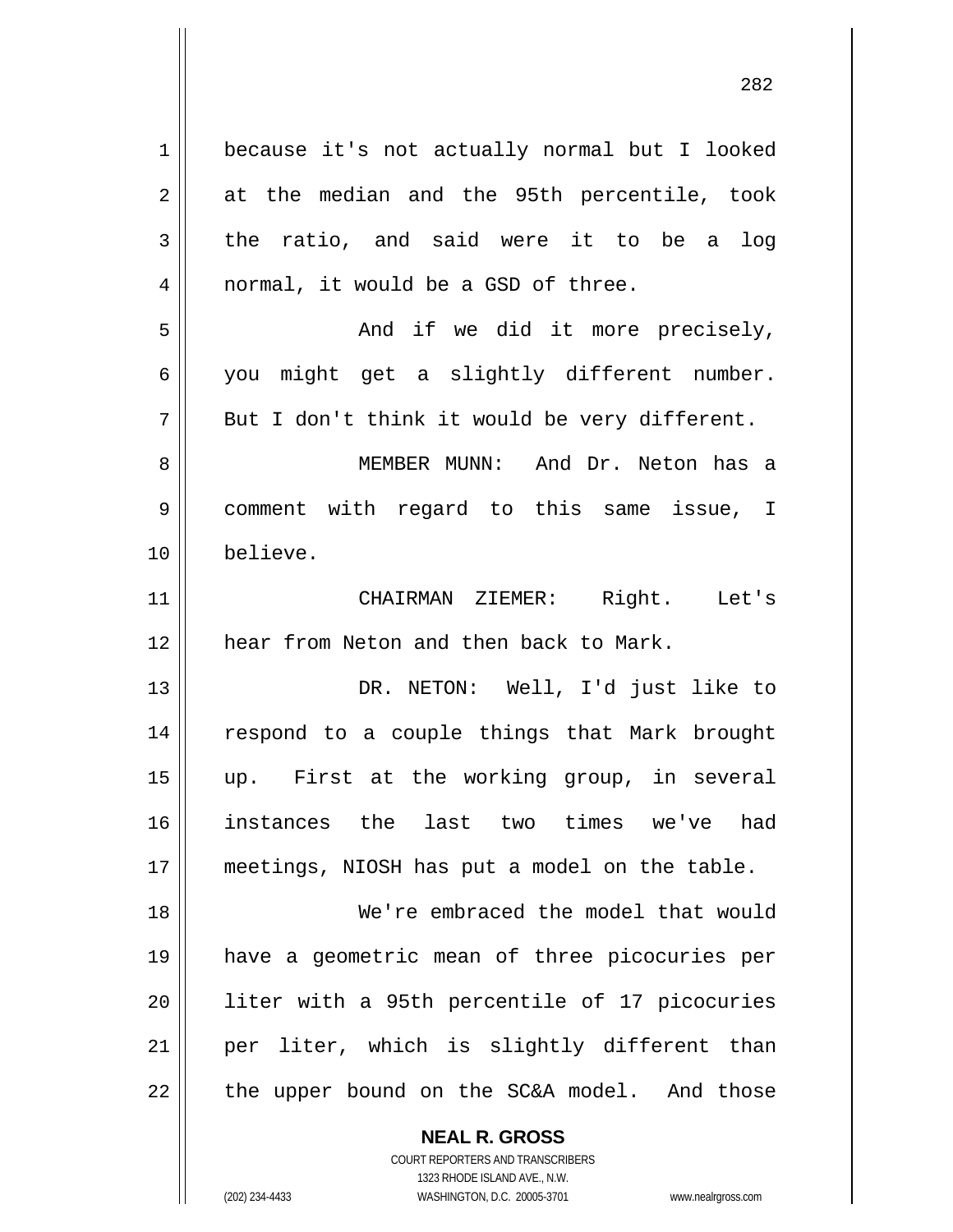1 2 3 4 two differences really surround the ventilation rate, the lower bound of the ventilation rate. Actually, that's the only

5 6 7 8 difference we disagree on right now is what is the lower bound of ventilation rate in the 1950s air building. So there is a model that NIOSH has proposed to use.

9 10 11 12 And I'm on the record several times stating this I think as recently as the last Board meeting or as late as the last Board meeting.

13 14 15 16 17 18 Secondly, though, this concentration gradient thing was never really brought up in the working group session. I mean this is a new issue that you are raising here but there's a number of things that can be said about that.

19 20 21 22 First, is the model makes no adjustments for seasonal variation. I mean it assumes essentially that the ventilation rate in that building stays constant throughout the

**NEAL R. GROSS**

COURT REPORTERS AND TRANSCRIBERS 1323 RHODE ISLAND AVE., N.W. (202) 234-4433 WASHINGTON, D.C. 20005-3701 www.nealrgross.com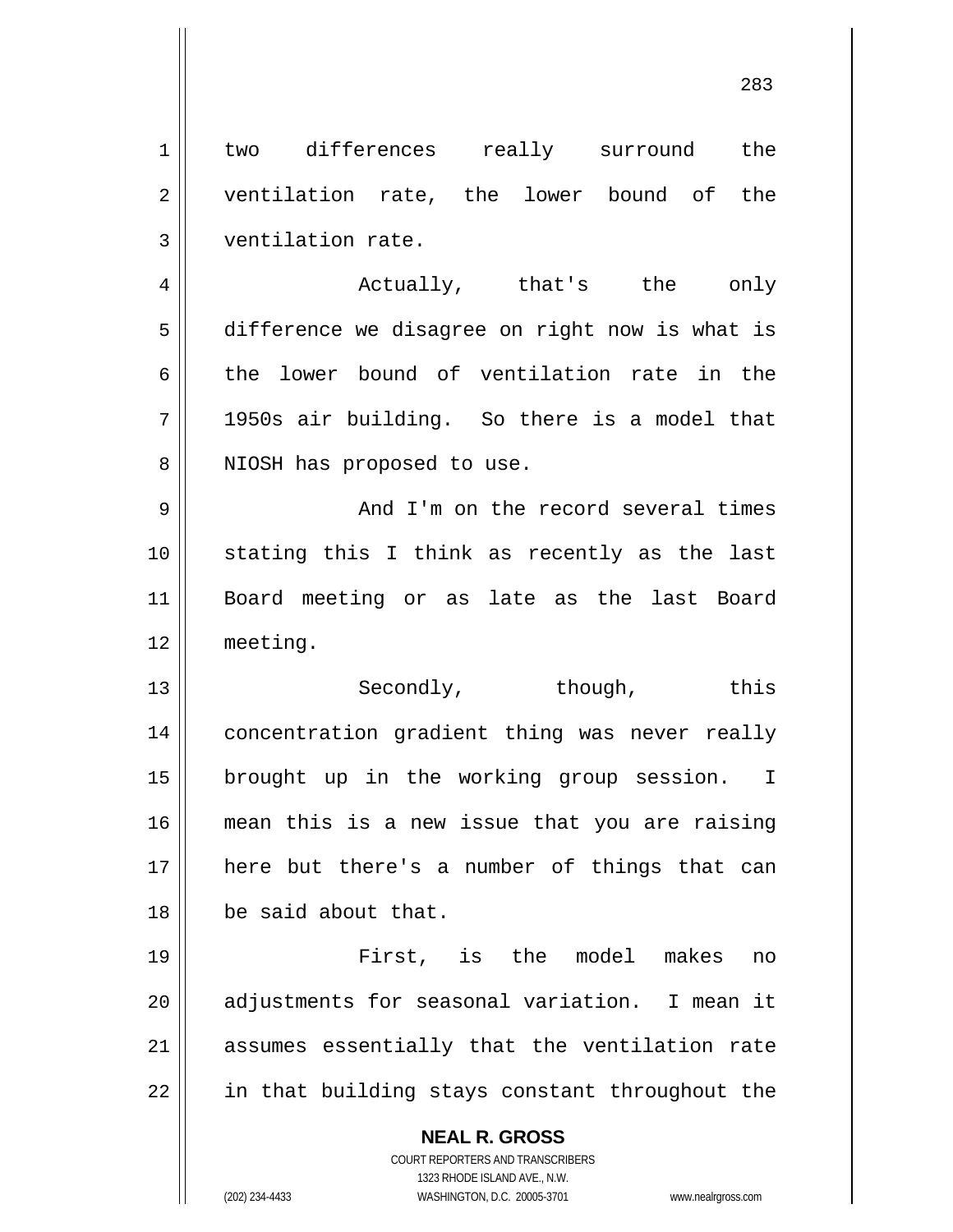1 entire year.

| $\overline{2}$ | Secondly, one has to look at the               |
|----------------|------------------------------------------------|
| 3              | way these tanks were structured.<br>These      |
| 4              | digesting tanks, to my recollection now and I  |
| 5              | haven't looked at this for a little while, ran |
| 6              | the entire length of the building. And they    |
| 7              | went almost to the ceiling of a two-story      |
| 8              | building.                                      |
| $\mathsf 9$    | So we're not talking about a small             |
| 10             | little vat in the middle of the room where     |
| 11             | somebody would be routinely looking in and     |
| 12             | mixing and adding reagents or such. It's a     |
| 13             | huge tank that would, you know, evolve radon   |
| 14             | essentially linearly throughout the entire     |
| 15             | building, going down the whole length of the   |
| 16             | building near the ceiling which had openings.  |
| 17             | There's still some debate whether              |
| 18             | there was active exhaust ventilation but       |
| 19             | nonetheless, there were openings for that to   |
| 20             | escape. So for a worker to be exposed to a     |
| 21             | highest concentration gradient, which would be |
| 22             | right at the release point, one would have to  |

**NEAL R. GROSS** COURT REPORTERS AND TRANSCRIBERS 1323 RHODE ISLAND AVE., N.W.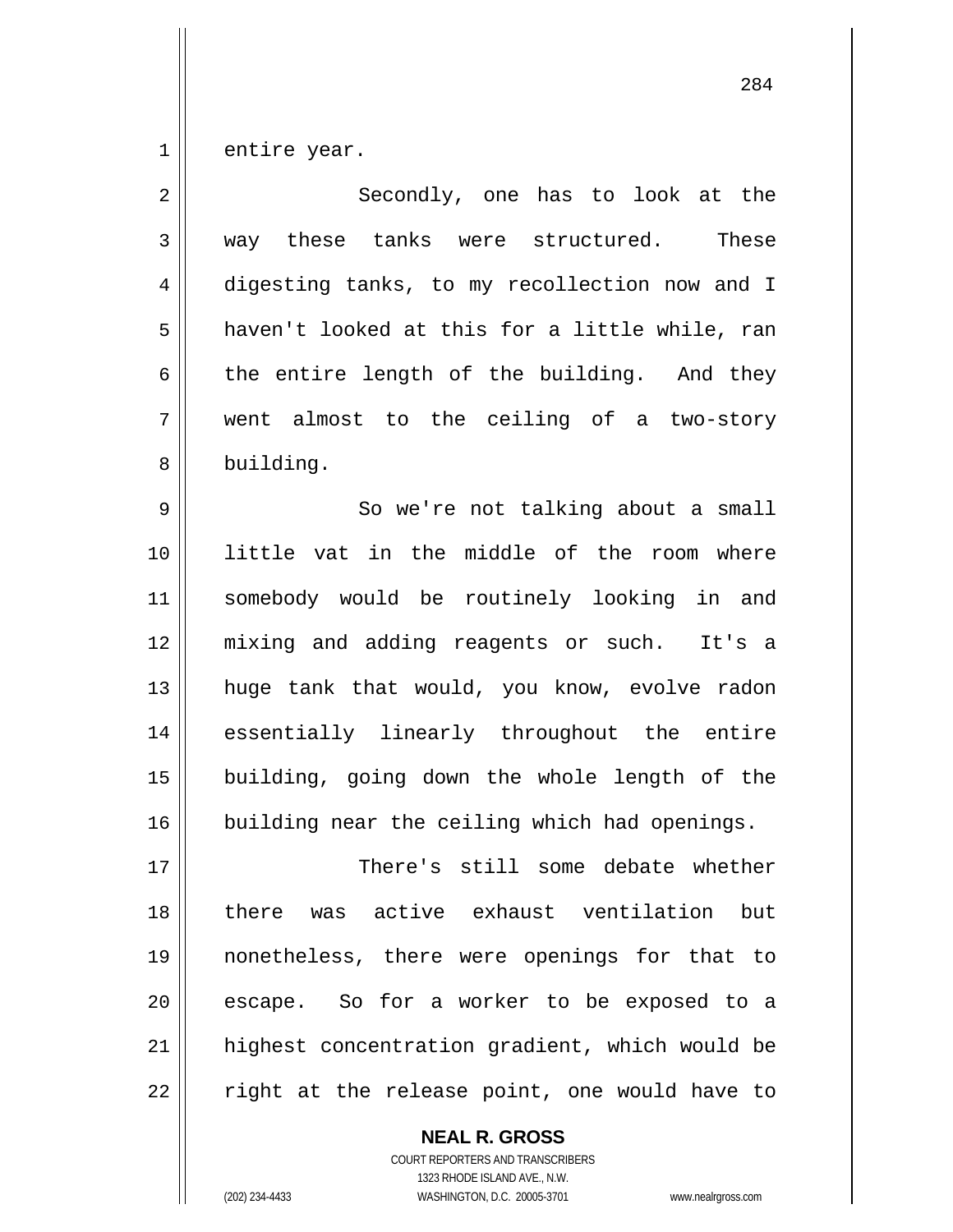1 be up on that deck --

| $\overline{2}$ | MR. KATZ: Excuse me. Could the                 |
|----------------|------------------------------------------------|
| 3              | people on the telephone who are having a       |
| 4              | conversation please mute your phone? Thank     |
| 5              | you.                                           |
| 6              | DR. NETON: One would have to be on             |
| 7              | the top of that deck peering into those tanks  |
| 8              | on a routine basis to have some sort of        |
| 9              | concentration gradient like you're talking     |
| 10             | about.                                         |
| 11             | Thirdly, our model that we've                  |
| 12             | adopted here, we feel comfortable with because |
| 13             | it is not only based on the SC&A parameters    |
| 14             | that were put forth to develop this Monte      |
| 15             | Carlo model but there is also a weight of the  |
| 16             | evidence issues behind this.                   |
| 17             | We provided to the working group a             |
| 18             | summary of all available radon monitoring      |
| 19             | information in the wet phosphate processing    |
| 20             | industry that were available. None of the      |
| 21             | values that were recorded in those studies     |
| 22             | approached anything close to what<br>we<br>are |

COURT REPORTERS AND TRANSCRIBERS 1323 RHODE ISLAND AVE., N.W. (202) 234-4433 WASHINGTON, D.C. 20005-3701 www.nealrgross.com

**NEAL R. GROSS**

<u>285 and 285 and 286 and 286 and 286 and 286 and 286 and 286 and 286 and 286 and 286 and 286 and 286 and 286 and 287 and 287 and 287 and 287 and 287 and 287 and 287 and 287 and 288 and 287 and 288 and 288 and 288 and 288 a</u>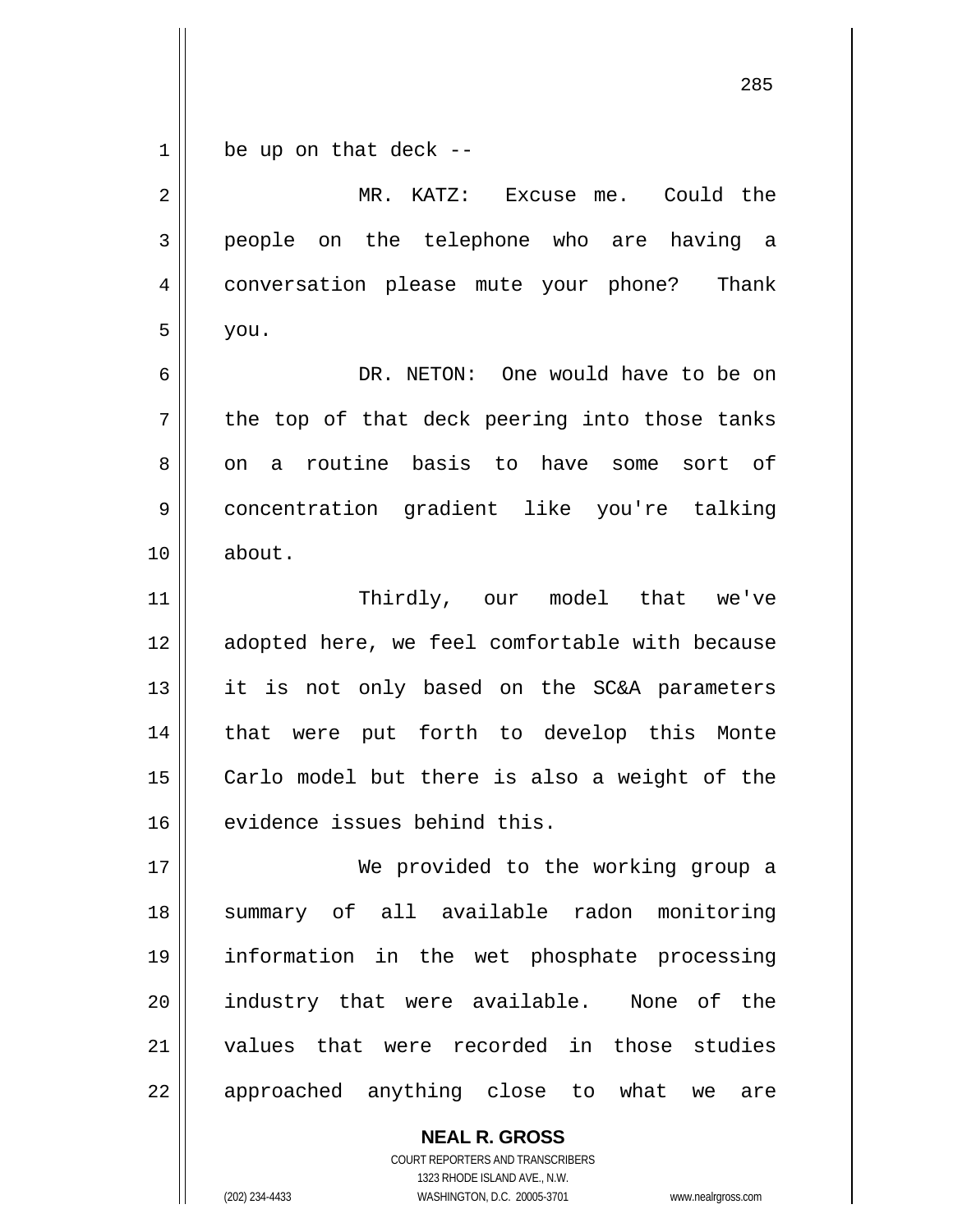1 proposing to use in this model.

| 2              | Admittedly, those were more later-             |
|----------------|------------------------------------------------|
| $\mathfrak{Z}$ | era measurement -- I think the earliest one    |
| 4              | was in the `70s -- but nonetheless, it is      |
| 5              | consistent with what we're trying to present   |
| 6              | here.                                          |
| 7              | The other issues, we had a                     |
| 8              | measurement in Blockson in 1985 or             |
| 9              | thereabouts, I forget the exact date, and it   |
| 10             | was extremely low in the building that was     |
| 11             | measured at that time frame. I forget what it  |
| 12             | was but it was well below what we're proposing |
| 13             | to use here.                                   |
| 14             | The third thing that we provided to            |
| 15             | the working group was that if one looks at the |
| 16             | evaluation done by Oak Ridge Associated        |
| 17             | Universities, not for this project, for an     |
| 18             | epidemiologic project that was done years ago  |
| 19             | of the Mallinckrodt workers, the reconstructed |
| 20             | radon exposures for workers at Mallinckrodt    |
| 21             | are equal to or below the upper bound of the   |
| 22             | SC&A proposed value.                           |

**NEAL R. GROSS**

COURT REPORTERS AND TRANSCRIBERS 1323 RHODE ISLAND AVE., N.W. (202) 234-4433 WASHINGTON, D.C. 20005-3701 www.nealrgross.com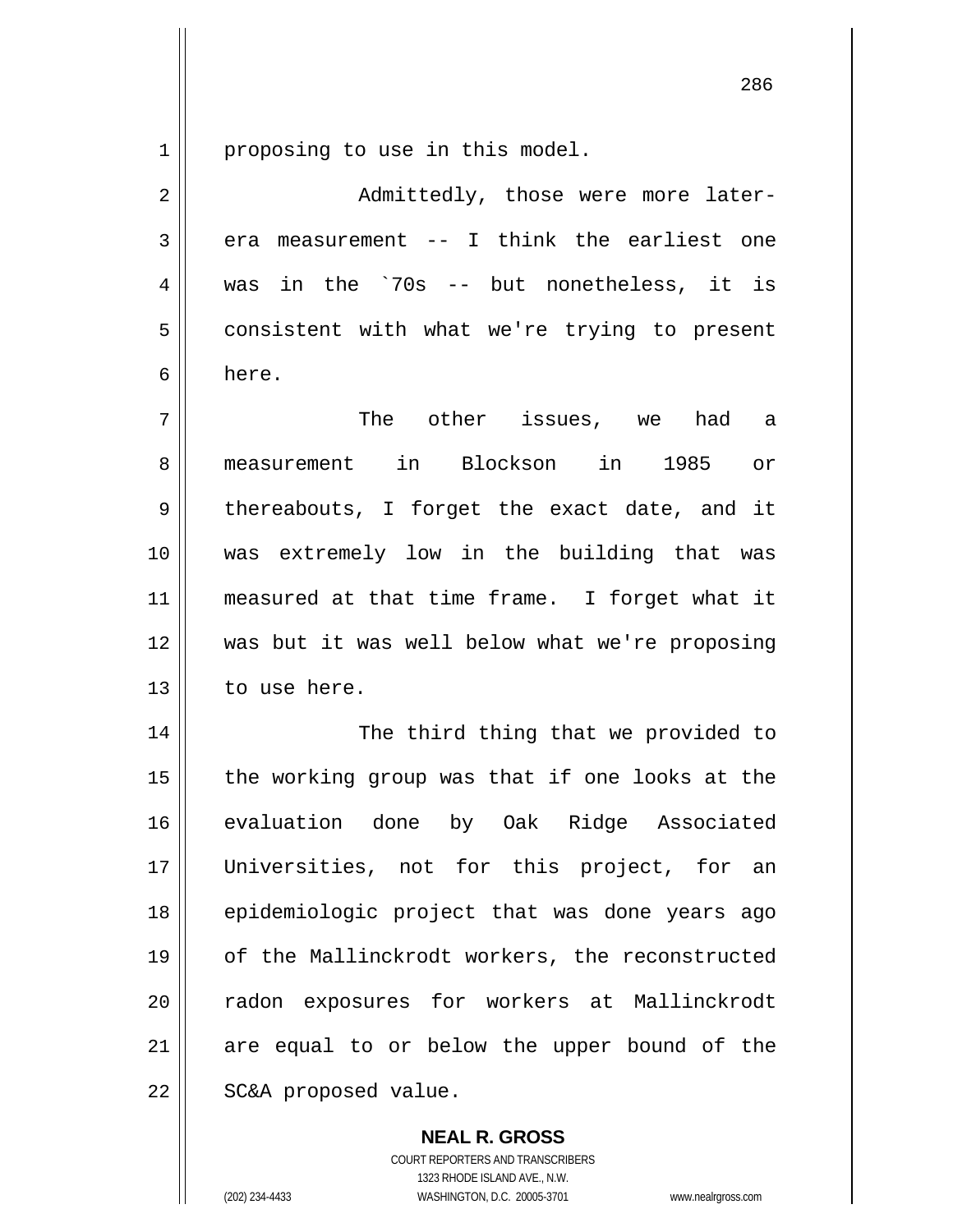**NEAL R. GROSS** COURT REPORTERS AND TRANSCRIBERS 1323 RHODE ISLAND AVE., N.W. 1 2 3 4 5 6 7 8 9 10 11 12 13 14 15 16 17 18 19 20 21 22 And that is a facility that processed uranium ore in very high concentrations of uranium. I forget the exact number but hundreds if not thousands of times higher -- more highly concentrated uranium than what was processed at Blockson. For those reasons, we feel very comfortable that the distribution we're proposing adequately bounds the radon exposures for workers at Blockson Chemical. CHAIRMAN ZIEMER: Okay. Thank you, Jim. Mark, do you have a follow up on that? I want to give the petitioners an opportunity to comment if they are on the line. Okay, if either of the petitioners are on the line and wish to comment, this would be the time to do is. Are either of the petitioners from Blockson on the line? MS. PINCHETTI: Yes, this is Kathy Pinchetti.

(202) 234-4433 WASHINGTON, D.C. 20005-3701 www.nealrgross.com

<u>287 до најзина од селото на селото на селото на селото на селото на селото на селото на селото на селото на с</u>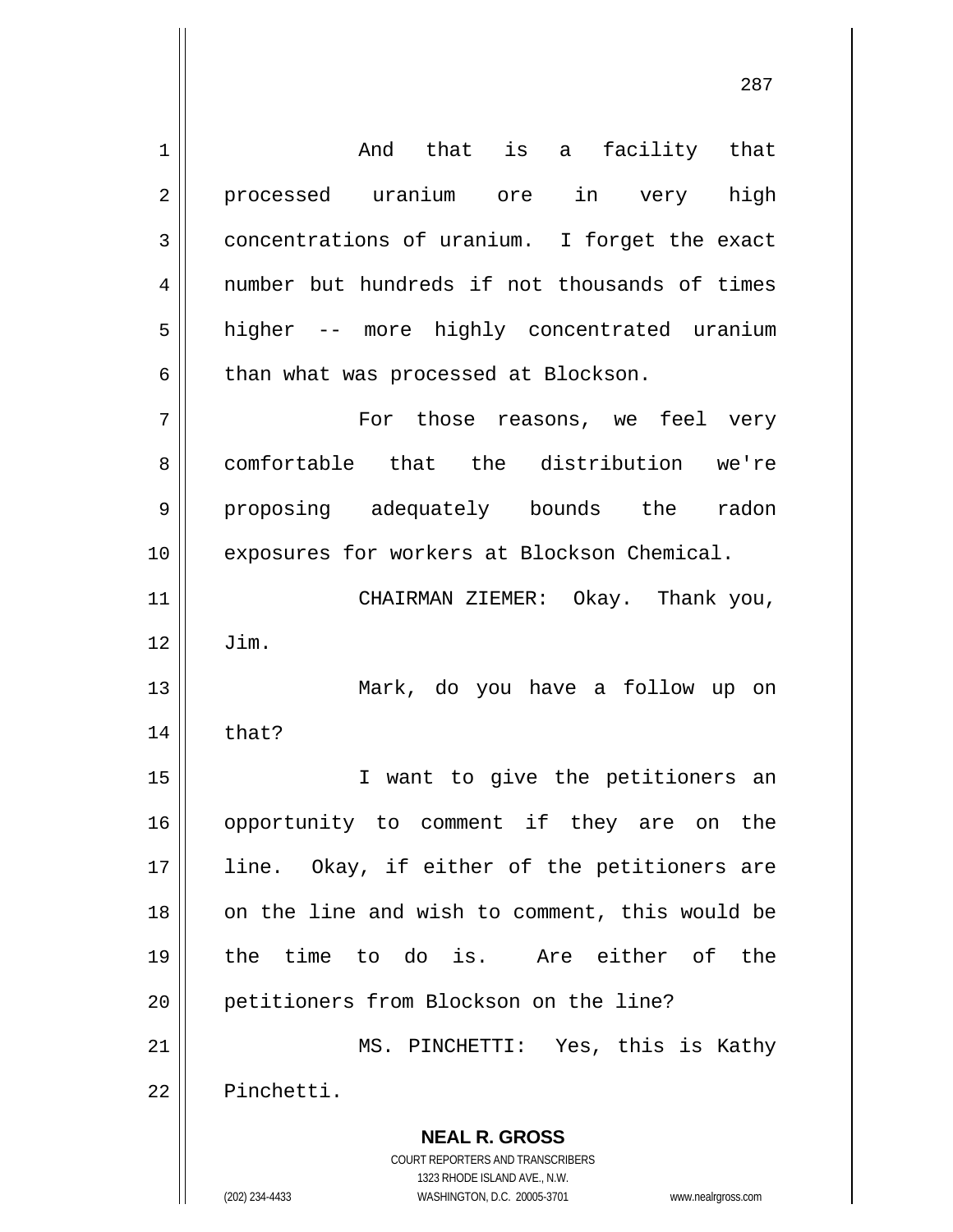CHAIRMAN ZIEMER: Okay, Kathy. Thank you. We'd appreciate getting your comments.

1

2

3

4 5 6 7 8 9 10 11 12 13 MS. PINCHETTI: Well, I think the work group knows where I stand. I still have a problem with the comparison between Joliet and Florida. I know they had a phosphorous plant there and that's maybe where the Rocky Flats came from but there is a big difference in weather and, you know, just the ability to ventilate that often as, you know, if it was 80, 90 degrees outside as opposed to 85 below wind chill.

14 15 16 17 18 And also just the idea about the 25-year-old spot of radon that was found, it sounds like that's what they're basing the radiation in order to, you know, postulate what happened 60 years ago.

19 20 21 22 So I know this is all very scientific but I just can't get a grasp of, you know, why we're basing the decision on those things because it just seems like

> **NEAL R. GROSS** COURT REPORTERS AND TRANSCRIBERS 1323 RHODE ISLAND AVE., N.W. (202) 234-4433 WASHINGTON, D.C. 20005-3701 www.nealrgross.com

<u>288 and 288 and 288 and 288 and 288 and 288 and 288 and 288 and 288 and 288 and 288 and 288 and 288 and 288 and 288 and 288 and 288 and 288 and 288 and 288 and 288 and 288 and 288 and 288 and 288 and 288 and 288 and 288 a</u>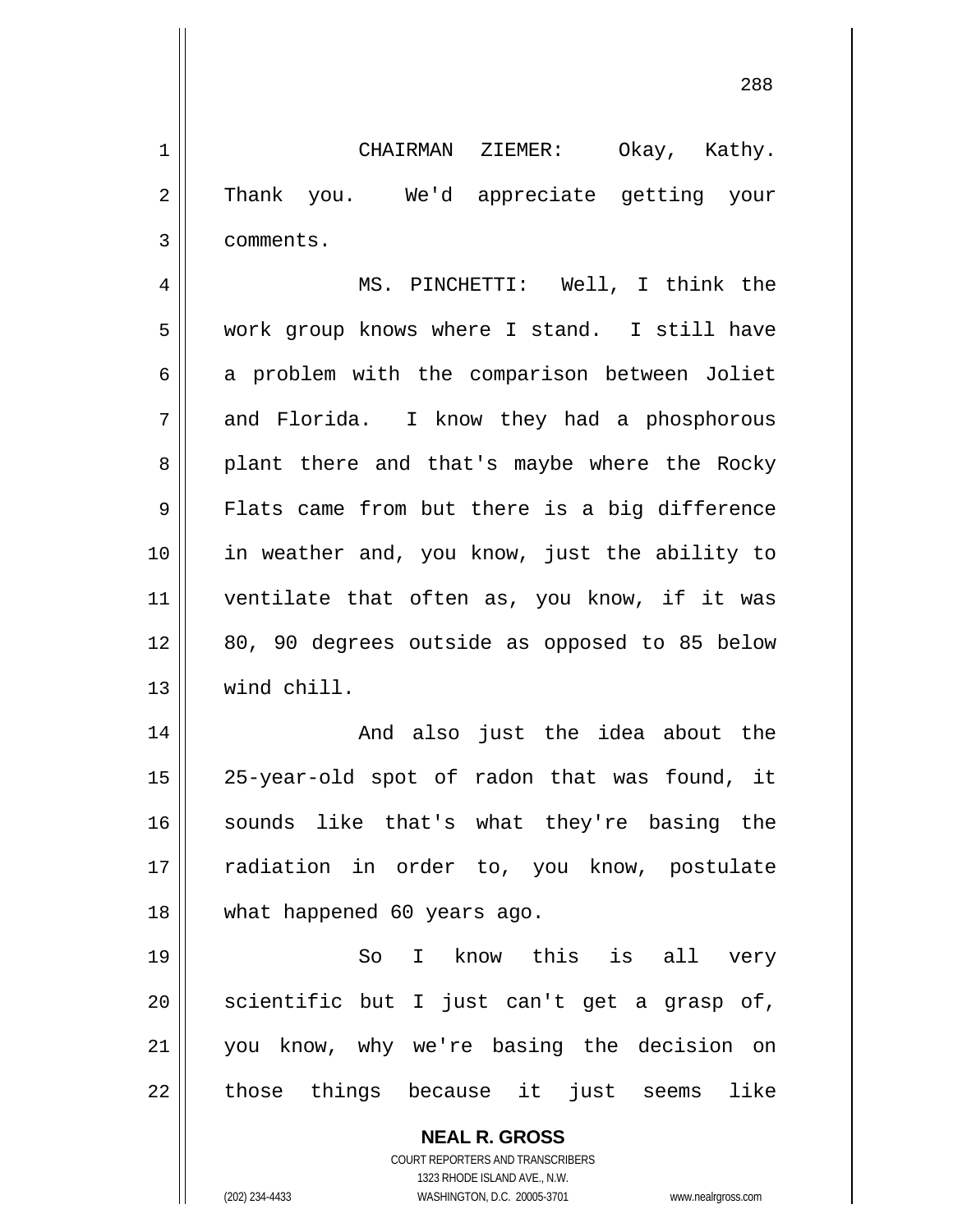**NEAL R. GROSS** COURT REPORTERS AND TRANSCRIBERS 1323 RHODE ISLAND AVE., N.W. 1 2 3 4 5 6 7 8 9 10 11 12 13 14 15 16 17 18 19 20 21 22 grasping on straws. And we've been at this for going on three years now. And I appreciate all the work that the work group and the Board has put into it but it just doesn't seem like we can come to a conclusion where it is unanimous. And so I just feel that maybe the Board should consider accepting Blockson as an SEC. CHAIRMAN ZIEMER: Okay. Thank you, Kathleen, for those comments. There may be an additional petitioner on the line. Is there? DR. McKEEL: Dr. Ziemer, this is Dan McKeel. CHAIRMAN ZIEMER: Yes, Dan, I think we have to limit this right now to the petitioners on Blockson. DR. McKEEL: Well, I'm not really the petitioner but I did participate in the work group and there is a major document, I believe, that hasn't been discussed this

<u>289 and 289 and 289 and 289 and 289 and 289 and 289 and 289 and 289 and 289 and 289 and 289 and 289 and 289 and 289 and 289 and 289 and 289 and 289 and 289 and 289 and 289 and 289 and 289 and 289 and 289 and 289 and 289 a</u>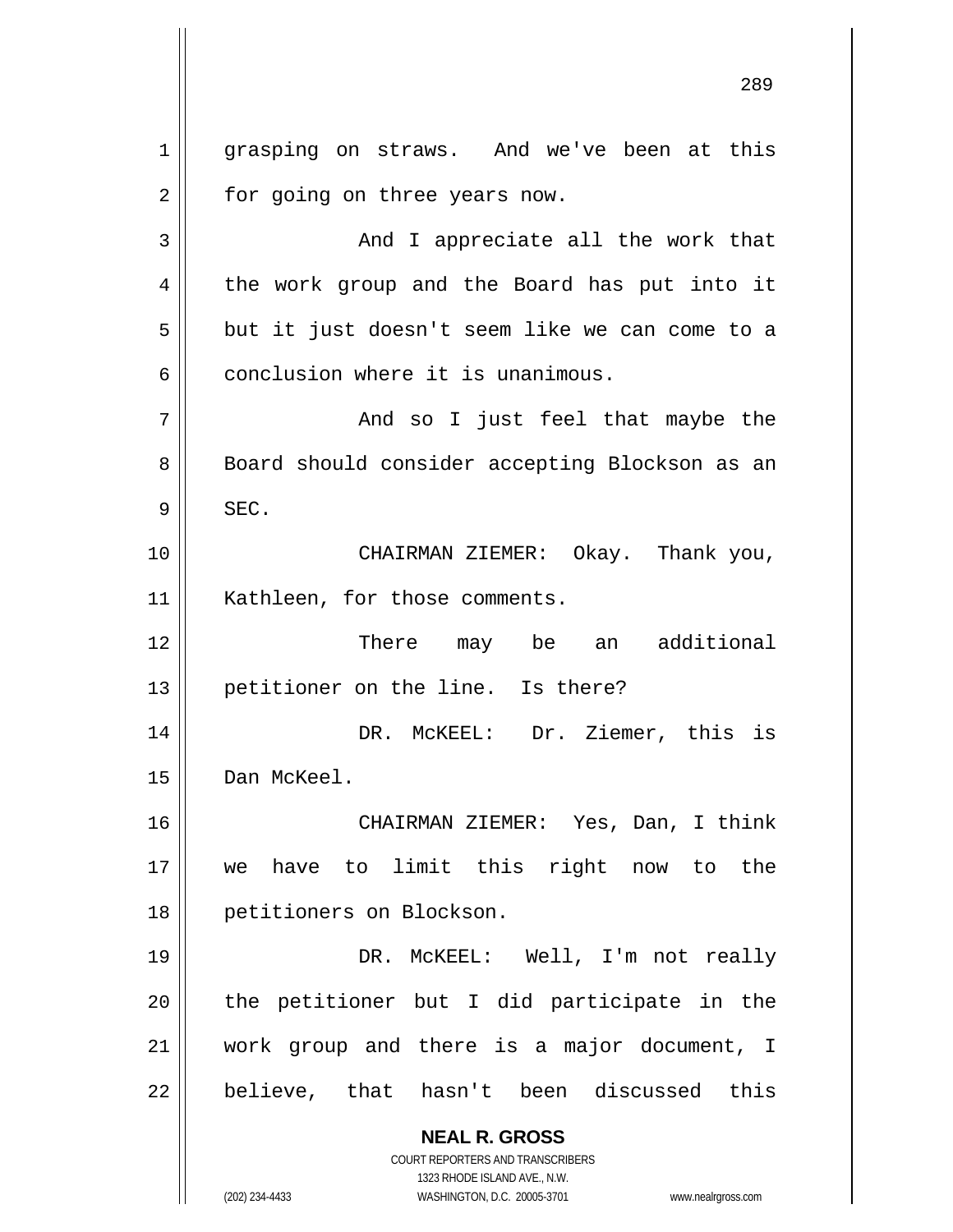**NEAL R. GROSS** COURT REPORTERS AND TRANSCRIBERS 1323 RHODE ISLAND AVE., N.W. 1 2 3 4 5 6 7 8 9 10 11 12 13 14 15 16 17 18 19 20 21 22 afternoon. So somebody needs to bring it to your attention. And I'm asking to please allow this exception. CHAIRMAN ZIEMER: All right. We'll allow it. DR. McKEEL: Very quickly, SC&A has mentioned John Mauro several times. They have applied the draft surrogate data criteria to Blockson. And I don't believe I've ever seen that report made but I assume it exists. And I wonder if, you know, that doesn't need to be taken up and considered before this SEC is voted upon because as Kathy just said, the Board's conclusion and the work group's conclusion depends a lot on surrogate data that fills in the gaps from those few numbers of urine samples that they had at Blockson. CHAIRMAN ZIEMER: Okay. I understand your comment, Dan. I'm going to let Jim Neton reply because I don't believe that they are asserting that they're using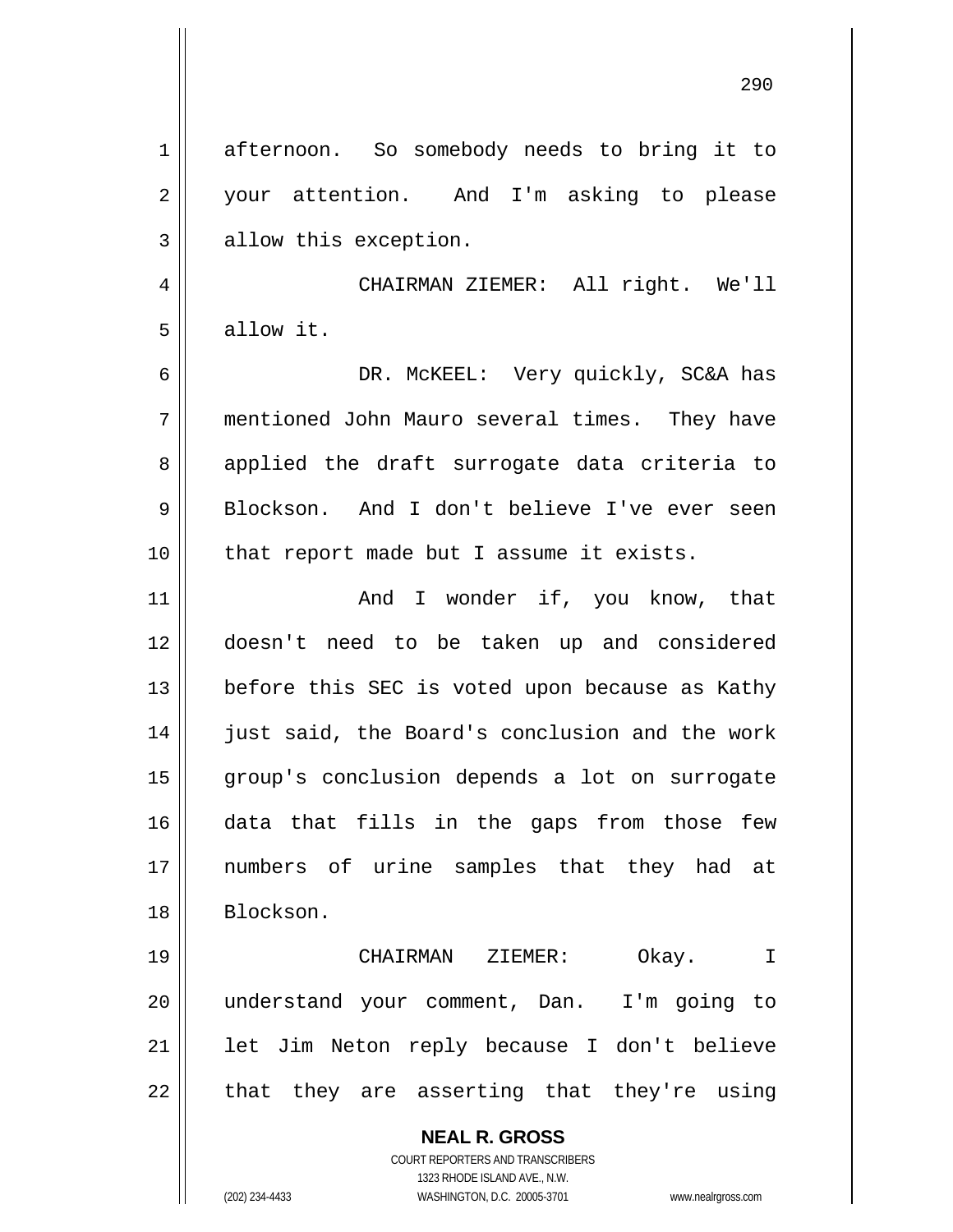1 surrogate data per se.

| $\overline{2}$ | Right.<br>DR.<br>NETON:<br>There's a                                                                                                                            |
|----------------|-----------------------------------------------------------------------------------------------------------------------------------------------------------------|
| 3              | couple of issues here. One is I was going to                                                                                                                    |
| 4              | say that the Congressional staff person who                                                                                                                     |
| 5              | talked about using the Florida phosphate data,                                                                                                                  |
| 6              | I'd like to correct for the record that we're                                                                                                                   |
| 7              | longer proposing to use that Florida<br>no                                                                                                                      |
| 8              | phosphate data, which was surrogate data.                                                                                                                       |
| 9              | We have now fully adopted the Monte                                                                                                                             |
| 10             | Carlo source-term model, which is allowed for                                                                                                                   |
| 11             | under our regulation. So that's not a                                                                                                                           |
| 12             | surrogate data issue.                                                                                                                                           |
| 13             | I thought that's where Dr. McKeel                                                                                                                               |
| 14             | going but then he mentioned something<br>was                                                                                                                    |
| 15             | about urine data. The urine data was used at                                                                                                                    |
| 16             | Blockson was from actual Blockson workers. We                                                                                                                   |
| 17             | did<br>not use surrogate urine data<br>to                                                                                                                       |
| 18             | reconstruct --                                                                                                                                                  |
| 19             | DR. MCKEEL: My point was that SC&A                                                                                                                              |
| 20             | applied the surrogate data criteria and I                                                                                                                       |
| 21             | wonder why they did that if it doesn't apply.                                                                                                                   |
| 22             | DR. NETON: Well, I think they did                                                                                                                               |
|                | <b>NEAL R. GROSS</b><br>COURT REPORTERS AND TRANSCRIBERS<br>1323 RHODE ISLAND AVE., N.W.<br>(202) 234-4433<br>WASHINGTON, D.C. 20005-3701<br>www.nealrgross.com |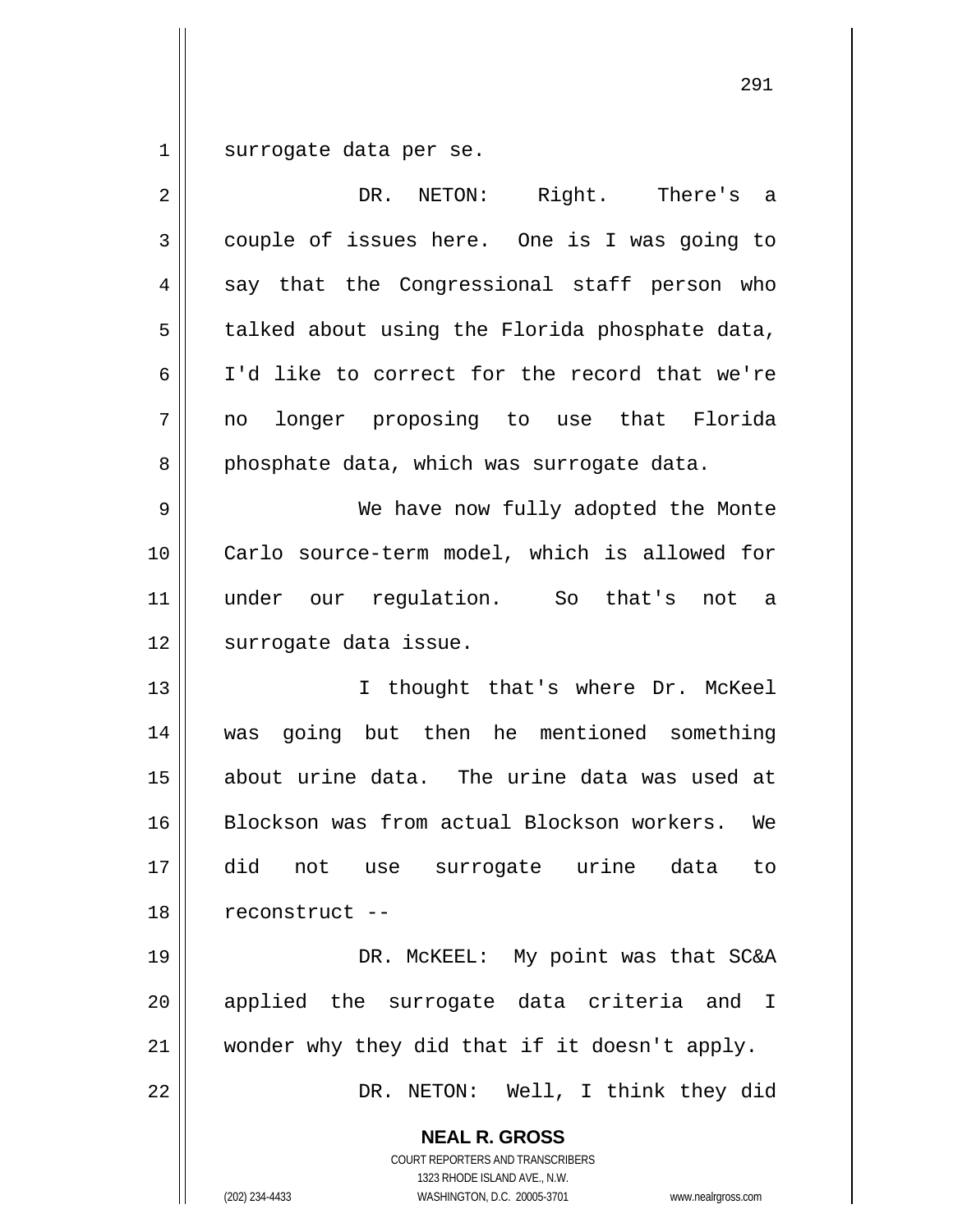1 2 3 4 5 6 7 8 9 10 11 12 13 14 15 16 17 18 19 20 21 22 that because originally we had proposed -- NIOSH had proposed a surrogate model using Florida phosphate industry data, which we have since abandoned. CHAIRMAN ZIEMER: So that no longer is the approach being used. And Dr. McKeel's point was that actually the surrogate data criteria have not been formally approved by the Board at this point. So that would have been an issue otherwise. So but thank you, Dan, for the comment. Again, let me check again to see if the other petitioner is on the line. Okay, apparently not. Dr. Melius has a comment. MEMBER MELIUS: Yes, can I just clarify a couple of points since I've been referred to here today? One was actually what Jim just said which was I think you have to remember where we started with this was using the procedure based on basically -- mostly the

> **NEAL R. GROSS** COURT REPORTERS AND TRANSCRIBERS

1323 RHODE ISLAND AVE., N.W. (202) 234-4433 WASHINGTON, D.C. 20005-3701 www.nealrgross.com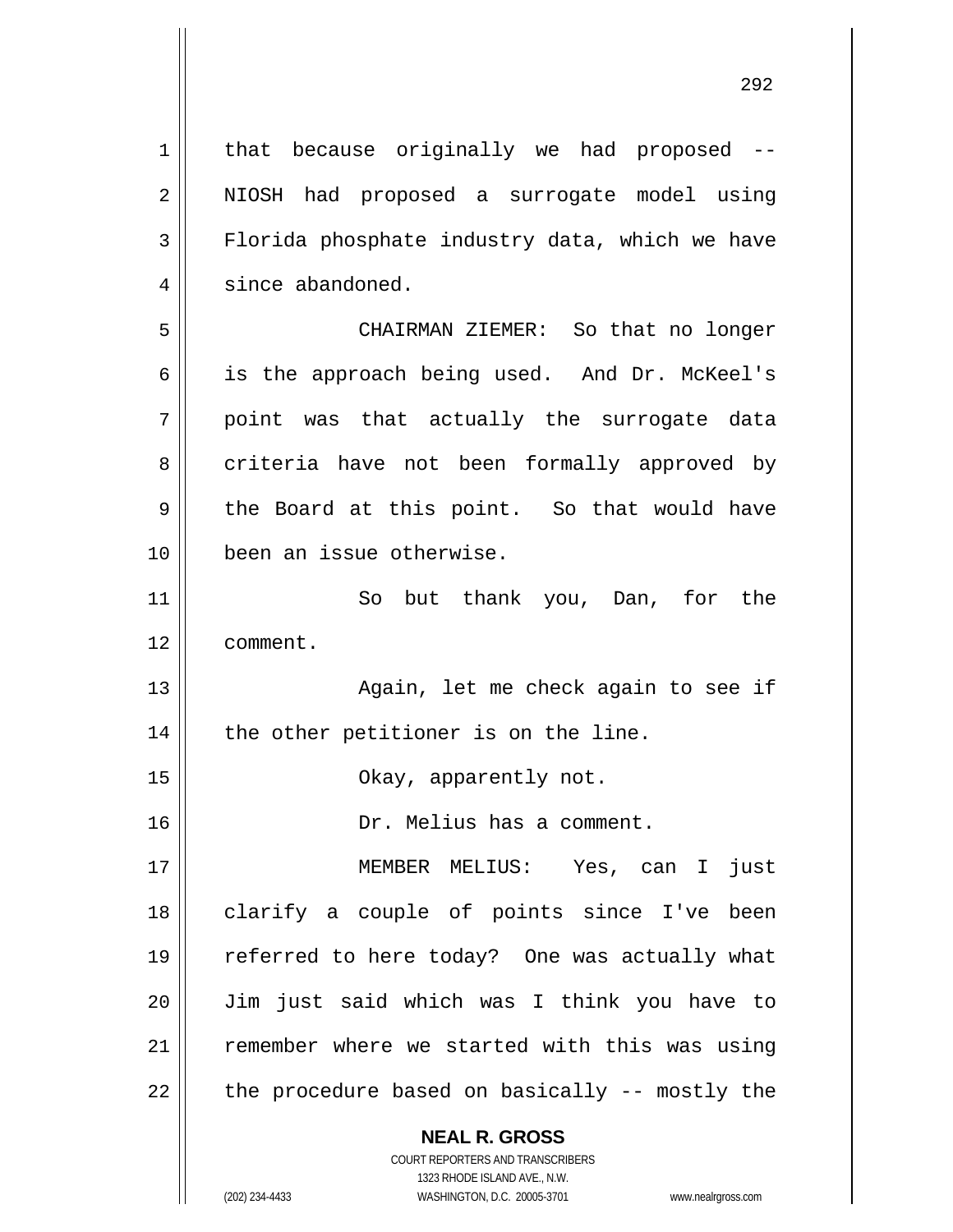**NEAL R. GROSS** COURT REPORTERS AND TRANSCRIBERS 1 2 3 4 5 6 7 8 9 10 11 12 13 14 15 16 17 18 19 20 21 22 Florida phosphate data. And that had some limitations as it applied to Blockson which led to where we are now. To just clarify what Jim said, I think, if I remember right from the last time I asked you, you would still use that in other circumstances. You are saying you are only abandoning that procedure relative to Blockson? DR. NETON: We would reserve the right to use that data if it were more appropriately -- MEMBER MELIUS: Yes. DR. NETON: -- more appropriate for a given facility. But right now, yes. It's off the table for Blockson, that's correct. MEMBER MELIUS: I just wanted to avoid you being quoted a year from now or -- DR. NETON: Thank you. MEMBER MELIUS: -- at another site. Secondly, and I'm not trying to cast blame on this issue but I think it has

<u>293</u>

1323 RHODE ISLAND AVE., N.W.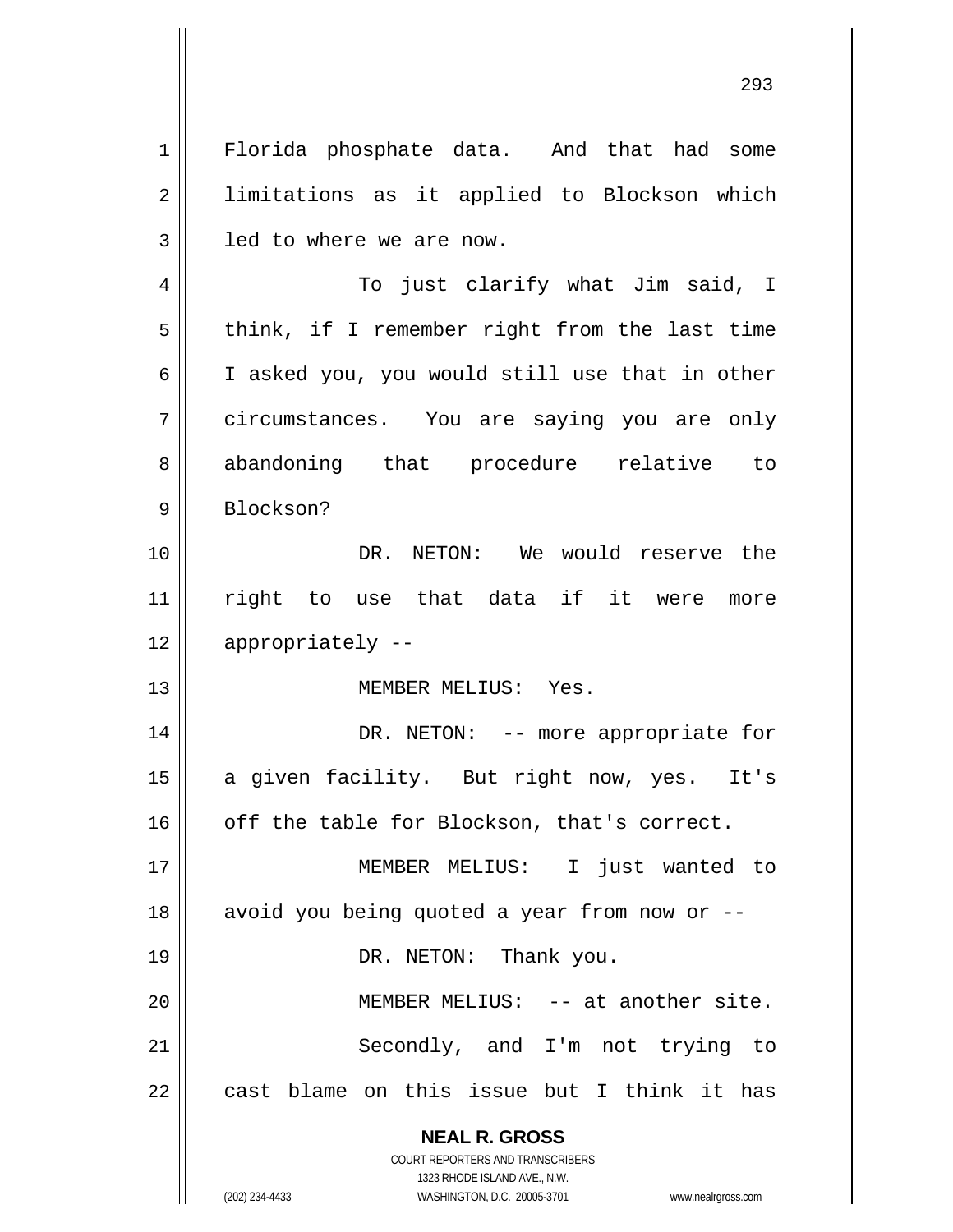| $\mathbf 1$ | also been complicated by the fact that somehow   |
|-------------|--------------------------------------------------|
| $\sqrt{2}$  | SC&A got put in -- we had a reversal of roles.   |
| 3           | SC&A got put in the position of developing       |
| 4           | the methodology. And then NIOSH reviewing it.    |
| 5           | And when Jim says they've adopted                |
| 6           | model with certain parameters, that's<br>this    |
| 7           | true. But it has sort of been, I think, a        |
| 8           | piecemeal process is a fair way of putting it.   |
| $\mathsf 9$ | And I think one of the difficult                 |
| 10          | things is trying to wrap your arms around this   |
| 11          | whole issue because there are bits and pieces    |
| 12          | of information in various places. And no         |
| 13          | single document that sort of adequately          |
| 14          | summarizes the proposed model nor one that --    |
| 15          | the one that NIOSH appears to be adopting nor    |
| 16          | a document that adequately and comprehensively   |
| 17          | critiques it and supports one or the other.      |
| 18          | But I really have some serious                   |
| 19          | concerns about SC&A being put in the position    |
| 20          | of developing procedures and models and<br>SO    |
| 21          | I think there is a point at which that<br>forth. |
| 22          | be useful in terms of critiquing or<br>can       |

**NEAL R. GROSS** COURT REPORTERS AND TRANSCRIBERS

1323 RHODE ISLAND AVE., N.W.

(202) 234-4433 WASHINGTON, D.C. 20005-3701 www.nealrgross.com

<u>294</u>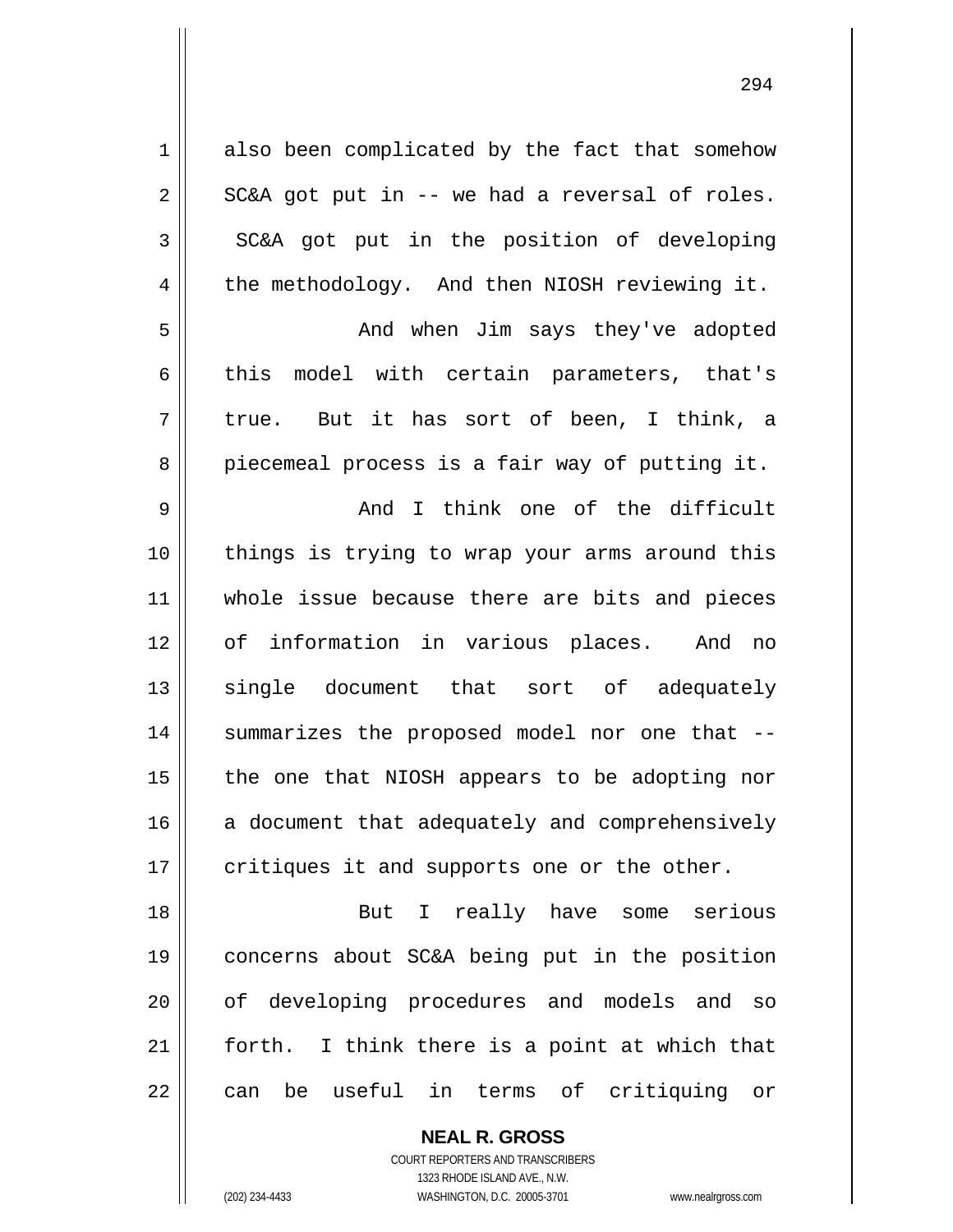1 pointing out alternative approaches.

| $\overline{2}$ | But I really think we need to try                |
|----------------|--------------------------------------------------|
| 3              | and keep our roles separate. And that NIOSH      |
| 4              | should be the one developing and proposing at    |
| 5              | least the final procedures that will<br>be       |
| 6              | developed.                                       |
| 7              | As I said, I don't think this was                |
| 8              | badly intentioned but I think it certainly       |
| 9              | complicates our ability to sort of<br>move       |
| 10             | forward and understand and have an independent   |
| 11             | review of a procedure or model that's about to   |
| 12             | be adopted.                                      |
| 13             | don't think this was something<br>$\mathbf{I}$   |
| 14             | that -- I also should add that NIOSH proposed    |
| 15             | it happened.                                     |
| 16             | CHAIRMAN ZIEMER: Let me comment on               |
| 17             | well because I know there has been<br>that<br>as |
| 18             | conversation back and forth on<br>that<br>some   |
| 19             | issue. And Board members all know that one of    |
| 20             | my ongoing issues is to make sure that our       |
| 21             | contractor does not do NIOSH's work.<br>So I     |
| 22             | agree with that in principle.                    |

COURT REPORTERS AND TRANSCRIBERS 1323 RHODE ISLAND AVE., N.W. (202) 234-4433 WASHINGTON, D.C. 20005-3701 www.nealrgross.com

**NEAL R. GROSS**

<u>295</u>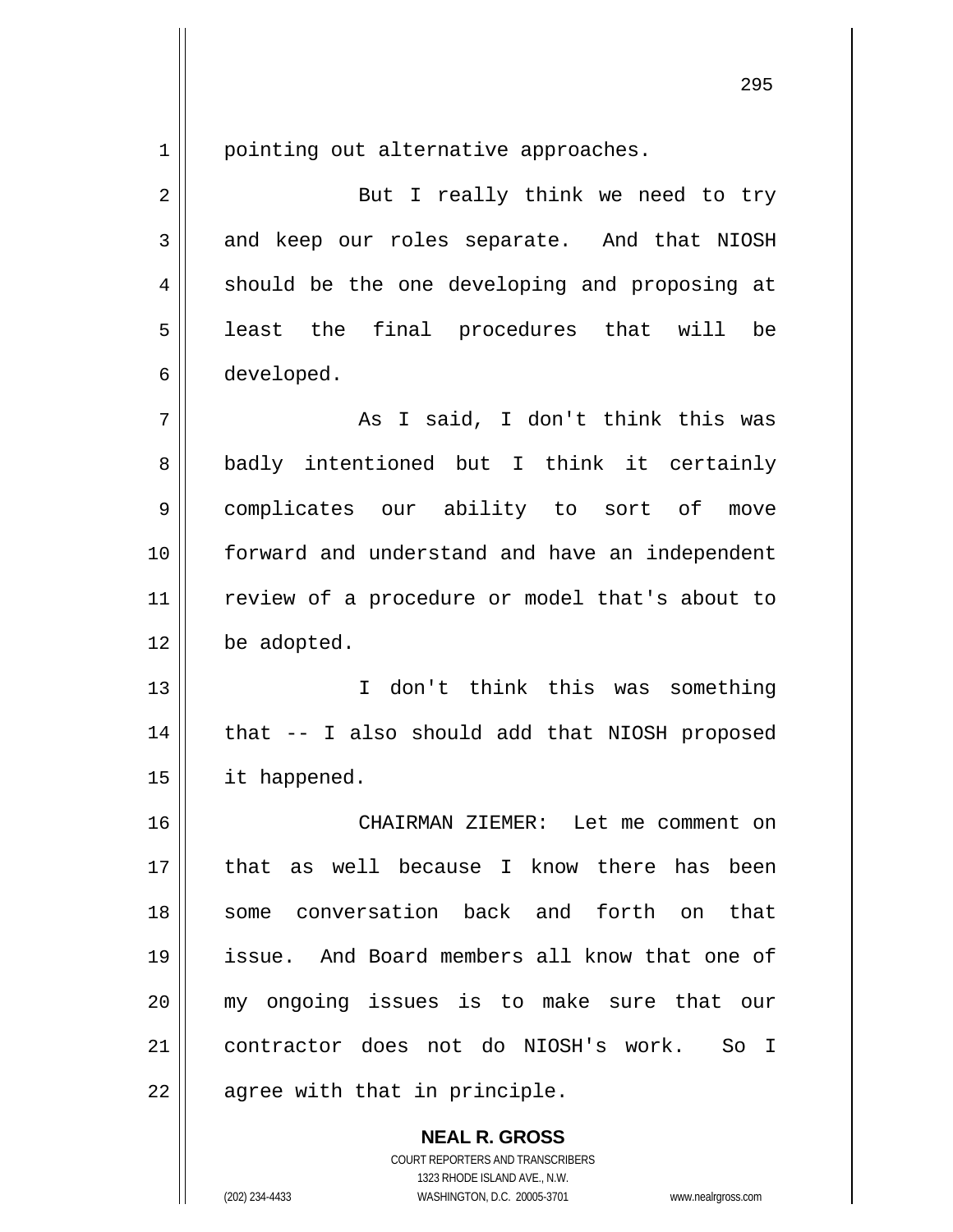| $\mathbf 1$    | However, we do know that over the                                                                   |
|----------------|-----------------------------------------------------------------------------------------------------|
| 2              | past five years, there are a lot of things                                                          |
| 3              | that have emerged at various sites. And I'll                                                        |
| $\overline{4}$ | just cite as an example the high-fired                                                              |
| 5              | plutonium issue which really had its origin, I                                                      |
| 6              | think, in the SC&A critiques. And now has                                                           |
| 7              | become part of the program in a way.                                                                |
| 8              | And it's often, particularly in our                                                                 |
| 9              | work group activities, it often happens as                                                          |
| 10             | these ideas arise, it's not always clear whose                                                      |
| 11             | idea it really is. It comes out of the joint                                                        |
| 12             | efforts of the Board and the work group or the                                                      |
| 13             | work group and the contractor and NIOSH to                                                          |
| 14             | address some of these issues.                                                                       |
| 15             | And to some extent, I think this                                                                    |
| 16             | occurred here with good intentions to try to                                                        |
| 17             | address the issue. So whose model it is, it's                                                       |
| 18             | not quite clear. I know that Jim had proposed                                                       |
| 19             | things and NIOSH $-$ or SC&A had proposed some                                                      |
| 20             | ideas. So they sort of came together.                                                               |
| 21             | DR. NETON: Yes, I'd just like to                                                                    |
| 22             | suggest that this is part and parcel to the                                                         |
|                | <b>NEAL R. GROSS</b>                                                                                |
|                | COURT REPORTERS AND TRANSCRIBERS                                                                    |
|                | 1323 RHODE ISLAND AVE., N.W.<br>(202) 234-4433<br>WASHINGTON, D.C. 20005-3701<br>www.nealrgross.com |
|                |                                                                                                     |

<u>296 - 296 - 297 - 298 - 298 - 298 - 298 - 298 - 298 - 298 - 298 - 298 - 298 - 298 - 298 - 298 - 298 - 298 - 2</u>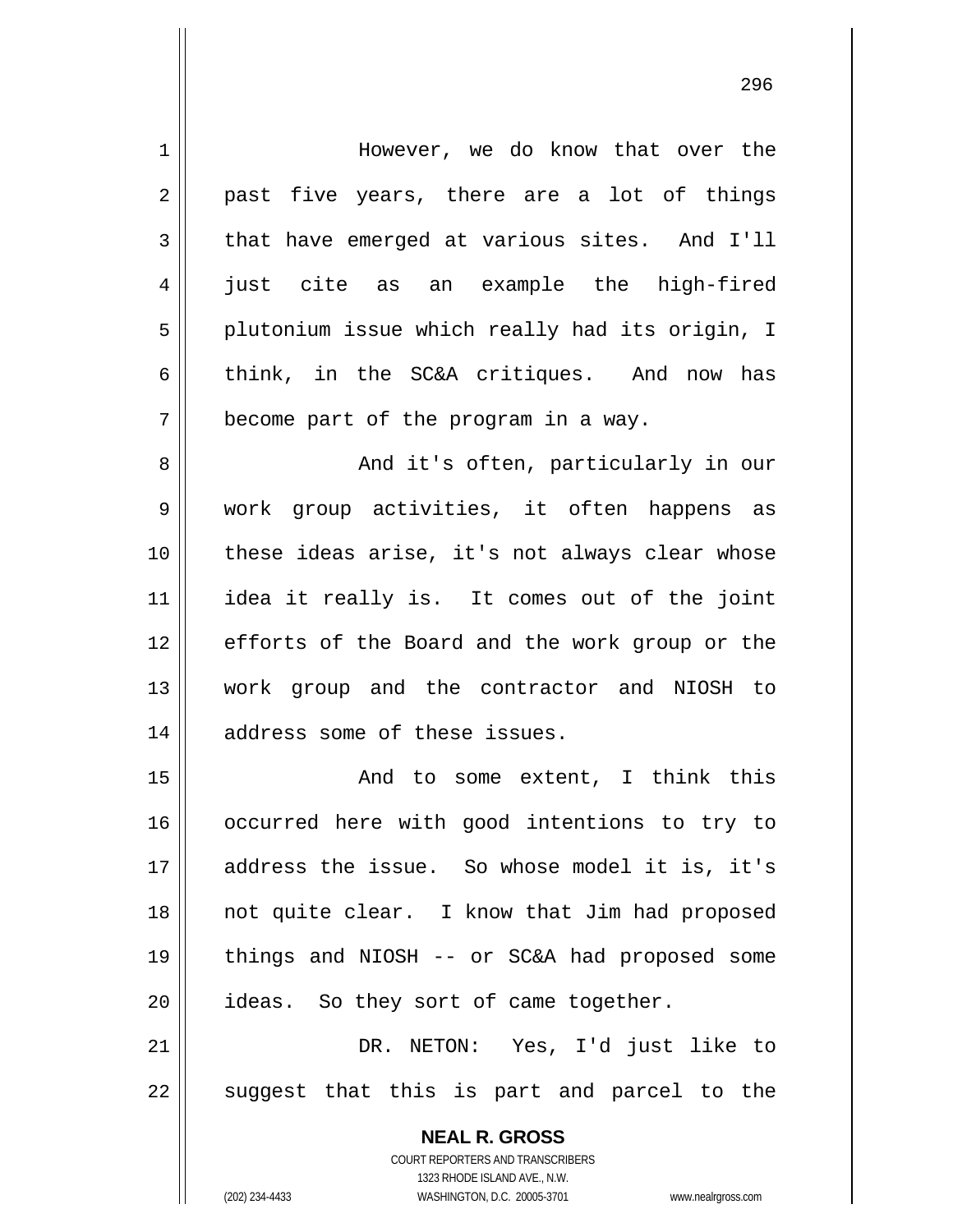1 2 3 4 5 6 7 8 9 10 11 12 13 14 15 16 17 18 19 20 21 way the comment resolution process has been established. I can point back to the very early days with Bethlehem Steel where exactly this sort of scenario emerged where SC&A had some serious criticisms of our models. We went though various discussions and deliberations over a period of almost a couple years, I believe. And what emerged was sort of a composite model of NIOSH's approach that incorporated the relevant or the good portions of the comments that SC&A had provided. And I think that we were better off for it. I don't see that this is really that different from what happened at many of the sites. Nevada Test Site is undergoing the current same situation. So I think it is a good thing. I'm not -- MEMBER MUNN: And essentially every resolution process that can be called to memory instantly, NIOSH has produced its

product, SC&A has reviewed that product, has

**NEAL R. GROSS** COURT REPORTERS AND TRANSCRIBERS

1323 RHODE ISLAND AVE., N.W.

22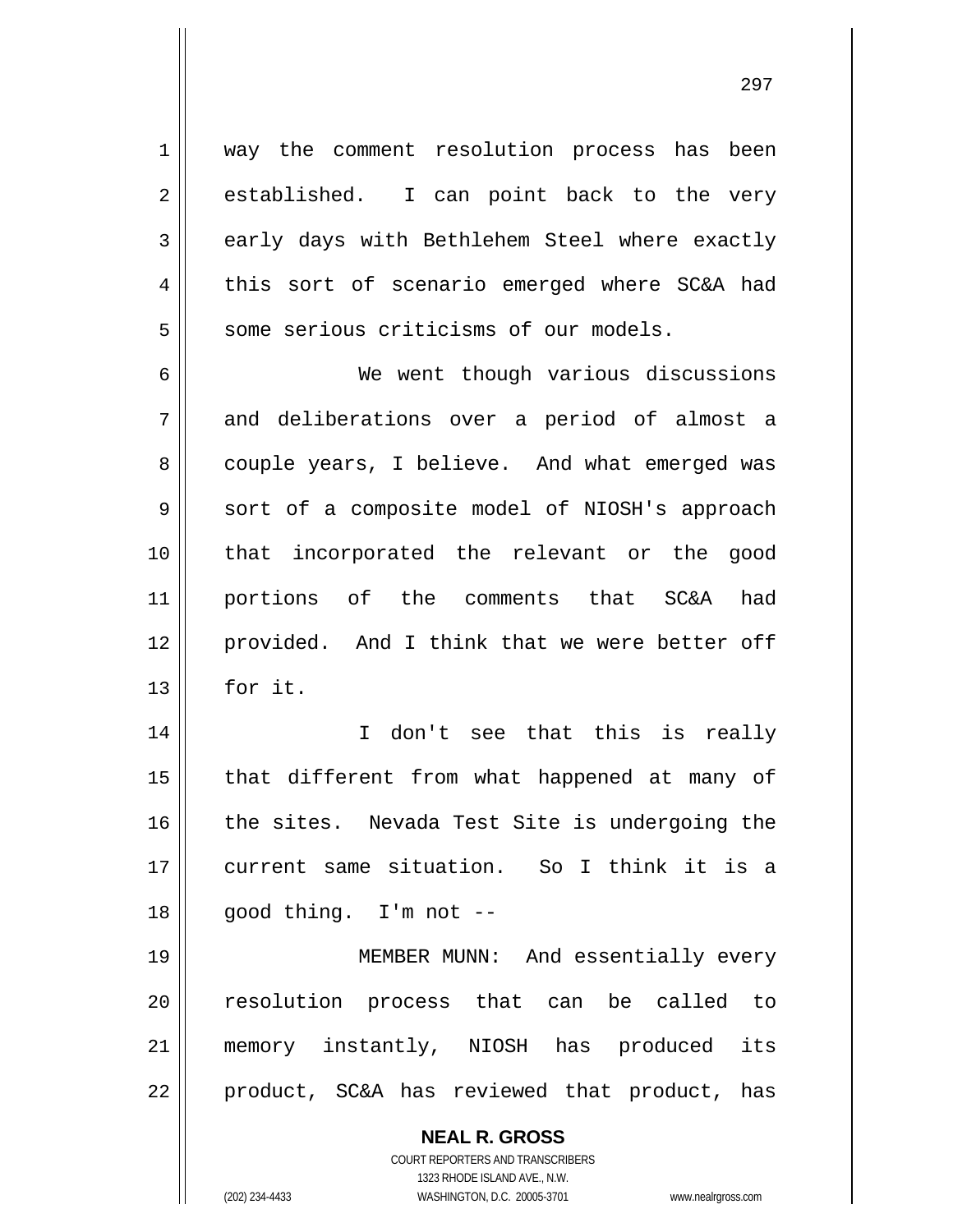1 2 brought before us the issues that they felt were of major concern.

3 4 5 6 7 And the next step, which usually takes a number of months in complicated cases, is a resolution process which involves a great deal of technical exchange between the contractor and NIOSH.

DR. NETON: Yes.

9 10 11 12 13 14 15 16 MEMBER MUNN: That is the resolution process as has been presented to us in the past. What comes out of that resolution process, whether it was initiated by NIOSH or whether it was initiated by the contractor is our attempt to do the best science possible and to serve resolution. That appears to be what has occurred here.

17 18 19 20 21 22 MEMBER MELIUS: I'd strongly disagree. And I think if one looks at the reports and the transcripts of those various meetings, I think what one sees is that what was a critique of the use of the Florida data and suggestion of an alternative approach then

**NEAL R. GROSS**

COURT REPORTERS AND TRANSCRIBERS 1323 RHODE ISLAND AVE., N.W. (202) 234-4433 WASHINGTON, D.C. 20005-3701 www.nealrgross.com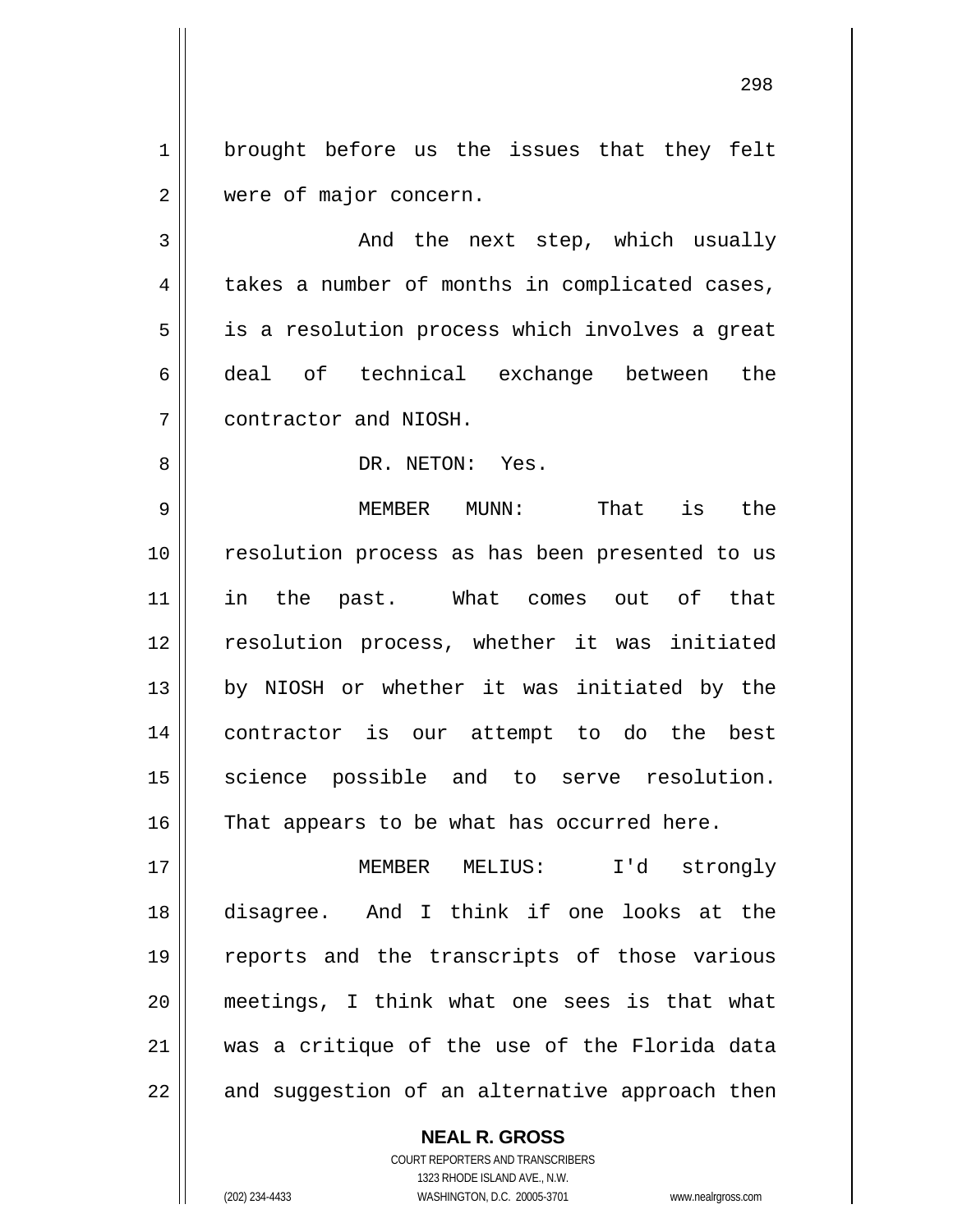1 2 became in the next document a fully developed model for adoption.

3 4 5 6 7 And then what one sees is that then NIOSH being SC&A -- well, NIOSH critiquing the SC&A model and suggesting other parameters and so forth. So as I said, I don't think it was, you know, badly intentioned or whatever.

8 9 10 11 12 13 On one hand, I can claim I wasn't at the meeting where this was assigned to SC&A to do but I can also probably say that if I was at that meeting, I'm not sure I would have objected at the time. It's just as it evolved.

14 15 16 17 18 19 20 21 22 And frankly I would feel different probably about it if I didn't still have ongoing concerns about the basic model and approach that's being approached. And I think it still comes back to the basic thing is I don't believe that for reasons -- a number of technical reasons that this is an adequate model. And that it provides a sufficient basis for accurate individual dose

> **NEAL R. GROSS** COURT REPORTERS AND TRANSCRIBERS 1323 RHODE ISLAND AVE., N.W.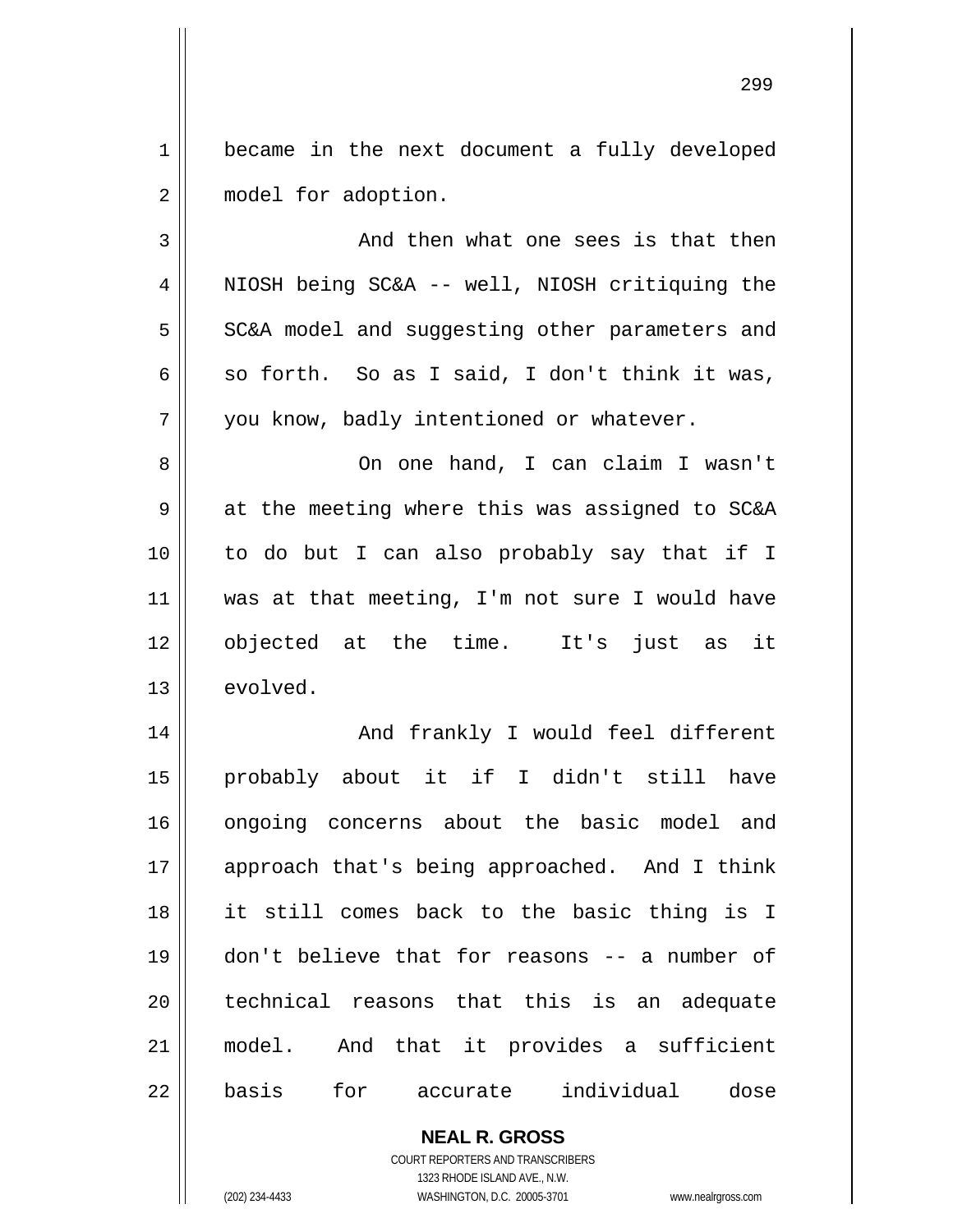1 reconstruction.

| $\overline{2}$ | And it is mainly this issue of                                                                                                                                         |
|----------------|------------------------------------------------------------------------------------------------------------------------------------------------------------------------|
| 3              | mixing with that -- it's very hard to model                                                                                                                            |
| 4              | concentrations within a building. And the                                                                                                                              |
| 5              | more complicated that becomes, the less good                                                                                                                           |
| 6              | the models are.                                                                                                                                                        |
| 7              | CHAIRMAN ZIEMER: Okay. Thank you.                                                                                                                                      |
| 8              | Any other general comments?                                                                                                                                            |
| 9              | I guess at this point I want to ask                                                                                                                                    |
| 10             | the Board if you feel like you are ready to                                                                                                                            |
| 11             | take action and to do that, we would require a                                                                                                                         |
| 12             | motion to remove the original motion from the                                                                                                                          |
| 13             | table.                                                                                                                                                                 |
| 14             | The original motion $--$ and I may                                                                                                                                     |
| 15             | some help in recalling this so I'll<br>need                                                                                                                            |
| 16             | paraphrase it but I believe the original                                                                                                                               |
| 17             | motion that was before us was a motion to                                                                                                                              |
| 18             | concur with the NIOSH recommendations.                                                                                                                                 |
| 19             | Now it is possible I have<br>that                                                                                                                                      |
| 20             | But I believe that was the motion.<br>reversed.                                                                                                                        |
| 21             | No, that was the<br>MEMBER MUNN:                                                                                                                                       |
| 22             | motion. It was the motion that was made as an                                                                                                                          |
|                | <b>NEAL R. GROSS</b><br><b>COURT REPORTERS AND TRANSCRIBERS</b><br>1323 RHODE ISLAND AVE., N.W.<br>(202) 234-4433<br>WASHINGTON, D.C. 20005-3701<br>www.nealrgross.com |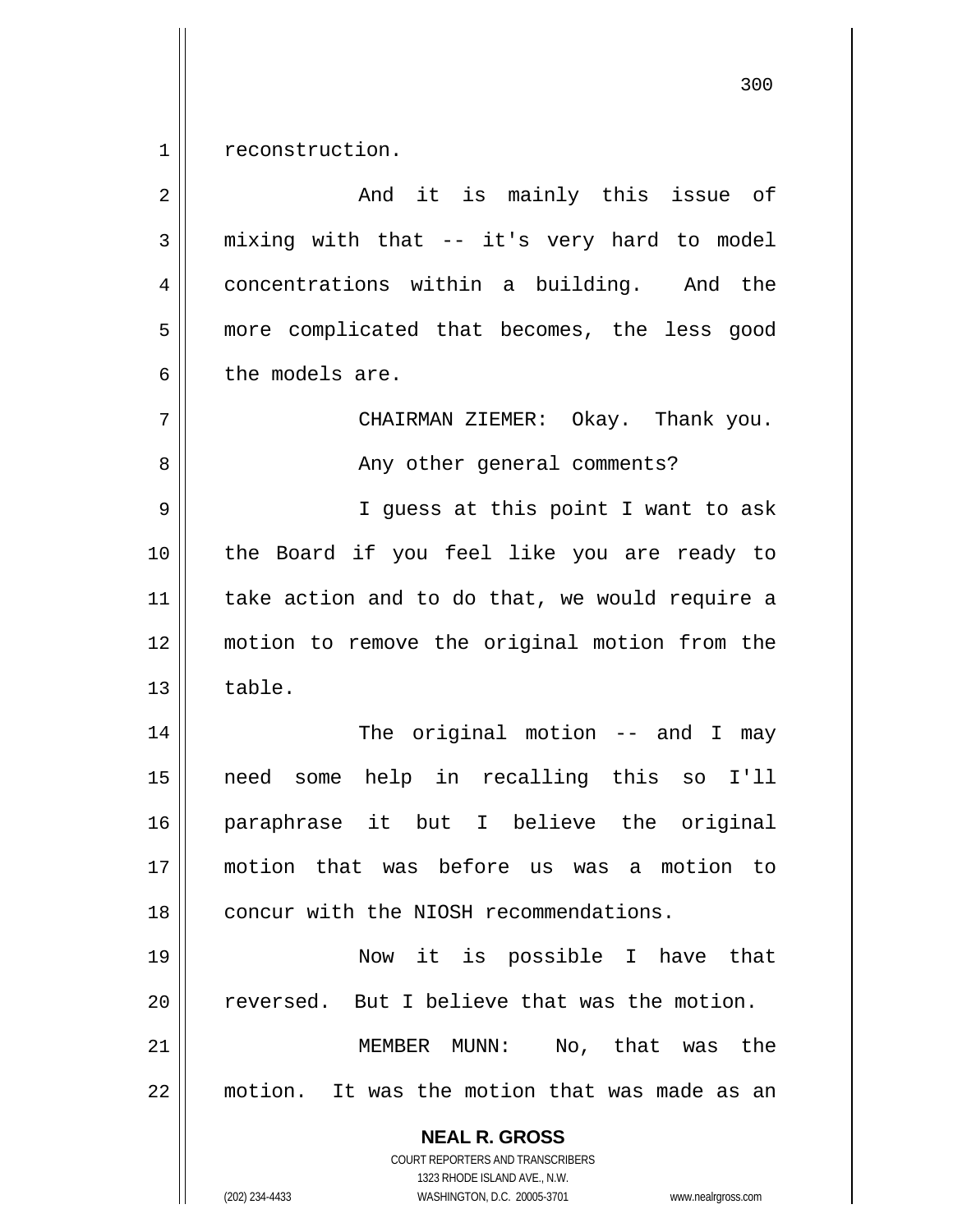**NEAL R. GROSS** COURT REPORTERS AND TRANSCRIBERS 1 2 3 4 5 6 7 8 9 10 11 12 13 14 15 16 17 18 19 20 21 22 individual, not as the Chair of the working group, simply because we did not have consensus of the work group. It was my action. It was my motion. And it was tabled at the request of Josie and the majority of the Board. CHAIRMAN ZIEMER: Right. The motion was tabled. And what I'm saying is if you are ready to take action, then the next step is for a motion to remove that from the table and it will be before us for discussion. MEMBER MUNN: I so move. CHAIRMAN ZIEMER: Motion to remove the original from the table -- MEMBER PRESLEY: Second. CHAIRMAN ZIEMER: -- and second. This is not a debatable motion. It takes a majority to remove it from the table. If the motion passes, then we have before us a motion to concur or agree with the NIOSH recommendation on Blockson. I'm going to ask for a roll call

1323 RHODE ISLAND AVE., N.W.

(202) 234-4433 WASHINGTON, D.C. 20005-3701 www.nealrgross.com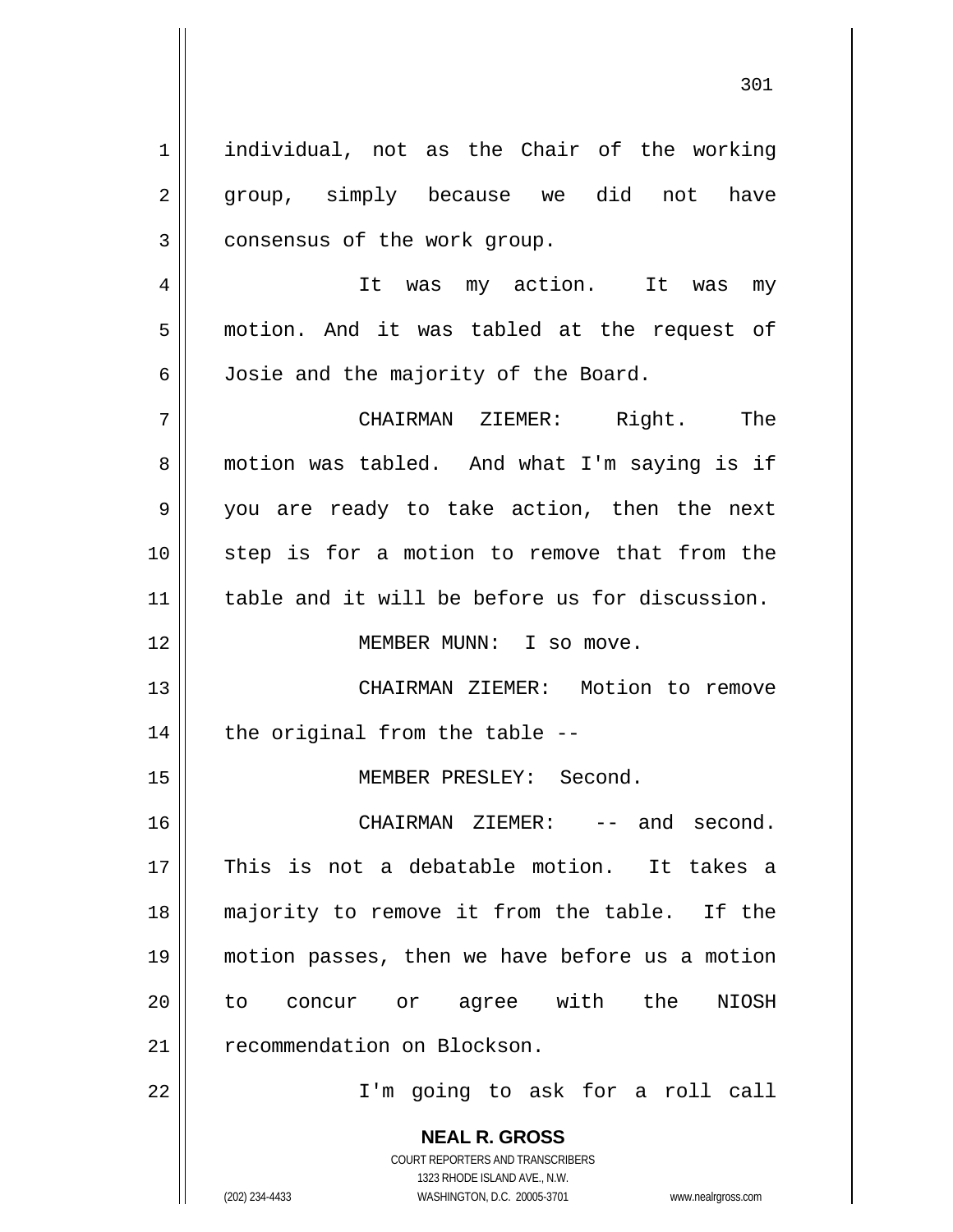| $\mathbf 1$    | vote on the motion to bring the Blockson       |                    |
|----------------|------------------------------------------------|--------------------|
| $\overline{2}$ | petition or the Blockson motion from the table |                    |
| $\mathfrak{Z}$ | to put it before us.                           |                    |
| 4              | MR. KATZ: Ms. Beach?                           |                    |
| 5              | MEMBER BEACH: No.                              |                    |
| 6              | MR. KATZ: Mr. Clawson?                         |                    |
| 7              | MEMBER CLAWSON: No.                            |                    |
| 8              | MR. KATZ: Mr. Gibson?                          |                    |
| 9              | MEMBER GIBSON: No.                             |                    |
| 10             | MR. KATZ: Mr. Griffon?                         |                    |
| 11             | MEMBER GRIFFON: No.                            |                    |
| 12             | MR. KATZ: Dr. Lockey?                          |                    |
| 13             | MEMBER LOCKEY: Yes.                            |                    |
| 14             | MR. KATZ: Dr. Melius?                          |                    |
| 15             | MEMBER MELIUS: No.                             |                    |
| 16             | MR. KATZ: Ms. Munn?                            |                    |
| 17             | MEMBER MUNN: Yes.                              |                    |
| 18             | MR. KATZ: Dr. Poston?                          |                    |
| 19             | MEMBER POSTON: Yes.                            |                    |
| 20             | MR. KATZ: Mr. Presley?                         |                    |
| 21             | MEMBER PRESLEY: Yes.                           |                    |
| 22             | MR. KATZ: Dr. Roessler?                        |                    |
|                | <b>NEAL R. GROSS</b>                           |                    |
|                | COURT REPORTERS AND TRANSCRIBERS               |                    |
|                | 1323 RHODE ISLAND AVE., N.W.                   |                    |
|                | (202) 234-4433<br>WASHINGTON, D.C. 20005-3701  | www.nealrgross.com |

Ш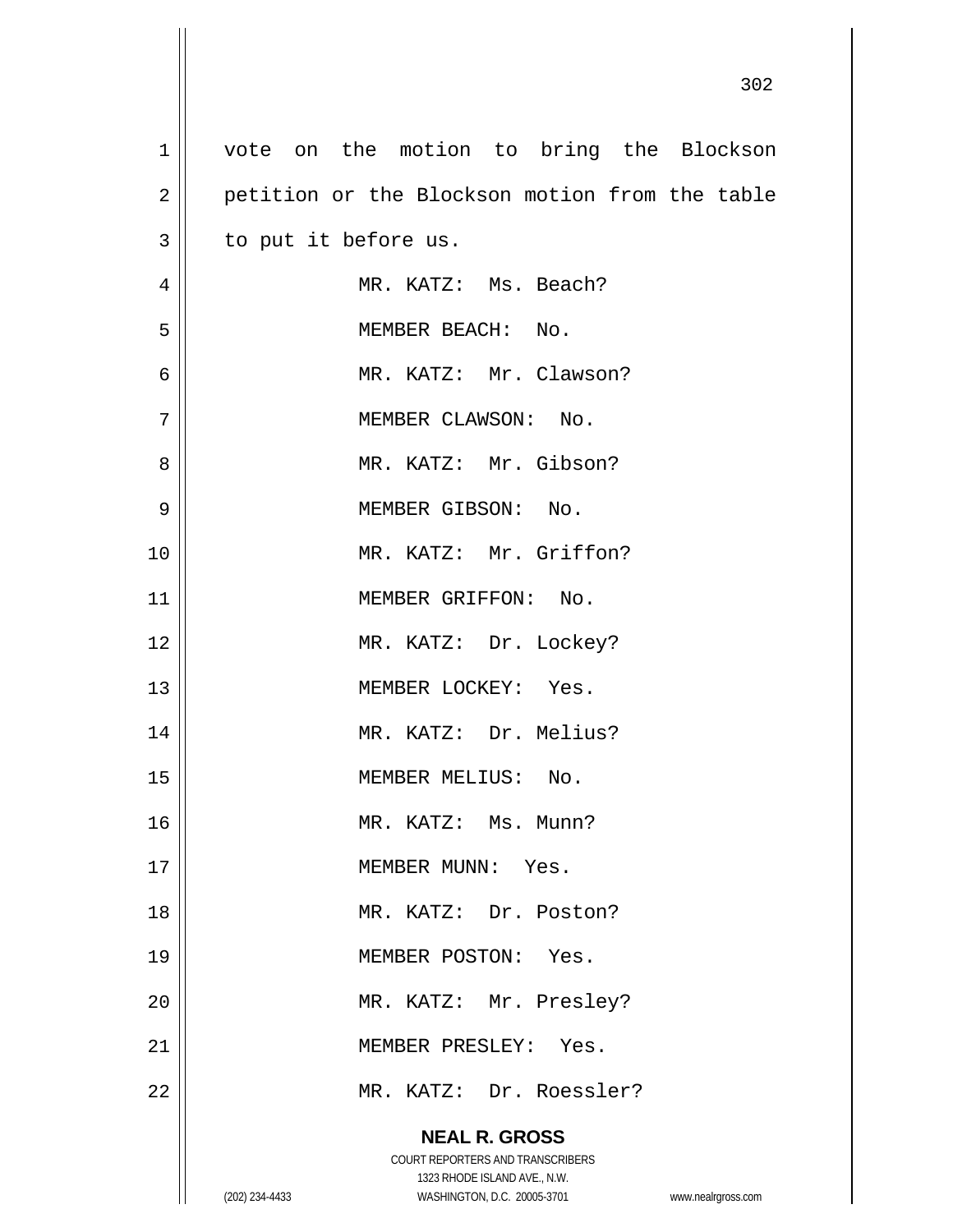|             | 303                                            |
|-------------|------------------------------------------------|
| $\mathbf 1$ | MEMBER ROESSLER: Yes.                          |
| 2           | MR. KATZ: Mr. Schofield?                       |
| 3           | MEMBER SCHOFIELD: No.                          |
| 4           | MR. KATZ: And Dr. Ziemer?                      |
| 5           | CHAIRMAN ZIEMER: Yes. And the                  |
| 6           | motion, therefore, fails. And the Blockson     |
| 7           | document remains on the table which means we   |
| 8           | will not act on it today.                      |
| 9           | I would like to ask the Board -- I             |
| 10          | don't know if the work group is in a position  |
| 11          | to do anything further but nonetheless if this |
| 12          | Board wishes to instruct along those lines,    |
| 13          | then it is certainly in order, yes.            |
| 14          | Mark?                                          |
| 15          | MEMBER GRIFFON: Yes, I think, you              |
| 16          | know, the one and maybe this item, Jim, I      |
| 17          | apologize if this wasn't officially on the     |
| 18          | record as a question, but, you know, I don't - |
| 19          | - this is sort of for the good of the order    |
| 20          | too, I don't think we're definitely at         |
| 21          | loggerheads on this. I think, you know, that   |
| 22          | we will come to a point where we will get it   |
|             | <b>NEAL R. GROSS</b>                           |

COURT REPORTERS AND TRANSCRIBERS 1323 RHODE ISLAND AVE., N.W.

 $\mathsf{II}$ 

 $\mathsf{I}$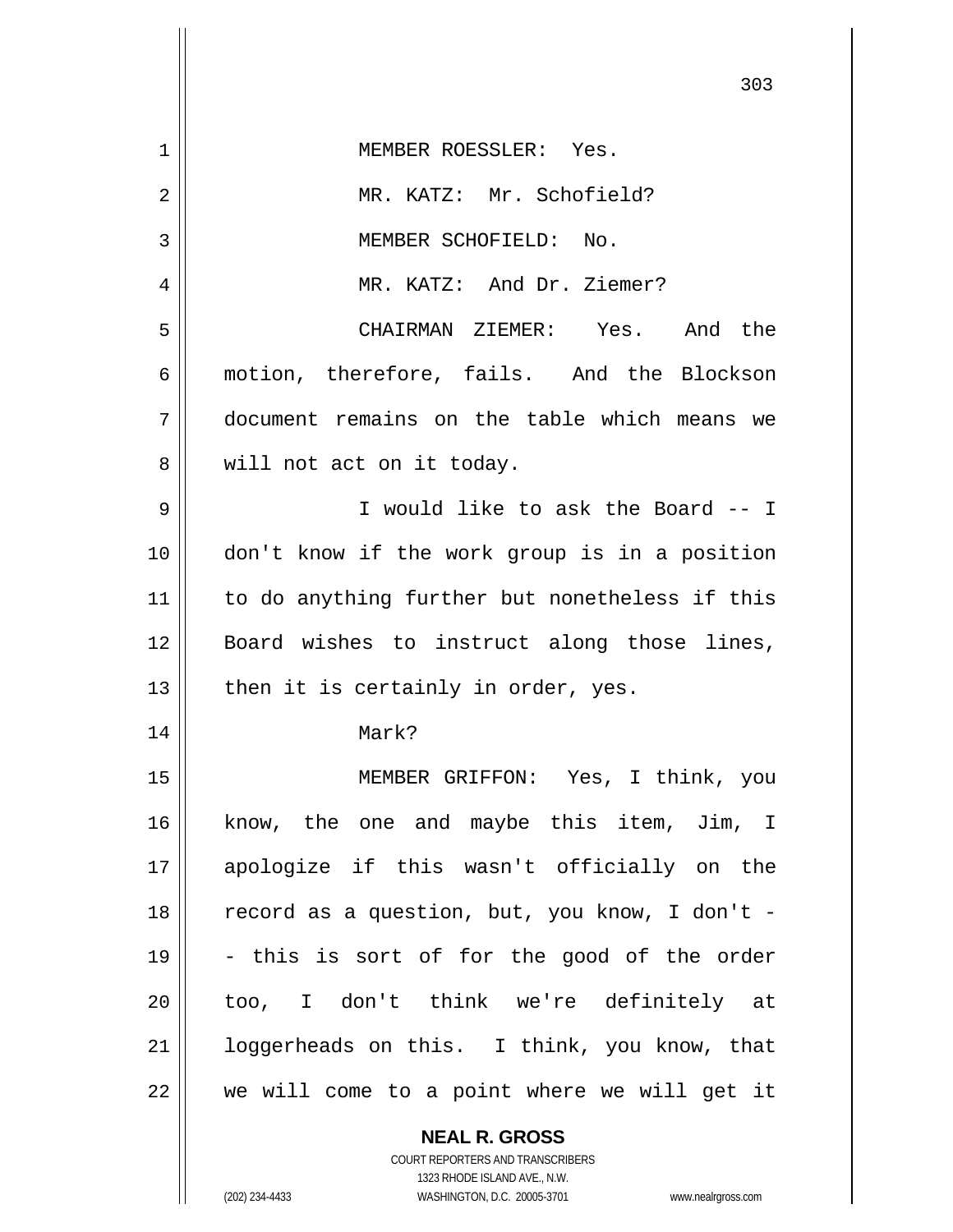off the table and vote on it.

1

| 2  | But<br>I still have<br>remaining                                                                    |
|----|-----------------------------------------------------------------------------------------------------|
| 3  | questions about this concentration gradient                                                         |
| 4  | issue. And, you know, I'm sitting here                                                              |
| 5  | thinking in my mind with the 95th value that                                                        |
| 6  | SC&A lays out there, quite a bit higher than -                                                      |
| 7  | - about double, I guess, of the one that NIOSH                                                      |
| 8  | is proposing, you know, does that value                                                             |
| 9  | establish based on instantaneous mixing bound                                                       |
| 10 | some of these gradient situations? And I'm                                                          |
| 11 | not sure I accept Dr. Anigstein's argument.                                                         |
| 12 | But I would like to see that maybe                                                                  |
| 13 | assessed in a document that I can look at and                                                       |
| 14 | look at the model myself. So I'm not saying                                                         |
| 15 | that it can't be done.                                                                              |
| 16 | The other question is, you know, I                                                                  |
| 17 | think Jim mentioned today, and I wasn't aware                                                       |
| 18 | of, I think it is an entirely differently                                                           |
| 19 | study that you referenced today, the<br>ORAU                                                        |
| 20 | study done outside of this program I guess.                                                         |
| 21 | DR. NETON: It was done outside                                                                      |
| 22 | this program by Oak Ridge Associates.                                                               |
|    | <b>NEAL R. GROSS</b><br>COURT REPORTERS AND TRANSCRIBERS                                            |
|    | 1323 RHODE ISLAND AVE., N.W.<br>(202) 234-4433<br>WASHINGTON, D.C. 20005-3701<br>www.nealrgross.com |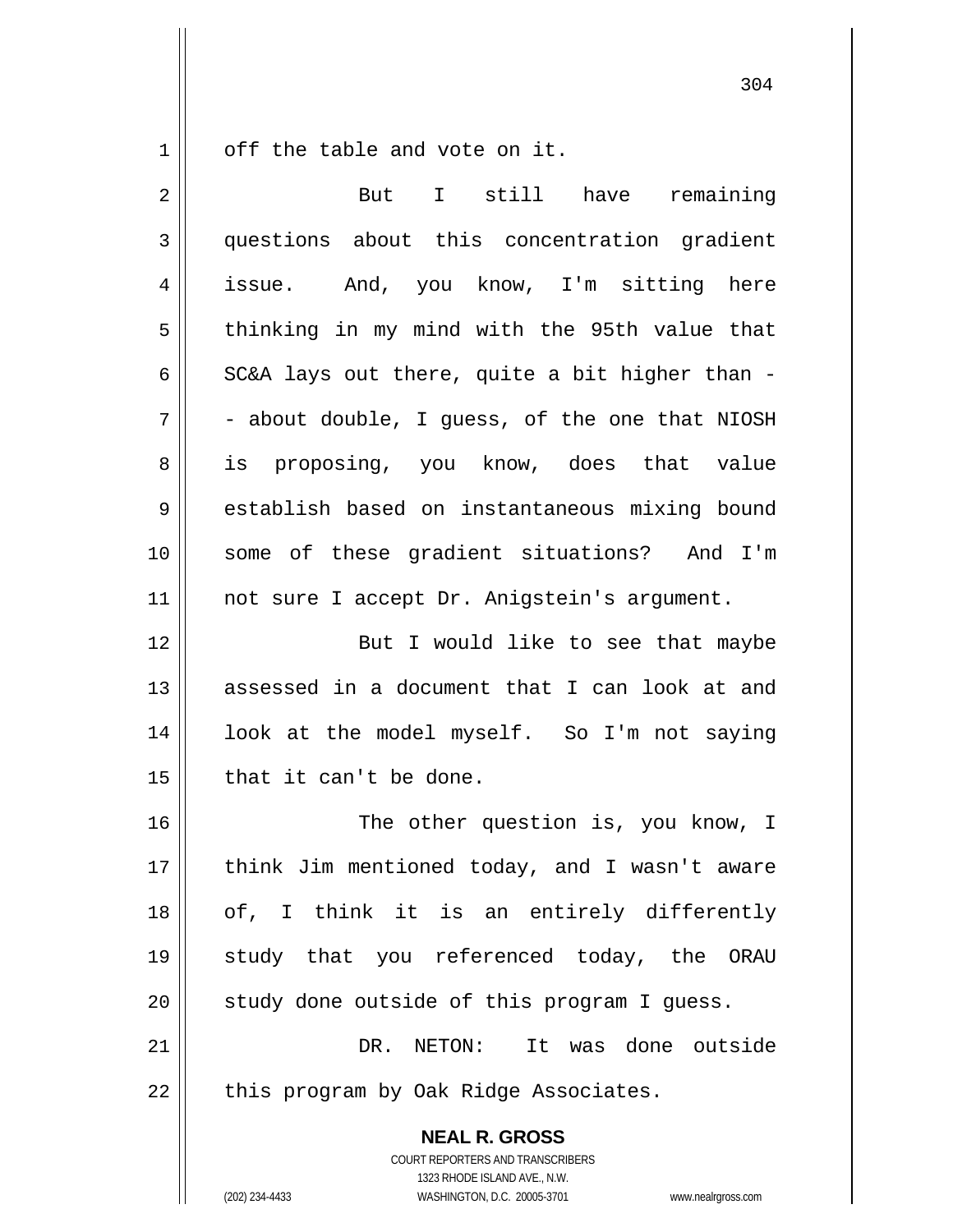**NEAL R. GROSS** COURT REPORTERS AND TRANSCRIBERS 1323 RHODE ISLAND AVE., N.W. <u>305</u> 1 2 3 4 5 6 7 8 9 10 11 12 13 14 15 16 17 18 19 20 21 22 MEMBER GRIFFON: Right so some of these other values -- DR. NETON: It's included in our site profile though. We've documented it and I've provided that to the working group. MEMBER GRIFFON: But I think part  $of$   $-$  DR. NETON: It's available. MEMBER GRIFFON: -- part of the confusion for me in this process has been I was invited to one or two work groups maybe but then I'm not formally on the work group often. So sometimes I've asked these questions. But they weren't in the work group discussions because I wasn't a member of the work group. But I would like that assessed if possible. CHAIRMAN ZIEMER: Let me suggest something as a possible way forward. And it appears to the Chair that further work group sessions on this may not be so fruitful but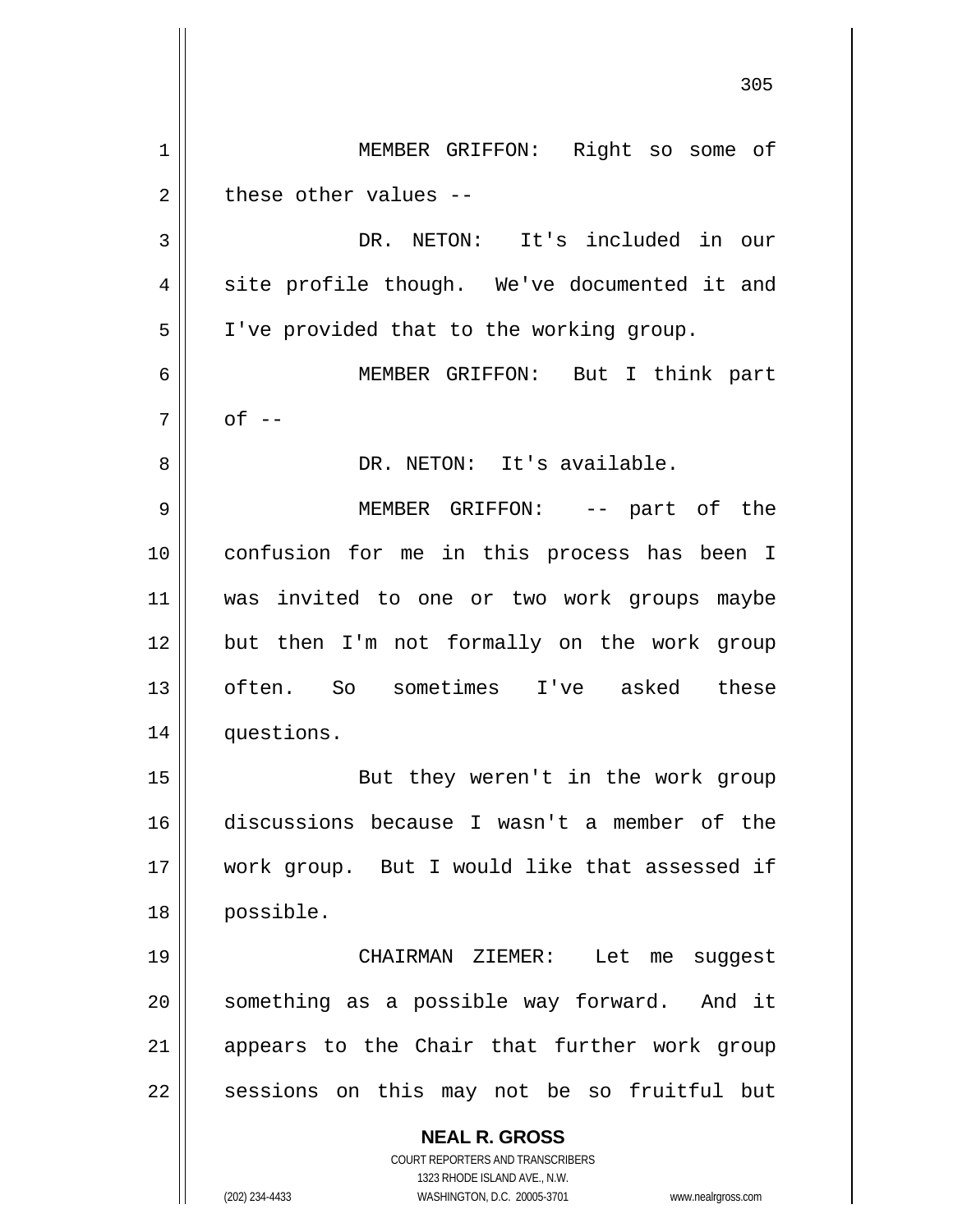perhaps -- and the focus seems to be on the radon gradients and the model -- I wonder if it would be of help for NIOSH to give a formal presentation to the Board on the model at our next meeting with, perhaps, advanced copies of that made available.

7 8 9 10 11 12 13 14 Now I'm concerned about the possibility that then we get into a cycle saying now we need SC&A to critique this and it goes on and on. But it appears that at least part of this is understanding the parameters and the conditions of the model and its limitations and those various issues surrounding that.

15 16 17 18 19 20 21 22 And, again, I'm throwing this out because I want some reaction from the Board members. Would you find this helpful so that we can see if we can resolve this or come to some kind of closure on that issue and try to -- in fairness to the petitioners to try to not keep the Blockson thing sort of perpetually in limbo?

> **NEAL R. GROSS** COURT REPORTERS AND TRANSCRIBERS 1323 RHODE ISLAND AVE., N.W. (202) 234-4433 WASHINGTON, D.C. 20005-3701 www.nealrgross.com

1

2

3

4

5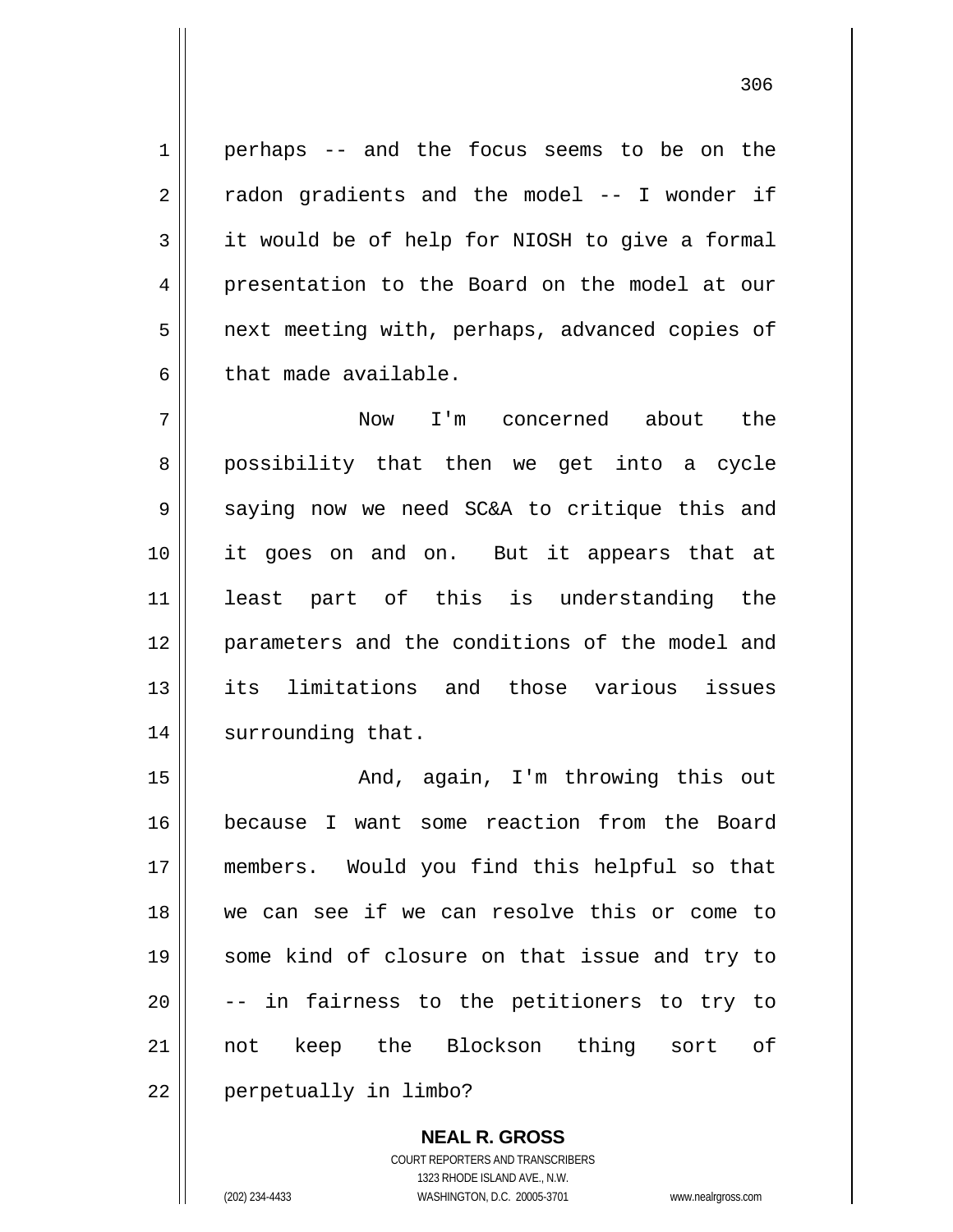1 2 3 4 5 6 7 8 9 10 11 12 13 14 15 16 17 18 19 20 21 22 Dr. Melius, a comment? MEMBER MELIUS: Yes. I think the concept is good because I think it is important that all of the Board members hear the technical issues because that is what we're talking about. And I think it would be helpful. And, frankly, I think helpful to at least -- I can say for myself on the work group, to hear how other people view those and other people on this Board do that. I think it would be helpful to the extent that that is feasible to do for their also to be a document developed by NIOSH that lays out comprehensively what their proposed approach will be. And thirdly -- and I'm not sure that this needs to be done in conjunction with what you just proposed, Dr. Ziemer -- but it is something that -- I have a major concern with -- that sort of SC&A has lost its independence in reviewing this issue. We've had -- once they moved from the group that is

307

**NEAL R. GROSS** COURT REPORTERS AND TRANSCRIBERS 1323 RHODE ISLAND AVE., N.W.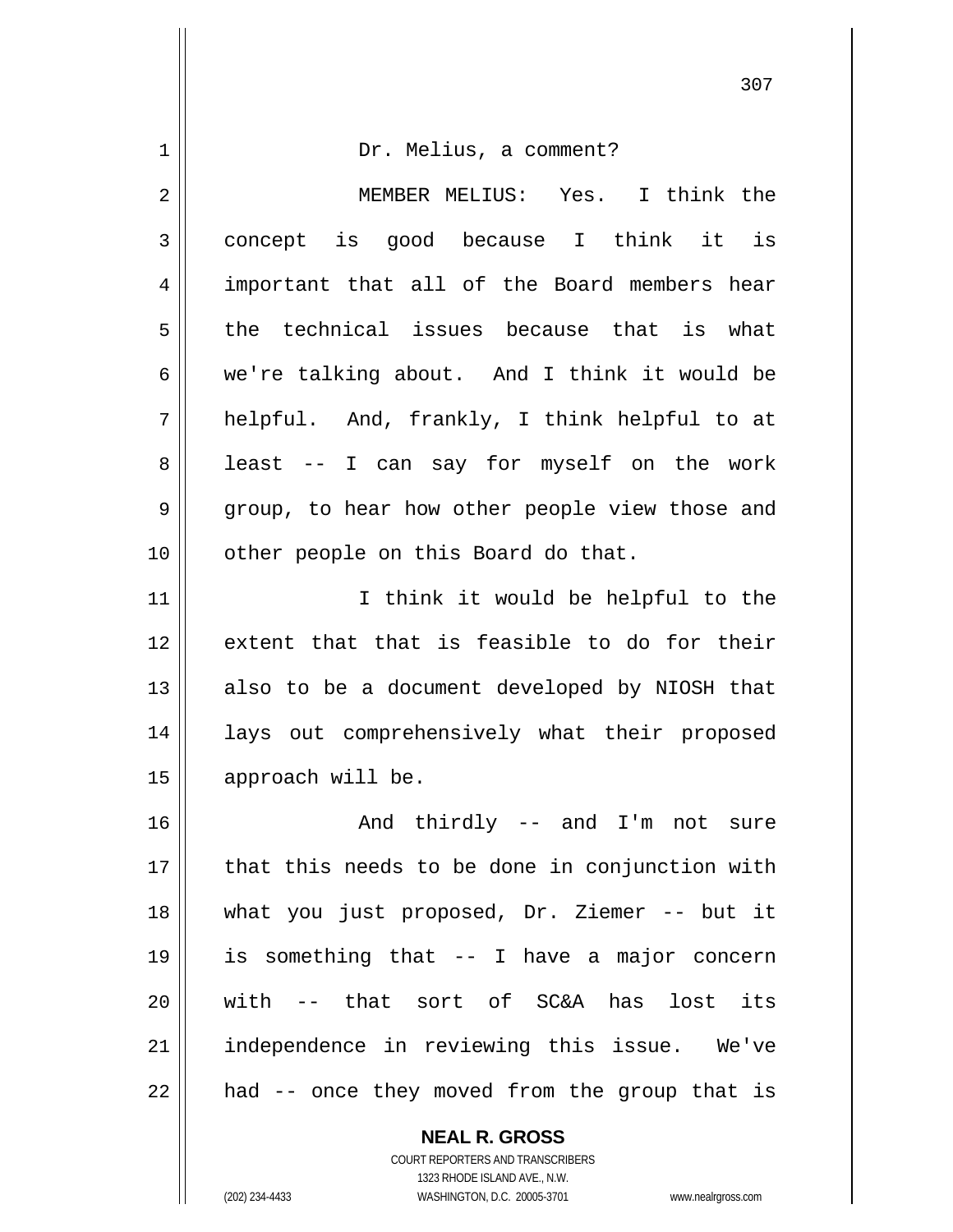1 2 3 4 5 6 7 8 9 10 11 12 13 14 15 16 17 18 19 20 21 22 now proposing how the dose reconstructions will get done, how can they be the independent reviewer of that process? And that we think of another mode or another way of getting an independent review of this approach, which I think, would be helpful and so forth. I don't think I would propose that as the first step. I think what you proposed may be sufficient. CHAIRMAN ZIEMER: Well, I'm a little reluctant to have us go down that path because that can continue -- people protecting their own good ideas, including ones that NIOSH picks up from the contractor in the future. But if necessary, I think we could ask our contractor to bring in a different person to critique -- I mean you have access to other experts. I don't know the extent to which SC&A is sort of taking great pride of ownership in this idea but we need to give

<u>308</u>

COURT REPORTERS AND TRANSCRIBERS 1323 RHODE ISLAND AVE., N.W. (202) 234-4433 WASHINGTON, D.C. 20005-3701 www.nealrgross.com

**NEAL R. GROSS**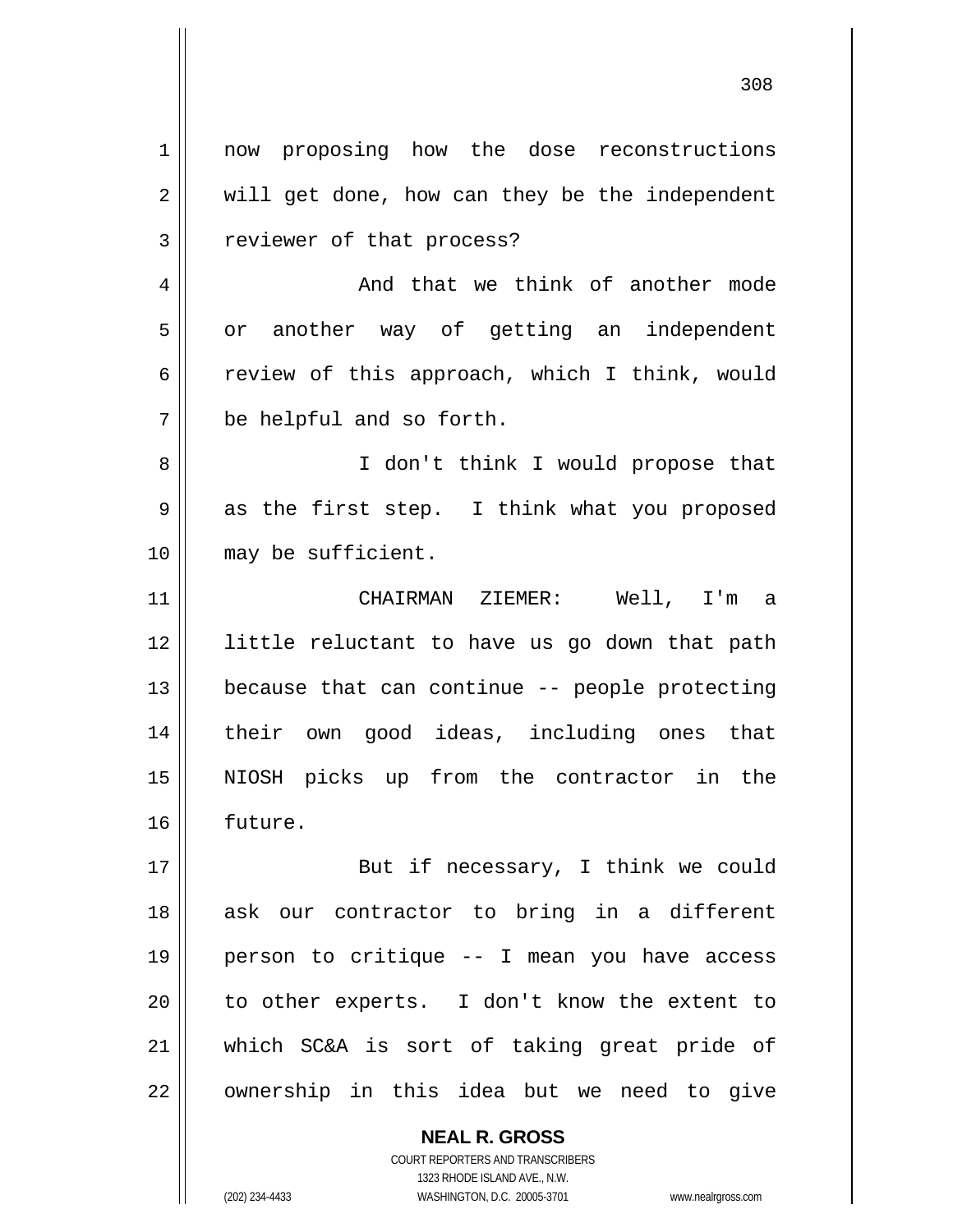| $\mathbf 1$ | that some thought.                             |
|-------------|------------------------------------------------|
| 2           | I understand what you're saying.               |
| 3           | I'm not sure how one would do that it an       |
| 4           | efficient way that would be useful.            |
| 5           | Jim?                                           |
| 6           | DR. NETON: I'd just like to raise              |
| 7           | another question that is in my mind and that's |
| 8           | the issue of the difference between this being |
| 9           | an SEC issue versus a site profile issue.      |
| 10          | In the past, you know, we've been              |
| 11          | able to come -- move forward if there has been |
| 12          | general agreement that the issue at hand is no |
| 13          | longer an SEC issue. That is it is generally   |
| 14          | agreed that we can establish some plausible    |
| 15          | upper bound for that exposure scenario.        |
| 16          | And then move that back to a site              |
| 17          | profile issue, which would be debated, you     |
| 18          | know, just like through the comment resolution |
| 19          | process like any other issue.                  |
| 20          | And somehow that seems to be not               |
| 21          | available in this situation. I've not heard    |
| 22          | any discussion about can there be a plausible  |
|             | <b>NEAL R. GROSS</b>                           |

COURT REPORTERS AND TRANSCRIBERS 1323 RHODE ISLAND AVE., N.W.

(202) 234-4433 WASHINGTON, D.C. 20005-3701 www.nealrgross.com

<u>309</u>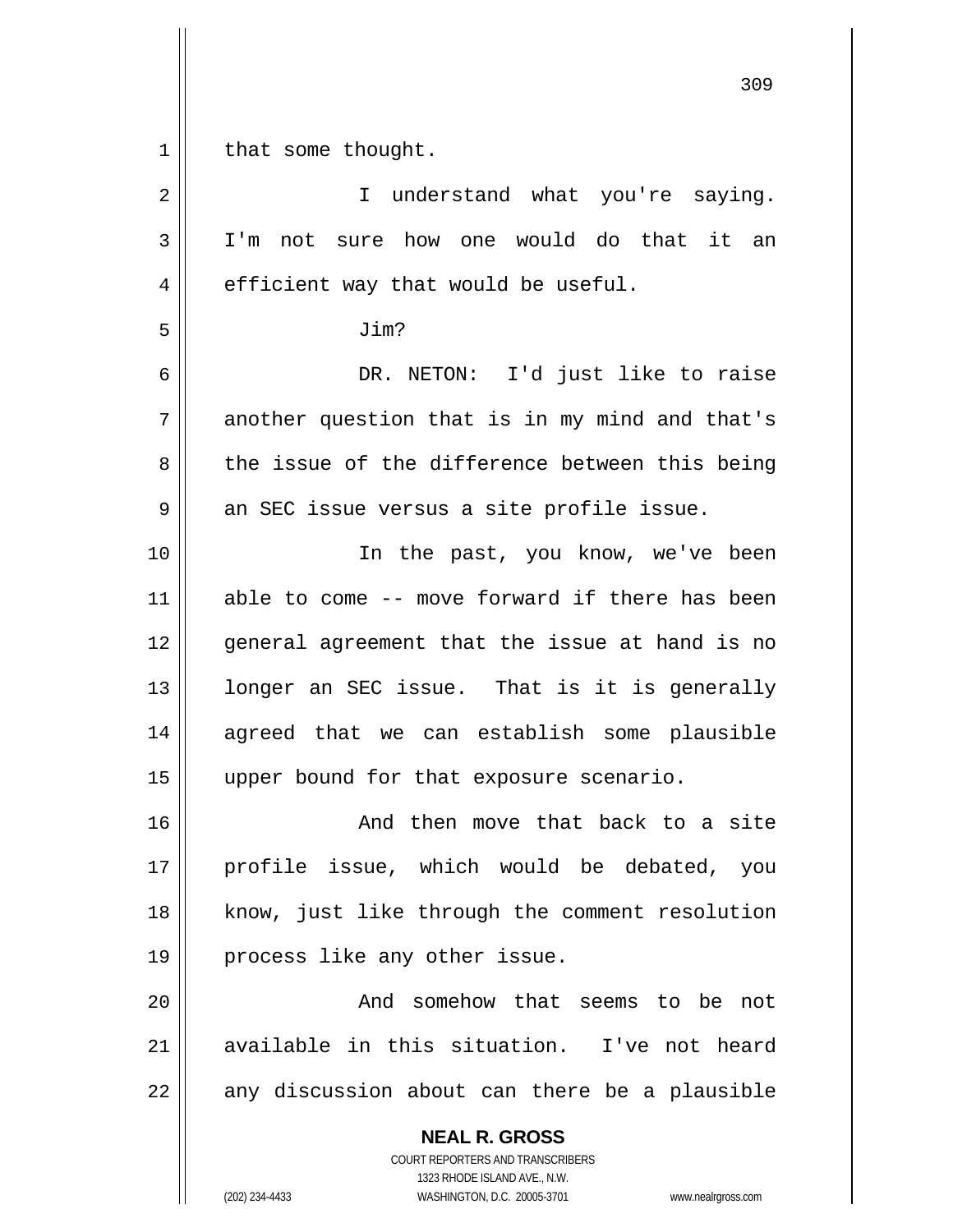1 upper bound.

| $\overline{2}$ | SC&A and NIOSH still disagree on              |
|----------------|-----------------------------------------------|
| 3              | what the plausible upper bound might be but,  |
| 4              | you know, we still agree that it can be       |
| 5              | established in one way or another. So I'd     |
| 6              | like some feedback for our sake, you know, on |
| 7              | this issue.                                   |
| 8              | CHAIRMAN ZIEMER: Okay. Mark, do               |
| 9              | you want to add to that? I think you were     |
| 10             | asking about that.                            |
| 11             | MEMBER GRIFFON: Yes. I mean I                 |
| 12             | think you have my comment that $-$ - I guess  |
| 13             | that's what I was asking to be assessed --    |
| 14             | whether the model on the table which, you     |
| 15             | know, would be NIOSH's, would bound these     |
| 16             | scenarios where you have concentration        |
| 17             | gradients for workers occupying those         |
| 18             | locations a little more frequently that --    |
| 19             | DR. NETON: Right. But there's a               |
| 20             | difference between saying NIOSH's model could |
| 21             | bound it or a plausible upper bound could be  |
| 22             | established using that model. I've never been |
|                | <b>NEAL R. GROSS</b>                          |

 $\mathsf{II}$ 

COURT REPORTERS AND TRANSCRIBERS 1323 RHODE ISLAND AVE., N.W. (202) 234-4433 WASHINGTON, D.C. 20005-3701 www.nealrgross.com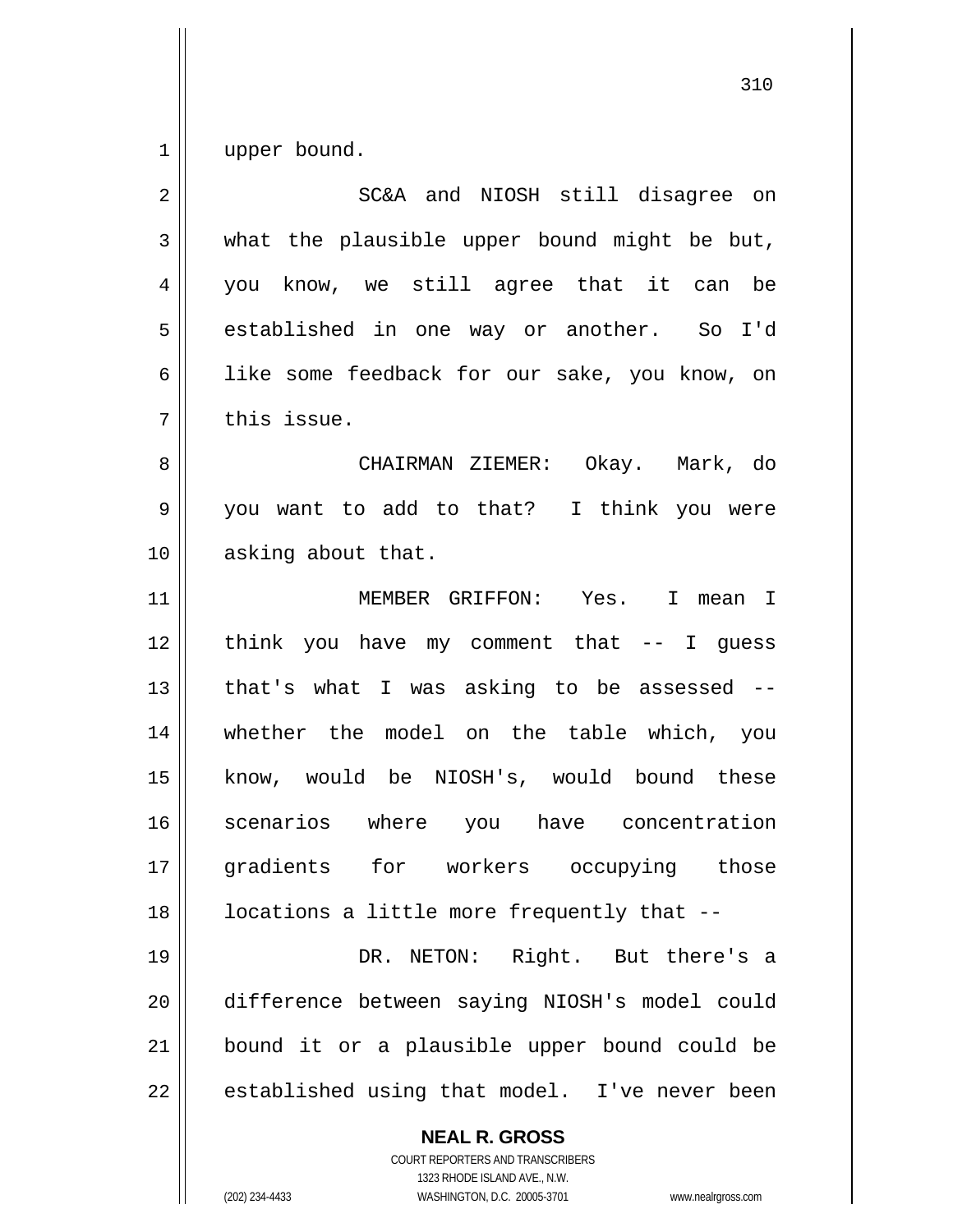able to get agreement from the working group that using this approach is even valid. I mean it has been -- the legality of this approach has even been challenged several working group meetings ago.

6 7 8 9 10 11 So I'm reluctant to go and make all those, you know, elaborate development on an effort when the basic premise of using a Monte Carlo probabilistic model is not acceptable. And I have no assurance from anyone that that type of approach is acceptable.

12 13 14 15 MEMBER GRIFFON: Well, I guess part of what I'm thinking about is the reality, I think, is that the radon is not going to instantaneously mix.

16 17 18 19 20 21 So if we accept that as the first premise, then that's my question is if you have, you know, if the model is not realistic enough, then maybe we can't use it. So I think that gets to what you were just saying. CHAIRMAN ZIEMER: But let me point

22

1

2

3

4

5

**NEAL R. GROSS**

out, and this is more generic, Mark, but you

COURT REPORTERS AND TRANSCRIBERS 1323 RHODE ISLAND AVE., N.W. (202) 234-4433 WASHINGTON, D.C. 20005-3701 www.nealrgross.com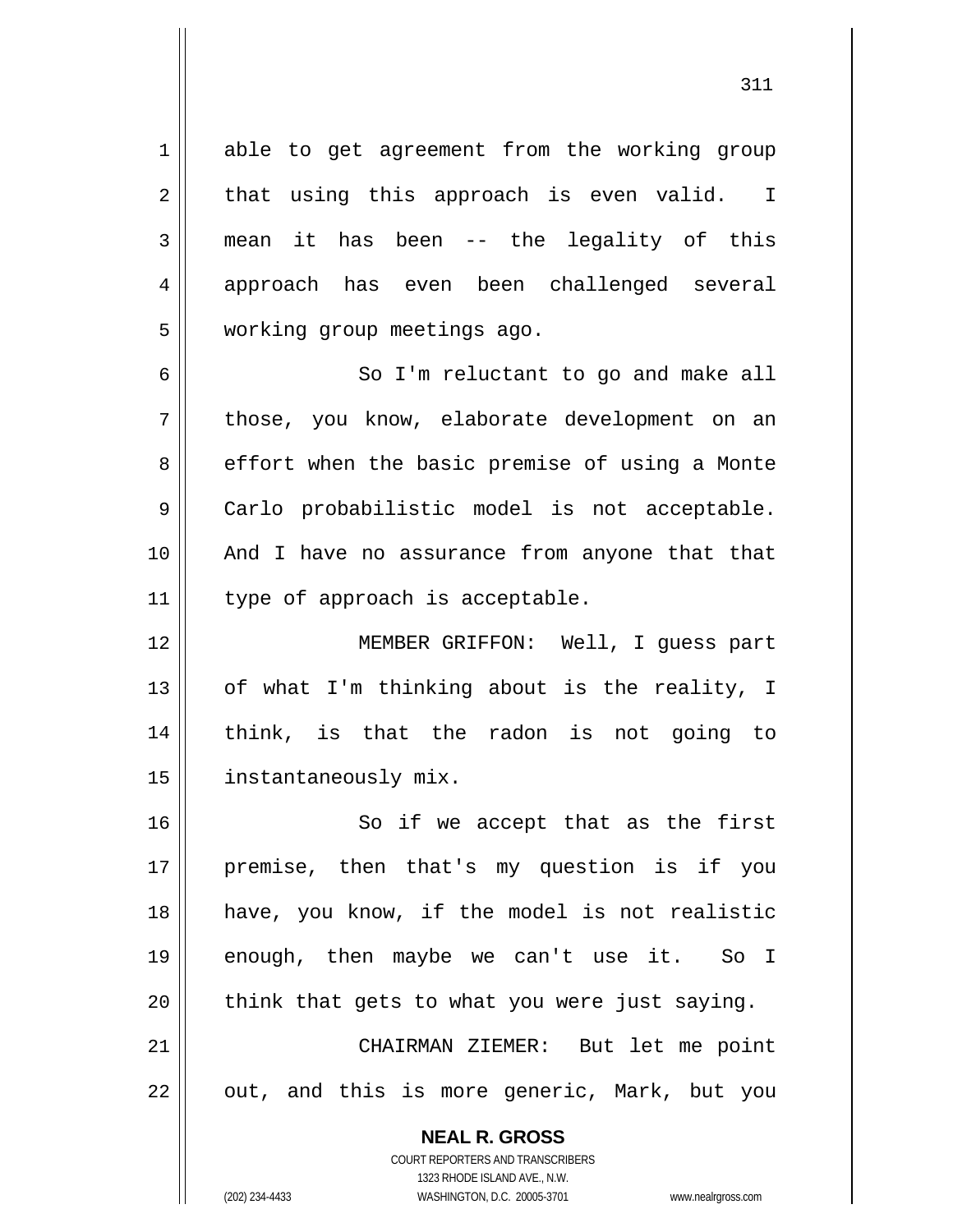never have instantaneous mixing in practical situations. And so all models are based on the fact that that doesn't occur.

4 5 6 7 8 9 10 11 12 13 14 Now if the mixing -- there's a difference between instantaneous and really slow. There's some things where those gradients -- well, we can't -- we don't need to have the debate here but models are exactly what they are. They are models. They are - and models are only as good as they effectively predict something to some agreedupon level, in our case, if there is sufficient accuracy. And that's sort of a debate on its own.

15 16 17 18 19 20 21 22 But whether you're talking about let's say a weather model, I almost hesitate to bring this up because this could make things worse, but I always like the quote that one of my colleagues makes about models. And he is a model person -- a model expert, not a model person. I'm going to get in big trouble here.

> **NEAL R. GROSS** COURT REPORTERS AND TRANSCRIBERS 1323 RHODE ISLAND AVE., N.W. (202) 234-4433 WASHINGTON, D.C. 20005-3701 www.nealrgross.com

1

2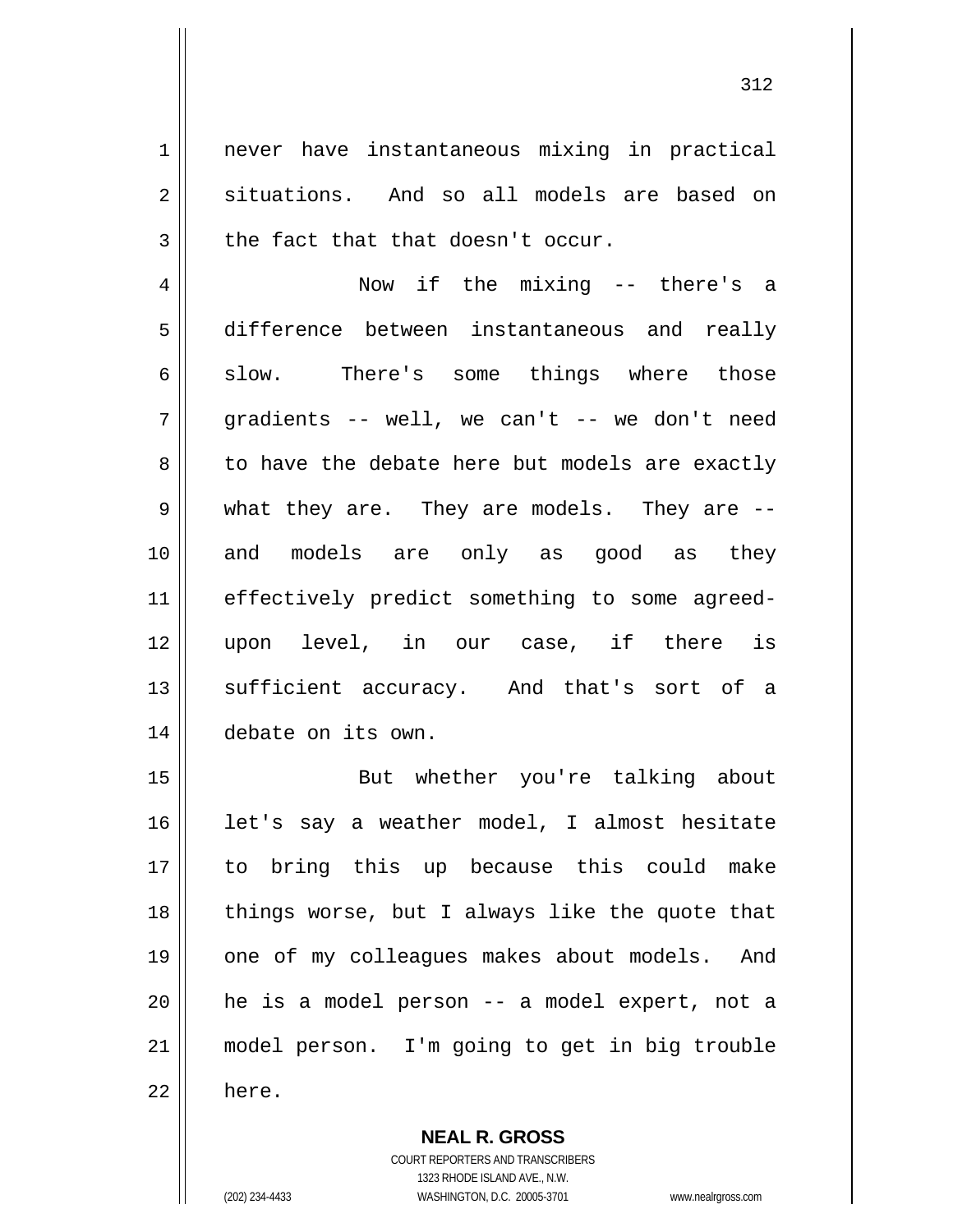**NEAL R. GROSS** COURT REPORTERS AND TRANSCRIBERS 1 2 3 4 5 6 7 8 9 10 11 12 13 14 15 16 17 18 19 20 21 22 Anyway -- and he says basically all models are poor but some are helpful. And we need to really assess that, I think, is what you're saying. You're not going to have instantaneous. And what you're really saying is to what extent is that an important issue? Does this model really allow you to fairly bound the doses? Jim, I'm not sure when you're talking about the legality of the probabilistic approach or the Monte Carlo approach. That's like -- that's a very accepted technique. It's like saying can I use calculus to calculate something. What -- I didn't quite follow what -- DR. NETON: Well, there was some challenges raised about use of a source-term model, and in particular a source-term model using probabilistic assumptions. And, you know, I don't know. I mean is that on the

313

1323 RHODE ISLAND AVE., N.W.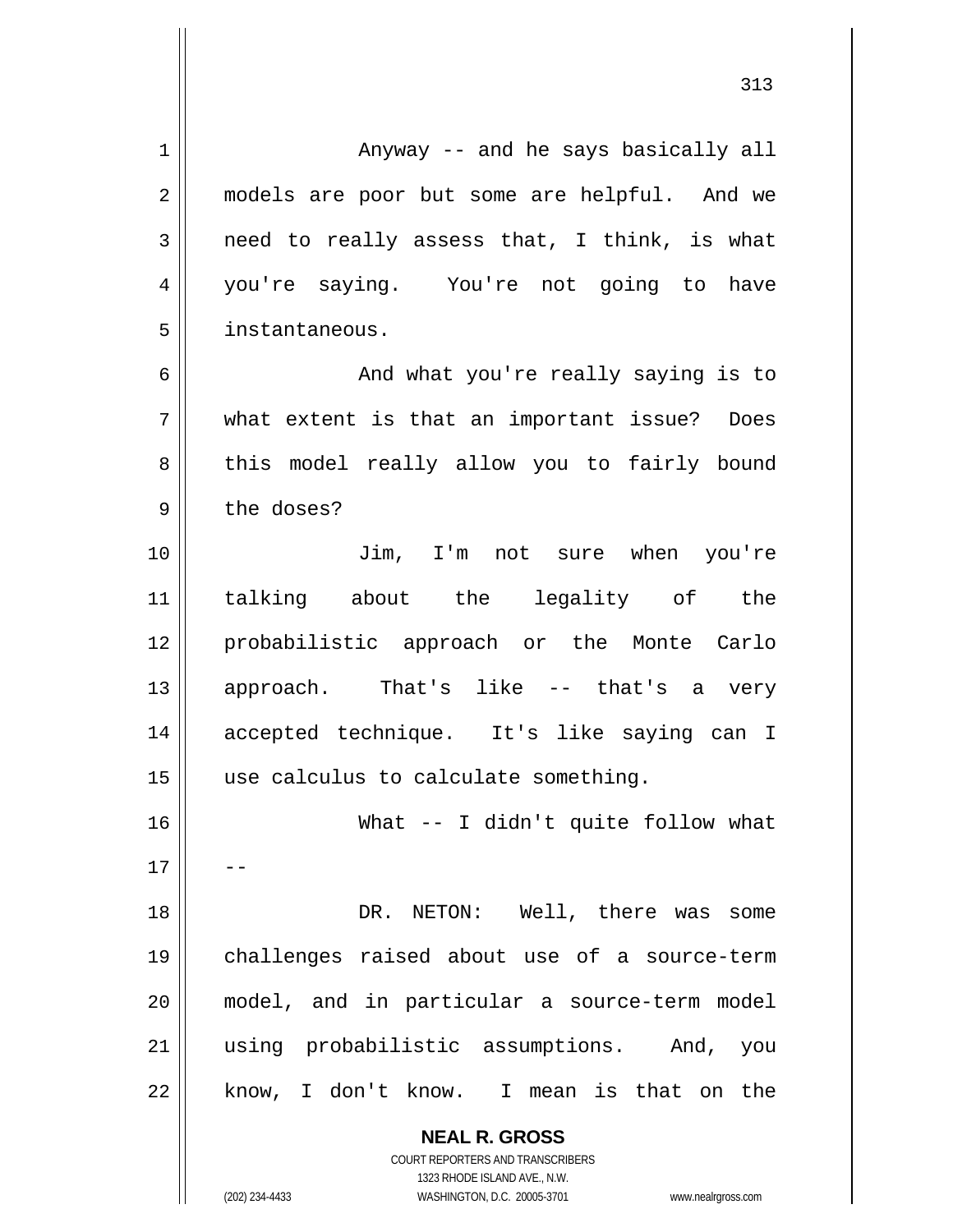1 table? I guess I think it is.

2 3 4 5 6 7 8 9 10 11 12 MEMBER MUNN: It seems to be from the Chair's point of view. That's one of the reasons why I said there's no way we can go any further. But if some of the statements that were made during work group sessions are not going to be the nexus of any presentation that NIOSH makes with respect to the model, then, of course, it makes perfect sense for the entire Board to see what the model is going to be and to have the entire Board that wishes to

13 14 participate and comments with that model before them to make comments.

CHAIRMAN ZIEMER: Okay.

16 17 18 19 20 MEMBER MUNN: But if we're going to take the position that -- which has been suggested -- that no model is possible or no model is acceptable, then there's -- this is an exercise in futility.

21 22 So first one needs to accept, I think, the Board members sitting around this

> **NEAL R. GROSS** COURT REPORTERS AND TRANSCRIBERS 1323 RHODE ISLAND AVE., N.W. (202) 234-4433 WASHINGTON, D.C. 20005-3701 www.nealrgross.com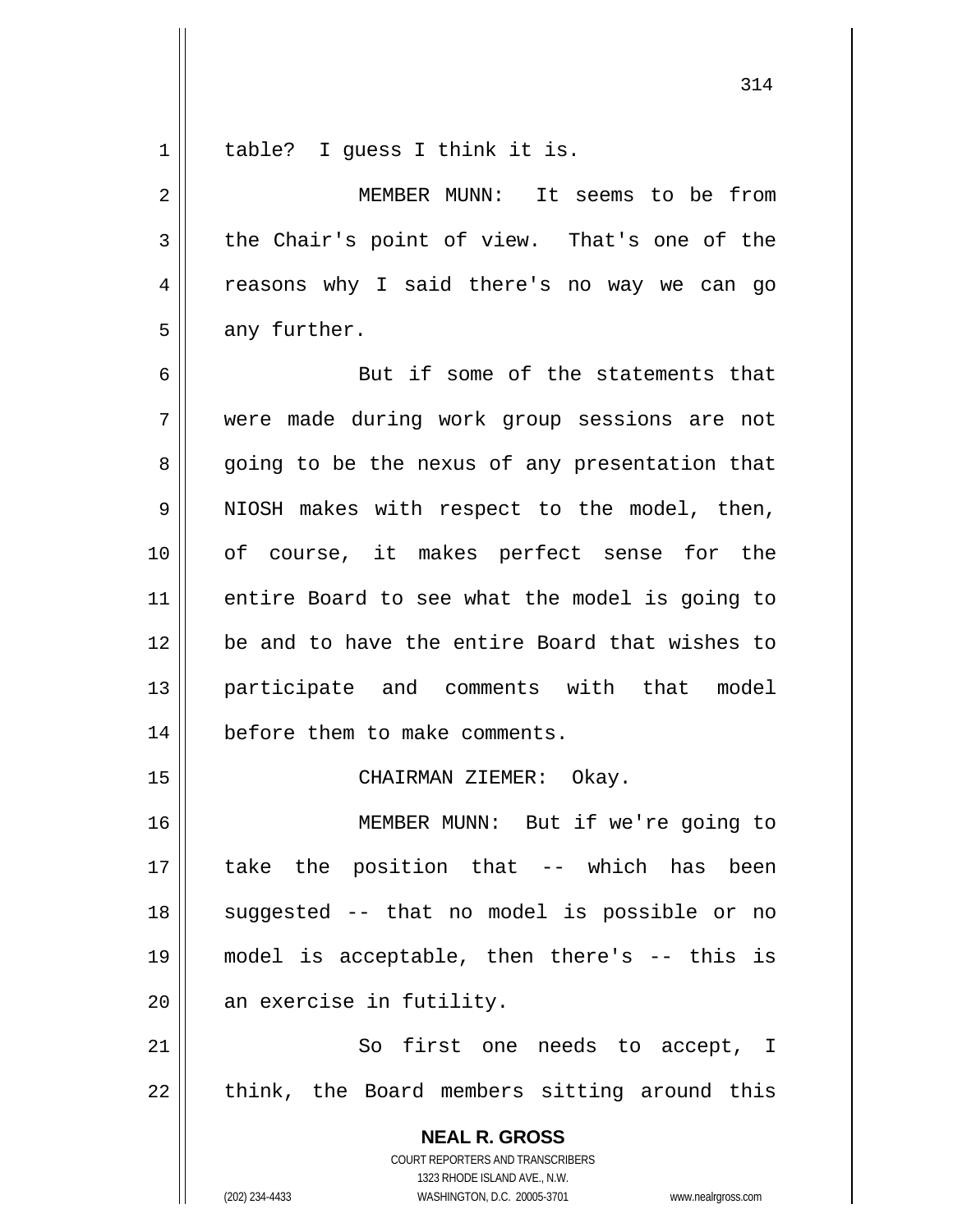1 2 3 4 5 6 7 8 9 10 11 12 13 14 15 16 17 18 19 20 21 22 table need to accept the fact that if NIOSH is going to bring us something, there is a possibility that it can be accepted. CHAIRMAN ZIEMER: Okay. Thank you. John, comment? MEMBER POSTON: Well, with all due respect to SC&A and also to what Dr. Melius had to say, I interpreted your comment and your suggestion that we should serve as the experts. I mean yes, we have SC&A to assist us in doing NIOSH evaluations. But Mark is perfectly capable of doing an evaluation of the model. I'm perfectly capable. And most of the people sitting here at this table are perfectly capable of looking at scientific facts and making a decision. So I interpreted your remark that let's do something as a Board instead of relying on our contractor. So if there is a concern about the contractor is compromised in some way, your suggestion eliminates that

> **NEAL R. GROSS** COURT REPORTERS AND TRANSCRIBERS 1323 RHODE ISLAND AVE., N.W.

(202) 234-4433 WASHINGTON, D.C. 20005-3701 www.nealrgross.com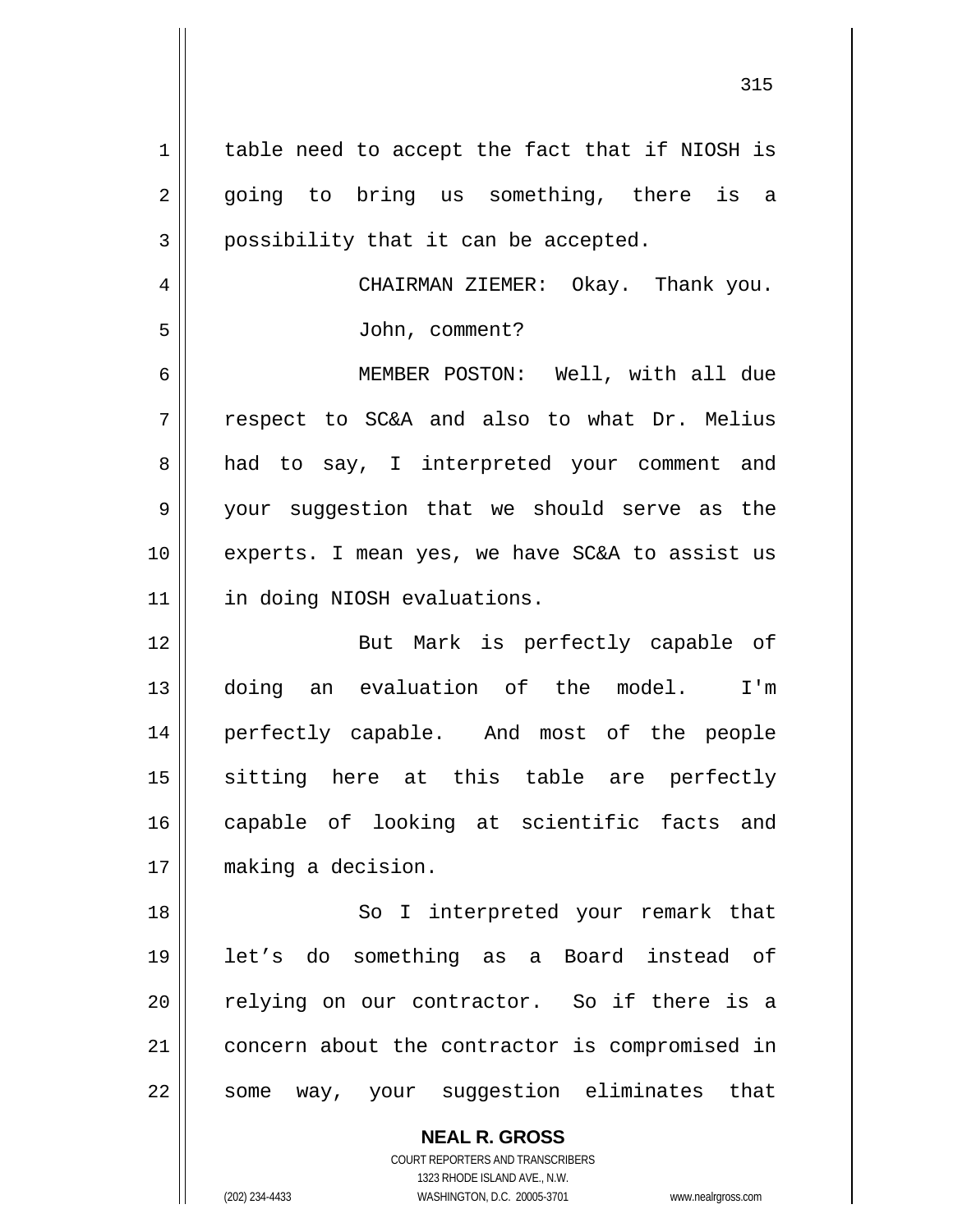**NEAL R. GROSS** COURT REPORTERS AND TRANSCRIBERS 1323 RHODE ISLAND AVE., N.W. 1 2 3 4 5 6 7 8 9 10 11 12 13 14 15 16 17 18 19 20 21 22 because we're not asking them to look at the model. We're asking ourselves to look at the model and exercise our own judgment. CHAIRMAN ZIEMER: Well, I think you are supporting what I said. I was concerned - - MEMBER POSTON: Very much so. CHAIRMAN ZIEMER: -- that if we asked NIOSH to present this, that we would not say let's turn it back to SC&A for another iteration. But let's see if we can come to closure on it. But let's look at other comments. Jim? MEMBER MELIUS: It's also why I agreed with your suggestion, Dr. Ziemer. I think that's helpful. CHAIRMAN ZIEMER: Okay. MEMBER MELIUS: And I think secondly, I would just like to clarify for the record that while I would be willing -- I would be willing to accept to a source-term

316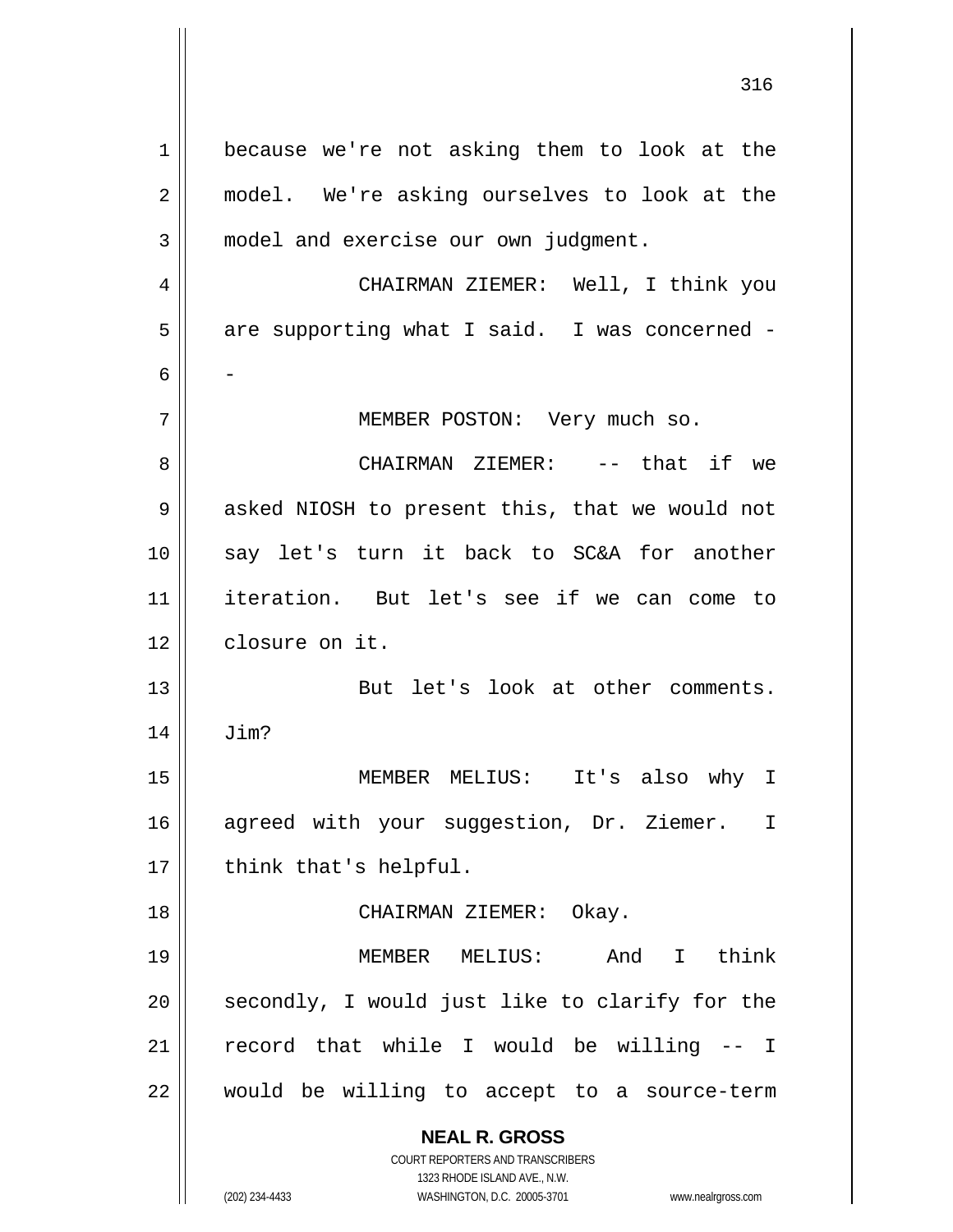| $\mathbf 1$    | model in this case, I will say that I am very                           |
|----------------|-------------------------------------------------------------------------|
| $\overline{2}$ | skeptical of it. But I can be convinced. So                             |
| 3              | I think it is worth the time and effort to do.                          |
| 4              | And it is something that we're                                          |
| 5              | going to have to look at in other situations                            |
| 6              | also. So we might as well deal with it now                              |
| 7              | and talk it through as a Board. And I think                             |
| 8              | that is the best way to do this.                                        |
| 9              | I think the work group has done                                         |
| 10             | what it could. And has accomplished a lot.                              |
| 11             | But there is this one issue that we really                              |
|                |                                                                         |
| 12             | need to deal with as a Board.                                           |
| 13             | CHAIRMAN ZIEMER: I don't know if                                        |
| 14             | we are at a consensus point on that. And,                               |
| 15             | Jim, I'm not even completely clear what it is                           |
| 16             | I've asked you to do.                                                   |
| 17             | And it may be that we would want to                                     |
| 18             | return to this tomorrow.                                                |
| 19             | The general idea here, I think, was                                     |
| 20             | for NIOSH to present to us what there are                               |
| 21             | proposing to do to bound the doses and to                               |
|                |                                                                         |
| 22             | consider these issues.                                                  |
|                | <b>NEAL R. GROSS</b>                                                    |
|                | <b>COURT REPORTERS AND TRANSCRIBERS</b><br>1323 RHODE ISLAND AVE., N.W. |
|                | (202) 234-4433<br>WASHINGTON, D.C. 20005-3701<br>www.nealrgross.com     |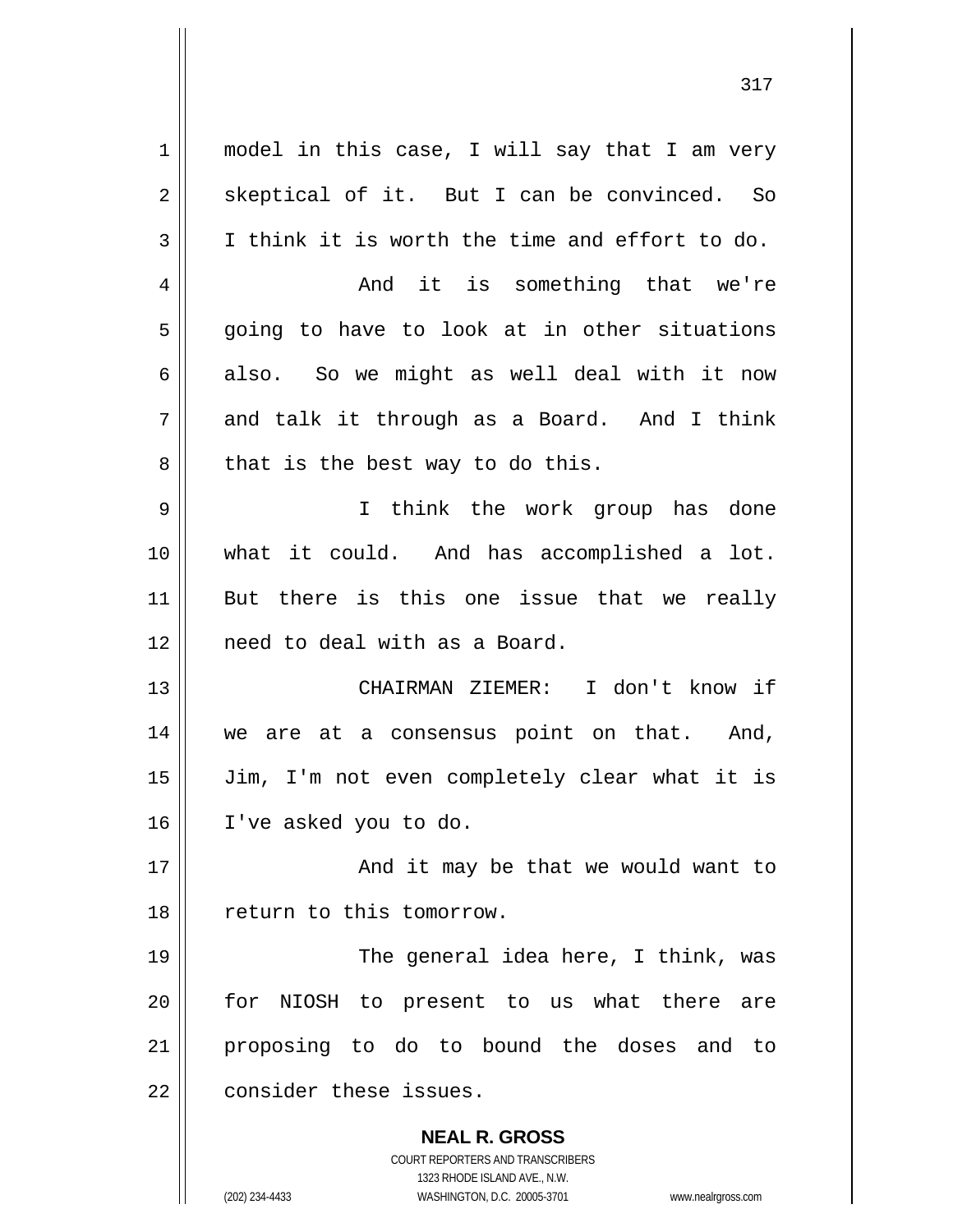| 1  | I'm not even sure fully what that                                                                   |
|----|-----------------------------------------------------------------------------------------------------|
| 2  | looks like. But it appears to me to be a                                                            |
| 3  | model with some parameters and perhaps some                                                         |
| 4  | conditions of how it is used and that kind of                                                       |
| 5  | thing.                                                                                              |
| 6  | John, did you have a comment? And                                                                   |
| 7  | then we'll go back to Jim.                                                                          |
| 8  | MEMBER POSTON: I want to make sure                                                                  |
| 9  | that we don't let the thought drop. You                                                             |
| 10 | original suggestion was that we would be                                                            |
| 11 | provided with a document prior to this                                                              |
| 12 | briefing --                                                                                         |
| 13 | CHAIRMAN ZIEMER: Or in advance, in                                                                  |
| 14 | advance.                                                                                            |
| 15 | MEMBER POSTON: -- so that we would                                                                  |
| 16 | have time to review it.                                                                             |
| 17 | CHAIRMAN ZIEMER: Right. But I                                                                       |
| 18 | want $--$                                                                                           |
| 19 | MEMBER POSTON: And think about it.                                                                  |
| 20 | CHAIRMAN ZIEMER: -- I'm not even                                                                    |
| 21 | sure what it is -- that's why I say what I'm                                                        |
| 22 | asking you for. If I'm not sure, I'm not sure                                                       |
|    | <b>NEAL R. GROSS</b>                                                                                |
|    | <b>COURT REPORTERS AND TRANSCRIBERS</b>                                                             |
|    | 1323 RHODE ISLAND AVE., N.W.<br>(202) 234-4433<br>WASHINGTON, D.C. 20005-3701<br>www.nealrgross.com |
|    |                                                                                                     |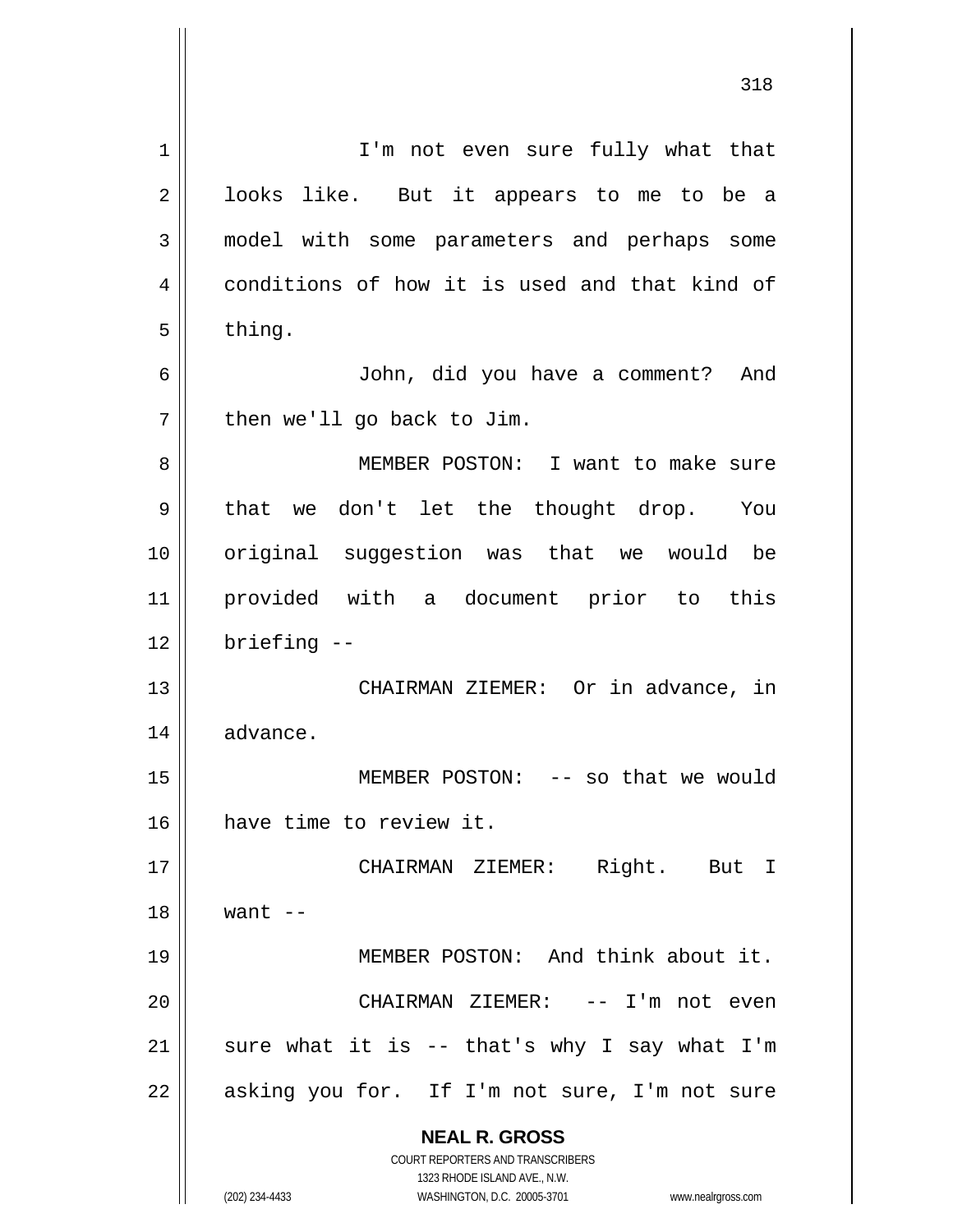1 Jim is sure.

| $\overline{2}$ | DR. NETON: Well, I think I have a                                                                                                                               |
|----------------|-----------------------------------------------------------------------------------------------------------------------------------------------------------------|
| 3              | sense for what you are looking for. And I'm                                                                                                                     |
| 4              | fairly confident was can provide a revised --                                                                                                                   |
| 5              | whether it would be a revised site profile or                                                                                                                   |
| 6              | an addendum to the site profile or something                                                                                                                    |
| 7              | that nature that would outline the<br>of                                                                                                                        |
| 8              | parameters of the model and how we would use                                                                                                                    |
| 9              | it in dose reconstructions along with some                                                                                                                      |
| 10             | example dose reconstructions using that model.                                                                                                                  |
| 11             | We'd be more than happy to do that                                                                                                                              |
| 12             | by the next Board meeting. I'm very confident                                                                                                                   |
| 13             | we can do that because the parameters are all                                                                                                                   |
| 14             | there. The model has been developed.                                                                                                                            |
| 15             | think we'd need to do<br>$\mathbf{I}$<br>some                                                                                                                   |
| 16             | shoring up to address maybe some of Mark's                                                                                                                      |
| 17             | concerns that I'm hearing today. But we'd be                                                                                                                    |
| 18             | happy to do that.                                                                                                                                               |
| 19             | CHAIRMAN ZIEMER:<br>Anyone? Let me                                                                                                                              |
| 20             | ask if there are any Board members that would                                                                                                                   |
| 21             | feel that that is not the direction to go at                                                                                                                    |
| 22             | this moment. Otherwise I'm going to take it                                                                                                                     |
|                | <b>NEAL R. GROSS</b><br>COURT REPORTERS AND TRANSCRIBERS<br>1323 RHODE ISLAND AVE., N.W.<br>WASHINGTON, D.C. 20005-3701<br>(202) 234-4433<br>www.nealrgross.com |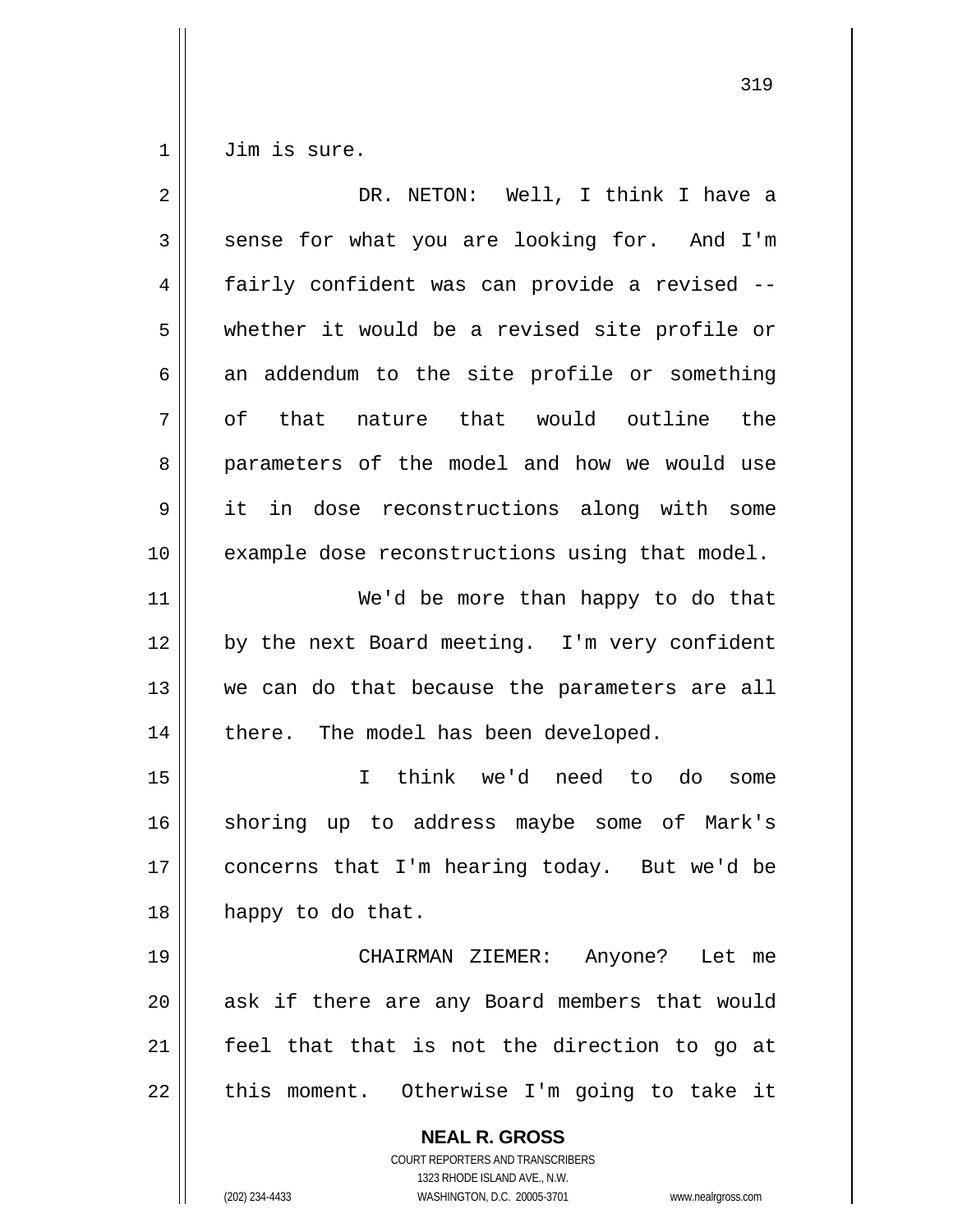1 2 3 4 5 6 7 8 9 10 11 12 13 14 15 16 17 18 19 20 21 22 by consent that we will proceed along those lines. If you have additional thoughts, insights, or brilliant ideas tomorrow during our Board work session that pertain to this, we'll have perhaps an opportunity to further elucidate the path that will be followed. MEMBER MELIUS: We'll schedule a session tomorrow evening. CHAIRMAN ZIEMER: Right. (Laughter.) MEMBER MELIUS: And ask for brilliant ideas. CHAIRMAN ZIEMER: Okay. Thank you. I think that brings us to at least temporary closure on this agenda item -- not closure but closure for today. We are going to recess until 7:00 p.m. at which time we will have our public comment period. So I think you all for the good work today in helping us get through all these issues. And we'll see you at seven o'clock.

320

**NEAL R. GROSS** COURT REPORTERS AND TRANSCRIBERS 1323 RHODE ISLAND AVE., N.W.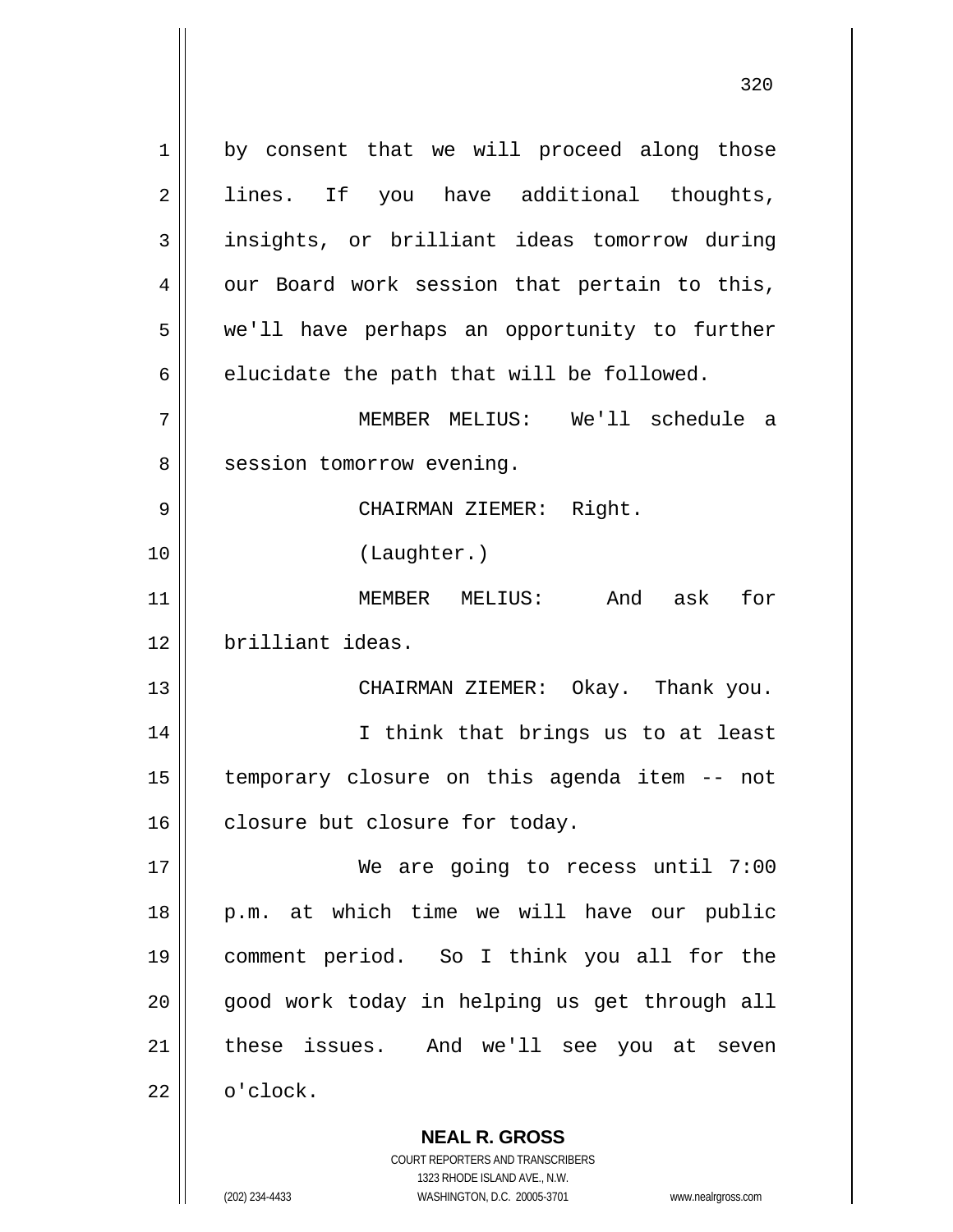|    | 321                                                                                                 |
|----|-----------------------------------------------------------------------------------------------------|
| 1  | MR. KATZ: And thank you, everyone                                                                   |
| 2  | on the phone, for bearing with us and all our                                                       |
| 3  | technical difficulties.                                                                             |
| 4  | (Whereupon, the above-entitled matter                                                               |
| 5  | went off the record at $5:02$ p.m., to resume at                                                    |
| 6  | $7:05$ p.m.)                                                                                        |
| 7  | $E-V-E-N-I-N-G$ $S-E-S-S-I-O-N$                                                                     |
| 8  | $7:05$ p.m.                                                                                         |
| 9  | CHAIRMAN ZIEMER: Well, okay, we're                                                                  |
| 10 | going to give it a whirl and see what occurs                                                        |
| 11 | here.                                                                                               |
| 12 | So I'd like to welcome the folks                                                                    |
| 13 | who are here assembled as well as those who                                                         |
| 14 | are on the phone. This is the public comment                                                        |
| 15 | session of the Advisory Board on Radiation and                                                      |
| 16 | Worker Health.                                                                                      |
| 17 | We do need to remind you of the                                                                     |
| 18 | ground rules again. First of all, we ask that                                                       |
| 19 | you -- if you are speaking, there is a ten-                                                         |
| 20 | minute time limit. So in courtesy to others                                                         |
| 21 | who wish to speak, please -- oh, Dr. Roessler                                                       |
| 22 | has asked to reduce that to five -- only                                                            |
|    | <b>NEAL R. GROSS</b><br>COURT REPORTERS AND TRANSCRIBERS                                            |
|    | 1323 RHODE ISLAND AVE., N.W.<br>(202) 234-4433<br>WASHINGTON, D.C. 20005-3701<br>www.nealrgross.com |
|    |                                                                                                     |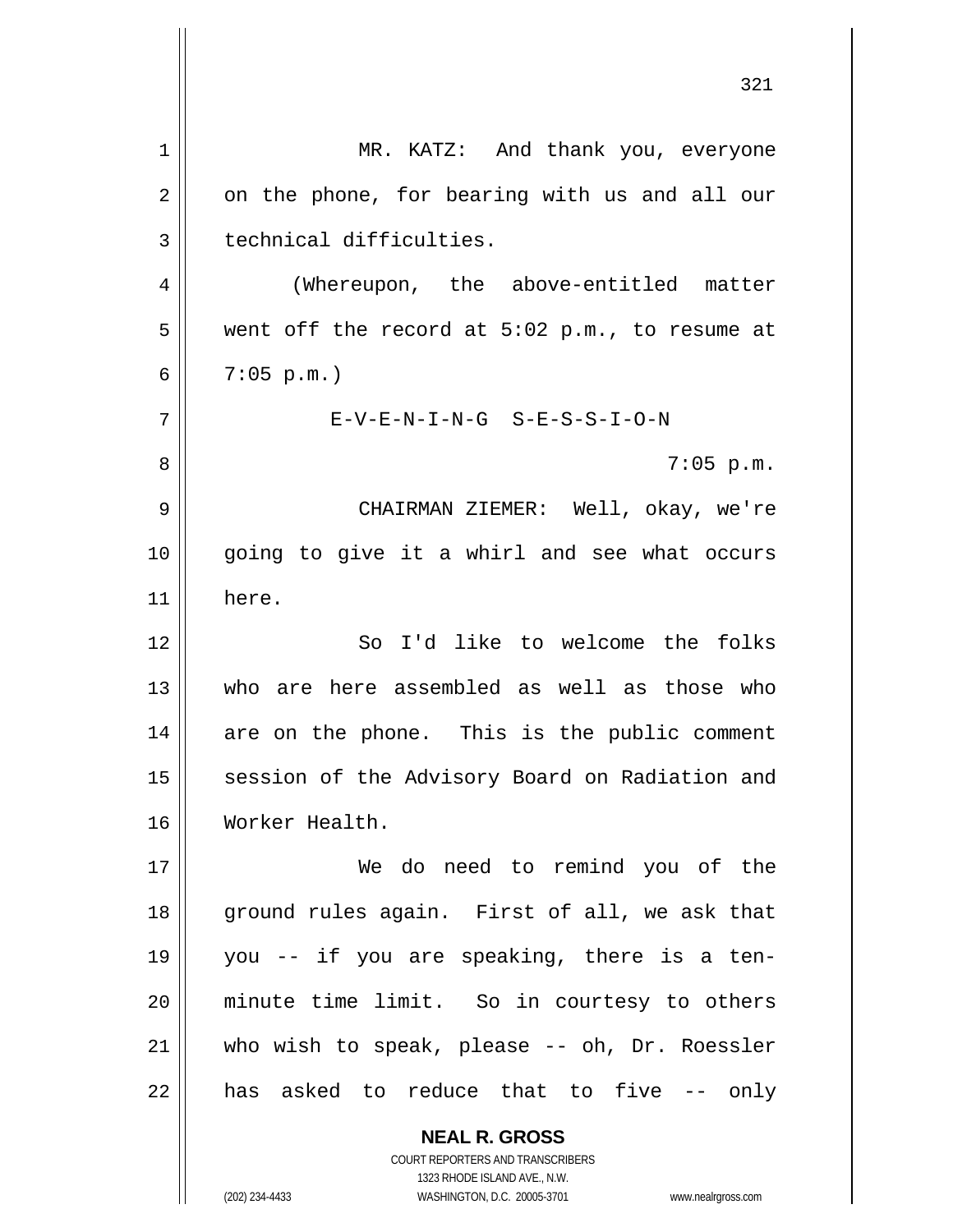| $\mathbf 1$    | joking, Gen -- no, it is a ten-minute time                          |
|----------------|---------------------------------------------------------------------|
| $\overline{2}$ | limit. And please adhere to that in order to                        |
| $\mathfrak{Z}$ | allow others the time that they need as well                        |
| $\overline{4}$ | toward the end of the session.                                      |
| 5              | Mr. Katz, our designated federal                                    |
| 6              | official, will remind you of the ground rules                       |
| 7              | as far as the redaction policy.                                     |
| 8              | MR. KATZ: Right. Just to remind                                     |
| 9              | everyone, there is a verbatim transcript being                      |
| 10             | taken. So whatever you say will be there and                        |
| 11             | it will be up on the NIOSH website. If you                          |
| 12             | give us your name, then your name will appear                       |
| 13             | in the transcript.                                                  |
| 14             | If you identify other people,                                       |
| 15             | though, third parties, generally speaking                           |
| 16             | their name will be redacted and some of their                       |
| 17             | information might be redacted as well to                            |
| 18             | protect their privacy.                                              |
| 19             | Let's see what else I need to cover                                 |
| 20             | here. I think that -- the policy for this --                        |
| 21             | for people who are here, the policy is on the                       |
| 22             | back table. And for people who are not here                         |
|                | <b>NEAL R. GROSS</b>                                                |
|                | <b>COURT REPORTERS AND TRANSCRIBERS</b>                             |
|                | 1323 RHODE ISLAND AVE., N.W.                                        |
|                | (202) 234-4433<br>WASHINGTON, D.C. 20005-3701<br>www.nealrgross.com |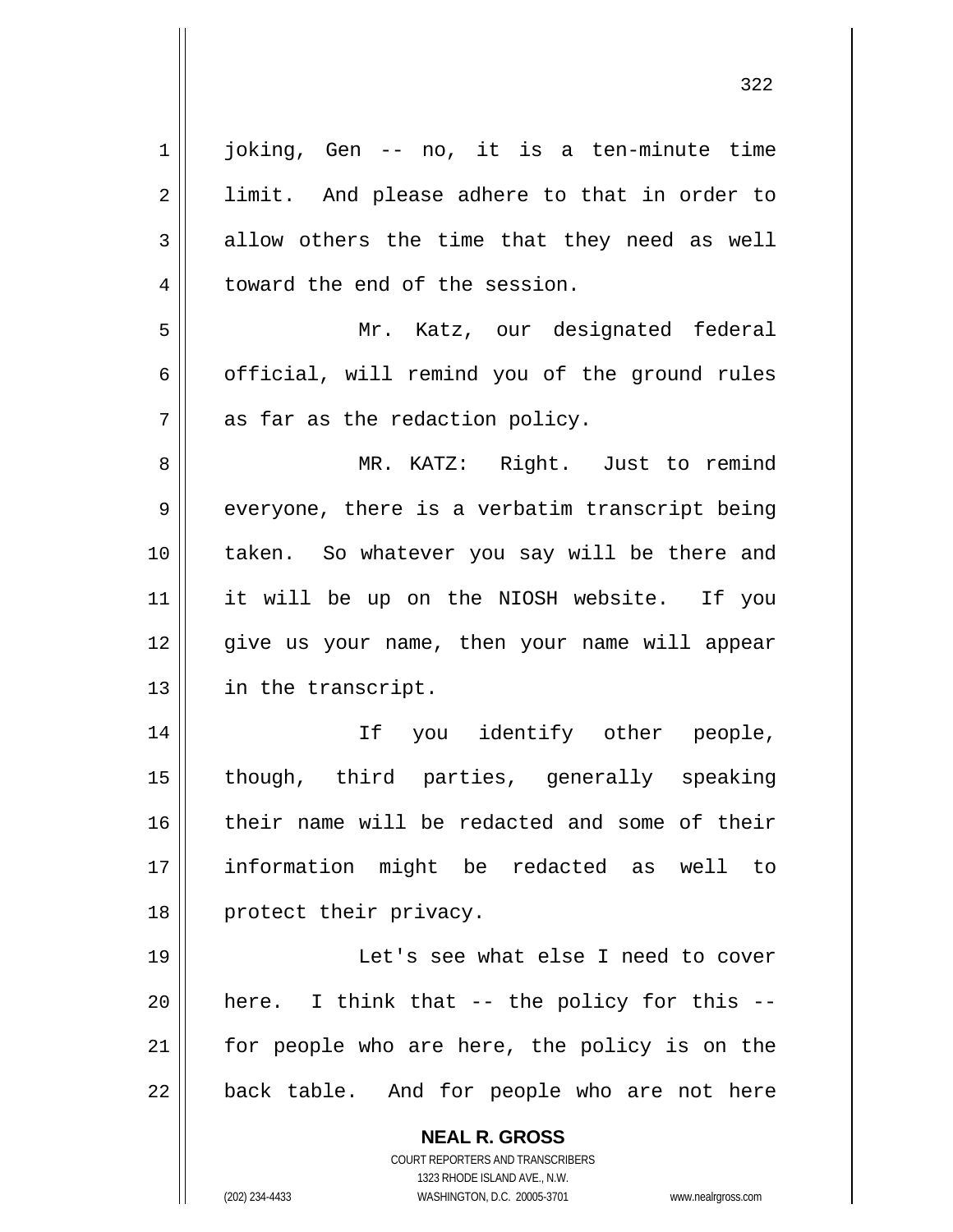**NEAL R. GROSS** COURT REPORTERS AND TRANSCRIBERS 1323 RHODE ISLAND AVE., N.W. (202) 234-4433 WASHINGTON, D.C. 20005-3701 www.nealrgross.com 323 1 2 3 4 5 6 7 8 9 10 11 12 13 14 15 16 17 18 19 20 21 22 but can get to the website, the full policy is on the website with the agenda for this meeting. CHAIRMAN ZIEMER: Okay. MR. KATZ: I think that covers it pretty well. CHAIRMAN ZIEMER: Okay. Thank you very much, Mr., Katz. We have several individuals who are here by phone this evening. We're going to begin with Jan Lovelace. Jan, are you on the line? MS. LOVELACE: Yes, I am. Can you hear me? CHAIRMAN ZIEMER: Yes, we can, Jan. So if you would proceed, that will be fine. MS. LOVELACE: I've been having a terrible time with my phone and I've listened in some today and it has been very sporadic in what I could hear. CHAIRMAN ZIEMER: Well, please proceed. We can hear you quite well here.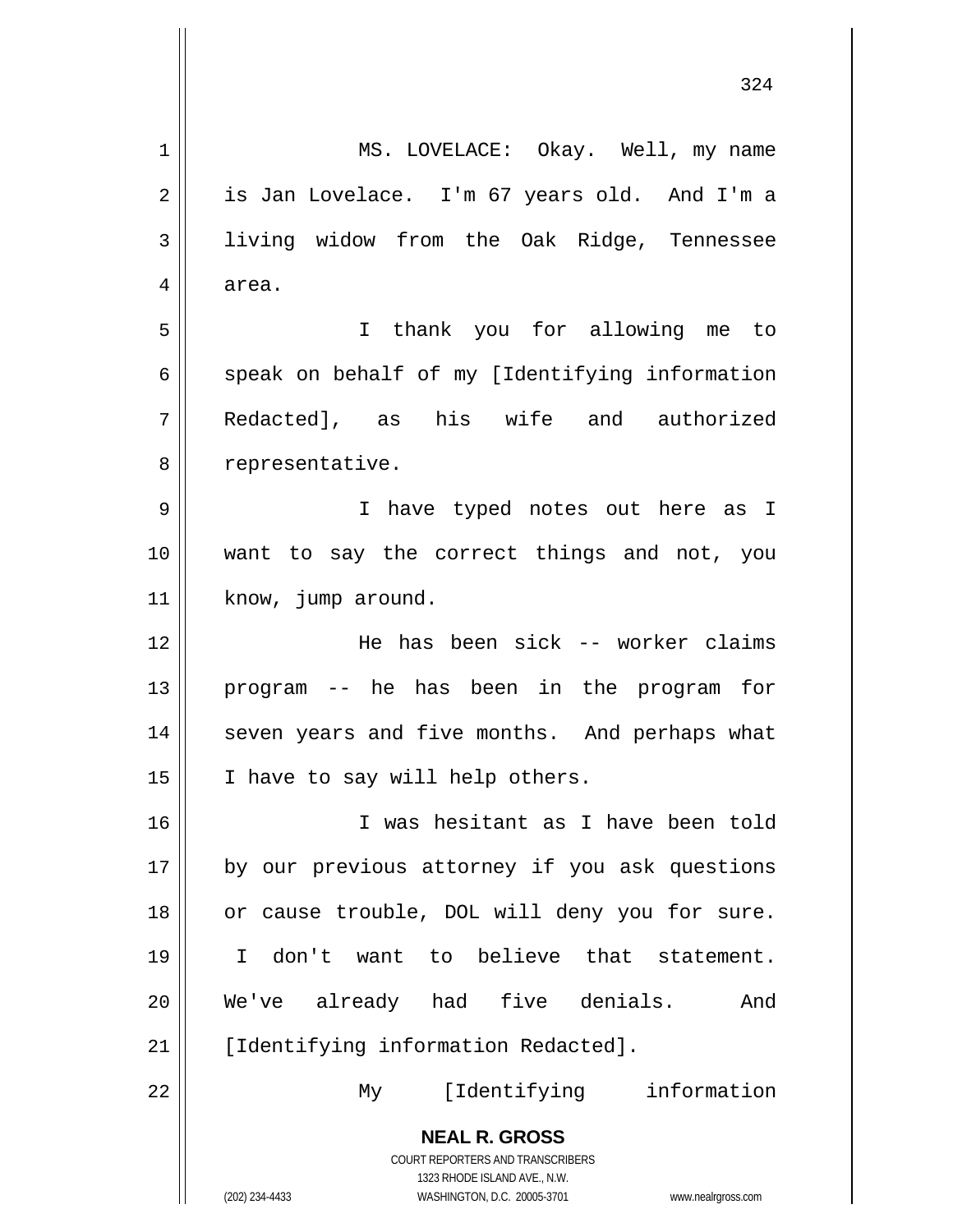**NEAL R. GROSS** COURT REPORTERS AND TRANSCRIBERS 1 2 3 4 5 6 7 8 9 10 11 12 13 14 15 16 17 18 19 20 21 22 Redacted] has five [Identifying information Redacted] and medical illnesses. He is bedridden or recliner-ridden -- you know, that's the only two places he is. We've had five denials on Part B and one denial on Part E. We and others believe that these errors -- and a call to NIOSH sent my head spinning last week when it was confirmed over some of the things we have been told. I hope you'll forgive my voice as I have a cough and I'm also a hillbilly, speaking with a fast Southern. I think this meeting is important and I've been listening in as best as I could. Most voices are not picking up and I hope I'm speaking clearly enough. I'll try to be brief and hit only the high spots or as I consider the low spots in our case. Perhaps at this meeting are persons from DOE and DOL that can make changes. And because of that, I am making a

1323 RHODE ISLAND AVE., N.W.

(202) 234-4433 WASHINGTON, D.C. 20005-3701 www.nealrgross.com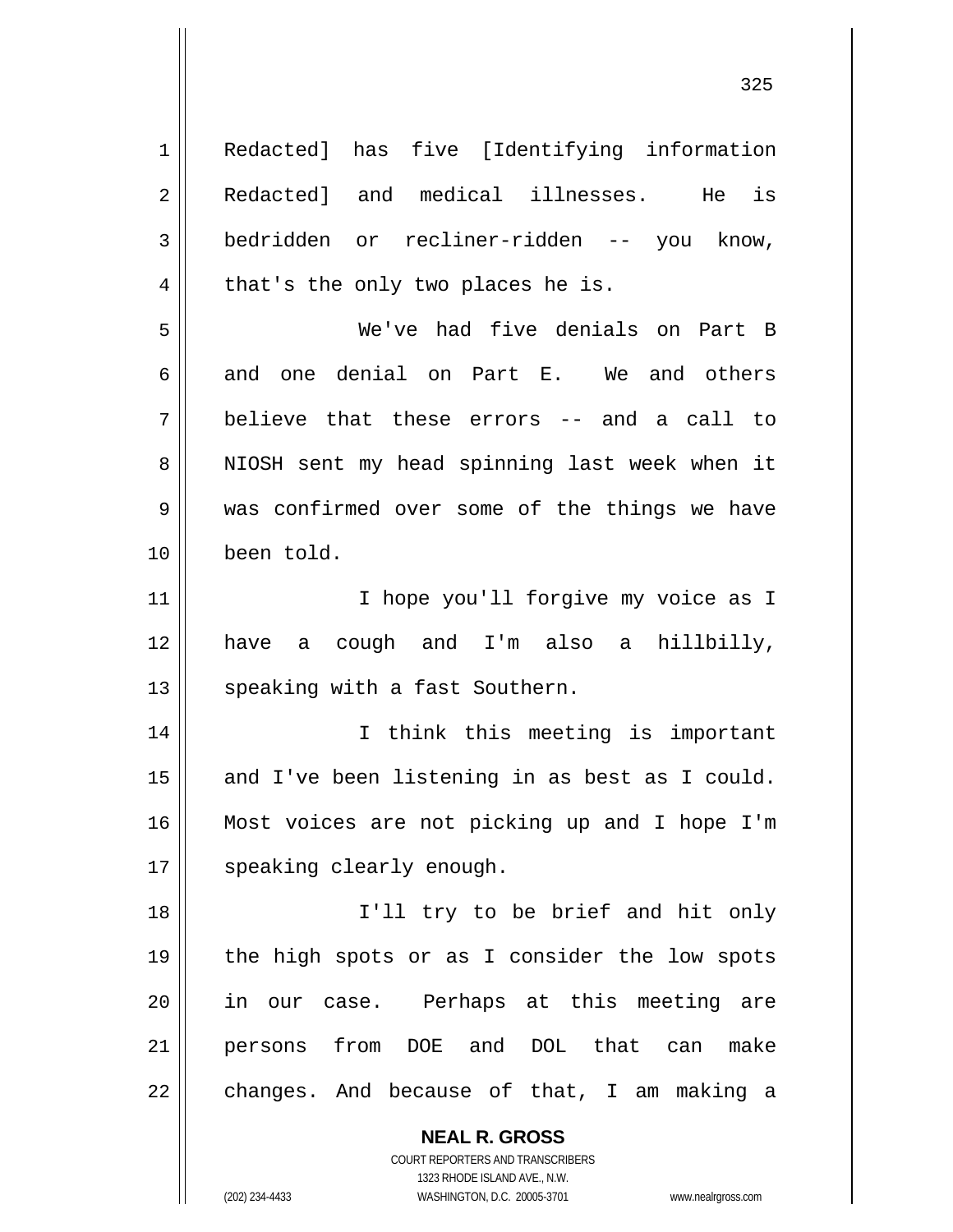1 statement.

| $\overline{2}$ | I realize this meeting is mostly                                                                |
|----------------|-------------------------------------------------------------------------------------------------|
| 3              | for the SEC Petitions but many sick workers                                                     |
| 4              | across this nation need to have files examined                                                  |
| 5              | and the SEC classifications passed for more                                                     |
| 6              | sites. We also need more forums around the                                                      |
| 7              | country where discussions can be held and an                                                    |
| 8              | easier claims process.                                                                          |
| 9              | I'll try to be brief. As I stated,                                                              |
| 10             | [Identifying information Redacted] has been in                                                  |
| 11             | the claims system for seven years and five                                                      |
| 12             | months. We've had 15 different claims                                                           |
| 13             | examiners whose names I have and several                                                        |
| 14             | others we've talked with. Most<br>have                                                          |
| 15             | compounded the errors.                                                                          |
| 16             | Seven plus years is a long time to                                                              |
| 17             | keep trying to proving your job made you sick.                                                  |
| 18             | It's hard not to make this personal but                                                         |
| 19             | perhaps others can be helped.                                                                   |
| 20             | was told by an examiner<br>last<br>I                                                            |
| 21             | summer and I quote, since you're wanting                                                        |
| 22             | something from DOL, you should not be critical                                                  |
|                | <b>NEAL R. GROSS</b><br><b>COURT REPORTERS AND TRANSCRIBERS</b><br>1323 RHODE ISLAND AVE., N.W. |
|                | (202) 234-4433<br>WASHINGTON, D.C. 20005-3701<br>www.nealrgross.com                             |

<u>326</u>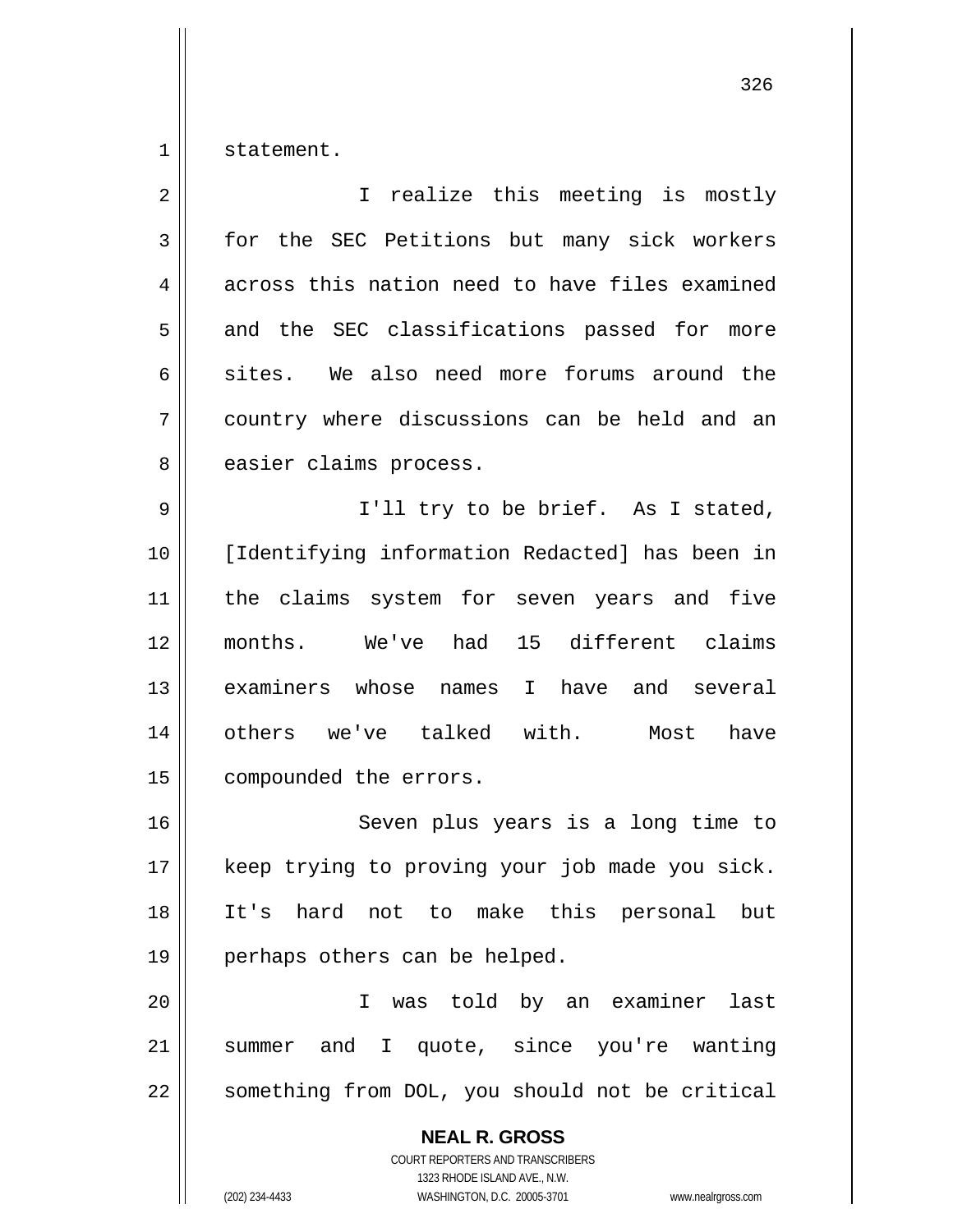1 2 3 4 5 6 7 8 9 10 11 12 13 14 15 16 17 18 19 of errors. Well those errors have effected by [Identifying information Redacted]'s files and his denials. The examiner's statement has scared me from making some statements and relaying some events even tonight. While I'm happy so many have been paid, many more a denied. Much good has come from the program along with much heartache, tears, frustration, and even anger at times. I believe missing records and errors have added to the frustration of claimants and I know the administration cost of the program has risen from errors. The problem of missing files and errors appears nationwide. My question being one, who is accountable or responsible to make changes in claimant's files or find their missing files? And I know this is going up so maybe if someone can respond to that later.

20 21 22 As a former DOE worker, my section head asked me to shred papers numerous times. Some were sexual harassment files, alcohol on

> **NEAL R. GROSS** COURT REPORTERS AND TRANSCRIBERS

> > 1323 RHODE ISLAND AVE., N.W.

(202) 234-4433 WASHINGTON, D.C. 20005-3701 www.nealrgross.com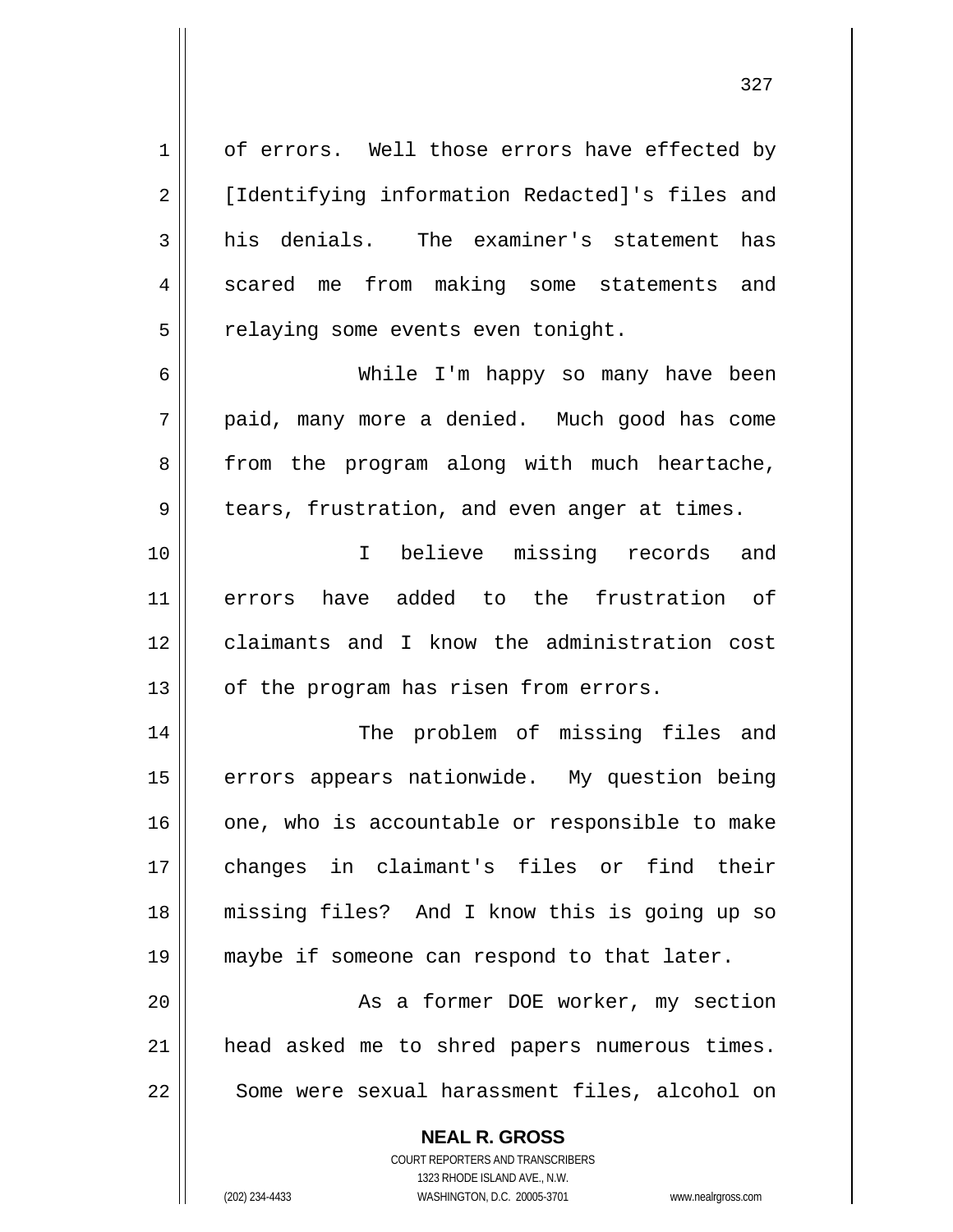the job, incident reports, lab accidents, and other reports. I followed orders, never dreaming 25 years from then other workers might need those files. We did our job, never realizing how dangerous even an office job could be.

7 8 9 10 11 The sick workers would much rather have had their lives and their families intact rather than continually having to make claims and live in hospitals and doctor's offices. And many have gone to their graves.

 Money cannot give back lives but it can ease the burden of sick workers' families and make the workers' last days easier.

15 16 17 18 19 20 21 22 [Identifying information Redacted] is [Identifying information Redacted] now and considered [Identifying information Redacted]. His one doctor asked me last week will he outlast the claims process. After being in the claims program for seven years and five months, I don't know. Today he told me, I will not [Identifying information Redacted]

> **NEAL R. GROSS** COURT REPORTERS AND TRANSCRIBERS 1323 RHODE ISLAND AVE., N.W. (202) 234-4433 WASHINGTON, D.C. 20005-3701 www.nealrgross.com

1

2

3

4

5

6

12

13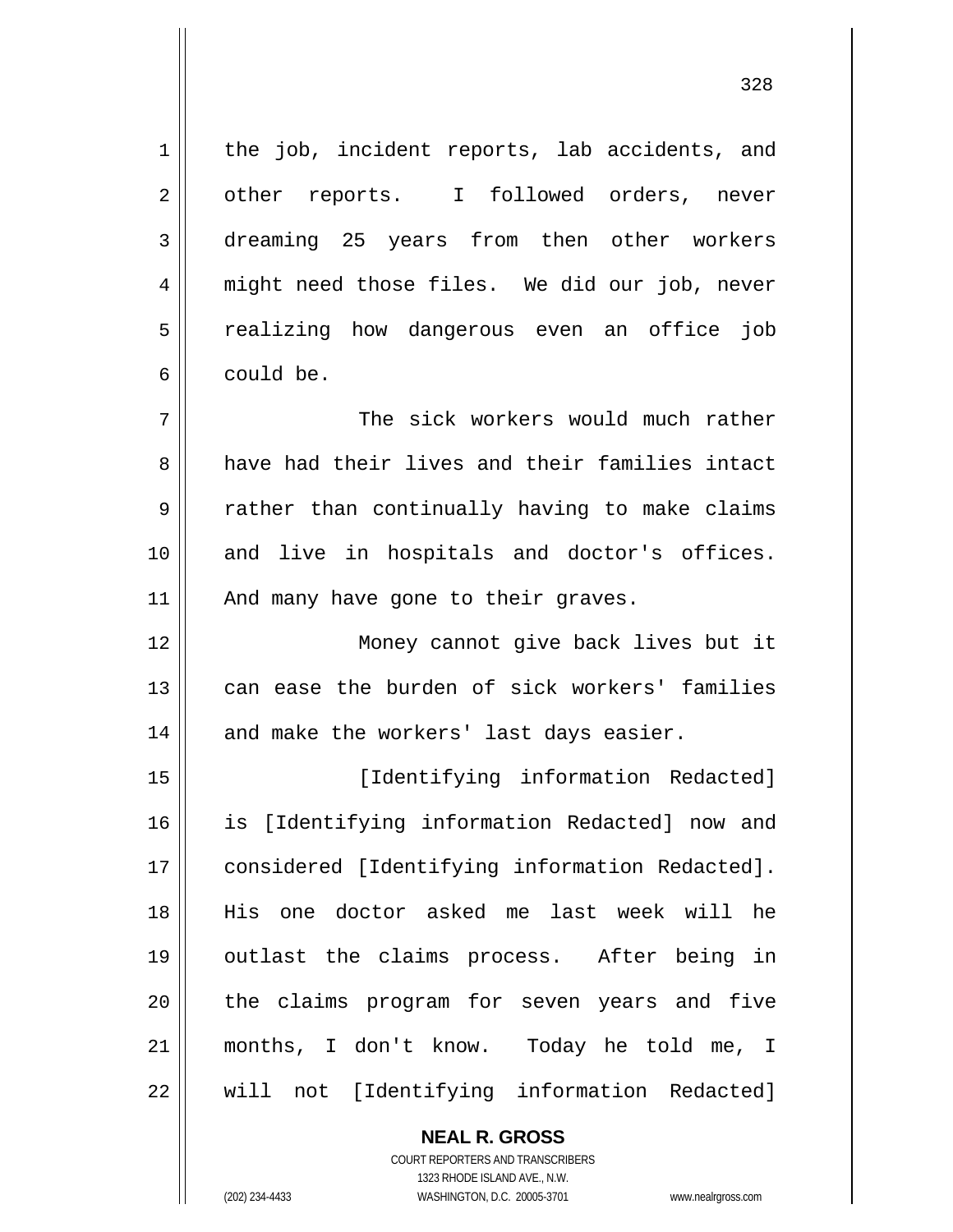1 2 yet. He knows I'm truly involved in this for his sake and others.

3 4 5 6 7 8 His doctors have written letters and boxes have been furnished and the 1990 Industrial Safety Report from ORNL, Oak Ridge National Laboratory. It states he received numerous pure chemical and radiation exposures plus carbon monoxide daily.

9 10 11 12 13 How do the dose reconstruction personnel overlook such obvious data? Even the DMC did not have the 1990 Industrial Safety Report with his exposures or illnesses listed.

14 15 16 17 18 It appears that sending a remand back for dose reconstruction sometimes only produces the same words, the same denials, and even reduced probability. Lists of buildings and toxic exposures are not acknowledged.

19 20 21 22 Most recently [Identifying information Redacted]'s FAB branch examiner on October the 10th, 2007, requested another remand for his fourth cancer. That sent his

> **NEAL R. GROSS** COURT REPORTERS AND TRANSCRIBERS 1323 RHODE ISLAND AVE., N.W.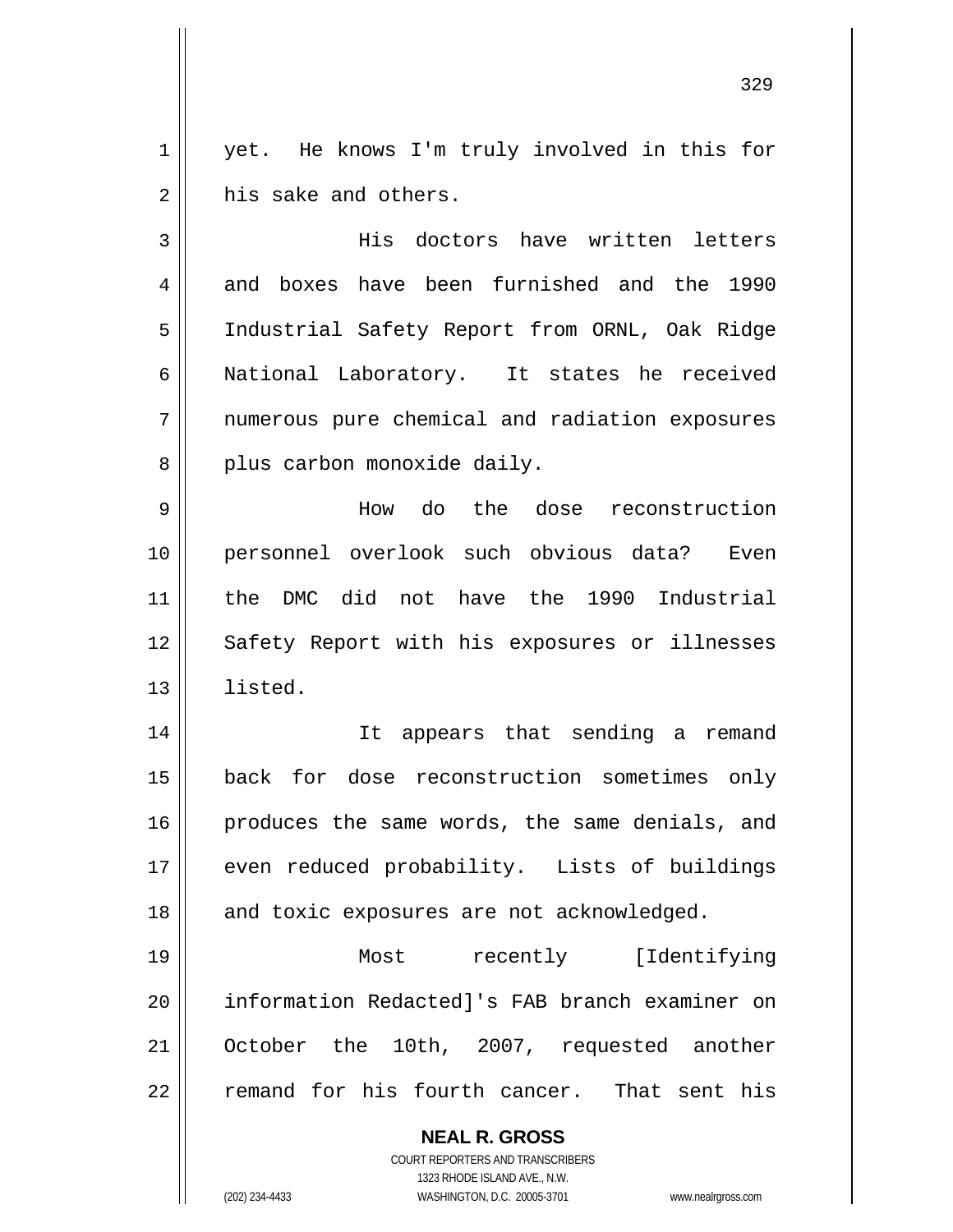1 2 3 4 file to storage. It did not get back to the district examiners. It took me calling daily and weekly to different people until December the 8th to find his file.

5 6 7 8 9 10 11 12 13 14 15 Now five months since the remand and now [Identifying information Redacted] has been diagnosed and biopsied. His file has just gone this month to NIOSH. They told me in October we would have an answer within two months from the remand. Will it be two more months added to the five already past? His [Identifying information Redacted] December 20, 2008 has taken a large toll on him. This is not the first time his file has disappeared for a month.

16 17 18 19 20 21 22 Thirty-two years of working for the Department of Energy in Oak Ridge, Tennessee at two sites, the Y-12 weapons plant in 1959 to 1964, and the ORNL X-10 plant from 1974 to 2000 -- and only the last eight years he worked are records available with a few scattered files from the other 24 years are

> **NEAL R. GROSS** COURT REPORTERS AND TRANSCRIBERS

> > 1323 RHODE ISLAND AVE., N.W.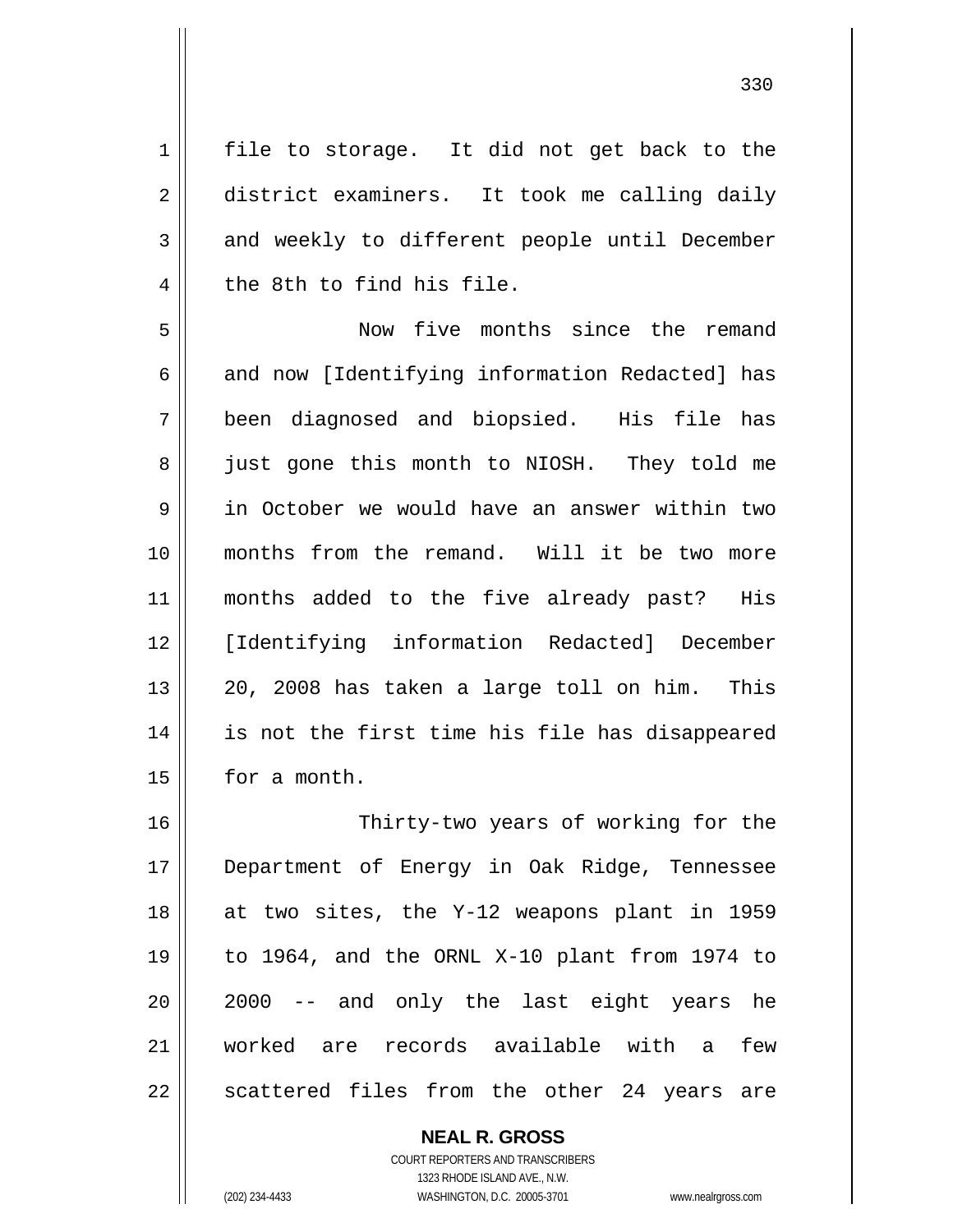1 2 available. How can that be a fair evaluation of a worker's claim?

3 4 5 6 7 8 9 His file we received from Department of Labor contained five other worker's files and social security numbers. I asked who received [Identifying information Redacted]'s other records. This has happened to others also, which I'm sure you have heard about.

10 11 12 13 14 15 Who is responsible to help us? Why does a sick worker have to continually prove there are sick from working in a nuclear plant? Facts prove it, but when the records are missing, that does not mean the exposures did not happen.

16 17 18 19 We know of his exposures, and those years are missing. We also question if the other workers' medical files we received were used to deny his claim.

20 21 22 When you see the year in question missing from a medical file, it is a problem. He has page eight listed as 1986, page nine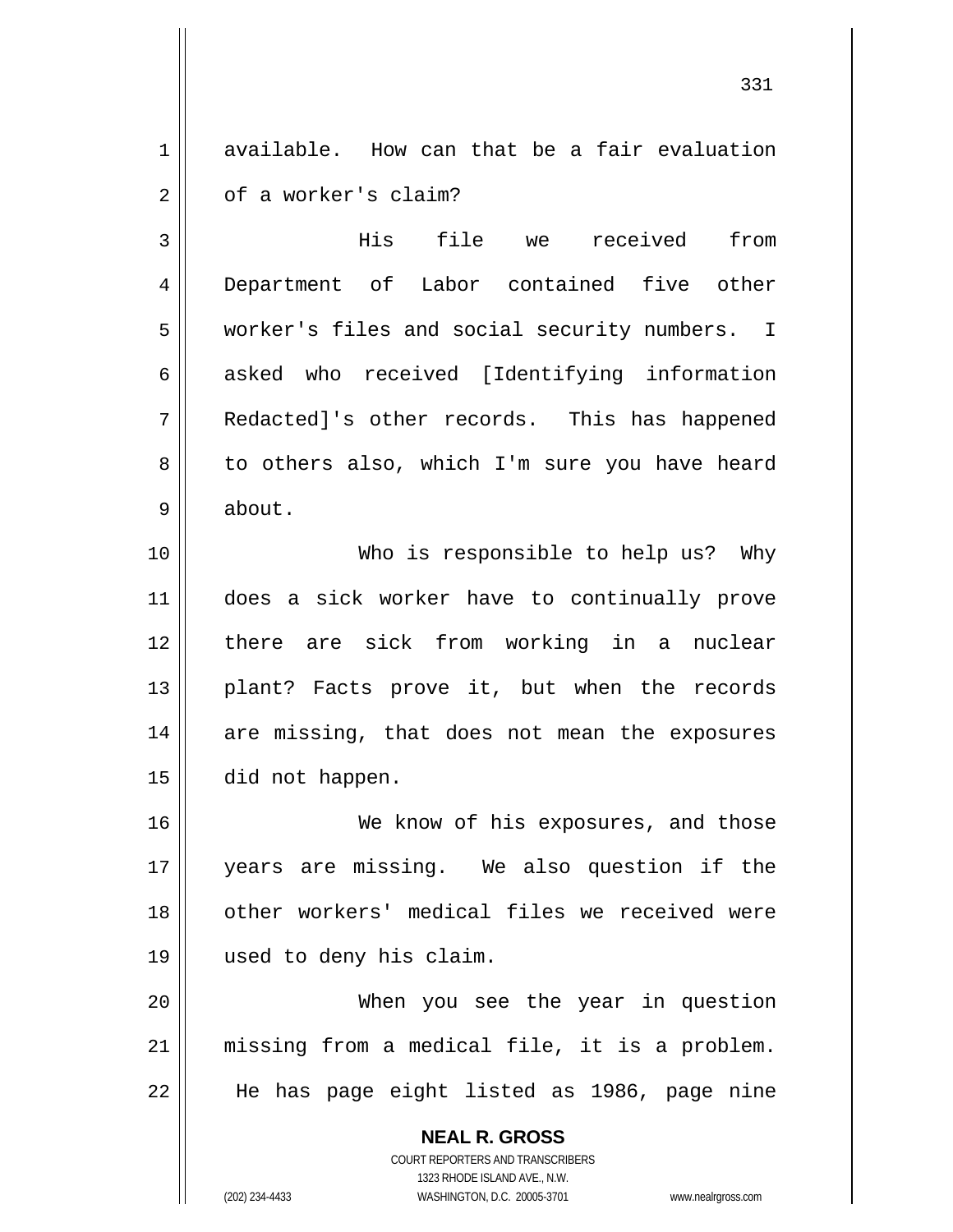1 2 is missing, and page ten picks up with the year of 1988.

3 4 5 6 7 8 9 10 Mr. Turcic -- I hope I said his name correct -- wrote to our Congressman, Zach Wamp in 2005 that [Identifying information Redacted] did not work a monitored job. He did. He worked the same job as a fireman for 27 years, and 1987 is the year we reported two definite exposures, his call ins, and his dosimeter readings off the chart.

11 12 13 14 15 16 17 18 All his cards now have the same zero, same handwriting and all. Why must sick workers prove they became sick from working their jobs at a nuclear facility? The facts are known. The contamination is there in laboratories, in buildings, and even on the ground, particularly the nuclear burial ground.

19 20 21 22 Over 400 buildings are to be demolished and destroyed due to contamination at Y-12 and ORNL, which is also called X-10. And that's the list I have from 2008. And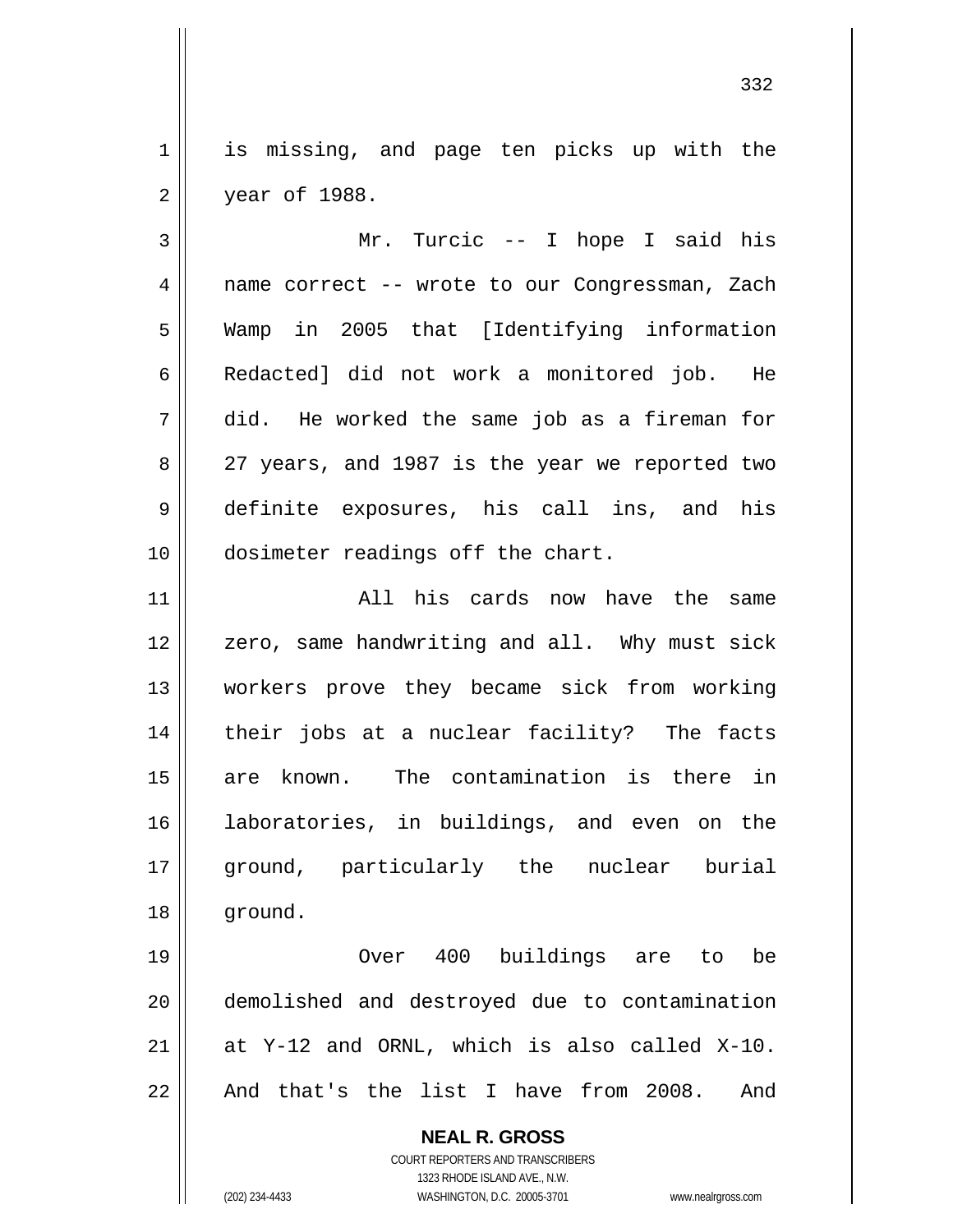1 maybe more have been added.

| $\overline{2}$ | My question has been, before, are             |
|----------------|-----------------------------------------------|
| 3              | employees still in these buildings? Yes, they |
| 4              | are. [Identifying information Redacted] went  |
| 5              | to the nuclear burial ground every day he     |
| 6              | worked. And even recently, 70 mason jars of   |
| 7              | radioactive material were found on the near   |
| 8              | surface.                                      |
| 9              | The fireman had to drive there to             |
| 10             | check for fires and put out fires. And also   |
| 11             | to get the dead animals from under the        |
| 12             | reactors. Eight firemen working this same job |
| 13             | at ORNL have been diagnosed with cancer below |
| 14             | the waist. Six received their settlements in  |
| 15             | 2001 and 2002 with no problem. And I'm very   |
| 16             | happy for those.                              |
| 17             | The eighth was recently diagnosed             |
| 18             | with colon cancer, and filed his claim in     |
| 19             | December 2008. But [Identifying information   |
| 20             | Redacted] was singled out as a low exposure   |
| 21             | position. Who is accountable to make a change |
| 22             | to classify him as a high exposure position?  |

**NEAL R. GROSS** COURT REPORTERS AND TRANSCRIBERS 1323 RHODE ISLAND AVE., N.W.

(202) 234-4433 WASHINGTON, D.C. 20005-3701 www.nealrgross.com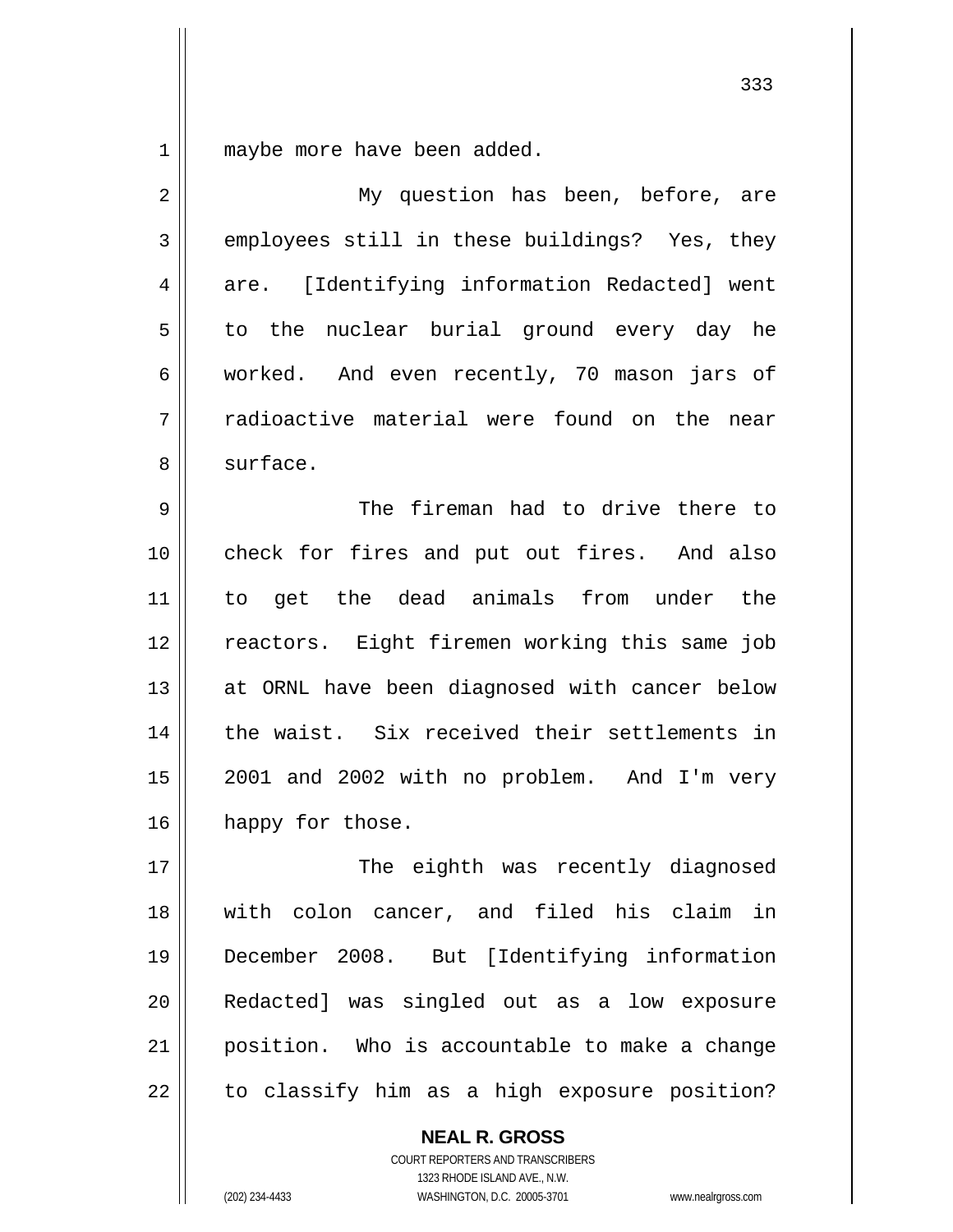1 2 I have written and called all offices about this for many years.

3 4 5 6 7 8 9 These firemen were HAZMAT-trained workers, first responders trained to handle chemicals and radiation fields or alarms. Daily, the firemen answered alarms, and then sometimes they might find out what they stepped into. Surely they should all be classified as high exposure.

10 11 12 13 They go to the alarms with their badges and dosimeters underneath their fireproof turnout gear. How can that give a fair reading?

14 15 16 17 18 19 [Identifying information Redacted] remembers standing in liquids spilling out of barrels from the underground storage nuclear areas. He said that was frightening to him even then, not knowing what it was or what was going to happen.

20 21 22 When I called about his classification to Jacksonville into NIOSH last week, the NIOSH representative -- her

> **NEAL R. GROSS** COURT REPORTERS AND TRANSCRIBERS 1323 RHODE ISLAND AVE., N.W.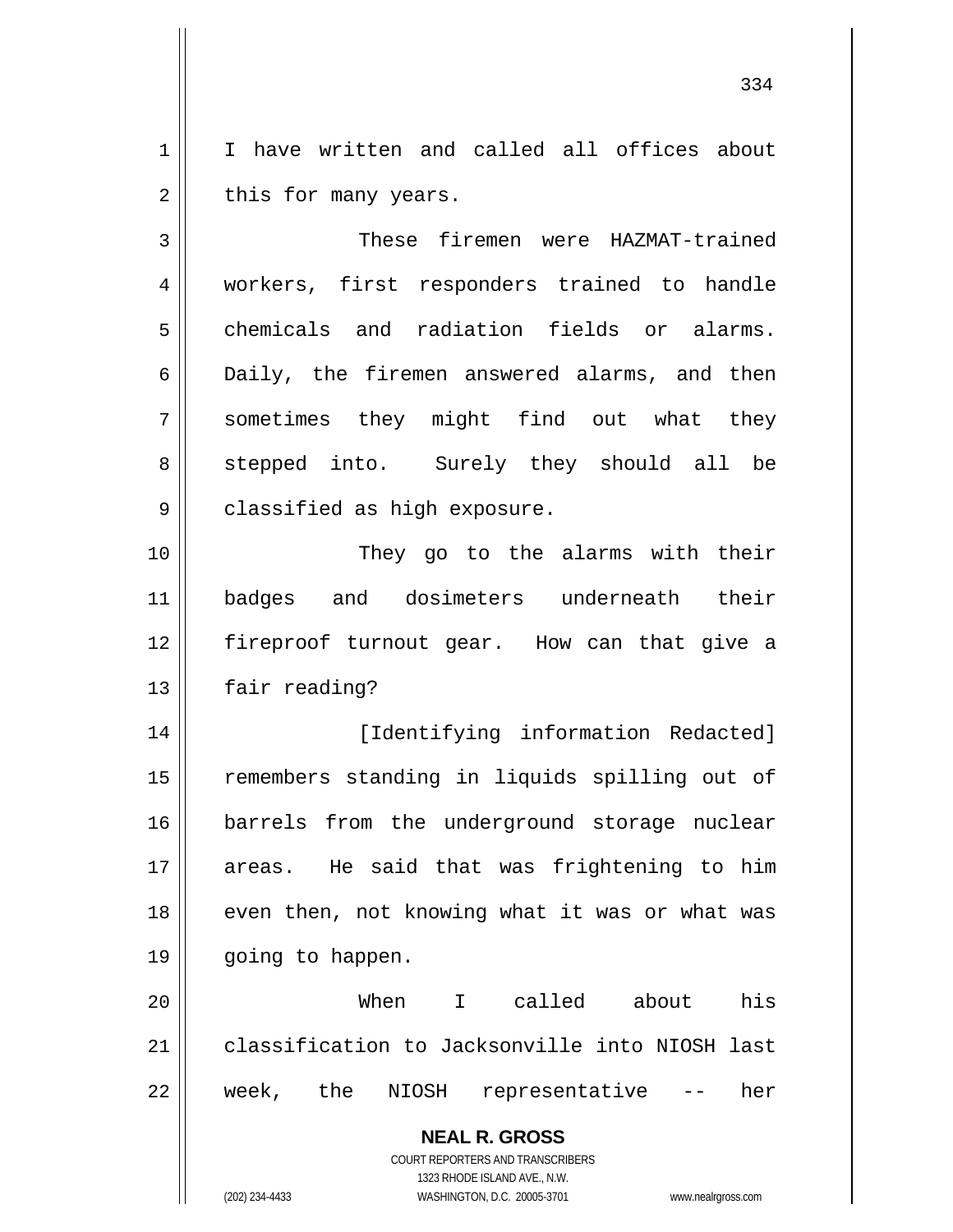1 2 3 4 5 6 7 8 9 10 11 12 13 14 15 16 17 18 19 20 21 22 statement stopped me cold. And I quote, you know when you file for other cancers, it usually lowers the percentages. It certainly has happened to us already. NIOSH lowered his [Identifying information Redacted] from 30.262 rems in 2004 to 1.825 rems when we submitted [Identifying information Redacted] number two and [Identifying information Redacted] number three. And that was his denial in 2005. The statement in each denial, and I quote, we have better computer modules to determine exposure. That sure stings. NIOSH and DOL will still have him listed as a laborer, foreman, fire inspector, and up to commander, like he was a foreman, not a HAZMAT-trained worker going to the nuclear burial grounds, and every contaminated building, lab, and grounds every day he worked. A nuclear fireman for 27 years is not a low-exposure position as stated in each denial.

> **NEAL R. GROSS** COURT REPORTERS AND TRANSCRIBERS

> > 1323 RHODE ISLAND AVE., N.W.

(202) 234-4433 WASHINGTON, D.C. 20005-3701 www.nealrgross.com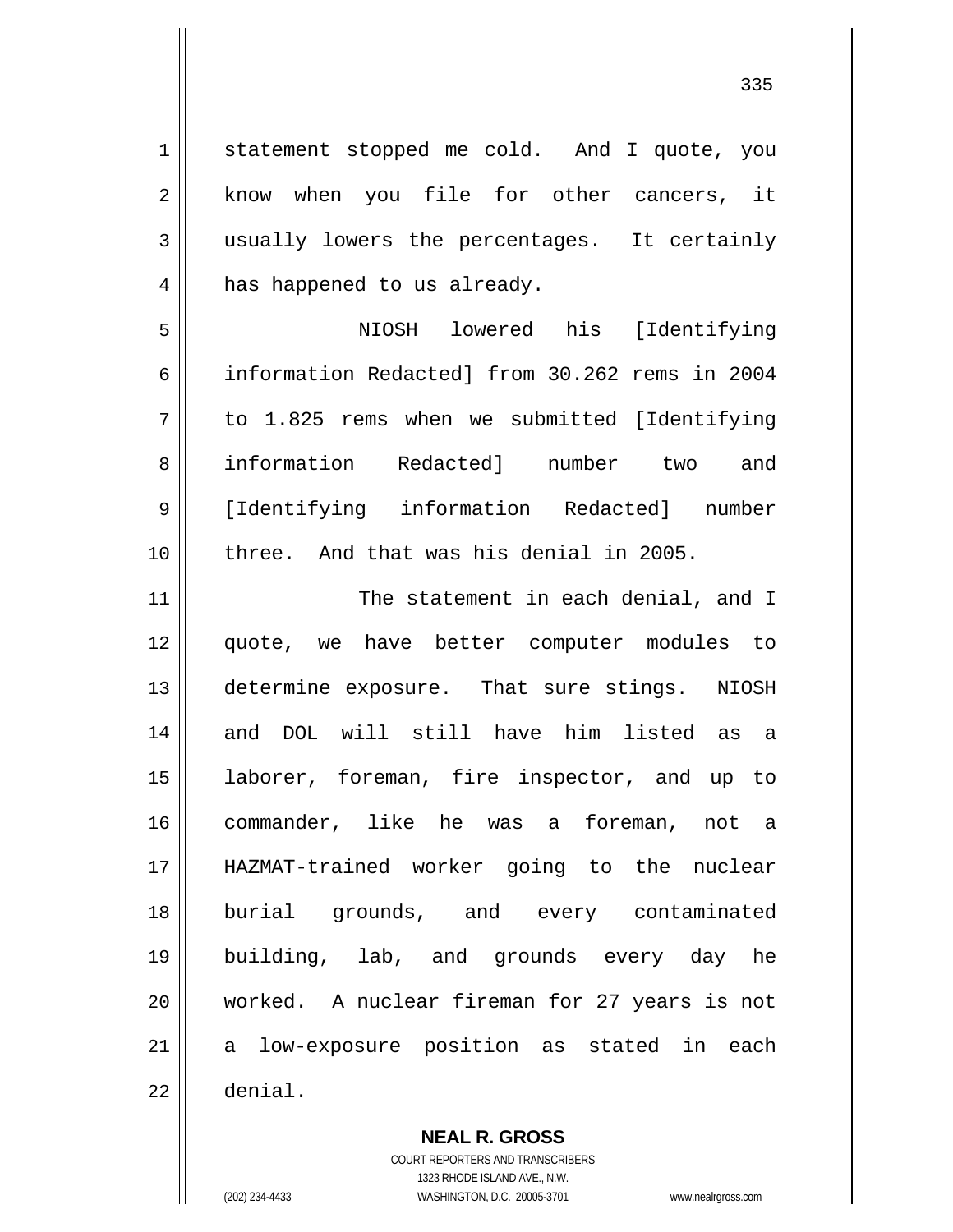1 2 3 4 5 6 7 8 9 10 11 12 13 14 15 16 17 18 19 20 21 22 Well, I stuck my pages together here, just one more please, and we've had 15 claims examiners, and each one has made an error, and even compounded the errors from the previous person. Who has the authority to make these changes? I've asked NIOSH. They say DOL. DOL says NIOSH has to make it. Our problems have been errors and lost files. And many of my letters about errors have been written from the hospital. My laptop, my printer, and I follow the ambulance to make a personal statement. It is a terrible life to live packed up to go to the hospital for the last ten years. More horrible and heartbreaking is to go first thing each morning, all during the day, and any time I'm up at night -- and the last thing I do at night is to see if [Identifying information Redacted] is [Identifying information Redacted]. So far I've been able to care for

336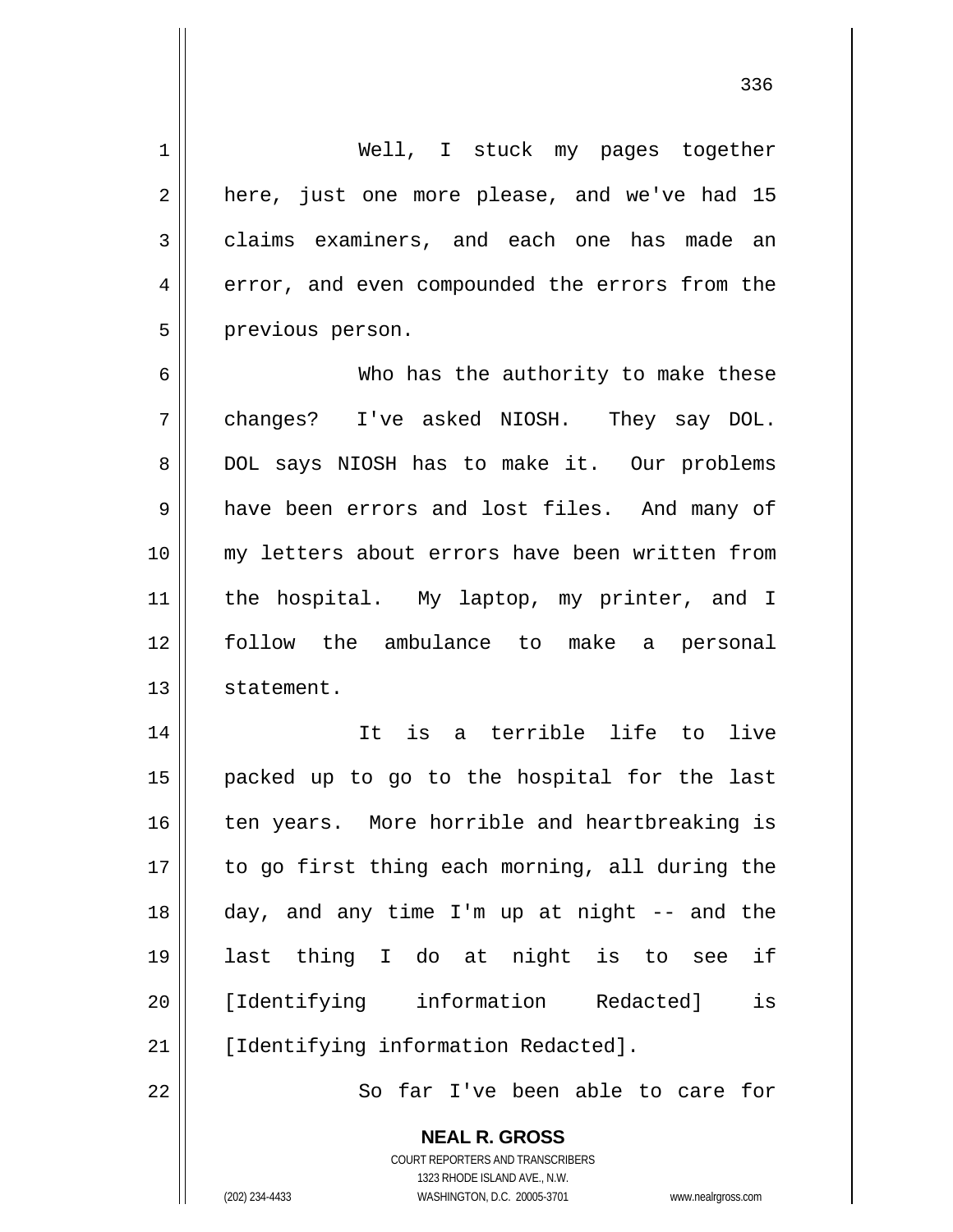him by myself, as we do not qualify for any services, even from Veterans, since we have a small bank account. Private nursing is our only option, and our savings will not allow

Unexplained [Identifying information Redacted], and other medical problems sure ruin your life, as does months at a time in the hospital.

10 11 12 13 14 15 16 17 18 Tennessee Senator Bob Corker's office called today to ask for an update, if I had heard anything. Senator Lamar Alexander's office and Representative Zach Wamp's offices have also been involved. Mostly their questions have been answered by form-type letters, and no resolution to getting his job classification changed from low exposure to high exposure.

19 20 21 22 Senator Corker's aide today stated this job classification for high exposure seems to be black and white. And she also stated, we've called and written everyone at

## **NEAL R. GROSS**

COURT REPORTERS AND TRANSCRIBERS 1323 RHODE ISLAND AVE., N.W. (202) 234-4433 WASHINGTON, D.C. 20005-3701 www.nealrgross.com

1

2

3

4

5

that.

6

7

8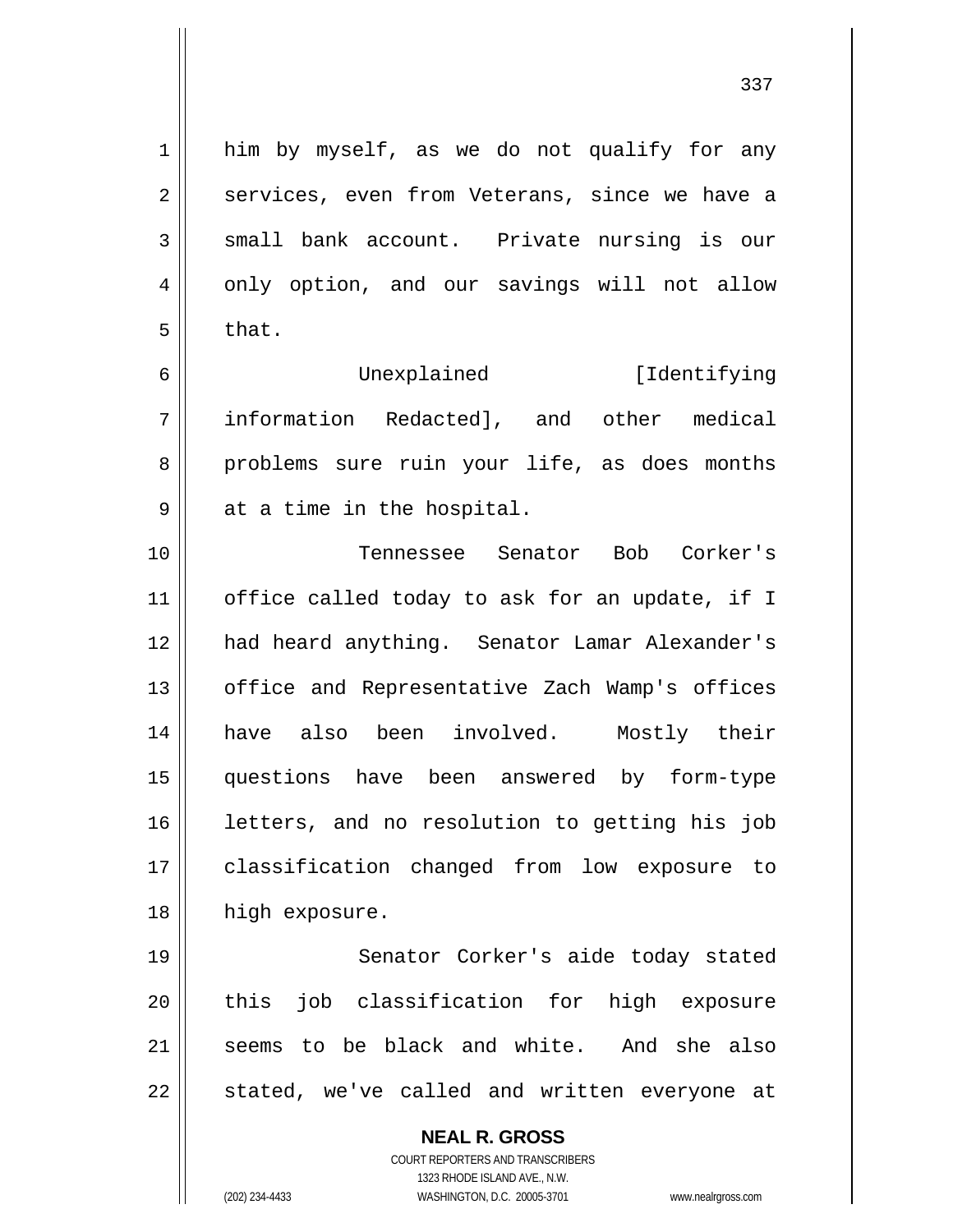1 2 the top of DOL and NIOSH, and we can't get an answer. Who can?

3 4 5 6 7 8 9 I could go on for hours about the problems we face, and frustration, and wanting [Identifying information Redacted] to have the best care he can have keeps me questioning. Even with insurance, our savings are going down fast. The 401(k)s we saved when we both worked have diminished, and may not last.

10 11 12 13 14 15 When you receive a 1,074 dollar, a 572 dollar, and a 275 dollar-type co-pay, which were just both from last week, it does not take long for us to have to take out 15,000 to 20,000 dollars for the last five years to pay his medical bill

16 17 18 19 Please make the claims process easier for the sick workers, and consider other sites and years for Special Cohort Exposure.

20 21 22 I thank you for your time, and hopefully, clarification of [Identifying information Redacted]'s file.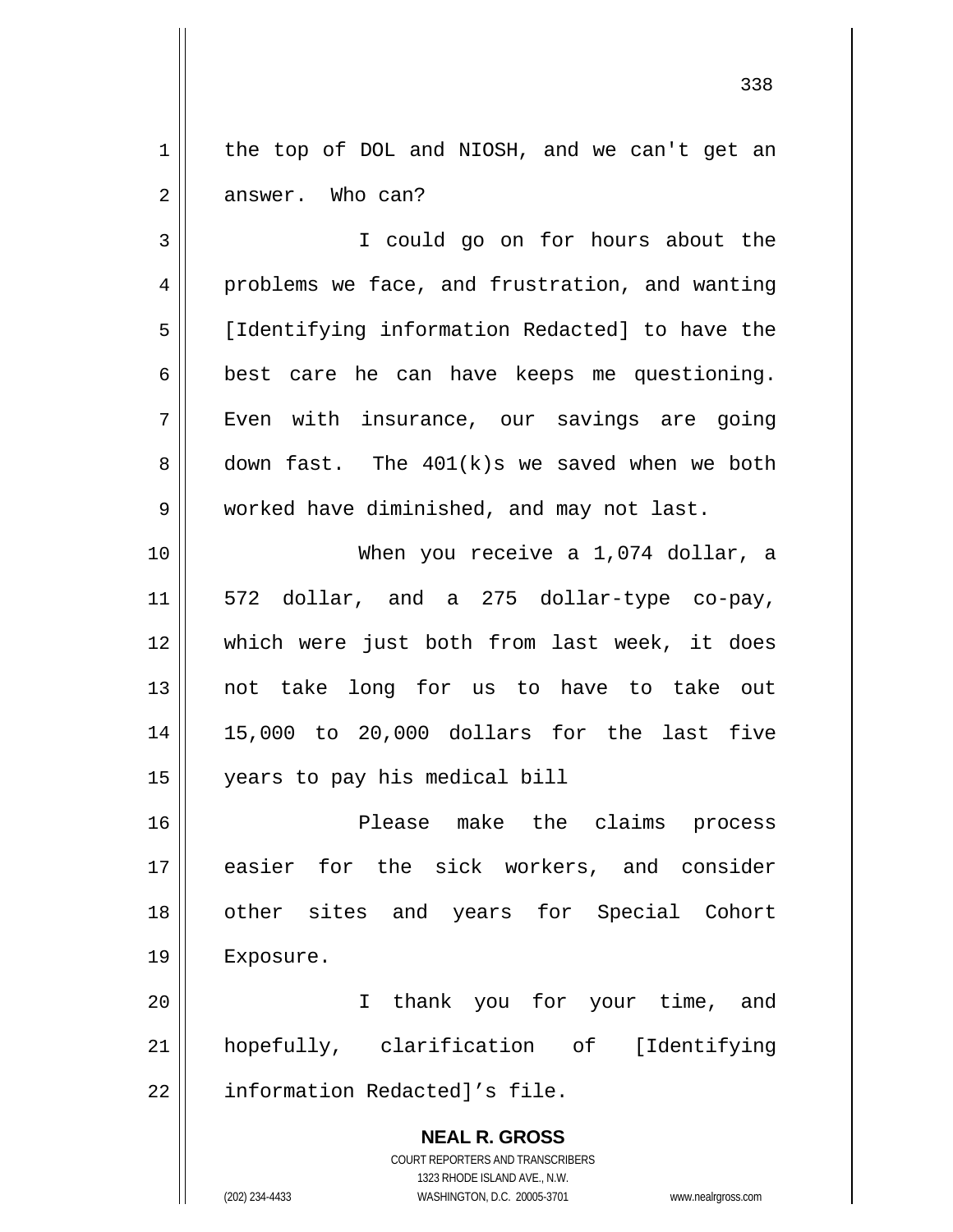339 1 2 3 4 5 6 7 8 9 10 11 12 13 14 15 16 17 18 19 20 21 22 CHAIRMAN ZIEMER: Thank you very much. Just to remind others who are on the line, when you're not speaking, please keep your phones on mute. We are having some feedback from other sidebar conversations. And thank you, Jan, for your comments to us. Next we'll hear from Jennifer Thompson, who is a petitioner representative. Jennifer, are you on the line? MS. THOMPSON: Yes, I am. Good evening. This is Jennifer Thompson. I am the designated petitioner representative for Rocky Flats Special Exposure Cohort Petition 00030. I wanted to begin by saying that I'm very disappointed in the ongoing delays that have been experienced by individual Rocky Flats claimants, and throughout the Rocky Flats SEC Petition process. And this is just one more example where delayed actions have

> COURT REPORTERS AND TRANSCRIBERS 1323 RHODE ISLAND AVE., N.W. (202) 234-4433 WASHINGTON, D.C. 20005-3701 www.nealrgross.com

**NEAL R. GROSS**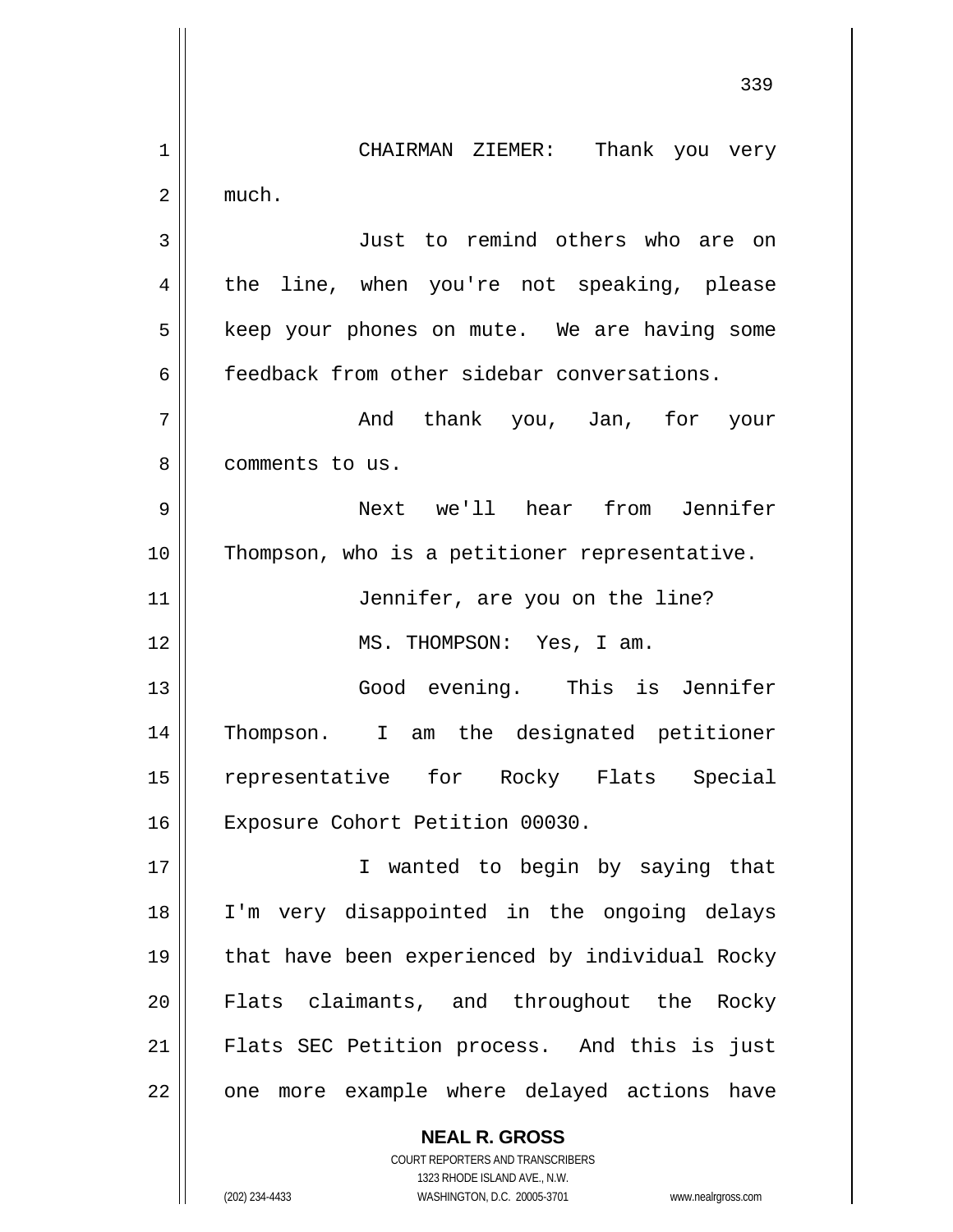**NEAL R. GROSS** COURT REPORTERS AND TRANSCRIBERS 1 2 3 4 5 6 7 8 9 10 11 12 13 14 15 16 17 18 19 20 21 22 resulted in injustice for Rocky Flats workers. And what I'm speaking to is the issue regarding the Ruttenberg dataset that has been a topic of conversation for the last, I guess, eight months or more. And this is just another example of where the delayed actions have resulted in an injustice for Rocky Flats workers. It is also another in a long track record of inaccuracies from determining what facilities had ionizing radiation, to determining what particle size to use for dose reconstruction. And now the statements regarding the Ruttenberg data. This program has had a track record of NIOSH confidently stating something as a fact that later turns out to be an error. The only question is, did the individuals making these comments know they were in error, or simply is it just a matter of ignorance? In either case, the result is the same. Rocky Flats workers with cancer have

340

1323 RHODE ISLAND AVE., N.W.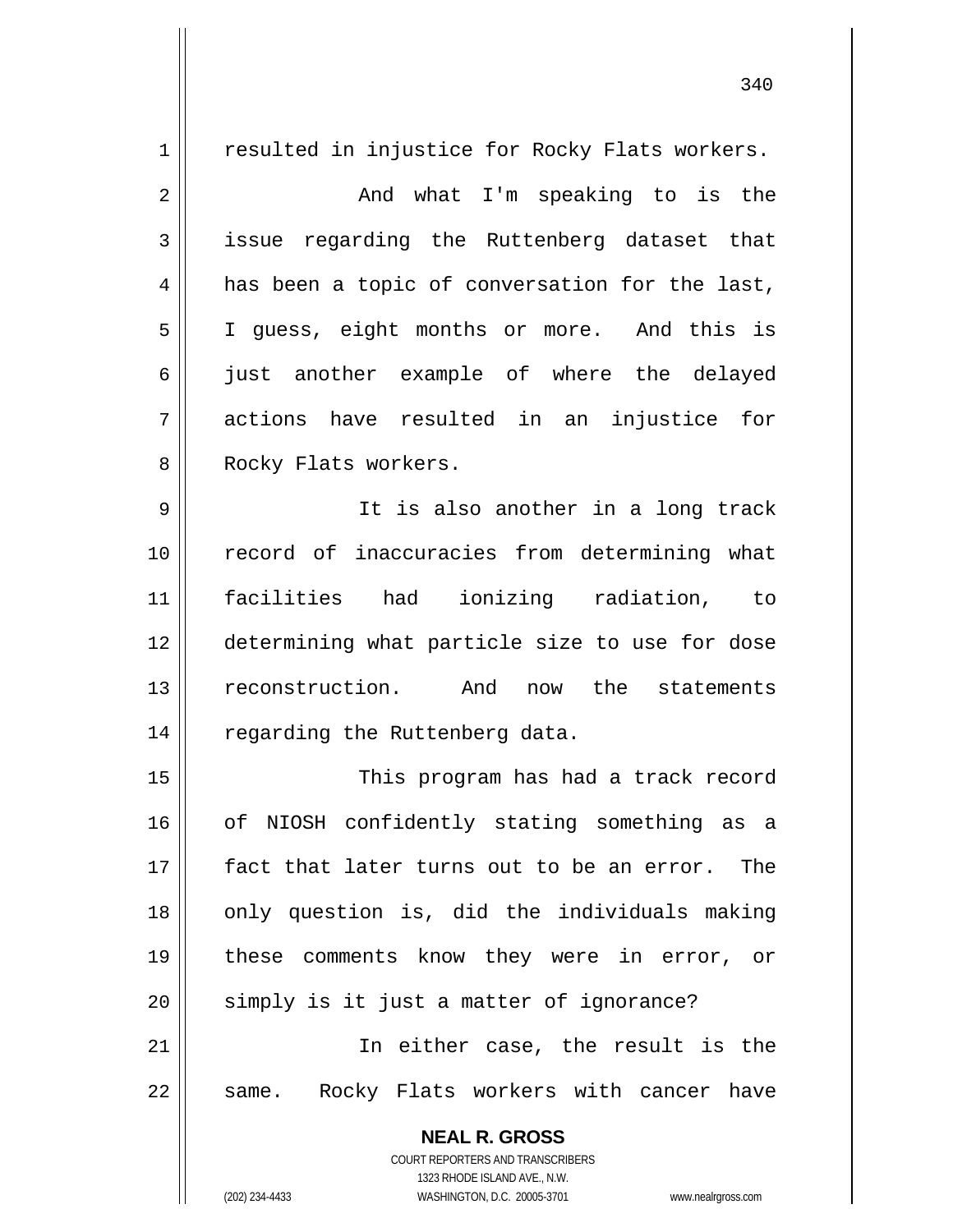**NEAL R. GROSS** COURT REPORTERS AND TRANSCRIBERS 1323 RHODE ISLAND AVE., N.W. 1 2 3 4 5 6 7 8 9 10 11 12 13 14 15 16 17 18 19 20 21 22 died waiting for NIOSH and our government to make good on a long-standing promise. The Rocky Flats SEC petitioners would like to have the following questions answered: Why did the Office of Compensation Analysis and Support state that the NIOSH and Ruttenberg dataset overlapped 100 percent? What took so long for NIOSH to obtain the Ruttenberg dataset and examine it closely? How many workers, how many Rocky Flats workers have been denied compensation under the SEC because of the negligence in obtaining this crucial data, and in examining it closely? What will be the protocol for NIOSH when comparing the Ruttenberg/Rocky Flats dataset with the NIOSH set, and how long will it take for NIOSH to make that comparison? Will SC&A be tasked to participate in the Rocky Flats dataset comparison of the

341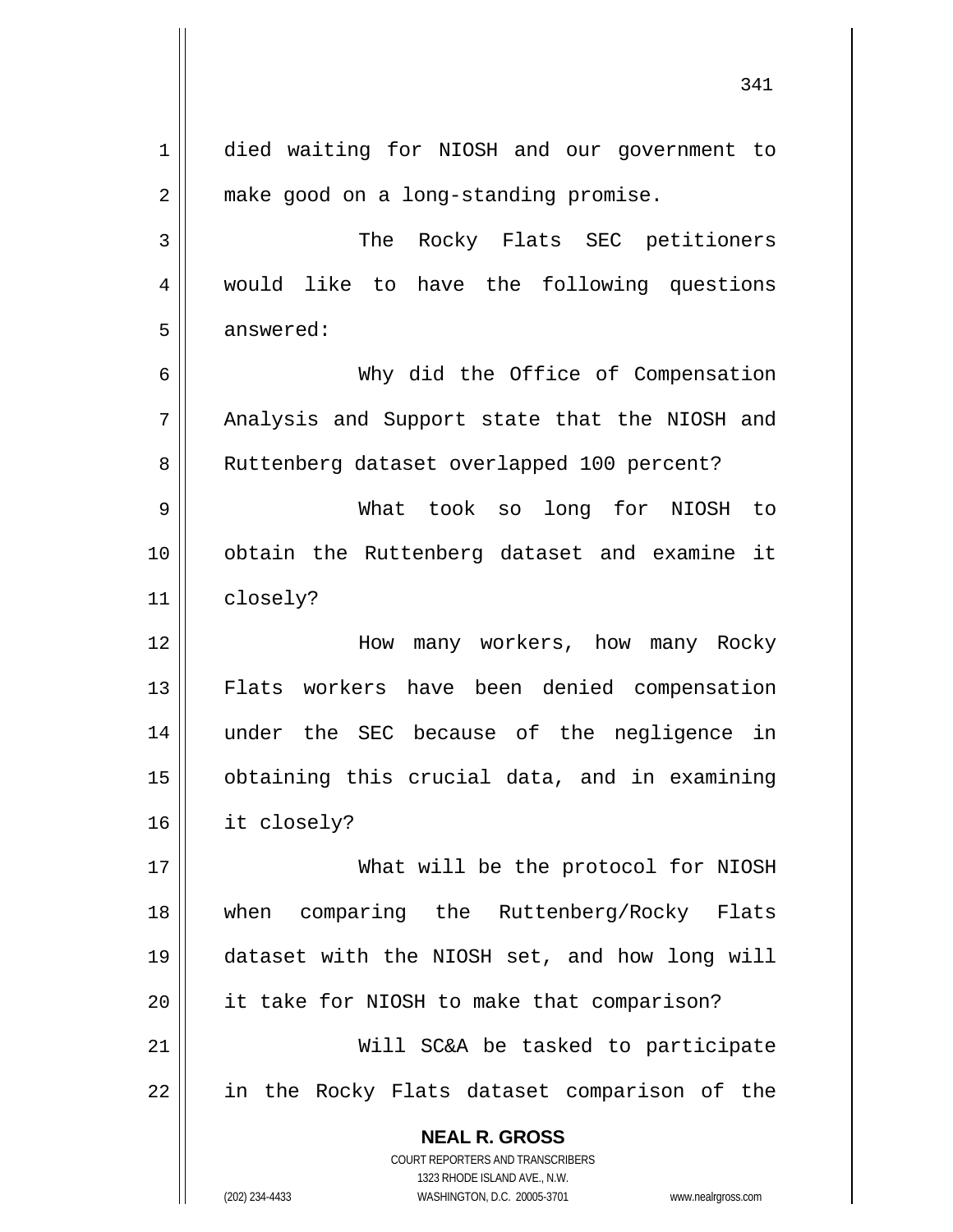| $\mathbf 1$ | NIOSH versus Ruttenberg data, and then what                         |
|-------------|---------------------------------------------------------------------|
| 2           | impact does this have on the Rocky Flats                            |
| 3           | Special Exposure Cohort Petition?                                   |
| 4           | Then that's all I have.                                             |
| 5           | CHAIRMAN ZIEMER: Jennifer, while                                    |
| 6           | you're on the line, and Mark Griffon is here,                       |
| 7           | who's making some notes, but on your first --                       |
| 8           | the first question you raised, the line broke                       |
| 9           | up a little bit, and we didn't catch that                           |
| 10          | fully. Would you mind repeating that first                          |
| 11          | question, because Mark Griffon is making --                         |
| 12          | MS. THOMPSON: The first question I                                  |
| 13          | read?                                                               |
| 14          | CHAIRMAN ZIEMER: Yes.                                               |
| 15          | MS. THOMPSON: Okay, why did the                                     |
| 16          | Office of Compensation Analysis and Support                         |
| 17          | state that the NIOSH and the<br>Ruttenberg                          |
| 18          | dataset overlapped 100 percent?                                     |
| 19          | CHAIRMAN ZIEMER:<br>Okay. Thank you                                 |
| 20          | very much.                                                          |
| 21          | As I said, Mark Griffon was making                                  |
| 22          | on those comments.<br>And<br>some notes<br>as<br>you                |
|             |                                                                     |
|             | <b>NEAL R. GROSS</b><br>COURT REPORTERS AND TRANSCRIBERS            |
|             | 1323 RHODE ISLAND AVE., N.W.                                        |
|             | WASHINGTON, D.C. 20005-3701<br>(202) 234-4433<br>www.nealrgross.com |

342

 $\mathsf{I}$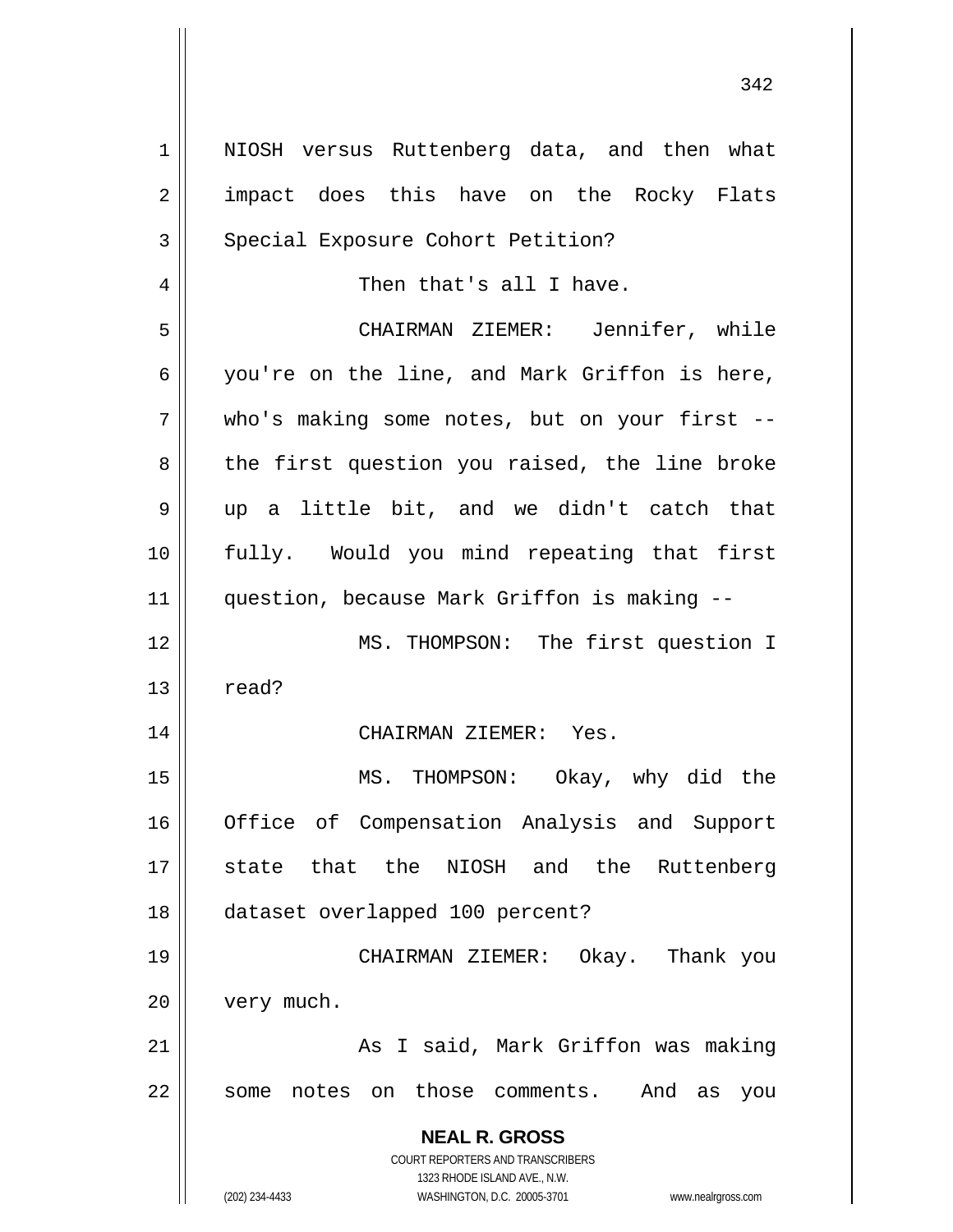| $\mathbf 1$    | know, he's working with that work group, and                                                        |
|----------------|-----------------------------------------------------------------------------------------------------|
| $\overline{2}$ | we'll keep you apprised as things proceed.                                                          |
| 3              | Thank you very much.                                                                                |
| 4              | MS. THOMPSON: You're welcome.                                                                       |
| 5              | CHAIRMAN ZIEMER: Next we have                                                                       |
| 6              | again on the line Terrie Barrie. Terrie, are                                                        |
| 7              | you with us?                                                                                        |
| 8              | MS. BARRIE: Hello, Doctor. I                                                                        |
| 9              | really didn't have comments prepared.                                                               |
| 10             | CHAIRMAN ZIEMER: Okay. I wasn't                                                                     |
| 11             | sure. I know that perhaps you were there in                                                         |
| 12             | supporting Jan, but --                                                                              |
| 13             | MS. BARRIE: Questions to                                                                            |
| 14             | Jennifer's questions -- or answers to                                                               |
| 15             | Jennifer's questions need to be forthcoming                                                         |
| 16             | immediately. This database issue has been                                                           |
| 17             | going on for some time now, and I think the                                                         |
| 18             | Rocky Flats claimants need an answer as soon                                                        |
| 19             | as possible. Thank you.                                                                             |
| 20             | CHAIRMAN ZIEMER: Right. Thank                                                                       |
| 21             | you, Terrie.                                                                                        |
| 22             | We also are in possession of some                                                                   |
|                | <b>NEAL R. GROSS</b>                                                                                |
|                | COURT REPORTERS AND TRANSCRIBERS                                                                    |
|                | 1323 RHODE ISLAND AVE., N.W.<br>(202) 234-4433<br>WASHINGTON, D.C. 20005-3701<br>www.nealrgross.com |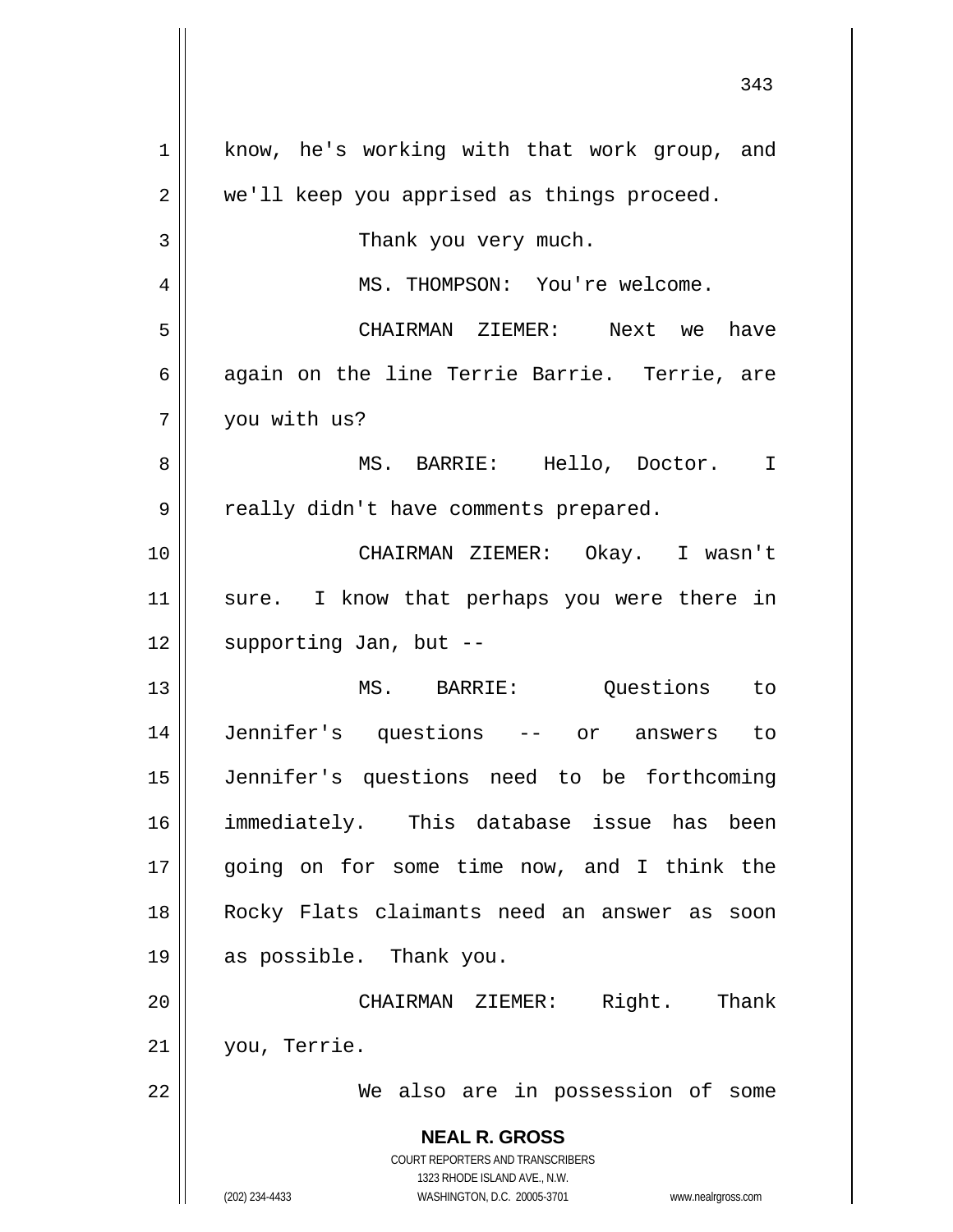**NEAL R. GROSS** 1 2 3 4 5 6 7 8 9 10 11 12 13 14 15 16 17 18 19 20 21 22 Congressional letters which will be read into the record, and I believe Jason is prepared to do that for us this evening. And I think, Jason, are there three letters that need to be read into the record? MR. BROEHM: Yes, I have three statements. CHAIRMAN ZIEMER: Thank you. MR. BROEHM: So the first is from Congressman John Shimkus. So it says, Dear Board Members, Thank you so much for allowing me the chance to have this letter read into the record. I know you've heard from many other elected officials, concerned citizens, and most importantly, former workers over the last two days. For the last seven years, I have been intricately involved in the on-going battle on behalf of the workers of Dow Chemical in Madison, Illinois, many of whom live in my district. Recently, dose

344

COURT REPORTERS AND TRANSCRIBERS 1323 RHODE ISLAND AVE., N.W.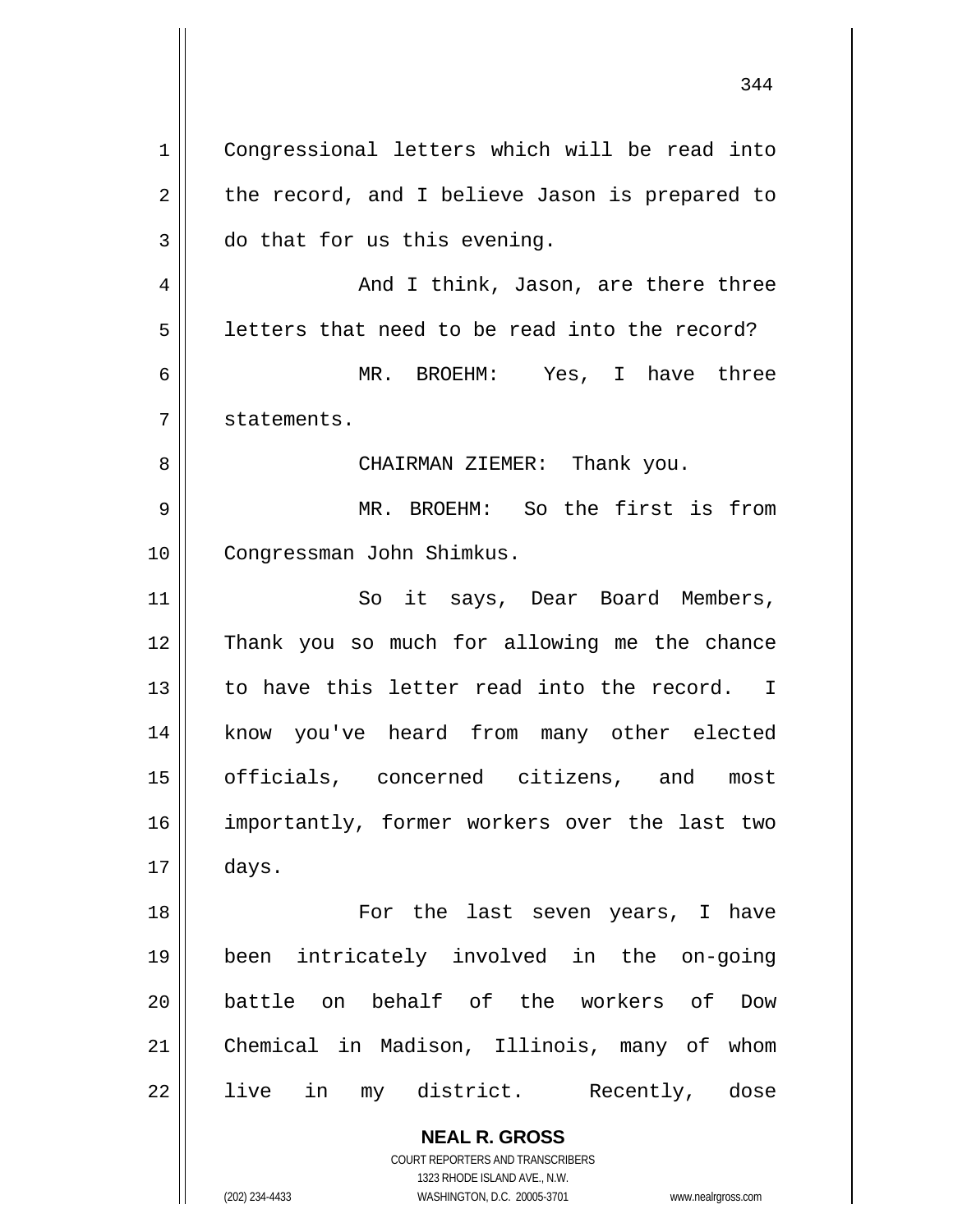reconstructions finally started taking place, and within the last month, some of the former workers finally began receiving their compensation.

 For your longstanding attention and work on this, I thank you. However, we still have much work to do, both legislatively with the Act itself, and through the existing process.

10 11 12 13 14 Dr. Denise DeGarmo is with you tonight. Dr. DeGarmo has been very helpful to many of the workers and to my office on continuing to find information that might be useful to extend the SEC for the Dow workers.

15 16 17 18 19 20 I commend her and her work, and thank her for her dedication. It is worth noting Dr. DeGarmo neither gets compensated for this, nor reimbursed for her trips to your Board meetings. She acts out of an interest for the workers.

21 22 Dr. DeGarmo submitted materials to the Department of Labor in November --

> **NEAL R. GROSS** COURT REPORTERS AND TRANSCRIBERS 1323 RHODE ISLAND AVE., N.W. (202) 234-4433 WASHINGTON, D.C. 20005-3701 www.nealrgross.com

1

2

3

4

5

6

7

8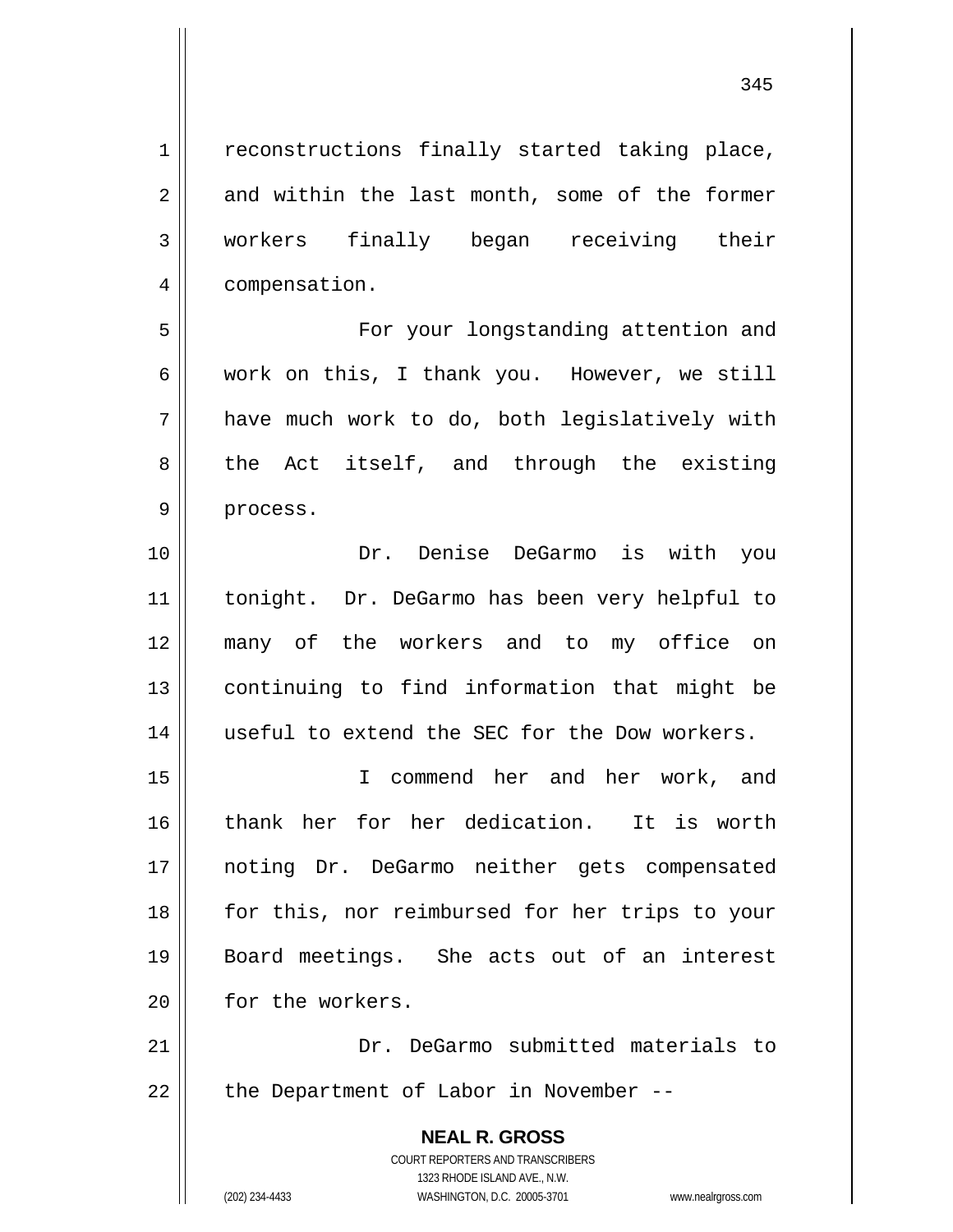**NEAL R. GROSS** COURT REPORTERS AND TRANSCRIBERS 1323 RHODE ISLAND AVE., N.W. (202) 234-4433 WASHINGTON, D.C. 20005-3701 www.nealrgross.com 346 1 2 3 4 5 6 7 8 9 10 11 12 13 14 15 16 17 18 19 20 21 22 CHAIRMAN ZIEMER: Hold on just a minute. MR. KATZ: Folks on the telephone, I know it's probably not that easy to hear, but it's got to be more difficult to hear if you're carrying on conversations, as well. So please, if you would mute your phones, we will try to crank up the volume here as much as possible. But that will help, as well. Thank you. CHAIRMAN ZIEMER: Sit here, Jason, and maybe that will help. We're going to have the individual reading the comments come closer to this phone speaker. Perhaps that will help. I know there's apparently still a buzz on the line, but we'll try this. MR. BROEHM: Okay. Dr. DeGarmo submitted materials to the Department of Labor in November that directly impact the Dow case. At that time,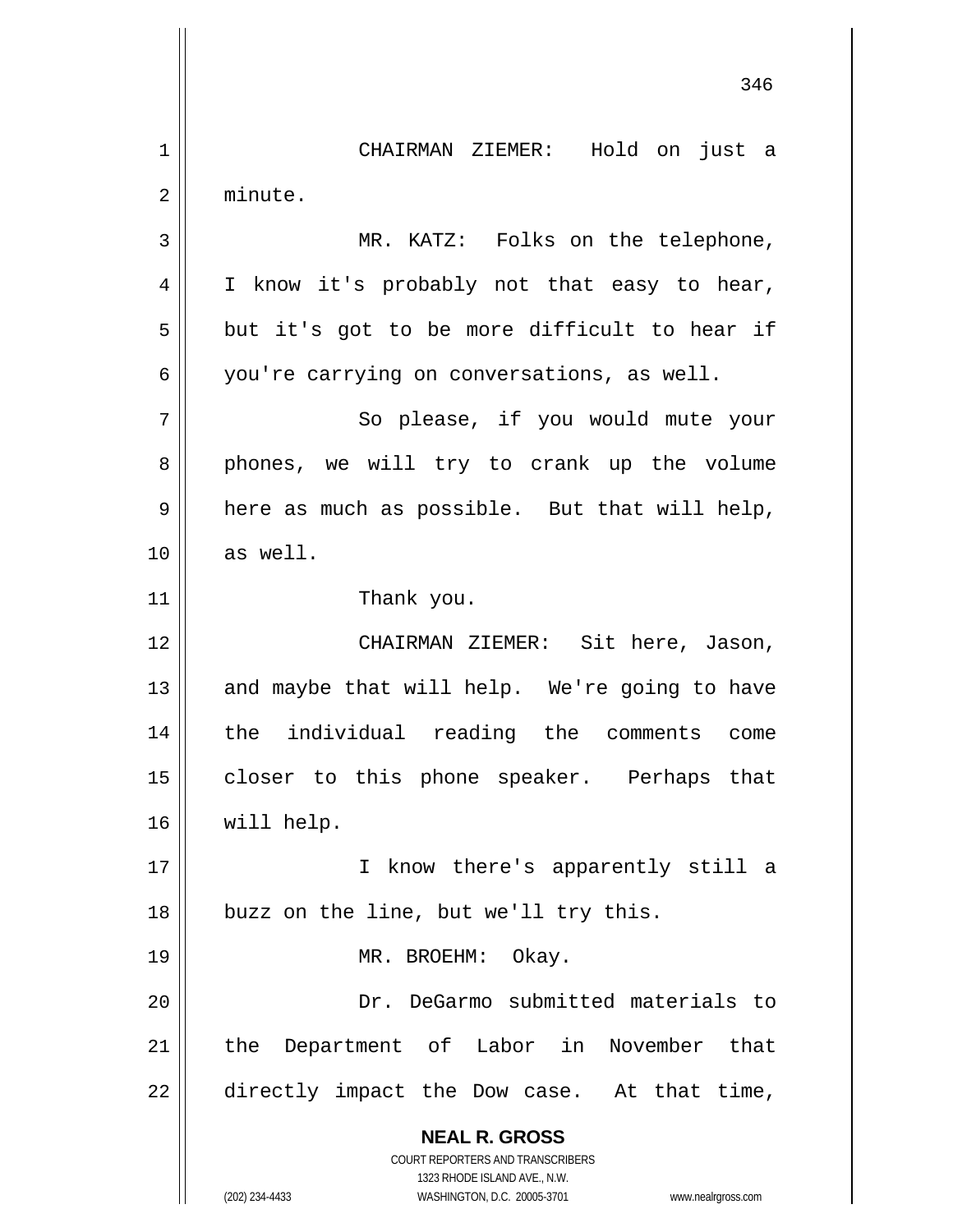she was told the review would be complete well in advance of this meeting. Unfortunately, such review is not complete, and we are in yet another waiting game, a game we find ourselves in all too often when it comes to Dow.

1

2

3

4

5

6

7

8

9

10

 I realize as a Board you do not control the Department of Labor, but I would urge you to urge the Department, as I have, to proceed as expeditiously as possible on this review.

11 12 13 14 15 Additionally, I would like to also take this opportunity to thank Dr. McKeel for his help with the Dow case, and also urge quick action on his FOIA requests. Sincerely, John M. Shimkus, Member of Congress.

16 17 18 19 And now I have two statements from Senator Schumer, Senator Charles Schumer, from New York. The first one is on the Linde Ceramics SEC Petition.

20 21 22 Thank you to the Board for affording me this opportunity once again to petition for Linde Ceramics' application to

> **NEAL R. GROSS** COURT REPORTERS AND TRANSCRIBERS 1323 RHODE ISLAND AVE., N.W. (202) 234-4433 WASHINGTON, D.C. 20005-3701 www.nealrgross.com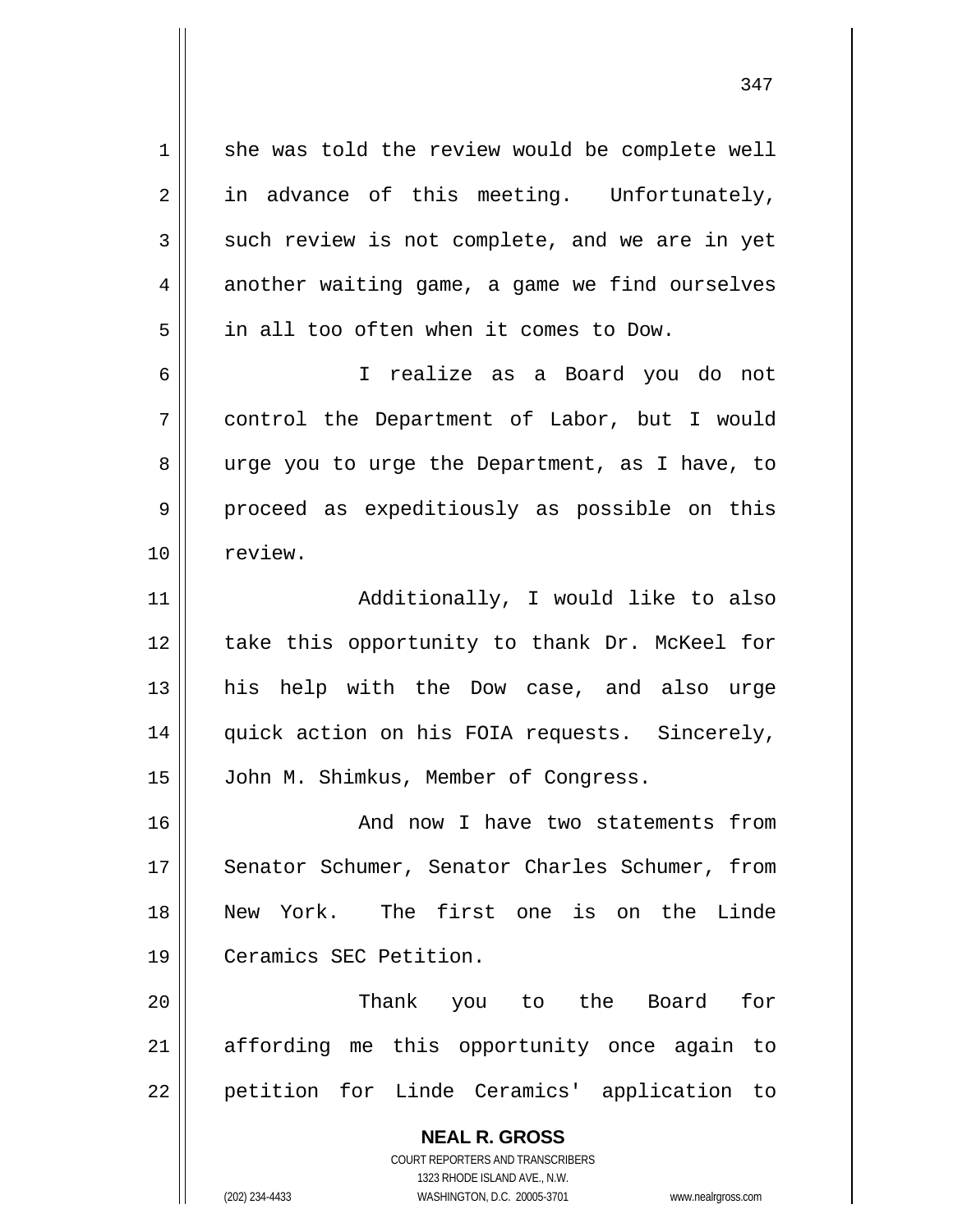1 2 3 4 5 6 7 8 9 10 11 12 13 14 15 have an extended time frame at their site added to the Special Exposure Cohort. I understand that these meetings are very long, and I appreciate how accommodating the Board has been in allowing me to offer my support for this important application. I'm extremely supportive of the Linde SEC Petition, and I respectfully urge you to recommend adding the extended time period at this facility to the SEC. In the past, there had been some issues with this particular petition, but I hope that this year will yield some progress. The Linde Ceramics facility, located in Tonawanda, New York, produced fuel

16 17 18 19 for the Department of Energy for years. In the process, many employees, both during these years and in the residual period, were exposed to toxic and radioactive uranium.

20 21 22 The site profile for this facility does not adequately take into account a number of factors, and there is strong reason to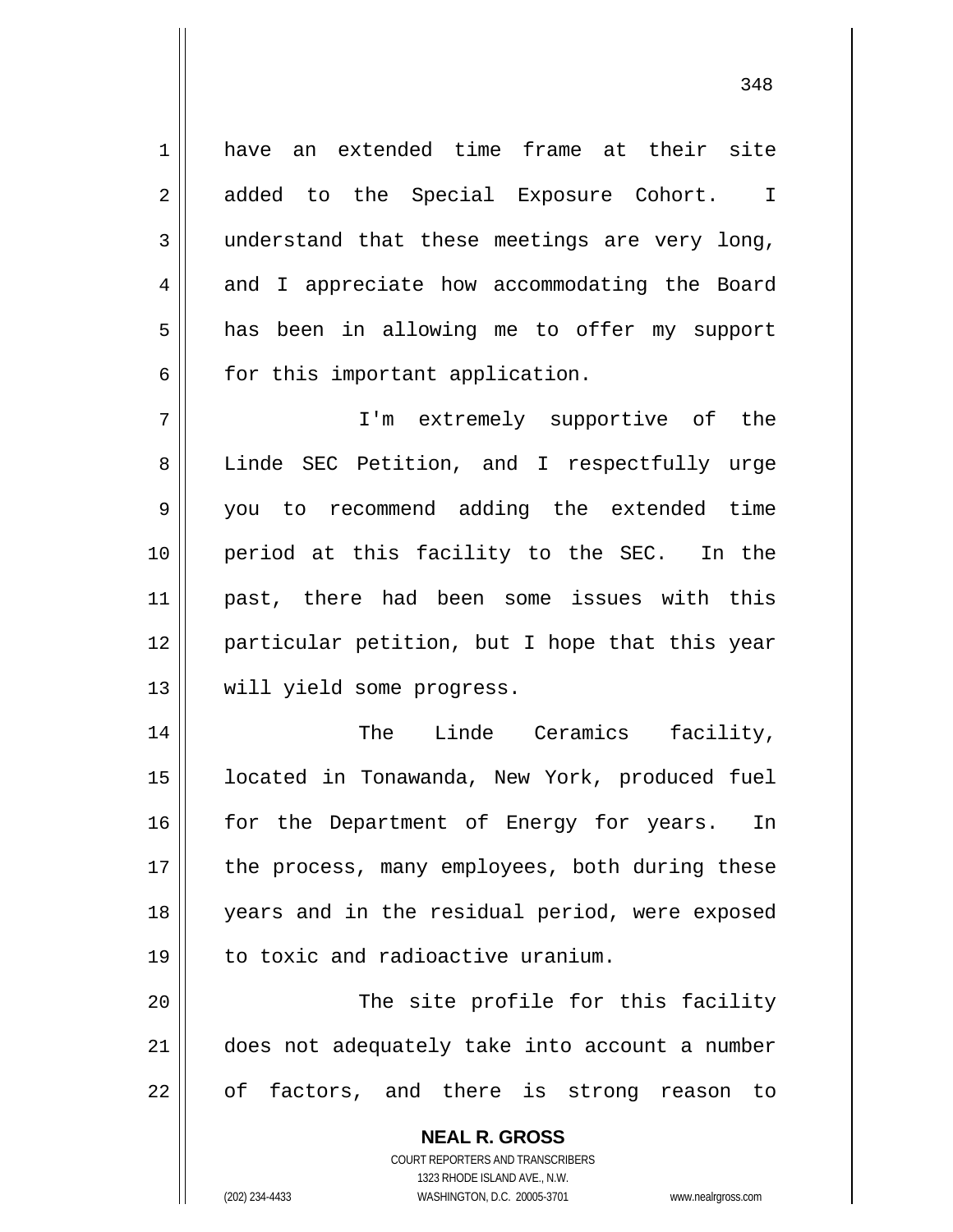believe that it will underestimate applicants' exposure, and thus the probability of causation.

1

2

3

4 5 6 7 8 9 10 11 To risk uniformly and consistently underestimating the probability of causation at a site violates the statutory requirement of a claimant-friendly process. In a case such as this, it is imperative that the Board acknowledge the shortcomings of the available information, and recommend adding the site and time in question to the SEC.

12 13 14 15 16 17 Especially in light of the fact that there is already a class of the SEC at this site, it is readily apparent to me and to many of my colleagues that there is simply a paucity of reliable information for this location.

18 19 20 21 22 It is unacceptable to delay adding these other time periods to the SEC, as well. These men and women are ill and dying. Simply said, they cannot afford to wait any longer.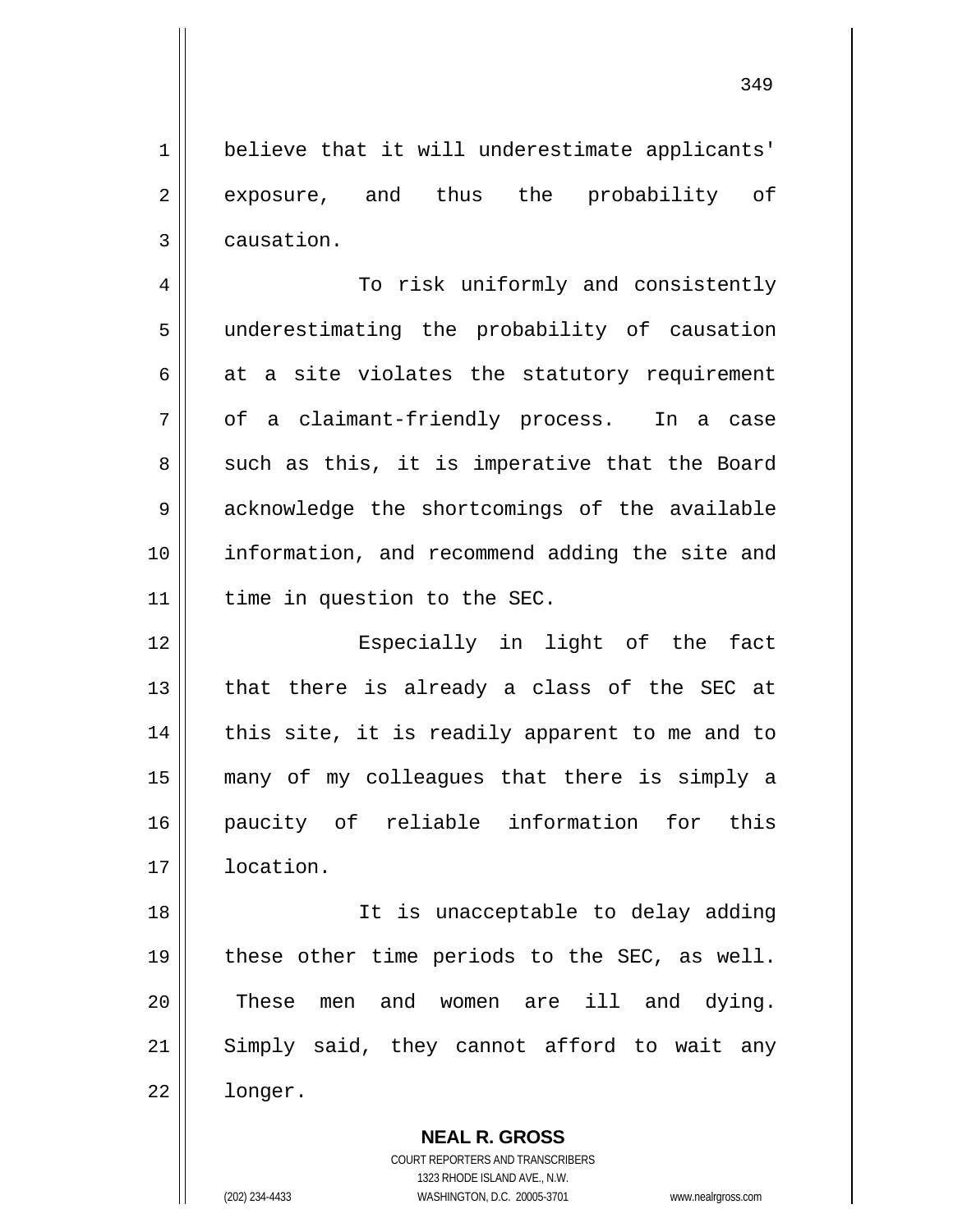**NEAL R. GROSS** COURT REPORTERS AND TRANSCRIBERS 1 2 3 4 5 6 7 8 9 10 11 12 13 14 15 16 17 18 19 20 21 22 Our country built this nuclear arsenal, and with it, our global dominance on the backs of Linde Ceramics' plant's workers. After everything that our government has done to these men and women, after everything that they sacrificed for our continued safety, we must take action. Their great sacrifice merits our greatest thanks, and we can show some small share of what we owe to these men and women by supporting their appeals for restitution. Again, thank you for allowing me to submit testimony for your consideration. I respectfully request that you recommend granting this petition, and I thank you for your time and consideration. And now I have a second statement from Senator Charles Schumer from New York, this one relating to the Bethlehem Steel SEC Petition. Thank you for allowing me to address the Board today on the critical issue

<u>350</u>

1323 RHODE ISLAND AVE., N.W.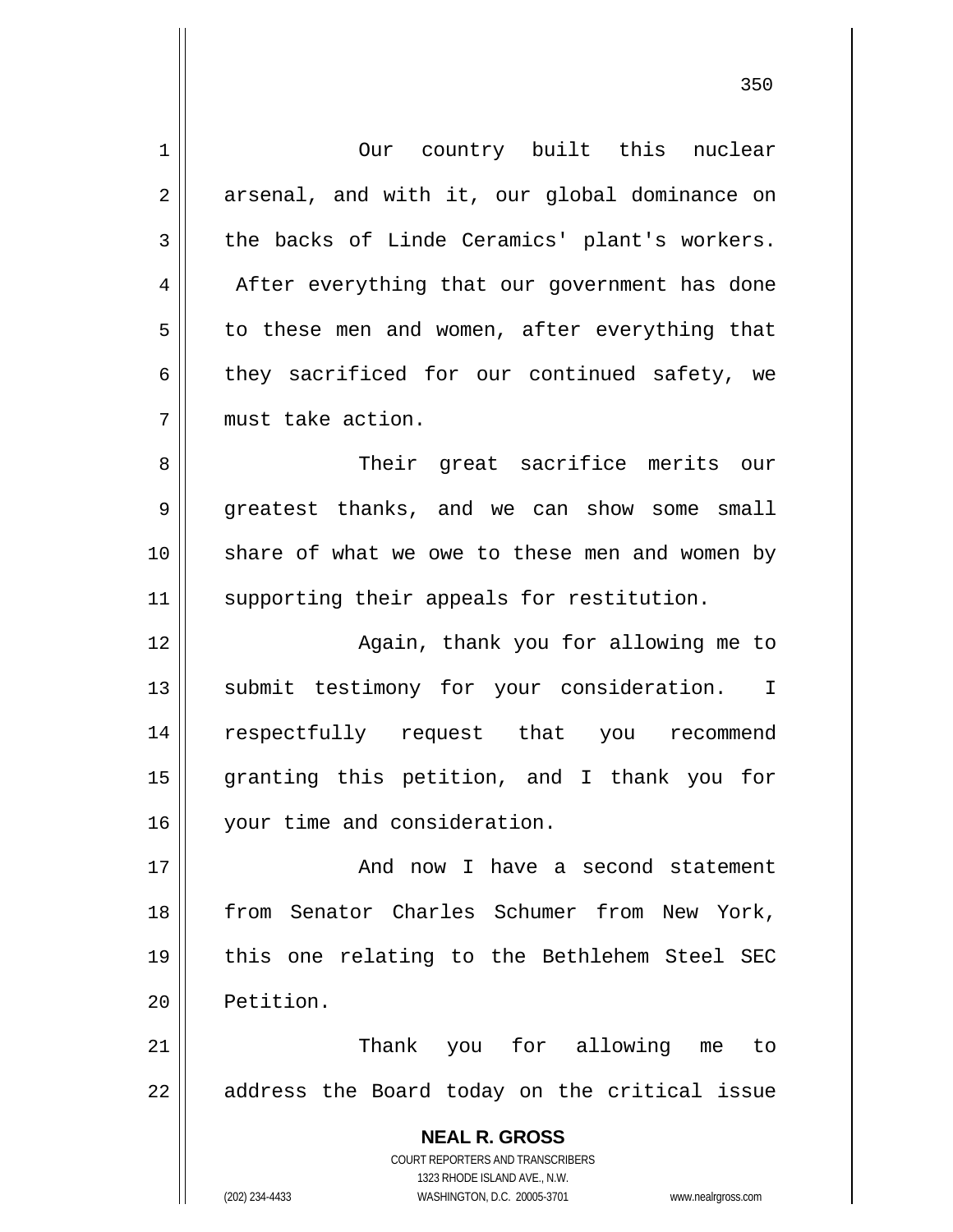1 2 3 4 5 6 7 8 9 10 11 12 13 14 15 16 17 18 19 20 21 of admission to the Special Exposure Cohort for Bethlehem Steel, located in Lackawanna, New York. As you all know, I have been strongly advocating the creation of a class in the Special Exposure Cohort for Bethlehem Steel for many years now. The veterans of this facility are sick, and many are dying. We owe it to these men and women to recognize their service and their sacrifice with an admission to the SEC. Today, members of the Bethlehem Steel Action Group are advocating for the site's admission to the SEC. I'm humbled by the self sacrifice and tenacity of their members in continuing this fight. I hope that I and all of my colleagues in the Congress who are supporting this application are able to live up to the high standard that these wonderful activists have set. In constructing its site profile

22 for Bethlehem Steel, NIOSH relied very heavily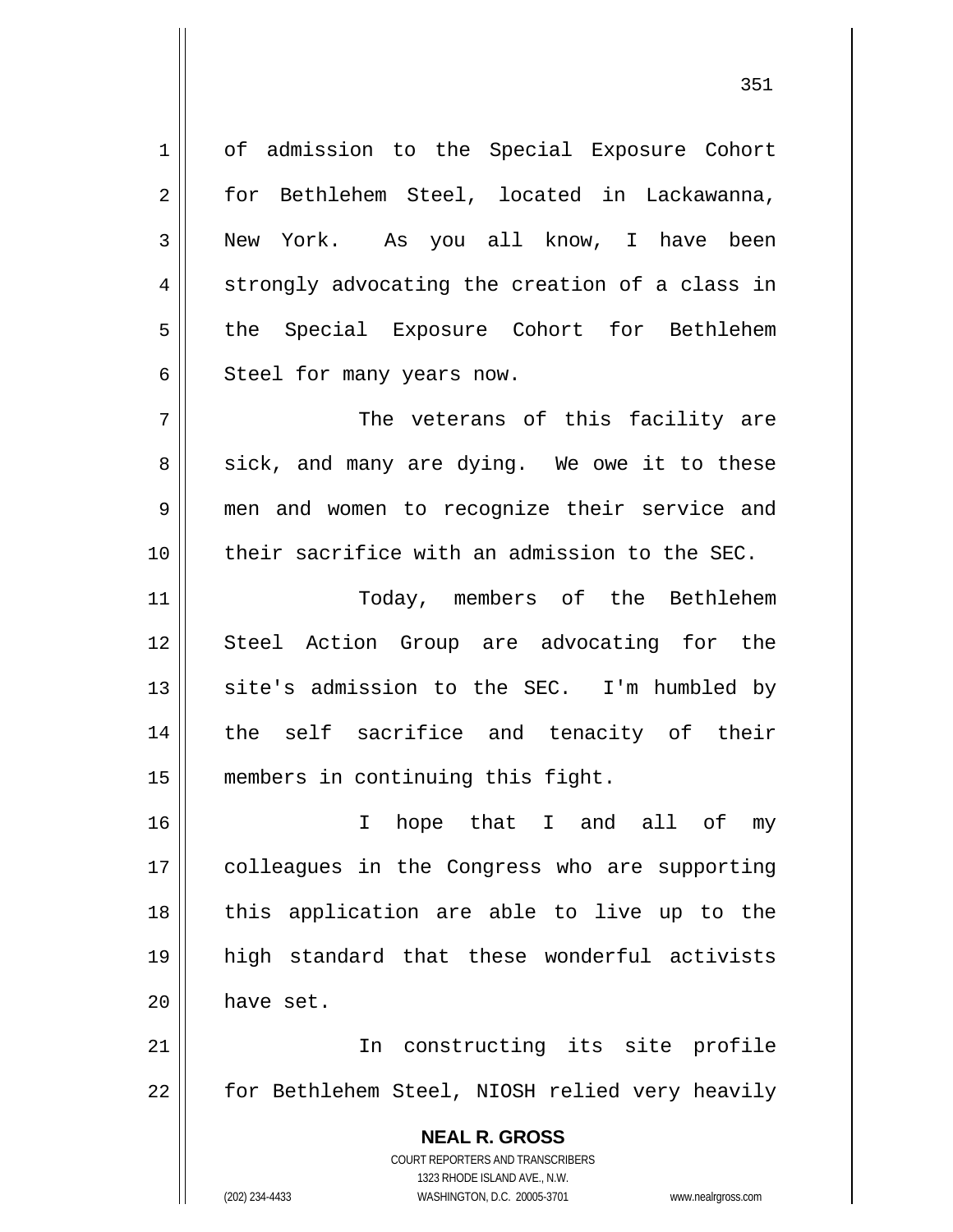on data from Simonds Steel in Lockport, New York to fill in the gaps in the available data for Bethlehem.

4 5 6 7 8 9 10 11 12 13 14 In the years since the site profile was completed, it has become apparent that the use of surrogate data in Bethlehem site profile is much higher than in most other profiles. Furthermore, the accuracy of the comparison between Bethlehem and Simonds has been challenged time and again by former workers. It is my strong belief that the estimated surrogate profile cannot, by any means, accurately reflect the situation in Bethlehem Steel.

15 16 17 18 19 20 21 22 In light of all of the unknown variables at this site, I think it only reasonable for the Board to acknowledge that the available data is not sufficient to create a workable profile. The profile that exists now cannot live up to the statutory mandate of a, quote, claimant-friendly, unquote, assessment.

**NEAL R. GROSS**

COURT REPORTERS AND TRANSCRIBERS 1323 RHODE ISLAND AVE., N.W. (202) 234-4433 WASHINGTON, D.C. 20005-3701 www.nealrgross.com

1

2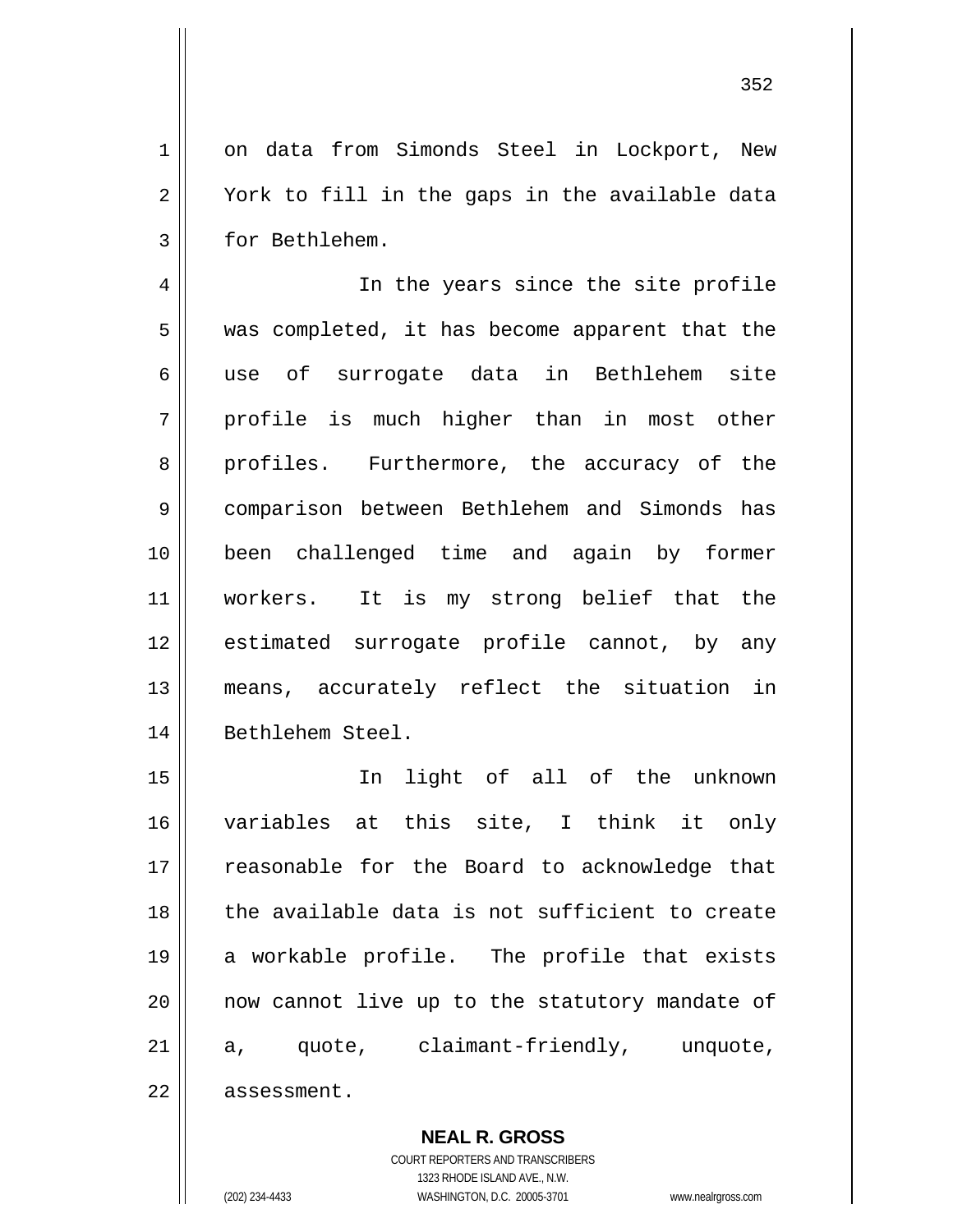1 2 3 4 5 6 7 8 9 10 11 12 13 14 15 16 17 18 19 20 21 22 Bethlehem's admission into the SEC is the only appropriate course of action in such a case. The SEC's broad reach is the only tool that will guarantee that the former workers of Bethlehem Steel receive the care and compensation that Congress has rightly deemed their recompense. Please recommend adding a class to the SEC for this site as quickly as is reasonably possible. The men and women who have worked for Bethlehem Steel, manufacturing fuel for the nation's nuclear weapons, are veterans of America's brutal Cold War, although they may not wear the uniforms that we commonly recognize in our veterans. We owe our continued safety to their hard work and sacrifices. These heroes deserve our gratitude and rightful compensation. With so many of these veterans aging and ill, it is imperative that this be done as quickly as possible. Simply said, they cannot afford to wait any longer.

> COURT REPORTERS AND TRANSCRIBERS 1323 RHODE ISLAND AVE., N.W. (202) 234-4433 WASHINGTON, D.C. 20005-3701 www.nealrgross.com

**NEAL R. GROSS**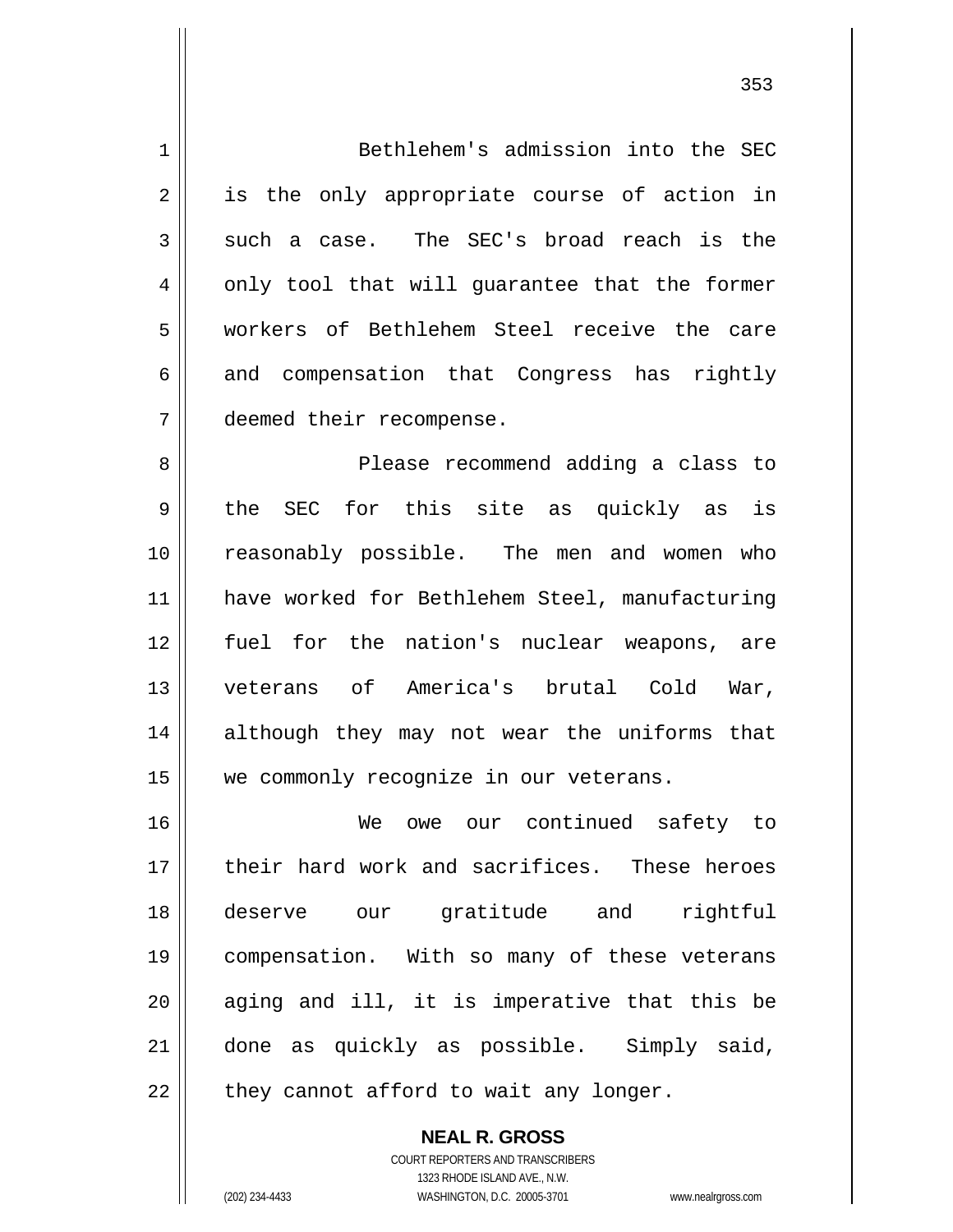**NEAL R. GROSS** COURT REPORTERS AND TRANSCRIBERS 1323 RHODE ISLAND AVE., N.W. (202) 234-4433 WASHINGTON, D.C. 20005-3701 www.nealrgross.com 354 1 2 3 4 5 6 7 8 9 10 11 12 13 14 15 16 17 18 19 20 21 22 Again, thank you for the chance to address you today, and thank you for the careful consideration that you give to this and all of the petitions you consider. CHAIRMAN ZIEMER: Thank you very much. And next, we'll hear from Wayne Knox. MR. KNOX: I'll go last. CHAIRMAN ZIEMER: Wayne wants to go last, okay. Then we'll skip to Donna Hand, and I'm going to suggest that all of the participants now sit here by this phone receiver or speaker for the benefit of those on the line. Those on the line are you still -- I know there's probably still a buzz, but can you hear better this way? PARTICIPANT: No, we can't hear you. CHAIRMAN ZIEMER: Yes, well, we're doing the best we can, I think, so -- and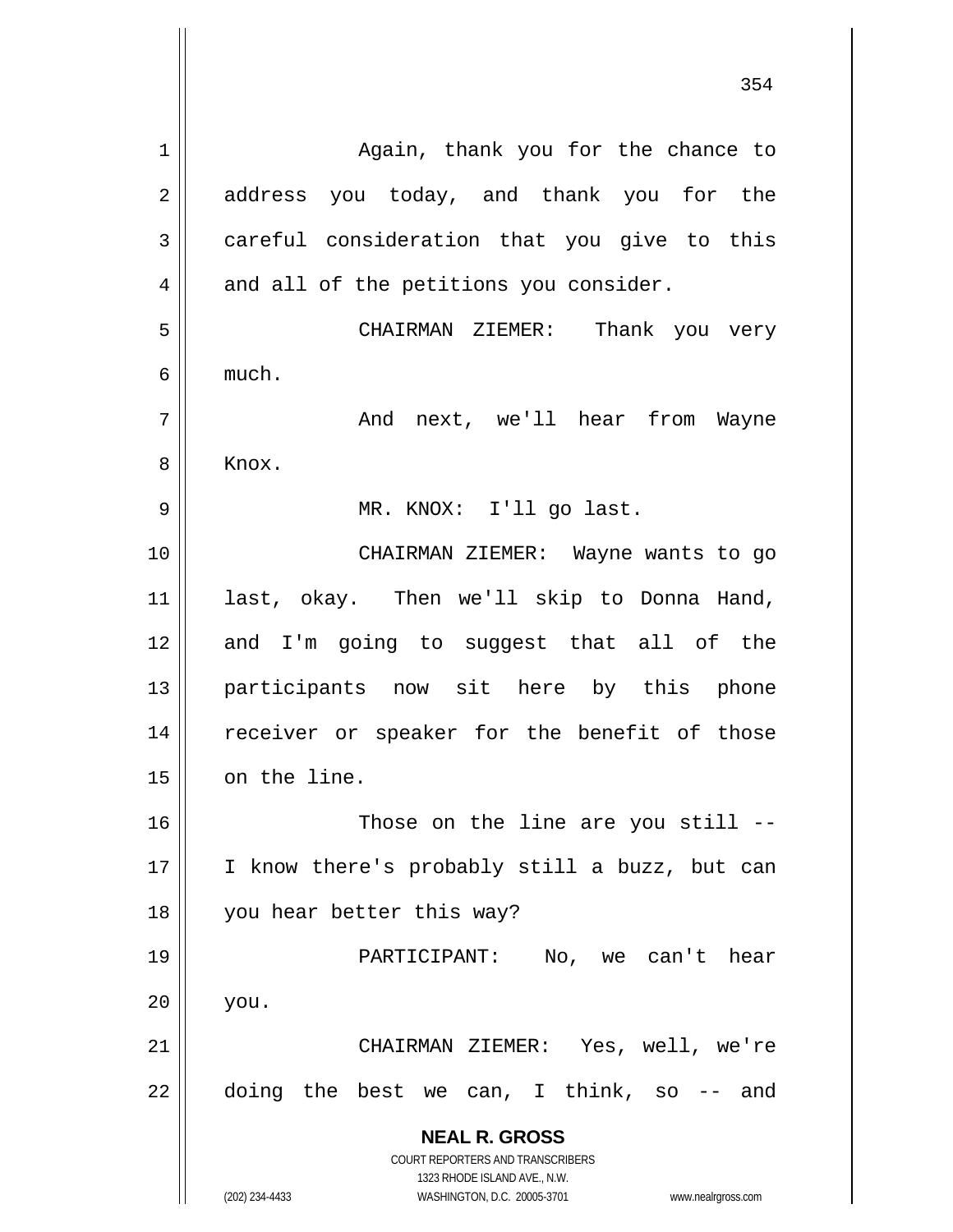1 2 3 4 5 6 7 8 9 10 11 12 13 14 15 16 17 18 19 20 21 22 we're getting the speakers right up here by this phone unit, so that's about as good as we can get it. And here's Donna Hand. MS. HAND: My name is Donna Hand. I'm from the Florida Nuclear Workers of Florida organization. I'm a claimant advocate, as well as an authorized representative. I would like to establish that there are some issues concerning the SEC Petitions qualification procedures, that within the statute or the regulations 83.9, it says that, if you go underneath the claimant end of it, that you must include certain identification material. That was done in the Pinellas Plant SEC Petition. However, on January the 26th, `09, we received a letter stating that our SEC Petition did not qualify after their evaluation. Now according to the 83.9, you must

<u>355 and 200 million and 200 million and 200 million and 200 million and 200 million and 200 million and 200 mi</u>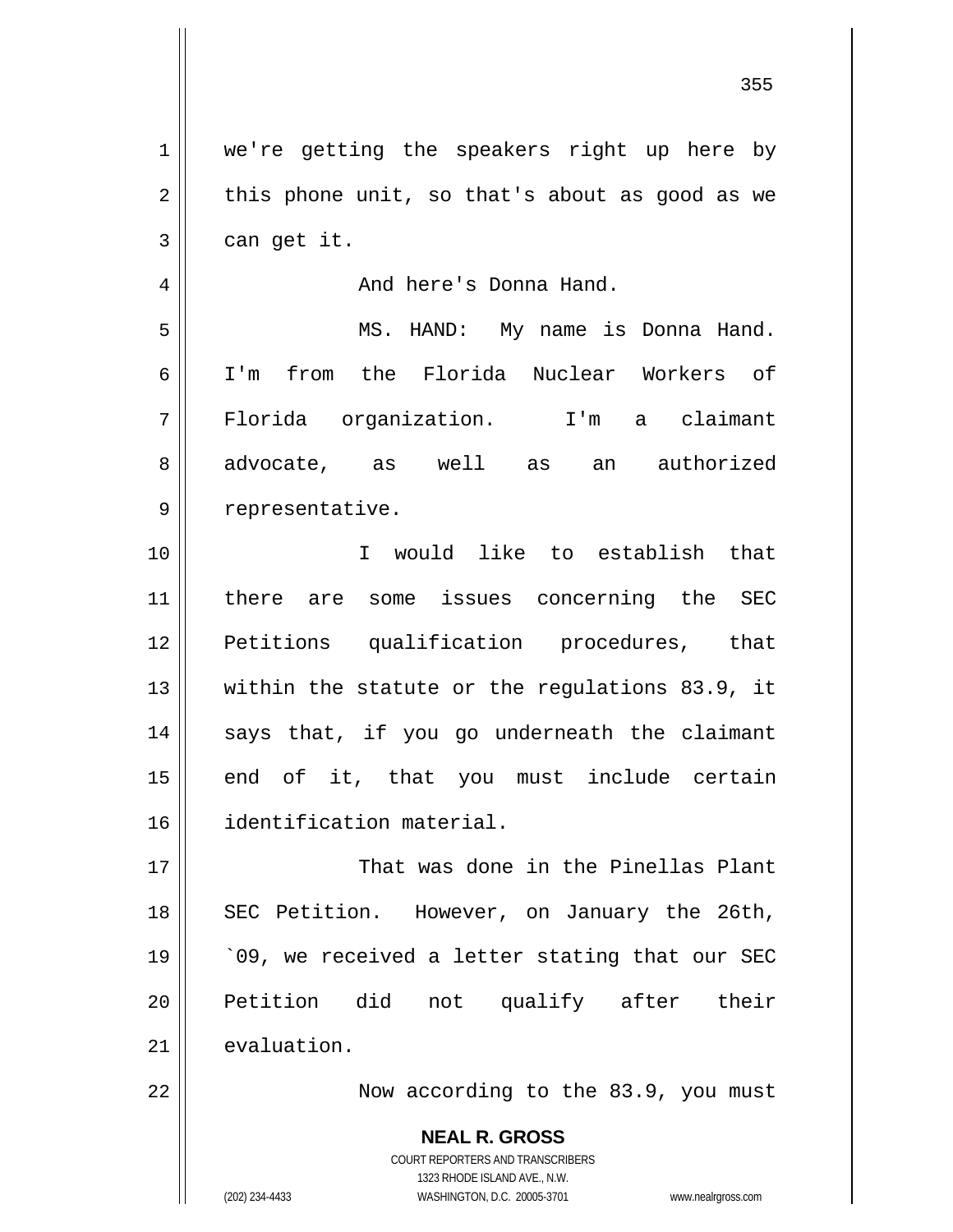<u>356 میں اس کی استعمال کرتا ہے۔ اس کی اس کی اس کی اس کی اس کی اس کی اس کی اس کی اس کی اس کی اس کی اس کی اس کی</u>

1 2 3 4 include the proposed definition specifying facility. We did, Pinellas Plant. Location, we did all areas within the boundary plus the temporary plant.

5 6 7 8 9 10 11 12 It was in the very sentence of the qualification period, it says, we cannot include the temporary plant because it's not in the site profile. However, in two of the site profiles and in the SC&A audit review, it has the temporary plant. This process was started at the temporary plant, and they completely ignore that.

13 14 15 16 17 18 19 20 The third issue is job titles and/or job duties. We did that. We did the job titles and our job duties. That was required, and we even included first and second tier subcontractors. This was administration, janitors, construction workers, maintenance assemblers, processors, testers, and et cetera.

21 22 Then it says the period of employment relative to a petition. We did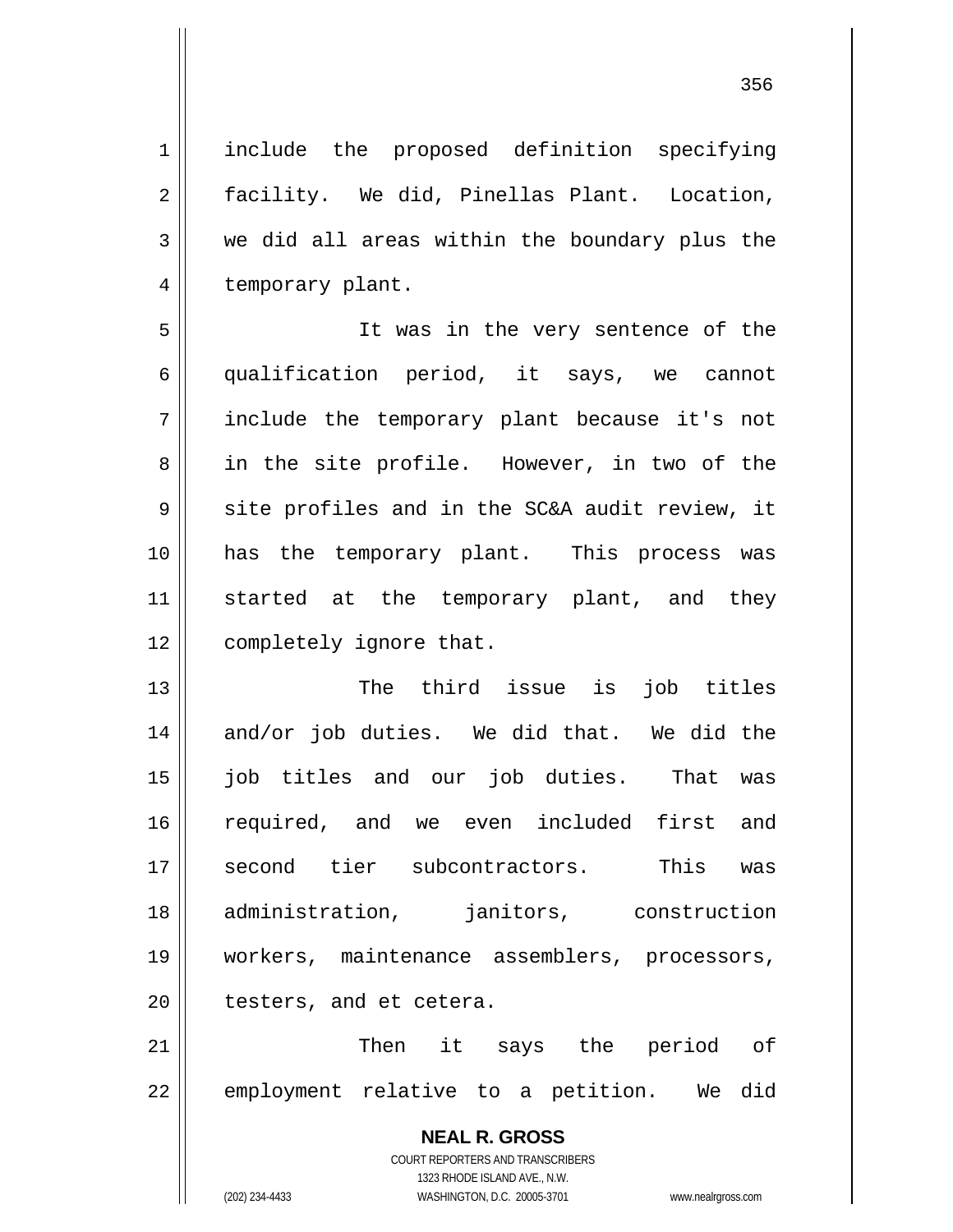1 2 3 4 5 6 7 8 9 10 11 12 13 14 15 16 17 18 19 20 21 22 that, from 1956, so the small, temporary building would be covered, all the way up until 1997. The processes and everything ended up in about 1994. But from `94 to `97, they were decommissioning and decontaminating. Those workers stayed on and decommissioned and decontaminated that site. Therefore, 1997 would be the cutoff date. Again, it did not qualify, and according to the regulations, the satisfying requirements under 83.9 means the petition will -- which is mandatory -- will receive a full evaluation by NIOSH, the Board, and HHS as described under 83.13 through 83.16. We did the qualification, we met the requirement, and we included that. Then why are they denying us a qualification? Why are they denying us a full review? You already had an issue today in the SEC Petition about a temporary building. This is coming up again. That's why I knew

> **NEAL R. GROSS** COURT REPORTERS AND TRANSCRIBERS 1323 RHODE ISLAND AVE., N.W.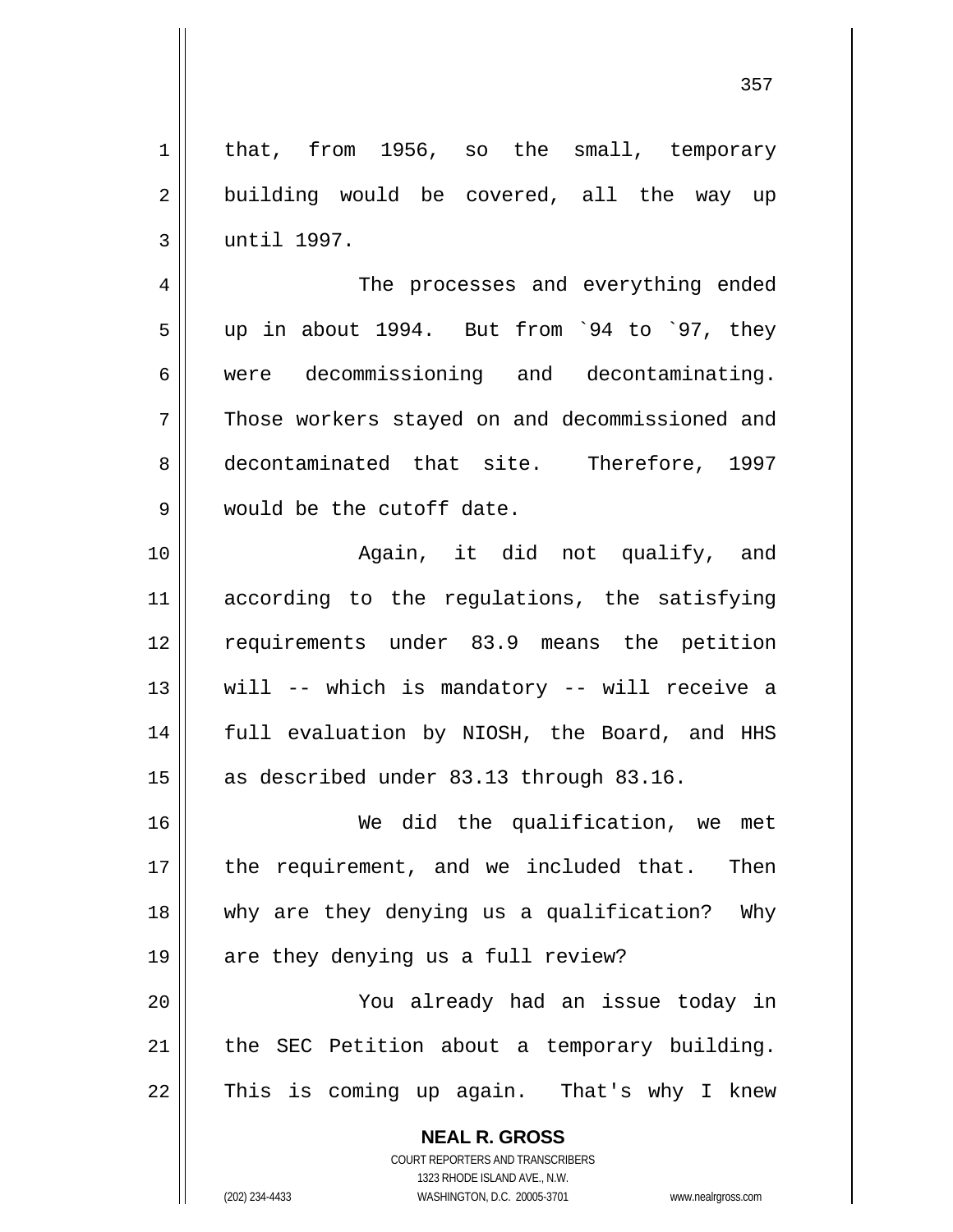1 2 that I needed to put that temporary building in there.

3 4 5 6 7 8 And to deny the qualification because it wasn't there, I'm bringing it to their attention. If they're not using it, that means they're missing that dose reconstruction for those workers and those claimants.

9 10 11 12 13 14 15 16 17 If the classified information is not available to you, last night I gave you the sites and the regulations that said, this still has to be done in a timely manner. And in a timely manner means, you treat that documentation as if you don't, so therefore, if you do not have that data, you have to give them a SEC Petition, because you cannot do it with sufficient accuracy.

18 19 20 21 22 They keep on saying significant and primary. Nowhere in the law do I see the words significant and primary. I see, characterize your occupational environment, and if they're unmonitored, the potential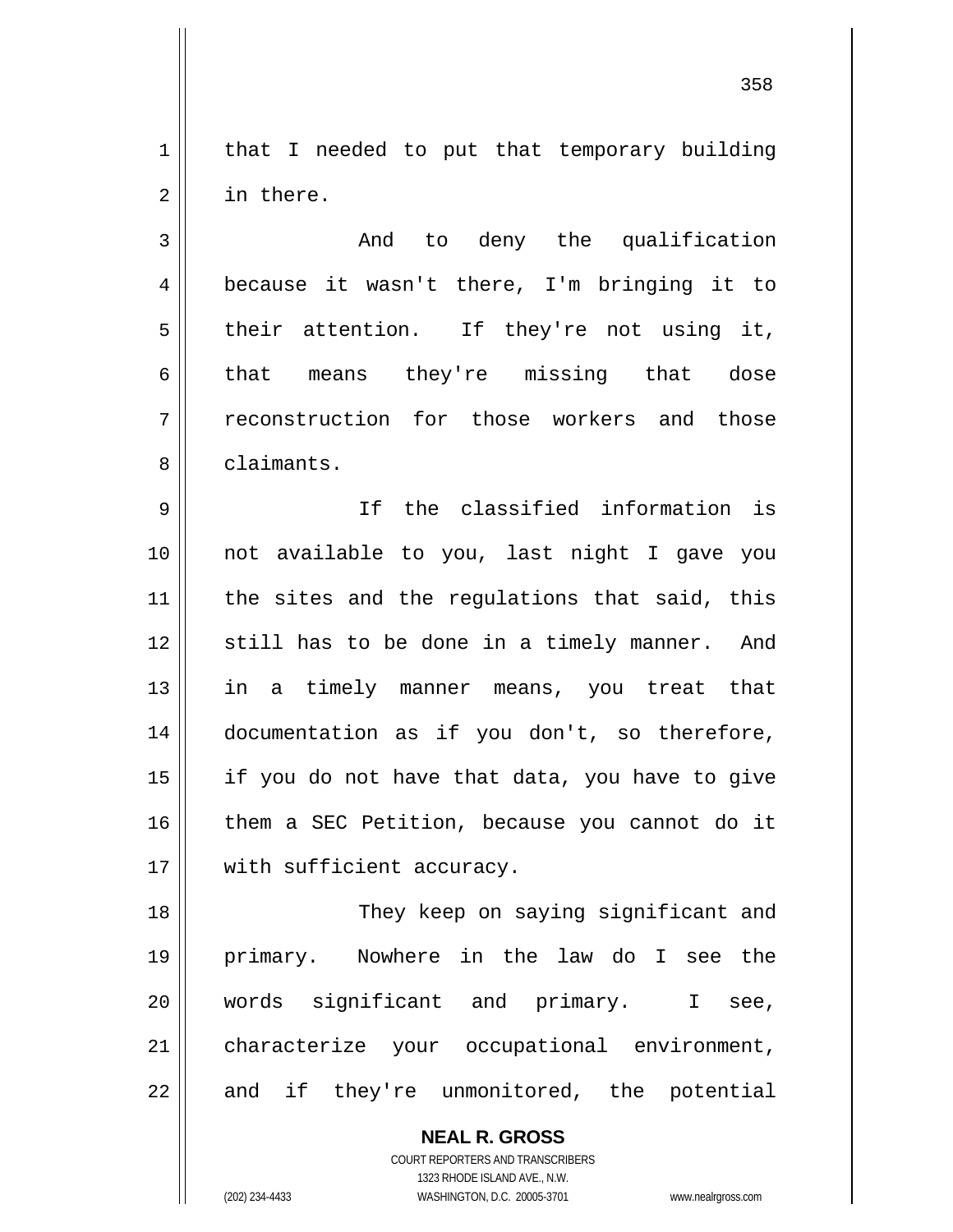1 2 exposure to radiation. And it defines radiation.

**NEAL R. GROSS** COURT REPORTERS AND TRANSCRIBERS 3 4 5 6 7 8 9 10 11 12 13 14 15 16 17 18 19 20 21 22 The law, as far as I've seen -- so please, will somebody point it out to me where it says, only use significant and primary? I went ahead and checked how NIOSH defines significant. Well, in 10 CFR Part 83.5, Appendix D, significant contamination is contamination in excess of those found in current occupational radiation protection service contamination values. So if you're going to use that, then you'd better use those values to say that that's significant. Thank you very much. CHAIRMAN ZIEMER: Thank you very much, Donna. Next is -- it looks like Danny Beavers. Is it Beavers? Yes, Danny. Again, if you will come up here, Danny, hopefully our folks on the line will be able to hear it a little better. MR. BEAVERS: Thank you. I didn't

1323 RHODE ISLAND AVE., N.W.

(202) 234-4433 WASHINGTON, D.C. 20005-3701 www.nealrgross.com

<u>359 and 200 million and 200 million and 200 million and 200 million and 200 million and 200 million and 200 mi</u>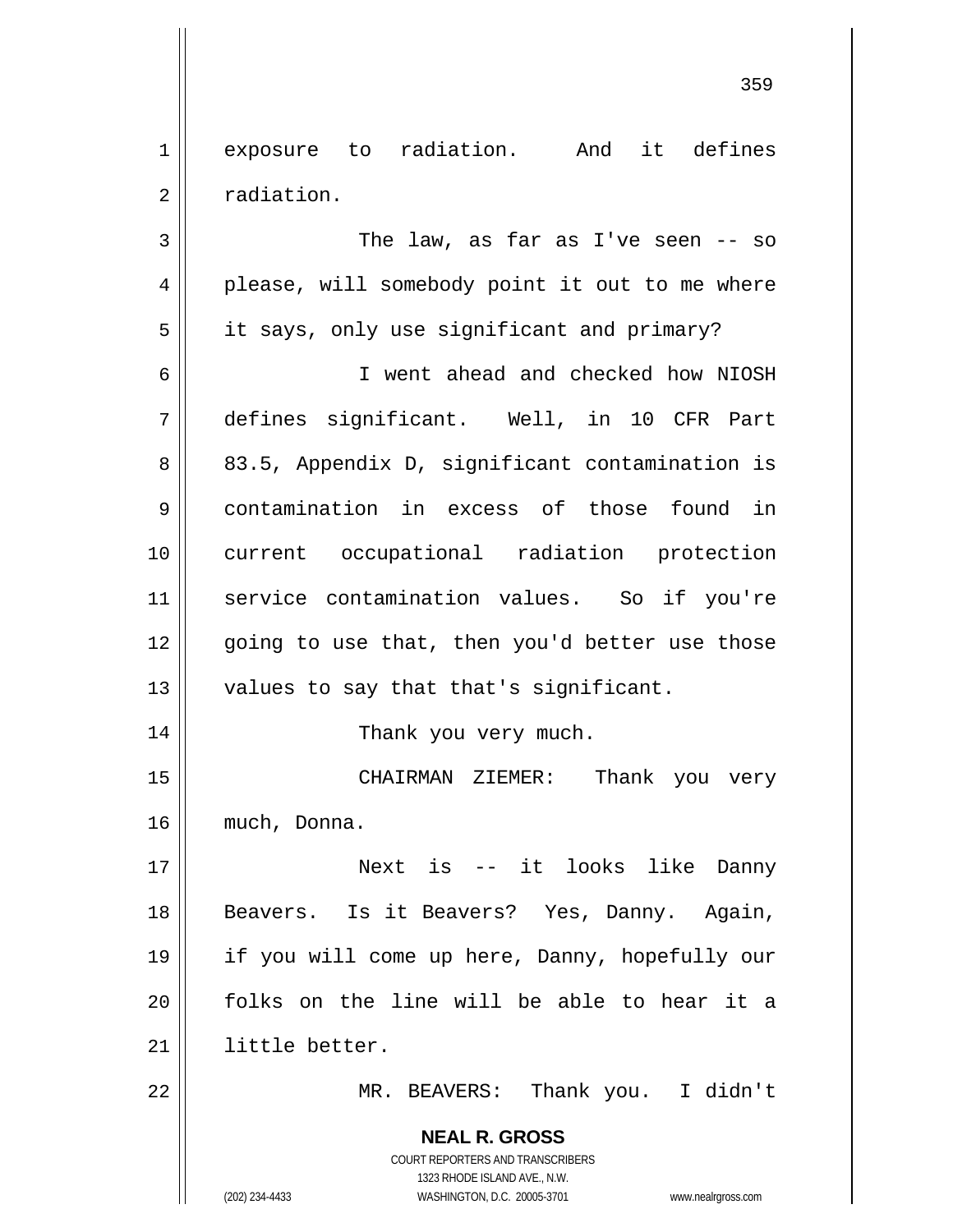<u>360</u>

**NEAL R. GROSS** 1 2 3 4 5 6 7 8 9 10 11 12 13 14 15 16 17 18 19 20 21 22 really know I'd signed up to talk, but I will. CHAIRMAN ZIEMER: Well, I don't know. MR. BEAVERS: I have dealt with this program since it started, since we started the program. And in working with it, I worked in Los Alamos for many years as a pipefitter. And I think the program was set up to do the right thing, and pay people that worked doing these projects, and not always knowing what the outcome was going to be for their health. It just seems like obstacles have been put in their way, and anything we can do to make it easier for them to be compensated for what they did, or their spouses or loved one, to not have to put them through the - what they are having to go through now to get compensated, it seems like it would be morally the right thing to do. And to see the money that is spent even right now through these types of meetings

> COURT REPORTERS AND TRANSCRIBERS 1323 RHODE ISLAND AVE., N.W.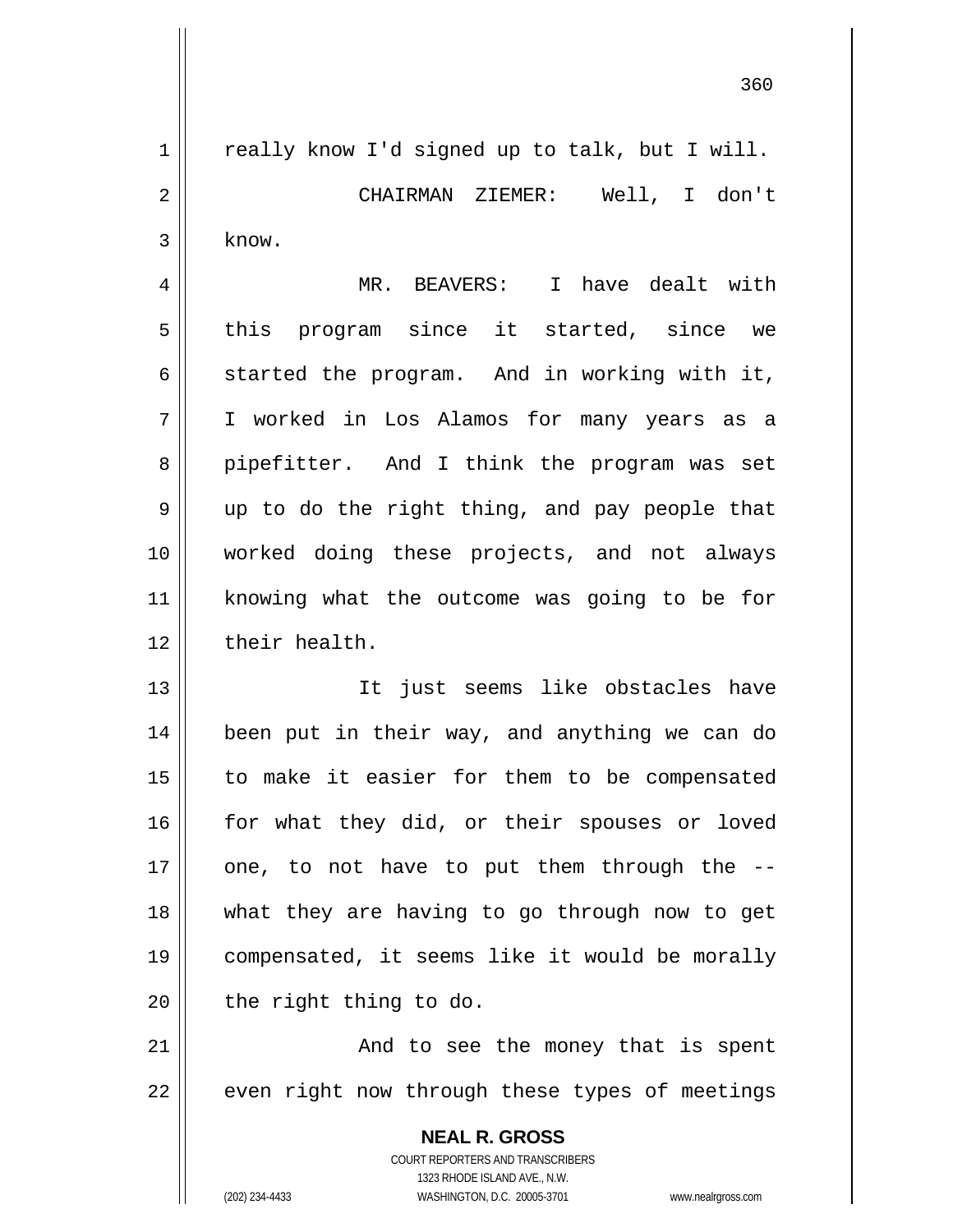1 2 3 4 5 6 7 8 9 10 11 12 and situations all over the country, it just seems like it's going backwards. And I don't understand why it's so difficult, why it's trying to be made so difficult when the Government did the right thing by passing the law initially, and it's gotten to the point of where they have -- I've seen the difference in payments since the SEC for Los Alamos was passed recently. I know members of mine whose fathers passed away years ago, and their claims are readdressed, and they were compensated now.

13 14 15 16 17 18 19 20 21 Some of them, their mothers have died, and they're the survivors, so they got compensated, but their parent, or their mother went through all those years in debt for medical bills left for a spouse that passed away working in an environment that, at the time, he may not, or probably did not know what it may cause to his health while he was doing his job.

And all of us go there just to do

**NEAL R. GROSS** COURT REPORTERS AND TRANSCRIBERS 1323 RHODE ISLAND AVE., N.W. (202) 234-4433 WASHINGTON, D.C. 20005-3701 www.nealrgross.com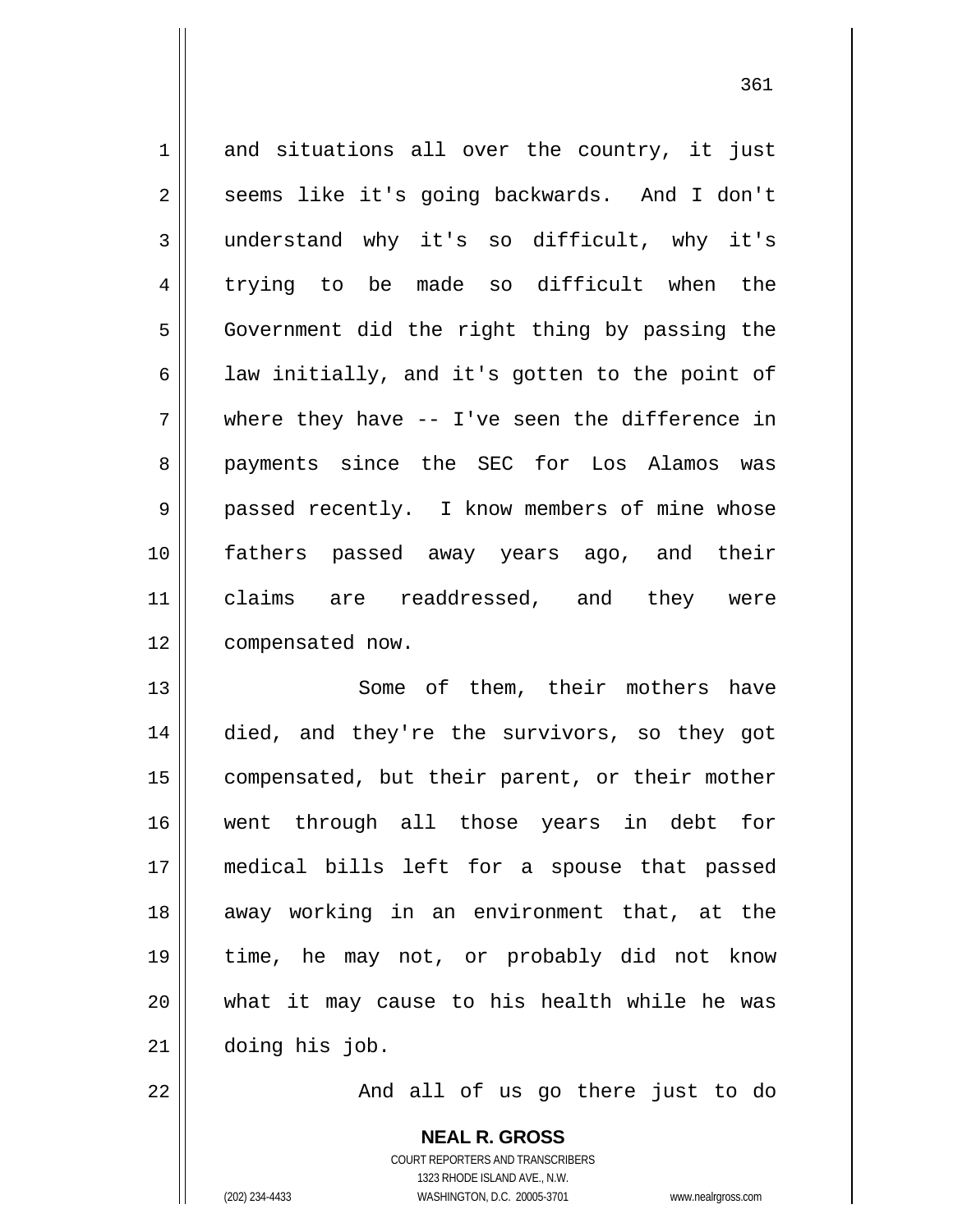**NEAL R. GROSS** COURT REPORTERS AND TRANSCRIBERS 1323 RHODE ISLAND AVE., N.W. 1 2 3 4 5 6 7 8 9 10 11 12 13 14 15 16 17 18 19 20 21 22 our job. You don't know that you're going to -- I don't think any of us would go work in an environment where they would say, you're going to die in ten years after you work here. So I mean, the right thing to do is just try and make it as easy as we can for the surviving members or the person that's ill to live their last days knowing that their spouse or their family will be taken care of when they're gone. And I think that was the intent of the law initially, and I would just speak in favor of the petition that was submitted for Los Alamos. Thank you. CHAIRMAN ZIEMER: Thank you for your comments. And then Sammie Hayes. MS. HAYES: Since I am vertically challenged, I'm glad you didn't want me to stand. CHAIRMAN ZIEMER: Right. You're welcome to sit here by the telephone speaker.

(202) 234-4433 WASHINGTON, D.C. 20005-3701 www.nealrgross.com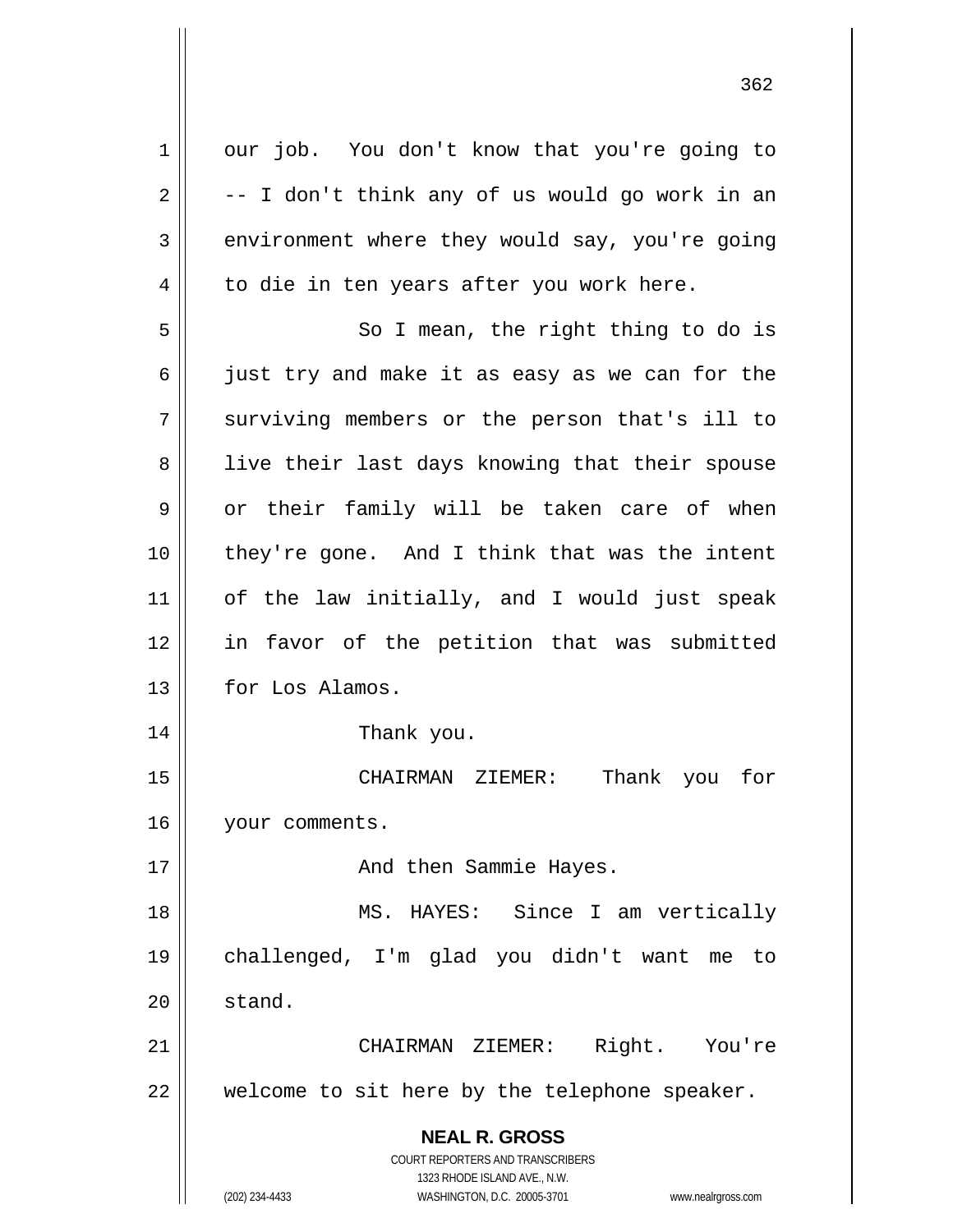**NEAL R. GROSS** 1 2 3 4 5 6 7 8 9 10 11 12 13 14 15 16 17 18 19 20 21 22 MS. HAYES: I just wanted to thank the Board for sitting here and listening to all of us. It must be really depressing -- CHAIRMAN ZIEMER: Just get close to the phone. MS. HAYES: -- very -- okay -- very depressing to sit here and listen to all of the suffering that has gone on because of people's work environment. I'm Sammie Hayes, and my husband died May of 2005, and he was the claimant, and after he passed away, I continued his claim. He worked for LANL at MAC 1 in Shop 13. Now what is Shop 13? Shop 13 is the shop where they cut all those exotic metals. One of them was uranium. Others were beryllium and lithium. And he was an operator/technician. His job included cleaning up the machines, and they also had to store or pack the chips that these machines put out after the machined item was finished. He was exposed to all of

> COURT REPORTERS AND TRANSCRIBERS 1323 RHODE ISLAND AVE., N.W.

(202) 234-4433 WASHINGTON, D.C. 20005-3701 www.nealrgross.com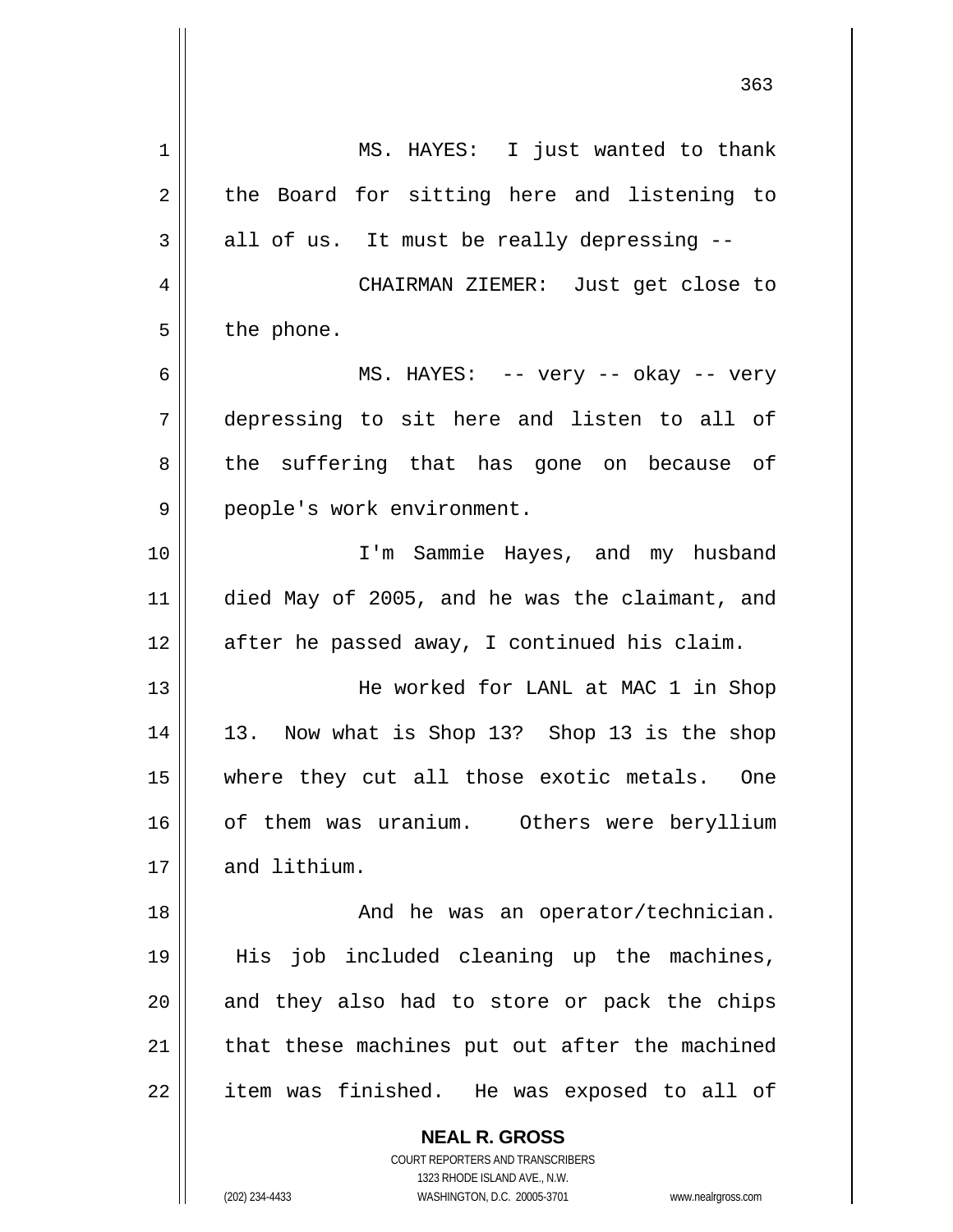**NEAL R. GROSS** COURT REPORTERS AND TRANSCRIBERS 1323 RHODE ISLAND AVE., N.W. 1 2 3 4 5 6 7 8 9 10 11 12 13 14 15 16 17 18 19 20 21 22 this stuff, the cleaning fluids, the radiation, and all of the nasty stuff that was there. One of his other positions, and one of the other things within his job, he assumed the position or the task as a nuclear materials custodian. Do you know what that means? That means that he had to account for every ounce, or very small amounts of nuclear materials that went into that shop and came out. This is a hands-on task. So further exposures. I listened to NIOSH try to defend why they did not recommend approval of this petition, and I was very upset with the fact that they said they had new -- new data. My question is, where did that data come from? That data was not there between the years of 2001 and 2005 when this process started. I worked for Johnson Controls in Human Resources, and I worked with the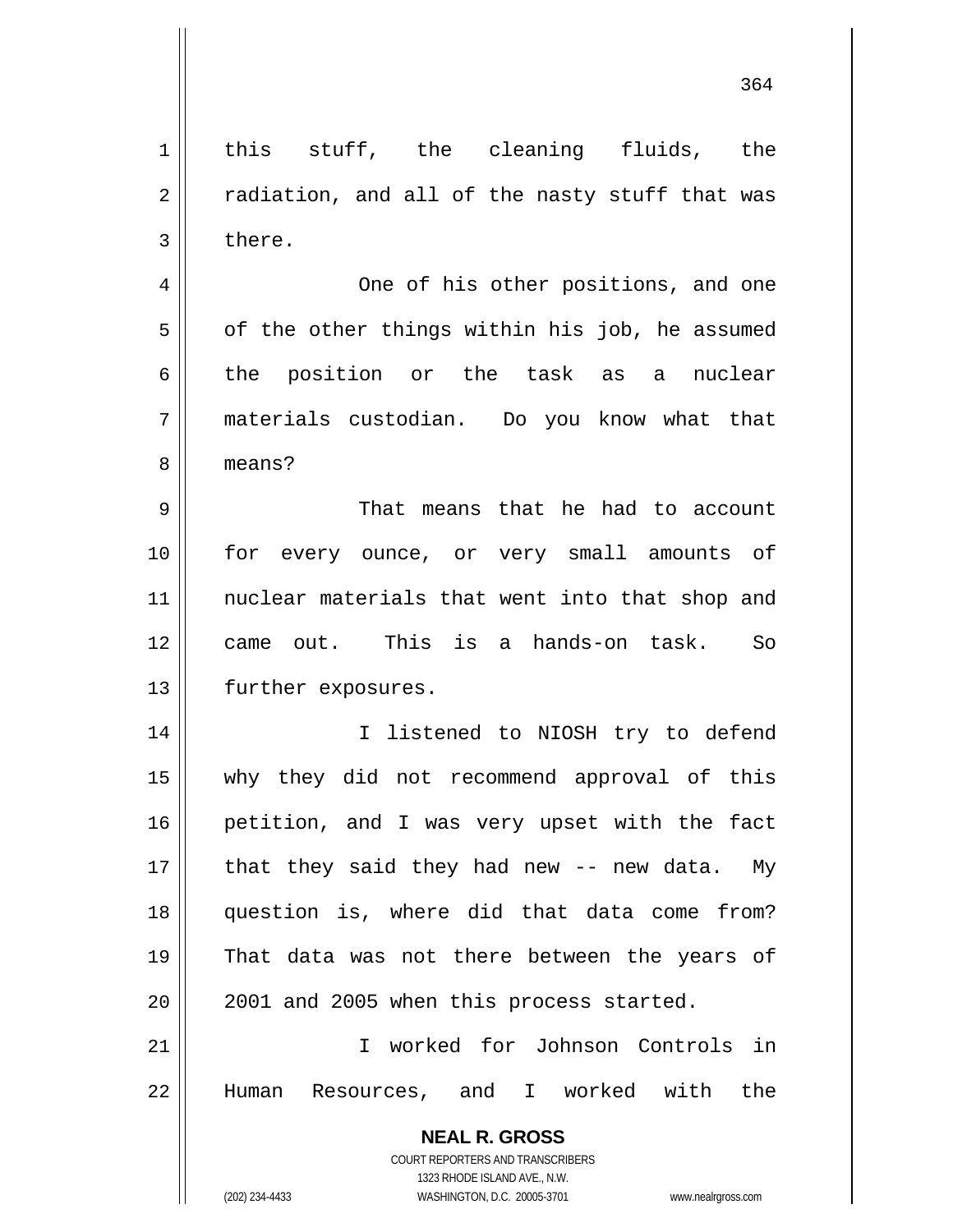1 2 3 individuals who were gathering the data from LANL. They couldn't find it. It was not there.

4 5 6 7 8 So where did this data come from if they are filling in all of these holes in data? I would like to know. When did they find it? Did they pull it out of their hat or something?

9 10 11 12 13 14 The other thing is, is it reliable data? If they didn't have it in those previous years, and they now have it, where did it come from? I know this is -- I'm repeating myself, but it does not make a whole lot of sense.

15 16 17 18 19 20 21 I'd like to know also how they could -- how they figured my husband's dose reconstructions, either as an operator/technician, which he was, or the nuclear materials custodian. I mean, this is two -- one position that includes two very important pieces.

22

Where did they -- how did they do

**NEAL R. GROSS** COURT REPORTERS AND TRANSCRIBERS 1323 RHODE ISLAND AVE., N.W. (202) 234-4433 WASHINGTON, D.C. 20005-3701 www.nealrgross.com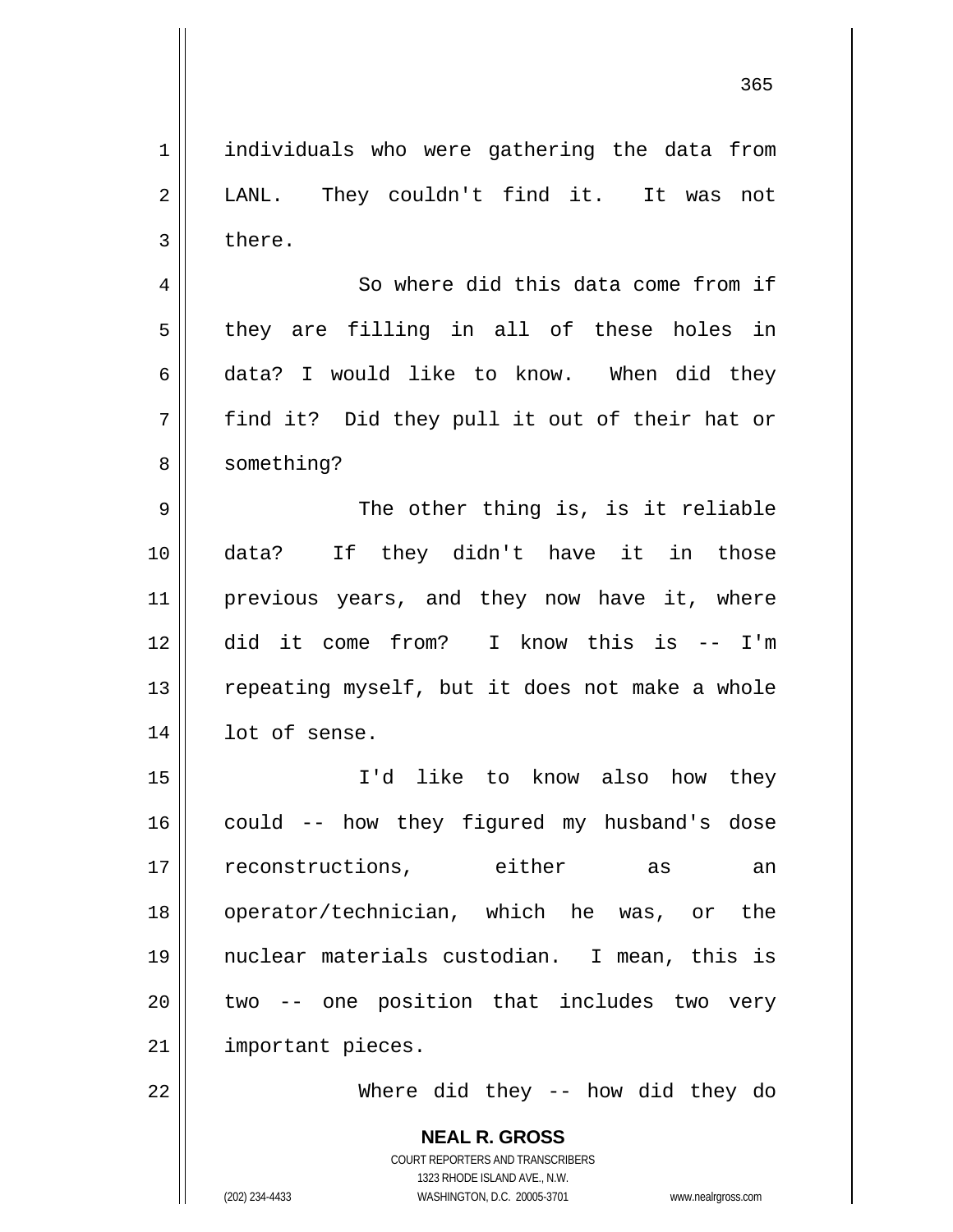this? They denied his claim. They've denied it twice or three times. And they can never, ever explain exactly why they denied it, because they have all of these charts, these charts that nobody but them can read.

6 7 8 9 10 11 12 13 14 15 16 Frustration level is very high. I've listened to a lot of these people here who have had untold illnesses. I watched my husband die for three years. When you watch somebody you love, the person who was your soul mate, die, you want to take somebody out and wring their neck, because you know that, in their environment, they were exposed to stuff that causes -- he had three separate cancers, and he was exposed to stuff that caused stuff.

17 18 19 20 NIOSH is in the business of guesstimating. They call it probabilities. It's guessing. And they cannot prove that it's not.

I state my case.

22

21

1

2

3

4

5

CHAIRMAN ZIEMER: Thank you,

**NEAL R. GROSS** COURT REPORTERS AND TRANSCRIBERS

1323 RHODE ISLAND AVE., N.W. (202) 234-4433 WASHINGTON, D.C. 20005-3701 www.nealrgross.com

<u>366 and 2001 and 2002 and 2003 and 2003 and 2004 and 2004 and 2004 and 2004 and 2004 and 2004 and 2004 and 20</u>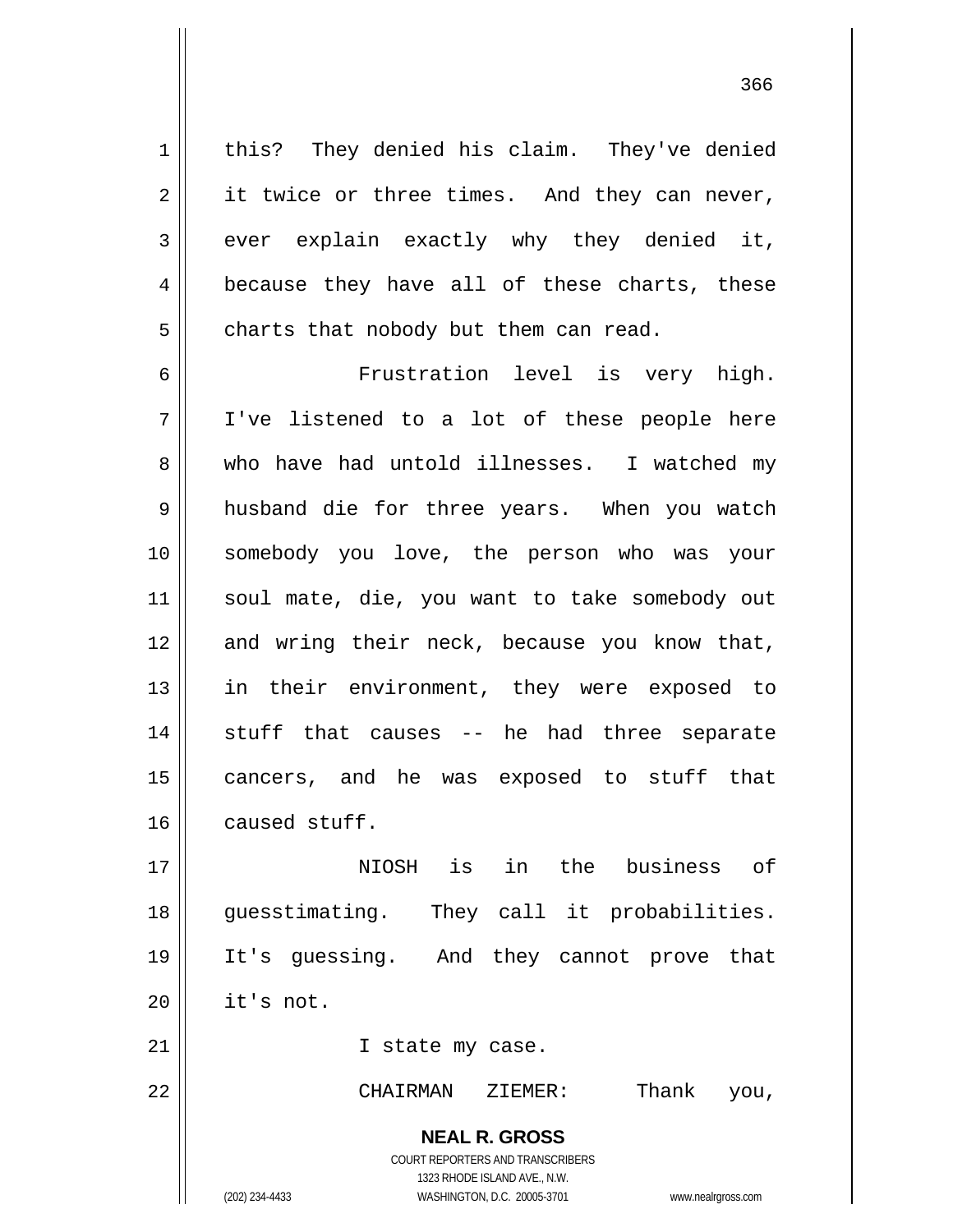| $1\,$          | Sammie, for sharing that with us.                                                                   |
|----------------|-----------------------------------------------------------------------------------------------------|
| $\overline{2}$ | The last speaker on the list is                                                                     |
| 3              | Wayne Knox. And is Wayne with us? Okay.                                                             |
| $\overline{4}$ | We'll stand by just a minute.                                                                       |
| 5              | MR. LEYBA: Do the people on the                                                                     |
| 6              | phone get an opportunity to get involved?                                                           |
| 7              | CHAIRMAN ZIEMER: Yes, we will do                                                                    |
| 8              | that here in just a moment.                                                                         |
| 9              | Mr. Knox, are you ready to go, or -                                                                 |
| 10             | - I have someone on the phone that wishes to                                                        |
| 11             | speak. Do you have some materials that you                                                          |
| 12             | need to distribute? Why don't you start                                                             |
| 13             | distributing those, and gentleman on the                                                            |
| 14             | phone, if you wish to comment, tell us your                                                         |
| 15             | name, and then you may proceed.                                                                     |
| 16             | MR. LEYBA: My name is Jerry Leyba.                                                                  |
| 17             | I'm with LAPOW, Los Alamos Project on Worker                                                        |
| 18             | Safety. And I'm also a claimant.                                                                    |
| 19             | I worked as an RCT, radiological                                                                    |
| 20             | control technician at GA-55 and at CMR, and I                                                       |
| 21             | want to make a comment for the SEC for<br>Los                                                       |
| 22             | Alamos National Laboratory.                                                                         |
|                | <b>NEAL R. GROSS</b>                                                                                |
|                | COURT REPORTERS AND TRANSCRIBERS                                                                    |
|                | 1323 RHODE ISLAND AVE., N.W.<br>(202) 234-4433<br>WASHINGTON, D.C. 20005-3701<br>www.nealrgross.com |

367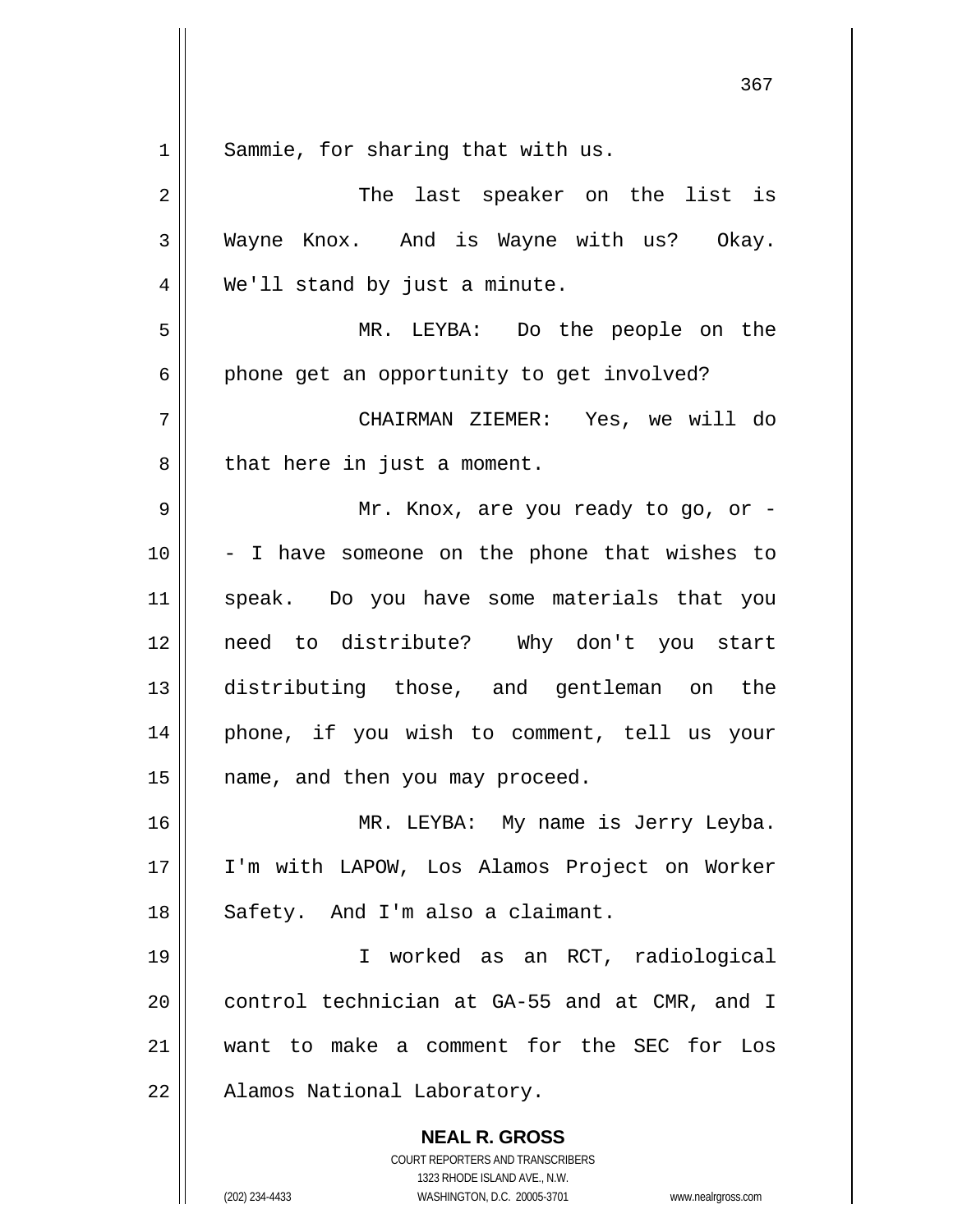| $\mathbf 1$ | I feel that the Radiation Advisory             |
|-------------|------------------------------------------------|
| 2           | Board, NIOSH should approve this SEC for LANL  |
| 3           | due to the lack of data that is correct data   |
| 4           | that was given by the Institute of             |
| 5           | Occupational Medicine to NIOSH for dose        |
| 6           | reconstruction under the IREP model, which I   |
| 7           | feel has nothing to do with the workers at Los |
| 8           | Alamos and other nuclear facilities around the |
| 9           | country, because they are based on survivors   |
| 10          | of Hiroshima and Nagasaki.                     |
| 11          | And also, a lot of the people that             |
| 12          | are involved with LAPOW who have been denied,  |
| 13          | denied, denied, when we look at the statistics |
| 14          | on Department of Labor's website, I believe    |
| 15          | there's about 17,000 who have filed claims for |
| 16          | LANL, and only approximately 130 of them were  |
| 17          | approved, and that is less than one percent.   |
| 18          | feel that the things that took<br>$\mathbf{I}$ |
| 19          | place at GA-55 over at CMR during the Tiger    |
| 20          | Team, all the chemicals that we had there that |
| 21          | we took out by dump truck loads, and also with |
| 22          | the physicians, a lot of the physicians in Los |
|             | <b>NEAL R. GROSS</b>                           |

COURT REPORTERS AND TRANSCRIBERS 1323 RHODE ISLAND AVE., N.W.

 $\prod$ 

(202) 234-4433 WASHINGTON, D.C. 20005-3701 www.nealrgross.com

<u>368</u>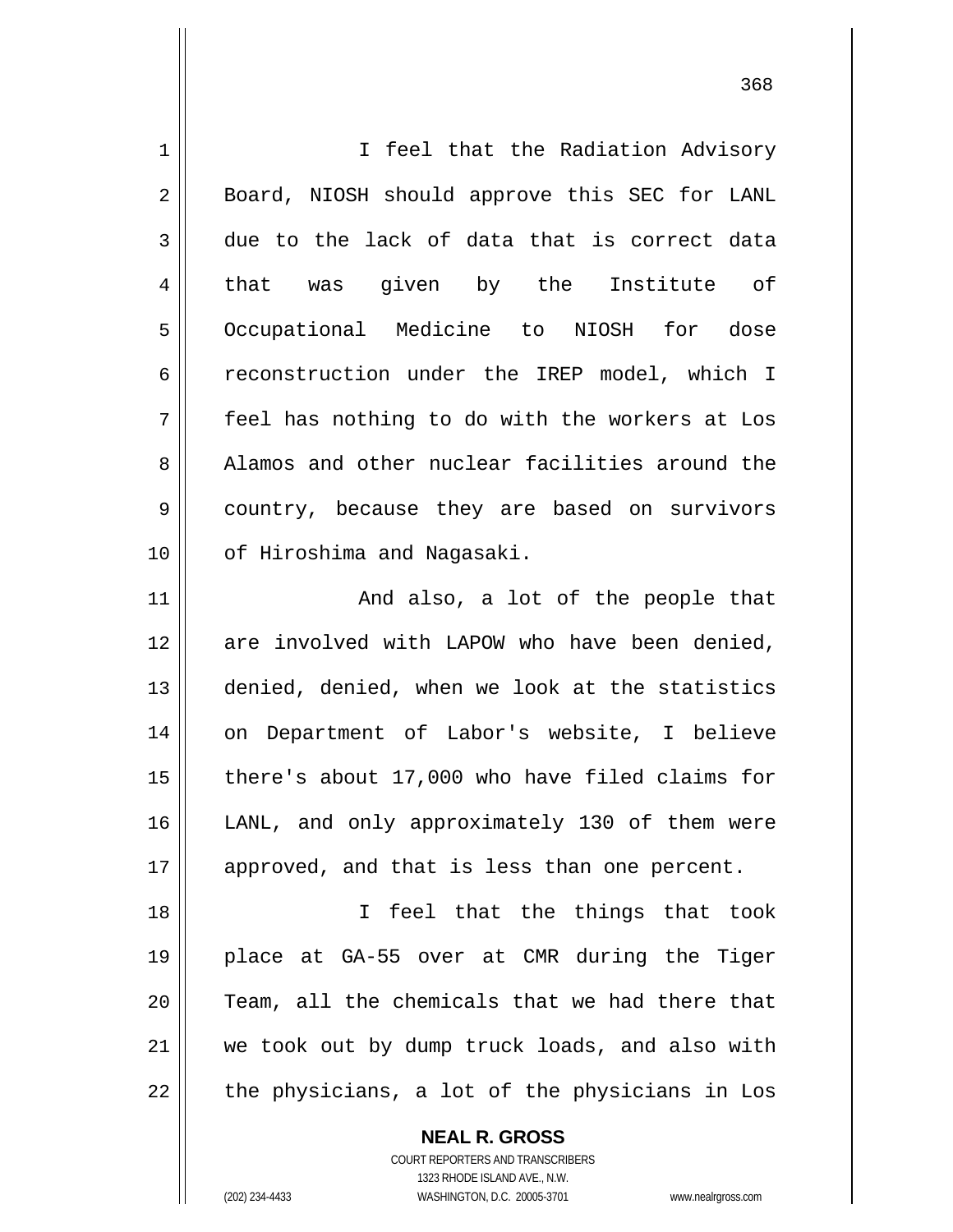1 2 3 4 5 6 7 8 9 10 11 12 13 14 15 16 17 18 19 20 21 22 Alamos are not willing to give medical evaluations. And I wonder why that these doctors are not as cooperative, and make the claimants go in circles. I feel that -- I've been denied myself four times. As an RCT, I worked at doing bag outs, or filters, or decontamination. I felt a lot of the exposure that came from PU-238, 239, we worked with cobalt-60, cesium-137, and I know there is a lot of exposure for people who worked there for more than 30 years, and yet when they get their records, how can their records being showing 0.001 millirem. That is incorrect data. And we know that the Department of labor and Department of Energy had to tell the Los Alamos National Laboratory, Institute of Occupational Medicine, that the data that they were sending for dose reconstruction was not accurate.

369

And I feel that the LANL SEC should

**NEAL R. GROSS** COURT REPORTERS AND TRANSCRIBERS 1323 RHODE ISLAND AVE., N.W. (202) 234-4433 WASHINGTON, D.C. 20005-3701 www.nealrgross.com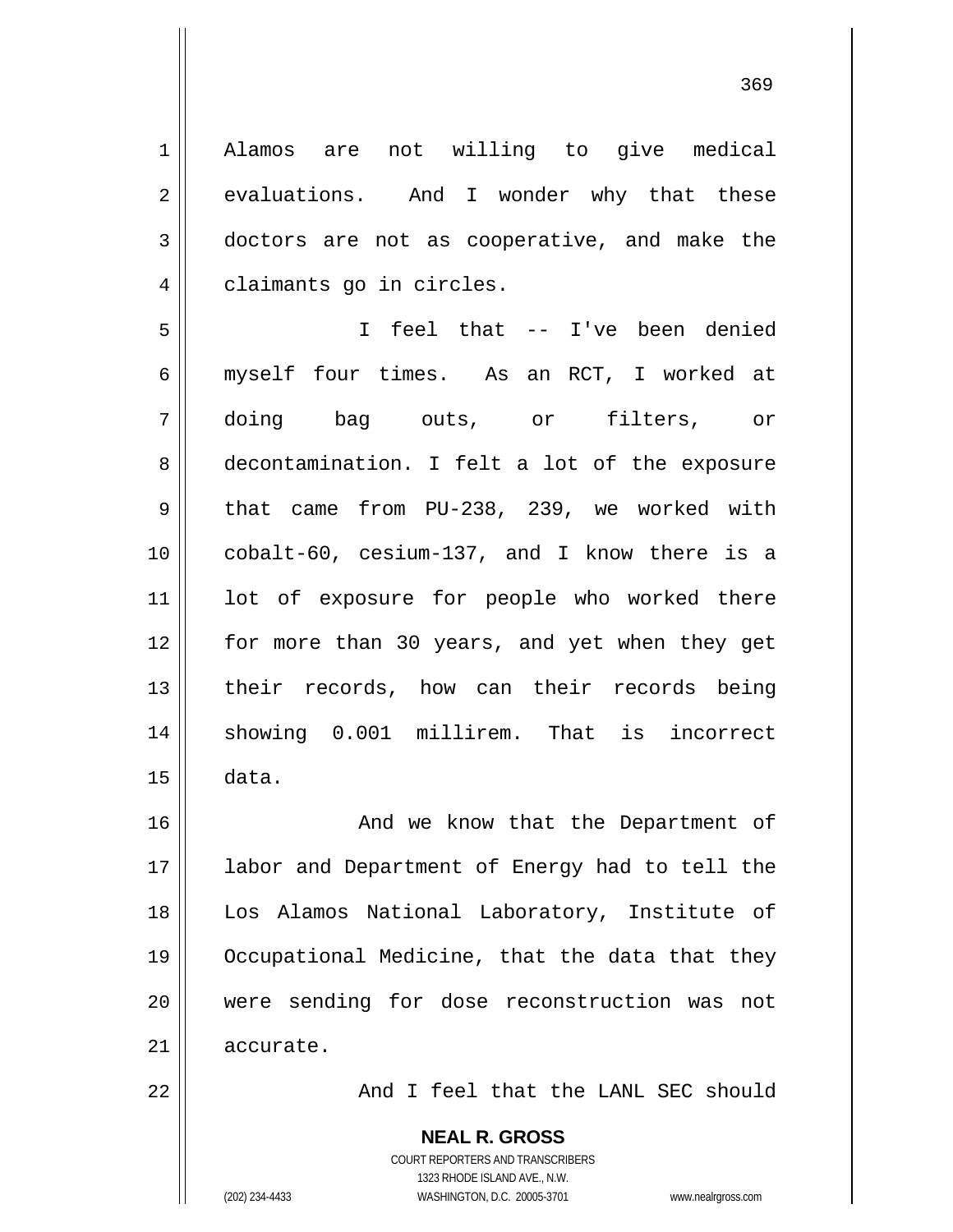be approved, because there are many claimants who are really having a hard time. It's frustrating. They're very depressed. They don't know what more they have to do with sending medical information to you folks.

6 7 8 9 10 11 12 13 14 15 I feel that it is time for the Radiation Advisory Board and NIOSH to face up, as I heard the comments last night by [Identifying information Redacted], and what happened to her [Identifying information Redacted], and also to [Identifying information Redacted], and also the testimony that [Identifying information Redacted] gave, and the petition that [Identifying information Redacted] presented to you folks.

16 17 18 19 20 21 22 As a representative of the Los Alamos Project on Worker Safety Nuclear Group Study, and also for UPTE, University of Professional and Technical Employees, it is time for the Radiation Advisory Board and NIOSH to give serious consideration on this LANL SEC Petition.

> **NEAL R. GROSS** COURT REPORTERS AND TRANSCRIBERS 1323 RHODE ISLAND AVE., N.W. (202) 234-4433 WASHINGTON, D.C. 20005-3701 www.nealrgross.com

1

2

3

4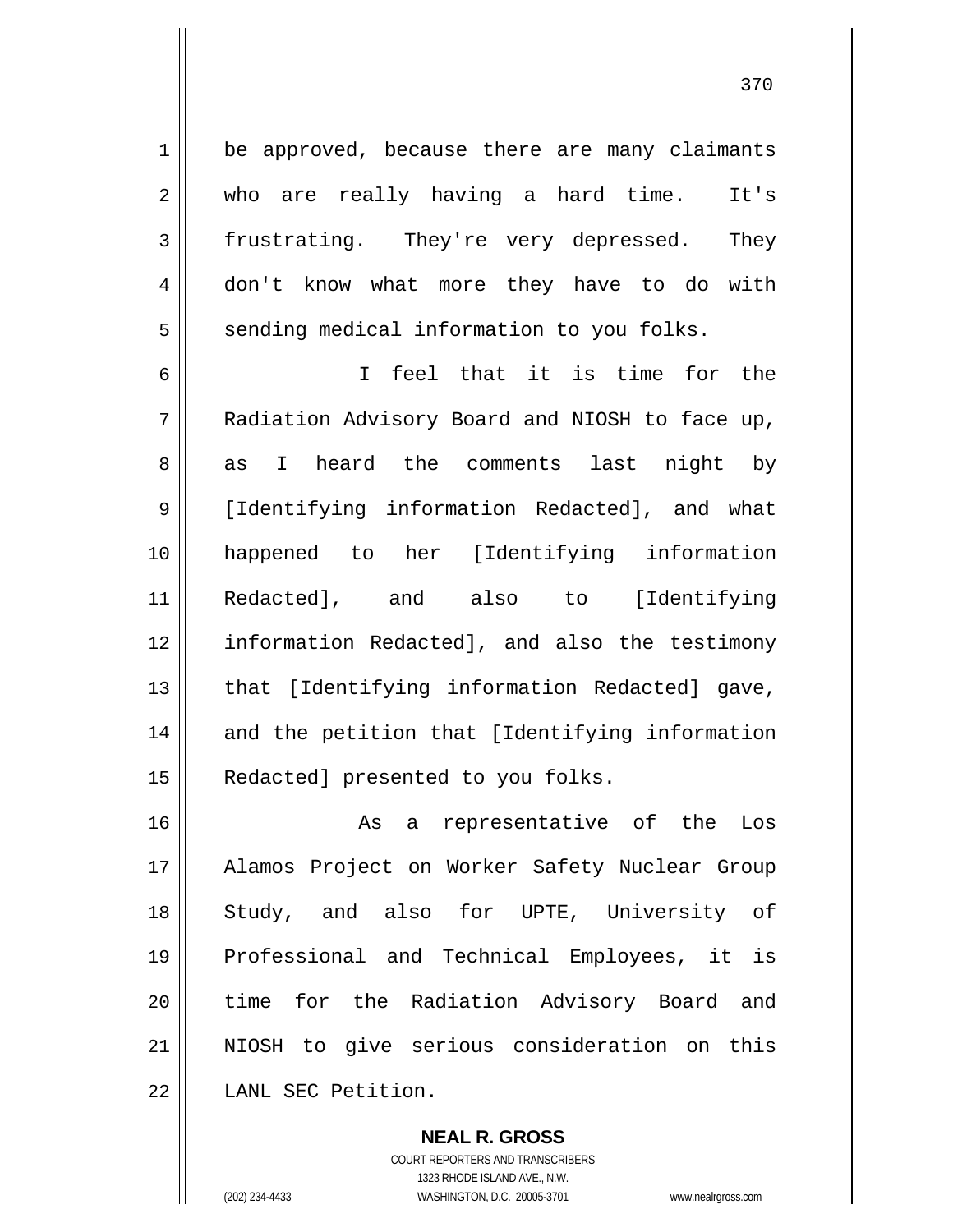|                | 371                                                      |
|----------------|----------------------------------------------------------|
| 1              | I thank you much for listening.                          |
| $\overline{2}$ | CHAIRMAN ZIEMER: Okay. Thank you                         |
| 3              | very much for those comments.                            |
| 4              | Next we'll hear from Wayne Knox.                         |
| 5              | Wayne? Stay very close to there.                         |
| 6              | MR. KNOX: Okay. Great. I feel                            |
| 7              | privileged to be up here. Now I can make some            |
| 8              | decisions.                                               |
| 9              | Thank you very much for inviting me                      |
| 10             | to come up to the head table and talk.                   |
| 11             | The Board has heard a tremendous                         |
| 12             | amount about problems that have occurred at              |
| 13             | the site, and I know it's difficult to believe           |
| 14             | that all of these things actually go on.<br>No           |
| 15             | one, to my knowledge, has come up and shown              |
| 16             | you anything in writing and proof as to what             |
| 17             | really went on.                                          |
| 18             | I have that proof, and I want to                         |
| 19             | present it to you in terms of documentation,             |
| 20             | and in terms of a video. I have supplied to              |
| 21             | you more documentation over there, and I have            |
| 22             | provided four videos that actually show what             |
|                | <b>NEAL R. GROSS</b><br>COURT REPORTERS AND TRANSCRIBERS |

1323 RHODE ISLAND AVE., N.W.

 $\prod$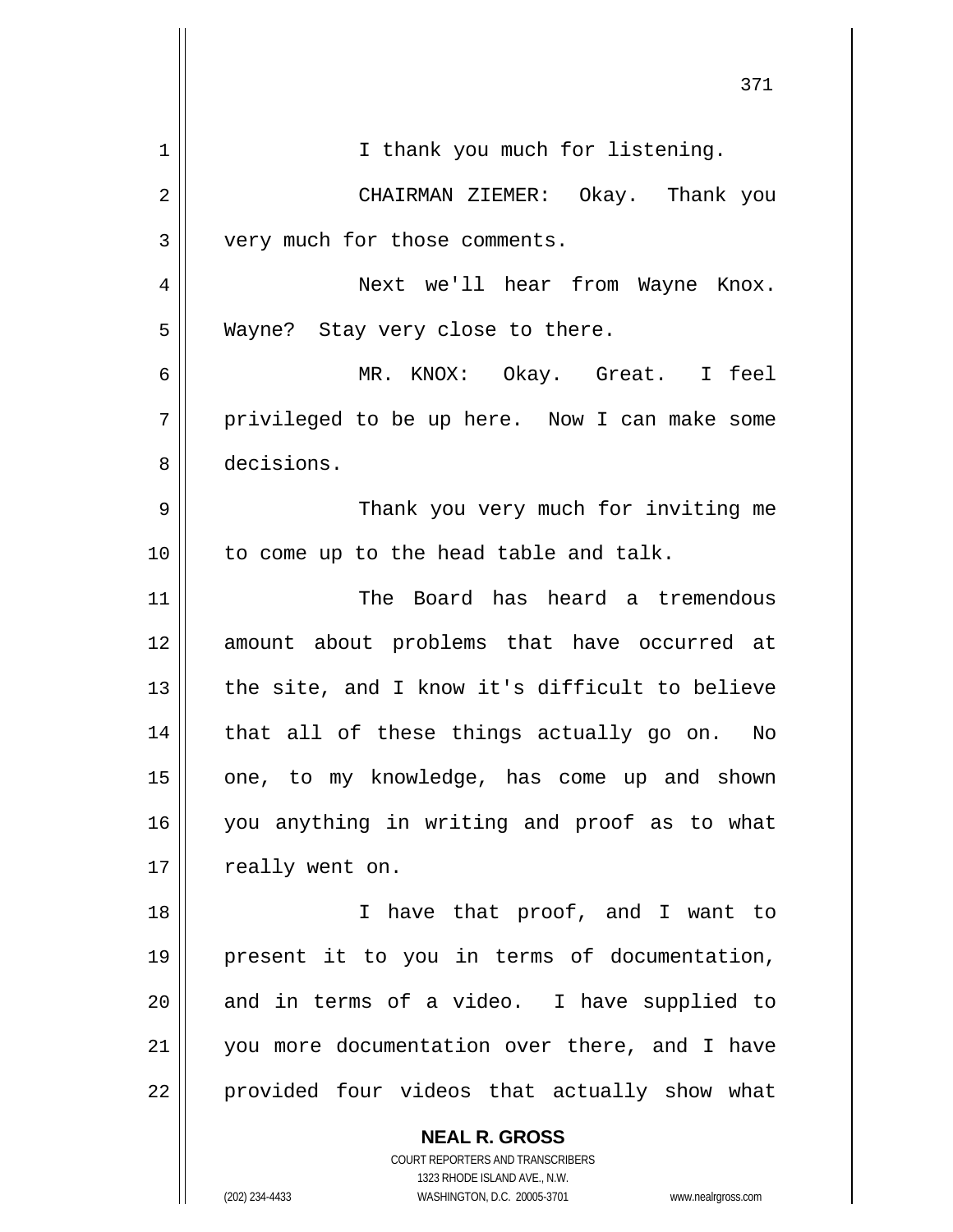**NEAL R. GROSS** 1 2 3 4 5 6 7 8 9 10 11 12 13 14 15 16 17 18 19 20 21 22 is going on in terms of the exposures of people at the DOE sites, in particular, one site. I am not suggesting that this occurs at all DOE sites, but I'm taking one case, and running through a dichotomy of it, and show you what really has happened. I provided you some examples of what is contained in this package. I have a stack more of this documentation available to provide further support to what I say if you need it. So let's start with number one. Number one is a certification whenever waste is analyzed, disposed of, it has to be certified. This certification here is a certification from the Department of Energy Plant Manager and a Project Manager which certifies that, to their best knowledge and belief, true -- that this information is true, accurate, and complete. And they also acknowledge that they

372

COURT REPORTERS AND TRANSCRIBERS 1323 RHODE ISLAND AVE., N.W.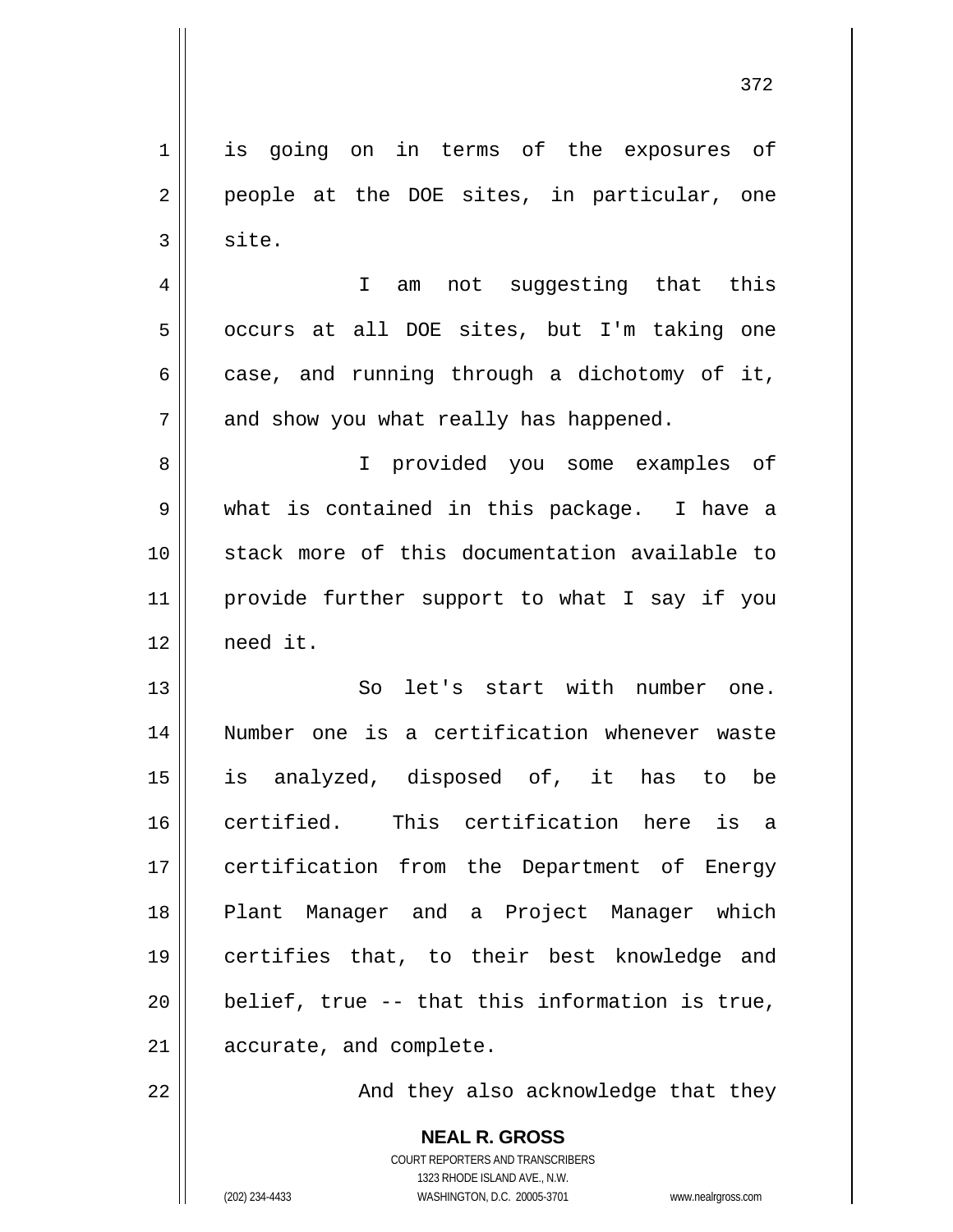are submitting this with the understanding that there are possible fines and imprisonment for knowing violations.

4 5 6 7 8 9 10 11 12 13 Number two is the information that was presented to me as a Project Manager, which states the amount of tritium that was contained in the sludge that we were supposed to mix. You will note that, under tritium in the sludge, it has NA. However, if you will move over further to the right to the last column, you'll note that, in the liquid potion, the liquid sitting on top of the sludge, there is some tritium.

14 15 16 17 I consider this to be unusual. Tritium generally does not behave in this manner unless there is some weird chemistry going on.

18 19 20 21 22 I inquired about this inconsistency, and they said they had an 800 page validation and verification report that was performed by SAIC which said no tritium was in the sludge. You needed no protection

> **NEAL R. GROSS** COURT REPORTERS AND TRANSCRIBERS 1323 RHODE ISLAND AVE., N.W. (202) 234-4433 WASHINGTON, D.C. 20005-3701 www.nealrgross.com

1

2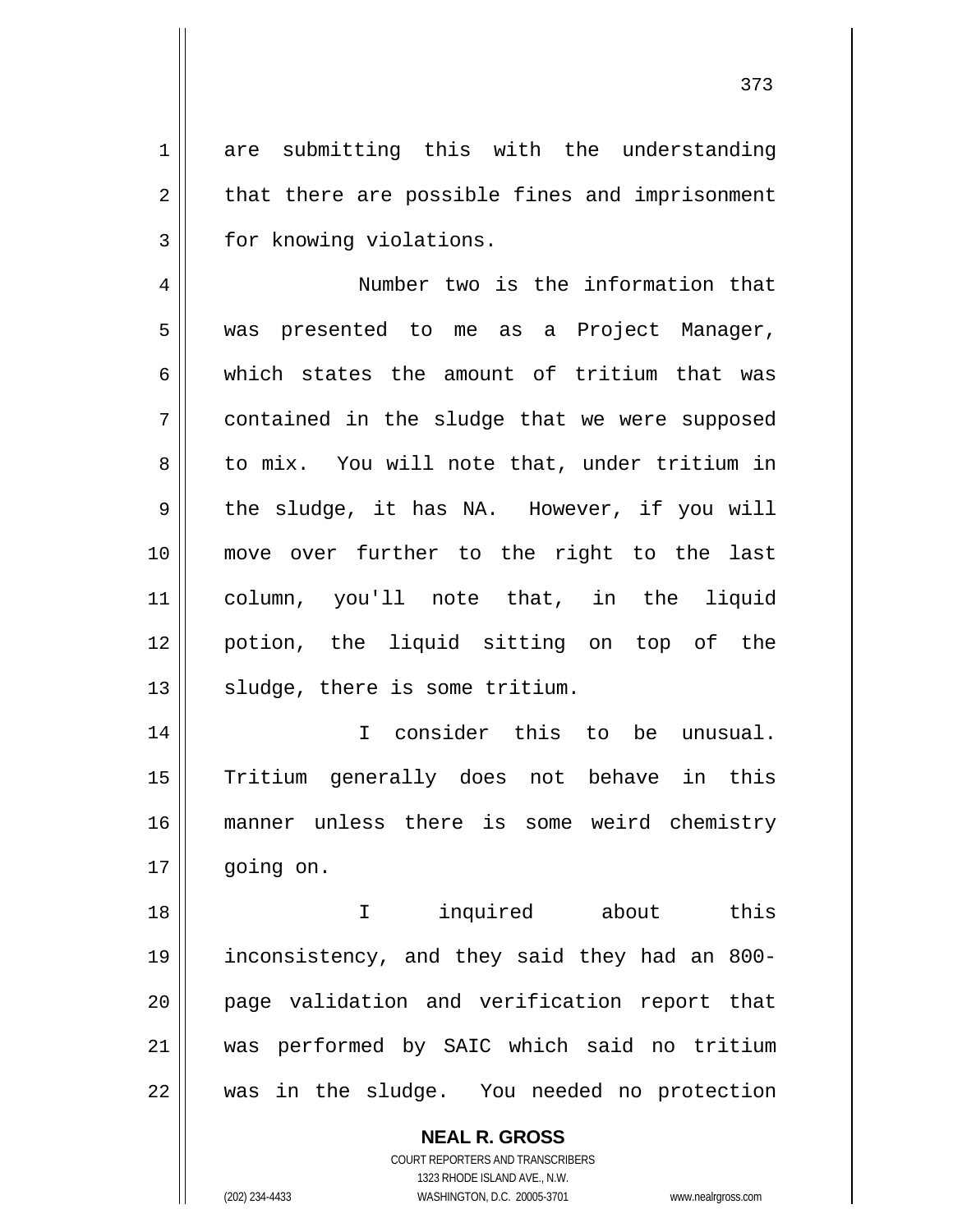1 from tritium.

| work permit. And as you can see where I have                                                                                                                    |
|-----------------------------------------------------------------------------------------------------------------------------------------------------------------|
| circled there, there are no provisions for                                                                                                                      |
| protection from tritium. There is<br>no                                                                                                                         |
| monitoring of tritium. And just as a note,                                                                                                                      |
| tritium requires specialized protection, and                                                                                                                    |
| it requires specialized monitoring.                                                                                                                             |
| Number four, being a good health                                                                                                                                |
| physicist, I said that we should cut this tank                                                                                                                  |
| in this manner just in case, because the first                                                                                                                  |
| thing you think about as a radiological                                                                                                                         |
| engineer is the engineering design to prevent                                                                                                                   |
| exposures from people.                                                                                                                                          |
| I submitted this engineering                                                                                                                                    |
| design. It was rejected. It was rejected                                                                                                                        |
| because they said, if one of my workers were                                                                                                                    |
| to cross hands, were to cross this imaginary                                                                                                                    |
| boundary, it would be a confined entry                                                                                                                          |
| violation. I don't think that's true.                                                                                                                           |
| The next sheet, number four, we                                                                                                                                 |
| started mixing the sludge inside of a tank.                                                                                                                     |
| <b>NEAL R. GROSS</b><br>COURT REPORTERS AND TRANSCRIBERS<br>1323 RHODE ISLAND AVE., N.W.<br>(202) 234-4433<br>WASHINGTON, D.C. 20005-3701<br>www.nealrgross.com |
|                                                                                                                                                                 |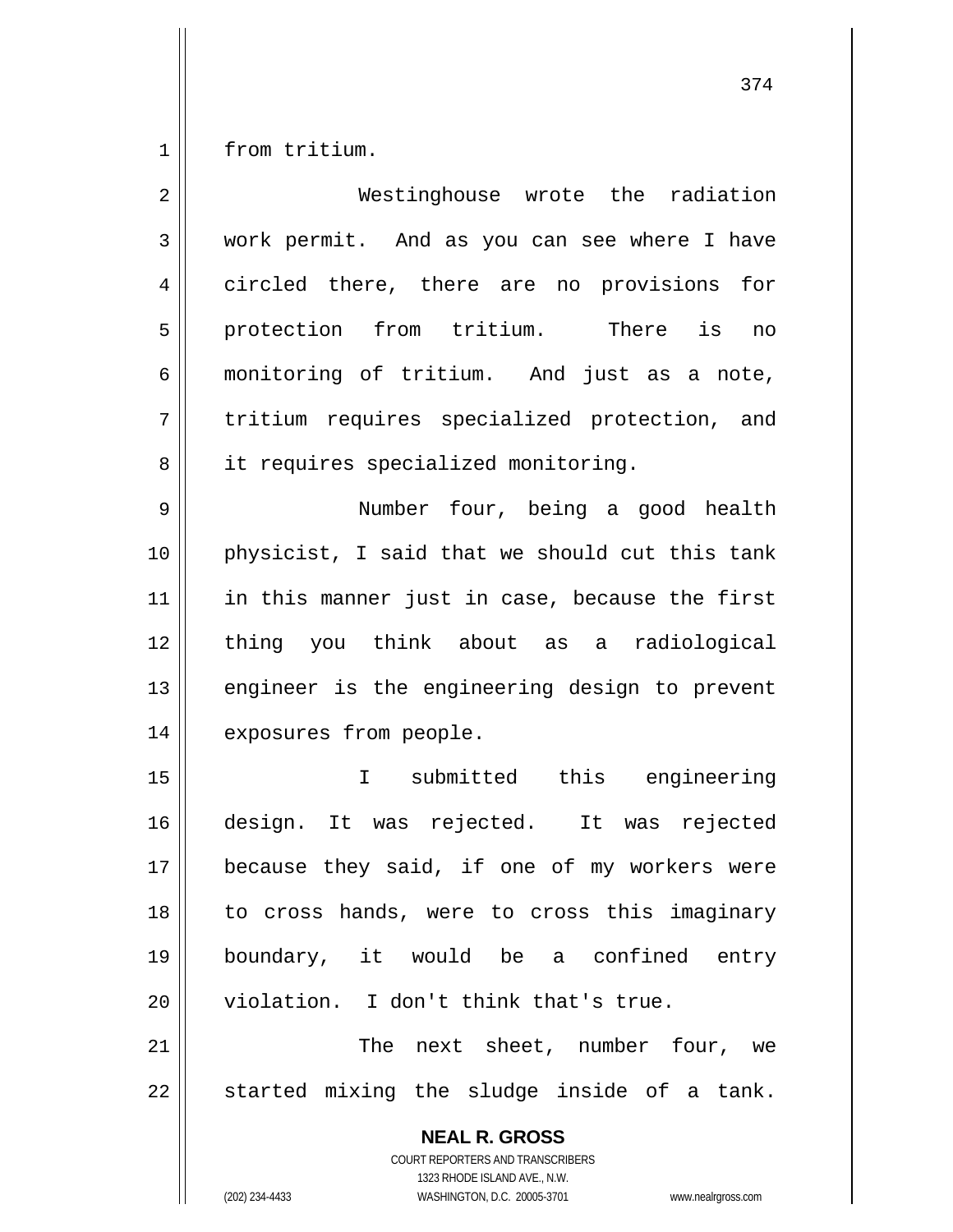And this report says that the levels of organic compounds, the smell inside of the tent, rose very high, and we had to evacuate the tent. At that time, no tritium was in the sludge. There were, obviously, organic compounds.

7 8 9 10 11 12 13 14 15 16 We evacuated the tent. Westinghouse provided no organic filters, because nothing was going to be released. They provided no -- no organic filters on the exhaust of the tent, which I requested that they do. They refused. They also refused to elevate the exhaust point, so there was a ground level release of material so strong that the radiation technician refused to go near the exhaust to collect the sample.

17 18 19 20 21 22 Number six, you'll see the IH - the Industrial Hygiene people came over and made measurements inside of the tent, and in the viewing gallery where we were standing, we could smell it. They made these measurements inside of the tent.

> COURT REPORTERS AND TRANSCRIBERS 1323 RHODE ISLAND AVE., N.W. (202) 234-4433 WASHINGTON, D.C. 20005-3701 www.nealrgross.com

**NEAL R. GROSS**

1

2

3

4

5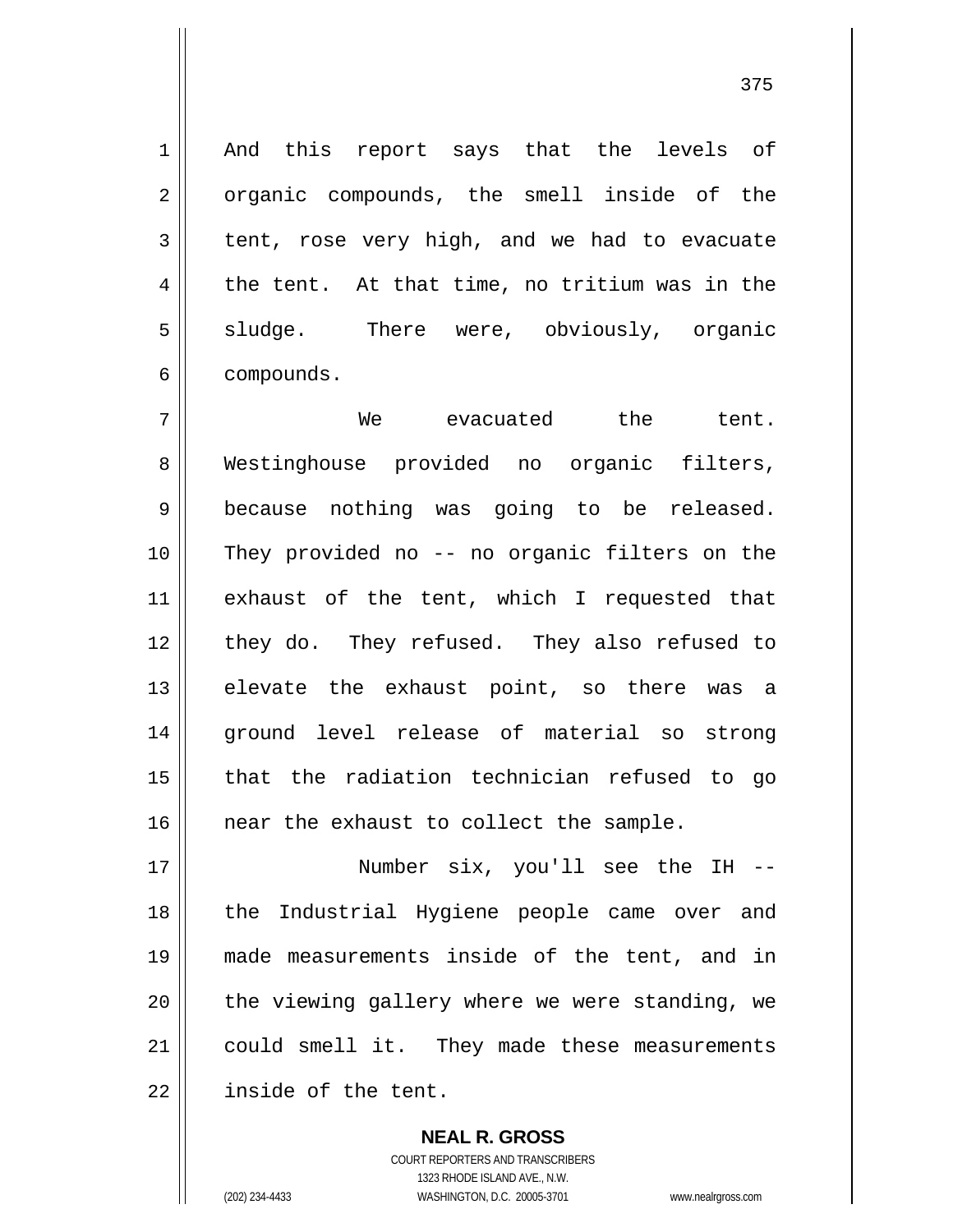| $\mathbf 1$    | Now, these are measurements of                                      |
|----------------|---------------------------------------------------------------------|
| $\overline{2}$ | organic compounds. Tritium can be bound with                        |
| $\mathbf{3}$   | organic materials. The dose conversion factor                       |
| 4              | for organic-bound tritium is greater than that                      |
| 5              | of tritium and water, and certainly of tritium                      |
| 6              | and air.                                                            |
| 7              | I have provided you a list, and                                     |
| 8              | number 7A and B, of all of the individuals                          |
| 9              | that were exposed to this, believe it or not,                       |
| 10             | there were 32 inspectors evaluating the work                        |
| 11             | of seven people. All of them were exposed,                          |
| 12             | unknowingly, to tritium at this point.                              |
| 13             | I have the names, the event, and                                    |
| 14             | you can go back to my records and see when                          |
| 15             | they signed in and out of my site. I took the                       |
| 16             | sludge samples and split it. I gave one to                          |
| 17             | Westinghouse to analyze, and another one to a                       |
| 18             | independent laboratory to<br>laboratory, an                         |
| 19             | analyze.                                                            |
| 20             | Westinghouse analyzed the<br>sample                                 |
| 21             | and refused to give me the results of the                           |
| 22             | analysis. I had to go through the Freedom of                        |
|                | <b>NEAL R. GROSS</b>                                                |
|                | <b>COURT REPORTERS AND TRANSCRIBERS</b>                             |
|                | 1323 RHODE ISLAND AVE., N.W.                                        |
|                | (202) 234-4433<br>WASHINGTON, D.C. 20005-3701<br>www.nealrgross.com |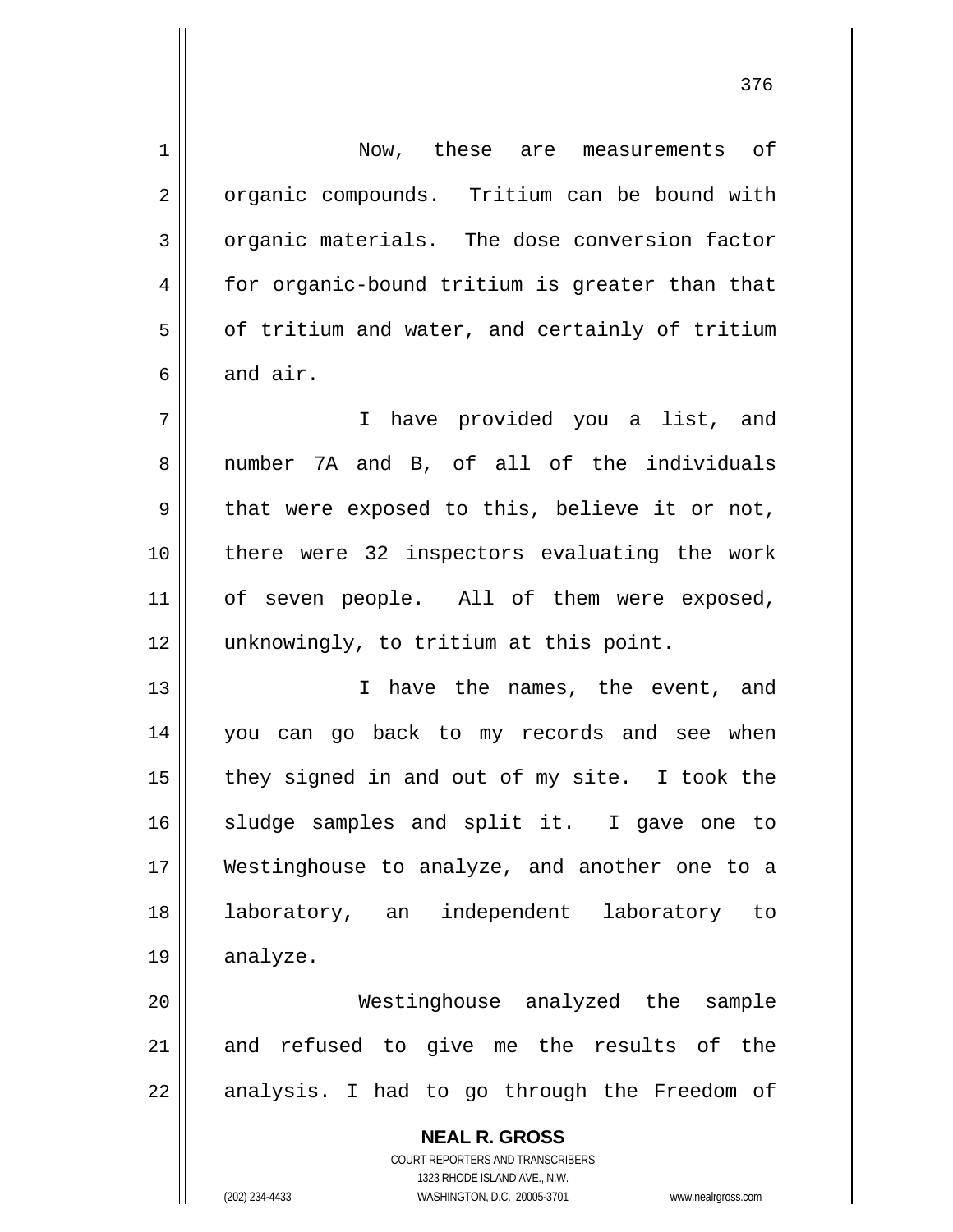377

1 2 3 4 Information to get this. They refused to give me, the Project Manager, the analysis of the sludge. And as you can see in 8A, you have

the split sludge sample. If you flip back to the back, Westinghouse reports the tritium concentration is 4,176 picocuries per gram. Perhaps not that exciting to most, but why would you not give the results to me?

10 11 12 13 And by the way, it was in my contract that I would evaluate all of the data and turn it over to Westinghouse as the Project Manager.

14 15 16 17 18 19 20 And going through the Freedom of Information Act, which took about three years to get this information, I find that there is -- it looked like acid. If you look at nine, where I have acid, you can go over and you can see the sample number is 1143898. It was exposed to acid.

21 22 You should never use acid in analyzing tritium -- preparing tritium. I

> **NEAL R. GROSS** COURT REPORTERS AND TRANSCRIBERS 1323 RHODE ISLAND AVE., N.W. (202) 234-4433 WASHINGTON, D.C. 20005-3701 www.nealrgross.com

5

6

7

8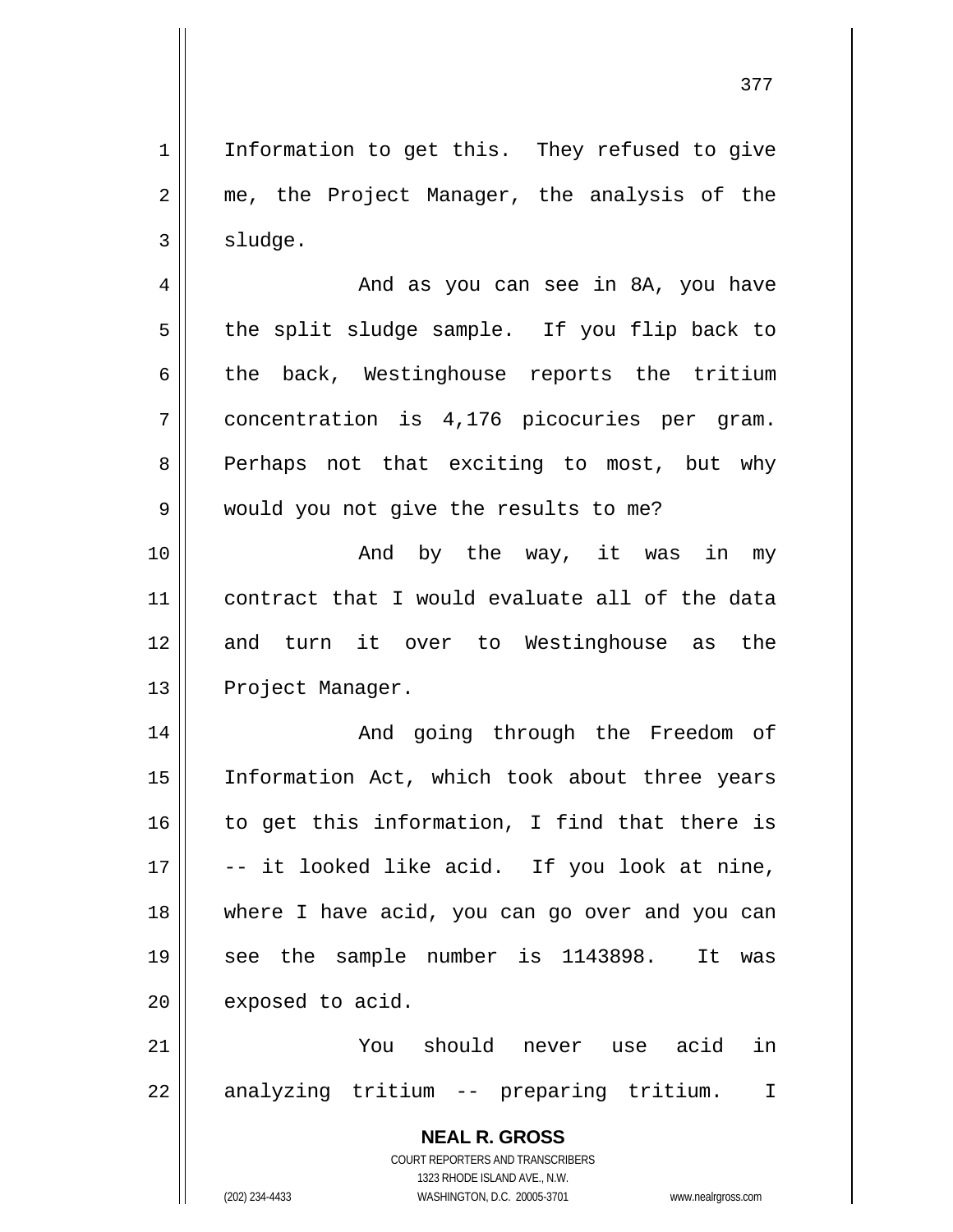talked to the radio chemist about this, and he said, that's what they used. They used acid in preparing sludge and soil samples for tritium analysis.

7 The procedure that they used is in number ten, which I again got through the Freedom of Information Act. It says that you that for analyzing the tritium.

9 10 11 12 13 14 15 Number 10B is a statement from them concerning the soil samples and they indicate that they use this procedure for tritium but tritium is lost during the process because they use concentrated nitric acid. So we are analyzing tritium in soil -- are we? Or are we boiling it off?

16 17 18 19 20 21 22 That material was packaged. Whenever you package tritium, you are required to monitor the offgass because tritium will go any place it wants to go, trust me. You have to monitor any container of tritium. You didn't do that because there was no tritium there. That tritium was shipped and stored

> **NEAL R. GROSS** COURT REPORTERS AND TRANSCRIBERS 1323 RHODE ISLAND AVE., N.W. (202) 234-4433 WASHINGTON, D.C. 20005-3701 www.nealrgross.com

1

2

3

4

5

6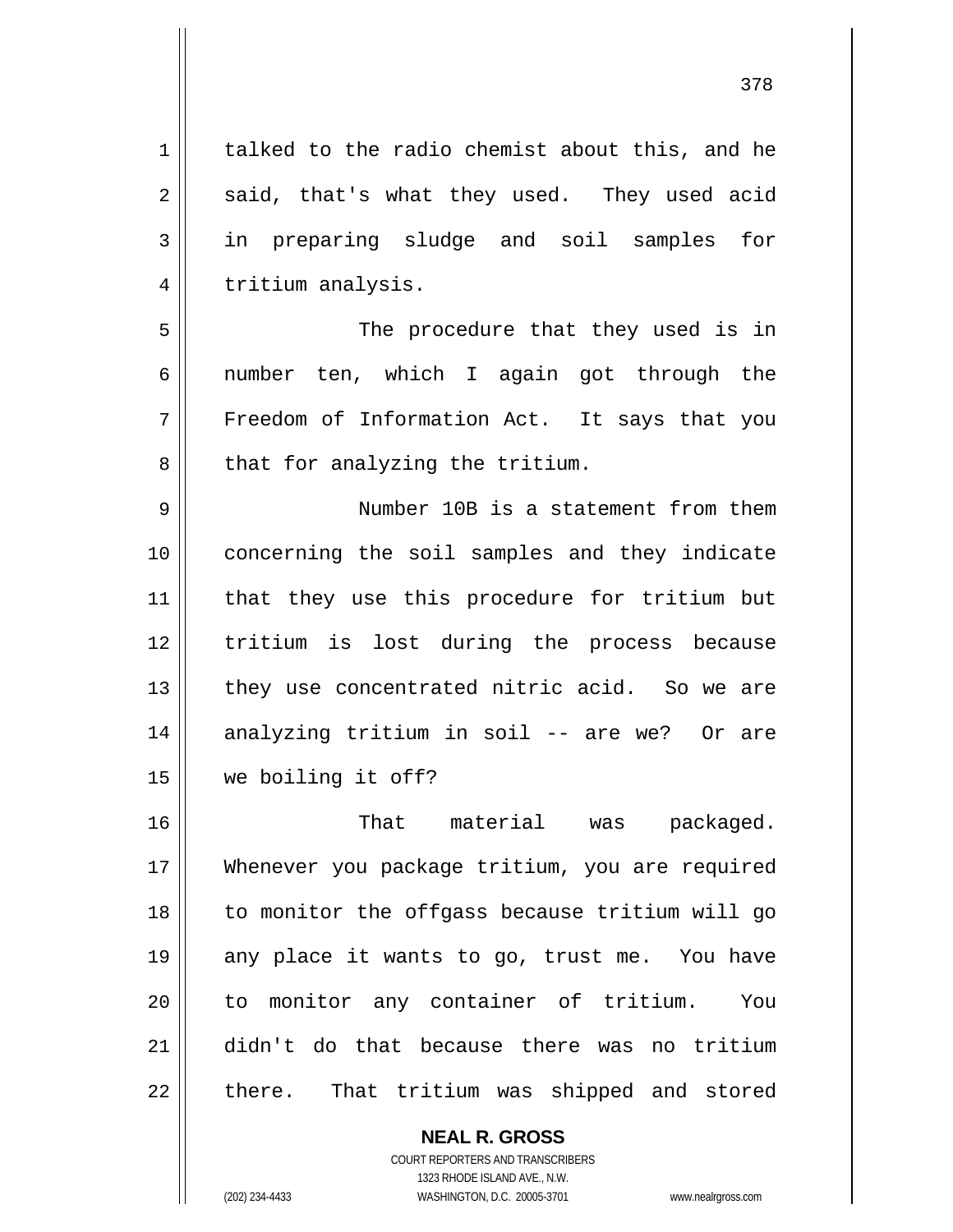1 for three years.

2 3 4 5 6 7 8 9 10 11 12 13 14 15 16 17 18 19 20 21 The results of the -- I finally got the results from the laboratory -- again going through the Freedom of Information Act -- it was 37,000 picocuries per liter -- per gram, I'm sorry, in there. Now this material was shipped. I have the shipping record. Its number -- I brought mine out. But I have the shipping record where no tritium is specified in the shipping manifest. So you have a situation where all of these people along the line have been exposed to tritium. Sitting in the warehouse, sitting in storage for three years, and then shipped from Savannah River up to Oak Ridge. Oak Ridge again measures the tritium before they incinerate it -- before incineration -- and they get roughly 57,000 picocuries per liter with one sample. Now this is after three years of decay and, of

course, that is a 12-year half-life but you

**NEAL R. GROSS** COURT REPORTERS AND TRANSCRIBERS 1323 RHODE ISLAND AVE., N.W. (202) 234-4433 WASHINGTON, D.C. 20005-3701 www.nealrgross.com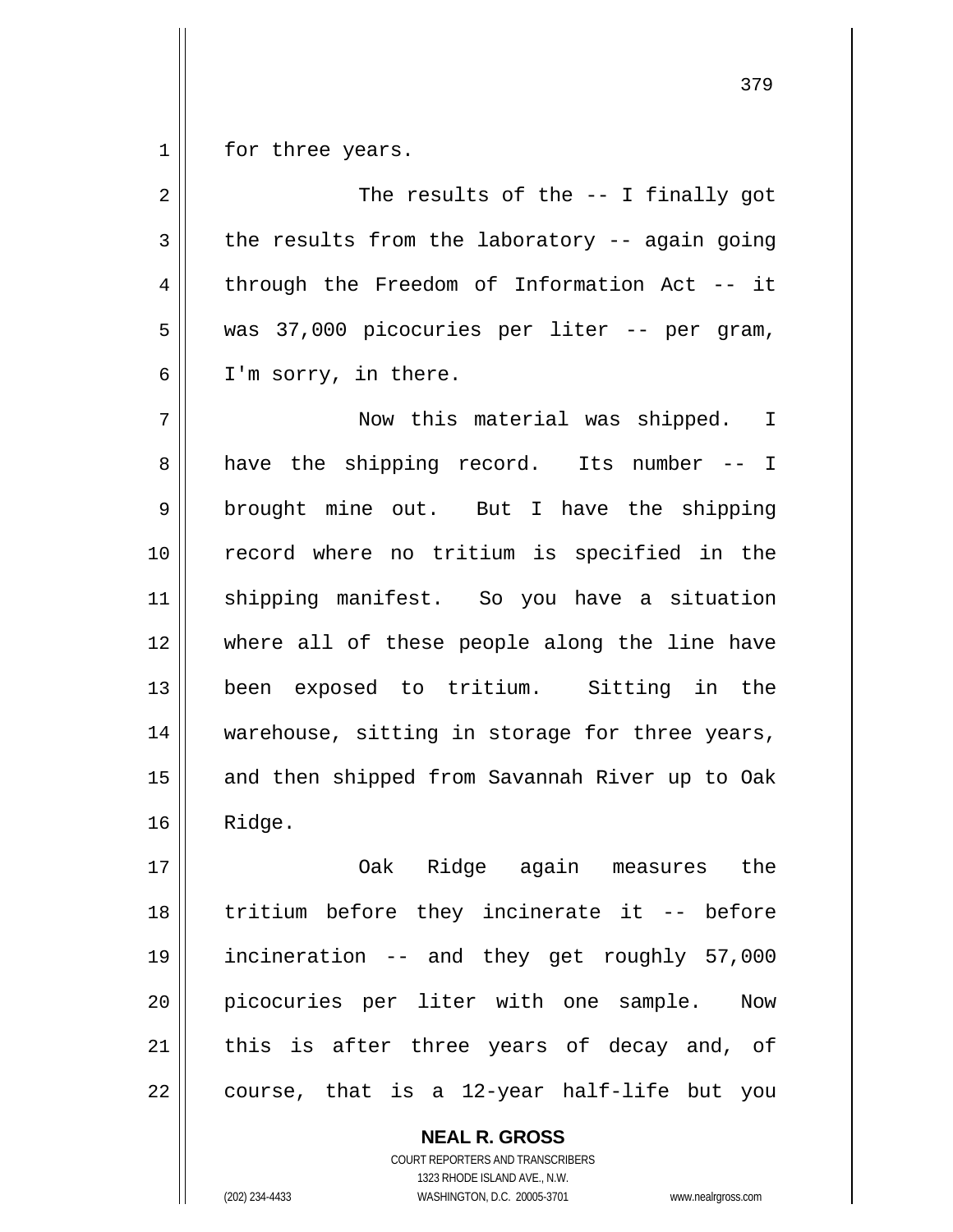| $\mathbf 1$    | also have offgassing for a three-year period.                                                       |
|----------------|-----------------------------------------------------------------------------------------------------|
| $\overline{2}$ | You can see the value of the                                                                        |
| 3              | tritium measured up at Oak Ridge here on page                                                       |
| 4              | 13B. Now why did all of this happen? There                                                          |
| 5              | a number of possibilities. Well, they<br>were                                                       |
| 6              | wanted to save money. They wanted to complete                                                       |
| 7              | it fast because the faster they complete it,                                                        |
| 8              | the more money they make.                                                                           |
| 9              | They were under an incentive awards                                                                 |
| 10             | program, the Mod-100 program, which offered                                                         |
| 11             | them an incentive award for getting the work                                                        |
| 12             | done fast and cheap. And workers don't                                                              |
| 13             | matter.                                                                                             |
| 14             | The<br>same philosophy was adopted                                                                  |
| 15             | were building the bombs<br>when<br>and<br>we                                                        |
| 16             | maintaining it. Workers didn't matter because                                                       |
| 17             | it is going to be difficult for anyone to go                                                        |
| 18             | back and reconstruct what we did.                                                                   |
| 19             | If you look at number 14, another                                                                   |
| 20             | In 1996 -- by the way, this work<br>reason.                                                         |
| 21             | occurred in 1998 so I have been digging for                                                         |
| 22             | ten years now -- but in 1996, Westinghouse                                                          |
|                |                                                                                                     |
|                | <b>NEAL R. GROSS</b>                                                                                |
|                | COURT REPORTERS AND TRANSCRIBERS                                                                    |
|                | 1323 RHODE ISLAND AVE., N.W.<br>(202) 234-4433<br>WASHINGTON, D.C. 20005-3701<br>www.nealrgross.com |

<u>380</u>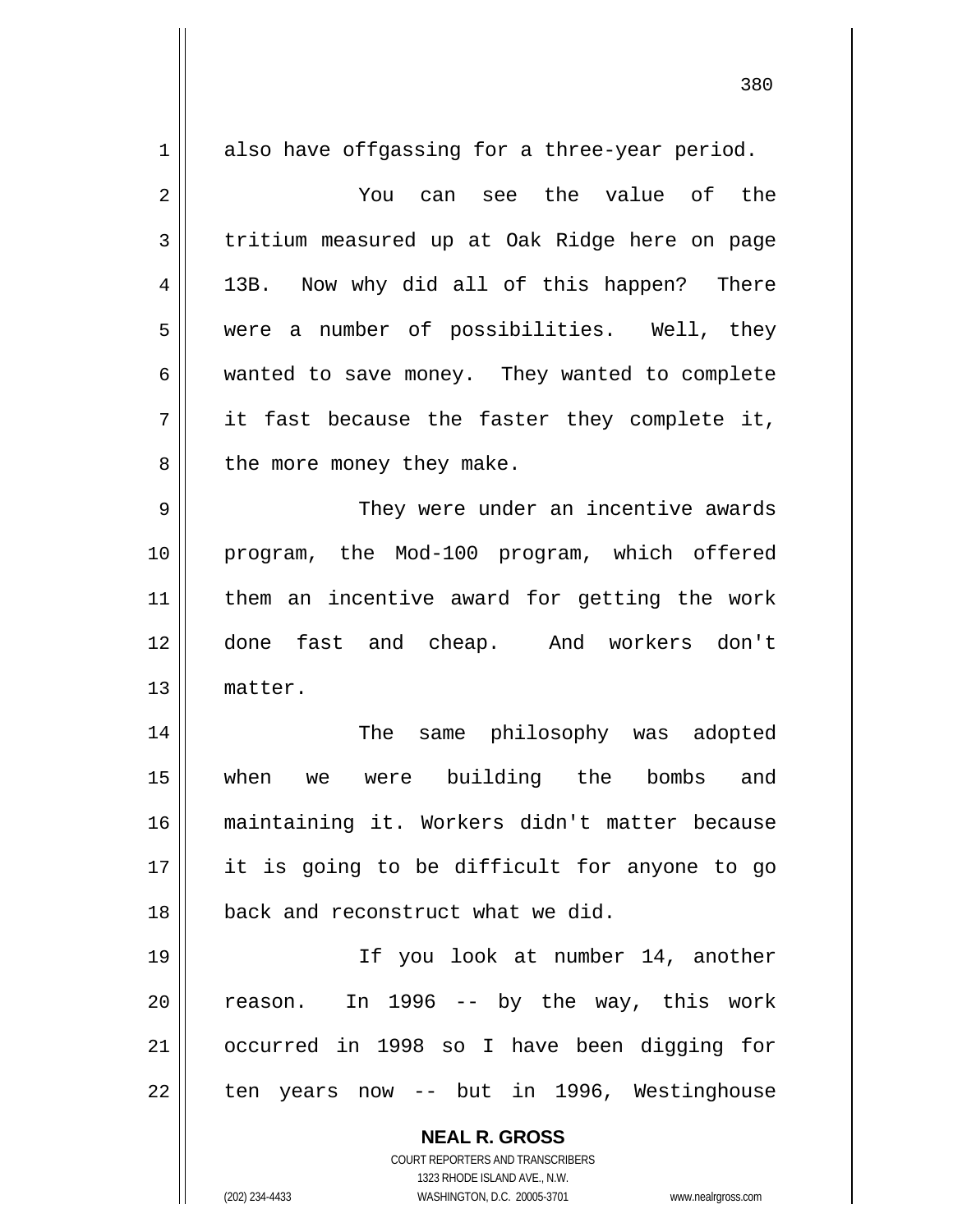1 2 3 4 5 6 7 8 9 10 11 12 13 14 15 16 17 18 19 20 21 22 sent tritium-bearing waste to Oak Ridge and mischaracterized it. I have the report. And Oak Ridge said no, you can't bring any more waste into this state. The State of Tennessee prohibited Westinghouse from shipping tritium-bearing waste into the state. So how else can I get rid of tritium-bearing waste is for it to be not there and for us to take advantage, we overly exposed workers in order to get rid of this tritium-bearing waste. By the way, this tritium-bearing waste was burned in Oak Ridge along with plutonium -- I didn't tell you - there are a lot of other stories, sidelines to this -- but that tritium-bearing waste was burned in Oak Ridge in excess of the incinerator burn limit. The plutonium that was there was burned in an excess. Westinghouse found cyanide in the first preliminary sample but refused to analyze it in the second sample,

> COURT REPORTERS AND TRANSCRIBERS 1323 RHODE ISLAND AVE., N.W. (202) 234-4433 WASHINGTON, D.C. 20005-3701 www.nealrgross.com

**NEAL R. GROSS**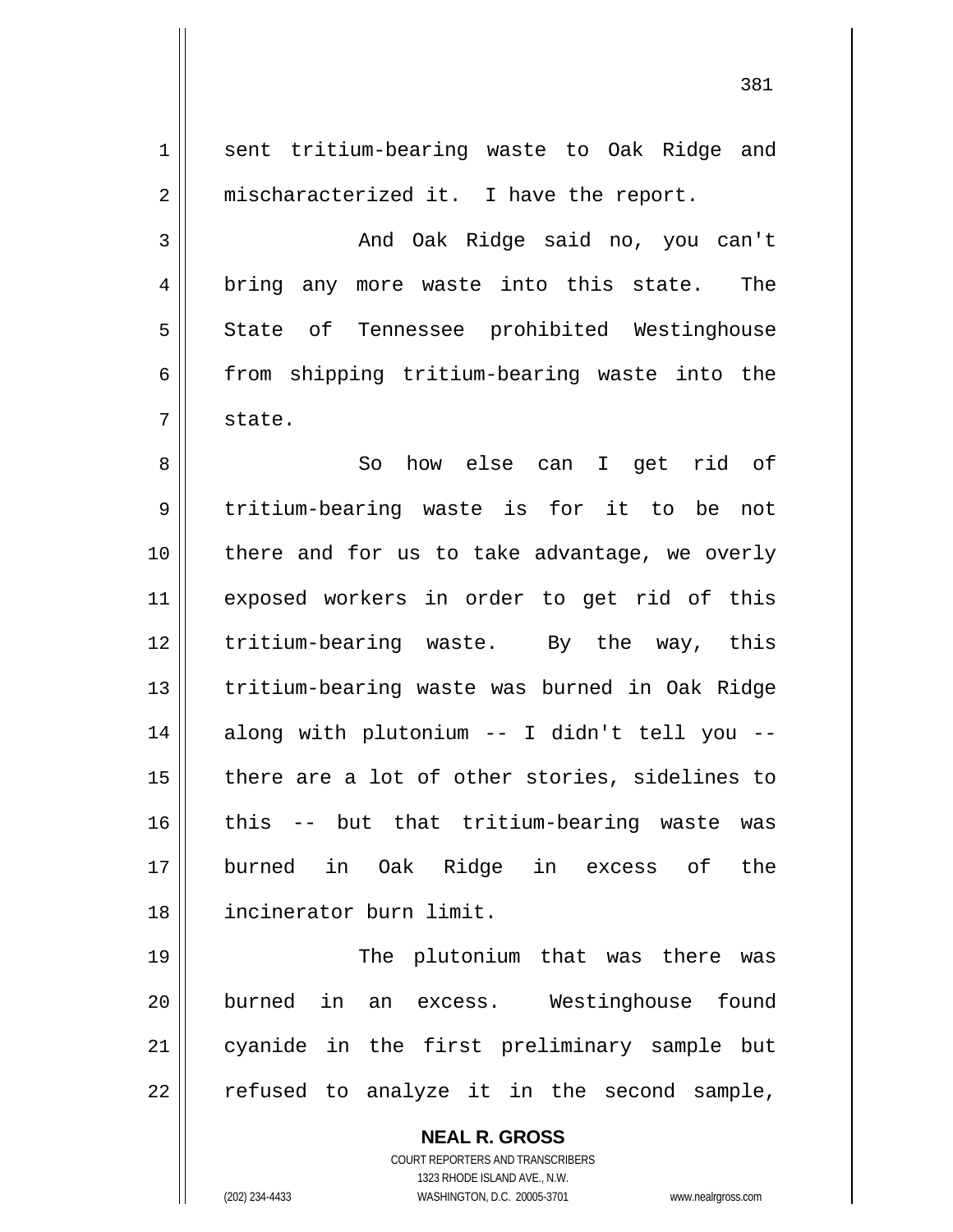382

**NEAL R. GROSS** COURT REPORTERS AND TRANSCRIBERS 1323 RHODE ISLAND AVE., N.W. 1 2 3 4 5 6 7 8 9 10 11 12 13 14 15 16 17 18 19 20 21 22 shipped it based upon the results of the second sample, again to Oak Ridge, it was burned up there. It was re-analyzed at Oak Ridge and burned. All along this pathway, workers were exposed. I challenge you -- I have all of the data, I have the videos, you have my sworn statement, you have the names of all of the people who know what went on. I challenge you now to reconstruct that dose. And may I say since people have claimed that they could accurately do this, please show me that you can accurately reconstruct this dose. I have all of the available data. Thank you. CHAIRMAN ZIEMER: And thank you. Wayne, were you wanting this distributed to the Board members? Is that -- -- MR. KNOX: Oh, well that, I would assume -- I think Dr. Elliott said that if I provided him information, he would look at it.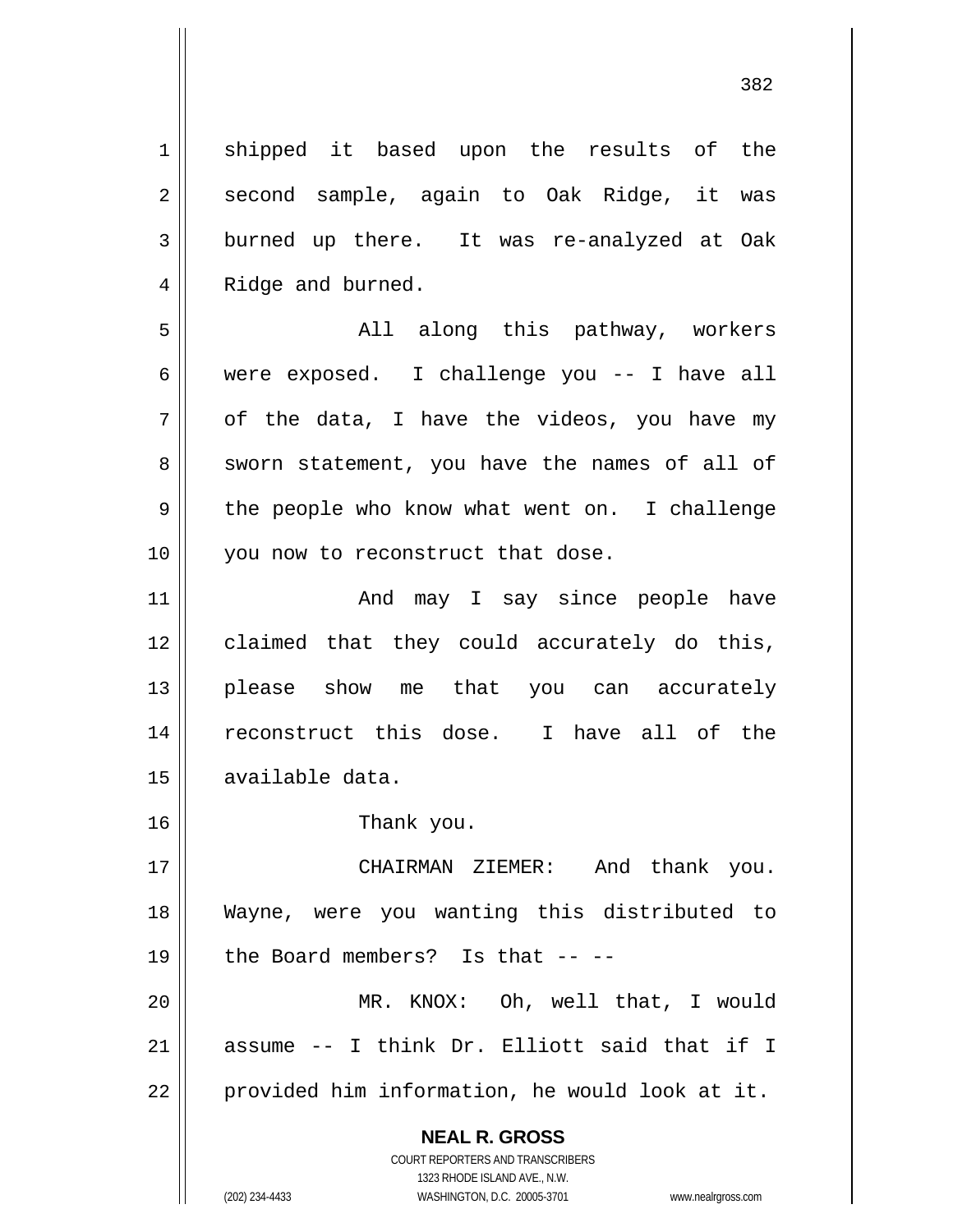**NEAL R. GROSS** COURT REPORTERS AND TRANSCRIBERS 1323 RHODE ISLAND AVE., N.W. (202) 234-4433 WASHINGTON, D.C. 20005-3701 www.nealrgross.com 383 1 2 3 4 5 6 7 8 9 10 11 12 13 14 15 16 17 18 19 20 21 22 CHAIRMAN ZIEMER: Okay. We'll pass it on to NIOSH. Thank you very much. I want to check with the folks on the phone. Was there anyone else on the phone line that wished to address the assembly this evening? MR. RINGER: Yes, I would. CHAIRMAN ZIEMER: Okay. Proceed. Give us your name please. MR. RINGER: Yes, my name is Jerome W. Ringer, calling from Phoenix, Arizona, and this is in regards to Blockson Chemical Company. CHAIRMAN ZIEMER: Okay. MR. RINGER: Okay? I kind of wrote this out but this is in response to the decision of our fathers and my brothers on the other -- on the line with me here -- my father's claim in regards to Blockson Chemical Company. Our father's case number, and I'll just put down the last four numbers,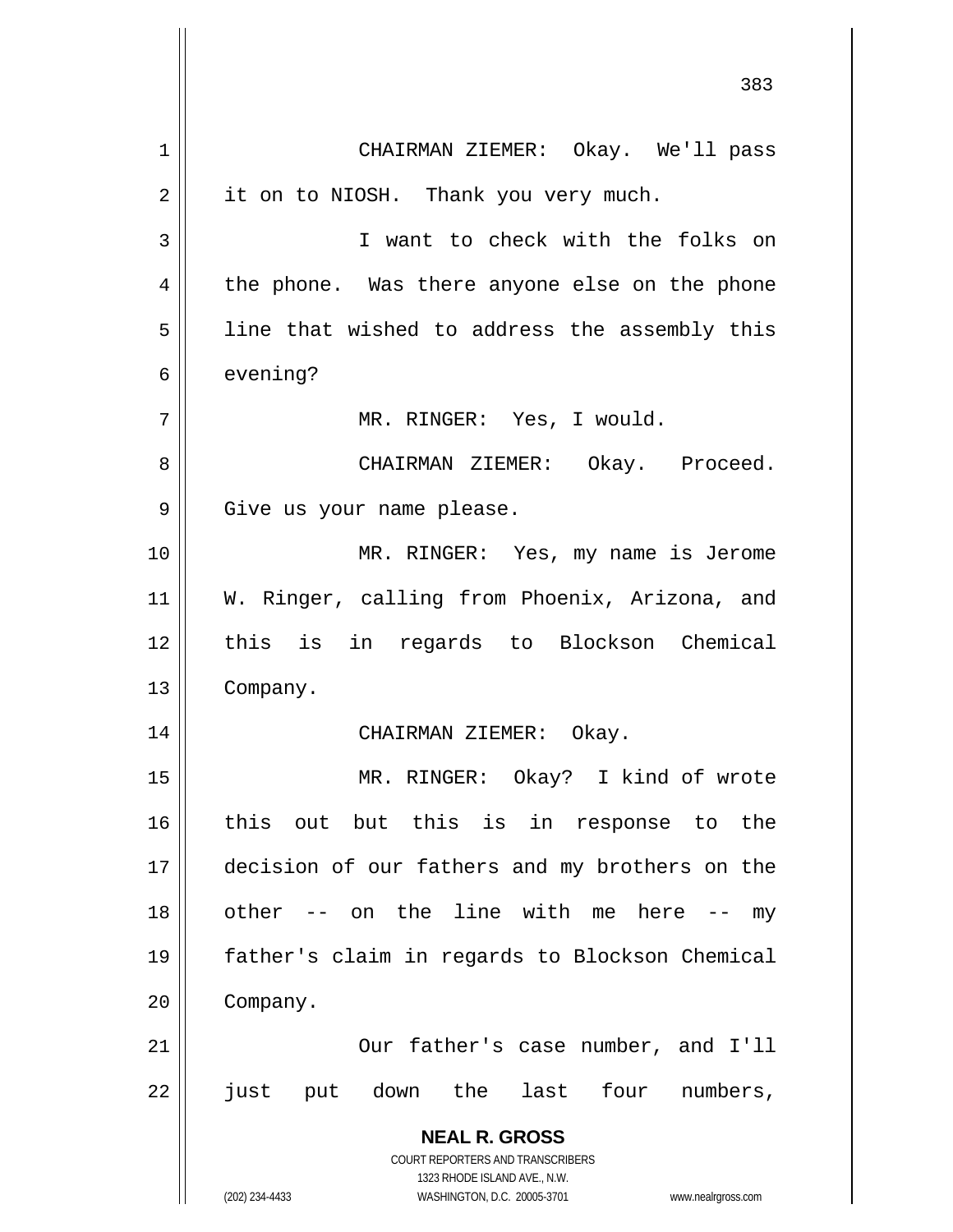[Identifying information Redacted], it was determined that our father was present. His percent was 48.4 percent. This did not come as a surprise to me or my brother. As was usual, we fell short again -- 1.6 percent.

6 7 8 9 10 11 This is hard to believe since my father started working at Blockson Chemical Company in the month and year of October of 1950, a year before the reconstruction even started. And what was different than the conditions there between `50 and `51.

12 13 14 15 16 17 18 As we stated in the previous letters that my father worked as a laborer, which means he was employed -- his employment conditions would have been to do what no one else would want to do. I'm sorry to be stumbling here. I'm just a little tired in Arizona here tonight.

19 20 21 22 Handling trash, sweeping, and I'm sure he was going into buildings to remove unwanted items which I believe that were contaminated. We believe just because our

> **NEAL R. GROSS** COURT REPORTERS AND TRANSCRIBERS 1323 RHODE ISLAND AVE., N.W. (202) 234-4433 WASHINGTON, D.C. 20005-3701 www.nealrgross.com

1

2

3

4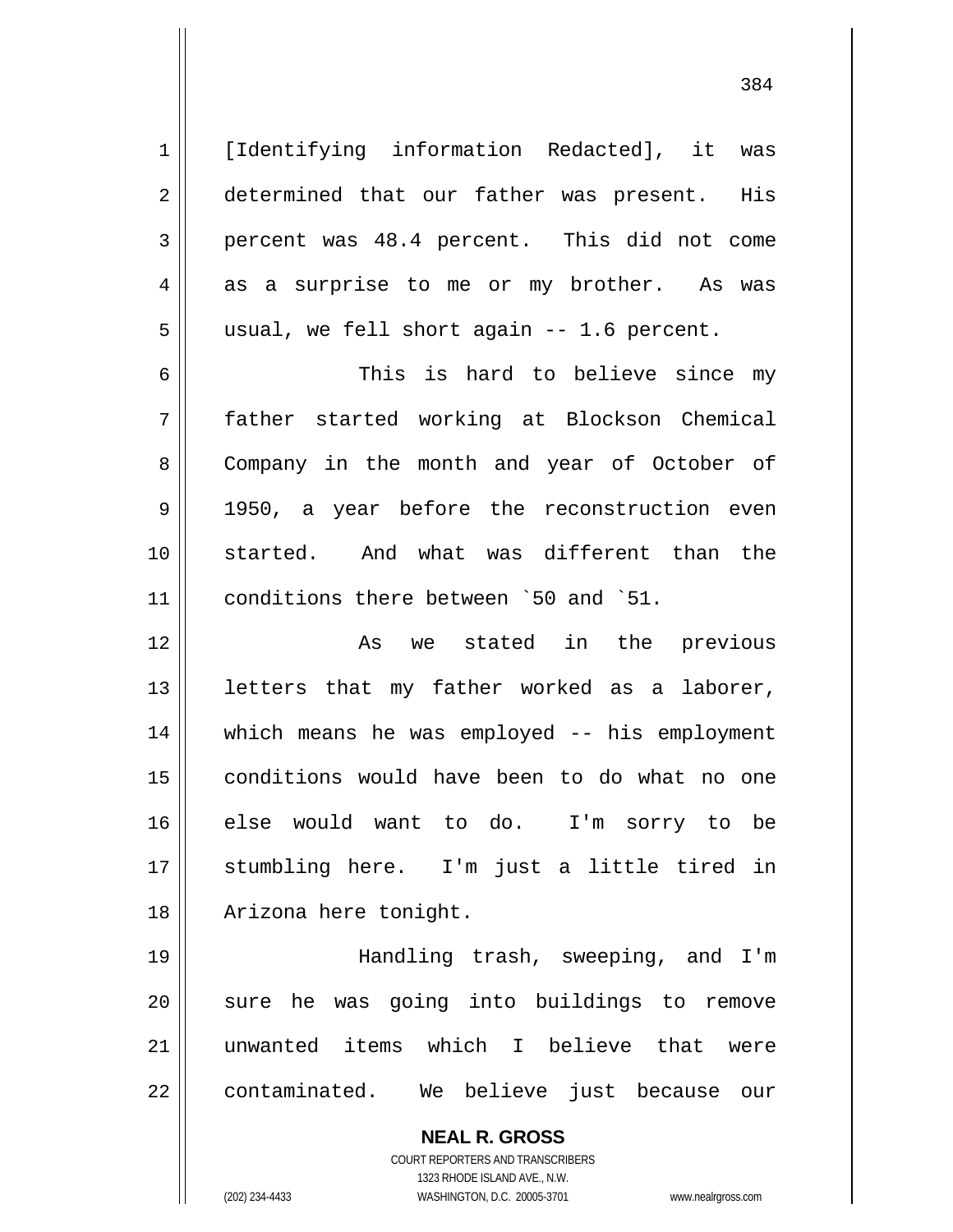**NEAL R. GROSS** 1 2 3 4 5 6 7 8 9 10 11 12 13 14 15 16 17 18 19 20 21 22 father was not assigned to a certain area, his exposure to contamination materials would have been greater than someone that was assigned to a hazardous area. With less safety procedures that were advised, if any, to our father, he would have had no idea of what type of material he was handling and coming in contact with. Also as a laborer, we are sure that he had many foremen that would advise him of where to go and what to do without considering the safety and the health hazards of our father. I was employed as a laborer at Joliet Army Ammunition Plant and I can say without a doubt I was directed into two places for clean up where other personnel at the location had safety equipment and protective clothing, which I did not. Personally what upsets me the most is my father was in the United States Navy protecting our shores and saving lives and in

> COURT REPORTERS AND TRANSCRIBERS 1323 RHODE ISLAND AVE., N.W.

(202) 234-4433 WASHINGTON, D.C. 20005-3701 www.nealrgross.com

<u>385 and the set of the set of the set of the set of the set of the set of the set of the set of the set of th</u>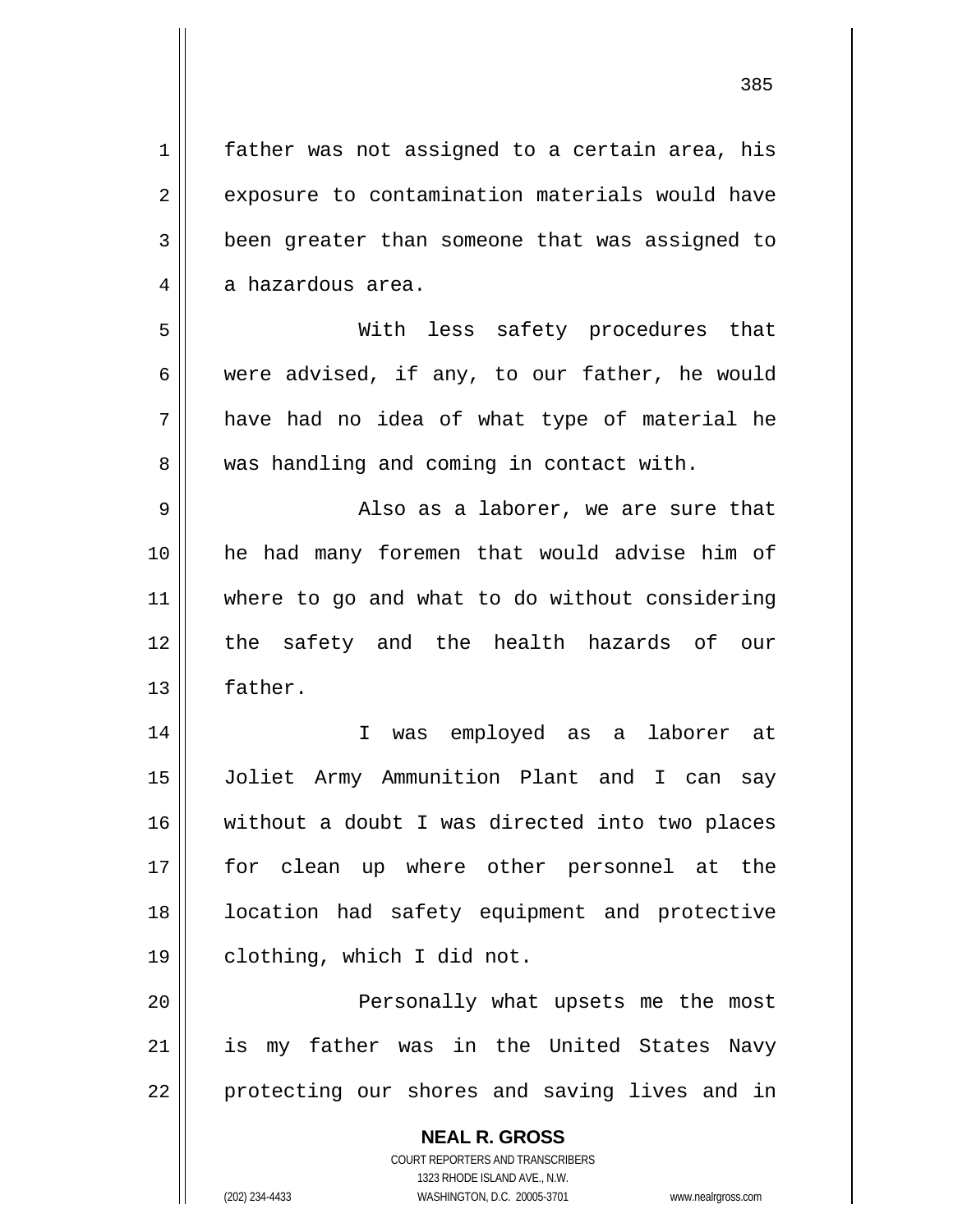**NEAL R. GROSS** COURT REPORTERS AND TRANSCRIBERS 1323 RHODE ISLAND AVE., N.W. 1 2 3 4 5 6 7 8 9 10 11 12 13 14 15 16 17 18 19 20 21 22 return his life was taken by -- from employment from a chemical plant in the United States of America with no medals or compensation. What kind of justice is there for our father? CHAIRMAN ZIEMER: Okay. Thank you very much. Were there any others on the phone lines that wish to comment? MS. CLAYTON: Yes, this is Dorothy Clayton. CHAIRMAN ZIEMER: Okay. Repeat your name for us. MS. CLAYTON: Dorothy Clayton. CHAIRMAN ZIEMER: Thank you, please go ahead Dorothy. MS. CLAYTON: Okay. I believe the Board has a copy of SC&A Nevada Test Site SEC Report, Interview, and Evaluation of Clayton Records. I was wondering where the other interviews are. They seem to be missing. Is there anyone there from SC&A

(202) 234-4433 WASHINGTON, D.C. 20005-3701 www.nealrgross.com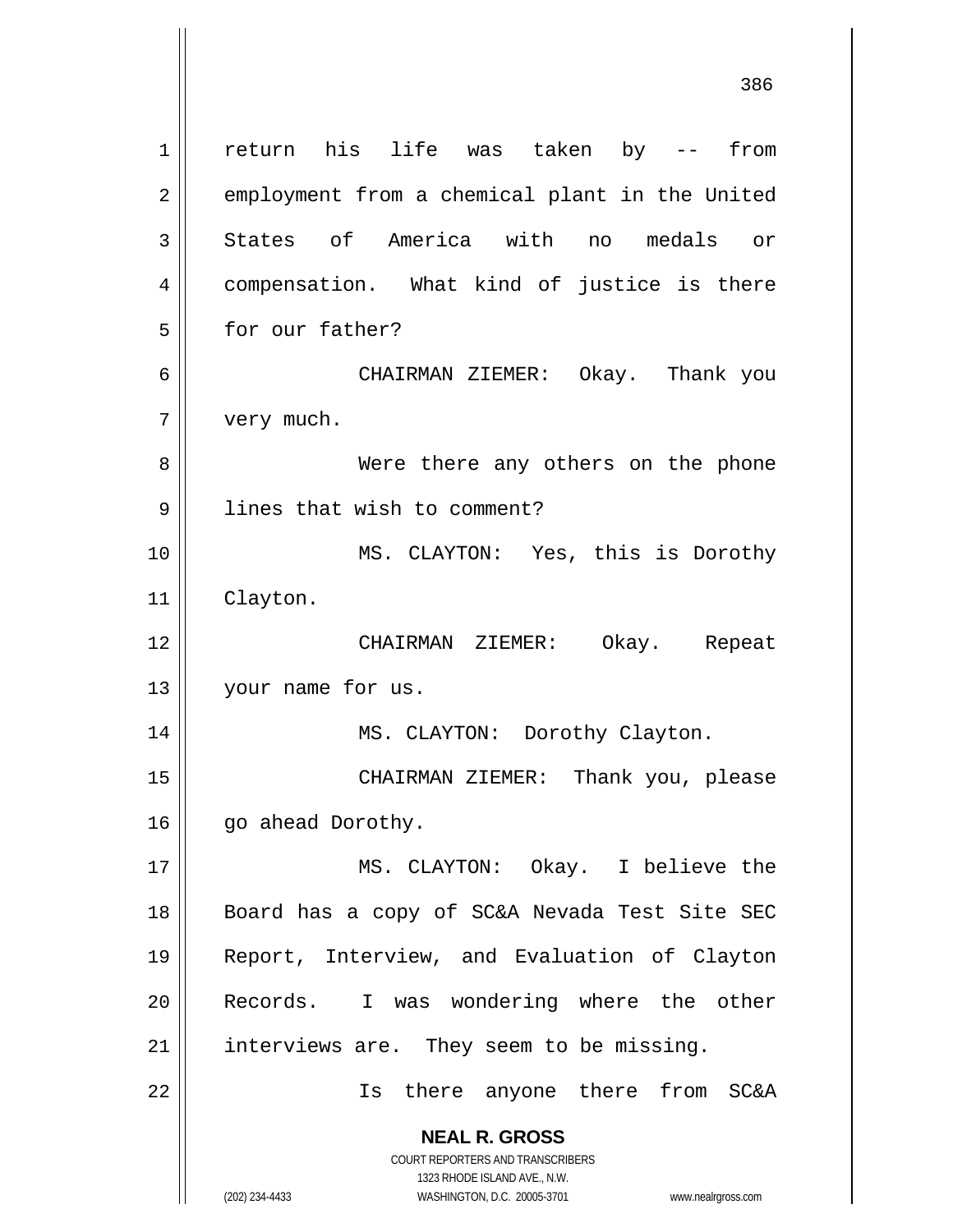1 that can -

| $\overline{2}$ | CHAIRMAN ZIEMER: Dorothy, we may               |
|----------------|------------------------------------------------|
| 3              | have to get back to you on that. When we       |
| 4              | leave the line here, if you'll stay on, I'll   |
| 5              | get a contact number from you and then we'll   |
| 6              | follow up. Is that agreeable?                  |
| 7              | MS. CLAYTON: And also in the                   |
| 8              | report, they only list minors as being exposed |
| $\mathsf 9$    | to high dose rates of radiation. There were    |
| 10             | all types of crafts working there,             |
| 11             | electricians, plumbers, pipefitters,           |
| 12             | carpenters. But it only refers in here to      |
| 13             | minors. And they were a valuable part of the   |
| 14             | test site, of course, but not the only ones    |
| 15             | there at that site.                            |
| 16             | And also, another thing, there was             |
| 17             | a news release on the DOL website dated        |
| 18             | February 4th of this year which states that    |
| 19             | 48,510 claimants across the country have been  |
| 20             | paid more than five billion dollars<br>in      |
| 21             | compensation.                                  |
| 22             | And I'd like to ask someone                    |
|                | <b>NEAL R. GROSS</b>                           |

COURT REPORTERS AND TRANSCRIBERS 1323 RHODE ISLAND AVE., N.W.

 $\mathsf{II}$ 

(202) 234-4433 WASHINGTON, D.C. 20005-3701 www.nealrgross.com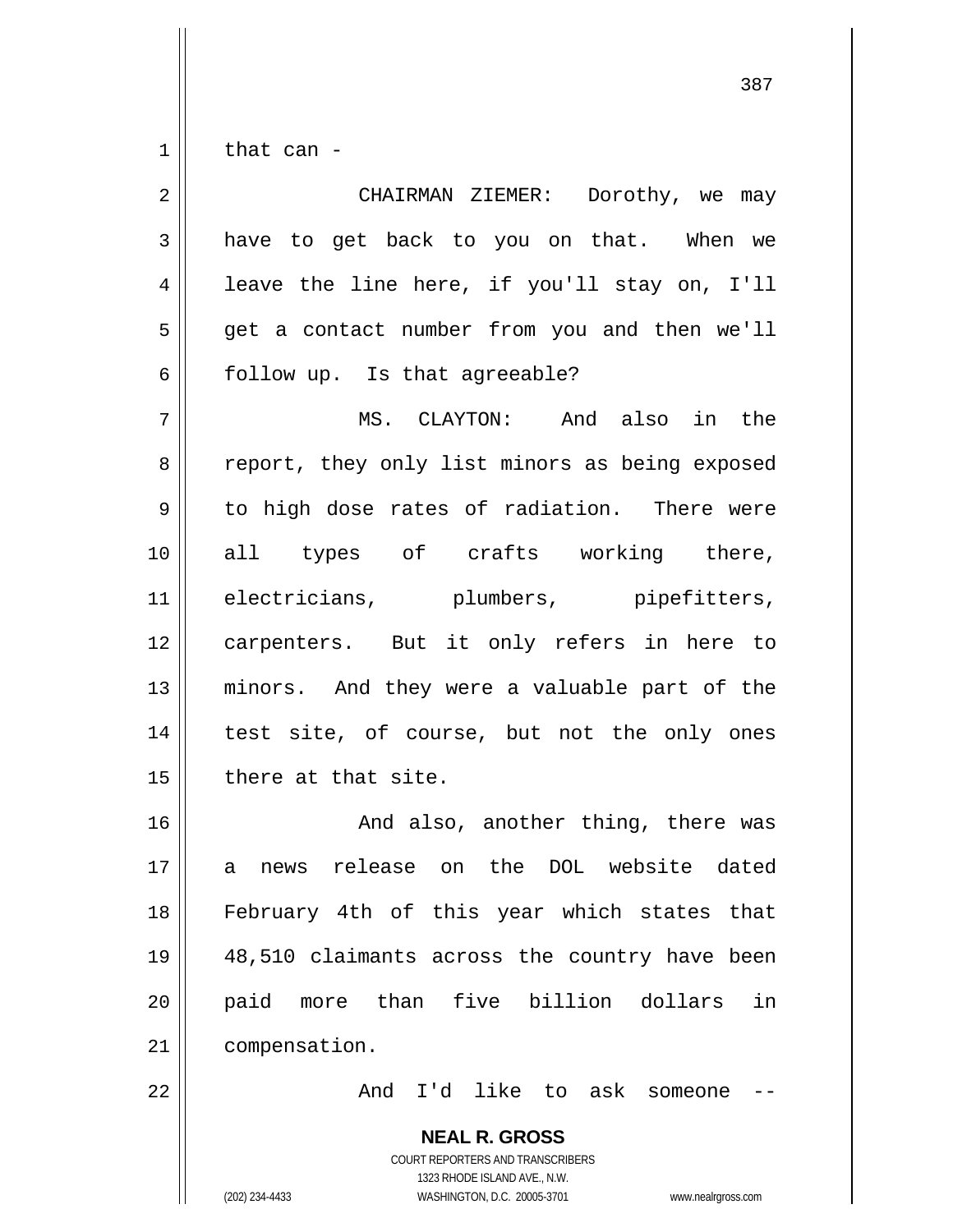maybe [Identifying information Redacted], she was mentioned in this article, in this news release -- why have only 167 dose reconstruction claims been paid to the Nevada Test Site claimants since the beginning of this program in 2001.

7 8 9 10 11 12 13 That number, 167, comes from the DOL website. I personally doubt that it is that high of claimants that have been paid because everyone that I'm working with, all the widows, they have not been paid. Every claim is being denied and has been for years since I've been working with them.

14 15 So I'd like to find out why only 167 dose reconstruction claims have been paid.

16 17 18 19 CHAIRMAN ZIEMER: [Identifying information Redacted] is not here. She was here yesterday but was having to leave this morning, I believe. So she's not here.

20 21 22 I will answer in kind of a general sense. In essence I think what is reflected there is that that number -- and I don't know

> **NEAL R. GROSS** COURT REPORTERS AND TRANSCRIBERS 1323 RHODE ISLAND AVE., N.W. (202) 234-4433 WASHINGTON, D.C. 20005-3701 www.nealrgross.com

1

2

3

4

5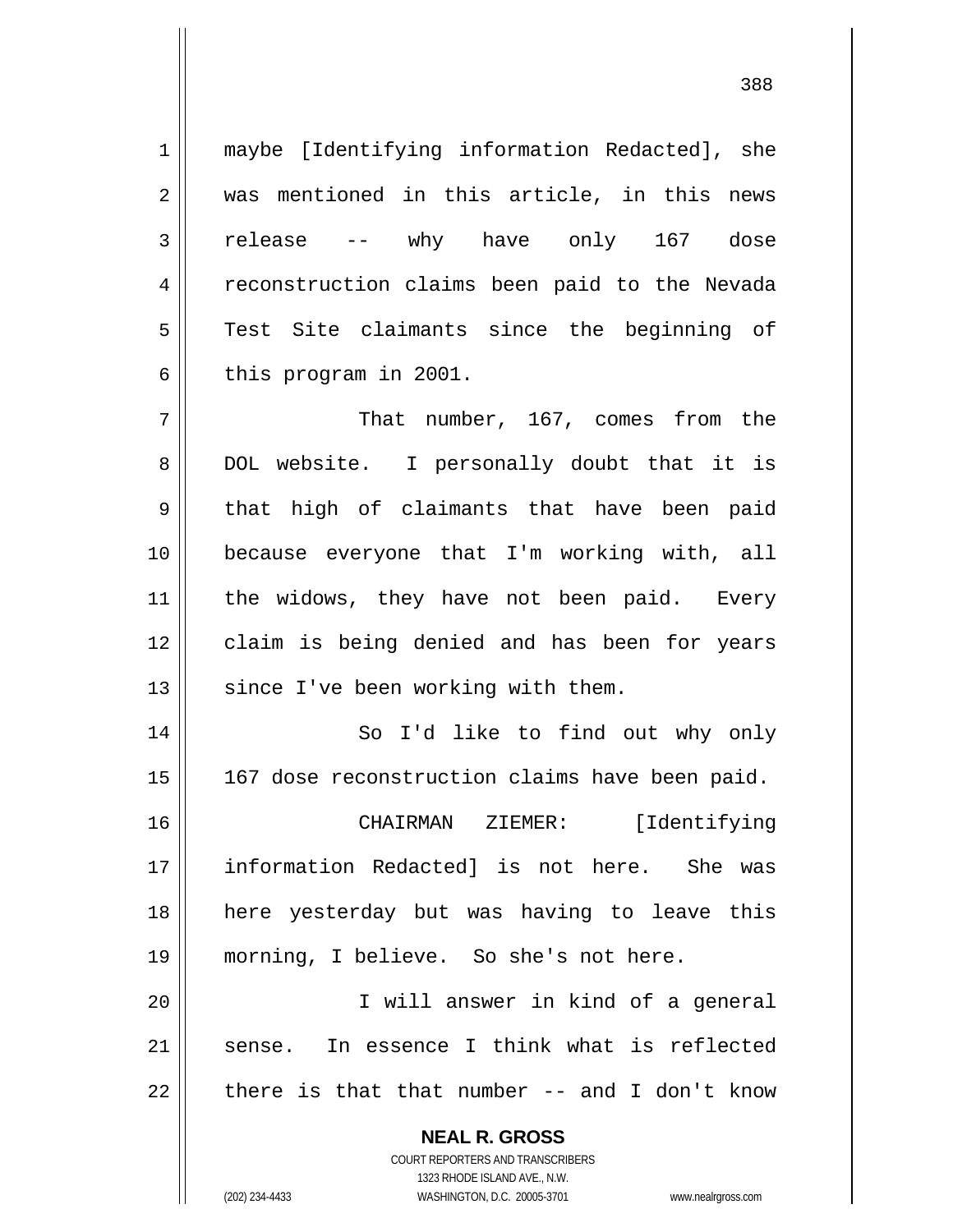1 2 3 4 personally that's the correct number -- but in any event, the number of claims paid by Labor would reflect the number of cases for which the probability of causation was found to be 50 percent or greater. So that is what that number should be reflecting.

5

6

15

<u>389 and the state of the state of the state of the state of the state of the state of the state of the state o</u>

7 8 9 10 11 And to the best of my knowledge, and I don't know how up to date their website is, but it was my understanding it is fairly up to date. But I can't personally verify that.

12 13 14 MS. CLAYTON: I was given that information from one of the employees at Department of Labor.

CHAIRMAN ZIEMER: Yes.

16 17 18 19 20 21 22 MS. CLAYTON: But it is on their website. But I was sent a memo -- now this back when the program first started -- but I just received this just a little while back that might shed a little bit of light on that. This was a memo from Jeff Eagan of the DOE when the DOE has the program instead

> **NEAL R. GROSS** COURT REPORTERS AND TRANSCRIBERS 1323 RHODE ISLAND AVE., N.W. (202) 234-4433 WASHINGTON, D.C. 20005-3701 www.nealrgross.com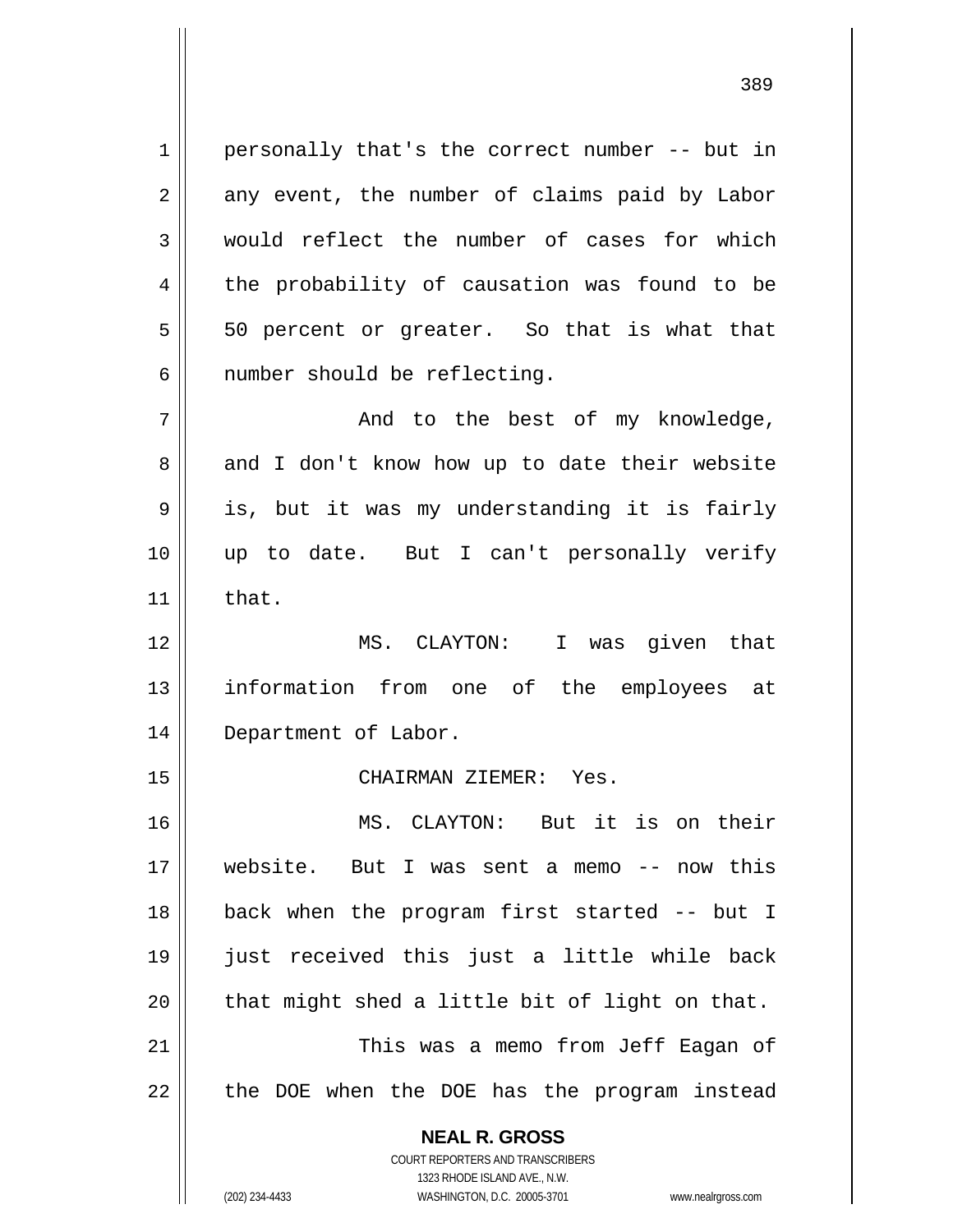**NEAL R. GROSS** COURT REPORTERS AND TRANSCRIBERS 1323 RHODE ISLAND AVE., N.W. 1 2 3 4 5 6 7 8 9 10 11 12 13 14 15 16 17 18 19 20 21 22 of the DOL. This memo went from Jeff Eagan to Dr. Lew Pepper, Boston University NTS Project. And this is what he was telling -- Mr. Eagan was telling Dr. Pepper to do. He says here is our proposed process to expedite the filing of silicosis claims under the EEOICPA. These cases will have special handling because of the unique nature of their illness. Have your workers contact Ms. Judy Keating -- CHAIRMAN ZIEMER: Right. Right. MS. CLAYTON: -- ASAP. They should identify themselves to her as NTS workers with silicosis referred by you. She will get the names, addresses, and phone numbers and expedite a claims packet out to them with a personalized letter offering them full support to fill out these claims forms. There will be special tracking for this group of referrals. CHAIRMAN ZIEMER: Dorothy, on those Part E claims, I should make you aware that

(202) 234-4433 WASHINGTON, D.C. 20005-3701 www.nealrgross.com

<u>390</u>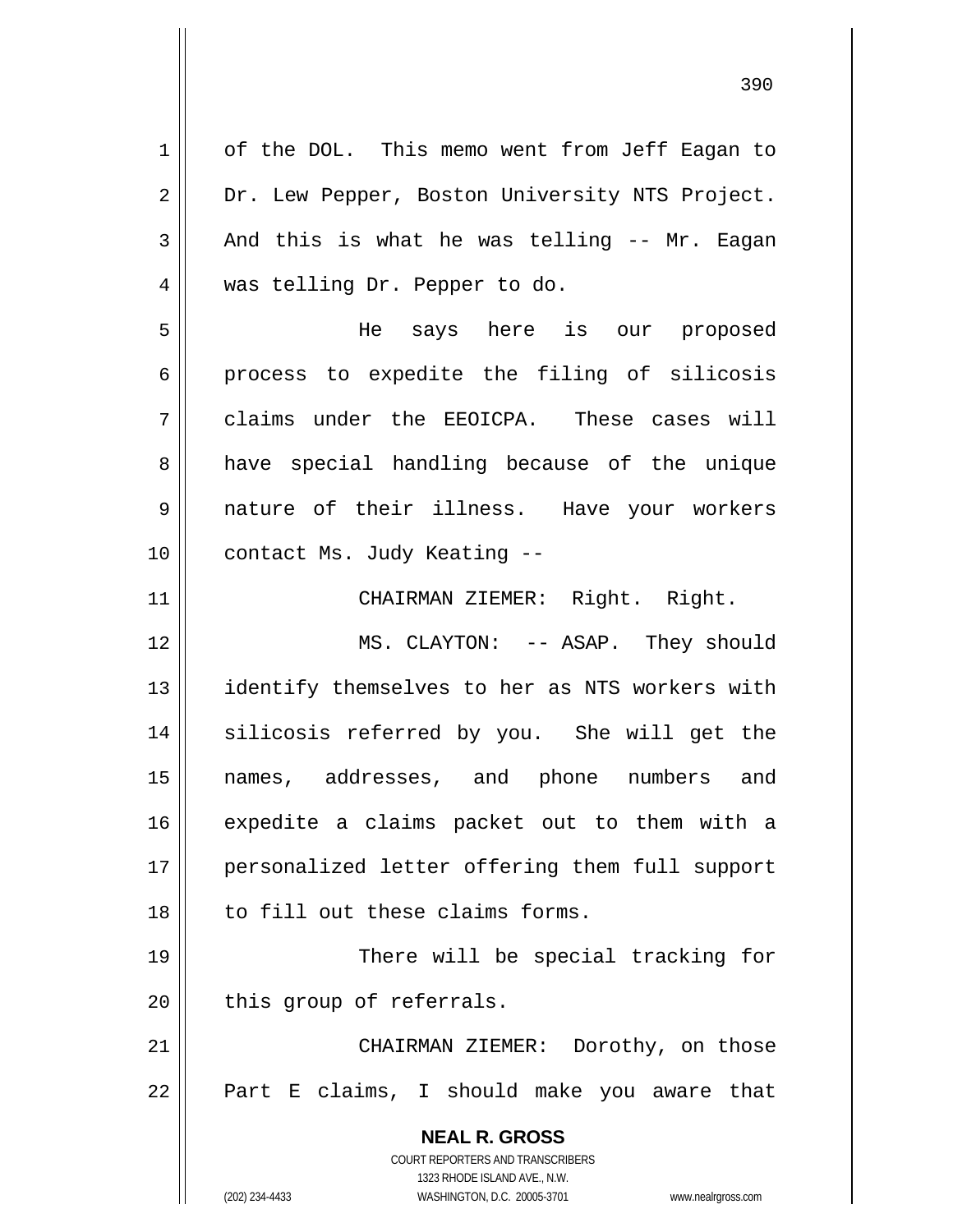1 2 3 4 5 6 7 8 9 10 11 this Board does not get involved in the Part E of the program. So you would need to deal directly -- it now is fully under the Department of Labor. So you would need to contact the Labor people on that particular thing. But if you will stay on the line after we complete here this evening, I'll get a phone number from you because we have a person here that can follow up with you on the SC&A question that you asked.

12 13 MS. CLAYTON: Okay. I will stay on the line.

CHAIRMAN ZIEMER: Thank you.

15 16 Anyone else on the phone lines tonight that needs to make a comment?

17 18 19 Is there anyone here in the assembly yet this evening that has further comments?

20 21 22 If not, I thank you all and the Board will reconvene again in the morning for those that are interested in participating.

> **NEAL R. GROSS** COURT REPORTERS AND TRANSCRIBERS

> > 1323 RHODE ISLAND AVE., N.W.

14